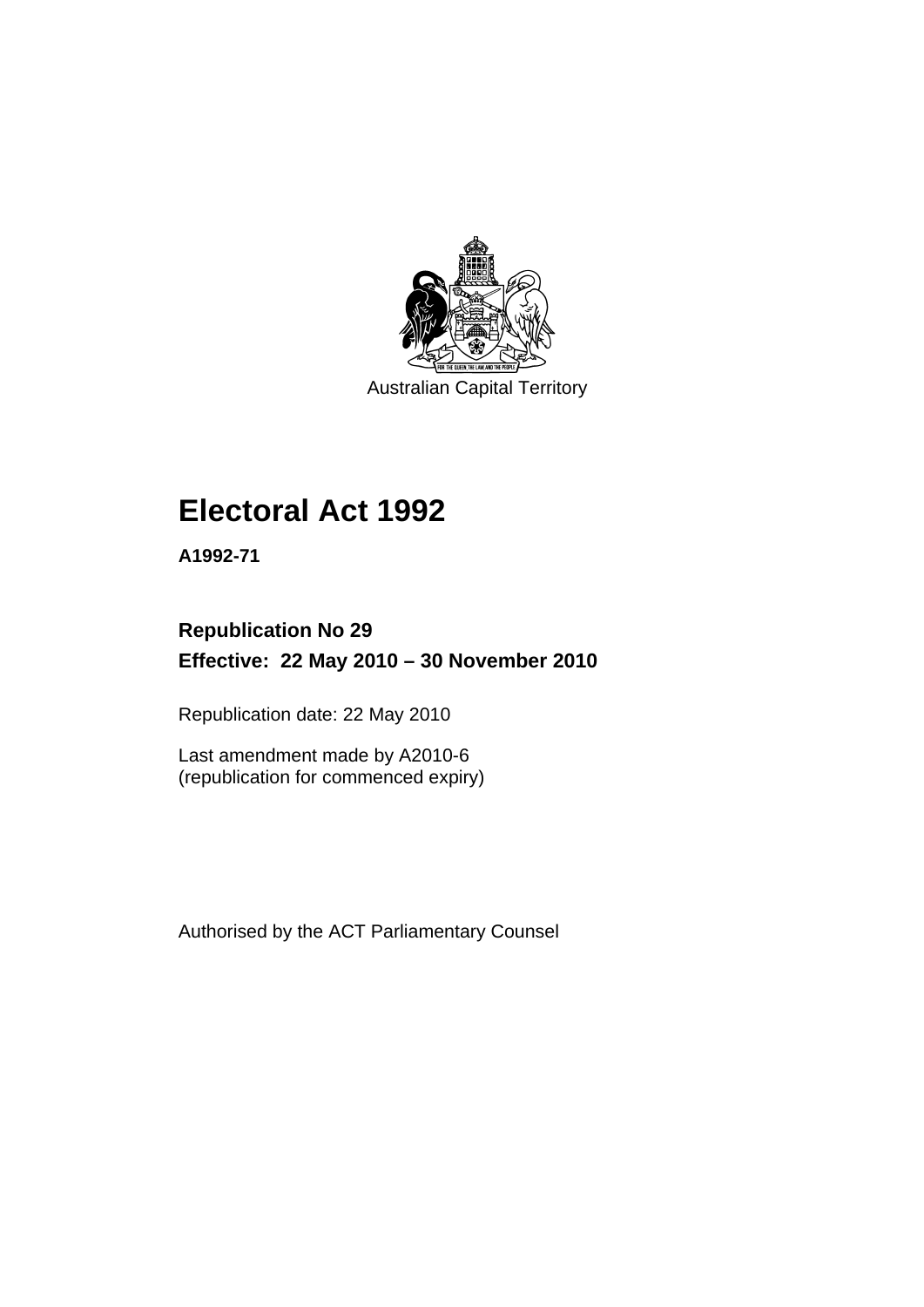#### **About this republication**

#### **The republished law**

This is a republication of the *Electoral Act 1992* (including any amendment made under the *Legislation Act 2001*, part 11.3 (Editorial changes)) as in force on 22 May 2010*.* It also includes any amendment, repeal or expiry affecting the republished law to 22 May 2010.

The legislation history and amendment history of the republished law are set out in endnotes 3 and 4.

#### **Kinds of republications**

The Parliamentary Counsel's Office prepares 2 kinds of republications of ACT laws (see the ACT legislation register at www.legislation.act.gov.au):

- authorised republications to which the *Legislation Act 2001* applies
- unauthorised republications.

The status of this republication appears on the bottom of each page.

#### **Editorial changes**

The *Legislation Act 2001*, part 11.3 authorises the Parliamentary Counsel to make editorial amendments and other changes of a formal nature when preparing a law for republication. Editorial changes do not change the effect of the law, but have effect as if they had been made by an Act commencing on the republication date (see *Legislation Act 2001*, s 115 and s 117). The changes are made if the Parliamentary Counsel considers they are desirable to bring the law into line, or more closely into line, with current legislative drafting practice.

This republication does not include amendments made under part 11.3 (see endnote 1).

#### **Uncommenced provisions and amendments**

If a provision of the republished law has not commenced or is affected by an uncommenced amendment, the symbol  $\mathbf{U}$  appears immediately before the provision heading. The text of the uncommenced provision or amendment appears only in the last endnote.

#### **Modifications**

If a provision of the republished law is affected by a current modification, the symbol  $\mathbf{M}$ appears immediately before the provision heading. The text of the modifying provision appears in the endnotes. For the legal status of modifications, see *Legislation Act 2001*, section 95.

#### **Penalties**

At the republication date, the value of a penalty unit for an offence against this law is \$110 for an individual and \$550 for a corporation (see *Legislation Act 2001*, s 133).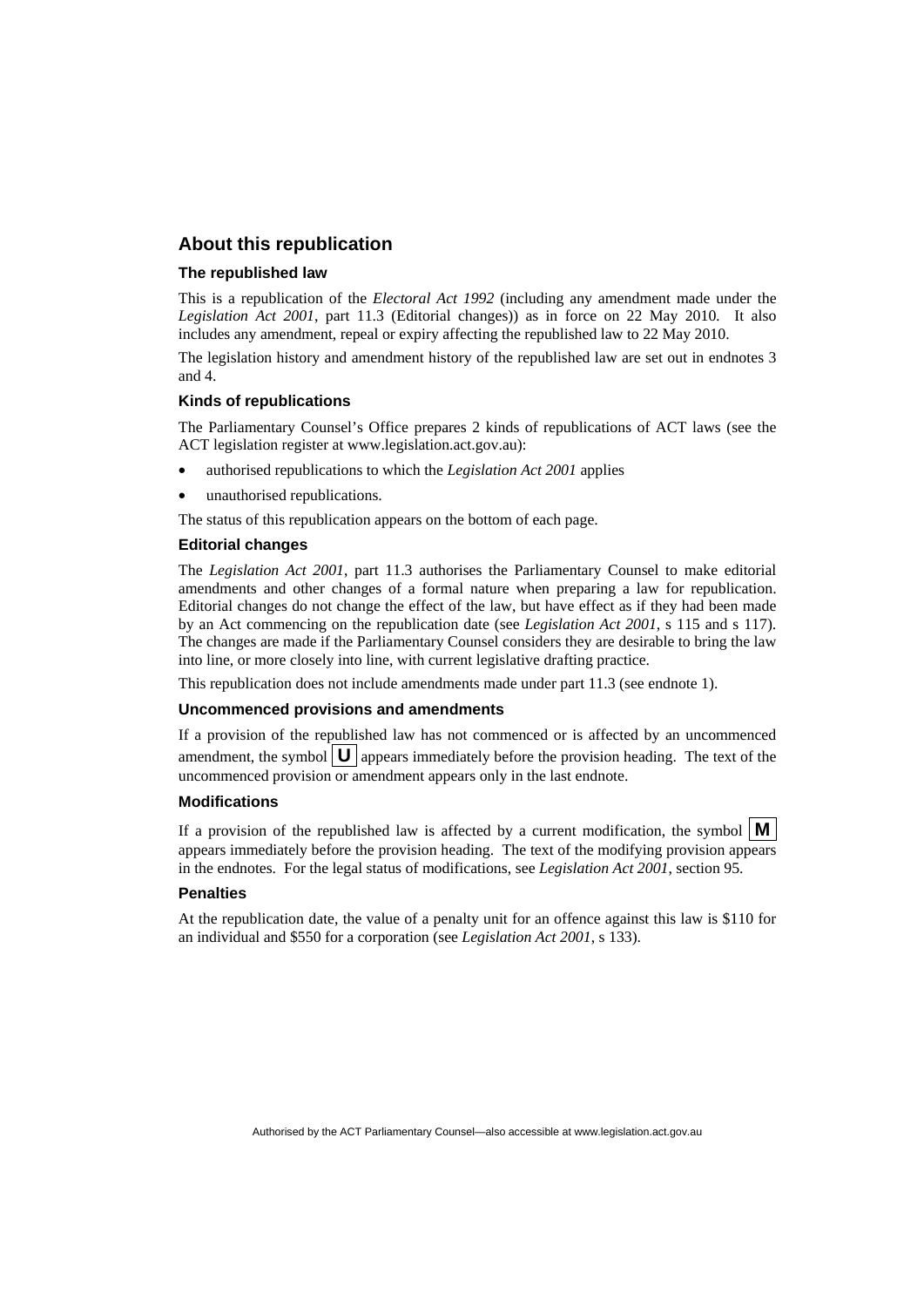

# **[Electoral Act 1992](#page-18-0)**

# **Contents**

| Preamble            |                                                                    |            |
|---------------------|--------------------------------------------------------------------|------------|
| Part 1              | <b>Preliminary</b>                                                 |            |
| 1                   | Name of Act                                                        | 3          |
| 3                   | Dictionary                                                         | 3          |
| 3A                  | Offences against Act—application of Criminal Code etc              | 4          |
| 4                   | Meaning of electoral matter                                        | 4          |
| 4A                  | Meaning of available for public inspection                         | 5          |
| Part 2              | <b>Australian Capital Territory Electoral</b><br><b>Commission</b> |            |
| <b>Division 2.1</b> | Establishment, functions and powers of electoral<br>commission     |            |
| 5                   | Establishment                                                      | 6          |
| 6                   | Constitution of commission                                         | 6          |
| R <sub>29</sub>     | Electoral Act 1992                                                 | contents 1 |
| 22/05/10            | Effective: 22/05/10-30/11/10                                       |            |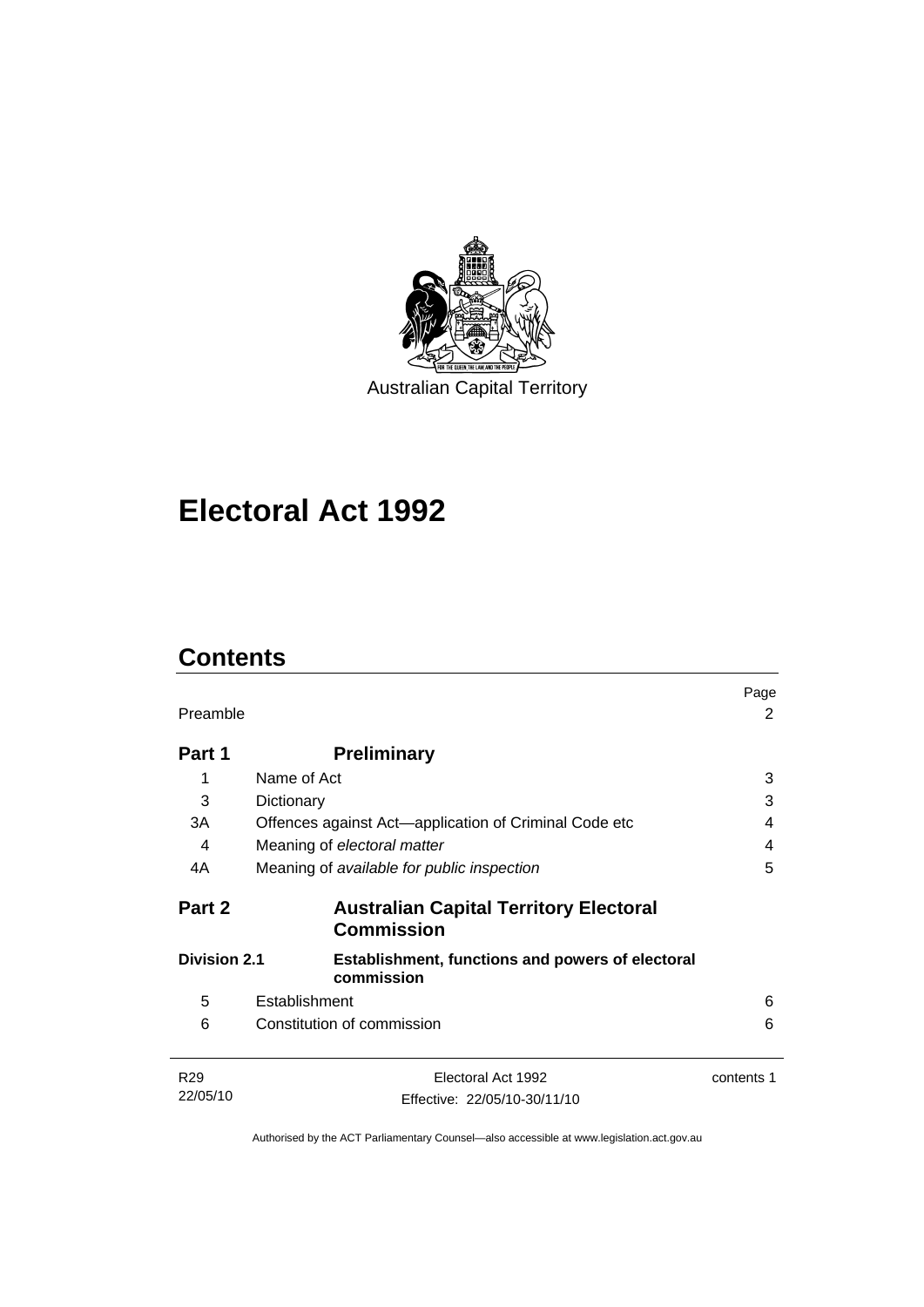| Contents |
|----------|
|          |

|                     |                                                     | Page           |
|---------------------|-----------------------------------------------------|----------------|
| $\overline{7}$      | Functions of electoral commission                   | 6              |
| 8                   | Determination of fees                               | $\overline{7}$ |
| 10                  | Electoral commission's annual report                | 8              |
| 10A                 | Special reports by electoral commission             | 8              |
| <b>Division 2.2</b> | <b>Members of electoral commission</b>              |                |
| 11                  | Meaning of member for div 2.2                       | 8              |
| 12                  | Appointment of members                              | 8              |
| 12A                 | Eligibility for appointment as member               | 9              |
| 12B                 | Eligibility for appointment as chairperson          | 9              |
| 13                  | Term of appointment of members                      | 11             |
| 14                  | Conditions of appointment of members generally      | 11             |
| 15                  | Leave of absence                                    | 11             |
| 17                  | Suspension or ending of appointment of members      | 11             |
| <b>Division 2.3</b> | <b>Meetings</b>                                     |                |
| 19                  | Procedure                                           | 12             |
| 20                  | Delegation by electoral commission                  | 13             |
| 21                  | Disclosure of interests                             | 13             |
| Part 3              | Electoral commissioner and staff of electoral       |                |
|                     | commission                                          |                |
| <b>Division 3.1</b> | <b>Electoral commissioner</b>                       |                |
| 22                  | Appointment                                         | 15             |
| 23                  | Functions of commissioner etc                       | 15             |
| 24                  | Delegation by commissioner                          | 16             |
| 25                  | Term of appointment of commissioner                 | 16             |
| 26                  | Conditions of appointment of commissioner generally | 16             |
| 27                  | Leave of absence                                    | 16             |
| 29                  | Suspension or ending of appointment of commissioner | 17             |
| <b>Division 3.2</b> | Staff of electoral commission                       |                |
| 31                  | Staff                                               | 18             |
| 32                  | Temporary staff and consultants                     | 18             |
| 33                  | <b>Officers</b>                                     | 19             |

contents 2 Electoral Act 1992 Effective: 22/05/10-30/11/10

R29 22/05/10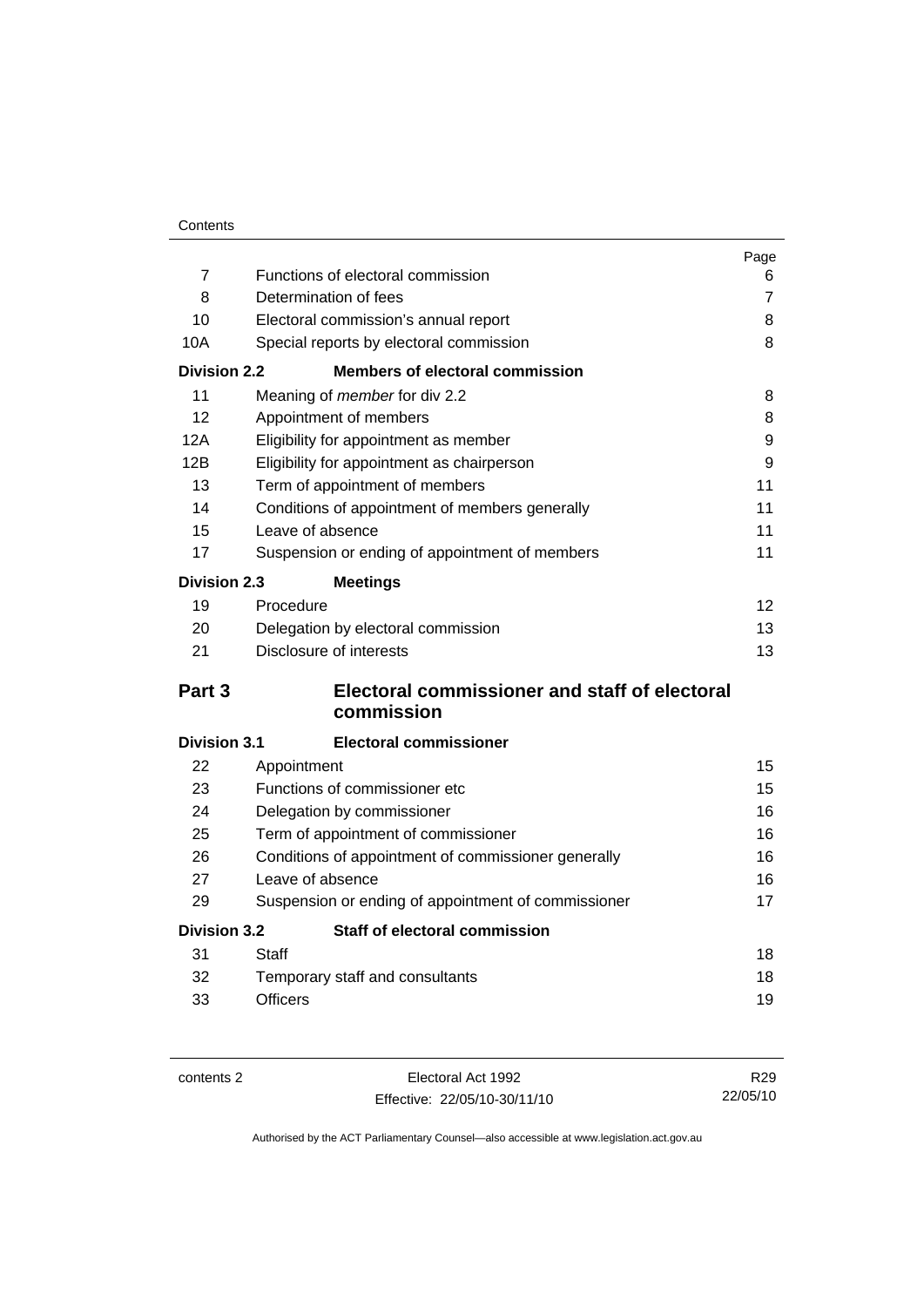| Contents |
|----------|
|----------|

|                 |                                                                  | Page       |
|-----------------|------------------------------------------------------------------|------------|
| Part 4          | <b>Electorates</b>                                               |            |
| 34              | Multimember electorates                                          | 20         |
| 35              | Redistribution of electorates                                    | 20         |
| 36              | Factors relevant to redistribution                               | 20         |
| 37              | Timing of redistributions                                        | 21         |
| 38              | Suspension of redistribution process-extraordinary elections     | 22         |
| 39              | <b>Redistribution committees</b>                                 | 22         |
| 40              | Meetings of redistribution committee                             | 23         |
| 41              | Suggestions and comments about redistribution                    | 24         |
| 42              | Outline of proposal                                              | 25         |
| 43              | Proposed redistribution                                          | 25         |
| 44              | Notification and publication of proposal                         | 25         |
| 45              | Dissolution of redistribution committee                          | 26         |
| 46              | Objections                                                       | 26         |
| 47              | Augmented electoral commission                                   | 27         |
| 48              | Meetings of augmented electoral commission                       | 27         |
| 49              | Investigation of objections                                      | 28         |
| 50              | Redistribution-proposal by augmented electoral commission        | 30         |
| 51              | Publication of augmented electoral commission's proposal         | 30         |
| 52              | Objections to augmented electoral commission's proposal          | 31         |
| 53              | Report by augmented electoral commission and public announcement | 31         |
| 54              | Report to Legislative Assembly                                   | 33         |
| 55              | Decisions are final                                              | 33         |
| 56              | Validity not affected                                            | 33         |
| Part 5          | <b>Electoral rolls</b>                                           |            |
| 57              | Electorate and Territory rolls                                   | 34         |
| 58              | Contents of roll                                                 | 34         |
| 59              | Meaning of extract from roll                                     | 35         |
| 60              | Inspection of printed roll extracts                              | 35         |
| 61              | Supply of printed roll extracts to MLAs etc                      | 36         |
| 62              | Supply of roll extracts in electronic form to MLAs etc           | 36         |
| 63              | Use of roll extracts                                             | 36         |
| 65              | Provision of roll information to prescribed authorities          | 37         |
| R <sub>29</sub> | Electoral Act 1992                                               | contents 3 |

Effective: 22/05/10-30/11/10

22/05/10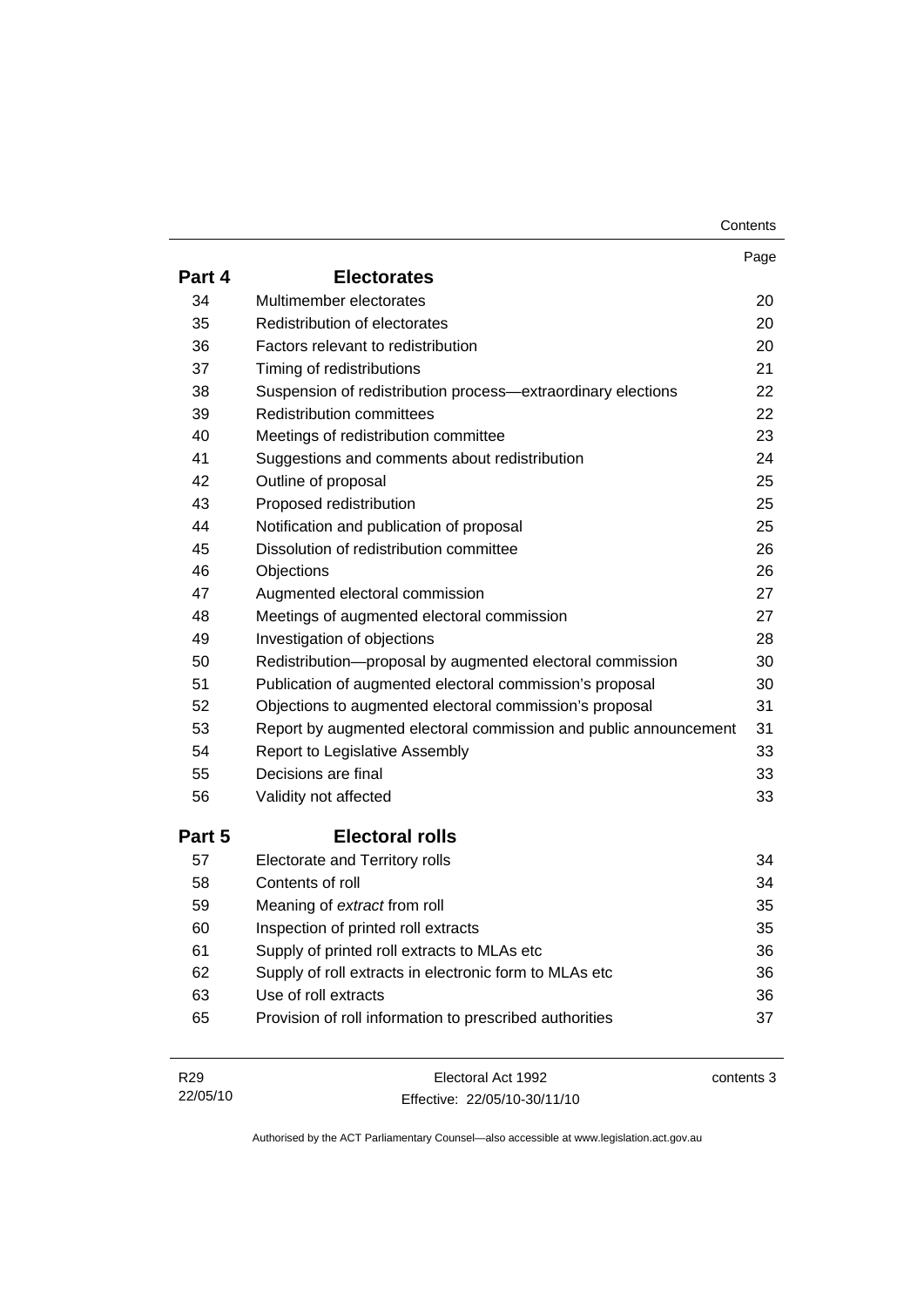|            |                                                                        | Page            |
|------------|------------------------------------------------------------------------|-----------------|
| 66         | Maintenance of rolls                                                   | 38              |
| 67         | Power to require information                                           | 39              |
| 68         | Notice of registered deaths                                            | 39              |
| 69         | Disclosure of roll information                                         | 40              |
| 70         | Joint roll arrangements with Commonwealth                              | 40              |
| Part 6     | <b>Enrolment</b>                                                       |                 |
| 71         | Persons taken not to be enrolled on Commonwealth roll                  | 42              |
| 71A        | Address of person serving sentence of imprisonment                     | 42              |
| 72         | Entitlement                                                            | 43              |
| 73         | Compulsory enrolment etc-residents                                     | 43              |
| 74         | Eligible overseas electors                                             | 44              |
| 75         | Age 17 enrolment                                                       | 45              |
| 76         | Enrolment etc                                                          | 46              |
| 77         | Suppression of elector's address                                       | 47              |
| 78         | Inclusion of particulars on roll following suppression                 | 48              |
| 79         | Suppression of elector's address pending review                        | 48              |
| 80         | Closed rolls                                                           | 49              |
| 81         | Objections to enrolment                                                | 51              |
| 82         | Record of claims for enrolment                                         | 53              |
| 83         | Processing enrolment claims                                            | 53              |
| 84         | Transmission of enrolment claims                                       | 54              |
| 85         | Production of claims for enrolment before a court                      | 54              |
| 86         | Claims for enrolment not subject to warrants                           | 54              |
| Part 7     | <b>Registration of political parties</b>                               |                 |
| 87         | Definitions-pt 7                                                       | 55              |
| 88         | Register of political parties                                          | 55              |
| 89         | Application for registration of political party                        | 56              |
| 90         | Further information about application for political party registration | 57              |
| 91         | Notification and publication of applications                           | 57              |
| 91A        | Objections to applications and responses                               | 59              |
| 92         | Registration of political parties                                      | 60              |
| 93         | Refusal of applications for registration                               | 60              |
| 94         | Amendment of applications for registration                             | 62              |
| contents 4 | Electoral Act 1992                                                     | R <sub>29</sub> |
|            | Effective: 22/05/10-30/11/10                                           | 22/05/10        |
|            |                                                                        |                 |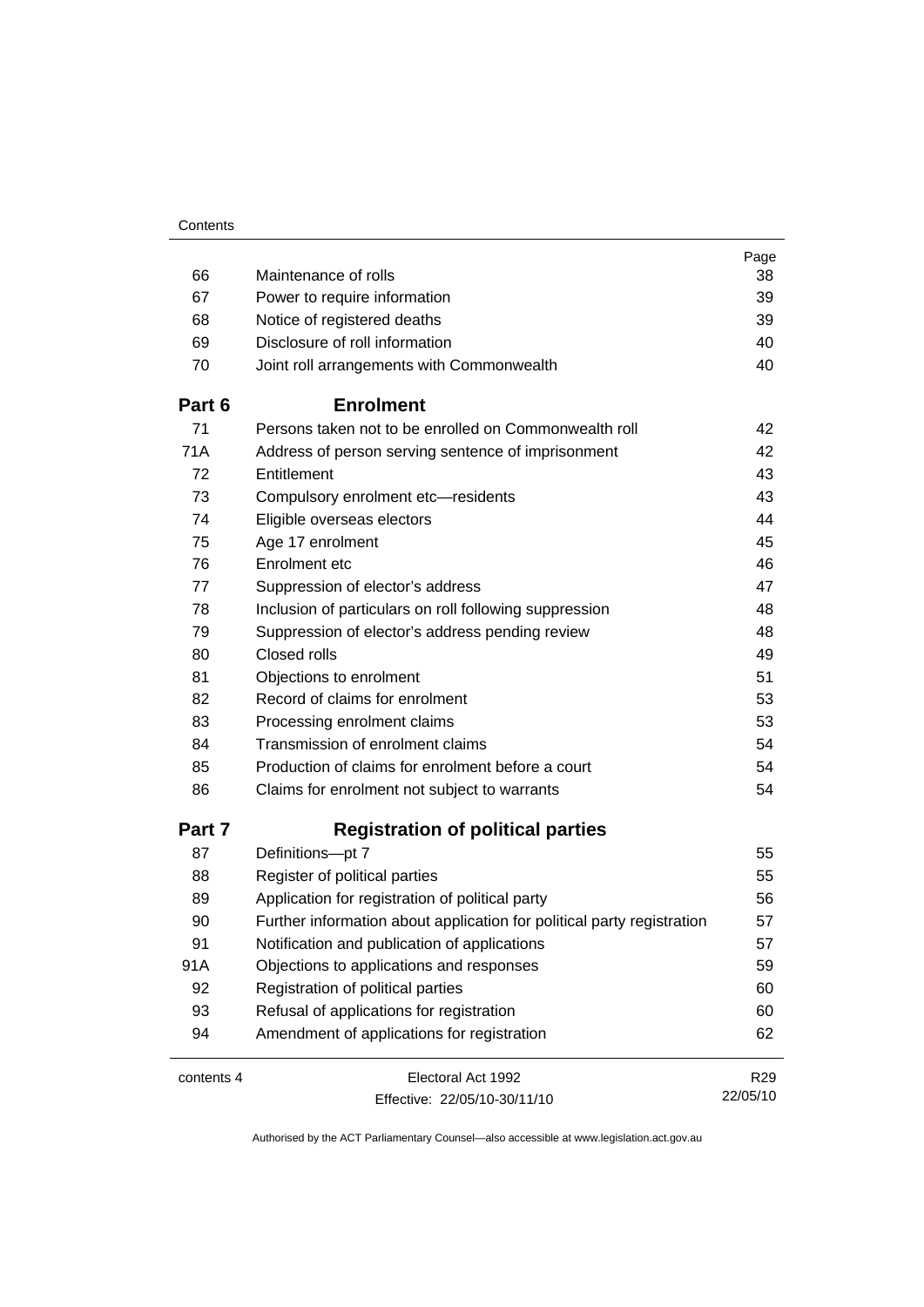| 95                  | Changes to particulars in register                             | Page<br>63 |
|---------------------|----------------------------------------------------------------|------------|
| 95A                 | Objection to continued use of name                             | 64         |
| 95B                 | When certain action cannot be taken                            | 65         |
| 96                  | No action under pt 7 during pre-election period                | 65         |
| 96A                 | Who can be a registered officer                                | 65         |
| 97                  | Deputy registered officer                                      | 65         |
| 97A                 | Information about political parties                            | 66         |
| 98                  | Cancellation of registration of political parties              | 67         |
| 99                  | Use of party name after cancellation                           | 69         |
| 99A                 | General requirements about constitutions of registered parties | 69         |
| Part 8              | <b>Timing of elections</b>                                     |            |
| 100                 | Ordinary elections                                             | 70         |
| 101                 | <b>Extraordinary elections</b>                                 | 70         |
| 102                 | Polling day                                                    | 71         |
| Part 9              | <b>Arrangements for elections</b>                              |            |
| <b>Division 9.1</b> | <b>Nominations</b>                                             |            |
| 103                 | Eligibility-MLAs                                               | 72         |
| 104                 | Qualifications for nomination                                  | 73         |
| 105                 | Candidates to be nominated                                     | 74         |
| 106                 | Multiple nominations invalid                                   | 76         |
| 107                 | Withdrawal etc of consent to nomination                        | 76         |
| 108                 | Place and hour of nomination                                   | 76         |
| 109                 | Declaration of candidates                                      | 77         |
| 110                 | Rejection of nominations                                       | 78         |
| 111                 | Need for a poll                                                | 78         |
| 112                 | Death of candidate before polling day                          | 79         |
| 113                 | Deposit-return or forfeiture                                   | 79         |
| <b>Division 9.2</b> | <b>Ballot papers</b>                                           |            |
| 114                 | <b>Ballot papers</b>                                           | 80         |
| 115                 | Grouping of candidates' names                                  | 81         |
| 116                 | Printing of ballot papers                                      | 81         |
| 117                 | Names on ballot papers                                         | 83         |
| R <sub>29</sub>     | Electoral Act 1992                                             | contents 5 |

22/05/10 Effective: 22/05/10-30/11/10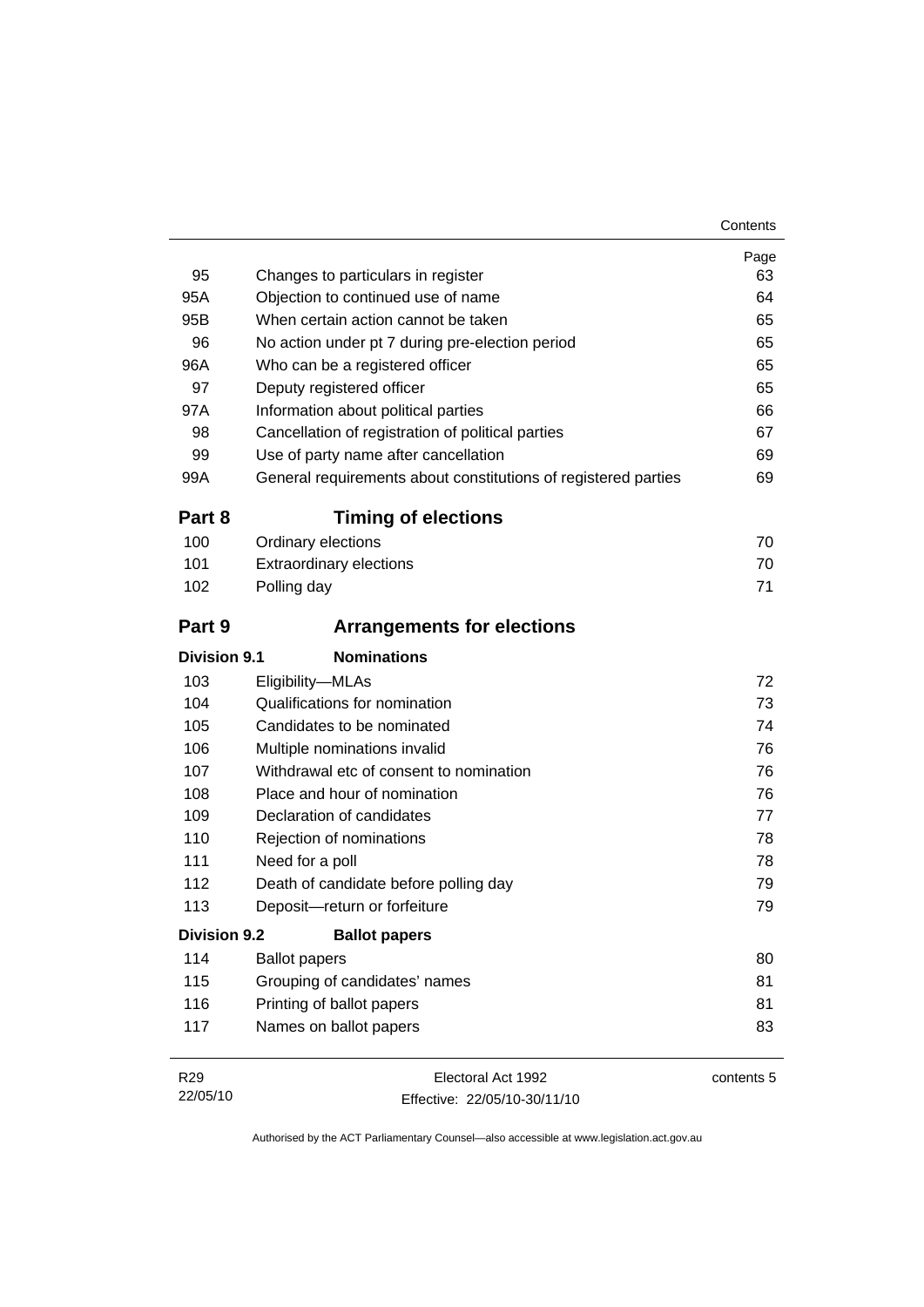| 118                  | Draw for positions on ballot papers                                  | Page<br>84      |
|----------------------|----------------------------------------------------------------------|-----------------|
| <b>Division 9.3</b>  | Electronic voting devices and vote counting programs                 |                 |
| 118A                 | Approval of computer program for electronic voting and vote counting | 84              |
| 118B                 | Security of electronic voting devices and related material           | 85              |
| <b>Division 9.4</b>  | <b>Miscellaneous</b>                                                 |                 |
| 119                  | Polling places and scrutiny centres                                  | 86              |
| 120                  | Administrative arrangements                                          | 86              |
| 121                  | Certified lists of electors                                          | 87              |
| 121A                 | Use of information from certified lists                              | 87              |
| 122                  | Scrutineers-appointment                                              | 88              |
| 123                  | Scrutineers-conduct                                                  | 89              |
| 124                  | Participation by candidates in conduct of election                   | 90              |
| 125                  | Determining matters by lot                                           | 90              |
| 126                  | Supplementary elections                                              | 90              |
| Part 10              | Voting                                                               |                 |
| <b>Division 10.1</b> | General                                                              |                 |
| 127                  | Meaning of authorised witness                                        | 91              |
| 128                  | Entitlement to vote                                                  | 91              |
| 129                  | Compulsory voting                                                    | 92              |
| 130                  | Multiple votes prohibited                                            | 92              |
| 131                  | Procedures for voting                                                | 93              |
| 132                  | Manner of recording vote                                             | 93              |
| <b>Division 10.2</b> | Ordinary voting at a polling place                                   |                 |
| 133                  | Claims to vote                                                       | 94              |
| 134                  | Voting in private                                                    | 94              |
| Division 10.3        | Declaration voting at a polling place                                |                 |
| 135                  | Declaration voting at polling places                                 | 95              |
| <b>Division 10.4</b> | Voting otherwise than at a polling place                             |                 |
| 136                  | Definitions for div 10.4                                             | 96              |
| 136A                 | Applications for postal voting papers                                | 97              |
| 136B                 | Ordinary or declaration voting in ACT before polling day             | 99              |
| contents 6           | Electoral Act 1992                                                   | R <sub>29</sub> |
|                      | Effective: 22/05/10-30/11/10                                         | 22/05/10        |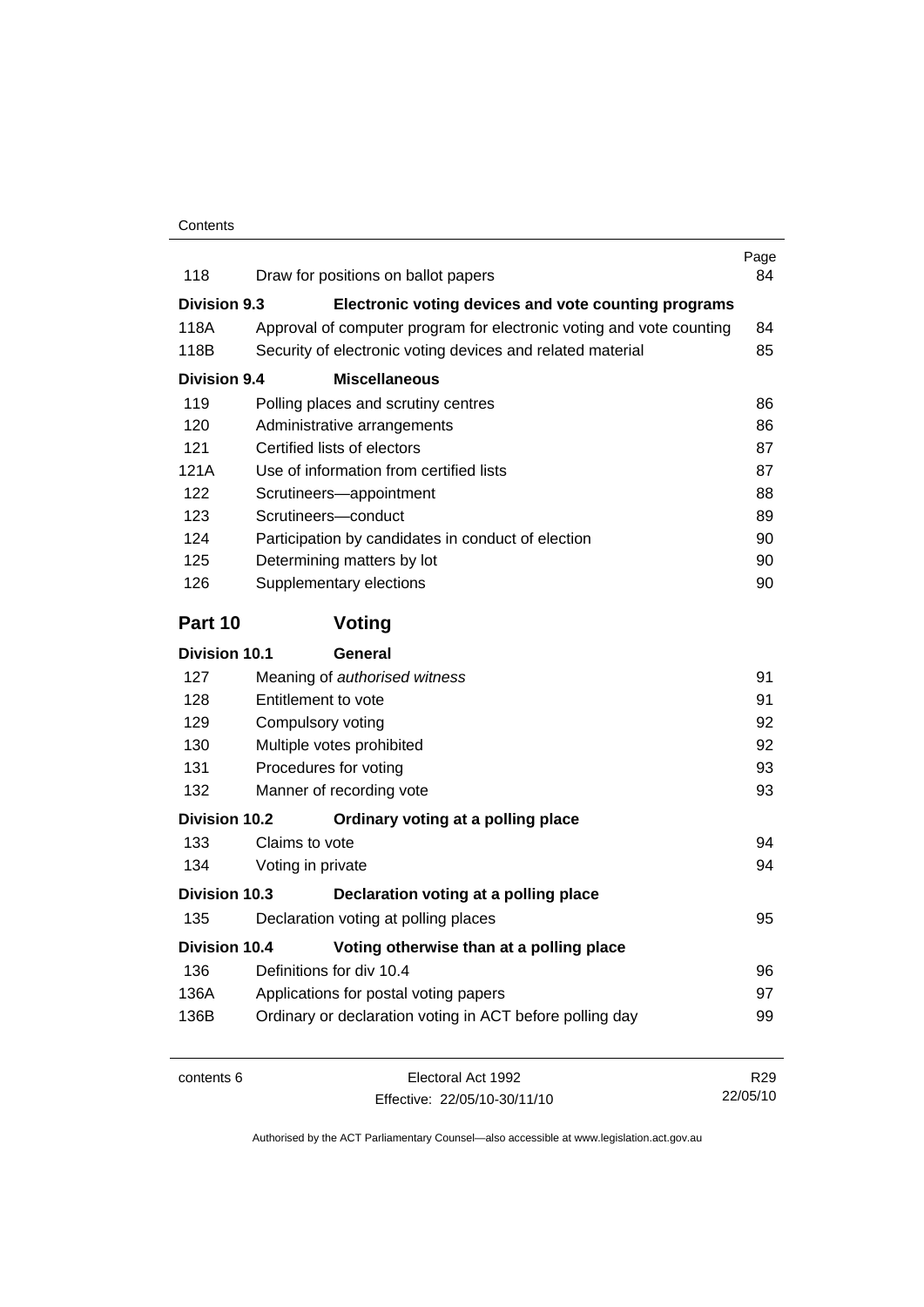|                      |                                                           | Contents   |
|----------------------|-----------------------------------------------------------|------------|
|                      |                                                           | Page       |
| 136C                 | Declaration voting outside ACT on or before polling day   | 102        |
| 137                  | Record of issue of declaration voting papers              | 103        |
| 138                  | Inspection of records                                     | 103        |
| 139                  | Receipt of declaration voting papers                      | 104        |
| 140                  | Registered declaration voters                             | 104        |
| 141                  | Issue of voting papers to registered declaration voters   | 105        |
| 142                  | Correcting formal errors                                  | 105        |
| 143                  | Soliciting applications for postal declaration votes      | 105        |
| 144                  | Transmission of applications for postal declaration votes | 106        |
| 144A                 | Requirements for casting postal votes                     | 106        |
| 145                  | Interference with declaration voting                      | 107        |
| 146                  | Soliciting completed declaration votes                    | 108        |
| 147                  | Transmission of completed declaration votes               | 108        |
| 148                  | Opening envelopes containing declaration votes            | 108        |
| Division 10.5        | <b>Mobile polling</b>                                     |            |
| 149                  | Definitions for div 10.5                                  | 108        |
| 149A                 | Declaration of special hospitals                          | 109        |
| 150                  | Mobile polling-institutions                               | 109        |
| 151                  | Functions of visiting officers                            | 109        |
| 152                  | Failure to visit institution                              | 110        |
| 153                  | Custody of ballot boxes and electoral papers              | 110        |
| <b>Division 10.6</b> | <b>Miscellaneous</b>                                      |            |
| 154                  | Arrangements at polling places                            | 111        |
| 155                  | Particulars on ballot papers before issue                 | 111        |
| 156                  | Assistance to voters                                      | 111        |
| 156A                 | Assistance to voters unable to enter polling place        | 112        |
| 157                  | Spoilt ballot papers                                      | 113        |
| 158                  | Custody of ballot boxes and electoral papers              | 114        |
| 159                  | Extension of time for conducting elections                | 115        |
| 160                  | Suspension and adjournment of polling                     | 115        |
| <b>Division 10.7</b> | <b>Failure to vote</b>                                    |            |
| 161                  | Default notice                                            | 116        |
| 162                  | First notice                                              | 116        |
| R <sub>29</sub>      | Electoral Act 1992                                        | contents 7 |

Effective: 22/05/10-30/11/10

22/05/10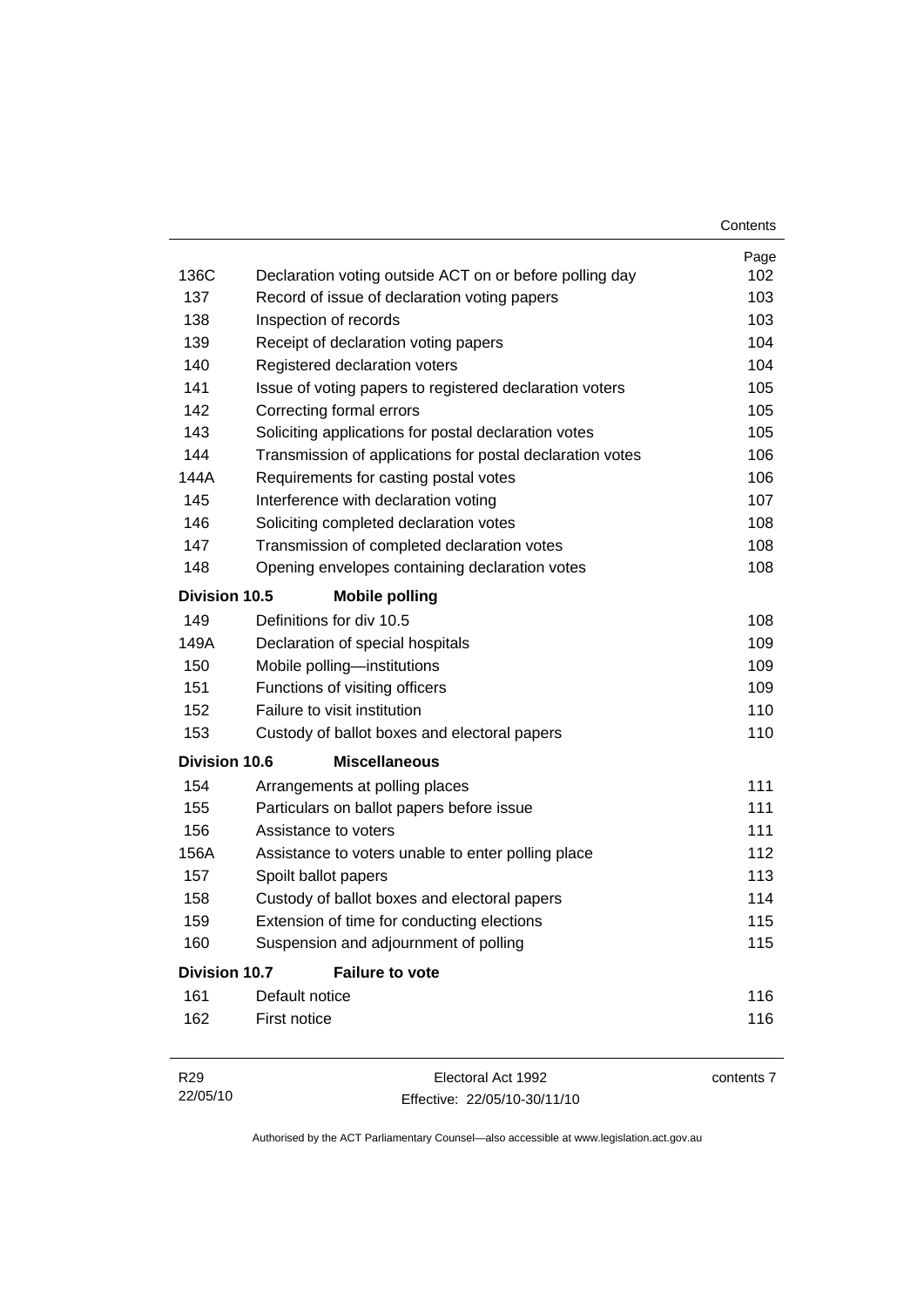|            |                                                                     | Page                        |
|------------|---------------------------------------------------------------------|-----------------------------|
| 163        | Second notice                                                       | 117                         |
| 164        | Final notice                                                        | 117                         |
| 165        | Discharge of liability                                              | 118                         |
| 166        | Response on behalf of elector                                       | 118                         |
| Part 11    | <b>Polling in Antarctica</b>                                        |                             |
| 167        | Definitions for pt 11                                               | 119                         |
| 167A       | Declaration of ship as a station                                    | 120                         |
| 167B       | Approval of ways of transmission                                    | 120                         |
| 168        | Returning officers and assistants for Antarctic stations            | 120                         |
| 170        | Application of Act to polling in Antarctica                         | 120                         |
| 171        | Antarctic electors                                                  | 121                         |
| 172        | Arrangements for the polling in Antarctica                          | 121                         |
| 173        | Conduct of the polling                                              | 122                         |
| 174        | Claims to vote                                                      | 122                         |
| 175        | Proceedings at close of poll                                        | 123                         |
| 176        | Result of polling in Antarctica                                     | 123                         |
| 177        | Preservation of documents                                           | 124                         |
| Part 12    | The scrutiny                                                        |                             |
| 178        | Scrutiny                                                            | 125                         |
| 179        | Preliminary scrutiny of declaration voting papers etc               | 126                         |
| 180        | Formality of ballot papers                                          | 127                         |
| 181        | Death of candidate                                                  | 128                         |
| 182        | First count-ordinary ballot papers                                  | 128                         |
| 183        | First count-declaration ballot papers                               | 130                         |
| 183A       |                                                                     |                             |
|            | First count-electronic ballot papers                                | 130                         |
| 184        | Second count-first preferences                                      | 130                         |
| 185        | Ascertaining result of poll                                         | 131                         |
| 186        | Objections by scrutineers                                           | 132                         |
| 187        | Recount of ballot papers                                            | 132                         |
| 187A       | Application for recount of ballot papers etc                        | 132                         |
| 187B       | Review of decision of commissioner to refuse to arrange for recount | 133                         |
| 187C       | Recount of electronic scrutiny of ballot papers                     | 134                         |
| 188        | Reservation of disputed ballot papers                               | 135                         |
| contents 8 | Electoral Act 1992                                                  | R <sub>29</sub><br>22/05/10 |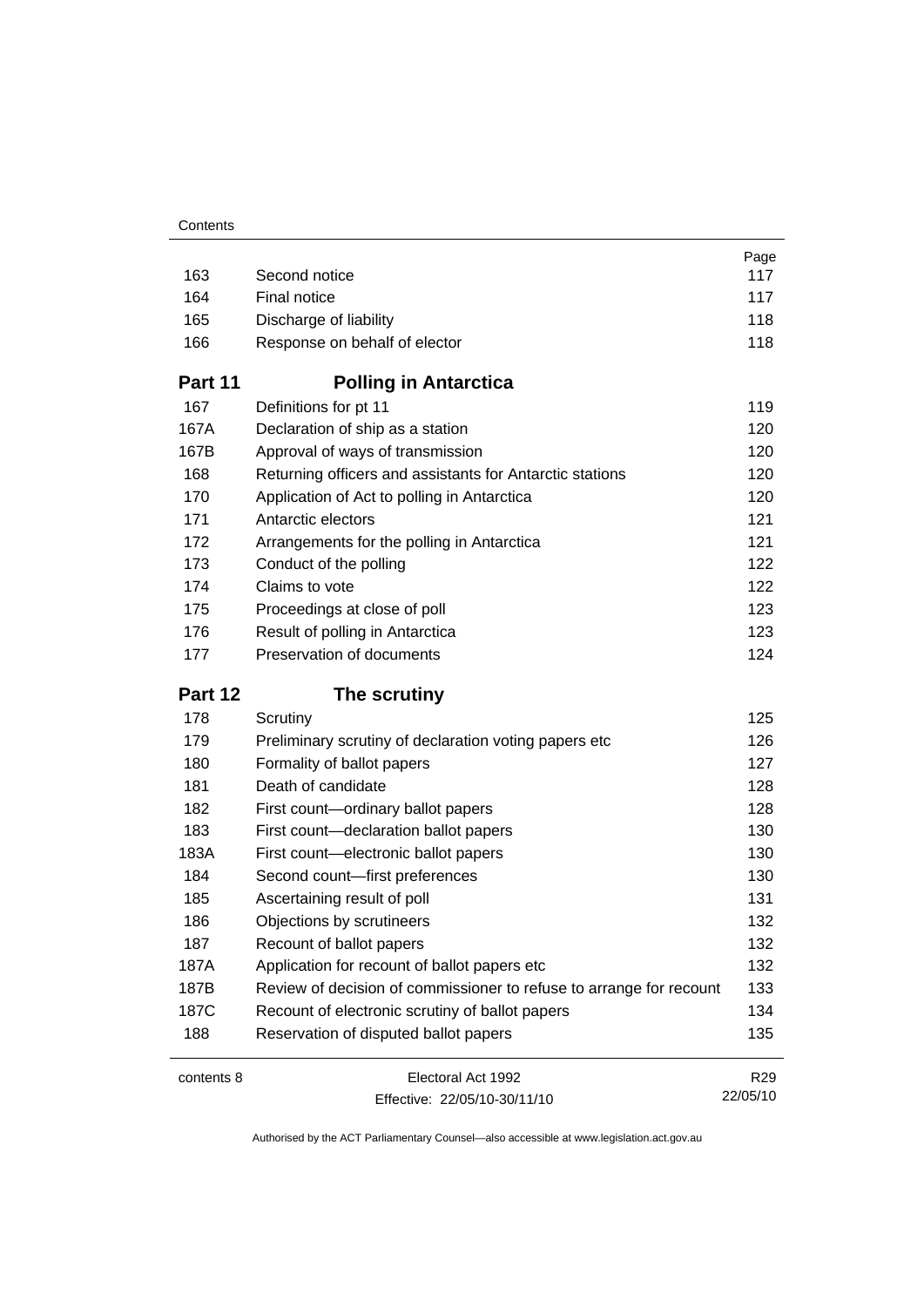|                      |                                                    | Contents    |
|----------------------|----------------------------------------------------|-------------|
| 189                  | Declaration of result of election                  | Page<br>135 |
| Part 13              | <b>Casual vacancies</b>                            |             |
| 190                  | Definitions for pt 13                              | 136         |
| 191                  | Notice of casual vacancy                           | 136         |
| 192                  | Candidates for casual vacancy                      | 137         |
| 193                  | Publication of candidates' details                 | 138         |
| 194                  | Determination of candidate to fill vacancy         | 139         |
| 195                  | Assembly nominees                                  | 139         |
| 196                  | Term of office of MLA declared elected under pt 13 | 140         |
| 197                  | Dissolution or pre-election period                 | 141         |
| Part 14              | <b>Election funding and financial disclosure</b>   |             |
| <b>Division 14.1</b> | Preliminary                                        |             |
| 198                  | Definitions for pt 14                              | 142         |
| 198A                 | Reference to things done by party etc              | 144         |
| 198B                 | Candidate remains candidate after election         | 144         |
| 199                  | Related bodies corporate                           | 145         |
| 200                  | Activities of campaign committees                  | 145         |
| 201                  | Disclosure periods                                 | 145         |
| 202                  | Gifts-determination of amounts                     | 146         |
| <b>Division 14.2</b> | <b>Reporting agents</b>                            |             |
| 203                  | Appointed agents                                   | 146         |
| 204                  | Non-appointed agents                               | 147         |
| 205                  | Registers of reporting agents                      | 148         |
| Division 14.3        | <b>Election funding</b>                            |             |
| 206                  | Who eligible votes are cast for                    | 149         |
| 207                  | <b>Entitlement to funds</b>                        | 149         |
| 208                  | Threshold                                          | 151         |
| 212                  | Making of payments                                 | 151         |
| 214                  | Death of candidate                                 | 151         |
| 215                  | Application voluntary                              | 152         |

contents 9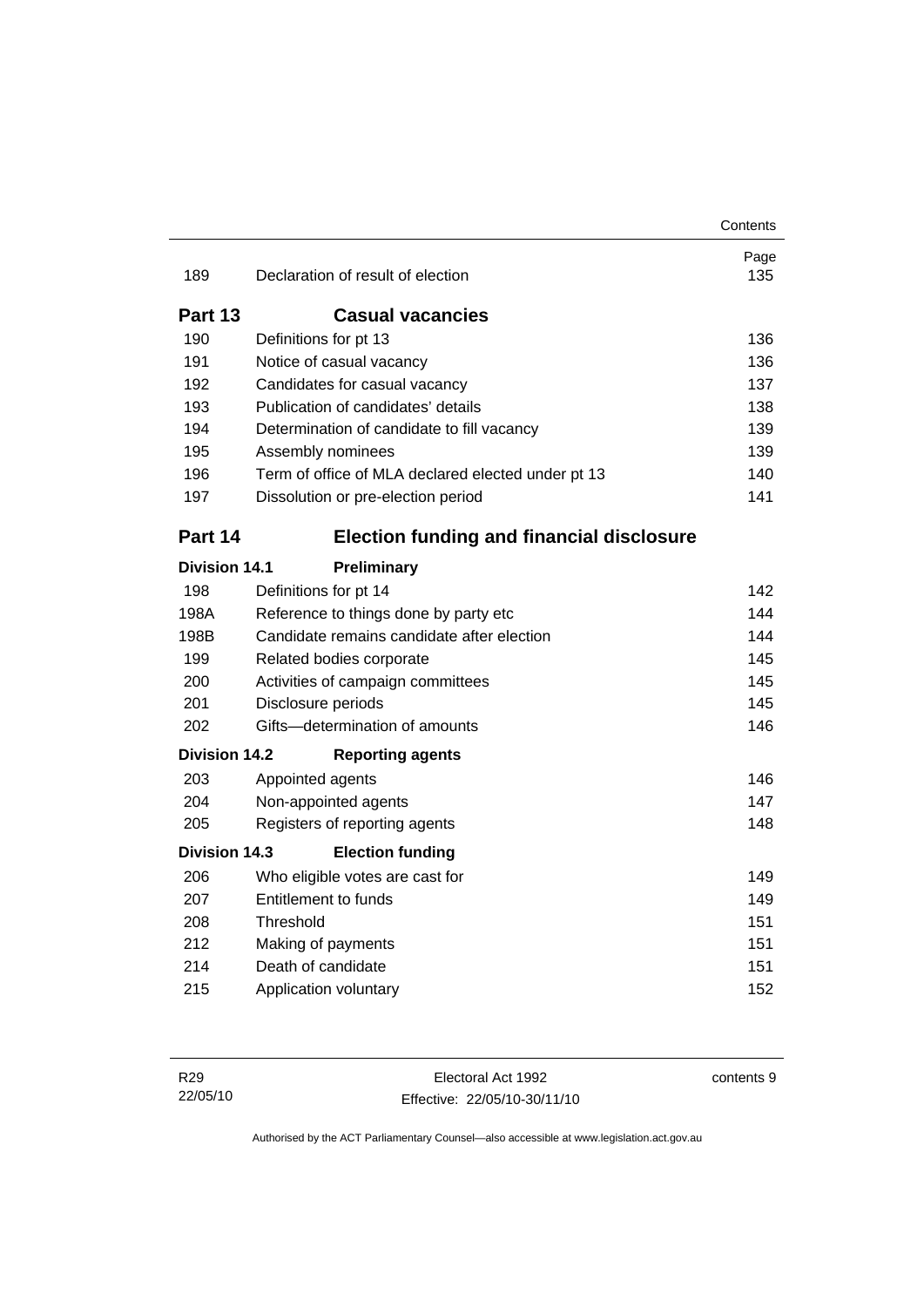#### **Contents**

|                      |                                                                | Page |
|----------------------|----------------------------------------------------------------|------|
| Division 14.4        | <b>Disclosure of donations</b>                                 |      |
| 216                  | Meaning of defined details for div 14.4                        | 152  |
| 217                  | Disclosure of gifts                                            | 152  |
| 218A                 | Certain loans not to be received                               | 153  |
| 219                  | Nil returns                                                    | 155  |
| 220                  | Disclosure of gifts by persons incurring political expenditure | 156  |
| 221                  | Disclosure of gifts made to candidates                         | 157  |
| 221A                 | Annual returns of donations                                    | 158  |
| 221B                 | Advice about obligations to make returns                       | 160  |
| 222                  | Anonymous gifts                                                | 160  |
| <b>Division 14.5</b> | Disclosure of electoral expenditure                            |      |
| 223                  | Definitions for div 14.5                                       | 162  |
| 224                  | Returns of electoral expenditure                               | 164  |
| 225                  | Nil returns                                                    | 164  |
| 226                  | Returns by broadcasters and publishers                         | 165  |
| 227                  | Multiple elections on same day                                 | 167  |
| <b>Division 14.6</b> | <b>Annual returns</b>                                          |      |
| 228                  | Meaning of defined particulars for div 14.6                    | 167  |
| 230                  | Annual returns by parties and MLAs                             | 168  |
| 231                  | Periods of less than financial year                            | 170  |
| 231B                 | Annual returns by associated entities                          | 170  |
| 232                  | Amounts received                                               | 171  |
| 234                  | Outstanding amounts                                            | 173  |
| 234A                 | Regulations                                                    | 173  |
| <b>Division 14.7</b> | <b>Compliance</b>                                              |      |
| 235                  | Definitions for div 14.7                                       | 173  |
| 236                  | Offences                                                       | 174  |
| 237                  | Investigation notices generally                                | 175  |
| 237A                 | Investigation notices about associated entities                | 177  |
| 237B                 | Investigation notice offences                                  | 178  |
| 238                  | Investigation-search warrants                                  | 179  |
| 239                  | Records                                                        | 181  |
|                      |                                                                |      |

contents 10 Electoral Act 1992 Effective: 22/05/10-30/11/10

R29 22/05/10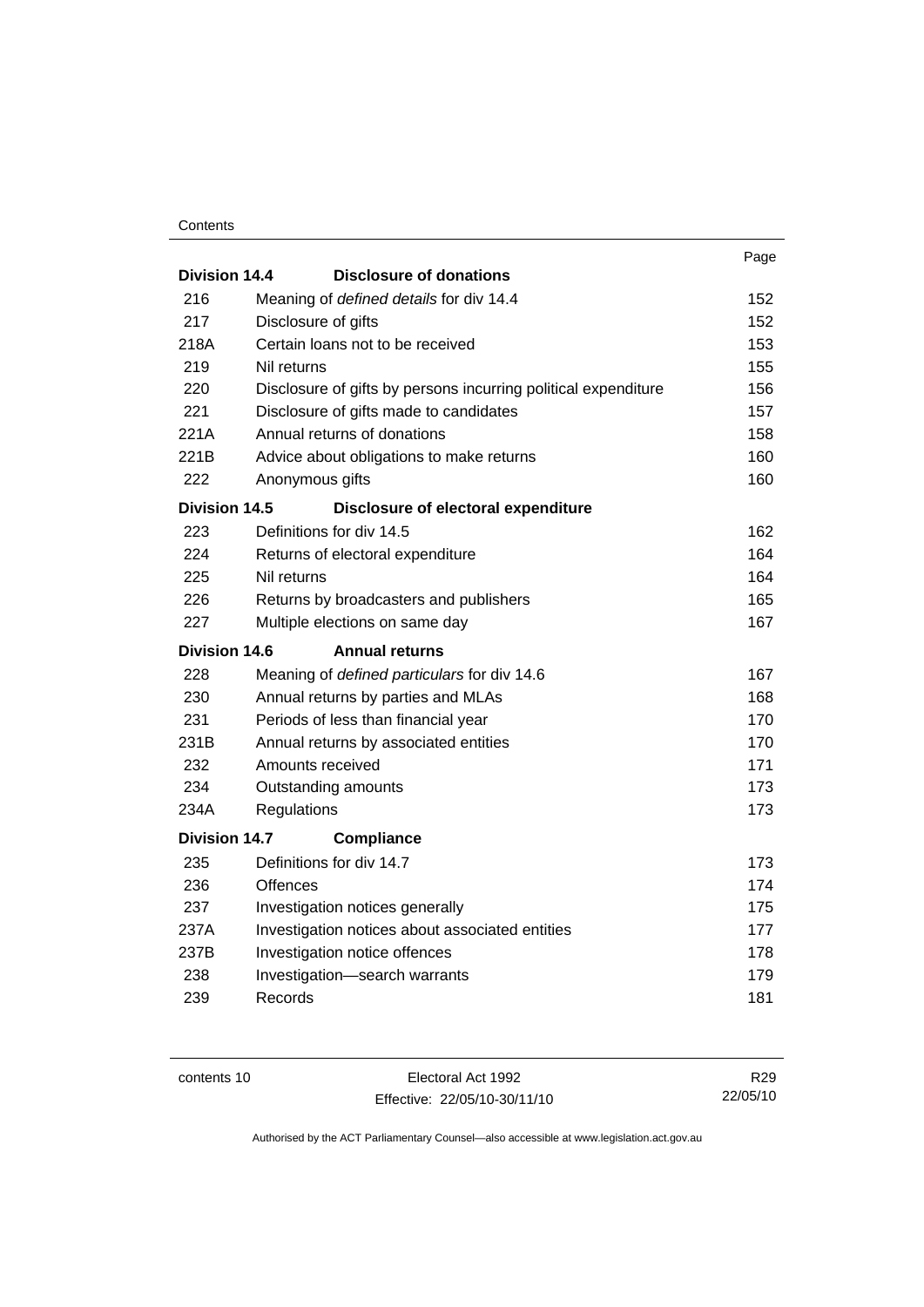|                      |                                                             | Contents    |
|----------------------|-------------------------------------------------------------|-------------|
|                      |                                                             | Page        |
| Division 14.8        | <b>Miscellaneous</b>                                        |             |
| 240                  | Inability to complete returns                               | 181         |
| 241                  | Noncompliance with pt 14                                    | 183         |
| 242                  | Amendment of returns                                        | 184         |
| 243                  | Copies of returns to be available for public inspection     | 185         |
| Part 15              | <b>Notification and review of decisions</b>                 |             |
| 244                  | Definition for Act-pt 15                                    | 186         |
| 245                  | Definitions-pt 15                                           | 186         |
| 246                  | Internal review notices                                     | 186         |
| 247                  | Applications for internal review                            | 187         |
| 248                  | Stay of reviewable decisions                                | 188         |
| 249                  | Review by electoral commission                              | 188         |
| 249A                 | Reviewable decision notices                                 | 189         |
| 249B                 | Applications for review                                     | 189         |
| Part 16              | Disputed elections, eligibility and vacancies               |             |
| <b>Division 16.1</b> | Preliminary                                                 |             |
| 250                  | Definitions for pt 16                                       | 190         |
| 251                  | Meaning of Speaker for pt 16                                | 191         |
| <b>Division 16.2</b> | <b>Jurisdiction and powers of Supreme Court</b>             |             |
| 252                  | <b>Court of Disputed Elections</b>                          | 191         |
| 253                  | Powers of the court                                         | 192         |
| 255                  | Decisions are final                                         | 192         |
| Division 16.3        | <b>Disputed elections</b>                                   |             |
| 256                  | Validity may be disputed after election                     | 192         |
| 257                  | Persons entitled to dispute elections                       | 193         |
| 258                  | Form of application                                         | 193         |
| 259                  | Time for filing application                                 | 194         |
| 260                  | Deposit as security for costs                               | 194         |
| 261                  | Registrar to serve copies of application on certain persons | 194         |
| 262                  | Parties to application under div 16.3                       | 194         |
| 263                  | Withdrawal and abatement of application                     | 195         |
|                      |                                                             |             |
| R <sub>29</sub>      | Electoral Act 1992                                          | contents 11 |

Effective: 22/05/10-30/11/10

22/05/10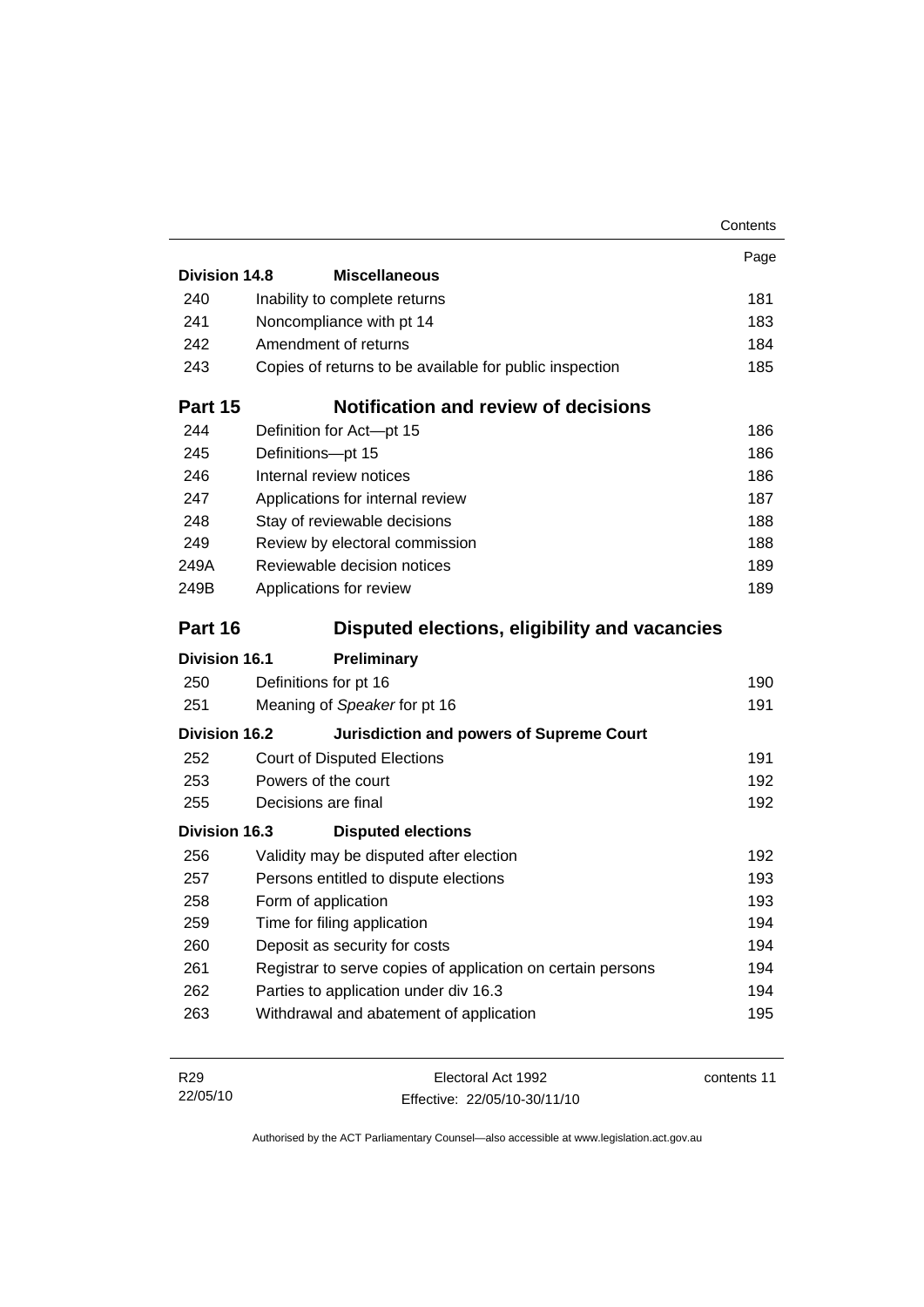#### **Contents**

|                      |                |                                                              | Page            |  |  |
|----------------------|----------------|--------------------------------------------------------------|-----------------|--|--|
| 264                  |                | Hearing of applications                                      | 197             |  |  |
| 265                  |                | Declarations and orders                                      | 197             |  |  |
| 266                  |                | Illegal practices                                            |                 |  |  |
| 267                  |                | Bribery or undue influence by person elected                 |                 |  |  |
| 268                  |                | Immaterial delays and errors                                 | 199             |  |  |
| 269                  |                | Inquiries by court                                           | 200             |  |  |
| 270                  |                | Rejected ballot papers                                       | 200             |  |  |
| 271                  |                | Evidence that persons were not permitted to vote             | 200             |  |  |
| 272                  |                | Inspection of electoral papers                               | 201             |  |  |
| 273                  |                | Commissioner not prevented from accessing documents          | 201             |  |  |
| 274                  |                | Registrar to serve copies of declarations on certain persons | 201             |  |  |
| 275                  |                | <b>Effect of declarations</b>                                | 202             |  |  |
| <b>Division 16.4</b> |                | <b>Eligibility and vacancies</b>                             |                 |  |  |
| 276                  |                | Speaker to state case                                        | 202             |  |  |
| 277                  |                | Parties to a referral                                        | 203             |  |  |
| 278                  |                | Declarations and orders                                      | 203             |  |  |
| 279                  |                | Registrar to serve copy of declarations on Speaker           | 203             |  |  |
| 280                  |                | Effect of declarations                                       | 203             |  |  |
| <b>Division 16.5</b> |                | <b>Proceedings</b>                                           |                 |  |  |
| 281                  | Procedure      |                                                              | 204             |  |  |
| 282                  |                | Legal representation limited                                 | 204             |  |  |
| 283                  |                | Admissibility of evidence                                    | 204             |  |  |
| 284                  |                | Costs may be ordered against Territory                       | 205             |  |  |
| Part 17              |                | <b>Electoral offences</b>                                    |                 |  |  |
|                      |                |                                                              |                 |  |  |
| <b>Division 17.1</b> |                | <b>Bribery and improper influence</b>                        |                 |  |  |
| 285                  | <b>Bribery</b> |                                                              | 206             |  |  |
| 286                  |                | Influencing of votes by officers                             | 207             |  |  |
| 287                  |                | Influencing votes of hospital and nursing home patients      | 207             |  |  |
| <b>Division 17.2</b> |                | <b>Protection of rights</b>                                  |                 |  |  |
| 288                  |                | Violence and intimidation                                    | 207             |  |  |
| 289                  |                | Discrimination on grounds of political donations             | 207             |  |  |
| 290                  |                | Employees' right to leave of absence for voting              | 208             |  |  |
|                      |                |                                                              |                 |  |  |
| contents 12          |                | Electoral Act 1992                                           | R <sub>29</sub> |  |  |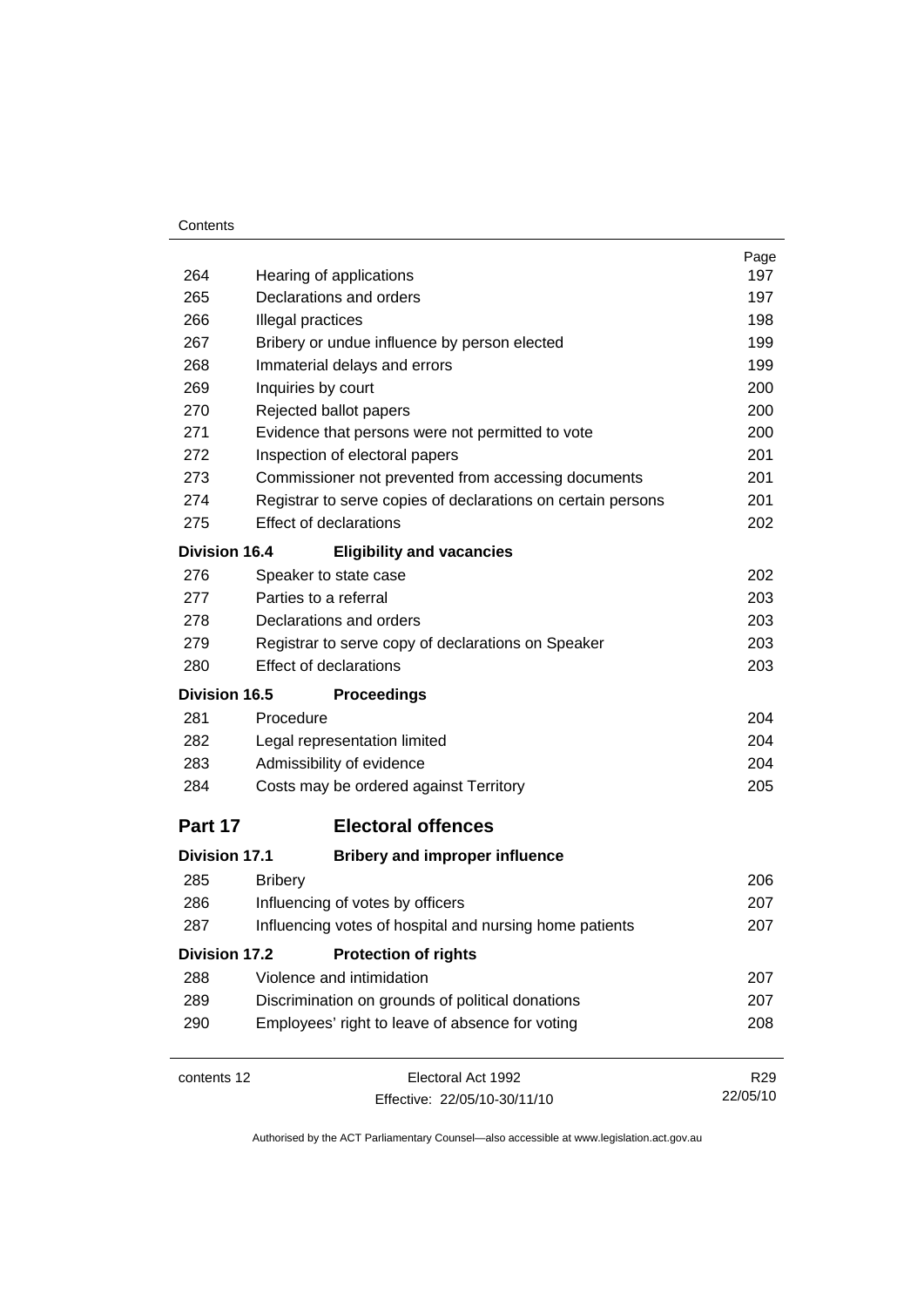|                      |                                                                   | Contents    |
|----------------------|-------------------------------------------------------------------|-------------|
|                      |                                                                   | Page        |
| <b>Division 17.3</b> | <b>Campaigning offences</b>                                       |             |
| 291                  | Definitions for div 17.3                                          | 209         |
| 292                  | Dissemination of unauthorised electoral matter                    | 209         |
| 293                  | Exceptions for news publications                                  | 210         |
| 294                  | Exceptions for dissemination of electoral matter on certain items | 211         |
| 295                  | Exception for certain Commonwealth licence holders                | 212         |
| 296                  | Advertorials                                                      | 212         |
| 297                  | Misleading or deceptive electoral matter                          | 213         |
| 298                  | Inducement to illegal voting-representations of ballot papers     | 213         |
| 299                  | Graffiti                                                          | 213         |
| 300                  | Defamation of candidates                                          | 214         |
| 301                  | Publication of statements about candidates                        | 214         |
| 302                  | Disruption of election meetings                                   | 215         |
| 303                  | Canvassing within 100m of polling places                          | 216         |
| 304                  | Badges and emblems in polling places                              | 218         |
| 305                  | How-to-vote material in polling places                            | 218         |
| 306                  | Evidence of authorisation of electoral matter                     | 218         |
| <b>Division 17.4</b> | <b>Electronic voting offences</b>                                 |             |
| 306A                 | Interfering with electronic voting devices etc                    | 219         |
| 306B                 | Interfering with electronic counting devices etc                  | 219         |
| <b>Division 17.5</b> | <b>Voting fraud</b>                                               |             |
| 307                  | Voting fraud                                                      | 219         |
| <b>Division 17.6</b> | <b>Electoral papers</b>                                           |             |
| 310                  | Electoral papers-forfeiture                                       | 220         |
| 311                  | Electoral papers-unauthorised possession                          | 220         |
| 313                  | Electoral papers-defacement etc                                   | 221         |
| 314                  | Electoral papers-signatures                                       | 221         |
| 315                  | Electoral papers-witnesses                                        | 221         |
| 315A                 | Ballot papers-photographs                                         | 222         |
| <b>Division 17.7</b> | <b>Official functions</b>                                         |             |
| 316                  | Improper influence—members of electoral commission etc            | 223         |
| 317                  | Unauthorised actions by officers                                  | 223         |
| 318                  | Identification of voters and votes                                | 224         |
| R <sub>29</sub>      | Electoral Act 1992                                                | contents 13 |
| 22/05/10             | Effective: 22/05/10-30/11/10                                      |             |

Effective: 22/05/10-30/11/10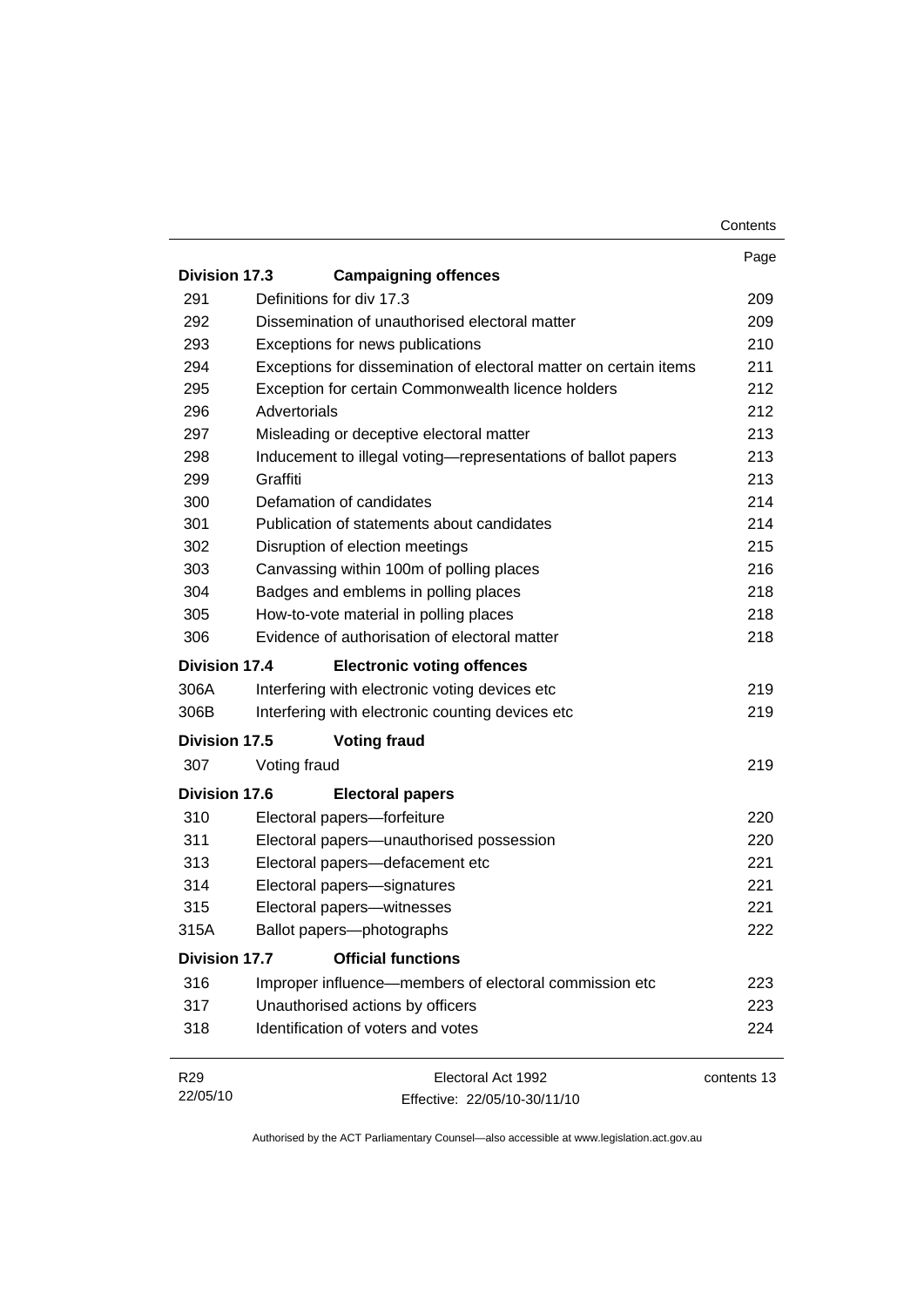#### **Contents**

| 319                  | Responses to official questions                                   | Page<br>224 |
|----------------------|-------------------------------------------------------------------|-------------|
| 320                  | Control of behaviour at voting centres                            | 225         |
|                      |                                                                   |             |
| Part 18              | <b>Enforcement proceedings</b>                                    |             |
| <b>Division 18.1</b> | <b>Injunctions</b>                                                |             |
| 321                  | Restraining conduct                                               | 227         |
| 322                  | Requiring things to be done                                       | 228         |
| 323                  | Commissioner not required to give undertakings as to damages      | 228         |
| 324                  | Powers of the court                                               | 228         |
| <b>Division 18.2</b> | <b>Prosecutions</b>                                               |             |
| 325                  | Investigation of complaints                                       | 229         |
| 326                  | Commissioner may prosecute enrolment and voting offences          | 229         |
| 327                  | Service of certain process by mail                                | 229         |
|                      |                                                                   |             |
| Part 19              | <b>Miscellaneous</b>                                              |             |
| 328                  | Extension of time for acts by officers                            | 230         |
| 329                  | Restrictions on sending completed ballot and voting papers by fax | 230         |
| 330                  | Forms-provision and assistance                                    | 230         |
| 332                  | Correcting delays, errors and omissions                           | 231         |
| 333                  | Voting statistics to be published                                 | 231         |
| 334                  | Collecting further statistical information                        | 231         |
| 335                  | Storage and destruction of electoral papers                       | 232         |
| 336                  | Administrative arrangements with Commonwealth and States          | 232         |
| 337                  | Evidentiary certificates                                          | 233         |
| 338                  | Acts and omissions of representatives                             | 234         |
| 340                  | Chief executive to provide assistance etc                         | 235         |
| 340A                 | Approved forms                                                    | 235         |
| 341                  | Regulation-making power                                           | 235         |

contents 14 Electoral Act 1992 Effective: 22/05/10-30/11/10

R29 22/05/10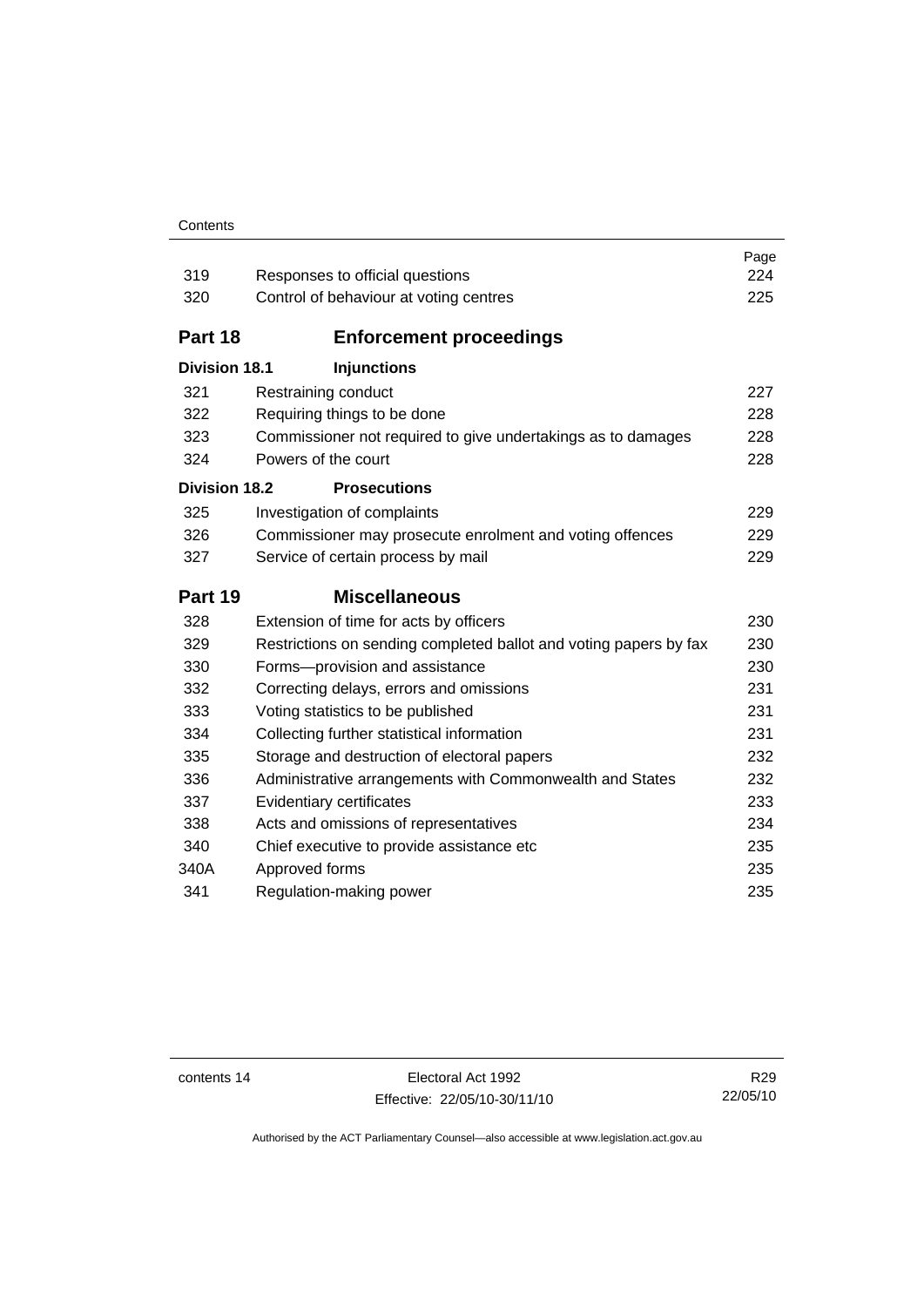|                   |                                 |                                                                                                                        | Contents    |
|-------------------|---------------------------------|------------------------------------------------------------------------------------------------------------------------|-------------|
| <b>Schedule 1</b> |                                 | Form of ballot paper                                                                                                   | Page<br>236 |
| <b>Schedule 2</b> |                                 | <b>Ballot papers-printing of names and</b><br>collation<br><b>Preliminary scrutiny of declaration voting</b><br>papers |             |
| <b>Schedule 3</b> |                                 |                                                                                                                        |             |
| <b>Schedule 4</b> |                                 | Ascertaining result of poll                                                                                            | 254         |
| <b>Part 4.1</b>   | Preliminary                     |                                                                                                                        | 254         |
| 1                 | Interpretation for sch 4        |                                                                                                                        | 254         |
| 1A                | Meaning of count votes-sch 4    |                                                                                                                        | 255         |
| 1B                | Meaning of quota-sch 4          |                                                                                                                        | 255         |
| 1C                | Meaning of transfer value-sch 4 |                                                                                                                        | 256         |
| $\overline{2}$    | Disregarding preferences        |                                                                                                                        | 257         |
| <b>Part 4.2</b>   | General                         |                                                                                                                        | 258         |
| 3                 | First preferences               |                                                                                                                        | 258         |
| 4                 | Scrutiny to cease               |                                                                                                                        | 258         |
| 5                 | Scrutiny to continue            |                                                                                                                        | 259         |
| 6                 | Surplus votes                   |                                                                                                                        | 259         |
| $\overline{7}$    | More than 1 surplus             |                                                                                                                        | 260         |
| 8                 | Exclusion of candidates         |                                                                                                                        | 261         |
| 9                 | Votes of excluded candidates    |                                                                                                                        | 262         |
| 10                | Setting aside ballot papers     |                                                                                                                        | 262         |
| <b>Part 4.3</b>   |                                 | <b>Casual vacancies</b>                                                                                                | 263         |
| 11                | Application                     |                                                                                                                        | 263         |
| $12 \overline{ }$ | Quota                           |                                                                                                                        | 263         |
| 13                | <b>Transfer value</b>           |                                                                                                                        | 263         |
| 14                | Recount-first count             |                                                                                                                        | 265         |
| 15                | Recount-continuation            |                                                                                                                        | 265         |
| 16                | Successful candidate is dead    |                                                                                                                        | 266         |

| R <sub>29</sub> | Electoral Act 1992           | contents 15 |
|-----------------|------------------------------|-------------|
| 22/05/10        | Effective: 22/05/10-30/11/10 |             |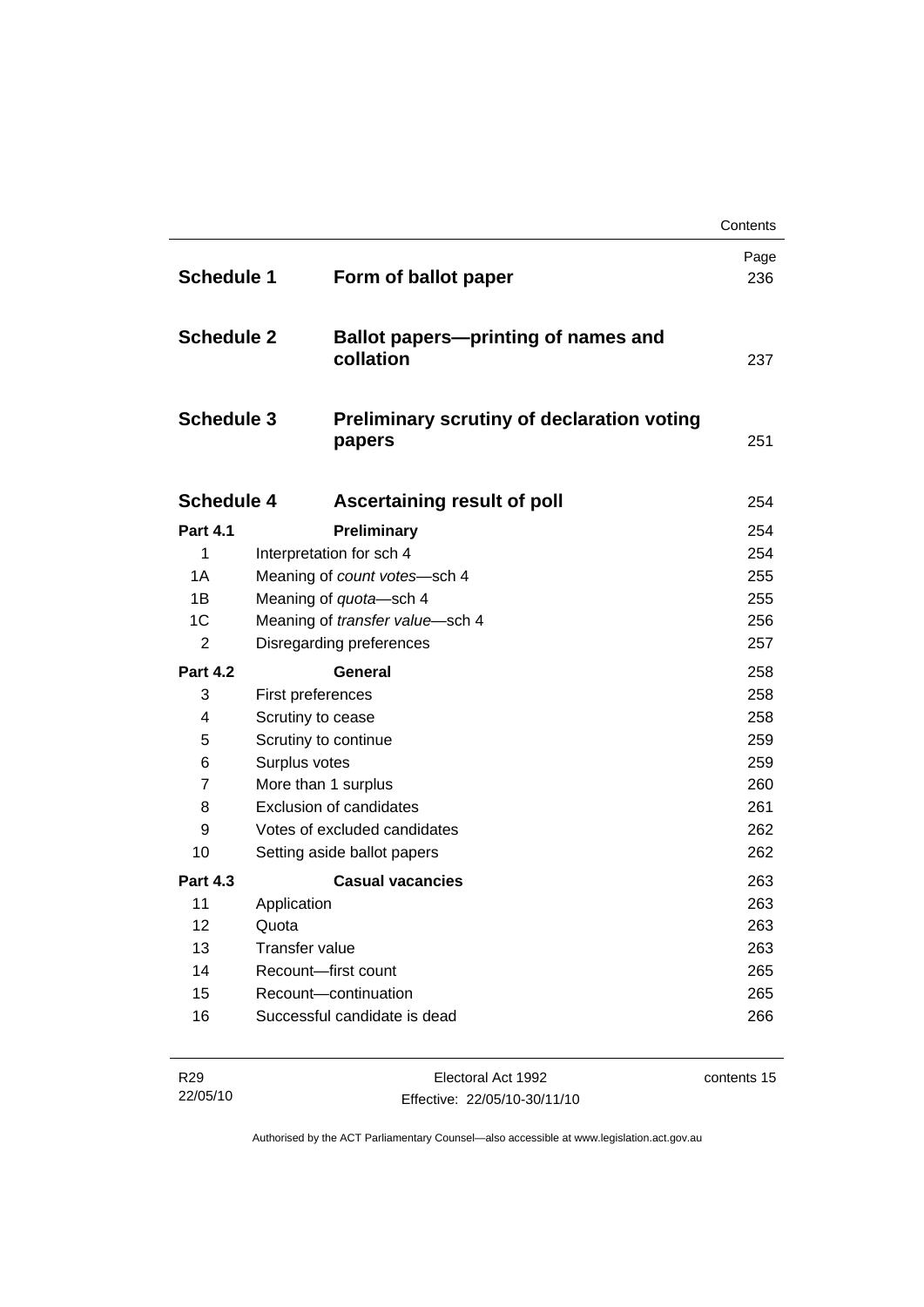| Contents |
|----------|
|----------|

| 17                | Multiple vacancies                              | Page<br>266 |
|-------------------|-------------------------------------------------|-------------|
| <b>Part 4.4</b>   | Deceased successful candidates                  | 267         |
| 18                | Application-pt 4.4                              | 267         |
| 19                | Ballot papers for deceased successful candidate | 267         |
| <b>Schedule 5</b> | Internally reviewable decisions                 | 268         |
| <b>Dictionary</b> |                                                 | 270         |
| <b>Endnotes</b>   |                                                 |             |
| 1                 | About the endnotes                              | 283         |
| 2                 | Abbreviation key                                | 283         |
| 3                 | Legislation history                             | 284         |
| 4                 | Amendment history                               | 290         |
| 5                 | Earlier republications                          | 341         |
| 6                 | Renumbered provisions                           | 342         |
|                   |                                                 |             |

contents 16 Electoral Act 1992 Effective: 22/05/10-30/11/10

R29 22/05/10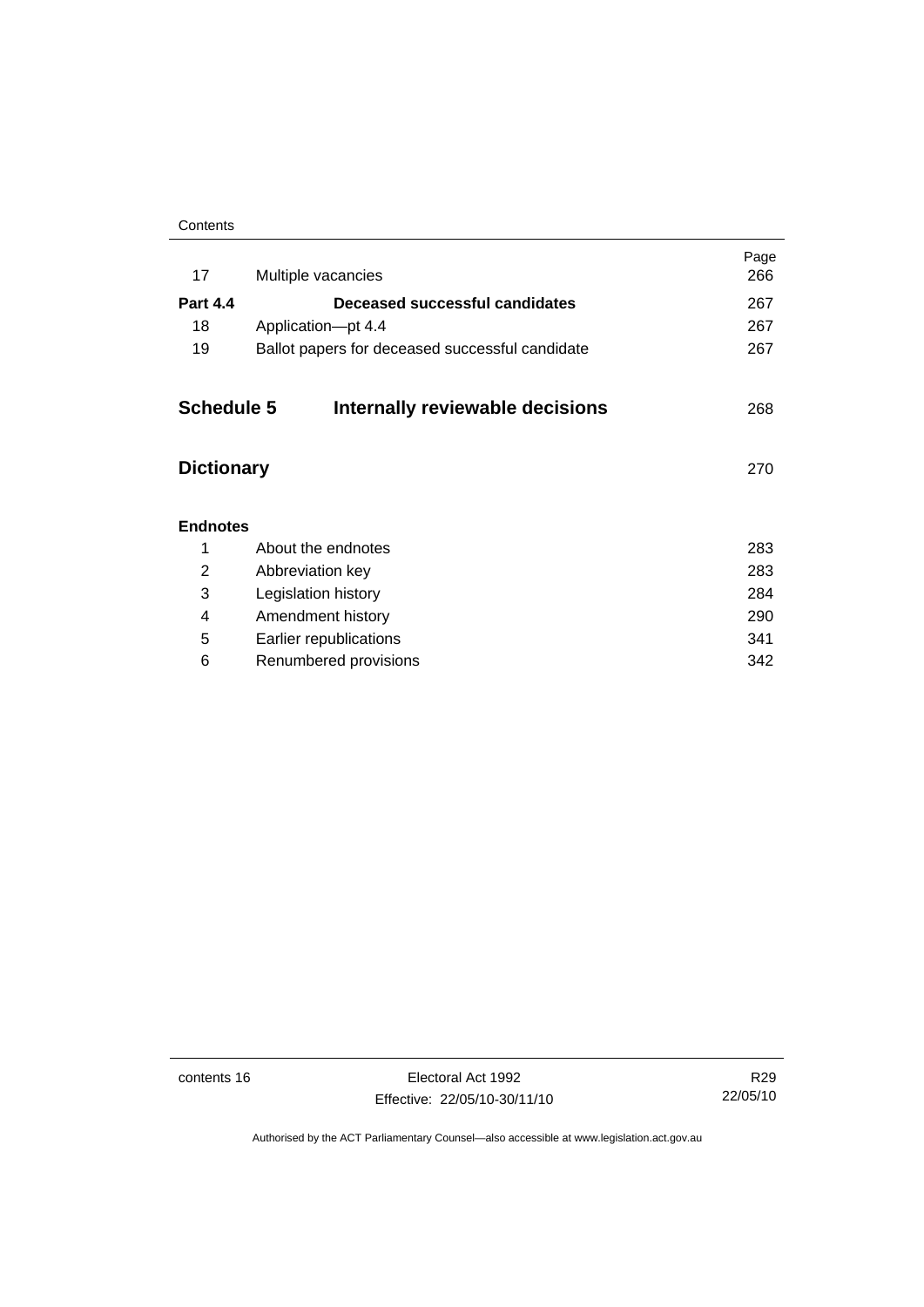<span id="page-18-0"></span>

# **Electoral Act 1992**

An Act to provide for elections of members of the Legislative Assembly and related matters

R29 22/05/10

I

Electoral Act 1992 Effective: 22/05/10-30/11/10 page 1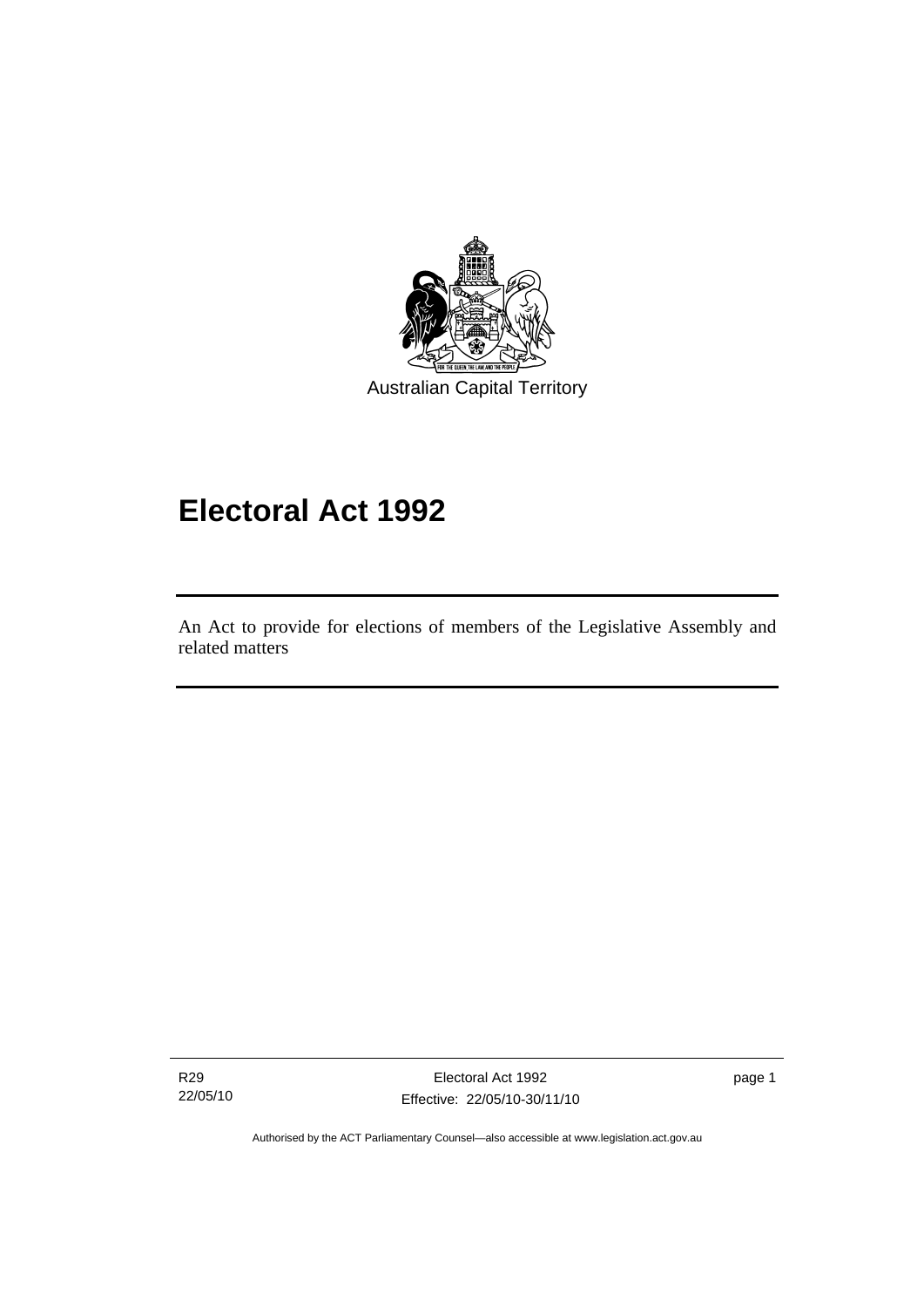#### <span id="page-19-0"></span>**Preamble**

- 1 On 15 February 1992 a referendum was held to enable the electors of the Territory to choose which of 2 voting systems is to be used at future elections for the Legislative Assembly.
- 2 The electors chose the proportional representation (Hare-Clark) system as outlined in the Referendum Options Description Sheet set out in the *Australian Capital Territory (Electoral) Act 1988* (Cwlth), schedule 3.
- 3 The electoral system chosen by the electors includes the system of rotation of the positions of candidates' names on ballot papers known as the Robson Rotation.
- 4 The Legislative Assembly wishes to enact legislation to implement the electoral system chosen by the electors as soon as it is convenient to do so.

The Legislative Assembly for the Australian Capital Territory therefore enacts as follows:

R29 22/05/10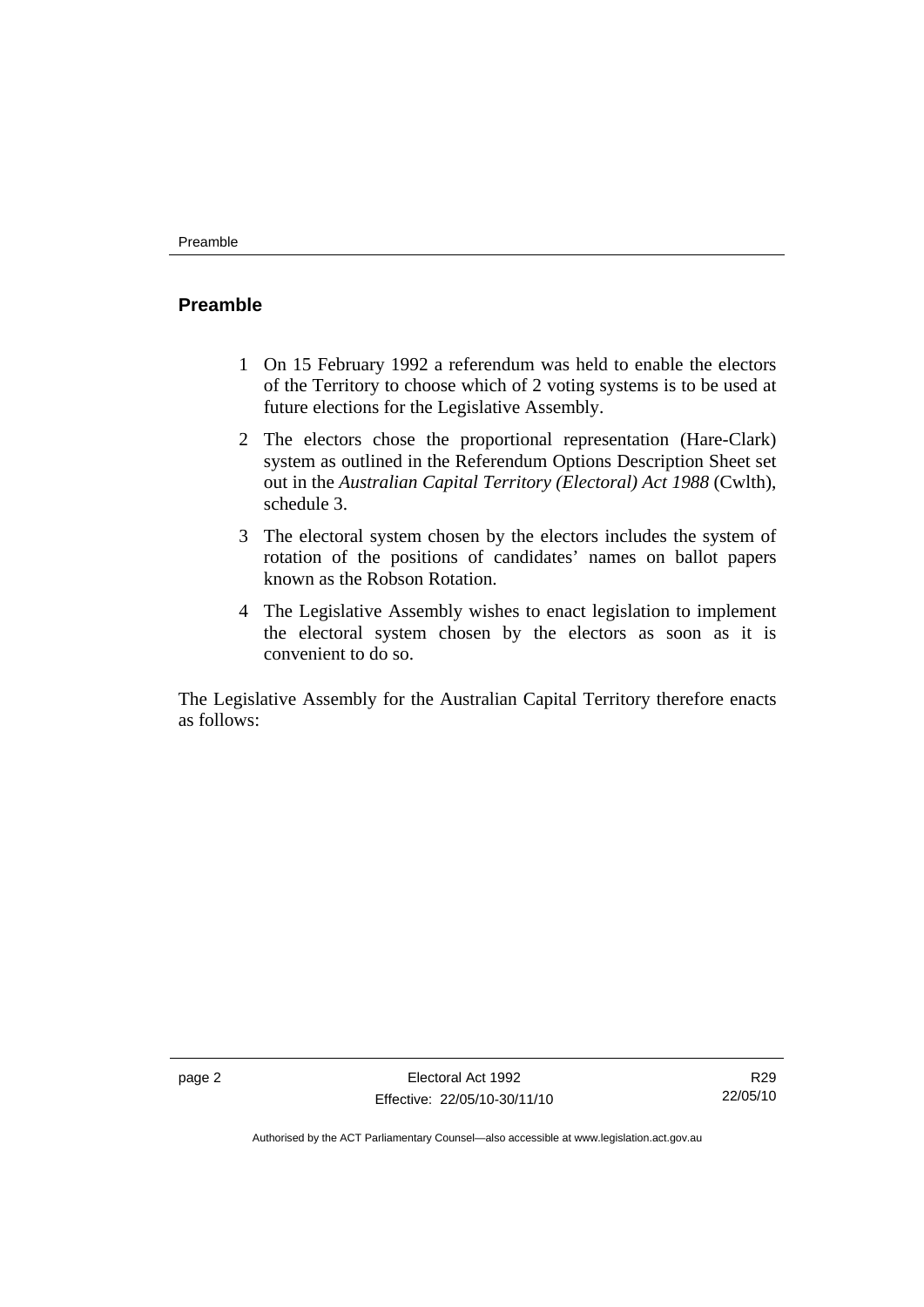# <span id="page-20-0"></span>**Part 1** Preliminary

#### **1 Name of Act**

This Act is the *Electoral Act 1992*.

## **3 Dictionary**

The dictionary at the end of this Act is part of this Act.

*Note 1* The dictionary at the end of this Act defines certain words and expressions used in this Act, and includes references (*signpost definitions*) to other words and expressions defined elsewhere in this Act or in other legislation.

> For example, the signpost definition '*electoral matter*—see section 4 (Meaning of *electoral matter*).' means that the expression 'electoral matter' is defined in that section and the definition applies to the entire Act.

*Note 2* A definition in the dictionary (including a signpost definition) applies to the entire Act unless the definition, or another provision of the Act, provides otherwise or the contrary intention otherwise appears (see *Legislation Act 2001*, s 155 and s 156 (1)).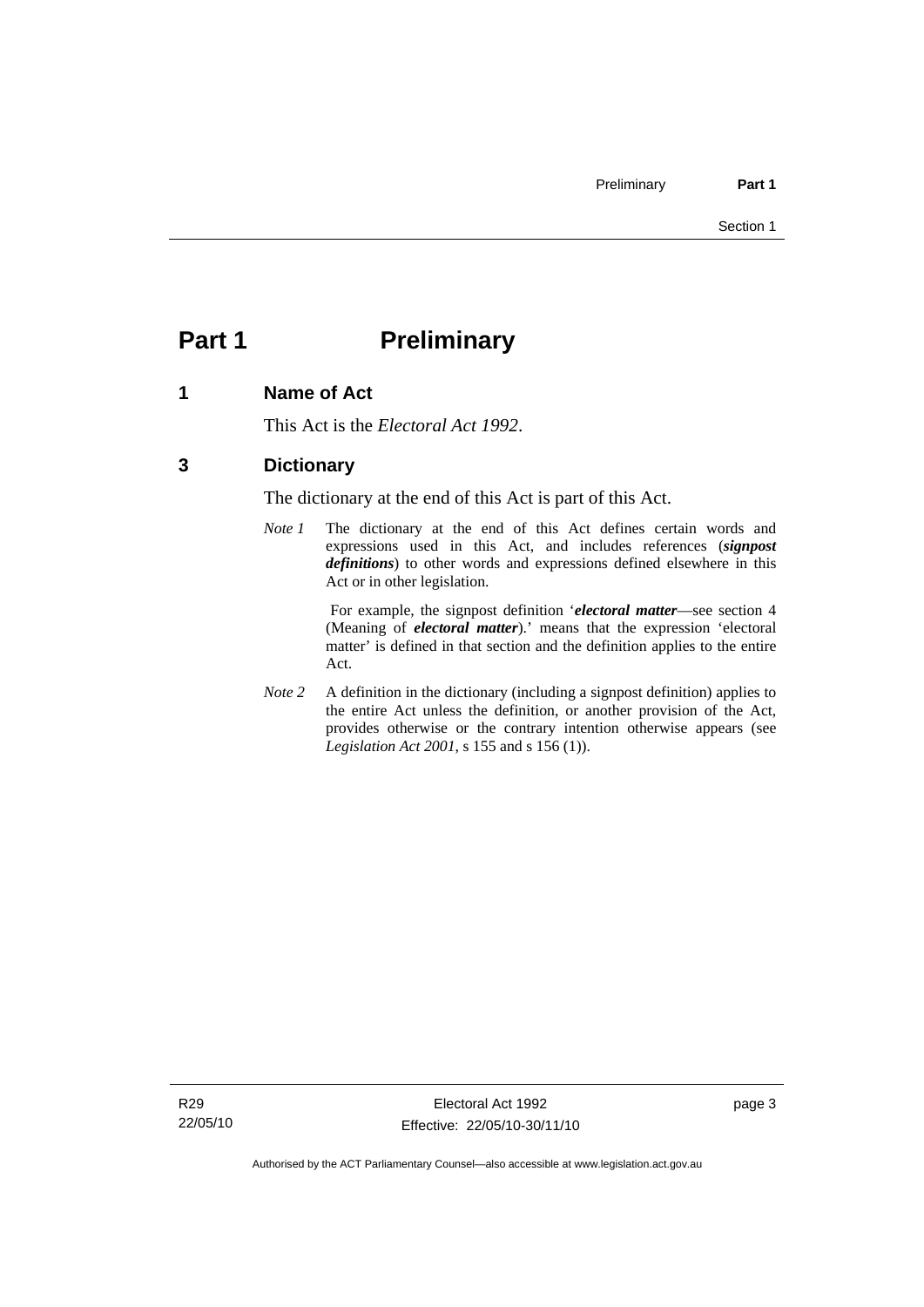#### <span id="page-21-0"></span>Part 1 **Preliminary**

Section 3A

#### **3A Offences against Act—application of Criminal Code etc**

Other legislation applies in relation to offences against this Act.

*Note 1 Criminal Code*

The Criminal Code, ch 2 applies to the following offences against this Act (see Code, pt 2.1):

- section 143
- s 292 (Dissemination of unauthorised electoral matter)
- s 296 (Advertorials)
- s 315A (Ballot papers—photographs)

The chapter sets out the general principles of criminal responsibility (including burdens of proof and general defences), and defines terms used for offences to which the Code applies (eg *conduct*, *intention*, *recklessness* and *strict liability*).

*Note 2 Penalty units* 

The Legislation Act, s 133 deals with the meaning of offence penalties that are expressed in penalty units.

#### **4 Meaning of** *electoral matter*

- (1) In this Act, *electoral matter* is matter, in printed or electronic form, that is intended or likely to affect voting at an election.
- (2) Without limiting subsection (1), matter is taken to be intended or likely to affect voting at an election if it contains an express or implicit reference to, or comment on—
	- (a) the election; or
	- (b) the performance of the Government or Opposition, or a previous Government or Opposition; or
	- (c) the performance of an MLA or former MLA; or
	- (d) the performance of a political party, candidate or group of candidates in the election; or

R29 22/05/10

Authorised by the ACT Parliamentary Counsel—also accessible at www.legislation.act.gov.au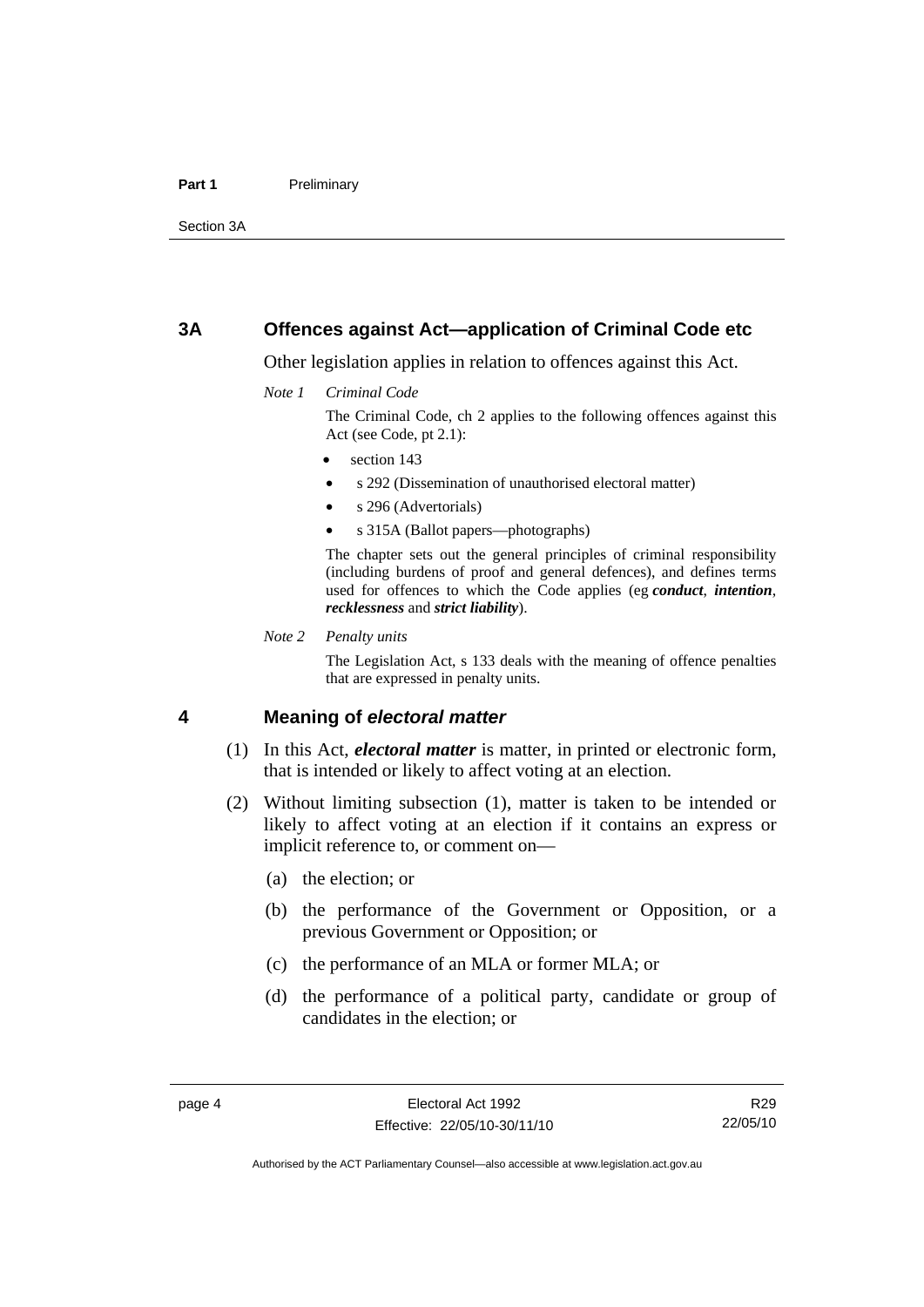- <span id="page-22-0"></span> (e) an issue submitted to, or otherwise before, the electors in relation to the election.
- (3) However, a publication of the Assembly (including a committee of the Assembly) is not *electoral matter*.

#### **4A Meaning of** *available for public inspection*

If a provision of this Act requires the commissioner to make a document, a copy of a document or a register available for public inspection, the commissioner must make the document, a copy or register available for inspection by members of the public at the commissioner's office during ordinary business hours.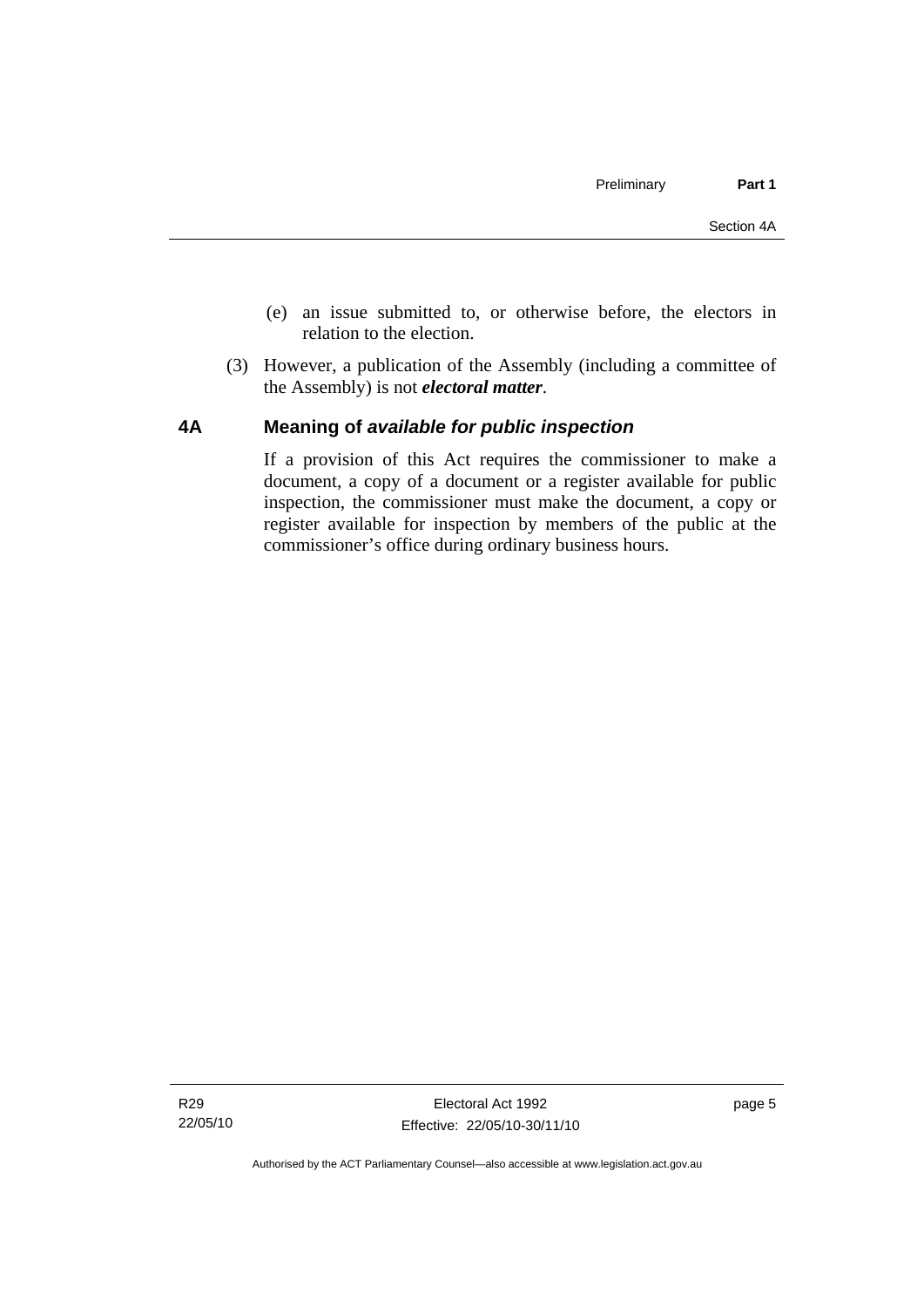# <span id="page-23-0"></span>**Part 2 Australian Capital Territory Electoral Commission**

# **Division 2.1 Establishment, functions and powers of electoral commission**

## **5 Establishment**

The Australian Capital Territory Electoral Commission is established.

## **6 Constitution of commission**

The electoral commission consists of—

- (a) the chairperson; and
- (b) the commissioner; and
- (c) 1 other member.

## **7 Functions of electoral commission**

- (1) The electoral commission has the following functions:
	- (a) to advise the Minister on matters relating to elections;
	- (b) to consider, and report to the Minister on, matters relating to elections referred to it by the Minister;
	- (c) to promote public awareness of matters relating to elections and the Assembly by conducting education and information programs and by any other means it chooses;
	- (d) to provide information and advice on matters relating to elections to the Assembly, the Executive, the head of any administrative unit of the public service, Territory authorities, political parties, MLAs and candidates at elections;

R29 22/05/10

Authorised by the ACT Parliamentary Counsel—also accessible at www.legislation.act.gov.au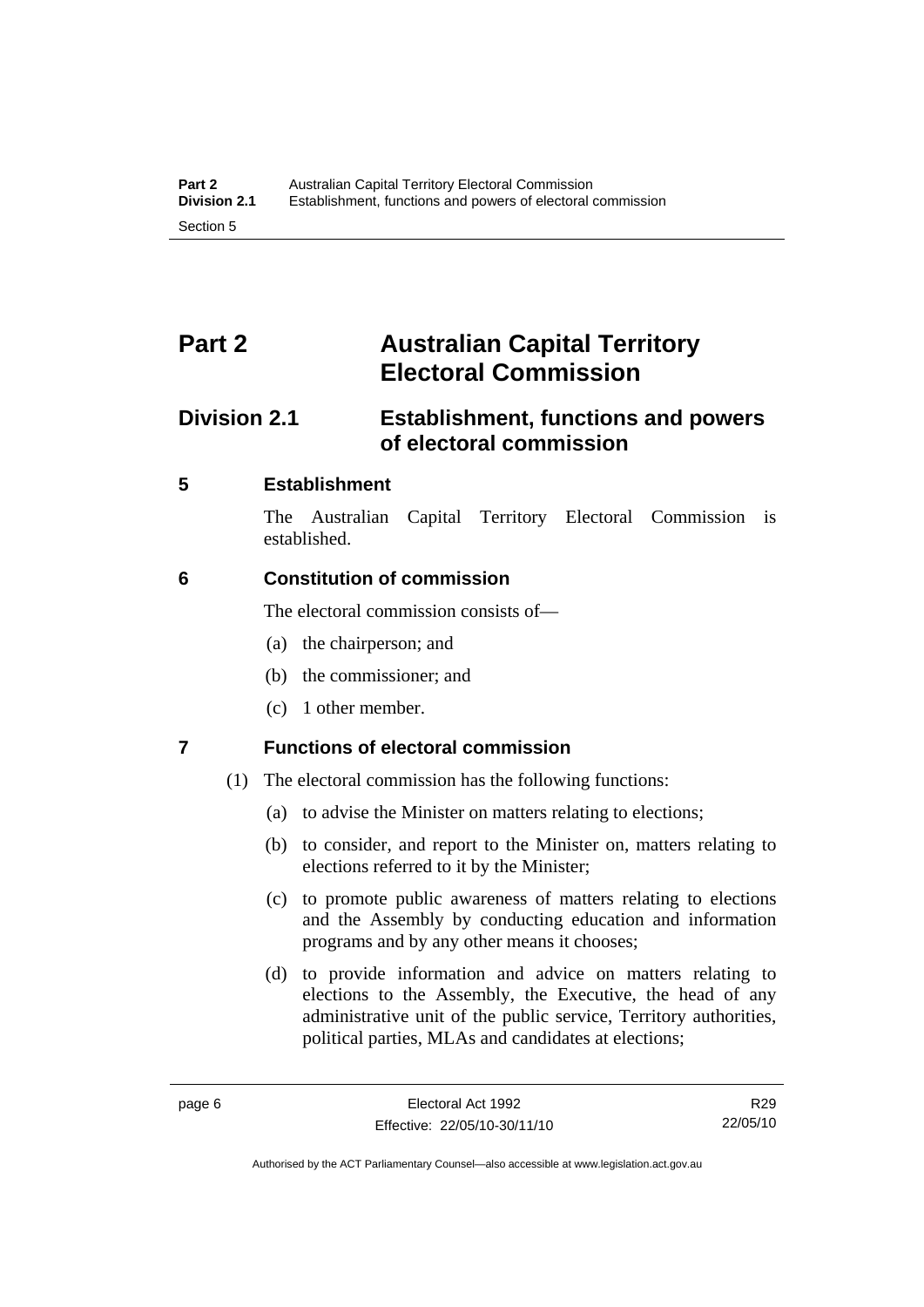- <span id="page-24-0"></span> (e) to conduct and promote research into matters relating to elections or other matters relating to its functions;
- (f) to publish material on matters relating to its functions;
- (g) to provide, on payment of the determined fee (if any), goods and services to persons or organisations, to the extent that it is able to do so by using information or material in its possession or expertise acquired in the exercise of its functions;
- (h) to conduct ballots for prescribed persons and organisations;
- (i) to exercise any other function given to it under this Act or another Territory law.
- *Note* A provision of a law that gives an entity (including a person) a function also gives the entity powers necessary and convenient to exercise the function (see *Legislation Act 2001*, s 196 and dict, pt 1, def of *entity*).
- (2) The commission may exercise any of its functions under subsection (1) (a) to (f) in conjunction with the Australian Electoral Commission.
- (3) In this section:

*election* includes a referendum and any other ballot.

#### **8 Determination of fees**

- (1) The electoral commission may, in writing, determine fees for this Act.
	- *Note* The *Legislation Act 2001* contains provisions about the making of determinations and regulations relating to fees (see pt 6.3).
- (2) A determination is a disallowable instrument.
	- *Note* A disallowable instrument must be notified, and presented to the Legislative Assembly, under the *Legislation Act 2001*.

page 7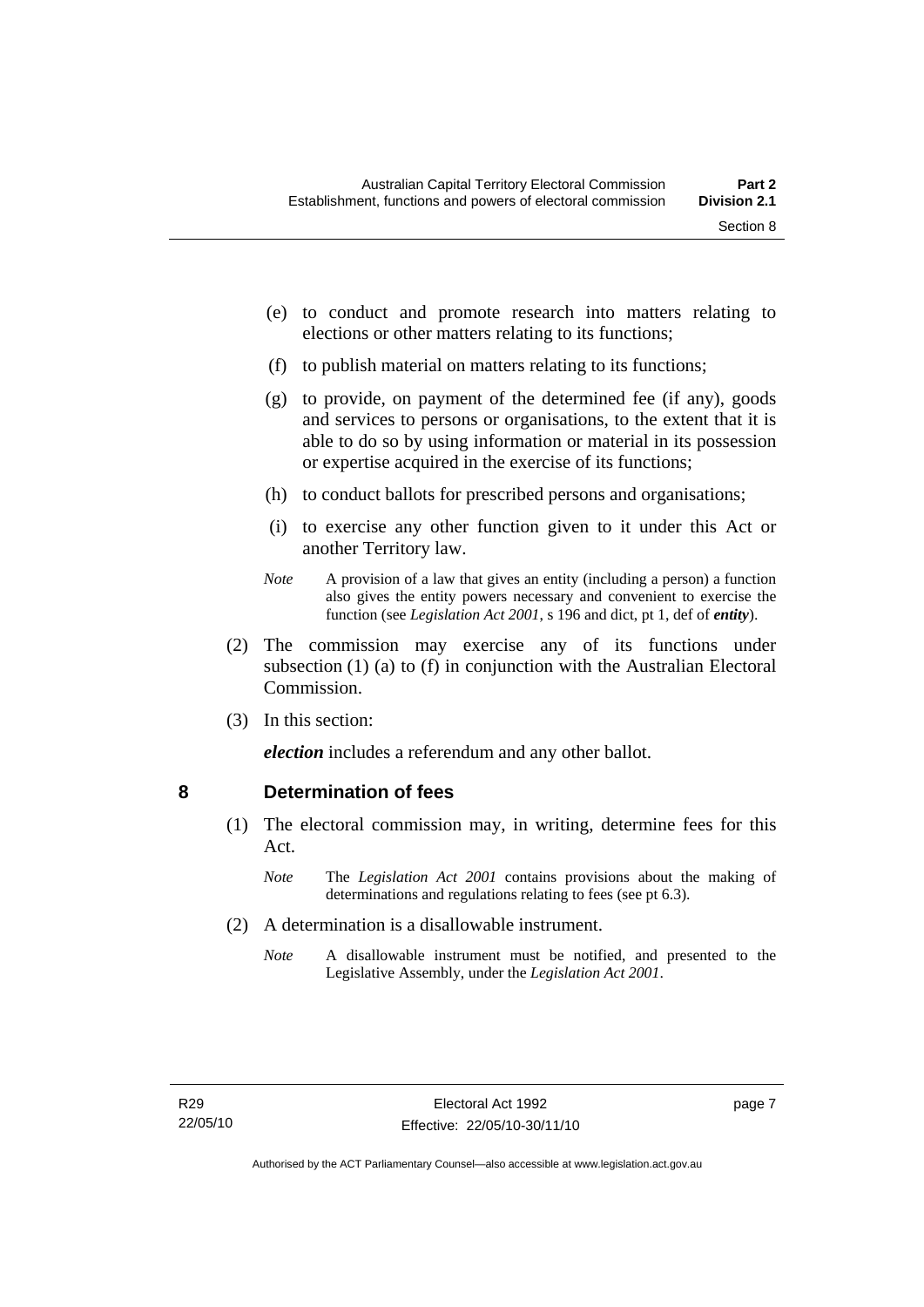#### <span id="page-25-0"></span>**10 Electoral commission's annual report**

The electoral commission is a public authority for the *Annual Reports (Government Agencies) Act 2004*.

#### **10A Special reports by electoral commission**

- (1) The electoral commission may give to the Minister a report on anything relating to elections, referendums or other ballots.
- (2) If the Minister receives a report that is expressed to be given to the Minister under subsection (1), the Minister must present a copy of the report to the Legislative Assembly within 6 sitting days after the day the Minister receives it.

# **Division 2.2 Members of electoral commission**

#### **11 Meaning of** *member* **for div 2.2**

In this division:

*member* means a member of the electoral commission, other than the commissioner.

#### **12 Appointment of members**

- (1) The Executive may appoint the members.
	- *Note* For the making of appointments (including acting appointments), see the Legislation Act, pt 19.3.
- (2) An appointment is a disallowable instrument.
	- *Note* A disallowable instrument must be notified, and presented to the Legislative Assembly, under the Legislation Act.
- (3) Before a person is appointed as a member, the Minister must consult the following people about the proposed appointment:
	- (a) the leader of each political party represented in the Legislative Assembly;

R29 22/05/10

Authorised by the ACT Parliamentary Counsel—also accessible at www.legislation.act.gov.au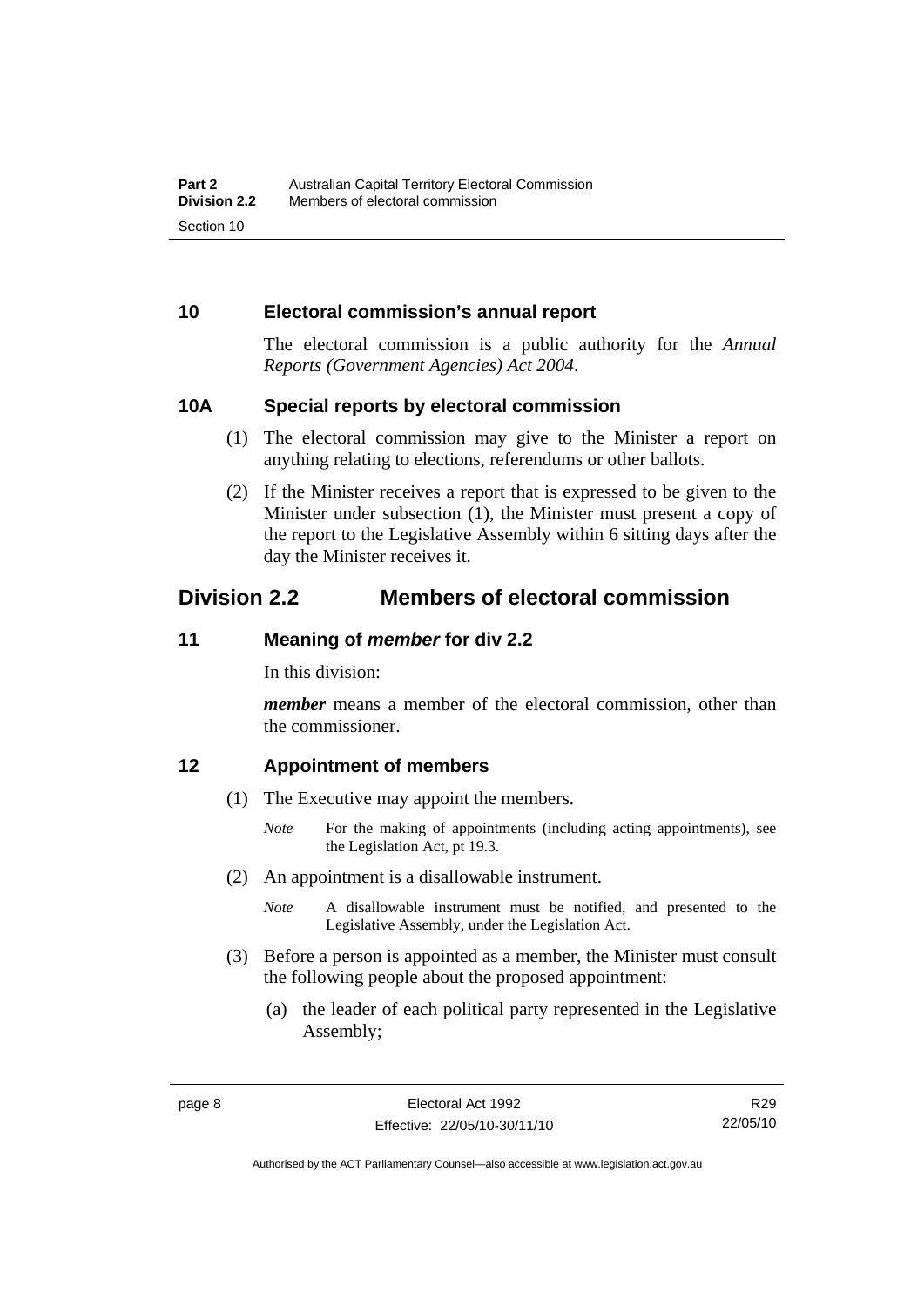- 
- <span id="page-26-0"></span> (b) each member of the Legislative Assembly who is not a member of a political party represented in the Legislative Assembly.

## **12A Eligibility for appointment as member**

The Executive must not appoint a person as a member if the person—

- (a) is or has, in the 10 years immediately before the day of the proposed appointment, been a member of—
	- (i) the Legislative Assembly; or
	- (ii) the Parliament of the Commonwealth; or
	- (iii) the legislature of a State or another Territory; or
- (b) is or has, in the 5 years immediately before the day of the proposed appointment, been a member of—
	- (i) a registered party; or
	- (ii) a political party registered under a law of the Commonwealth, a State or another Territory; or
	- (iii) a political party.

## **12B Eligibility for appointment as chairperson**

- (1) The Executive may appoint a person as the chairperson of the electoral commission only if the person—
	- (a) is or has been a judge; or
	- (b) has been a justice of the High Court; or
	- (c) has been a chief executive of an administrative unit; or
	- (d) has been a chief executive officer (however described) of a territory instrumentality; or
	- (e) has been a statutory office-holder; or

page 9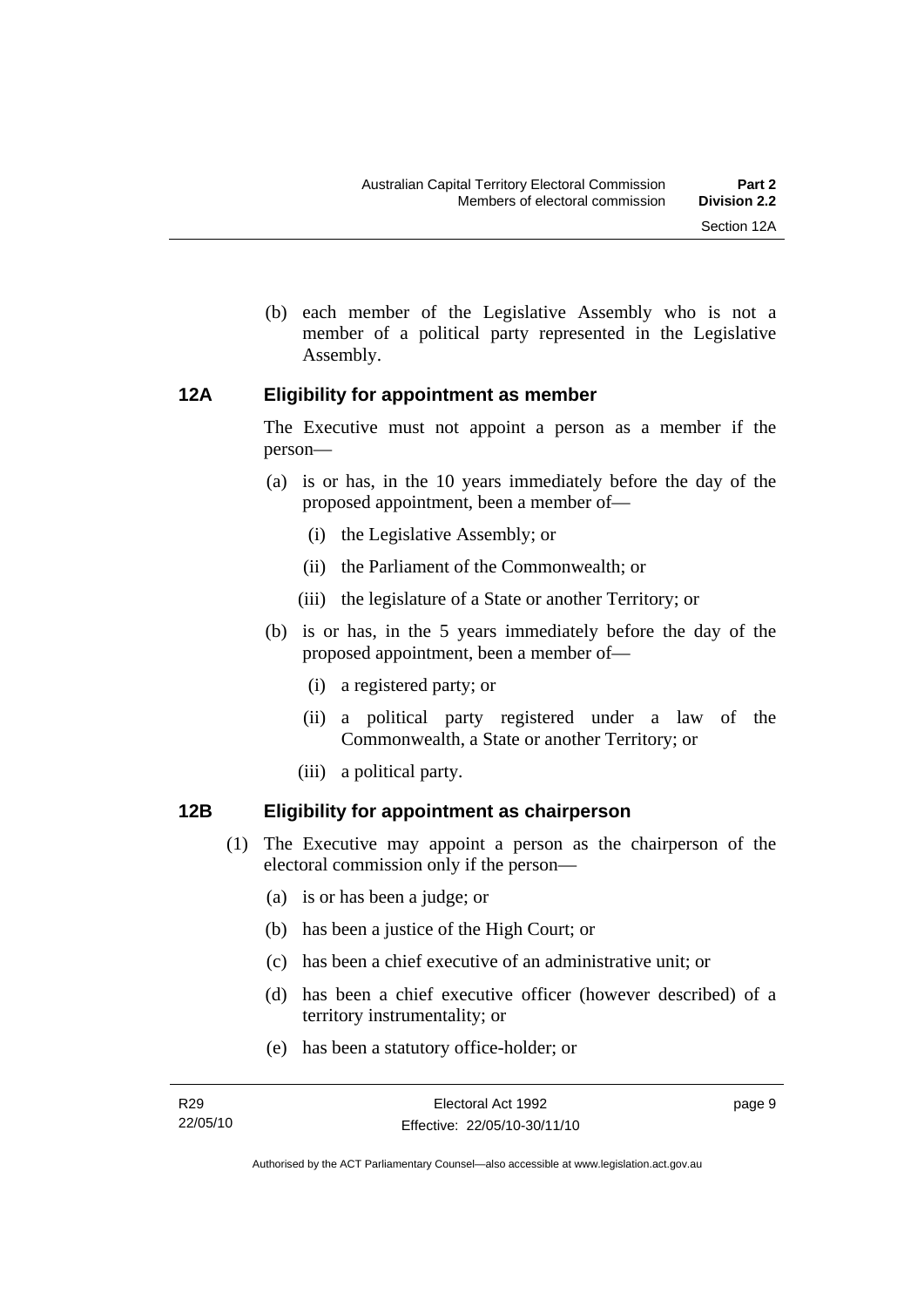- (f) has been a Commonwealth agency head; or
- (g) has been a member of—
	- (i) the electoral commission; or
	- (ii) an authority of the Commonwealth, a State or another Territory that the Executive is satisfied corresponds to the electoral commission; or
- (h) is a person who—
	- (i) is a lawyer; and
	- (ii) has been a lawyer for at least 5 years; and
	- (iii) the Executive is satisfied has held a senior position in the legal profession; or
- (i) is a person who the Executive is satisfied—
	- (i) has held, for at least 5 years, a senior position—
		- (A) as an academic; or
		- (B) in business; or
		- (C) in a profession; and
	- (ii) has the knowledge and experience to exercise the functions of chairperson.
- (2) In this section:

*Commonwealth agency head* means an agency head under the *Public Service Act 1999* (Cwlth), section 7 (Interpretation).

*Note* The *Public Service Act 1999* (Cwlth), s 7, defines *agency head* as—

- (a) the secretary of a department; or
- (b) the head of an executive agency; or
- (c) the head of a statutory agency.

R29 22/05/10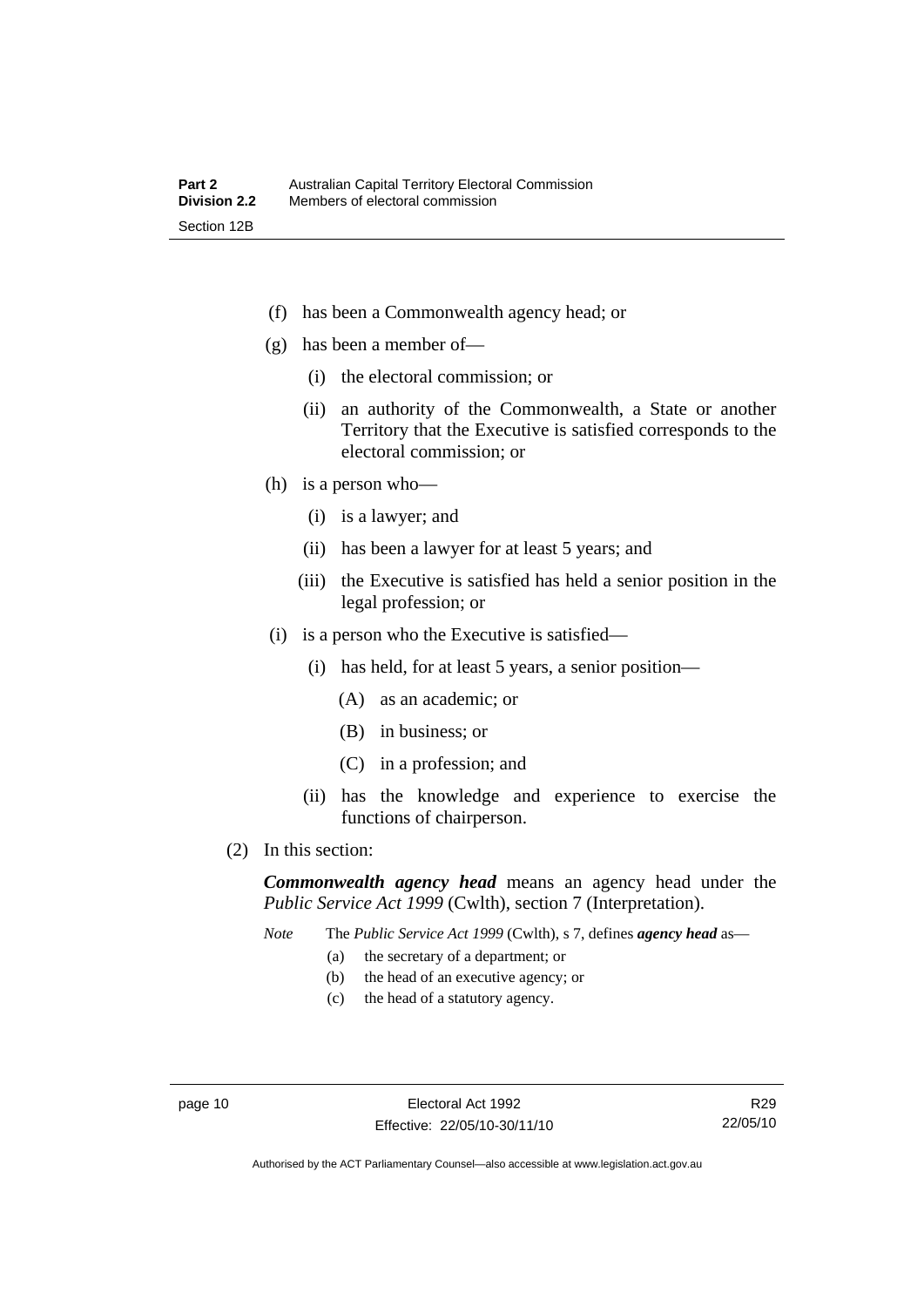## <span id="page-28-0"></span>**13 Term of appointment of members**

A member must be appointed for a term of not longer than 5 years.

*Note* A person may be reappointed to a position if the person is eligible to be appointed to the position (see *Legislation Act 2001*, s 208 and dict, pt 1, def of *appoint*).

#### **14 Conditions of appointment of members generally**

A member holds the position on the conditions not provided by this Act or another Territory law that are decided by the Minister.

#### **15 Leave of absence**

The Minister may grant a member leave of absence on the terms and conditions about remuneration and otherwise that the Minister determines.

## **17 Suspension or ending of appointment of members**

- (1) The Executive may suspend a member from duty for misbehaviour or physical or mental incapacity.
- (2) On the first sitting day after the day when a member is suspended, the Minister shall present a statement of the reasons for the suspension to the Legislative Assembly.
- (3) If, within 7 sitting days after a statement is presented in accordance with subsection (2), the Legislative Assembly passes a resolution requiring the Executive to end the appointment of the member to whom the statement relates, the Executive shall end the appointment of that member.
- $(4)$  If—
	- (a) the Minister does not present a statement in accordance with subsection (2); or

page 11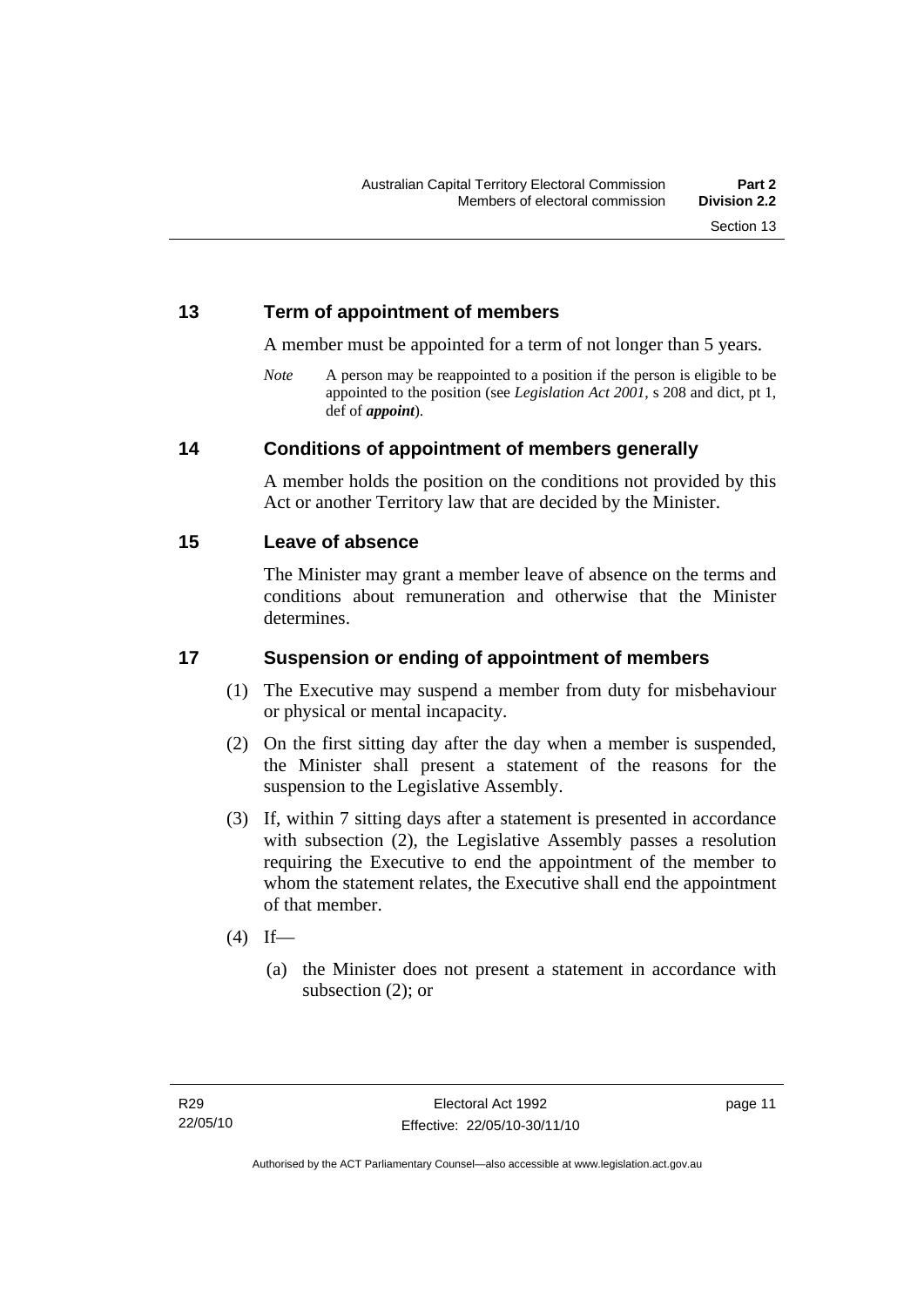<span id="page-29-0"></span> (b) the Legislative Assembly does not pass a resolution in accordance with subsection (3);

the member who is suspended shall resume his or her duties.

- (5) A member who is suspended from duty is entitled to be paid remuneration and allowances as a member during the suspension.
- (6) The Executive shall end the appointment of a member if the member—
	- (a) is absent without leave granted under section 15 from 3 consecutive meetings of the electoral commission; or
	- (b) contravenes section 21 without reasonable excuse; or
	- (c) is convicted of an offence in Australia or elsewhere punishable by imprisonment for 12 months or longer.
	- *Note* A member's appointment also ends if the member resigns (see *Legislation Act 2001*, s 210).

## **Division 2.3 Meetings**

#### **19 Procedure**

- (1) The chairperson may call a meeting of the electoral commission.
- (2) The chairperson shall call the meetings of the electoral commission necessary for the efficient conduct of its functions.
- (3) At a meeting, 2 members constitute a quorum.
- (4) The chairperson shall preside at all meetings at which he or she is present.
- (5) If the chairperson is not present at a meeting, the commissioner shall preside.
- (6) Questions arising at a meeting shall be determined by a majority of the votes of the members present and voting.

R29 22/05/10

Authorised by the ACT Parliamentary Counsel—also accessible at www.legislation.act.gov.au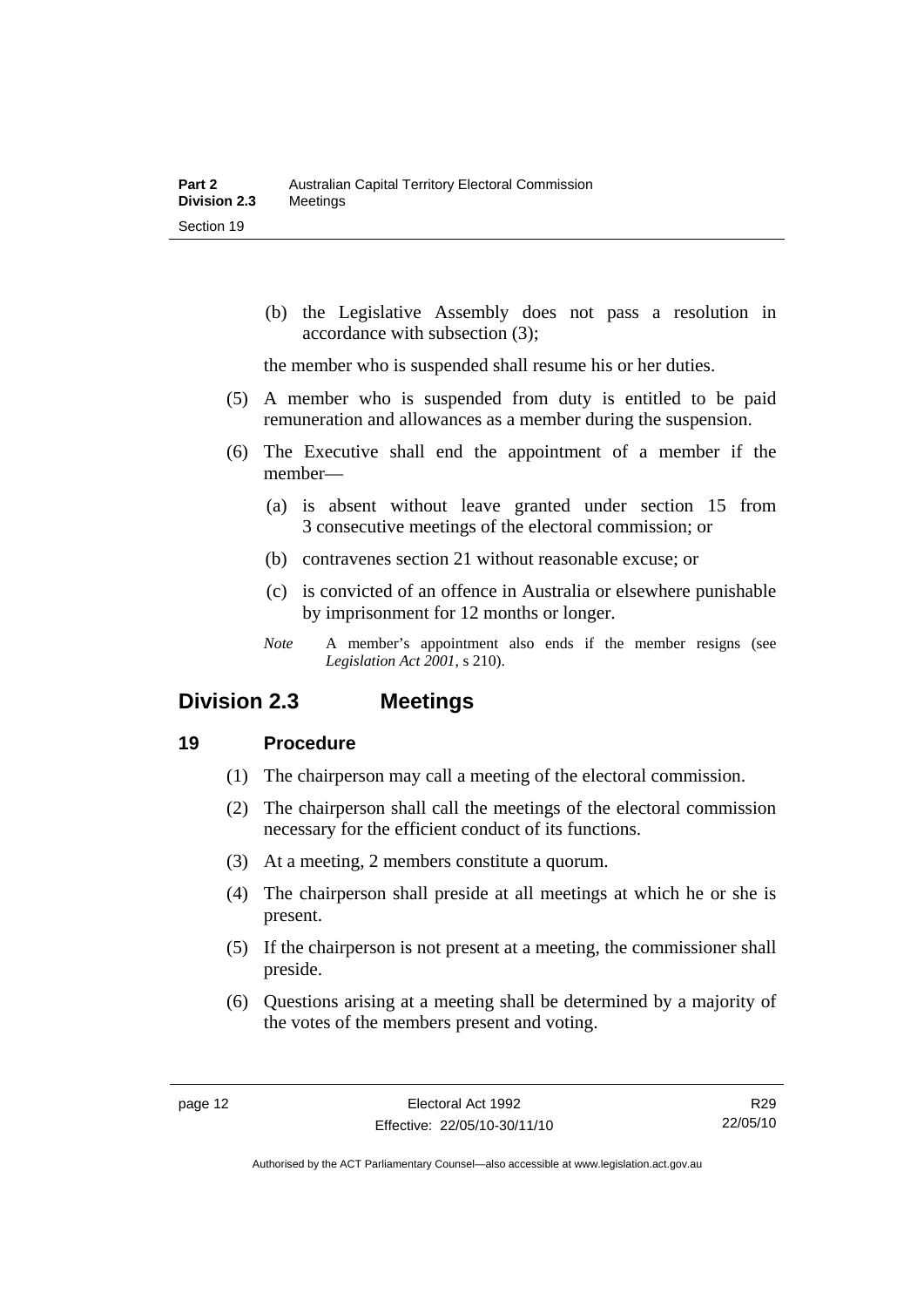- <span id="page-30-0"></span> (7) The member presiding at a meeting has a deliberative vote, and in the event of an equality of votes, has a casting vote.
- $(8)$  If—
	- (a) only 2 members are present at a meeting; and
	- (b) those members differ in opinion on a matter, other than a matter because of which the third member is absent because of section 21;

the determination of the matter shall be postponed until the next meeting.

- (9) The electoral commission may regulate the conduct of proceedings at its meetings as it considers appropriate.
- (10) The electoral commission may inform itself on any matter in the way it considers appropriate.

## **20 Delegation by electoral commission**

- (1) The electoral commission may delegate the commission's functions under this Act or another Territory law to—
	- (a) the commissioner; or
	- (b) an officer or a member of the commission's staff.
- (2) However, the electoral commission must not delegate its functions under part 4 (Electorates) or part 15 (Review of decisions).
	- *Note* For the making of delegations and the exercise of delegated functions, see *Legislation Act 2001*, pt 19.4.

## **21 Disclosure of interests**

 (1) A member who has a direct or indirect pecuniary interest in a matter being considered or about to be considered by the electoral commission shall, as soon as possible after the relevant facts have come to the member's knowledge, disclose the nature of the interest at a meeting of the electoral commission.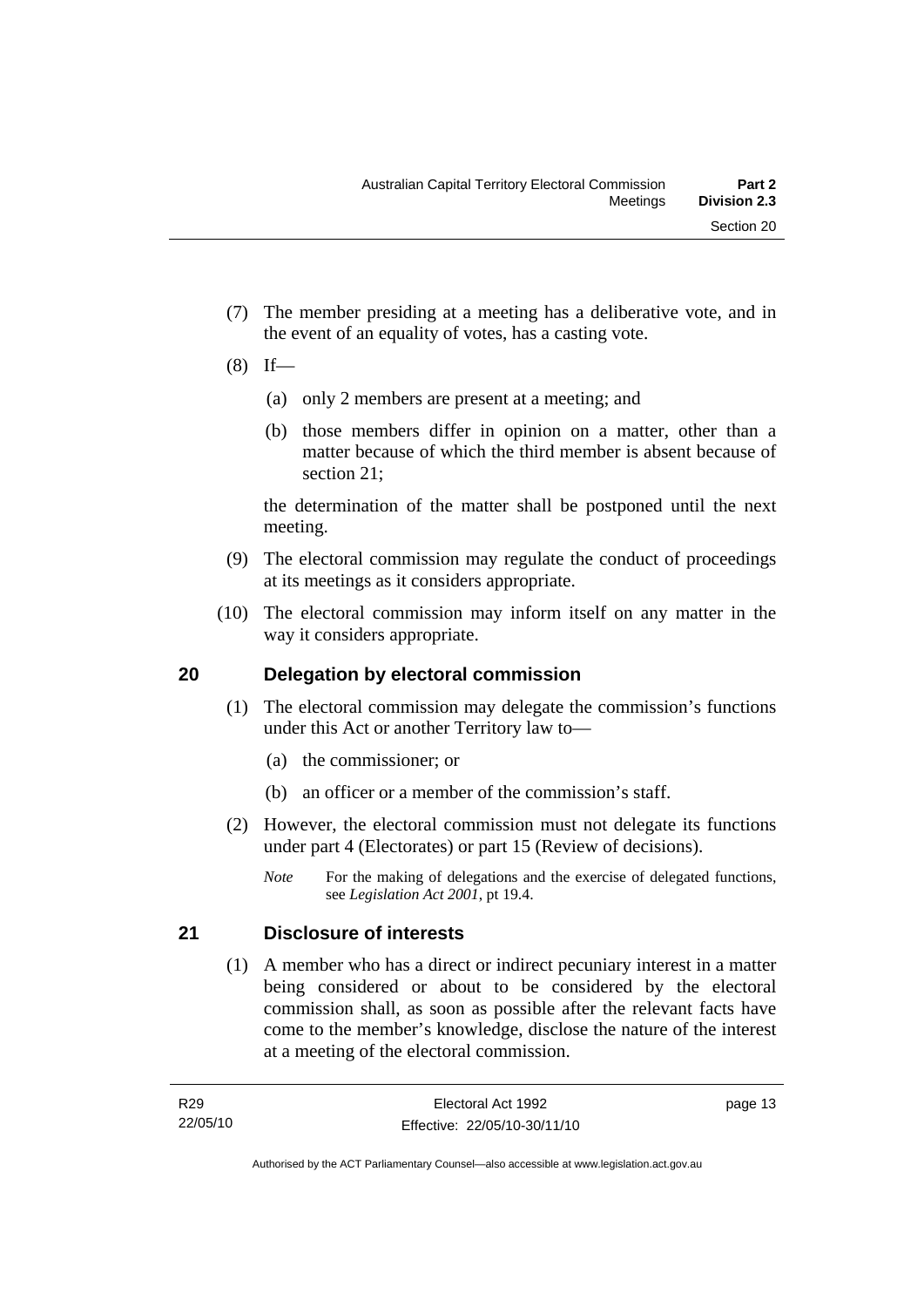- (2) The disclosure shall be recorded in the minutes of the meeting and, unless the electoral commission determines otherwise, the member shall not—
	- (a) be present during any deliberation of the electoral commission in relation to the matter; or
	- (b) take part in any decision of the electoral commission in relation to the matter.
- (3) The member shall not—
	- (a) be present during any deliberation of the electoral commission for the purpose of considering whether to make a determination under subsection (2) in relation to that member; or
	- (b) take part in the making by the electoral commission of such a determination.
- (4) A member is not to be taken to have an interest in a matter only because the member is entitled to vote in a general election of members of the Legislative Assembly.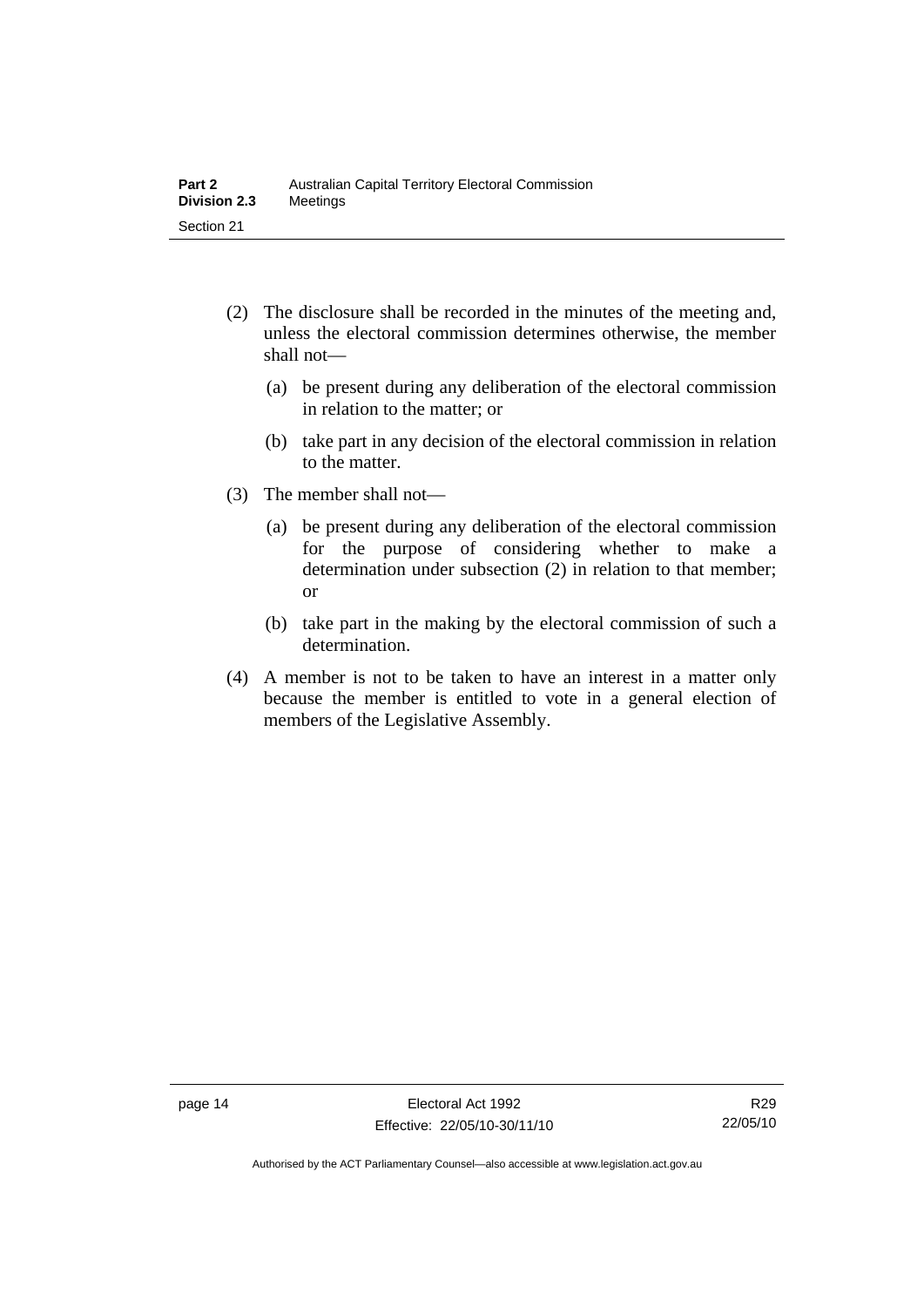# <span id="page-32-0"></span>**Part 3 Electoral commissioner and staff of electoral commission**

## **Division 3.1 Electoral commissioner**

## **22 Appointment**

- (1) The Executive may appoint a person to be the Electoral Commissioner.
	- *Note* For the making of appointments (including acting appointments), see *Legislation Act 2001*, pt 19.3.
- (2) Before a person is appointed as the commissioner, the Minister shall consult—
	- (a) the leader of each political party represented in the Legislative Assembly; and
	- (b) all members of the Legislative Assembly who are not also members of such a party;

about the proposed appointment.

- (3) An appointment under subsection (1) is a disallowable instrument.
	- *Note* A disallowable instrument must be notified, and presented to the Legislative Assembly, under the *Legislation Act 2001*.

## **23 Functions of commissioner etc**

- (1) The commissioner is the chief executive officer of the electoral commission.
- (2) The commissioner has the functions given to the commissioner under this Act or another Territory law.
	- *Note* A provision of a law that gives an entity (including a person) a function also gives the entity powers necessary and convenient to exercise the function (see *Legislation Act 2001*, s 196 and dict, pt 1, def of *entity*).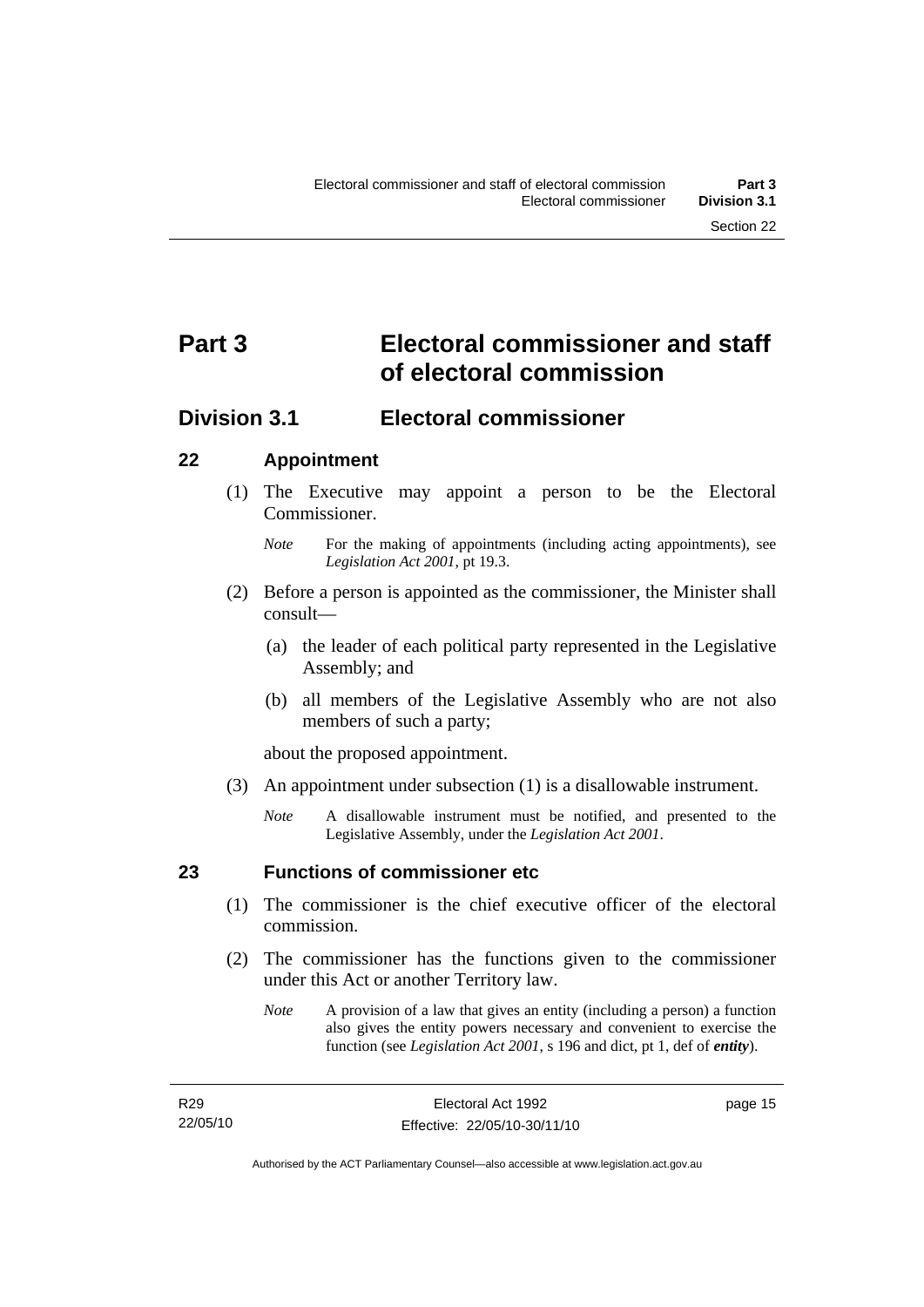<span id="page-33-0"></span> (3) The commissioner may give written directions to officers and members of the staff of the electoral commission in relation to the exercise of their functions under this Act or another Territory law.

#### **24 Delegation by commissioner**

- (1) The commissioner may delegate the commissioner's functions under this Act or another Territory law to an officer or a member of the staff of the electoral commission.
	- *Note* For the making of delegations and the exercise of delegated functions, see *Legislation Act 2001*, pt 19.4.
- (2) However, the commissioner must not delegate the commissioner's functions under part 4 (Electorates).

#### **25 Term of appointment of commissioner**

The commissioner must be appointed for a term of not longer than 5 years.

*Note* A person may be reappointed to a position if the person is eligible to be appointed to the position (see *Legislation Act 2001*, s 208 and dict, pt 1, def of *appoint*).

#### **26 Conditions of appointment of commissioner generally**

- (1) The commissioner holds the position on the conditions not provided by this Act or another Territory law that are decided by the Minister.
- (2) The commissioner may hold any other position that is compatible with the exercise of his or her functions as commissioner.

#### **27 Leave of absence**

The Minister may grant the commissioner leave of absence on the terms and conditions about remuneration and otherwise that the Minister determines.

R29 22/05/10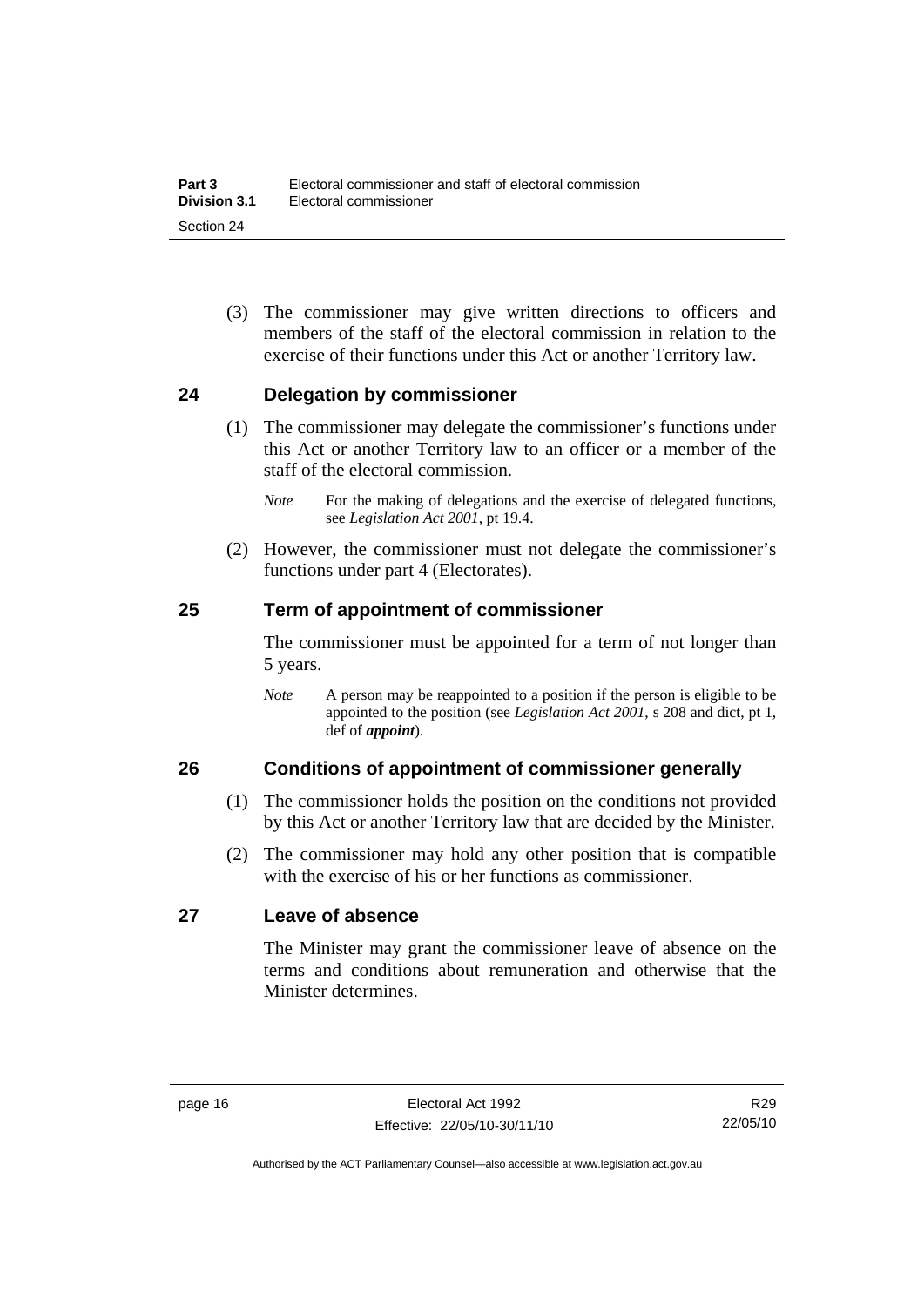#### <span id="page-34-0"></span>**29 Suspension or ending of appointment of commissioner**

- (1) The Executive may suspend the commissioner from duty for misbehaviour or physical or mental incapacity.
- (2) On the first sitting day after the day when the commissioner is suspended, the Minister shall present a statement of the reasons for the suspension to the Legislative Assembly.
- (3) If, within 7 sitting days after a statement is presented in accordance with subsection (2), the Legislative Assembly passes a resolution requiring the Executive to end the appointment of the commissioner, the Executive shall end the appointment of the commissioner.
- $(4)$  If—
	- (a) the Minister does not present a statement in accordance with subsection (2); or
	- (b) the Legislative Assembly does not pass a resolution in accordance with subsection (3);

the commissioner shall resume his or her duties.

- (5) The commissioner is entitled to be paid remuneration and allowances during any suspension.
- (6) The Executive shall end the appointment of the commissioner if he or she—
	- (a) is absent without leave granted under section 27 from 3 consecutive meetings of the commission; or
	- (b) contravenes section 21 without reasonable excuse; or
	- (c) is convicted of an offence in Australia or elsewhere punishable by imprisonment for 12 months or longer.
	- *Note* A person's appointment also ends if the person resigns (see *Legislation Act 2001*, s 210).

page 17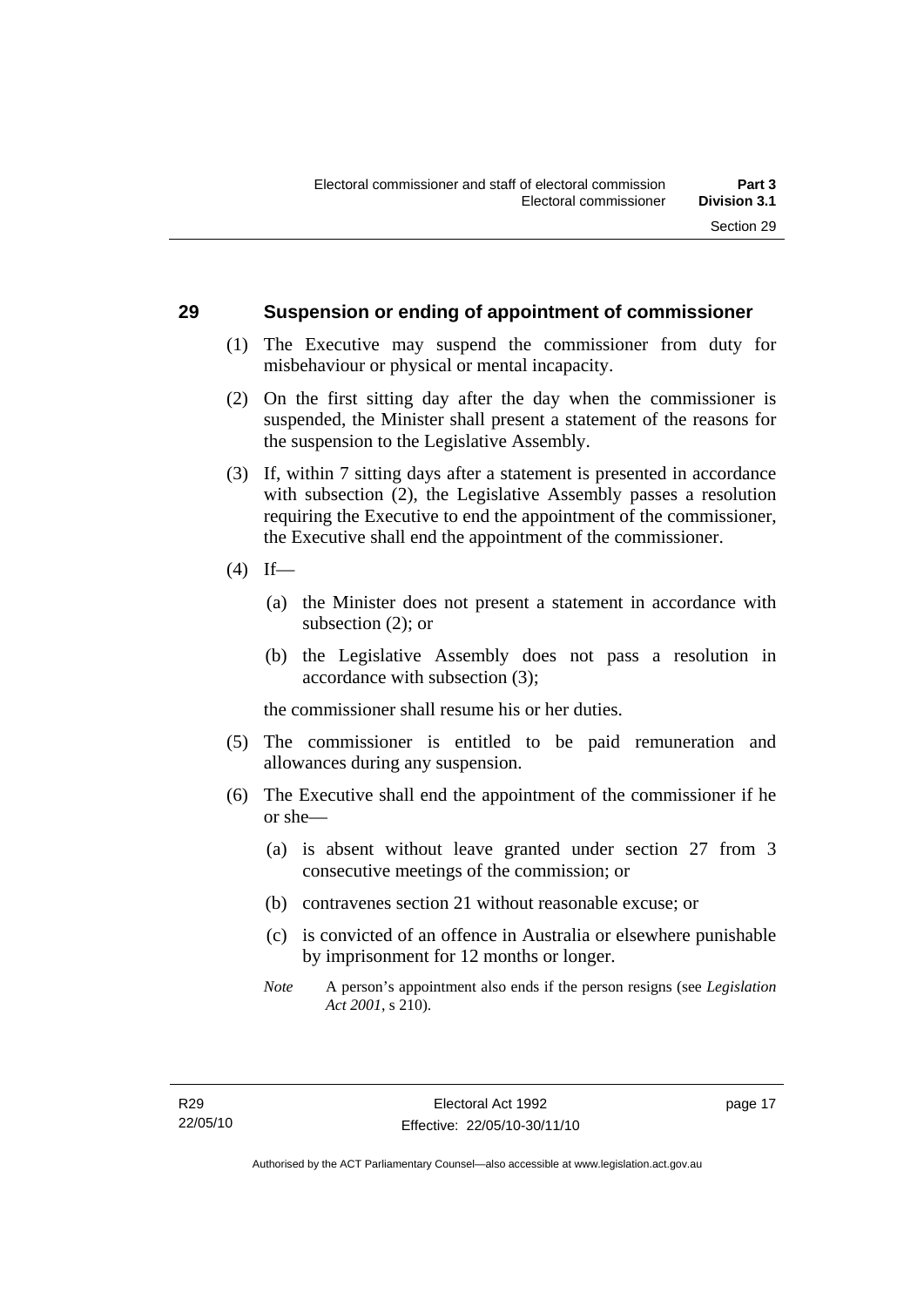# <span id="page-35-0"></span>**Division 3.2 Staff of electoral commission**

#### **31 Staff**

- (1) The staff assisting the commissioner shall be employed under the *Public Sector Management Act 1994*.
- (2) The *Public Sector Management Act 1994* applies in relation to the management of the staff assisting the commissioner.

#### **32 Temporary staff and consultants**

- (1) The commissioner may, on behalf of the Territory—
	- (a) employ temporary staff; or
	- (b) engage consultants;

for this Act.

- (2) Temporary staff shall be employed on terms and conditions determined from time to time by the electoral commission after consultation with the Executive.
- (3) Consultants shall be engaged on terms and conditions determined from time to time by the electoral commission.
- (4) Nothing in this section in relation to the engagement of consultants is to be taken to give the commissioner or the commission a power to enter into a contract of employment.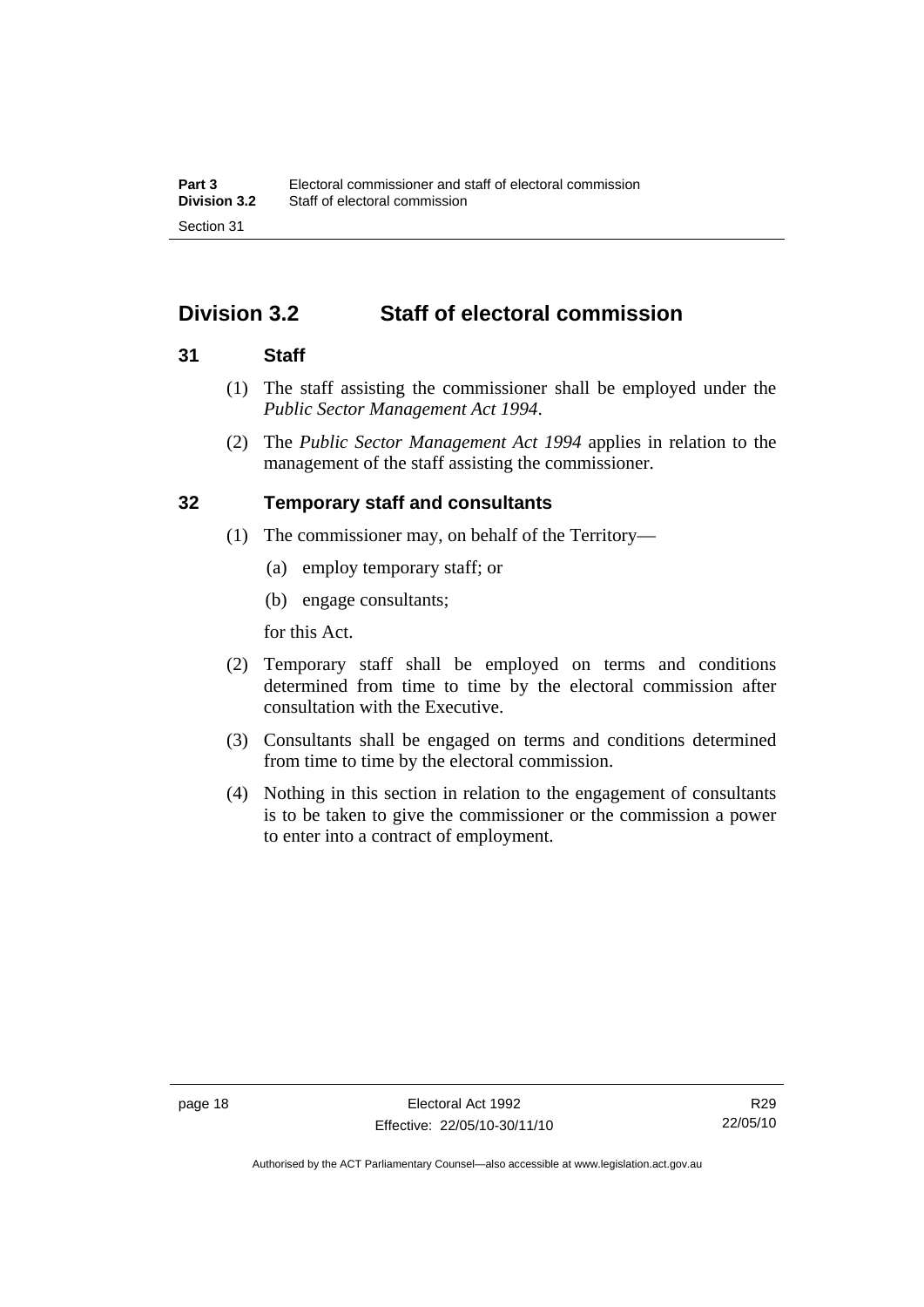# **33 Officers**

- (1) The commissioner may appoint an adult to be an officer for this Act, or any other Act under which the commissioner exercises a function.
	- *Note 1* For the making of appointments (including acting appointments), see *Legislation Act 2001*, pt 19.3.
	- *Note 2* In particular, a person may be appointed for a particular provision of a law (see *Legislation Act* 2001, s 7 (3)) and an appointment may be made by naming a person or nominating the occupant of a position (see s 207).
- (2) The officers so appointed include, but are not limited to, the following officers:
	- (a) the officer in charge of a polling place;
	- (b) the officer in charge of a scrutiny centre;
	- (c) an officer for the purposes of a poll or the scrutiny at an election.
- (3) A candidate is not entitled to be appointed as an officer, and an officer vacates office if he or she becomes a candidate.
- (4) The commissioner has all the powers of an officer and, in the exercise of such a power, is subject to the same obligations as an officer and, for this Act, shall be taken to be an officer.
- (5) Subject to the directions of the OIC, an officer at a polling place or scrutiny centre may exercise any of the powers of the OIC and in so doing shall, for this Act, be taken to be the OIC.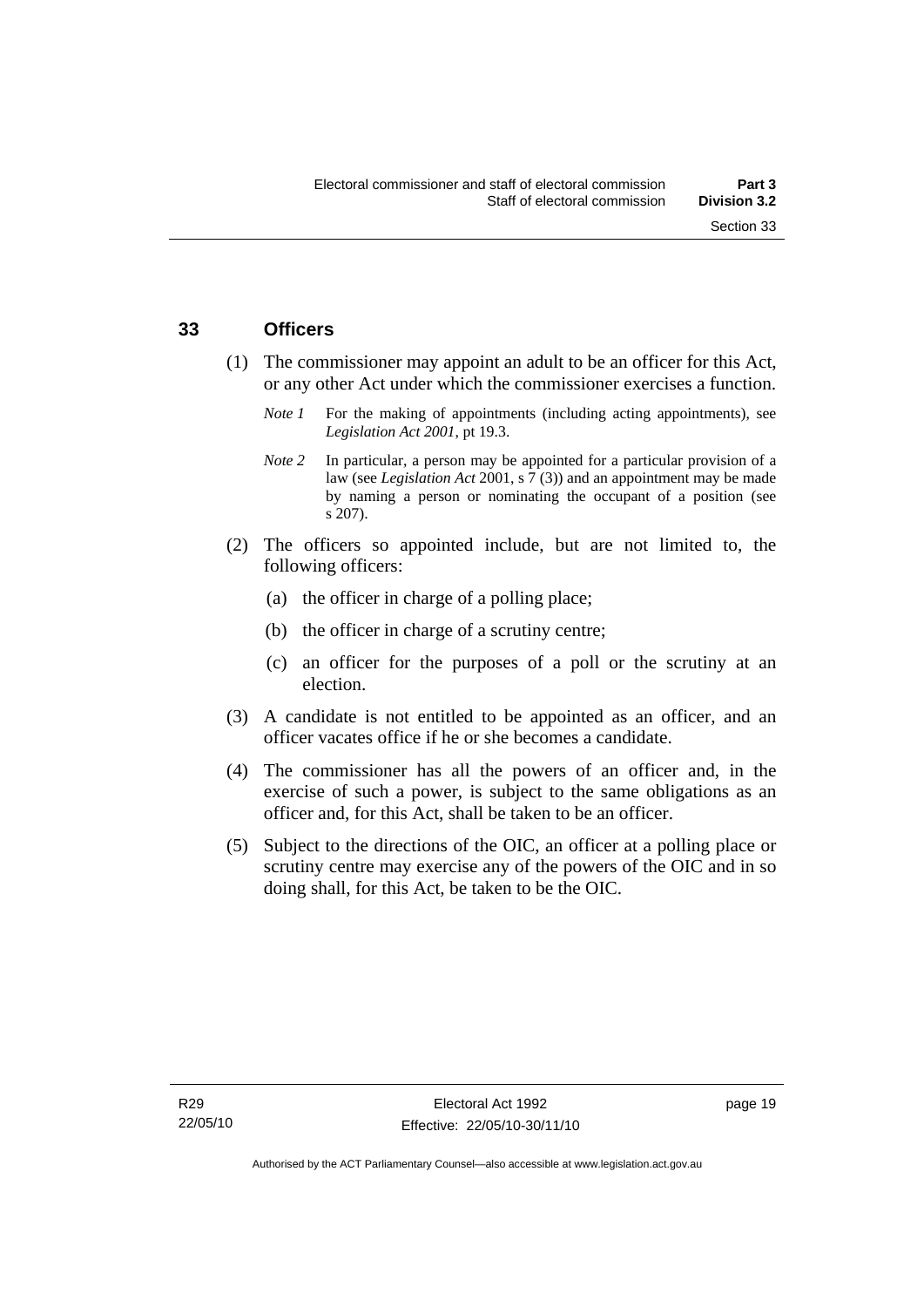#### **Part 4** Electorates

Section 34

# **Part 4 Electorates**

**34 Multimember electorates** 

- (1) The ACT shall be divided into 3 separate electorates.
- (2) Seven members of the Legislative Assembly shall be elected from 1 electorate.
- (3) Five members of the Legislative Assembly shall be elected from each of the other 2 electorates.

# **35 Redistribution of electorates**

- (1) Subject to this part, the augmented commission shall redistribute electorates by determining—
	- (a) the name and boundaries of each electorate; and
	- (b) the number of members of the Legislative Assembly to be elected from each electorate.
- (2) A determination—
	- (a) must be in writing; and
	- (b) may be made only after any investigation under section 52 (Objections to augmented electoral commission's proposal) is finished.
- (3) A determination is a notifiable instrument.

*Note* A notifiable instrument must be notified under the *Legislation Act 2001*.

# **36 Factors relevant to redistribution**

In making a redistribution of electorates, the augmented commission shall—

R29 22/05/10

Authorised by the ACT Parliamentary Counsel—also accessible at www.legislation.act.gov.au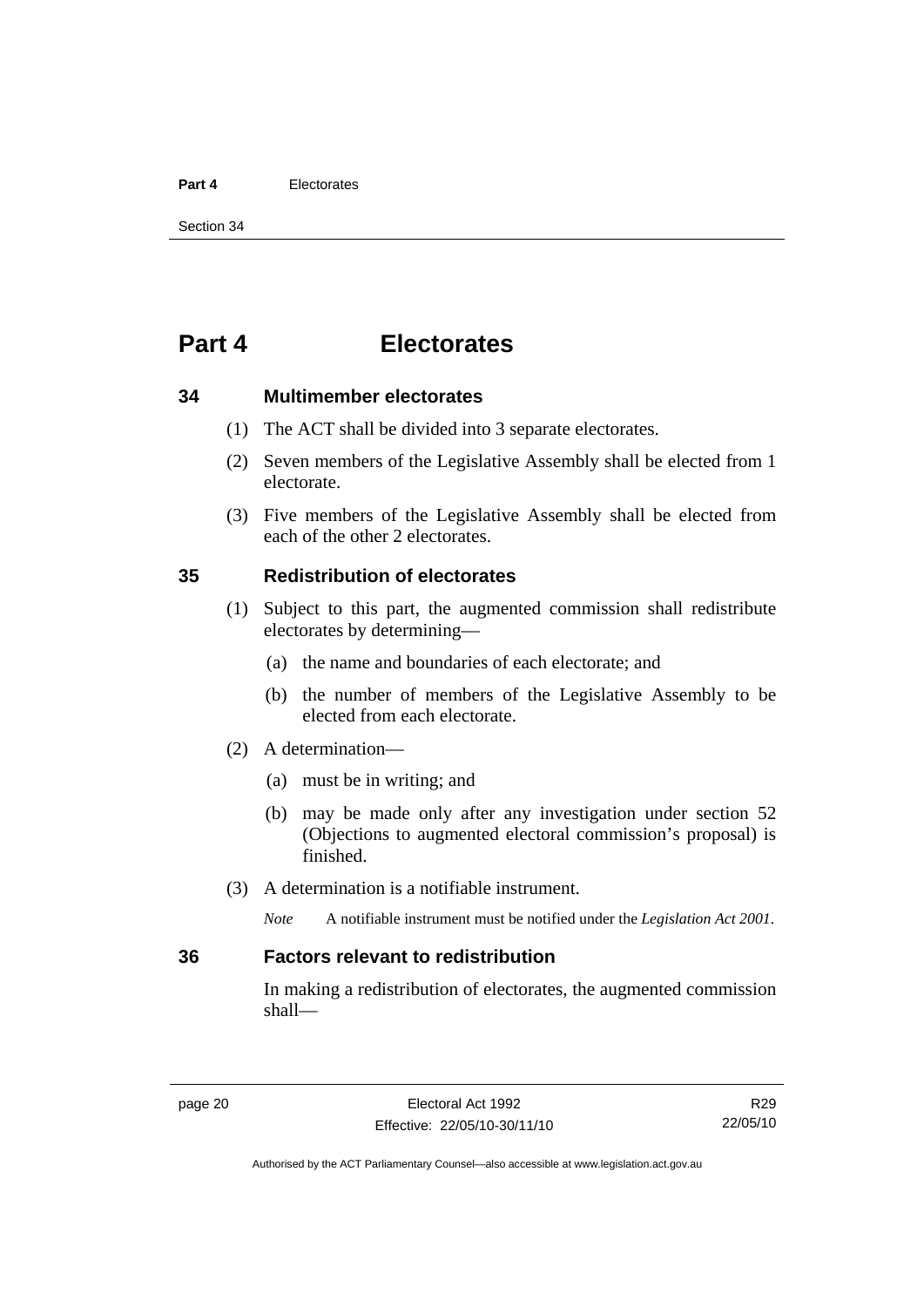- (a) ensure that the number of electors in an electorate immediately after the redistribution is within the range permitted by the *Australian Capital Territory (Self-Government) Act 1988*  (Cwlth), section 67D (2); and
- (b) endeavour to ensure, as far as practicable, that the number of electors in an electorate at the time of the next general election of members of the Legislative Assembly will not be greater than 105%, or less than 95%, of the expected quota for the electorate at that time ascertained in accordance with the formula set out in the *Australian Capital Territory (Self-Government) Act 1988* (Cwlth), section 67D (1); and
- (c) duly consider—
	- (i) the community of interests within each proposed electorate, including economic, social and regional interests; and
	- (ii) the means of communication and travel within each proposed electorate; and
	- (iii) the physical features and area of each proposed electorate; and
	- (iv) the boundaries of existing electorates; and
	- (v) the boundaries of divisions and sections fixed under the *Districts Act 2002*.

# **37 Timing of redistributions**

- (1) After each ordinary election, a redistribution process shall, subject to section 38—
	- (a) begin as soon as practicable after the beginning of the period of 2 years ending on the end of the 3rd Saturday in October in the year when the next ordinary election is due to be held; and
	- (b) be completed as soon as practicable.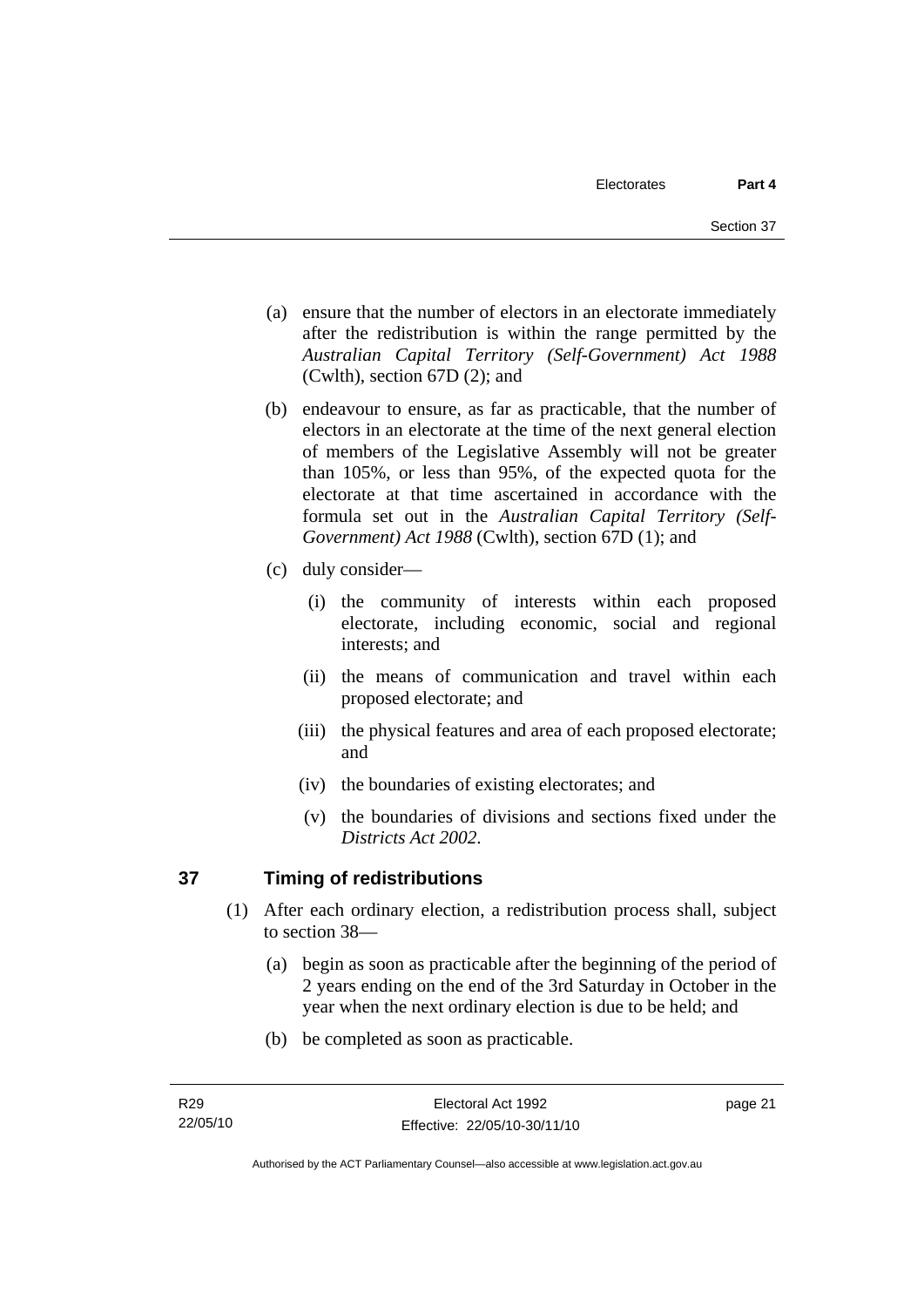- (2) For subsection (1), a redistribution process—
	- (a) begins when a redistribution committee is formed for the purposes of a redistribution; and
	- (b) ends when the redistribution of electorates is determined under section 35.

# **38 Suspension of redistribution process—extraordinary elections**

(1) In this section:

#### *redistribution process*—see section 37.

- (2) If the election period for an extraordinary election begins during a redistribution process, no further action shall be taken under this Act in relation to the redistribution until after the election period.
- (3) If, in relation to a proposed redistribution, a notice under this part invited a response (however described) to be made within a particular period and that period had not ended when the election period for an extraordinary election begins—
	- (a) a further such notice shall be given as soon as practicable after the election period; and
	- (b) this Act applies in relation to any response made in accordance with the firstmentioned notice as if it had been made in accordance with the further notice.

#### **39 Redistribution committees**

- (1) The electoral commission must, in writing, establish redistribution committees for this part.
- (2) The establishment of a redistribution committee is a notifiable instrument.

*Note* A notifiable instrument must be notified under the *Legislation Act 2001*.

(3) A redistribution committee shall consist of—

Authorised by the ACT Parliamentary Counsel—also accessible at www.legislation.act.gov.au

R29 22/05/10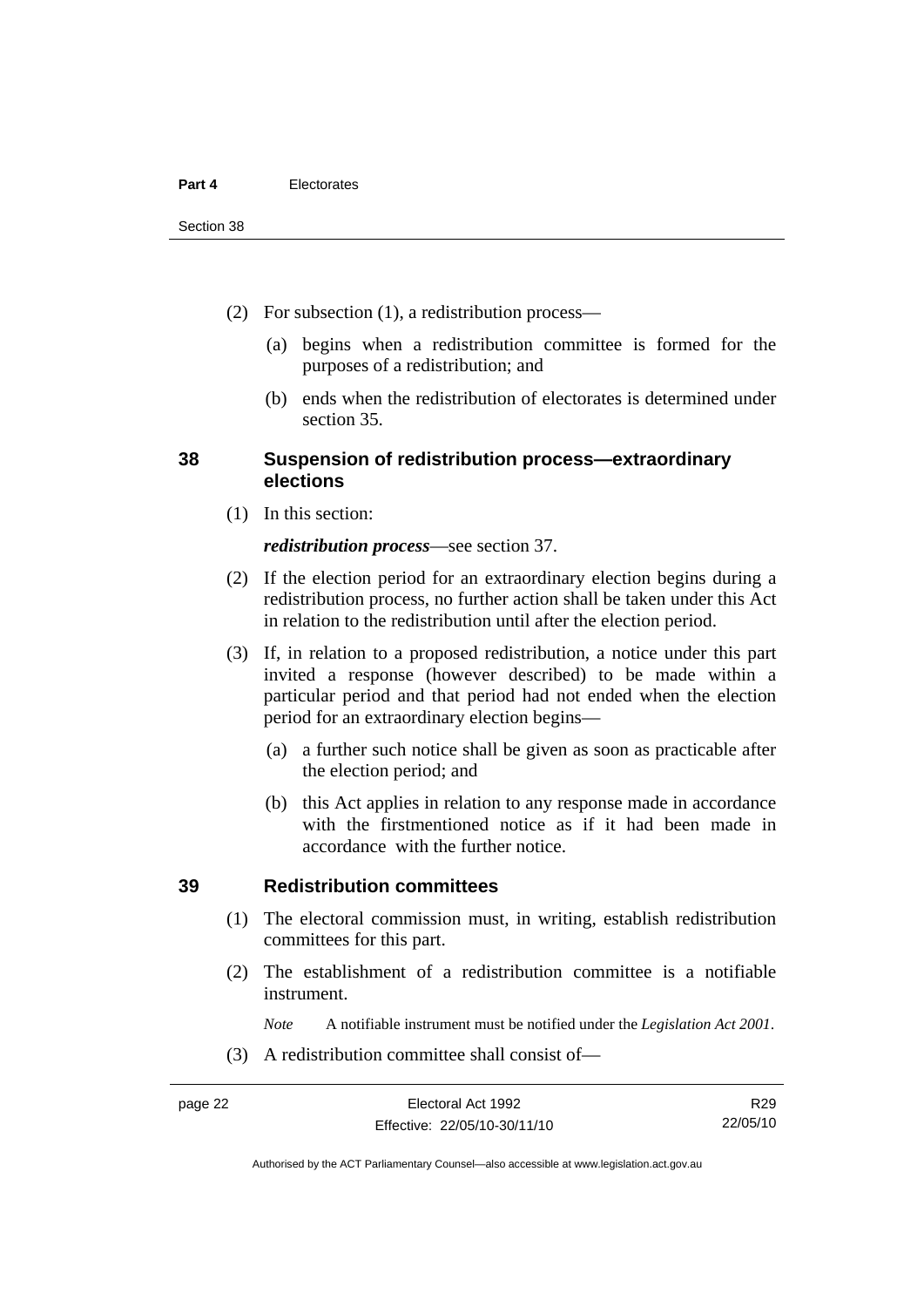- (a) the commissioner; and
- (b) the planning and land authority; and
- (c) the surveyor-general; and
- (d) a person appointed by the electoral commission whose qualifications or experience would, in the opinion of the electoral commission, enable the person to assist the committee, particularly in relation to the factors set out in section 36.

*Note* For the making of appointments, see *Legislation Act 2001, pt 19.3.* 

- (4) The member mentioned in subsection (3) (d) holds the position on the conditions that are decided by the electoral commission in consultation with the Minister and stated in the member's appointment.
- (5) The surveyor-general is not subject to direction from anyone (other than the electoral commissioner, for the efficient functioning of the redistribution committee) in the exercise of the surveyor-general's functions as a member of the committee.

# **40 Meetings of redistribution committee**

- (1) The commissioner may call a meeting of a redistribution committee.
- (2) The commissioner shall preside at all meetings at which he or she is present.
- (3) If the commissioner is absent from a meeting, the members present shall elect 1 of their number to preside.
- (4) At a meeting, 3 members constitute a quorum.
- (5) Questions shall be determined by a majority of the votes of the members present and voting.
- (6) The member presiding at a meeting has a deliberative vote and, in the event of an equality of votes, has a casting vote.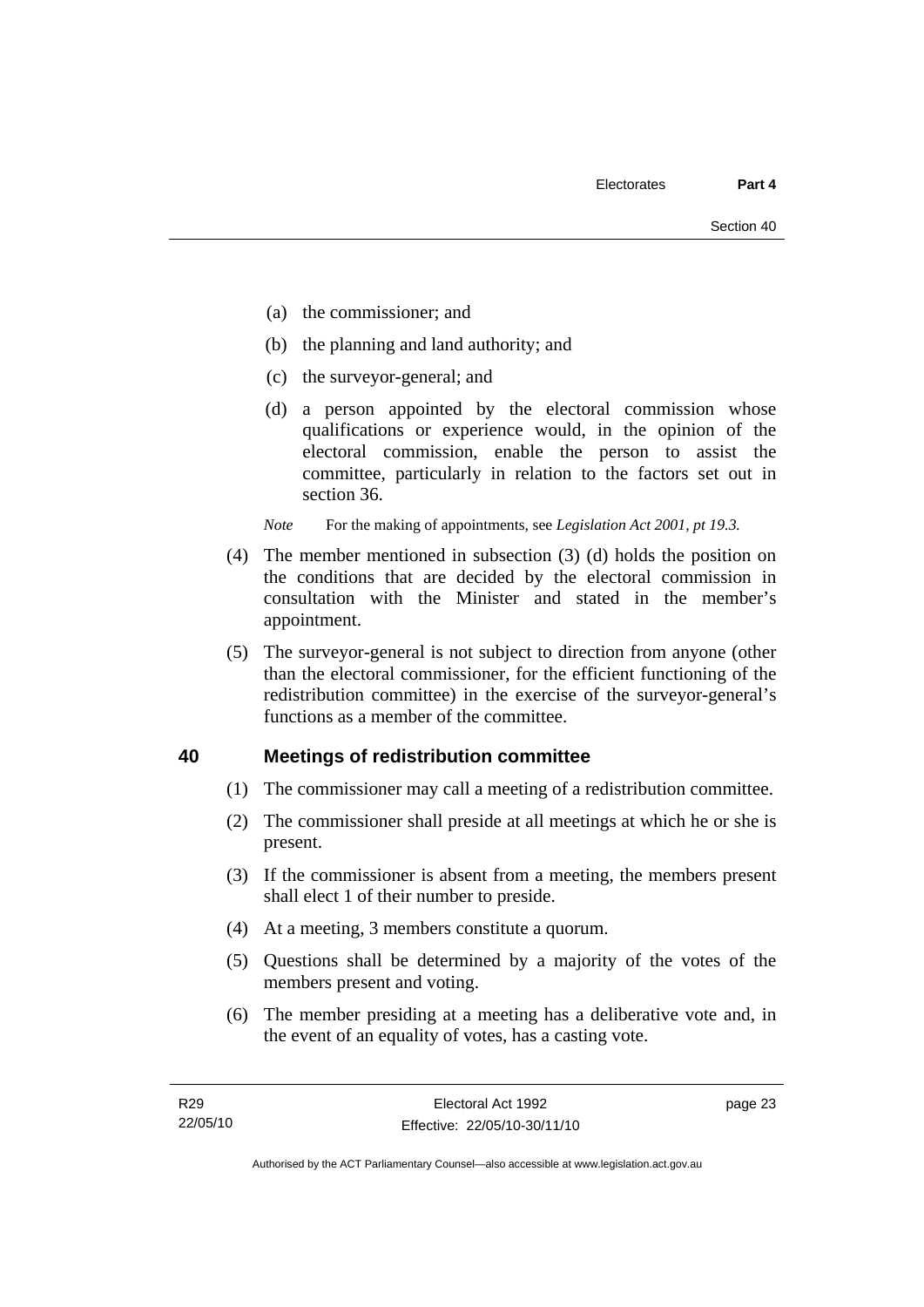- (7) A redistribution committee may regulate the conduct of proceedings at its meetings as it considers appropriate.
- (8) A redistribution committee may inform itself in the way it considers appropriate, including the opening of its meetings to members of the public.
- (9) The electoral commission shall, on request by a redistribution committee, give the committee the information and assistance it requires for this part.

## **41 Suggestions and comments about redistribution**

- (1) A redistribution committee must prepare a written notice stating—
	- (a) that written suggestions about the redistribution of electorates may be given to it within 28 days after the day the notice is notified under the *Legislation Act 2001*; and
	- (b) that written comments about the suggestions may be given to it within 14 days after the last day suggestions may be given to it; and
	- (c) each place where suggestions may be inspected by members of the public.
- (2) The notice is a notifiable instrument.

*Note* A notifiable instrument must be notified under the *Legislation Act 2001*.

- (3) The redistribution committee must also publish the notice in a newspaper.
- (4) The redistribution committee must ensure that copies of any suggestions given to it in accordance with the notice are available for inspection by members of the public in accordance with the notice.

Authorised by the ACT Parliamentary Counsel—also accessible at www.legislation.act.gov.au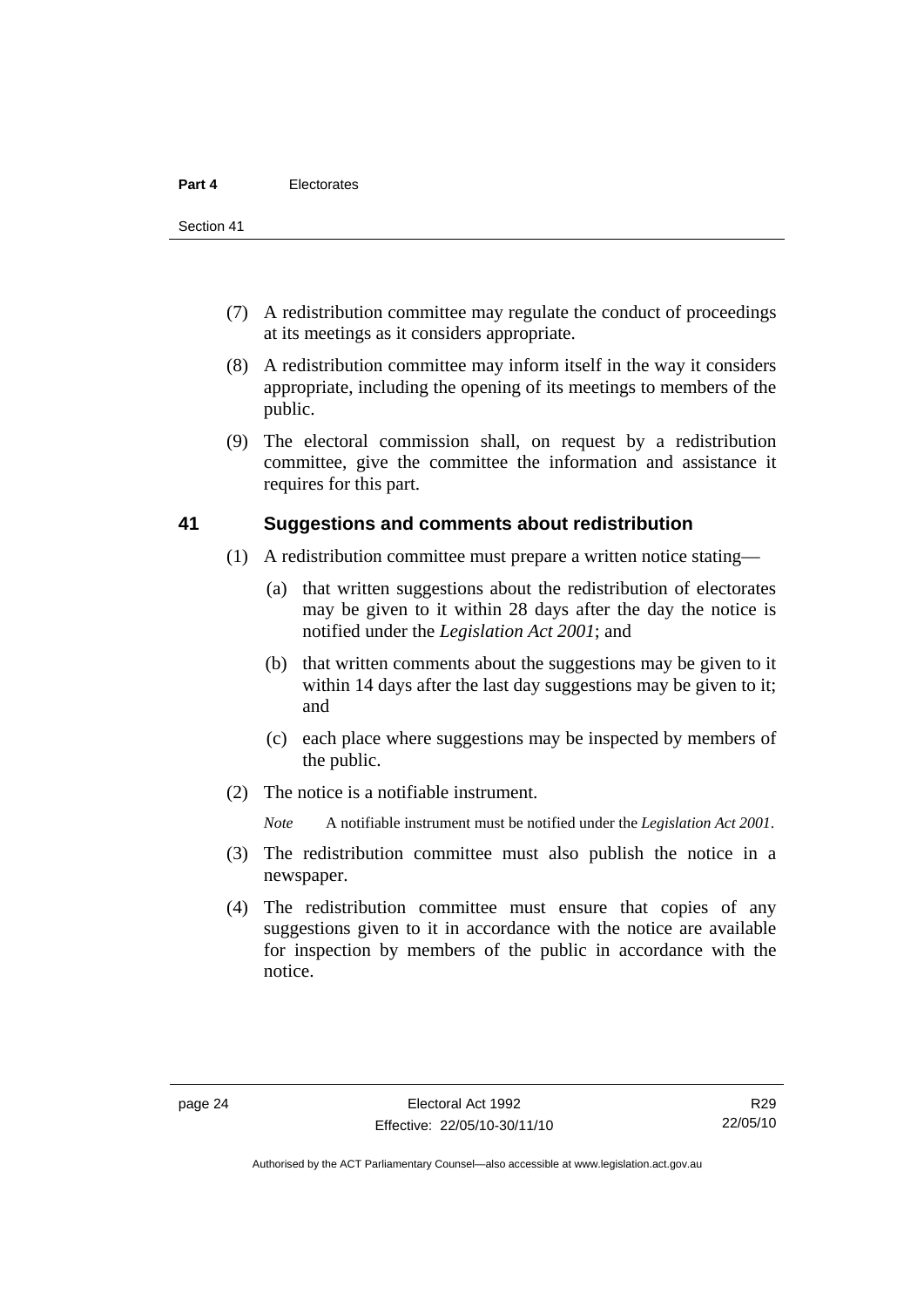# **42 Outline of proposal**

Before making a proposed redistribution of electorates, a redistribution committee may cause an outline of its proposal to be made available to members of the public.

# **43 Proposed redistribution**

- (1) A redistribution committee must make a proposed redistribution of electorates after considering the suggestions and comments (if any) given to it in accordance with the notice under section 41 (Suggestions and comments about redistribution).
- (2) Section 36 applies in relation to the making of the proposed redistribution as if it were a redistribution by the augmented commission.
- (3) The committee shall state the reasons for its proposal in writing.
- (4) A member of the committee who disagrees with its proposal may state the reasons for the disagreement in writing.

# **44 Notification and publication of proposal**

- (1) A redistribution committee must—
	- (a) exhibit a map or maps showing the name and boundaries of each proposed electorate at the electoral commission's office; and
	- (b) make a copy of the following available for public inspection:
		- (i) the suggestions and comments given to the committee in accordance with the notice under section 41 (Suggestions and comments about redistribution); and
		- (ii) a description (whether by reference to a map or plan or otherwise) of the boundaries of each proposed electorate; and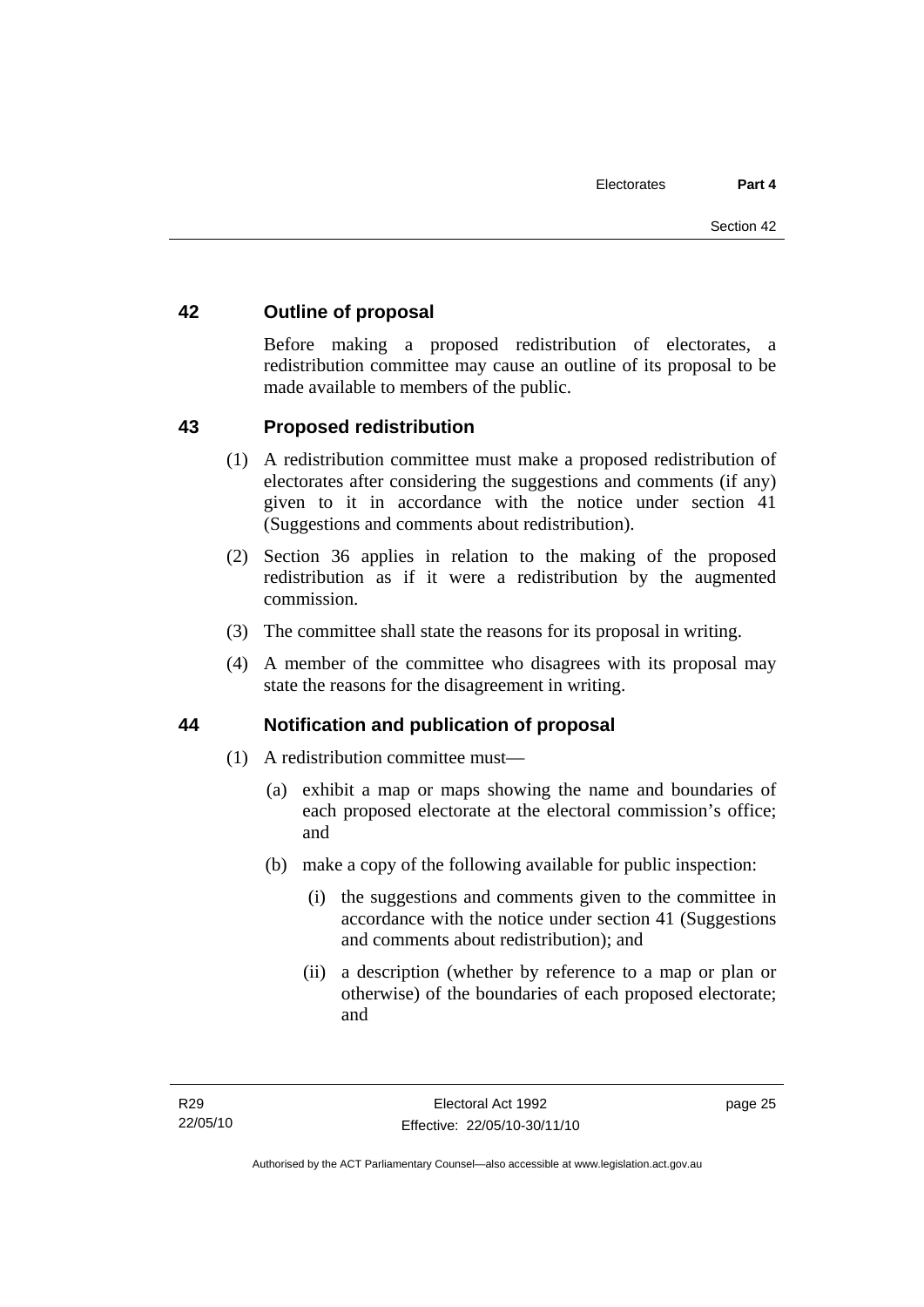- (iii) a statement of the number of members of the Legislative Assembly that it proposes should be elected from each proposed electorate; and
- (iv) its statement of reasons for the proposed redistribution; and
- (v) if a member of the committee has provided a written statement or reasons for any disagreement with the proposal—that statement; and
- (c) prepare a written notice—
	- (i) telling the public about the exhibition mentioned in paragraph (a) and the availability for public inspection at the electoral commission's office of the copies of the documents mentioned in paragraph (b); and
	- (ii) stating that written objections against the proposal may be given to the electoral commission within 28 days after the day the notice is notified under the *Legislation Act 2001*.
- (2) The notice is a notifiable instrument.

*Note* A notifiable instrument must be notified under the *Legislation Act 2001*.

 (3) The redistribution committee must also publish the notice, and the map or maps of each proposed electorate, in a newspaper.

# **45 Dissolution of redistribution committee**

A redistribution committee is dissolved immediately after the notice and maps mentioned in section 44 (1) (Notification and publication of proposal) have been notified and published under section 44 in relation to the committee's proposal.

# **46 Objections**

 (1) An objection against a proposal by a redistribution committee must be—

R29 22/05/10

Authorised by the ACT Parliamentary Counsel—also accessible at www.legislation.act.gov.au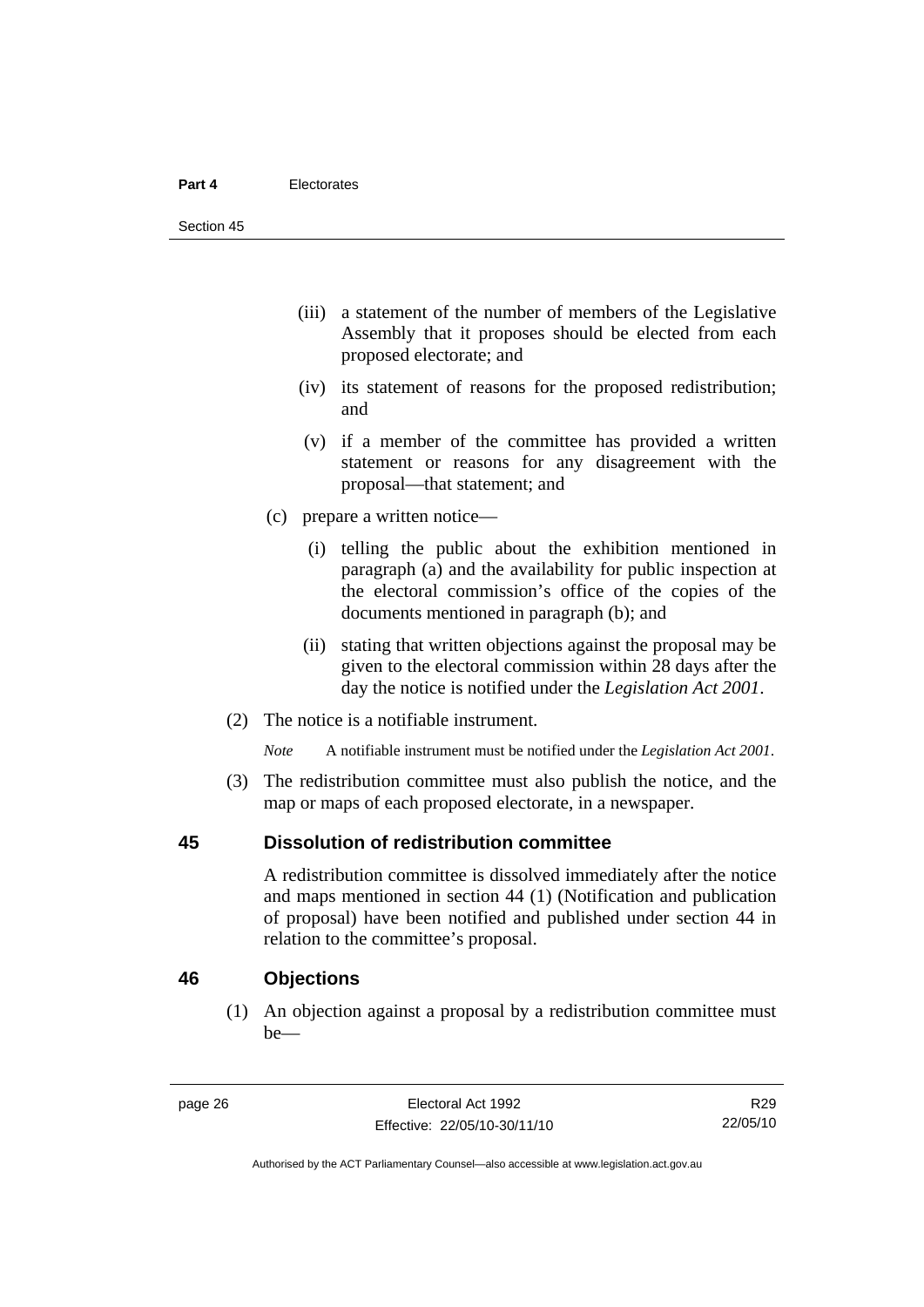- (a) in writing; and
- (b) given to the electoral commission within 28 days after the day the notice mentioned in section 44 (1) (Notification and publication of proposal) is notified under the *Legislation Act 2001* in relation to the committee's proposal.
- (2) The commissioner must make a copy of each objection made under this section available for public inspection.

# **47 Augmented electoral commission**

- (1) For the purposes of each redistribution, an augmented electoral commission is established.
- (2) An augmented commission shall consist of—
	- (a) the members of the electoral commission; and
	- (b) the members (other than the commissioner) of the redistribution committee formed for the purposes of the redistribution.
- (3) The surveyor-general is not subject to direction from anyone (other than the electoral commissioner, for the efficient functioning of the augmented commission) in the exercise of the surveyor-general's functions as a member of the augmented commission.

# **48 Meetings of augmented electoral commission**

- (1) The chairperson of the electoral commission may call a meeting of an augmented commission.
- (2) The chairperson of the electoral commission shall preside at all meetings of an augmented commission at which he or she is present.
- (3) If the chairperson of the electoral commission is absent from a meeting of an augmented commission—
	- (a) the commissioner shall preside; or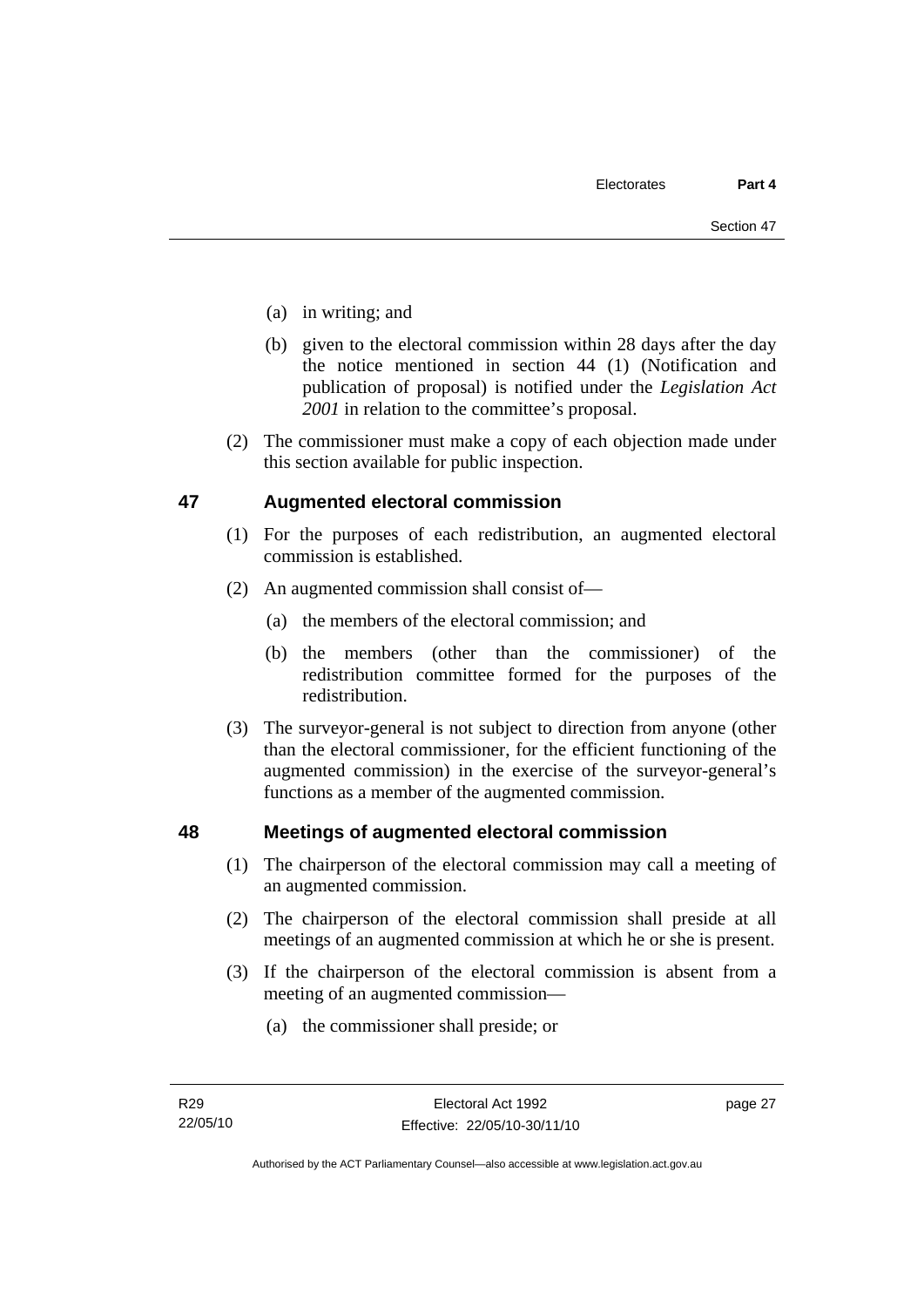- (b) if the commissioner is absent from the meeting—the members present shall appoint 1 of their number to preside.
- (4) At a meeting, 4 members constitute a quorum.
- (5) Subject to subsection (6), questions shall be determined by a majority of the votes of the members present and voting.
- (6) An augmented commission shall not redistribute electorates under section 35 unless not less than 4 members of the augmented commission, of whom not less than 2 are members of the electoral commission, vote in favour of the redistribution.
- (7) Subject to subsection (8), the member presiding at a meeting has a deliberative vote and, in the event of an equality of votes, has a casting vote.
- (8) The casting vote of the member presiding at a meeting shall not be used to vote in favour of the making of a redistribution under section 35.
- (9) An augmented commission may regulate the conduct of proceedings at its meetings as it considers appropriate.
- (10) Subject to section 49, an augmented commission may inform itself in any way it considers appropriate.
- (11) The electoral commission shall, on request by an augmented commission, give the augmented commission the information and assistance it requires for this part.

# **49 Investigation of objections**

- (1) The augmented commission shall investigate each objection made in accordance with section 46.
- (2) For the purpose of investigating an objection, the augmented commission shall hold a public hearing, unless it is of the opinion that—

R29 22/05/10

Authorised by the ACT Parliamentary Counsel—also accessible at www.legislation.act.gov.au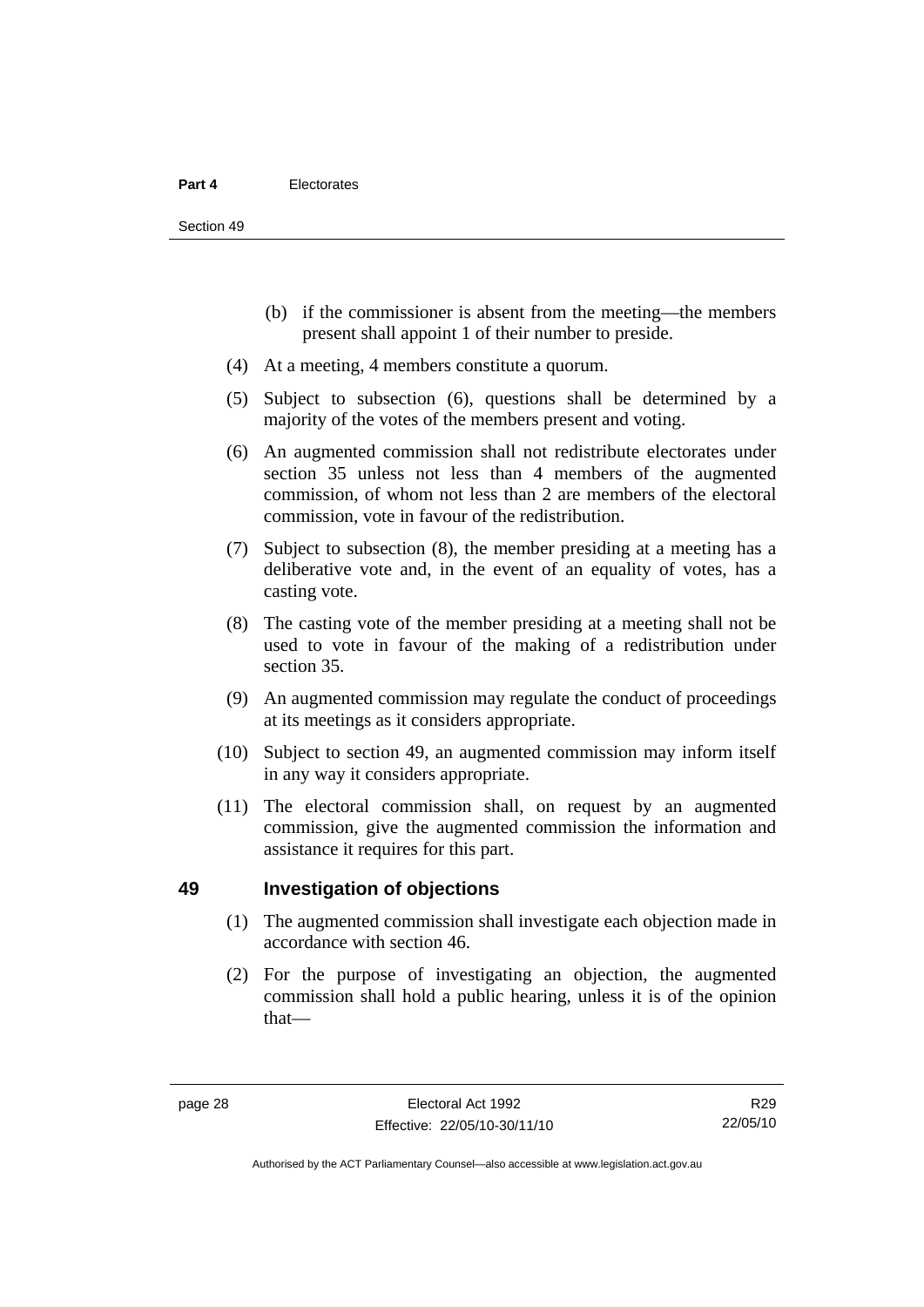- (a) the matters raised in the objection (or substantially the same matters) were raised in suggestions or comments given to the redistribution committee in accordance with the notice under section 41 (1) (Suggestions and comments about redistribution); or
- (b) the objection is frivolous or vexatious.
- (3) The augmented commission may hold 1 public hearing in relation to several objections.
- (4) At a public hearing, submissions to the augmented commission may only be made—
	- (a) by or on behalf of a person who made—
		- (i) an objection in accordance with section 46; or
		- (ii) a suggestion or comment about the proposed redistribution given to the redistribution committee in accordance with the notice under section 41 (1); or
	- (b) by a person making a submission in relation to an objection.
- (5) The augmented commission shall consider all such submissions.
- (6) At a public hearing, the augmented commission is not bound by the rules of evidence and, subject to this section, may regulate the conduct of proceedings as it considers appropriate.
- (7) Without limiting subsection (6), the following matters are within the discretion of the augmented commission:
	- (a) the manner in which, and the time within which, submissions may be made;
	- (b) the extent to which the augmented commission may be addressed, and the persons by whom it may be addressed.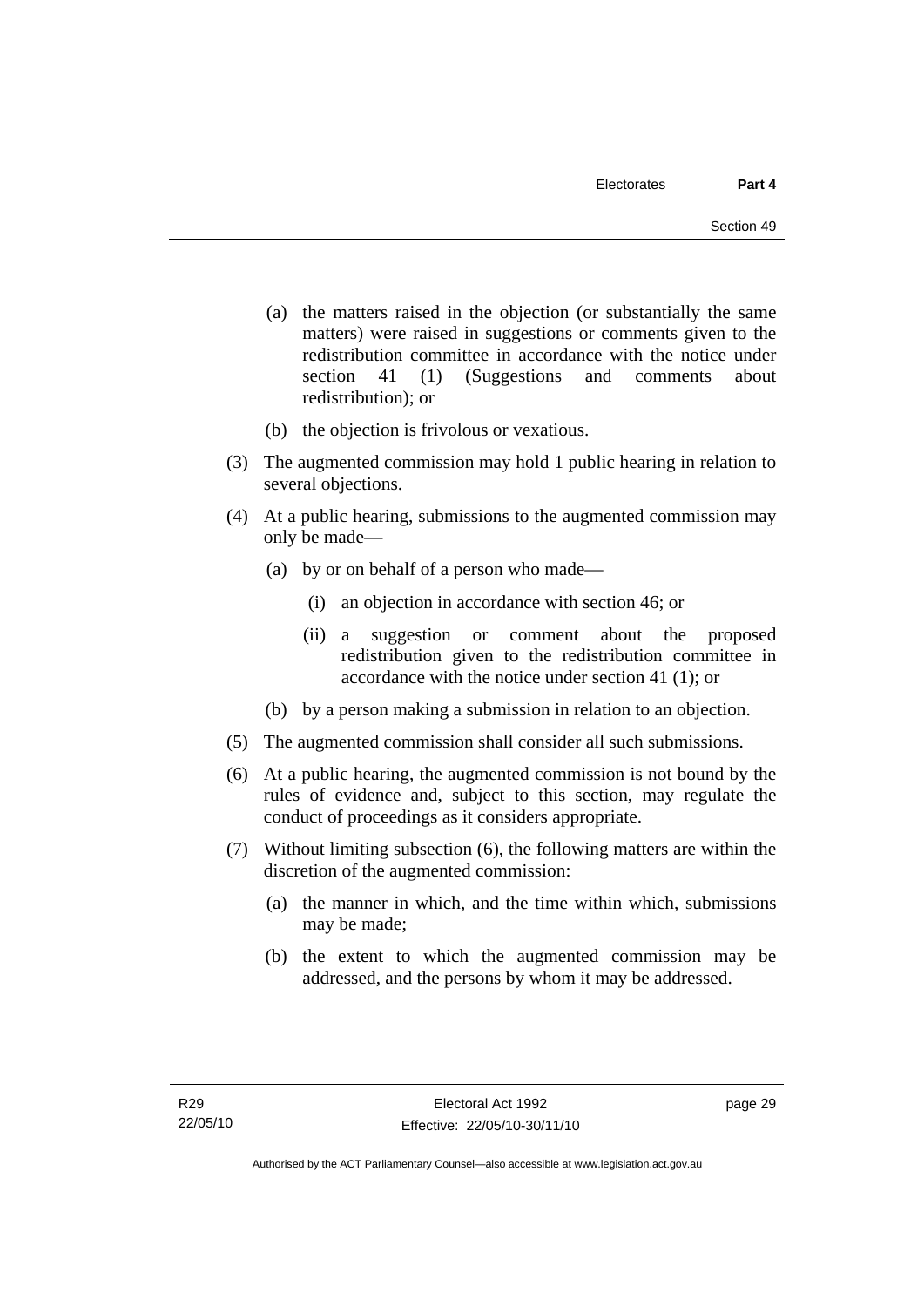#### **Part 4** Electorates

Section 50

# **50 Redistribution—proposal by augmented electoral commission**

The augmented commission shall make a proposed redistribution of electorates after completing any investigation required by section 49.

# **51 Publication of augmented electoral commission's proposal**

- (1) After making a proposed redistribution of electorates, the augmented commission shall cause a public announcement to be made concerning the proposal.
- (2) The public announcement shall include a statement—
	- (a) setting out the substance of the augmented commission's findings or conclusions about the redistribution committee's proposal and any objection to it; and
	- (b) setting out particulars of the augmented commission's proposal; and
	- (c) whether, in the augmented commission's opinion, its proposal is significantly different from the redistribution committee's proposal and, if so, a further statement to the effect that written objections against the proposal may be given to the electoral commission in accordance with the notice prepared under subsection  $(3)$ .
- (3) If the augmented commission is of the opinion that its proposal is significantly different from the redistribution committee's proposal, the augmented commission must prepare a written notice stating that written objections against the proposal may be given to the electoral commission within 28 days after the day the notice is notified under the *Legislation Act 2001*.
- (4) The notice is a notifiable instrument.

*Note* A notifiable instrument must be notified under the *Legislation Act 2001*.

Authorised by the ACT Parliamentary Counsel—also accessible at www.legislation.act.gov.au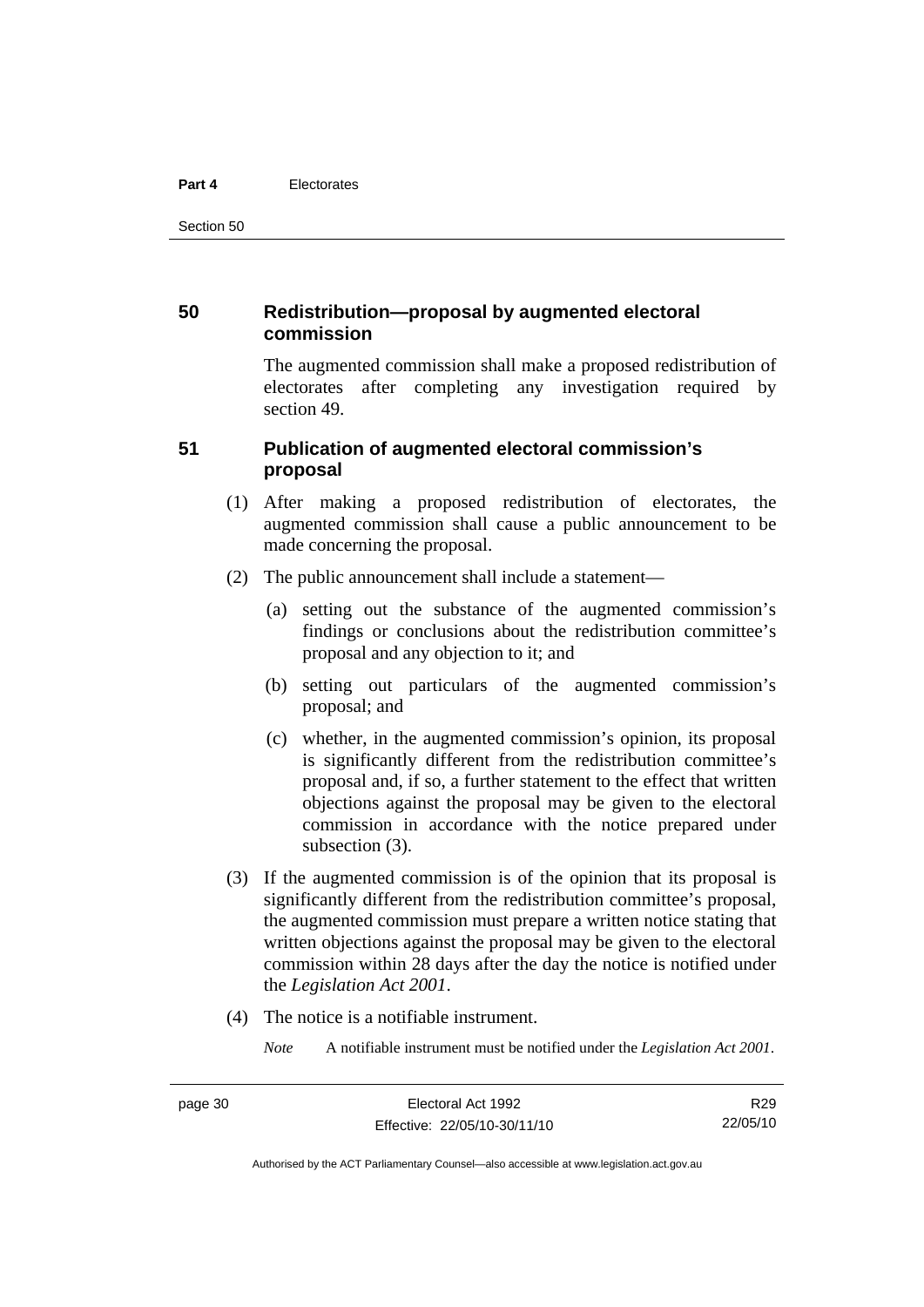# **52 Objections to augmented electoral commission's proposal**

- (1) An objection against a redistribution proposed by the augmented commission must be—
	- (a) in writing; and
	- (b) given to the electoral commission within 28 days after the day the notice under section 51 (3) (Publication of augmented electoral commission's proposal) is notified under the *Legislation Act 2001*.
	- *Note* For how documents may be given, see *Legislation Act 2001*, pt 19.5.
- (2) If an objection is given to the electoral commission in accordance with subsection (1)—
	- (a) the augmented commission must investigate the objection; and
	- (b) section 49 (Investigation of objections) applies as if the investigation were an objection under that section.
- (3) The commissioner must make a copy of each objection made under this section available for public inspection.

# **53 Report by augmented electoral commission and public announcement**

- (1) After redistributing electorates under section 35, the augmented commission shall cause—
	- (a) a report about the redistribution to be submitted to the Minister; and
	- (b) copies of the report to be made available for perusal by members of the public at the office of the electoral commission; and
	- (c) a public announcement to be made to the effect that the redistribution has been made and that copies of the report are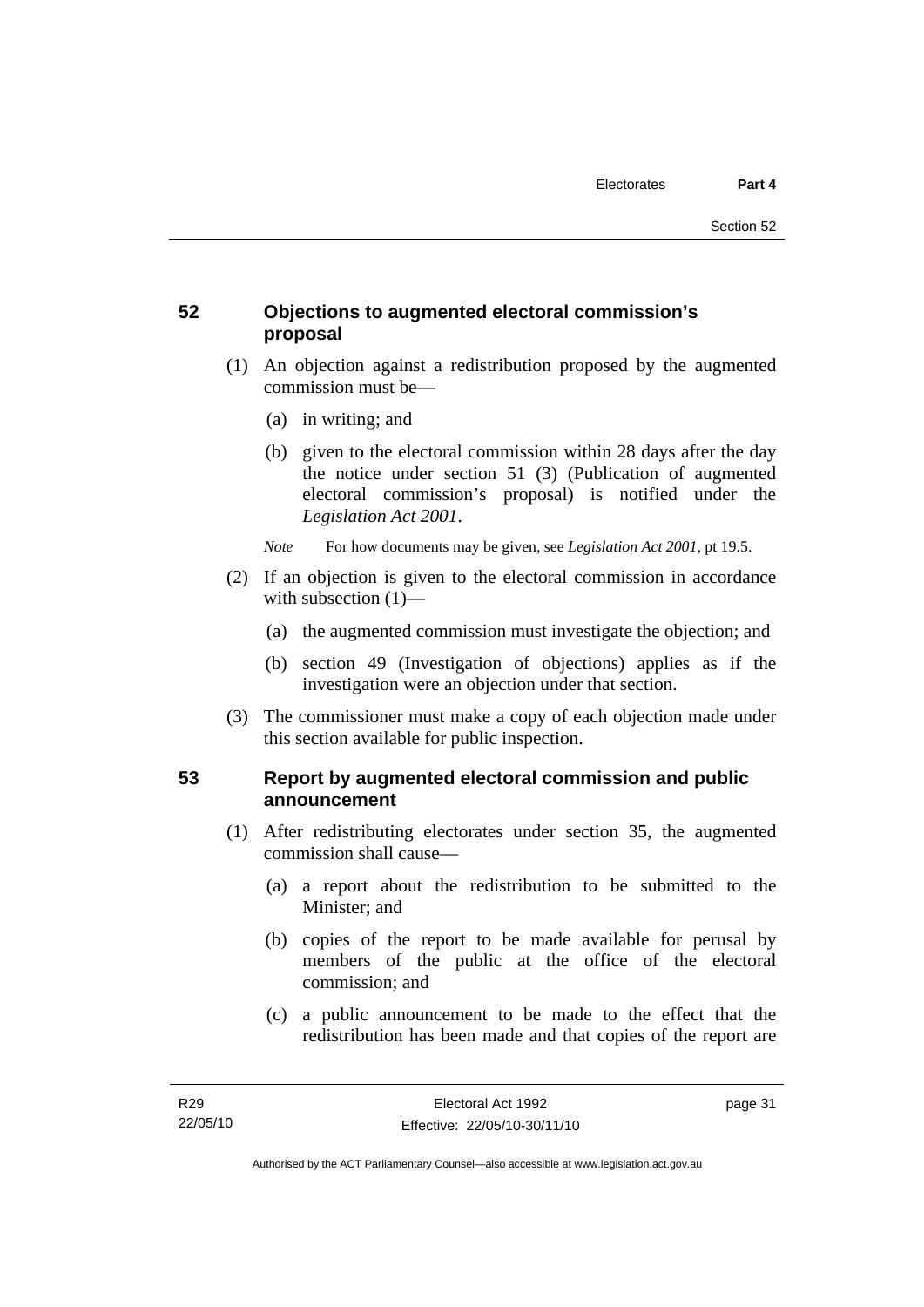available for perusal by members of the public at the office of the electoral commission.

- (2) The report shall contain particulars of—
	- (a) any suggestions or comments lodged with the redistribution committee; and
	- (b) the redistribution proposed by the redistribution committee and its reasons for the proposal; and
	- (c) if a member of the redistribution committee has provided a written statement of reasons for any disagreement with the committee's proposal—that statement; and
	- (d) any objections lodged with the electoral commission against the redistribution committee's proposal; and
	- (e) the result of the investigation of any objections against the redistribution committee's proposal (including particulars of the proceedings at any public hearings in the course of an investigation); and
	- (f) the redistribution proposed by the augmented commission and its reasons for the proposal; and
	- (g) any objections lodged with the electoral commission against the augmented commission's proposal; and
	- (h) the result of the investigation of any objections against the augmented commission's proposal (including particulars of the proceedings at any public hearings in the course of an investigation); and
	- (i) the redistribution made by the augmented commission and its reasons for the redistribution; and
	- (j) if a member of the augmented commission has provided a written statement of reasons for any disagreement with the augmented commission's proposal—that statement.

Authorised by the ACT Parliamentary Counsel—also accessible at www.legislation.act.gov.au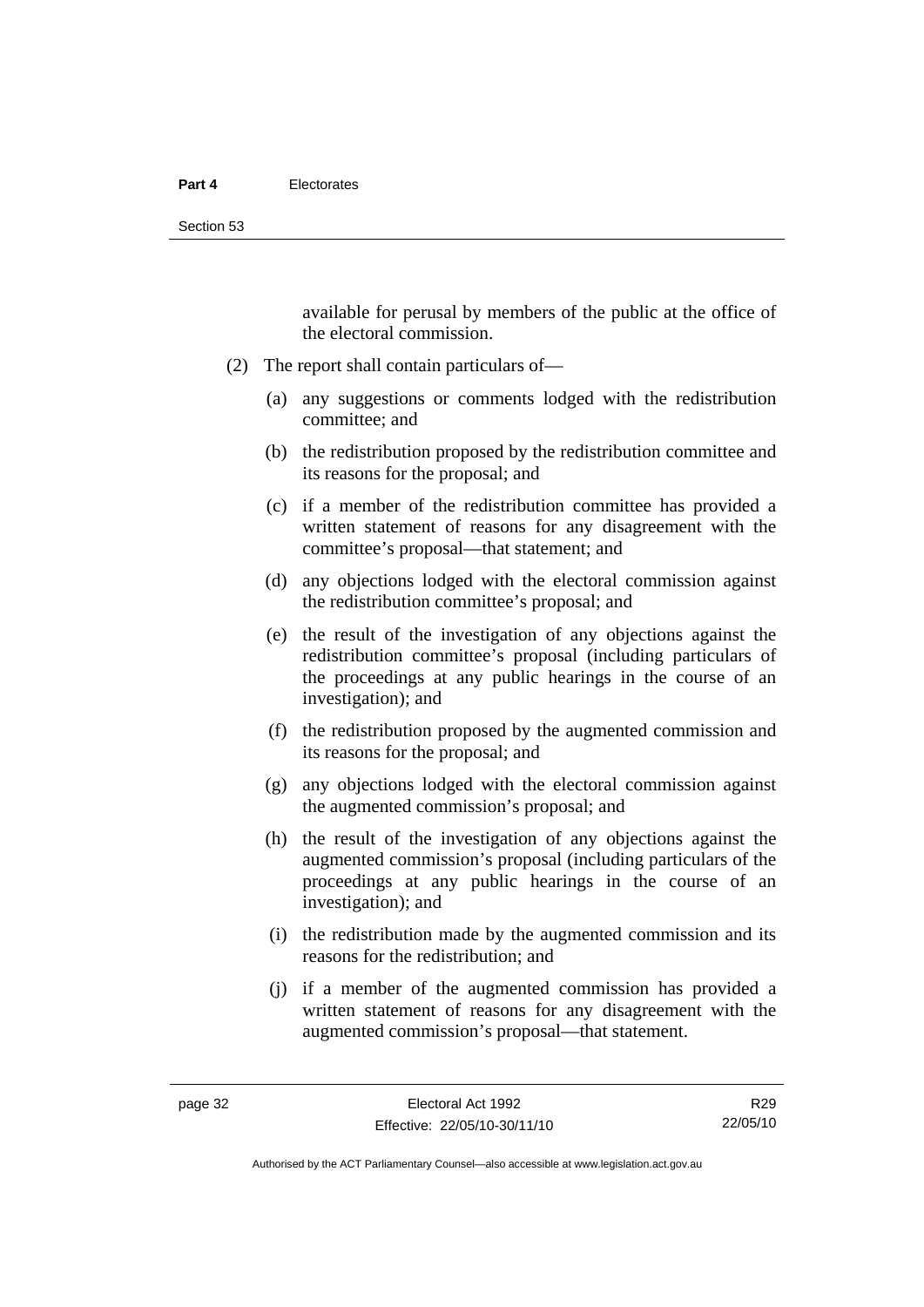# **54 Report to Legislative Assembly**

The Minister shall present a copy of the augmented commission's report to the Legislative Assembly on the first sitting day after the day when the Minister receives the report from the augmented commission.

# **55 Decisions are final**

- (1) A decision of an augmented commission or a redistribution committee made, or purporting to be made, under this part—
	- (a) is final and conclusive; and
	- (b) shall not be challenged, appealed against, reviewed, quashed, set aside or called into question in any court or tribunal on any ground; and
	- (c) is not subject to any proceeding for a prerogative order, injunction, declaration or other order in any court on any ground.
- (2) In this section:

*decision* includes a failure to make a decision.

# **56 Validity not affected**

A failure to comply with the provisions of this part (except section 34, 35 or 36) is not to be taken to affect the validity of a decision of an augmented commission or a redistribution committee.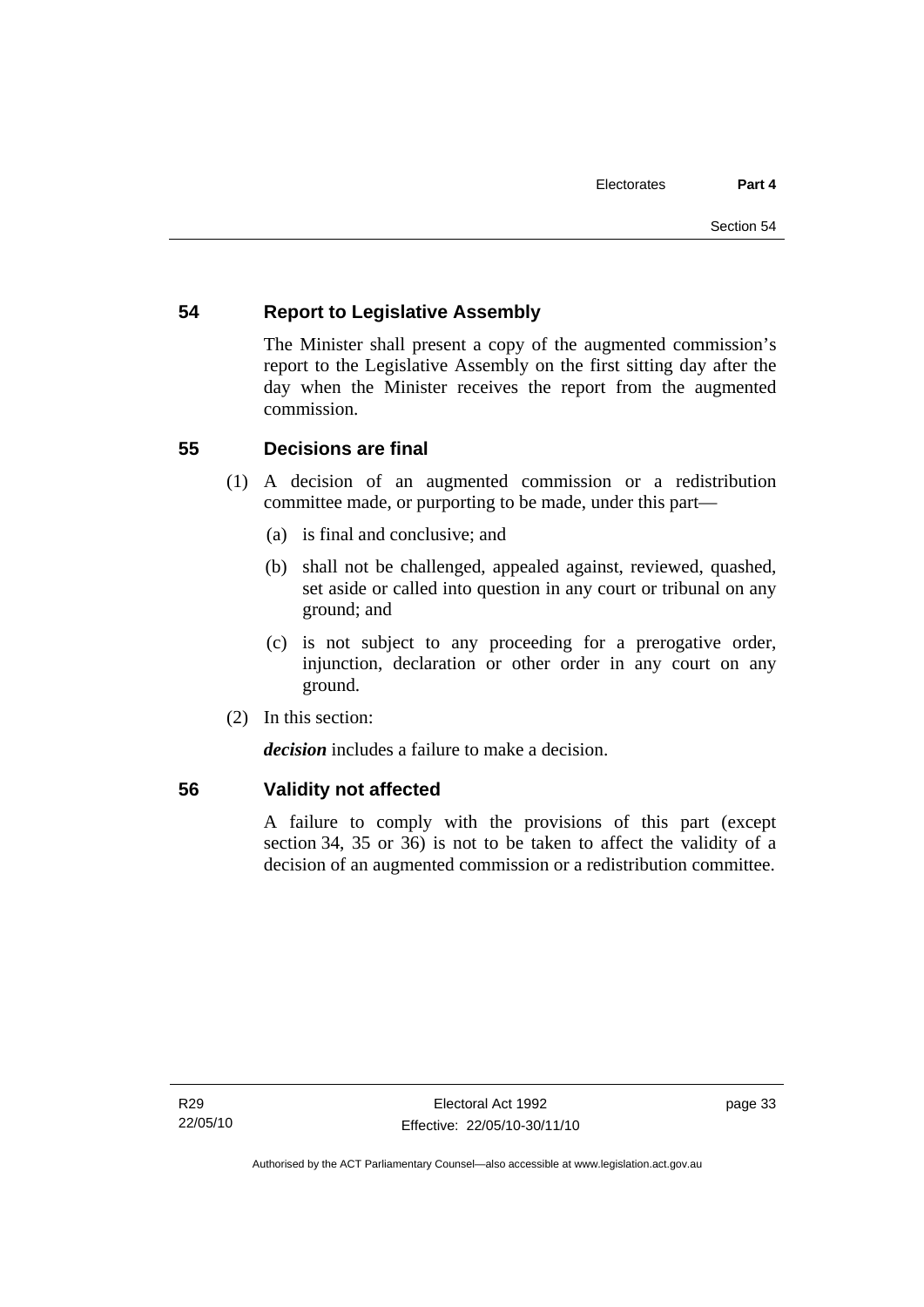#### **Part 5** Electoral rolls

Section 57

# **Part 5 Electoral rolls**

**57 Electorate and Territory rolls** 

- (1) The commissioner shall keep a roll of the electors of the ACT consisting of separate rolls of the electors of each electorate.
- (2) A roll may be kept electronically.

## **58 Contents of roll**

- (1) A roll shall contain the following particulars in relation to each elector:
	- (a) surname or family name;
	- (b) each given name;
	- (c) address;
	- (d) sex;
	- (e) date of birth.
- (2) A roll may contain the following particulars in relation to each elector:
	- (a) occupation;
	- (b) any former surname;
	- (c) any previous address;
	- (d) postal address, if not the same as the address of the principal place of residence;
	- (e) the further particulars (if any) prescribed under the regulations.

R29 22/05/10

Authorised by the ACT Parliamentary Counsel—also accessible at www.legislation.act.gov.au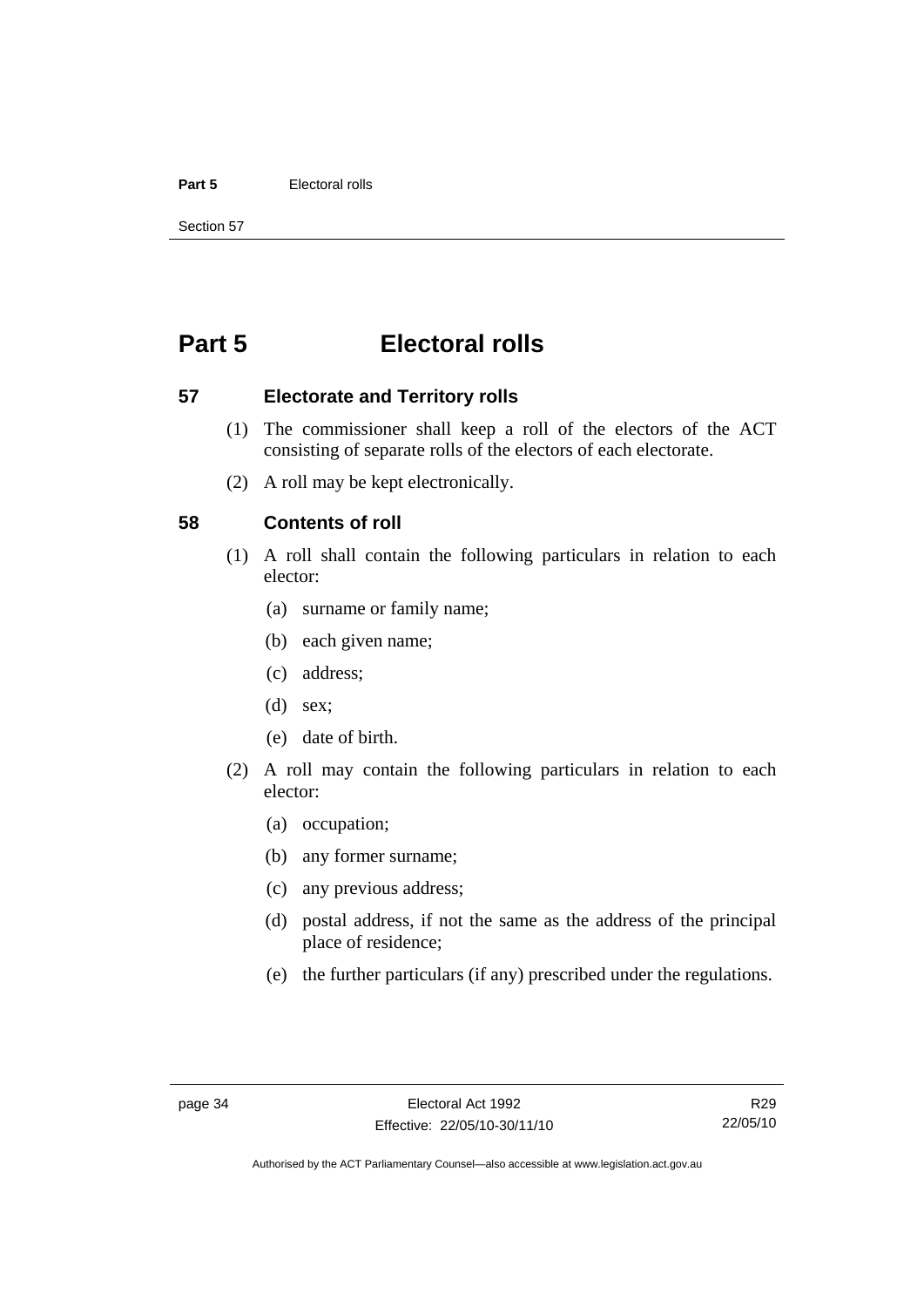# **59 Meaning of** *extract* **from roll**

In this Act:

*extract* from a roll means the part of the roll that contains, for each elector enrolled at the time the extract is prepared—

- (a) the elector's surname or family name; and
- (b) each given name of the elector; and
- (c) the elector's address, unless the elector is—
	- (i) an elector whose address is suppressed; or
	- (ii) an eligible overseas elector; or
	- (iii) an Antarctic elector; or
	- (iv) an elector who is enrolled because of the elector's enrolment on the Commonwealth roll as an itinerant elector.
- *Note* A roll extract in electronic form is a disk, tape or other device from which the information in the extract may be reproduced by mechanical, electronic or other means (see dict, def of *electronic form*).

#### **60 Inspection of printed roll extracts**

- (1) The commissioner—
	- (a) shall, at the office of the commissioner; and
	- (b) may, at any other places the commissioner determines;

make a printed extract from each roll available for public inspection during ordinary office hours.

- (2) A right of inspection under subsection (1) shall not be taken to give any right to copy, take an extract from, or scan electronically, an extract from a roll.
- (3) For subsection (1), the commissioner shall prepare an extract of each roll at least once each calendar year.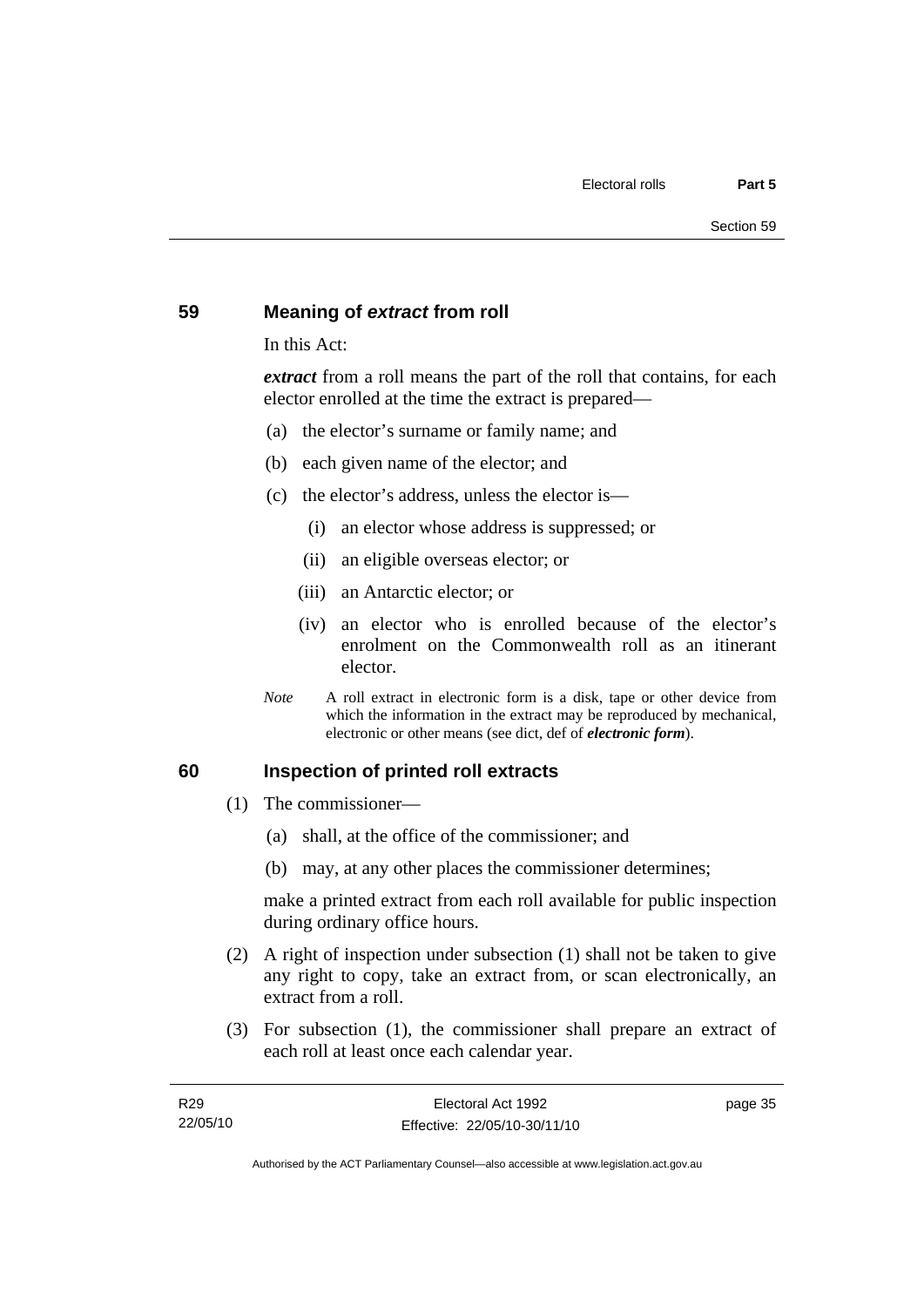## **61 Supply of printed roll extracts to MLAs etc**

- (1) At least once each calendar year, the commissioner shall, on request—
	- (a) give 2 printed extracts from the roll for an electorate to each MLA for the electorate; and
	- (b) give 2 printed extracts from the roll for each electorate to the registered officer of each registered party.
- (2) The commissioner shall, on request, supply a printed extract from a roll to a person who the commissioner is satisfied requires the extract for an approved purpose within the meaning of section 63.
	- *Note* A fee may determined under s 8 (Determination of fees) for a request under subsection (2).

# **62 Supply of roll extracts in electronic form to MLAs etc**

- (1) The commissioner shall, on request, so far as practicable, give a roll extract in electronic form to—
	- (a) an MLA; or
	- (b) the registered officer of a registered party.
- (2) The commissioner shall, on request, supply a roll extract in electronic form, or on microfiche, to a person who the commissioner is satisfied requires the extract for an approved purpose within the meaning of section 63.
	- *Note* A fee may determined under s 8 (Determination of fees) for a request under subsection (2).

# **63 Use of roll extracts**

(1) In this section:

*approved purpose* means any of the following:

(a) for an MLA—the exercise of his or her functions;

R29 22/05/10

Authorised by the ACT Parliamentary Counsel—also accessible at www.legislation.act.gov.au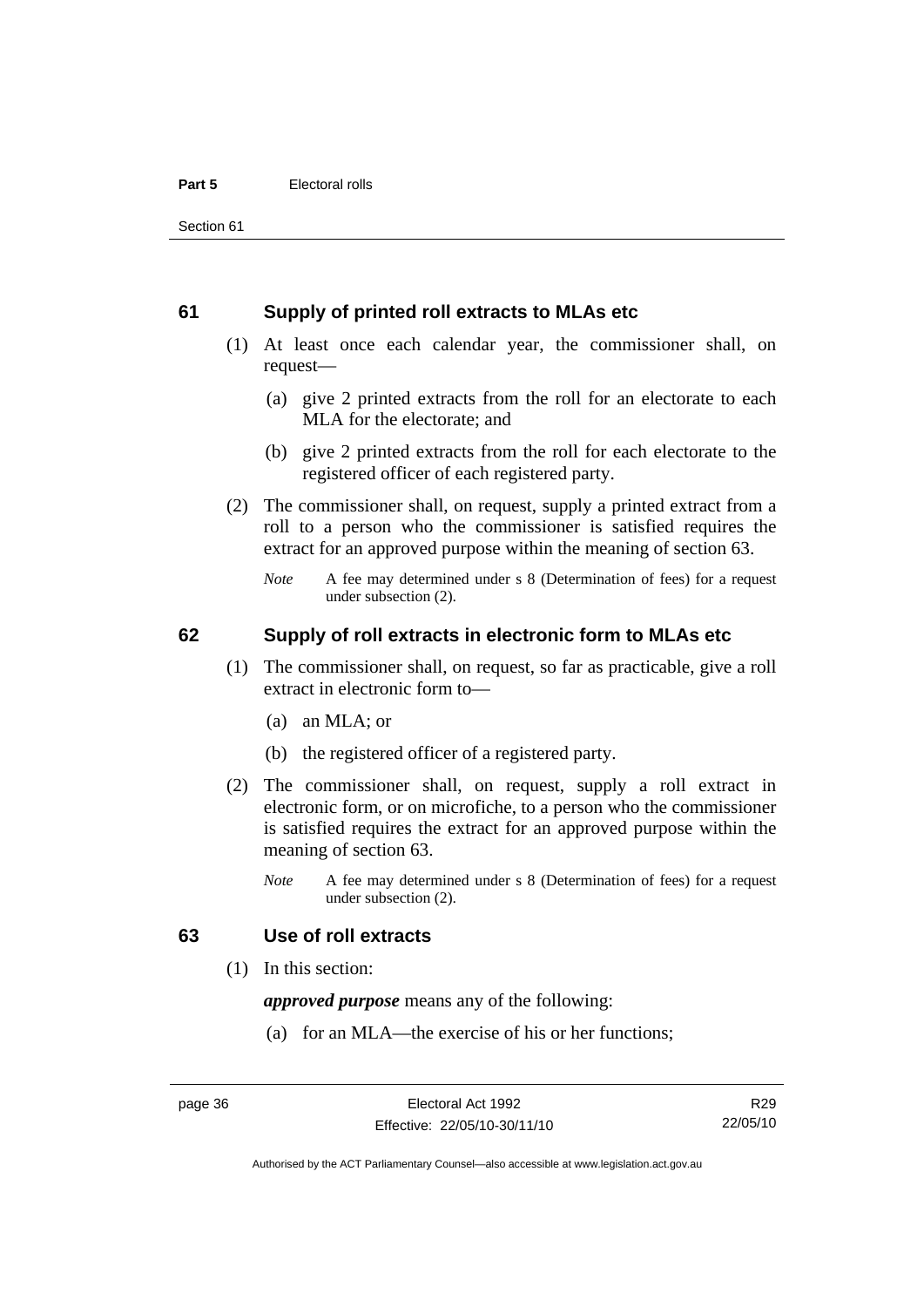- (b) for the registered officer of a registered party—the exercise by an MLA who is a member of the party of his or her functions;
- (c) for an MLA or the registered officer of a registered party—
	- (i) a purpose connected with an election; or
	- (ii) monitoring the accuracy of information in the roll;
- (d) for anyone—a purpose prescribed under the regulations.

*protected information*, in relation to a person, means information that the person knows, or has reasonable grounds for believing, was obtained from a roll extract given to the person or someone else under section 61 (Supply of printed roll extracts to MLAs etc) or section 62 (Supply of roll extracts in electronic form to MLAs etc).

- (2) A person must not, without reasonable excuse, use protected information for—
	- (a) a commercial purpose; or
	- (b) any other purpose, other than an approved purpose.

Maximum penalty: 50 penalty units, imprisonment for 6 months or both.

 (3) A person must not, without reasonable excuse, directly or indirectly divulge or communicate protected information to someone else for a purpose other than an approved purpose.

Maximum penalty: 50 penalty units, imprisonment for 6 months or both.

# **65 Provision of roll information to prescribed authorities**

 (1) The commissioner may give a copy of a roll or information contained on a roll to a prescribed authority if the commissioner is satisfied that the authority requires the copy or information for a prescribed purpose.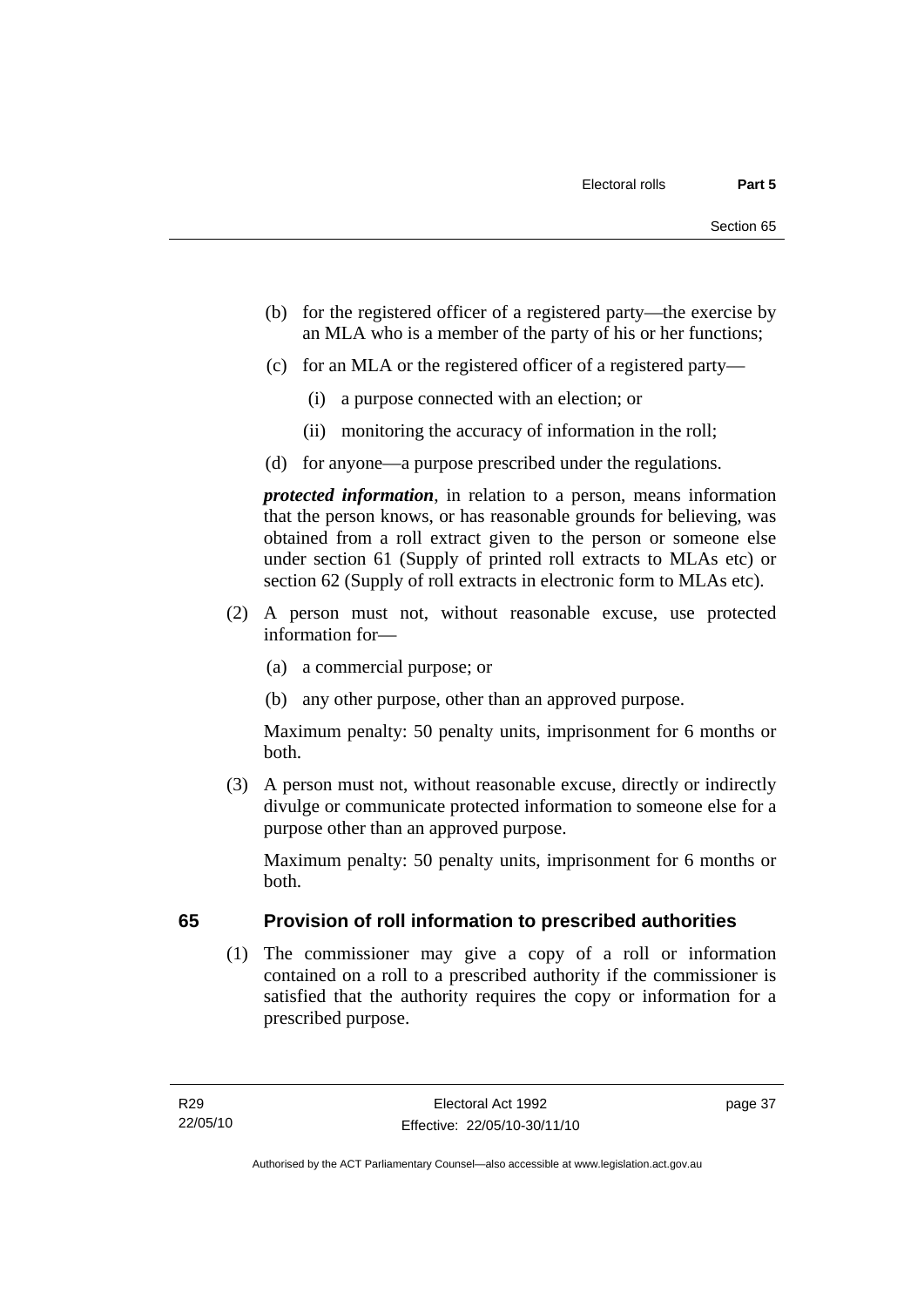Section 66

 (2) A person shall not use information obtained under subsection (1) except in accordance with the regulations.

Maximum penalty: 50 penalty units, imprisonment for 6 months or both.

- (3) For the *Juries Act 1967*, the commissioner shall, on request by the sheriff, give the sheriff a copy of the roll of electors of the ACT.
- (4) A copy of a roll, or information, may be given to a person under subsection (1) or (3) in printed or electronic form or on microfiche.
- (5) A copy of a roll, or information, provided under subsection (1) or (3) shall not include—
	- (a) in relation to a person whose address is a suppressed address any particulars other than the name of the person; or
	- (b) the address of an eligible overseas elector; or
	- (c) the address of an Antarctic elector.
- (6) The regulations may provide for how a prescribed authority may deal with information, or information obtained from a copy of a roll, provided under subsection (1).

#### **66 Maintenance of rolls**

- (1) The commissioner shall, so far as practicable, keep the rolls up to date.
- (2) The commissioner may alter a roll at any time as follows:
	- (a) to register any change of name;
	- (b) to bring up to date any particulars appearing on the roll;
	- (c) to correct any mistake or omission;
	- (d) to remove the name of a deceased elector;

Authorised by the ACT Parliamentary Counsel—also accessible at www.legislation.act.gov.au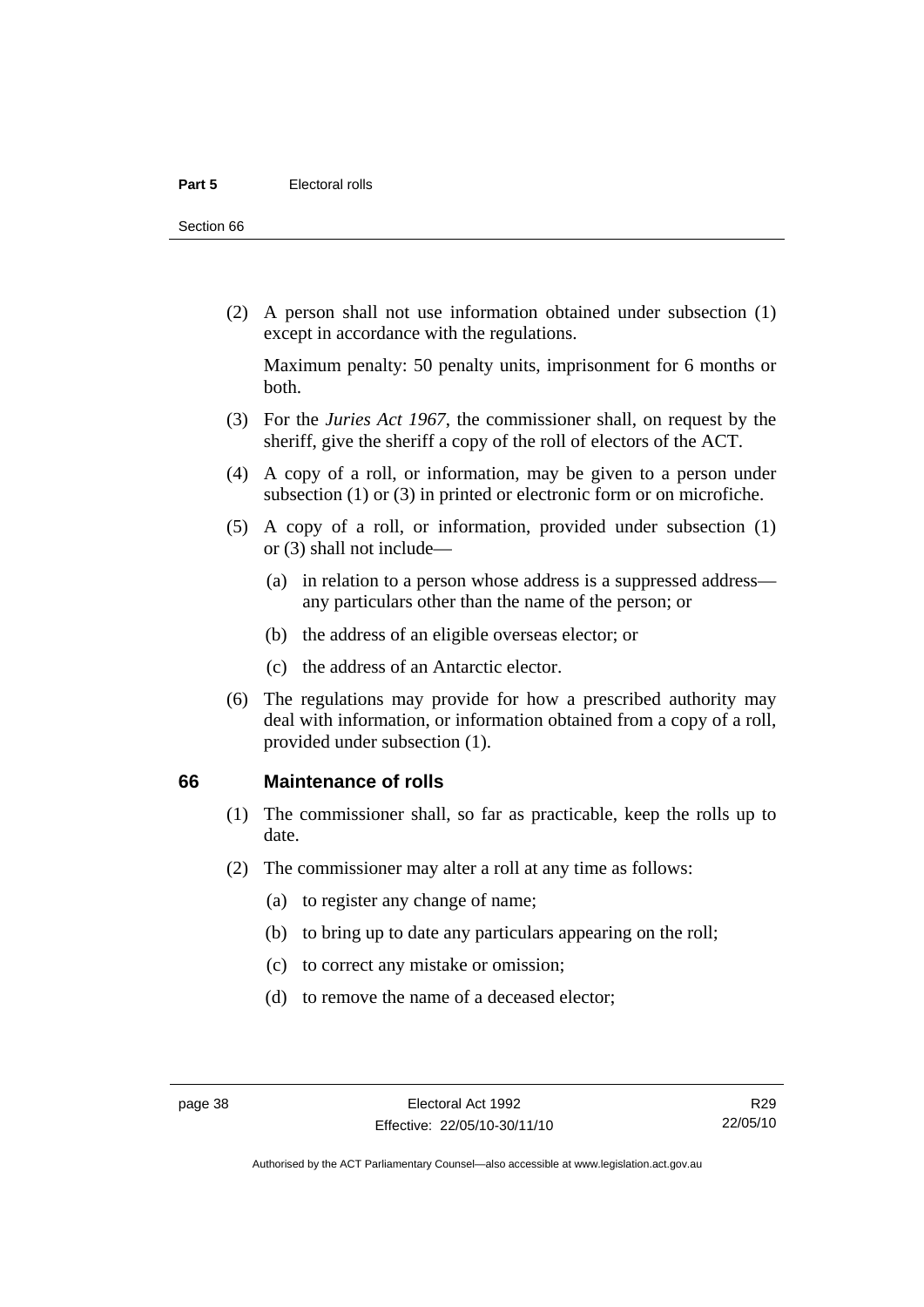(e) in relation to a person who is enrolled on the Commonwealth roll—to reflect any alteration under the Commonwealth Electoral Act, section 105 in relation to that enrolment.

# **67 Power to require information**

- (1) The commissioner may, by written notice, require—
	- (a) the administrative head of a unit of the public service; or
	- (b) the chief executive officer (however described) of a Territory authority or of an entity prescribed under the regulations; or
	- (c) the occupier of any residence;

to give to the commissioner or a specified officer specified information required in connection with the preparation, maintenance or revision of a roll.

*Note* For how documents may be given, see *Legislation Act 2001*, pt 19.5.

- (2) A notice shall specify the time within which the information is to be so given.
- (3) A person who, without reasonable excuse, contravenes such a requirement commits an offence.

Maximum penalty: 5 penalty units.

 (4) Subsection (3) does not apply if compliance with the requirement would involve the disclosure of information in contravention of any other law.

# **68 Notice of registered deaths**

The registrar-general shall give to the commissioner, on request, particulars entered in the register of deaths during the period to which the request relates in relation to the death of each person aged 17 years or older.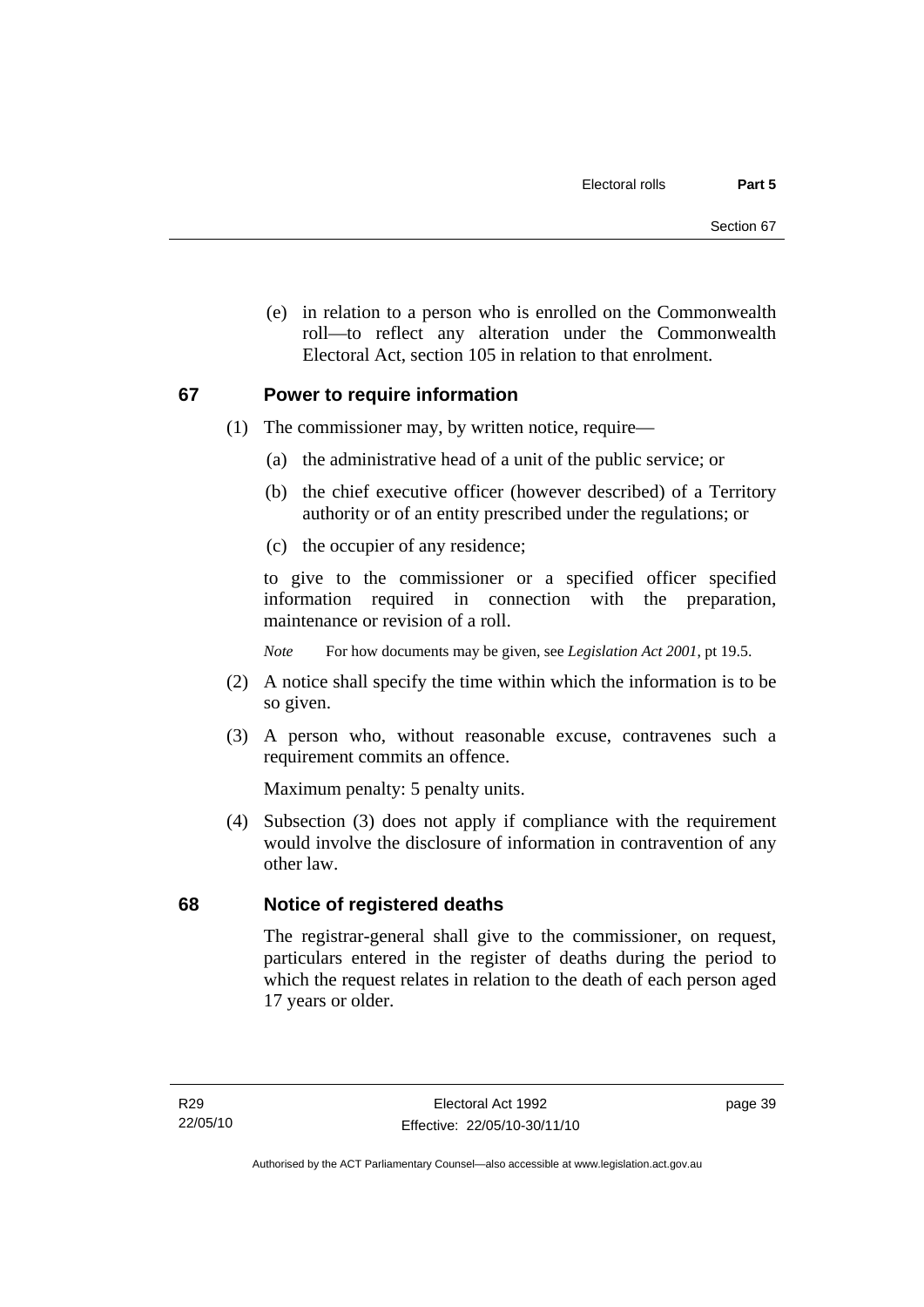#### **Part 5** Electoral rolls

Section 69

# **69 Disclosure of roll information**

 (1) A person to whom this section applies shall not, without reasonable excuse, give a copy of a roll, an extract from a roll, or information contained on a roll, to another person except for this Act.

Maximum penalty: 50 penalty units, imprisonment for 6 months or both.

- (2) This section applies to a person who is, or has been—
	- (a) the commissioner; or
	- (b) an officer; or
	- (c) a member of the staff of the electoral commission.

# **70 Joint roll arrangements with Commonwealth**

- (1) The Chief Minister may arrange with the Governor-General for—
	- (a) the preparation, alteration or revision of the rolls; or
	- (b) the carrying out of any procedure relating to the preparation, alteration or revision of the rolls;

jointly by the Commonwealth and the Territory.

- (2) If such an arrangement is in force, a roll may contain—
	- (a) the names and particulars of persons who are enrolled as electors of the Commonwealth but not as electors of the ACT, provided that it is clearly indicated that they are not enrolled as electors of the ACT; and
	- (b) distinguishing marks against the names of persons enrolled as electors of the ACT but not as electors of the Commonwealth, to show that they are not electors of the Commonwealth; and
	- (c) other particulars in addition to those required by or under this Act to be included in the roll;

R29 22/05/10

Authorised by the ACT Parliamentary Counsel—also accessible at www.legislation.act.gov.au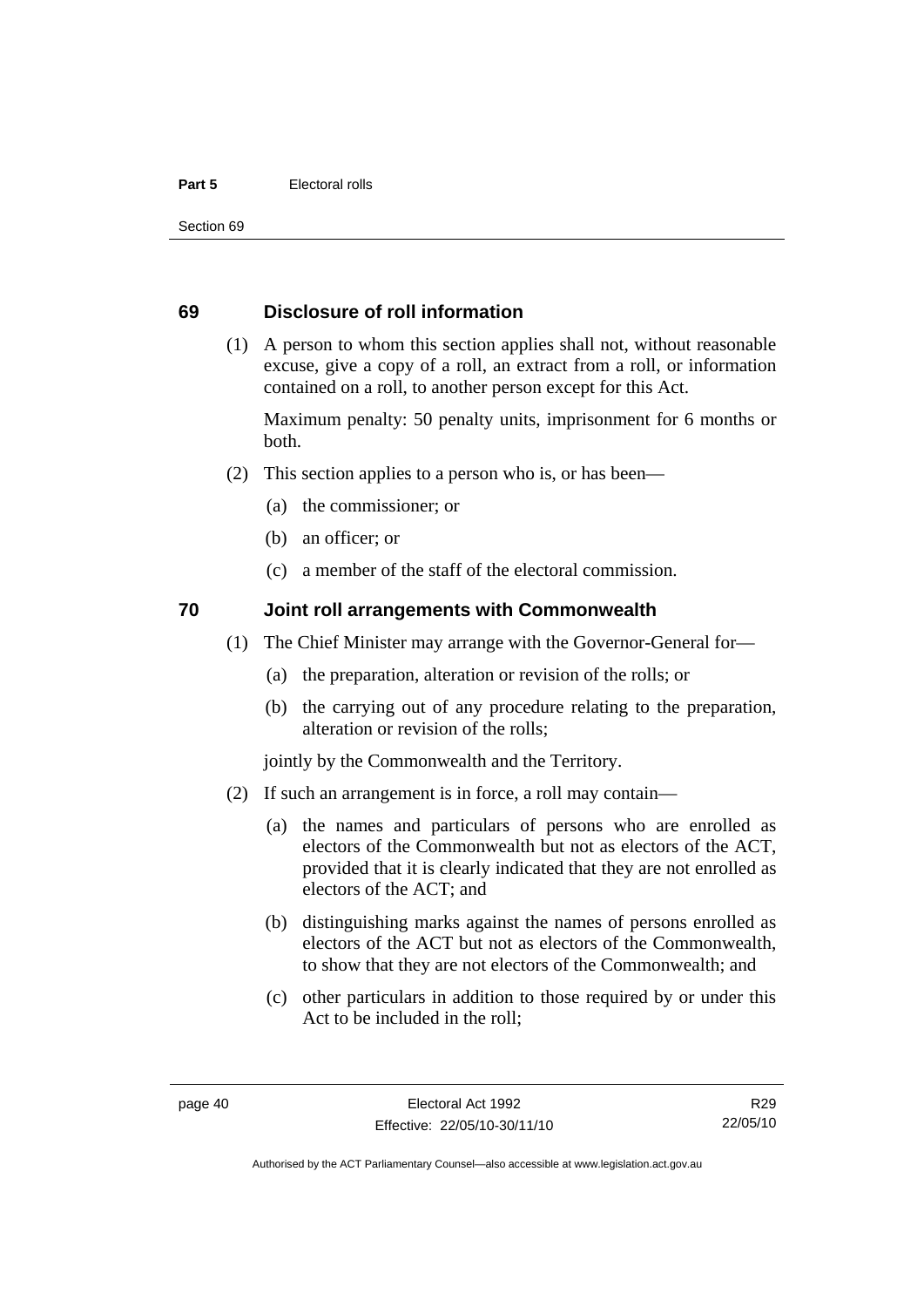and, for this Act, the names of electors of the Commonwealth who are not enrolled as electors of the ACT and those marks and particulars shall not be taken to be part of the roll.

Authorised by the ACT Parliamentary Counsel—also accessible at www.legislation.act.gov.au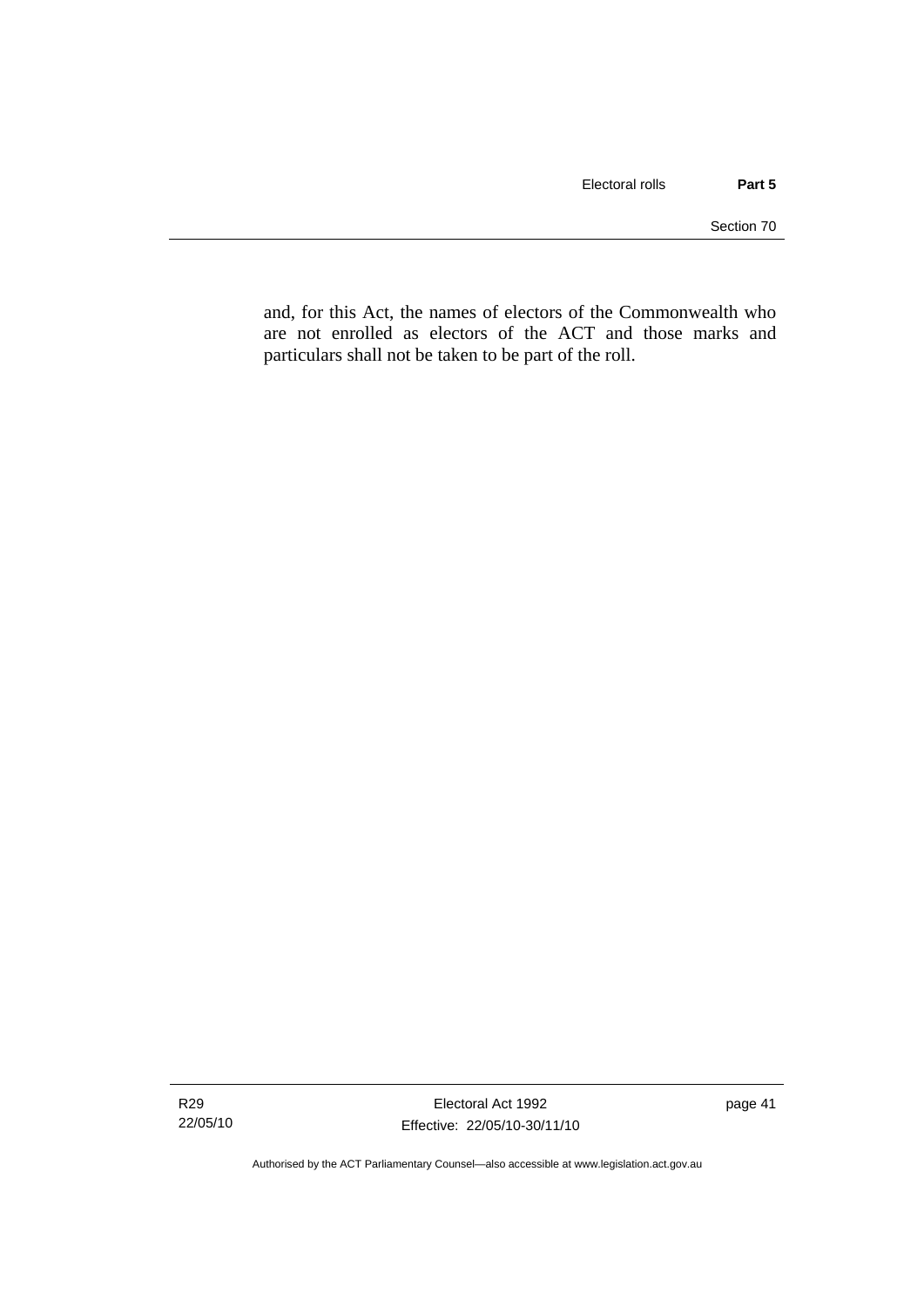#### **Part 6** Enrolment

Section 71

# **Part 6 Enrolment**

## **71 Persons taken not to be enrolled on Commonwealth roll**

For this part, the following persons enrolled on the Commonwealth roll shall be taken not to be so enrolled:

- (a) a person whose address recorded on that roll is not in the ACT;
- (b) a person who is an eligible overseas elector for the Commonwealth Electoral Act but not an eligible overseas elector for this Act.

## **71A Address of person serving sentence of imprisonment**

- (1) For this part, the address of a person who is serving a sentence of imprisonment is—
	- (a) if the person is enrolled on the Commonwealth roll—the address recorded on that roll in relation to the person; or
	- (b) if paragraph (a) does not apply—
		- (i) the person's address immediately before the person began serving the sentence; or
		- (ii) if the person did not have an address immediately before beginning to serve the sentence—the address of the place where the person is serving the sentence.
- (2) In this section:

*sentence of imprisonment* does not include a periodic detention period of the sentence set by a court under the *Crimes (Sentencing) Act 2005*, section 11 (Periodic detention).

R29 22/05/10

Authorised by the ACT Parliamentary Counsel—also accessible at www.legislation.act.gov.au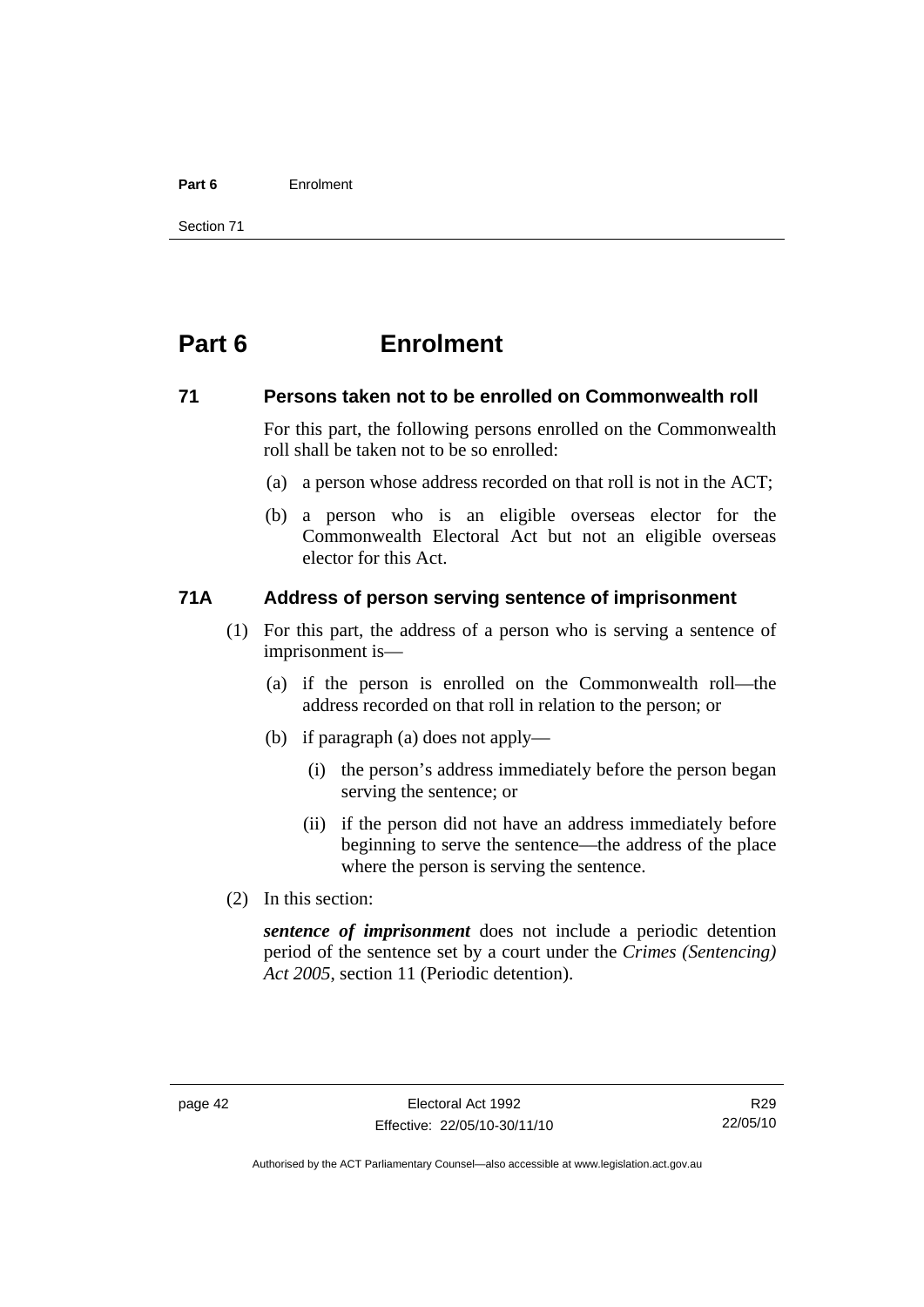# **72 Entitlement**

- (1) A person is entitled to be enrolled for an electorate if—
	- (a) the person is entitled to be enrolled on the Commonwealth roll otherwise than under the Commonwealth Electoral Act, section 100; and
	- (b) the person's address is in the electorate.
- (2) A person is also entitled to be enrolled for an electorate if—
	- (a) the person is not entitled to be enrolled on the Commonwealth roll only because the person is serving a sentence of imprisonment; and
	- (b) the person's address is in the electorate.
- (3) A person is not entitled to be enrolled for more than 1 electorate.

# **73 Compulsory enrolment etc—residents**

- (1) A person who—
	- (a) is entitled to be enrolled for an electorate; and
	- (b) is not enrolled on any roll;

shall, subject to subsection (5), make a claim for enrolment within 21 days after the day the person became so entitled.

- (2) An elector who—
	- (a) is enrolled for an electorate; and
	- (b) is entitled, following a change of address, to be enrolled for another electorate;

shall, subject to subsections (4) and (5), make a claim for a transfer of enrolment within 52 days after the date of the change of address.

 (3) An elector who changes address within an electorate shall, subject to subsections (4) and (5), give the commissioner written notice setting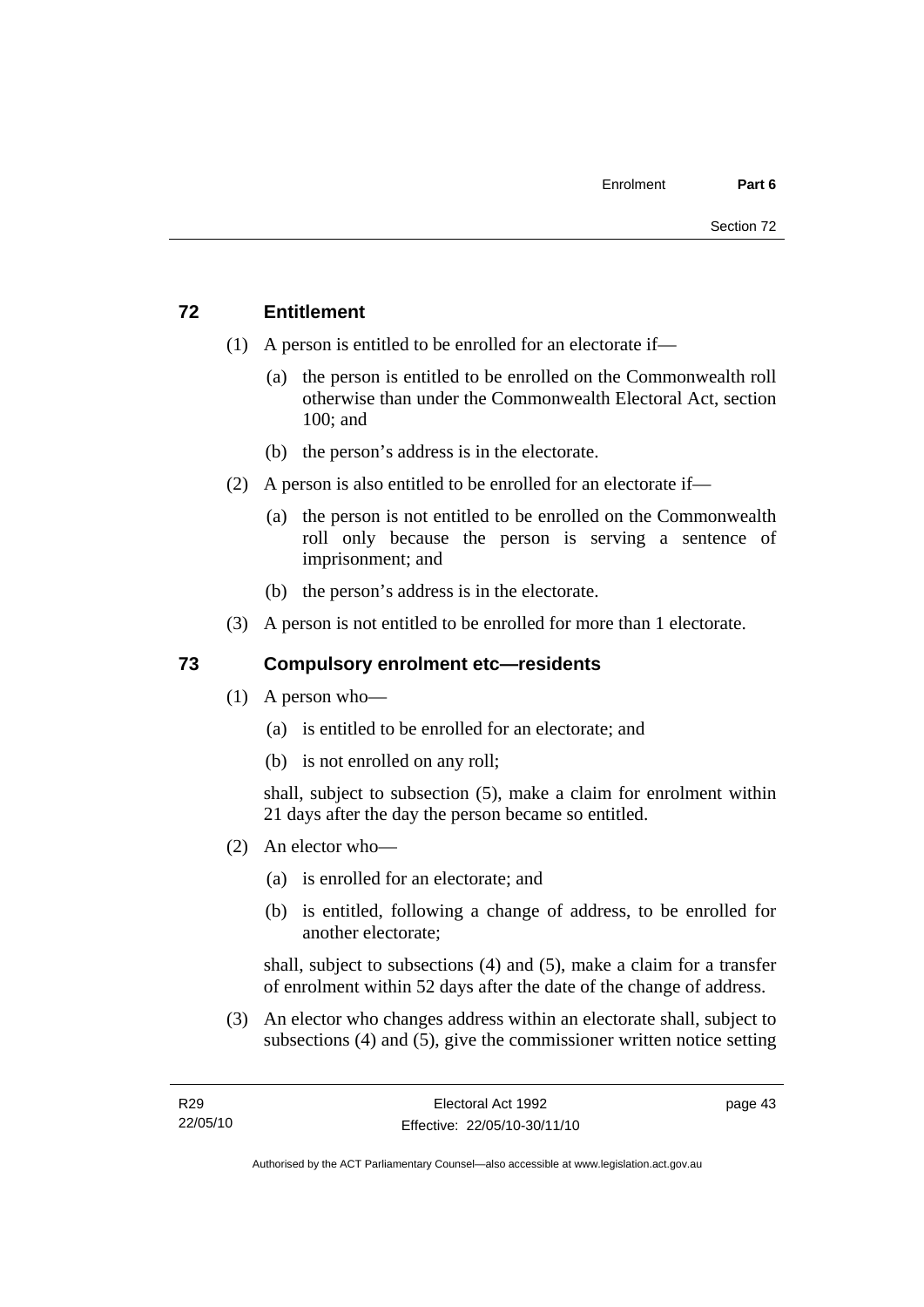out the particulars of the new address within 52 days after the date of the change of address.

*Note* For how documents may be given, see *Legislation Act 2001*, pt 19.5.

- (4) Subsections (2) and (3) do not apply to an eligible overseas elector, an Antarctic elector or a person who is not at least 18 years old.
- (5) If a person is enrolled on the Commonwealth roll otherwise than under the Commonwealth Electoral Act, section 100 and the address recorded on that roll in relation to the person is an address in an electorate—
	- (a) the person shall be taken—
		- (i) to have made a claim under subsection  $(1)$  or  $(2)$ , or given notice under subsection (3), whichever is appropriate; and
		- (ii) to be enrolled for the electorate; and
	- (b) the particulars recorded on the Commonwealth roll in relation to the person shall, so far as practicable, be taken to be the particulars recorded on the roll for the electorate.
- (6) A person who, without reasonable excuse, contravenes subsection  $(1)$ ,  $(2)$  or  $(3)$  commits an offence.

Maximum penalty: 0.5 penalty units.

# **74 Eligible overseas electors**

- (1) An elector—
	- (a) who is, for the Commonwealth Electoral Act, an eligible overseas elector; and
	- (b) whose address, recorded on the Commonwealth roll when the elector became a person referred to in paragraph (a), was an address in an electorate; and

R29 22/05/10

Authorised by the ACT Parliamentary Counsel—also accessible at www.legislation.act.gov.au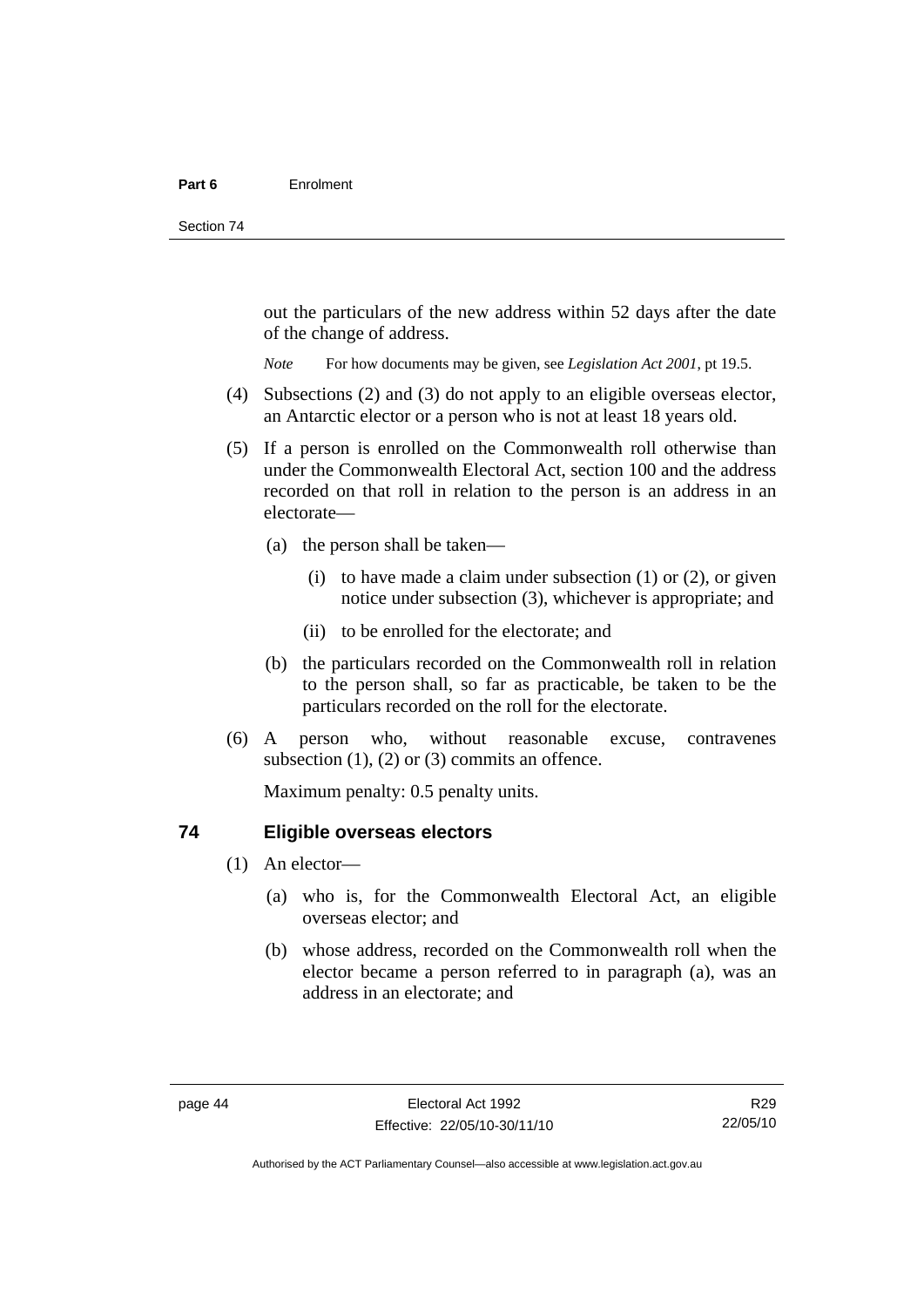(c) who has, for this Act, indicated an intention to reside, or resume residing, in the ACT after ceasing to be a person referred to in paragraph (a);

is, subject to subsection (4), an eligible overseas elector for this Act in relation to the electorate in which that address is located.

- (2) The commissioner shall annotate the roll for an electorate so as to indicate the name of each person who is an eligible overseas elector in relation to the electorate.
- (3) The commissioner shall cancel an annotation in relation to a person if—
	- (a) the person ceases to be an eligible overseas elector for the Commonwealth Electoral Act; or
	- (b) the person notifies the commissioner that he or she does not intend to reside, or to resume residing, in the ACT after ceasing to be an eligible overseas elector for the Commonwealth Electoral Act.
- (4) A person ceases to be an eligible overseas elector for this Act on the day the annotation in relation to the person is cancelled.

# **75 Age 17 enrolment**

- (1) The commissioner shall enrol a person on the roll for an electorate if the person—
	- (a) is at least 17 years old; and
	- (b) would, had the person attained the age of 18 years, be entitled to be enrolled for the electorate; and
	- (c) makes a claim for enrolment.
- (2) If a person is enrolled on the Commonwealth roll under the Commonwealth Electoral Act, section 100 and the address recorded on that roll is an address in an electorate—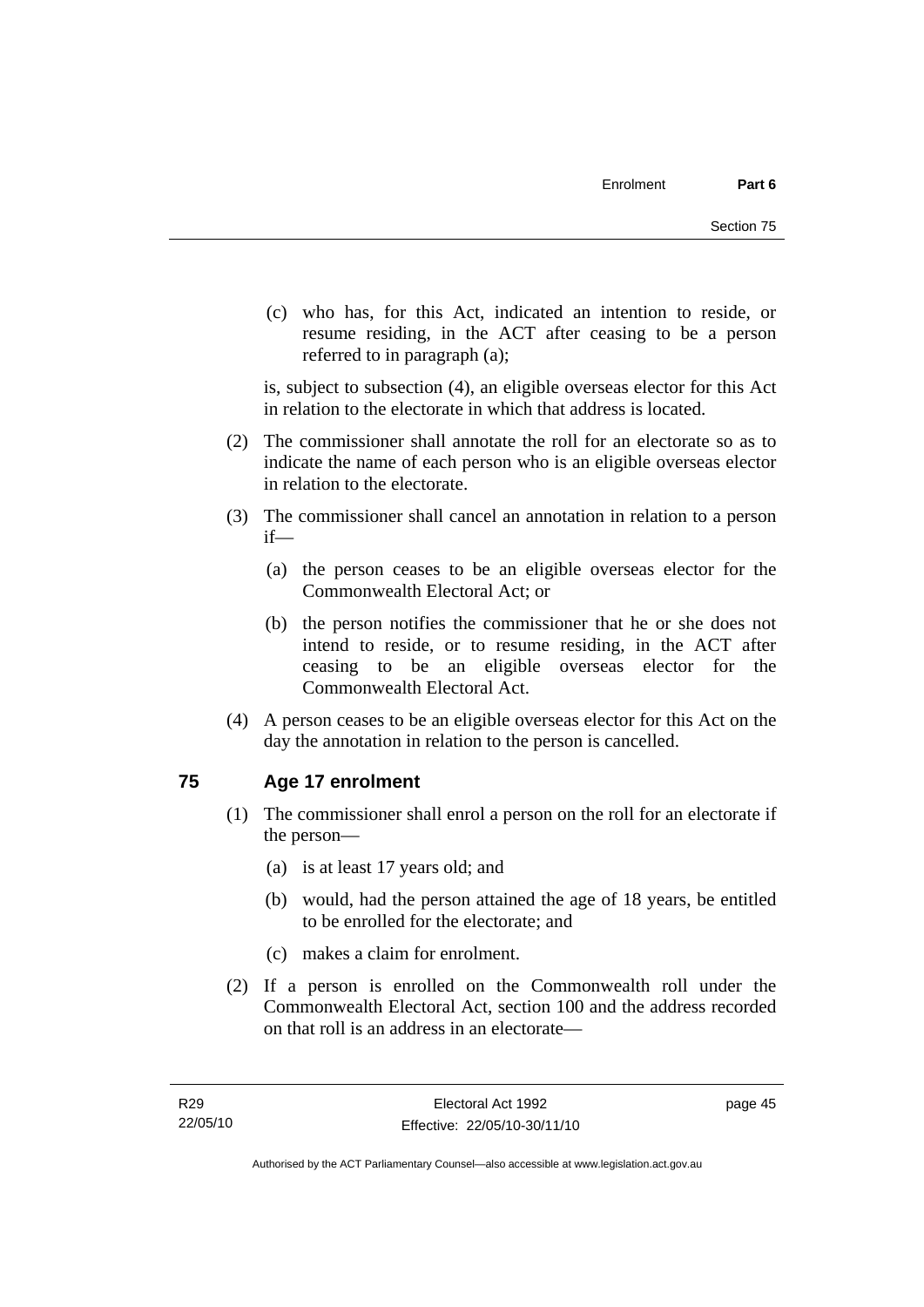- (a) the person shall be taken—
	- (i) to have made a claim for enrolment under this section; and
	- (ii) to be enrolled under this section on the roll for the electorate; and
- (b) the particulars recorded on the Commonwealth roll in relation to the person shall, so far as practicable, be taken to be the particulars recorded on the roll for the electorate.

# **76 Enrolment etc**

(1) In this section:

*claim* means a claim for enrolment or transfer of enrolment.

- (2) Except as otherwise provided by this Act, the name of a person shall not be added to a roll except under a claim.
- (3) A claim must be—
	- (a) signed as required for an enrolment claim under the Commonwealth Electoral Act; and
	- (b) given to the commissioner.

*Note 1* If a form is approved under s 340A for a claim, the form must be used.

- *Note* 2 For how documents may be given, see the Legislation Act, pt 19.5.
- (4) The identity of the claimant must be verified in the same way as the identity of a claimant for an enrolment under the Commonwealth Electoral Act must be verified.
- (5) On a claim under subsection (2), the commissioner shall, subject to section 80—
	- (a) enrol the claimant, if satisfied that he or she is entitled to be enrolled under the claim; or
	- (b) reject the claim.

R29 22/05/10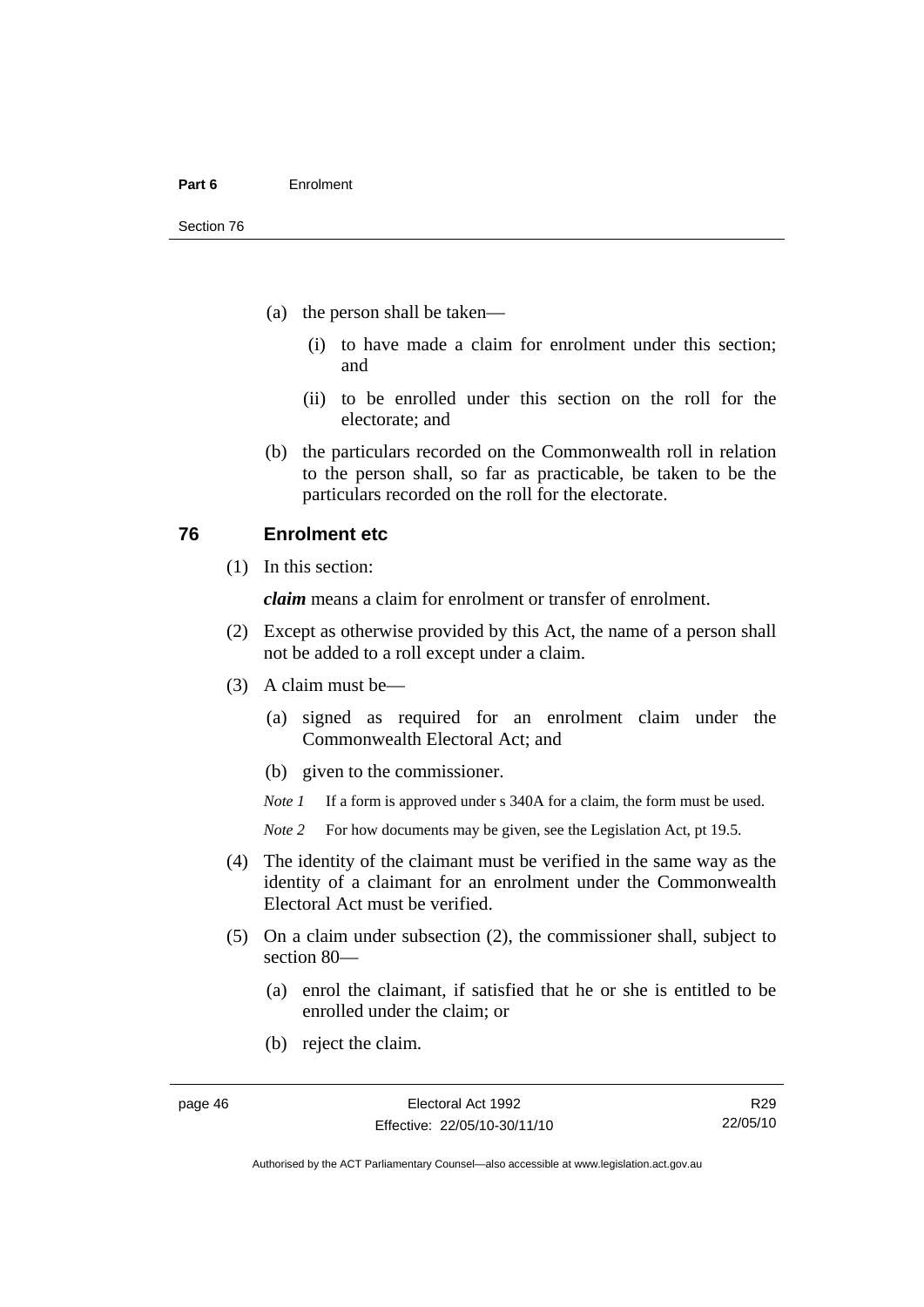- (6) After making a decision about a claim under subsection (2), the commissioner shall give the claimant—
	- (a) if the claim is accepted—written notice of the decision specifying the electorate in which the claimant is enrolled; or
	- (b) if the claim is rejected—an internal review notice about the decision.

## **77 Suppression of elector's address**

- $(1)$  If—
	- (a) an elector is enrolled on the Commonwealth roll; and
	- (b) under the Commonwealth Electoral Act, section 104 the particulars of the elector's address have not been included on, or have been deleted from, the Commonwealth roll;

the commissioner shall suppress the particulars of the elector's address from any extract from the roll on which the elector is enrolled under this Act.

- (2) If an elector is not enrolled on the Commonwealth roll, on the elector's request for the suppression of particulars of his or her address from an extract from any roll, the commissioner shall—
	- (a) grant the request; or
	- (b) refuse the request.
- (3) A request shall—
	- (a) set out the reasons for the request; and
	- (b) be verified by statutory declaration.
	- *Note* If a form is approved under s 340A (Approved forms) for a request, the form must be used.
- (4) The commissioner shall grant a request under subsection (2) if he or she is satisfied on reasonable grounds that the inclusion of the particulars of the elector's address on an extract from the roll would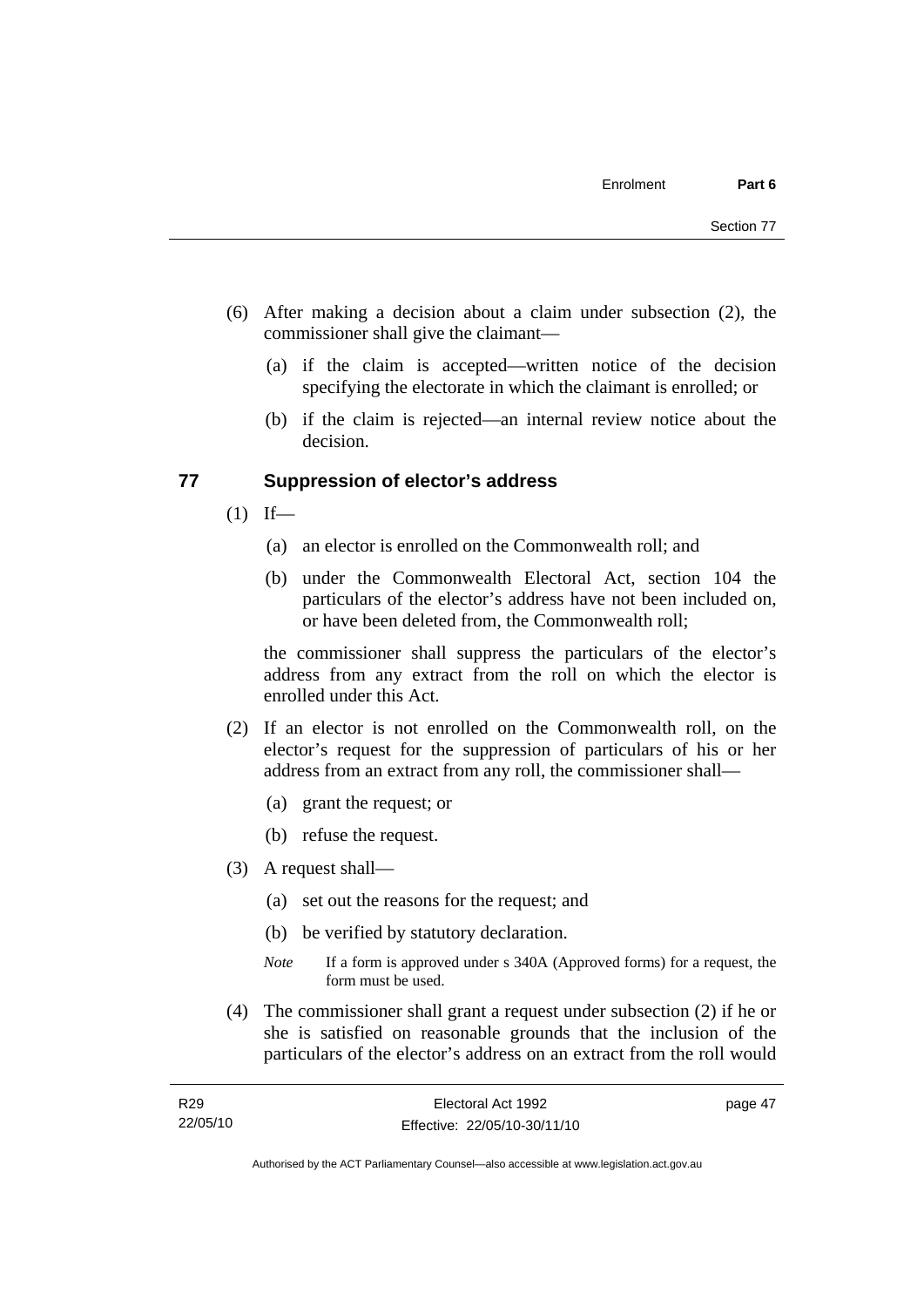#### **Part 6** Enrolment

place at risk the personal safety of the elector or any member of the elector's family.

- (5) After making a decision about a request under subsection (2), the commissioner shall give the person who made the request—
	- (a) if the request is granted—written notice of the decision; or
	- (b) if the request is refused—an internal review notice about the decision.

# **78 Inclusion of particulars on roll following suppression**

- (1) This section applies if the address of an elector has been suppressed under section 77 (2).
- (2) The commissioner shall include the particulars of the elector's address on an extract from the roll if the commissioner is satisfied on reasonable grounds that the inclusion of the particulars would not place at risk the personal safety of the elector or any member of the elector's family.
- (3) After making a decision under subsection (2), the commissioner shall give the elector an internal review notice about the decision.

# **79 Suppression of elector's address pending review**

- (1) This section applies if the commissioner makes either of the following decisions:
	- (a) a decision under section 77 (2) (b) to refuse to suppress an elector's address from an extract from a roll;
	- (b) a decision under section 78 (2) to include particulars of an elector's address on an extract from a roll.
- (2) The commissioner must suppress the particulars of the elector's address from an extract from a roll from the defined date until—
	- (a) if no application for review of the decision is made to the electoral commission within 28 days after the day the elector is

R29 22/05/10

Authorised by the ACT Parliamentary Counsel—also accessible at www.legislation.act.gov.au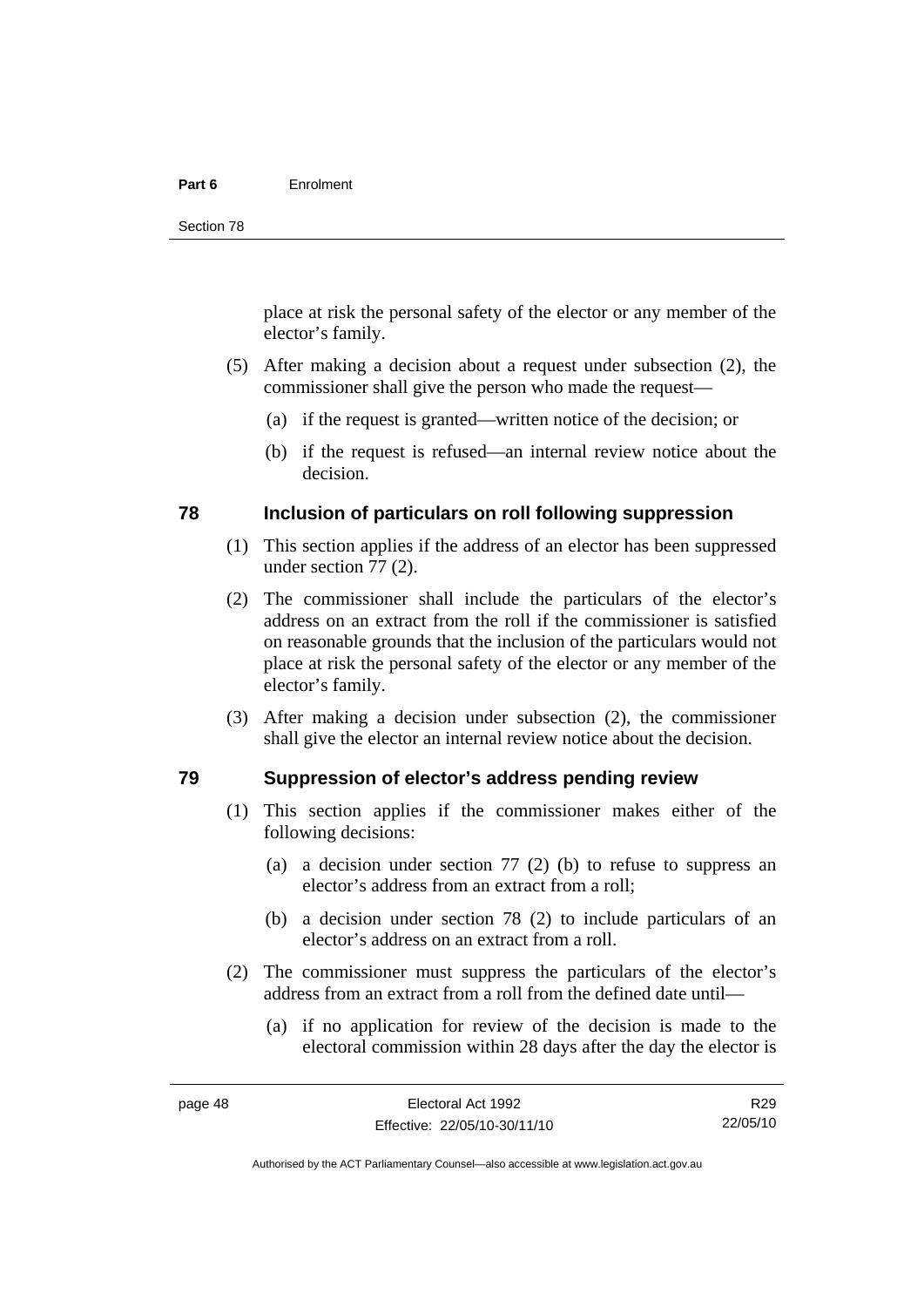given an internal review notice in relation to the decision—the end of the 28-day period; or

- (b) if on review the electoral commission affirms the decision, and no application for review of the commission's decision is made to the ACAT—the end of 28 days after the day the elector is given an internal review notice; or
- (c) if on review the ACAT affirms the decision of the electoral commission, and no appeal from the ACAT's decision is made to the Supreme Court is made—the end of 28 days after the day the elector is given notice of the ACAT's decision; or
- (d) if an appeal from the ACAT's decision is made to the Supreme Court—a proceeding on the appeal is completed.
- (3) Subsection (2) has effect subject to—
	- (a) an order of the electoral commission under section 248 (Stay of reviewable decision); and
	- (b) an order of the ACAT; and
	- (c) an order of the Supreme Court.
- (4) In this section:

*defined date* means—

- (a) in relation to a decision under section 77 (2) (b) to refuse to suppress an elector's address from an extract from a roll—the date of the request for suppression; or
- (b) in relation to a decision under section 78 (2) to include particulars of an elector's address on an extract from a roll the date of the decision.

# **80 Closed rolls**

 (1) For this Act, the roll for an electorate shall be taken to be closed during the period—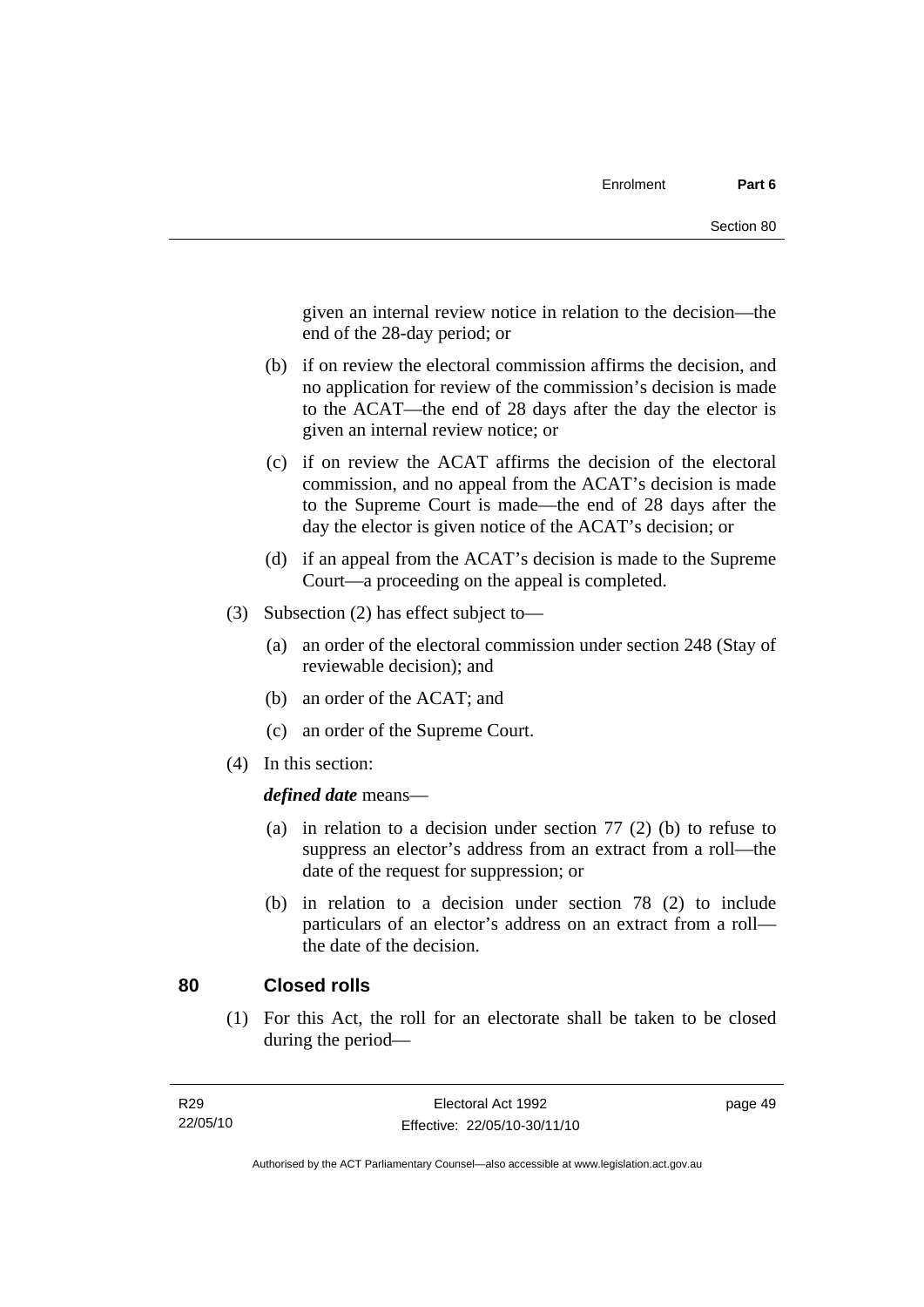Section 80

- (a) beginning at 8 pm on the 29th day before polling day for an election in the electorate; and
- (b) ending at the close of polling at the election.
- (2) While a roll is closed, subject to subsections (3), (4) and (5) and section 66—
	- (a) a person shall not be enrolled; and
	- (b) a person shall not be taken to be enrolled under section 73 (5) or 75 (2) if the person's enrolment on the Commonwealth roll is effected during the closure; and
	- (c) a name shall not be removed; and
	- (d) an annotation in relation to the roll shall not be made or cancelled under section 74; and
	- (e) a change of address shall not be recorded.
- (3) Subsection (2) (c) shall not be taken to prevent the removal, while a roll is closed, of the name of a person who the commissioner believes on reasonable grounds made a statement in a claim for enrolment or transfer of enrolment that was false or misleading in a material particular.
- (4) If the Australian Postal Corporation notifies the commissioner in writing that the delivery of a posted claim for enrolment or transfer of enrolment has been delayed by an industrial dispute and, apart from the dispute, would have been delivered to the commissioner before the close of the roll for an election—
	- (a) subsection (2) (a) and (c) shall not be taken to prevent the enrolment of an elector or the removal of an elector's name from another roll as a consequence of such an enrolment; and
	- (b) if the claimant is enrolled in accordance with the claim—the enrolment shall be taken, in relation to any vote cast by the claimant in the election, to have been effected before the roll closed.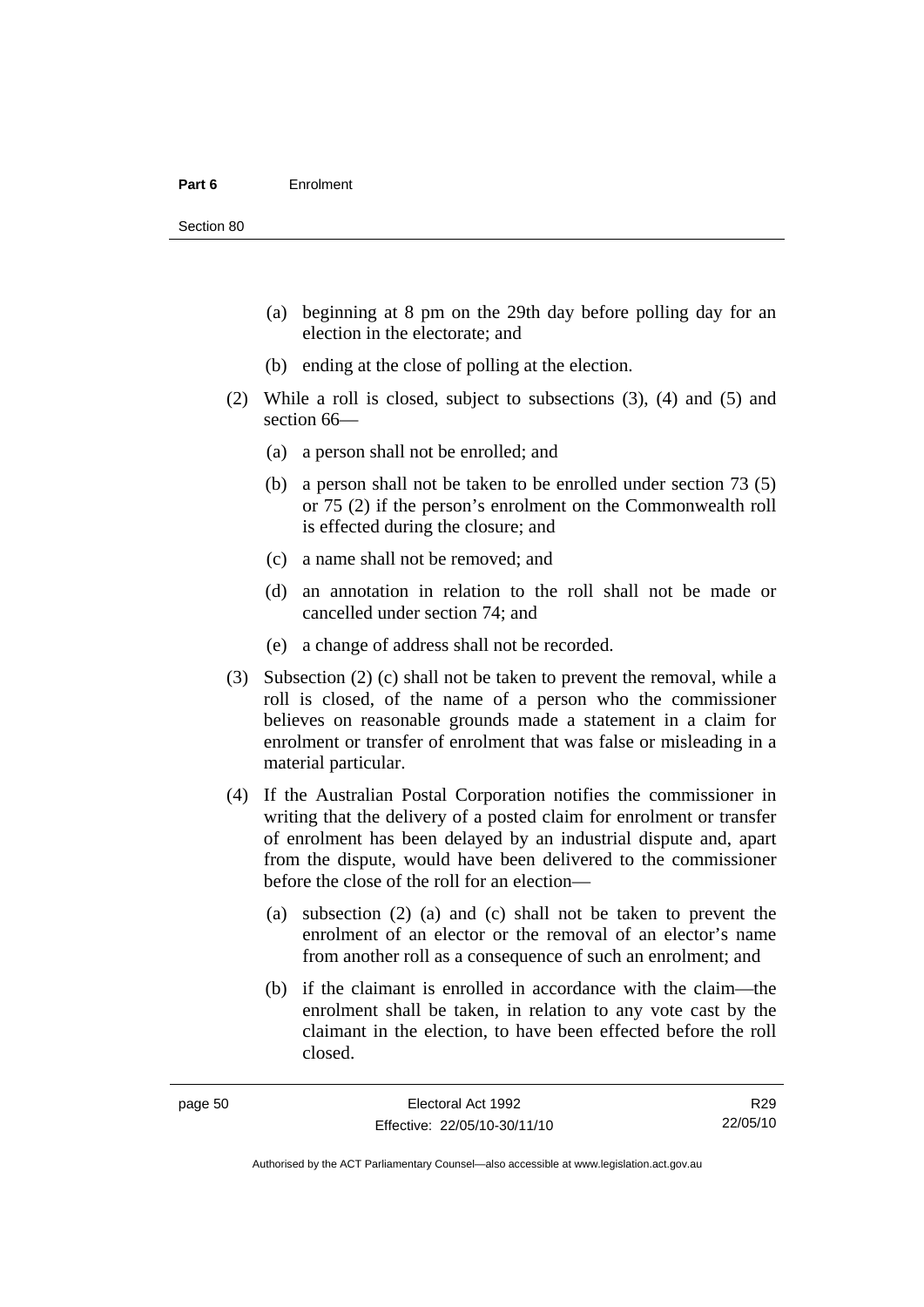- (5) This section does not prevent the enrolment of an elector, during a period when a roll is closed, if the elector's claim for enrolment or transfer of enrolment was received before the beginning of that period by—
	- (a) an officer appointed under section 33 (Officers); or
	- (b) a member of the commission's staff; or
	- (c) a person authorised by the commissioner for this section; or
	- (d) an employee of the Australian Electoral Commission.
- (6) In this section:

*enrolment* includes the enrolment of a person who is taken to have been enrolled under this part.

*particulars*—a reference (express or implied) to *particulars* relating to a person includes a reference to particulars taken to be recorded on the roll under this part.

# **81 Objections to enrolment**

- (1) This section applies in relation to the enrolment of a person who is enrolled under this Act but is not enrolled under the Commonwealth Act.
- (2) An elector may object to the enrolment of a person on the ground that the person is not entitled to enrolment under section 72.
- (3) An objection shall—
	- (a) set out the grounds on which it is made; and
	- (b) subject to subsection (4), be accompanied by a deposit of \$2 or any higher amount prescribed by the regulations.
	- *Note* If a form is approved under s 340A (Approved forms) for an objection, the form must be used.
- (4) The deposit is not payable by an elector who objects to the enrolment of a person with a mental disability.

Authorised by the ACT Parliamentary Counsel—also accessible at www.legislation.act.gov.au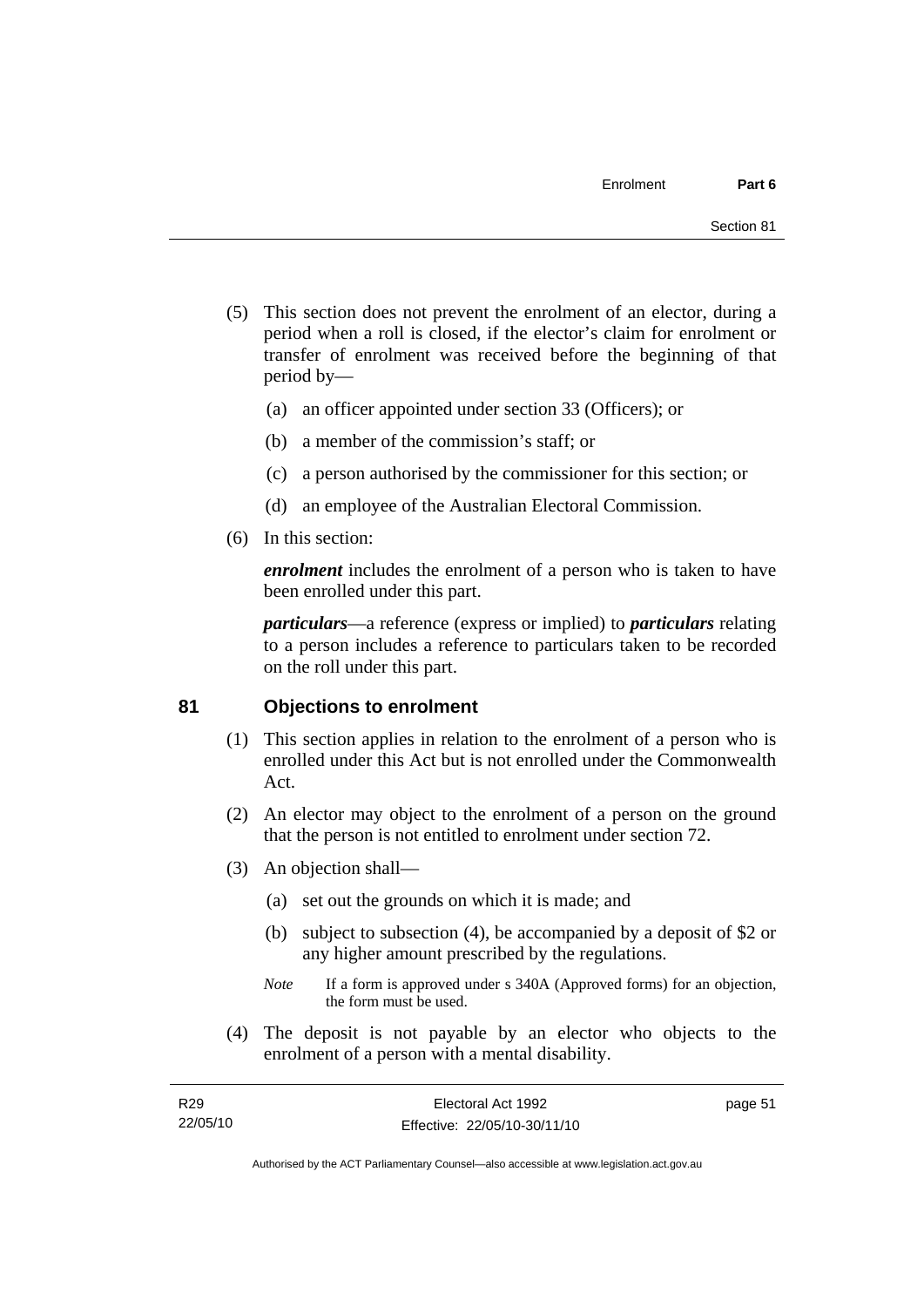Section 81

- (5) The commissioner shall reject an objection without notifying the person whose enrolment it concerns if—
	- (a) the objection is made because the enrolled person is a person with a mental disability and is not accompanied by a supporting medical certificate; or
	- (b) the commissioner believes on reasonable grounds that the objection is frivolous or vexatious.
- (6) After the commissioner rejects an objection under subsection (4), he or she shall—
	- (a) if subsection (5) (a) applies—give the objector written notice of the rejection; and
	- (b) if subsection (5) (b) applies—give the objector an internal review notice about the decision to reject the objection.
	- *Note* For how documents may be given, see *Legislation Act 2001*, pt 19.5.
- $(7)$  If—
	- (a) an objection is made to the enrolment of a person; or
	- (b) the commissioner believes on reasonable grounds that an enrolled person is not entitled to be enrolled (other than the ground that the person is a person with a mental disability);

the commissioner shall, subject to subsection (5), give the person written notice of the objection or belief inviting the person to respond within 21 days after the date of the notice.

- (8) After considering any such response, the commissioner shall determine the person's entitlement to enrolment and—
	- (a) confirm the enrolment; or
	- (b) remove the person's name from the roll.
- (9) After making a decision under subsection (8) about the enrolment of a person, the commissioner shall—

Authorised by the ACT Parliamentary Counsel—also accessible at www.legislation.act.gov.au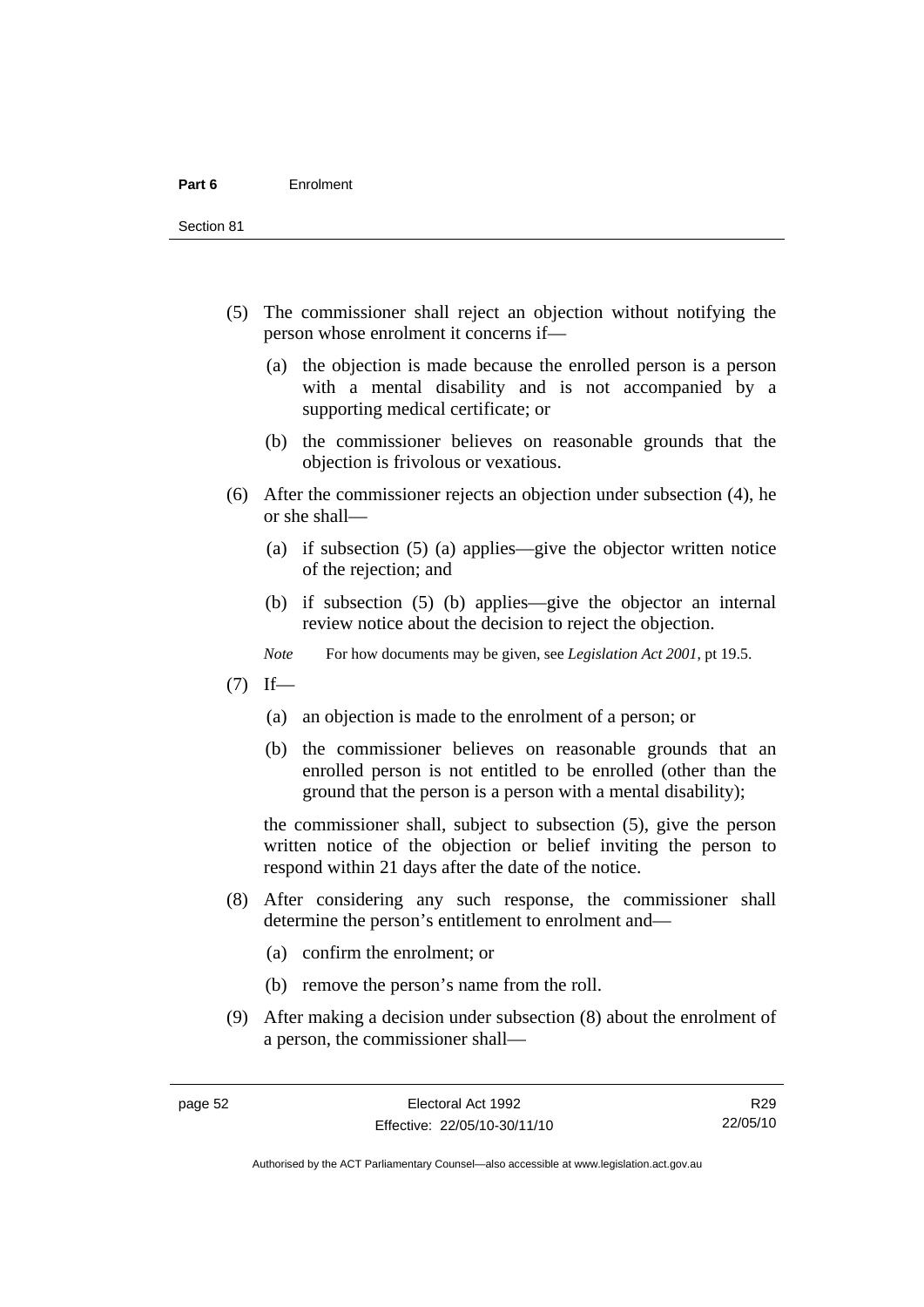- (a) for a decision to confirm the enrolment—give the person, and any objector, written notice of the decision; or
- (b) for a decision to remove the person's name from the roll—
	- (i) give the person an internal review notice about the decision; and
	- (ii) if an objection has been duly made to the enrolment give the objector written notice of the decision.
- (10) If a person's name is removed from a roll as a result of an objection, the commissioner shall return the deposit lodged with the objection to the objector.
- (11) In this section:

*person with a mental disability* means a person who is incapable of understanding the nature and significance of enrolment and voting, and includes such a person even if a guardian or manager has not been appointed for the person under the *Guardianship and Management of Property Act 1991*.

# **82 Record of claims for enrolment**

- (1) If the commissioner is satisfied that a record of the particulars of a claim for enrolment or transfer of enrolment is kept on microfiche, microfilm or in any other appropriate permanent form, the claim may be destroyed.
- (2) A record of particulars of a claim that is kept in accordance with subsection (1) is evidence of the particulars of that claim.

# **83 Processing enrolment claims**

An officer who receives a claim for enrolment or transfer of enrolment shall do everything practicable to process the claim.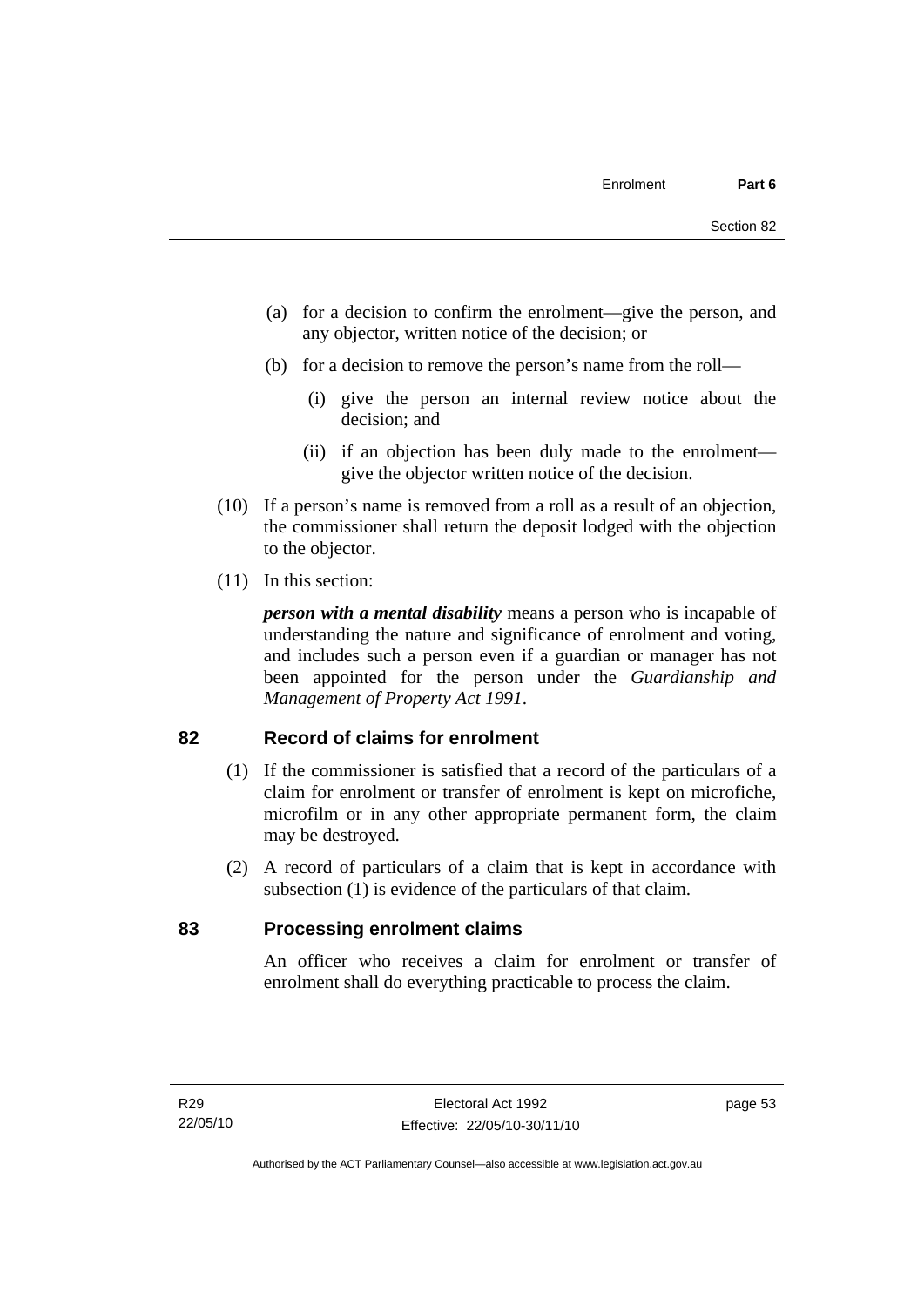#### **Part 6** Enrolment

# **84 Transmission of enrolment claims**

A person who accepts for transmission to the commissioner a claim for enrolment or transfer of enrolment shall transmit the claim to the commissioner as soon as is practicable.

Maximum penalty: 10 penalty units.

# **85 Production of claims for enrolment before a court**

- (1) This section applies to a person who is, or has been—
	- (a) a member of the electoral commission; or
	- (b) the commissioner; or
	- (c) an officer; or
	- (d) a member of the staff of the electoral commission.
- (2) A person to whom this section applies shall not, except for this Act, be required-
	- (a) to produce in a court a claim for enrolment; or
	- (b) to divulge or communicate to a court any matter or thing in relation to a claim for enrolment that has come to the person's notice in the exercise of functions under this Act.
- (3) In this section:

*court* includes any tribunal, authority or person having power to require the production of documents or the answering of questions.

# **86 Claims for enrolment not subject to warrants**

A warrant issued under a Territory law authorising the seizure of a document related to an offence does not authorise the seizure of a claim for enrolment or transfer of enrolment.

R29 22/05/10

Authorised by the ACT Parliamentary Counsel—also accessible at www.legislation.act.gov.au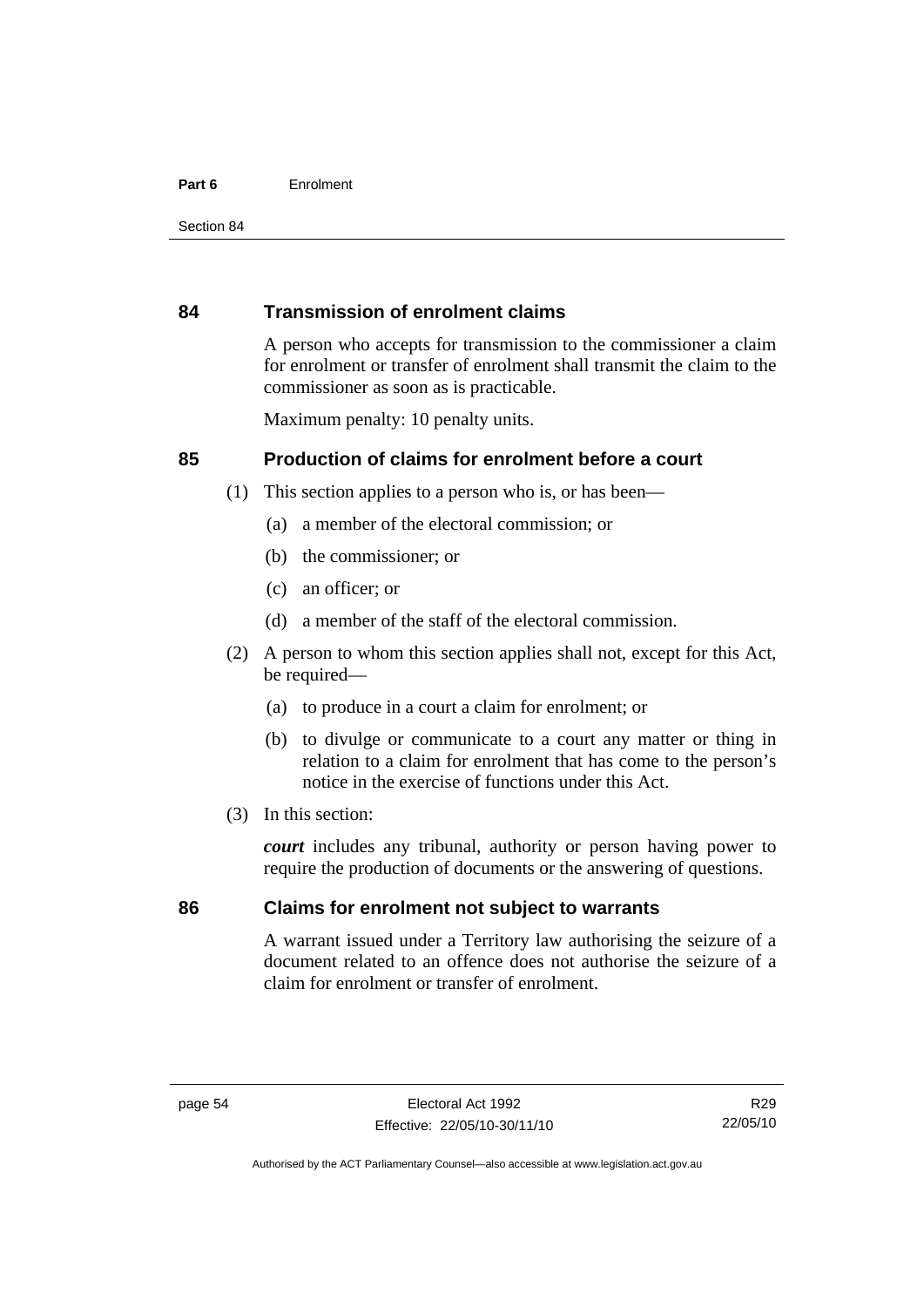# **Part 7 Registration of political parties**

## **87 Definitions—pt 7**

In this part:

*address* of a person who is, or is nominated to be, the registered officer of a political party means—

- (a) the person's home address; or
- (b) the person's business address (other than a post office box); or
- (c) an address of the party (other than a post office box).

*related*—2 political parties are taken to be *related* if—

- (a) one is a part of the other; or
- (b) both are parts of the same political party.

### **88 Register of political parties**

- (1) The commissioner must keep a register of political parties.
- (2) The register must contain the following particulars for each registered party:
	- (a) the name of the party;
	- (b) any abbreviation of the name of the party;
	- (c) the name and address of the registered officer of the party.
- (3) The commissioner must make the register available for public inspection.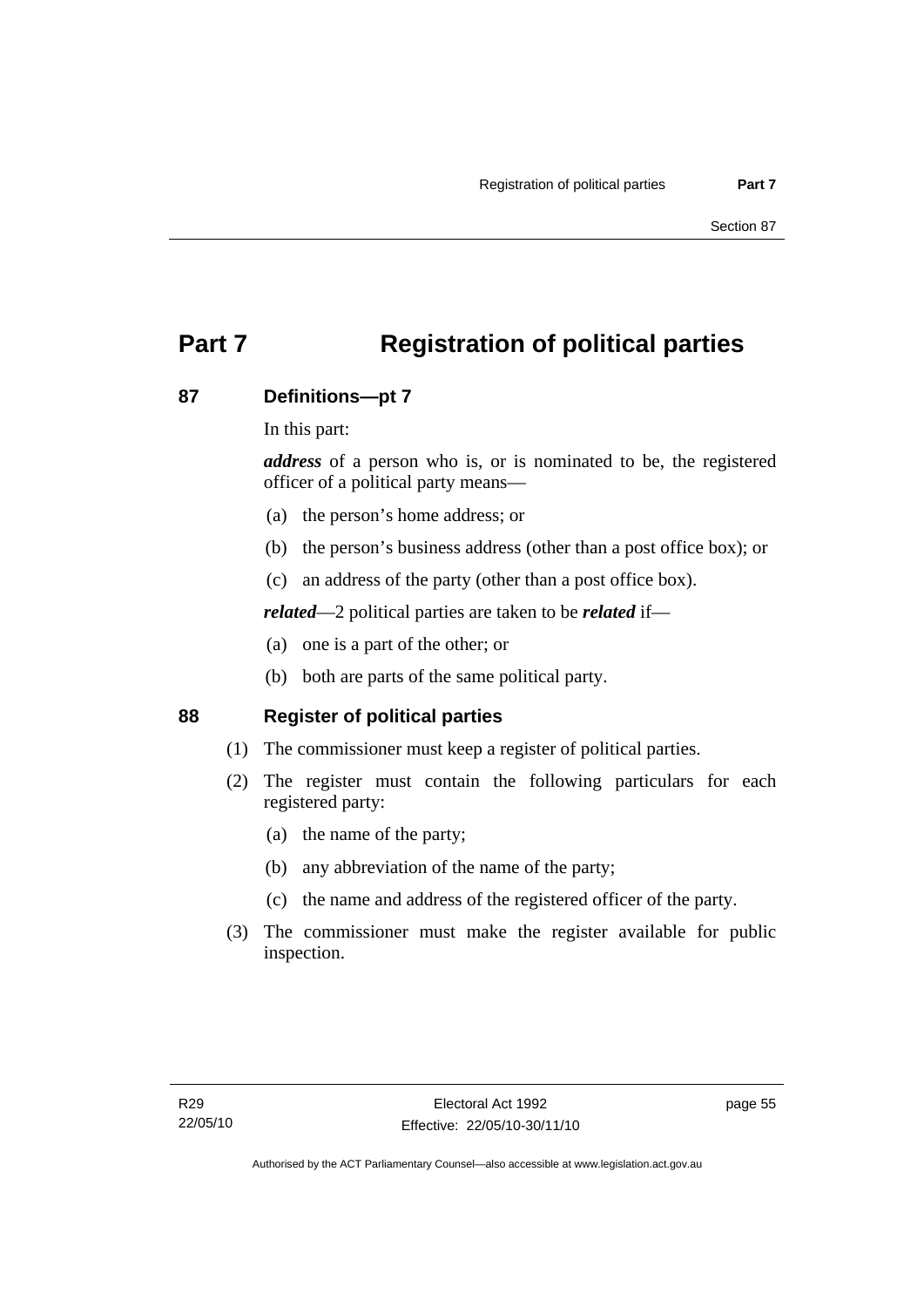Section 89

#### **89 Application for registration of political party**

- (1) An application for registration of a political party must—
	- (a) be signed by the secretary of the party; and
	- (b) state the party's name; and
	- (c) state any abbreviation of the party's name that the party intends to use for this Act; and
	- (d) state the name and address, and contain a specimen signature, of the person nominated to be the registered officer of the party; and
	- (e) be accompanied by a copy of the party's constitution; and
	- (f) be accompanied by a list of the names and addresses of at least 100 members of the party who are electors; and
	- (g) if the party's name, or any abbreviation of the party's name that the party intends to use for this Act, includes the name of a particular living person—be accompanied by a written notice, signed by the person, that—
		- (i) states an address for the person or indicates that the person's address is suppressed; and
		- (ii) states that the person consents to the use of the person's name in the party's name or abbreviation.
	- *Note* If a form is approved under s 340A (Approved forms) for an application, the form must be used.

R29 22/05/10

Authorised by the ACT Parliamentary Counsel—also accessible at www.legislation.act.gov.au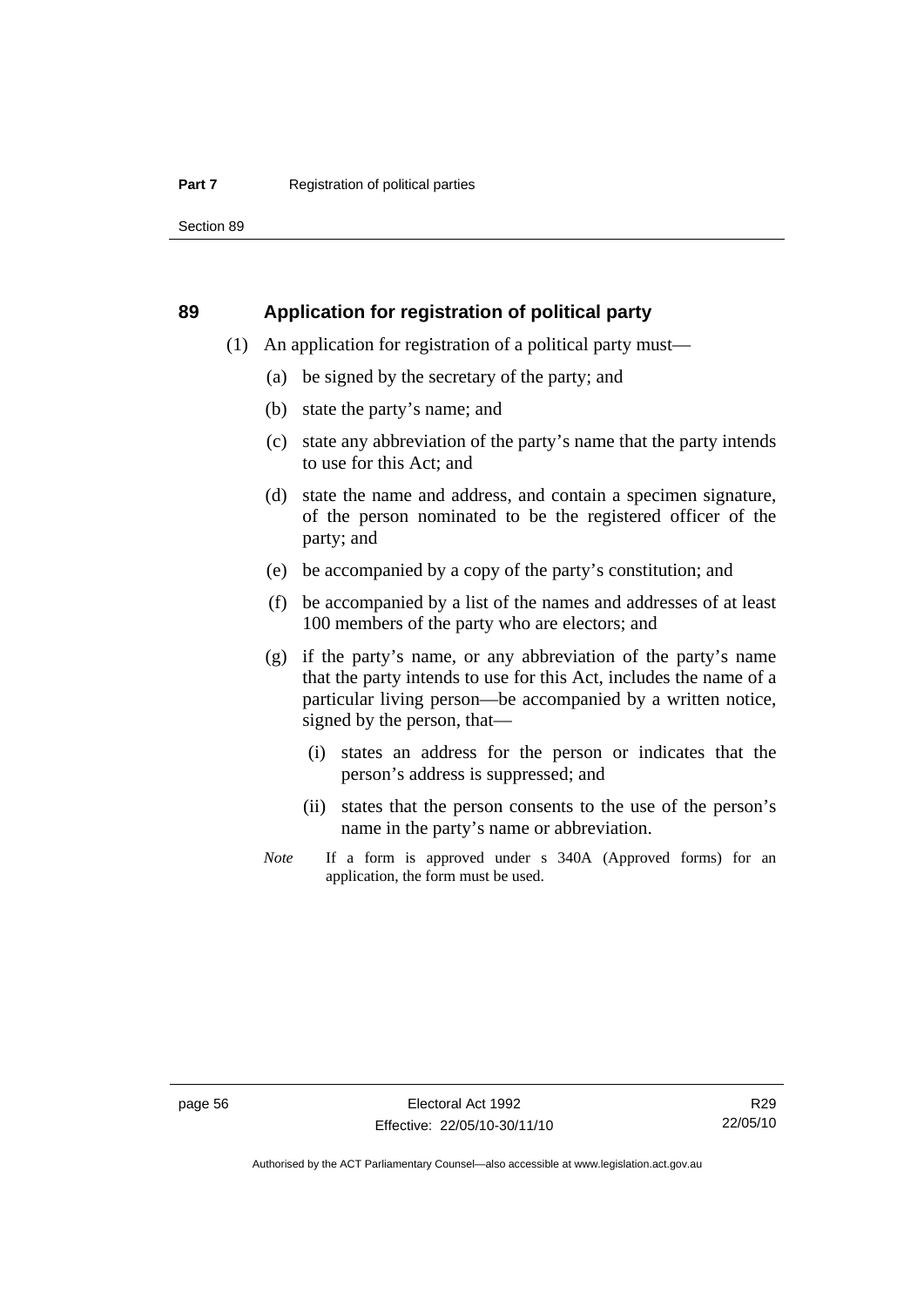(2) However, a notice is not required under subsection  $(1)$   $(g)$  if the use of the person's name in the party's name or abbreviation does not suggest that there is a connection between the party and the person.

#### **Example**

a name that suggests the party is opposed to the named person

- *Note* An example is part of the Act, is not exhaustive and may extend, but does not limit, the meaning of the provision in which it appears (see Legislation Act, s 126 and s 132).
- (3) The commissioner may use information obtained under subsection (1) (f) only to find out whether the party has at least 100 members who are electors.

## **90 Further information about application for political party registration**

 (1) For this part, the commissioner may, by written notice given to an applicant for registration of a political party, require the applicant to give to the commissioner within a stated period stated information, or a stated document, relating to the application.

*Note* For how documents may be given, see *Legislation Act 2001*, pt 19.5.

- (2) If the applicant fails to comply with a notice under subsection (1), the commissioner may refuse the application.
- (3) If the commissioner refuses the application under subsection (2), the commissioner must give the applicant an internal review notice about the commissioner's decision.

### **91 Notification and publication of applications**

 (1) If the commissioner receives an application for the registration of a political party, the commissioner must prepare written notice of the application.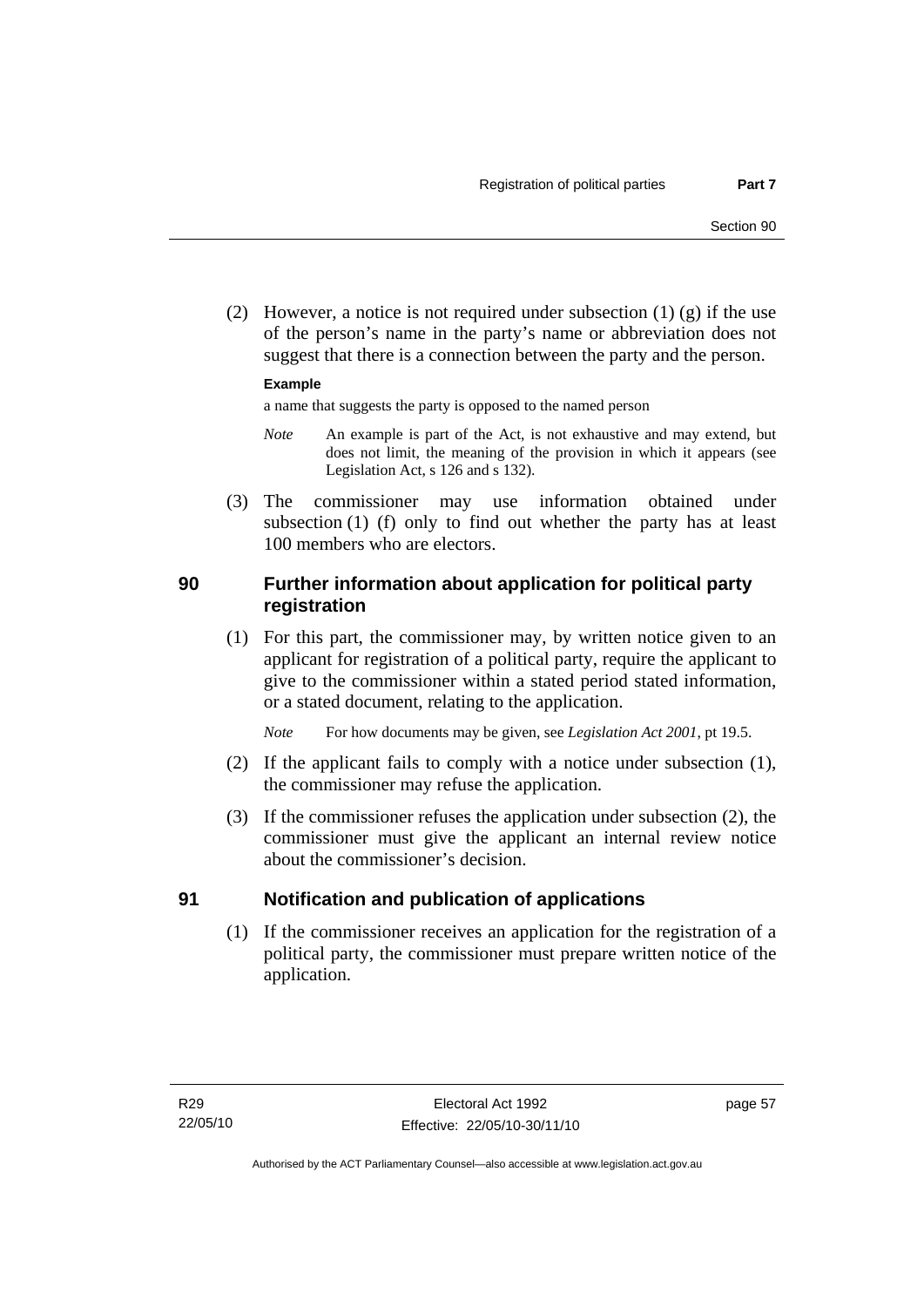Section 91

- (2) The notice must—
	- (a) state the following particulars:
		- (i) the name of the political party; and
		- (ii) any abbreviation of the name of the party that the party intends to use for this Act; and
		- (iii) the name and address of the person nominated to be the registered officer of the party; and
	- (b) state that a copy of each of the following is available for public inspection at the commissioner's office:
		- (i) the application;
		- (ii) the party's constitution;
		- (iii) if the application was accompanied by a notice under section 89 (1) (g)—the notice; and
	- (c) state that written objections to the application may be given to the commissioner within 14 days after the day the notice is notified under the *Legislation Act 2001*.
- (3) The notice is a notifiable instrument.

*Note* A notifiable instrument must be notified under the *Legislation Act 2001*.

- (4) The commissioner must also publish the notice in a newspaper.
- (5) The commissioner must make a copy of each of the following available for public inspection at the commissioner's office:
	- (a) the application;
	- (b) the party's constitution;
	- (c) if the application was accompanied by a notice under section 89 $(1)$  $(g)$ —the notice.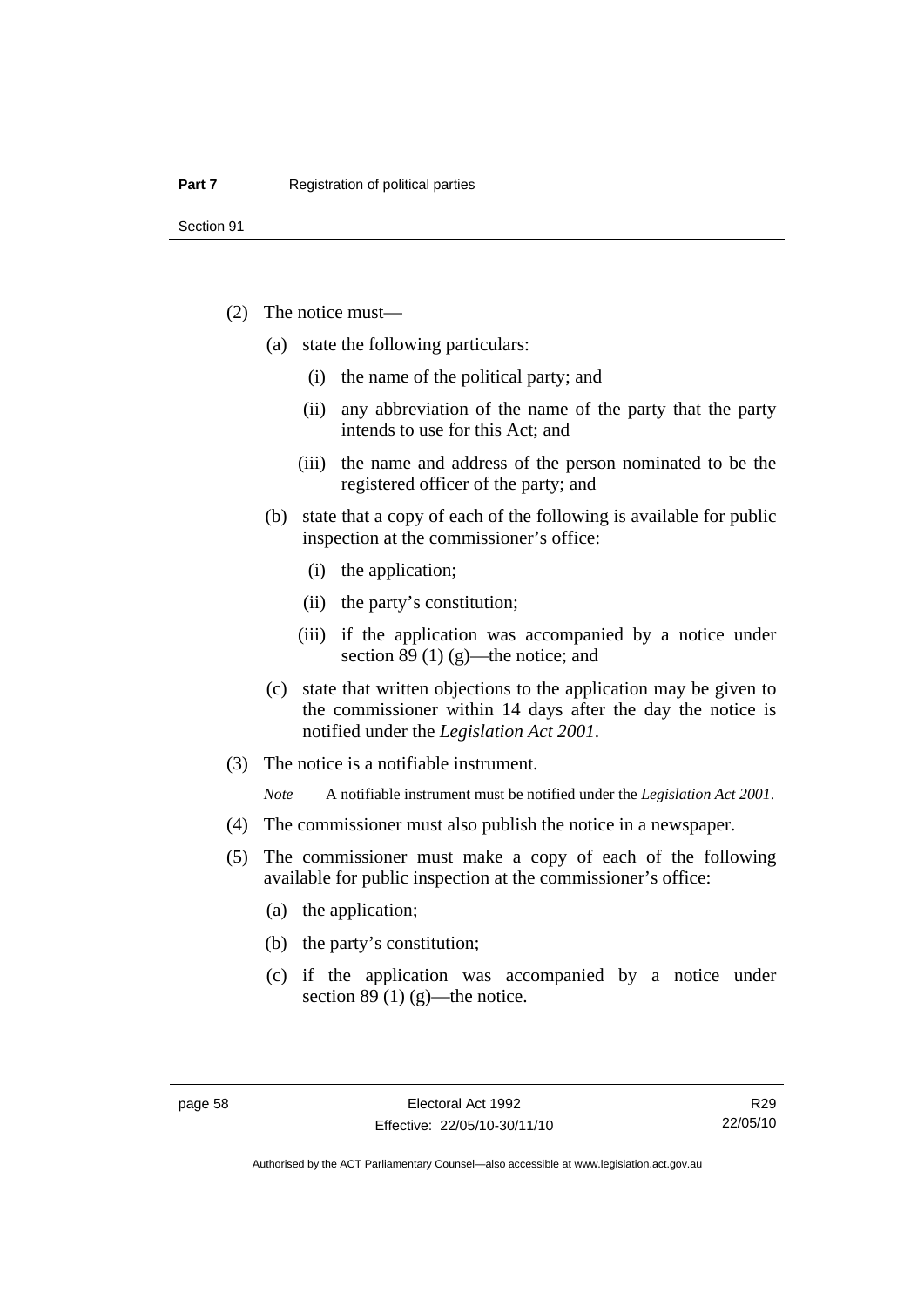## **91A Objections to applications and responses**

- (1) An objection to an application for registration of a political party must—
	- (a) be in writing; and
	- (b) set out the grounds of the objection; and
	- (c) state the objector's name and address; and
	- (d) be signed by the objector; and
	- (e) be given to the commissioner in accordance with the notice under section 91 (Notification and publication of applications) for the application.
- (2) The commissioner must give to the person nominated to be the registered officer of the political party—
	- (a) a copy of each objection given to the commissioner in accordance with subsection (1); and
	- (b) a written notice inviting the person to give any response to the objection to the commissioner, in writing, within 14 days after the day the notice is given to the person.
- (3) The commissioner must make a copy of the following available for public inspection:
	- (a) each objection given to the commissioner in accordance with subsection (1);
	- (b) each response given to the commissioner in accordance with the notice under subsection (2).
- (4) In deciding whether to register the political party, the commissioner must consider each objection and response given to the commissioner in accordance with this section.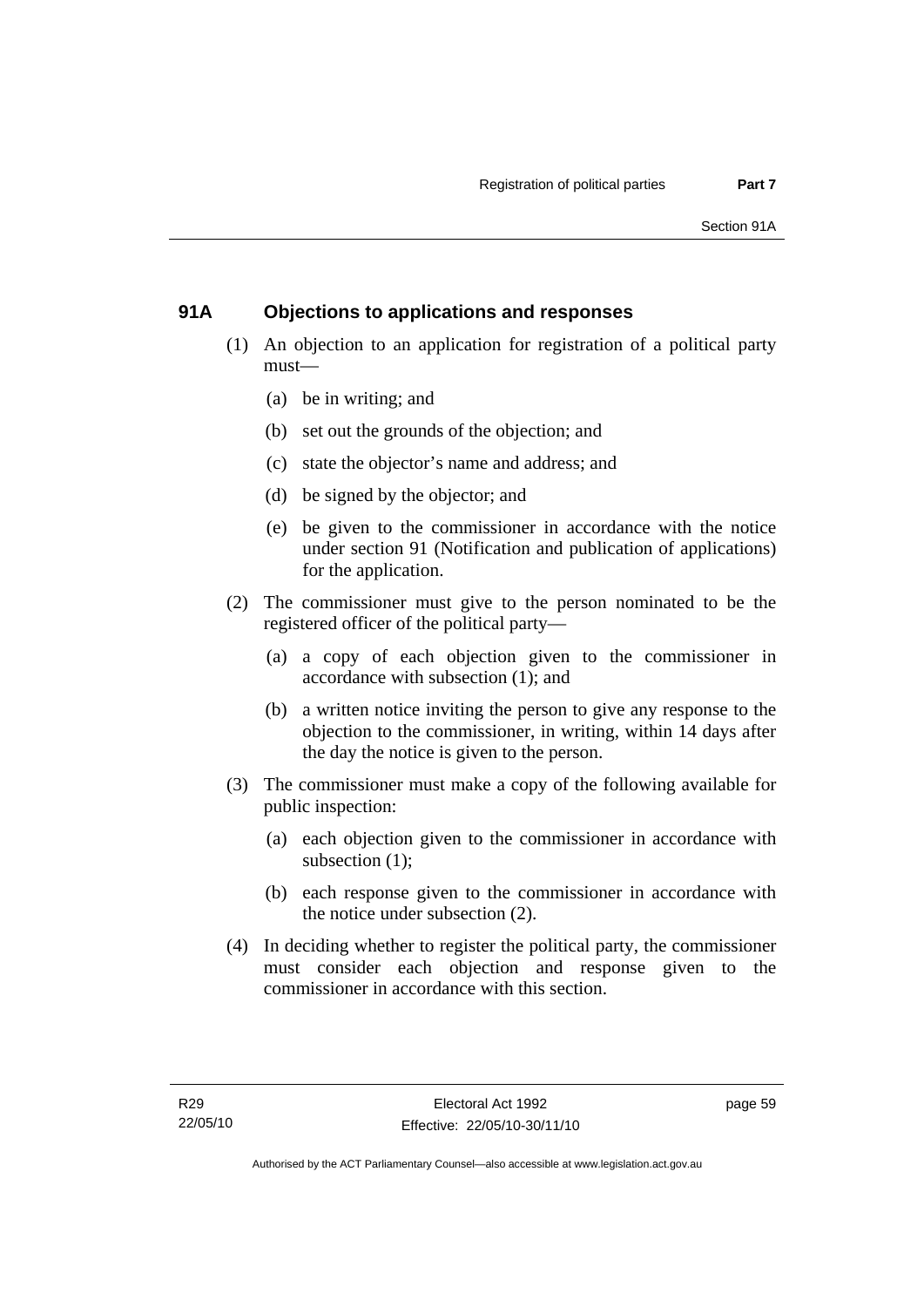Section 92

#### **92 Registration of political parties**

- (1) If an application for registration of a political party is made under this part, the commissioner must register the party unless the commissioner refuses the application under section 90 (2) (Further information about application for political party registration) or section 93 (Refusal of applications for registration).
- (2) If the commissioner registers a political party, the commissioner must prepare written notice of the registration.
- (3) The notice is a notifiable instrument.

*Note* A notifiable instrument must be notified under the *Legislation Act 2001*.

- (4) The commissioner must also give notice of the registration to the secretary of the political party.
- (5) In addition, if an objection was made under section 91A (Objections to applications and responses) to the application, the commissioner must give the objector an internal review notice about the decision to register the political party.

### **93 Refusal of applications for registration**

- (1) The commissioner must refuse an application for the registration of a political party if—
	- (a) for an application for registration of a political party—the commissioner believes on reasonable grounds that, when it made the application, the party did not have at least 100 members who were electors; or
	- (b) the person nominated in the application to be the registered officer of the party is not qualified to be an elector or is the registered officer of a registered party; or
	- (c) the party is ineligible for registration because of section 99 (Use of party name after cancellation); or

Authorised by the ACT Parliamentary Counsel—also accessible at www.legislation.act.gov.au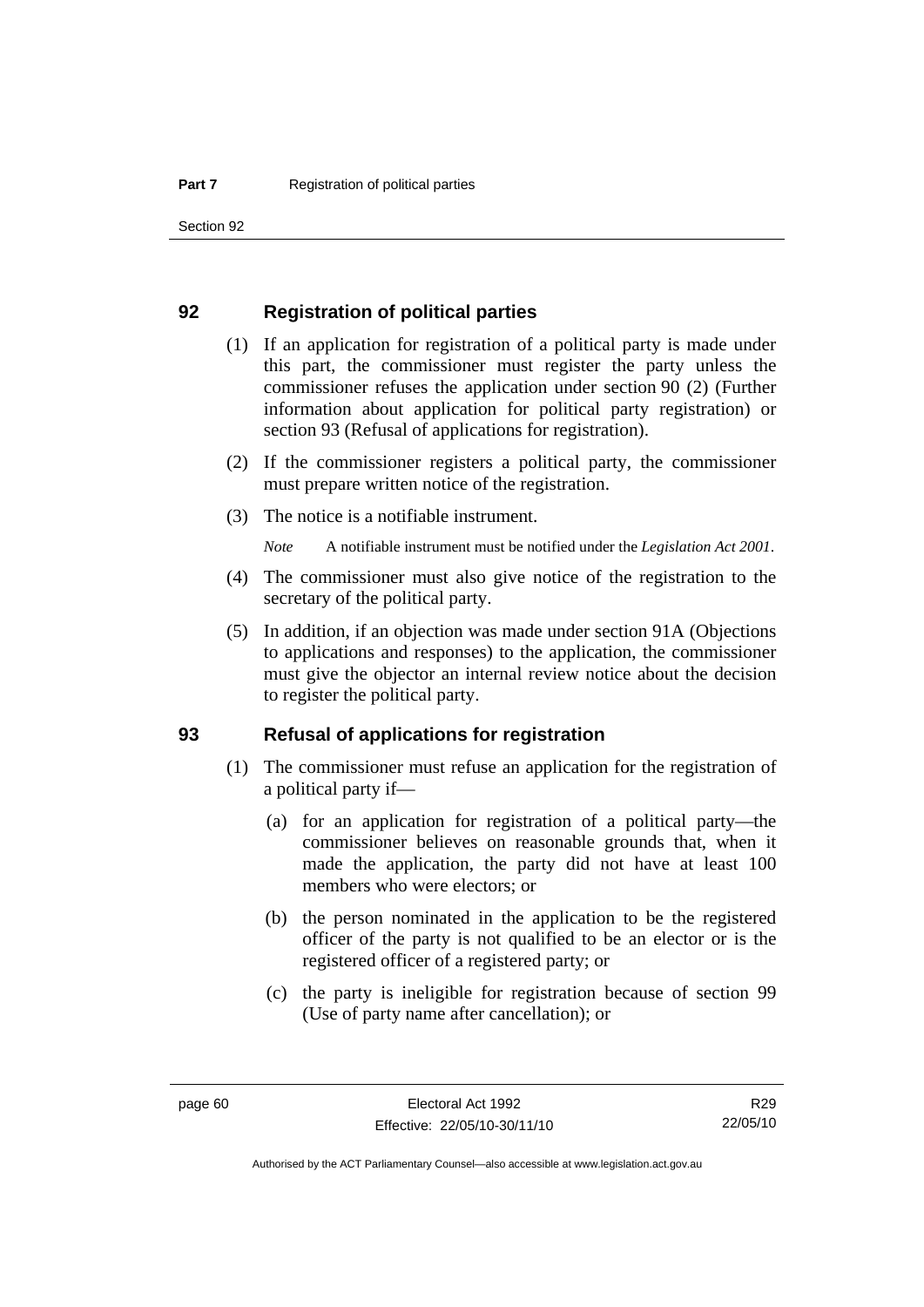- (d) the party's name, or any abbreviation of the party's name that the party intends to use for this Act, includes the name of a particular living person and the application is not accompanied by the notice (if required) under section 89 (1) (g).
- (2) The commissioner must also refuse an application if the commissioner believes on reasonable grounds that the name of the political party, or any abbreviation of that name that the application states that the party intends to use for this Act—
	- (a) consists of more than 6 words; or
	- (b) is obscene; or
	- (c) is the name, or an acronym of the name, of another political party; or
	- (d) so nearly resembles the name, or an acronym of the name, of another political party that it is likely to be confused with or mistaken for that name or acronym; or
	- (e) consists of the word 'independent'; or
	- (f) consists of the words 'independent party'; or
	- (g) consists of or includes the word 'independent' and—
		- (i) the name, or an acronym of the name, of another political party; or
		- (ii) matter that so nearly resembles the name, or an acronym of the name, of another political party that the matter is likely to be confused with or mistaken for that name or acronym.
- (3) If the commissioner refuses an application for the registration of a political party, the commissioner must—
	- (a) give the secretary of the party an internal review notice about the decision to refuse the application; and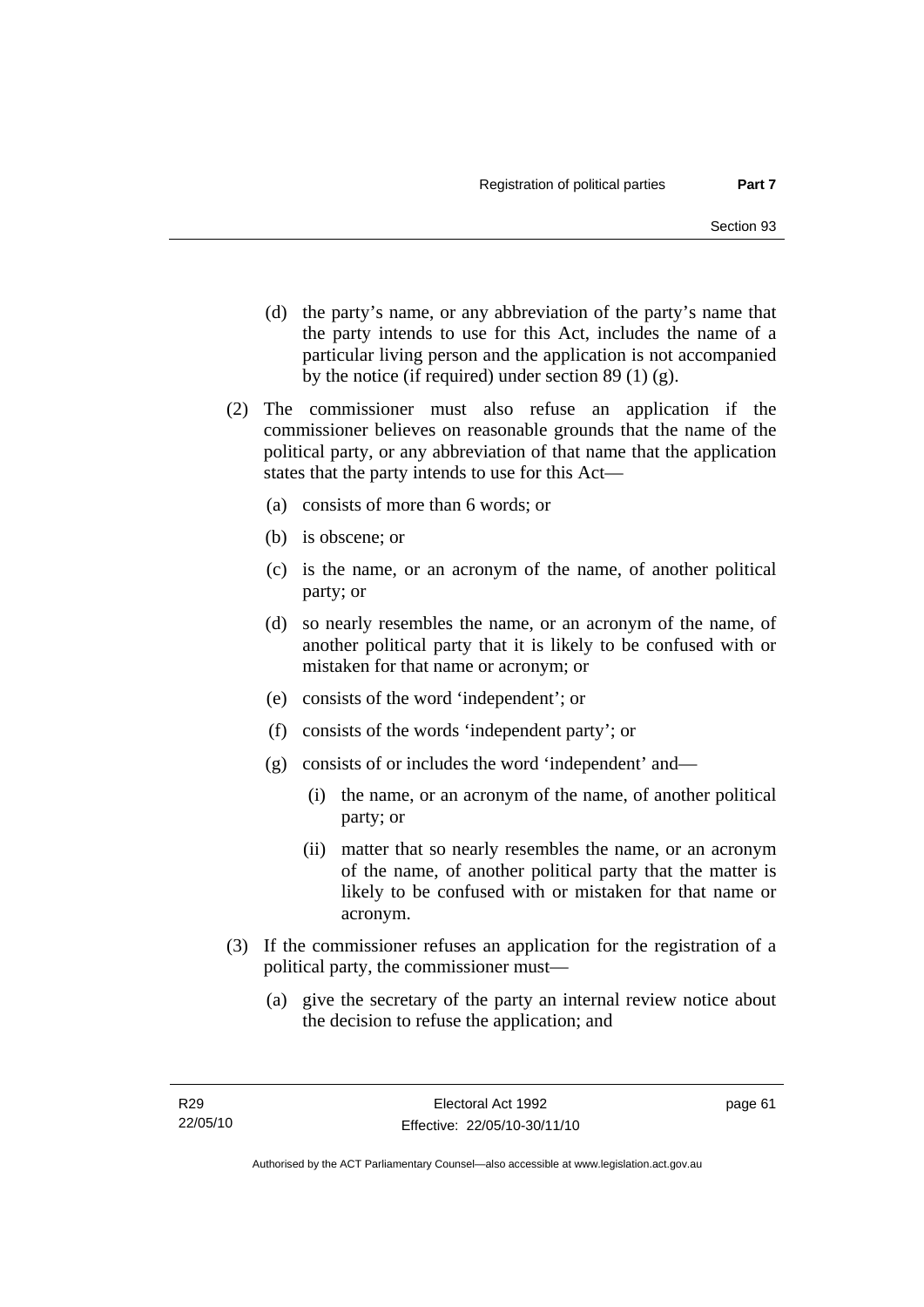Section 94

- (b) if an objection was made under section 91A (Objections to applications and responses) to the application—give the objector written notice of the refusal.
- (4) In this section, *another political party*, in relation to a political party, is—
	- (a) a registered party; or
	- (b) a political party at least 1 member of which is a member of—
		- (i) the Legislative Assembly; or
		- (ii) the Commonwealth Parliament; or
		- (iii) a State legislature; or
	- (c) a political party registered or recognised for the law of the Commonwealth or a State that relates to the election of members of the Commonwealth Parliament or the State legislature.
- (5) However, *another political party*, in relation to a political party, does not include a political party that is related to it.
- (6) In this section:

*name* includes an abbreviation of the name.

### **94 Amendment of applications for registration**

- (1) If the commissioner is of the opinion that an application for the registration of a political party must be refused under section 93 (Refusal of applications for registration), but that the application might be amended to prevent the refusal, the commissioner must give the applicant written notice to that effect.
- (2) The notice must—
	- (a) set out the reasons for the commissioner's opinion; and
	- (b) describe the effect of subsections (3) to (5).

Authorised by the ACT Parliamentary Counsel—also accessible at www.legislation.act.gov.au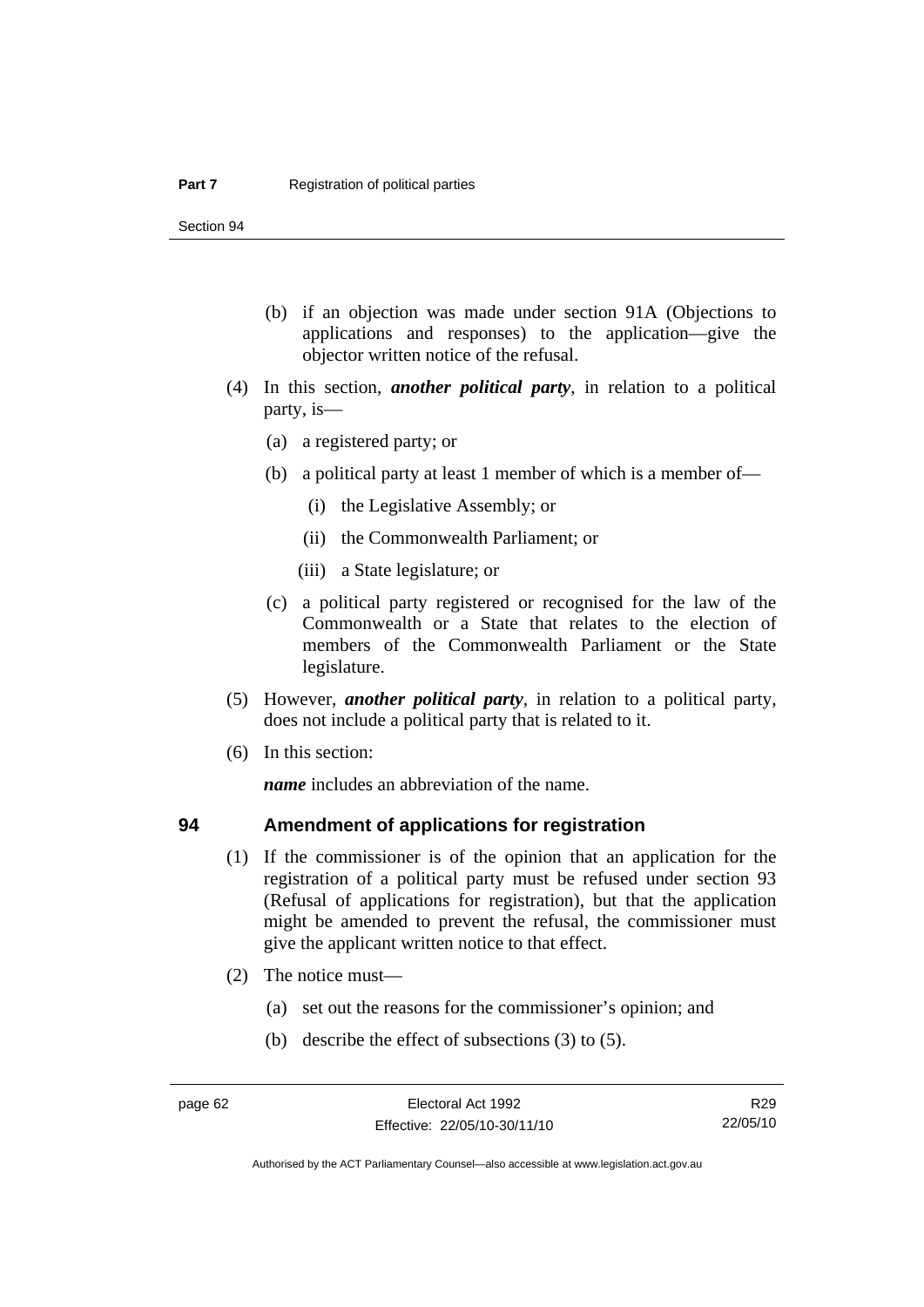- (3) If the commissioner gives the notice to the applicant, the commissioner is not required to further consider the application unless a request is made under subsection (4).
- (4) Within 28 days after receiving the notice, the applicant may give the commissioner a written request, signed by the applicant, for the commissioner—
	- (a) to amend the application in a stated way; or
	- (b) to consider the application in the form in which it was made.
- (5) The commissioner must comply with the request.
- (6) If the applicant requests the commissioner to amend the application in a stated way, the application as amended in accordance with the request is taken to be a new application for the registration of a political party.

## **95 Changes to particulars in register**

- (1) The secretary of a registered party may apply to the commissioner to change particulars included in the register of political parties in relation to the party.
- (2) This part (other than section 94 and this section) applies, with all necessary changes, to an application under subsection (1), as if it were an application for registration of the political party and any objection to the application were an objection to the registration.
- (3) Section 91 (Notification and publication of applications) and section 91A (Objections to applications and responses) do not apply to an application to change the address of the registered officer of a registered party.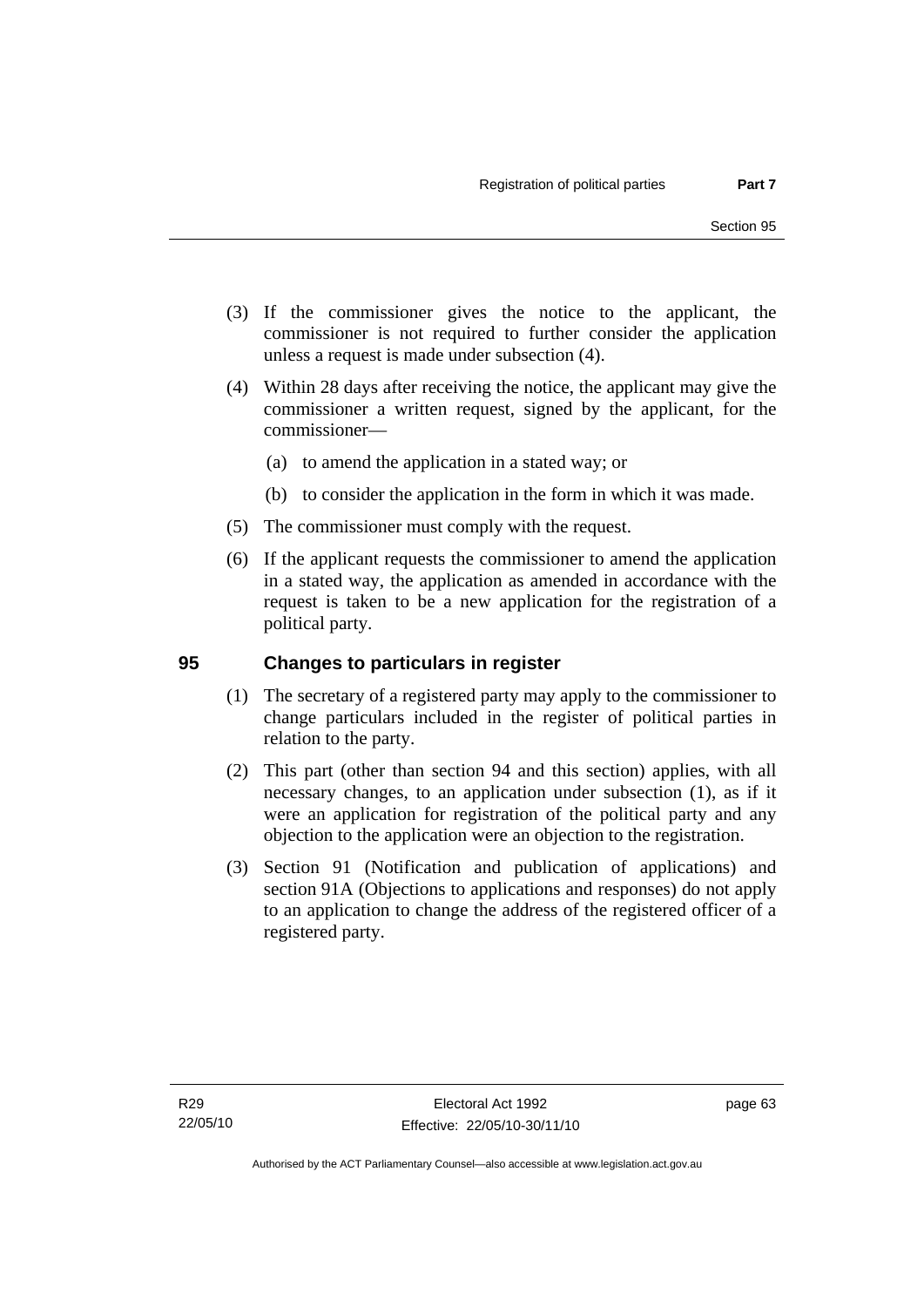#### **95A Objection to continued use of name**

- (1) This section applies if—
	- (a) the commissioner is satisfied that the name of a registered party (the *first party*) is relevantly similar to the name of another registered party (the *second party*) that was registered under this part later than the first party; and
	- (b) when it was registered the second party was related to the first party; and
	- (c) the registered officer of the first party objects in writing to the continued use of the name by the second party; and
	- (d) the commissioner is satisfied that the parties are not related at the time of the objection.
- (2) The commissioner must—
	- (a) uphold the objection; and
	- (b) by written notice, tell the registered officer of the second party that the second party will be deregistered under section 98 (Cancellation of registration of political parties) if—
		- (i) it does not make an application under section 95 (Changes to particulars in register) for a change of name within 28 days after the registered officer receives the notice; or
		- (ii) it makes the application, but the application is refused.
- (3) The name of a registered party is *relevantly similar* to the name of another registered party if the commissioner is satisfied on reasonable grounds that the name so nearly resembles the name of the other party that it is likely to be confused with or mistaken for that name.

Authorised by the ACT Parliamentary Counsel—also accessible at www.legislation.act.gov.au

R29 22/05/10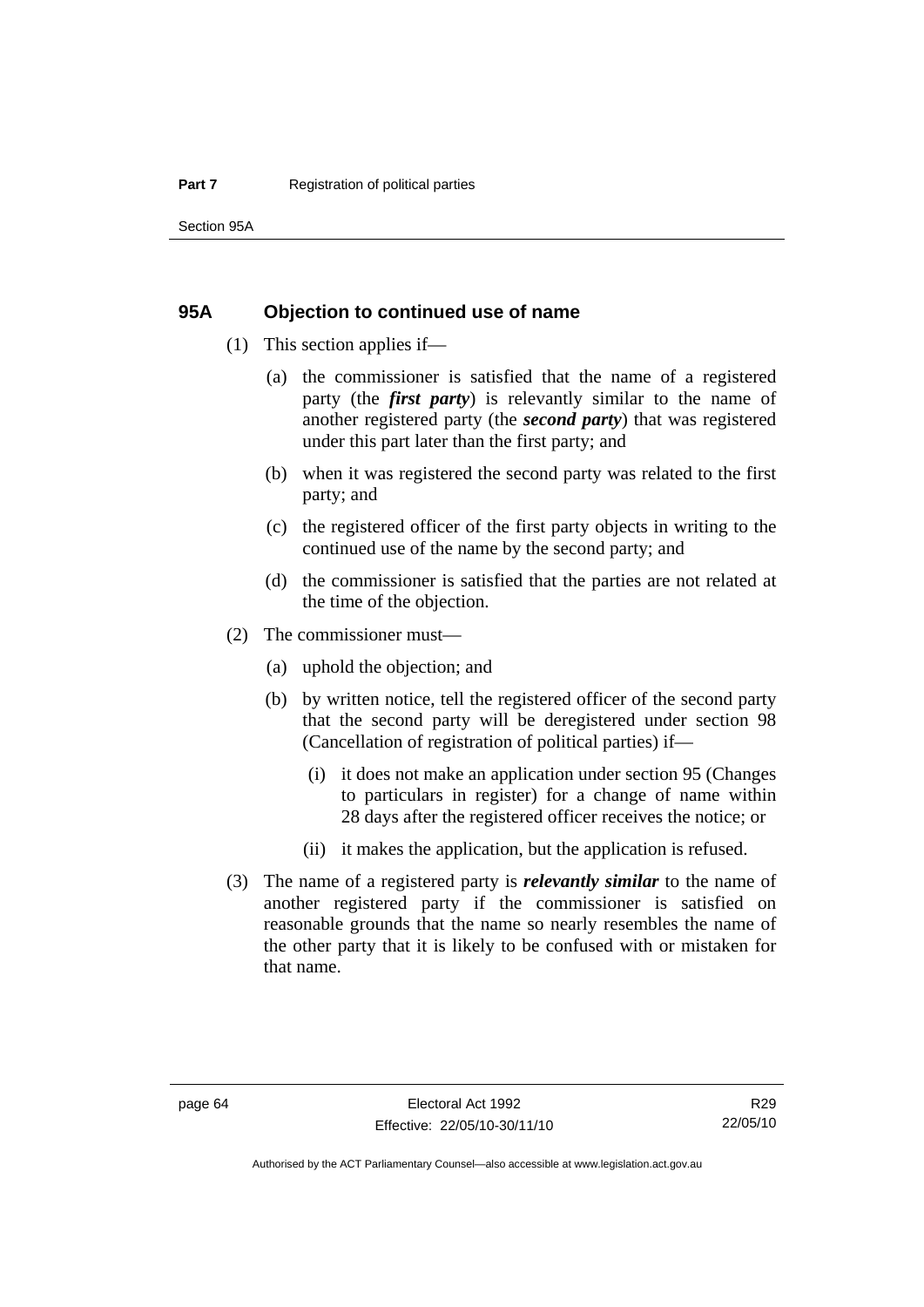(4) In this section:

*name*, for a registered party, means—

- (a) the name of the party entered in the register of political parties; or
- (b) a registered abbreviation of the name of the party.

## **95B When certain action cannot be taken**

- (1) This section applies if, in the period beginning 1 July in a year when an ordinary election must be held and ending when the pre-election period for the election begins, the commissioner receives an application—
	- (a) to register a political party; or
	- (b) to change the name or abbreviation of a political party.
- (2) The commissioner must not take any action under this part in that period in relation to the application.

## **96 No action under pt 7 during pre-election period**

During a pre-election period, no action may be taken under this part in relation to the registration of a political party.

## **96A Who can be a registered officer**

A person is entitled to be the registered officer of a registered party only if the person is qualified to be an elector.

## **97 Deputy registered officer**

- (1) For part 9 (Arrangements for elections) and part 10 (Voting), a deputy registered officer of a registered party may be appointed—
	- (a) by the registered officer of the party; or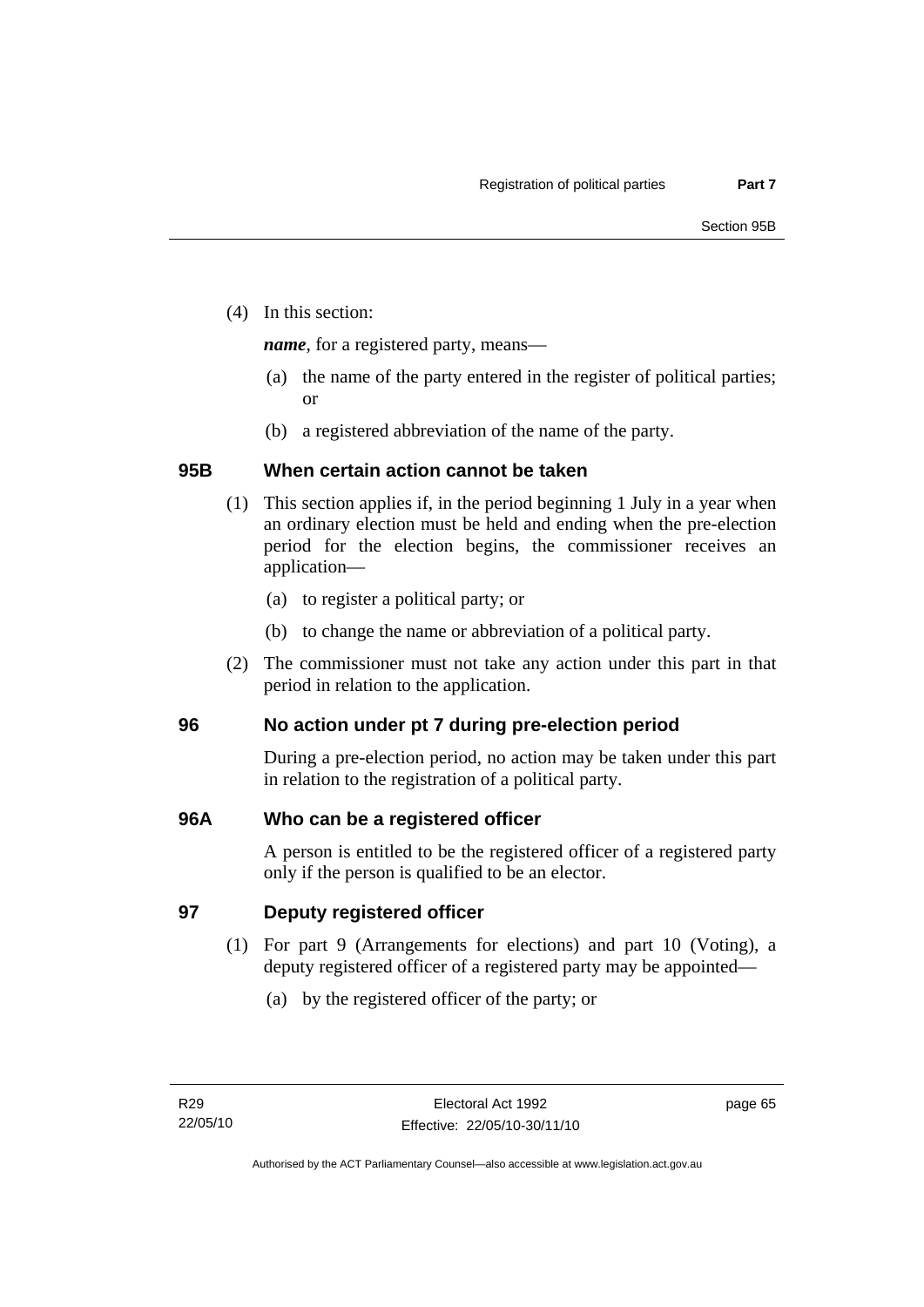Section 97A

- (b) if the office of registered officer of the party is vacant, or the registered officer cannot for any reason exercise the officer's functions—by the secretary of the party.
- (2) The appointment does not have effect until the commissioner is given written notice of the appointment.
- (3) The notice must—
	- (a) be signed by the person making the appointment and the person appointed deputy registered officer; and
	- (b) state the name and address of the deputy registered officer.
- (4) A person is entitled to be a deputy registered officer of a registered party only if the person is qualified to be an elector.
- (5) A reference in part 9 or 10 to the registered officer of a registered party includes a reference to a deputy registered officer of the party.

#### **97A Information about political parties**

- (1) The commissioner may, by written notice given to the registered officer of a registered party, require the officer to give the commissioner information stated in the notice that is reasonably necessary for the commissioner to find out whether the party is entitled to be registered.
- (2) Without limiting subsection (1), the commissioner may, under that subsection, require the registered officer to give the commissioner a list, as at a stated date, of the names and addresses of at least 100 members of the party who are electors.
- (3) The commissioner may use the information obtained under subsection (2) only to find out whether the party is entitled to be registered.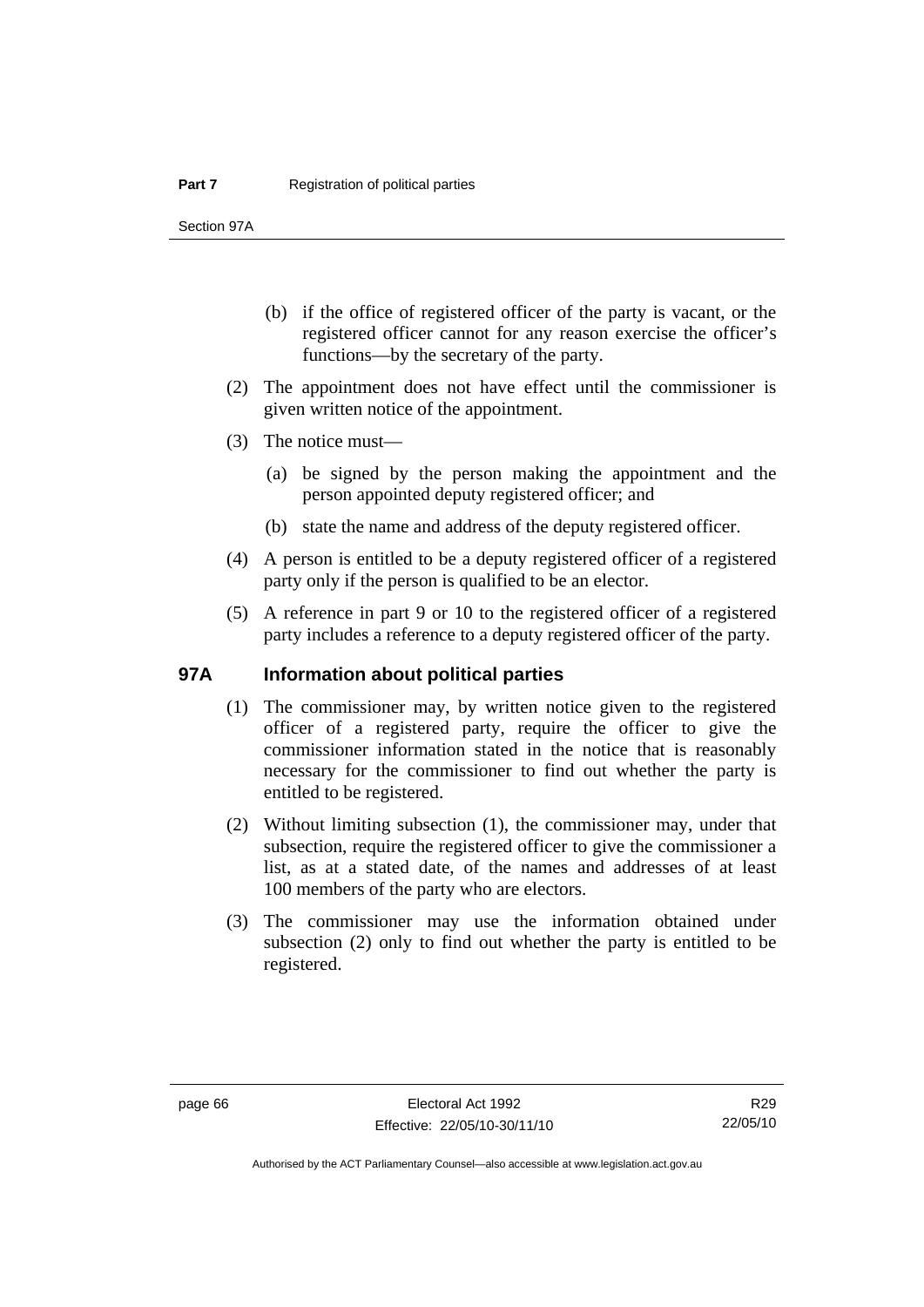## **98 Cancellation of registration of political parties**

- (1) The commissioner must cancel the registration of a registered party if the secretary of the party asks the commissioner to cancel the registration.
- (2) A request under subsection (1) must—
	- (a) be in writing; and
	- (b) be signed by the applicant; and
	- (c) state the applicant's name and address.
- (3) The commissioner must cancel the registration of a registered party if it has not endorsed a candidate at the last 2 general elections.
- (4) However, subsection (3) applies to a registered party only if it was a registered party at the time of each of the general elections.
- (5) The commissioner must cancel the registration of a registered party if the commissioner believes on reasonable grounds that—
	- (a) for a registered party—
		- (i) the party has ceased to exist (whether by amalgamation with another political party or otherwise); or
		- (ii) the party does not have at least 100 members who are electors; or
		- (iii) the party does not have a constitution; or
	- (b) the registration of the party was obtained by fraud or misrepresentation.
- (6) The commissioner may cancel the registration of a registered party under subsection (5) only if the commissioner has—
	- (a) given the relevant person a written notice—
		- (i) stating that the commissioner proposes to cancel the registration of the party; and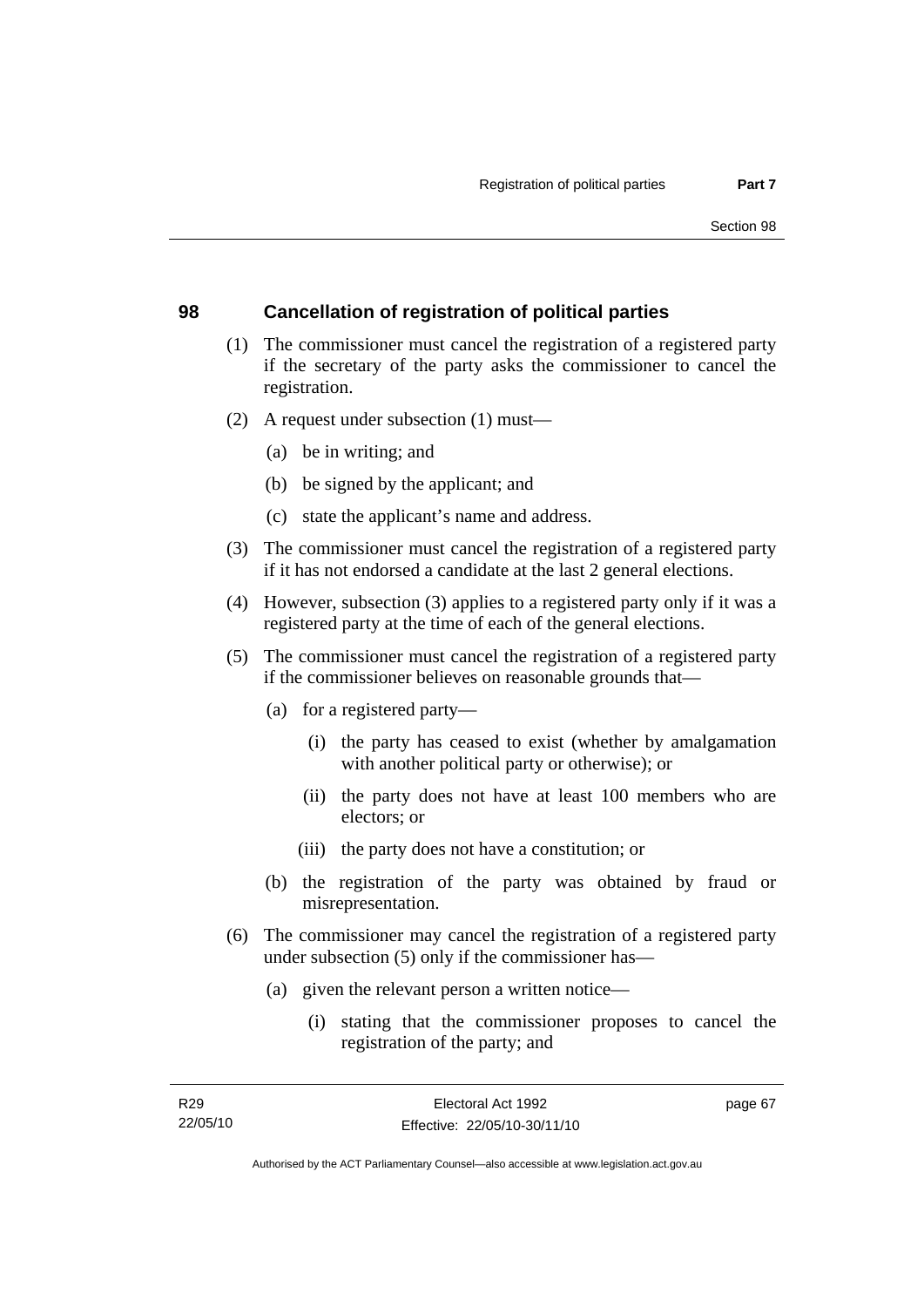- (ii) setting out the reasons for the proposed cancellation; and
- (iii) stating that written objections to the proposed cancellation may be given to the commissioner within the 14 days mentioned in paragraph (b); and
- (b) prepared, and notified under the *Legislation Act 2001*, a written notice stating—
	- (i) that the commissioner proposes to cancel the registration of the party; and
	- (ii) that written objections to the proposed cancellation may be given to the commissioner within 14 days after the day the notice is notified under the *Legislation Act 2001*; and
- (c) considered each objection given to the commissioner in accordance with the notice under paragraph (a) or (b).
- (7) For subsection (6) (a), the *relevant person* is the secretary, or last secretary, of the registered party.
- (8) The notice under subsection (6) (b) is a notifiable instrument.

*Note* A notifiable instrument must be notified under the *Legislation Act 2001*.

- (9) If the commissioner cancels the registration of a registered party under this section, the commissioner must prepare written notice of the cancellation.
- (10) The notice under subsection (9) is a notifiable instrument.

*Note* A notifiable instrument must be notified under the *Legislation Act 2001*.

- (11) If the commissioner cancels the registration of a registered party under subsection (3), the commissioner must also give written notice of the cancellation to the registered officer of the party.
- (12) If the commissioner cancels the registration of a registered party under subsection (5), the commissioner must give an internal review notice about the decision to cancel the registration to the registered officer, or last registered officer, of the party.

R29 22/05/10

Authorised by the ACT Parliamentary Counsel—also accessible at www.legislation.act.gov.au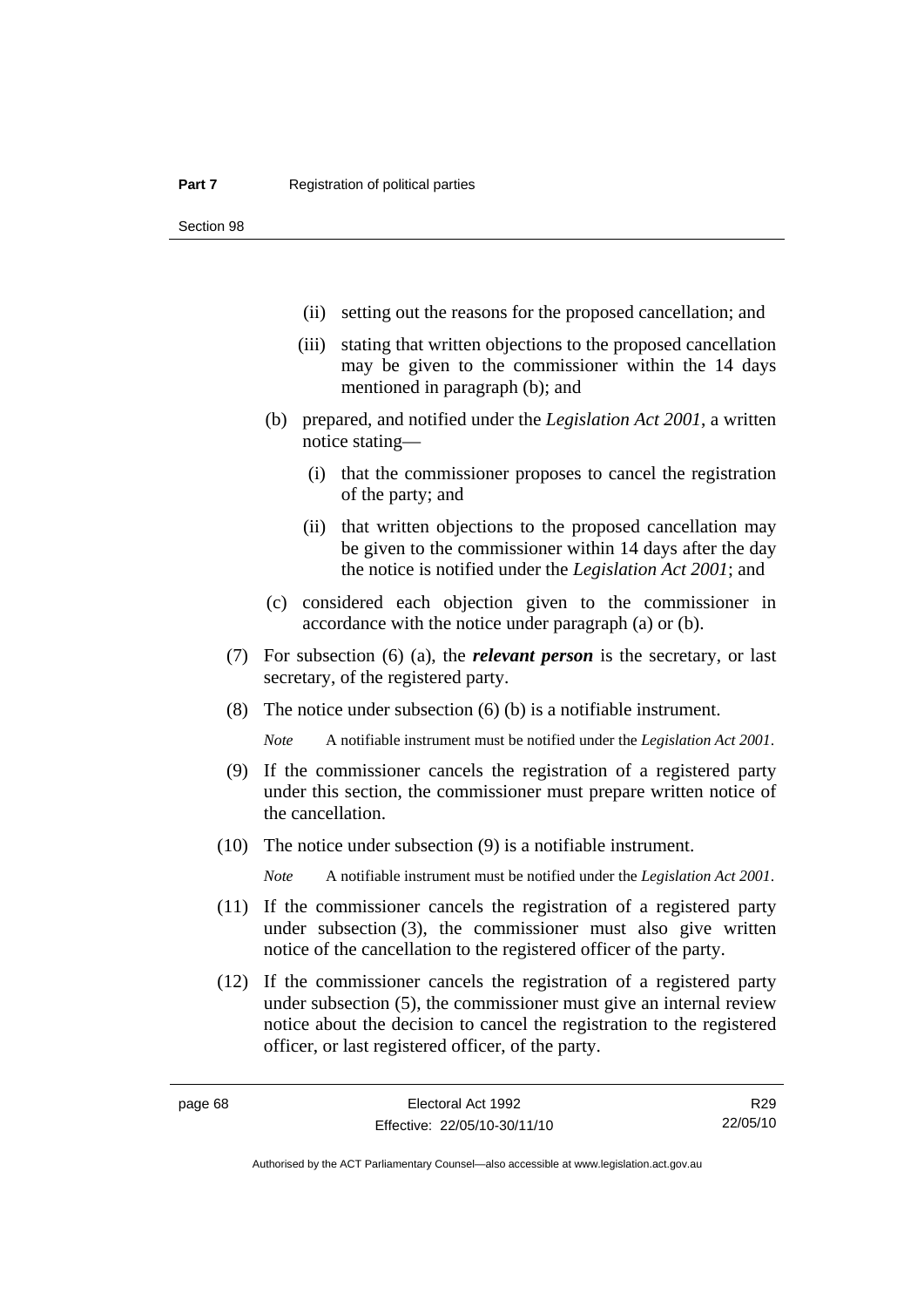- (13) If, after an objection has been made under this section to the proposed cancellation of the registration of a registered party, the commissioner decides not to cancel the registration, the commissioner must give written notice of the decision to—
	- (a) the registered officer of the party; and
	- (b) if the objection was not made by or on behalf of the party or sponsoring MLA—the objector.

## **99 Use of party name after cancellation**

- (1) If the registration of a registered party (the *cancelled party*) is cancelled—
	- (a) the cancelled party; or
	- (b) another political party that has a name that so nearly resembles the name of the cancelled party that it is likely to be confused with or mistaken for the cancelled party;

is ineligible for registration until after the next general election after the cancellation.

(2) In this section:

*name* includes an abbreviation of the name.

## **99A General requirements about constitutions of registered parties**

 (1) If a registered party changes its constitution, the registered officer of the party must give the commissioner a copy of the changed constitution within 30 days after the change.

Maximum penalty: 10 penalty units

 (2) The commissioner must make a copy of the constitution available for public inspection.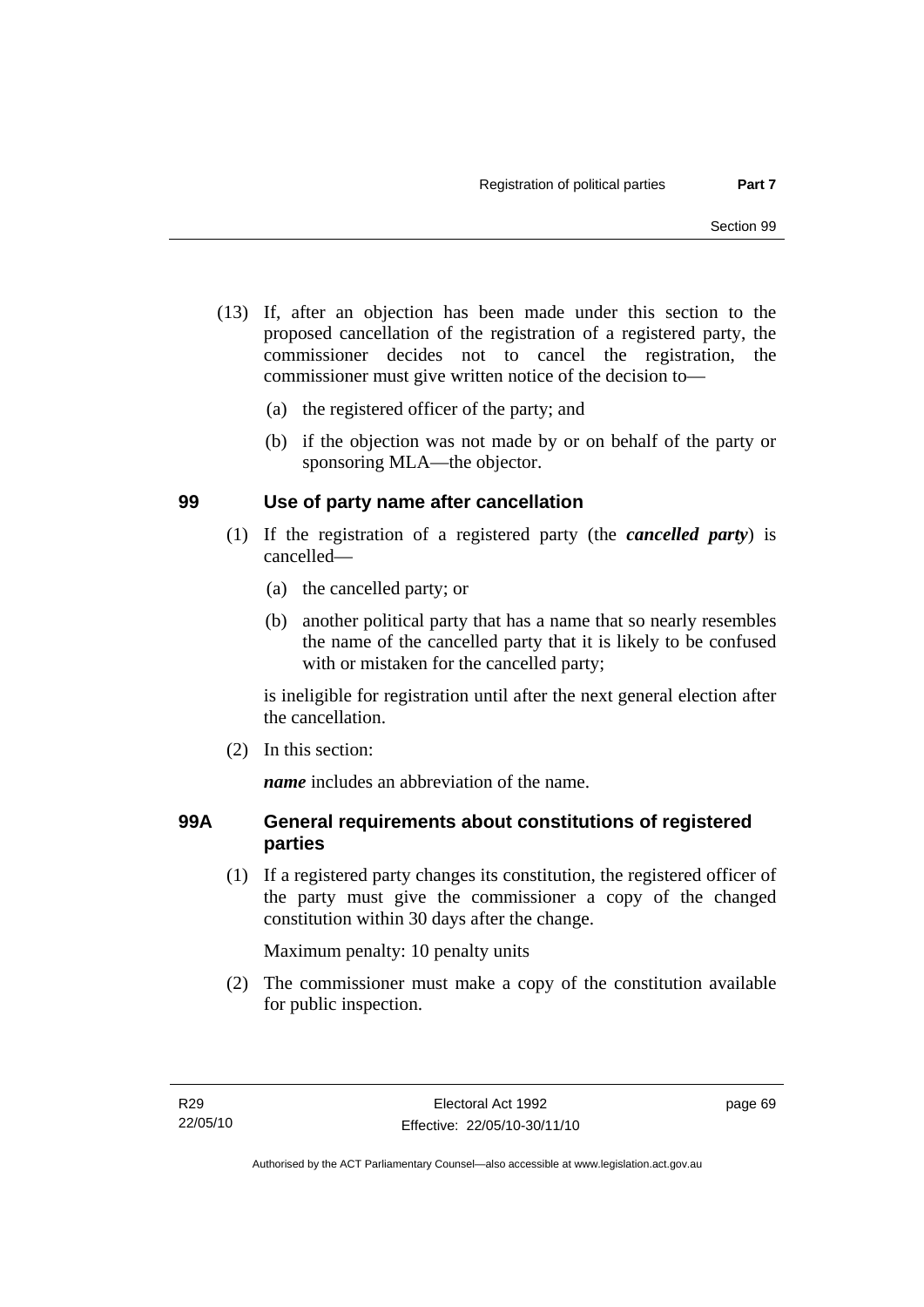#### **Part 8 Timing of elections**

Section 100

# **Part 8 Timing of elections**

#### **100 Ordinary elections**

- (1) A general election under this Act must be held on the 3rd Saturday in October in the 4th year after the year when the last ordinary election was held.
- (2) If, apart from this subsection, an election in accordance with subsection (1) would be held on the day an election of Senators, or a general election of members of the House of Representatives, would be held, the election shall be held on the 1st Saturday in December in the year when it would, apart from this subsection, be held.
- (3) If an extraordinary general election has been held in the 6 months before the day when an election in accordance with subsection (1) or (2) would, apart from this subsection, have been held—
	- (a) the election shall not be held; and
	- (b) this section applies in relation to subsequent ordinary elections as if the election had been held.

### **101 Extraordinary elections**

- (1) For this Act, an *extraordinary election* is—
	- (a) a general election required by the Self-Government Act, section 16; or
	- (b) a general election required by the Self-Government Act, section 48; or
	- (c) an election of an MLA or MLAs required by section 126; or
	- (d) an election of an MLA or MLAs required by section 275.
- (2) If an extraordinary election under section 126 (Supplementary elections) is required, the Executive must, in writing, determine a

R29 22/05/10

Authorised by the ACT Parliamentary Counsel—also accessible at www.legislation.act.gov.au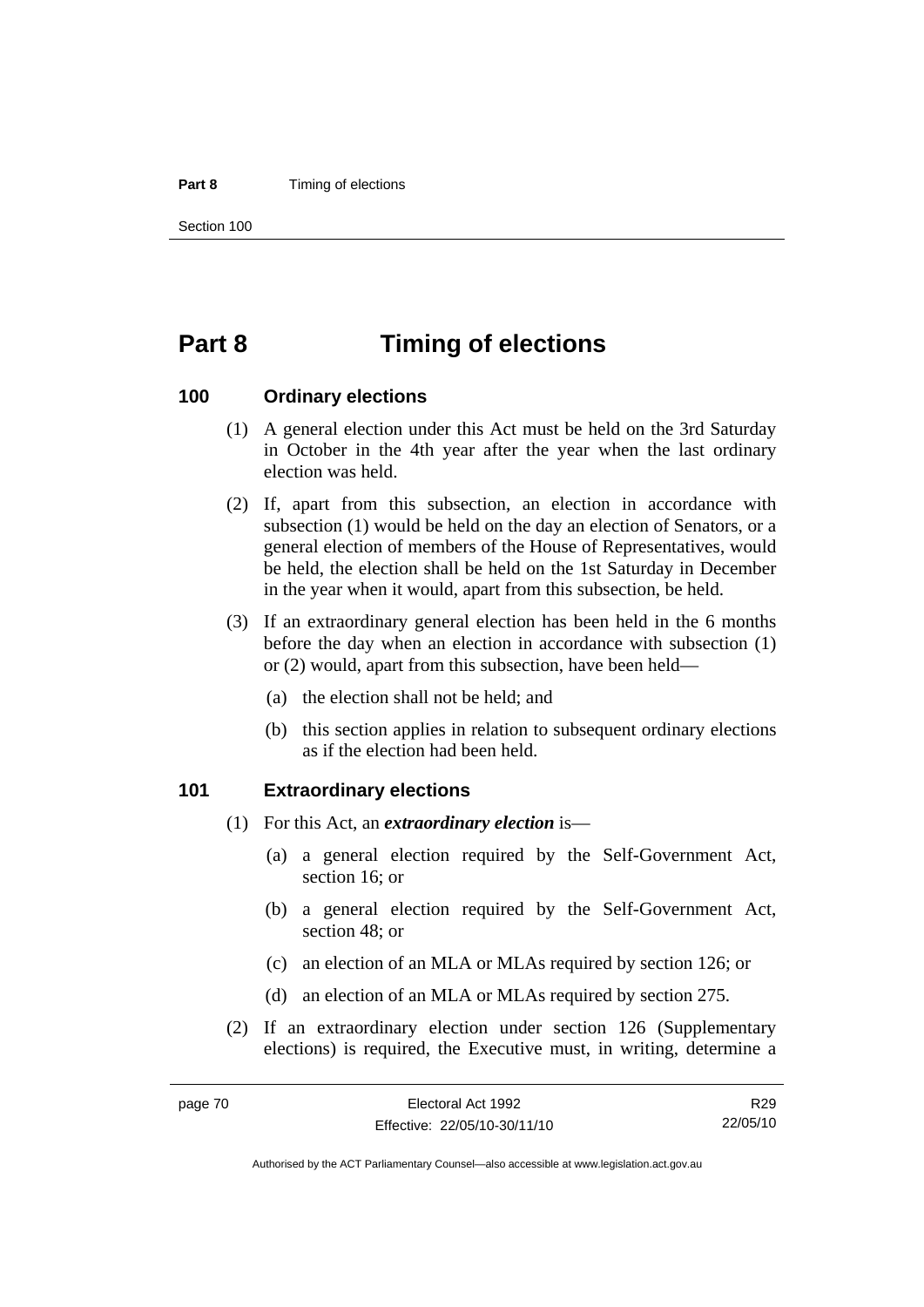Saturday for holding the election that is not earlier than 36 days, or later than 90 days, after the day when the election failed.

- (3) If the Court of Disputed Returns declares an election void, the Executive must, in writing, determine a Saturday for holding the extraordinary election required under section 275 (Effect of declarations) that is not earlier than 36 days, or later than 90 days, after the day when the declaration is made.
- (4) The Executive must not determine under this section a day that is the polling day for an election of senators or a general election of the House of Representatives.
- (5) A determination under this section is a notifiable instrument.

*Note* A notifiable instrument must be notified under the *Legislation Act 2001*.

## **102 Polling day**

- (1) A poll must be held for an election on the day when the election is required to be held under this part.
- (2) This section is subject to section 111 (Need for a poll).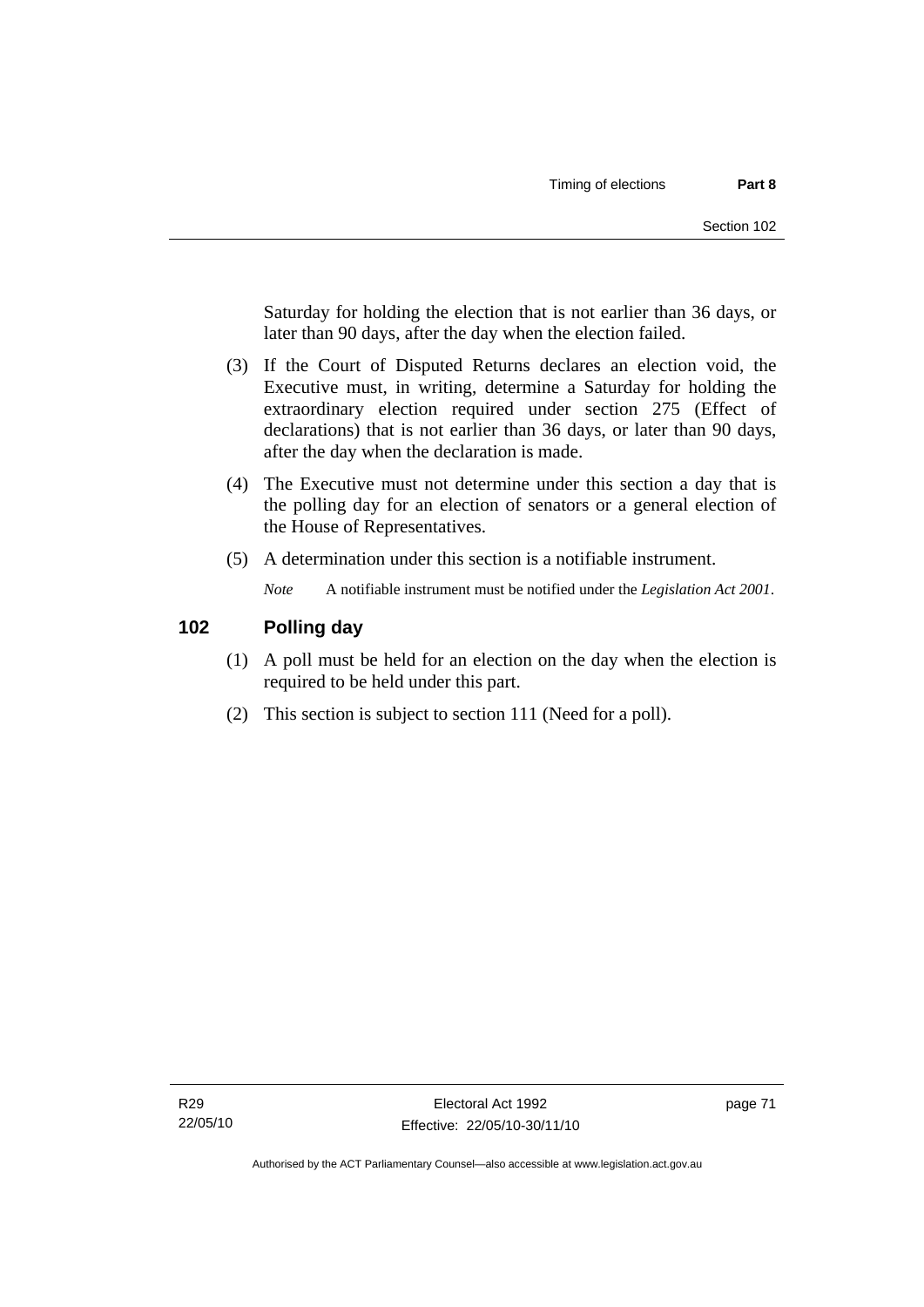**Part 9 Arrangements for elections**<br>**Division 9.1 Nominations Division 9.1** Nominations Section 103

# **Part 9 Arrangements for elections**

# **Division 9.1 Nominations**

## **103 Eligibility—MLAs**

- (1) Subject to this section, a person who is—
	- (a) an Australian citizen; and
	- (b) at least 18 years old; and
	- (c) an elector or entitled to be an elector;

is eligible to be an MLA.

- (2) A person is not eligible to be an MLA if—
	- (a) the person is a member of—
		- (i) the Parliament of the Commonwealth; or
		- (ii) the legislature of a State or another Territory; or
	- (b) the person—
		- (i) holds an office or appointment (other than a prescribed office) under a law of the Territory, the Commonwealth, a State or another Territory; or
		- (ii) is employed by the Territory, the Commonwealth, a State or another Territory, or by a Territory authority or a body (whether corporate or not) established by a law of the Commonwealth, a State or another Territory;

and is entitled to any remuneration or allowance (other than reimbursement of expenses reasonably incurred) in relation to the office, appointment or employment.

R29 22/05/10

Authorised by the ACT Parliamentary Counsel—also accessible at www.legislation.act.gov.au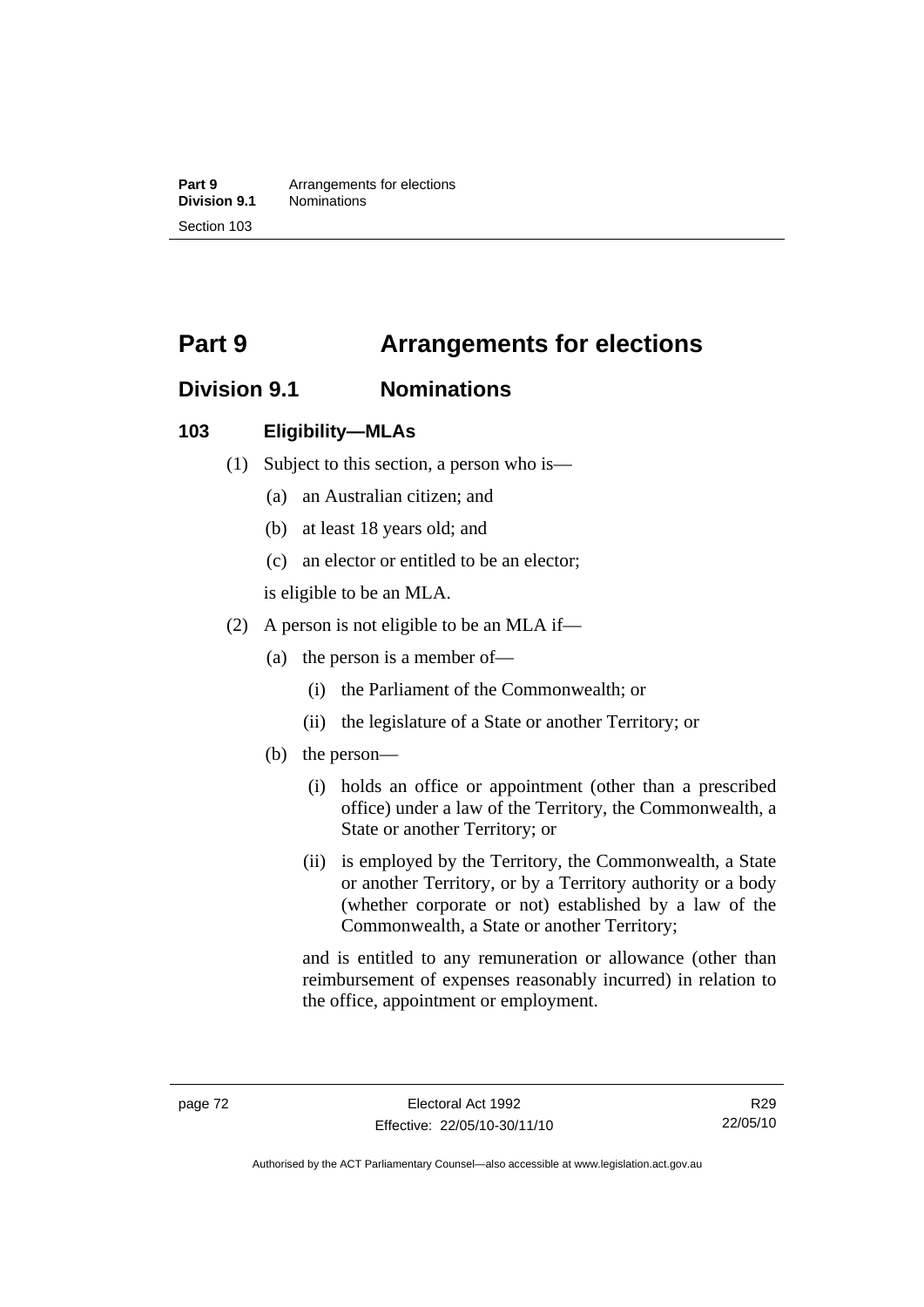(3) In subsection  $(2)$  (b) (i):

*prescribed office* means an office of Speaker, Deputy Speaker, Chief Minister, Deputy Chief Minister, Minister or MLA.

 (4) A person is not eligible to be an MLA if the person is under a sentence of imprisonment for 1 year or longer for a conviction of an indictable offence.

- (5) A person is not eligible to be an MLA for the disqualification period if—
	- (a) the person is convicted of an offence against—
		- (i) section 285 (Bribery) or section 288 (Violence and intimidation); or
		- (ii) the *Crimes Act 1914* (Cwlth), section 28 (Interfering with political liberty); or
		- (iii) the *Criminal Code* (Cwlth), part 2.4 relating to an offence mentioned in subparagraph (ii); or
	- (b) the person is found by the Court of Disputed Elections to have contravened (within the meaning of part 16) a section mentioned in paragraph (a) (i).
	- *Note Contravention* is defined for pt 16 (Disputed elections, eligibility and vacancies) in s 250.
- (6) For subsection (5), the *disqualification period* is 2 years after the conviction or finding.

### **104 Qualifications for nomination**

A person is not eligible to be nominated for election as an MLA unless, at the hour of nomination—

(a) the person is eligible to be an MLA; or

*Note* For the meaning of *indictable offence*, see the Legislation Act, s 190 (Indictable and summary offences).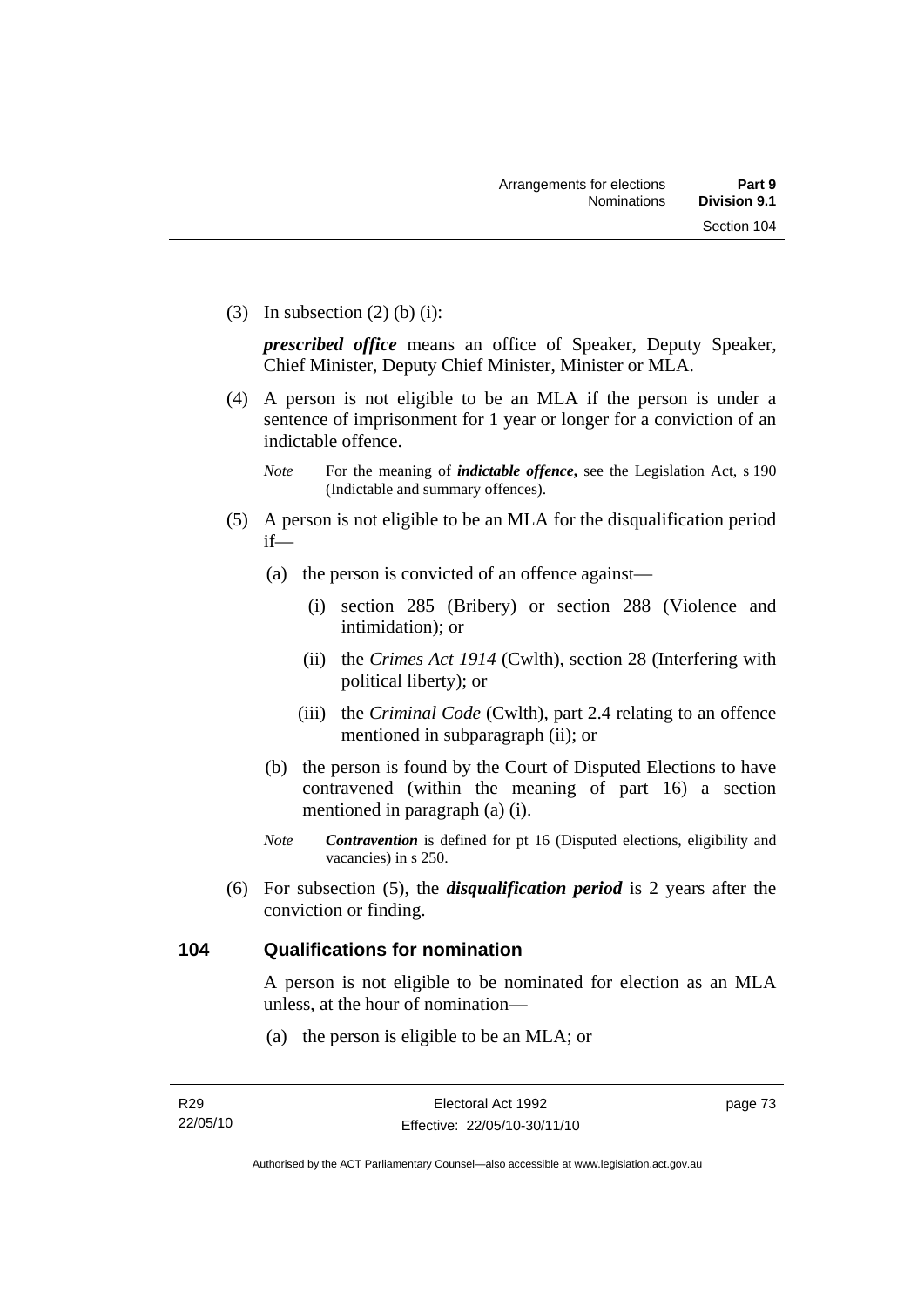(b) for a person referred to in section 103 (2) (b)—the person would, apart from that paragraph, be eligible to be an MLA.

### **105 Candidates to be nominated**

- (1) A person is not eligible for election as an MLA unless the person is nominated in accordance with this section.
- (2) A person may be nominated to be a candidate for election only by—
	- (a) the registered officer of a registered party that endorses the person as a party candidate in the election for the electorate for which the candidate is being nominated; or
	- (b) 20 electors entitled to vote at the election.
- (3) A nomination shall be made by giving to the commissioner, during the pre-election period but not later than 24 hours before the hour of nomination—
	- (a) a duly completed nomination form; and
	- (b) a deposit of the prescribed amount in legal tender or a banker's cheque.
- (4) A nomination form shall—
	- (a) be in the form approved under section 340A (Approved forms); and
	- (b) subject to subsection (7), set out the particulars of the name, address and occupation of the nominee; and
	- (c) contain a statement, signed by the nominee, to the effect that he or she consents to the nomination, and to be an MLA if elected; and
	- (d) contain a declaration, signed by the nominee, to the effect that he or she is eligible to be nominated; and
	- (e) specify the form in which the nominee's name is to be printed on the ballot papers for the election; and

R29 22/05/10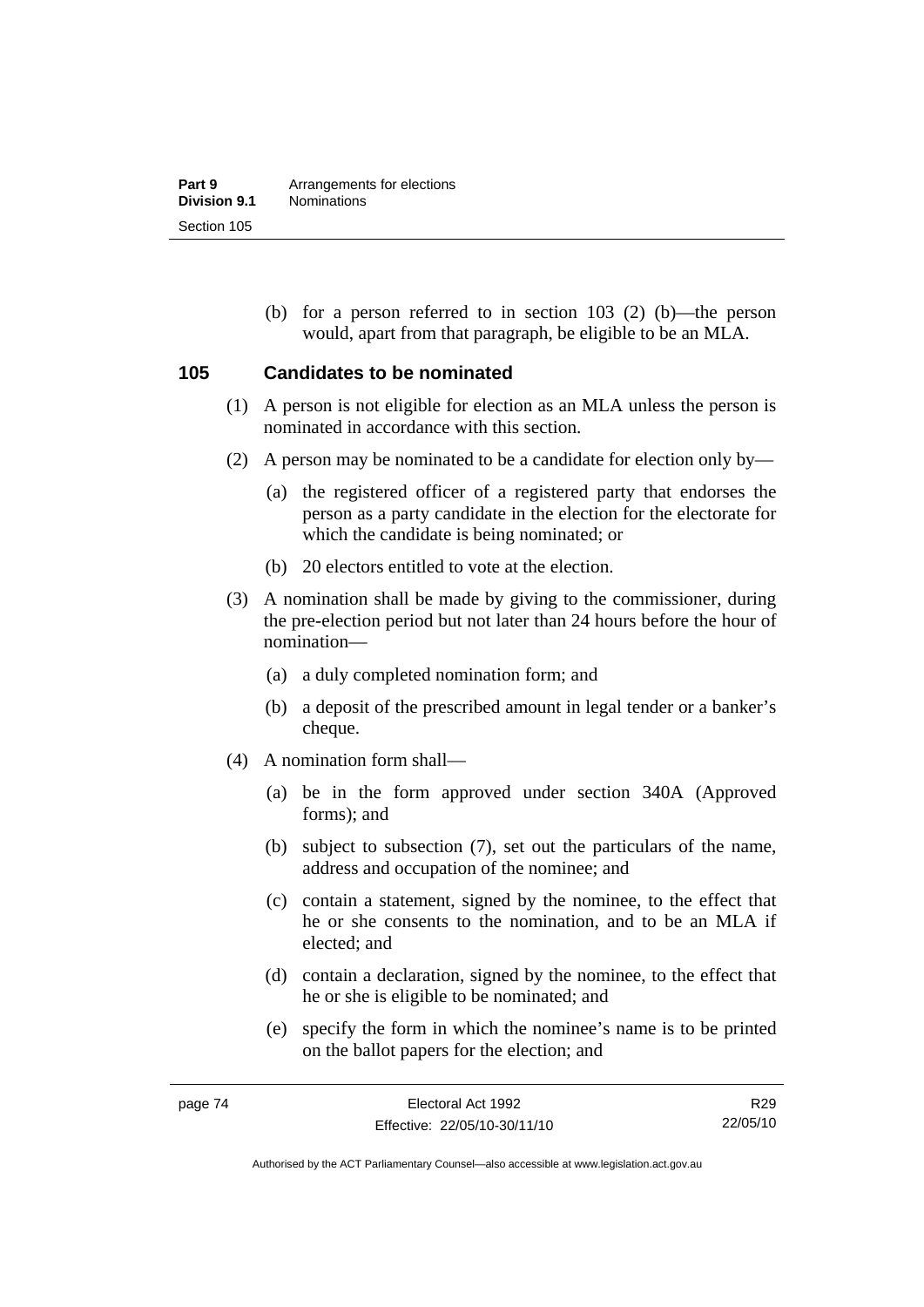- (f) if the nomination is made by the registered officer of a registered party—state any registered abbreviation of the name of the party that is to be printed on the ballot paper for the election; and
- (g) if the nomination is made by 20 electors entitled to vote at the election—specify whether the word 'Independent' is to be printed on the ballot paper adjacent to the candidate square for the nominee; and
- (h) be signed by the nominator or each nominator.
- (5) A nomination form shall name a nominee only by specifying—
	- (a) the surname or family name, and the given name under which the nominee is enrolled; or
	- (b) if the nominee is not an elector—the surname or family name, and the given name under which the nominee is entitled to be enrolled.
- (6) A given name shall be taken to be specified for subsection (5), if the nomination form specifies—
	- (a) a commonly accepted variation of that name (including an abbreviation or truncation of that name or an alternative form of that name); or
	- (b) an initial standing for that name.
- (7) If the address of a nominee is a suppressed address, the nomination form need not specify the address but, in that case, the nominee shall notify the commissioner in writing of his or her address for correspondence.
- (8) A nomination is not invalid only because of a formal defect or error if this section has been substantially complied with.
- (9) If the time by which a nomination under subsection (3) is to be made falls on a public holiday, the nomination must be made no later than that time on the public holiday.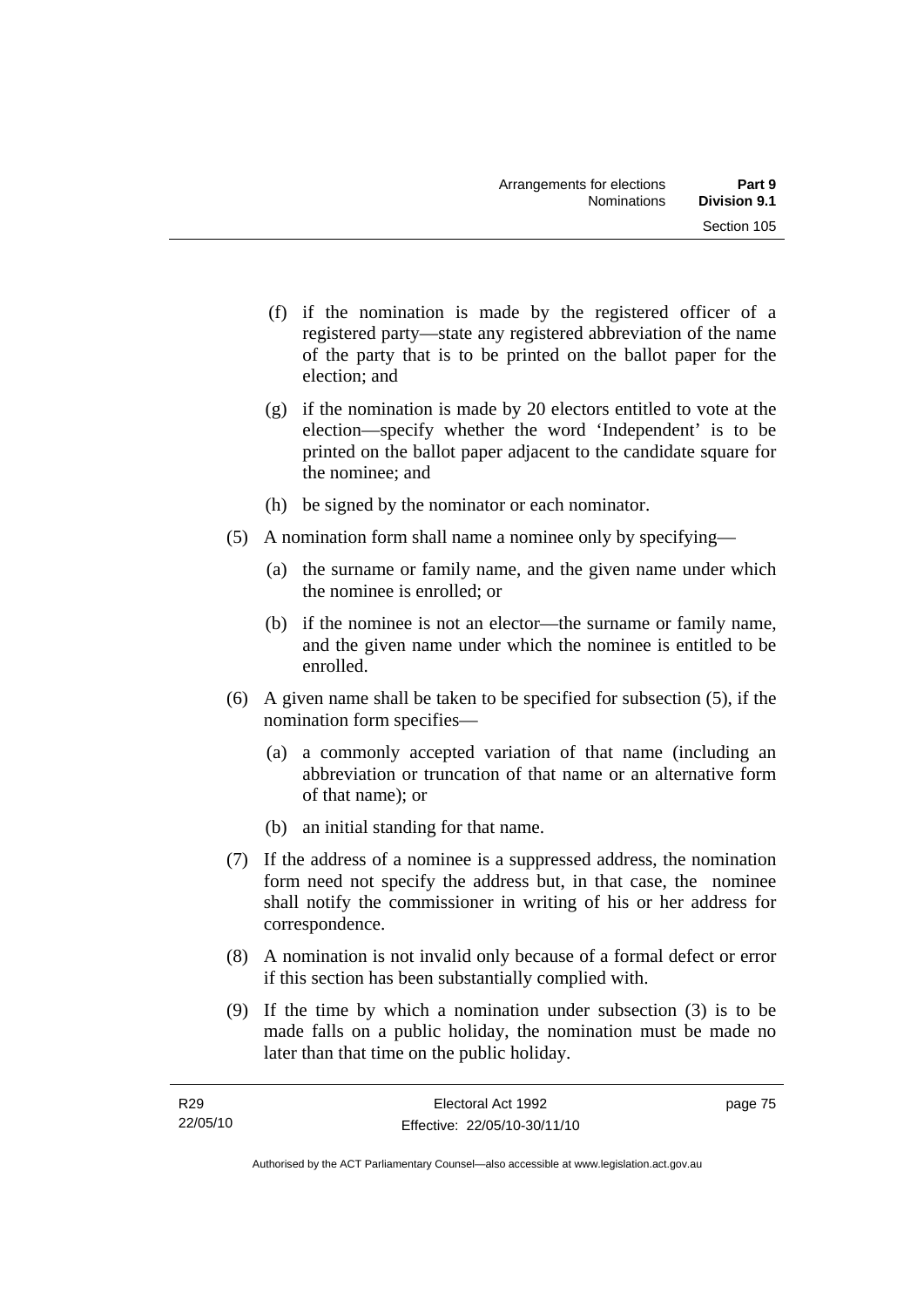- (10) Subsection (9) has effect despite the *Legislation Act 2001*, section 151 (4) (Reckoning of time).
- $(11)$  In subsection  $(3)$  (b):

*prescribed amount* means \$250 or any other amount prescribed by the regulations.

### **106 Multiple nominations invalid**

If, at the hour of nomination in relation to an election—

- (a) a person is nominated more than once to be a candidate for election in a particular electorate; or
- (b) a person is nominated to be a candidate for election in more than 1 electorate;

each such nomination is invalid.

## **107 Withdrawal etc of consent to nomination**

- (1) A person nominated to be a candidate may withdraw his or her consent to the nomination by giving the commissioner a written notice of withdrawal not later than 24 hours before the hour of nomination.
- (2) The registered officer may cancel a nomination made by the officer by giving the commissioner a written notice of cancellation not later than 24 hours before the hour of nomination.
- (3) On receipt of a notice referred to in subsection (1) or (2), the commissioner shall cancel the nomination and pay the amount of the deposit lodged to the nominee.

### **108 Place and hour of nomination**

- (1) The *place of nomination* in relation to an election is—
	- (a) the office of the commissioner; or

Authorised by the ACT Parliamentary Counsel—also accessible at www.legislation.act.gov.au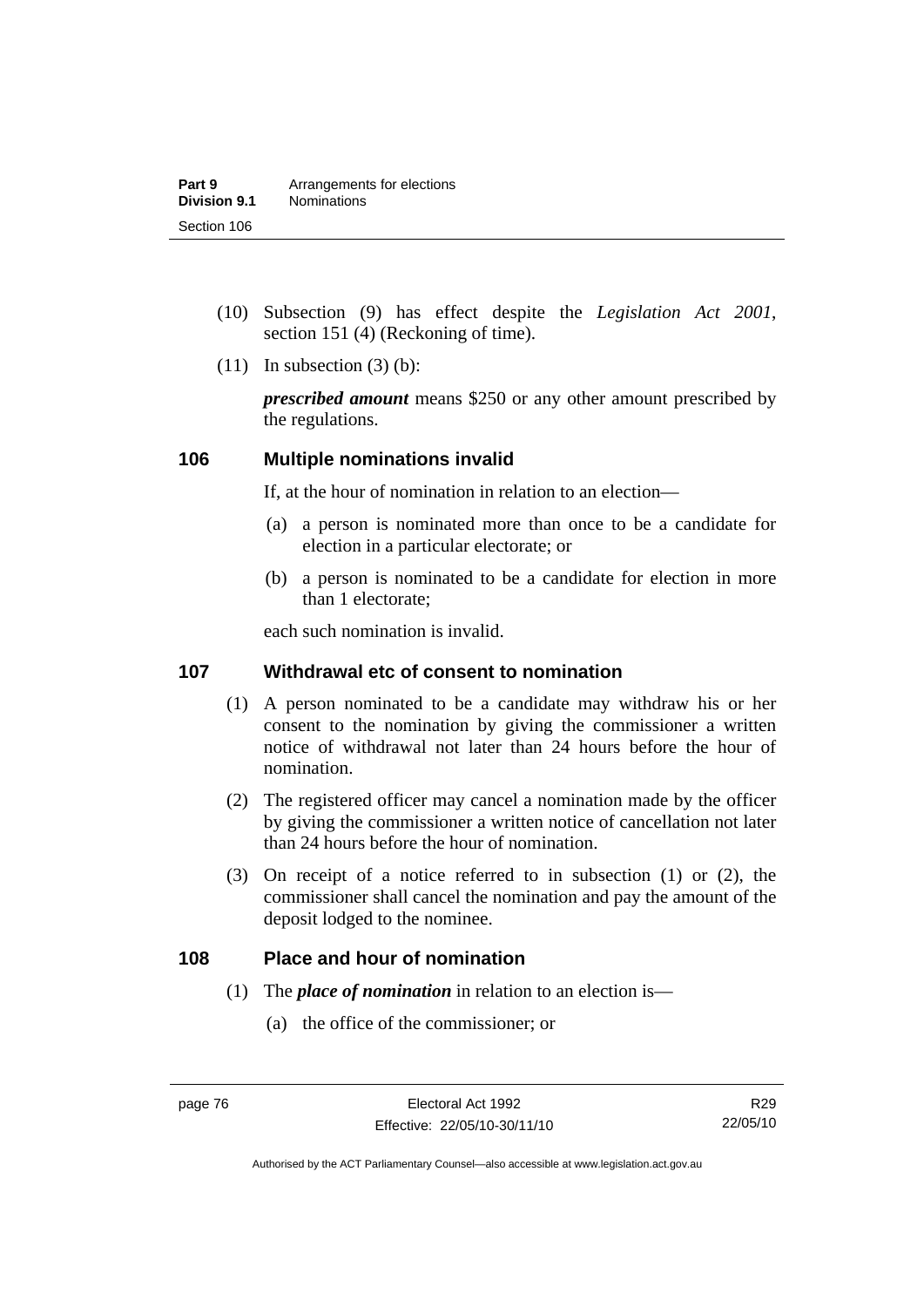- (b) any other place approved, in writing, by the commissioner as a place of nomination.
- (2) An approval is a notifiable instrument.

*Note* A notifiable instrument must be notified under the *Legislation Act 2001*.

- (3) The *hour of nomination* in relation to an election is 12 o'clock noon on the 23rd day before polling day for the election.
- (4) If the hour mentioned in subsection (3) falls on a public holiday, anything that under this Act is to be done by the hour of nomination must be done by that time on the public holiday.
- (5) Subsection (4) has effect despite the *Legislation Act 2001*, section 151 (4) (Reckoning of time).

## **109 Declaration of candidates**

- (1) As soon as practicable after the hour of nomination, the commissioner shall, at the place of nomination, publicly produce all nomination forms and declare each person duly nominated to be a candidate.
- (2) A declaration in relation to a candidate shall specify—
	- (a) the name of the candidate; and
	- (b) the name of any registered party by which the candidate is endorsed.
- (3) As soon as practicable after the declaration, the commissioner—
	- (a) shall, at the office of the commissioner; and
	- (b) may, at any other places the commissioner determines;

arrange for a notice containing particulars relating to each candidate to be displayed.

 (4) A notice shall not specify the address of a candidate if it is a suppressed address.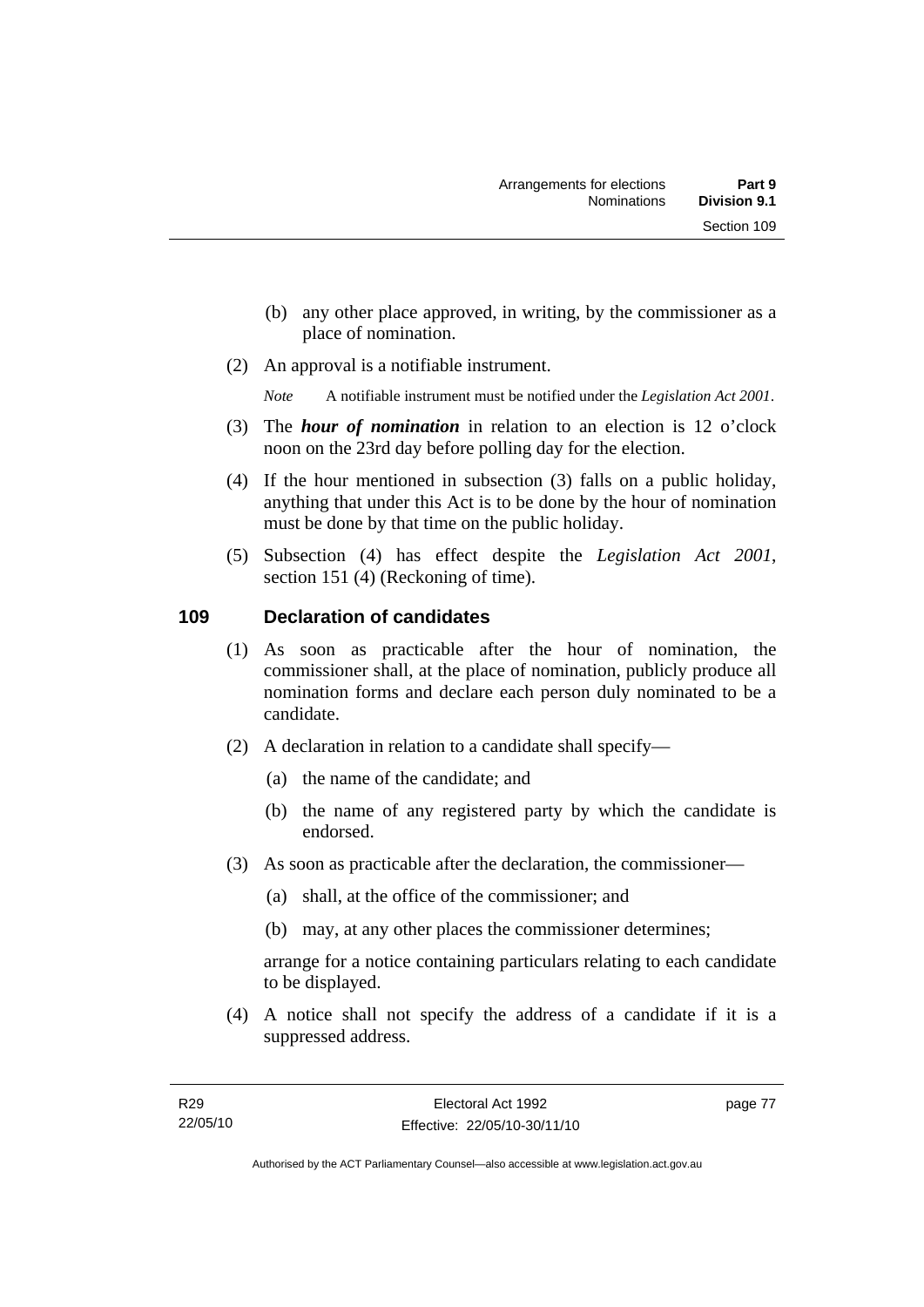## **110 Rejection of nominations**

- (1) The commissioner must reject the nomination of a person if the nomination form for the person is not substantially in accordance with section 105 (Candidates to be nominated).
- (2) The commissioner must also reject the nomination of a person if satisfied on reasonable grounds that the name under which the person is nominated—
	- (a) is obscene; or
	- (b) is frivolous; or
	- (c) has been assumed for a political purpose.

#### **Examples for par (c)**

- 1 A name that includes, completely or partly, the name, or an abbreviation of the name, of a political party.
- 2 A name that includes a political message.
- *Note* An example is part of the Act, is not exhaustive and may extend, but does not limit, the meaning of the provision in which it appears (see *Legislation Act 2001*, s 126 and s 132).
- (3) The commissioner must give a person whose nomination is rejected under subsection (1) or (2) written notice of the rejection.

*Note* For how documents may be given, see *Legislation Act 2001*, pt 19.5.

- (4) The notice must set out the reasons for the rejection.
- (5) The commissioner may reject the nomination of a person only under subsection  $(1)$  or  $(2)$ .

### **111 Need for a poll**

 (1) If the number of candidates for an election is not greater than the number required to be elected, the commissioner shall, in accordance with section 189, declare the candidate or candidates elected.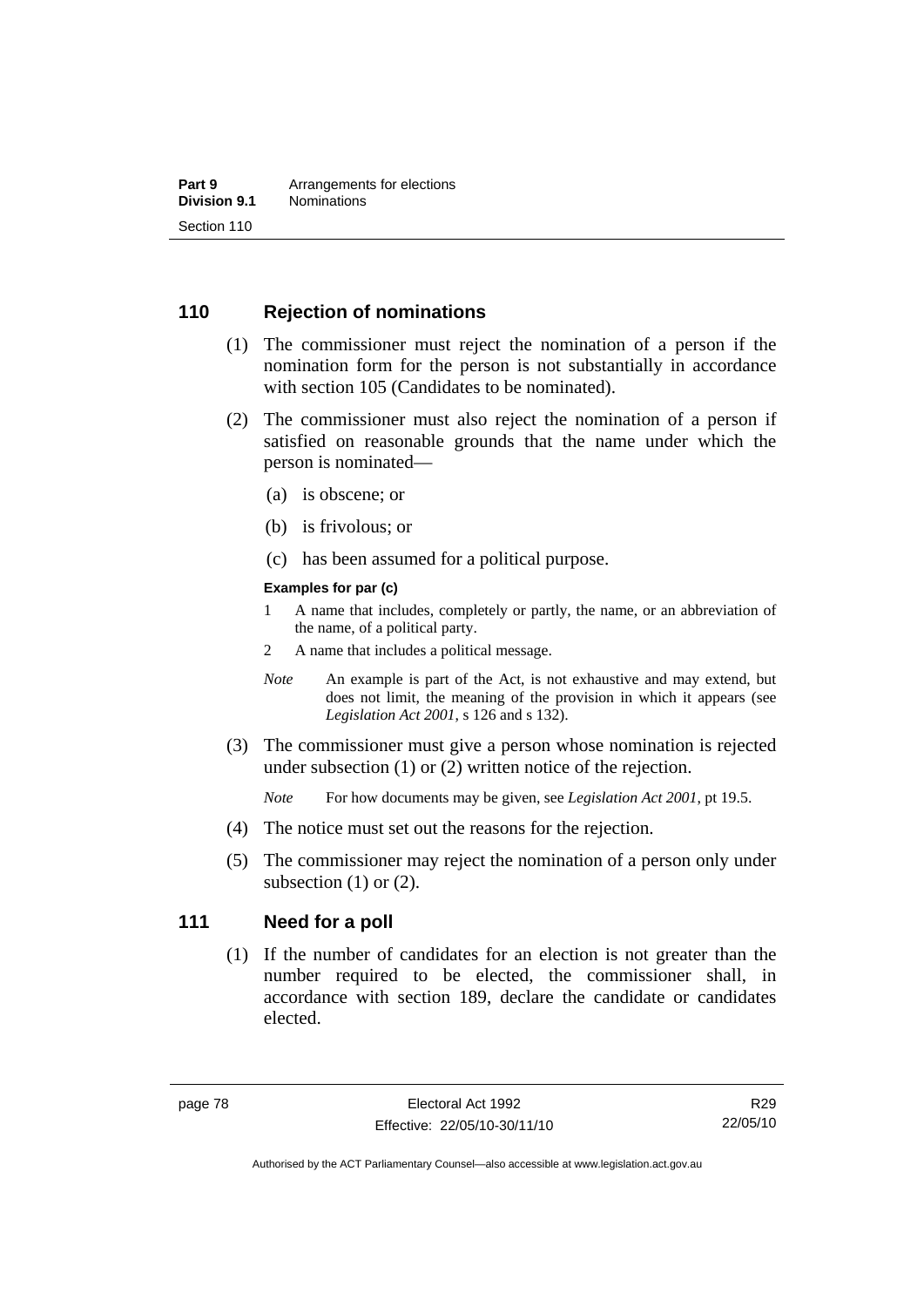(2) If the number of candidates for election is greater than the number required to be elected, a poll shall be held in accordance with this Act.

## **112 Death of candidate before polling day**

If a candidate dies before polling day and the number of candidates remaining is not greater than the number required to be elected, the commissioner shall, in accordance with section 189, declare the remaining candidates elected.

## **113 Deposit—return or forfeiture**

- (1) A deposit paid in relation to the nomination of a candidate shall be returned to the candidate, after the result of an election is declared, if—
	- (a) the candidate is elected; or
	- (b) at the time when the candidate is excluded from a poll under a scrutiny in accordance with schedule 4, his or her total votes equal or exceed 20% of the quota for the election; or
	- (c) the candidate is neither elected nor excluded and his or her total votes, at any stage of the counting, equal or exceed 20% of the quota for the election.
- $(2)$  If—
	- (a) a nominee dies before the candidates are declared for an election; or
	- (b) a candidate dies before polling day;

the commissioner shall pay the amount of the deposit lodged to the deceased's personal representative.

 (3) Subject to subsections (1) and (2), a deposit made in relation to the nomination of a candidate shall be forfeited to the Territory when the result of an election is declared.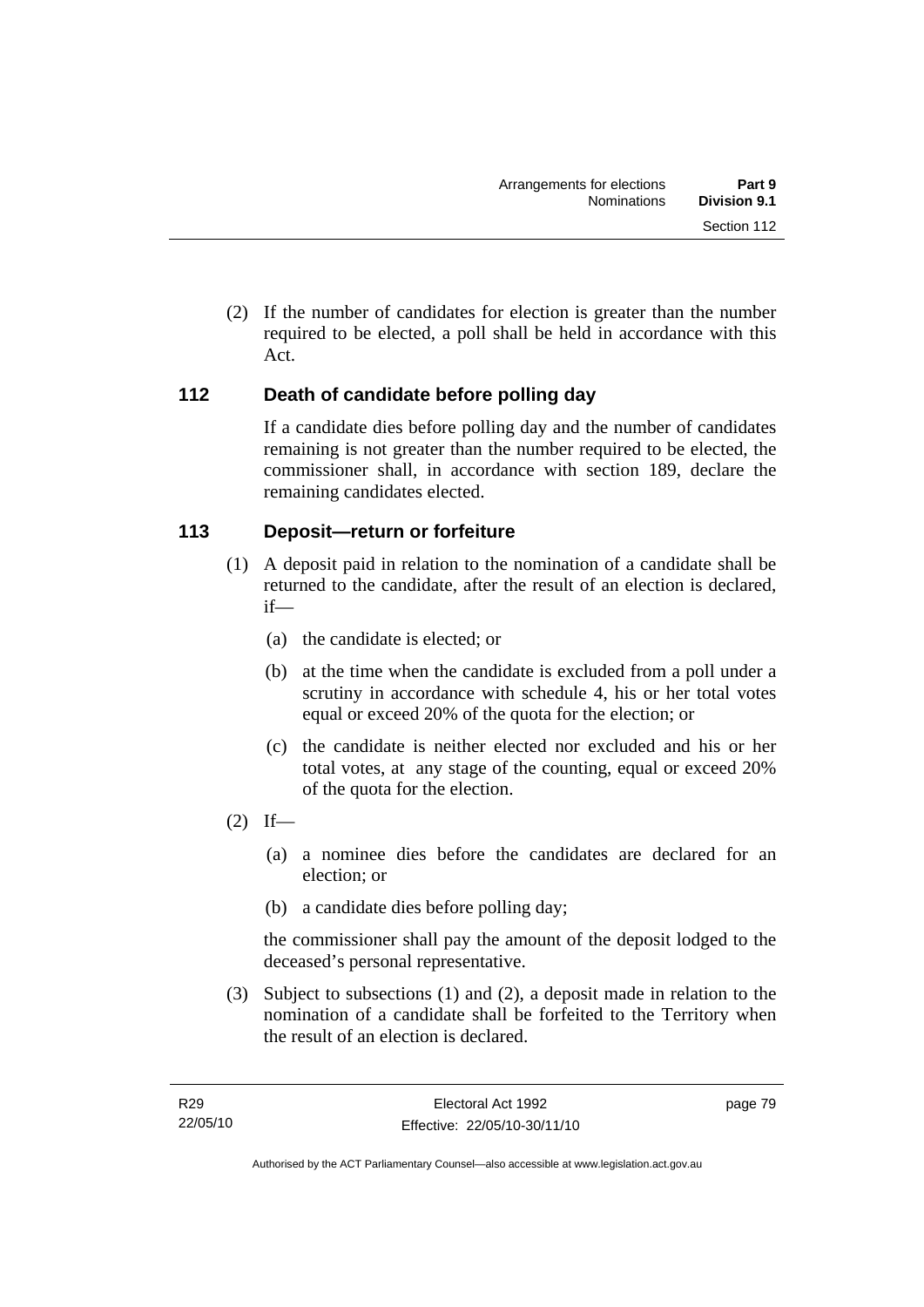**Part 9 Arrangements for elections**<br>**Division 9.2 Ballot papers Ballot papers** Section 114

# **Division 9.2 Ballot papers**

### **114 Ballot papers**

- (1) Subject to this division, the ballot papers to be used in an election shall be in accordance with the form in schedule 1.
- (2) The commissioner may determine the colour of the paper on which ballot papers for each electorate are to be printed.
- (3) A ballot paper must bear an official mark in the form approved under section 340A (Approved forms).
- (4) The ballot paper may be in electronic form.
- (5) The commissioner may approve changes to the electronic form of the ballot paper that are necessary to facilitate the display of the electronic form.

#### **Example**

The electronic form of a ballot paper may display columns of candidates using 2 rows.

- *Note* An example is part of the Act, is not exhaustive and may extend, but does not limit, the meaning of the provision in which it appears (see *Legislation Act 2001*, s 126 and s 132).
- (6) An approval under subsection (3) is a notifiable instrument.

*Note* A notifiable instrument must be notified under the *Legislation Act 2001*.

- (7) The regulations may—
	- (a) specify the headings or directions to be contained on ballot papers to be used for declaration voting; and
	- (b) provide for—
		- (i) the form of a ballot paper to be altered as specified in the regulations; or
		- (ii) a form set out in the regulations to be used in place of the form of a ballot paper.

Authorised by the ACT Parliamentary Counsel—also accessible at www.legislation.act.gov.au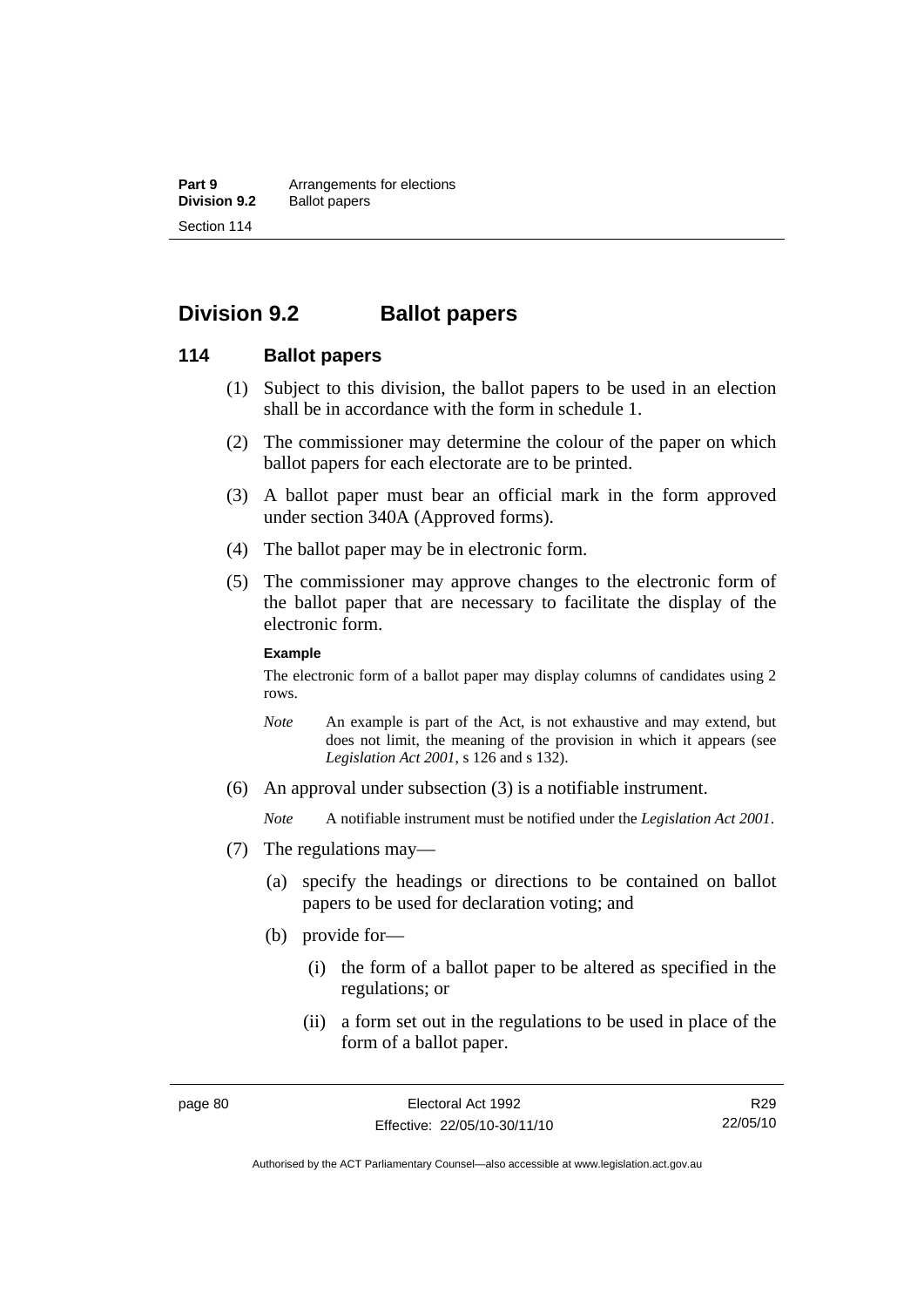## **115 Grouping of candidates' names**

If the registered officer of a registered party nominates 2 or more candidates for an election, their names shall be grouped in a separate column on the ballot papers for the relevant electorate.

## **116 Printing of ballot papers**

- (1) Subject to subsections (2) to (7), on each ballot paper for an election—
	- (a) the names of the candidates in a group of candidates shall be printed in a single column; and
	- (b) if there are 2 or more groups of candidates—separate columns of the names of the candidates in each group shall be printed from left to right in an order determined by the commissioner by lot; and
	- (c) a distinguishing letter shall be printed above the column of names of the candidates in a particular group, the letter being—
		- (i) if there is only 1 group— 'A'; or
		- (ii) if there are 2 or more groups—the appropriate letter in a consecutive, alphabetical order beginning with 'A' corresponding to the order in which the columns of names in each group are printed from left to right on the ballot paper; and
	- (d) if there are grouped and ungrouped candidates—the names of all ungrouped candidates shall, subject to subsection (6), be printed in a single column to the right of the last column of names of grouped candidates; and
	- (e) if there are no groups of candidates—the names of all candidates shall be printed in a single column; and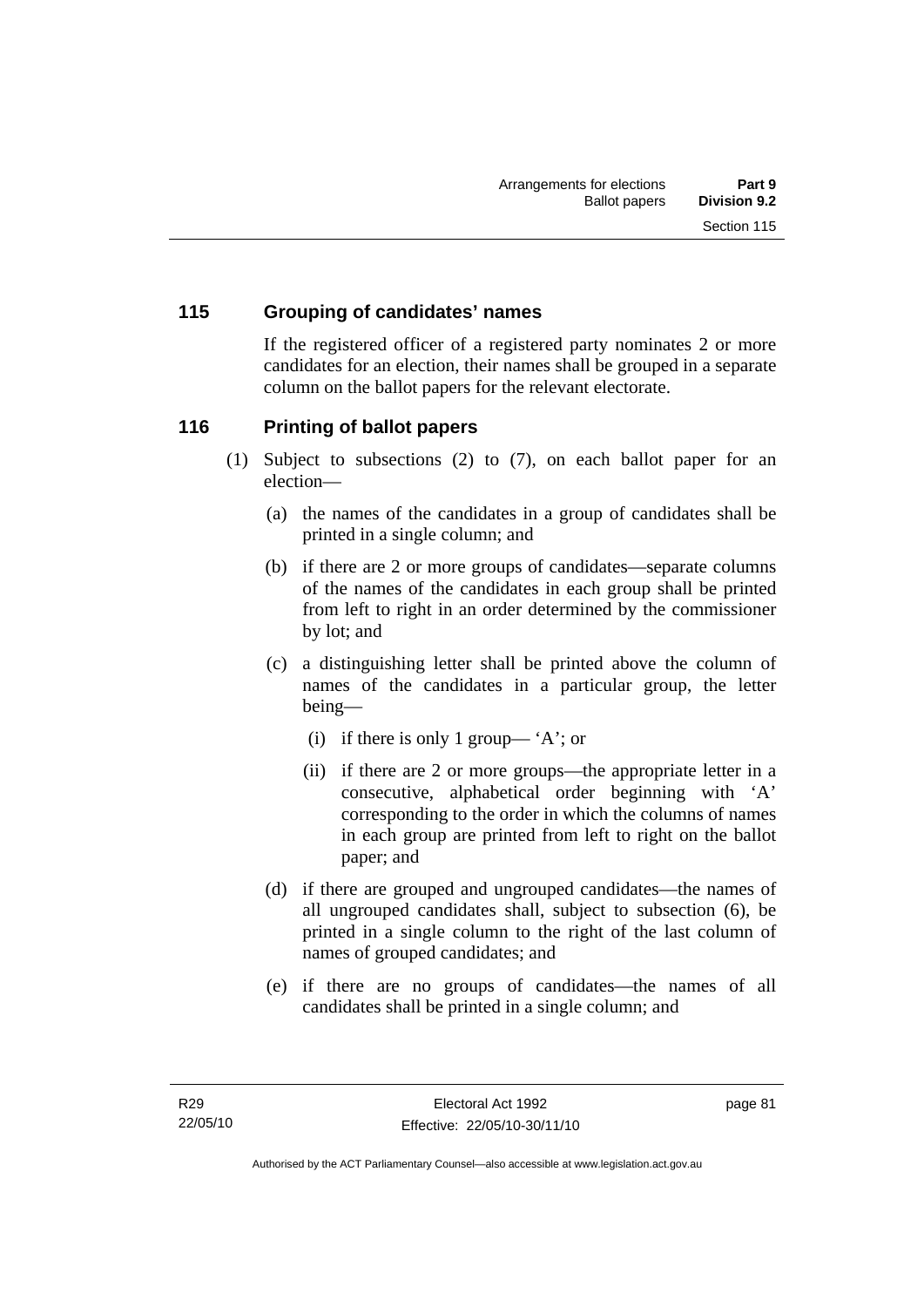- (f) the names of candidates in the columns shall be printed in an order determined in accordance with schedule 2; and
- (g) the name of each candidate shall be printed once only; and
- (h) a square (a *candidate square*) shall be printed adjacent to the name of each candidate.
- *Note Group*, in relation to candidates in an election, is defined in the dictionary.
- (2) A ballot paper must not contain more than the relevant number of candidate's names in a column.
- (3) If there are more than the relevant number of candidates in a group—
	- (a) their names shall, so far as practicable, be printed in 2 or more adjacent columns of equal length; and
	- (b) the names to be printed in each column shall be determined by the commissioner by lot.
- (4) If the names of the candidates in a particular group are printed in 2 or more adjacent columns, the distinguishing letter referred to in subsection (1) (c) shall be printed once only above those columns.
- (5) If there are no grouped candidates and there are more than the relevant number of ungrouped candidates—
	- (a) their names shall, so far as practicable, be printed in 2 or more adjacent columns of equal length; and
	- (b) the names to be printed in each column shall be determined by the commissioner by lot.
- (6) If a single column of the names of ungrouped candidates would be longer than the longest column of names of grouped candidates—
	- (a) the names of the ungrouped candidates shall be printed in 2 or more columns none of which is longer than the longest column of names of grouped candidates; and

R29 22/05/10

Authorised by the ACT Parliamentary Counsel—also accessible at www.legislation.act.gov.au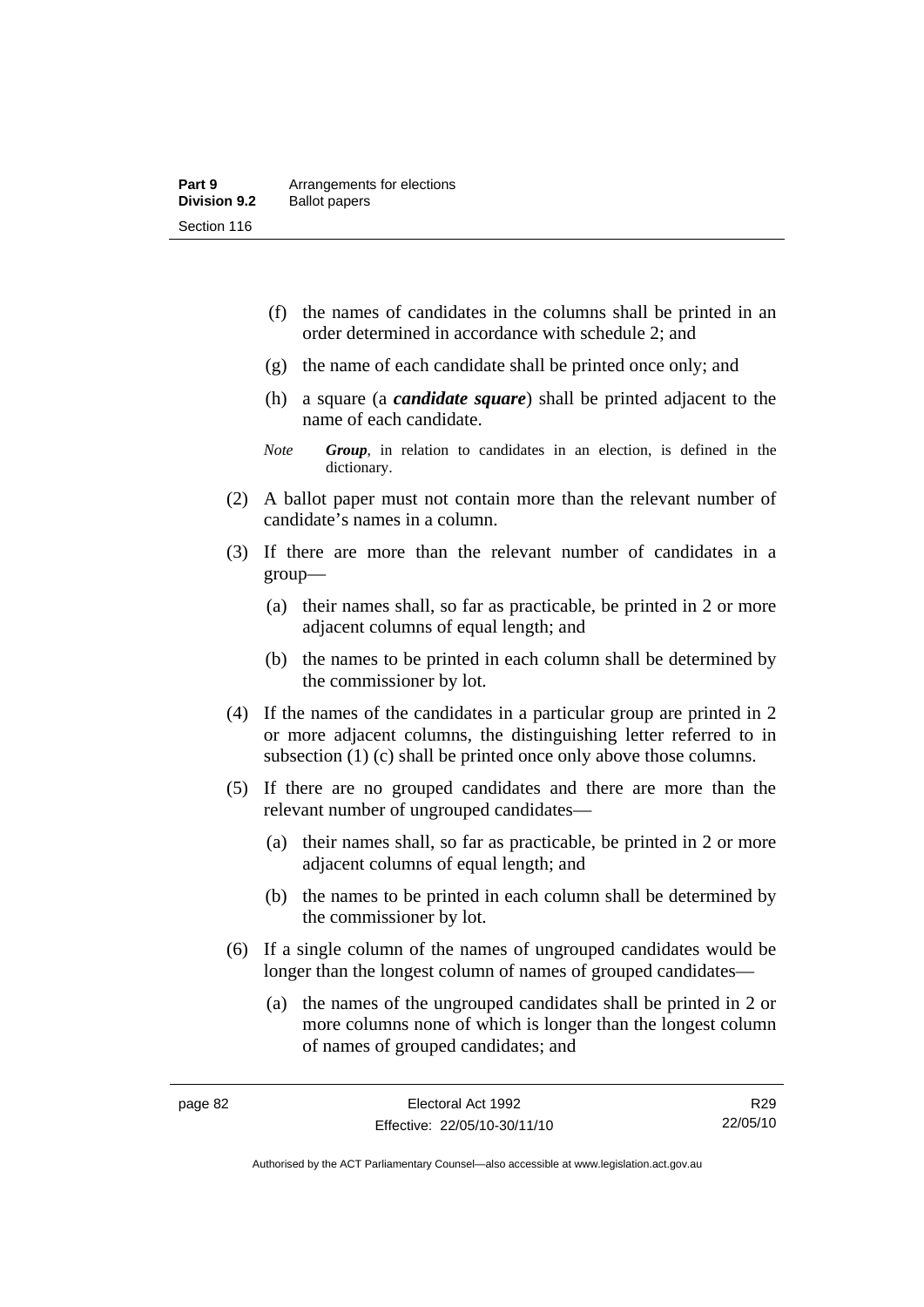- (b) the names of the ungrouped candidates to be included in each column shall be determined by the commissioner by lot.
- (7) If similarity in the names of 2 or more candidates is likely to cause confusion, their names may be arranged on the ballot papers with such description or addition as will distinguish each from the other.
- (8) In this section:

## *relevant number* means—

- (a) for a 5 member electorate—5; or
- (b) for a 7 member electorate—7.

## **117 Names on ballot papers**

(1) In this section:

*party name*, for a registered party, means—

- (a) the name under which the party is registered; or
- (b) if a registered abbreviation of the name of the party is stated in the nomination form of each party candidate—that abbreviation.
- (2) On the ballot papers for an election—
	- (a) the party name of the registered party by which a group of party candidates is endorsed must be printed at the top of the column of their names; and
	- (b) the party name of the registered party by which an ungrouped party candidate is endorsed must be printed next to the candidate square for the candidate; and
	- (c) the word 'independent' must be printed next to the candidate square for a candidate (other than a party candidate) if the nomination form so specified.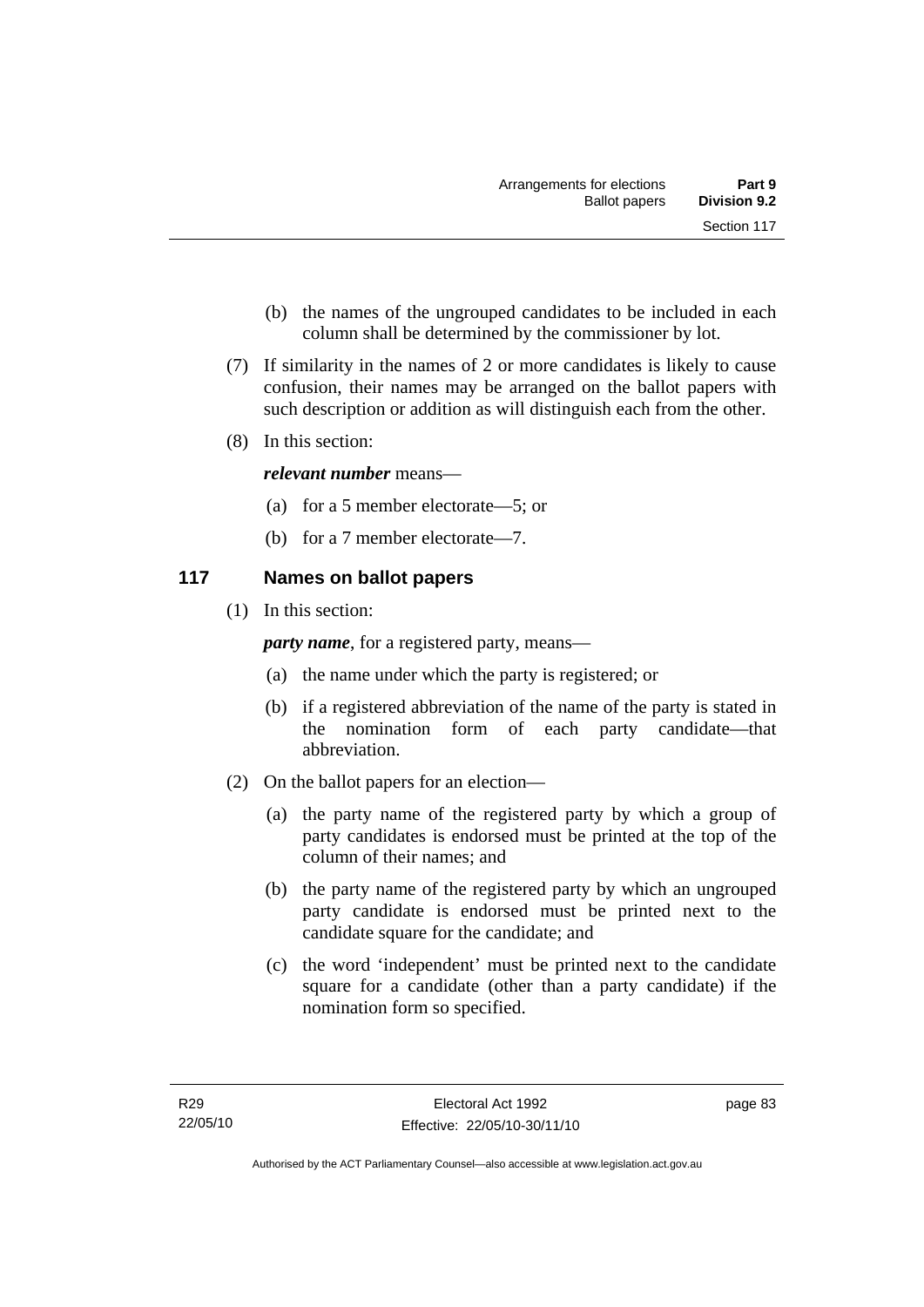## **118 Draw for positions on ballot papers**

The commissioner shall make the determinations required by section 116 in public at the place of nomination, as soon as practicable after the candidates have been declared.

# **Division 9.3 Electronic voting devices and vote counting programs**

## **118A Approval of computer program for electronic voting and vote counting**

- (1) The commissioner may approve 1 or more computer programs for any of the following:
	- (a) to allow electronic voting in an election;
	- (b) to perform steps in the scrutiny of votes in an election.
- (2) The commissioner may approve a program under subsection (1) (a) only if the program will—
	- (a) allow an elector to show consecutive preferences starting at '1'; and
	- (b) give an elector an opportunity to correct any mistakes before processing the elector's vote; and
	- (c) allow an elector to make an informal vote showing no preference for any candidate; and
	- (d) not allow a person to find out how a particular elector cast his or her vote.
- (3) The commissioner may approve a program under subsection (1) (b) only if—
	- (a) the proper use of the program would give the same result in the scrutiny of votes in an election as would be obtained if the scrutiny were conducted without using the program; and

R29 22/05/10

Authorised by the ACT Parliamentary Counsel—also accessible at www.legislation.act.gov.au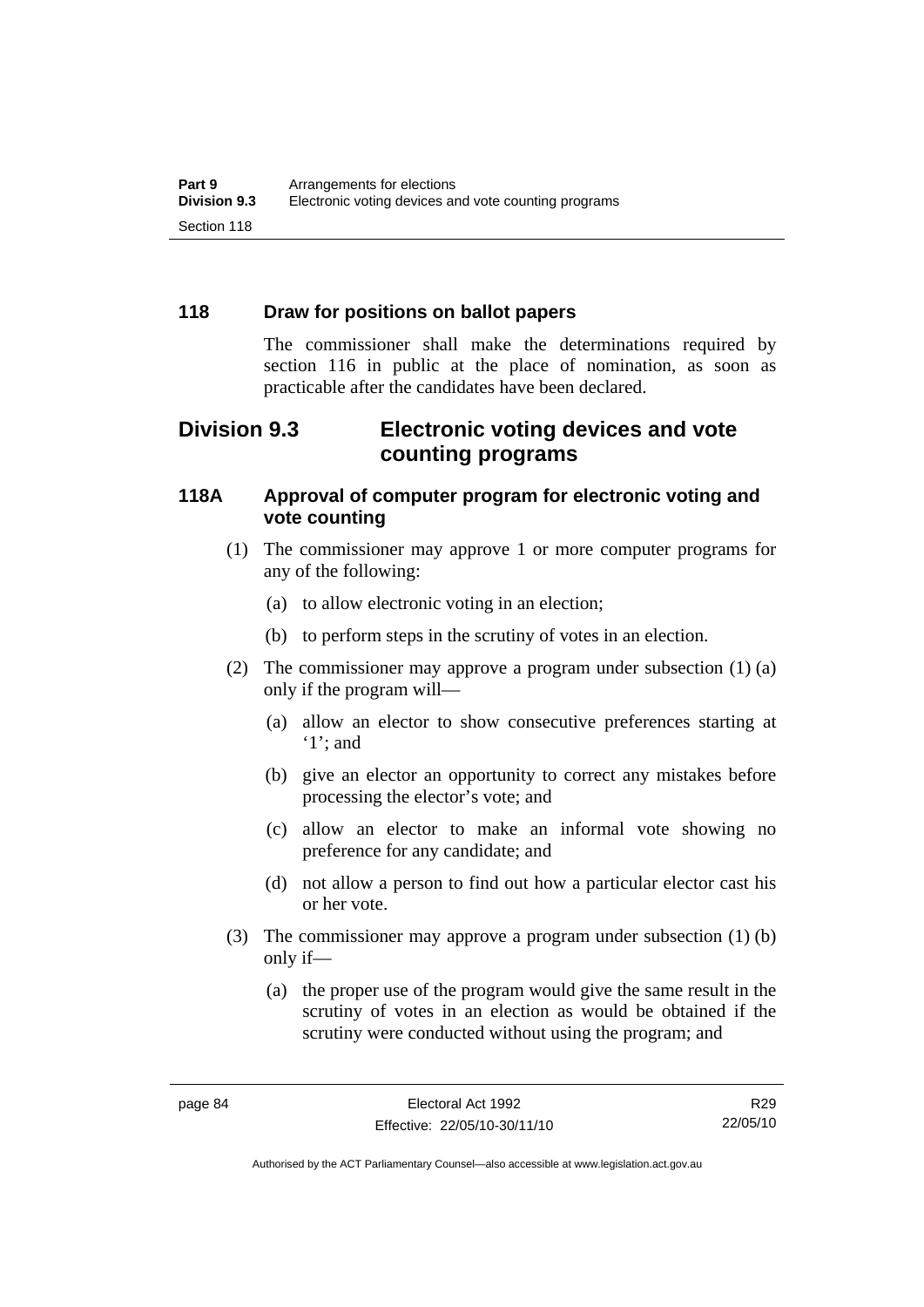- (b) the program—
	- (i) will not allow a person to find out how a particular elector cast his or her vote; and
	- (ii) is designed to pause while the commissioner makes a determination by lot required by schedule 4; and
	- (iii) can produce indicative distributions of preferences at any time after the close of the poll and before the declaration of the poll.
- (4) An approval under subsection (1) is a notifiable instrument.

*Note* A notifiable instrument must be notified under the *Legislation Act 2001*.

- (5) The commissioner must determine processes that must be followed in relation to the use of an approved computer program in the scrutiny of votes in an election.
- (6) Without limiting subsection (5), the commissioner may approve a process—
	- (a) for entering preferences shown on paper ballots into the approved computer program; and
	- (b) for counting preferences using the program to work out—
		- (i) the number of unrejected ballot papers on which a first preference is recorded for each candidate; and
		- (ii) the number of informal ballot papers for each electorate.

## **118B Security of electronic voting devices and related material**

 (1) The commissioner must take steps to ensure that electronic devices and computer programs used or intended to be used for or in connection with electronic voting are kept secure from interference at all times.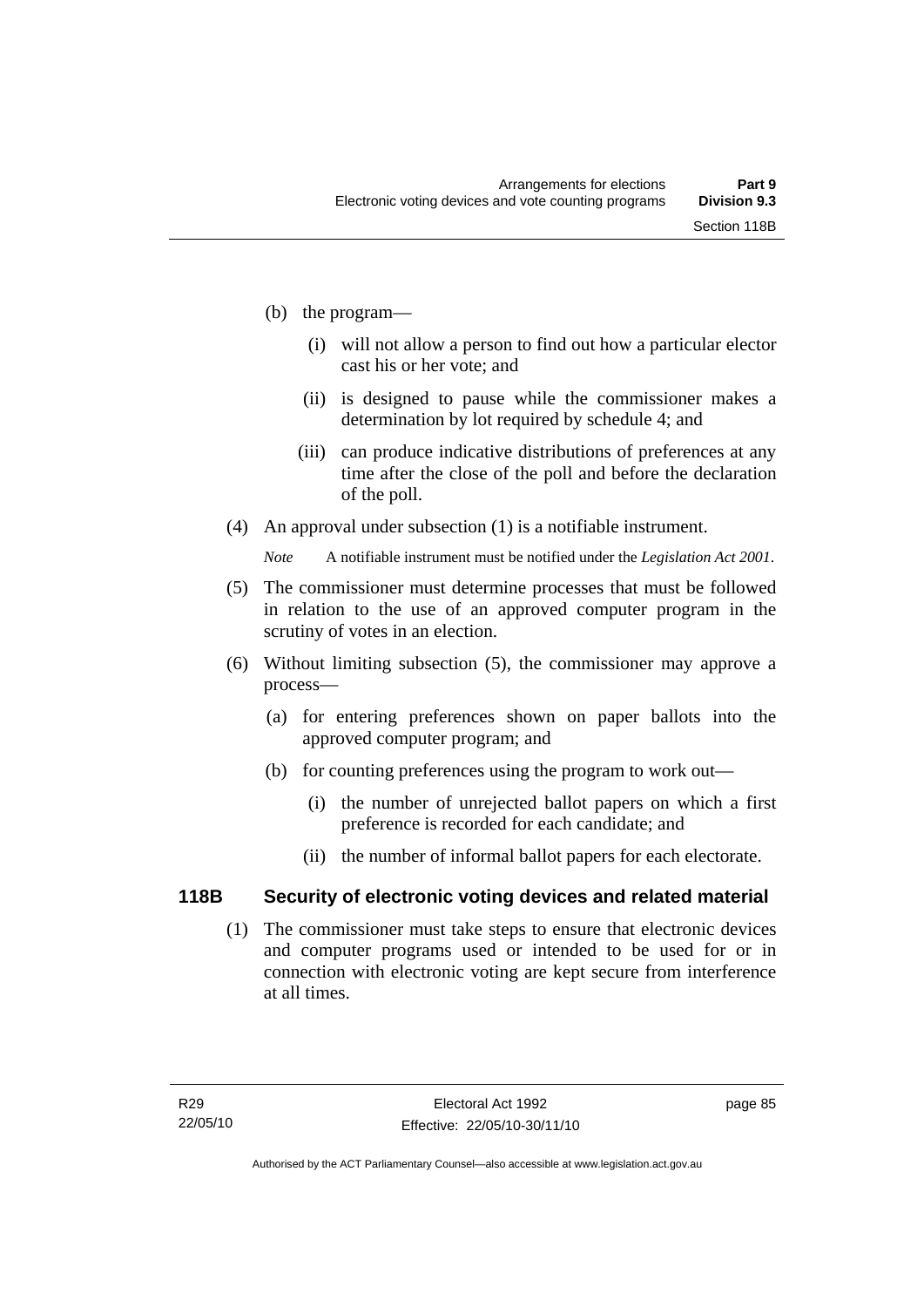- (2) The commissioner must keep backup copies of electronic data produced at a polling place or scrutiny centre until whichever of the following happens last:
	- (a) the beginning of the pre-election period for the next election;
	- (b) the documents are no longer required by the commissioner, another member of the electoral commission or a member of the staff of the commission for exercising a function under this Act.

# **Division 9.4 Miscellaneous**

## **119 Polling places and scrutiny centres**

- (1) The commissioner may, in writing—
	- (a) appoint a specified place to be a polling place on polling day for an election; and
	- (b) appoint a specified place to be a scrutiny centre during the election period for the purpose of the scrutiny at an election.
- (2) An appointment is a notifiable instrument.

*Note* A notifiable instrument must be notified under the *Legislation Act 2001*.

- (3) During a pre-election period, the commissioner—
	- (a) must publish in a newspaper; and
	- (b) may publish by any other means the commissioner determines;

a notice setting out particulars of each polling place for the election.

## **120 Administrative arrangements**

 (1) The commissioner shall make appropriate administrative arrangements for the conduct of each election and, in particular, shall ensure that each polling place is properly equipped with—

R29 22/05/10

Authorised by the ACT Parliamentary Counsel—also accessible at www.legislation.act.gov.au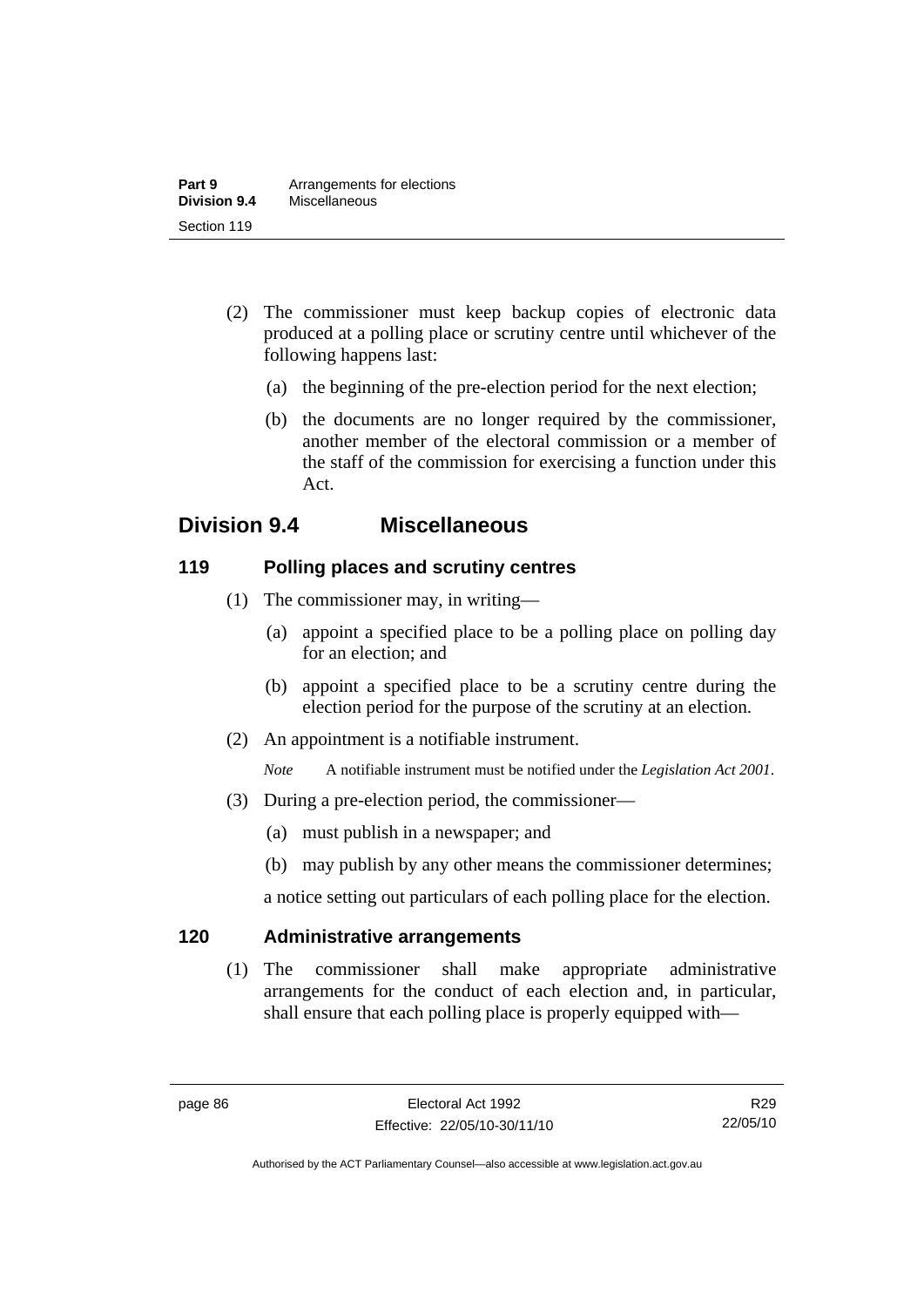- (a) separate voting compartments constructed so as to screen voters from observation while marking ballot papers; and
- (b) ballot boxes capable of being securely fastened; and
- (c) ballot papers and other documents and stationery.
- (2) The commissioner may make arrangements at a polling place for electors to vote using an electronic ballot paper (*electronic voting*).
- (3) For subsection (2), the commissioner may approve electronic devices for use by electors for electronic voting at a polling place.
- (4) An approval under subsection (3) is a notifiable instrument.

*Note* A notifiable instrument must be notified under the *Legislation Act 2001*.

## **121 Certified lists of electors**

- (1) As soon as practicable after the roll for an electorate closes, the commissioner shall—
	- (a) prepare a certified list of the electors; and
	- (b) give a copy to the OIC for each polling place; and
	- (c) on request by a candidate for the electorate—give a copy to the candidate.
- (2) For this Act, the certified list of electors, in relation to an election in an electorate, is an extract from the roll for the electorate, certified by the commissioner, in relation to each person enrolled who will be at least 18 years of age on polling day.

## **121A Use of information from certified lists**

(1) In this section:

### *approved purpose* means—

- (a) a purpose connected with an election; or
- (b) monitoring the accuracy of information on the roll.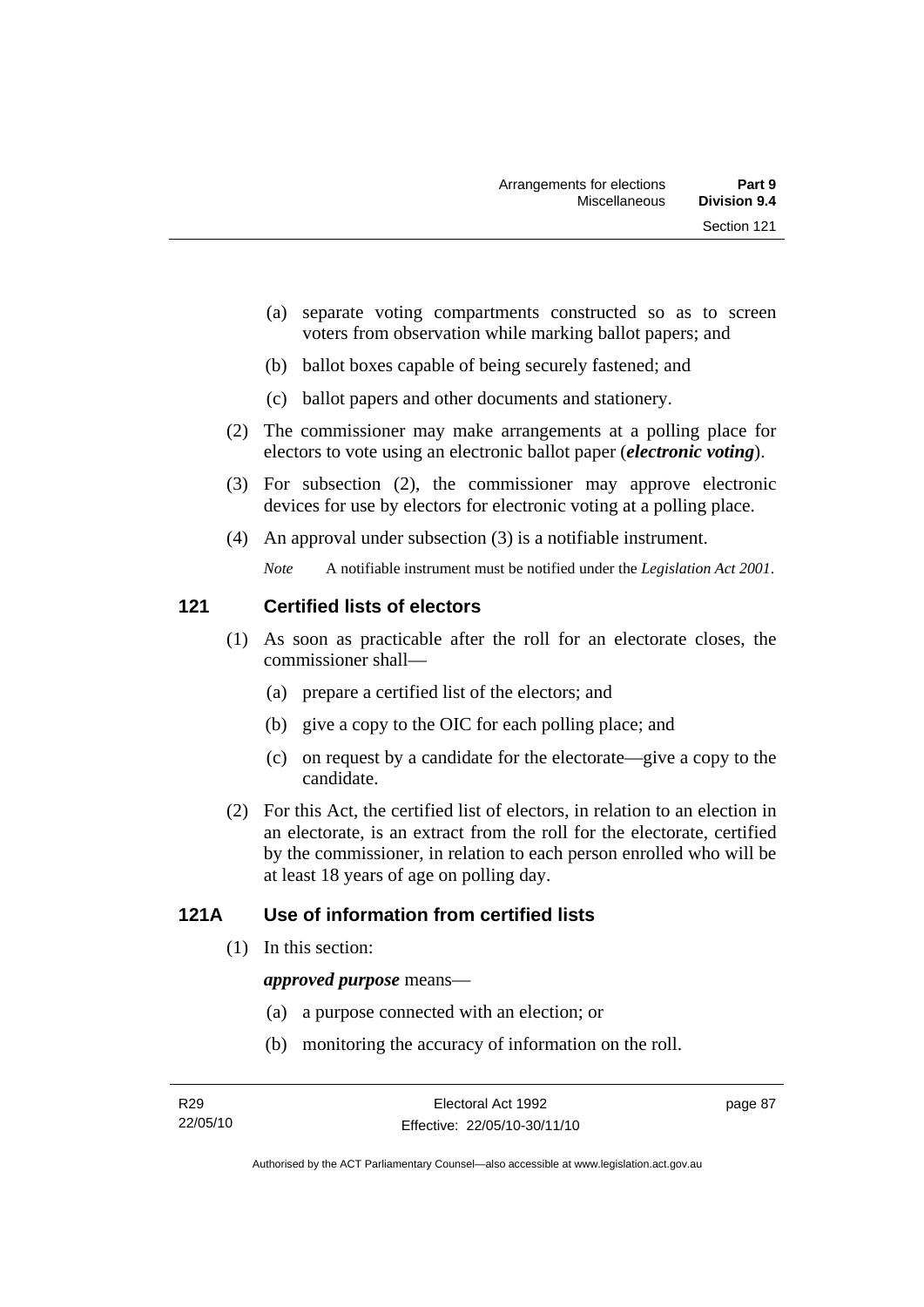| Part 9       | Arrangements for elections |
|--------------|----------------------------|
| Division 9.4 | Miscellaneous              |
| Section 122  |                            |

*protected information*, in relation to a person, means information that the person knows, or has reasonable grounds for believing, was obtained from a copy of a certified list of electors given to the person or someone else under section 121 (1) (Certified list of electors).

- (2) A person must not, without reasonable excuse, use protected information for—
	- (a) a commercial purpose; or
	- (b) any other purpose, other than an approved purpose.

Maximum penalty: 50 penalty units, imprisonment for 6 months or both.

 (3) A person must not, without reasonable excuse, directly or indirectly divulge or communicate protected information to someone else for a purpose other than an approved purpose.

Maximum penalty: 50 penalty units, imprisonment for 6 months or both.

### **122 Scrutineers—appointment**

- (1) A candidate for election may appoint a scrutineer to represent the candidate during the polling for the election, or during the scrutiny for an election, or both.
- (2) An appointment shall be made by giving to the commissioner—
	- (a) written notice, signed by the candidate, specifying the name and address of the scrutineer; and
	- (b) an undertaking signed by the scrutineer.
	- *Note* If a form is approved under s 340A (Approved forms) for an undertaking, the form must be used.

Authorised by the ACT Parliamentary Counsel—also accessible at www.legislation.act.gov.au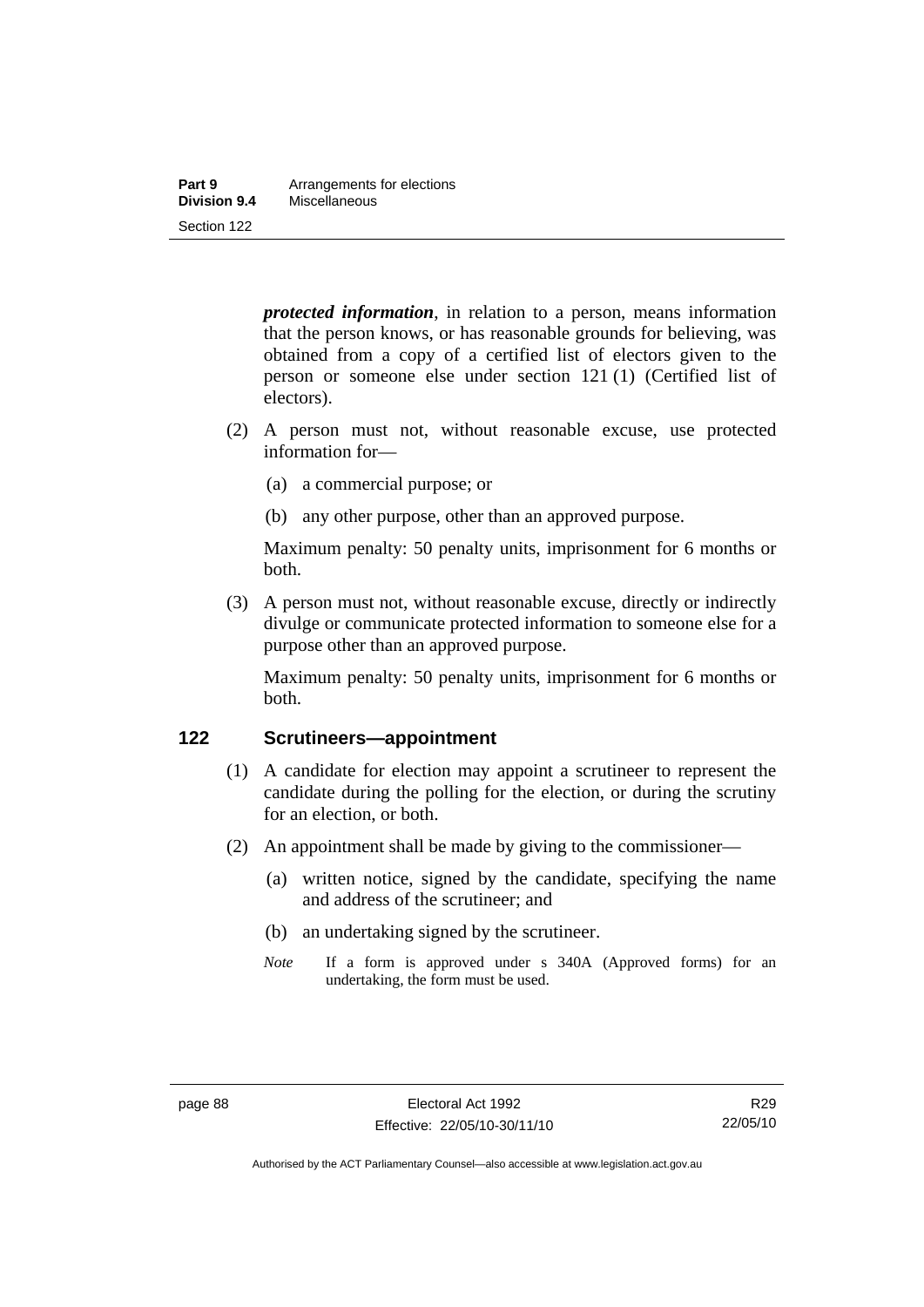## **123 Scrutineers—conduct**

- (1) Subject to subsection (2), a scrutineer representing a candidate during the polling for an election is entitled to be present in a polling place, and to enter or leave a polling place, when voters are allowed to vote at that place.
- (2) At any time while voters are allowed to vote at a particular polling place, the number of scrutineers representing a particular candidate who are present at that place shall not exceed the number of officers responsible for issuing ballot papers at that place.
- (3) Subject to subsection (4), a scrutineer representing a candidate during the scrutiny for an election is entitled to be present in a scrutiny centre, and to enter or leave a scrutiny centre, during the conduct of the scrutiny at the centre.
- (4) At any time during the conduct of the scrutiny at a particular scrutiny centre, the number of scrutineers representing a particular candidate who are present at the centre shall not exceed the number of officers at the centre.
- (5) A scrutineer at a polling place or scrutiny centre shall wear a badge, supplied by the commissioner, that identifies the person as a scrutineer.
- (6) A scrutineer shall not, without reasonable excuse, communicate with any person in a polling place except so far as is necessary in the exercise of the scrutineer's functions.

Maximum penalty: 10 penalty units.

 (7) A scrutineer shall not, without reasonable excuse, interfere with or attempt to influence an elector at a polling place.

Maximum penalty: 50 penalty units.

 (8) For section 320 (4) (b), a scrutineer who contravenes this section is no longer entitled to be on the premises.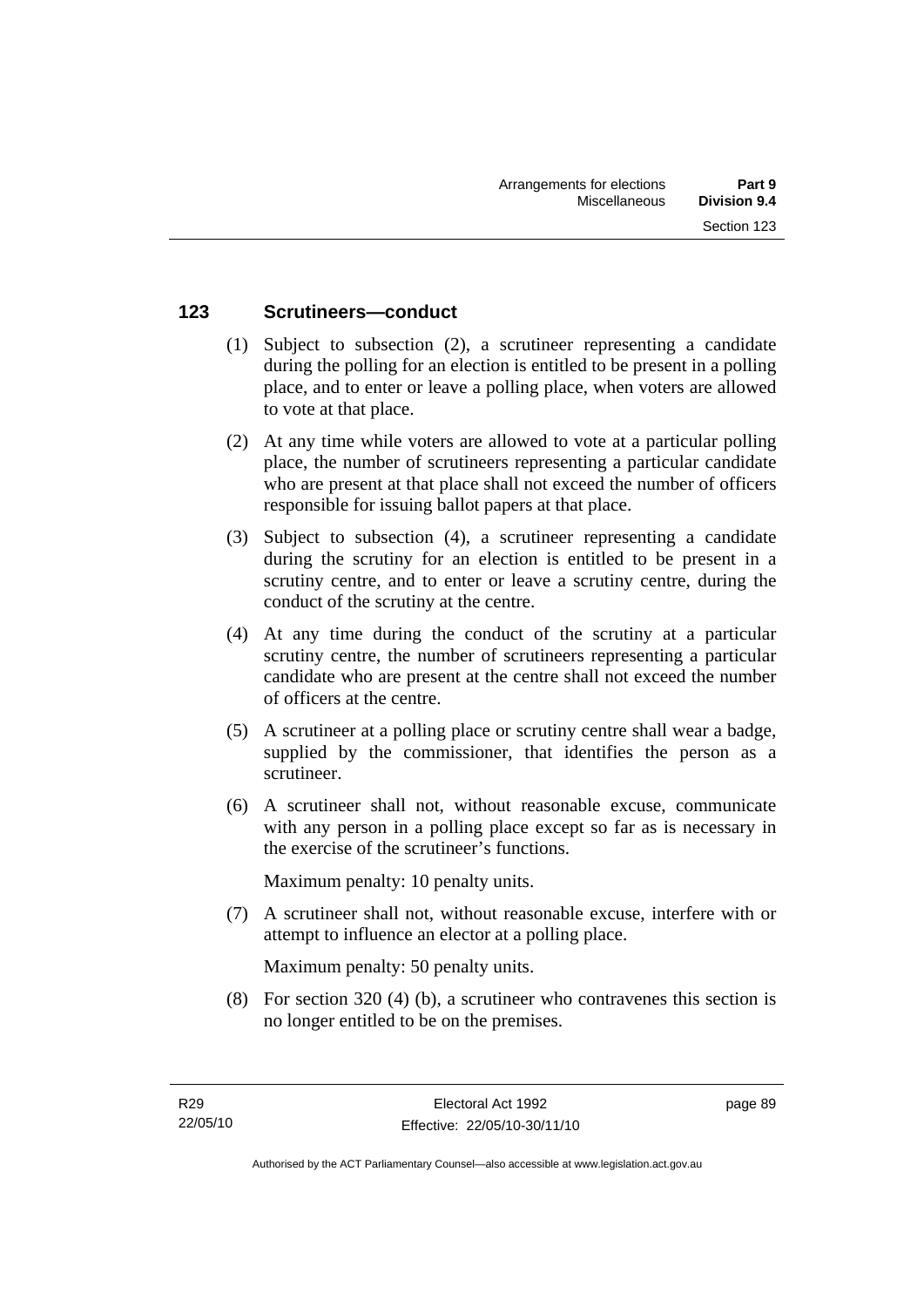## **124 Participation by candidates in conduct of election**

A candidate shall not take any part in the conduct of an election.

### **125 Determining matters by lot**

- (1) If the commissioner is required by this Act to determine a matter by lot, the matter shall be so determined in a way approved by the electoral commission in writing.
- (2) An approval is a disallowable instrument.
	- *Note* A disallowable instrument must be notified, and presented to the Legislative Assembly, under the *Legislation Act 2001*.

### **126 Supplementary elections**

If, in relation to an election—

- (a) there are no candidates; or
- (b) the number of candidates declared elected under section 111 or 112 is less than the number of vacancies;

a supplementary election shall be held, as necessary, in accordance with section 101.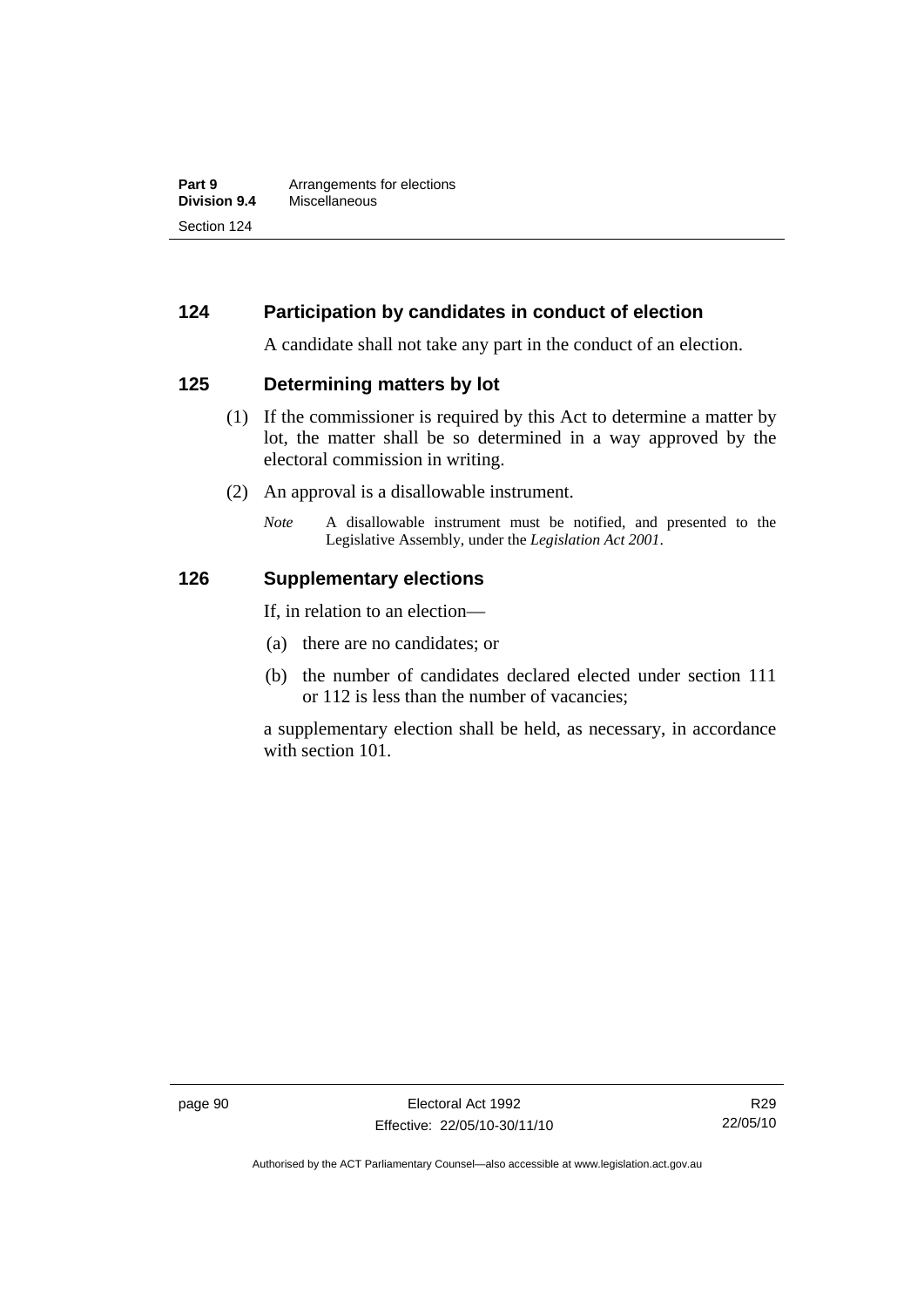| Voting  | Part 10       |
|---------|---------------|
| General | Division 10.1 |
|         | Section 127   |

# **Part 10 Voting**

# **Division 10.1 General**

# **127 Meaning of** *authorised witness*

In this part:

*authorised witness* means—

- (a) in Australia or an external Territory—an officer, an elector or a person who is enrolled on any roll kept under the Commonwealth Electoral Act; or
- (b) in any other place—a person who is at least 18 years old;

but does not include a candidate at an election.

# **128 Entitlement to vote**

- (1) Subject to subsection (2), an elector enrolled for an electorate is entitled to vote at an election for the electorate.
- (2) A person who is enrolled is not entitled to vote at an election unless he or she will be at least 18 years old on the day the poll for the election is required to be held.
- (3) The inclusion of the name of a person on a certified list of electors for an election is conclusive evidence of the person's right to vote at the election.
- (4) The omission of the name of a person from a roll because of official error does not disqualify the person from voting.
- (5) In a roll or a certified list of electors, an omission of a given name, or an error in a name, does not disqualify an elector from voting.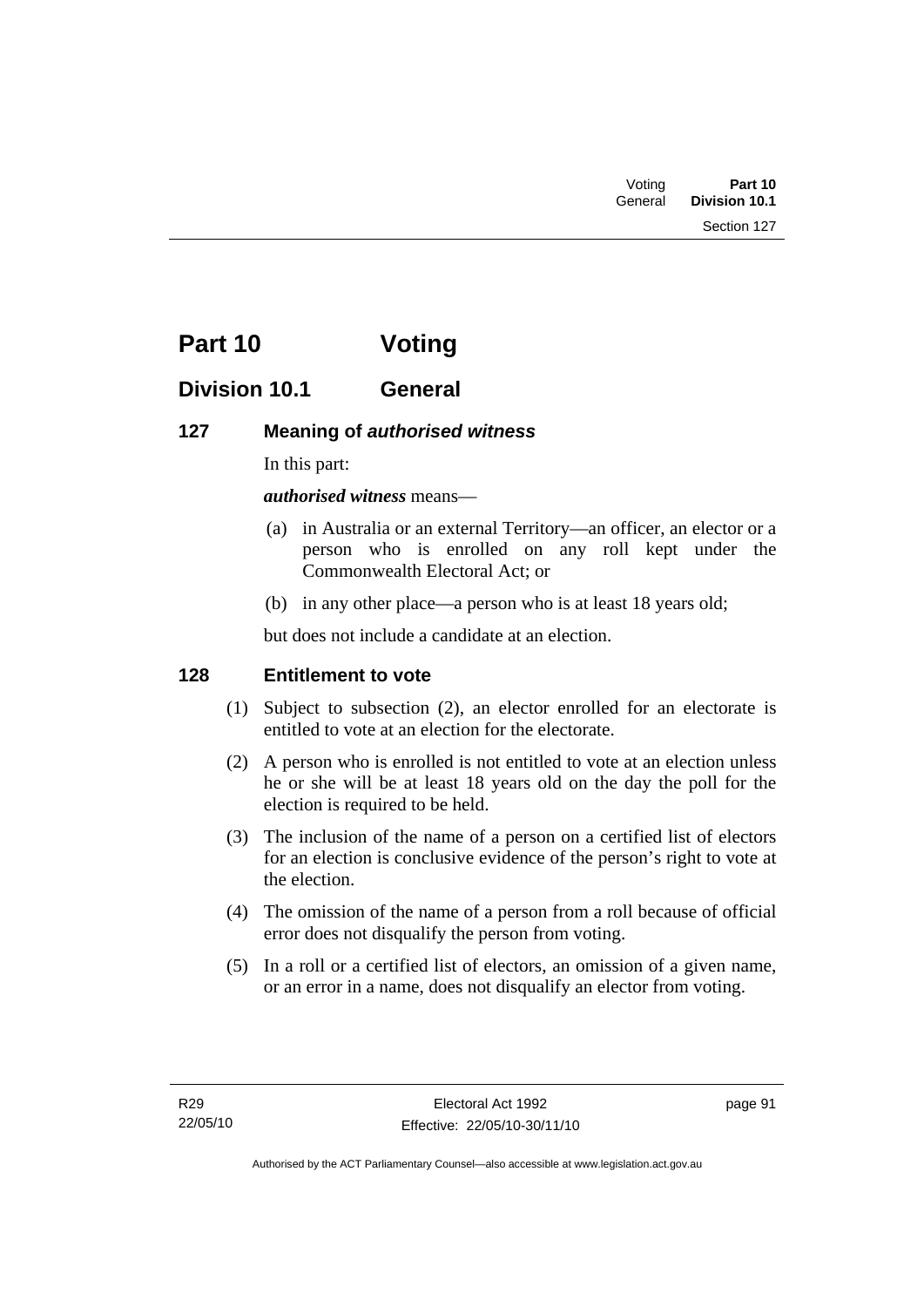(6) An elector whose surname has changed is not disqualified from voting under a former name entered for the person on a roll or certified list of electors.

## **129 Compulsory voting**

 (1) An elector who is entitled to vote at an election shall not, without a valid and sufficient reason, fail to vote at the election.

Maximum penalty: 0.5 penalty units.

- (2) Subsection (1) does not apply to—
	- (a) an eligible overseas elector; or
	- (b) an Antarctic elector; or
	- (c) an elector who is serving a sentence of imprisonment outside the ACT; or
	- (d) an elector who is enrolled because of his or her enrolment on the Commonwealth roll as an itinerant elector.
- (3) Without limiting subsection (1), an elector shall be taken to have a valid and sufficient reason for failing to vote at an election if the elector believes it to be part of his or her religious duty to abstain from voting.

### **130 Multiple votes prohibited**

An elector shall not vote—

(a) more than once at the same election for an electorate; or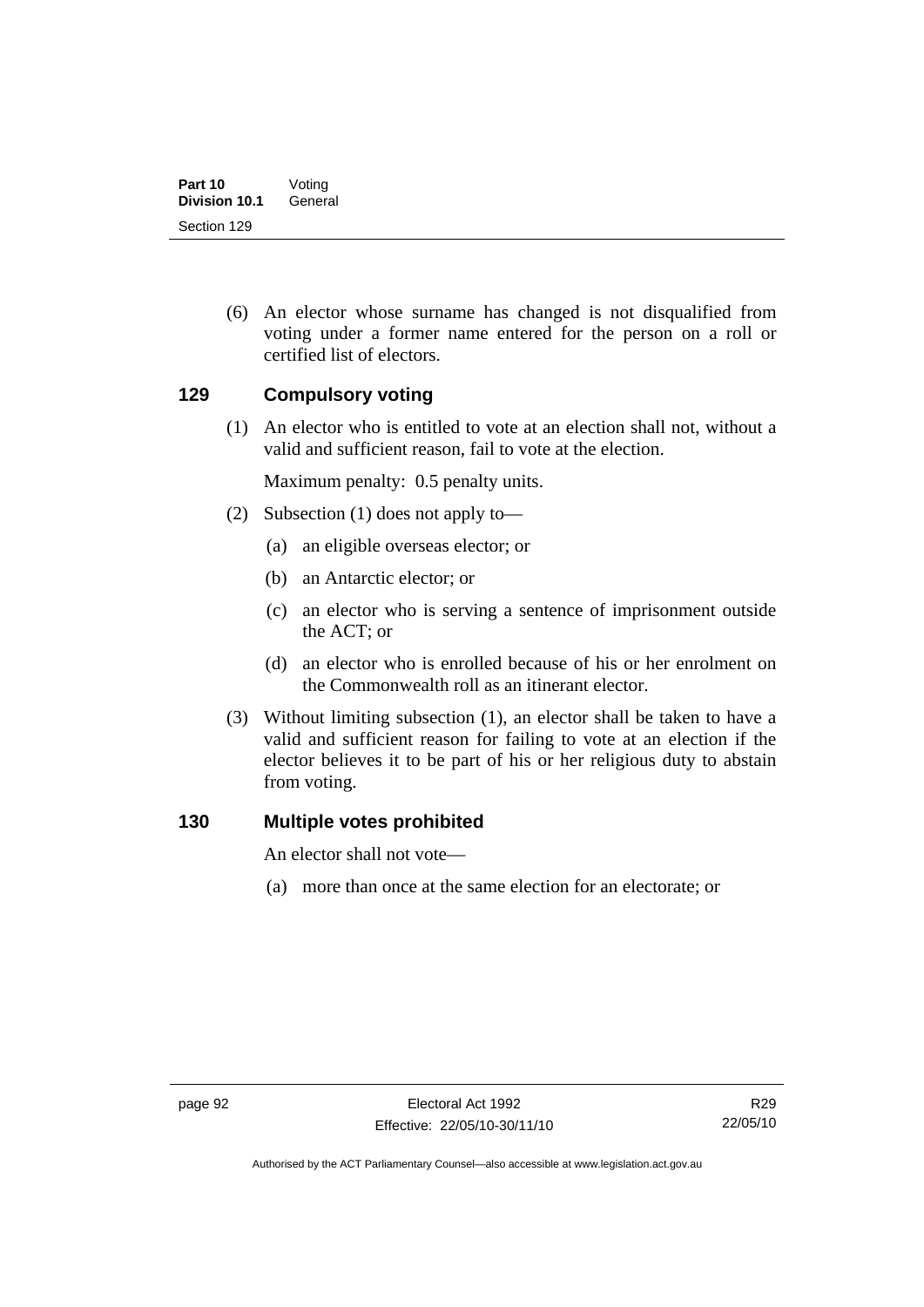| Voting  | Part 10              |
|---------|----------------------|
| General | <b>Division 10.1</b> |
|         | Section 131          |

 (b) at 2 or more elections for electorates the polls for which are required to be held on the same day.

Maximum penalty: 50 penalty units, imprisonment for 6 months or both.

# **131 Procedures for voting**

- (1) At an election, an elector may—
	- (a) cast a vote in accordance with division 10.2, 10.3 or 10.4; or
	- (b) if the elector is a patient in a hospital or special hospital, or detained at a correctional centre—cast an ordinary vote or a declaration vote in accordance with division 10.5.
- (2) An elector who is entitled to vote at an election may cast a vote on polling day at any polling place in the ACT, whether or not the polling place is in the electorate for which the elector is enrolled.
- (3) If there is electronic voting at a polling place, an elector may vote using a paper ballot paper or electronic voting.
- (4) To remove any doubt, subsection (2) does not give an elector detained in lawful custody any right to leave, or be released from, the place of custody to cast a vote.

# **132 Manner of recording vote**

- (1) An elector shall record his or her vote on a ballot paper by marking the ballot paper in accordance with subsection (2).
- (2) The elector—
	- (a) shall place consecutive whole numbers starting at '1' in the number of candidate squares equal to the number of candidates to be elected so as to indicate preferences; and
	- (b) may place further consecutive whole numbers in additional candidate squares so as to indicate additional preferences.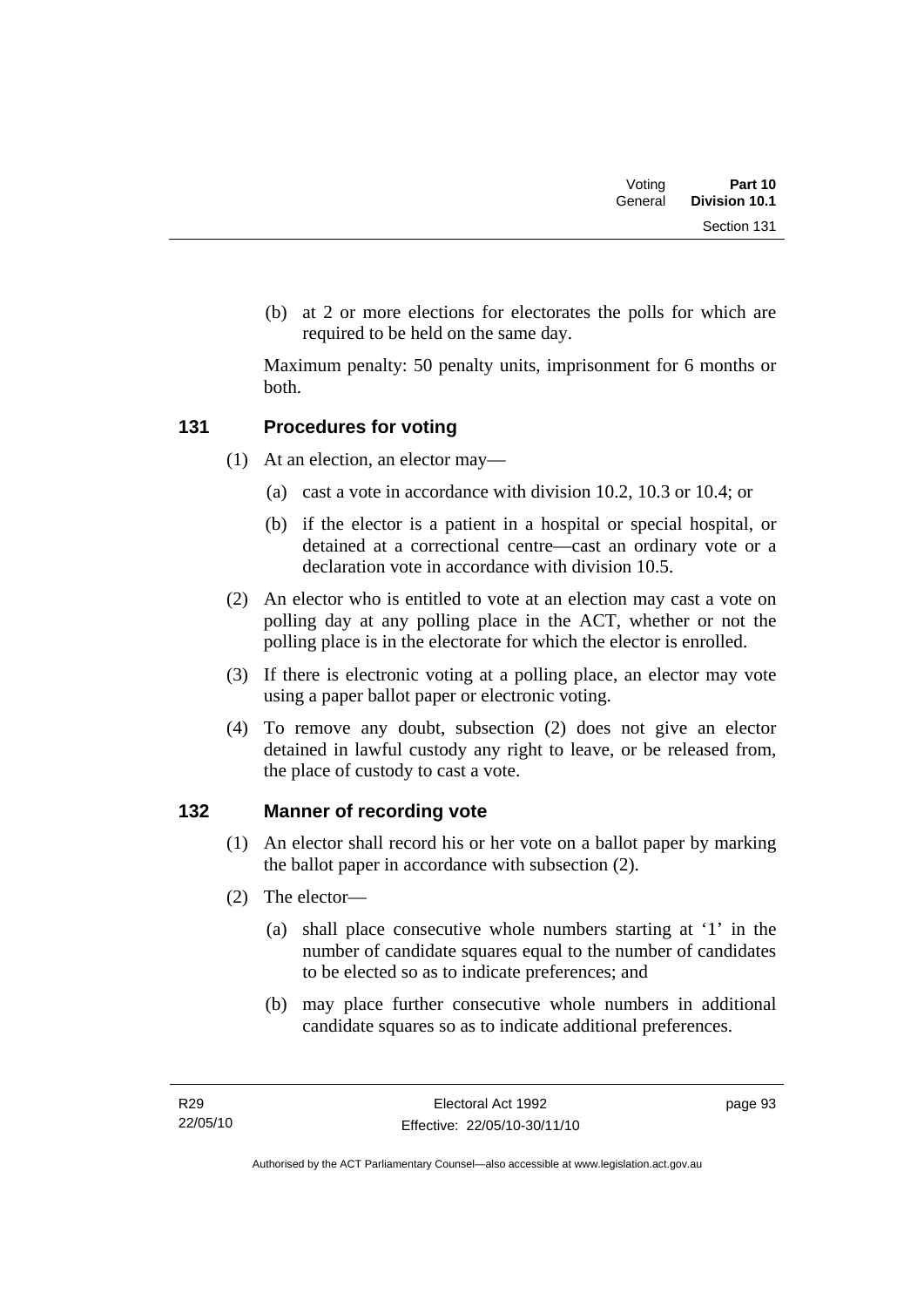# **Division 10.2 Ordinary voting at a polling place**

## **133 Claims to vote**

- (1) If a person attends before an officer at a polling place on polling day and claims to vote at an election, the officer shall issue a ballot paper to the claimant for the relevant electorate if satisfied that the certified list of electors for the electorate—
	- (a) specifies the claimant's name; and
	- (b) specifies an address for the claimant or indicates that the claimant's address is suppressed; and
	- (c) has not been marked so as to indicate that a ballot paper has already been issued to the claimant.
- (2) Despite subsection (1), an officer shall not issue a ballot paper to a person who indicates that he or she has already voted at the election.
- (3) Immediately after issuing a ballot paper to a claimant, the officer shall record the issue on the certified list of electors.

# **134 Voting in private**

Subject to section 156, a person shall, on receipt of a ballot paper under section 133, without delay—

- (a) go to an unoccupied voting compartment at the polling place; and
- (b) there, in private, mark his or her vote on the ballot paper in accordance with section 132; and
- (c) if the person has voted using a paper ballot paper—fold the ballot paper so as to conceal the vote and put it in a ballot box at the polling place; and
- (d) leave the polling place.

Authorised by the ACT Parliamentary Counsel—also accessible at www.legislation.act.gov.au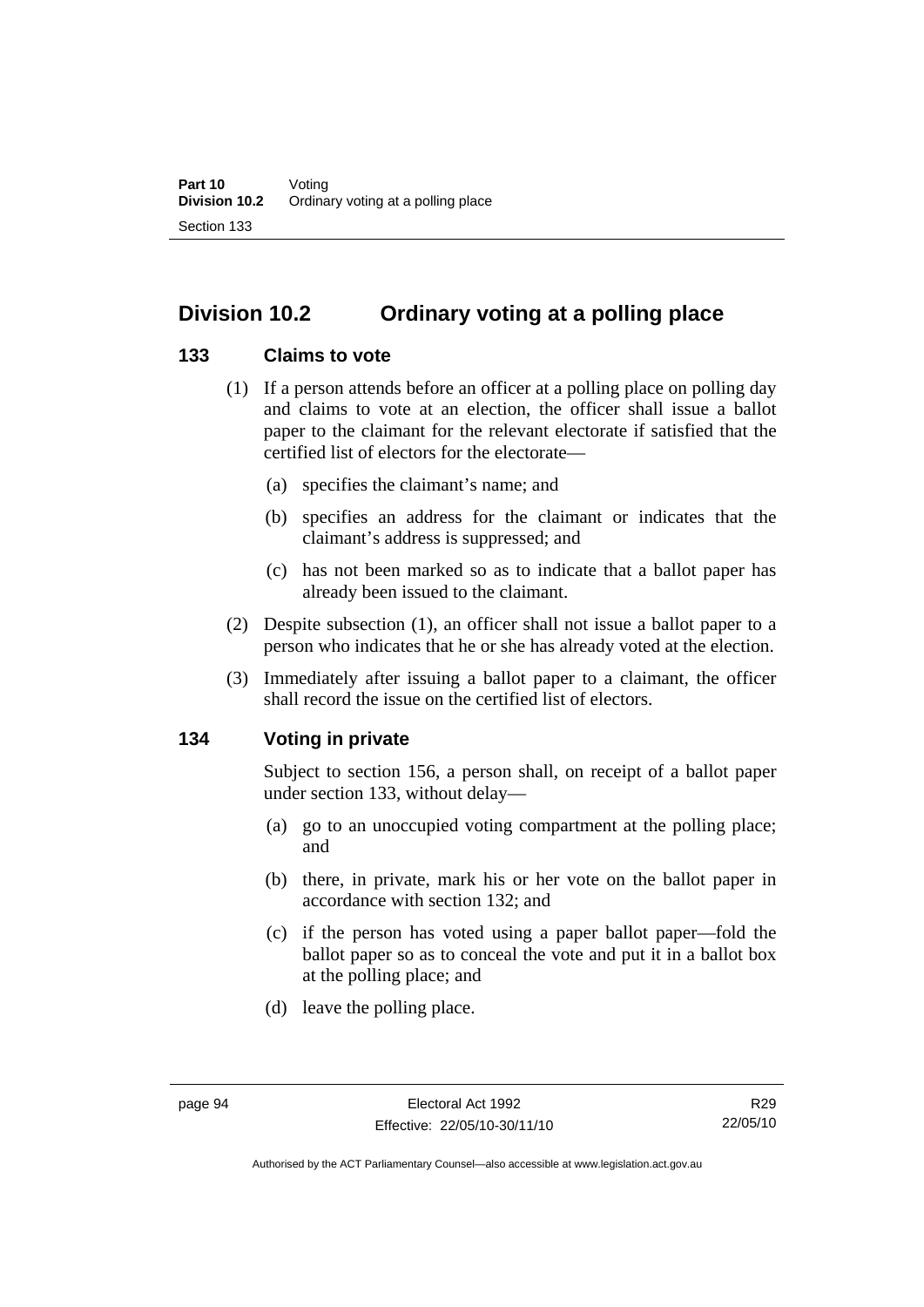# **Division 10.3 Declaration voting at a polling place**

### **135 Declaration voting at polling places**

- (1) If a person attends before an officer at a polling place on polling day and claims to vote at an election, the officer shall issue declaration voting papers to the person for the relevant electorate if satisfied that—
	- (a) the certified list of electors for the electorate does not specify the person's name; or
	- (b) the certified list of electors for the electorate has been marked so as to indicate that a ballot paper has already been issued to the person but the person claims not to have voted already at the election.
- (2) Despite subsection (1), an officer shall not issue declaration voting papers to a person who indicates that he or she has already voted at the election.
- (3) The officer shall—
	- (a) give the claimant a written statement indicating the consequences of casting a declaration vote under this section; and
	- (b) record the name of the claimant.
	- *Note* If a form is approved under s 340A (Approved forms) for a statement, the form must be used.
- (4) Subject to section 156, the following requirements apply to the casting of a declaration vote under this section:
	- (a) the person shall complete and sign the declaration in the presence of the officer;
	- (b) the officer shall complete and sign the certificate as witness;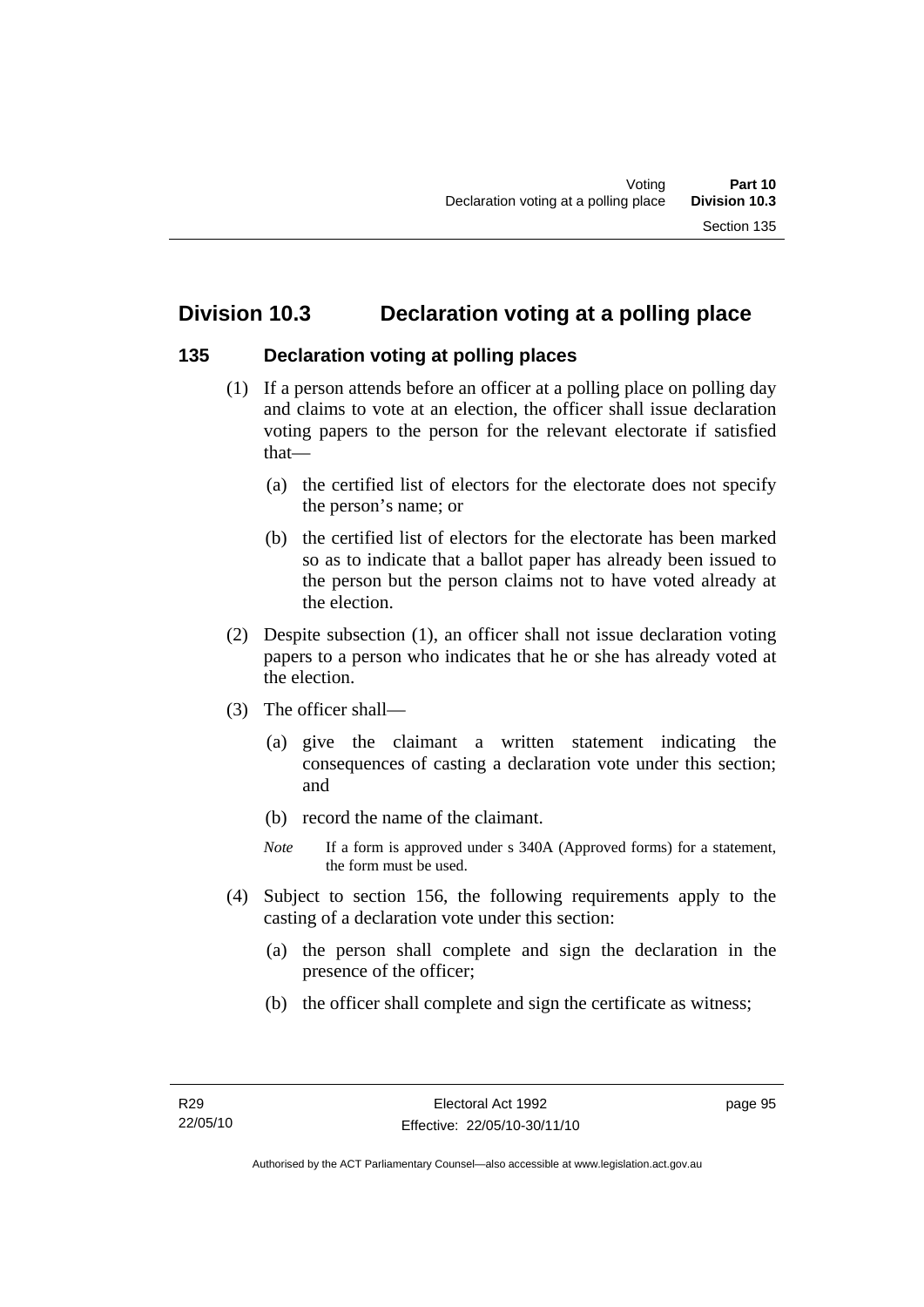- (c) the person shall go to an unoccupied voting compartment at the polling place and there, in private—
	- (i) mark his or her vote on the ballot paper in accordance with section 132; and
	- (ii) fold the ballot paper so as to conceal the vote;
- (d) the person shall return the folded ballot paper to the officer;
- (e) the officer shall, in the presence of the person, without unfolding the ballot paper, place it in the envelope on which the declaration referred to in paragraph (a) appears, fasten the envelope and place it in a ballot box at the polling place;
- (f) the person shall then leave the polling place.

# **Division 10.4 Voting otherwise than at a polling place**

### **136 Definitions for div 10.4**

(1) In this division:

### *authorised delivery service* means—

- (a) Australia Post; or
- (b) if, under subsection (2), the commissioner decides that a delivery service be used instead of Australia Post—that delivery service; or
- (c) if, under subsection (2), the commissioner decides that a delivery service be used in addition to Australia Post— Australia Post or that delivery service.

*post* means send using an authorised delivery service.

 (2) For subsection (1), definition of *post*, the commissioner may, in writing, decide that a delivery service be used instead of or in addition to Australia Post.

R29 22/05/10

Authorised by the ACT Parliamentary Counsel—also accessible at www.legislation.act.gov.au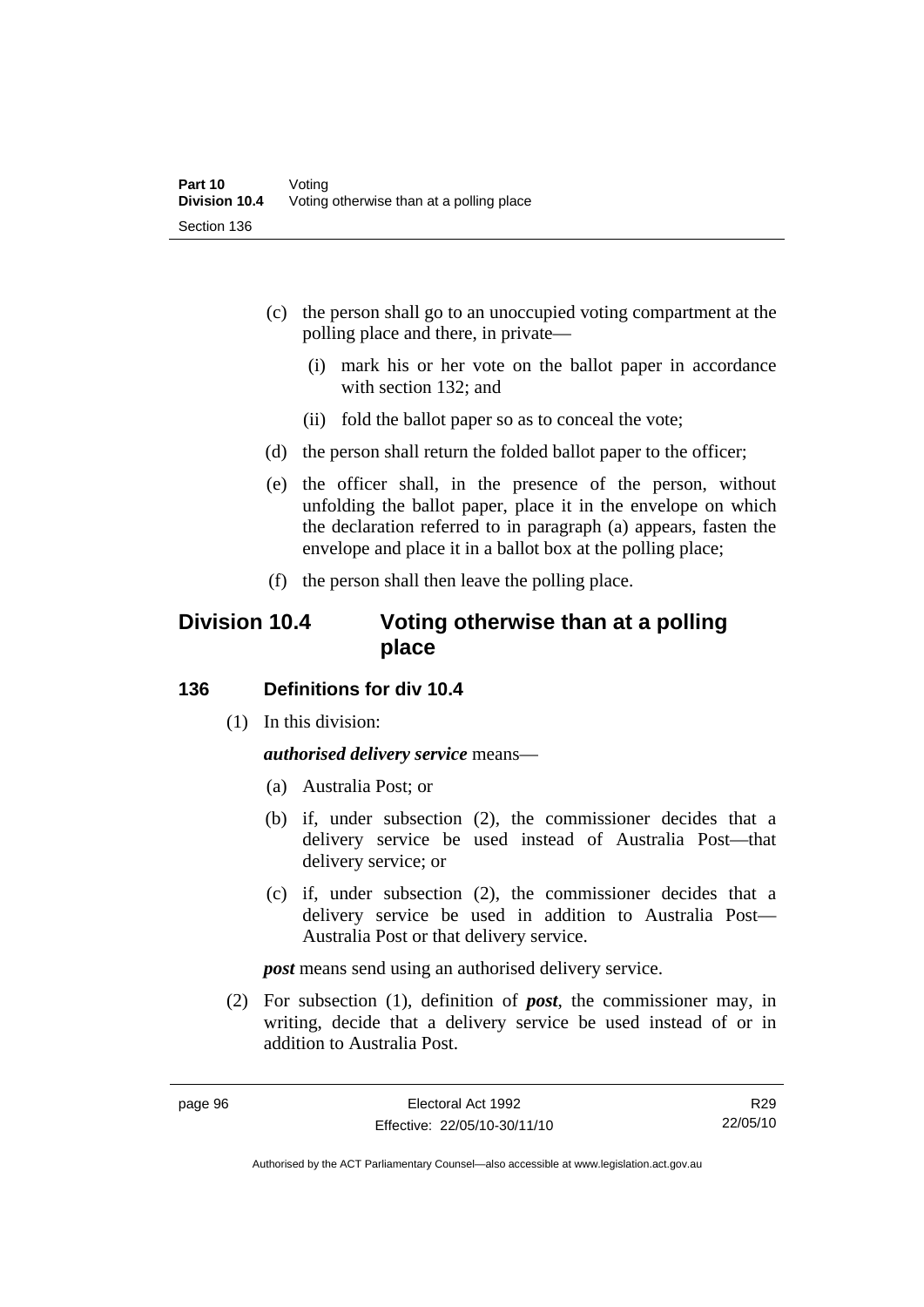## **136A Applications for postal voting papers**

(1) In this section:

*eligible elector*, for an election, means an elector who is entitled to vote at the election and—

- (a) who expects to be unable to attend—
	- (i) at a polling place on polling day; or
	- (ii) at a place where a vote may be made before an officer under section 136B before polling day; or
- (b) whose address is a suppressed address.
- (2) An eligible elector for an election (or a person authorised by the eligible elector) may apply to an authorised officer for declaration voting papers for postal voting (*postal voting papers*) for the election.
- (3) The application may be made orally or in writing.
- (4) The application must include a declaration that the applicant is an eligible elector for the election.
- (5) The application must be received by an authorised officer before 8 pm on the day before polling day.
	- *Note* If a form is approved under s 340A (Approved forms) for an application, the form must be used.
- (6) If an authorised officer receives an application under this section from, or on behalf of, a person claiming to be an eligible elector for an election (the *applicant*), the officer must—
	- (a) if satisfied that the applicant's name is on the certified list of electors for an electorate—post postal voting papers for the electorate to the applicant; or
	- (b) if not so satisfied—post postal voting papers for the electorate in which in the applicant claims to be enrolled to the applicant.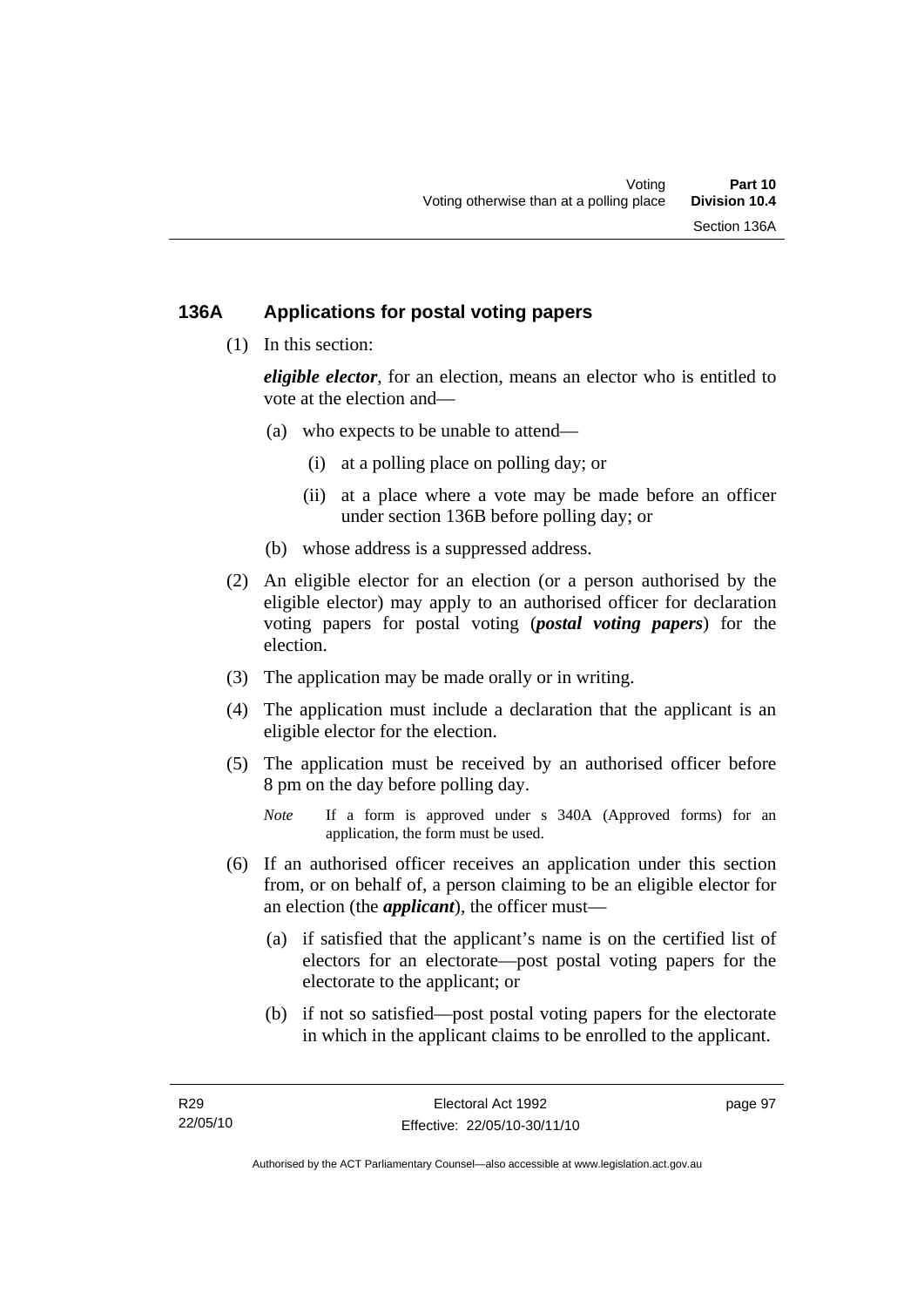- (7) However, the authorised officer must not post postal voting papers to the applicant—
	- (a) if the applicant has nominated a postal address outside Australia—if the application is received by the officer after 5 pm on the Friday 8 days before polling day; or
	- (b) in any other case—if the application is received by the officer after the last mail clearance, at the post office nominated by the commissioner in the postal voting papers, on the last Thursday before polling day; or
	- (c) in any case—if the officer has reason to believe that the applicant is at a place where the normal transmission of mail has been significantly disrupted or curtailed or is otherwise unreliable.
- (8) Despite subsections (6) and (7), the authorised officer may give the postal voting papers to the applicant using a courier or other agent (other than an authorised delivery service), if the officer believes on reasonable grounds that—
	- (a) the applicant is a person to whom subsection (7) applies; and
	- (b) the papers are likely to reach the applicant in sufficient time for the applicant's ballot paper to be completed and posted or given in accordance with section 144A (Requirements for casting postal votes) if the papers are sent to the applicant using the agent.
- (9) Despite subsections (6) and (8), the authorised officer must not post or give postal voting papers to the applicant earlier than the  $19<sup>th</sup>$  day before polling day.
- (10) If postal voting papers are sent or given to the applicant in accordance with this section, neither the authorised officer nor the commissioner is responsible for ensuring that the papers reach the applicant.

*Note* Section 144A deals with how to cast a postal vote.

Authorised by the ACT Parliamentary Counsel—also accessible at www.legislation.act.gov.au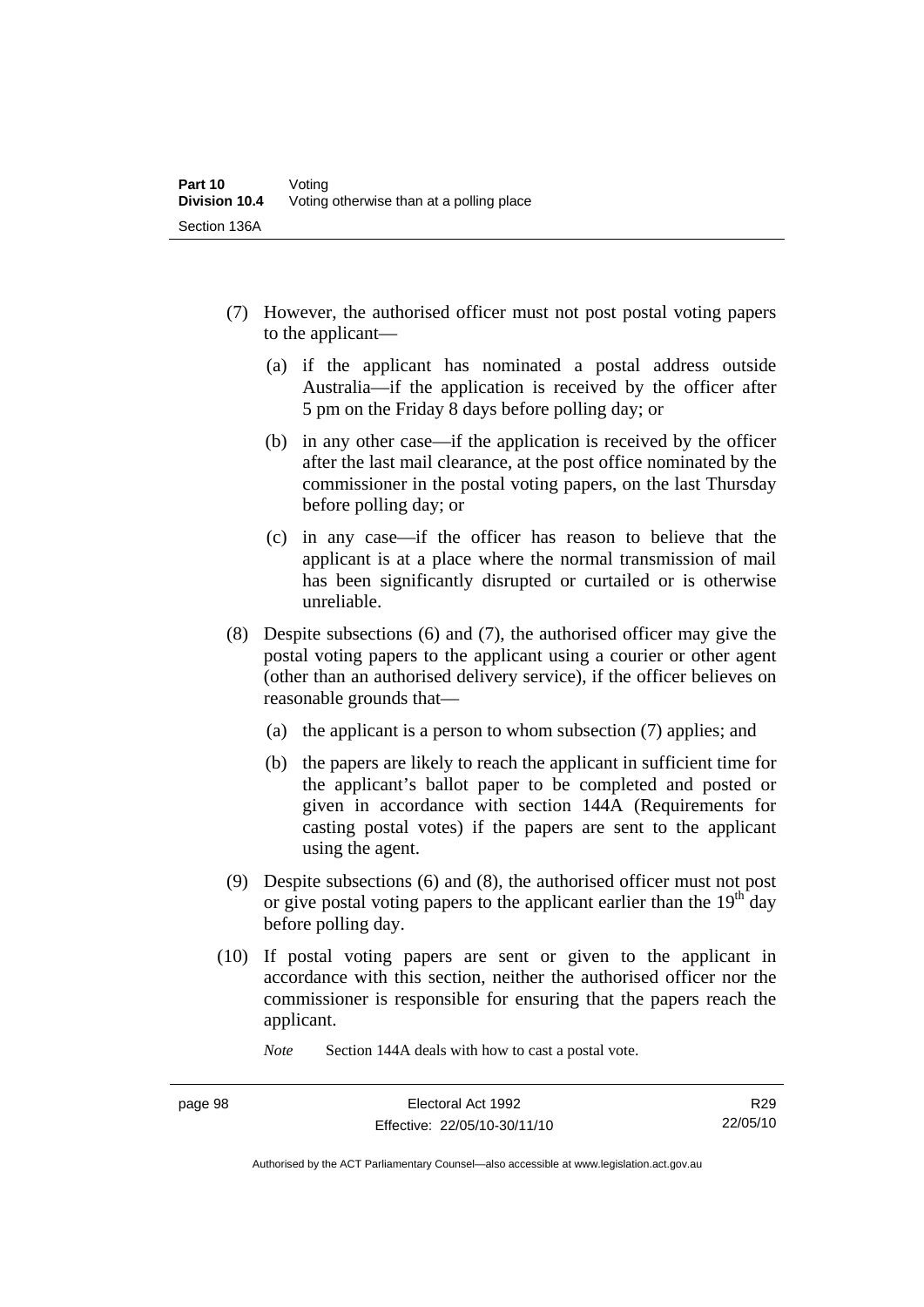# **136B Ordinary or declaration voting in ACT before polling day**

(1) In this section:

*eligible elector*, for an election, means an elector who is entitled to vote at the election and—

- (a) who expects to be unable to attend at a polling place on polling day; or
- (b) whose address is a suppressed address.

*relevant period* means the period—

- (a) beginning on the 3rd Monday before polling day or, if that Monday is a public holiday in the ACT, the next business day; and
- (b) ending at 8 pm on the day before polling day.
- (2) The commissioner may, in writing, determine the days and times during the relevant period for voting under this section.
- (3) This section applies if a person attends before an authorised officer, on a day and at a time determined under subsection (2), and makes a declaration to the effect that the person is an eligible elector.
- (4) A determination under subsection (2) is a notifiable instrument.

*Note* A notifiable instrument must be notified under the *Legislation Act 2001*.

- (5) If this section applies, the officer must issue a ballot paper for the relevant electorate to the person if satisfied that the certified list of electors for the electorate—
	- (a) states the person's name; and
	- (b) states an address for the person or indicates that the person's address is suppressed; and
	- (c) has not been marked so as to indicate that a ballot paper has already been issued to the person.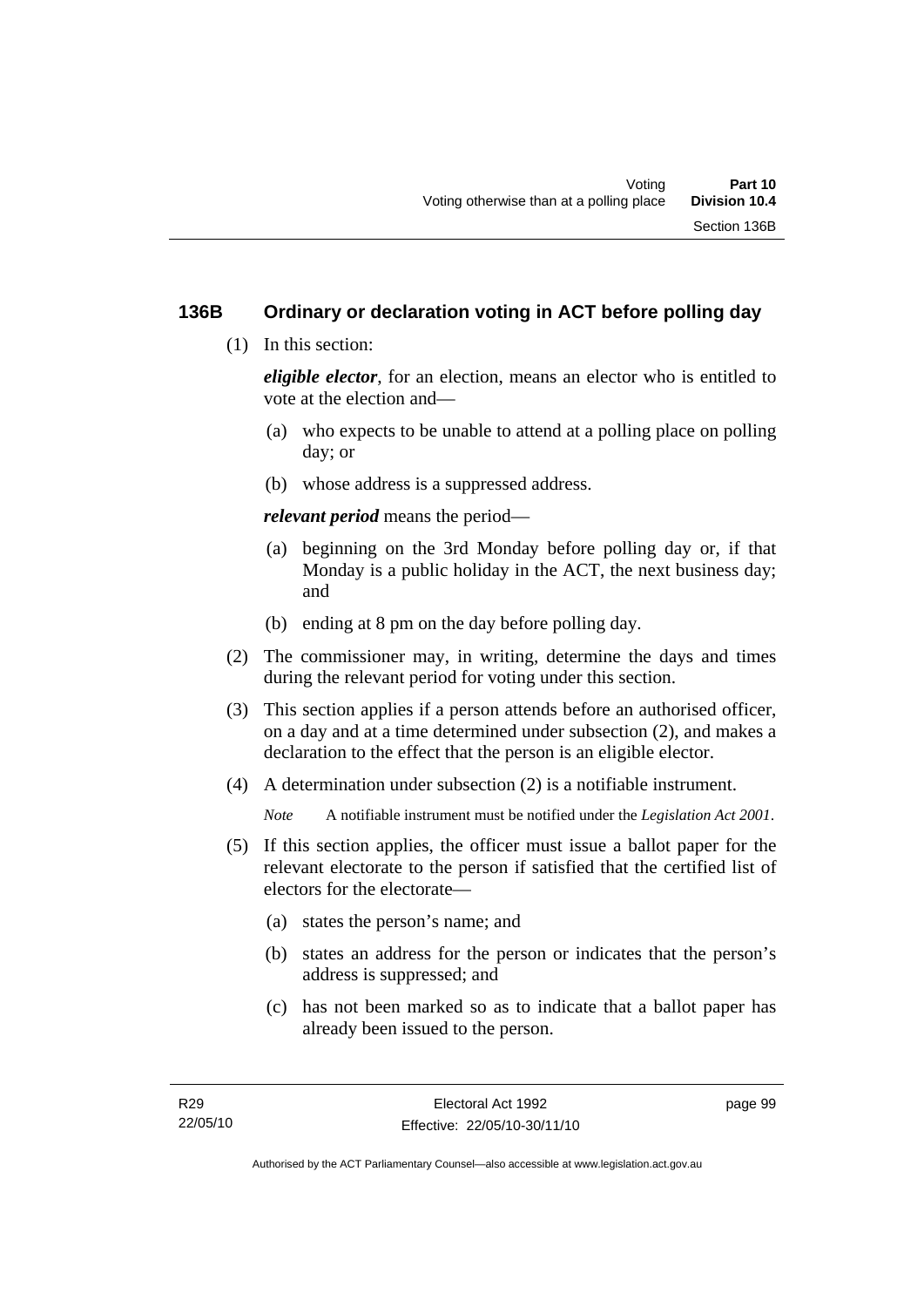- (6) Despite subsection (5), an officer shall not issue a ballot paper to a person who indicates that he or she has already voted at the election.
- (7) Immediately after issuing a ballot paper to the person, the officer shall record the issue on the certified list of electors.
- (8) Section 134 applies to the casting of an ordinary vote under this section as if—
	- (a) it were a vote under section 133; and
	- (b) the reference in section 134 to an *unoccupied voting compartment* were a reference to an unoccupied part of the place where the person attends before the officer concerned.
- (9) Sections 120 to 123 apply in relation to polling under this section as if the place where that polling is conducted were a polling place.
- (10) Before any vote is taken under this section the OIC shall exhibit each ballot box empty and shall then securely fasten its cover.
- (11) At the conclusion of each day's polling under this section and in the presence of any scrutineers the ballot boxes shall be closed and sealed.
- (12) At the beginning of the second and each subsequent day's polling under this section and in the presence of any scrutineers the seals on the ballot boxes shall be examined and opened.
- (13) At the close of polling under this section, the OIC shall, in the presence of any scrutineers—
	- (a) close and seal the ballot boxes containing ballot papers for ordinary voting or declaration voting; and
	- (b) parcel and enclose in sealed wrapping all unused ballot papers; and
	- (c) parcel and enclose in sealed wrapping all other electoral papers used at the polling place.

R29 22/05/10

Authorised by the ACT Parliamentary Counsel—also accessible at www.legislation.act.gov.au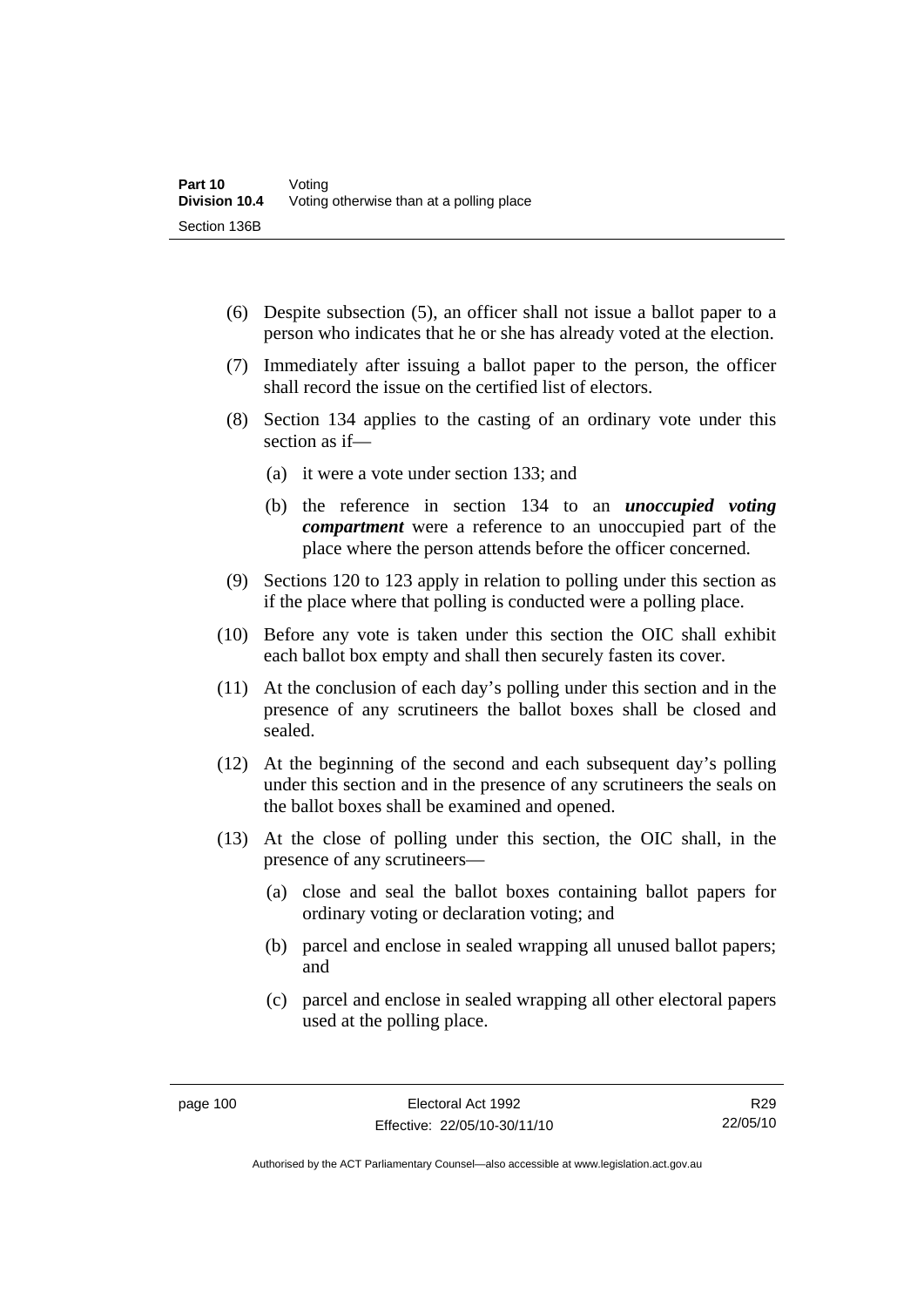- (14) The OIC shall give the articles referred to in subsection (13) to the commissioner.
- (15) The commissioner shall keep the articles referred to in subsection (13) in safe custody for the purposes of scrutiny under part 12.
- (16) Ballot papers cast as ordinary votes under this section may only be removed from ballot boxes and counted after the close of polling on polling day.
- (17) If this section applies and the authorised officer is satisfied that—
	- (a) the certified list of electors for the electorate does not specify the person's name; or
	- (b) the certified list of electors for the electorate has been marked so as to indicate that a ballot paper has already been issued to the person but the person claims not to have voted already at the election;

the authorised officer shall issue declaration voting papers to the person.

- (18) Despite subsection (17), an officer shall not issue declaration voting papers to a person who indicates that he or she has already voted at the election.
- (19) If an authorised officer issues declaration voting papers to the person, the officer must—
	- (a) give the person a written statement indicating the consequences of casting a declaration vote under this section; and
	- (b) record the person's name.
	- *Note* If a form is approved under s 340A for a statement, the form must be used.
- (20) Section 135 (4) applies to the casting of a declaration vote under this section as if—
	- (a) it were a declaration vote under section 135; and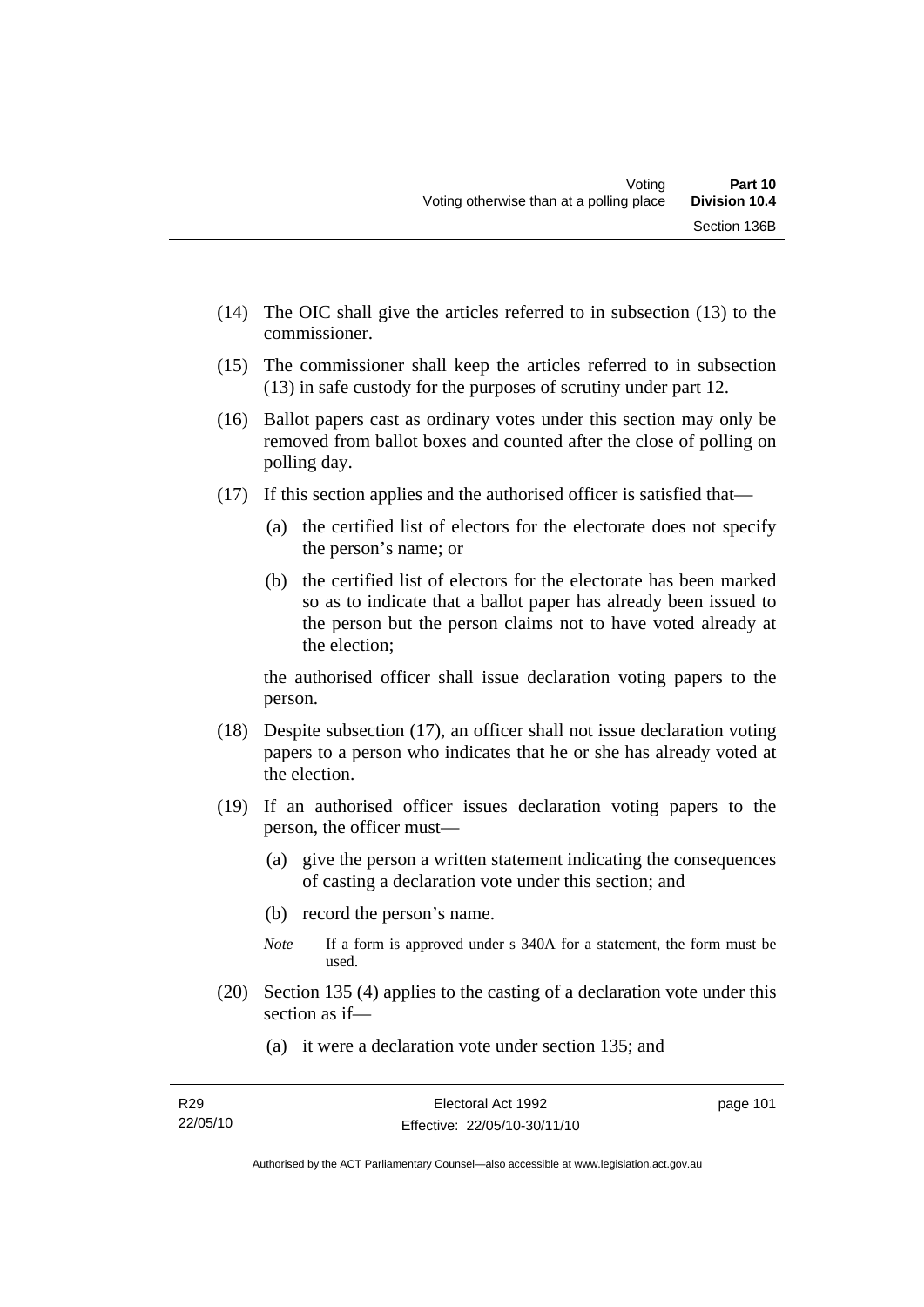(b) the reference in section 135 (4) to an *unoccupied voting compartment* were a reference to an unoccupied part of the place where the person attends before the officer concerned.

### **136C Declaration voting outside ACT on or before polling day**

(1) In this section:

*eligible elector*, for an election, means an elector who is entitled to vote at the election and—

- (a) who expects to be unable to attend at a polling place on polling day; or
- (b) whose address is a suppressed address.

*relevant period* means the period—

- (a) beginning on the 3rd Monday before polling day or, if that Monday is a public holiday in the ACT, the next business day; and
- (b) ending at 6 pm in the ACT on polling day.
- (2) The commissioner may, in writing, determine the days and times during the relevant period for voting under this section.
- (3) This section applies if a person attends before an authorised officer outside the ACT, on a day and at a time determined under subsection (2), and makes a declaration to the effect that the person is an eligible elector.
- (4) A determination under subsection (2) is a notifiable instrument.

*Note* A notifiable instrument must be notified under the *Legislation Act 2001*.

- (5) If this section applies, the authorised officer shall issue declaration voting papers to the person.
- (6) Despite subsection (5), an officer shall not issue declaration voting papers to a person who indicates that he or she has already voted at the election.

R29 22/05/10

Authorised by the ACT Parliamentary Counsel—also accessible at www.legislation.act.gov.au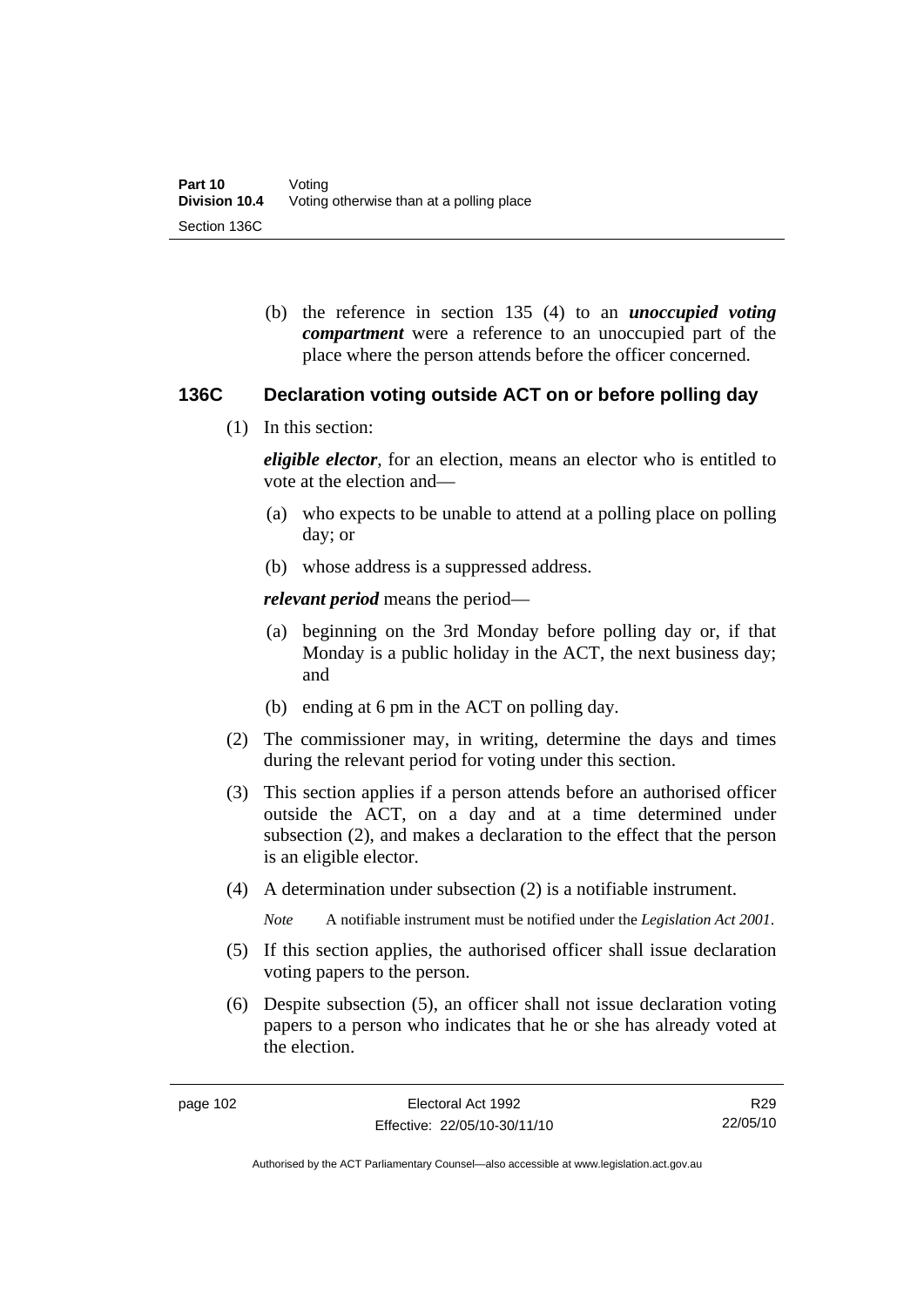- (7) If an authorised officer issues declaration voting papers to the person the officer shall—
	- (a) give the person a written statement indicating the consequences of casting a declaration vote under this section; and
	- (b) record the name of the person.
	- *Note* If a form is approved under s 340A (Approved forms) for a statement, the form must be used.
- (8) Section 135 (4) applies to the casting of a declaration vote under this section as if—
	- (a) it were a declaration vote under section 135; and
	- (b) the reference in section 135 (4) to an *unoccupied voting compartment* were a reference to an unoccupied part of the place where the person attends before the officer concerned.

# **137 Record of issue of declaration voting papers**

- (1) An officer who issues voting papers under section 136A, 136B (17) or 136C shall—
	- (a) make a record of the time and date of issue; and
	- (b) if the officer is not the commissioner—give the record to the commissioner.
- (2) If an application is made for a postal vote, the record shall be endorsed on the application.

# **138 Inspection of records**

 (1) Subject to subsection (2), the commissioner shall make each record referred to in section 137, or a copy, available for public inspection at the office of the commissioner within ordinary office hours during the period of 40 days beginning on the 3rd day after polling day.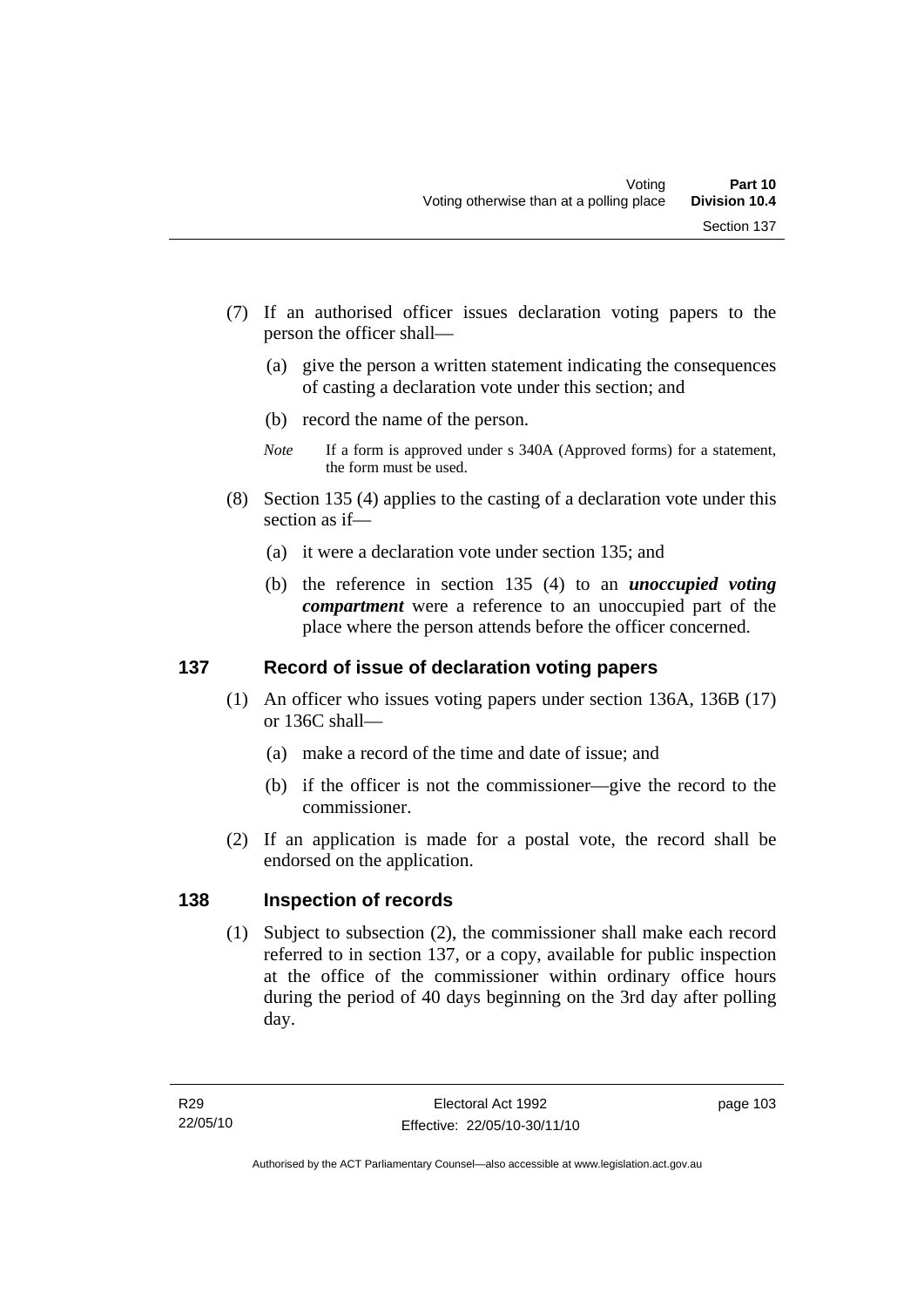(2) A document referred to in subsection (1) that is made available for public inspection shall not specify a suppressed address.

### **139 Receipt of declaration voting papers**

- (1) An officer who receives completed voting papers in relation to a vote cast under section 136A shall—
	- (a) endorse the time and date of receipt on the envelope; and
	- (b) if the officer is not the commissioner—give the papers to the commissioner or an authorised officer.
	- *Note* For restrictions on sending completed ballot and voting papers by fax, see s 329.
- (2) The commissioner shall keep the papers in safe custody for the purposes of scrutiny under part 12.

#### **140 Registered declaration voters**

- (1) The commissioner shall keep a register, called the register of declaration voters.
- (2) The register may be kept electronically.
- (3) If an elector is registered as a general postal voter under the Commonwealth Electoral Act—
	- (a) the elector shall be taken to be a registered declaration voter for this Act; and
	- (b) the particulars so registered under the Commonwealth Electoral Act in relation to the elector shall, so far as practicable, be taken to be entered on the register kept under this Act.
- (4) The register shall contain the following particulars in relation to each elector to whom subsection (3) applies:
	- (a) surname or family name;

Authorised by the ACT Parliamentary Counsel—also accessible at www.legislation.act.gov.au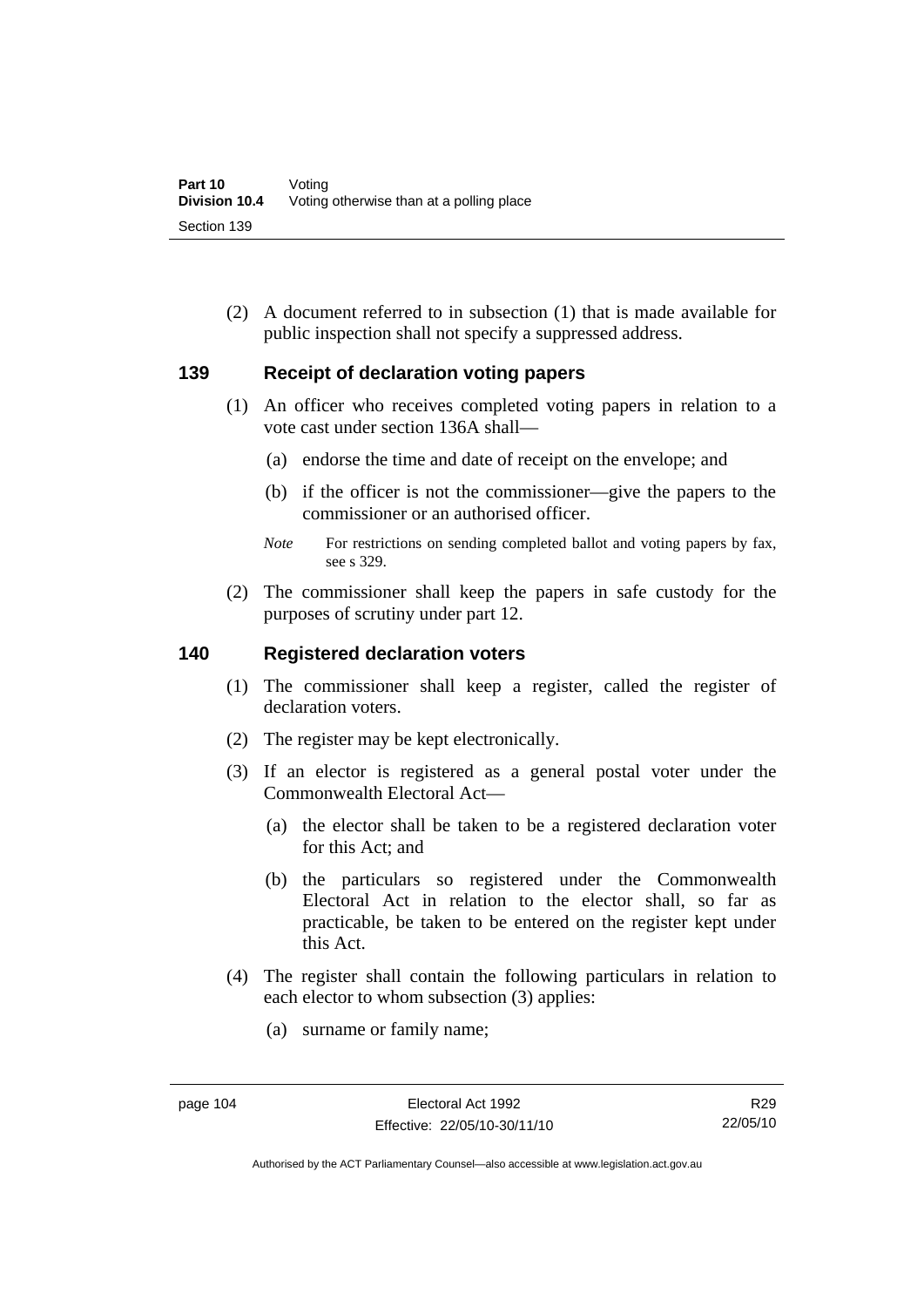- (b) each given name;
- (c) address, other than—
	- (i) that of an eligible overseas elector; or
	- (ii) a suppressed address.

### **141 Issue of voting papers to registered declaration voters**

As soon as practicable after the beginning of the pre-election period for an election, the commissioner shall post to each elector enrolled for the electorate in which the election is to be held who is a registered declaration voter declaration voting papers for the election.

*Note* Section 144A deals with how to cast a postal vote.

## **142 Correcting formal errors**

If an officer is satisfied that—

- (a) an application for declaration voting papers for postal voting; or
- (b) the declaration or certificate in completed declaration voting papers;

contains a formal error, the officer may amend the application, declaration or certificate to correct the error.

# **143 Soliciting applications for postal declaration votes**

- (1) A person commits an offence if the person—
	- (a) applies for declaration voting papers for postal voting for an election for someone else; and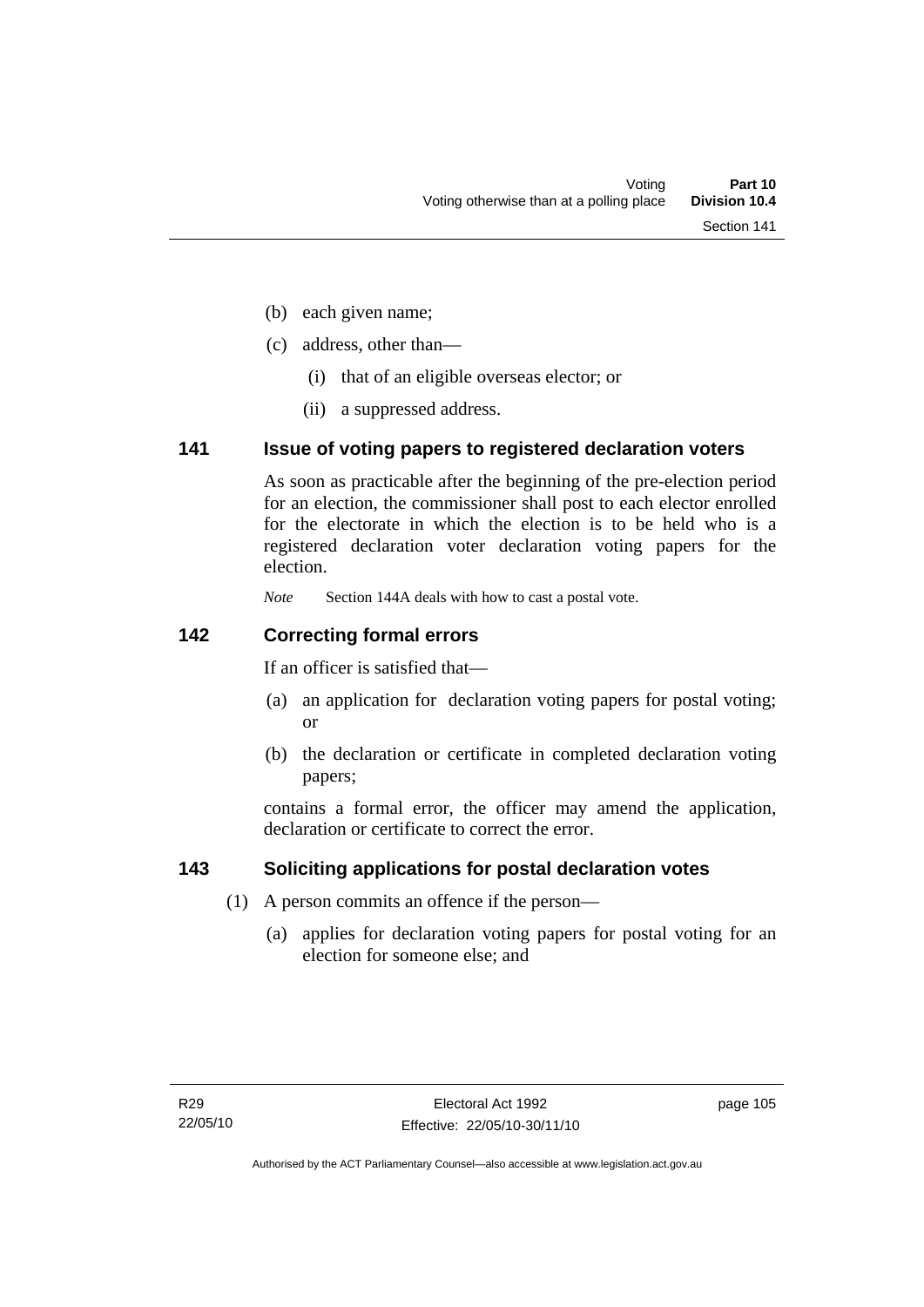(b) does not have the other person's consent to make the application.

Maximum penalty: 30 penalty units.

- (2) A person commits an offence if the person does anything to induce someone else—
	- (a) to complete an application form for declaration voting papers for postal voting; and
	- (b) to return the completed form to an address that is not an address authorised by the commissioner.

Maximum penalty: 30 penalty units.

 (3) A person commits an offence if the person does anything to induce someone else to complete an application form for declaration voting papers for postal voting that is not the form approved under section 340A for the application form.

Maximum penalty: 30 penalty units.

### **144 Transmission of applications for postal declaration votes**

A person who accepts for transmission to the commissioner a completed application for declaration voting papers for postal voting shall transmit the application to the commissioner as soon as practicable.

Maximum penalty: 10 penalty units.

## **144A Requirements for casting postal votes**

 (1) This section applies to a person if the person has received declaration voting papers for an election under section 136A (Applications for postal voting papers) or section 141 (Issue of voting papers to registered declaration voters).

R29 22/05/10

Authorised by the ACT Parliamentary Counsel—also accessible at www.legislation.act.gov.au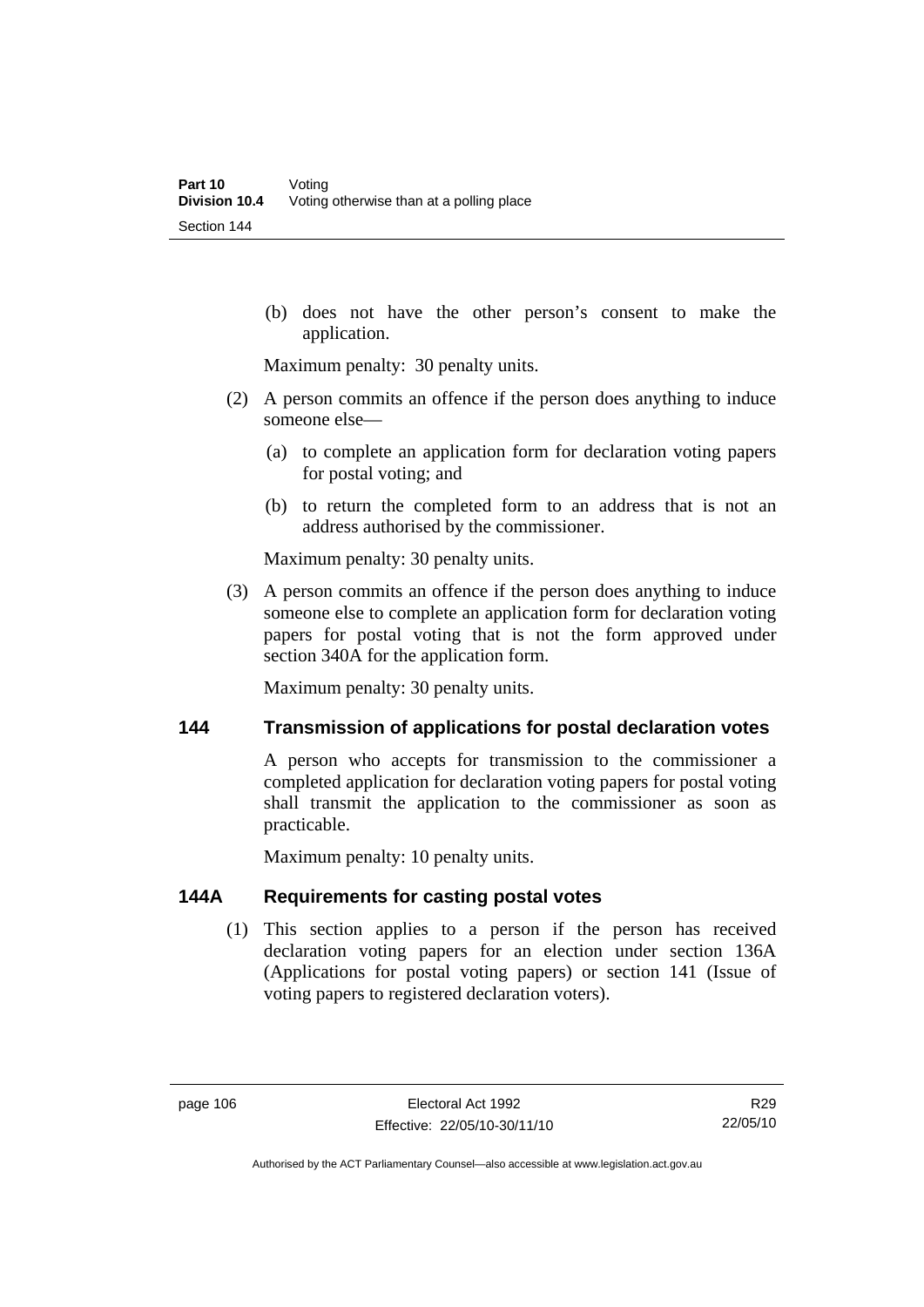- (2) To cast a postal vote—
	- (a) the person must show the unsigned declaration and certificate, and the unmarked ballot paper to an authorised witness; and
	- (b) the person must complete and sign the declaration in the presence of the witness; and
	- (c) the witness must complete and sign the certificate as witness; and
	- (d) the person must, in the presence of the witness but so that the witness cannot see the vote, mark his or her vote on the ballot paper, fold the ballot paper, place it in the envelope addressed to the commissioner and fasten the envelope; and
	- (e) the person must—
		- (i) post the envelope and contents to the commissioner before polling day; or
		- (ii) give the envelope and contents to the commissioner or another officer on or before polling day.
	- *Note* For restrictions on sending completed ballot and voting papers by fax, see s 329.
- (3) This section is subject to section 156 (Assistance to voters).

# **145 Interference with declaration voting**

Except for section 156, or at the request of the elector, a person shall not, without reasonable excuse—

- (a) communicate with an elector while he or she is casting a declaration vote; or
- (b) interfere with an elector's casting of a declaration vote; or
- (c) do anything to find out how an elector voted by declaration vote; or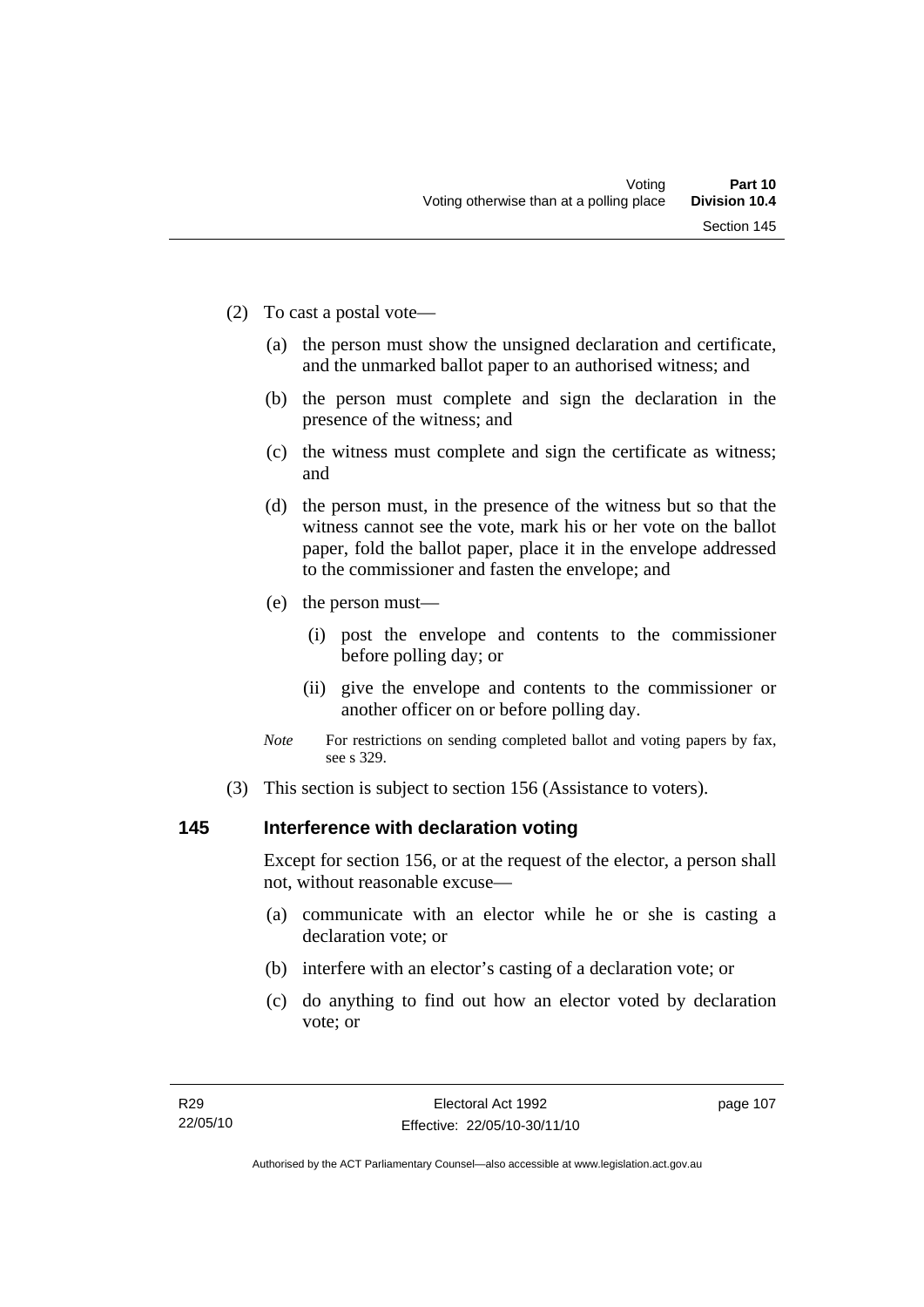(d) enable any other person to find out how an elector voted by declaration vote.

Maximum penalty: 30 penalty units.

### **146 Soliciting completed declaration votes**

A person shall not, without reasonable excuse, do anything for the purpose of inducing an elector to give to the person completed declaration voting papers.

Maximum penalty: 30 penalty units.

### **147 Transmission of completed declaration votes**

A person who accepts for transmission to the commissioner completed declaration voting papers shall transmit them to the commissioner as soon as practicable.

Maximum penalty: 10 penalty units.

### **148 Opening envelopes containing declaration votes**

Unless authorised by or under this Act, a person shall not, without reasonable excuse, open an envelope that appears to contain a completed declaration vote.

Maximum penalty: 5 penalty units.

# **Division 10.5 Mobile polling**

# **149 Definitions for div 10.5**

In this division:

*special hospital* means a hospital declared under section 149A.

*visiting officer* means an officer who makes a visit referred to in section 150 (1), (2) or (3).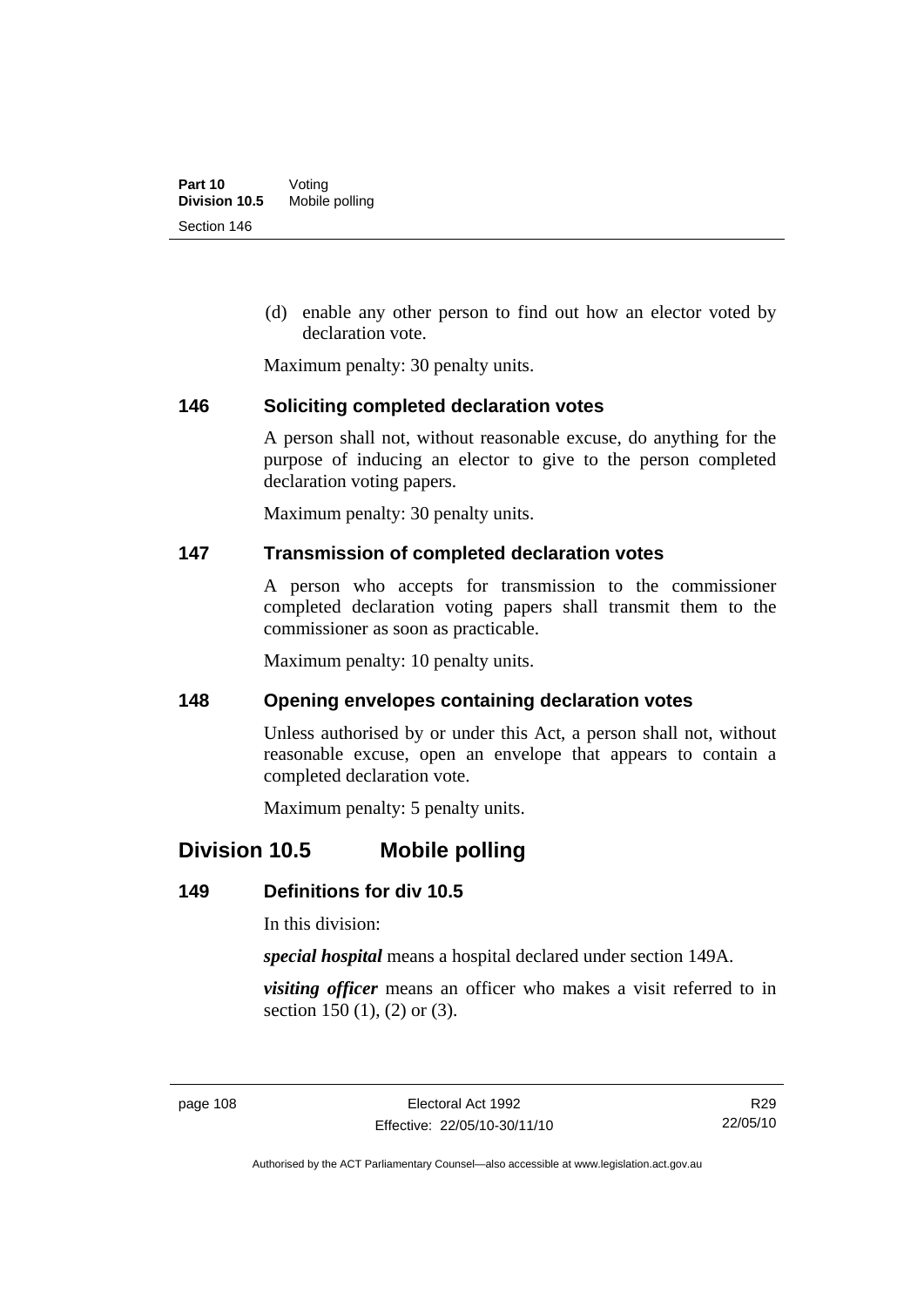# **149A Declaration of special hospitals**

- (1) The commissioner may, in writing, declare a hospital that is not a polling place to be a special hospital for this division.
- (2) A declaration is a notifiable instrument.

*Note* A notifiable instrument must be notified under the *Legislation Act 2001*.

# **150 Mobile polling—institutions**

- (1) The OIC of a polling place that is a hospital shall arrange for an officer to visit patients at the hospital (other than outpatients) between 8 am and 6 pm on polling day for the purpose of taking their votes.
- (2) The commissioner shall arrange for an officer to visit patients at a special hospital (other than outpatients) between 8 am and 6 pm—
	- (a) on a day that is not more than 5 days before polling day; or
	- (b) on polling day;

for the purpose of taking their votes.

- (3) The commissioner may arrange for an officer to visit electors detained at a correctional centre to take their votes.
- (4) A visit mentioned in subsection (3) must be made at a time, and in accordance with any conditions, arranged between the commissioner and the person in charge of the correctional centre.

# **151 Functions of visiting officers**

- (1) When visiting under section 150, the visiting officer—
	- (a) shall take a ballot box, ballot papers, the certified list of electors and anything else necessary to enable a person to vote; and
	- (b) shall be accompanied by at least 1 other officer and any scrutineer who wishes to attend.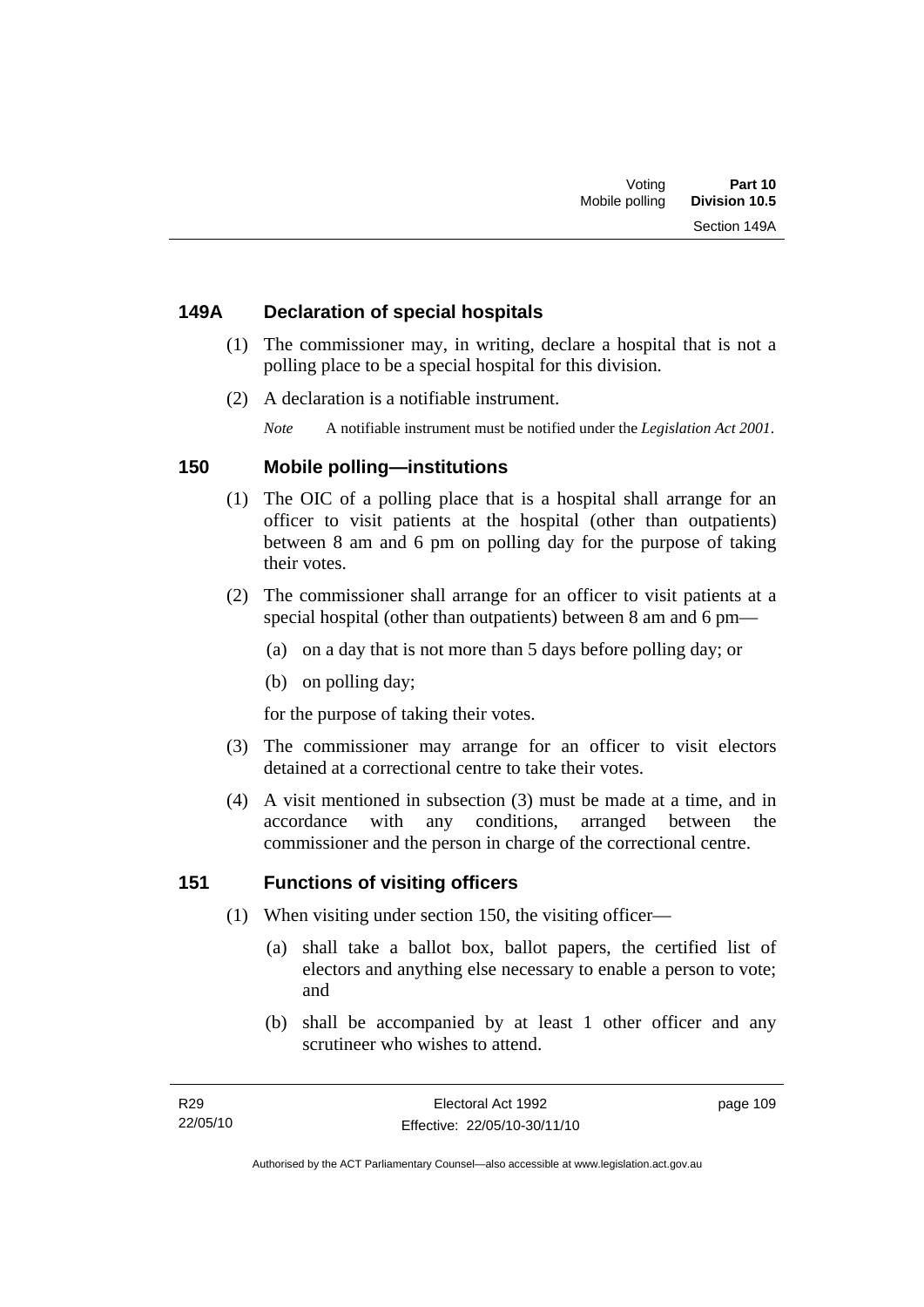- (2) The number of scrutineers for a particular candidate who are present at a hospital, special hospital or correctional centre with the visiting officer must not be more than the number of officers at the hospital, special hospital or correctional centre.
- (3) While a visiting officer is with a person in a room or other place for the purpose of taking the person's vote, this Act has effect, so far as practicable, as if—
	- (a) the room or place were a polling place; and
	- (b) the visiting officer were the OIC of the polling place.
- (4) A visit under section 150 to a patient in a hospital or special hospital shall not be made if the visiting officer is informed by a doctor, or a member of the staff at the hospital, that the visit is forbidden on medical grounds.
- (5) A visit under section 150 to a person detained at a correctional centre must not be made if the person in charge of the centre tells the visiting officer that the visit is prohibited on security grounds.

# **152 Failure to visit institution**

A failure to make a visit under section 150 or to take votes in accordance with section 151, does not invalidate the result of an election.

# **153 Custody of ballot boxes and electoral papers**

- (1) After a visiting officer has completed all his or her visits under section 150, the officer shall, in the presence of any scrutineers—
	- (a) close and seal the ballot boxes containing ballot papers for ordinary voting or declaration voting; and
	- (b) parcel and enclose in sealed wrapping all unused ballot papers; and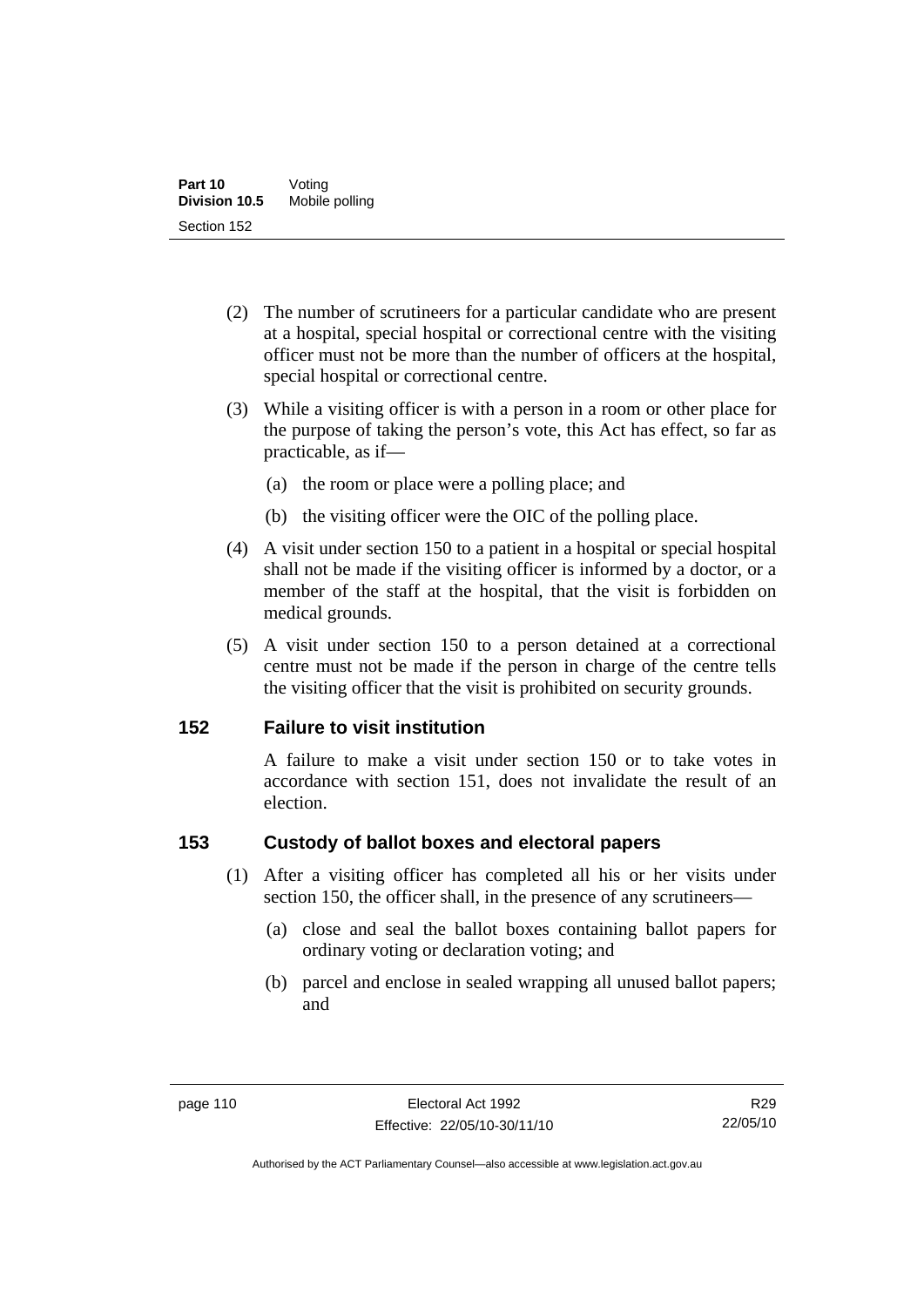- (c) parcel and enclose in sealed wrapping all other electoral papers used for the purposes of the visits.
- (2) The visiting officer shall give the articles referred to in subsection (1) to the commissioner.
- (3) The commissioner shall keep the articles referred to in subsection (1) in safe custody for the purposes of scrutiny under part 12.

# **Division 10.6 Miscellaneous**

# **154 Arrangements at polling places**

At each polling place the polling shall be conducted as follows:

- (a) before any vote is taken the OIC shall exhibit each ballot box empty, and shall then securely fasten its cover;
- (b) the poll shall open at 8 am and shall not close until all electors present in the polling place at 6 pm and desiring to vote, have voted;
- (c) the polling place shall be closed at 6 pm and no person shall be admitted after that hour for the purpose of voting.

# **155 Particulars on ballot papers before issue**

An officer shall not issue a ballot paper for the purposes of an election unless the particulars required by division 9.2 are printed or endorsed on the ballot paper.

# **156 Assistance to voters**

- (1) An elector who is unable to vote may be assisted in voting if the elector would otherwise be unable to vote.
- (2) An assistant shall be—
	- (a) if the elector is a postal voter—a nominee of the elector or, if there is no such nominee, an authorised witness; or

| R29      | Electoral Act 1992           | page 111 |
|----------|------------------------------|----------|
| 22/05/10 | Effective: 22/05/10-30/11/10 |          |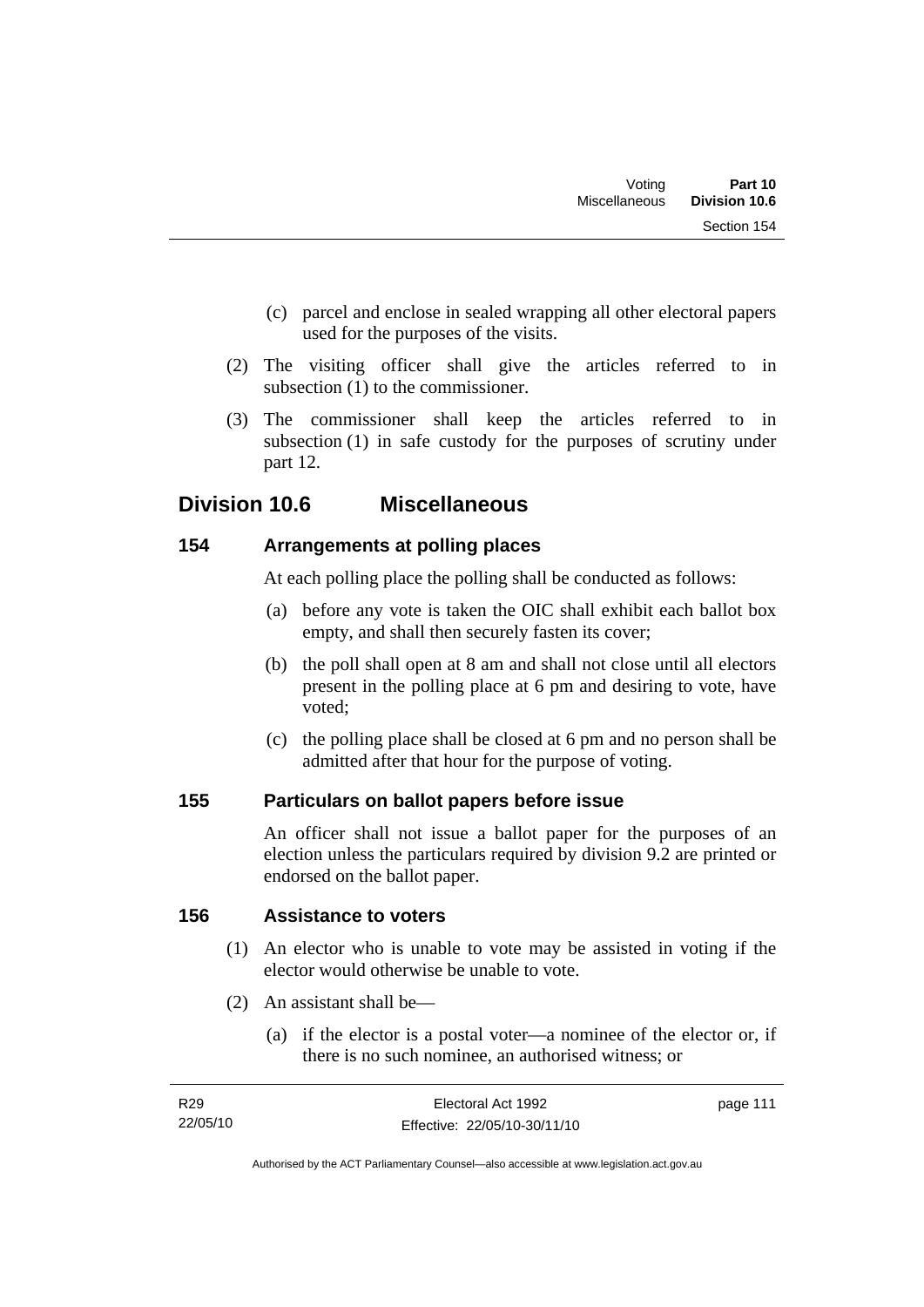- (b) in any other case—a nominee of the elector or, if there is no such nominee, an officer.
- (3) An assistant may enter a voting compartment for the purpose of assisting an elector to vote, but an officer shall not do so except in the presence of—
	- (a) a scrutineer; or
	- (b) if no scrutineer is present—another officer.
- (4) Subject to subsection (3), an assistant may assist an elector in any of the following ways:
	- (a) by acting as an interpreter;
	- (b) for a declaration vote—by completing, or assisting the elector to complete, the declaration;
	- (c) by explaining the ballot paper and the requirements of this Act relating to its marking;
	- (d) by marking, or assisting the elector to mark, the ballot paper at the elector's direction;
	- (e) by folding the ballot paper and depositing it in a ballot box or declaration envelope, or with an officer, as required by this Act.

### **156A Assistance to voters unable to enter polling place**

- (1) This section applies if the OIC of a polling place is satisfied that a voter cannot enter the polling place because of a physical disability, illness, advanced pregnancy or another condition.
- (2) The voter may vote outside the polling place, but close to the polling place, and may be assisted in voting.
- (3) Before allowing the voter to vote outside the polling place, the OIC must—

R29 22/05/10

Authorised by the ACT Parliamentary Counsel—also accessible at www.legislation.act.gov.au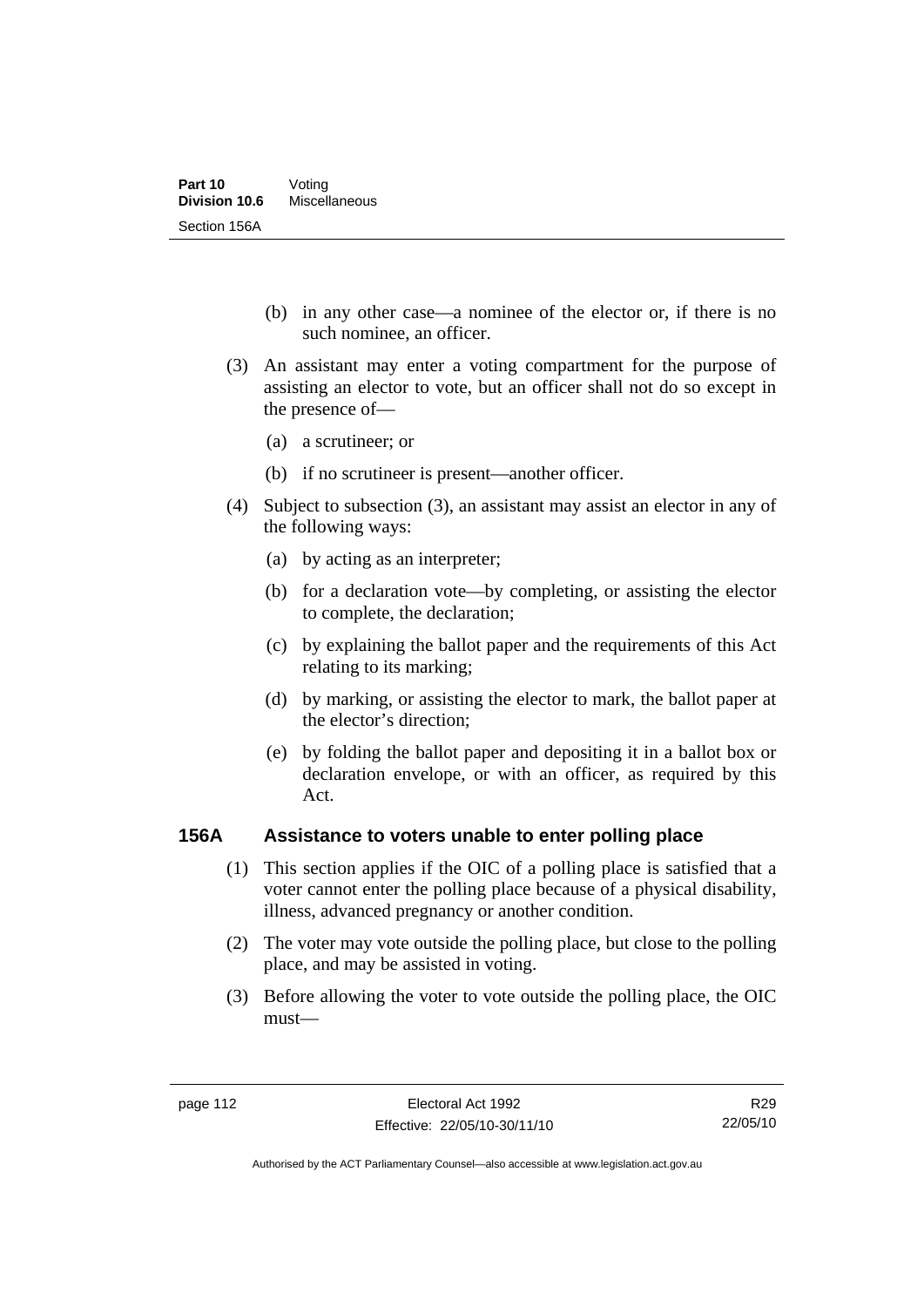- (a) tell any scrutineers at the polling place that the voter is to vote outside the polling place; and
- (b) allow, from the scrutineers present, 1 scrutineer for each candidate to be present when the voter votes.
- (4) The voter must—
	- (a) mark the voter's vote on the ballot paper in the OIC's presence; and
	- (b) fold the ballot paper to conceal the names of the candidates; and
	- (c) give the ballot paper to the OIC.
- (5) If the voter is casting an ordinary vote, the OIC must ensure that the folded ballot paper is immediately returned to the polling place and put in the ballot box in the presence of the scrutineers (if any) who were present when the voter voted.
- (6) If the voter is casting a declaration vote, the OIC must—
	- (a) in the presence of the voter, without unfolding the ballot paper, place the ballot paper in the envelope on which the voter has completed and signed the declaration and seal the envelope; and
	- (b) place the envelope in a ballot box at the polling place.
- (7) This section is subject to section 156 (Assistance to voters).

# **157 Spoilt ballot papers**

- (1) An officer shall issue another unused ballot paper to an elector who—
	- (a) satisfies the officer that a ballot paper previously issued to the elector has been inadvertently spoiled; and
	- (b) gives the spoilt ballot paper to the officer.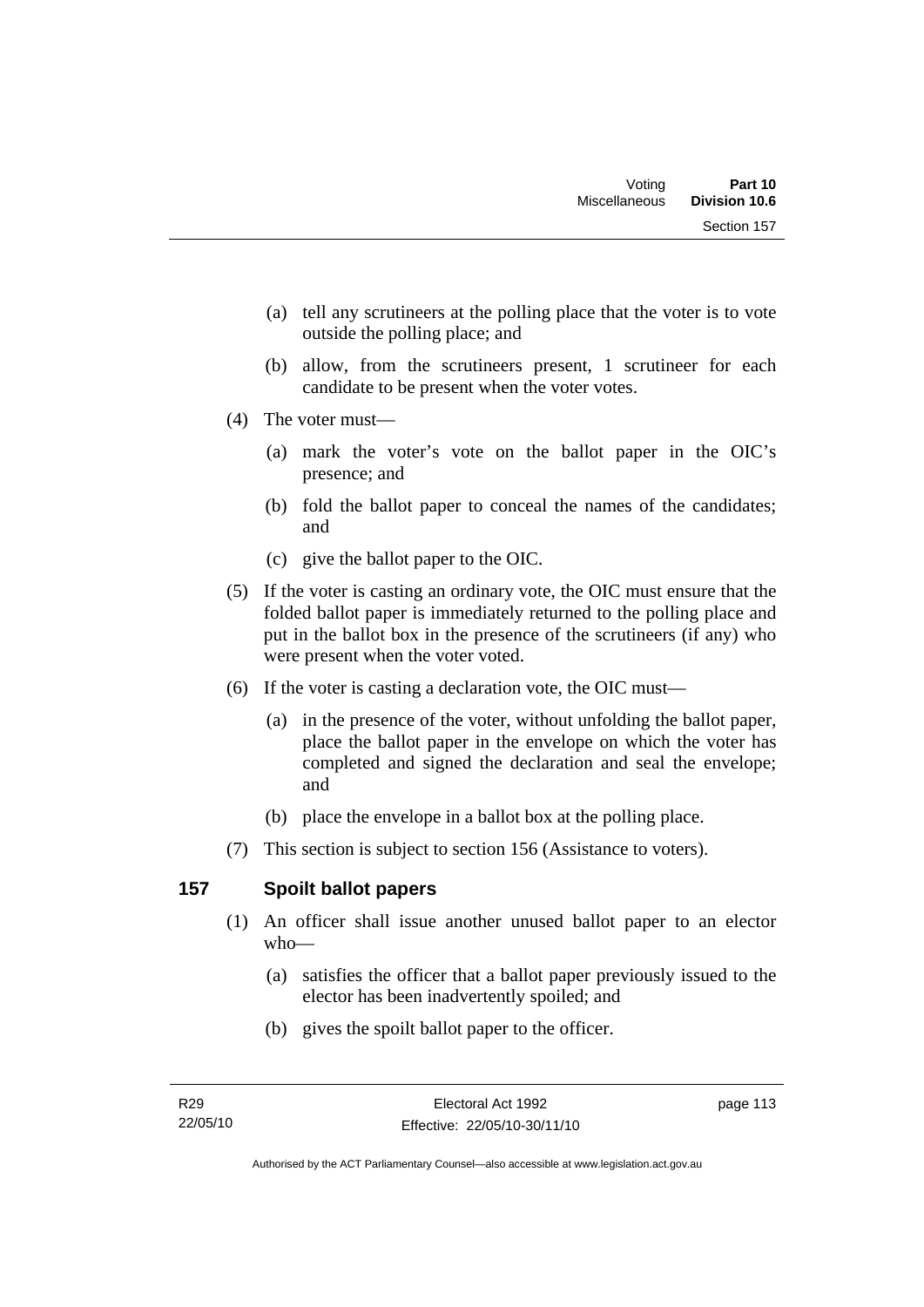- (2) An officer who receives a spoilt ballot paper shall—
	- (a) write 'spoilt' on the back of it; and
	- (b) place it in an envelope, seal the envelope and endorse it so as to indicate the type of spoilt ballot paper enclosed; and
	- (c) sign the endorsement.
- (3) At the close of polling, the OIC shall enclose the envelope in a sealed parcel and give it to the commissioner.
- (4) This section does not apply in relation to an elector who votes electronically.

## **158 Custody of ballot boxes and electoral papers**

- (1) At the close of polling, the OIC of a polling place shall, in the presence of any scrutineers—
	- (a) close and seal the ballot boxes containing ballot papers for ordinary voting or declaration voting; and
	- (b) parcel and enclose in sealed wrapping all unused ballot papers; and
	- (c) parcel and enclose in sealed wrapping all other electoral papers used at the polling place.
- (2) The commissioner shall keep the articles referred to in subsection (1) in safe custody for the purposes of scrutiny under part 12.
- (3) Subsection (1) (a) does not apply to ballot boxes containing ballot papers for ordinary voting if the polling place is also a scrutiny centre and the procedures set out in section 182 are to be carried out in relation to those ballot boxes and ballot papers at that centre.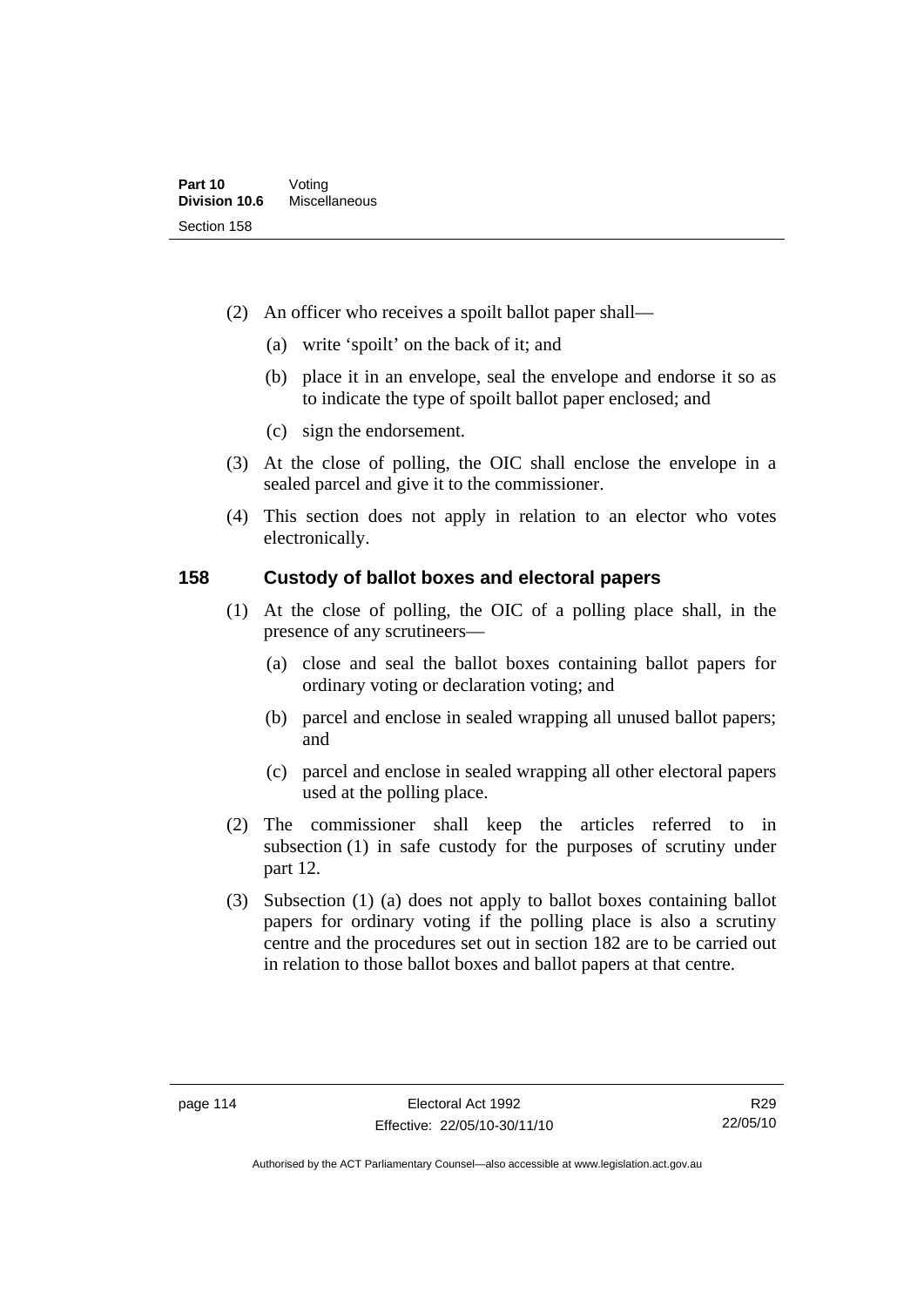# **159 Extension of time for conducting elections**

- (1) Despite any other provision of this Act, before or after the day when an election is required to be held, the Executive may, by written notice, make provision for—
	- (a) extending the time for holding the election; or
	- (b) meeting any difficulty that might otherwise interfere with the due conduct of the election; or

and any provision so made shall be valid and sufficient for that purpose.

(2) A notice under subsection (1) is a notifiable instrument.

*Note* A notifiable instrument must be notified under the *Legislation Act 2001*.

 (3) On notification under the *Legislation Act 2001* of a notice under subsection (1), the commissioner must publish a copy of the notice in a newspaper.

### **160 Suspension and adjournment of polling**

- (1) The commissioner may suspend the polling at a polling place on polling day if for any reason it is not practicable to proceed with it.
- $(2)$  If—
	- (a) the polling is suspended; and
	- (b) the commissioner believes on reasonable grounds that it is not reasonably practicable for an elector affected by the suspension to cast a vote at another polling place;

the commissioner must, in writing, determine a day (that is as soon as practicable, but no later than 21 days, after the suspension) as the day when polling is to resume.

 (3) If it is impracticable to resume the polling at the same polling place, the determination must state the polling place where polling may be resumed.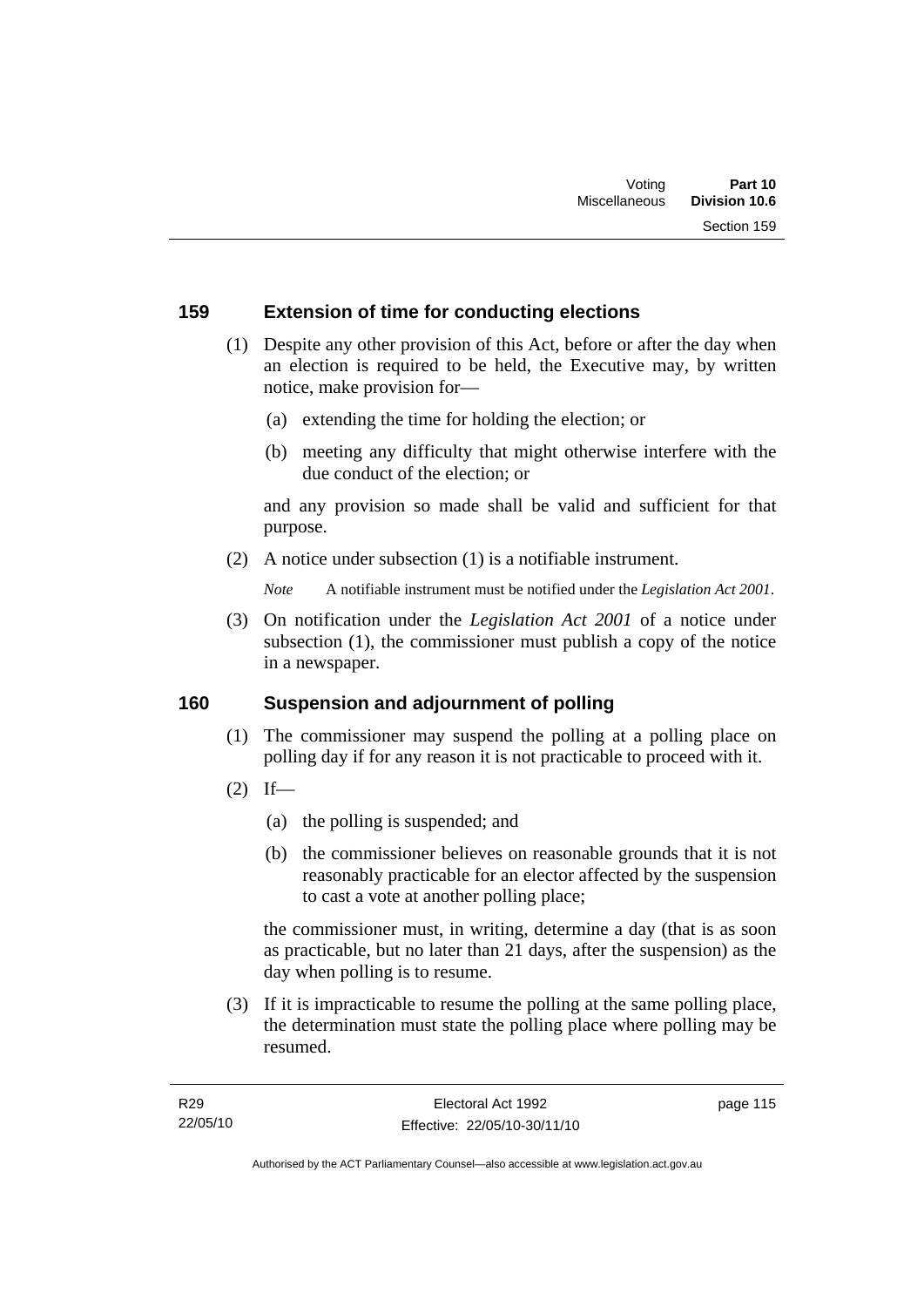(4) A determination under subsection (2) is a notifiable instrument.

*Note* A notifiable instrument must be notified under the *Legislation Act 2001*.

 (5) On the resumption of polling, only an elector who was entitled to vote on the day when the poll for the election was required to be held and who has not already voted is entitled to vote.

# **Division 10.7 Failure to vote**

## **161 Default notice**

- (1) For this division, a default notice, in relation to an elector, is a notice containing a statement to the effect that—
	- (a) it is an offence to fail to vote at an election without a valid and sufficient reason; and
	- (b) the elector appears to have failed to vote at an election; and
	- (c) if the elector does not wish to have the matter dealt with by a court, the elector may, within the time specified in the notice—
		- (i) if the elector voted at the election—give the commissioner particulars in writing of the voting; or
		- (ii) if the elector failed to vote at the election—give the commissioner particulars in writing of any valid and sufficient reason for the failure, or pay the amount of the prescribed penalty.
	- *Note* If a form is approved under s 340A (Approved forms) for a default notice, the form must be used.
- (2) For subsection (1) (c) (ii), the prescribed penalty is \$20 or any higher penalty prescribed by the regulations.

### **162 First notice**

 (1) As soon as practicable after polling day for an election, the commissioner shall send a default notice to each elector who was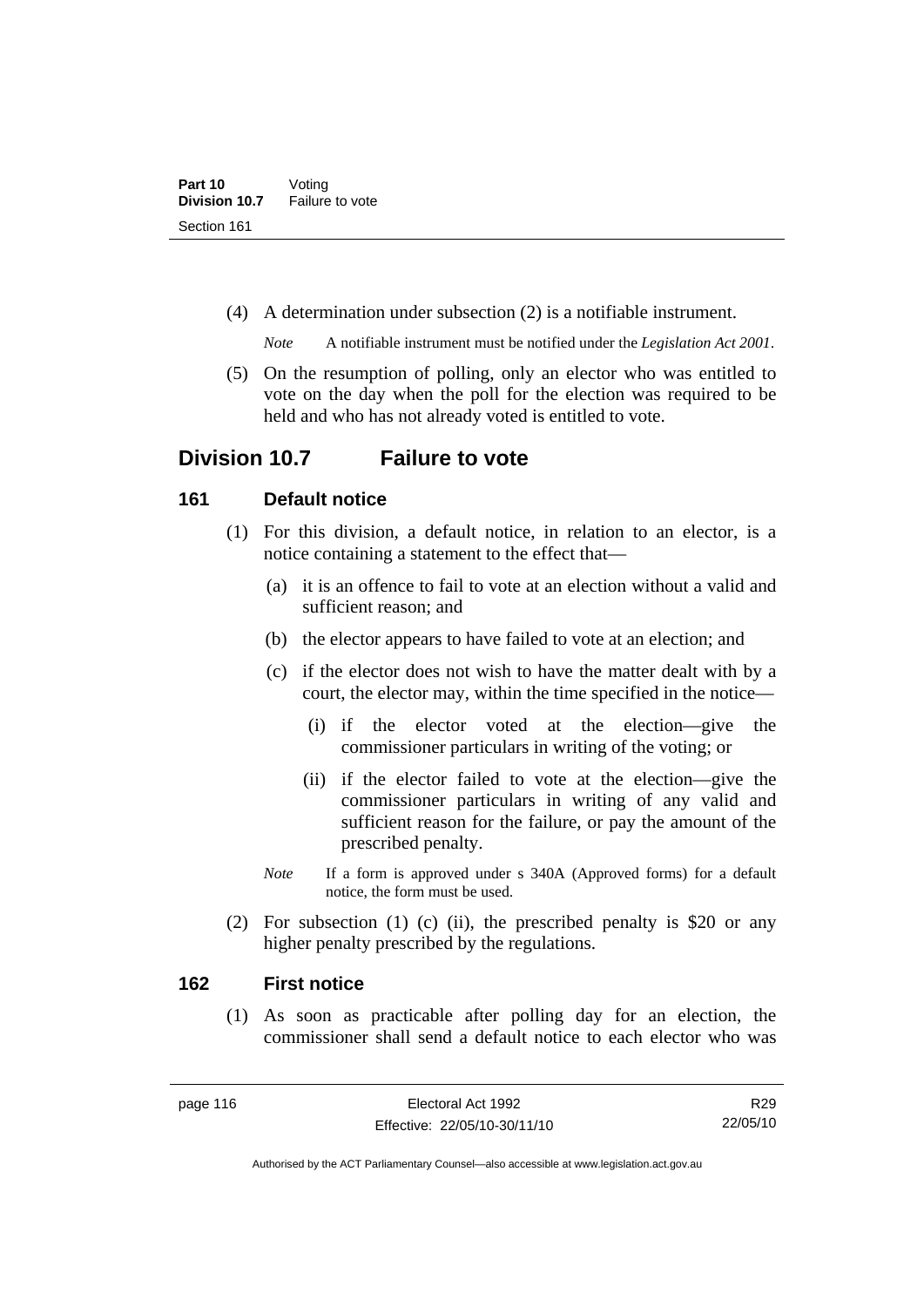required to vote at the election and appears to the commissioner to have failed to do so.

- (2) Subsection (1) does not apply to an elector who the commissioner is satisfied—
	- (a) is dead; or
	- (b) had a valid and sufficient reason for failing to vote at the election.

# **163 Second notice**

If an elector to whom a default notice has been sent under section 162 fails to respond to the notice within the time specified, the commissioner shall send a second default notice to the elector, endorsed to the effect that the elector has failed to respond to the first notice.

# **164 Final notice**

- (1) The commissioner shall send a final default notice to an elector if—
	- (a) a default notice under section 162 or 163 has been sent to the elector; and
	- (b) the time for responding to the notice has ended; and
	- (c) the elector has not paid the prescribed penalty; and
	- (d) the commissioner is not satisfied that the elector—
		- (i) voted at the election; or
		- (ii) had a valid and sufficient reason for failing to vote at the election.
- (2) A final default notice shall contain a statement to the effect that—
	- (a) the commissioner is not so satisfied; and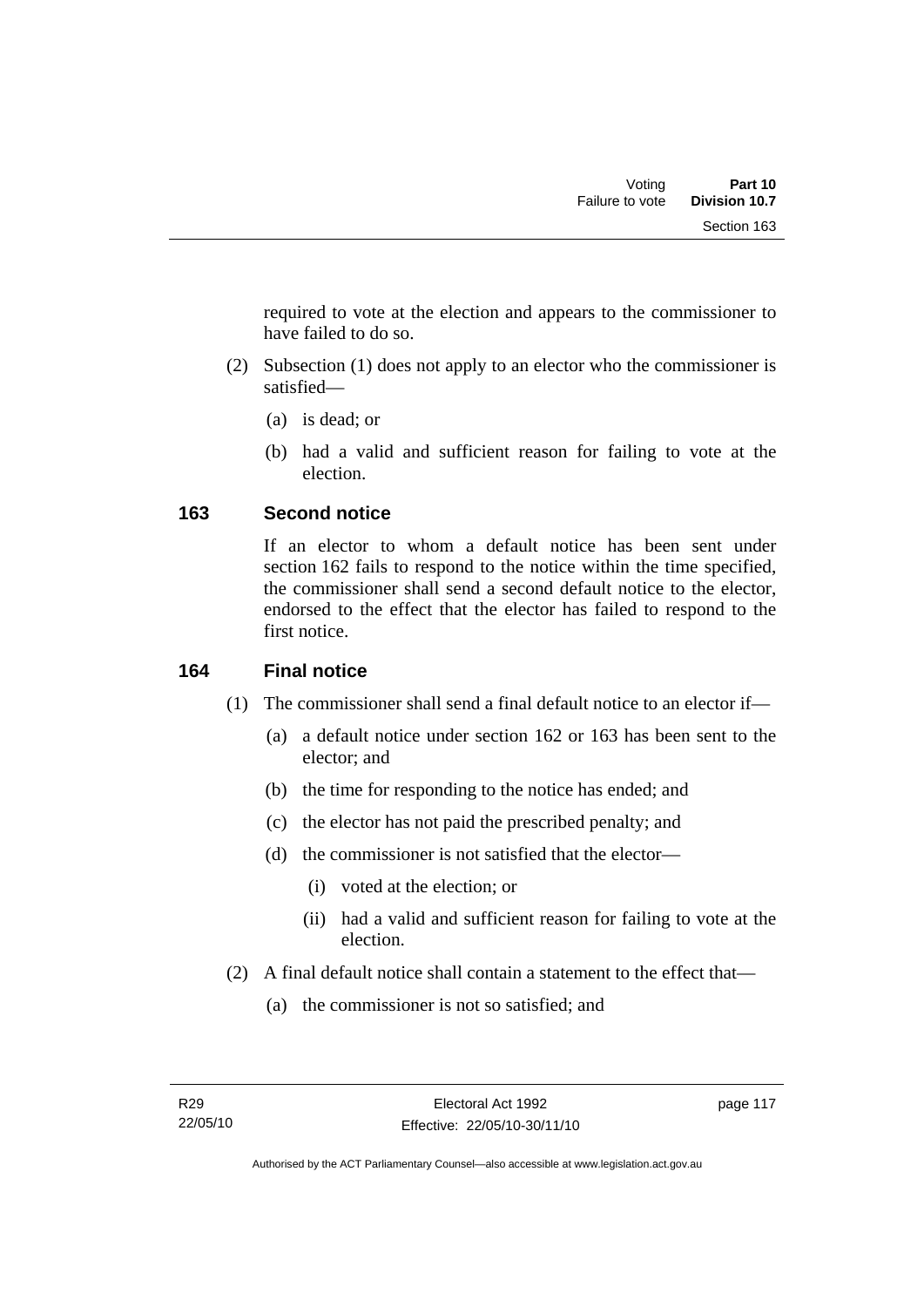(b) if the elector does not wish to have the matter dealt with by a court—the elector may, within the time specified in the notice, pay the amount of the prescribed penalty.

### **165 Discharge of liability**

If an elector who failed to vote at an election pays the amount of the prescribed penalty in accordance with a default notice—

- (a) any liability of the elector under section 129 in relation to the failure is discharged; and
- (b) proceedings for an offence against that section shall not be instituted against the elector in relation to the failure.

### **166 Response on behalf of elector**

If a person responds to a default notice on behalf of an elector who is unable to do so, the response shall be taken to be that of the elector.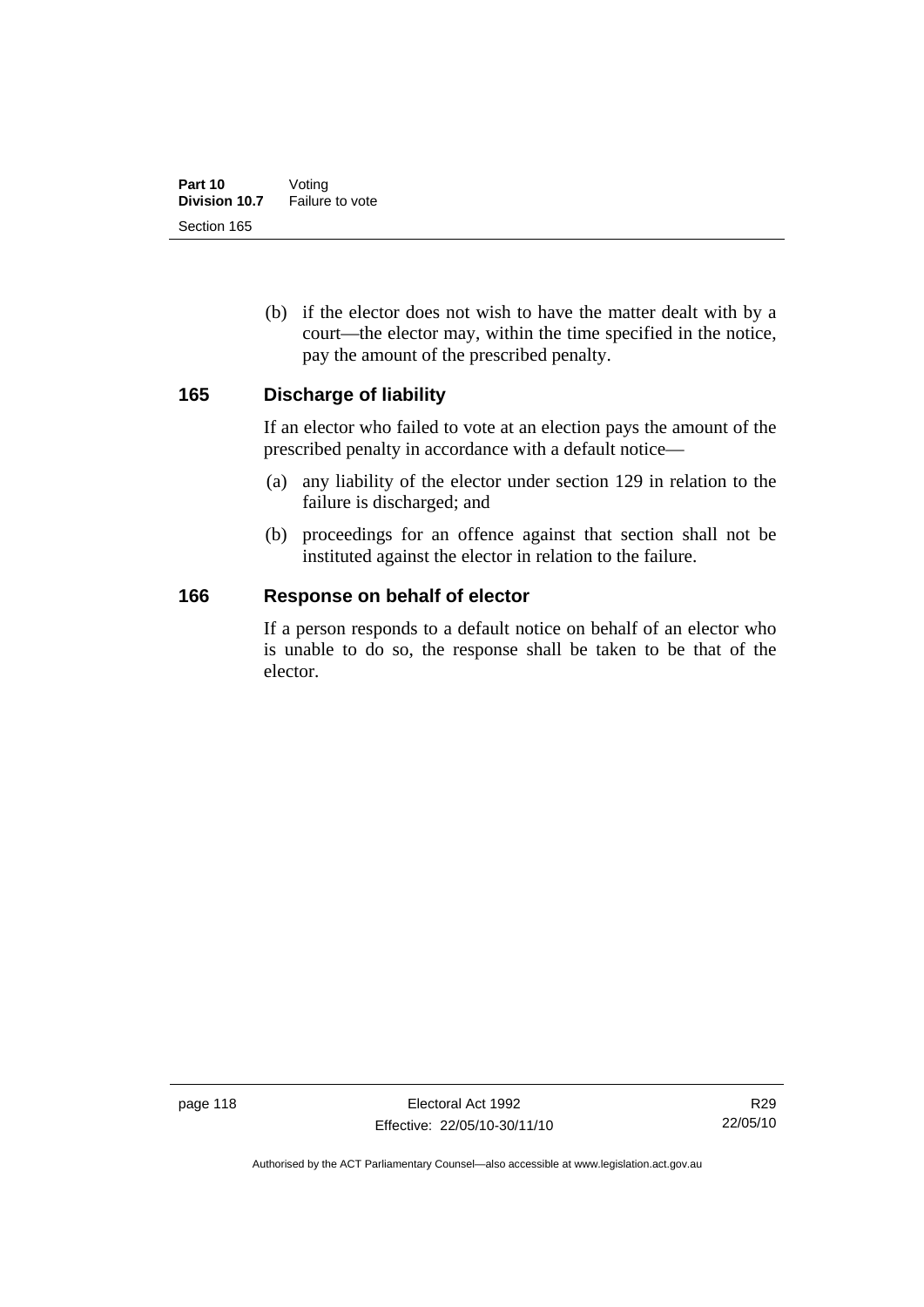# **Part 11 Polling in Antarctica**

### **167 Definitions for pt 11**

In this part:

*Antarctica* means—

- (a) the Australian Antarctic Territory; or
- (b) the Territory of Heard Island and McDonald Islands; or
- (c) Macquarie Island.

*assistant returning officer*, in relation to a station, means the assistant returning officer appointed under section 168 in relation to the station.

*research personnel* means personnel who are to be, or have been, engaged in work at a station.

*returning officer*, in relation to a station, means the returning officer appointed under section 168 in relation to the station.

*station* means—

- (a) a research station in Antarctica that is operated by the Commonwealth and is declared by the commissioner, in writing, to be a permanent research station; or
- (b) in relation to a particular election, a ship that is declared by the commissioner, in writing, to be a station for this part in relation to the election.

*transmit* means transmit by fax, telex or in another way approved under section 167B.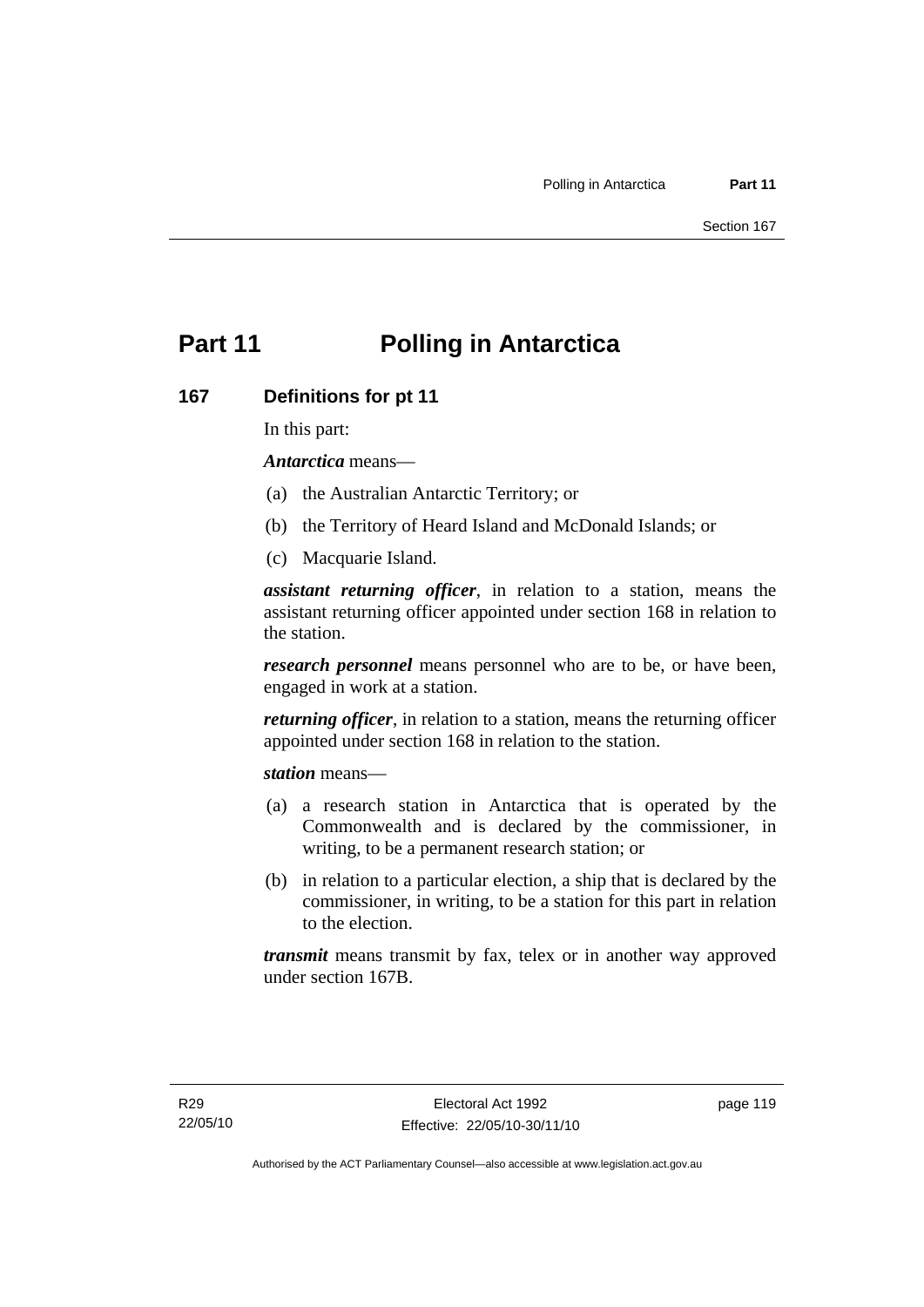#### **Part 11** Polling in Antarctica

Section 167A

### **167A Declaration of ship as a station**

The commissioner may declare a ship as a station only if the commissioner is satisfied that, on polling day for an election, the ship is likely to be at sea transporting research personnel to or from Antarctica.

### **167B Approval of ways of transmission**

- (1) The commissioner may, in writing, approve a way of transmission for this part.
- (2) The approval is a notifiable instrument.

*Note* A notifiable instrument must be notified under the *Legislation Act 2001*.

### **168 Returning officers and assistants for Antarctic stations**

- (1) The commissioner must appoint a returning officer, and an assistant returning officer, for each station.
	- *Note 1* For the making of appointments (including acting appointments), see *Legislation Act 2001*, pt 19.3.
	- *Note 2* In particular, a person may be appointed for a particular provision of a law (see *Legislation Act* 2001, s 7 (3)) and an appointment may be made by naming a person or nominating the occupant of a position (see s 207).
- (2) The commissioner or the person in charge of a station may appoint an acting returning officer, or acting assistant returning officer, for a station.
- (3) However, the person in charge of a station must not be appointed to be the returning officer, or assistant returning officer, for the station.

#### **170 Application of Act to polling in Antarctica**

Subject to this part, this Act applies, so far as practicable, to the taking of a poll in Antarctica as if—

Authorised by the ACT Parliamentary Counsel—also accessible at www.legislation.act.gov.au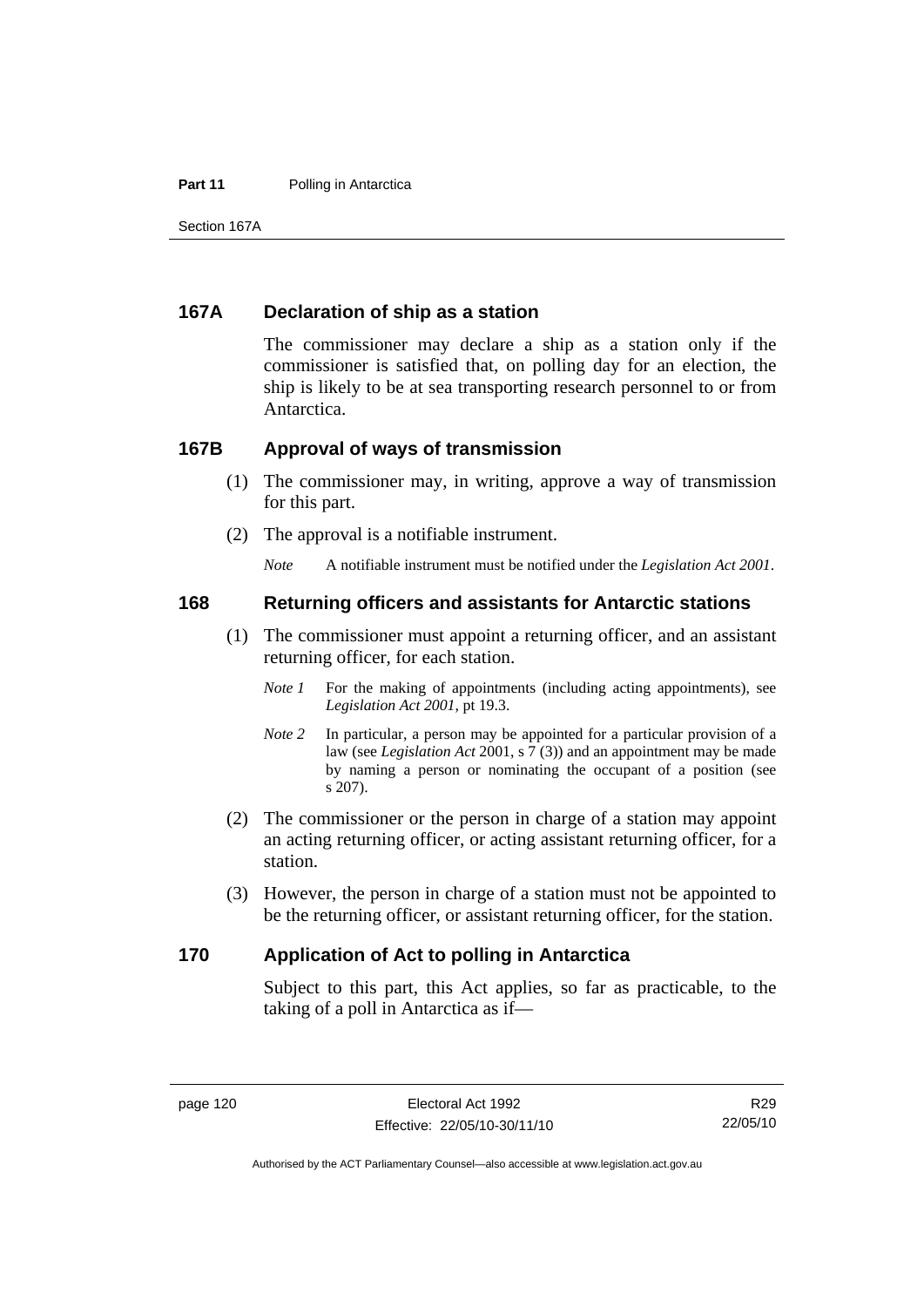- (a) a reference in the Act to a polling place were a reference to the relevant station; and
- (b) a reference in the Act to the OIC of a polling place were a reference to the returning officer; and
- (c) a reference in the Act to an officer were a reference to the assistant returning officer.

# **171 Antarctic electors**

- (1) Subject to subsection (2), an elector—
	- (a) who is, for the Commonwealth Electoral Act, an Antarctic elector; and
	- (b) whose address, recorded on the Commonwealth roll when the elector became a person referred to in paragraph (a), was an address in an electorate;

is an Antarctic elector for this Act in relation to the electorate where that address is located.

 (2) A person does not become an Antarctic elector for the purposes of an election under this Act if the person became an Antarctic elector for the Commonwealth Electoral Act after the hour of nomination for the election.

# **172 Arrangements for the polling in Antarctica**

- (1) As soon as practicable after the close of nominations for an election in relation to an electorate for which an Antarctic elector is enrolled—
	- (a) the commissioner shall transmit to the returning officer at whose station the elector is based—
		- (i) an extract from the certified list of electors for the electorate containing the particulars relating to the elector; and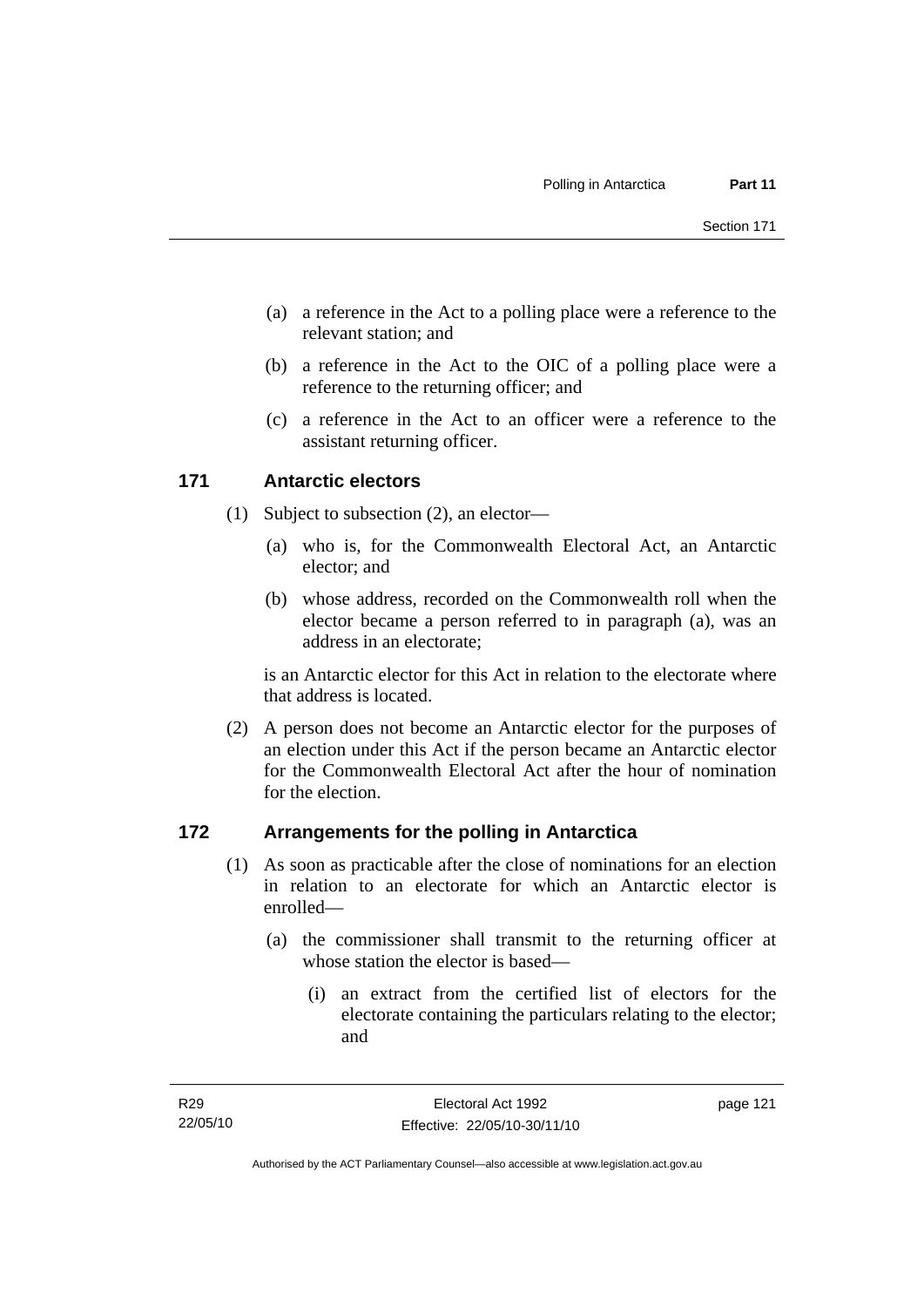Section 173

- (ii) directions for the preparation by the officer of ballot papers for the election; and
- (b) the returning officer shall prepare ballot papers in accordance with the directions.
- (2) The directions shall ensure, so far as practicable, that the ballot papers are the same as ballot papers prepared under division 9.2 for the election.

### **173 Conduct of the polling**

- (1) The polling at a station shall be conducted as follows:
	- (a) before any vote is taken, the returning officer shall exhibit a ballot box empty, and shall then securely fasten its cover;
	- (b) subject to subsection (2), the poll shall be conducted during the hours on the days the returning officer directs;
	- (c) the returning officer or the assistant returning officer shall, at all times when the poll is open, be present in that part of the station where the polling is taking place.
- (2) The polling at a station shall not continue beyond the time that is 6 pm in the ACT on polling day for the election.

#### **174 Claims to vote**

The returning officer or assistant returning officer for a station shall—

- (a) hand a ballot paper to each Antarctic elector who attends before the officer during the hours of polling and claims to vote at the election; and
- (b) record the issue of the ballot paper to the elector.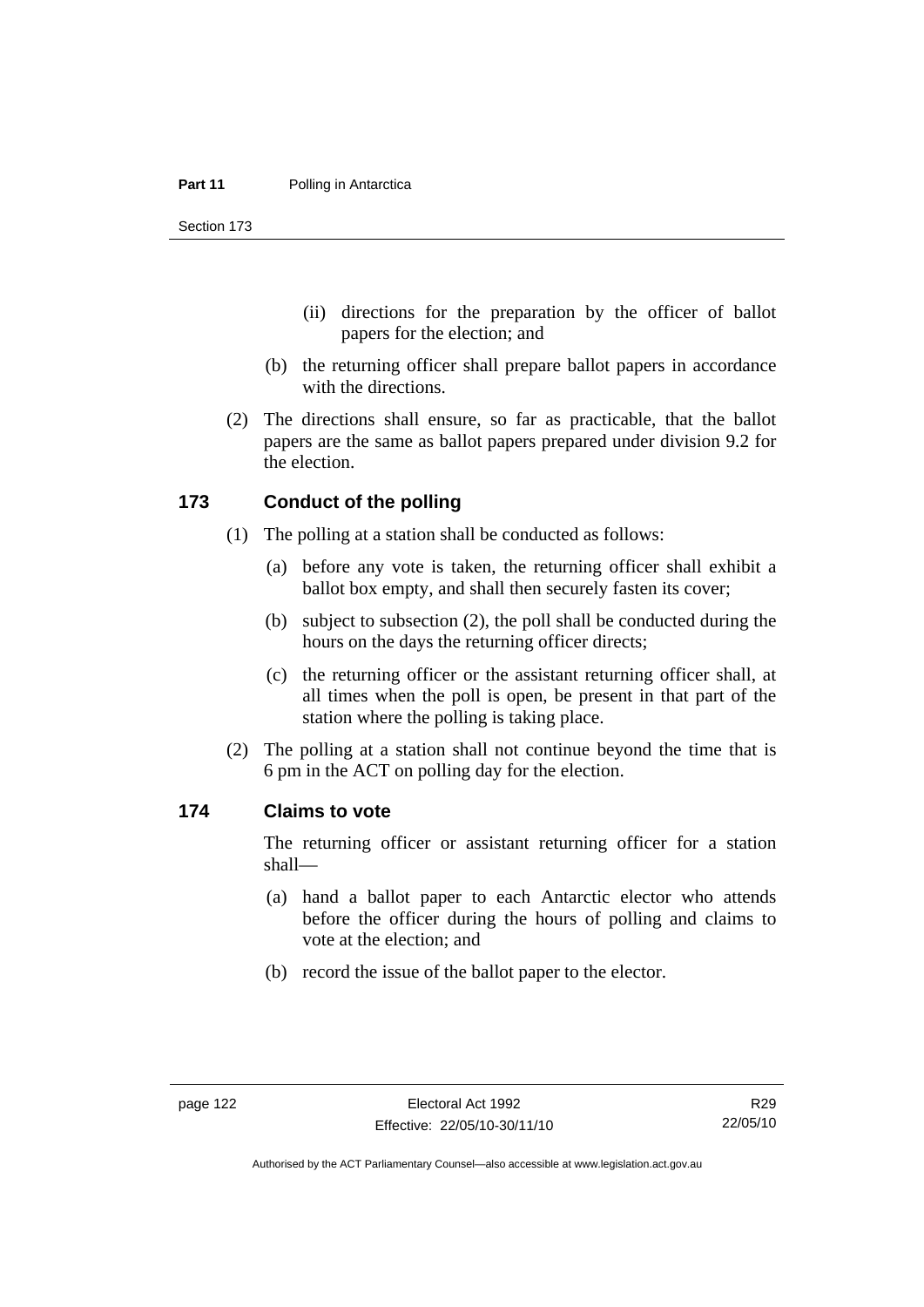# **175 Proceedings at close of poll**

At the close of the poll, the returning officer shall, in the presence of the assistant returning officer—

- (a) open the ballot box; and
- (b) transmit to the authorised officer—
	- (i) particulars of each elector who has voted at the station in the election; and
	- (ii) unless subparagraph (iii) applies, particulars of the marking of each ballot paper; and
	- (iii) if the returning officer is unable to read or understand clearly the particulars referred to in subparagraph (ii)—a statement to explain that inability; and
- (c) prepare a written statement of the information transmitted.
- *Note* A ballot paper completed by an Antarctic elector may be faxed to the commissioner, see s 329.

# **176 Result of polling in Antarctica**

- (1) On receipt of the transmission under section 175, the authorised officer shall—
	- (a) in relation to each ballot paper marked by an Antarctic elector—transcribe the particulars of the elector's marks onto a ballot paper for the relevant electorate; and
	- (b) seal in an envelope the ballot paper onto which the particulars are transcribed; and
	- (c) sign the envelope and endorse it to the effect that it contains a ballot paper recording a vote by an Antarctic elector that is to be admitted to the scrutiny for the election; and
	- (d) send the envelope to the commissioner.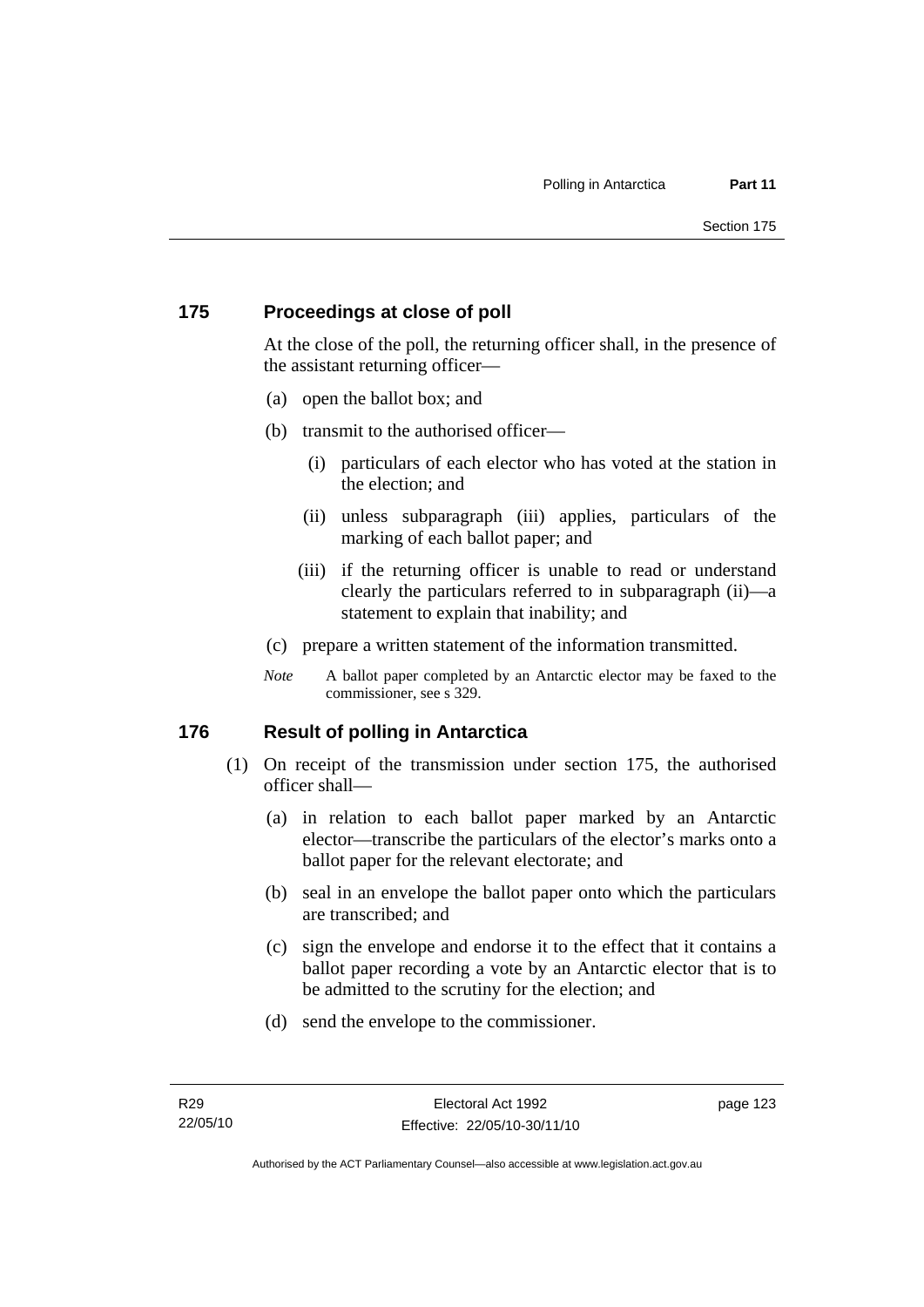#### **Part 11** Polling in Antarctica

Section 177

 (2) An authorised officer shall not mark a ballot paper under this section in a way that is likely to enable it to be identified as representing the vote of an Antarctic elector.

### **177 Preservation of documents**

- (1) As soon as practicable after the close of the poll for an election, the returning officer for each station shall forward to the commissioner—
	- (a) a copy of the record of the issue of each ballot paper; and
	- (b) a copy of the statement referred to in section 175 (c); and
	- (c) the ballot papers used for voting at the station.
- (2) The commissioner shall keep the documents referred to in subsection (1) in safe custody for the purposes of scrutiny under part 12.

page 124 Electoral Act 1992 Effective: 22/05/10-30/11/10

Authorised by the ACT Parliamentary Counsel—also accessible at www.legislation.act.gov.au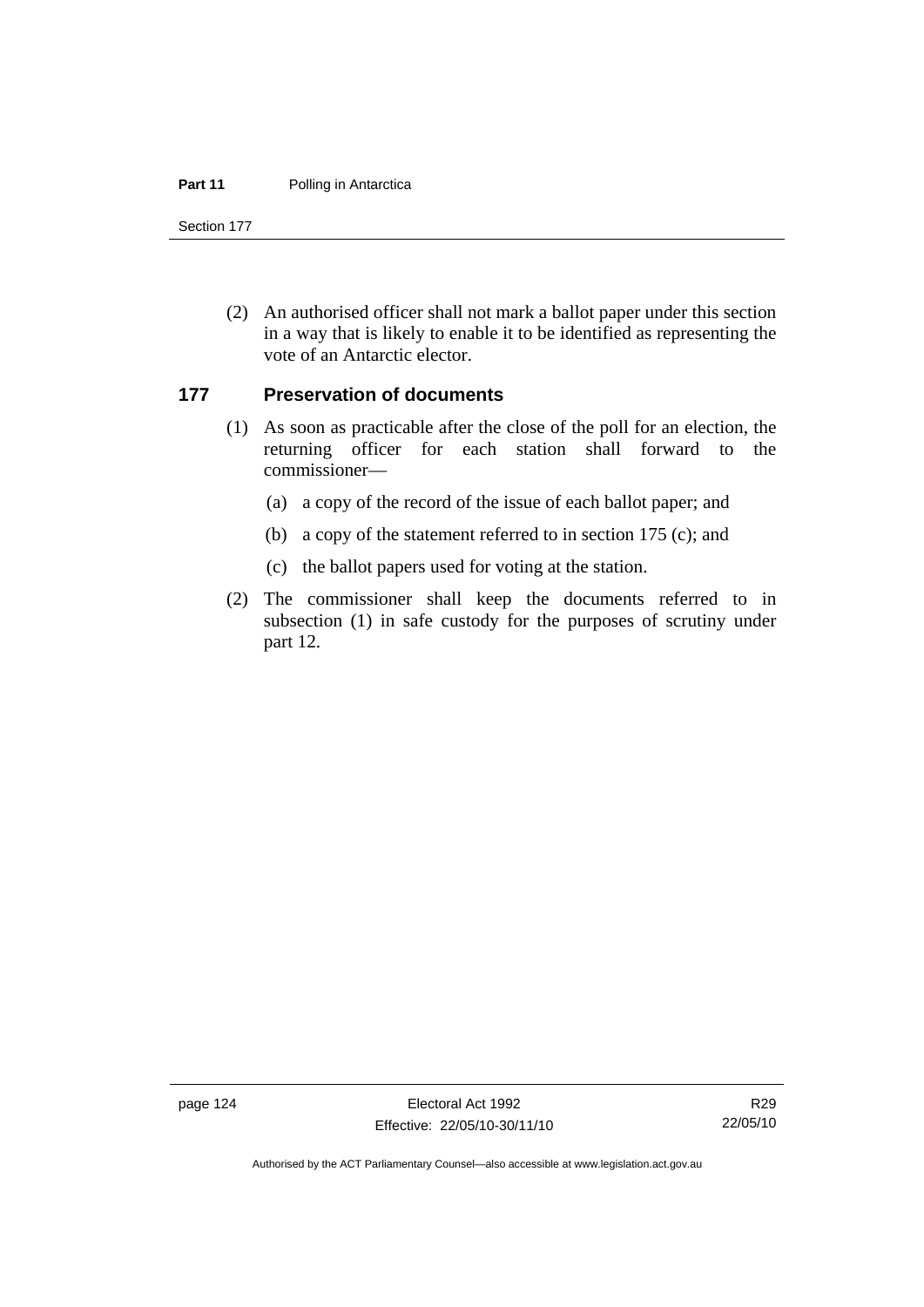# **Part 12 The scrutiny**

## **178 Scrutiny**

- (1) The result of the polling at an election shall be ascertained by scrutiny in accordance with this part.
- (2) All the proceedings at the scrutiny shall be open to the inspection of the scrutineers.
- (3) The commissioner shall arrange for the following articles, documents and data to be dealt with at scrutiny centres for this part:
	- (a) applications for postal votes in the election;
	- (b) records of issued declaration voting papers;
	- (c) completed declaration voting papers received by the commissioner, the OIC of a polling place or another officer;
	- (d) ballot boxes containing ballot papers for ordinary voting or declaration voting;
	- (e) electronic ballot papers;
	- (f) envelopes containing ballot papers recording votes by Antarctic electors.
- (4) The OIC for a scrutiny centre may adjourn the scrutiny at the centre from time to time.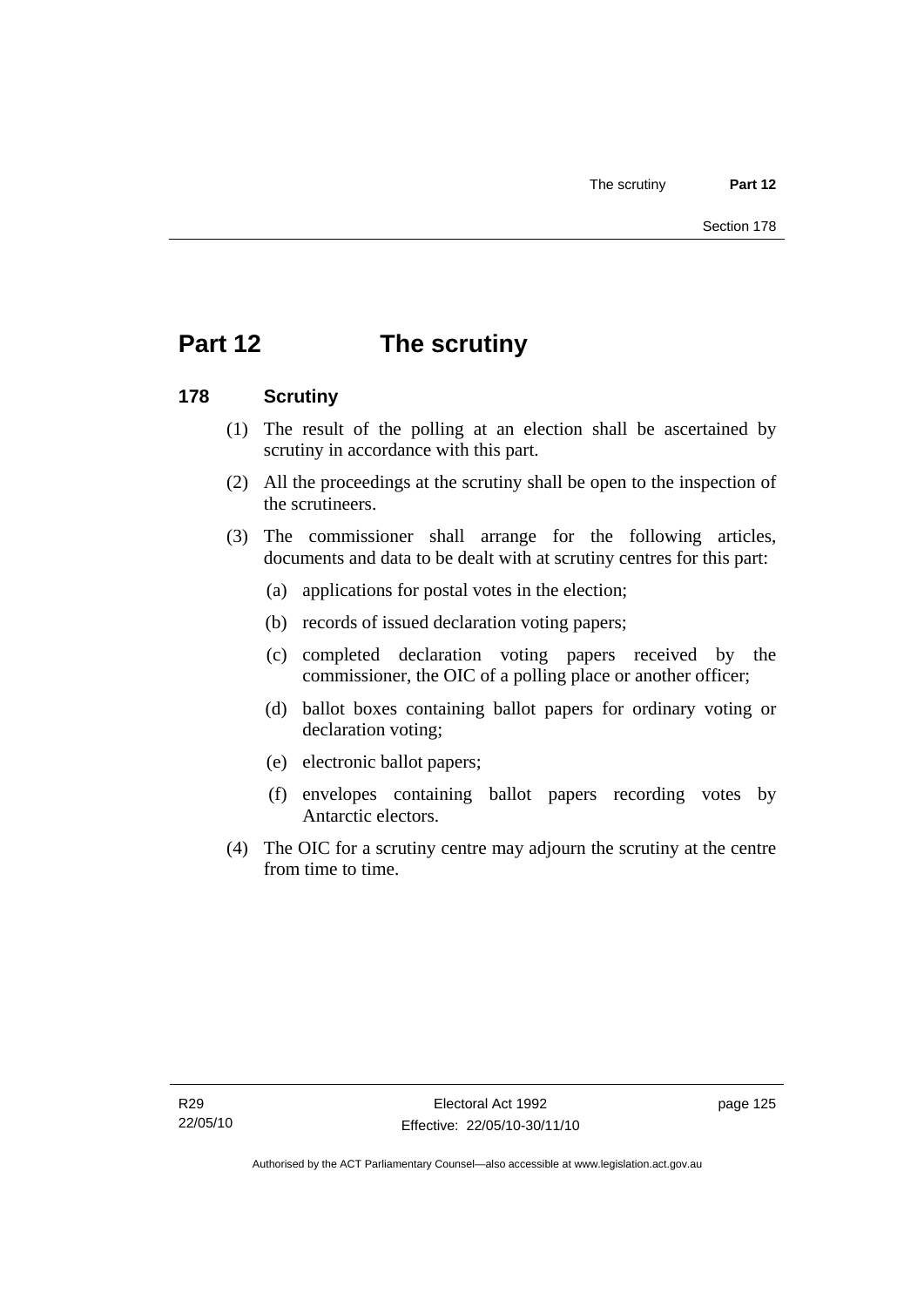#### **Part 12** The scrutiny

Section 179

### **179 Preliminary scrutiny of declaration voting papers etc**

- (1) The commissioner shall arrange for the conduct of the preliminary scrutinies necessary in relation to a poll until the following documents have been dealt with in accordance with this section:
	- (a) all completed declaration voting papers (including those used for postal voting) received by the commissioner or another officer on or before polling day;
	- (b) all completed declaration voting papers used for postal voting received by the commissioner before the end of the 6th day after the close of the poll;
	- (c) any envelope referred to in section 176 (1) (d) containing a ballot paper recording the vote of an Antarctic elector.
- (2) A preliminary scrutiny shall not be conducted earlier than the 5th day before polling day.
- (3) The commissioner shall display a notice in a prominent place at the office of the commissioner specifying the date and time when, and the place where, a preliminary scrutiny is to begin.
- (4) The notice shall be so displayed no later than 4 pm on the day before the beginning of the preliminary scrutiny.
- (5) A preliminary scrutiny shall be conducted in accordance with schedule 3.
- (6) Schedule 3 applies, so far as practicable, in relation to a vote cast by an Antarctic elector as if—
	- (a) the vote were a declaration vote other than a postal vote; and
	- (b) a declaration signed by the elector specifying the electorate in relation to which the elector is an Antarctic elector appeared on the envelope referred to in section 176 (1) (d); and
	- (c) a reference in that schedule to a set of declaration voting papers were a reference to that envelope.

R29 22/05/10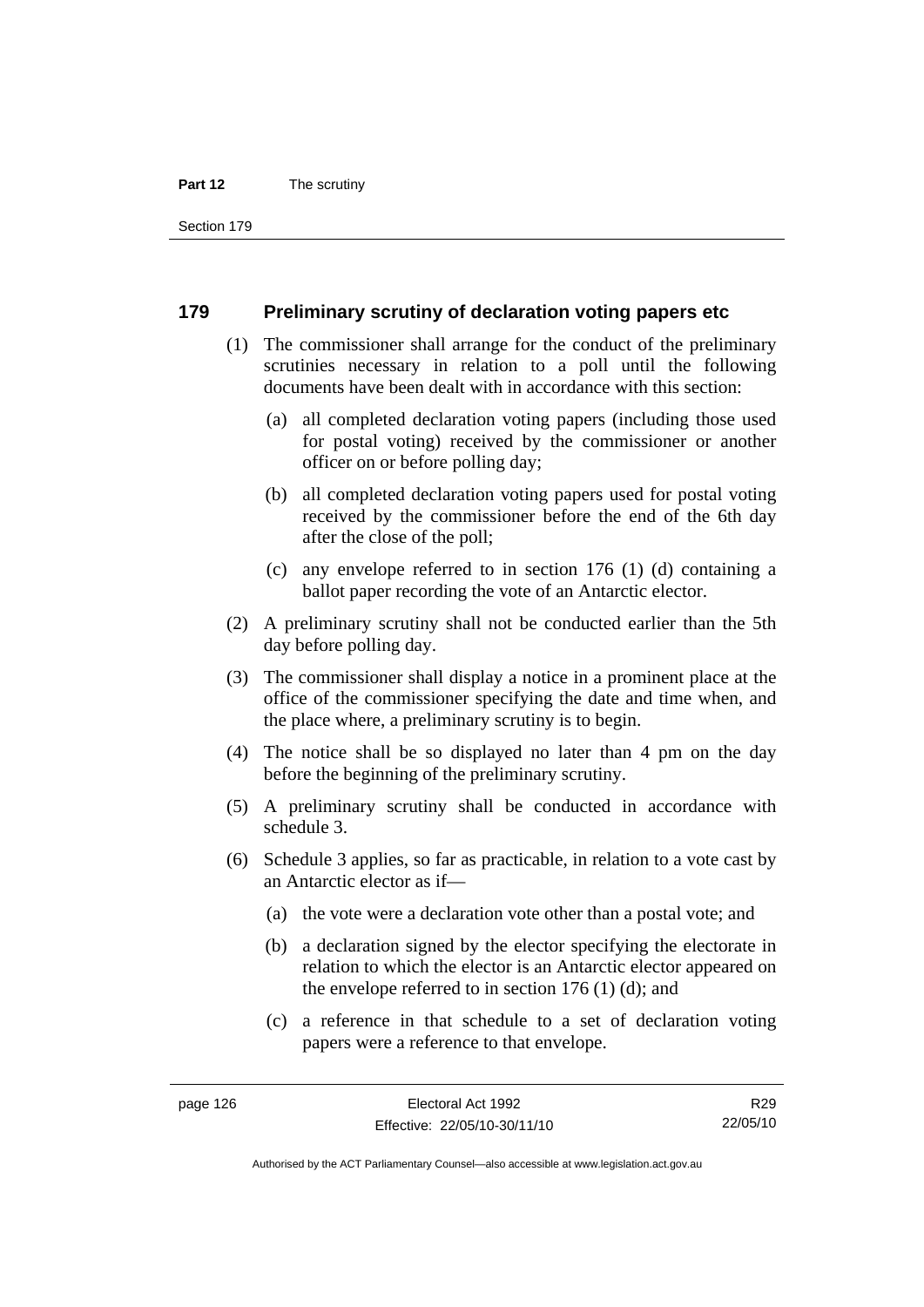- (7) At a preliminary scrutiny, declaration voting papers shall not be rejected for further scrutiny because of a formal error.
- (8) A preliminary scrutiny shall be taken to be part of the scrutiny in relation to an election.

## **180 Formality of ballot papers**

- (1) Except as provided by this section, a ballot paper is formal and effect shall be given to the elector's intention as far as that intention is clear.
- (2) A ballot paper is informal if—
	- (a) in the opinion of the OIC of a scrutiny centre—
		- (i) it is not authentic; or
		- (ii) it has writing on it by which the elector can be identified; or
	- (b) no first preference is marked in a candidate square; or
	- (c) a first preference is marked in 2 or more candidate squares; or
	- (d) for a completed declaration vote ballot paper that has not been dealt with at a preliminary scrutiny under section 179—it is not enclosed in the appropriate envelope on which appears a declaration made by an elector.
- (3) In determining whether a ballot paper is formal—
	- (a) a preference marked outside a candidate square shall be taken to be marked in the square if the voter's intention to indicate that preference for that candidate is clear; and
	- (b) subject to subsection (2) (a), any other writing outside a candidate square shall be disregarded.
- (4) A ballot paper on which the particulars are endorsed by an officer under section 155 is not informal—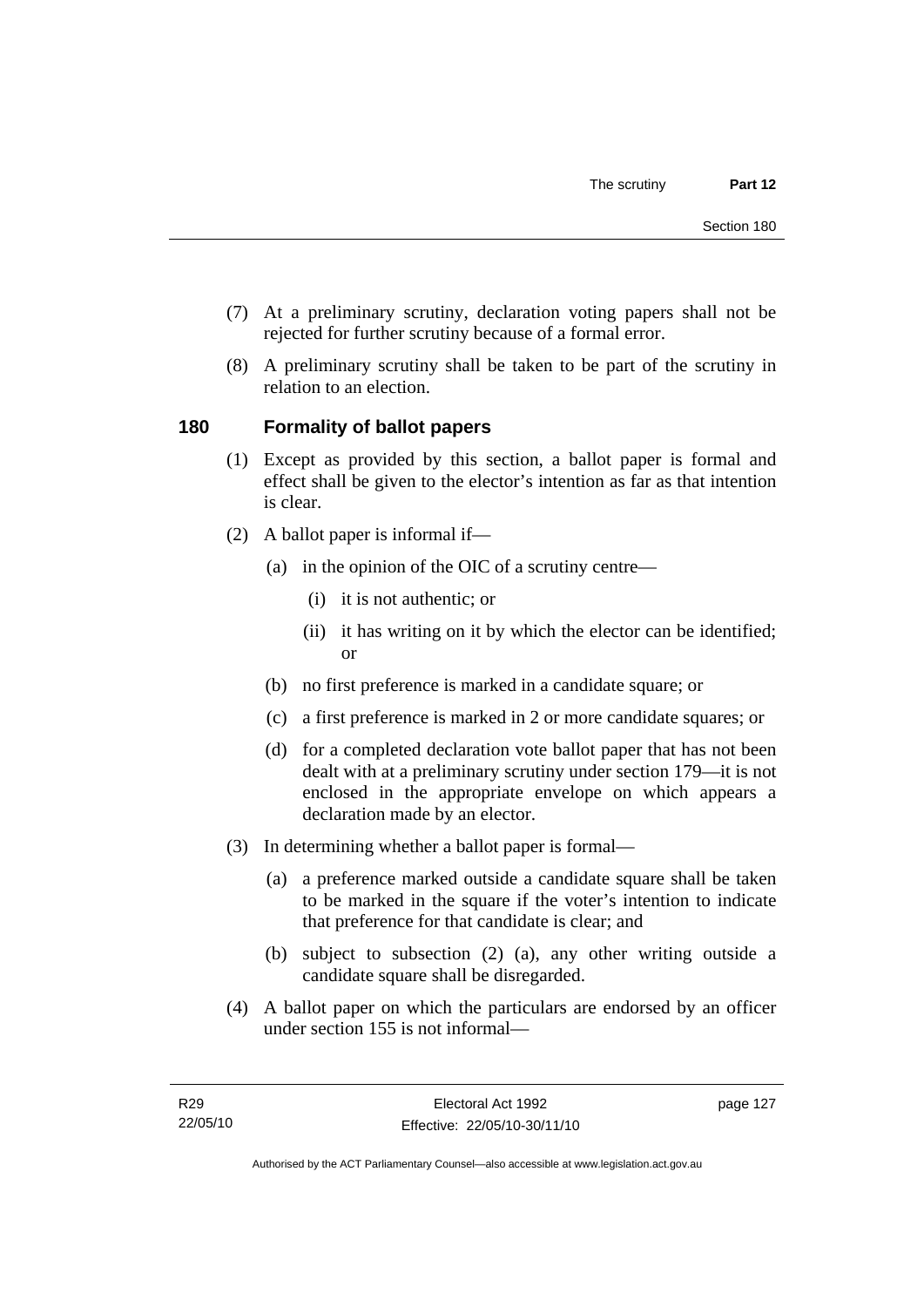- (a) if no other candidate has the same surname—only because the surname of a candidate has been written on the ballot paper; or
- (b) only because of a spelling mistake in the particulars endorsed on the ballot paper.
- (5) If it is necessary for this part, the commissioner may determine the formality of a ballot paper and, for that purpose, may reverse any decision made by another officer.

### **181 Death of candidate**

If a candidate dies before the end of polling day, and the number of candidates remaining is greater than the number of candidates to be elected, a ballot paper is not informal only because of—

- (a) the inclusion on the ballot paper of the name of the deceased candidate; or
- (b) the marking of any consecutive number in a candidate square adjacent to that name; or
- (c) the omission to place any number in a candidate square adjacent to that name, or any resultant failure to indicate in consecutive order the elector's preferences.

## **182 First count—ordinary ballot papers**

- (1) This section applies only to paper ballot papers.
- (2) As soon as practicable after the close of the poll for an election, the OIC for a scrutiny centre shall arrange for the procedures set out in this section to be carried out.
- (3) First, the OIC shall—
	- (a) exhibit for inspection by any scrutineer each ballot box containing ballot papers recording ordinary votes; and
	- (b) record the condition of the ballot box before opening it.

R29 22/05/10

Authorised by the ACT Parliamentary Counsel—also accessible at www.legislation.act.gov.au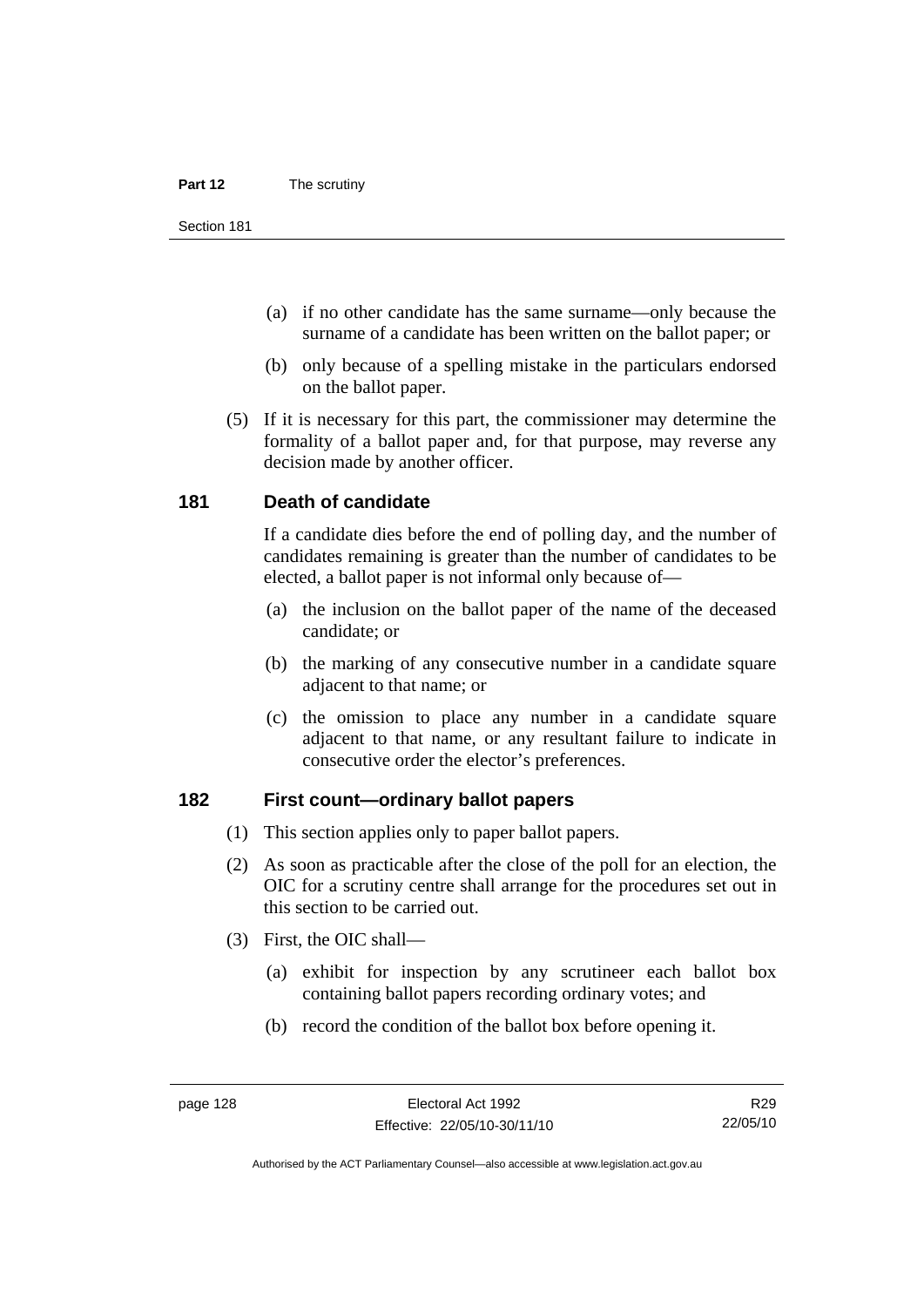- (4) Second, the OIC shall arrange for an officer to—
	- (a) open each ballot box; and
	- (b) sort the ballot papers from each ballot box into separate parcels for each electorate; and
	- (c) in relation to the ballot papers for each electorate—
		- (i) count all informal ballot papers, reject them from further scrutiny under this section, and place them in a separate parcel; and
		- (ii) sort the unrejected ballot papers into separate parcels according to the first preferences marked on them and count the ballot papers in each parcel.
- (5) Third, the OIC shall, in relation to the ballot papers for each electorate—
	- (a) make out and sign a statement (countersigned by an officer and each scrutineer who wishes to do so) setting out—
		- (i) the number of unrejected ballot papers on which a first preference is recorded for each candidate; and
		- (ii) the number of informal ballot papers; and
	- (b) transmit particulars of the numbers so recorded to the commissioner, by telephone or other expeditious way; and
	- (c) seal up the parcels, endorse on each a description of the contents and permit each scrutineer who wishes to do so to countersign the endorsement; and
	- (d) send the parcels to the commissioner without delay, together with the statement referred to in paragraph (a).
- (6) Despite subsection (4) (b), the total number of ballot papers for a particular electorate that are to be dealt with at a particular scrutiny under this section shall not be fewer than 20.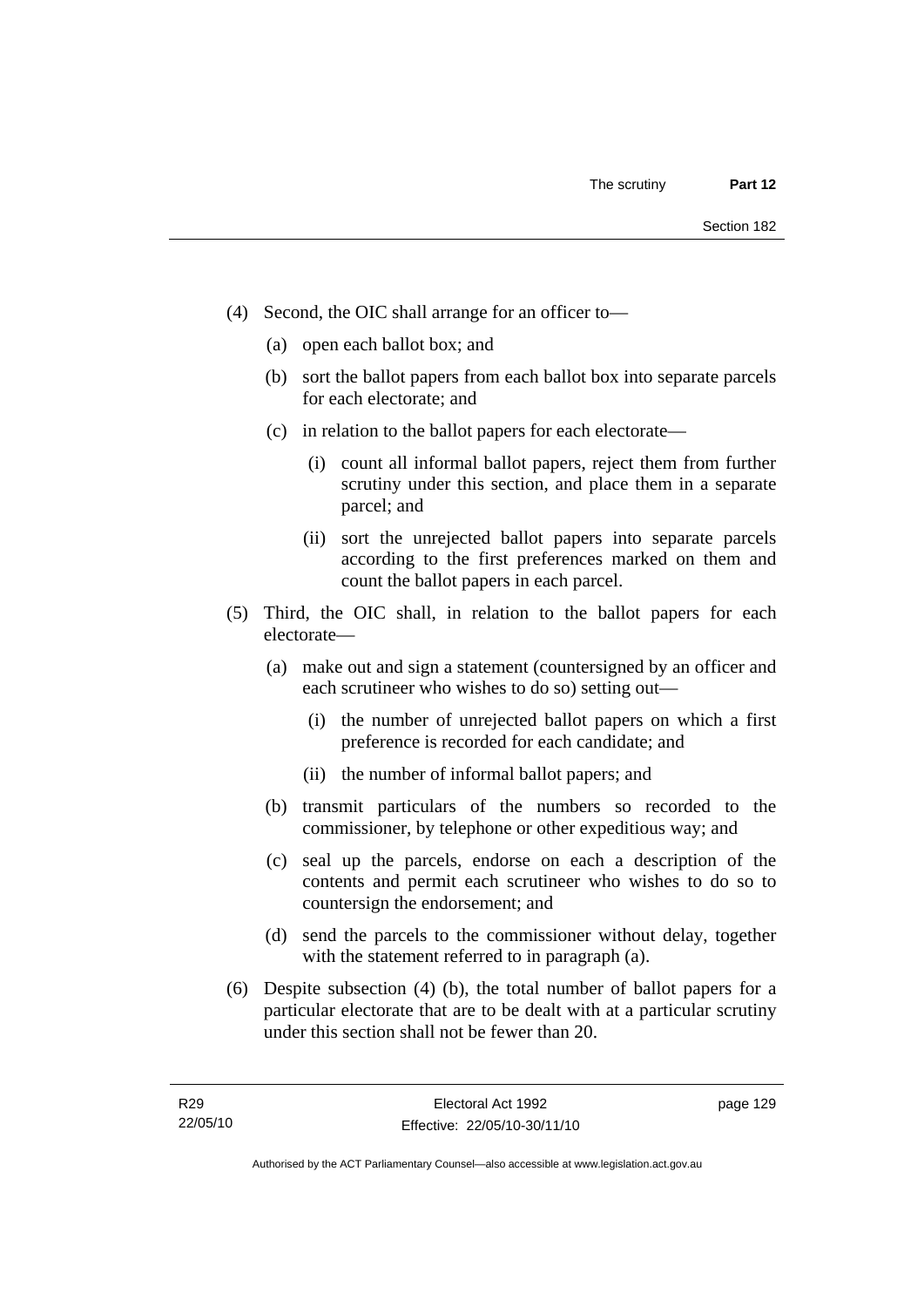- (7) If subsection (6) applies, the OIC shall—
	- (a) count the number of those ballot papers; and
	- (b) seal them in a separate parcel; and
	- (c) endorse the parcel with a description of the contents (including the number of ballot papers); and
	- (d) send the parcel to another scrutiny centre, as directed by the commissioner, for this part.
- (8) The OIC may arrange for preferences marked on paper ballot papers to be entered into the approved computer program.

#### **183 First count—declaration ballot papers**

As soon as practicable after declaration vote ballot papers have been admitted to a scrutiny under this section because of schedule 3 but not before the close of the poll for the election, the OIC for the relevant scrutiny centre shall arrange for the ballot papers to be dealt with in accordance with section 182 as if they were ordinary vote ballot papers.

## **183A First count—electronic ballot papers**

As soon as practicable after the close of the poll for an election, the OIC for a scrutiny centre must arrange for preferences from electronic voting to be entered into the approved computer program and for the electronic counting of the votes using the program.

#### **184 Second count—first preferences**

- (1) If preferences marked on paper ballot papers have not been entered on the approved computer program under section 182 (8), the commissioner shall—
	- (a) arrange for an officer at a scrutiny centre to open the parcels referred to in section 182 (5) (d) (including those to which that paragraph applies under section 183) and, so far as practicable,

R29 22/05/10

Authorised by the ACT Parliamentary Counsel—also accessible at www.legislation.act.gov.au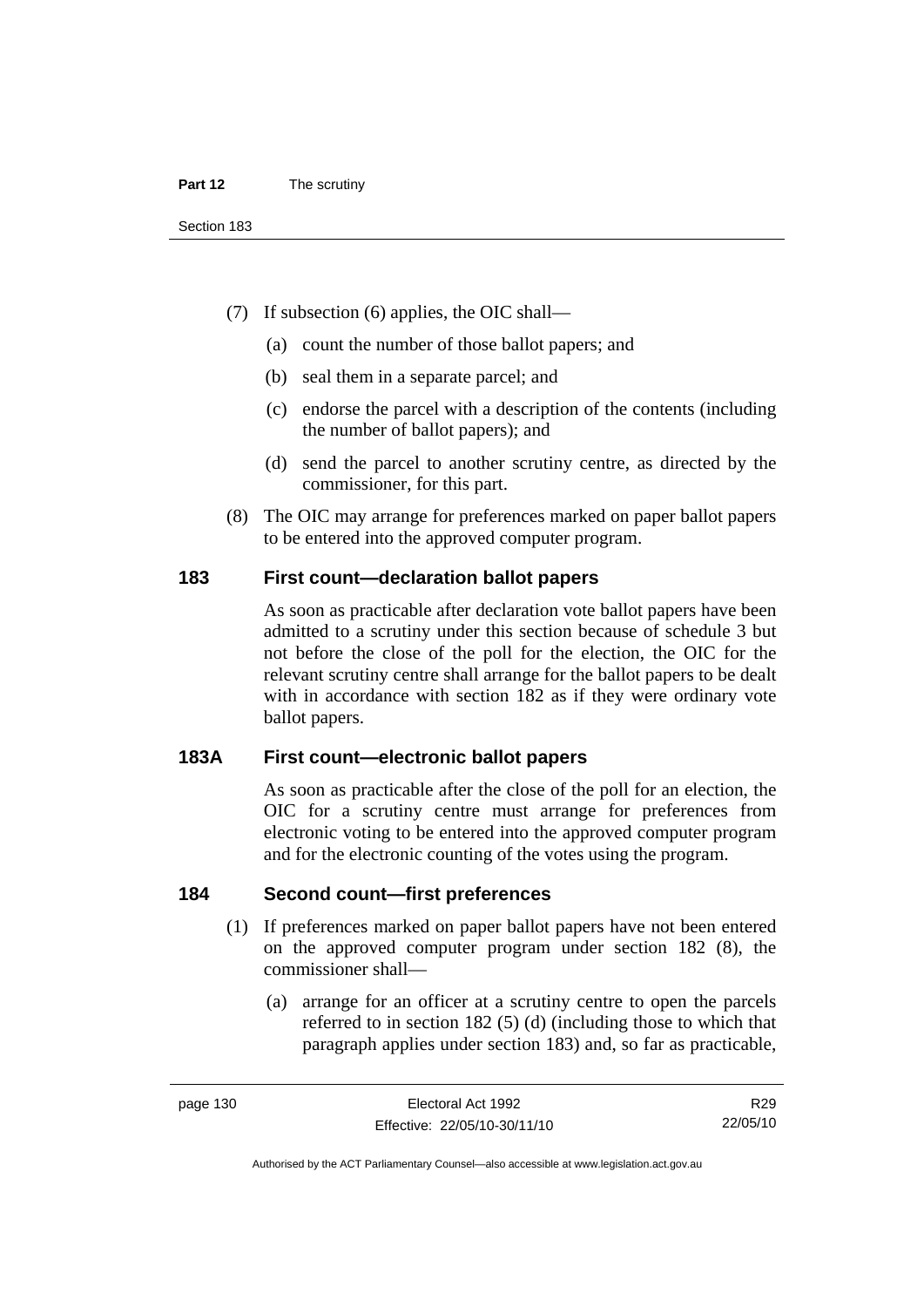conduct a second scrutiny of the ballot papers in accordance with section  $182(4)$  and  $(5)$ ; and

- (b) from the result of the second scrutiny, ascertain—
	- (i) the number of unrejected ballot papers on which a first preference is recorded for each candidate; and
	- (ii) the number of informal ballot papers for each electorate.
- (2) The commissioner must, using the approved computer program, ascertain from the result of the first scrutiny of electronic ballot papers and any paper ballot papers from which preferences have been entered on the computer program under section 182 (8)—
	- (a) the number of unrejected ballot papers on which a first preference is recorded for each candidate; and
	- (b) the number of informal ballot papers for each electorate.
- (3) For subsection (1), the officer conducting the second scrutiny may reverse a decision made at the scrutiny under section 182.

## **185 Ascertaining result of poll**

- (1) The commissioner shall arrange for—
	- (a) the further scrutiny of the ballot papers referred to in section 184 (1) (b) (i) and (2) (a); and
	- (b) the ascertainment of the successful candidates;

in accordance with schedule 4.

- (2) If it is necessary to do so for schedule 4, the commissioner shall—
	- (a) determine the numbers of ballot papers or votes; or
	- (b) calculate a quota or transfer value; or
	- (c) identify a candidate.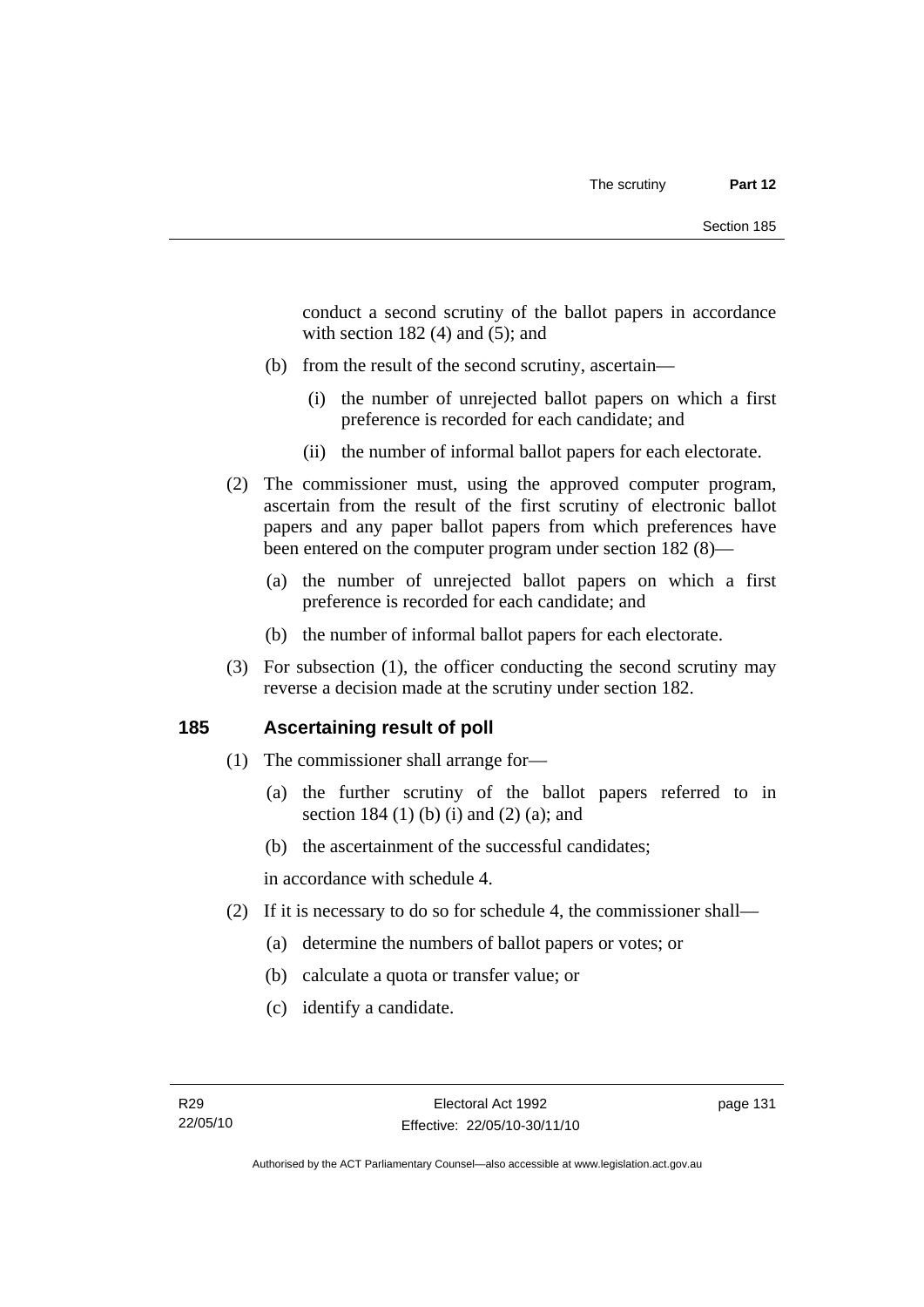#### **Part 12** The scrutiny

Section 186

### **186 Objections by scrutineers**

- (1) If a scrutineer objects to a ballot paper as being informal, the officer conducting the scrutiny shall mark the ballot paper 'admitted' or 'rejected' according to the officer's decision to admit or reject the ballot paper.
- (2) Subsection (1) shall not be taken to prevent the officer from rejecting a ballot paper as being informal if there is no objection by a scrutineer.

## **187 Recount of ballot papers**

- (1) The commissioner may, at any time before the declaration of the result of an election, arrange for a recount of some or all of the ballot papers for the election—
	- (a) on the commissioner's own initiative; or
	- (b) on application under section 187A by a candidate for the election.
- (2) The commissioner must, if directed by the electoral commission under section 187B (Review of decision of commissioner to refuse to arrange for recount), arrange for a recount of some or all of the ballot papers for the election.
- (3) In recounting ballot papers, the commissioner—
	- (a) may reverse a decision made earlier in the scrutiny; but
	- (b) must deal with the ballot papers in a way that is consistent with this part.
- (4) Before a recount is conducted, the commissioner must tell each candidate, in writing, the date, time and place fixed for the recount.

## **187A Application for recount of ballot papers etc**

 (1) A candidate for an election may apply to the commissioner for a recount of some or all of the ballot papers for the election.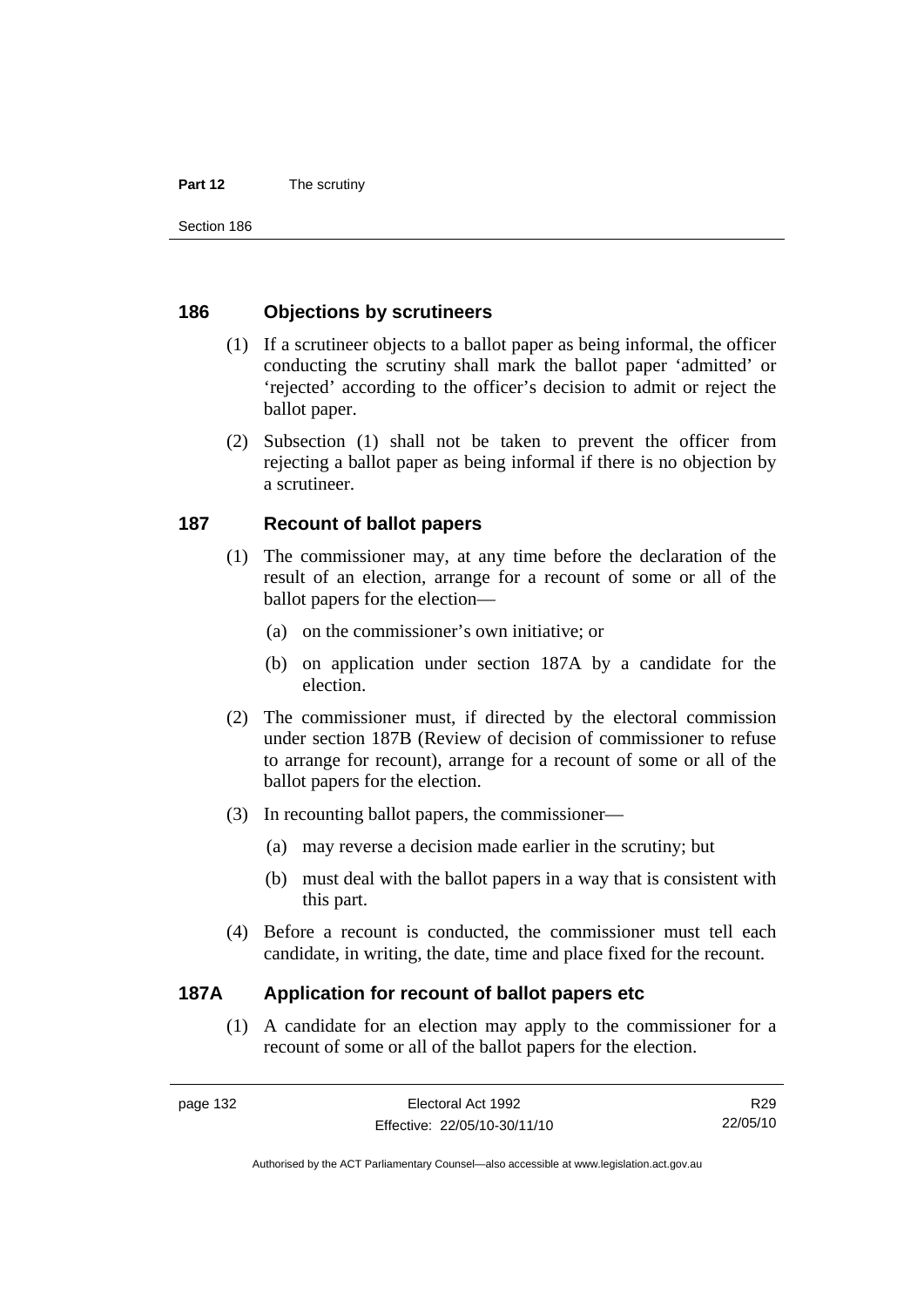- (2) The application must—
	- (a) be in writing; and
	- (b) set out the reasons for the requested recount.
- (3) The commissioner must—
	- (a) arrange for the requested recount; or
	- (b) refuse to arrange for the requested recount.

## **187B Review of decision of commissioner to refuse to arrange for recount**

- (1) This section applies if—
	- (a) a candidate for an election applies to the commissioner under section 187A for a recount of some or all of the ballot papers for an election (the *requested recount*); and
	- (b) the commissioner refuses to arrange for the requested recount.
- (2) The candidate may apply to the electoral commission for review of the commissioner's decision.
- (3) The application to the electoral commission must—
	- (a) be in writing; and
	- (b) set out the applicant's reasons for making the application.
- (4) On review of the decision, the electoral commission may—
	- (a) confirm the commissioner's decision; or
	- (b) set the decision aside and direct the commissioner to arrange for—
		- (i) the requested recount; or
		- (ii) another recount of some or all of the ballot papers.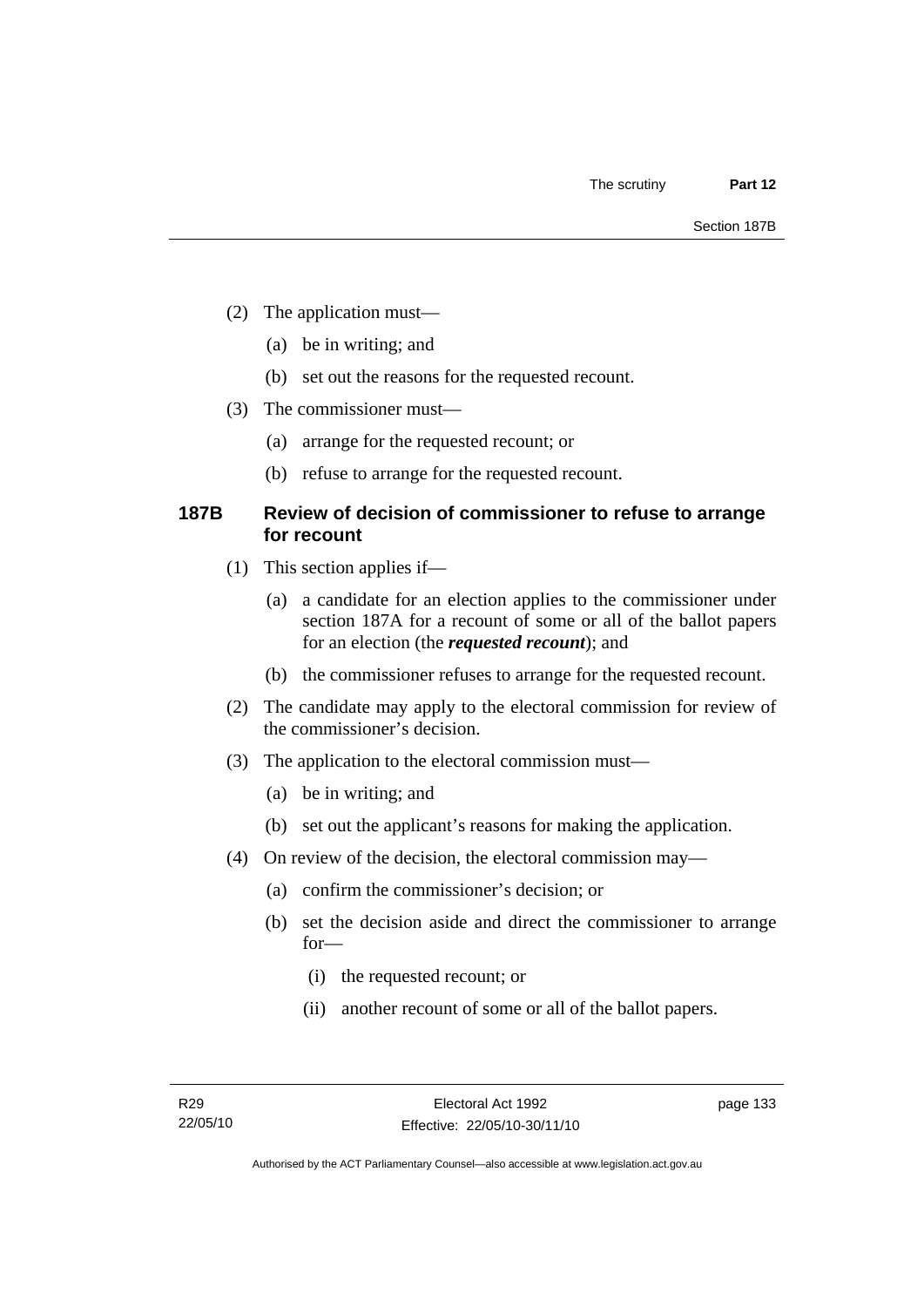#### **Part 12** The scrutiny

Section 187C

- (5) In considering the application, the electoral commission may have regard to the commissioner's reasons for refusing to arrange for the requested recount.
- (6) Unless the decision to refuse to arrange for the requested recount was made by a delegate of the commissioner, the commissioner must not—
	- (a) be present during any deliberation of the electoral commission in relation to the application; or
	- (b) take part in any decision of the electoral commission in relation to the application.

#### **187C Recount of electronic scrutiny of ballot papers**

- (1) This section sets out the alternative ways in which a recount of the electronic scrutiny of ballot papers may be conducted.
- (2) The recount may be conducted by recounting data from electronic ballot papers kept on a backup copy of electronic data produced at a polling place or scrutiny centre.
- (3) If an approved computer program is used to find out the result of a scrutiny, the recount may be conducted—
	- (a) by rerunning the program; or
	- (b) by reloading the data into a different copy of the program and running the program.
- (4) If practicable, the recount may be conducted—
	- (a) by re-examining the accuracy of any preference data entered into the computer program from paper ballot papers; or
	- (b) by conducting—
		- (i) a partial or full manual scrutiny of paper ballot papers from which preference data has been entered into the computer program; or

R29 22/05/10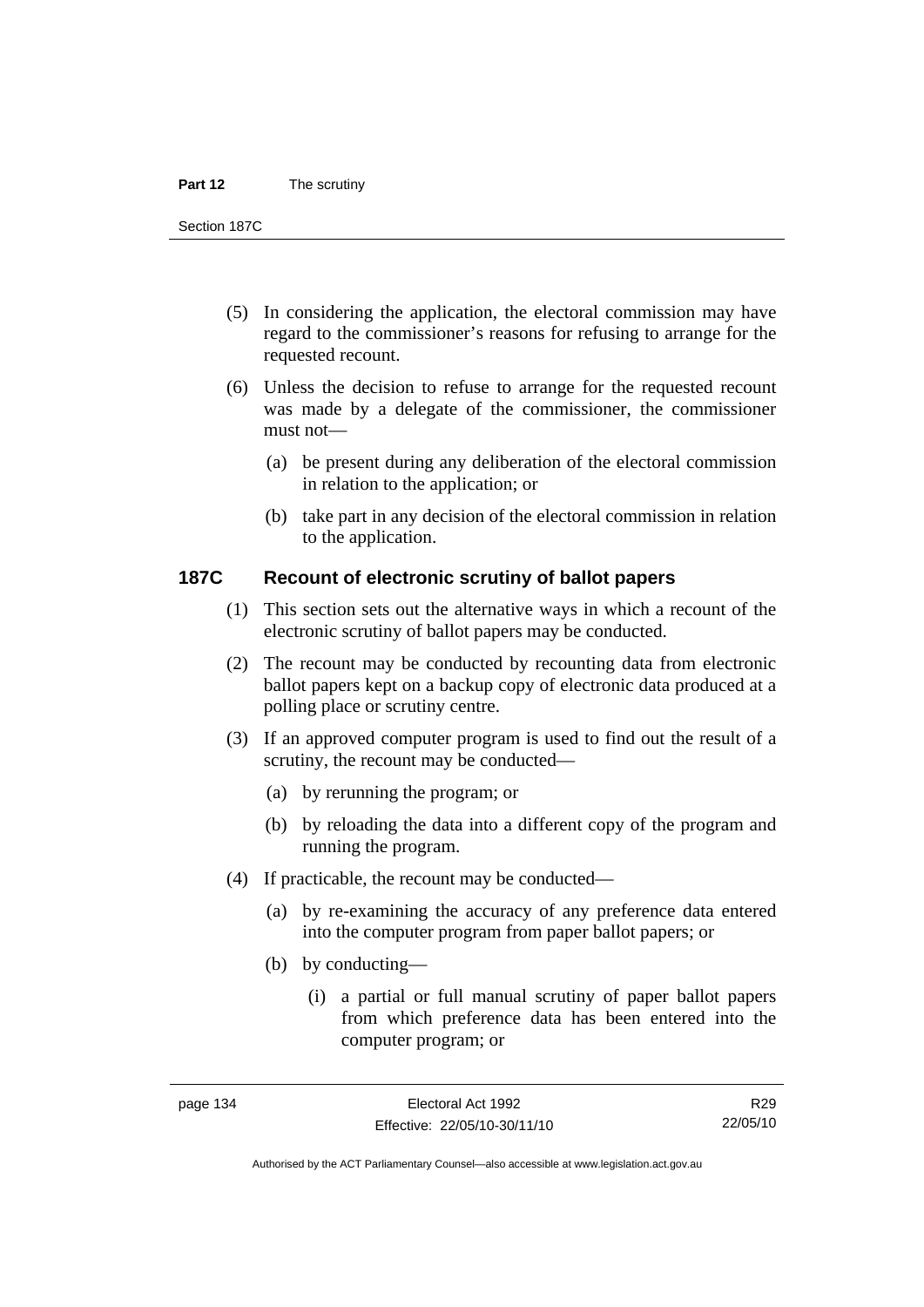(ii) a combination of manual scrutiny of those paper ballot papers and a computerised scrutiny of electronic ballot papers.

## **188 Reservation of disputed ballot papers**

- (1) The officer conducting a recount—
	- (a) may, if the officer considers appropriate; and
	- (b) shall, at the request of any scrutineer;

reserve any ballot paper for the decision of the commissioner.

 (2) The commissioner shall decide whether any ballot paper so reserved is to be admitted or rejected.

## **189 Declaration of result of election**

- (1) As soon as practicable after the result of the poll in an election has been ascertained, the commissioner shall—
	- (a) declare elected each successful candidate ascertained in accordance with schedule 4;
	- (b) declare the result of the election; and
	- (c) notify the clerk of the Assembly of the names of the candidates elected.
- (2) The declaration shall be made in public at the place of nomination during ordinary office hours.
- (3) If a day is polling day for 2 or more elections, the results of all the elections shall be declared, so far as practicable, on the same day.
- (4) If a poll is not required for an election, a declaration under section 111 (1) or 112 shall not be made before the day that would have been polling day for the election.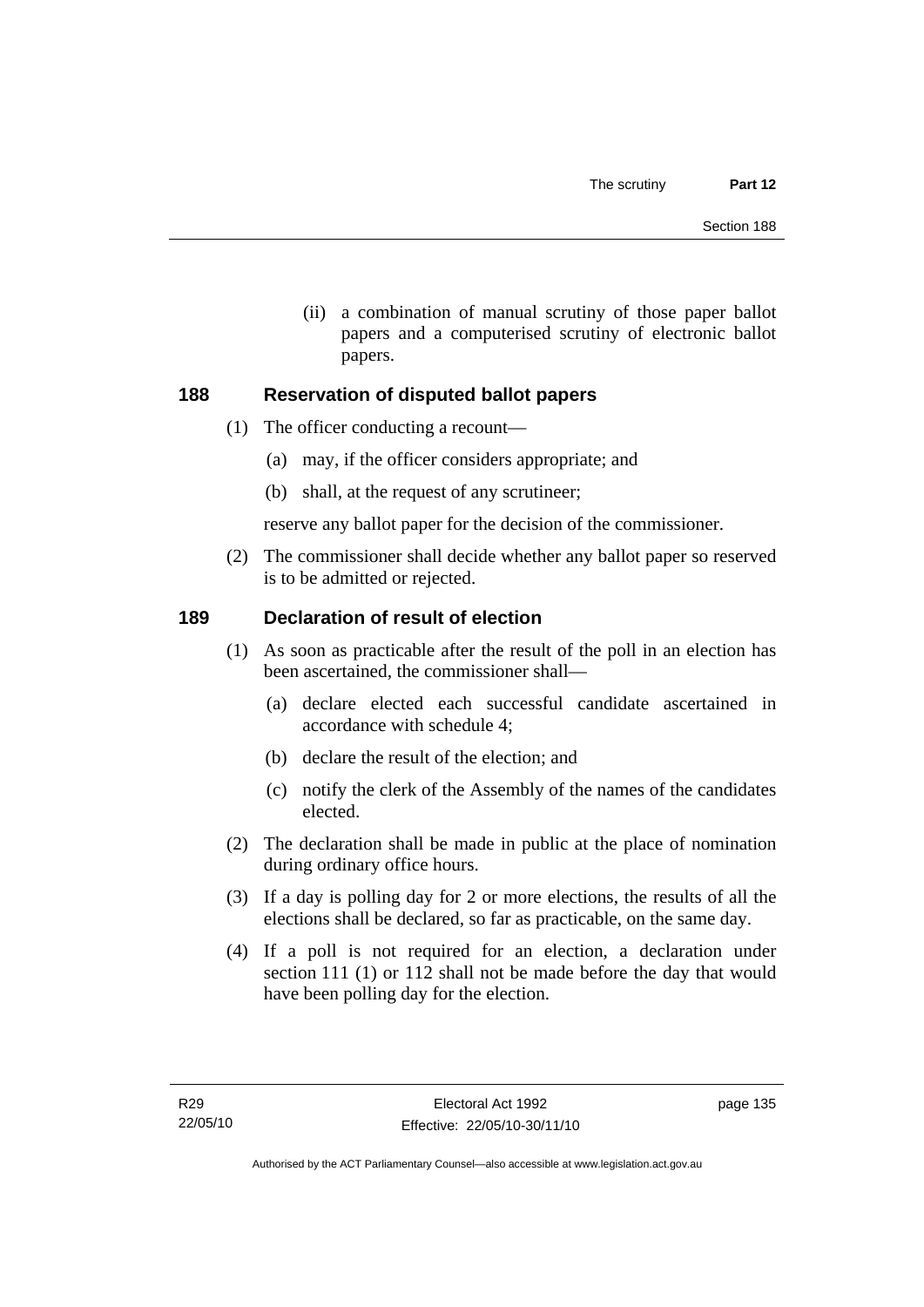#### **Part 13** Casual vacancies

Section 190

## **Part 13 Casual vacancies**

#### **190 Definitions for pt 13**

In this part:

*former MLA*, in relation to a casual vacancy, means the person who was elected to the seat in which the vacancy has occurred at the last election before the vacancy occurred.

*Speaker* includes—

- (a) if there is a vacancy in the office of Speaker—the Deputy Speaker; and
- (b) if there is a vacancy in the offices of Speaker and Deputy Speaker—the clerk of the Legislative Assembly.

#### **191 Notice of casual vacancy**

- $(1)$  If—
	- (a) the Speaker notifies the commissioner in writing that the seat of an MLA has become vacant otherwise than because of—
		- (i) the dissolution of the Assembly; or
		- (ii) the expiry of the term for which MLAs were elected at an election; or
		- (iii) the failure or partial failure of an election; and
	- (b) the commissioner is satisfied that it is practicable to fill the vacancy in accordance with section 194;

the commissioner shall publish a notice in a newspaper.

 (2) A notice published by the commissioner under subsection (1) shall—

R29 22/05/10

Authorised by the ACT Parliamentary Counsel—also accessible at www.legislation.act.gov.au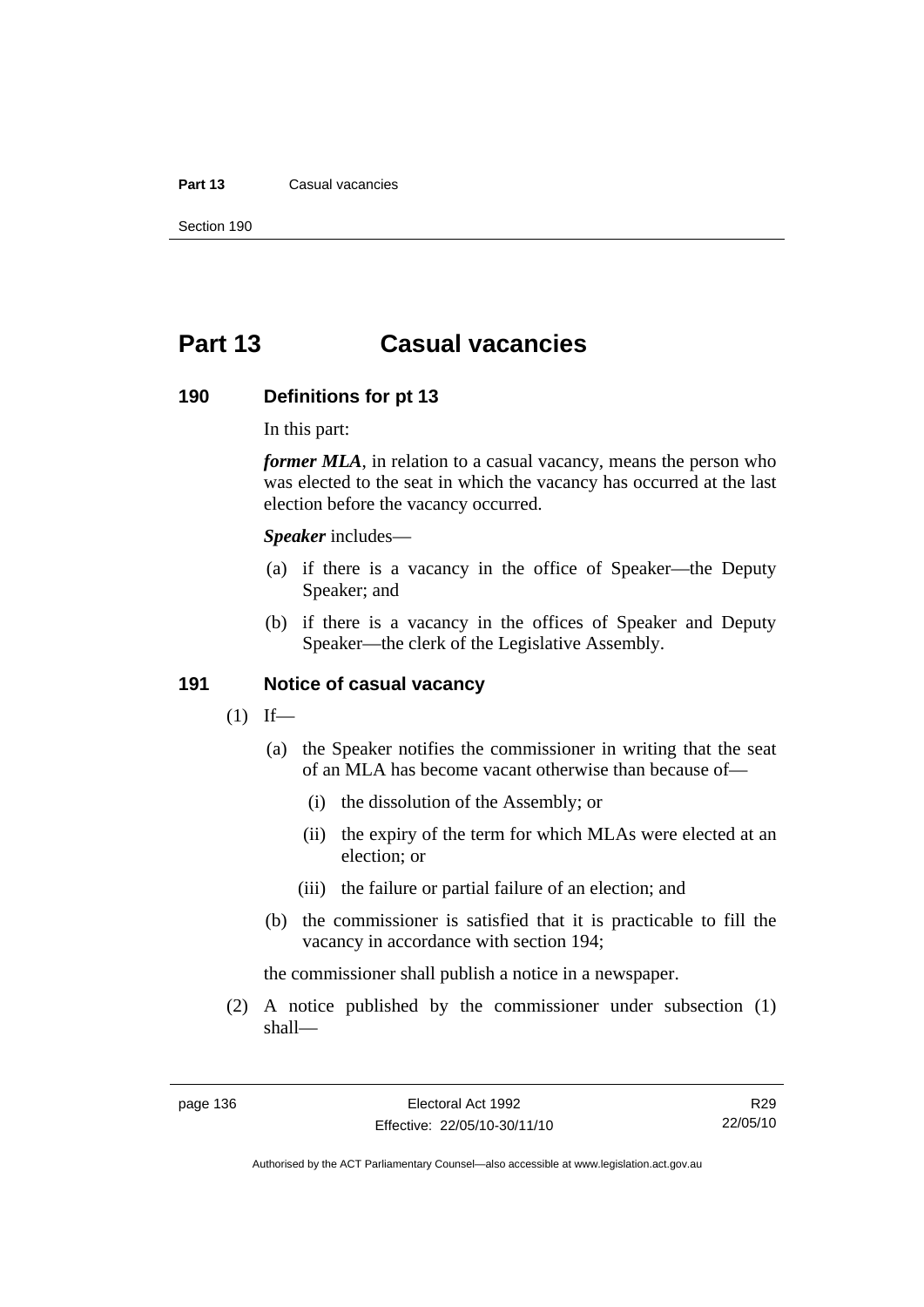- (a) contain a statement to the effect that—
	- (i) there is a casual vacancy in the Assembly; and
	- (ii) a person may apply to be a candidate in accordance with section 192; and
- (b) specify when, in accordance with section 192, applications close; and
- (c) state the time and place for a recount, if required under section 194, of the ballot papers counted for the former MLA at the last election at which he or she was elected.
- (3) The commissioner shall, so far as practicable, give a copy of the notice to any person who, in the opinion of the commissioner, may be entitled to make an application under section 192 in relation to the vacancy.
- (4) If the commissioner is not satisfied that it is practicable to fill the vacancy in accordance with section 194, he or she shall inform the Speaker accordingly.

### **192 Candidates for casual vacancy**

- (1) A person may apply to be a candidate for a seat in relation to which a casual vacancy has occurred if—
	- (a) the person was a candidate in the last election for the electorate in which the vacancy has occurred; and
	- (b) the person was not elected; and
	- (c) he or she is an eligible person.
- (2) An application under subsection (1) shall—
	- (a) contain—
		- (i) a statement by the applicant that he or she consents to be an MLA if elected; and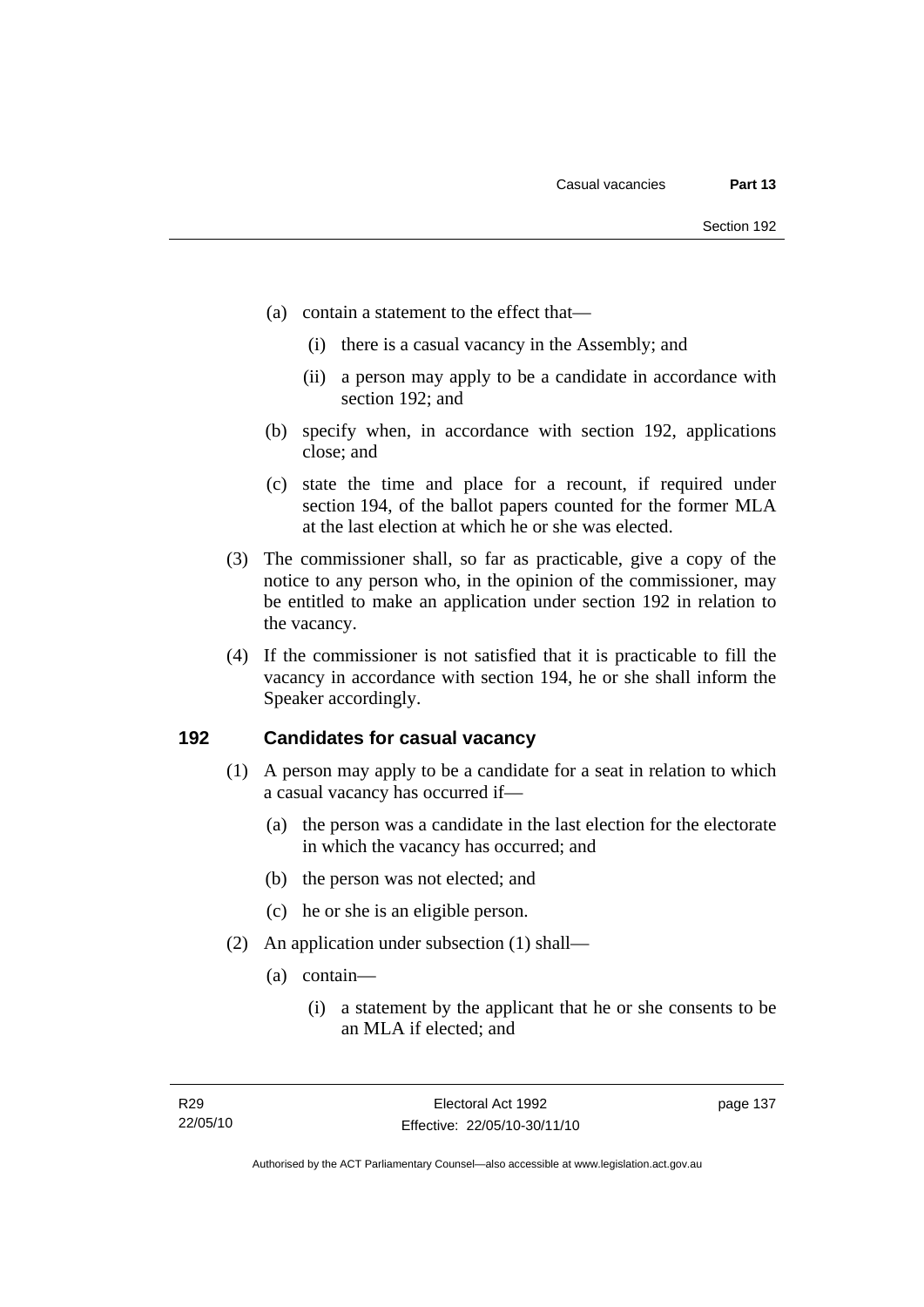Section 193

- (ii) a declaration by the applicant, made in the presence of an elector, that he or she is an eligible person; and
- (iii) the signature of the applicant and of the elector who witnessed the applicant's declaration; and
- (b) reach the commissioner before noon on the 10th day after the day on which notice of the vacancy was published in a newspaper in accordance with section 191 (1).
- *Note* If a form is approved under s 340A (Approved forms) for an application, the form must be used.
- (3) An applicant may withdraw his or her application by giving the commissioner written notice of withdrawal before applications close.
- (4) The commissioner shall reject a purported application that is not substantially in accordance with subsection (2) and give the person in relation to whom it was made written notice setting out the reasons for the rejection.
- (5) In this section:

*eligible person* means a person who—

- (a) is eligible to be an MLA; or
- (b) would, apart from section 103 (2) (b), be eligible to be an MLA.

#### **193 Publication of candidates' details**

- (1) If 1 or more persons have applied to be a candidate in accordance with section 192, the commissioner shall, as soon as practicable after the close of applications—
	- (a) publicly produce all the applications and declare each person who has duly applied to be a candidate; and

R29 22/05/10

Authorised by the ACT Parliamentary Counsel—also accessible at www.legislation.act.gov.au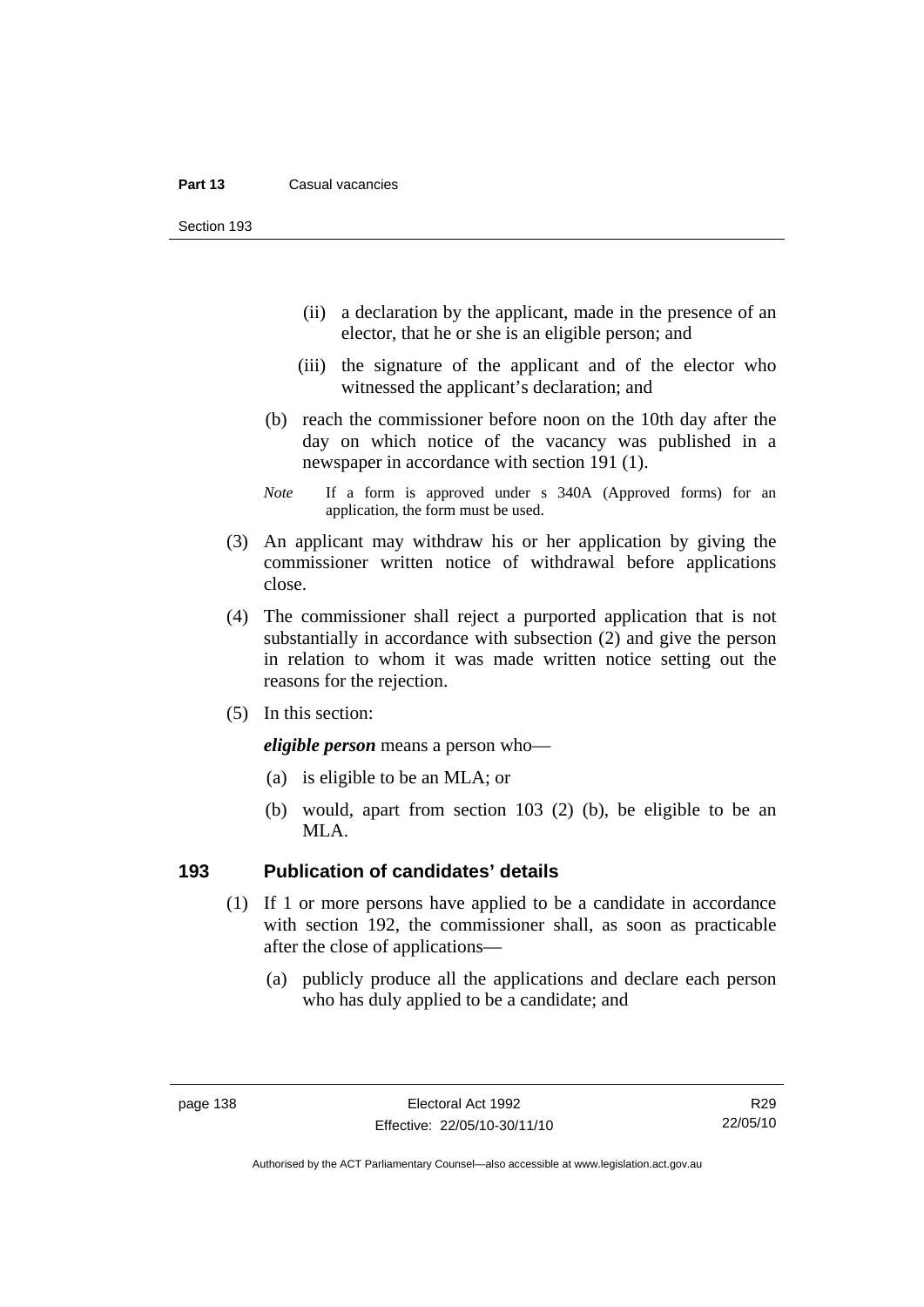- (b) arrange for a notice containing particulars relating to each candidate (other than any suppressed address) to be displayed at the office of the commissioner.
- (2) If there are no candidates in relation to a casual vacancy, the commissioner shall declare that there are no candidates and inform the Speaker accordingly.

## **194 Determination of candidate to fill vacancy**

- (1) If there is only 1 candidate in relation to a casual vacancy, the commissioner shall declare the candidate elected.
- (2) If there is more than 1 candidate in relation to a casual vacancy, the commissioner must, after making a declaration under section 193 (1) (a), conduct the recount in accordance with schedule 4, part 4.3.
- (3) The recount must be conducted, as far as practicable, at the time and place stated for the recount in the notice under section 191 (2).
- (4) The commissioner shall declare elected the successful candidate ascertained in accordance with schedule 4, part 4.3.
- (5) This Act applies, so far as practicable, to a recount under subsection (2) as if it were a scrutiny under part 12.

## **195 Assembly nominees**

- $(1)$  If—
	- (a) the commissioner informs the Speaker that a casual vacancy has not been filled for a reason specified in section 191 (4) or 193 (2); and
	- (b) the Speaker notifies the commissioner that the Assembly has chosen a person to hold the vacant office as an MLA for the rest of the term of the former MLA;

the commissioner shall declare elected the person chosen.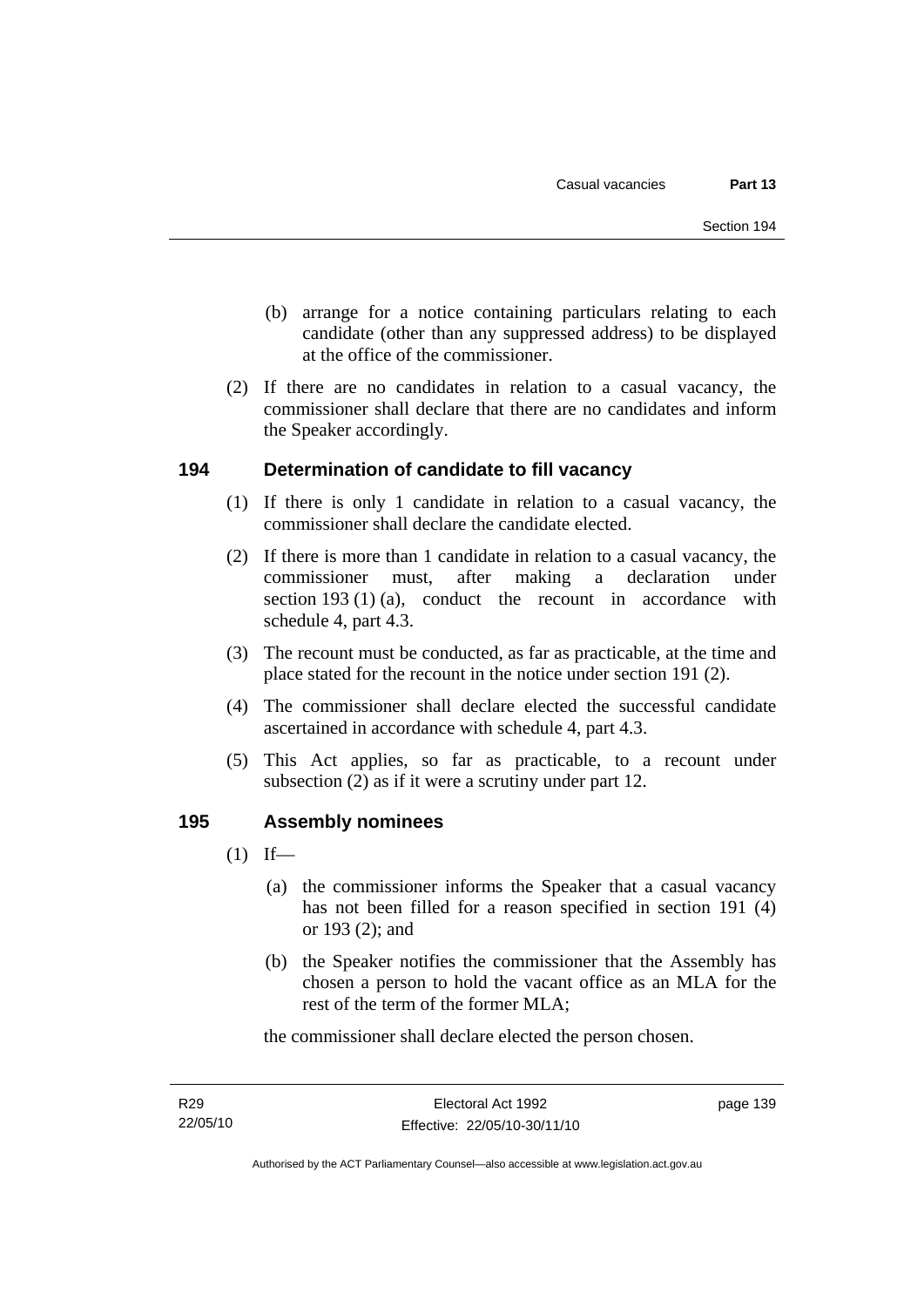#### **Part 13** Casual vacancies

Section 196

- (2) If the name of the former MLA appeared on the ballot paper for the last election as a party candidate, the person chosen to hold the vacant office shall be a member of the party who is nominated by the party.
- (3) If a person chosen in accordance with subsection (2) ceases to be a member of the party before the Assembly next meets after the declaration under subsection (1), the person shall be taken not to have been chosen.
- $(4)$  If—
	- (a) the name of the former MLA appeared on the ballot paper for the last election as a candidate other than a party candidate; or
	- (b) if subsection (2) would otherwise apply—there is no member of the relevant party available to be chosen;

the person chosen shall be a person who has not been a member of a registered party at any time during 12 months immediately before the time when the choice is made.

- (5) If a person chosen in accordance with subsection (4) becomes a member of a registered party before the Assembly next meets after the declaration under subsection (1), the person shall be taken not to have been chosen.
- (6) For subsection (3), a person shall not be taken to have ceased to be a member of a registered party merely because the party has ceased to exist or has been removed from the register of political parties.

#### **196 Term of office of MLA declared elected under pt 13**

The term of office of an MLA declared elected under—

- (a) section 194 (1) or (4); or
- (b) section 195 (1);

begins at the end of the day when the election of the MLA is declared and, unless sooner ended by resignation or disqualification,

R29 22/05/10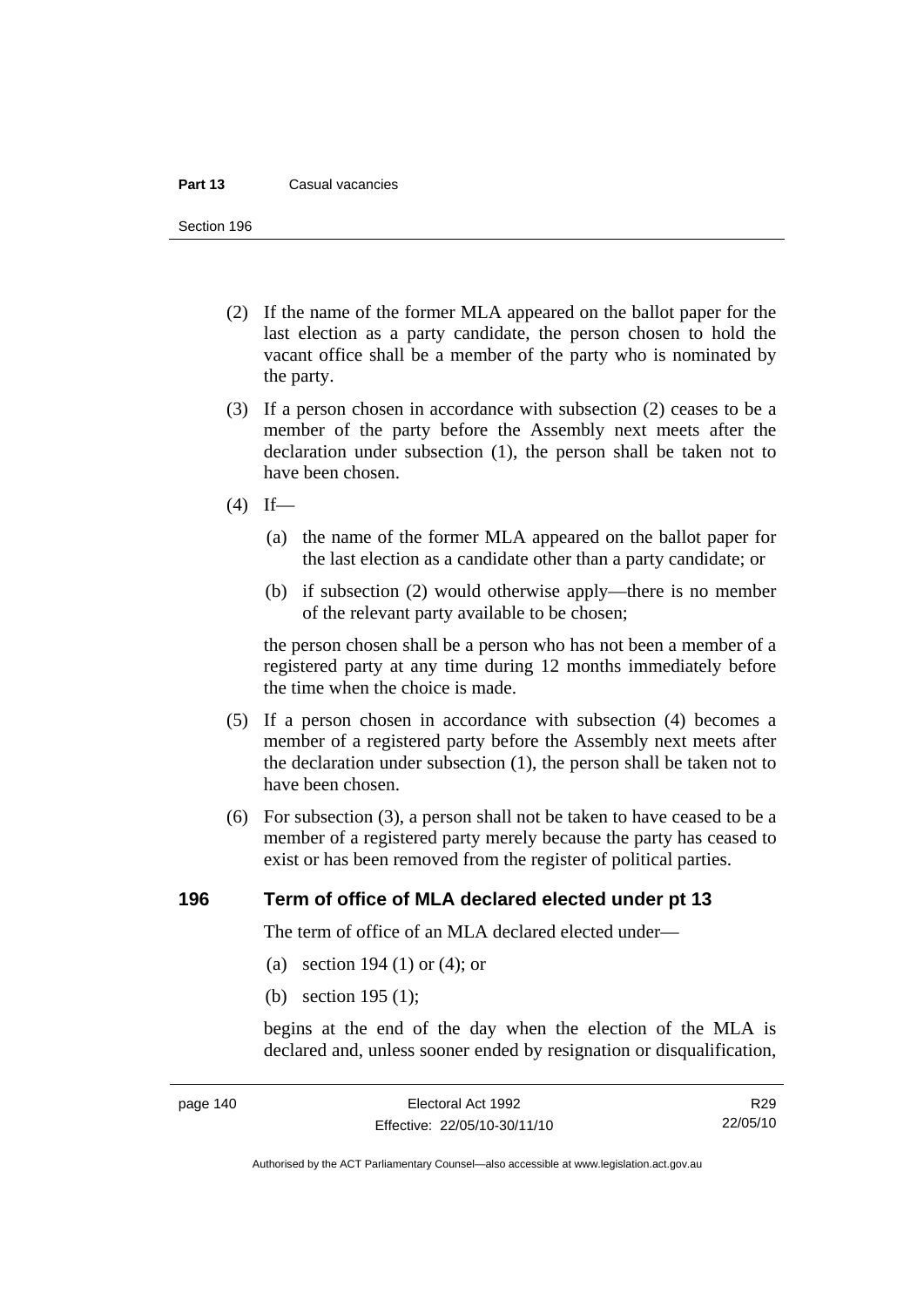or by dissolution of the Assembly, ends on the polling day for the next election.

## **197 Dissolution or pre-election period**

The commissioner shall not take any action, or any further action, under this part in relation to a casual vacancy after the Assembly is dissolved or a pre-election period begins in relation to the electorate in which the casual vacancy has occurred.

page 141

Authorised by the ACT Parliamentary Counsel—also accessible at www.legislation.act.gov.au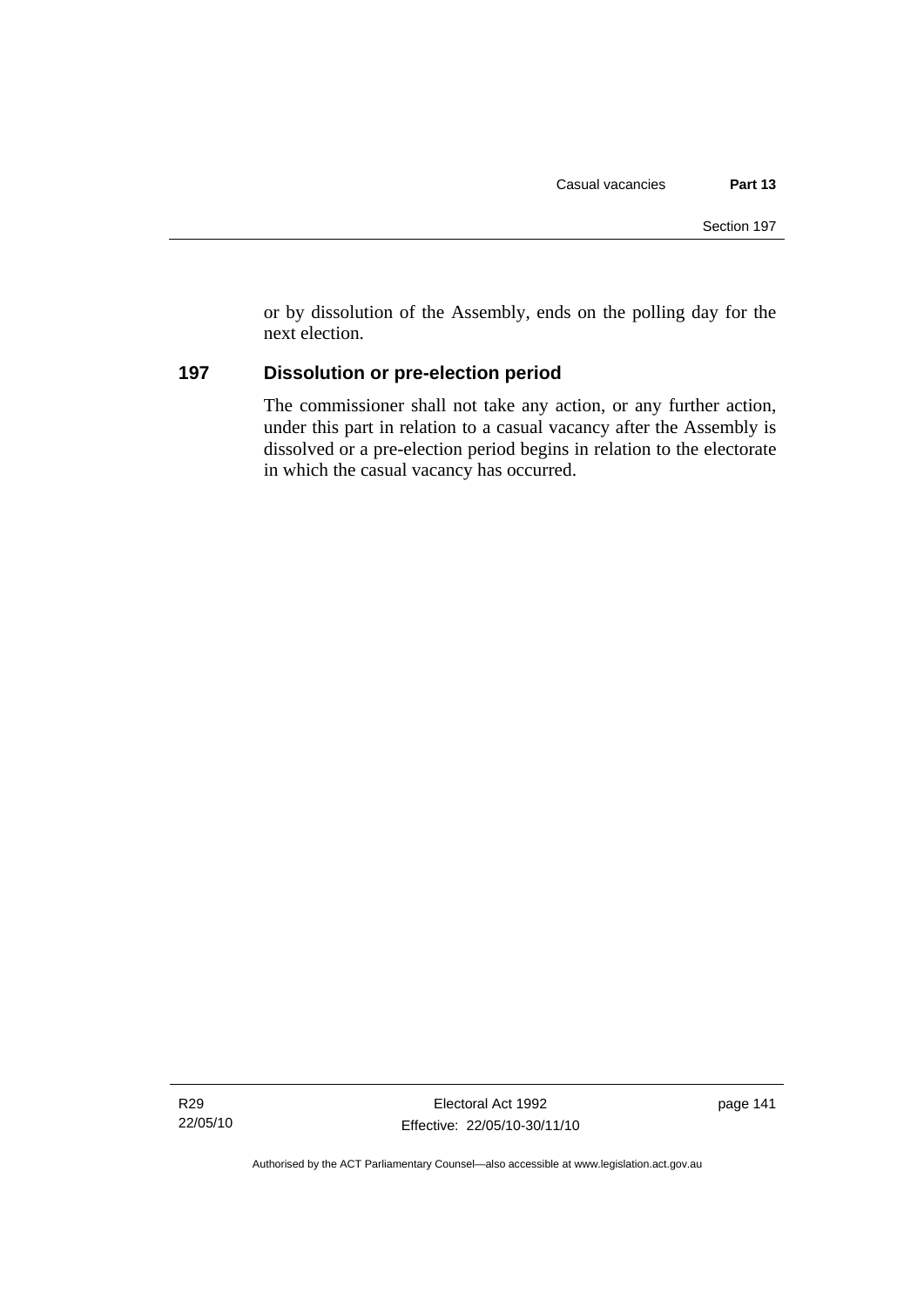# **Part 14 Election funding and financial disclosure**

## **Division 14.1 Preliminary**

## **198 Definitions for pt 14**

In this part:

*amount* includes value.

*associated entity* means an entity that—

- (a) is controlled by 1 or more parties or MLAs; or
- (b) operates, completely or to a significant extent, for the benefit of 1 or more registered parties or MLAs.

*disclosure period*—see section 201.

*disposition of property* means any conveyance, transfer, assignment, settlement, delivery, payment or other alienation of property, and includes—

- (a) the allotment of shares in a company; and
- (b) the creation of a trust in property; and
- (c) the grant or creation of any lease, mortgage, charge, servitude, licence, power, partnership or interest in property; and
- (d) the release, discharge, surrender, forfeiture or abandonment (at law or in equity) of any debt, contract or thing in action or of any interest in property; and
- (e) the exercise by a person of a general power of appointment of property in favour of any other person; and

R29 22/05/10

Authorised by the ACT Parliamentary Counsel—also accessible at www.legislation.act.gov.au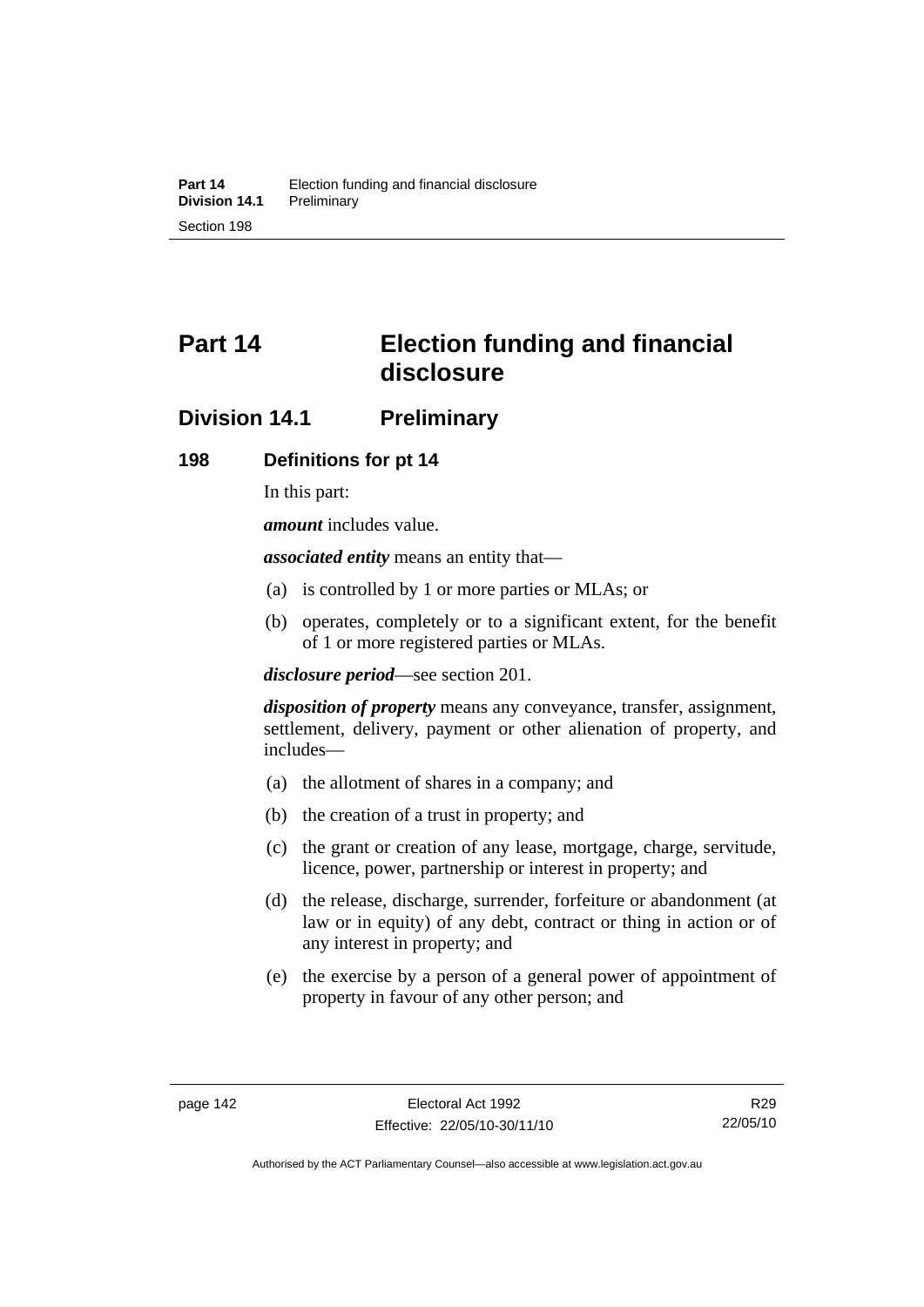(f) a transaction entered into by a person with intent to diminish (directly or indirectly) the value of the person's own property and to increase the value of the property of any other person.

*eligible vote*, in relation to an election, means a first preference recorded on a formal ballot paper in the election.

*entity* means—

- (a) an incorporated or unincorporated body; or
- (b) a trustee of a trust.

*financial controller*, in relation to an associated entity, means—

- (a) if the entity is a company—the secretary of the company; or
- (b) if the entity is the trustee of a trust—the trustee; or
- (c) in any other case—the person responsible for maintaining the financial records of the entity.

*gift* means a disposition of property made by a person to another person, being a disposition made without consideration in money or money's worth or with inadequate consideration, and includes the provision of a service (other than volunteer labour) for no consideration or for inadequate consideration, but does not include—

- (a) a disposition of property under a will; or
- (b) a payment under division 14.3; or
- (c) an annual subscription paid to a party by a person in relation to the person's membership of the party; or
- (d) for division 14.4 (Disclosure of donations) and in relation to a candidate—a gift made to or received by the candidate for the benefit of a party of which the candidate is a member.

*party* means a registered party.

*property* includes money.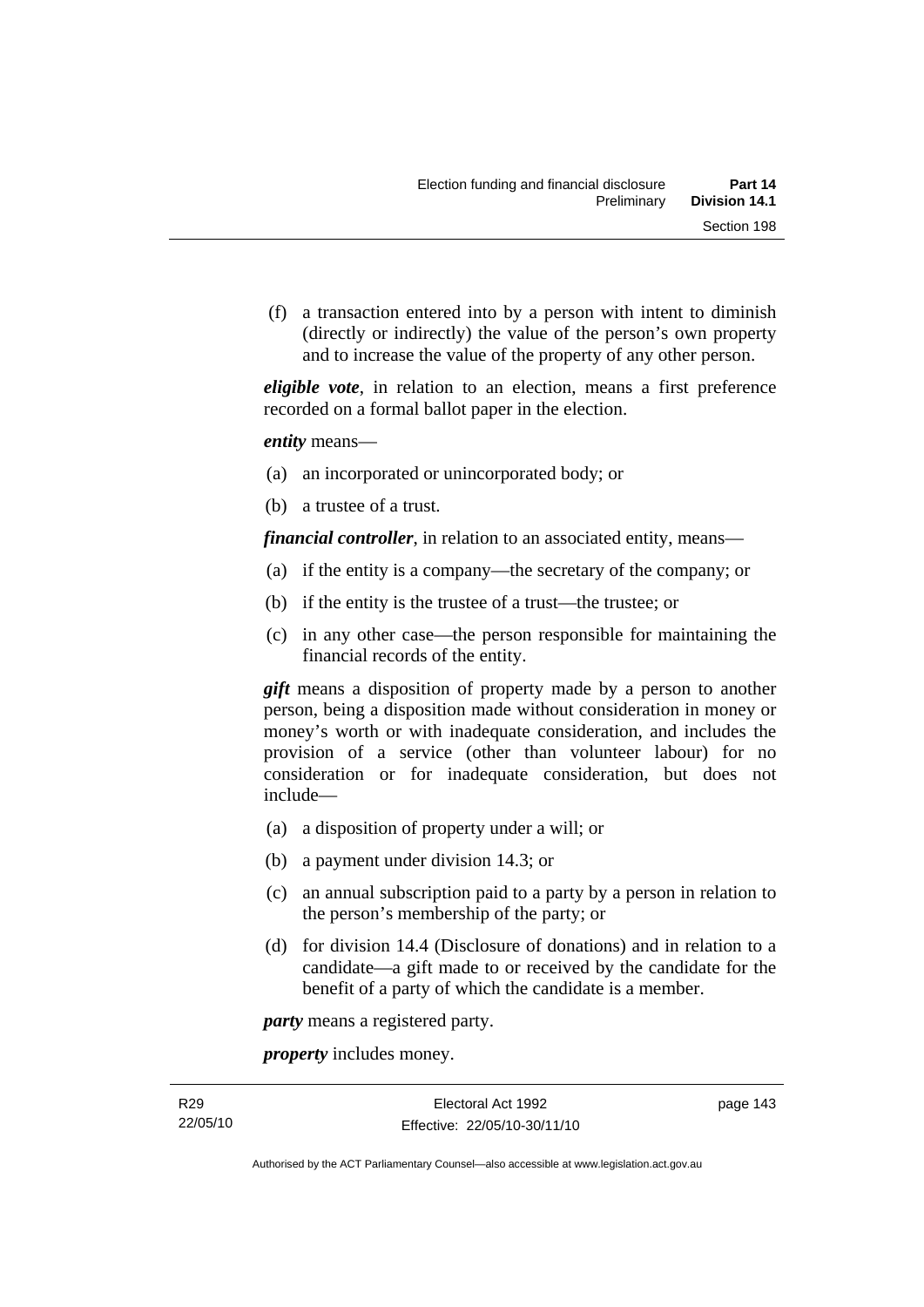*register* means—

- (a) in relation to a reporting agent appointed by a party or MLA the register of party and MLA reporting agents kept under section 205 (1); or
- (b) in relation to a reporting agent appointed by a candidate—the register of candidate reporting agents kept under section 205 (2).

*registered industrial organisation* means an organisation registered under the *Workplace Relations Act 1996* (Cwlth) or under a law of a State or another Territory providing for the registration of industrial organisations.

*reporting agent*, for a party, MLA or candidate, means—

- (a) a person appointed by the party, MLA or candidate under section 203 (Appointed agents) and whose registration under section 205 (Registers of reporting agents) has not been cancelled; or
- (b) the person taken to be the reporting agent for the party, MLA or candidate under section 204 (Non-appointed agents).

#### **198A Reference to things done by party etc**

In this part, a reference to something done by or with the authority of a party is, if the party is not a corporation, a reference to things being done by or with the authority of members of the party on behalf of the party.

#### **198B Candidate remains candidate after election**

For this part, a candidate is taken to remain a candidate for 30 days after the election in which the person was a candidate.

R29 22/05/10

Authorised by the ACT Parliamentary Counsel—also accessible at www.legislation.act.gov.au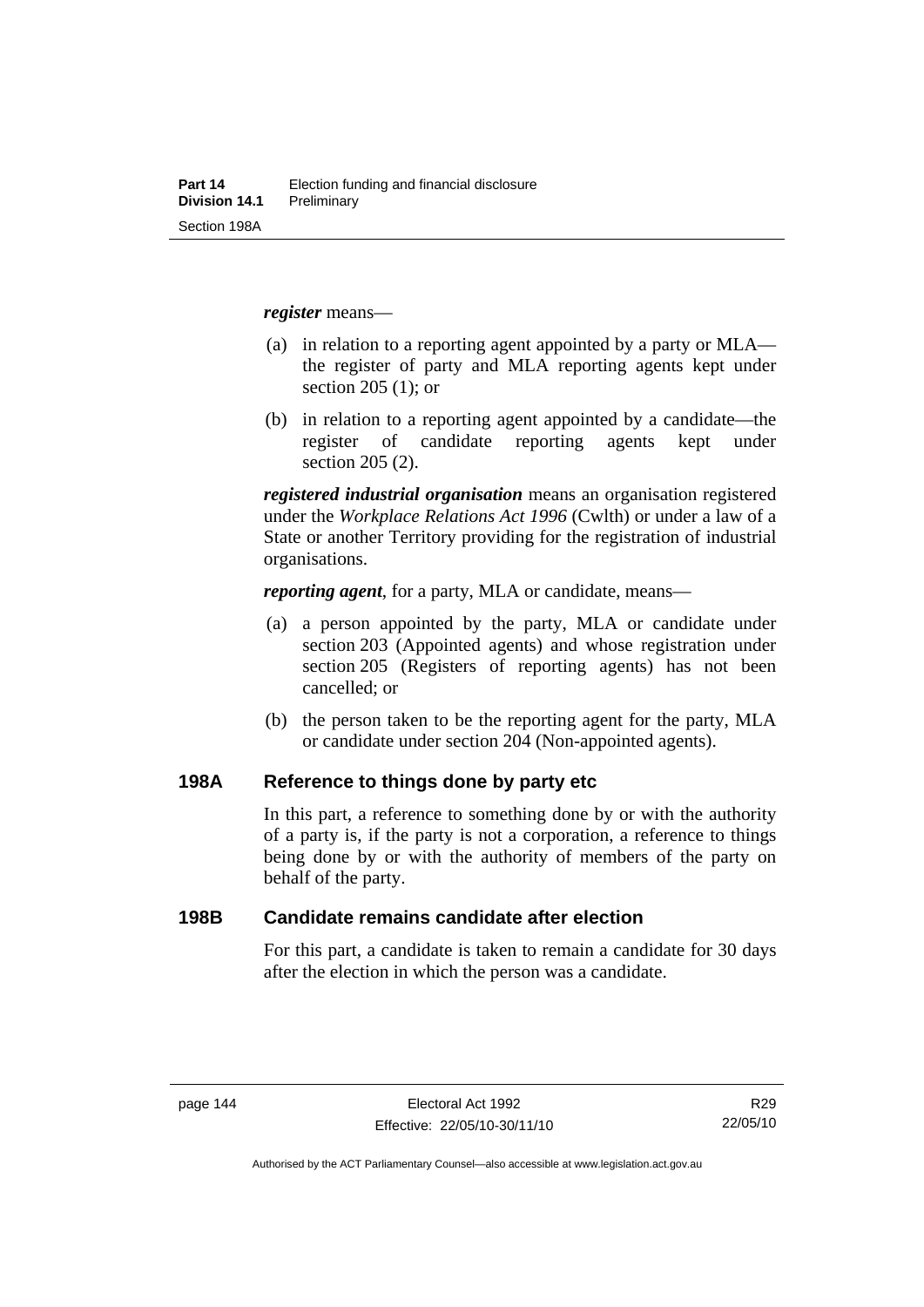## **199 Related bodies corporate**

- (1) For this part, bodies corporate that are related shall be taken to be the same person.
- (2) In subsection (1):

*related*, in relation to 2 bodies corporate, means that one body corporate is—

- (a) a holding company; or
- (b) a subsidiary; or
- (c) a subsidiary of a holding company;

of the other body corporate.

## **200 Activities of campaign committees**

- (1) For division 14.4 (Disclosure of donations), division 14.5 (Disclosure of electoral expenditure) and division 14.6 (Annual returns), gifts received, expenditure incurred, and amounts received, paid or owed, by or on behalf of the campaign committee of a party candidate are taken to be incurred, paid or owed by the party.
- (2) In subsection (1):

*campaign committee* means a body of persons appointed, or engaged, to form a committee to assist the campaign of a candidate.

## **201 Disclosure periods**

 (1) For this part, the *disclosure period* in relation to an election is the period beginning on the disclosure day and ending at the end of the 30th day after polling day.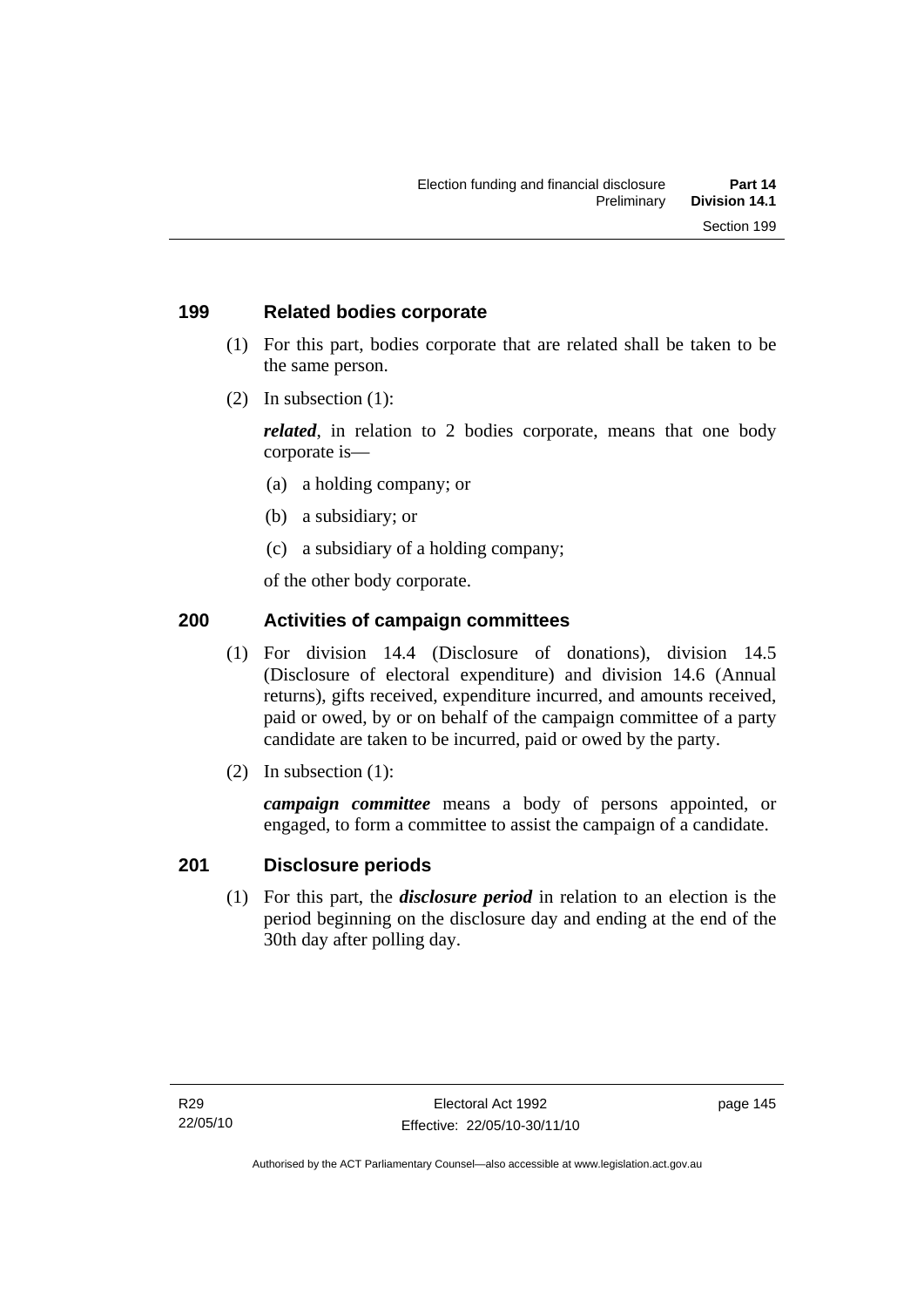(2) In subsection (1):

*disclosure day*, in relation to an election, means—

- (a) for a candidate who was a candidate in an election the polling day for which was within 5 years before polling day for the firstmentioned election—the 31st day after polling day for the last election before the firstmentioned election; or
- (b) for a candidate to whom paragraph (a) does not apply—
	- (i) if the candidate won party preselection, or endorsement, for the election—the day when preselection, or endorsement, was won; or
	- (ii) in any other case—the earlier of the following days:
		- (A) the day when the person publicly announced that he or she would be a candidate in the election; or
		- (B) the day when the person was nominated in accordance with section 105; or
- (c) for a person to whom, or body to which, section 220 or 221 applies—the 31st day after polling day for the last previous election.

## **202 Gifts—determination of amounts**

For this part, the regulations may prescribe principles for determining the amount of a gift that consists of, or includes, a disposition of property other than money.

## **Division 14.2 Reporting agents**

## **203 Appointed agents**

(1) A party, MLA or candidate may appoint a reporting agent.

Authorised by the ACT Parliamentary Counsel—also accessible at www.legislation.act.gov.au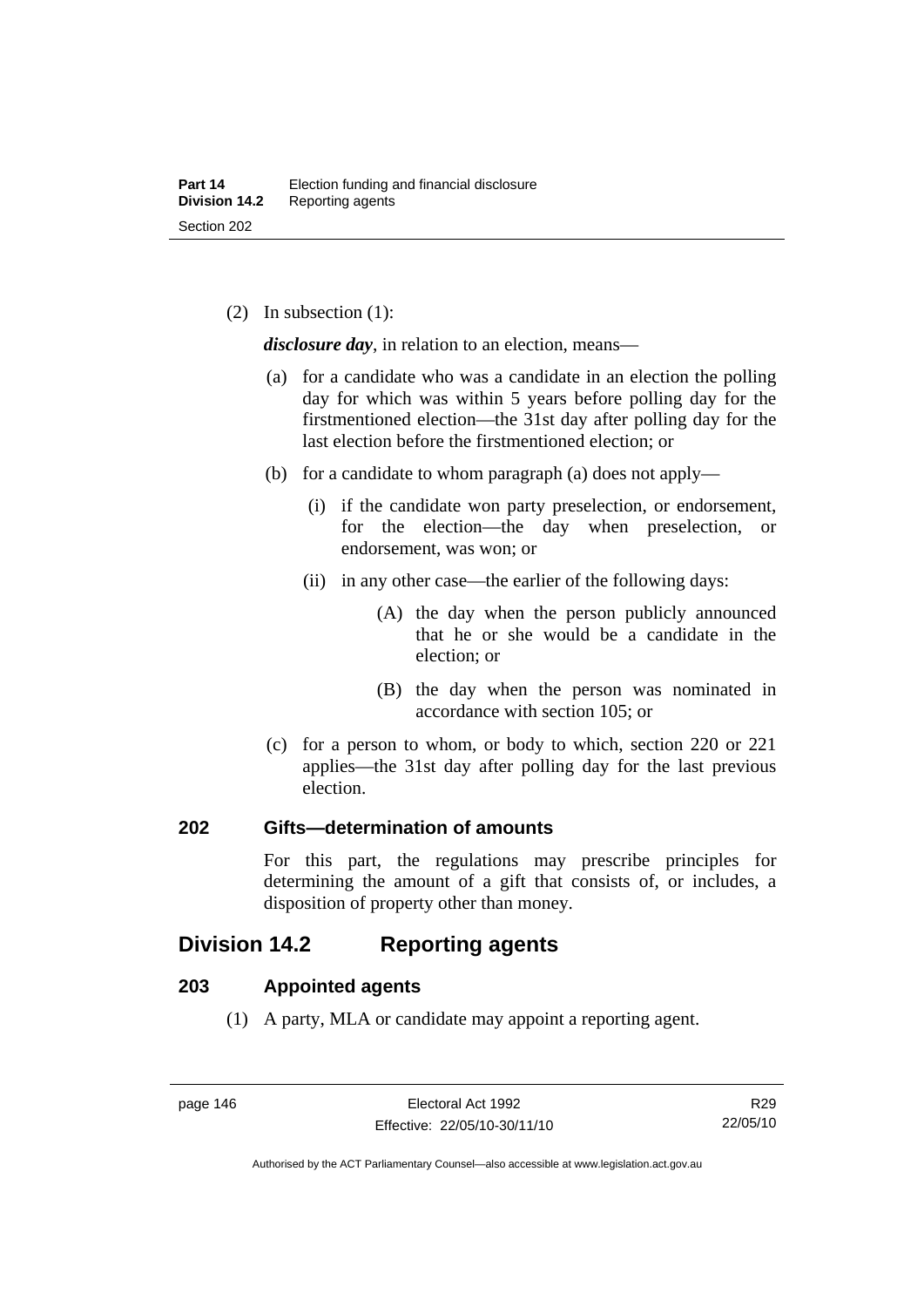- (2) The appointment of a reporting agent under subsection (1) has no effect unless—
	- (a) the person appointed is an adult; and
	- (b) written notice of the appointment is given to the commissioner—
		- (i) if the appointment is made by a party—by the secretary of the party; or
		- (ii) in any other case—by the MLA or candidate making the appointment; and
	- (c) the name, address and date of birth of the person appointed are set out in the notice; and
	- (d) the person appointed has consented in writing to the appointment.
	- *Note* For how documents may be given, see *Legislation Act 2001*, pt 19.5.
- (3) If a party ceases to be registered under part 7 (Registration of political parties) and, immediately before it ceased to be registered, a person was its reporting agent under subsection (1), the person is taken to continue to be its reporting agent as if it had continued to be registered.
- (4) A person taken to be a reporting agent in accordance with subsection (3) or section 204 (2) is taken to continue in the position until the person resigns from the position with the commissioner's consent.

## **204 Non-appointed agents**

- (1) If there is no appointment in force under section 203 (Appointed agents) in relation to a party, the registered officer of the party is taken to be its reporting agent.
- (2) If a party ceases to be registered under part 7 (Registration of political parties) and no-one is taken under section 203 (3) to be its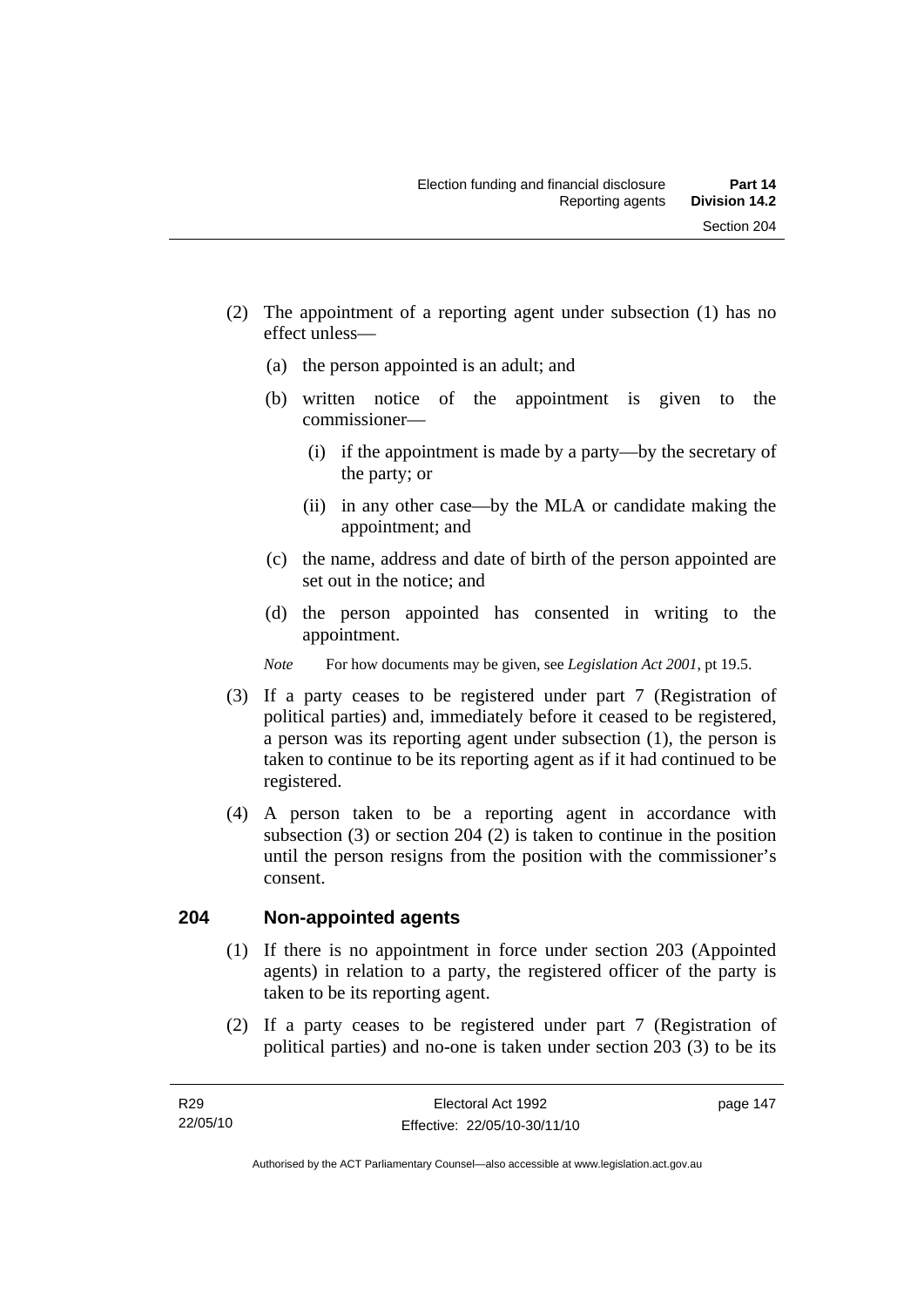reporting agent, the person who was its registered officer immediately before it ceased to be registered is taken to be its reporting agent as if it had continued to be registered.

- (3) If there is no appointment under section 203 in force in relation to an MLA, the MLA shall be taken to be his or her own reporting agent.
- (4) If there is no appointment under section 203 in force in relation to a candidate, the candidate shall be taken to be his or her own reporting agent.

## **205 Registers of reporting agents**

- (1) The commissioner must keep a register called the register of party and MLA reporting agents.
- (2) The commissioner shall keep a register called the register of candidate reporting agents.
- (3) The commissioner shall register the name and address of each reporting agent appointed in accordance with section 203 in the appropriate register.
- (4) The commissioner shall cancel the registration of a reporting agent if—
	- (a) the person gives the commissioner written notice that he or she has resigned the appointment; or
	- (b) the MLA, candidate or secretary of the party that appointed the person gives the commissioner written notice that the person has ceased to be the reporting agent; or
	- (c) it comes to the commissioner's notice that the person can no longer exercise the functions of a reporting agent.
- (5) If a registered reporting agent dies, the MLA, candidate or secretary of the party, that appointed the agent must give the commissioner written notice within 28 days after the day of the death.

R29 22/05/10

Authorised by the ACT Parliamentary Counsel—also accessible at www.legislation.act.gov.au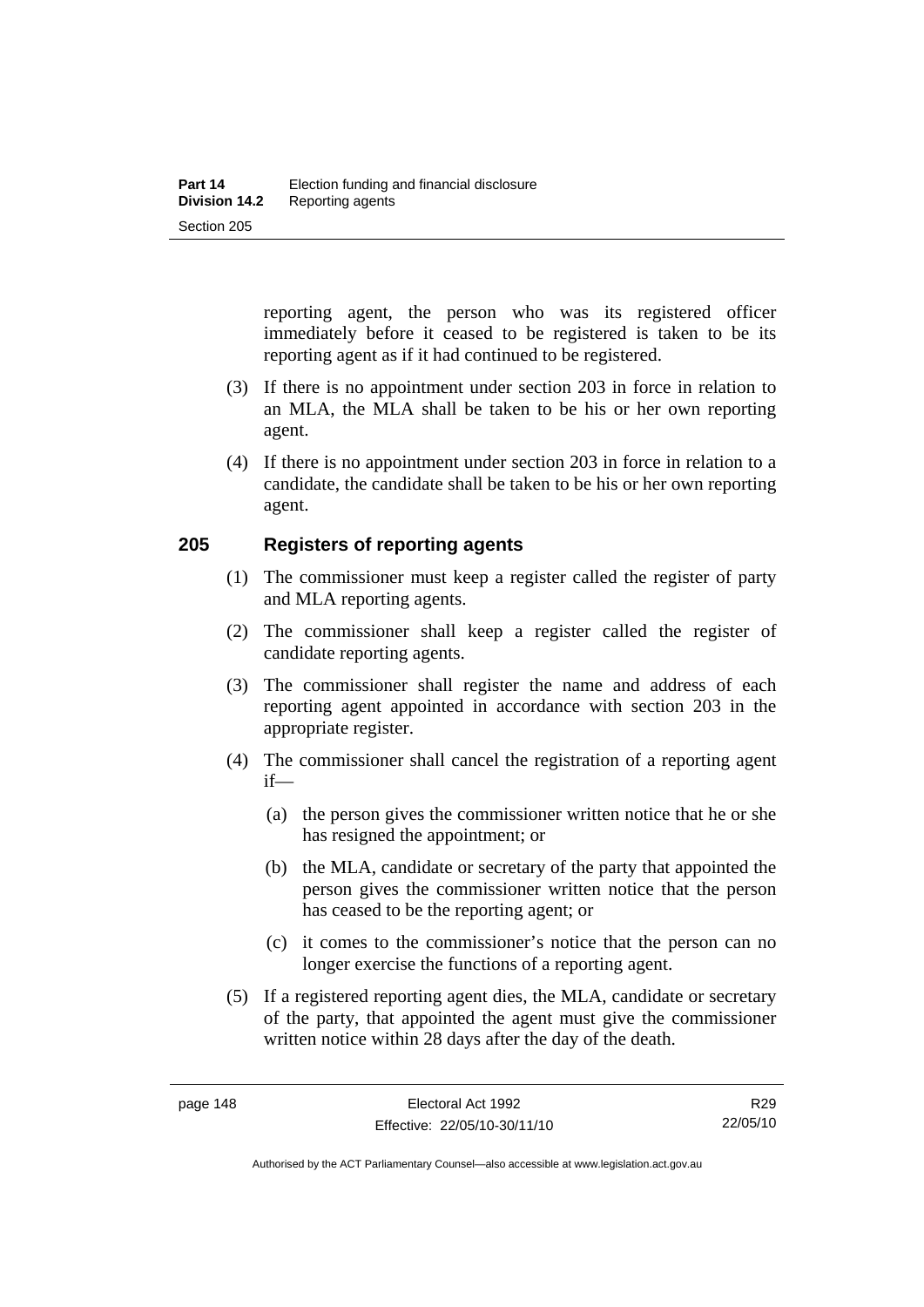## **Division 14.3 Election funding**

## **206 Who eligible votes are cast for**

For this division, an eligible vote cast for a party candidate is taken to be cast for the party and not for the candidate.

## **207 Entitlement to funds**

(1) In this section:

*index number*, in relation to a quarter, means the all groups consumer price index number, being the weighted average of the 8 capital cities, published by the Australian statistician in relation to that quarter.

*relevant period* means the period of 6 months beginning on 1 January 1994 and each subsequent period of 6 months.

- (2) The prescribed amount is payable for each eligible vote cast for a party or candidate in an election.
- (3) The prescribed amount is—
	- (a) if polling day occurred during the relevant period beginning 1 January 1994—100 cents;
	- (b) if polling day occurred during a subsequent relevant period beginning on 1 January—an amount calculated as follows:

$$
\frac{INS}{INM} \times P
$$

where:

*INS* means the index number for the last previous September quarter.

*INM* means the index number for the last previous March quarter.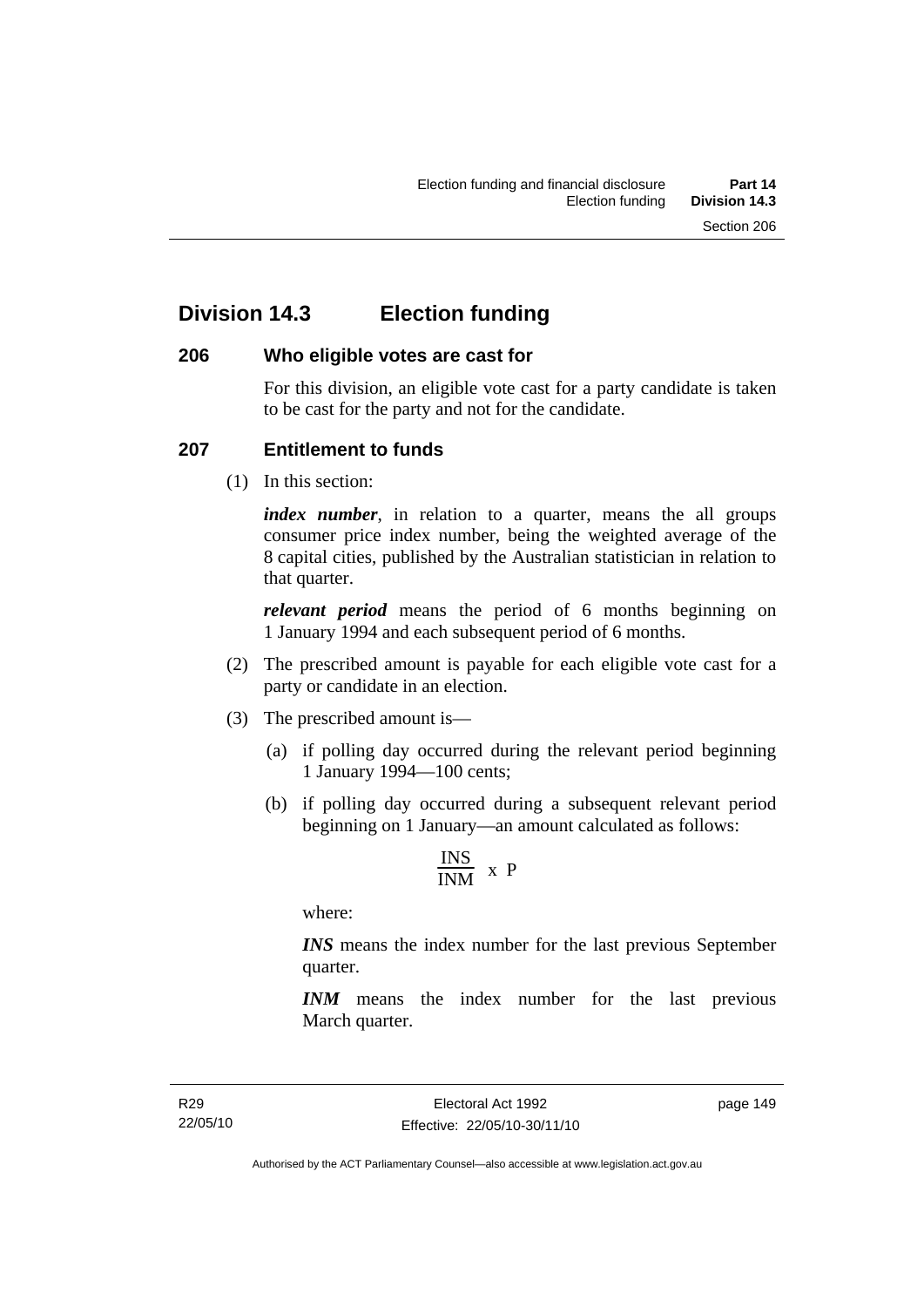*P* means the prescribed amount in relation to the last previous relevant period; or

 (c) in relation to a subsequent relevant period beginning on 1 July—an amount calculated as follows:

$$
\frac{INM}{INS} \times P
$$

where:

*INM* means the index number for the last previous March quarter.

*INS* means the index number for the last previous September quarter.

*P* means the prescribed amount in relation to the last previous relevant period.

- (4) An amount prescribed, or fraction used to calculate the amount, under subsection  $(3)$  (b) or  $(c)$ —
	- (a) if the amount or fraction, if calculated to 4 decimal points, would end with a number greater than 4—shall be calculated to 3 decimal places and increased by 0.001; or
	- (b) in any other case—shall be calculated to 3 decimal places.
- (5) Subject to subsection (6), if the Australian statistician publishes an index number in relation to a quarter in substitution for an index number previously published in relation to that quarter, the publication of the later index number shall be disregarded for this section.
- (6) If the Australian statistician changes the reference base for the consumer price index, then, in applying this section after the change, regard shall be had only to index numbers published in terms of the new reference base.

R29 22/05/10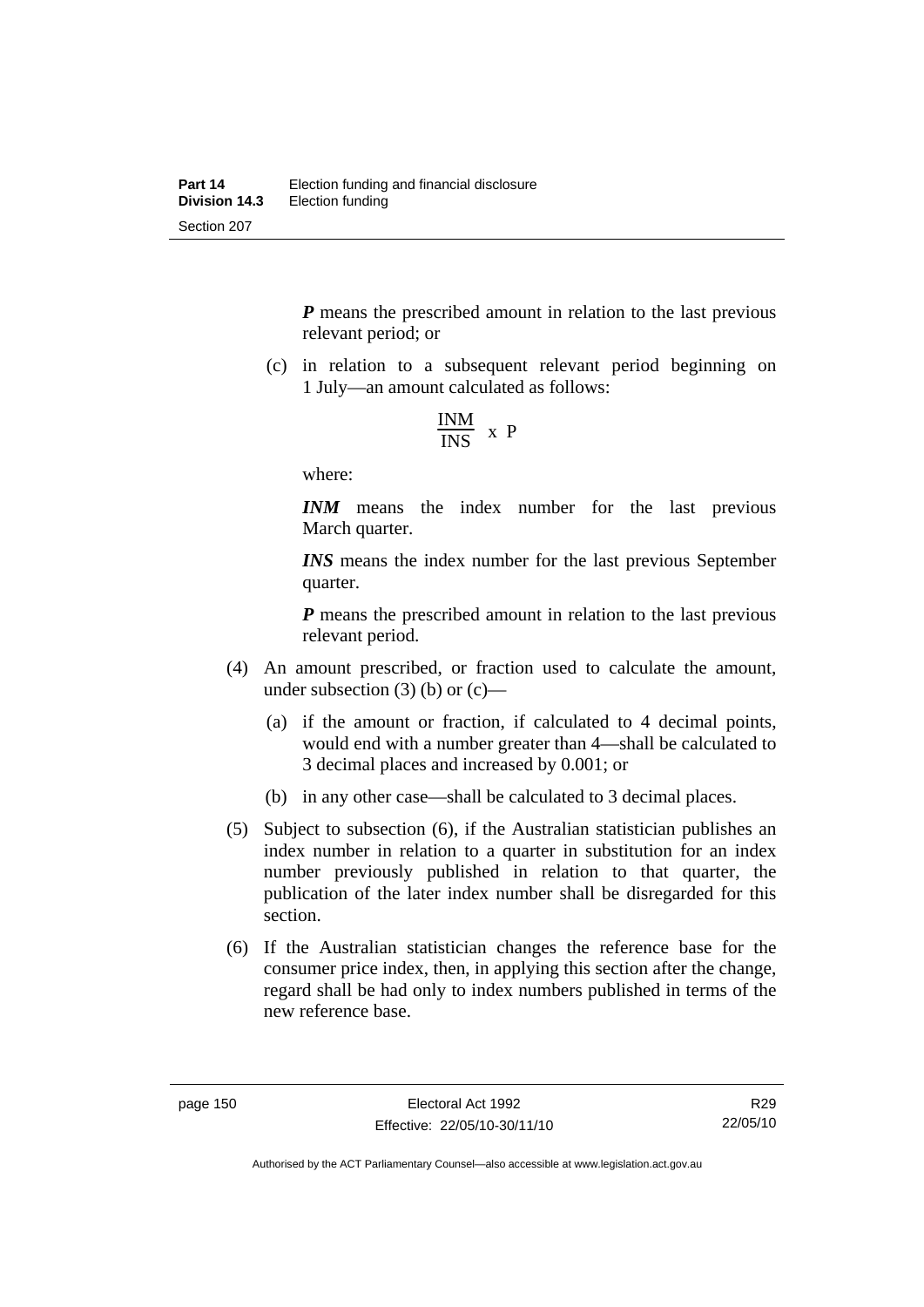## **208 Threshold**

- (1) A payment under this division may only be made for the votes cast for a candidate in an election if the number of eligible votes cast in the candidate's favour is at least 4% of the number of eligible votes cast in the election by the electors of the electorate for which the candidate was nominated.
- (2) A payment under this division may only be made for the votes cast for a party in an election by the electors of an electorate if the number of eligible votes cast in the party's favour is at least 4% of the number of eligible votes cast by those electors in that election.

## **212 Making of payments**

- (1) If an amount is payable under this division for votes cast in an election for 1 or more candidates endorsed by a party, the commissioner must make the payment to the registered officer of the party.
- (2) If an amount is payable under this division for votes cast in an election for a candidate who was not endorsed by a party for the election, the commissioner must make the payment to the candidate.
- (3) If a payment is made under this section and the recipient is not entitled to receive the whole or a part of the amount paid, the amount or the part of the amount may be recovered by the Territory as a debt due.

## **214 Death of candidate**

- (1) If a candidate for whom eligible votes were cast in an election dies, a payment under this division in relation to the eligible votes cast for the candidate may be made despite the death of the candidate.
- (2) If a candidate mentioned in subsection (1) was not endorsed by a party for the election, the payment may be made to the legal personal representative of the candidate.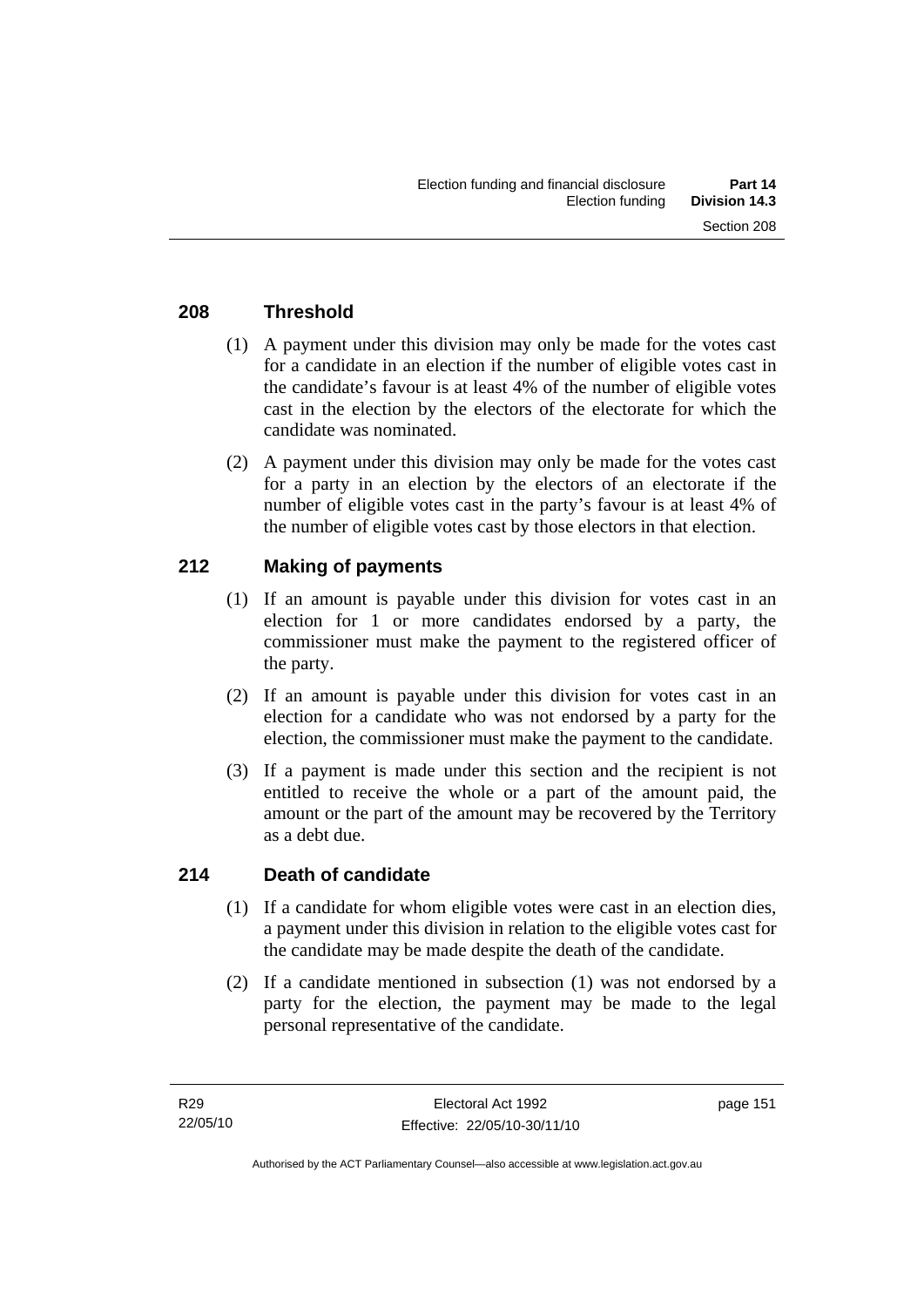## **215 Application voluntary**

Nothing in this division shall be taken to require a person to accept payment of an amount payable under section 207.

## **Division 14.4 Disclosure of donations**

### **216 Meaning of** *defined details* **for div 14.4**

In this division:

*defined details*, in relation to a gift, means—

- (a) for a gift made on behalf of the members of an unincorporated association, other than a registered industrial organisation—
	- (i) the name of the association; and
	- (ii) the names and addresses of the members of the executive committee (however described) of the association;
- (b) for a gift from a trust fund or the funds of a foundation—
	- (i) the names and addresses of the trustees of the fund or foundation; and
	- (ii) the name, title or description of the trust fund or foundation; or
- (c) in any other case—the name and address of the person or organisation that made the gift.

#### **217 Disclosure of gifts**

- (1) The reporting agent of a candidate shall, within 15 weeks after the polling day in the election, give the commissioner a return.
	- *Note 1* If a form is approved under s 340A (Approved forms) for a return, the form must be used.
	- *Note 2* For how a return may be given, see *Legislation Act 2001*, pt 19.5.

Authorised by the ACT Parliamentary Counsel—also accessible at www.legislation.act.gov.au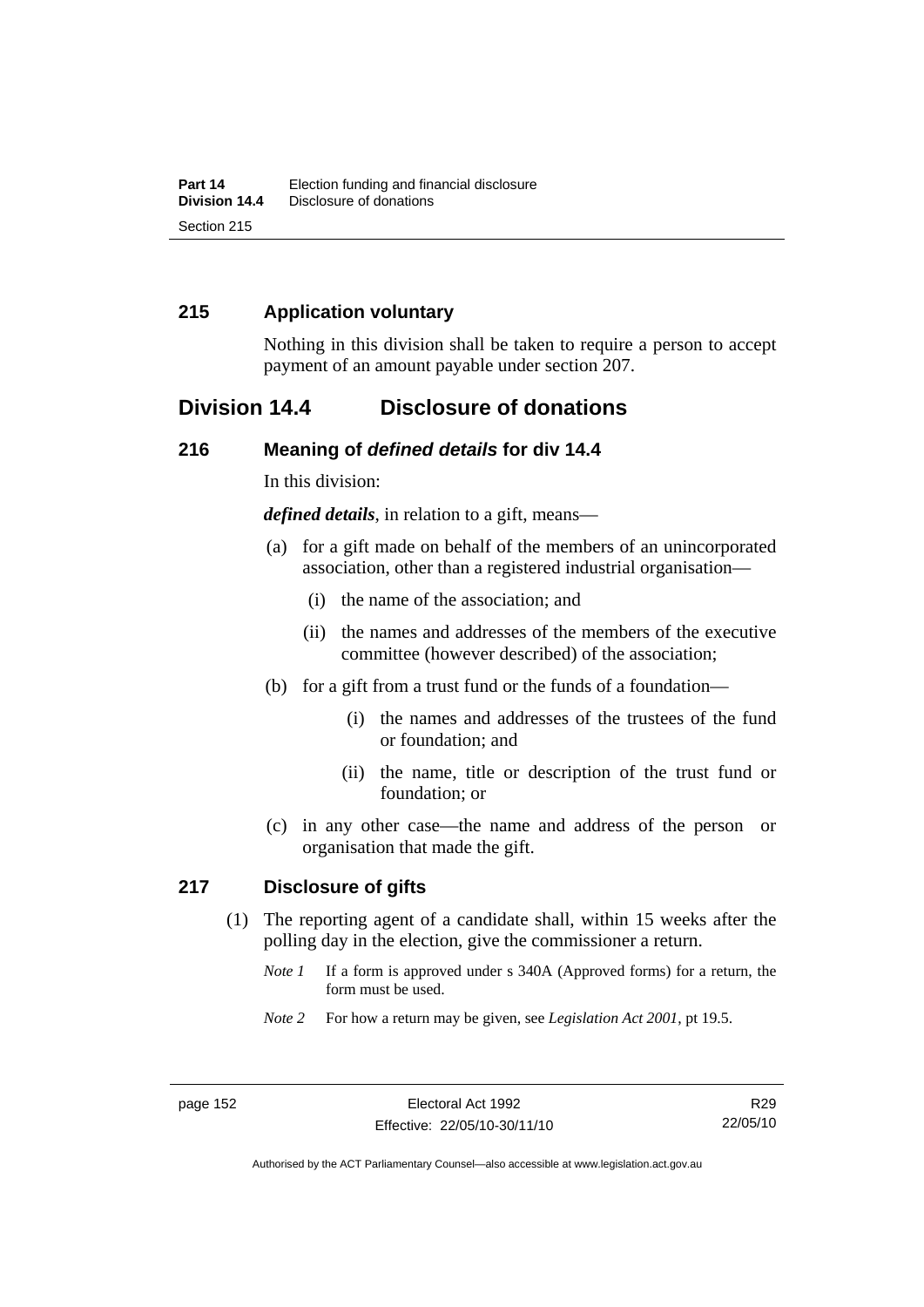- (2) A return shall specify the following matters in relation to the disclosure period for the election:
	- (a) the total amount of any gifts received by the candidate;
	- (b) the number of persons who made gifts to the candidate;
	- (c) the date each gift was received;
	- (d) the amount of each gift received;
	- (e) the defined details of each gift received.
- (3) However, the reporting agent is not required to state the matters mentioned in subsection (2) (c) to (e) for a gift by a person if the amount of the gift and the total of all other gifts made to the candidate by the person is less than \$1 000.
- (4) A reference in this section to a gift is a reference to a gift other than a gift made in a private capacity to a candidate for his or her personal use that the candidate has not used, and will not use, solely or substantially for a purpose related to an election.

## **218A Certain loans not to be received**

- (1) A party, MLA, candidate or associated entity (the *receiver*) must not receive a loan of \$1 000 or more from a person or entity (the *giver*) that is not a financial institution, unless the receiver complies with this section.
- (2) The receiver of the loan must immediately make a record of the following:
	- (a) the terms of the loan;
	- (b) if the giver is a registered industrial organisation—
		- (i) the name of the organisation; and
		- (ii) the names and addresses of the members of the executive committee (however described) of the organisation;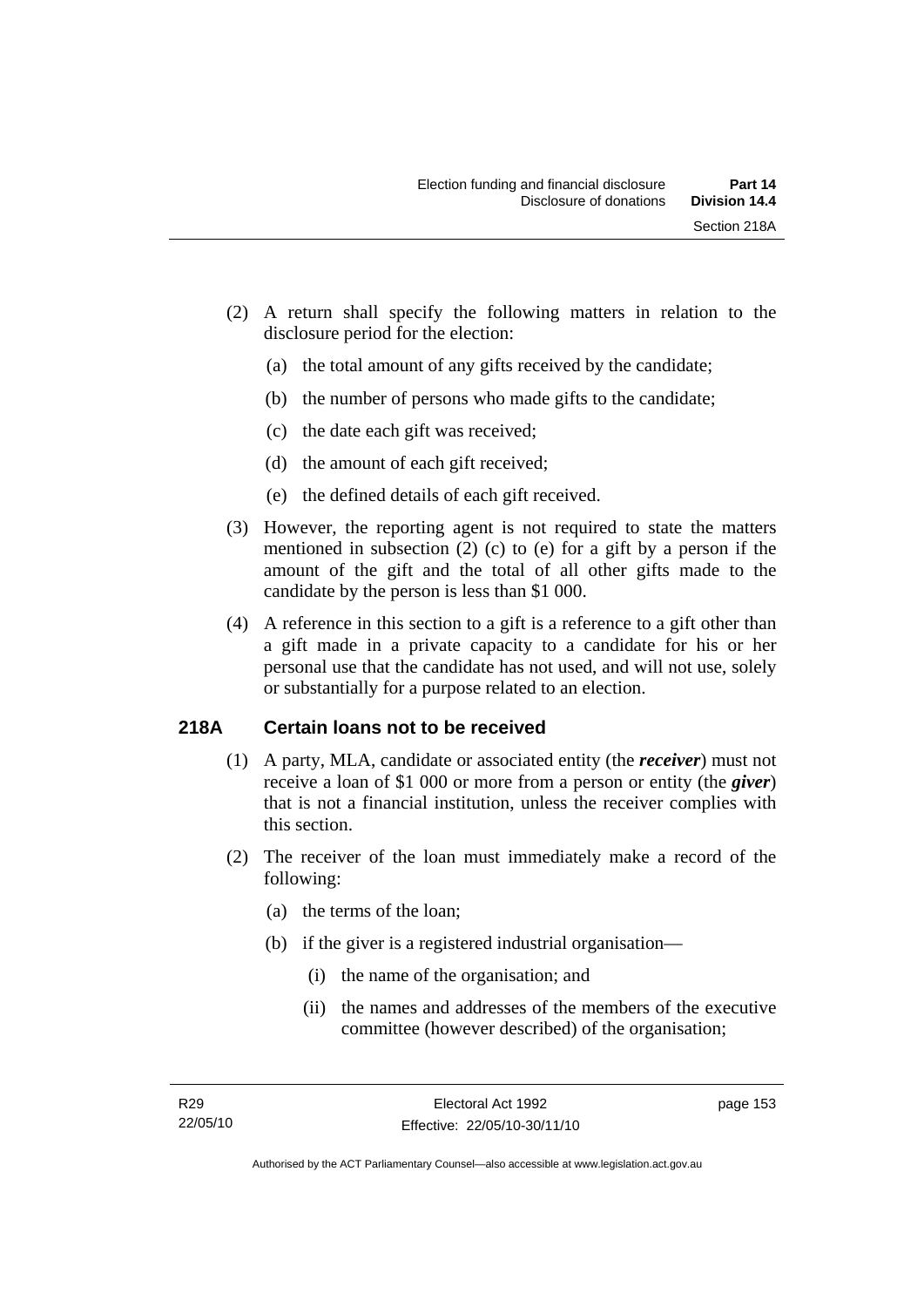- (c) if the giver is an unincorporated body—
	- (i) the name of the body; and
	- (ii) the names and addresses of the members of the executive committee (however described) of the body;
- (d) if the loan was paid out of a trust fund or the funds of a foundation—
	- (i) the names and addresses of the trustees of the fund or foundation; and
	- (ii) the title or other description of the trust fund, or the name of the foundation;
- (e) in any other case—the name and address of the giver.
- (3) If the receiver receives a loan to which subsection (1) applies but does not comply with subsection (2), the relevant person must pay to the Territory an amount equal to the amount of the loan.
- (4) The amount payable under subsection (3) is a debt payable to the Territory by the relevant person and may be recovered by proceedings in a court of competent jurisdiction.
- (5) For this section, if credit is given on a credit card for card transactions, each transaction is taken to be a separate loan.
- (6) In this section:

*credit card* includes a debit card.

#### *financial institution* means—

- (a) a bank; or
- (b) a credit union; or
- (c) a building society; or
- (d) an entity prescribed under the regulations.

Authorised by the ACT Parliamentary Counsel—also accessible at www.legislation.act.gov.au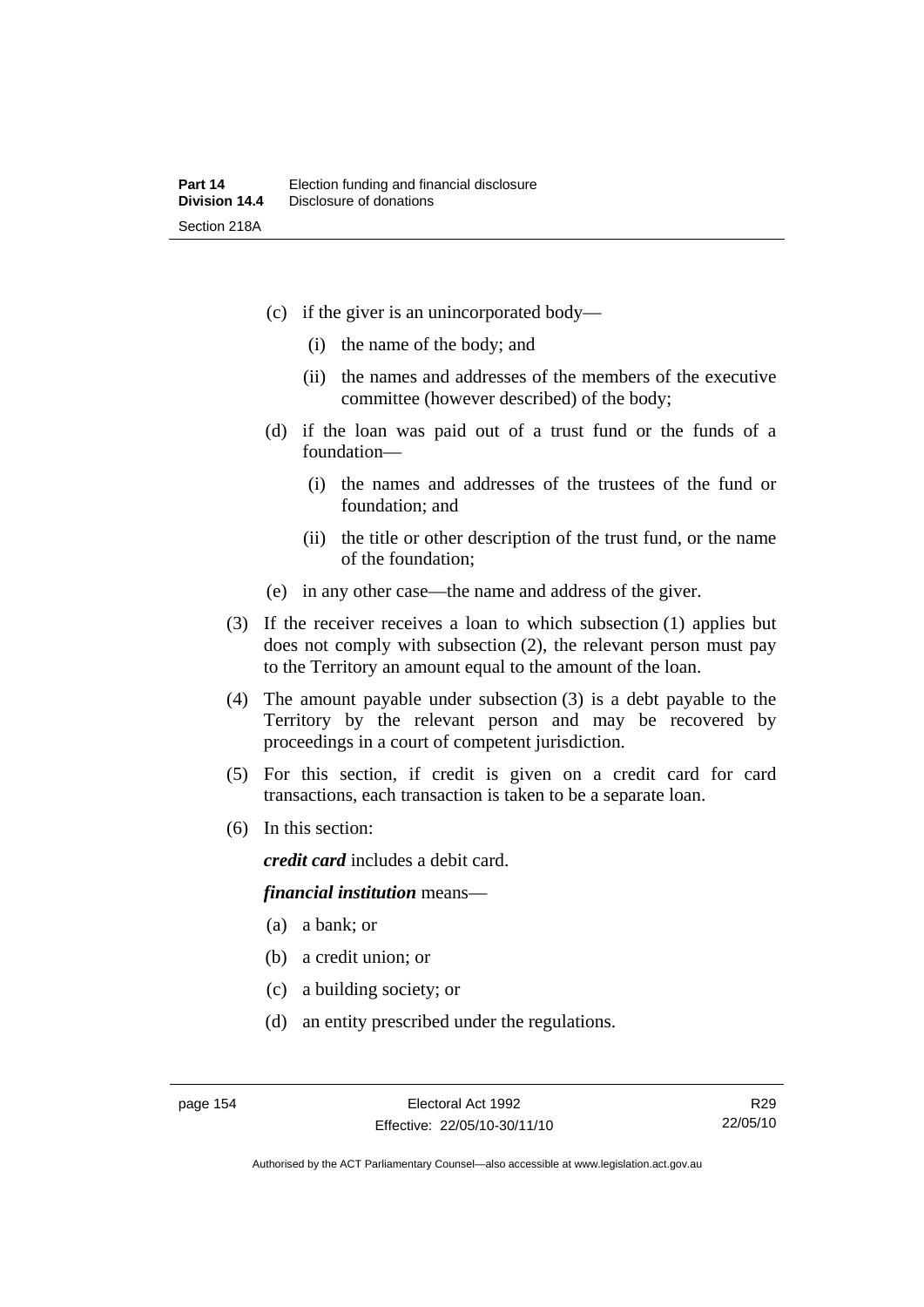*loan* means any of the following:

- (a) an advance of money;
- (b) a provision of credit or any other form of financial accommodation;
- (c) a payment of an amount for, on account of, on behalf of or at the request of the receiver, if there is an express or implied obligation to repay the amount;
- (d) a transaction (whatever its terms or form) that is, in substance, a loan of money.

## *relevant person* means—

- (a) for a loan for the benefit of a party—
	- (i) if the party is a corporation—the party; or
	- (ii) in any other case—the reporting agent of the party; or
- (b) for a loan to or for the benefit of an MLA—the MLA; or
- (c) for a loan to or for the benefit of a candidate—the candidate; or
- (d) for a loan to or for the benefit of an associated entity—
	- (i) if the entity is a corporation—the entity; or
	- (ii) in any other case—the financial controller of the entity.

## **219 Nil returns**

If no details are required to be included in a return under section 217, the return shall be given to the commissioner and shall include a statement to the effect that no gifts of a kind required to be disclosed were received.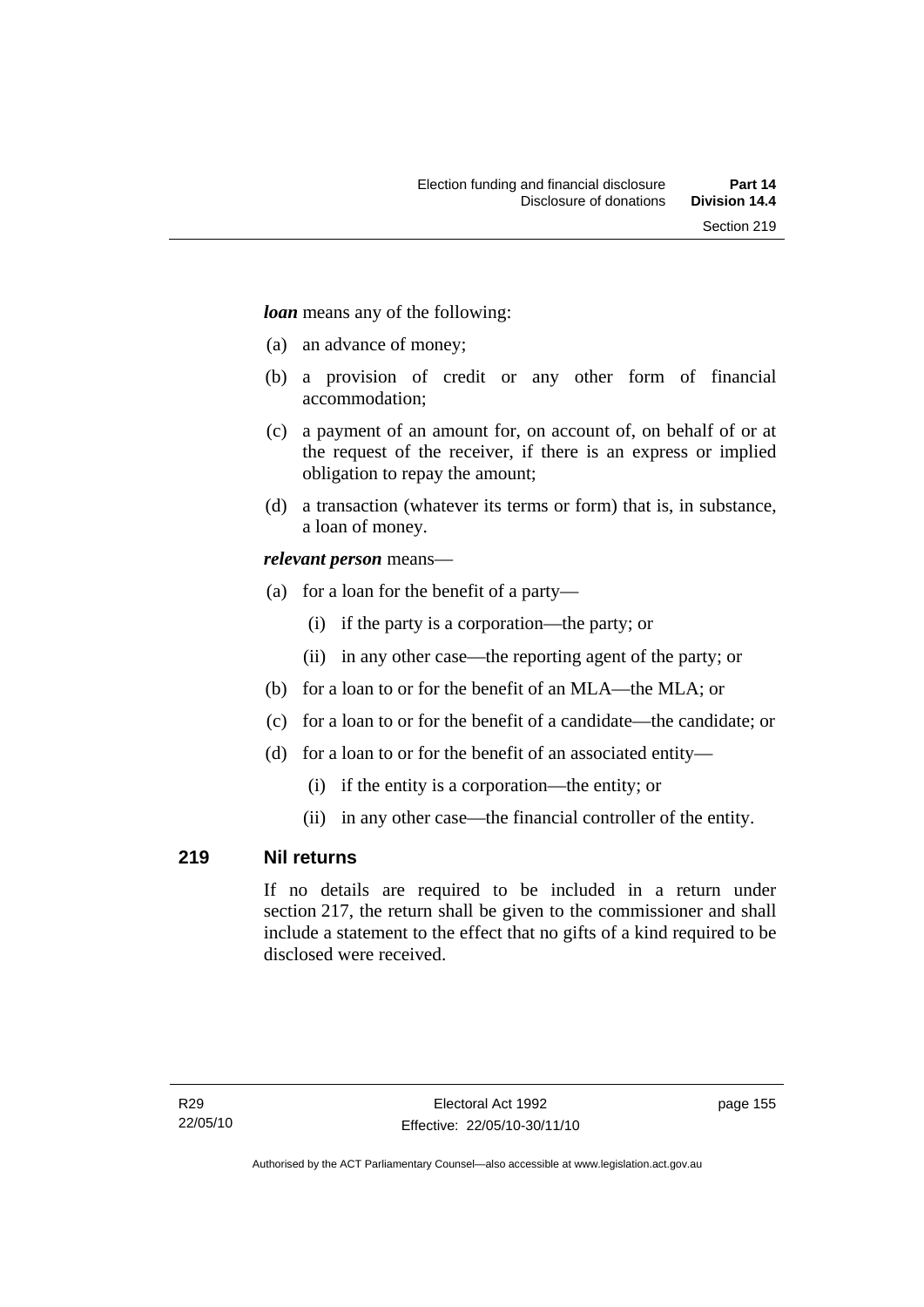## **220 Disclosure of gifts by persons incurring political expenditure**

- (1) This section applies if a person (other than a party, candidate or associated entity) (the *first person*)—
	- (a) incurs expenditure for a political purpose during the disclosure period for an election; and
	- (b) receives from someone else 1 or more gifts—
		- (i) all or a part of each of which was used by the first person to enable the person to incur expenditure during the disclosure period for a political purpose or to reimburse the person for incurring expenditure during the disclosure period for a political purpose; and
		- (ii) the total amount of which is \$1 000 or more.
- (2) Within 15 weeks after polling day in the election, the first person must give the commissioner a return for the gift or gifts.
	- *Note 1* If a form is approved under s 340A (Approved forms) for a return, the form must be used.
	- *Note 2* For how a return may be given, see *Legislation Act 2001*, pt 19.5.
- (3) A return shall, in relation to each gift referred to in subsection (1), specify—
	- (a) the amount of the gift; and
	- (b) the date it was received; and
	- (c) the defined details.
- (4) Subsection (1) does not apply to a person if the amount of expenditure incurred by the person for political purposes during the disclosure period is less than \$1 000.
- (5) For this section, a person shall be taken to have incurred expenditure for a political purpose if, during the disclosure period in relation to

R29 22/05/10

Authorised by the ACT Parliamentary Counsel—also accessible at www.legislation.act.gov.au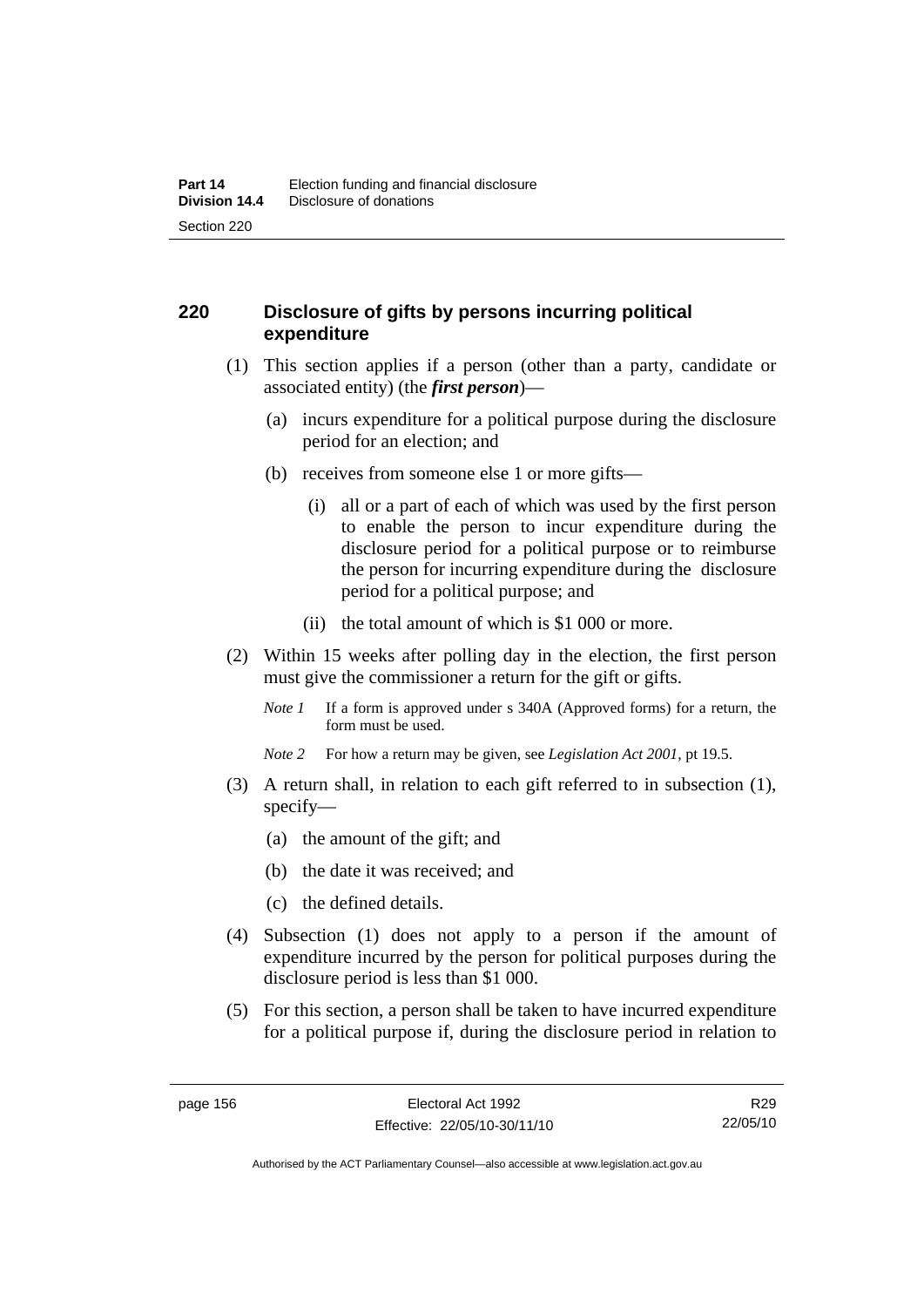an election, the person incurs expenditure in relation to that or any other election.

- (6) In this section, a reference to incurring of expenditure for a political purpose is a reference to incurring of expenditure in relation to—
	- (a) publishing electoral matter (including publishing by radio or television); or
	- (b) otherwise publishing a view on an issue in an election; or
	- (c) making a gift to a party; or
	- (d) making a gift to a candidate; or
	- (e) making a gift to a person on the understanding that the person or another person will apply, either directly or indirectly, the whole or a part of the gift in a way referred to in paragraph  $(a)$ ,  $(b)$ ,  $(c)$  or  $(d)$ .
- (7) For subsection (3), 2 or more gifts made by the same person to or for the benefit of a person to whom subsection (1) applies shall be taken to be a single gift.

## **221 Disclosure of gifts made to candidates**

- (1) If, during the disclosure period for an election, a person (other than a party, a candidate or an associated entity) makes gifts totalling \$1 000 or more to the same candidate in the election or the same specified body, the person must give the commissioner a return within 15 weeks after the polling day for the election.
	- *Note 1* If a form is approved under s 340A (Approved forms) for a return, the form must be used.
	- *Note* 2 For how a return may be given, see Legislation Act, pt 19.5.
- (2) A return shall specify in relation to each gift referred to in subsection (1) made by the person during the disclosure period—
	- (a) the amount of the gift; and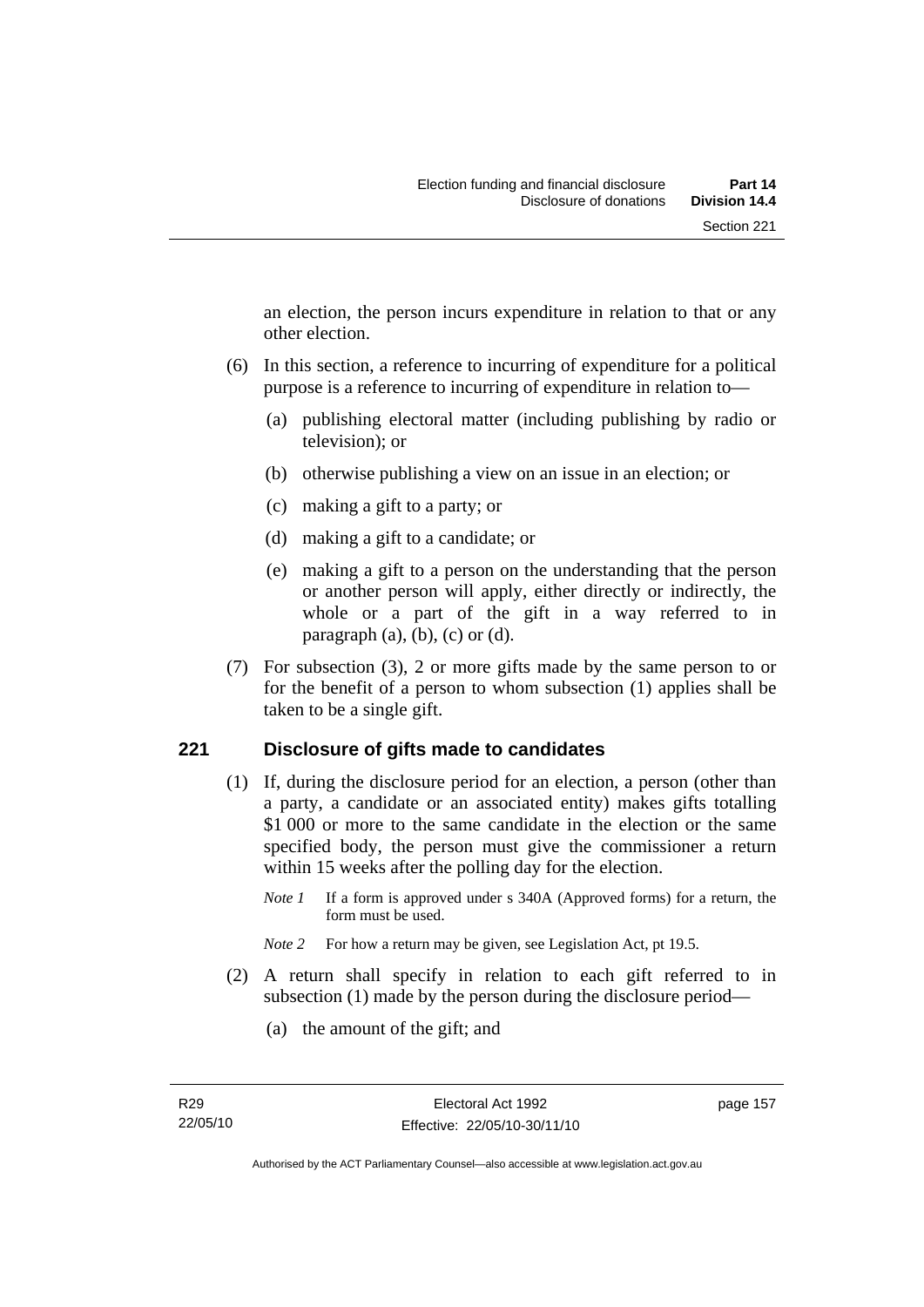- (b) the date it was made; and
- (c) the defined details.
- (3) A reference in this section to a *gift* is a reference to a gift other than a gift made in a private capacity to a candidate or a specified body that is an individual, for his or her personal use, being a gift that the receiver has not used, and will not use, solely or substantially for a purpose related to an election.
- (4) The commissioner may, in writing, specify a person or body (whether incorporated or not) for this section if the commissioner believes on reasonable grounds, that it is a function of the person or body to incur electoral expenditure or to give gifts (directly or indirectly) to candidates.
- (5) The specification of a person or body is a notifiable instrument.

*Note* A notifiable instrument must be notified under the *Legislation Act 2001*.

(6) In this section:

*specified body* means a person or body specified in accordance with subsection (4).

#### **221A Annual returns of donations**

- (1) If, in a financial year, a person makes a gift of \$1 000 or more, or gifts totalling \$1 000 or more, to the same party, MLA or associated entity, the person must, within the relevant period after the end of the financial year, give the commissioner a return covering all the gifts that the person made to the party, MLA or associated entity during the financial year.
	- *Note 1* If a form is approved under s 340A (Approved forms) for a return, the form must be used.
	- *Note 2* For how a return may be given, see *Legislation Act 2001*, pt 19.5.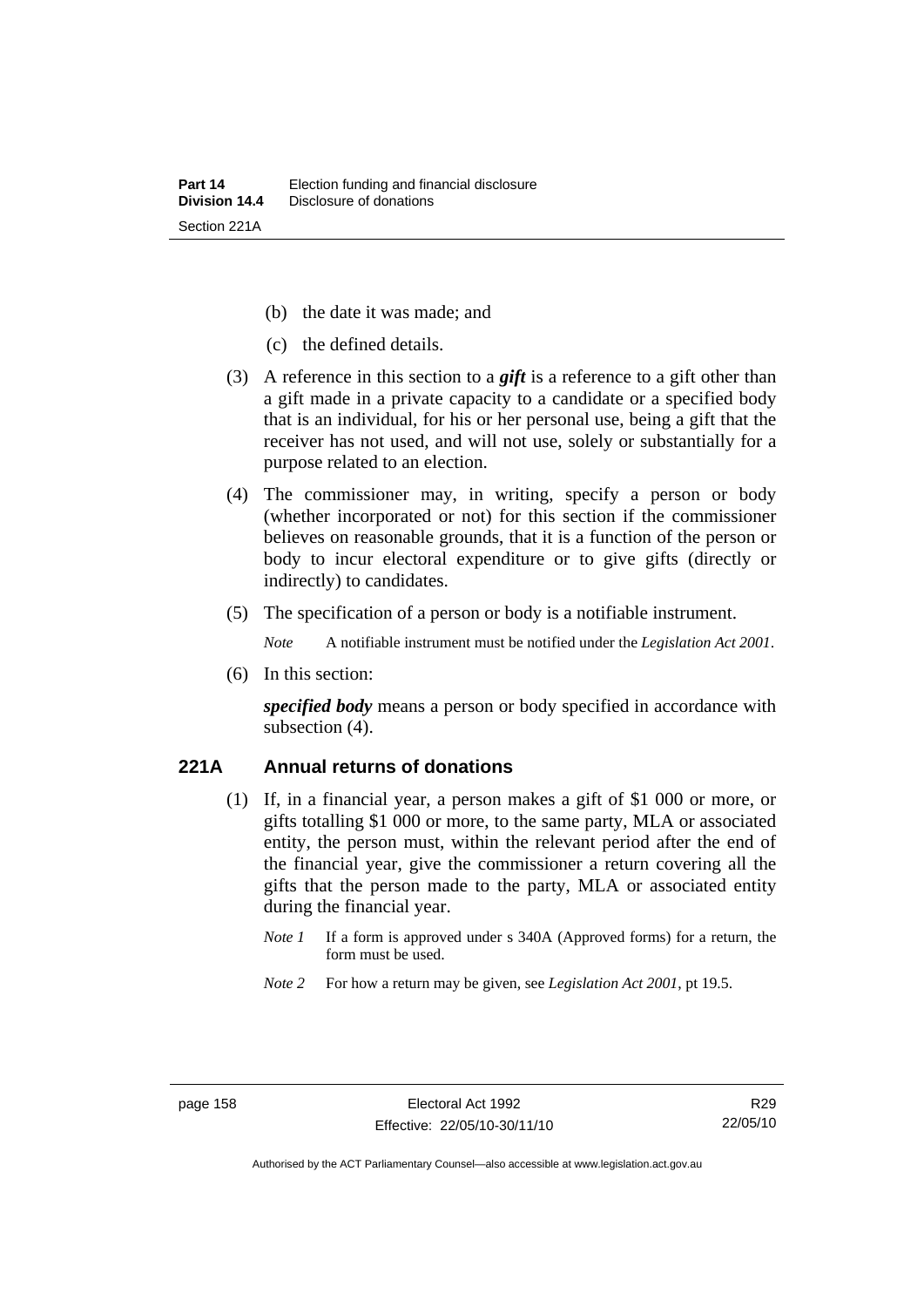- (2) If, in a financial year—
	- (a) a person receives a gift of \$1 000 or more, or gifts totalling \$1 000 or more; and
	- (b) the person uses all or part of the gift or gifts to make a gift of \$1 000 or more, or gifts totalling \$1 000 or more, to a party, MLA or associated entity;

the person must, within the relevant period after the end of the financial year, give the commissioner a return covering all the gifts mentioned in paragraph (a).

- (3) For each gift mentioned in subsection (1) or (2) (a), the return must state—
	- (a) the amount of the gift; and
	- (b) the date when it was made; and
	- (c) for a gift mentioned in subsection (1)—the name of the party, MLA or associated entity to which the gift was made; and
	- (d) for a gift mentioned in subsection (2) (a)—the defined details.
- (4) Subsection (2) does not apply to a gift mentioned in subsection (2) (a) that has been included in a previous return under this section.
- (5) If a person makes a gift to any person or body with the intention of benefiting a party, MLA or associated entity, the person is taken, for this section, to have made the gift to the party, MLA or associated entity.
- (6) In this section:

*gift* does not include—

 (a) a gift made to an MLA in a private capacity for the MLA's personal use if the MLA does not use the gift solely or substantially for a purpose related to an election; or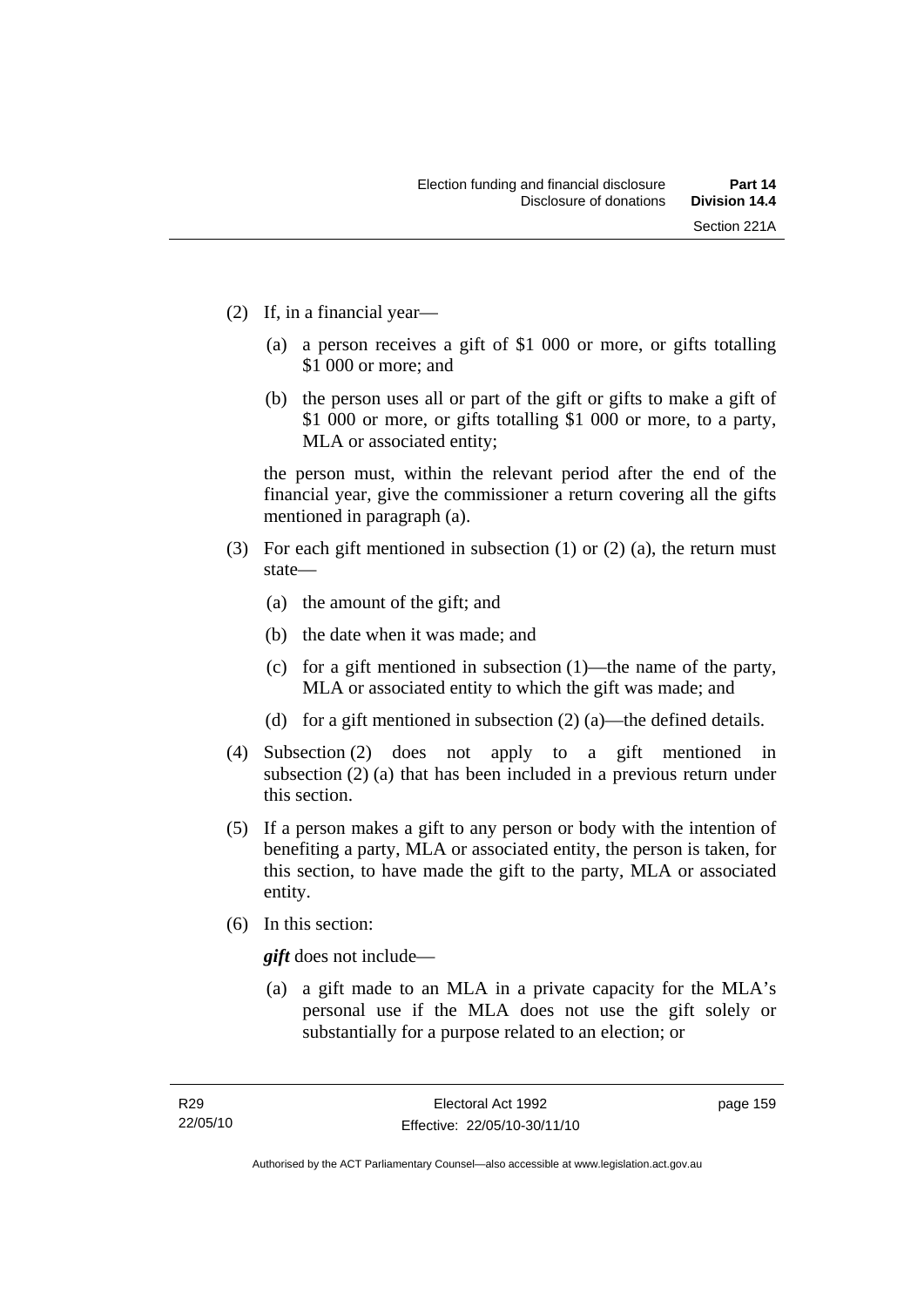(b) a gift made by a party, MLA, candidate or associated entity.

#### *relevant period* means—

- (a) for a financial year ending in a year when a general election is held—24 weeks; and
- (b) in any other case—20 weeks.

#### **221B Advice about obligations to make returns**

 (1) If, in a financial year, a party, MLA or associated entity (the *receiver*) receives a gift of \$1 000 or more, or gifts totalling \$1 000 or more, from the same person (the *giver*), the receiver must, before 1 August after the end of the financial year, by written notice to the giver, tell the giver about the requirements of section 221A (Annual returns of donations).

Maximum penalty: 50 penalty units.

(2) In this section:

*gift*—see section 221A (6).

## **222 Anonymous gifts**

- (1) A party, MLA, candidate or associated entity (the *receiver*) must not accept a gift of the prescribed amount or more made by someone else (the *giver*) to or for the benefit of the receiver unless—
	- (a) the receiver knows the defined details of the gift; or
	- (b) both the following subparagraphs apply:
		- (i) the giver tells the receiver the defined details of the gift before the gift is made;
		- (ii) when the gift is made, the receiver has no grounds for believing that the defined details given by the giver are not true.

Authorised by the ACT Parliamentary Counsel—also accessible at www.legislation.act.gov.au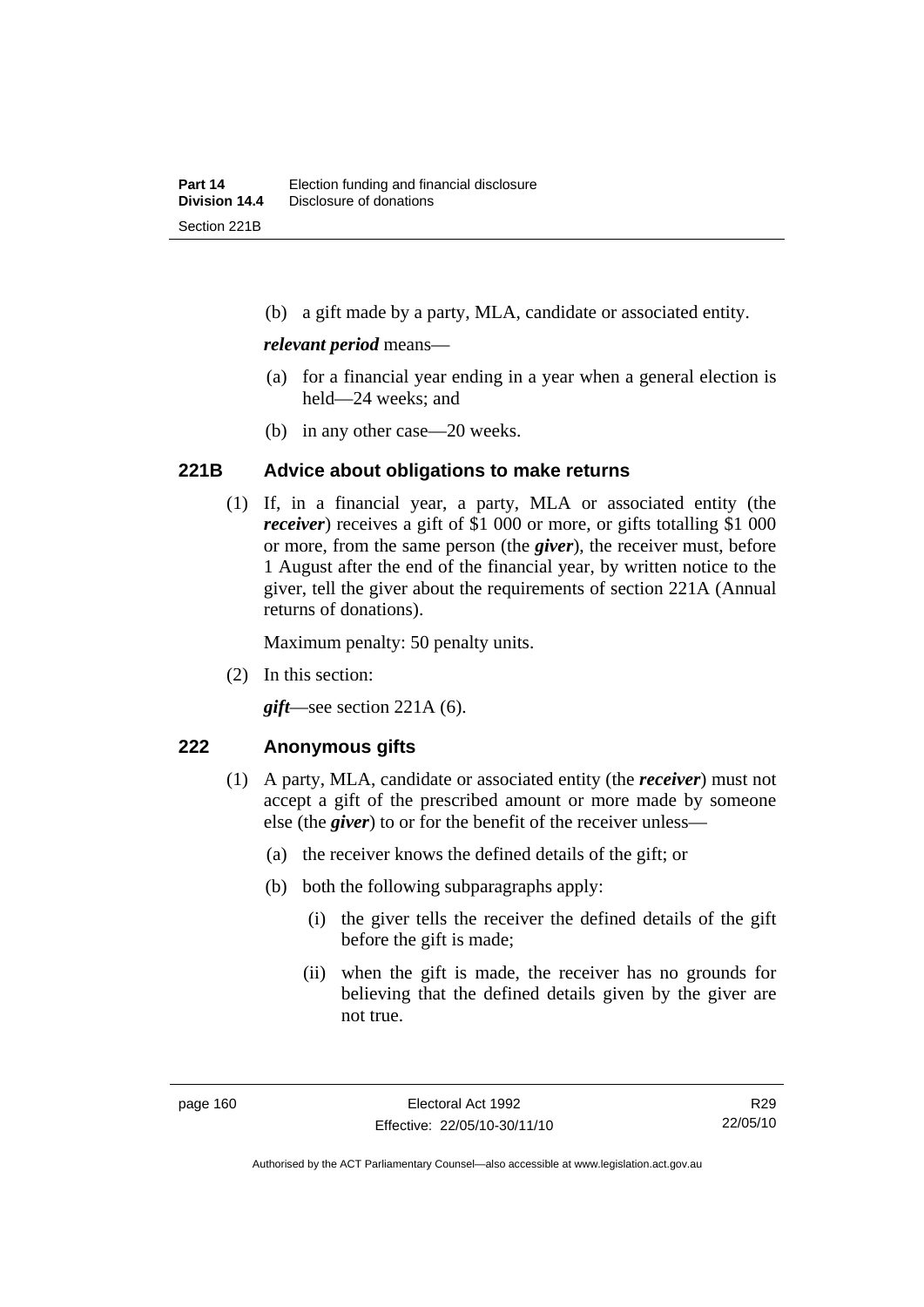- (2) Subsection (1) applies—
	- (a) for a party, MLA or associated entity—to gifts received at any time; or
	- (b) for a candidate—to gifts received during the disclosure period.
- (3) For this section, 2 or more gifts made by the same person to or for the benefit of a party, MLA, candidate or associated entity are taken to be a single gift.
- (4) If the receiver contravenes subsection (1), the relevant person must pay to the Territory an amount equal to the amount of the gift.
- (5) The amount payable under subsection (4) is a debt payable to the Territory by the relevant person and may be recovered by proceedings in a court of competent jurisdiction.
- (6) In this section:

*gift* includes a gift made on behalf of the members of an unincorporated association.

*prescribed amount*, for a gift made to or for the benefit of a party, MLA, associated entity or candidate, means \$1 000.

#### *relevant person* means

- (a) for a gift to or for the benefit of a party—
	- (i) if the party is a corporation—the party; or
	- (ii) in any other case—the reporting agent of the party; or
- (b) for a gift to or for the benefit of an MLA—the MLA; or
- (c) for a gift to or for the benefit of a candidate—the candidate; or
- (d) for a gift to or for the benefit of an associated entity—
	- (i) if the entity is a corporation—the entity; or
	- (ii) in any other case—the financial controller of the entity.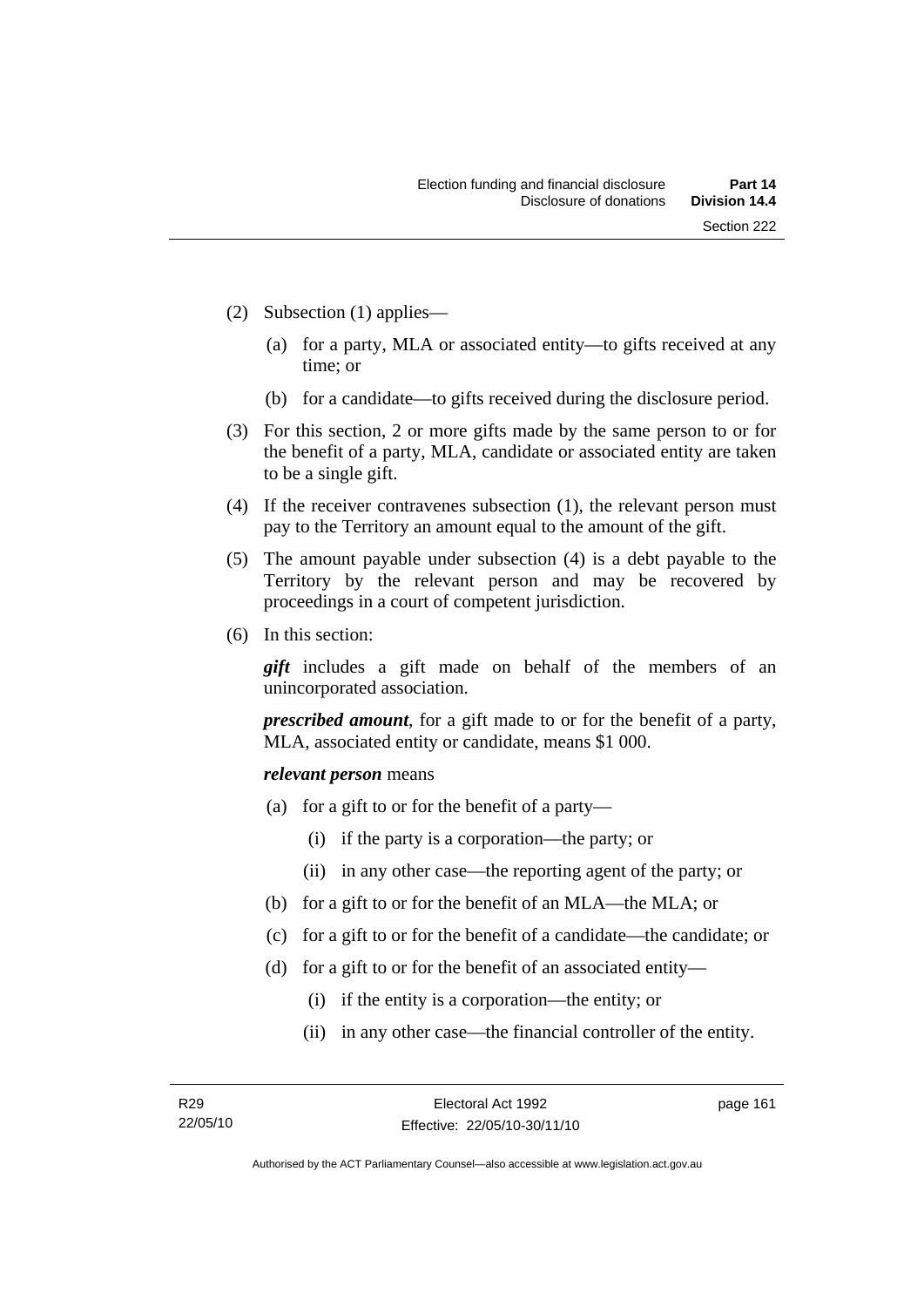## **Division 14.5 Disclosure of electoral expenditure**

#### **223 Definitions for div 14.5**

In this division:

*broadcaster* means—

- (a) the Australian Broadcasting Corporation continued in existence under the *Australian Broadcasting Corporation Act 1983* (Cwlth), section 5; or
- (b) the Special Broadcasting Service Corporation continued in existence under the *Special Broadcasting Service Act 1991*  (Cwlth), section 5; or
- (c) the holder of a licence under the *Broadcasting Services Act 1992* (Cwlth); or
- (d) the provider of a broadcasting service under a class licence under that Act.

*electoral advertisement* means an advertisement containing electoral matter, whether or not consideration was given for its publication or broadcast.

*electoral expenditure*, in relation to an election, means expenditure incurred (whether or not incurred during the pre-election period)  $on$ —

- (a) broadcasting an electoral advertisement during the pre-election period; or
- (b) publishing an electoral advertisement in a news publication during the pre-election period; or
- (c) displaying an electoral advertisement at a theatre or other place of entertainment during the pre-election period; or
- (d) producing an electoral advertisement referred to in paragraph  $(a)$ ,  $(b)$  or  $(c)$ ; or

R29 22/05/10

Authorised by the ACT Parliamentary Counsel—also accessible at www.legislation.act.gov.au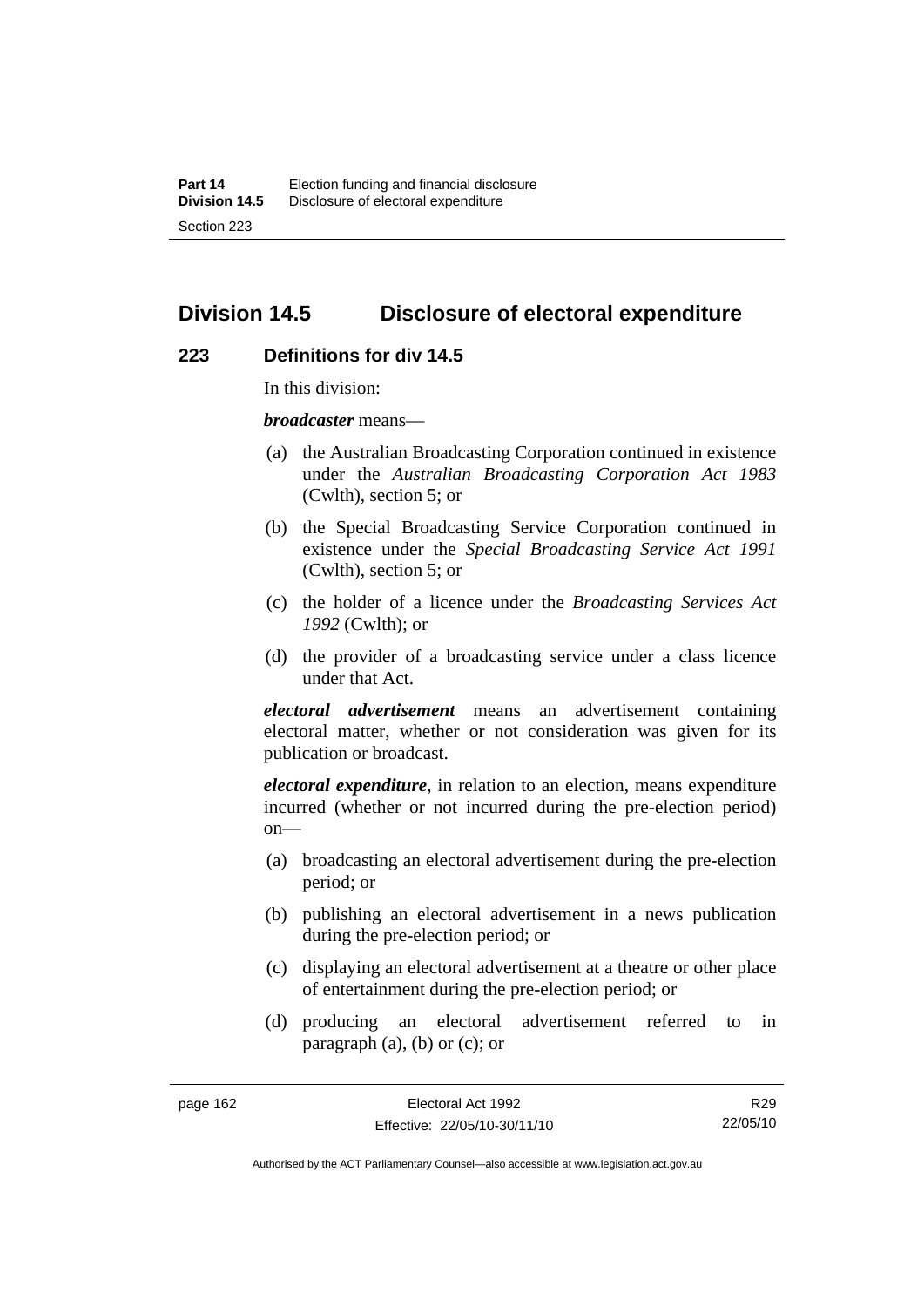- (e) producing any electoral matter to which section 292 applies (other than material referred to in paragraph (a), (b) or (c)) that is published during the pre-election period; or
- (f) producing and distributing electoral matter that is addressed to particular persons or organisations and is distributed during the pre-election period; or
- (g) consultant's or advertising agent's fees in respect of—
	- (i) services provided during the pre-election period, being services relating to the election; or
	- (ii) material relating to the election that is used during the pre-election period; or
- (h) carrying out an opinion poll or other research about the election during the pre-election period.

*participant* in an election means—

- (a) a party or candidate; or
- (b) a person (other than a party or candidate) by whom, or with the authority of whom, electoral expenditure in relation to an election is incurred.

*relates*—an advertisement *relates* to an election if it contains electoral matter, whether or not consideration is given for publication or broadcasting of the advertisement.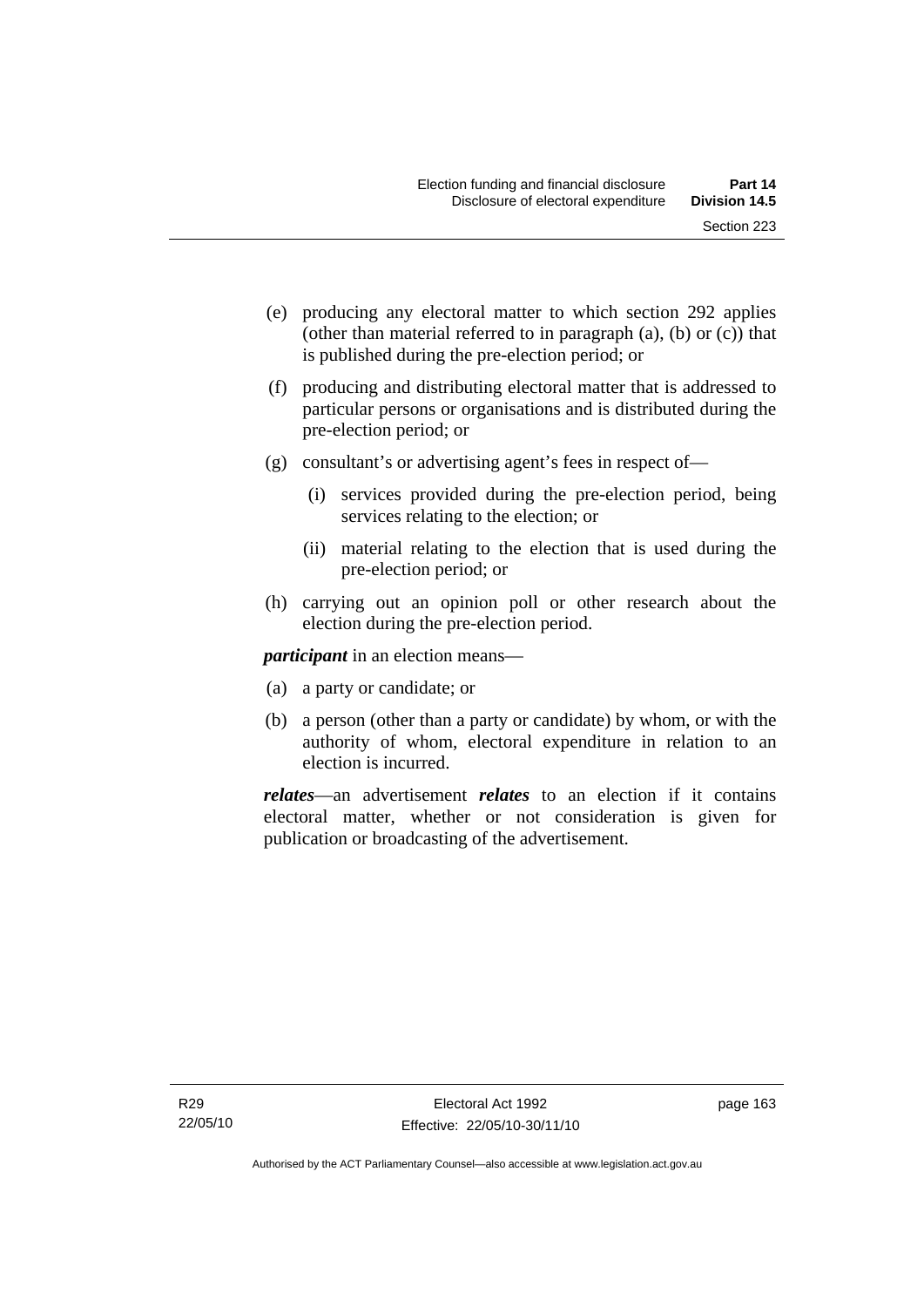#### **224 Returns of electoral expenditure**

 (1) The reporting agent of each person who was a candidate in an election shall, before the end of 15 weeks after polling day for the election, give the commissioner a return specifying details of the electoral expenditure in relation to the election incurred by or with the authority of the candidate.

- *Note 2* For how a return may be given, see *Legislation Act 2001*, pt 19.5.
- (2) If electoral expenditure in relation to an election is incurred by or with the authority of a party, the reporting agent of the party shall, before the end of 15 weeks after polling day for the election, give the commissioner a return setting out details of the expenditure.
- (3) If electoral expenditure in relation to an election was incurred by or with the authority of a person and the expenditure was not incurred with the written authority of a party, candidate or associated entity in the election the person shall, before the end of 15 weeks after polling day for the election, give the commissioner a return specifying details of the electoral expenditure.
- (4) A person is not required to give the commissioner a return under subsection (3) in relation to an election if the amount of the electoral expenditure incurred in relation to the election by or with the person's authority is less than \$1 000.

#### **225 Nil returns**

 (1) If no electoral expenditure in relation to an election is incurred by or with the authority of a candidate in the election, a return under section 224 in relation to the candidate shall be given to the commissioner and shall include a statement to the effect that no expenditure of a kind required to be disclosed has been incurred by or with the authority of the candidate.

*Note 1* If a form is approved under s 340A (Approved forms) for a return, the form must be used.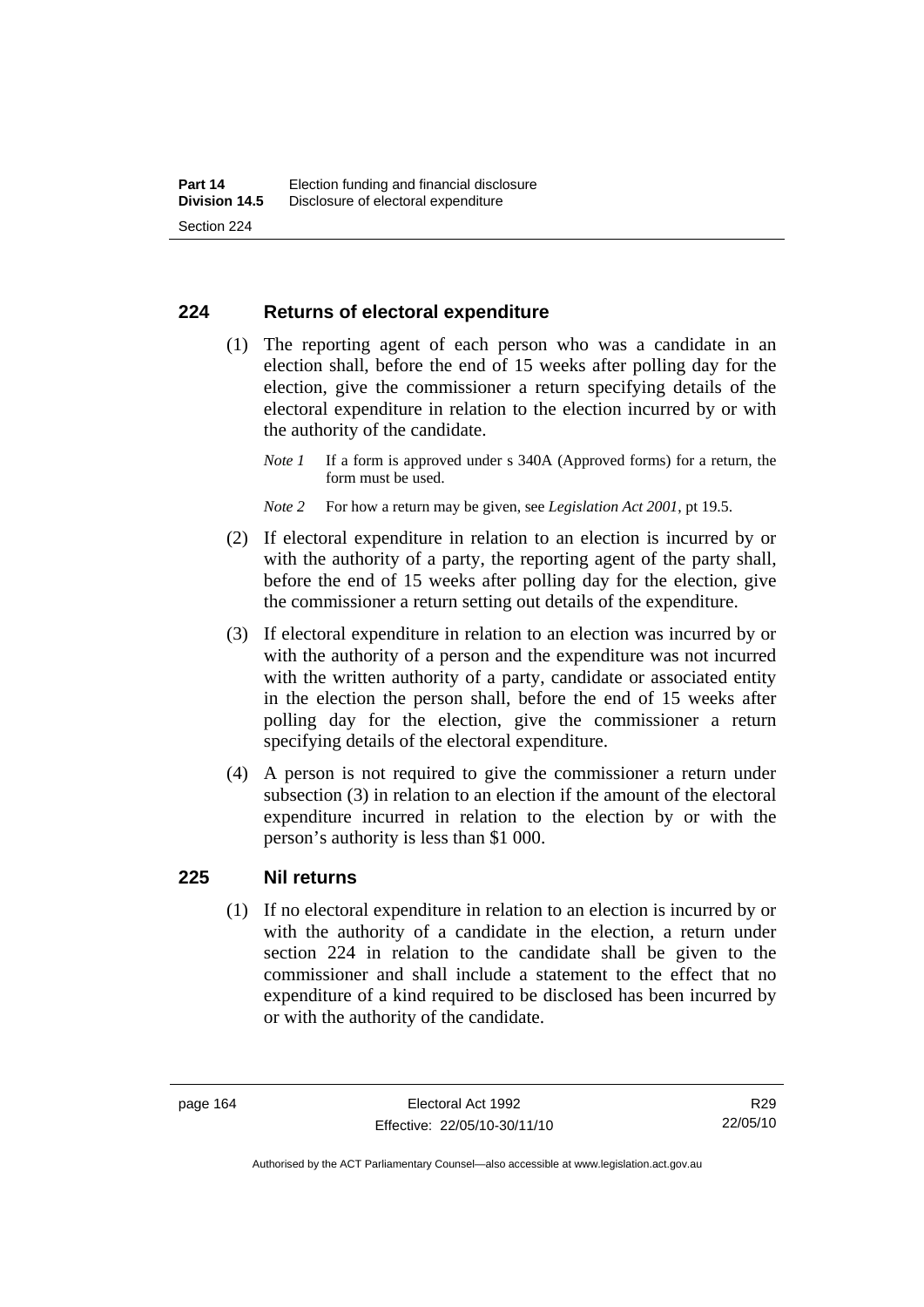(2) If no electoral expenditure in relation to an election is incurred by or with the authority of a party that endorsed a candidate in the election, a return under section 224 in relation to the party shall be given to the commissioner and shall include a statement to the effect that no expenditure of a kind required to be disclosed has been incurred by or with the authority of the party.

#### **226 Returns by broadcasters and publishers**

- (1) If an election has taken place—
	- (a) each broadcaster who broadcast an electoral advertisement during the pre-election period with the authority of a participant in the election; and
	- (b) each publisher who published an electoral advertisement in a news publication during the pre-election period with the authority of a participant in the election;

shall give the commissioner a return before the end of 8 weeks after polling day in the election.

*Note 1* If a form is approved under s 340A (Approved forms) for a return, the form must be used.

*Note 2* For how a return may be given, see *Legislation Act 2001*, pt 19.5.

- (2) A return shall specify the following particulars in relation to the advertisement:
	- (a) the broadcasting service as part of which the advertisement was broadcast or the news publication in which the advertisement was published;
	- (b) the name and address of the person at whose request the advertisement was broadcast or published;
	- (c) the name and address of the participant in the election with whose authority the advertisement was broadcast or published;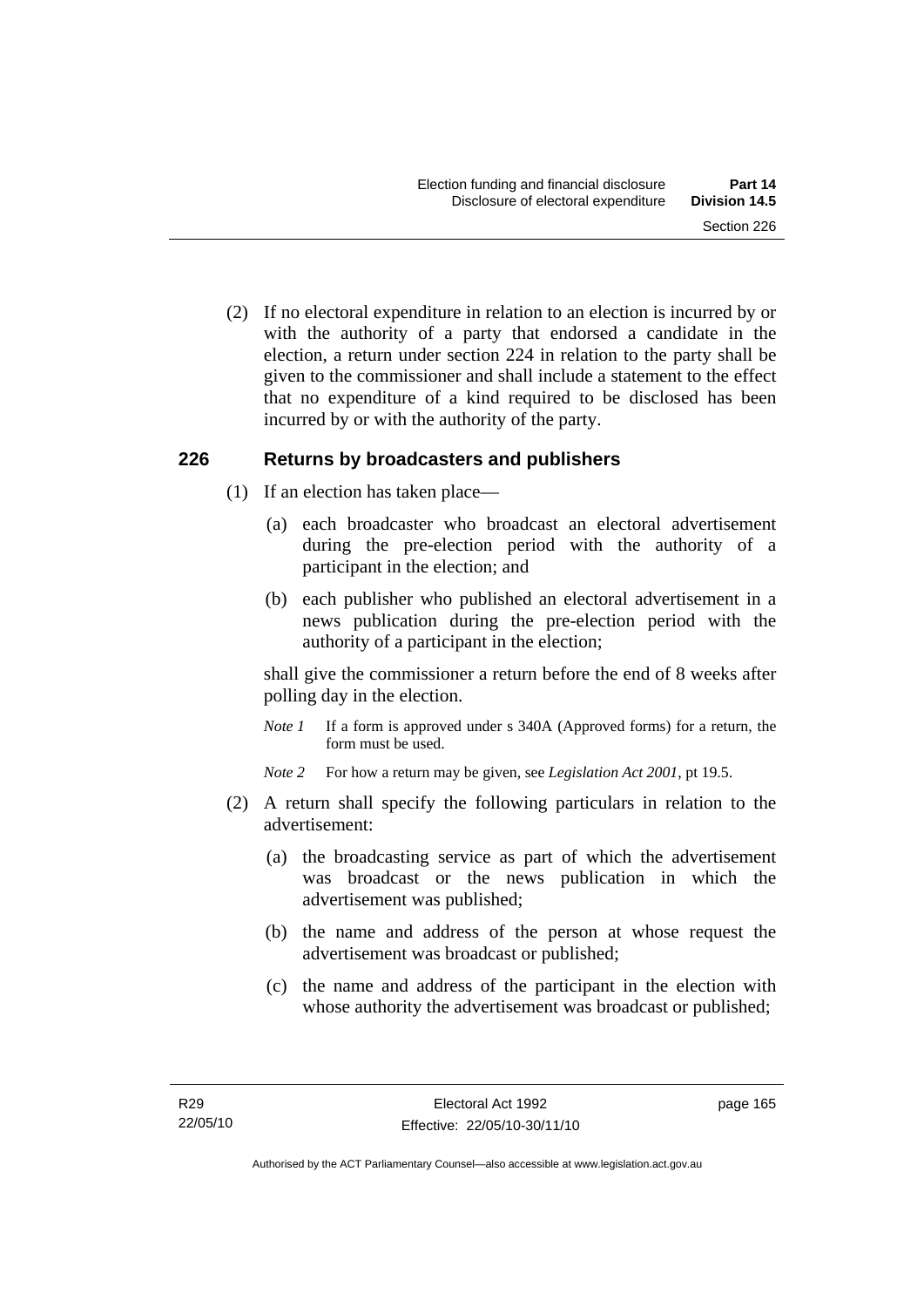- (d) the date or dates when, and, for an advertisement that was broadcast, the times between which, the advertisement was broadcast or published;
- (e) for a published advertisement—the page on which the advertisement was published and the space occupied by it;
- (f) whether or not, on each occasion when the advertisement was broadcast or published, a charge was made by the broadcaster or publisher for the broadcasting or publication of the advertisement;
- (g) if a charge referred to in paragraph (f) was made—the amount of the charge.
- (3) If a broadcaster or publisher specifies in a return the amount of a charge in accordance with subsection (2) (g), the broadcaster or publisher shall state in the return whether or not the charge is at less than normal commercial rates having regard to—
	- (a) for a broadcast advertisement—the length of the advertisement and the day or days when, and the times between which, it was broadcast; or
	- (b) for a published advertisement—the space occupied by the advertisement and the nature of the news publication.
- (4) A publisher is not required to give the commissioner a return under subsection (1) in relation to an election if the amount of the charges made by the publisher in relation to the publication of any advertisements to which that subsection applies, in relation to that election and any other election that took place on the same day as the firstmentioned election, does not exceed \$1 000.
- (5) A return under subsection (1) may refer to more than 1 advertisement.

Authorised by the ACT Parliamentary Counsel—also accessible at www.legislation.act.gov.au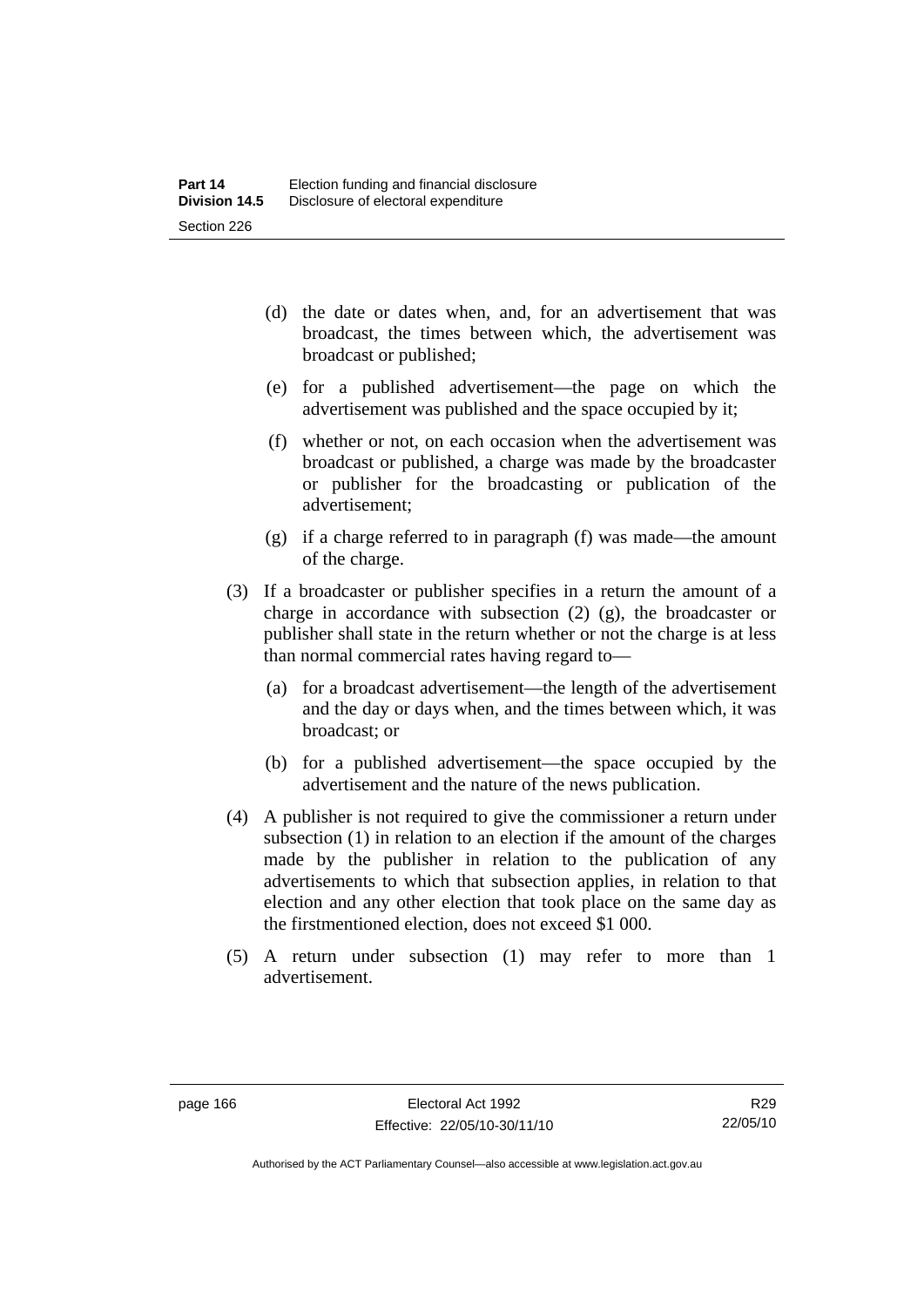## **227 Multiple elections on same day**

- $(1)$  If—
	- (a) the voting at 2 or more elections took place on the same day; and
	- (b) a person would, apart from this subsection, be required to give the commissioner 2 or more returns under this division relating to those elections;

the person may give the commissioner a single return, in a form approved under section 340A (Approved forms), setting out the particulars that the person would have been required to set out in those separate returns.

 (2) It is sufficient compliance with this division if the return sets out details of the expenditure without showing the extent to which it relates to any election.

# **Division 14.6 Annual returns**

## **228 Meaning of** *defined particulars* **for div 14.6**

In this division:

*defined particulars*, in relation to a sum or amount, means—

- (a) if the sum or amount was received from, paid to or owed to, an unincorporated association, other than a registered industrial organisation—
	- (i) the name of the association; and
	- (ii) the names and addresses of the members of the executive committee (however described) of the association; and
- (b) if the sum or amount was paid out of or into, or incurred as a debt to, a trust fund or the funds of a foundation—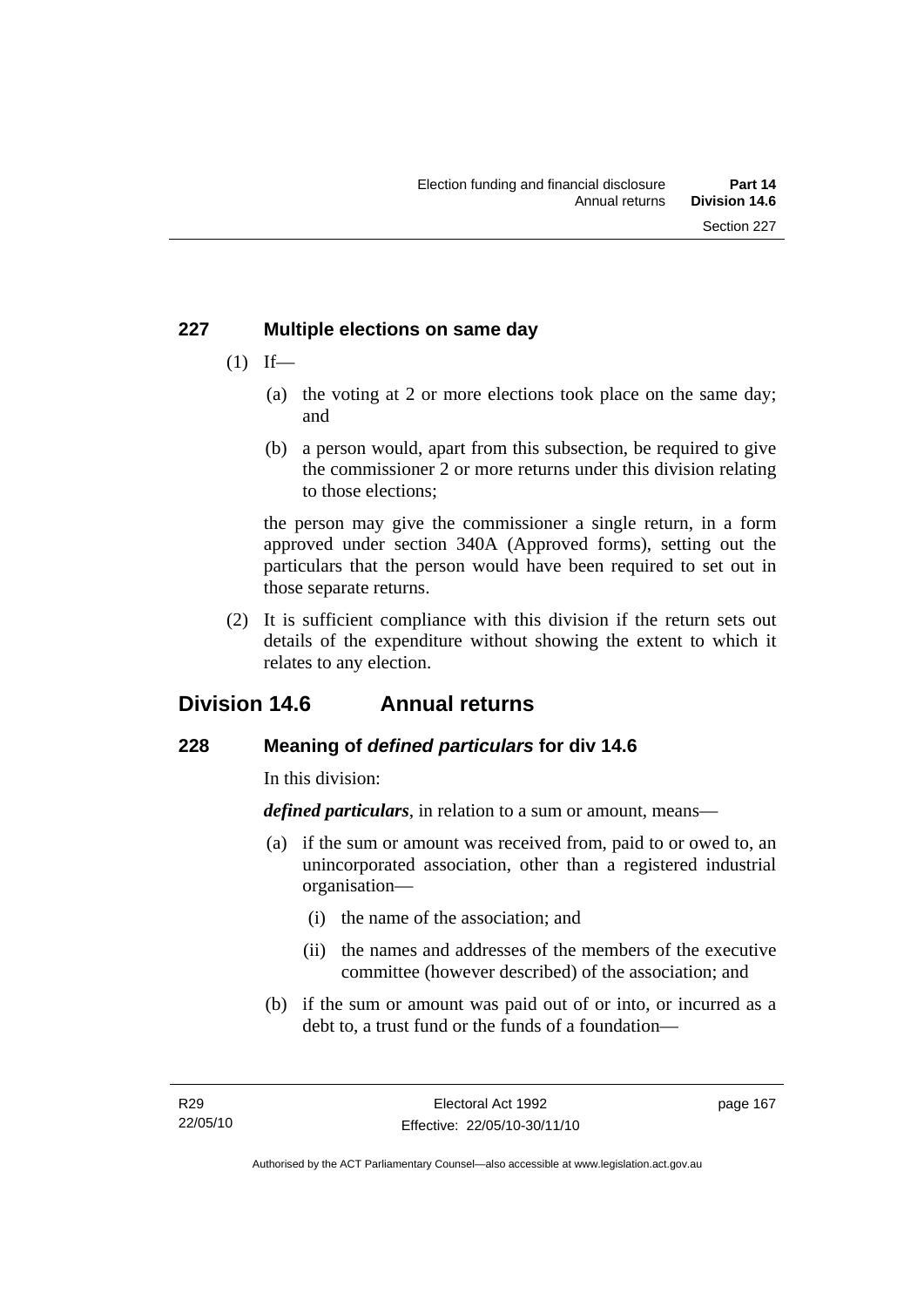- (i) the names and addresses of the trustees of the fund or foundation; and
- (ii) the name, title or description of the trust fund or foundation; and
- (c) the name and address of the person or organisation that paid, received or is owed the sum or amount; and
- (d) such other particulars as are prescribed.

#### **230 Annual returns by parties and MLAs**

- (1) The reporting agent of a party or MLA must, within 16 weeks after the end of each financial year, give the commissioner a return.
	- *Note 1* If a form is approved under s 340A (Approved forms) for a return, the form must be used.
	- *Note 2* For how a return may be given, see *Legislation Act 2001*, pt 19.5.
- (2) However, the return may be the audited annual accounts of the party or MLA in a form approved, in writing, by the commissioner.
- (3) The approval is a notifiable instrument.
	- *Note* A notifiable instrument must be notified under the *Legislation Act 2001*.
- (4) The return must state—
	- (a) the amount received by, or on behalf of, the party or MLA during the financial year, together with the particulars required by section 232 (1) (Amounts received); and
	- (b) the amount paid by, or on behalf of, the party or MLA during the financial year; and
	- (c) the outstanding amount, at the end of the financial year, of debts incurred by, or on behalf of, the party or MLA, together with the particulars required by section 234 (1) (Outstanding amounts).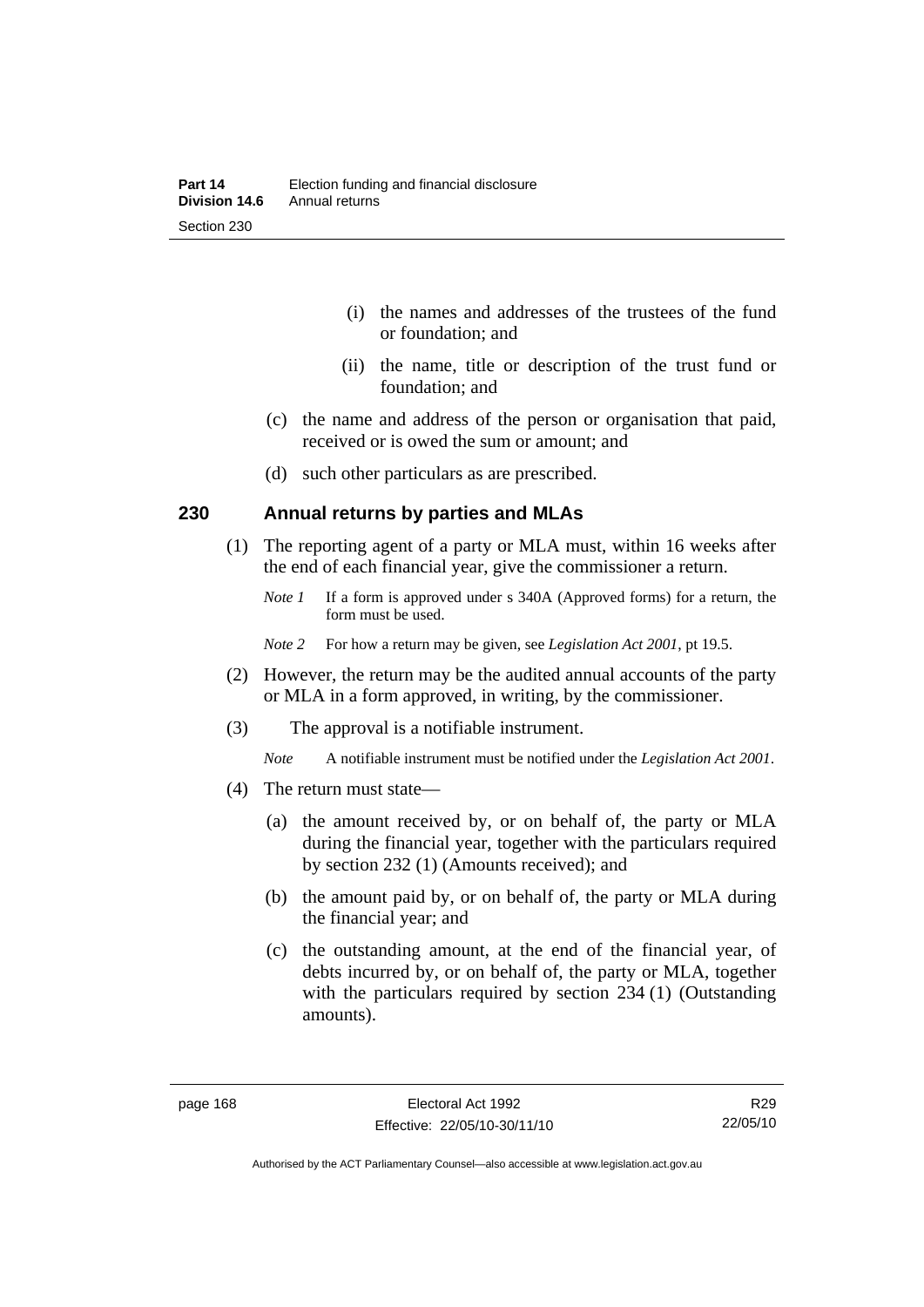(5) For subsection (4) (a), an amount is received by, or on behalf of, an MLA only if the amount is a gift received by the MLA in his or her capacity as an MLA.

#### **Examples of amounts not required to be stated in a return**

- 1 Income derived in a private capacity eg interest on bank accounts and dividends on shares.
- 2 Salary, allowances and other benefits (including superannuation benefits) as an MLA.
- 3 A gift given to the MLA in a private capacity for his or her personal use eg a birthday gift from a family member.
- *Note* An example is part of the Act, is not exhaustive and may extend, but does not limit, the meaning of the provision in which it appears (see *Legislation Act 2001*, s 126 and s 132).
- (6) For subsection (4) (b) or (c), an amount paid, or an outstanding amount of debts incurred, by or on behalf of an MLA includes an amount paid, or an outstanding amount of debts incurred, by or on behalf of the MLA for a purpose that relates solely or substantially to his or her position as MLA on any of the following:
	- (a) broadcasting an advertisement;
	- (b) publishing an advertisement in a news publication;
	- (c) displaying an advertisement at a theatre or another place of entertainment;
	- (d) producing an advertisement mentioned in paragraphs (a) to (c);
	- (e) producing any electoral matter to which section 292 (Dissemination of unauthorised electoral matter) applies;
	- (f) producing and distributing electoral matter that is addressed to particular people or organisations;
	- (g) consultant's or advertising agent's fees for services provided;
	- (h) carrying out an opinion poll or other research.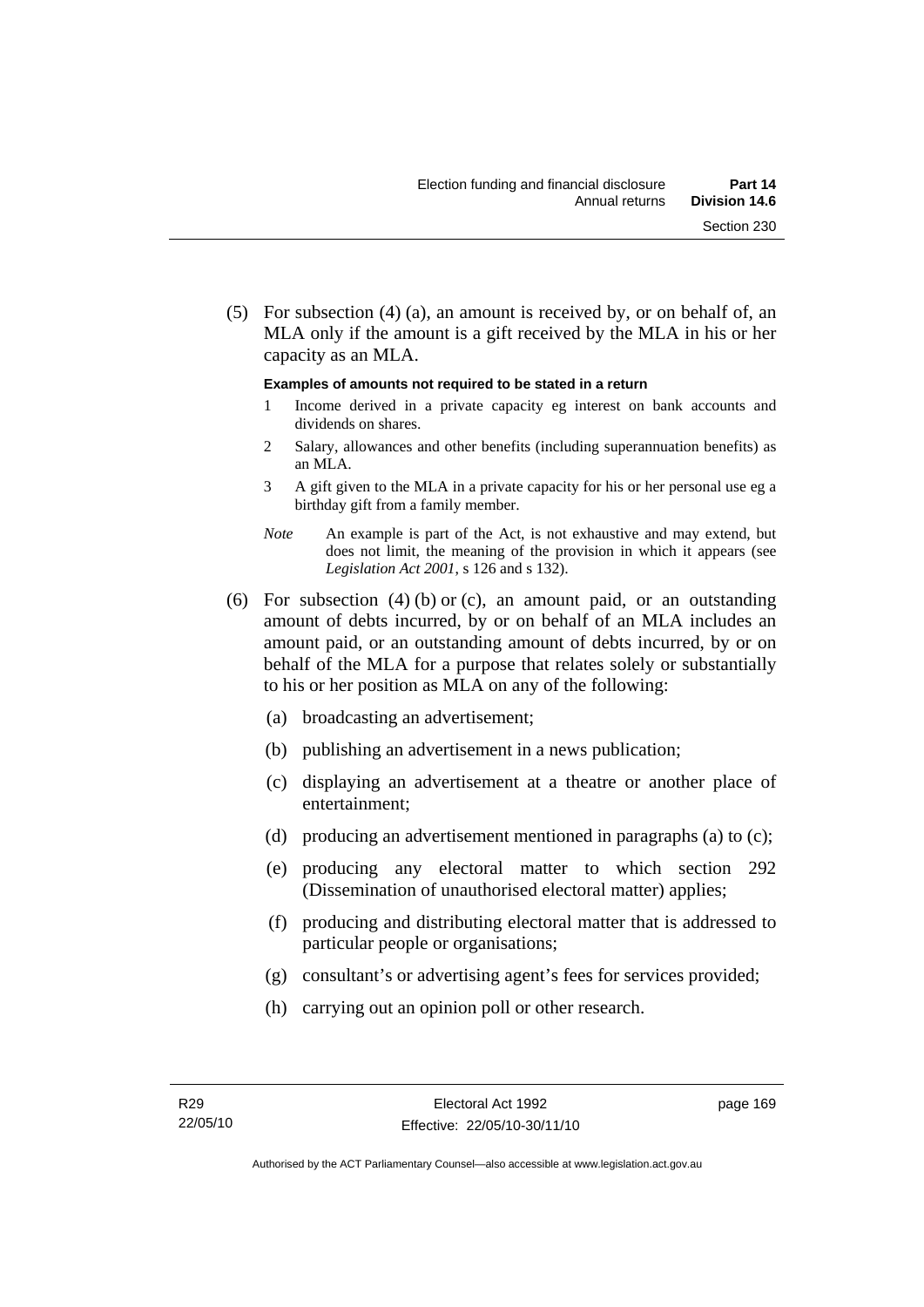- (7) However, subsection (4) (b) or (c) does not require disclosure of any amount paid, or to be paid, by or on behalf of an MLA using funds provided by the Legislative Assembly to assist the MLA in exercising his or her functions as an MLA.
- (8) A return under this section must not include a list of the members of a party.
- (9) If the registration of a party is cancelled during a financial year, this section applies to the party in relation to the year as if a reference to the reporting agent of the party were a reference to the person who was the reporting agent of the party immediately before the cancellation.
- (10) If a person ceases to be an MLA during a financial year, this section applies to the person in relation to the year as if the person were the reporting agent.

#### **231 Periods of less than financial year**

- (1) This section applies if, during a financial year—
	- (a) a political party becomes, or ceases to be, a registered party; or
	- (b) a person becomes, or ceases to be, an MLA.
- (2) A return under section 230 (Annual returns by parties and MLAs) for the political party or person for the financial year need only include particulars for the part of the year when the party was registered or the person was an MLA.

#### **231B Annual returns by associated entities**

- (1) If an entity is an associated entity at any time during a financial year, the entity's financial controller must give the commissioner a return within 16 weeks after the end of the financial year.
	- *Note 1* If a form is approved under s 340A (Approved forms) for a return, the form must be used.
	- *Note 2* For how a return may be given, see *Legislation Act 2001*, pt 19.5.

Authorised by the ACT Parliamentary Counsel—also accessible at www.legislation.act.gov.au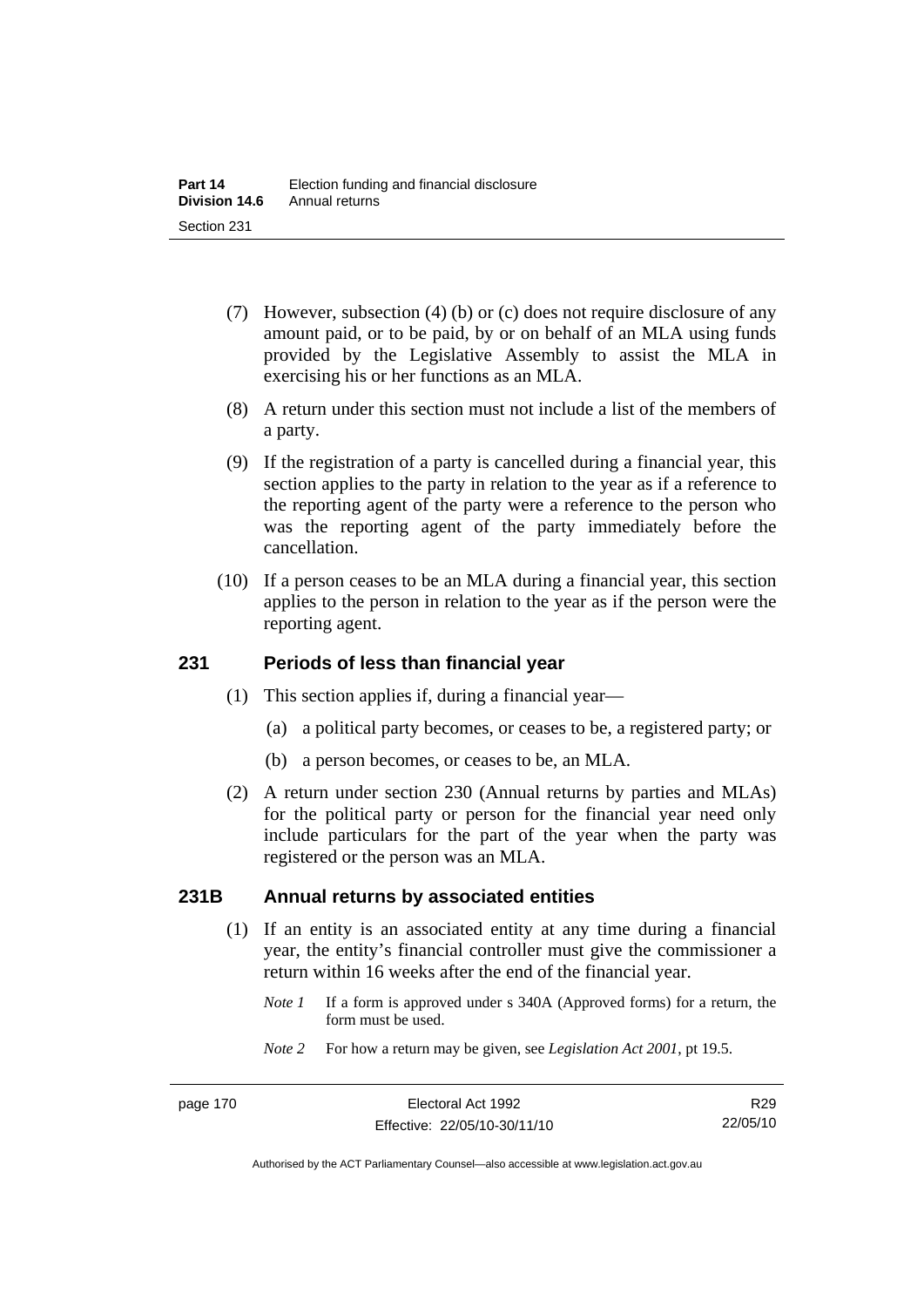- (2) The return must state—
	- (a) the amount received by, or on behalf of, the entity during the financial year, together with the particulars required by section 232 (3) (Amounts received); and
	- (b) the amount paid by, or on behalf of, the entity during the financial year; and
	- (c) if the entity is an associated entity at the end of the financial year—the outstanding amount, at the end of the year, of debts incurred by, or on behalf of, the entity, together with the particulars required by section 234 (2) (Outstanding amounts).
- (3) An amount received when the entity was not an associated entity is not to be counted for subsection (2) (a) and (b).
- (4) If an amount required to be stated under subsection (2) (b) was—
	- (a) paid to or for the benefit of 1 or more parties or MLAs; and
	- (b) paid out of funds generated from capital of the entity;

the return must set out the required details of each person who contributed to that capital on or after 29 November 1996.

- (5) For subsection (4), the required details of a person are—
	- (a) the person's name and address; and
	- (b) the total of the person's contributions to the capital of the associated entity mentioned in that subsection up to the end of the financial year.
- (6) Subsection (5) does not apply to contributions that have been included in a previous return under this section.

#### **232 Amounts received**

 (1) If the sum of all amounts received by, or on behalf of, a party or MLA from a particular person or organisation during a financial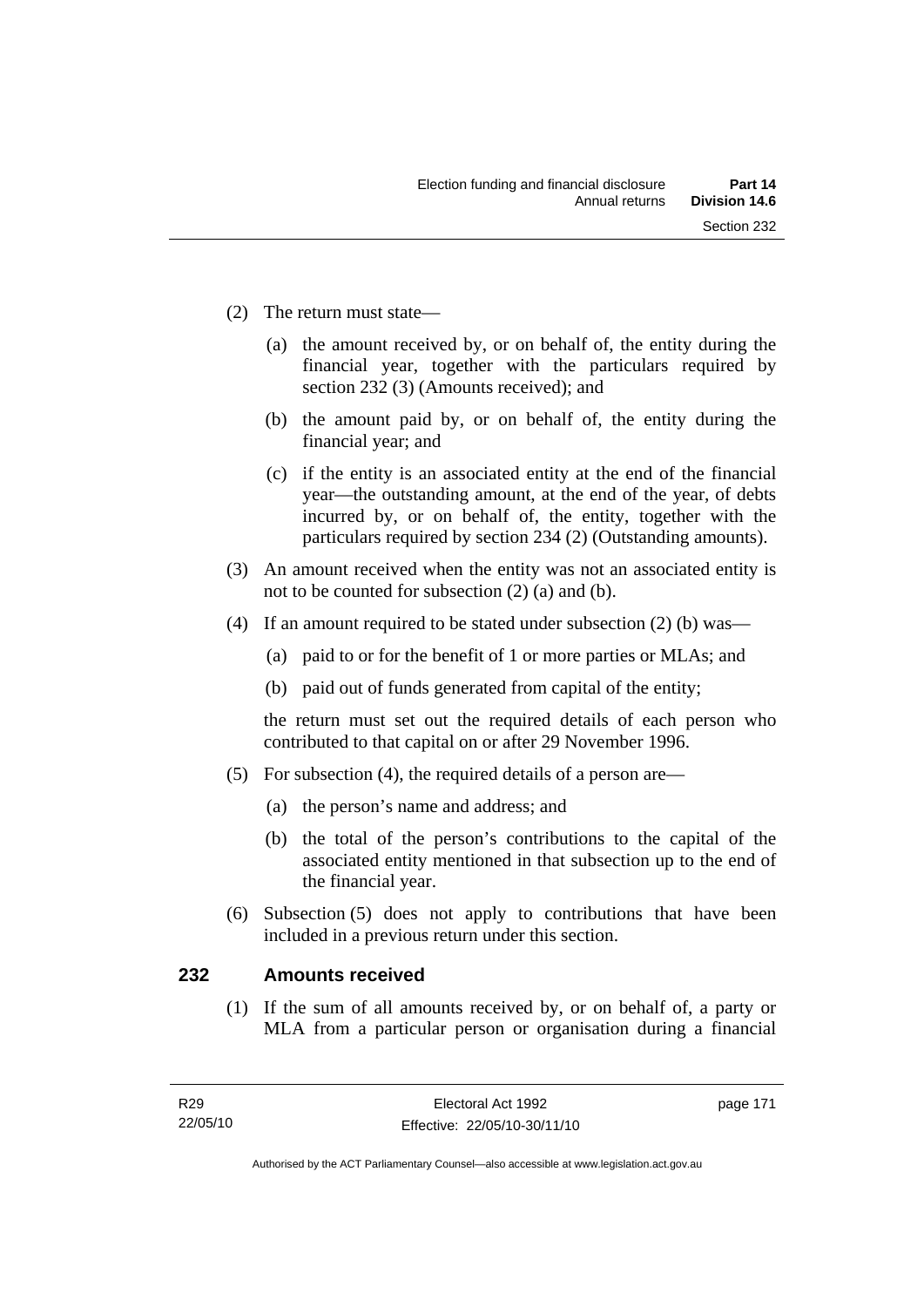year is \$1 000 or more, the return by the party or MLA under section 230 (Annual returns by parties and MLAs) must state—

- (a) the amount of the sum; and
- (b) the defined particulars.
- (2) In working out the sum for subsection (1), an amount received of less than \$1 000 need not be counted.
- (3) If an associated entity receives 1 or more amounts from a particular person or organisation during a financial year, the return by the entity under section 231B (Annual returns by associated entities) must state—
	- (a) the sum of the amounts; and
	- (b) the defined particulars.
- (4) Subsection (3) does not apply to any of the following amounts:
	- (a) for an associated entity licensed under the *Liquor Act 1975* an amount received that—
		- (i) is for the supply of liquor or food in accordance with the licence; and
		- (ii) is not more than reasonable consideration for the supply;
	- (b) for an associated entity licensed under the *Gaming Machine Act 2004*—an amount received for the playing of gaming machines in accordance with the licence;
	- (c) an amount prescribed by regulation.
- (5) For subsections (1) and (3), if the sum or amount was received as a loan, the return must state the information required by section 218A (2) (Certain loans not to be received).

Authorised by the ACT Parliamentary Counsel—also accessible at www.legislation.act.gov.au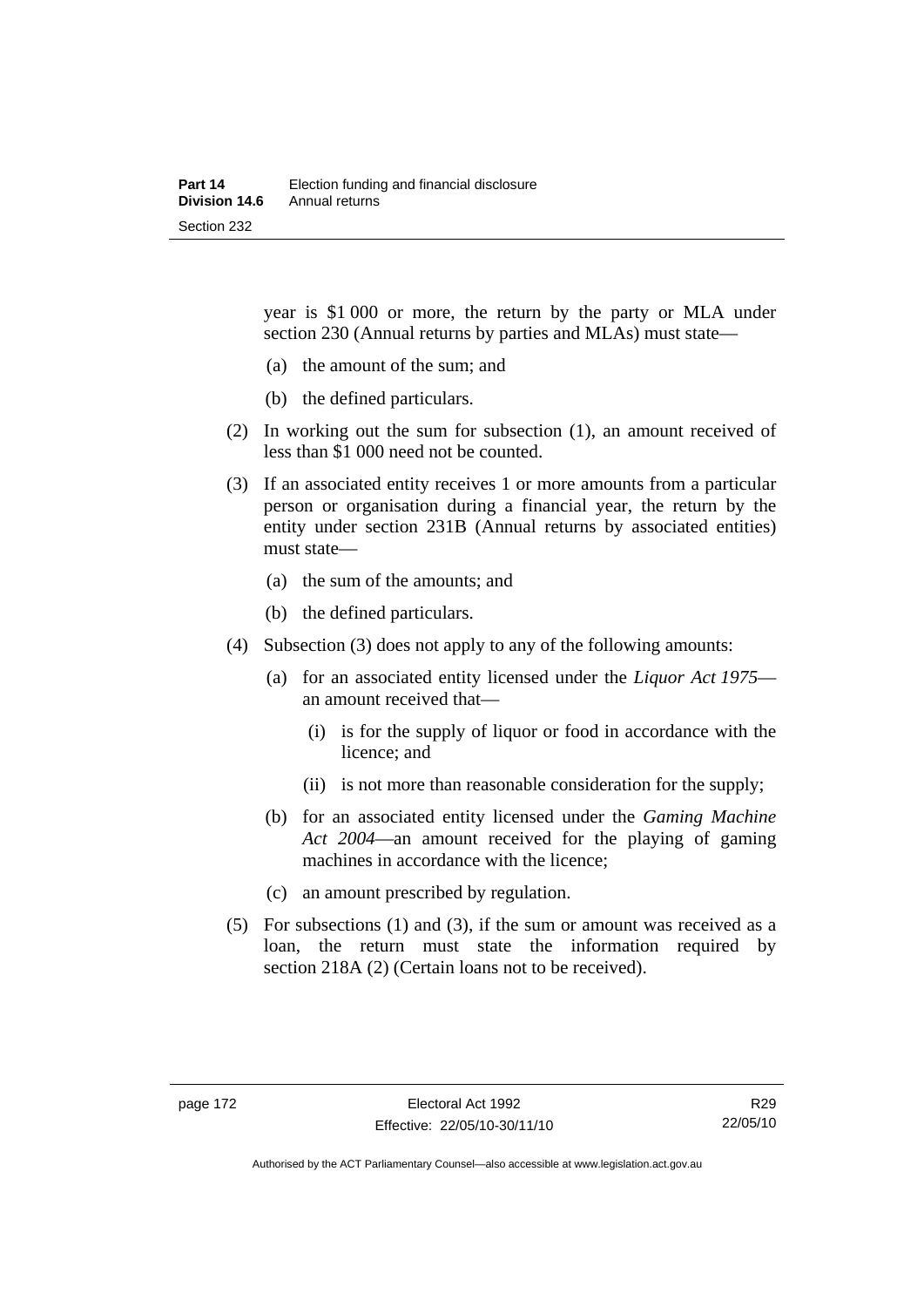#### **234 Outstanding amounts**

- (1) If, at the end of a financial year, the sum of all debts within the meaning of section 230 (4) (c) that are owed by a party or MLA to a particular person or organisation is \$1 000 or more, the return by the party or MLA under section 230 shall specify the sum and include the defined particulars.
- (2) If an entity is an associated entity at the end of a financial year and, at the end of that year, the sum of all debts within the meaning of section 231B (2) (c) that are owed by the entity to a particular person or organisation is \$1 000 or more, the return by the entity under section 231B in relation to the financial year shall set out the sum and include the defined particulars.

## **234A Regulations**

- (1) The regulations may require greater detail to be provided in returns under section 230 or 231B than is required by this division.
- (2) Without limiting subsection (1), the regulations may require that the total amounts referred to in section 230 (4) or 231B (2) be broken down in the way specified in the regulations.
- (3) The regulations may reduce the amount of information to be provided in returns under section 231B.

# **Division 14.7 Compliance**

#### **235 Definitions for div 14.7**

In this division:

*investigation notice* means a notice under section 237 (3) (Investigation notices generally) or section 237A (2) (Investigation notices about associated entities).

*return* includes a notice under section 240 (1) (c) or (4) (Inability to complete returns).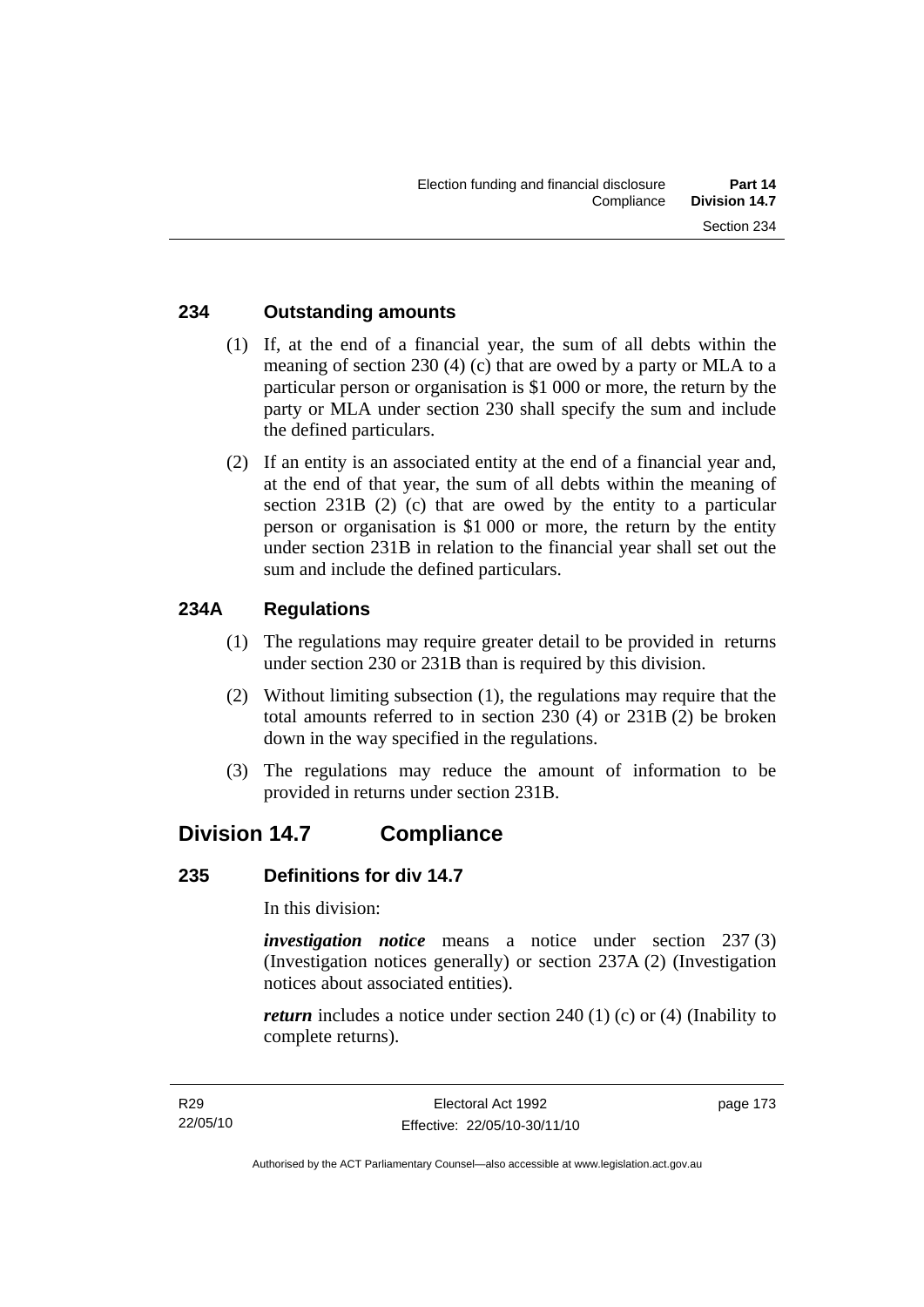#### **236 Offences**

 (1) A person shall not, without reasonable excuse, fail to give the commissioner a return under this part within the time required.

Maximum penalty:

- (a) for a return required to be given by the reporting agent of a party—50 penalty units; and
- (b) for any other return—20 penalty units.
- (2) A person shall not, without reasonable excuse—
	- (a) give the commissioner an incomplete return under division 14.4, 14.5 or 14.6; or
	- (b) fail to retain records in accordance with section 239.

Maximum penalty: 20 penalty units.

 (3) A person shall not give a return under division 14.4, 14.5 or 14.6, containing particulars that are, to the knowledge of the person, false or misleading in a material particular.

Maximum penalty: 50 penalty units, imprisonment for 6 months or both.

 (4) A person shall not give to another person who is required to give a return under division 14.4, 14.5 or 14.6 information relevant to the return that is, to the knowledge of the firstmentioned person, false or misleading in a material particular.

Maximum penalty: 50 penalty units, imprisonment for 6 months or both.

 (5) A prosecution in relation to an offence against this section may be begun at any time within 4 years after the offence was committed.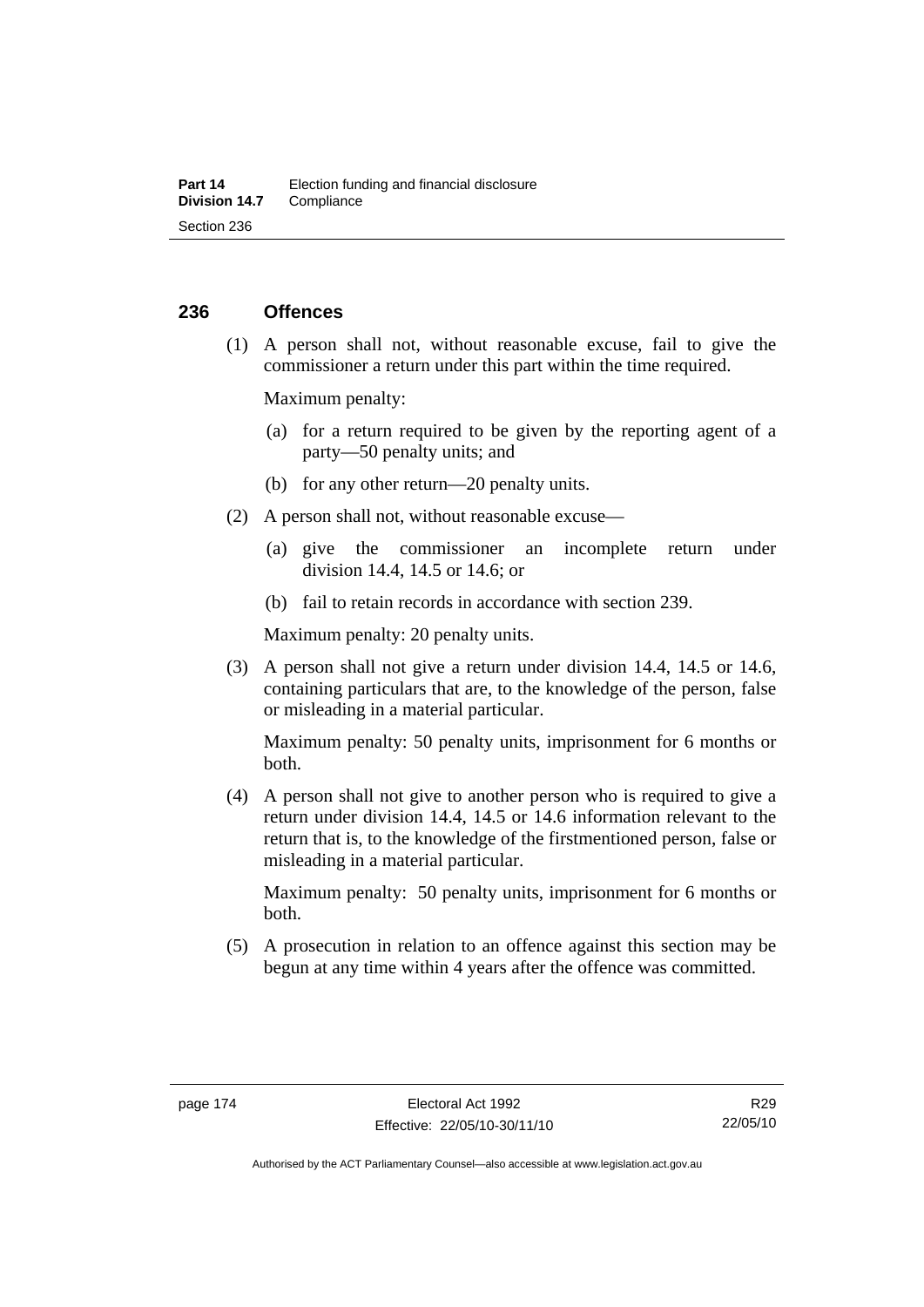#### **237 Investigation notices generally**

(1) In this section:

*prescribed person* means a person who, in the commissioner's opinion, is or may be required to give the commissioner a return under this part in relation to an election.

- (2) The commissioner may conduct an investigation into compliance with this part.
- (3) For an investigation, the commissioner may give a notice (an *investigation notice*) in relation to a reporting agent or prescribed person to—
	- (a) the agent or prescribed person; or
	- (b) for the reporting agent of a party—any officer, employee or representative of the party; or
	- (c) for a prescribed person that is a corporation—any of its officers or employees; or
	- (d) anyone else the commissioner has reasonable grounds for believing can produce a document or anything else, or give evidence, about anyone's compliance with this part.
	- *Note* For how documents may be given, see *Legislation Act 2001*, pt 19.5.
- (4) The investigation notice must require the person to whom it is given—
	- (a) to produce to the commissioner, within the time and in the way stated in the notice, a document, or something else, stated in the notice; or
	- (b) to appear, at a time and place stated in the notice, before the commissioner to give evidence, orally or in writing, and to produce a document, or something else, stated in the notice.
- (5) The time stated in the notice must be not earlier than 28 days after the notice is given to the person.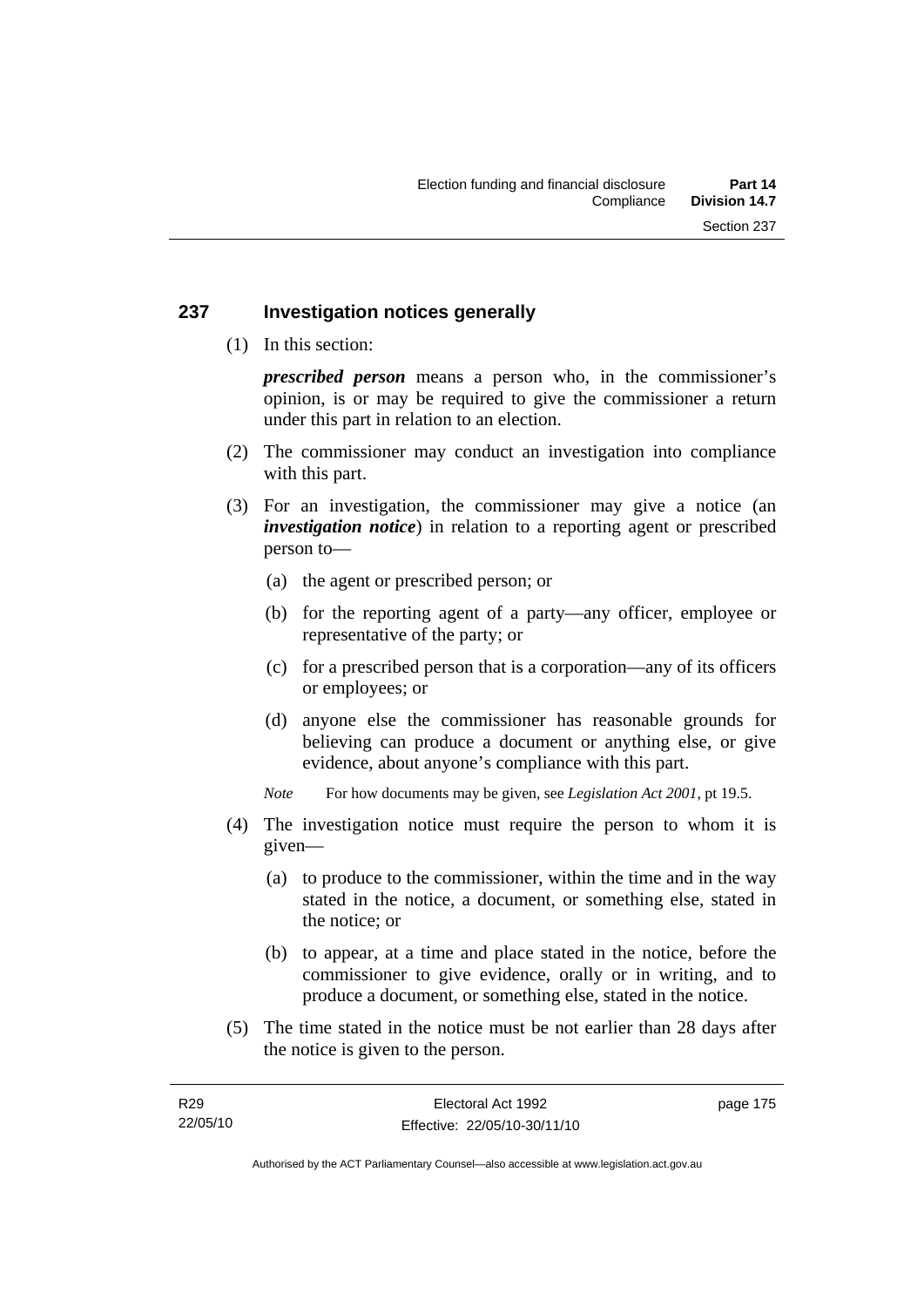- (6) If the investigation notice requires an officer, employee or representative of a party other than its reporting agent to appear before the commissioner, the reporting agent of the party is entitled—
	- (a) to attend the investigation; or
	- (b) to nominate someone else to attend on the reporting agent's behalf.
- (7) If the investigation notice requires someone other than the financial controller of an associated entity to appear before the commissioner in relation to an investigation into the entity, the financial controller is entitled—
	- (a) to attend the investigation; or
	- (b) to nominate someone else to attend on the financial controller's behalf.
- $(8)$  If—
	- (a) an investigation notice relates to an investigation into—
		- (i) a return given to the commissioner under this part by the reporting agent of an MLA; or
		- (ii) a failure of a reporting agent of an MLA to give the commissioner a return under this part within the time required; and
	- (b) the notice requires someone other than the reporting agent of the MLA to appear before the commissioner;

the reporting agent is entitled—

- (c) to attend the investigation; or
- (d) to nominate someone else to attend on the reporting agent's behalf.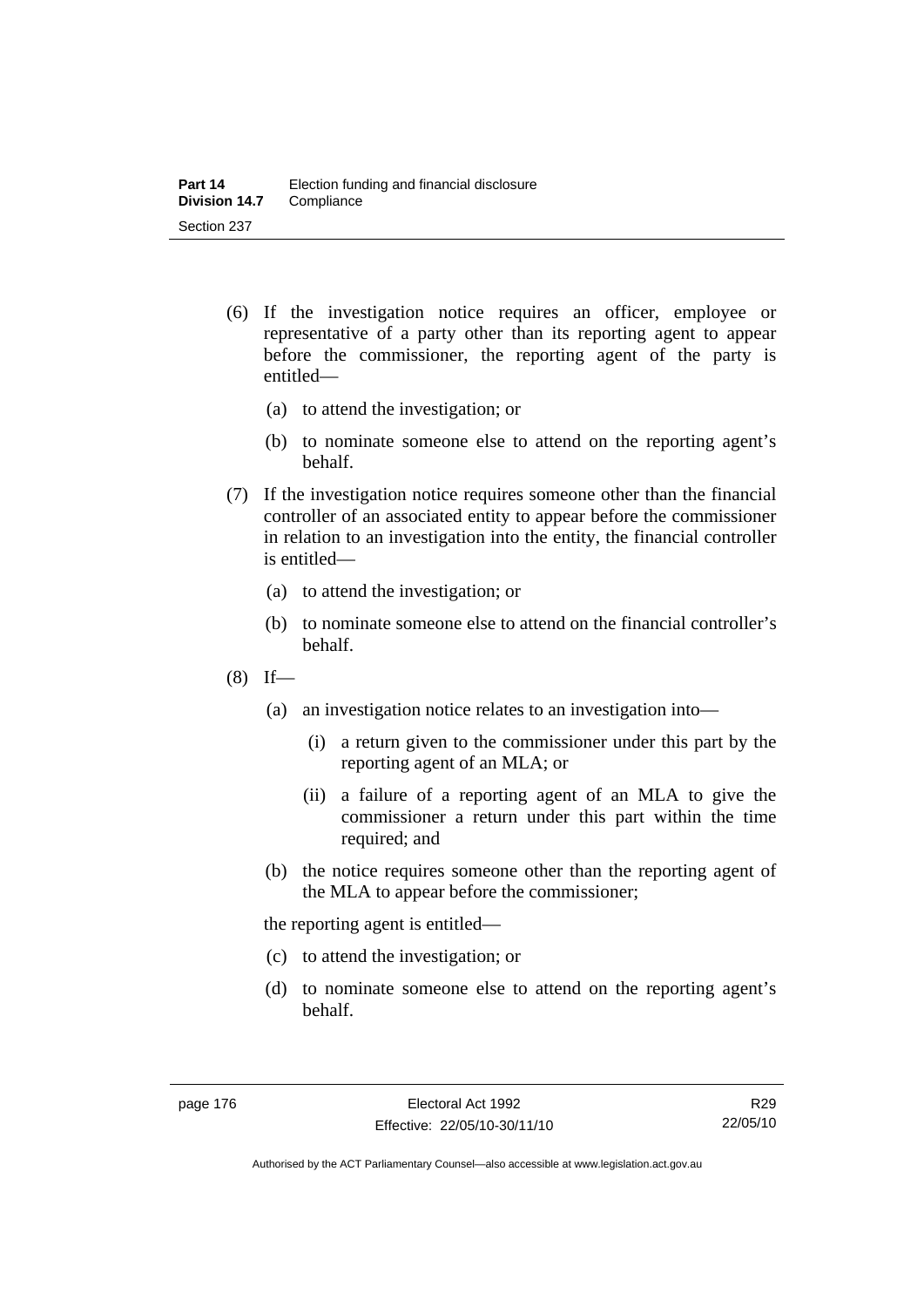- (9) The commissioner may conduct the investigation even though the person to whom the notice was given contravenes the notice.
- (10) The commissioner may require a person to whom an investigation notice has been given to give evidence on oath, and for that purpose may administer an oath.
	- *Note* For the taking of an oath or the making of an affirmation, see the *Oaths and Affirmations Act 1984.*

## **237A Investigation notices about associated entities**

- (1) This section applies if—
	- (a) the commissioner believes on reasonable grounds that a person can produce a document or anything else, or give evidence, about whether an entity is, or was at a particular time, an associated entity; and
	- (b) the person is, or has been, the financial controller or an officer or employee of the entity.
- (2) The commissioner may give to the person a notice (an *investigation notice*) requiring the person—
	- (a) to produce to the commissioner, within the time and in the way stated in the notice, a document, or something else, stated in the notice; or
	- (b) to appear, at a time and place stated in the notice, before the commissioner to give evidence, orally or in writing, and to produce a document, or something else, stated in the notice.
- (3) The time stated in the notice must not be earlier than 28 days after the day the notice is given to the person.
- (4) If the investigation notice requires someone other than the financial controller of the associated entity to appear before the commissioner, the financial controller is entitled—
	- (a) to attend the investigation; or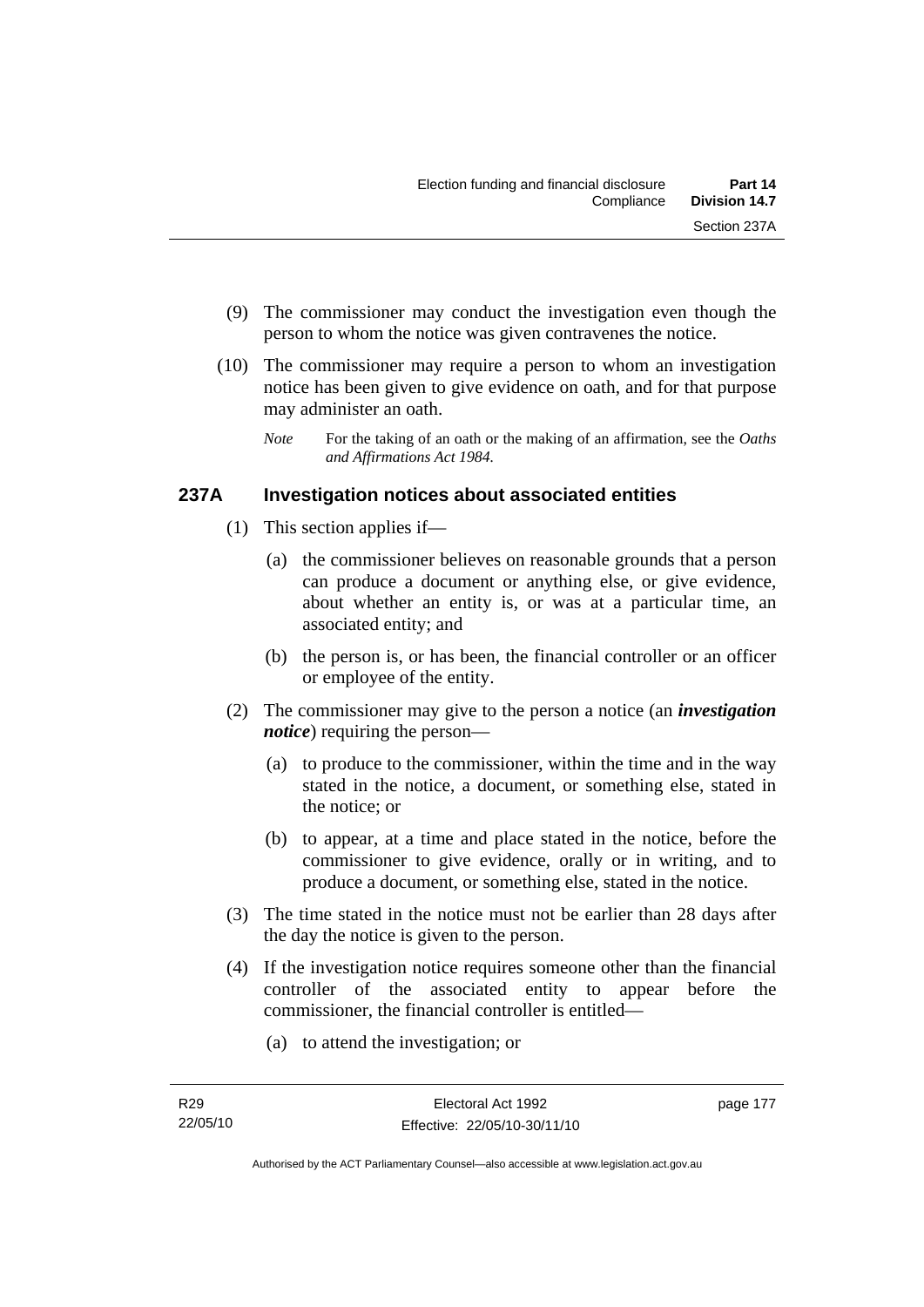- (b) to nominate someone else to attend on the financial controller's behalf.
- (5) The commissioner may conduct the investigation even though the person to whom the notice was given contravenes the notice to attend.
- (6) If the commissioner gives an investigation notice to a person, the commissioner must also give the person an internal review notice about the decision to give the person the notice.
- (7) The person is taken not to have failed to comply with the notice if the person makes application under section 247 (Applications for internal review) for review of the decision and the application has not been decided.
- (8) The commissioner may require a person to whom an investigation notice has been given to give evidence on oath, and for that purpose may administer an oath.
	- *Note* For the taking of an oath or the making of an affirmation, see the *Oaths and Affirmations Act 1984.*
- (9) This section is in addition to, and does not limit, section 237 (Investigation notices generally).

#### **237B Investigation notice offences**

 (1) A person must not, without reasonable excuse, contravene an investigation notice.

Maximum penalty: 50 penalty units, imprisonment for 6 months or both.

 (2) A person must not, in response to an investigation notice, give evidence that the person knows is false or misleading in a material particular.

Maximum penalty: 50 penalty units, imprisonment for 6 months or both.

R29 22/05/10

Authorised by the ACT Parliamentary Counsel—also accessible at www.legislation.act.gov.au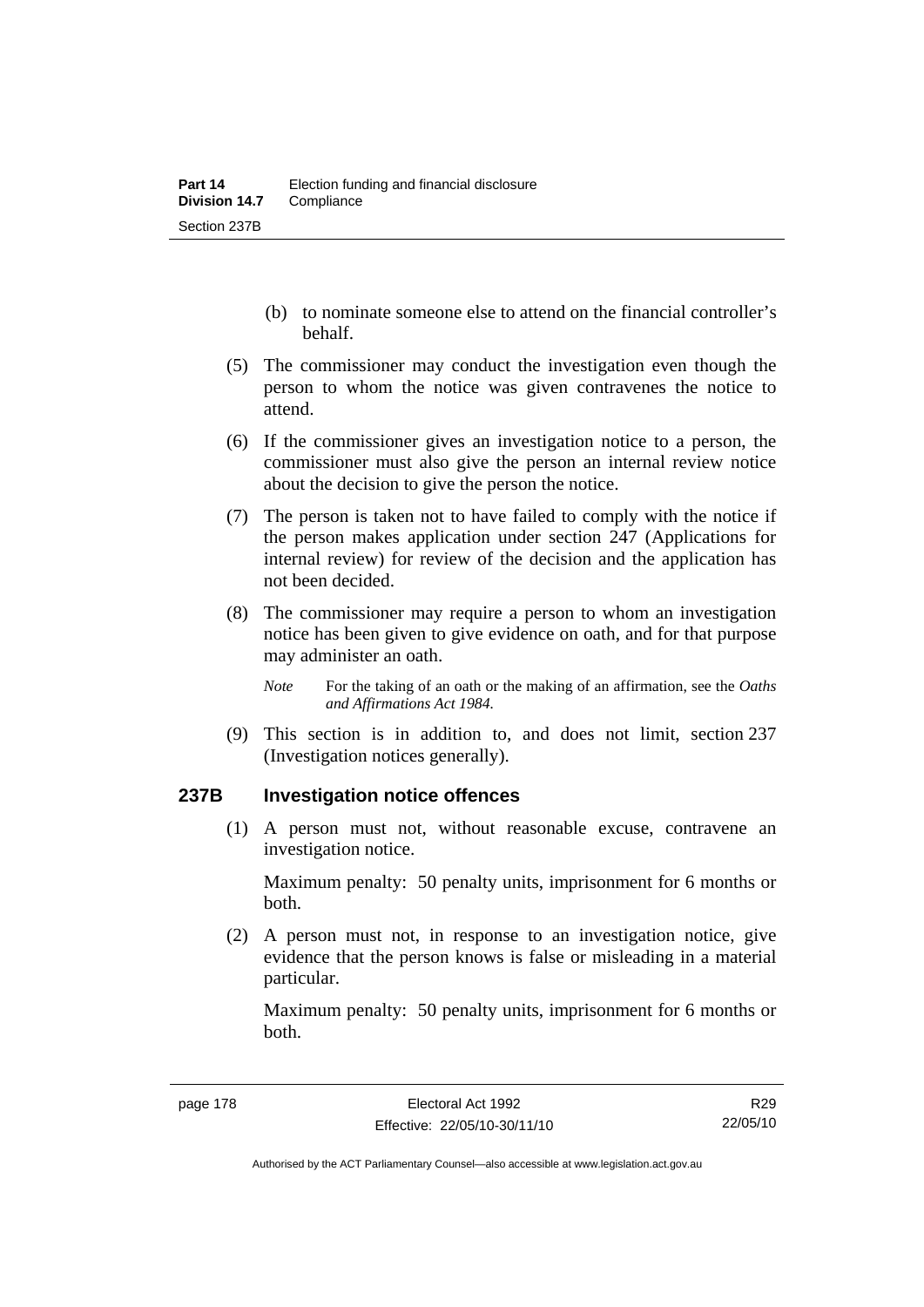#### **238 Investigation—search warrants**

- (1) The commissioner may make an application to a magistrate for the issue of a warrant if—
	- (a) the commissioner has reasonable grounds for suspecting that there may be, at that time or within the next 24 hours, in or on any premises, an article that may afford evidence relating to a contravention of section 236 (a *relevant article*); and
	- (b) the commissioner has reasonable grounds for believing that, if an investigation notice under section 237 were issued for the production of the relevant article, it might be concealed, lost, mutilated, destroyed or disposed of.
- (2) A magistrate may, on application in accordance with subsection (1), issue a warrant authorising the commissioner or any other person named in the warrant, with the assistance the commissioner or person considers necessary, and if necessary by force—
	- (a) to enter the premises; and
	- (b) to search the premises for relevant articles; and
	- (c) to seize any relevant article found in or on the premises.
- (3) A magistrate shall not issue a warrant unless—
	- (a) an affidavit has been lodged with the magistrate setting out the grounds on which the issue of the warrant is being sought; and
	- (b) the commissioner or another person has given the magistrate, either orally or by affidavit, any further information the magistrate requires about the grounds on which the issue of the warrant is being sought; and
	- (c) the magistrate is satisfied that there are reasonable grounds for issuing the warrant.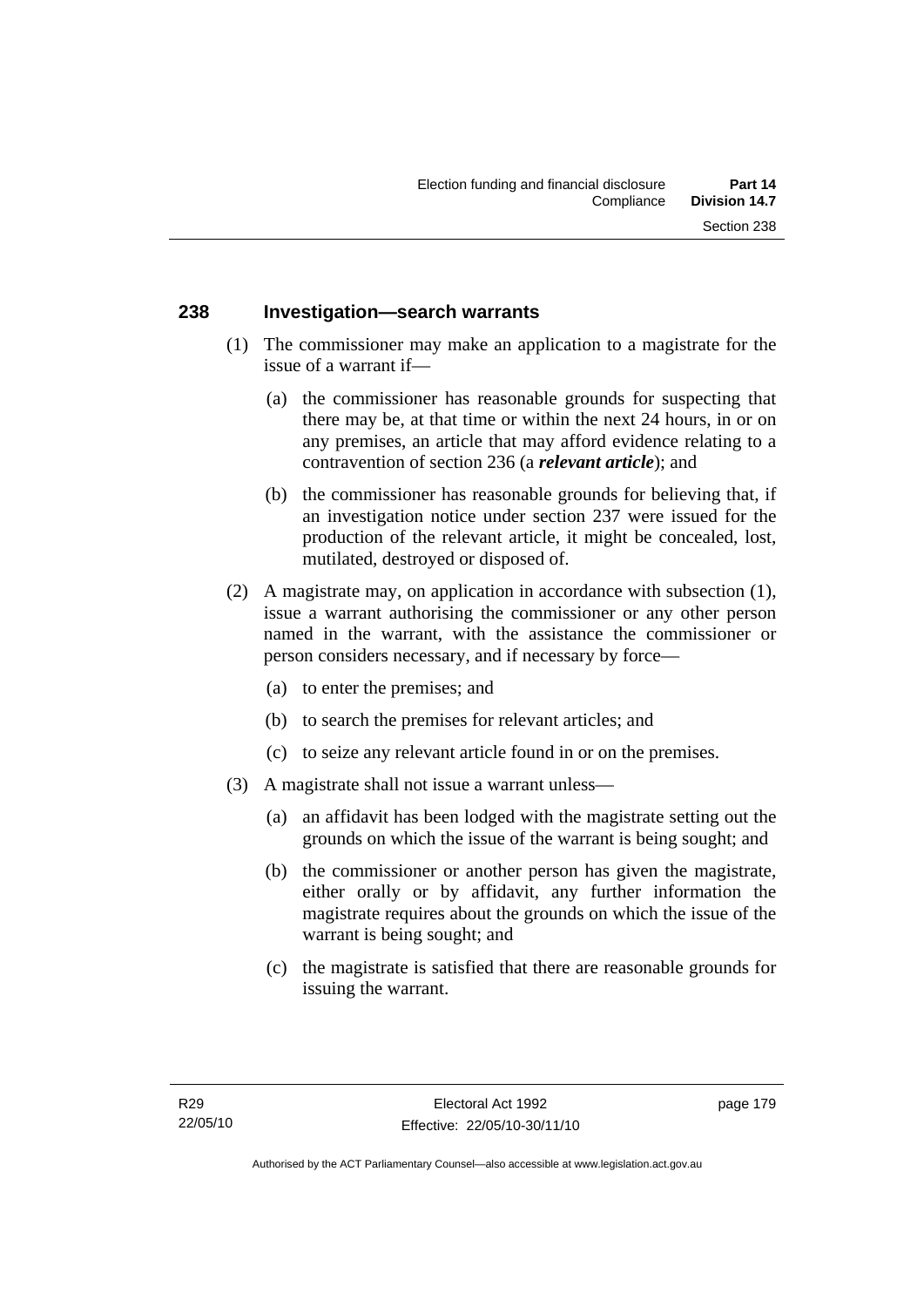- (4) If a magistrate issues a warrant, he or she shall endorse on the affidavit lodged in accordance with subsection (3) the grounds relied on to justify the issue of the warrant.
- (5) A warrant shall—
	- (a) state the purpose for which it is issued, including a reference to the alleged offence in relation to which it is issued; and
	- (b) specify the hours during which the entry is authorised or state that the entry is authorised at any time of the day or night; and
	- (c) include a description of the kind of articles to which it relates; and
	- (d) specify the date, not later than 1 month after the date of issue of the warrant, when the warrant ceases to have effect.
- (6) If an article is seized by a person under a warrant—
	- (a) the person may keep the article for as long as is necessary and reasonable for the purposes of the investigation to which it is relevant; and
	- (b) when retention of the article ceases to be necessary and reasonable for those purposes, he or she shall cause it to be delivered to the person who appears to be entitled to possession of the article.
- (7) If a document is retained under subsection  $(6)$  (a)—
	- (a) the person otherwise entitled to possession of the document is entitled to be supplied, as soon as practicable, with a copy certified by the commissioner to be a true copy and the certified copy shall be received in all courts as evidence as if it were the original; and
	- (b) until the certified copy is supplied, the commissioner shall, at the times and places the commissioner considers appropriate, permit the person otherwise entitled to possession of the

R29 22/05/10

Authorised by the ACT Parliamentary Counsel—also accessible at www.legislation.act.gov.au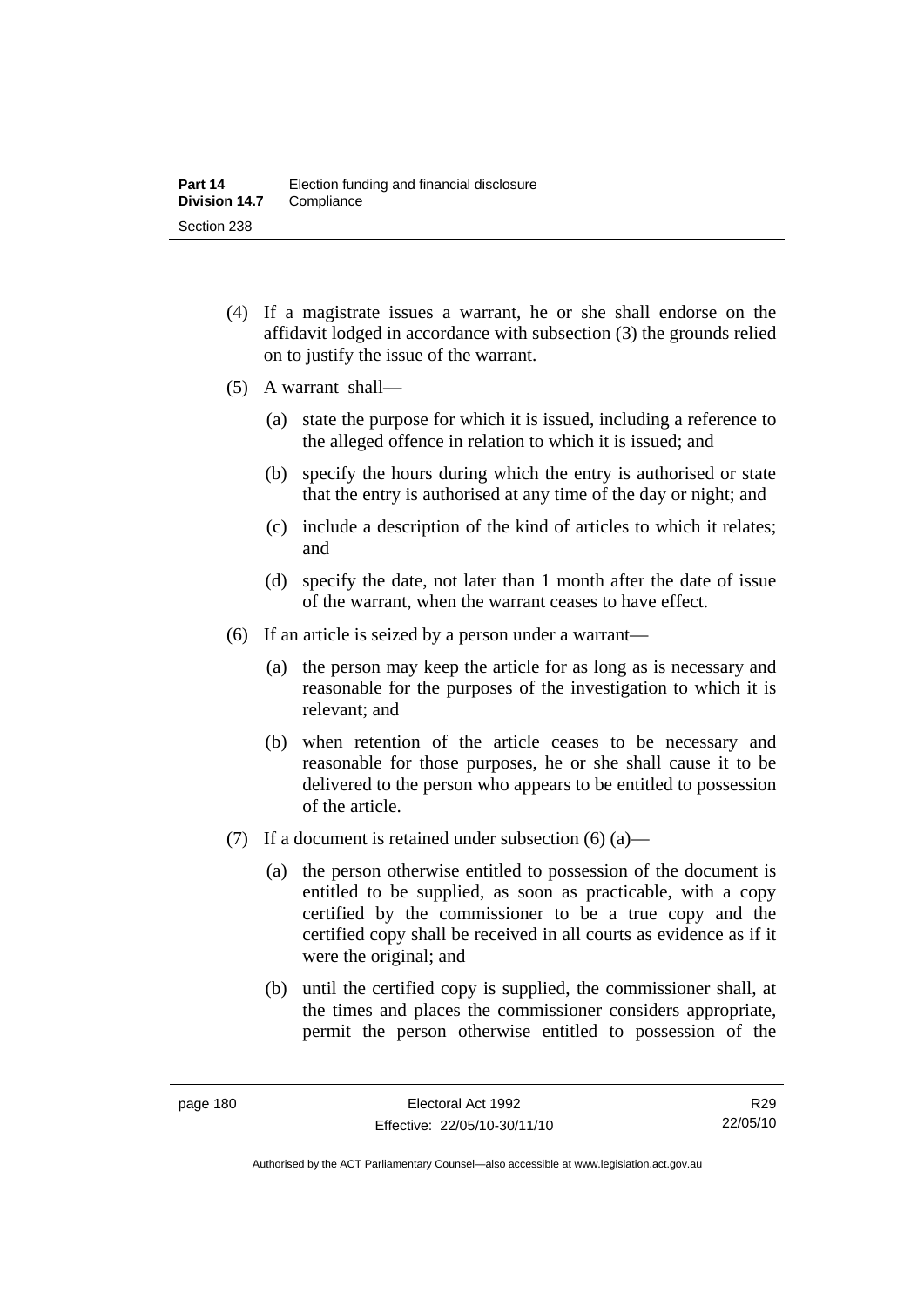document, or a person authorised by that person, to inspect and make copies of, or take extracts from, the document.

## **239 Records**

- (1) If a person makes or obtains an article that is or includes a record relating to a matter particulars of which are, or could be, required to be set out in a return under this part relating to an election, he or she shall keep the record for not less than 4 years beginning on polling day for that election.
- (2) If a party, MLA or associated entity makes or obtains an article that is or includes a record relating to a matter particulars of which are, or could be, required to be set out in a return under division 14.6 (Annual returns), the party, MLA or associated entity must keep the record for not less than 4 years beginning on the day after the last day when the return must be given to the commissioner.
- (3) If a person, party, MLA or associated entity (the *transferor*) would, in the normal course of business or administration, transfer to someone else a record mentioned in subsection (1) or (2)—
	- (a) the transferor is taken not to have contravened the subsection by transferring the record; and
	- (b) the person to whom the record is transferred must keep the record for the period for which the transferor would have been required to keep the record if the record had not been transferred.

# **Division 14.8 Miscellaneous**

## **240 Inability to complete returns**

 (1) If a person who is required to give the commissioner a return under division 14.4, 14.5 or 14.6 considers that it is impossible to complete the return because he or she is unable to obtain particulars that are required for the preparation of the return, the person may—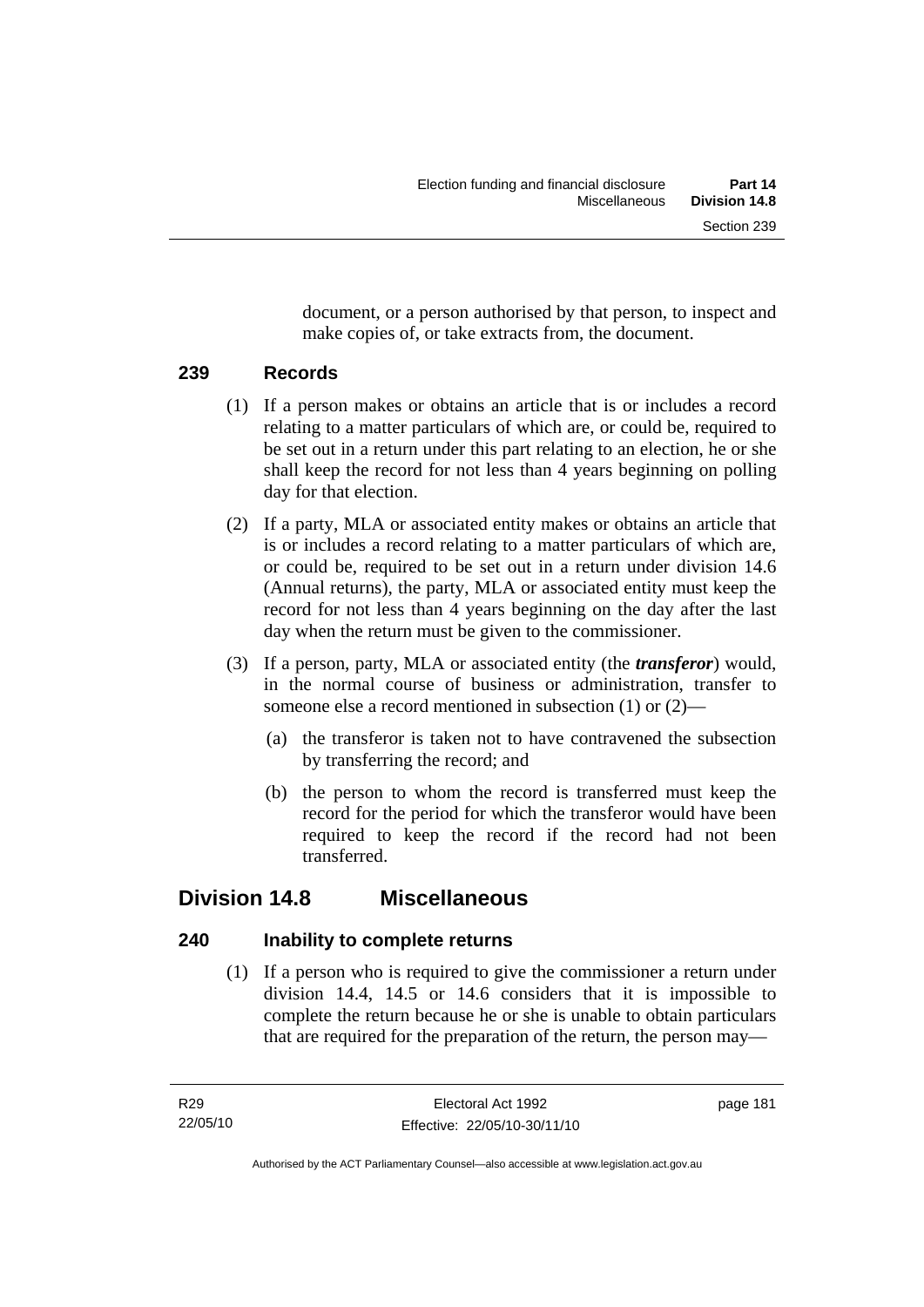- (a) prepare the return to the extent that it is possible to do so without those particulars; and
- (b) give the commissioner the return so prepared; and
- (c) give the commissioner written notice—
	- (i) identifying the return; and
	- (ii) stating that the return is incomplete because he or she is unable to obtain certain particulars; and
	- (iii) identifying those particulars; and
	- (iv) setting out the reasons why he or she is unable to obtain those particulars; and
	- (v) if the person believes, on reasonable grounds, that another person whose name and address he or she knows can give those particulars—stating that belief, the reasons for it and the name and address of the other person.
- (2) A person who complies with subsection (1) shall not, because of the omission of the particulars referred to in subsection (1) (c) (iii), be taken, for section 236 (2) (a), to have given a return that is incomplete.
- (3) If the commissioner has been informed under subsection (1) (c) or (4) (e) that a person can supply particulars that have not been included in a return, the commissioner may, by written notice served on that person, require the person to give the commissioner written notice of the particulars within the period specified in the notice.
- (4) If a person who is required to give the commissioner particulars under subsection (3) considers that he or she is unable to obtain some or all of the particulars, the person shall give to the commissioner a written notice—
	- (a) specifying the particulars (if any) that the person is able to give; and

R29 22/05/10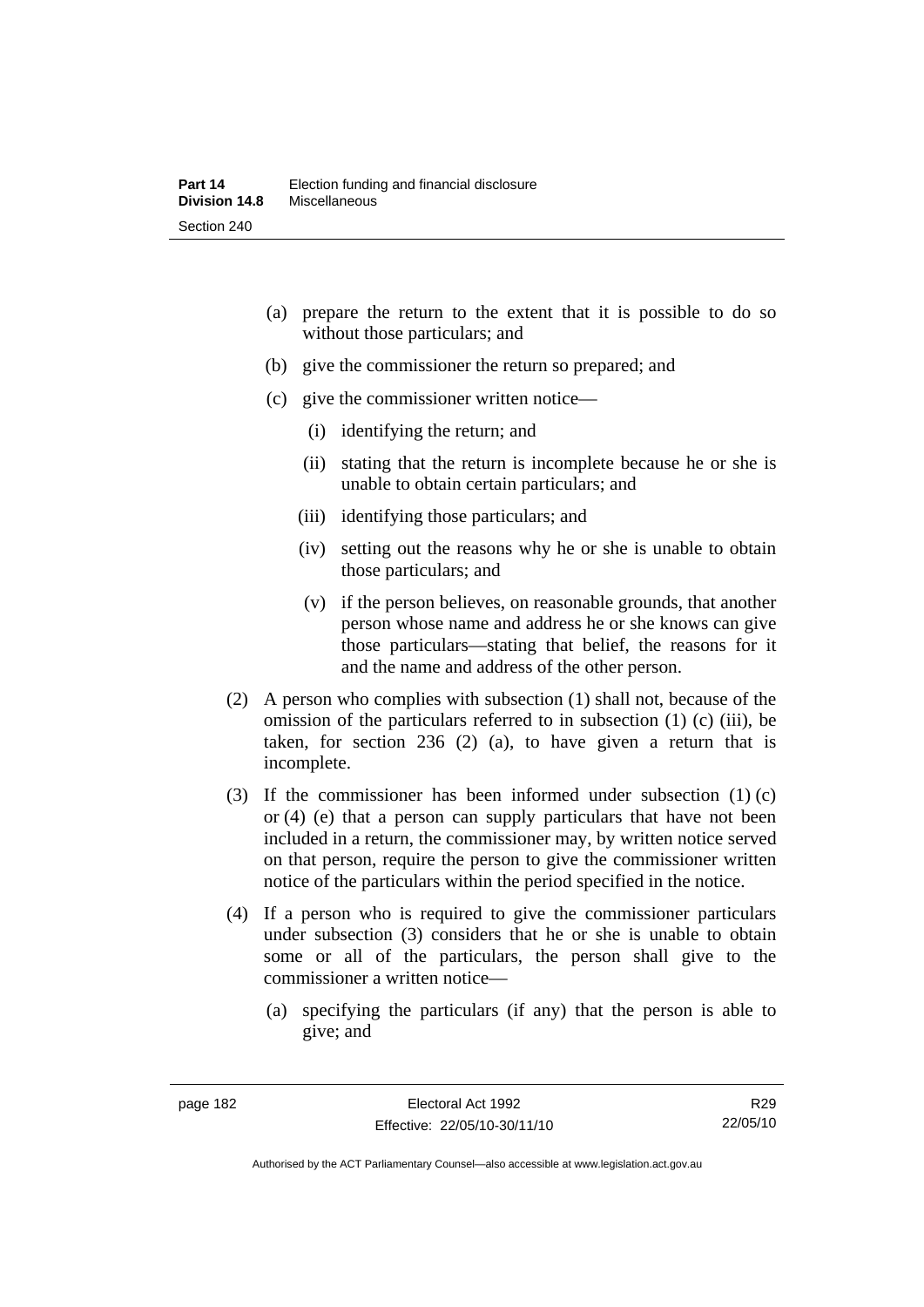- (b) stating that the person is unable to obtain certain particulars;
- (c) identifying those particulars; and
- (d) specifying the reasons why the person considers he or she is unable to obtain those particulars; and
- (e) if the person believes, on reasonable grounds, that another person whose name and address he or she knows can give those particulars—specifying the name and address of that other person and the reasons why he or she believes that the other person is able to give those particulars.
- $(5)$  If—
	- (a) a notice is given to a person under subsection (3); and
	- (b) the person complies with that notice or gives the commissioner a notice under subsection (4);

he or she shall not, only because of the omission of the required particulars, be taken to have given an incomplete return.

#### **241 Noncompliance with pt 14**

- (1) The failure of a person to comply with a provision of this part in relation to an election does not invalidate that election.
- (2) Without limiting subsection (1)—
	- $(a)$  if—
		- (i) a party endorsed a candidate in an election; and
		- (ii) the candidate was elected at the election;

a failure by the reporting agent of the party to comply with this part in relation to that election does not invalidate the candidate's election;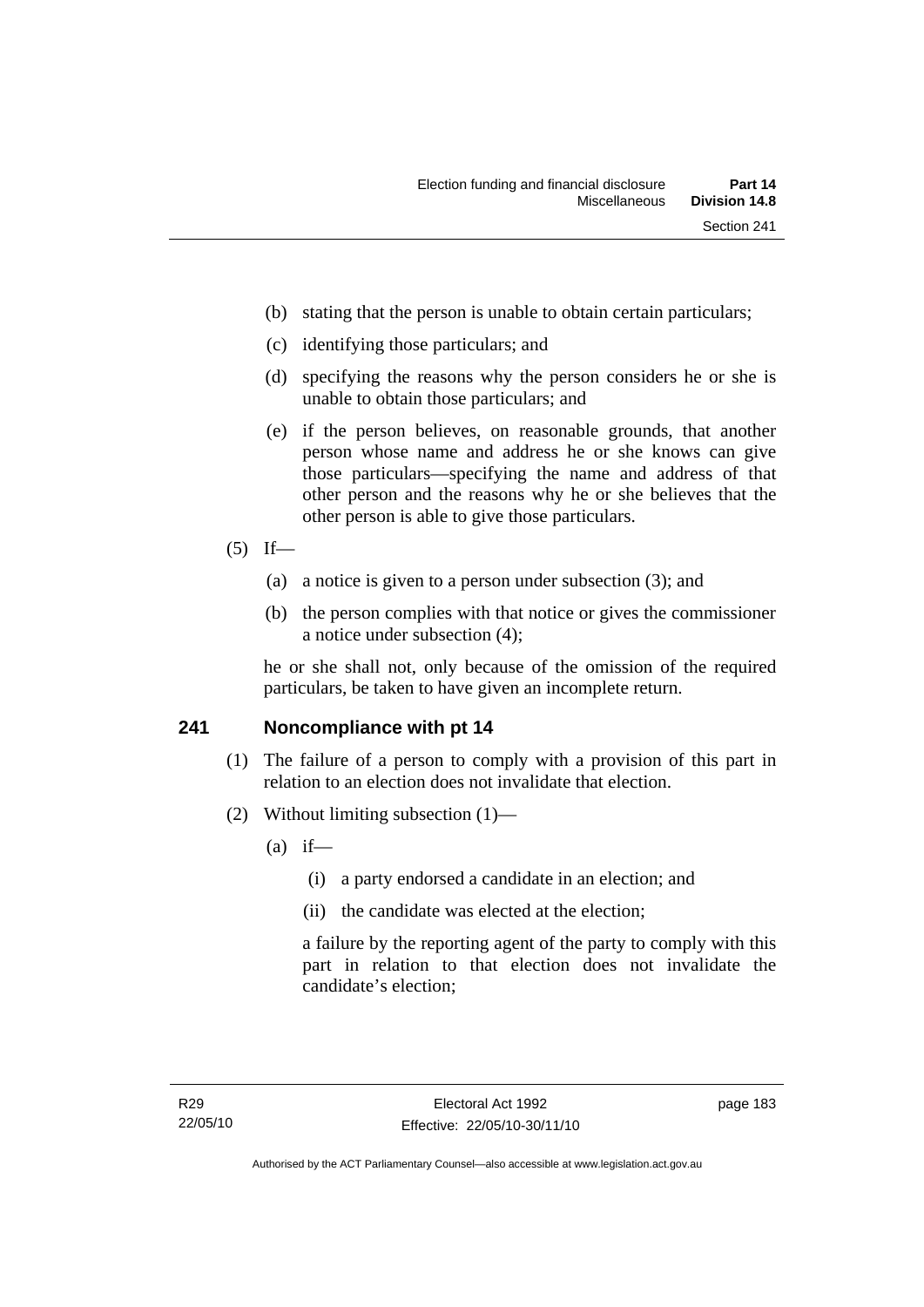(b) a failure by the reporting agent of a candidate who is elected at an election to comply with his or her part in relation to the election does not invalidate the candidate's election.

#### **242 Amendment of returns**

- (1) If the commissioner is satisfied that a return under this part contains a formal error or is subject to a formal defect, the commissioner may amend the return to the extent necessary to correct the error or remove the defect.
- (2) A person authorised by subsection (3) may, by written notice signed by the person and given to the commissioner, request the permission of the commissioner to make a specified amendment of a return for the purpose of correcting an error or omission.
- (3) A request may be made by—
	- (a) the person who gave the return; or
	- (b) if the return was given for a party, MLA or candidate—the reporting agent of the party, MLA or candidate; or
	- (c) if the return was given in relation to an associated entity—the financial controller of the entity.
- (4) On a request under subsection (2), the commissioner shall permit the person making the request to amend the return accordingly if the commissioner is satisfied that the request is justified.
- (5) If the commissioner decides to refuse a request under subsection (2), the commissioner shall give the person making the request an internal review notice about the decision.
- (6) The amendment of a return under this section does not affect the liability of a person to be convicted of an offence against section 236 (2) or (3) arising out of the giving of the return.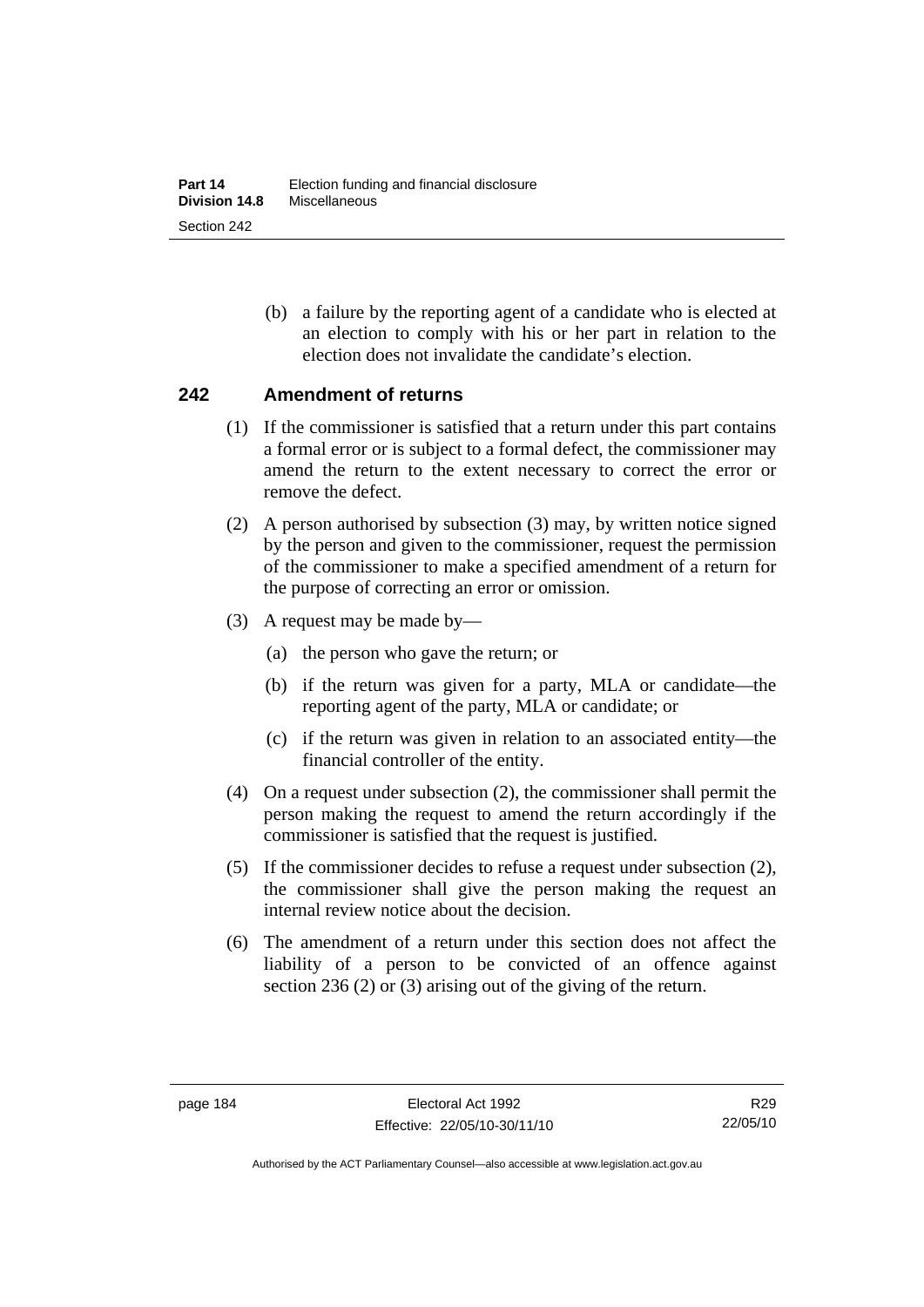#### **243 Copies of returns to be available for public inspection**

- (1) The commissioner must make available for public inspection, in accordance with subsections (2) and (3), a copy of each return given to the commissioner under division 14.4 (Disclosure of donations), 14.5 (Disclosure of electoral expenditure) and division 14.6 (Annual returns).
- (2) A copy of a return under division 14.4 or 14.5 (other than a return under section 221A (Annual returns of donations)) must be made available for public inspection from the beginning of the 25th week after polling day in the election to which the return relates.
- (3) A copy of a return under section 221A or division 14.6 must be made available for public inspection from the beginning of February in the next year.
- (4) A person may, on request, obtain a copy of a return if a copy of the return is available for public inspection under this section.
	- *Note* A fee may be determined under s 8 (Determination of fees) for this subsection.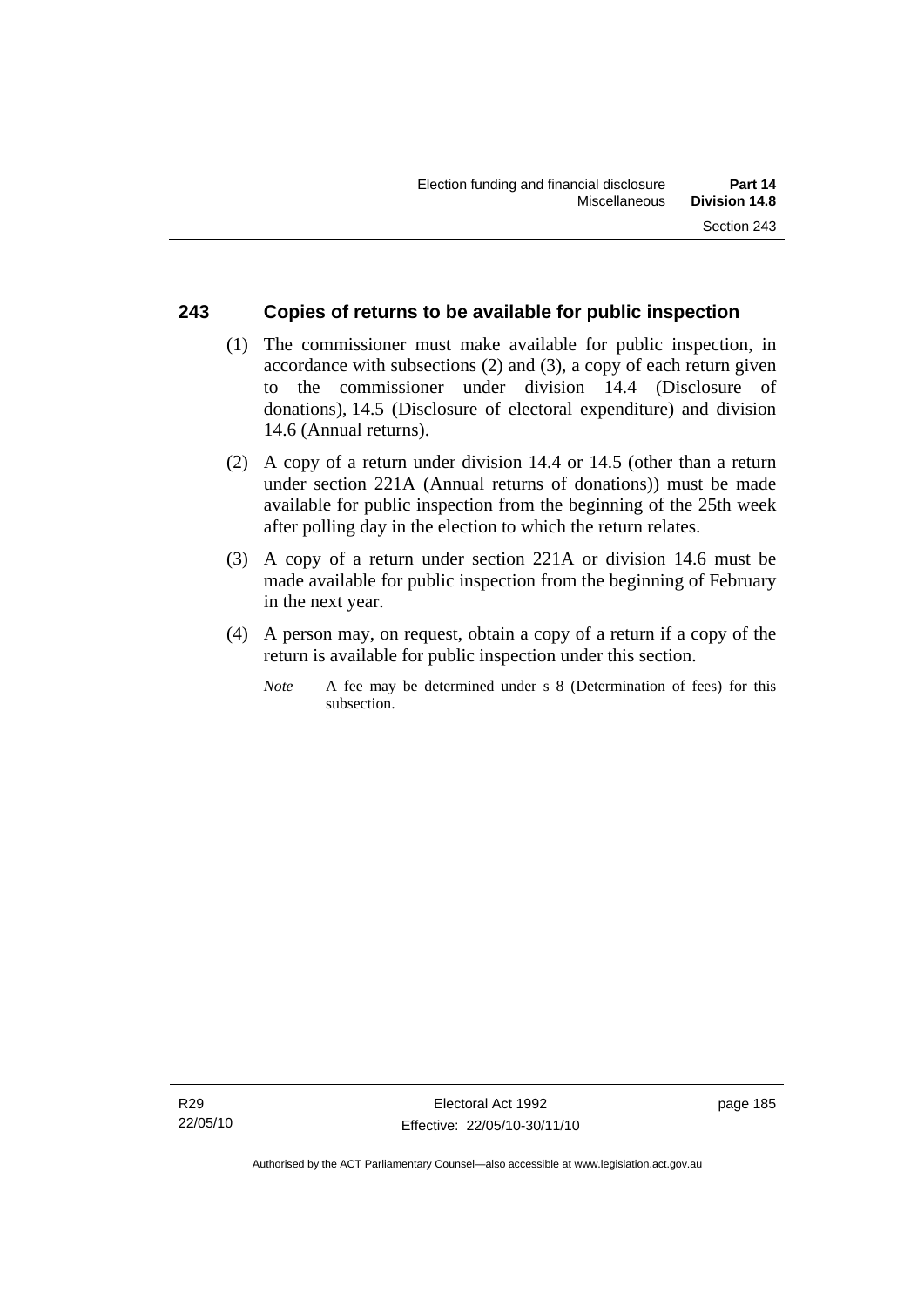Section 244

# **Part 15 Notification and review of decisions**

#### **244 Definition for Act—pt 15**

In this Act:

*internal review notice*—see the *ACT Civil and Administrative Tribunal Act 2008*, section 67B (1).

#### **245 Definitions—pt 15**

In this part:

*internally reviewable decision* means a decision mentioned in schedule 5, column 3 under a provision of this Act mentioned in column 2 in relation to the decision; or

*person* includes a political party.

*reviewable decision* means a decision of the electoral commission in relation to an internally reviewable decision.

#### **246 Internal review notices**

If the commissioner makes an internally reviewable decision, the commissioner must give an internal review notice to each entity mentioned in schedule 5, column 4 in relation to the decision.

- *Note 1* The commissioner must also take reasonable steps to give an internal review notice to any other person whose interests are affected by the decision (see *ACT Civil and Administrative Tribunal Act 2008*, s 67B).
- *Note* 2 The requirements for internal review notices are prescribed under the *ACT Civil and Administrative Tribunal Act 2008*.

Authorised by the ACT Parliamentary Counsel—also accessible at www.legislation.act.gov.au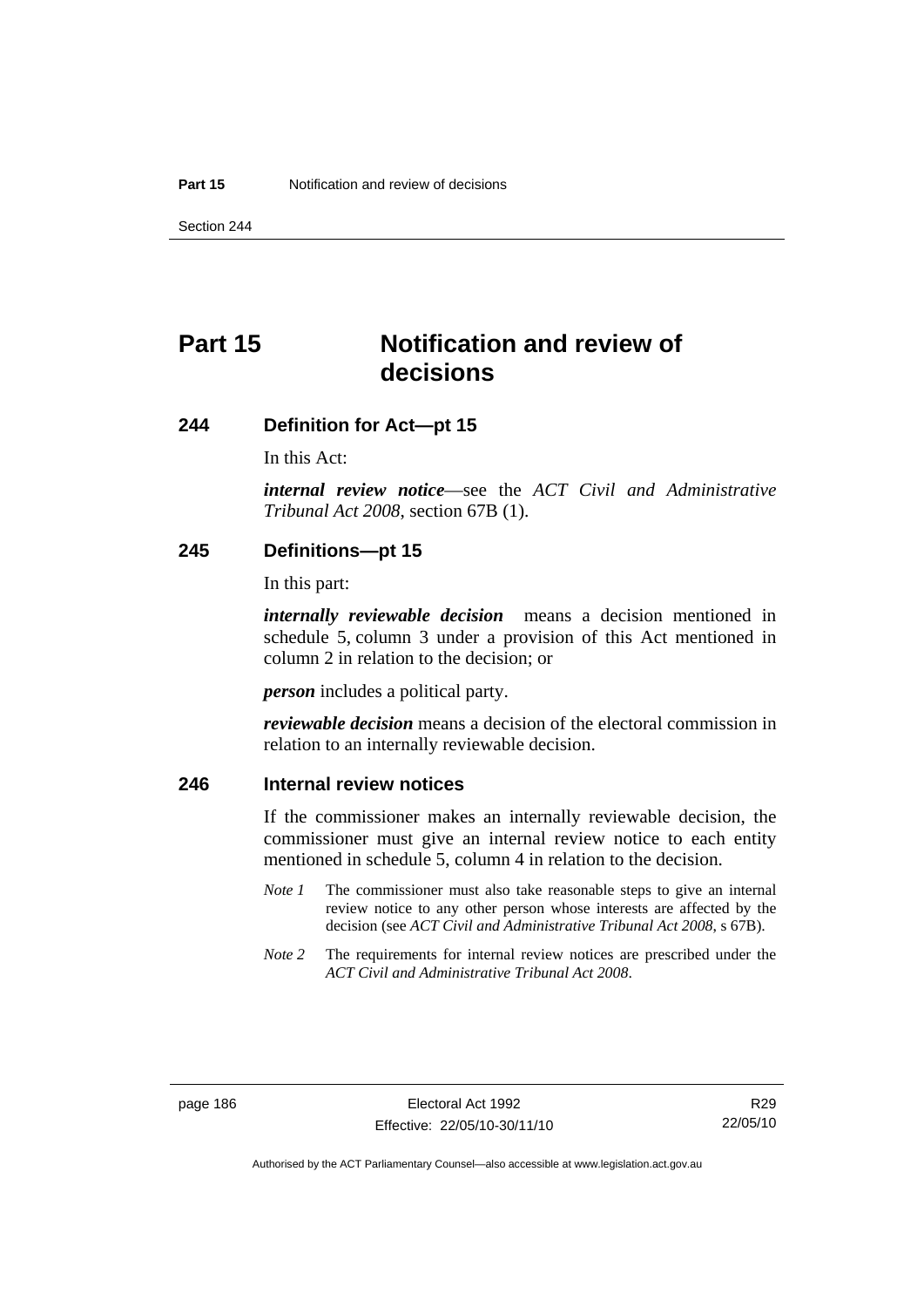#### **247 Applications for internal review**

- (1) The following may apply to the electoral commission for review of an internally reviewable decision:
	- (a) an entity mentioned in schedule 5, column 4 in relation to the decision;
	- (b) any other person whose interests are affected by the decision.
- (2) The application must—
	- (a) be in writing; and
	- (b) state the applicant's name and address; and
	- (c) set out the applicant's reasons for making the application.
	- *Note* If a form is approved under s 340A for the application, the form must be used.
- (3) The application must be given to the electoral commission at the commission's office—
	- (a) within 28 days after—
		- (i) for a decision to register a political party—the day of notification under the Legislation Act of the notice under section 92 (3) (Registration of political parties) of the decision; or
		- (ii) in any other case—the day the applicant is given the internal review notice; or
	- (b) within any longer period allowed by the commission before or after the end of the 28-day period.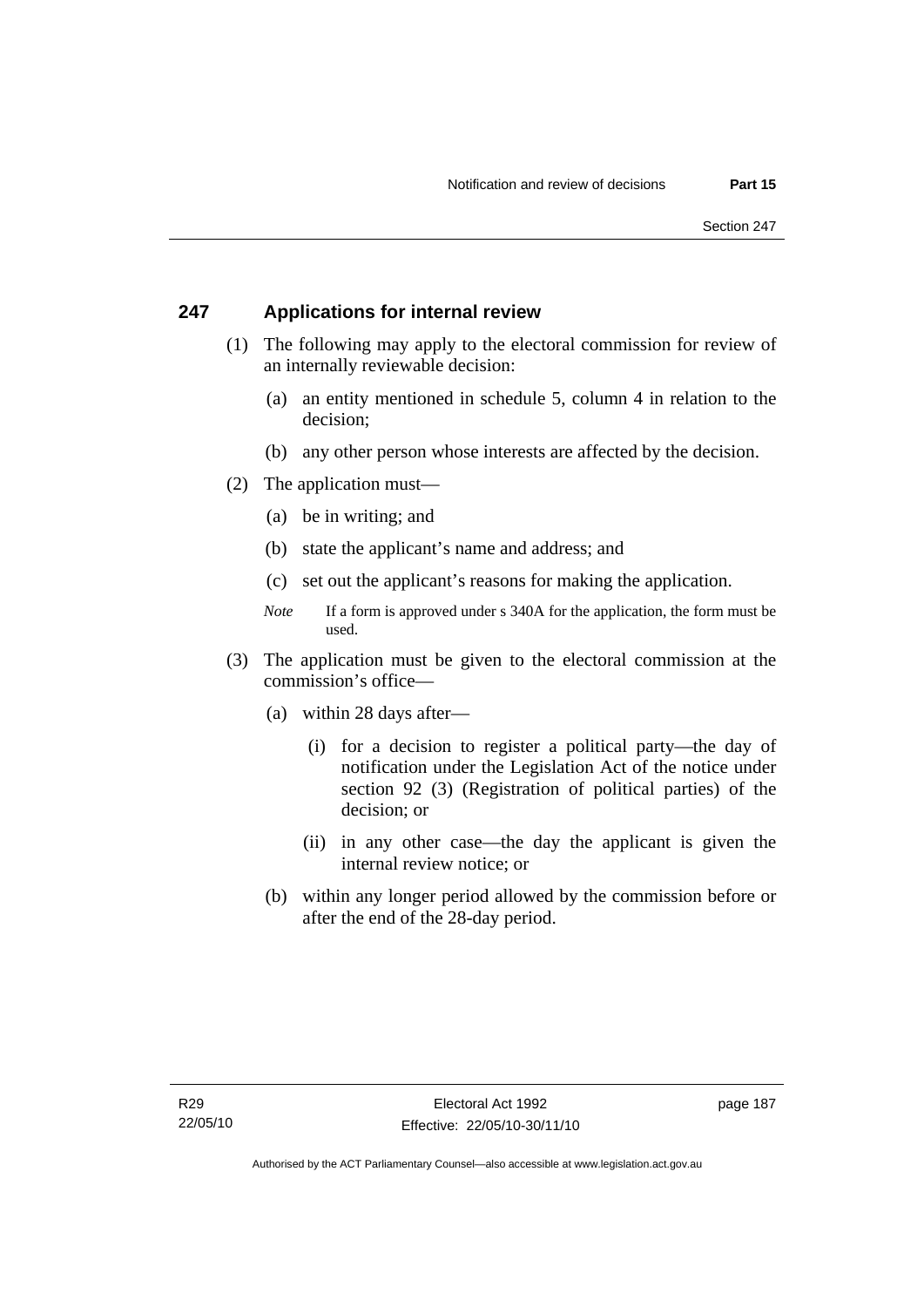Section 248

#### **248 Stay of reviewable decisions**

- (1) Before considering an application for review of an internally reviewable decision, the electoral commission may, on application by an entity affected by the decision or on its own initiative, make a written order (the *stay order*) staying or otherwise affecting the operation or implementation of the decision or a part of the decision
- (2) In considering an application for a stay order, the electoral commission must consider—
	- (a) the interests of any other person affected by the decision; and
	- (b) the need to ensure, as far as practicable, that the review process and the commission's decision on the review are effective.

#### **249 Review by electoral commission**

- (1) This section applies if the electoral commission is considering an application for review of an internally reviewable decision.
- (2) The electoral commission must—
	- (a) confirm the decision; or
	- (b) vary the decision; or
	- (c) set aside the decision and substitute its own decision.
- (3) The commissioner must not—
	- (a) be present during any deliberation of the electoral commission in relation to the review of the internally reviewable decision; or
	- (b) take part in any decision of the electoral commission in relation to the review of the internally reviewable decision.
- (4) Subsection (3) does not apply to an internally reviewable decision made by a delegate of the commissioner.

R29 22/05/10

Authorised by the ACT Parliamentary Counsel—also accessible at www.legislation.act.gov.au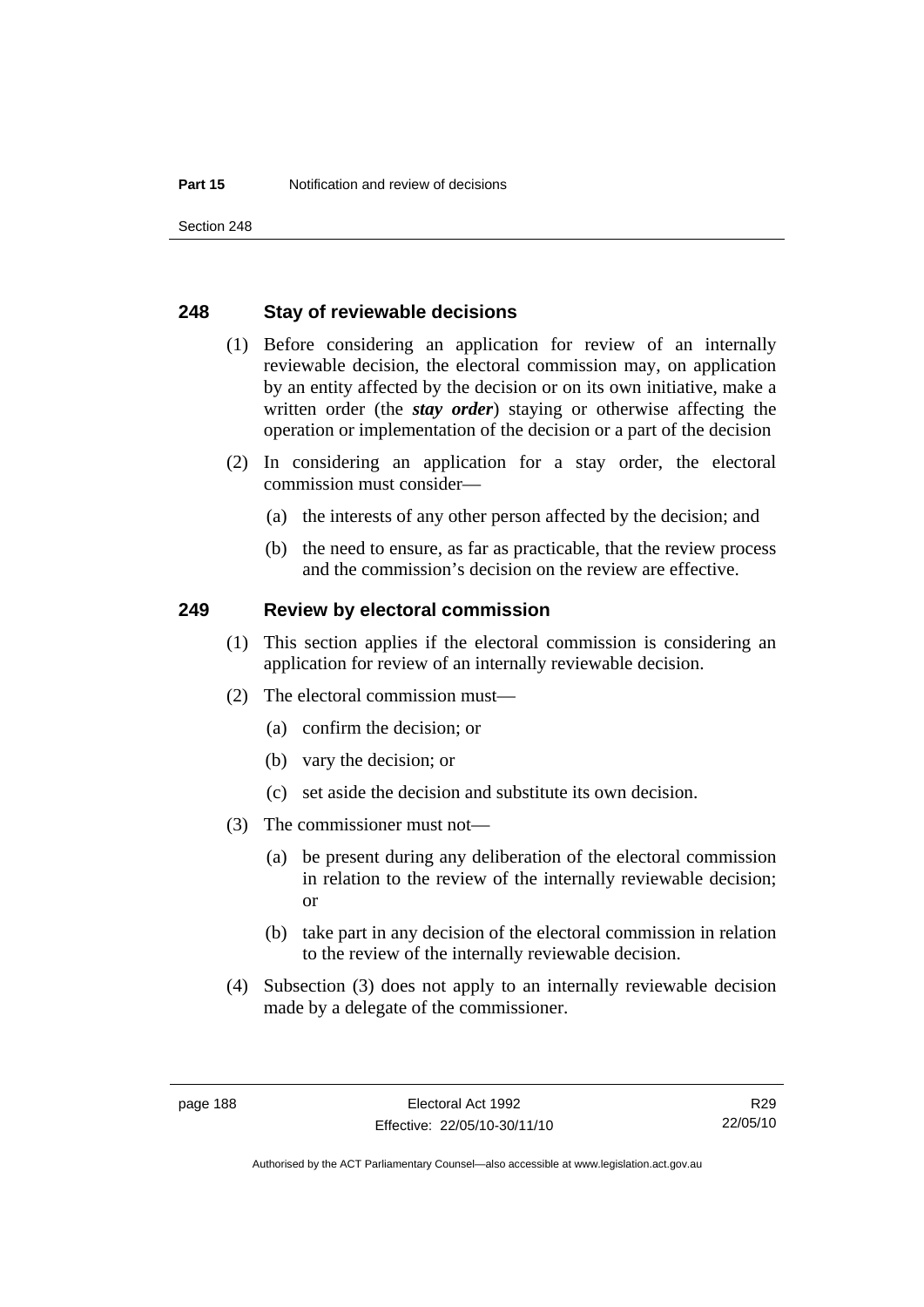#### **249A Reviewable decision notices**

If the electoral commission makes a reviewable decision, the commission must give a reviewable decision notice to each entity that is given an internal review notice.

- *Note 1* The electoral commission must also take reasonable steps to give a reviewable decision notice to anyone whose interests are affected by the decision (see *ACT Civil and Administrative Tribunal Act 2008*, s 67A).
- *Note 2* The requirements for reviewable decision notices are prescribed under the *ACT Civil and Administrative Tribunal Act 2008*.

#### **249B Applications for review**

The following may apply to the ACAT for review of a reviewable decision:

- (a) an entity that is given a reviewable decision notice;
- (b) any other person whose interests are affected by the decision.
- *Note* If a form is approved under the *ACT Civil and Administrative Tribunal Act 2008* for the application, the form must be used.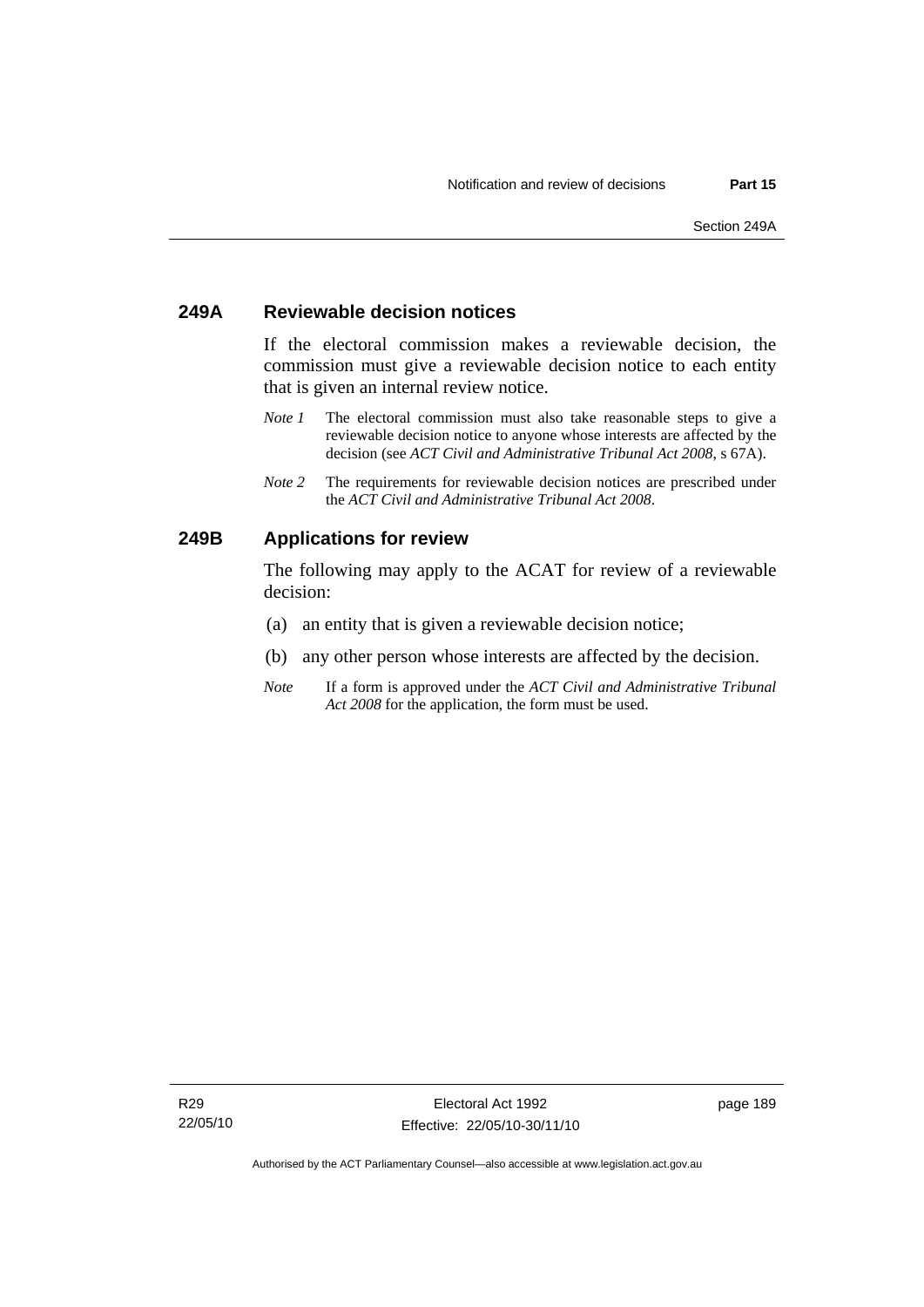# **Part 16 Disputed elections, eligibility and vacancies**

## **Division 16.1 Preliminary**

#### **250 Definitions for pt 16**

In this part:

*application* means an application disputing the validity of an election made in accordance with section 258.

*bribery* means a contravention of section 285.

*contravention*, of a section of this Act or the *Crimes Act 1914* (Cwlth), includes—

- (a) attempting or conspiring to contravene that section; or
- (b) aiding, abetting, counselling or procuring the contravention of that section.

*Court of Disputed Elections*—see section 252 (2).

*election* includes—

- (a) a recount of votes under section 194; and
- (b) the choice of a person to fill a casual vacancy under section 195.

*file* means to file in the registrar's office.

*proceeding* means a proceeding before the Court of Disputed Elections.

*registrar* means the registrar of the Supreme Court.

*Speaker*—see section 251.

R29 22/05/10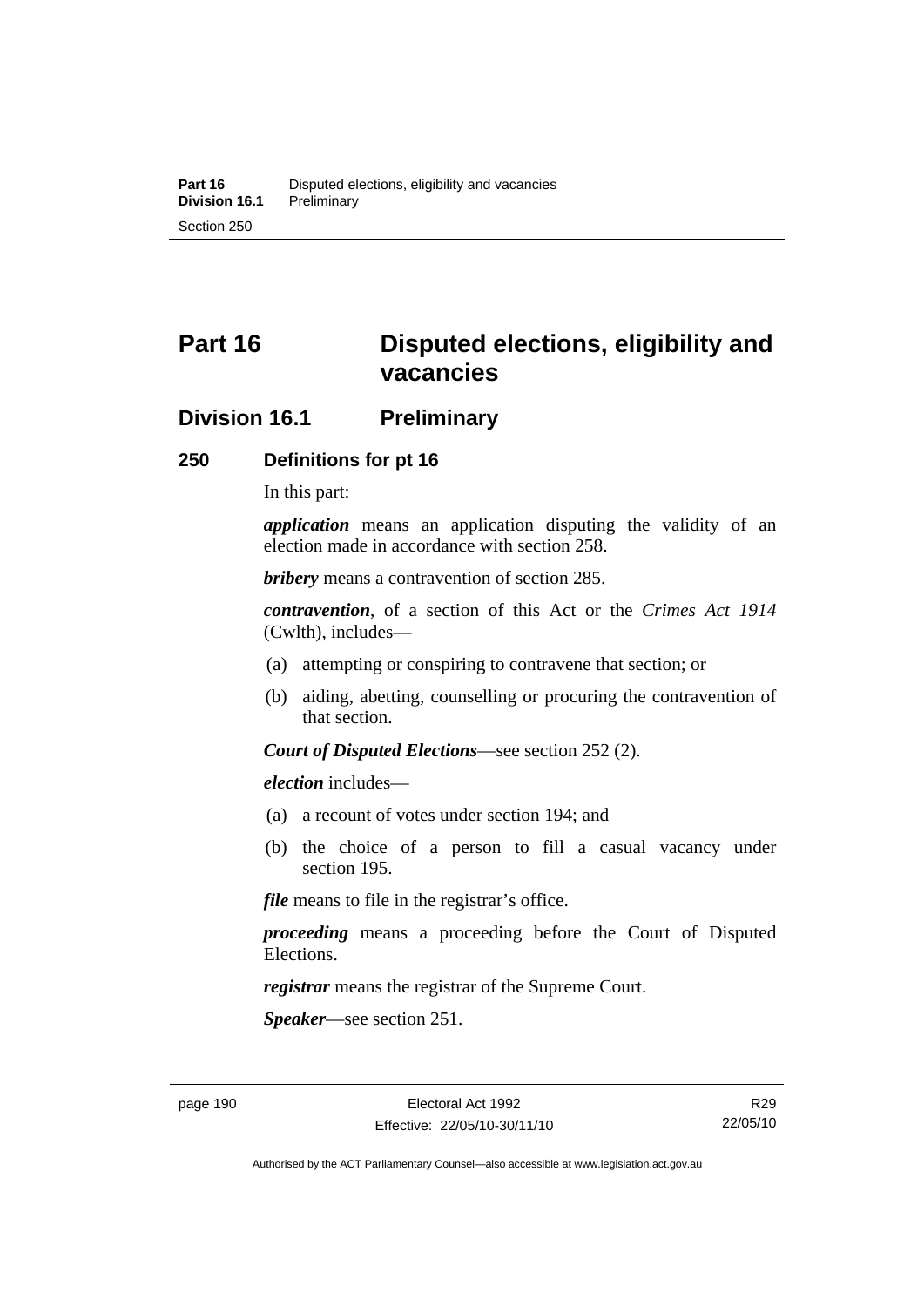*undue influence* means a contravention of section 288 (Violence and intimidation) or the *Crimes Act 1914* (Cwlth), section 28 (Interfering with political liberty).

#### **251 Meaning of** *Speaker* **for pt 16**

(1) In this part:

*Speaker* includes—

- (a) if the Speaker is unavailable—the Deputy Speaker; or
- (b) if both the Speaker and Deputy Speaker are unavailable another MLA who is not the subject of a proceeding and is appointed by the Assembly to act as the Speaker for this part; or
- (c) if both the Speaker and Deputy Speaker are unavailable and no MLA is appointed for paragraph (b)—the clerk of the Assembly.
- (2) For subsection (1), the Speaker or Deputy Speaker is unavailable if—
	- (a) the office-holder is absent from duty; or
	- (b) there is a vacancy in the office; or
	- (c) the office-holder is the subject of a proceeding.

# **Division 16.2 Jurisdiction and powers of Supreme Court**

## **252 Court of Disputed Elections**

- (1) The Supreme Court has jurisdiction to hear and determine—
	- (a) applications disputing the validity of elections; and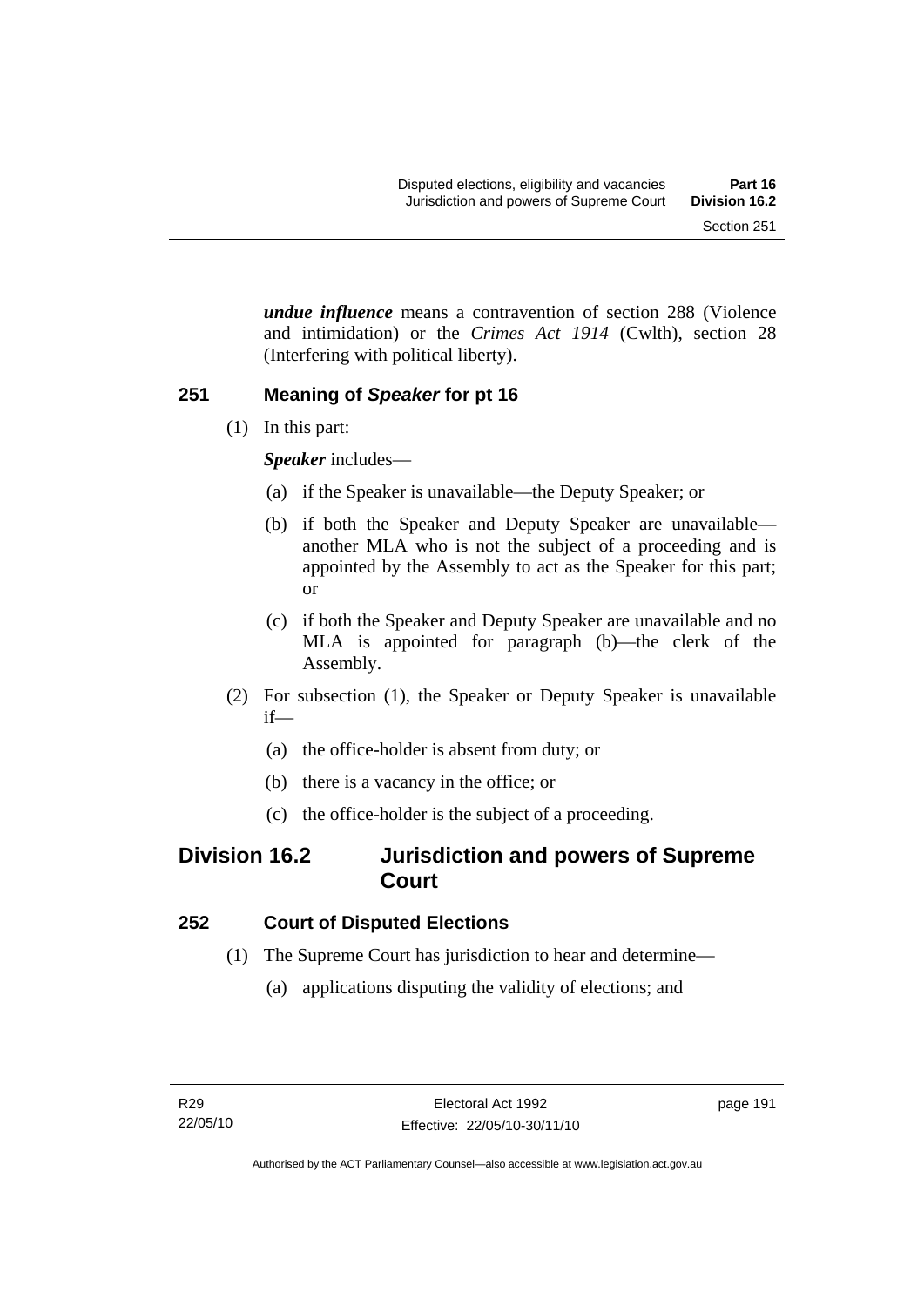- (b) questions referred to the court by resolution of the Legislative Assembly relating to—
	- (i) the eligibility of persons who have been declared elected to be members of the Assembly; or
	- (ii) vacancies in the membership of the Assembly.
- (2) When exercising jurisdiction under subsection (1), the Supreme Court shall be known as the Court of Disputed Elections.

#### **253 Powers of the court**

Subject to this part, the Supreme Court has the same powers (so far as they are applicable) when exercising jurisdiction under this part as it has when exercising its original jurisdiction.

#### **255 Decisions are final**

A decision of the Court of Disputed Elections is final and conclusive, is not subject to appeal and shall not be called into question.

# **Division 16.3 Disputed elections**

#### **256 Validity may be disputed after election**

- (1) The validity of an election shall not be disputed except by application to the Court of Disputed Elections after the result of the election is declared.
- (2) Without limiting subsection (1), if any of the following matters in relation to an election is called into question, the validity of the election is to be taken to be in dispute:
	- (a) the acceptance or rejection of a nomination of a candidate by the commissioner;
	- (b) the eligibility of a person to be nominated as a candidate, to be elected or to be an MLA;

Authorised by the ACT Parliamentary Counsel—also accessible at www.legislation.act.gov.au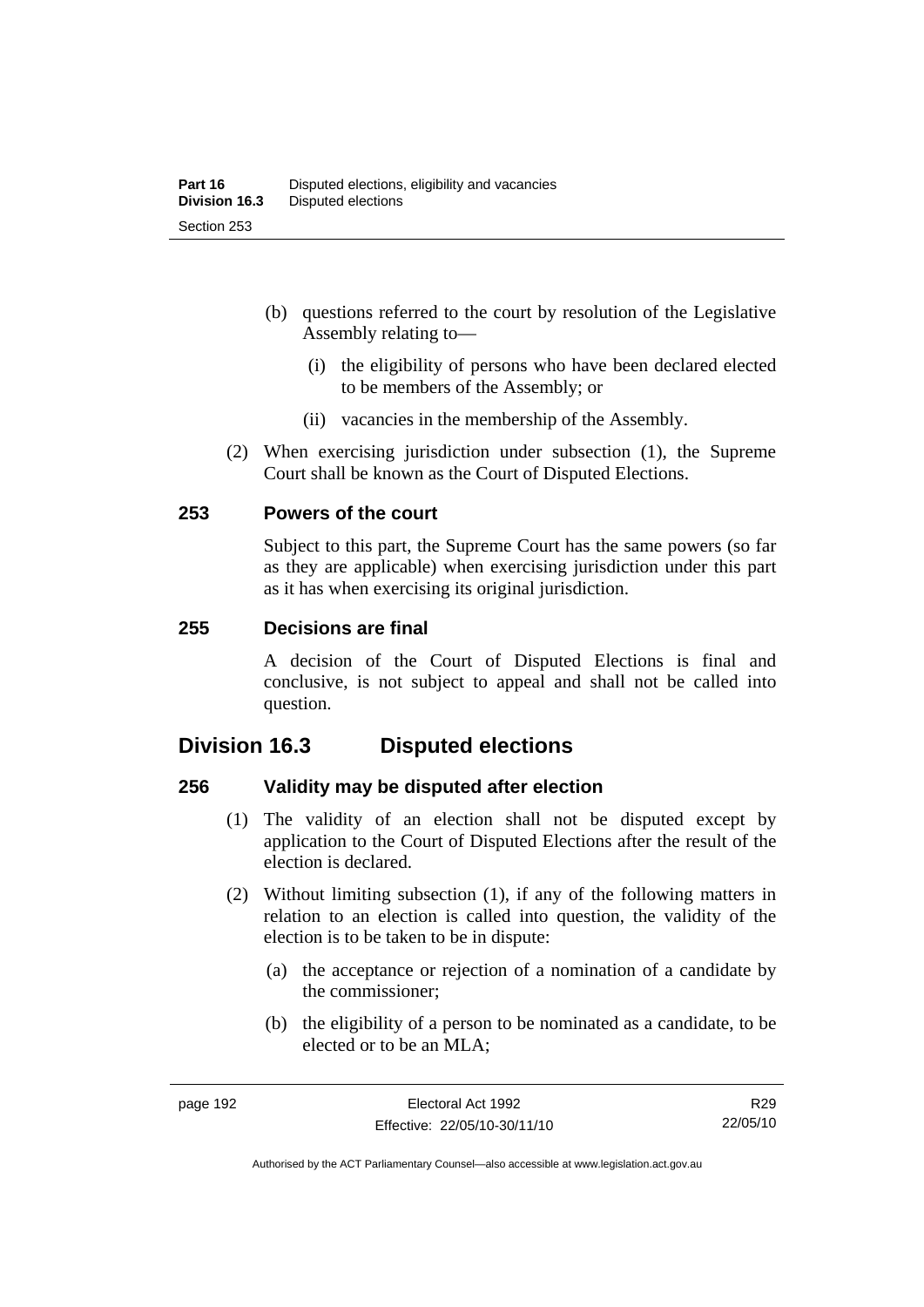- (c) any matter connected with the printing or endorsement of ballot papers;
- (d) any matter connected with the issue, or scrutiny, of ballot papers by an officer;
- (e) any matter connected with electronic voting;
- (f) any matter connected with the admission or rejection of declaration votes by an officer at the preliminary scrutiny.

## **257 Persons entitled to dispute elections**

The following persons are entitled to dispute the validity of an election:

- (a) a candidate in the election;
- (b) an elector entitled to vote at the election;
- (c) the commissioner.

## **258 Form of application**

- (1) An application disputing the validity of an election shall—
	- (a) specify the declarations sought; and
	- (b) set out the facts relied on to invalidate the election with sufficient particularity to identify the matters on which the applicant relies as justifying those declarations; and
	- (c) set out the applicant's full name and address and the capacity in which he or she is making the application; and
	- (d) be signed by the applicant.
- (2) The signature of an applicant other than the commissioner shall be witnessed by another person whose signature, full name, address and occupation shall be set out in the application.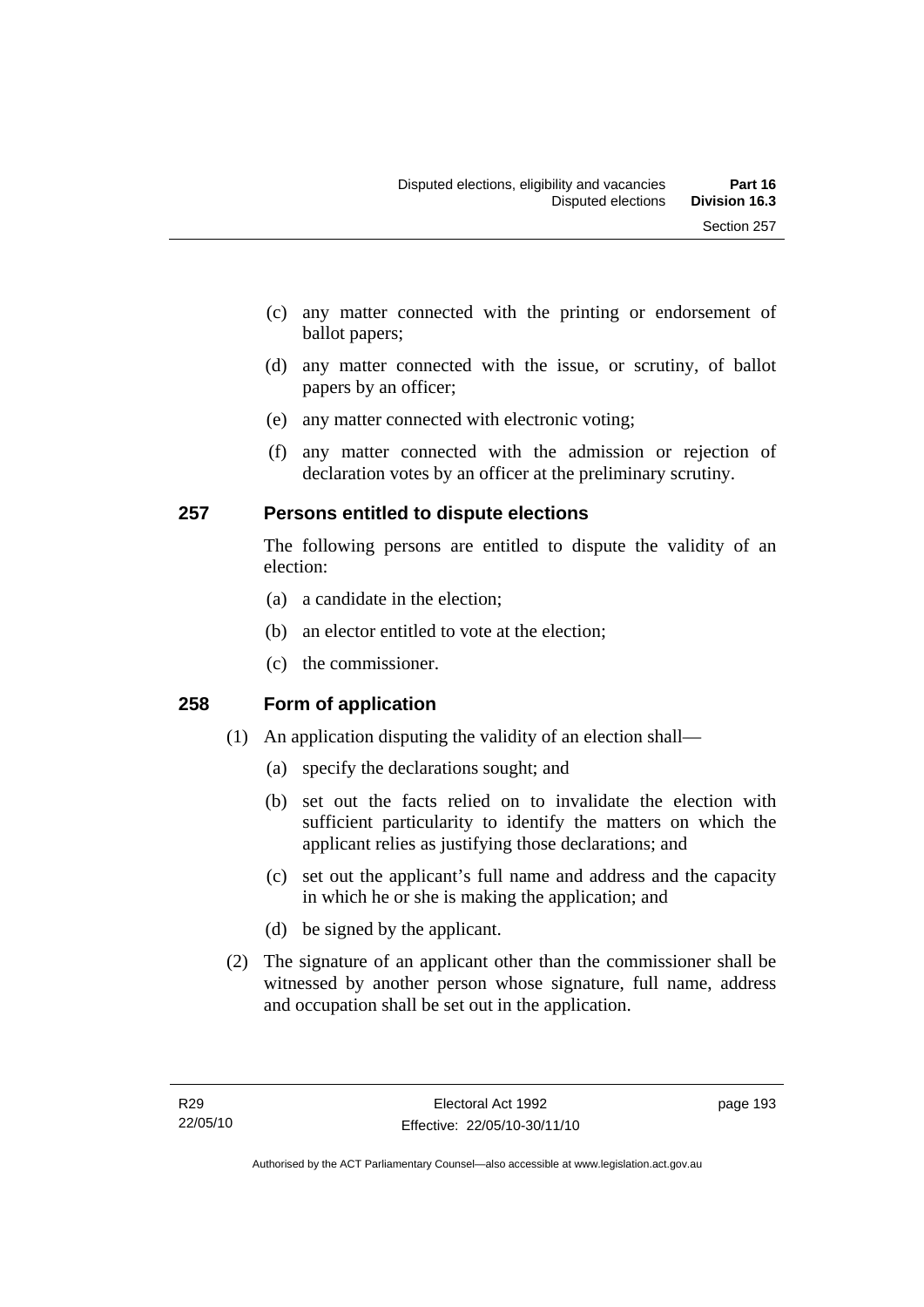#### **259 Time for filing application**

An application shall be filed within 40 days after the result of the election is declared.

#### **260 Deposit as security for costs**

- (1) At the time of filing an application, the applicant shall deposit with the registrar as security for costs the amount prescribed by the *Court Procedures Rules 2006*.
- (2) The amount deposited shall be set off against any costs ordered to be paid by the applicant.

#### **261 Registrar to serve copies of application on certain persons**

The registrar shall, after an application is filed under section 259, serve a sealed copy of the application on—

- (a) the Speaker; and
- (b) the person whose election is being disputed; and
- (c) if the commissioner is not the applicant—the commissioner.

#### **262 Parties to application under div 16.3**

- (1) The following people are entitled to appear in a proceeding under this division:
	- (a) the applicant;
	- (b) the commissioner;
	- (c) if a person whose election is being disputed files a notice of appearance within 7 days after the day when the person is served with a copy of the application under section 261—the person;
	- (d) anyone else with the leave of the Court of Disputed Elections.

R29 22/05/10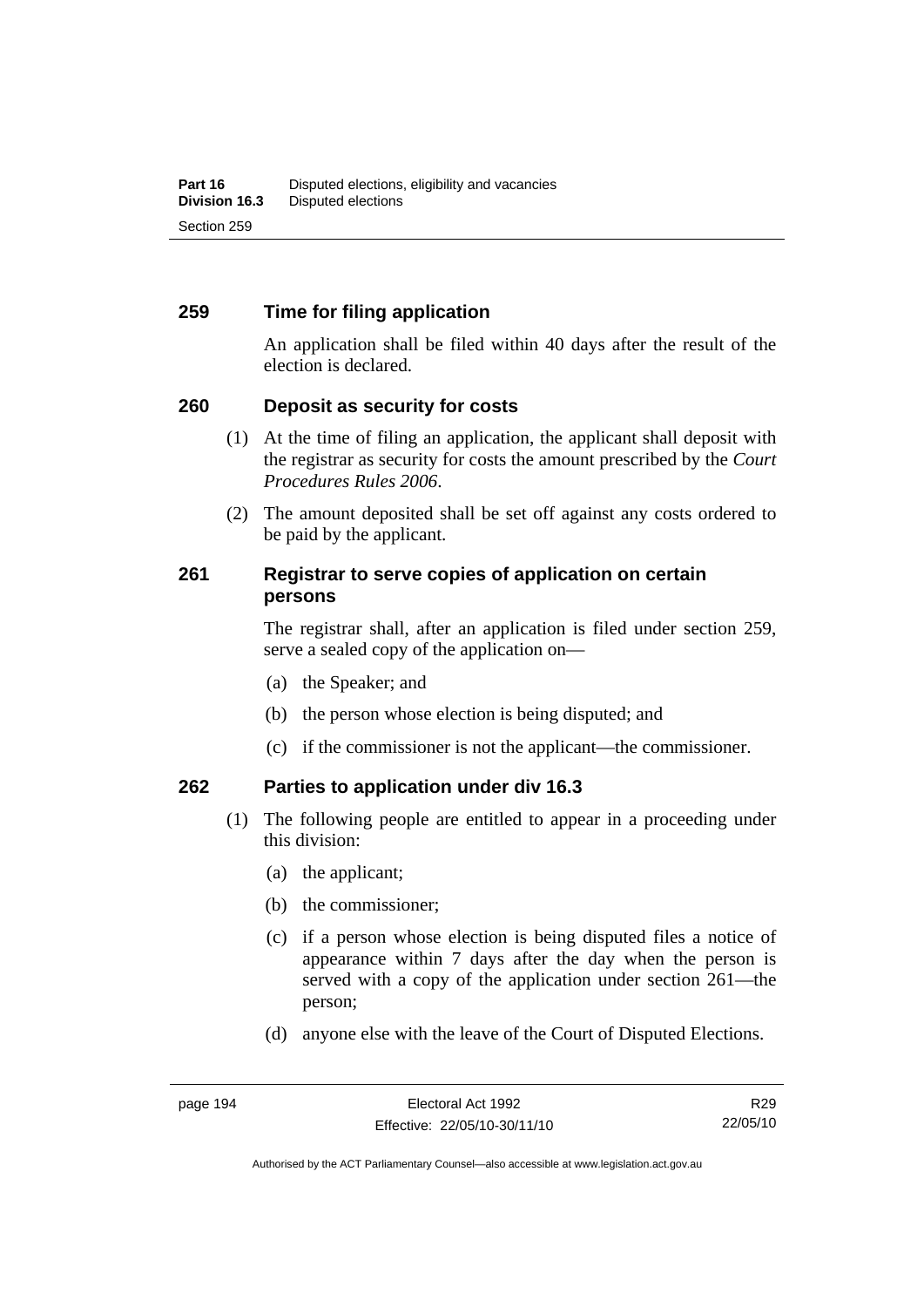- (2) A person other than the applicant who appears under subsection (1) is to be taken to be a respondent to the application.
- (3) This section does not apply to an application under section 263.

## **263 Withdrawal and abatement of application**

(1) In this section:

*election application* means an application disputing the validity of an election made in accordance with section 258.

*leave application* means an application for leave to withdraw an election application.

- (2) An applicant may withdraw an election application only with the leave of the Supreme Court.
- (3) An applicant is not entitled to make a leave application unless notice of the applicant's intention to do so has been—
	- (a) published in a newspaper; and
	- (b) given to the commissioner and to each of the respondents to the relevant election application.
- (4) A leave application shall not be made without the consent of all the applicants to the relevant election application.
- (5) The following persons are entitled to appear as respondents to a leave application:
	- (a) the commissioner;
	- (b) a respondent to the relevant election application;
	- (c) any other person with the leave of the Supreme Court.
- (6) Unless the Supreme Court orders otherwise, if an election application is withdrawn, the applicant is liable to pay the costs of the respondent in relation to that application and the leave application.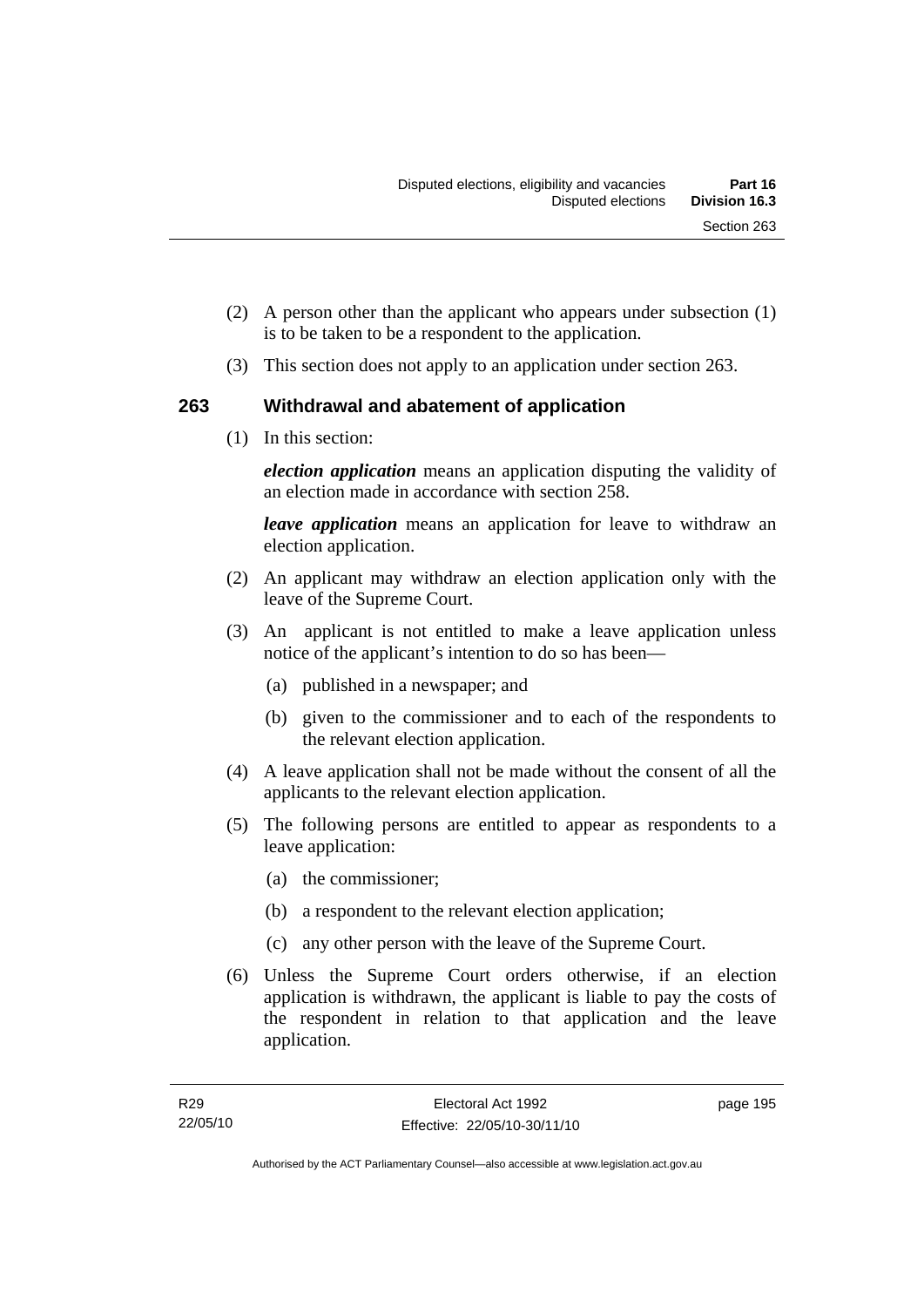- (7) In determining a leave application, the Supreme Court shall inquire into the reasons for it and determine whether it was—
	- (a) the result of an agreement, arrangement or understanding; or
	- (b) in consideration of—
		- (i) the seat in the Assembly that is in issue being vacated at any time in the future; or
		- (ii) the withdrawal of any other election application; or
		- (iii) any other matter.
- (8) The Supreme Court shall publish its reasons for a determination as if it were a judgment and give a copy of them to the commissioner.
- (9) If, before the hearing of an election application, a respondent other than the commissioner—
	- (a) dies or gives the prescribed notice that he or she does not intend to oppose the application; or
	- (b) resigns from, or otherwise ceases to hold, the seat in the Assembly that is in issue;

then—

- (c) the person ceases to be a respondent; and
- (d) the person, or his or her personal representative, shall—
	- (i) publish notice of that fact in a newspaper; and
	- (ii) give a copy of the notice to the registrar; and
- (e) if a person who might have been an applicant in relation to the election files a notice of appearance within the prescribed period—that person is entitled to appear as a respondent to the application.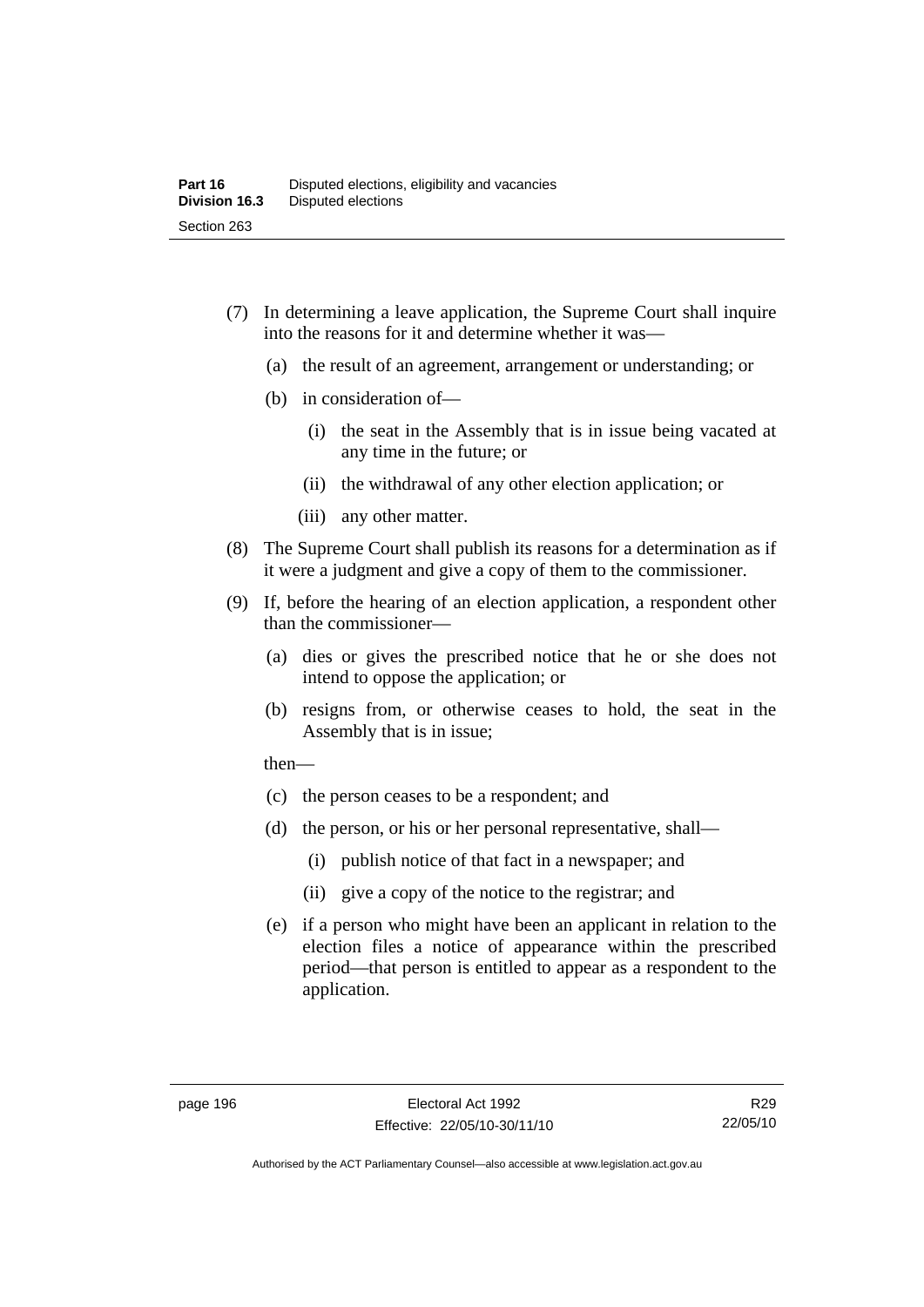- (10) A person who has ceased to be a respondent to an election application is not entitled to appear as a party in proceedings in relation to that application.
- (11) The registrar shall notify the commissioner of the receipt of a notice mentioned in subsection (9) (d) (ii).
- (12) An election application shall be abated by the death of a sole applicant or the last survivor of several applicants.
- (13) The abatement of an election application does not affect the liability of the applicant or any other person for costs awarded against the applicant or other person.

## **264 Hearing of applications**

- (1) The registrar shall, as soon as practicable after the time for filing applications in relation to an election under section 259 has passed, prepare a list of the applications pending in the order of filing and shall make a copy of the list available for inspection at the registrar's office.
- (2) Subject to subsection (3), an application shall, as far as practicable, be heard in the order in which it appears in the list.
- (3) All applications in relation to an election for an electorate shall be heard together.

## **265 Declarations and orders**

The Court of Disputed Elections shall hear and determine an application and may—

- (a) declare the election void; or
- (b) declare that a person who has been declared elected was not duly elected; or
- (c) declare that a person who has not been declared elected was duly elected; or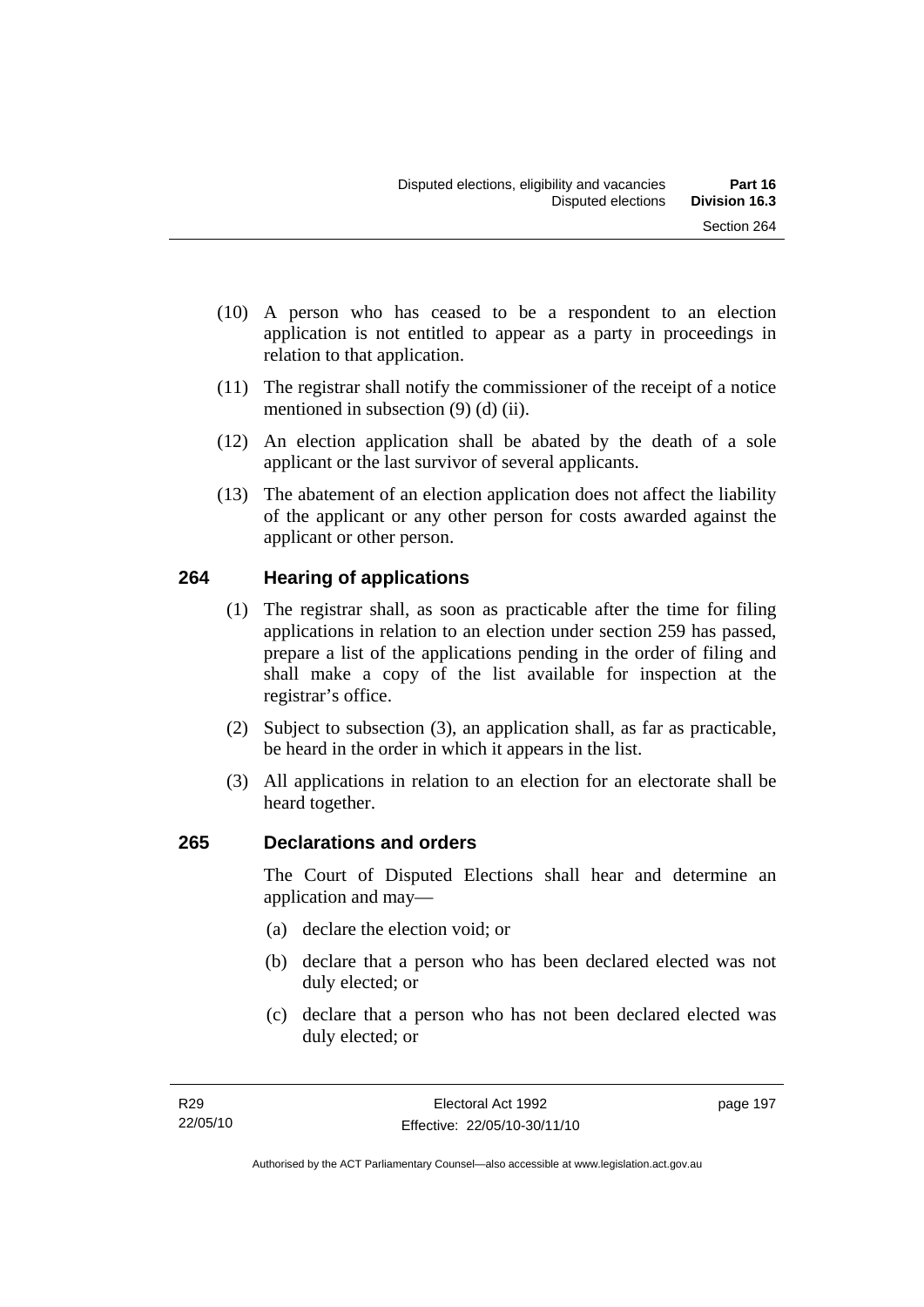(d) dismiss the application in whole or in part;

and may make any orders in relation to the application that the court considers appropriate.

#### **266 Illegal practices**

- (1) Without limiting the grounds on which the Court of Disputed Elections may make a declaration under section 265 (a) or (b), the court may make such a declaration on the ground of any illegal practice in connection with the election.
- (2) The Court of Disputed Elections shall not make a declaration under section 265 (a) or  $(b)$ —
	- (a) on the ground of any illegal practice (other than bribery or undue influence); or
	- (b) on the ground of bribery or undue influence by a person who was not a candidate for the election without the knowledge or consent of a candidate in the election;

unless satisfied that—

- (c) the result of the election was, or was likely to have been, affected by the illegal practice; and
- (d) it is just to make the declaration.
- (3) If the Court of Disputed Elections finds any illegal practice in connection with an election (whether the court makes a declaration under section 265 (a) or (b) on that ground or not), the registrar shall report the finding to—
	- (a) the Speaker; and
	- (b) the Minister; and
	- (c) the commissioner; and
	- (d) the director of public prosecutions.

Authorised by the ACT Parliamentary Counsel—also accessible at www.legislation.act.gov.au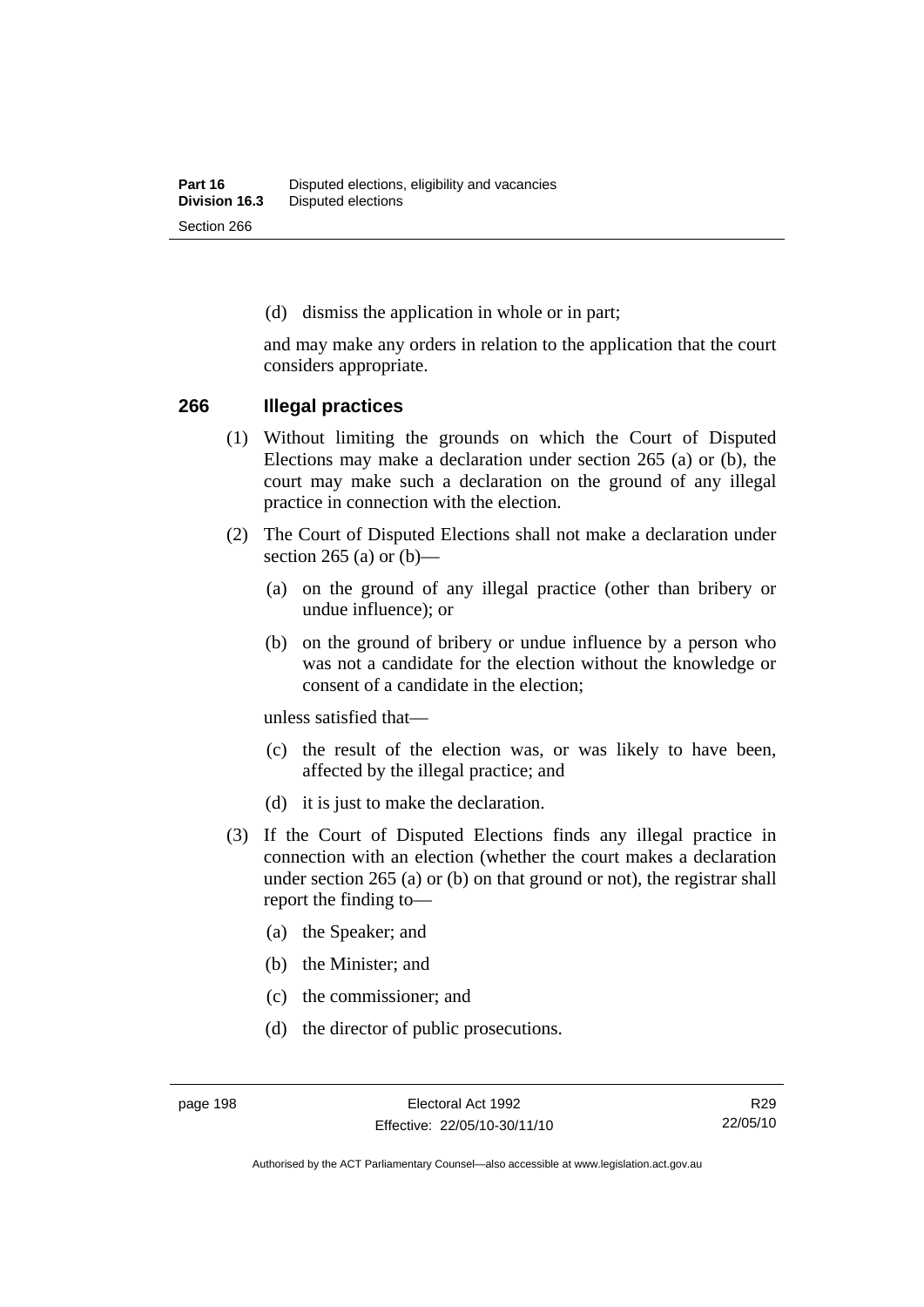- (4) Any finding by the Court of Disputed Elections in relation to any illegal practice in connection with an election is not to be taken to be a bar to, or to prejudice in any way, any prosecution in relation to the act alleged before the court to have constituted the illegal practice.
- (5) In this section:

*illegal practice* means a contravention of this Act, and includes undue influence.

*Note Contravention* and *undue influence* are defined in s 250.

### **267 Bribery or undue influence by person elected**

If the Court of Disputed Elections finds that a person who was declared elected committed, or attempted to commit, bribery or undue influence in connection with any election, the court shall declare the election of that person void.

### **268 Immaterial delays and errors**

- (1) The Court of Disputed Elections shall not make a declaration under section 265 (a), (b) or (c) on the ground that there was a delay in—
	- (a) declaring the nominations for the election; or
	- (b) providing certified lists of electors to candidates for the election; or
	- (c) polling for the election; or
	- (d) declaring the result of the election.
- (2) The Court of Disputed Elections shall not make a declaration under section 265 (a), (b) or (c) on the ground of any absence of, or any error or omission by, an officer unless the absence, error or omission affected, or was likely to have affected, the result of the election.
- (3) In determining whether an absence, error or omission that prevented an elector from voting affected the result of an election or not, the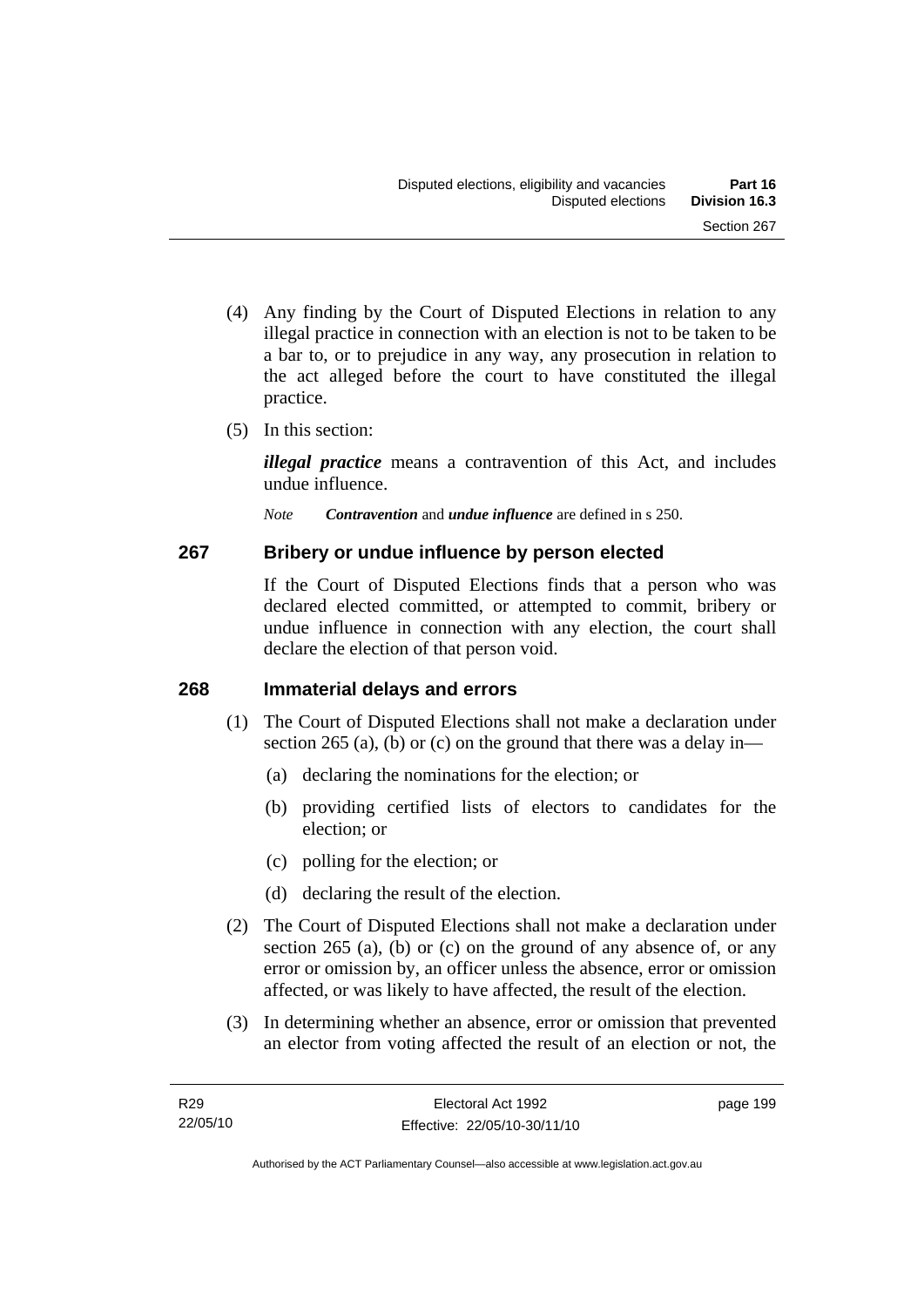Court of Disputed Elections shall not have regard to any evidence of the way in which the elector intended to vote.

### **269 Inquiries by court**

- (1) In determining an application, the Court of Disputed Elections may make the inquiries it considers appropriate, including but not limited to—
	- (a) an inquiry about the identity of persons who voted; and
	- (b) an inquiry into the accuracy of approved computer programs used in electronic voting and the electronic scrutiny of votes; and
	- (c) an inquiry about whether ballot papers were improperly admitted or rejected, or not.
- (2) The Court of Disputed Elections shall not inquire into the correctness of any roll.
- (3) If the Court of Disputed Elections makes an inquiry in relation to ballot papers marked under part 11, a statement of particulars of the marking of ballot papers prepared by an officer under section 175 (c) is conclusive evidence of the particulars contained in the statement unless the court orders otherwise.

### **270 Rejected ballot papers**

In determining an application, the Court of Disputed Elections may have regard to any declaration vote ballot papers rejected at the preliminary scrutiny if the court is of the opinion that the ballot papers should not have been rejected.

### **271 Evidence that persons were not permitted to vote**

In determining an application, the Court of Disputed Elections shall not have regard to any evidence that a person was not permitted to cast a vote in an election unless the court is satisfied that the person—

R29 22/05/10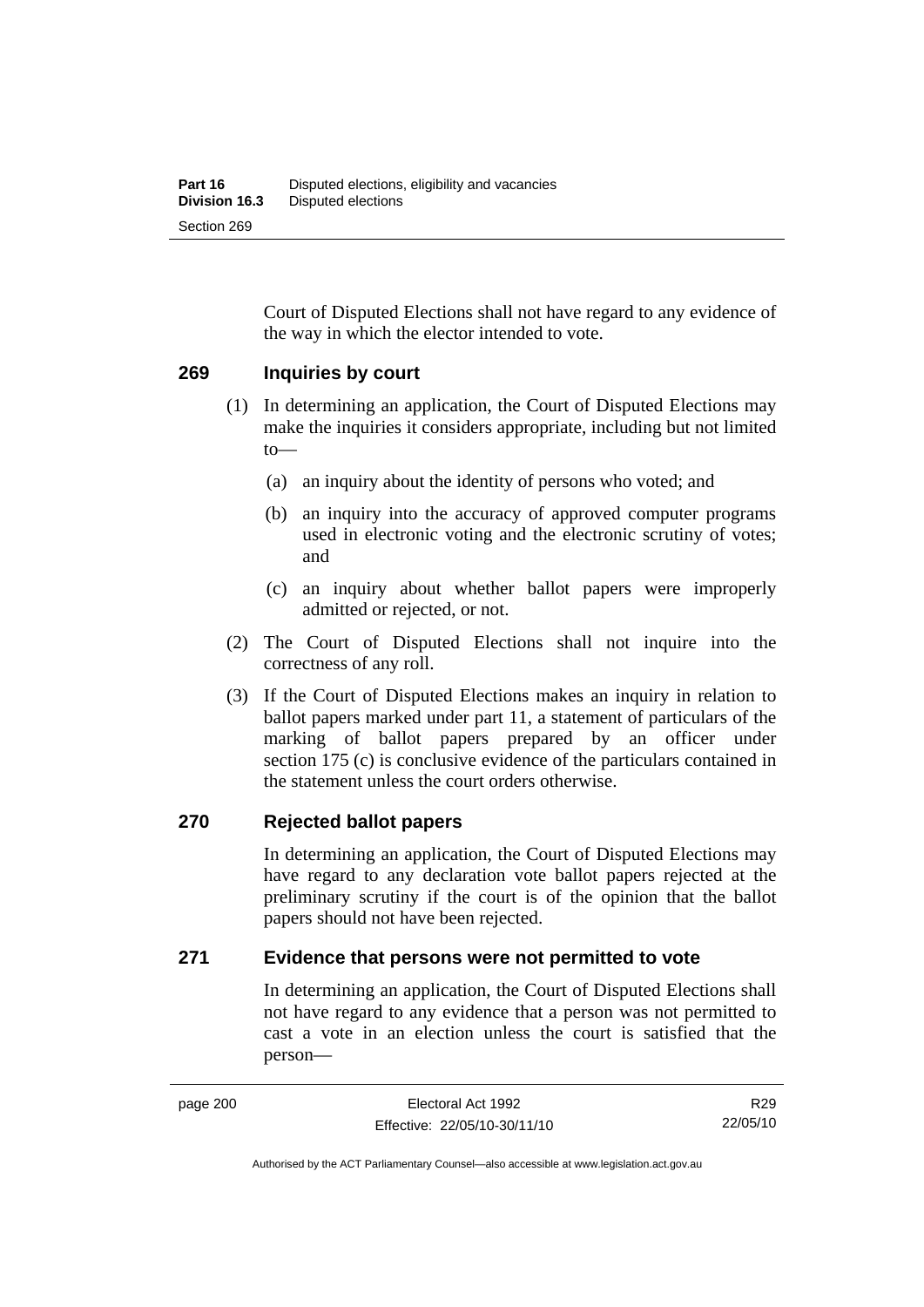- (a) claimed to vote in accordance with this Act; and
- (b) complied with the requirements of this Act in relation to voting to the extent that he or she was permitted to do so.

### **272 Inspection of electoral papers**

A party to an application may—

- (a) with the leave of the Court of Disputed Elections; and
- (b) in the presence of the commissioner or a member of staff of the electoral commission;

inspect, and make copies of or take extracts from, the electoral papers (except ballot papers) in the possession of the commissioner that were used in connection with the election being disputed.

### **273 Commissioner not prevented from accessing documents**

Unless the Court of Disputed Elections otherwise orders, the filing of an application is not to be taken to prevent the commissioner, another member of the electoral commission or a member of the staff of the commission from having access to any document to which that person would otherwise be entitled to have access for the purpose of exercising a function under this Act.

### **274 Registrar to serve copies of declarations on certain persons**

The registrar shall, after an application is determined, serve a sealed copy of the declarations and orders (if any) made by the Court of Disputed Elections on—

- (a) the Speaker; and
- (b) each party to the application.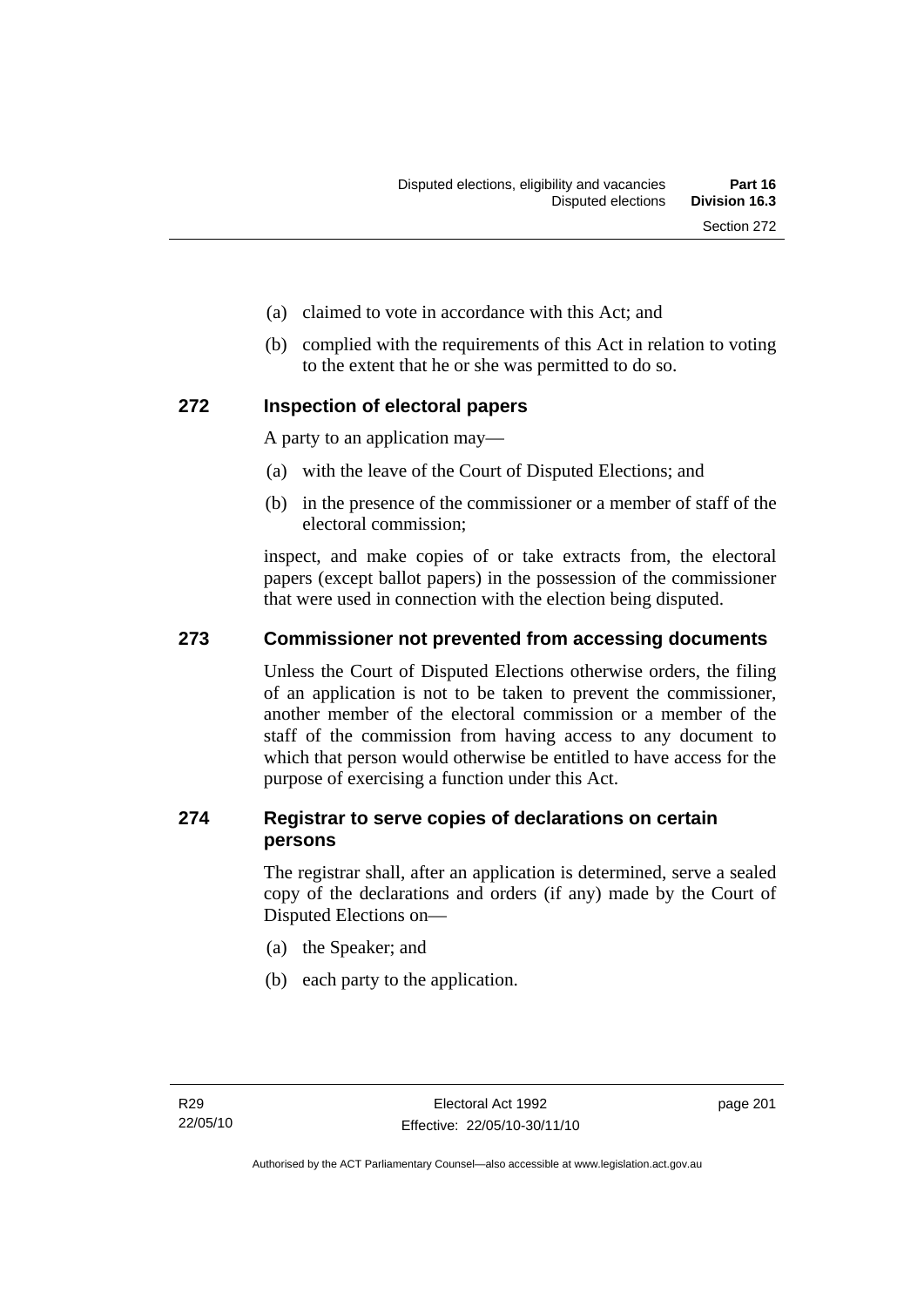### **275 Effect of declarations**

- (1) If the Court of Disputed Elections declares an election void, another election shall be held in accordance with section 101.
- (2) If the Court of Disputed Elections declares that a person who has been declared elected was not duly elected, that person is to be taken not to have been duly elected.
- (3) If the Court of Disputed Elections declares that a person who has not been declared elected was duly elected, that person is to be taken to have been duly elected.
- (4) A declaration by the Court of Disputed Elections referred to in subsection  $(1)$ ,  $(2)$  or  $(3)$  takes effect on the end of the day when the declaration by the court is made.

## **Division 16.4 Eligibility and vacancies**

### **276 Speaker to state case**

If the Assembly passes a resolution referring to the Court of Disputed Elections a question relating to—

- (a) the eligibility of a person who has been declared elected to be an MLA; or
- (b) a vacancy in the membership of the Assembly;

the Speaker shall give to the registrar a statement setting out the question referred, together with any documents in the possession of the Assembly that relate to that question.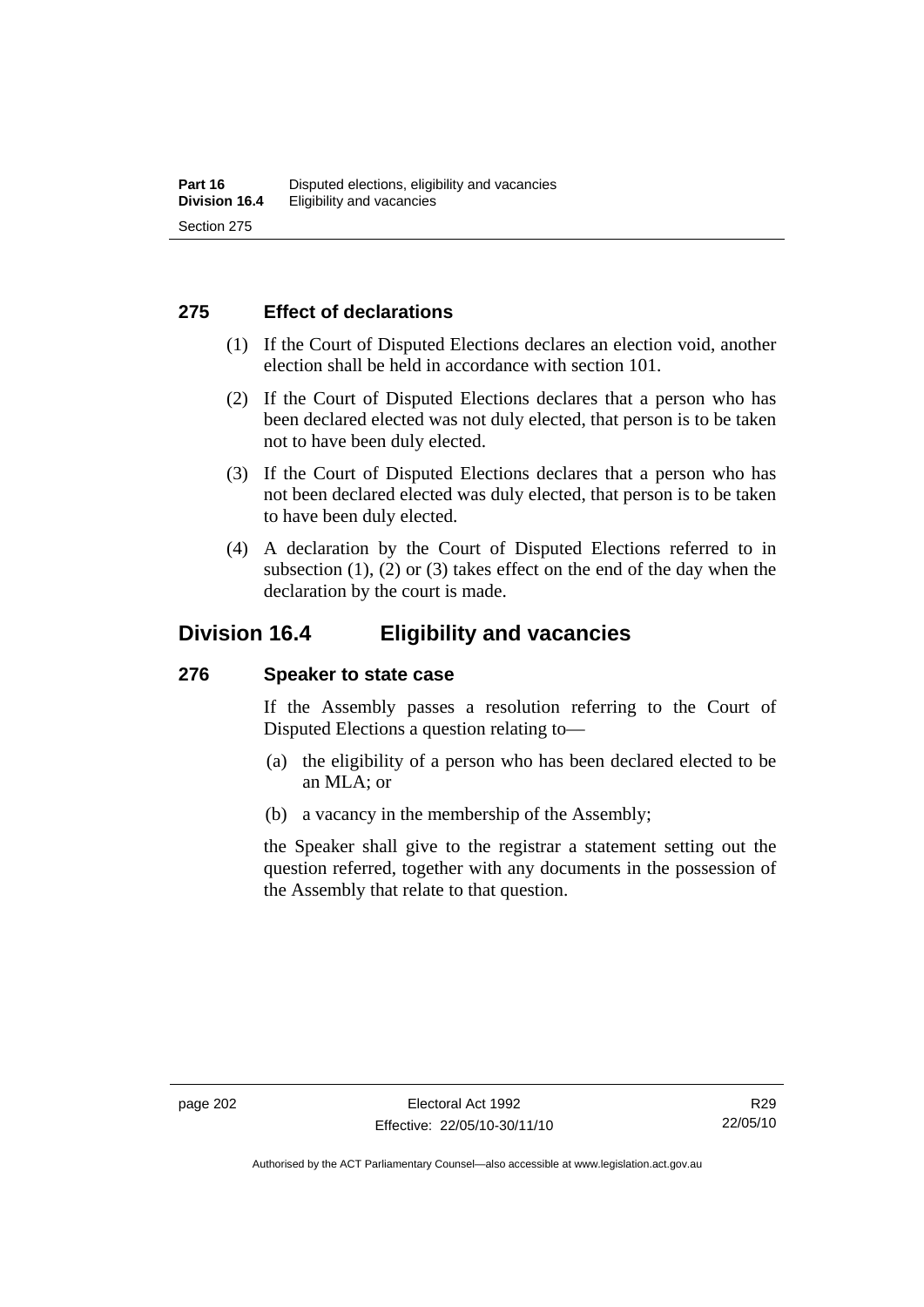### **277 Parties to a referral**

The following persons are entitled to appear in a proceeding under this division:

- (a) any person who, in the opinion of the Court of Disputed Elections, has a sufficient interest in the determination of the question referred;
- (b) any person on whom notice of that question is ordered to be served by the court.

### **278 Declarations and orders**

The Court of Disputed Elections shall hear and determine a question referred to it and may—

- (a) declare that a person who has been declared elected is not eligible to be an MLA; or
- (b) declare a vacancy in the membership of the Assembly; or
- (c) refuse to make a declaration;

and may make the orders in relation to the referral that the court considers appropriate.

### **279 Registrar to serve copy of declarations on Speaker**

The registrar shall, after a question referred to the Court of Disputed Elections is determined, serve a sealed copy of the declarations and orders (if any) made by the court on—

- (a) the Speaker; and
- (b) each party to the referral.

**280 Effect of declarations** 

(1) If the Court of Disputed Elections —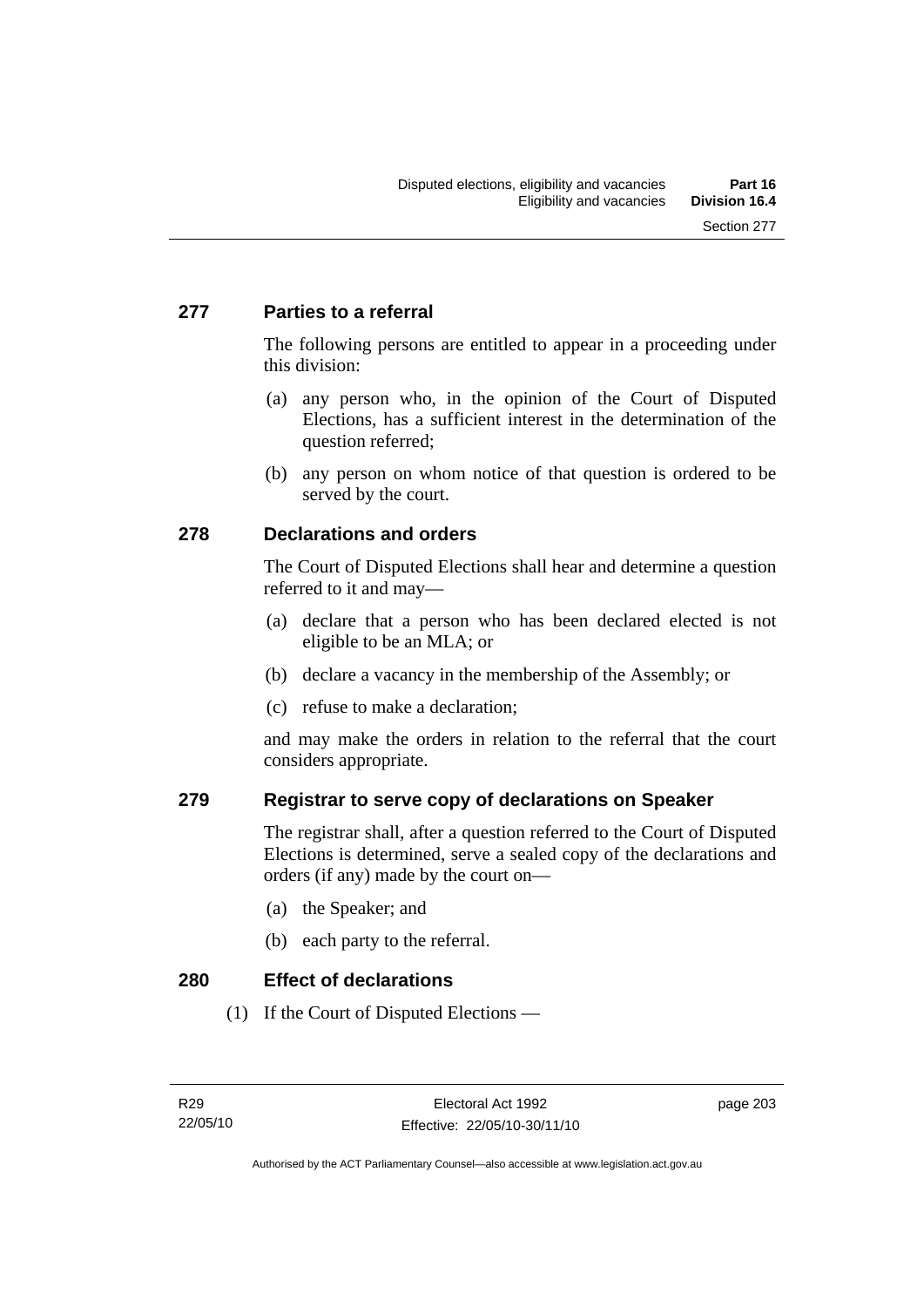- (a) declares that a person who has been declared elected is not eligible to be an MLA; or
- (b) declares a vacancy in the membership of the Assembly;

on the end of the day when the declaration is made a vacancy in the membership of the Assembly arises.

 (2) A vacancy under subsection (1) shall be filled in accordance with part 13.

## **Division 16.5 Proceedings**

### **281 Procedure**

In a proceeding, the Court of Disputed Elections —

- (a) shall be guided by the substantial merits and good conscience of the case; and
- (b) is not bound by technicalities, legal forms or the rules of evidence, but may inform itself in the way it considers appropriate.

### **282 Legal representation limited**

In a proceeding, a party is entitled to be represented by only 1 lawyer appearing as counsel.

### **283 Admissibility of evidence**

- (1) A person who appears as a witness in a proceeding is not excused from answering a question or producing a document or other thing that the person is required by the Court of Disputed Elections to answer or produce on the ground that the answering of the question or the producing of the document or thing may tend to incriminate the person or on the ground of privilege.
- (2) A statement or disclosure made, or a document or other thing produced, by a person in the course of a proceeding, or any

Authorised by the ACT Parliamentary Counsel—also accessible at www.legislation.act.gov.au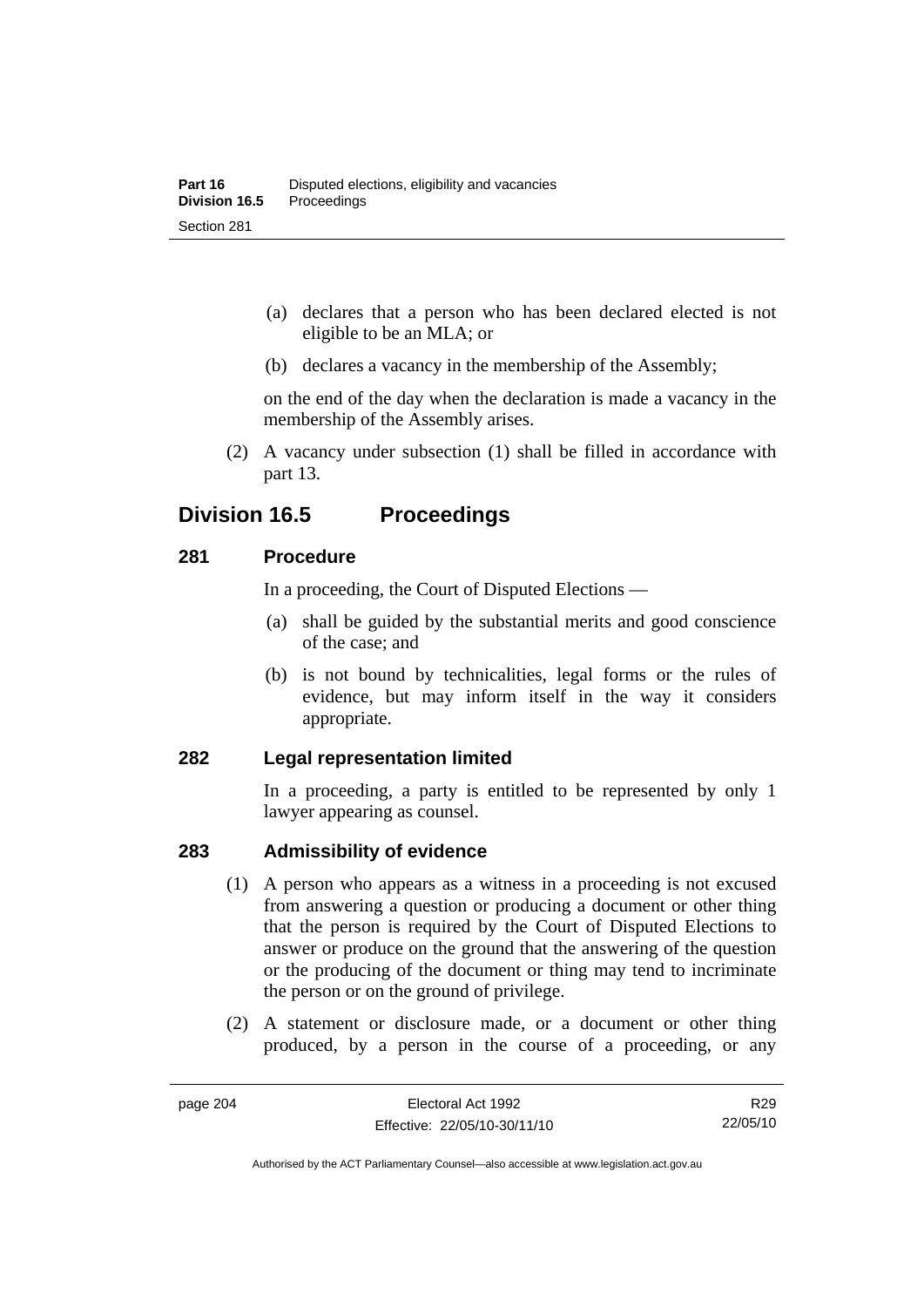information, document or other thing obtained as a direct or indirect consequence of the making of the statement or disclosure, or of the production of the firstmentioned document or thing, is not admissible in evidence in any civil or criminal proceeding except—

- (a) a proceeding before the Court of Disputed Elections; or
- (b) a proceeding for an offence relating to the giving of false evidence.

### **284 Costs may be ordered against Territory**

Even if the Territory is not a party to a proceeding, the Court of Disputed Elections may order the Territory to pay all or any of the costs of the proceeding.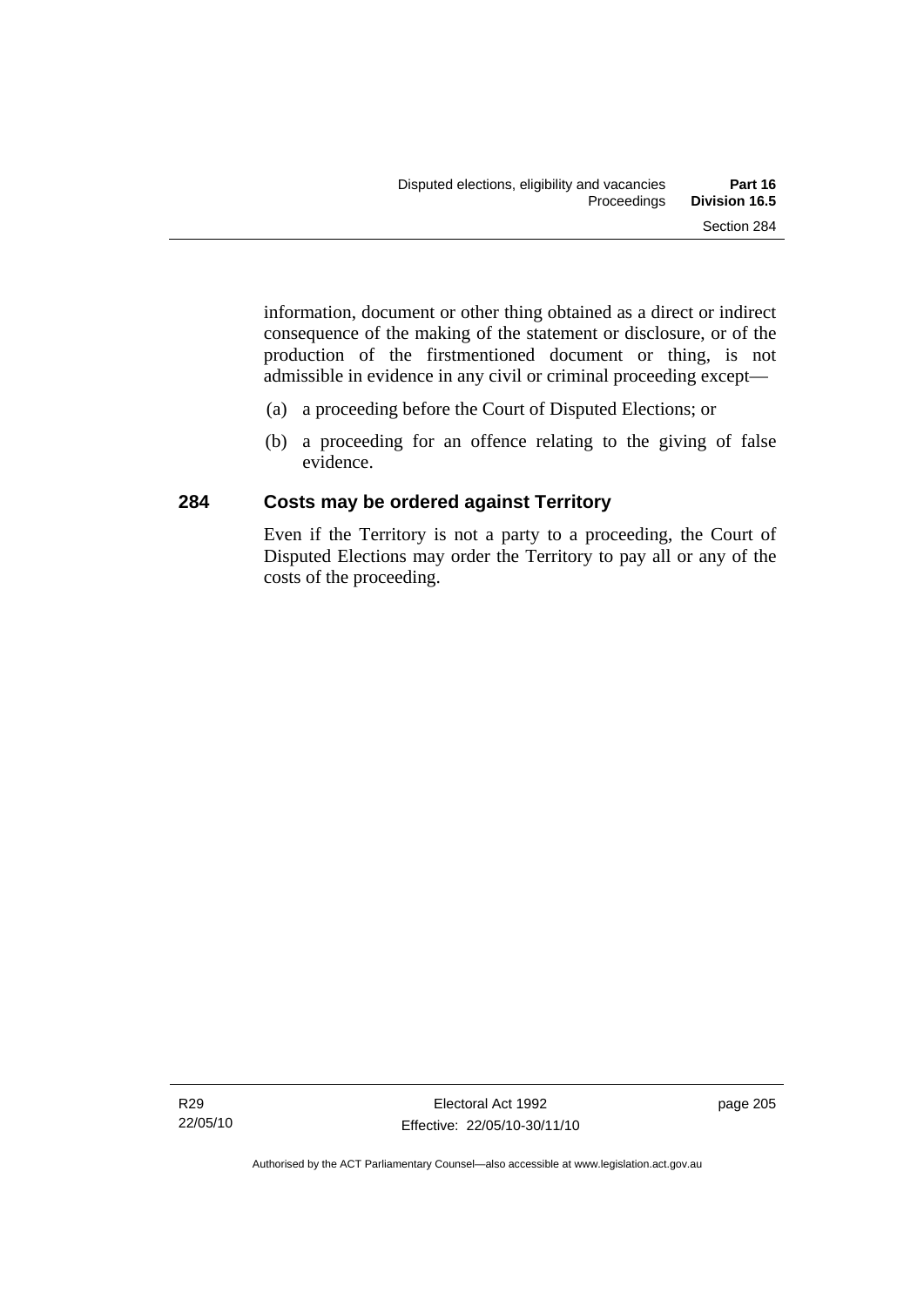# **Part 17 Electoral offences**

## **Division 17.1 Bribery and improper influence**

### **285 Bribery**

(1) A person shall not offer, solicit or accept an electoral bribe.

Maximum penalty: 50 penalty units, imprisonment for 6 months or both.

(2) In this section:

*bribe* does not include a declaration of public policy or a promise of public action.

*electoral bribe* means a bribe for the purpose of—

- (a) influencing the vote of an elector; or
- (b) influencing the candidature of a person in an election; or
- (c) otherwise influencing the course or result of an election; or
- (d) inducing a person not to apply, or to withdraw an application, under section 192 to be a candidate for a seat in relation to which a casual vacancy has occurred, if that person is an eligible person within the meaning of that section; or
- (e) inducing a person not to apply, or to withdraw an application, to the Court of Disputed Elections under division 16.3 to dispute the validity of an election, if that person is entitled to dispute the validity of the election under section 257.

Authorised by the ACT Parliamentary Counsel—also accessible at www.legislation.act.gov.au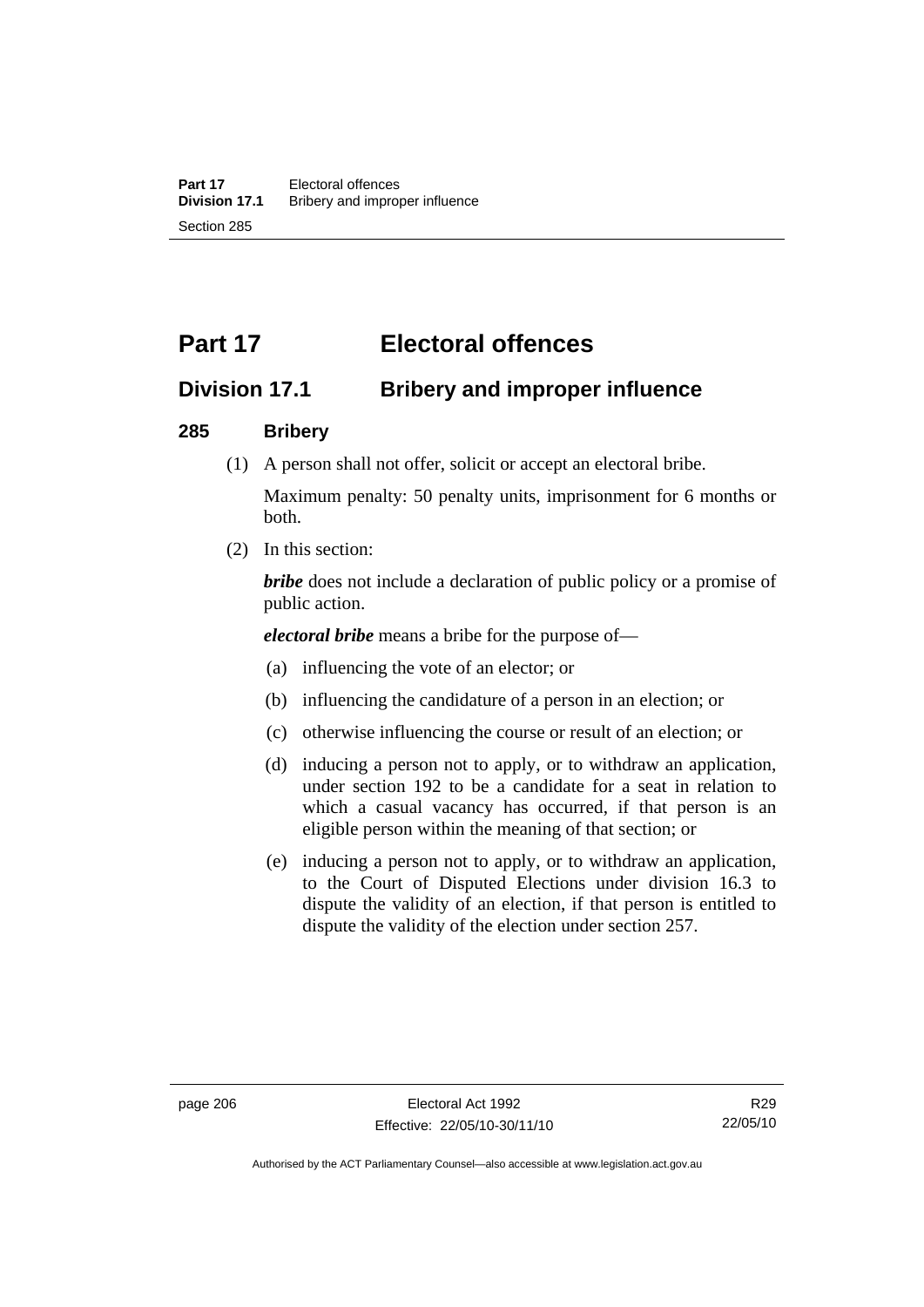### **286 Influencing of votes by officers**

In the exercise of a function under this Act, an officer shall not, without reasonable excuse, do anything for the purpose of influencing the vote of another person.

Maximum penalty: 50 penalty units, imprisonment for 6 months or both.

### **287 Influencing votes of hospital and nursing home patients**

The proprietor of a hospital or nursing home, or an employee or agent of such a proprietor, shall not, without reasonable excuse, do anything for the purpose of influencing the vote of a patient or resident of the hospital or nursing home.

Maximum penalty: 50 penalty units, imprisonment for 6 months or both.

## **Division 17.2 Protection of rights**

### **288 Violence and intimidation**

A person shall not, by violence or intimidation, hinder or interfere with—

- (a) the free exercise of a right under this Act; or
- (b) the free performance of a duty under this Act.

Maximum penalty: 50 penalty units, imprisonment for 6 months or both.

### **289 Discrimination on grounds of political donations**

- (1) A person shall not discriminate against another person on the ground of the making by the other person of a donation to—
	- (a) a political party; or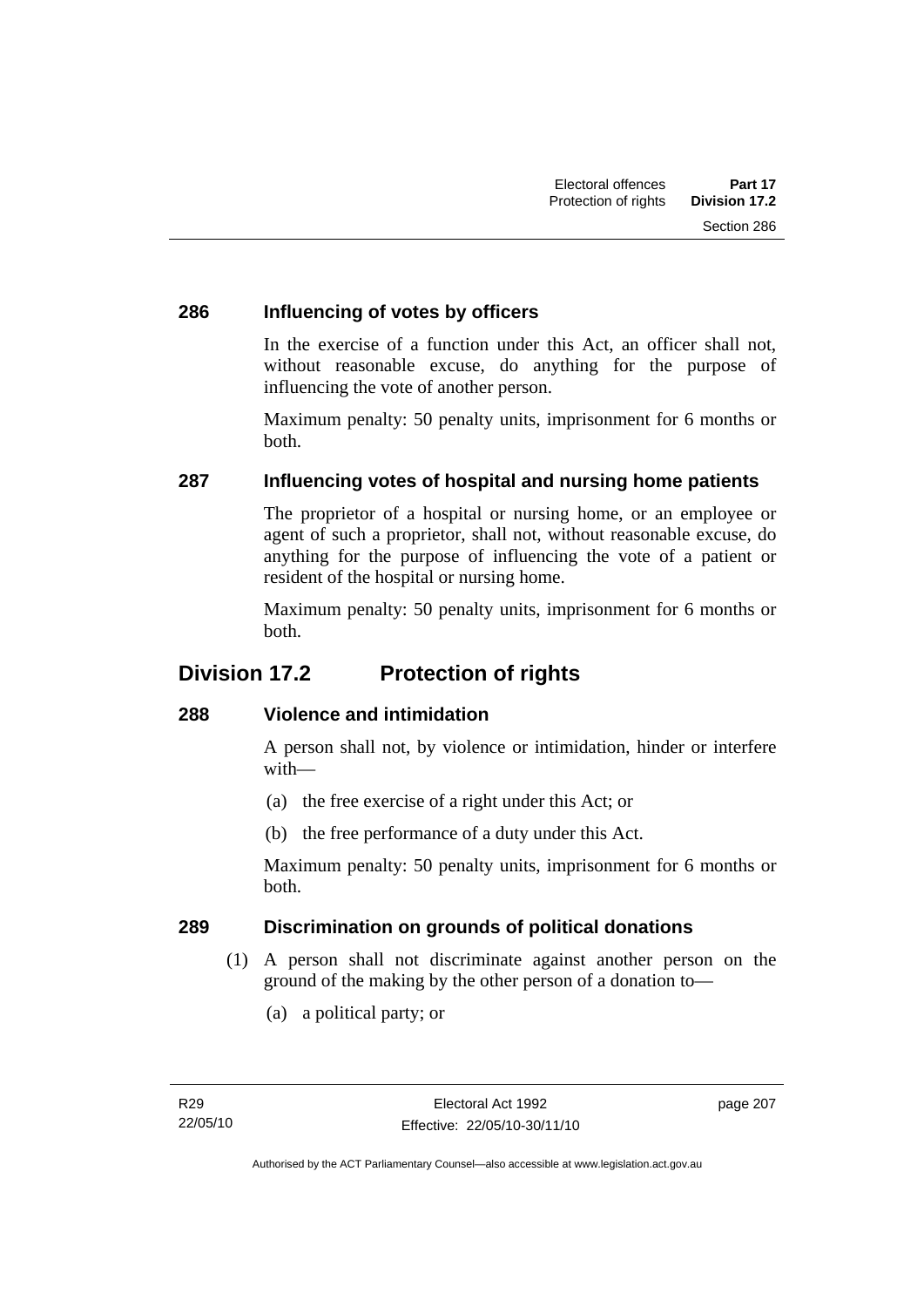(b) a candidate in an election.

Maximum penalty: 50 penalty units, imprisonment for 6 months or both.

(2) In this section:

*discriminate against*, in relation to a person, means—

- (a) deny the person access to membership of any trade union, club or other body, whether incorporated or not; or
- (b) not allow the person to work or to continue to work; or
- (c) subject the person to any form of intimidation or coercion; or
- (d) subject the person to any other detriment.

### **290 Employees' right to leave of absence for voting**

 (1) On notification from an employee before a polling day, the employer shall allow the employee, without penalty or any disproportionate deduction of pay, to take any necessary leave (not exceeding 2 hours) for the purpose of voting.

Maximum penalty: 10 penalty units.

- (2) Subsection (1) does not apply if the absence of the employee from employment could—
	- (a) endanger any person, animal or thing; or
	- (b) cause substantial loss to any person.
- (3) An employee shall not notify an employer under subsection (1) if he or she does not have a genuine intention of voting during the period of the leave to be granted for the purpose of voting.

Maximum penalty: 5 penalty units.

R29 22/05/10

Authorised by the ACT Parliamentary Counsel—also accessible at www.legislation.act.gov.au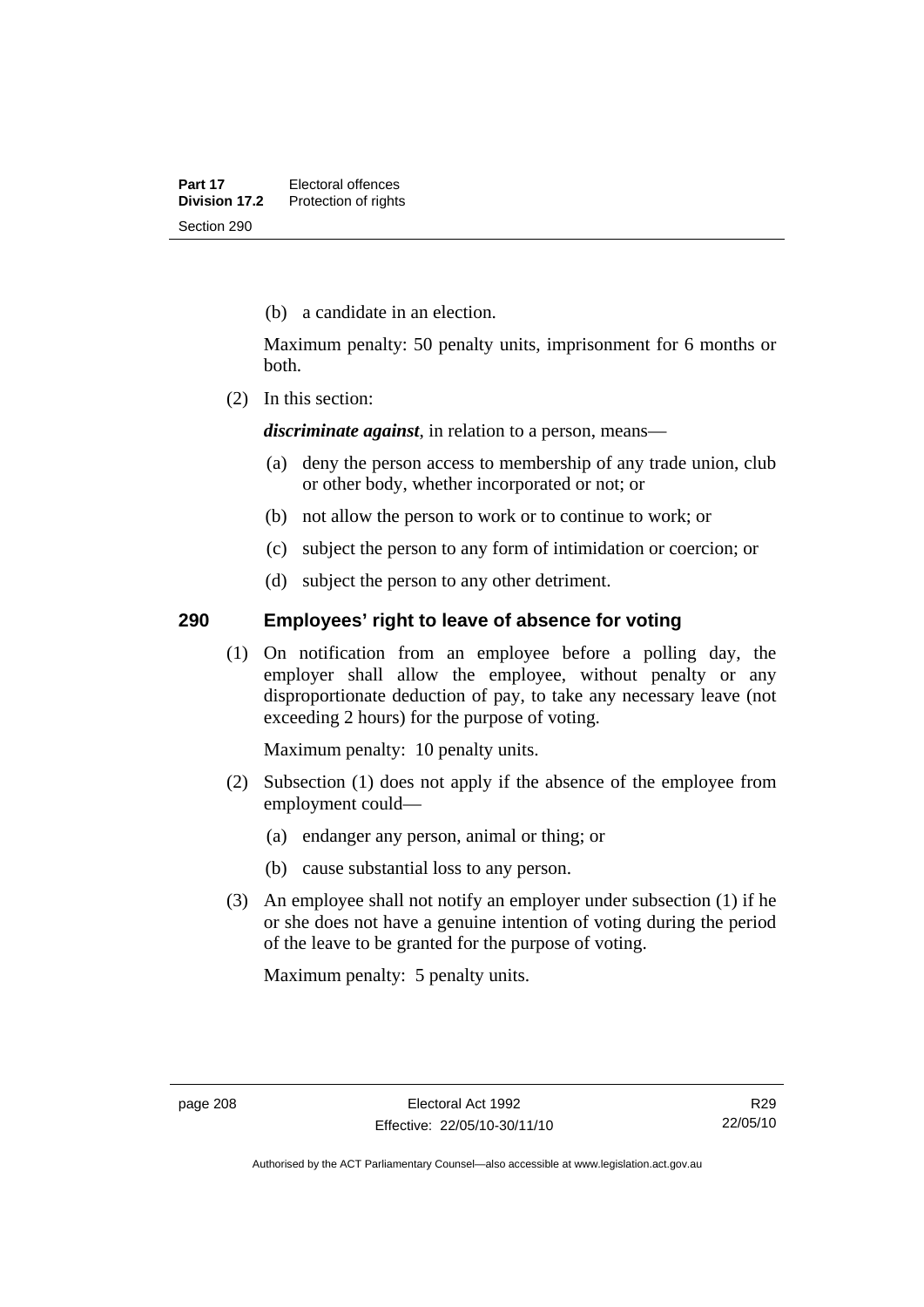# **Division 17.3 Campaigning offences**

### **291 Definitions for div 17.3**

In this division:

*disseminate* electoral matter (whether in printed or electronic form) means print, publish, distribute, produce or broadcast the electoral matter.

*publish* electoral matter, includes publish electronically.

*reportage or commentary*, in relation to a news publication, means everything in the newspaper or periodical except—

- (a) advertisements; and
- (b) letters to the editor.

### **292 Dissemination of unauthorised electoral matter**

- (1) A person commits an offence if—
	- (a) the person disseminates electoral matter; and
	- (b) the matter does not include—
		- (i) the name of the person who authorised the matter or its author; and
		- (ii) a statement to the effect that the named person authorised, or is the author of, the matter; and
		- (iii) if the matter is published for a registered party, a candidate for election or a person who has publicly indicated that he or she intends to be a candidate for election—a statement to the effect that the matter is published for the party, candidate or person.

Maximum penalty: 10 penalty units.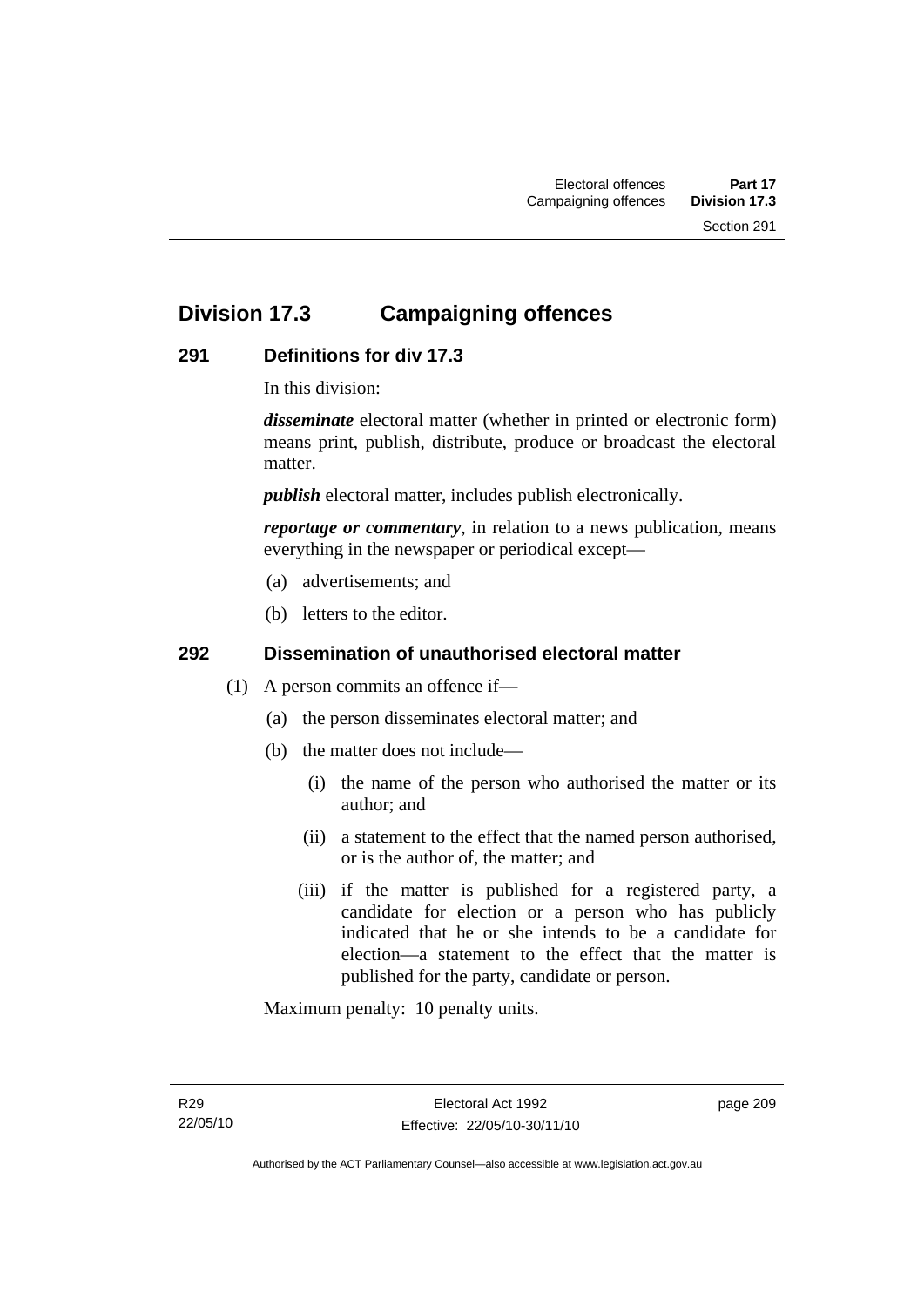(2) In this section:

*statement* means a statement in a form in which the matter is disseminated.

#### **Example**

Electoral matter disseminated in sound and video form could state the authoriser's name in sound or on-screen printed form.

*Note* An example is part of the Act, is not exhaustive and may extend, but does not limit, the meaning of the provision in which it appears (see Legislation Act, s 126 and s 132).

#### **293 Exceptions for news publications**

- (1) Section 292 does not apply to the dissemination of electoral matter contained in reportage or commentary in a particular news publication if the publication includes a statement to the effect that a person named in the statement has authorised publication of all electoral matter contained in reportage or commentary in the publication.
- (2) Section 292 does not apply to the dissemination of electoral matter contained in a letter to the editor in a particular news publication if—
	- (a) the author's name and the place where the author lives are stated at the end of the letter; and
	- (b) the publication includes a statement to the effect that a person named in the statement has authorised publication of all electoral matter contained in letters to the editor in the publication.
- (3) For subsection (2) (a), it is sufficient to identify where the author lives by reference to—
	- (a) the suburb or town of, or nearest to, the author's residence; and
	- (b) if the residence is outside the ACT—the State, other Territory or other country of the residence.

R29 22/05/10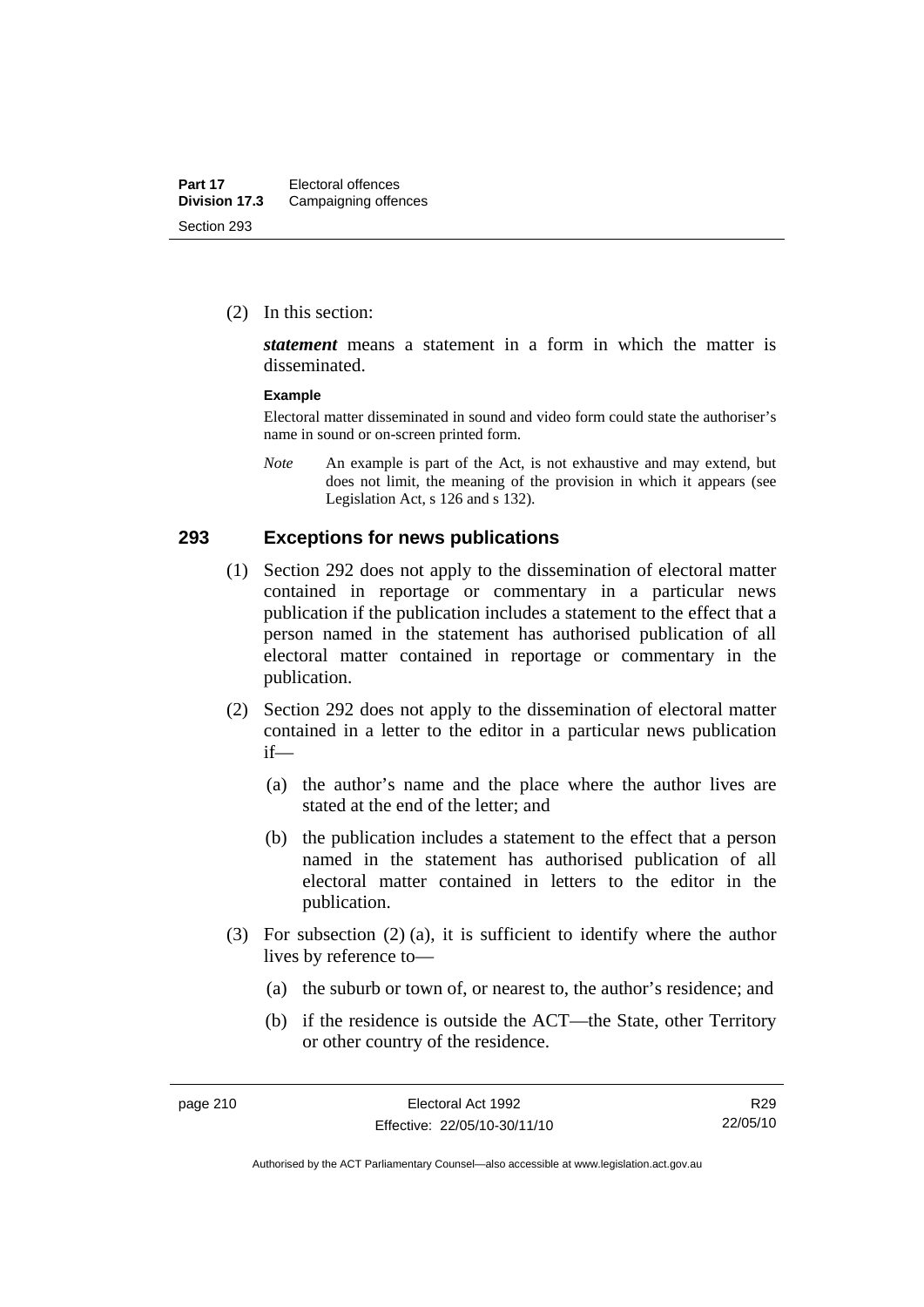(4) In this section:

*letter to the editor* includes electronic commentary of a similar kind.

### **294 Exceptions for dissemination of electoral matter on certain items**

- (1) Section 292 does not apply to the dissemination of electoral matter on any of the following items unless the item includes a representation of a ballot paper:
	- (a) a letter from an MLA that includes the name of the MLA and an indication that he or she is an MLA;
	- (b) a press release published by or for an MLA that includes the name of the MLA and an indication that he or she is an MLA;
	- (c) a report under the *Annual Reports (Government Agencies) Act 2004*;
	- (d) a publication of a government agency that includes—
		- (i) the name of the agency; and
		- (ii) the City of Canberra Arms; and
		- (iii) the words 'Australian Capital Territory', 'Australian Capital Territory Legislative Assembly', 'ACT Legislative Assembly', 'Australian Capital Territory Government' or 'ACT Government';
	- (e) a business or visiting card that promotes the candidacy of a person in an election;
	- (f) a letter or card on which the name of the sender appears;
	- (g) a T-shirt;
	- (h) a badge or button;
	- (i) a pen or pencil;
	- (j) a balloon;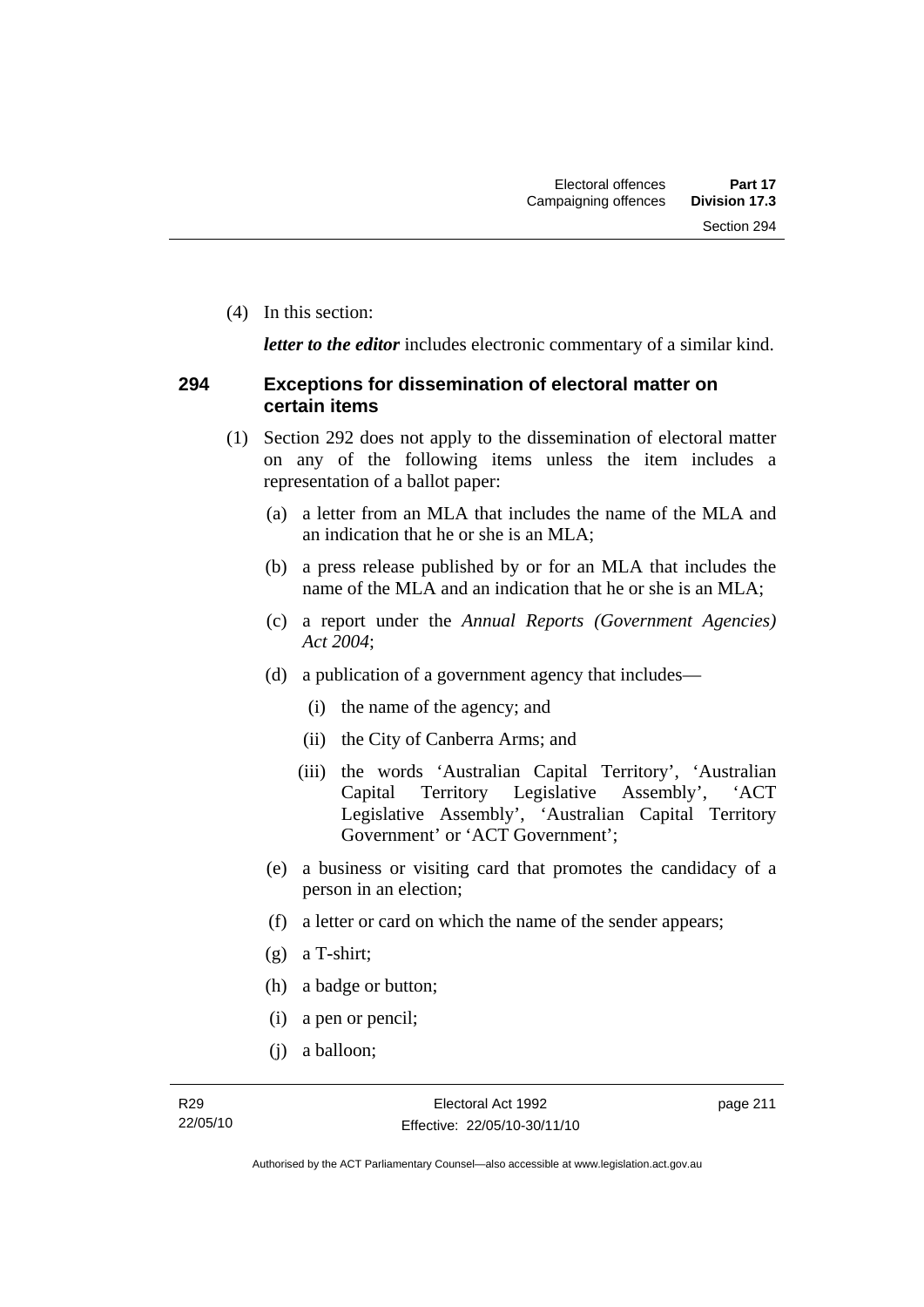- (k) an item prescribed by regulation.
- (2) In this section:

*City of Canberra Arms*—see the *City of Canberra Arms Act 1932*, section 4.

*government agency* means—

- (a) an administrative unit; or
- (b) a Territory instrumentality; or
- (c) a statutory office-holder and the staff assisting the statutory office-holder.

#### **295 Exception for certain Commonwealth licence holders**

Section 292 does not apply to the dissemination of electoral matter on radio or television by the holder of a licence under the *Broadcasting Services Act 1992* (Cwlth) that is subject to a condition relating to election advertisements.

### **296 Advertorials**

- (1) This section applies to an advertisement in a news publication that—
	- (a) appears to be reportage or commentary; and
	- (b) includes electoral matter.
- (2) The proprietor of the news publication must ensure that the word 'advertisement' is included, in legible form, as a headline to the advertisement on each page on which the advertisement appears.

Maximum penalty: 10 penalty units.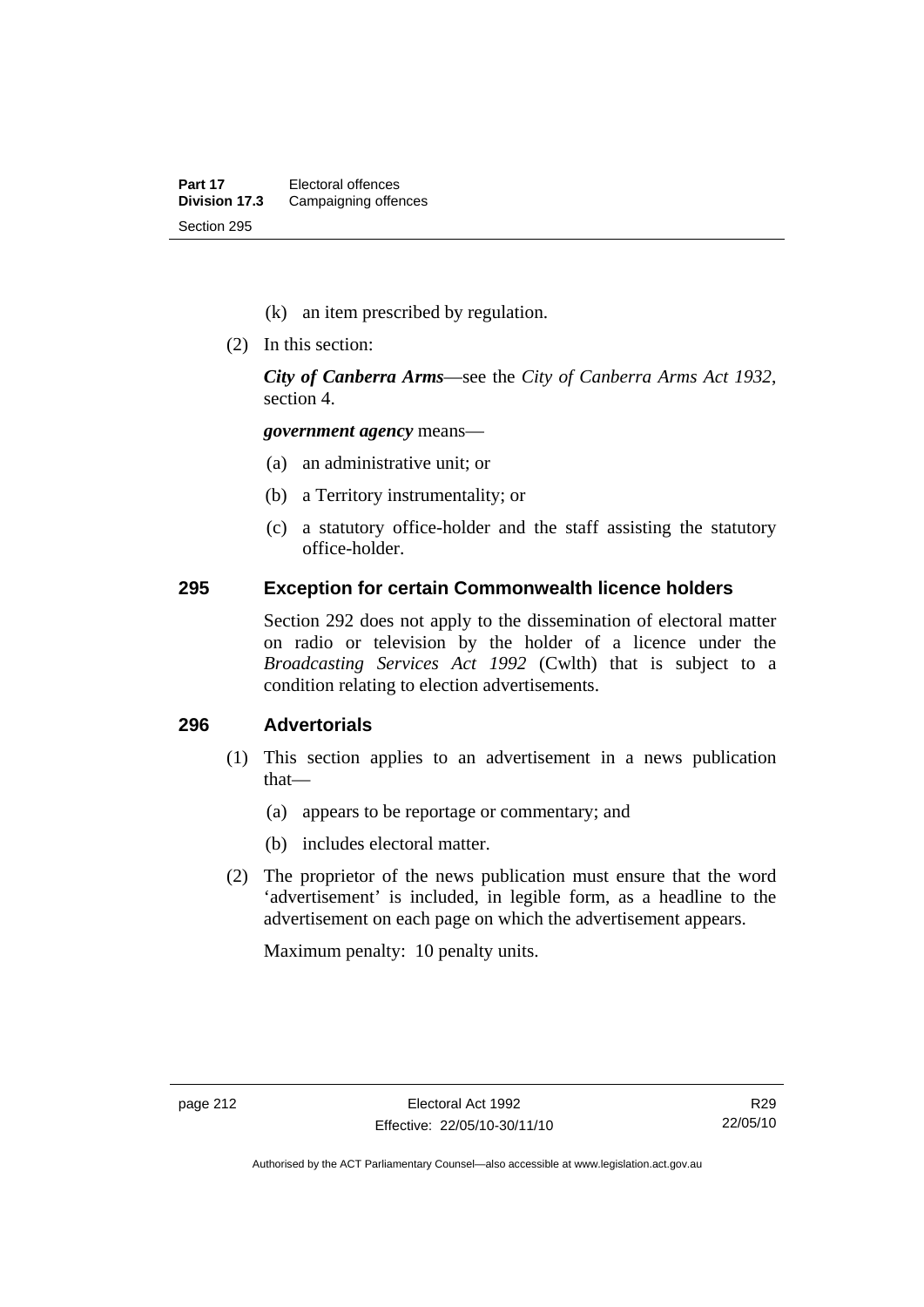### **297 Misleading or deceptive electoral matter**

 (1) A person shall not disseminate, or authorise to be disseminated, electoral matter that is likely to mislead or deceive an elector about the casting of a vote.

Maximum penalty: 50 penalty units, imprisonment for 6 months or both.

 (2) It is a defence to a prosecution for an offence against subsection (1) if it is established that the defendant did not know, and could not reasonably be expected to have known, that the electoral matter was likely to mislead or deceive an elector about the casting of a vote.

### **298 Inducement to illegal voting—representations of ballot papers**

A person shall not disseminate, or authorise to be disseminated, electoral matter including a representation of a ballot paper, or part of a ballot paper, likely to induce an elector to mark his or her vote otherwise than in accordance with the directions on the ballot paper.

Maximum penalty: 50 penalty units, imprisonment for 6 months or both.

### **299 Graffiti**

- (1) A person shall not, without reasonable excuse, mark any electoral matter directly on any defined place or object without the consent of—
	- (a) for a place—the lessee or lawful occupier of the place; or
	- (b) for an object—the owner or lawful possessor of the object.

Maximum penalty: 10 penalty units.

 (2) The Territory or a Territory authority shall not give consent for subsection  $(1)$ .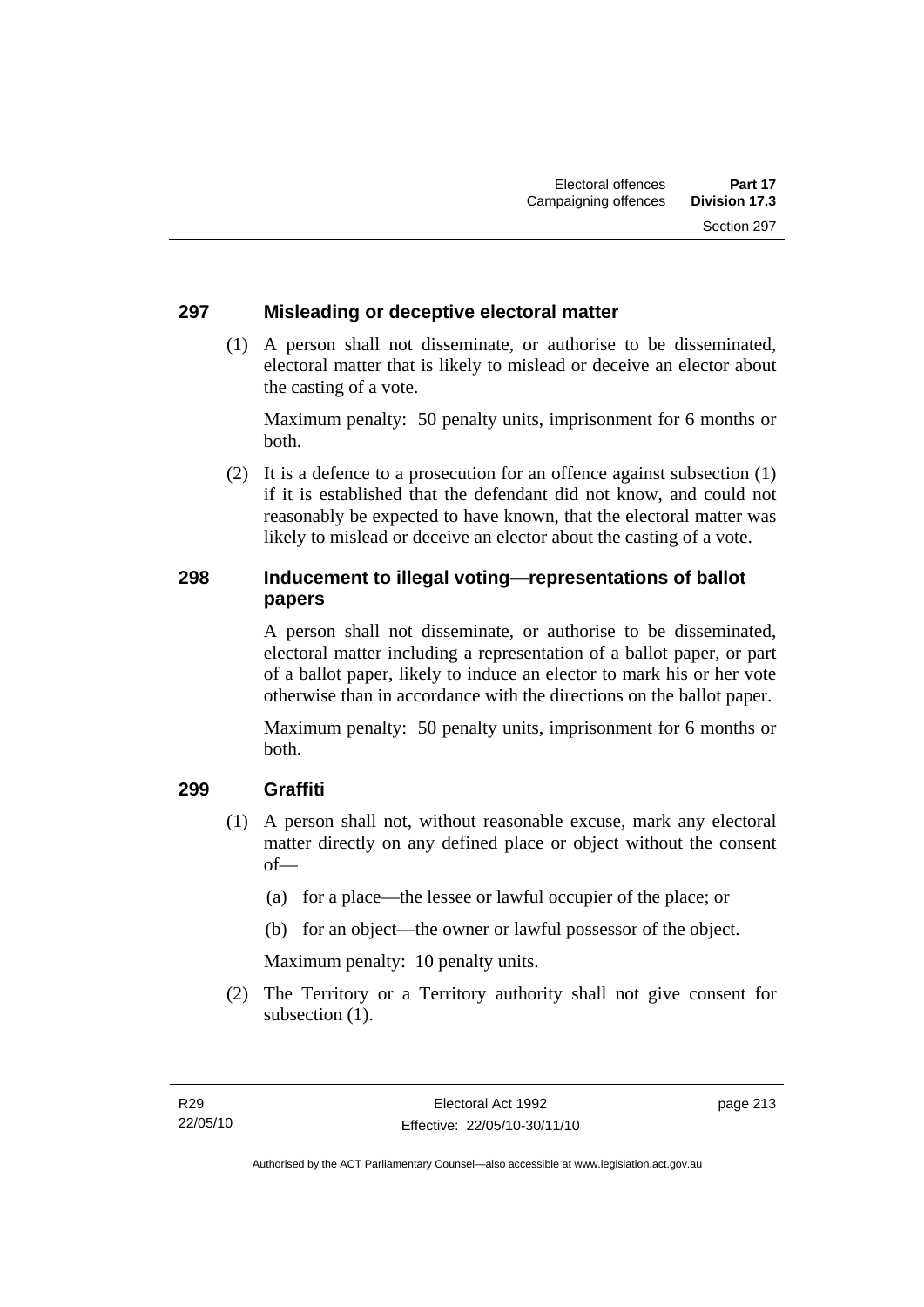- (3) In a prosecution for an offence against subsection (1) in relation to a defined place or object leased, occupied, owned or possessed by the Territory or a Territory authority, it is to be conclusively presumed that the Territory or the Territory authority, as the case requires, did not consent to any marking of electoral matter on the place or object.
- (4) In this section:

*defined place or object* means a building, footpath, hoarding, roadway, vehicle, vessel or any public or private place (whether on land or water or in the air).

*lessee*—see the *Planning and Development Act 2007*, section 234.

*mark* means write, draw or depict.

### **300 Defamation of candidates**

 (1) A person shall not make or publish, or authorise to be made or published, a false and defamatory statement about the personal character or conduct of a candidate.

Maximum penalty: 50 penalty units, imprisonment for 6 months or both.

- (2) It is a defence to a prosecution for an offence against subsection (1) if it is established that the defendant believed on reasonable grounds that the relevant statement was true.
- (3) A person who makes a false and defamatory statement in relation to the personal character or conduct of a candidate in contravention of this section may, at the suit of the candidate, be restrained by injunction from repeating the statement or any similar false and defamatory statement.

### **301 Publication of statements about candidates**

 (1) A person shall not publish, or authorise to be published, on behalf of a body (whether incorporated or unincorporated) a statement—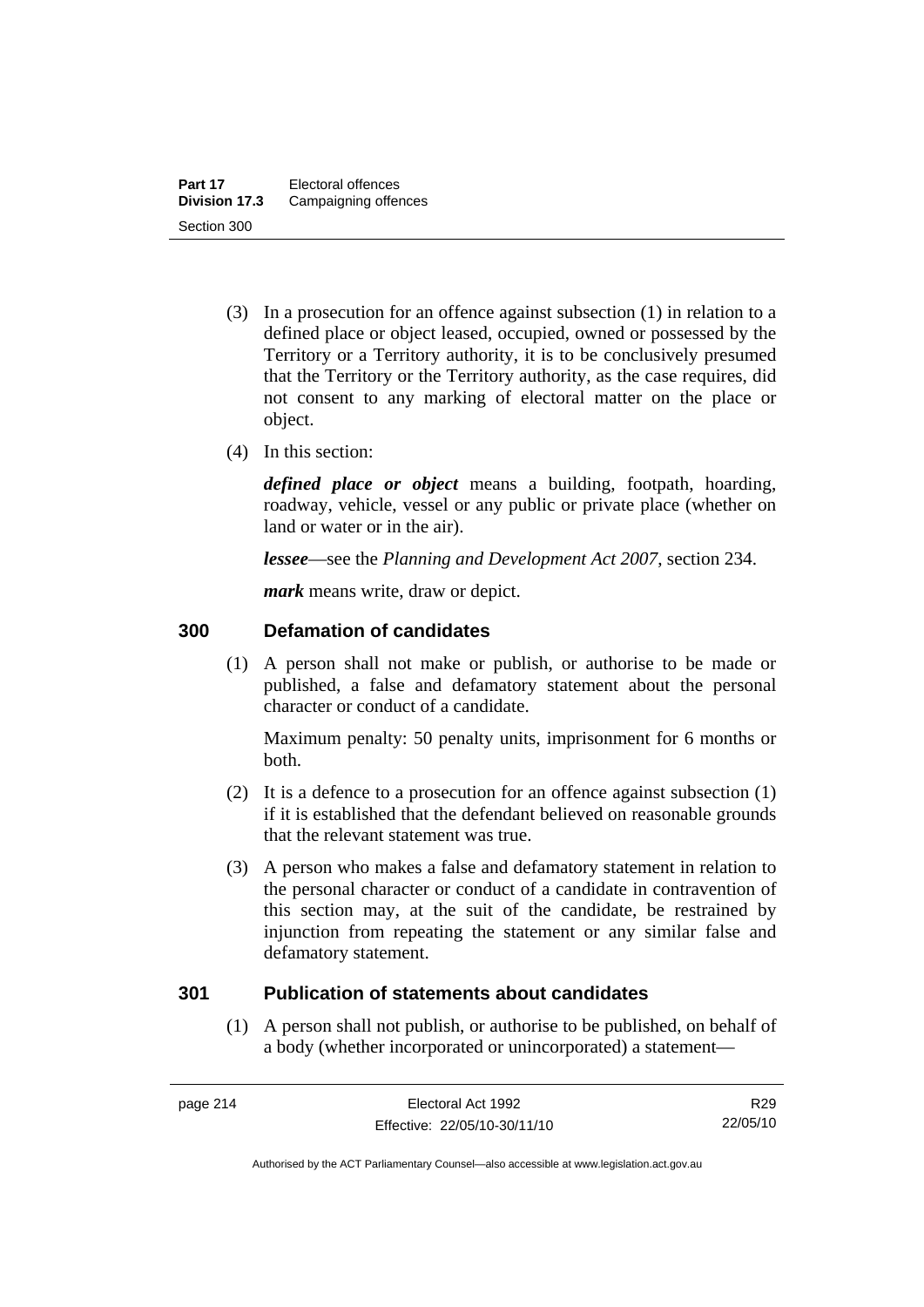- (a) expressly or impliedly claiming that a candidate in an election is associated with, or supports the policy or activities of, that body; or
- (b) expressly or impliedly advocating that a candidate should be given the first preference vote in an election;

without the written authority of the candidate.

Maximum penalty: 30 penalty units.

- (2) In proceedings for an offence against subsection (1), it shall be presumed, unless the contrary is proved, that a statement purported to be made on behalf of a body was made on behalf of the body.
- (3) This section does not apply to a statement—
	- (a) published on behalf of a political party; and
	- (b) that relates to a candidate nominated by the party who has publicly declared his or her candidature to be on behalf of, or in the interests of, the party.

### **302 Disruption of election meetings**

 (1) A person shall not, without reasonable excuse, disrupt an election meeting.

Maximum penalty: 5 penalty units.

- (2) The chairperson of an election meeting may request a police officer to remove from the meeting any person who, in the opinion of the chairperson, is disrupting the meeting.
- (3) On a request from the chairperson under subsection (2), a police officer may take reasonable action to remove from the meeting the person disrupting the meeting.
- (4) A person who is the subject of a request referred to in subsection (2) shall not, without reasonable excuse, return to the meeting without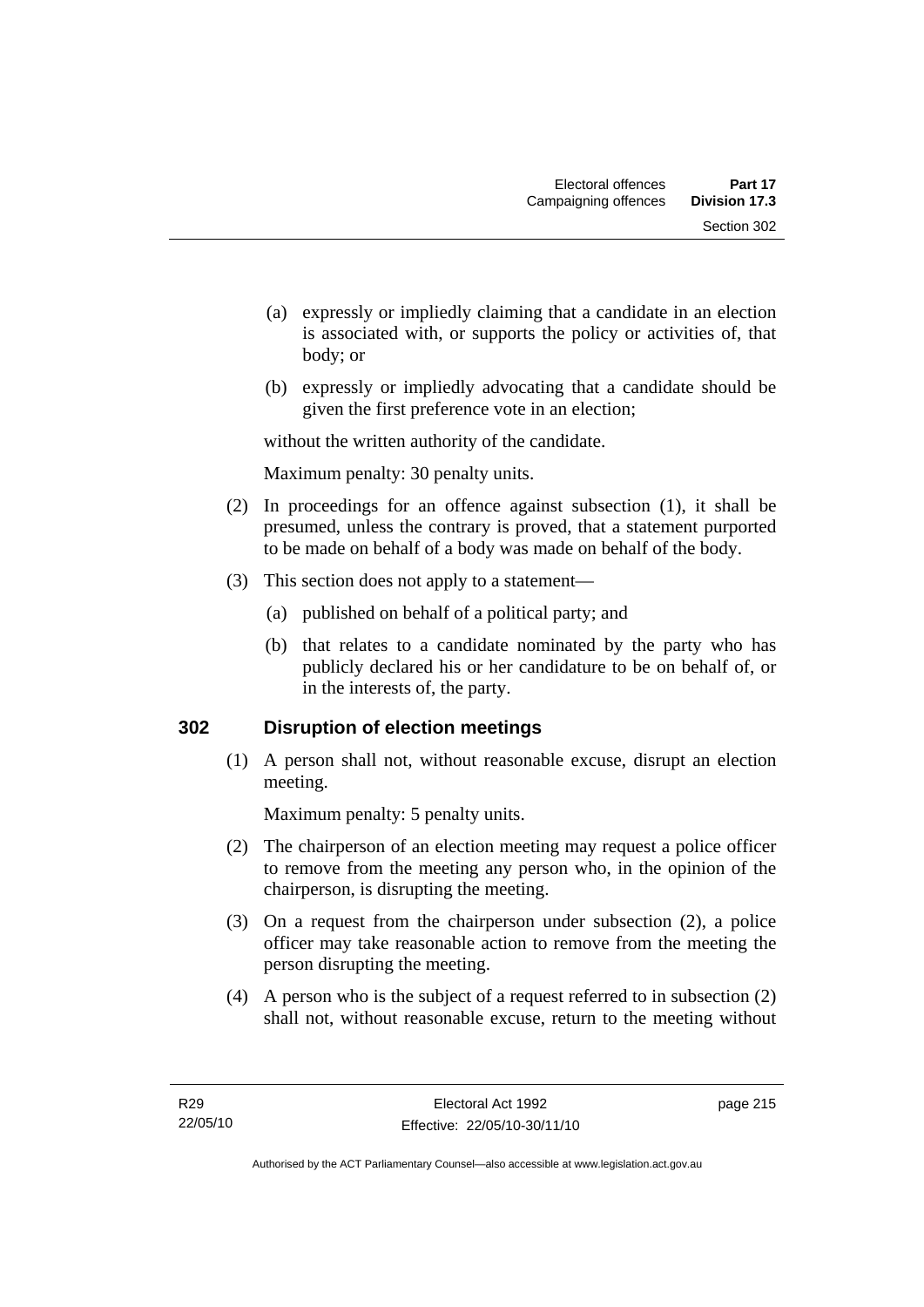the authority of the chairperson after leaving it or being removed from it.

Maximum penalty: 10 penalty units.

(5) In this section:

*election meeting* means a lawful public meeting held during a pre-election period in association with the relevant election.

### **303 Canvassing within 100m of polling places**

- (1) A person shall not, during polling hours within the defined polling area in relation to a polling place—
	- (a) do anything for the purpose of influencing the vote of an elector as the elector is approaching, or while the elector is at, the polling place; or
	- (b) do anything for the purpose of inducing an elector not to vote as the elector is approaching, or while the elector is at, the polling place; or
	- (c) exhibit a notice containing electoral matter that is able to be clearly seen by electors approaching, or at, the polling place, other than a notice authorised by the commissioner for display there.

Maximum penalty: 5 penalty units.

- (2) If the building where a polling place is located is situated on grounds within an enclosure, the commissioner may, by written notice, specify the boundary of that enclosure for subsection (7), definition of *defined polling area*, paragraph (b).
- (3) A notice is a notifiable instrument.

*Note* A notifiable instrument must be notified under the *Legislation Act 2001*.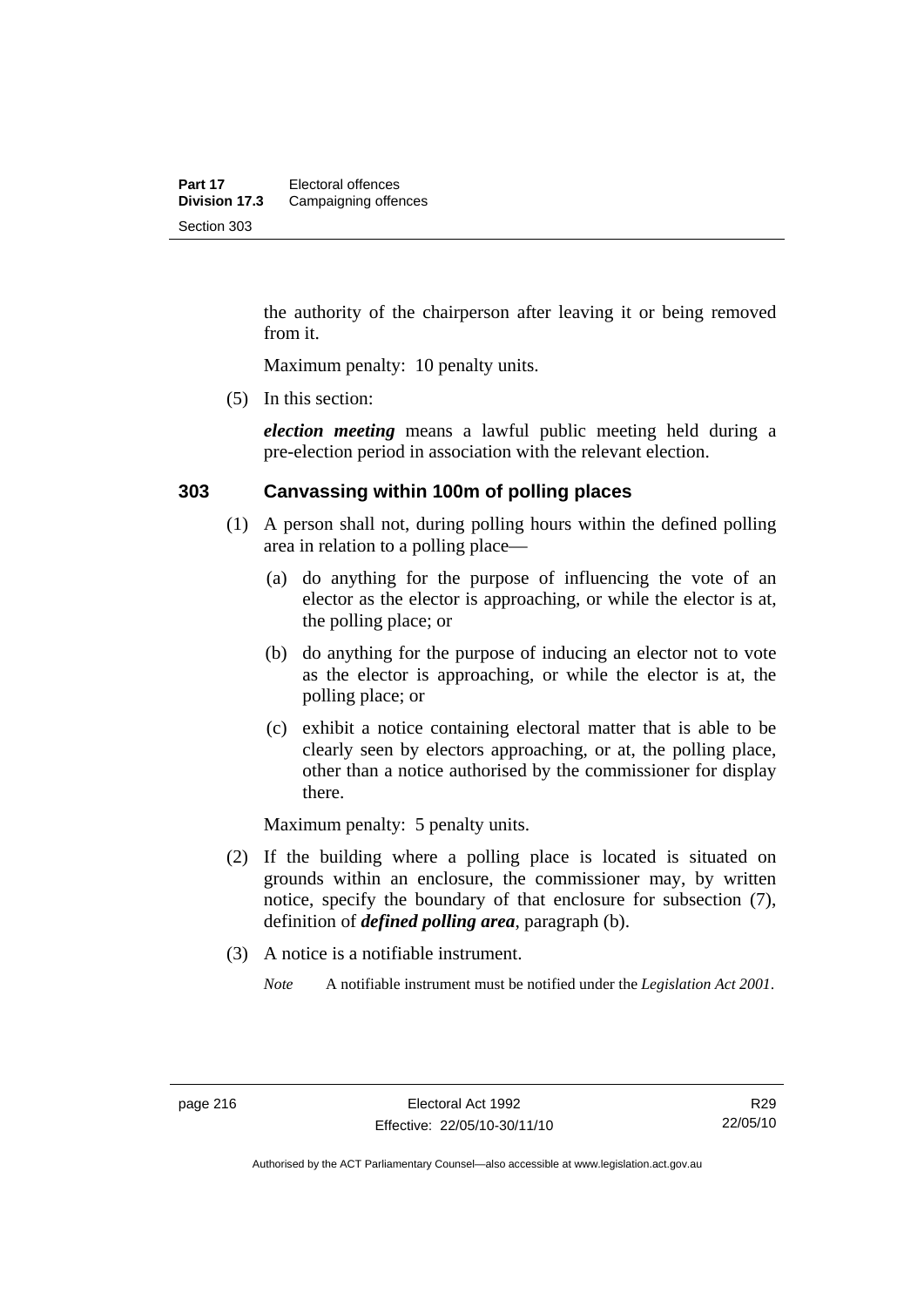- (4) An officer may, if directed by the commissioner, remove or obliterate a notice that the commissioner or the officer believes on reasonable grounds to be exhibited in contravention of this section.
- (5) Subsection (4) does not authorise an officer to enter land that is subject to a territory lease.
- (6) A person shall not obstruct an officer in the exercise or attempted exercise of the officer's functions under subsection (4).

Maximum penalty: 50 penalty units, imprisonment for 6 months or both.

(7) In this section:

*defined polling area*, in relation to a polling place, means the area—

- (a) within the building where the polling place is located, and within 100m of the building; or
- (b) if the commissioner issues a notice under subsection (2) in relation to the polling place—within the boundary of the enclosure specified in the notice, and within 100m outside that boundary.

*polling hours*, in relation to a polling place, means—

- (a) for a polling place appointed under section 119—between the hours of 8 am and 6 pm on polling day; or
- (b) for a polling place where a vote may be made before an officer—any time when the place is open for the acceptance of votes; or
- (c) for a polling place where polling is authorised under division 10.5—the period when a mobile polling visit is being made to the building where that place is located.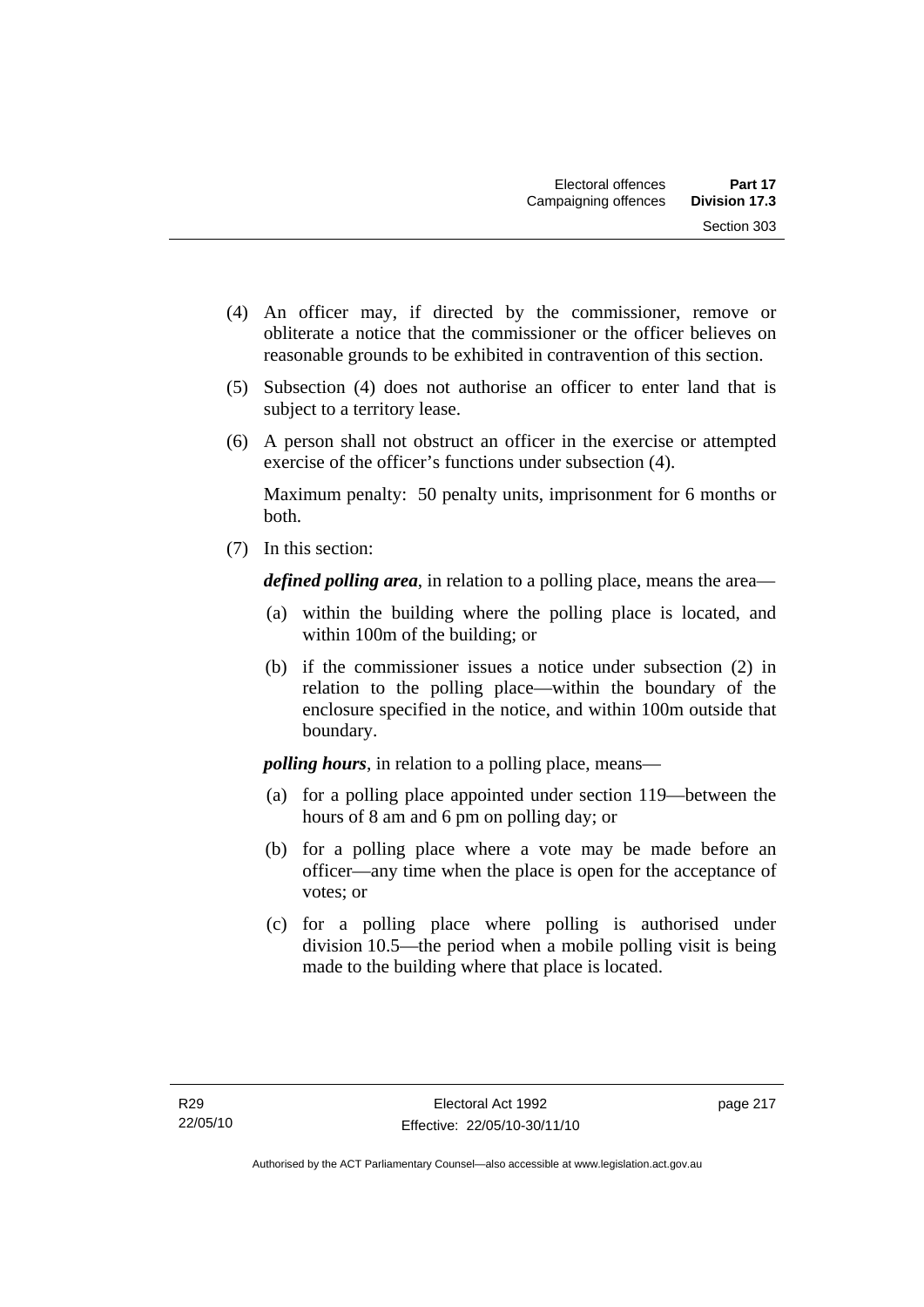### **304 Badges and emblems in polling places**

Subject to section 123 (5), an officer or scrutineer shall not wear or display in a polling place a badge or emblem associated with a political party or candidate.

Maximum penalty: 10 penalty units.

#### **305 How-to-vote material in polling places**

 (1) A person shall not, except for the purposes of assisting another person to vote under section 156, exhibit or leave in a polling place any printed electoral matter.

Maximum penalty: 5 penalty units.

 (2) This section does not apply in relation to a notice authorised by the commissioner for display in the polling place.

### **306 Evidence of authorisation of electoral matter**

In proceedings for an offence against this division—

- (a) electoral matter including a statement to the effect that it was authorised by a specified person is admissible as evidence of that fact; and
- (b) an issue of a news publication including a statement to the effect that a specified person authorised the publication of all electoral matter contained in reportage or commentary in that issue is admissible as evidence of that fact; and
- (c) electoral matter including a statement to the effect that it was disseminated by a specified person is admissible as evidence of that fact; and
- (d) electoral matter that includes a name purporting to be the author's name is admissible as evidence of that fact.

Authorised by the ACT Parliamentary Counsel—also accessible at www.legislation.act.gov.au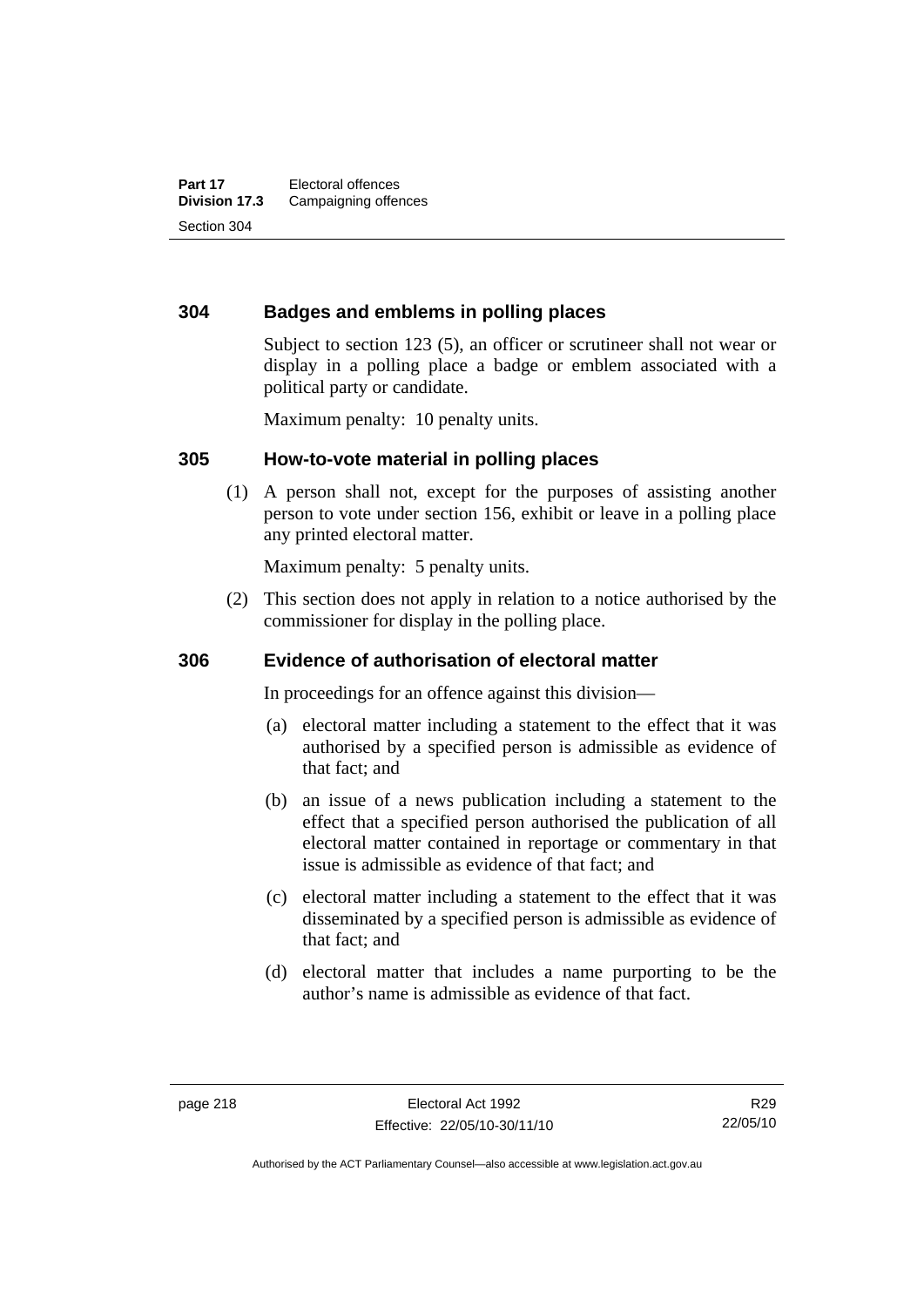# **Division 17.4 Electronic voting offences**

### **306A Interfering with electronic voting devices etc**

A person must not, without reasonable excuse, destroy or interfere with any device or computer program that is used, or intended to be used, for or in connection with electronic voting.

Maximum penalty: 50 penalty units, imprisonment for 6 months or both.

### **306B Interfering with electronic counting devices etc**

A person must not, without reasonable excuse, destroy or interfere with any device or computer program that is used, or intended to be used, for counting votes electronically.

Maximum penalty: 50 penalty units, imprisonment for 6 months or both.

# **Division 17.5 Voting fraud**

### **307 Voting fraud**

 (1) A person shall not supply a ballot paper unless authorised to do so for this Act.

Maximum penalty: 50 penalty units.

(2) A person shall not obtain a ballot paper by fraudulent means.

Maximum penalty: 50 penalty units, imprisonment for 6 months or both.

 (3) A person other than an elector shall not mark a ballot paper, unless expressly authorised by this Act.

Maximum penalty: 50 penalty units.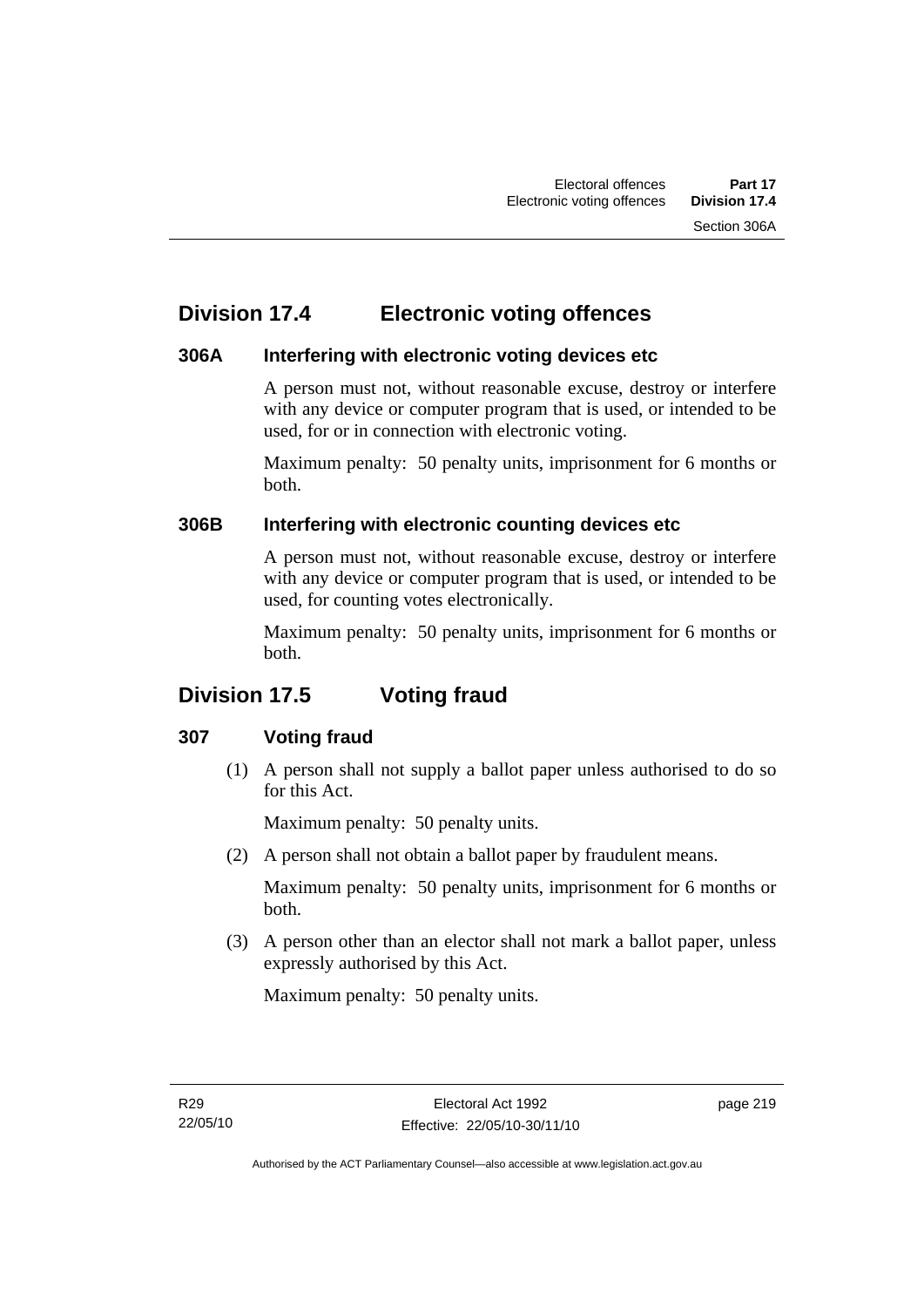(4) A person shall not fraudulently put a ballot paper, or any other paper, in a ballot box.

Maximum penalty: 50 penalty units, imprisonment for 6 months or both.

- (5) A person shall not fraudulently take a ballot paper out of—
	- (a) a place where a vote may be made before an officer under section 136B or 136C; or
	- (b) a polling place; or
	- (c) a scrutiny centre.

Maximum penalty: 50 penalty units, imprisonment for 6 months or both.

 (6) A person shall not, without reasonable excuse, interfere with a ballot box, or a ballot paper, unless authorised to do so for this Act.

Maximum penalty: 50 penalty units, imprisonment for 6 months or both.

## **Division 17.6 Electoral papers**

### **310 Electoral papers—forfeiture**

- (1) On conviction of a person for an offence against the Criminal Code, part 3.6 (Forgery and related offences), any document or instrument in relation to which the offence was committed is forfeited to the Territory.
- (2) A forfeited document or instrument may be destroyed or dealt with as prescribed.

### **311 Electoral papers—unauthorised possession**

A person shall not, without reasonable excuse, except for this Act—

(a) possess an electoral paper; or

R29 22/05/10

Authorised by the ACT Parliamentary Counsel—also accessible at www.legislation.act.gov.au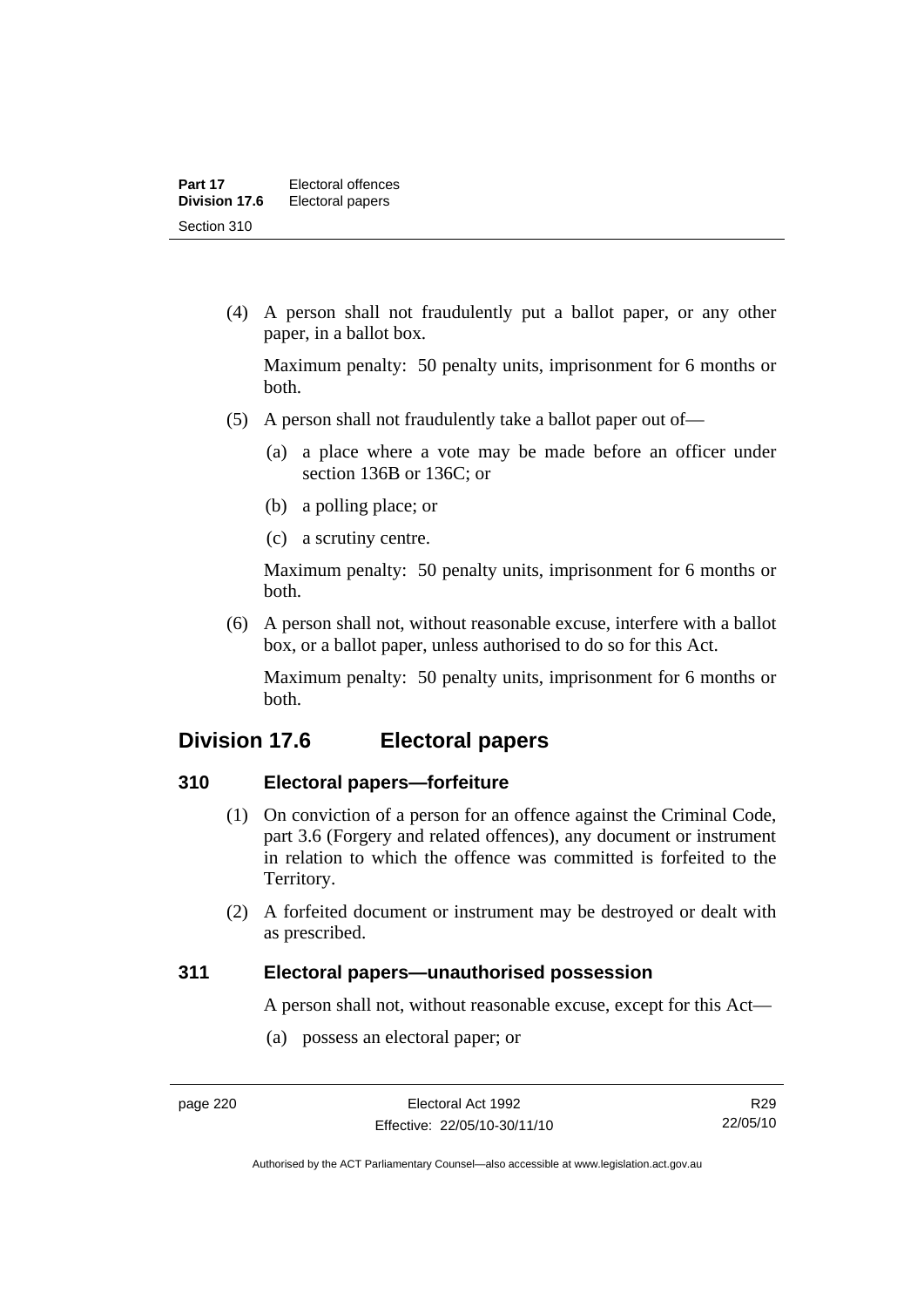(b) possess an instrument designed or adapted particularly for producing an electoral paper, or an official mark on an electoral paper.

Maximum penalty: 30 penalty units.

### **313 Electoral papers—defacement etc**

Unless authorised by or under this Act, a person shall not fraudulently deface, remove, mutilate or destroy an electoral paper.

Maximum penalty: 50 penalty units, imprisonment for 6 months or both.

### **314 Electoral papers—signatures**

 (1) Subject to subsection (2), if a person is required by this Act to sign an electoral paper, he or she shall sign it with his or her personal signature.

Maximum penalty: 10 penalty units.

- (2) If a person is unable to sign his or her name in writing, the person is to be taken to have signed an electoral paper if—
	- (a) the person makes a mark on the paper by way of signature; or
	- (b) another person signs the document in the presence of and at the direction of the person.

### **315 Electoral papers—witnesses**

- (1) A person shall not witness the signature of an electoral paper unless—
	- (a) the paper is signed by the signatory; and
	- (b) he or she has seen the signatory sign the paper; and
	- (c) he or she is satisfied as to—
		- (i) the identity of the signatory; and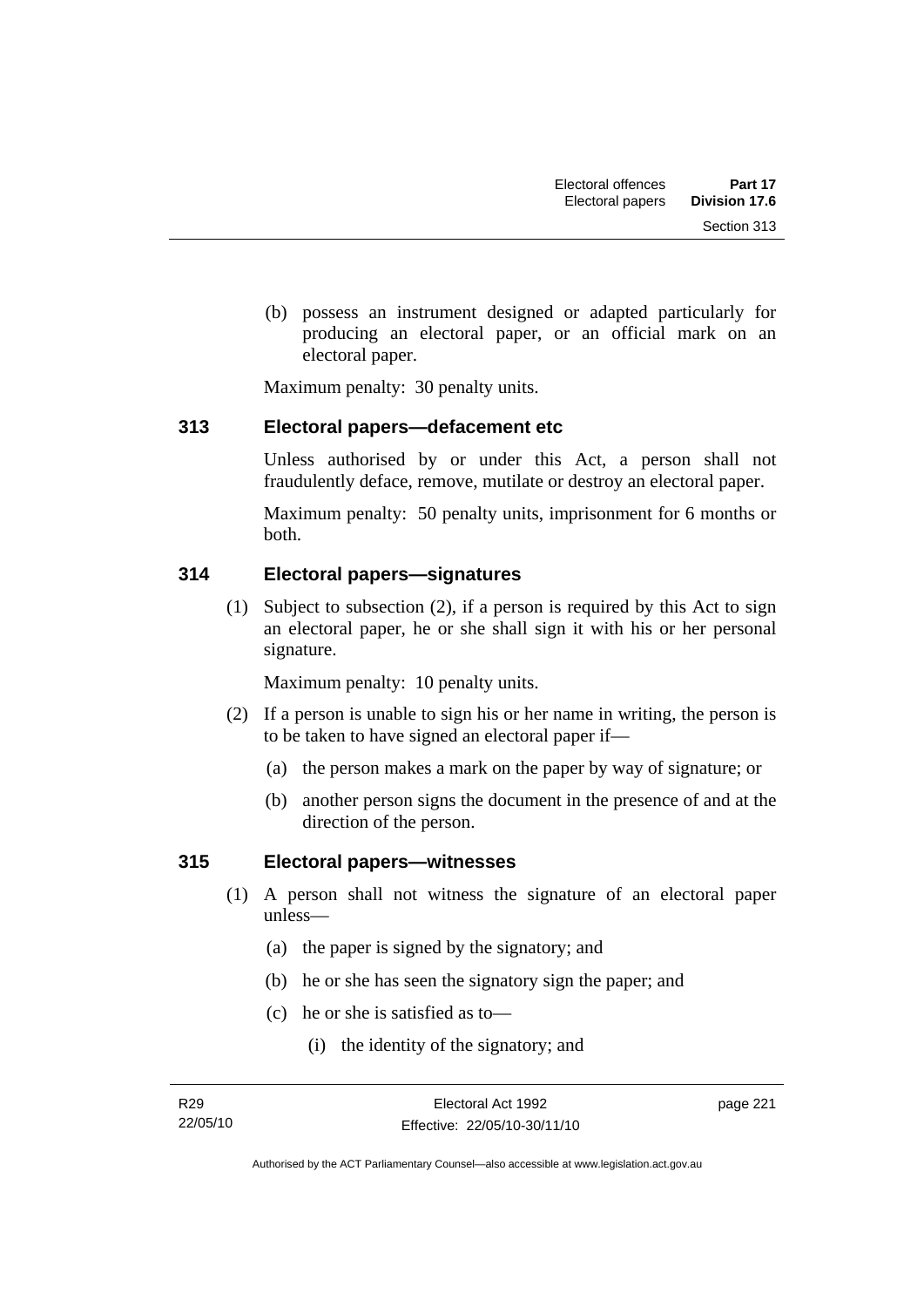- (ii) the truth of any statements made in the paper by the signatory; and
- (d) he or she is able to sign his or her own name.

Maximum penalty: 10 penalty units.

- (2) For subsection (1) (c), a witness may satisfy himself or herself on the basis of—
	- (a) personal knowledge of the signatory; or
	- (b) inquiries made of the signatory; or
	- (c) any other reasonable means.
- (3) In this section:

*signatory*, in relation to a person witnessing the signature of an electoral paper, means the person whose signature is purported to be witnessed.

### **315A Ballot papers—photographs**

- (1) A person commits an offence if—
	- (a) the person takes a photograph of a ballot paper used by the person for voting in an election; and
	- (b) the photograph shows, or would be likely to show, how the person voted in the election.

Maximum penalty: 10 penalty units.

- (2) A person commits an offence if—
	- (a) the person takes a photograph of a ballot paper used by another person (the *elector*) for voting in an election; and
	- (b) the photograph shows, or would be likely to show, how the elector voted in the election; and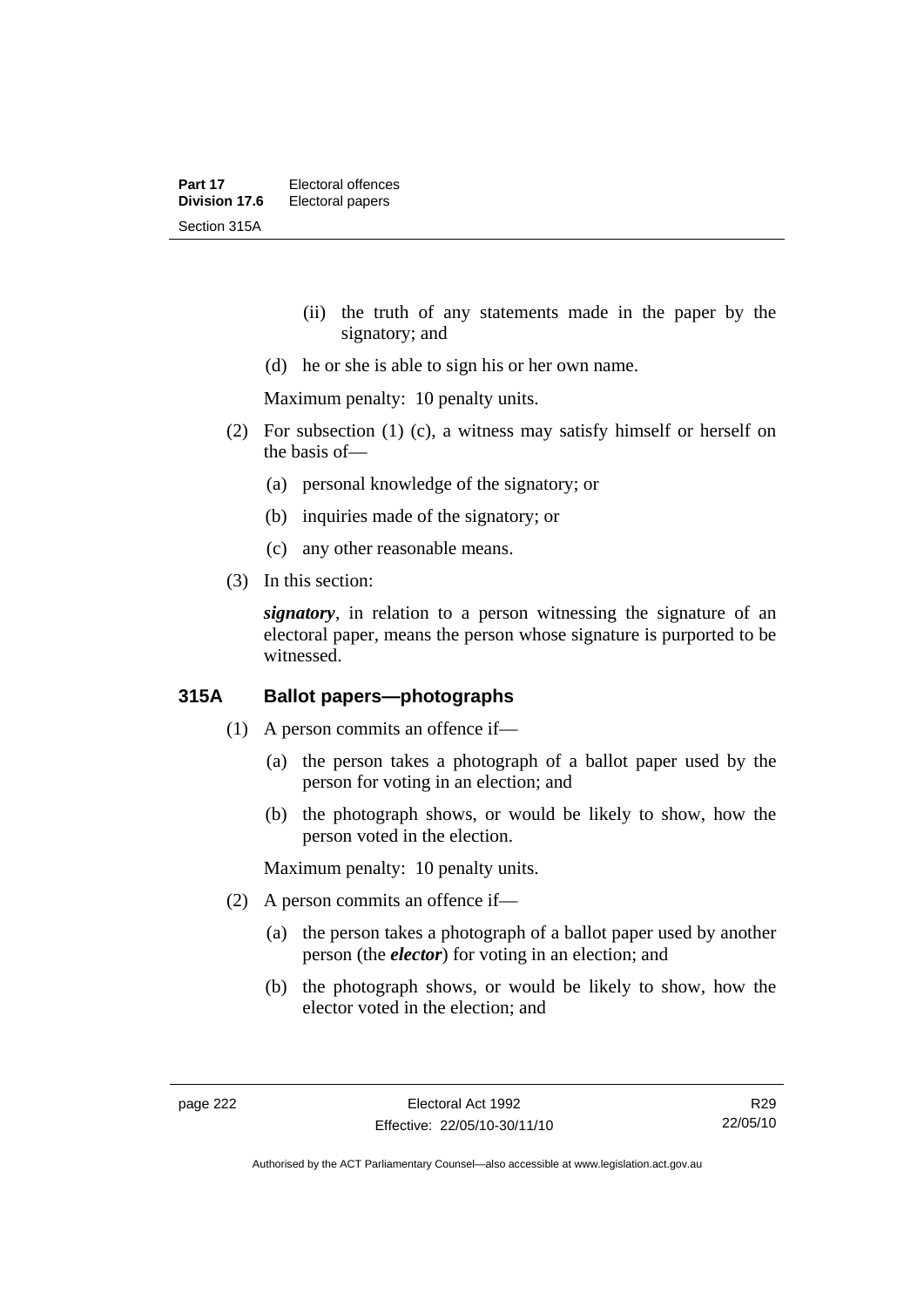- (c) either—
	- (i) the person knows the identity of the elector; or
	- (ii) it would be possible for the person or someone else to find out the identity of the elector.

Maximum penalty: 10 penalty units.

(3) In this section:

*photograph* includes a video recording.

## **Division 17.7 Official functions**

### **316 Improper influence—members of electoral commission etc**

A person shall not do anything improper for the purpose of influencing a member of—

- (a) the electoral commission; or
- (b) an augmented commission; or
- (c) a redistribution committee.

Maximum penalty: 50 penalty units, imprisonment for 6 months or both.

### **317 Unauthorised actions by officers**

An officer shall not, without reasonable excuse, contravene—

 (a) a provision of this Act for which no other penalty is provided; or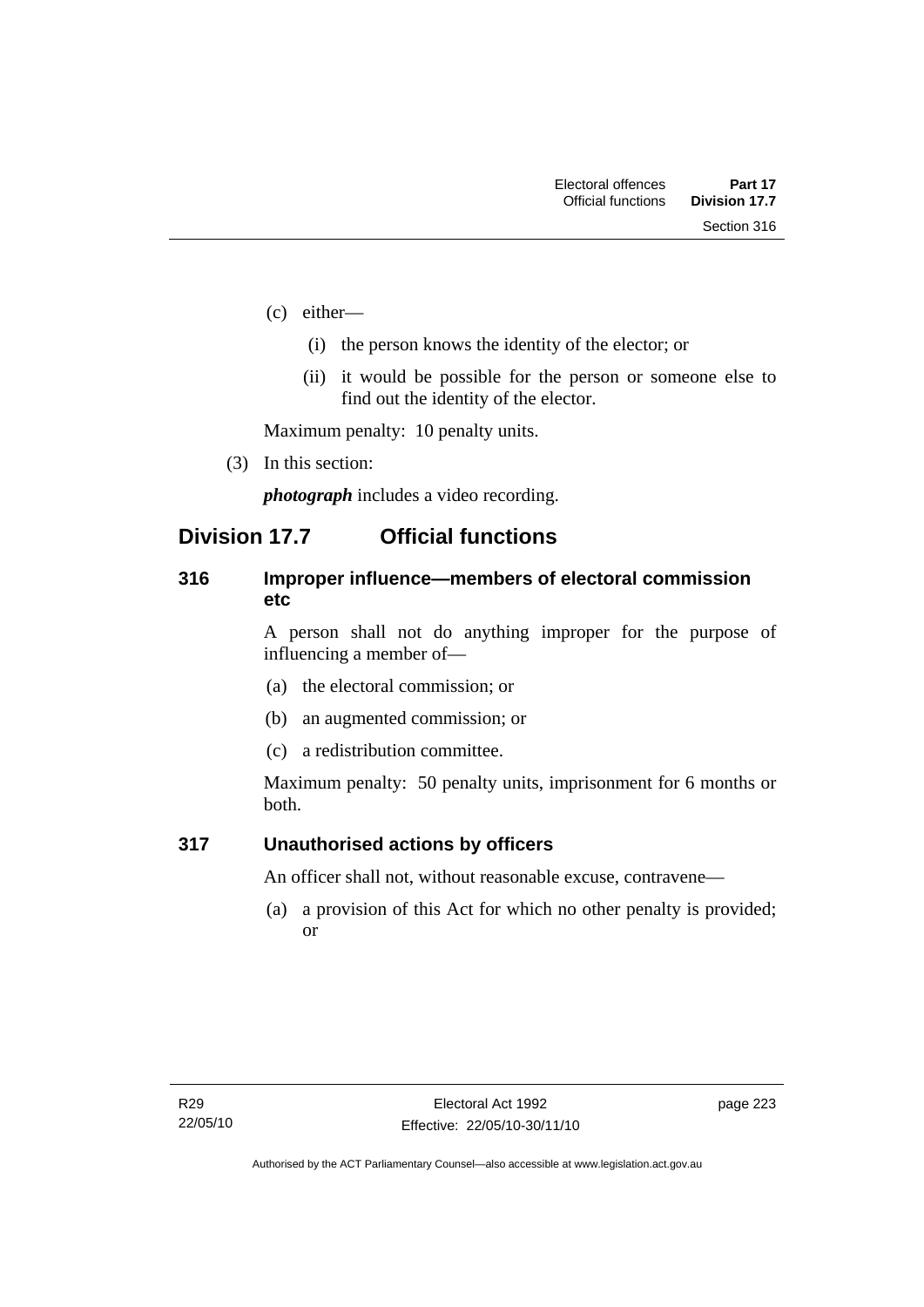(b) a direction given to him or her under this Act.

Maximum penalty: 10 penalty units.

### **318 Identification of voters and votes**

 (1) Except as authorised under this Act, an officer shall not make any mark on a ballot paper that would be likely to enable the identification, directly or indirectly, of the person who votes on the ballot paper.

Maximum penalty: 50 penalty units, imprisonment for 6 months or both.

 (2) Except as authorised under this Act, an officer or a scrutineer shall not, directly or indirectly, disclose any information acquired in the exercise of his or her functions under this Act that would be likely to enable it to be known how an identified voter has voted.

Maximum penalty: 50 penalty units, imprisonment for 6 months or both.

(3) In subsection (2):

*officer* includes a person who has been, but is no longer, an officer.

*scrutineer* includes a person who has been, but is no longer, a scrutineer.

### **319 Responses to official questions**

 (1) A person shall not, in answer to an official question, make a statement that is false or misleading in a material particular.

Maximum penalty: 50 penalty units, imprisonment for 6 months or both.

 (2) It is a defence to a prosecution for an offence against subsection (1) if it is established that the defendant did not know, and could not reasonably be expected to have known, that the relevant statement was false or misleading in a material particular.

R29 22/05/10

Authorised by the ACT Parliamentary Counsel—also accessible at www.legislation.act.gov.au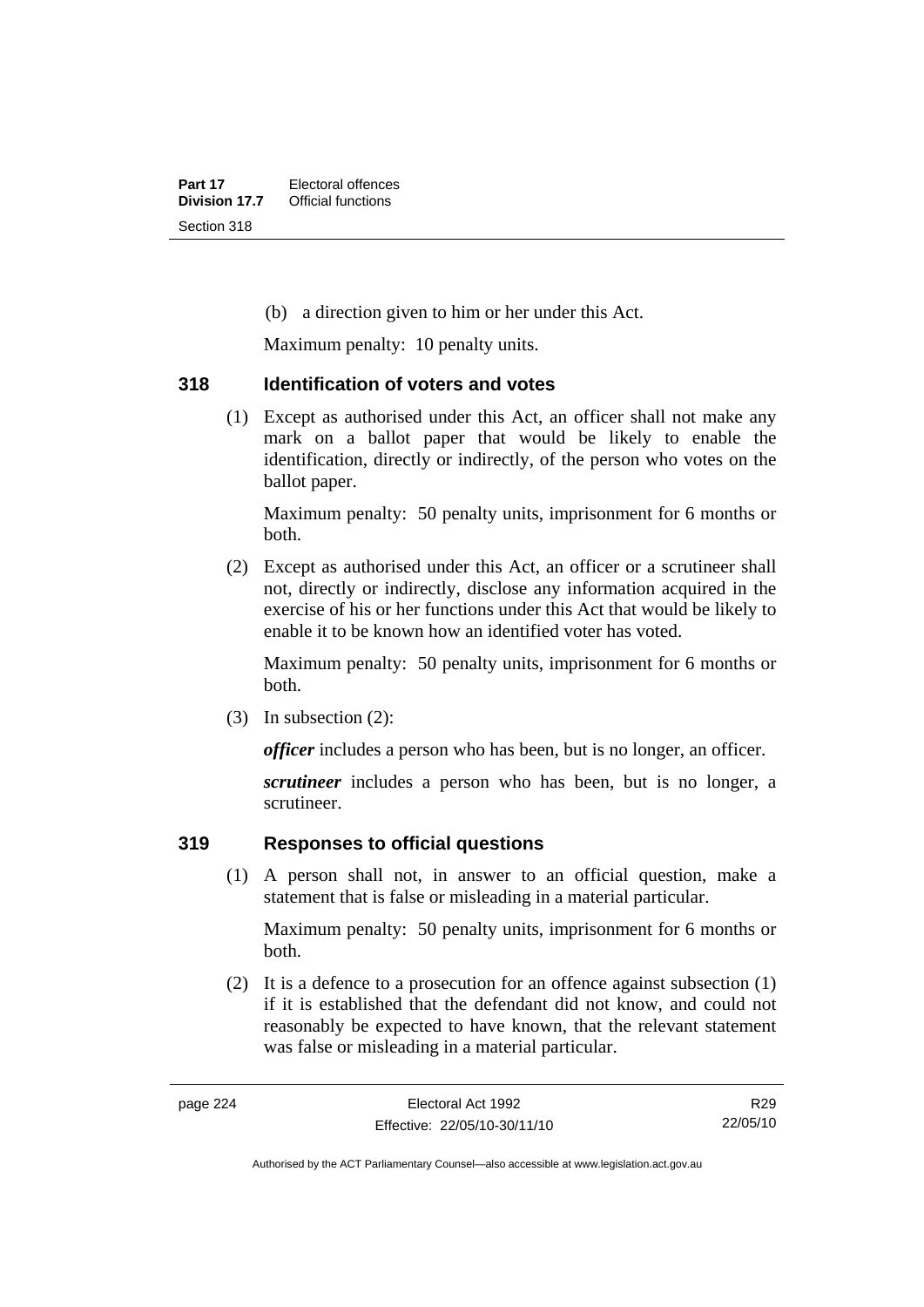Section 320

(3) In this section:

*official question* means a question asked by an officer in the exercise of his or her functions under this Act.

### **320 Control of behaviour at voting centres**

 (1) A person shall not, without reasonable excuse, disrupt an activity being carried out under this Act at a voting centre.

Maximum penalty: 10 penalty units.

 (2) A person at a voting centre shall not, without reasonable excuse, disobey a direction given by the OIC by or under this Act.

Maximum penalty: 10 penalty units.

 (3) A person shall not, without reasonable excuse, enter or remain at a voting centre without the permission, express or implied, of the OIC.

Maximum penalty: 10 penalty units.

- (4) Subsection (3) does not apply—
	- (a) to an officer; or
	- (b) to a scrutineer who is entitled to be on the premises under section 123; or
	- (c) if the voting centre is a polling place—to a voter who enters the place for the purpose of voting and remains no longer than is necessary and reasonable for that purpose.
- (5) A person who contravenes this section may be removed from the premises by a police officer or by an authorised officer.
- (6) In this section:

*OIC*, in relation to a voting centre, means the officer in charge of the centre.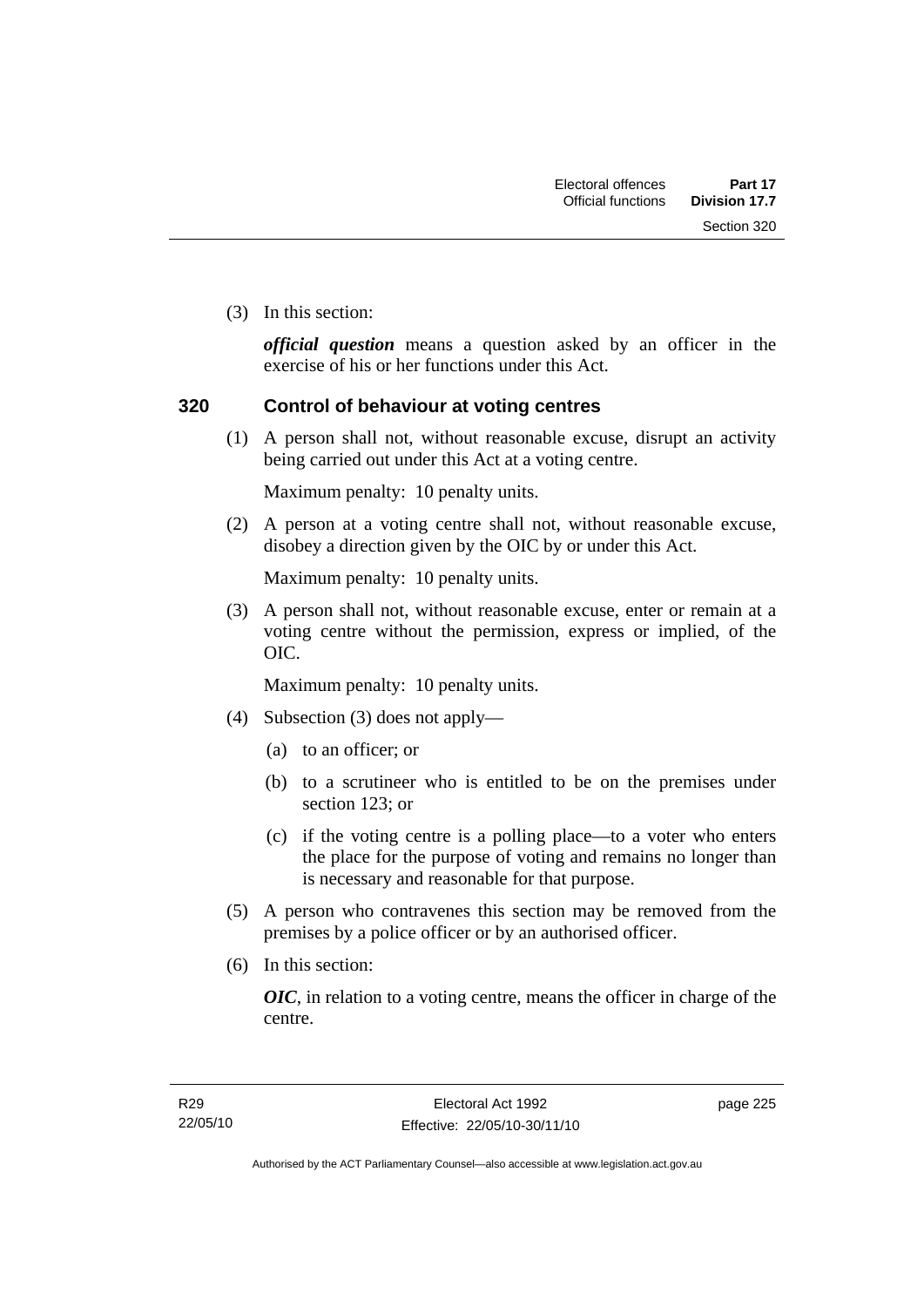*voting centre* means—

- (a) a place where a vote may be made before an officer under section 136B or 136C; or
- (b) a polling place; or
- (c) a scrutiny centre.

page 226 **Electoral Act 1992** Effective: 22/05/10-30/11/10

Authorised by the ACT Parliamentary Counsel—also accessible at www.legislation.act.gov.au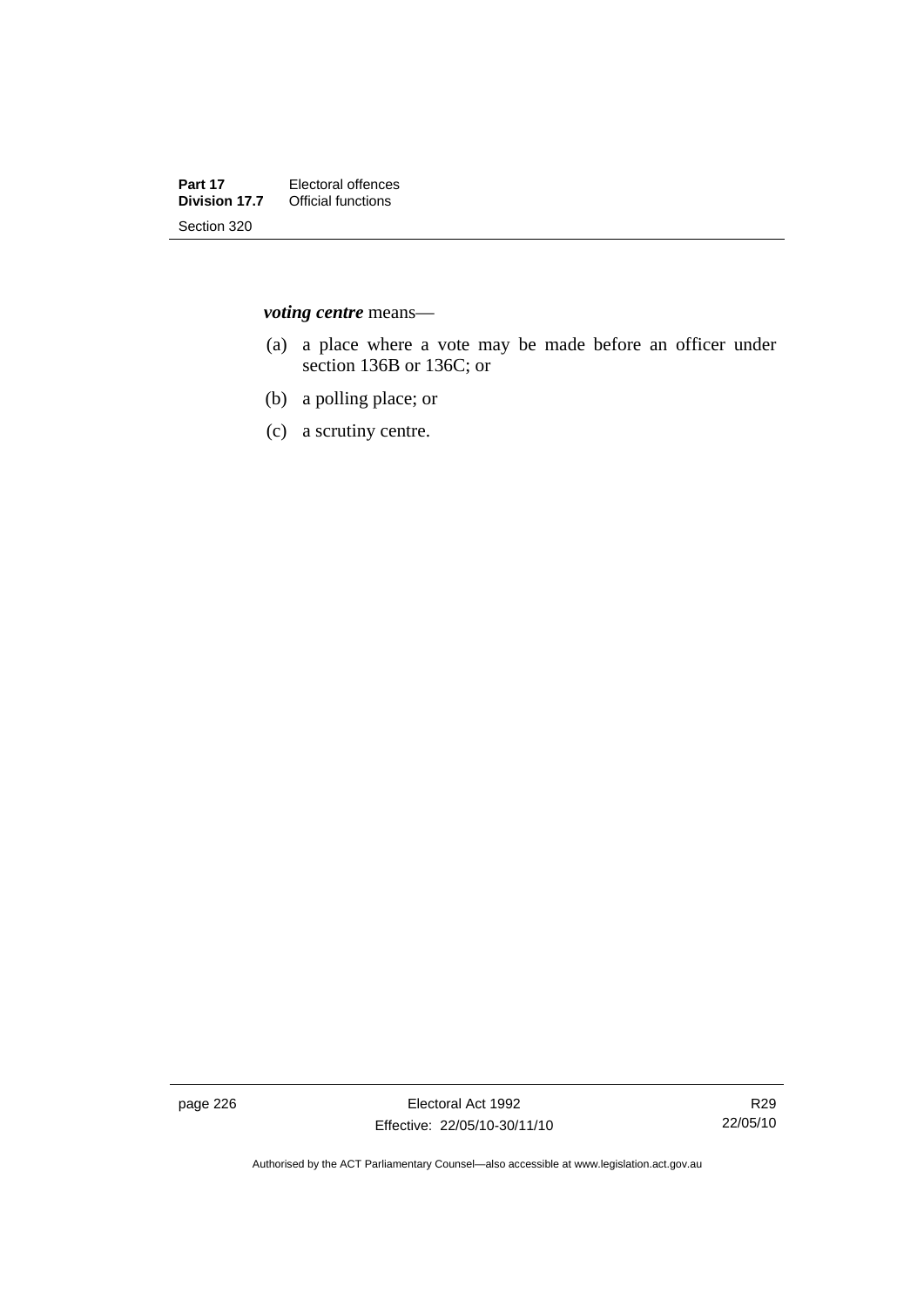# **Part 18 Enforcement proceedings**

## **Division 18.1 Injunctions**

### **321 Restraining conduct**

- (1) This section applies if a person (the *relevant person*) has engaged, is engaging, or proposes to engage, in conduct that was, is, or would be, a contravention of this Act or another Territory law in its application to elections.
- (2) The commissioner or, if the conduct relates to an election, a candidate in the election may apply to the Supreme Court for an injunction.
- (3) On application under subsection (2), the Supreme Court may grant an injunction—
	- (a) restraining the relevant person from engaging in the conduct; and
	- (b) if, in the court's opinion, it is desirable to do so, requiring the relevant person to do anything.
- (4) The Supreme Court may grant an injunction restraining a person from engaging in conduct of a particular kind—
	- (a) if satisfied that the person has engaged in conduct of that kind, whether or not it appears to the court that the person intends to engage again, or to continue to engage, in conduct of that kind; or
	- (b) if it appears to the court that, if an injunction is not granted, it is likely the person will engage in conduct of that kind, whether or not the person has previously engaged in conduct of that kind and whether or not there is an imminent danger of substantial damage to someone else if the person engages in conduct of that kind.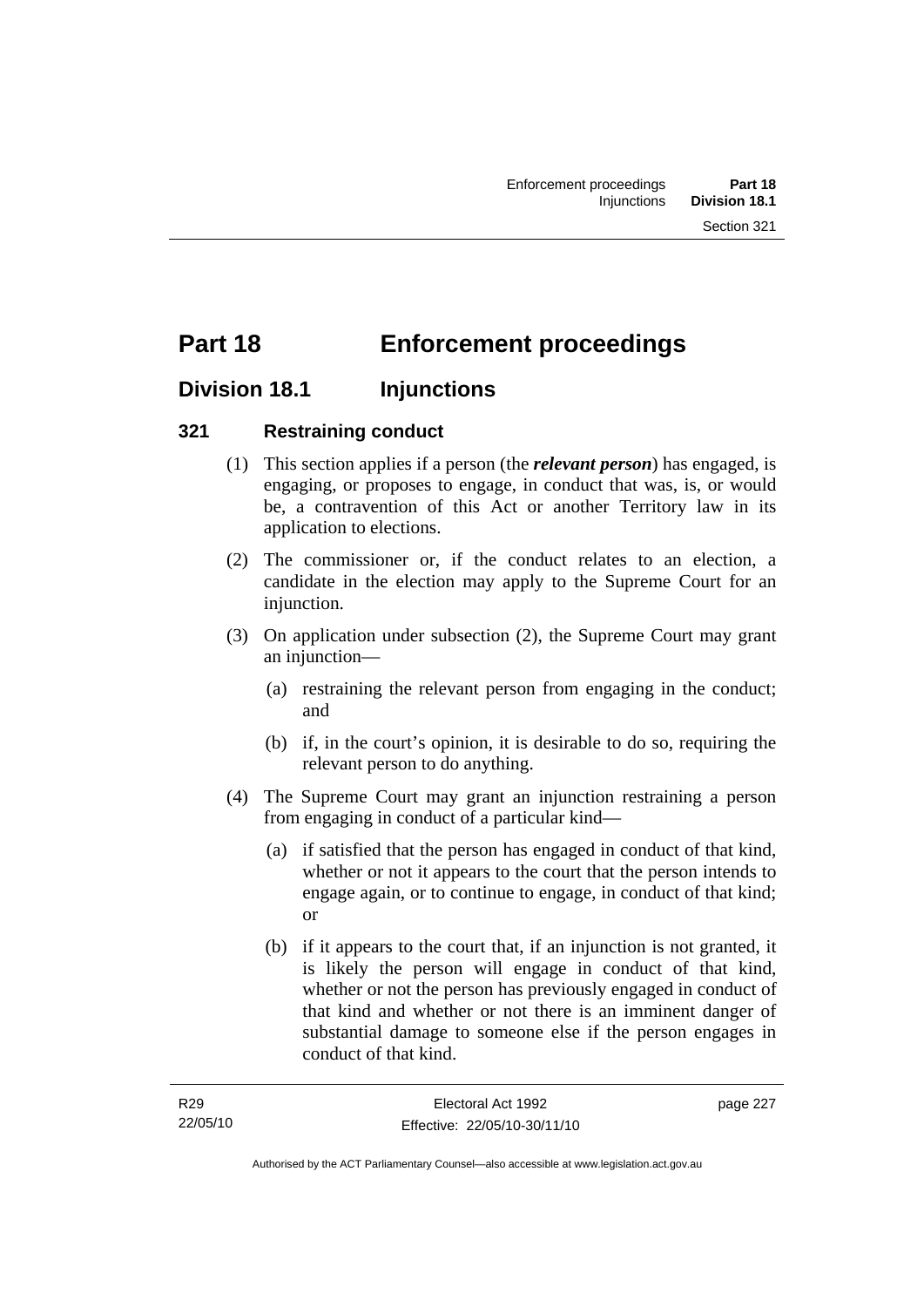### **322 Requiring things to be done**

- (1) This section applies if a person (the *relevant person*) has failed, is failing, or proposes to fail to do something in contravention of this Act or another Territory law in its application to elections.
- (2) The commissioner or, if the conduct relates to an election, a candidate in the election may apply to the Supreme Court for an injunction requiring the relevant person to do the thing.
- (3) On application under subsection (2), the Supreme Court may grant an injunction requiring the relevant person to do the thing.
- (4) The Supreme Court may grant an injunction requiring a person to do something—
	- (a) if satisfied that the person has failed to do the thing, whether or not it appears to the court that the person intends to fail again, or to continue to fail, to do the thing; or
	- (b) if it appears to the court that, if an injunction is not granted, it is likely the person will fail to do the thing, whether or not the person has previously failed to do the thing and whether or not there is an imminent danger of substantial damage to someone else if the person fails to do the thing.

### **323 Commissioner not required to give undertakings as to damages**

If the commissioner makes an application for an injunction to which this division applies, the Supreme Court must not require that, as a condition of granting the injunction, the commissioner give any undertakings about damages on his or her own behalf or on behalf of any other person.

#### **324 Powers of the court**

Subject to this division, the Supreme Court has the same powers (so far as they are applicable) in relation to injunctions under this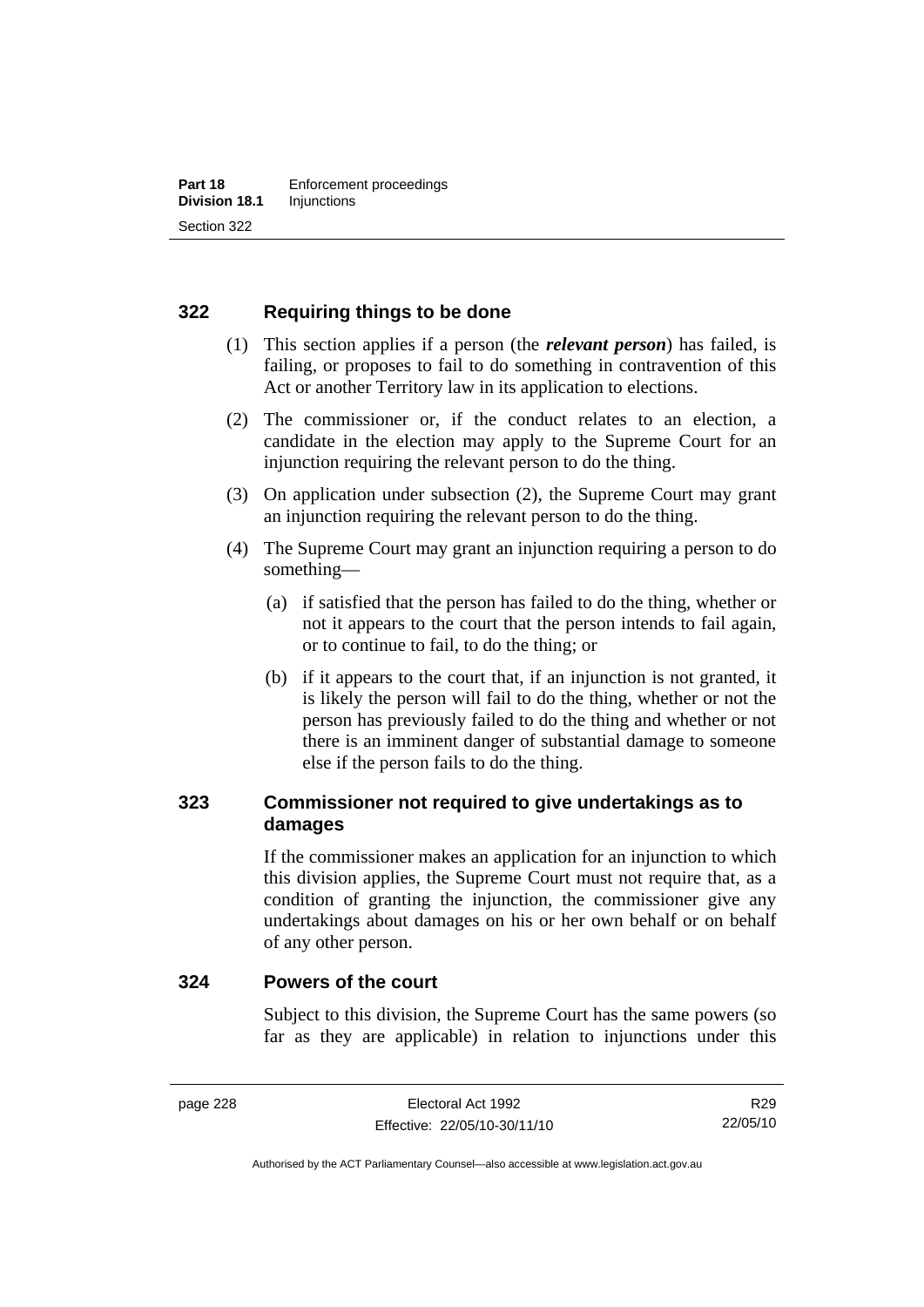division as it has in relation to injunctions under its original jurisdiction.

## **Division 18.2 Prosecutions**

### **325 Investigation of complaints**

The commissioner shall—

- (a) investigate; or
- (b) refer to the appropriate authority for investigation;

any complaint alleging a contravention of this Act, unless the commissioner believes on reasonable grounds that the complaint is frivolous or vexatious.

### **326 Commissioner may prosecute enrolment and voting offences**

The commissioner may institute and conduct any prosecution in relation to an offence against section 73 (6) or 129 (1).

### **327 Service of certain process by mail**

In addition to any other method by which a document may be served, process relating to a proceeding for an offence against section 129 (1) may be served on a person by sending it by prepaid post to the address of the person recorded on the roll.

*Note* For other ways of serving documents, see *Legislation Act 2001*, pt 19.5.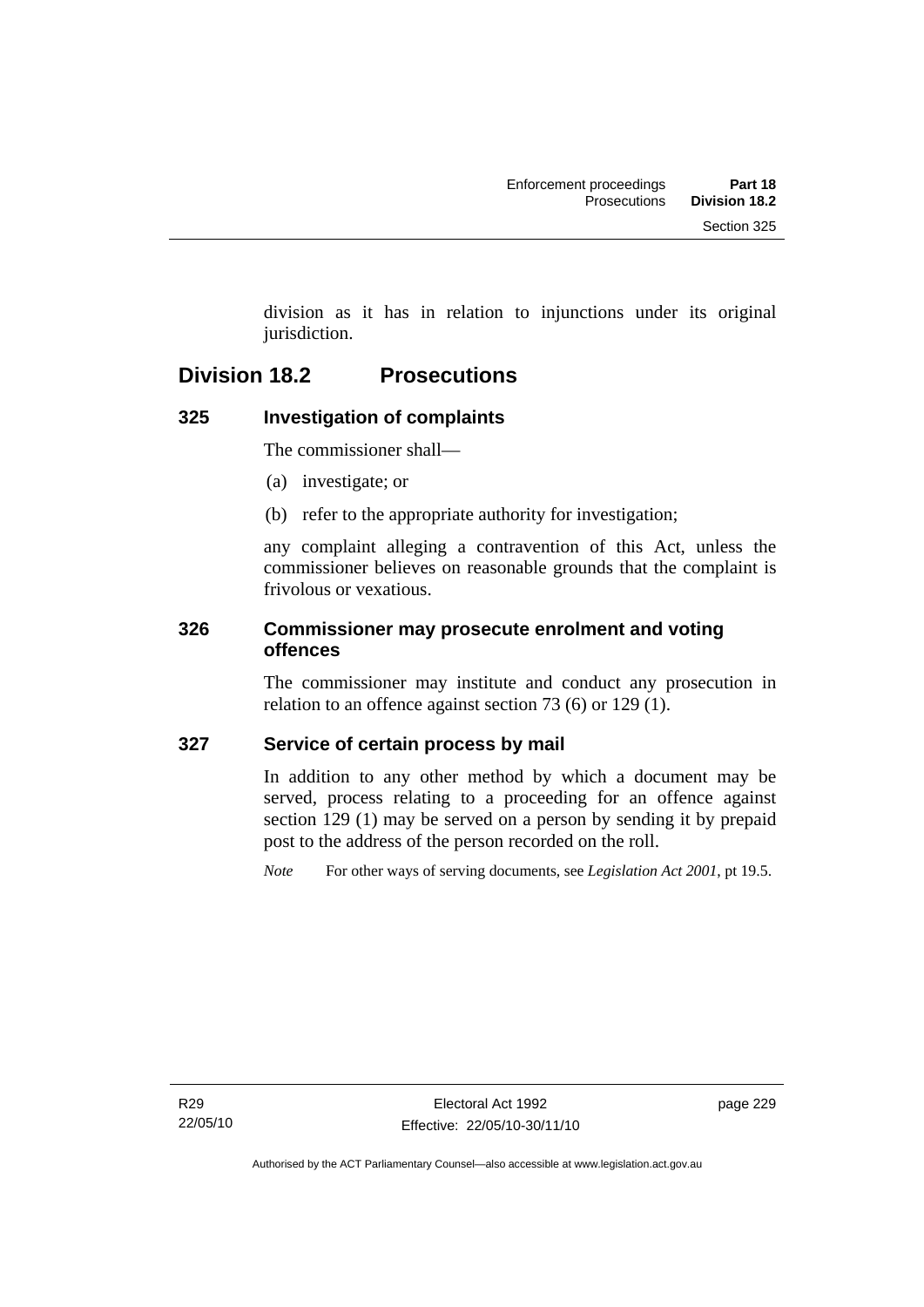#### **Part 19** Miscellaneous

Section 328

## **Part 19 Miscellaneous**

#### **328 Extension of time for acts by officers**

If—

- (a) an officer is required by this Act to do an act at a specified time or within a specified period; and
- (b) an officer other than the commissioner refuses or fails to do the act at that time or within that period;

the commissioner may grant an extension of time (not exceeding 48 hours) within which the act may be done.

### **329 Restrictions on sending completed ballot and voting papers by fax**

- (1) This section applies to—
	- (a) a completed ballot paper (other than a ballot paper completed by an Antarctic elector); and
	- (b) a completed declaration voting paper.
- (2) Despite the *Legislation Act 2001*, part 19.5 (Service of a document), a document (including a copy of the document) to which this section applies cannot be served on a person by faxing it to the person.
	- *Note* For other ways of serving the documents and other documents under this Act, see *Legislation Act 2001*, pt 19.5.

### **330 Forms—provision and assistance**

 (1) The commissioner shall ensure that any forms provided for, or required by or under, this Act are kept at the office of the commissioner and are provided, on request, to members of the public.

Authorised by the ACT Parliamentary Counsel—also accessible at www.legislation.act.gov.au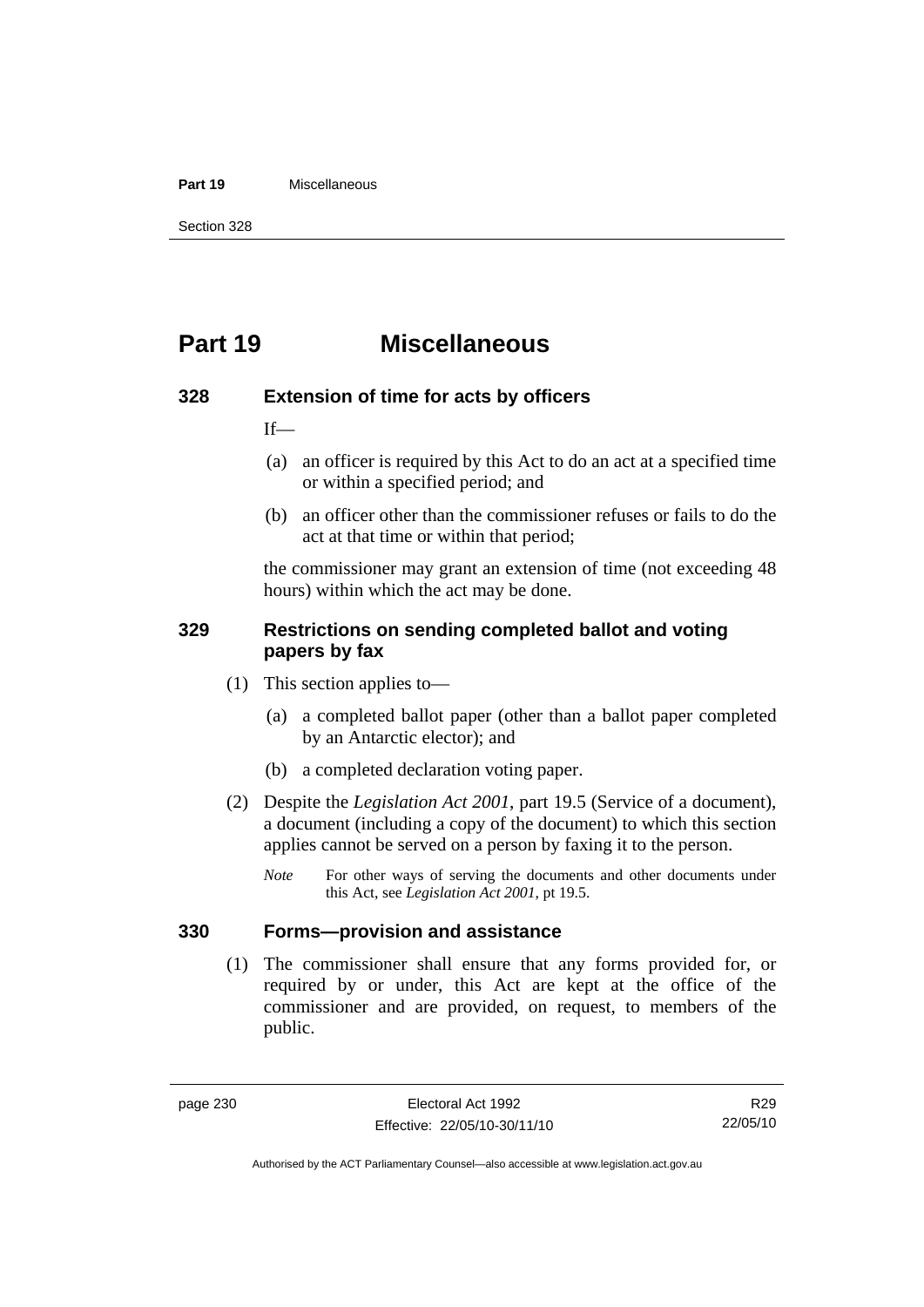(2) It is the duty of the staff of the electoral commission to assist, on request, members of the public in completing any of those forms.

### **332 Correcting delays, errors and omissions**

- (1) The commissioner may remedy, remove or supply any delay, error or omission in the preparation, printing, issue or transmission of any roll, certified list of electors or ballot papers by written notice specifying the matter to be dealt with and the course of action to be followed, and that course (if followed) is to be taken to be valid and sufficient for the purpose of remedying, removing or supplying the defect, error or omission.
- (2) A notice is a notifiable instrument.

*Note* A notifiable instrument must be notified under the *Legislation Act 2001*.

### **333 Voting statistics to be published**

- (1) The electoral commission shall, as soon as practicable after an election is held, publish statistics in relation to voting at the election.
- (2) A person may obtain copies of the statistics in paper or electronic form.
	- *Note* A fee may be determined under s 8 (Determination of fees) for this subsection.

### **334 Collecting further statistical information**

When—

- (a) the time for filing an application disputing the validity of an election has ended; and
- (b) the Court of Disputed Elections has determined any such applications in relation to the election;

the commissioner may use ballot papers, certified lists of electors, declaration voting papers and other electoral papers used in the election to collect statistical information.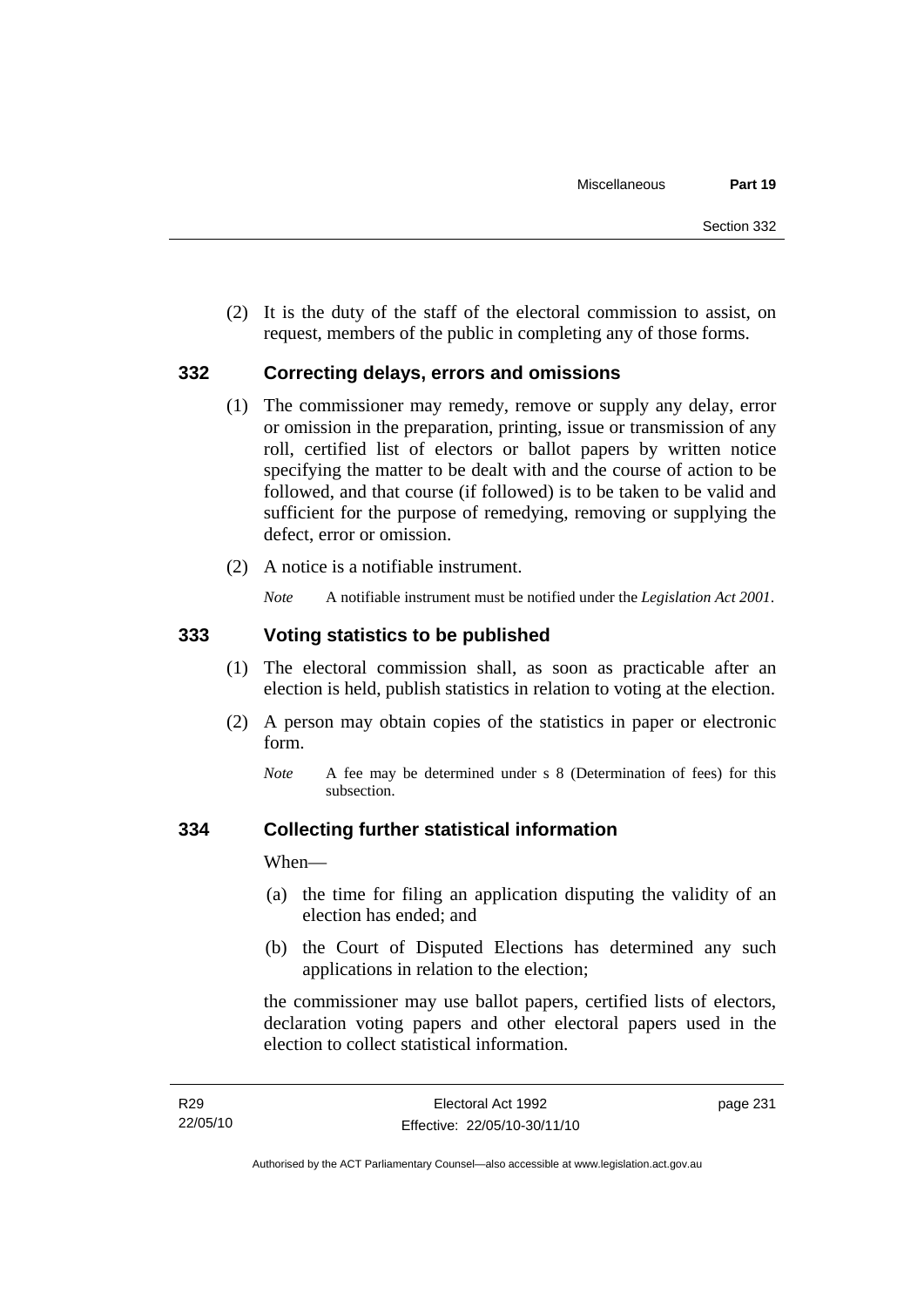#### **Part 19** Miscellaneous

Section 335

#### **335 Storage and destruction of electoral papers**

- (1) This section applies to electoral papers in the commissioner's possession that were used for an election.
- (2) The commissioner must securely store the electoral papers until whichever of the following happens last:
	- (a) the beginning of the pre-election period for the next general election;
	- (b) the electoral papers are no longer required by the commissioner, another member of the electoral commission or a member of the staff of the commission for exercising a function under this Act.
- (3) The commissioner may destroy the electoral papers only when the last of the matters mentioned in subsection (2) happens.

### **336 Administrative arrangements with Commonwealth and States**

The Minister may arrange with the appropriate Minister of the Commonwealth or a State—

- (a) for officers or employees of the public service of the Commonwealth or State, or of an authority of the Commonwealth or State, to exercise the powers of an officer under this Act; or
- (b) to make a member of the electoral commission, the commissioner or a member of the staff of the commission available for the exercise of powers on behalf of the corresponding electoral authority of the Commonwealth or State.

Authorised by the ACT Parliamentary Counsel—also accessible at www.legislation.act.gov.au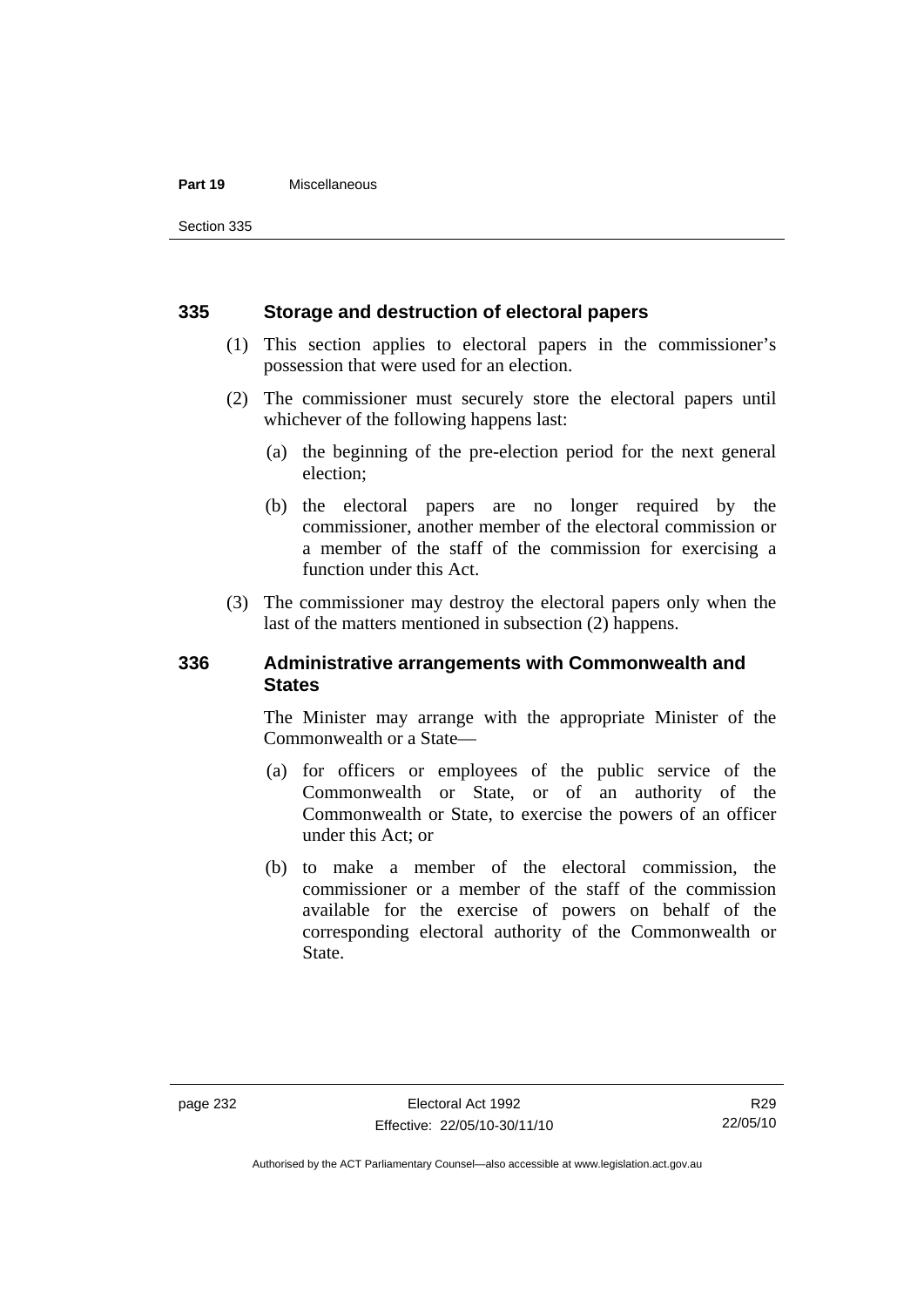### **337 Evidentiary certificates**

- (1) In a proceeding under this Act, a certificate signed by the commissioner stating any of the following matters is evidence of the matters so stated:
	- (a) that on a specified day a person was, or was not, enrolled for an electorate;
	- (b) that, in relation to an election, a person was or was not—
		- (i) an eligible overseas elector; or
		- (ii) an Antarctic elector; or
		- (iii) an elector serving a sentence of imprisonment outside the ACT;
	- (c) that a person was, or was not, declared as a candidate for an election;
	- (d) that a nomination of a person to be a candidate in an election was rejected;
	- (e) that an election was duly held;
	- (f) that a person was, or was not, given a ballot paper for an election;
	- (g) that a person voted, or failed to vote, in an election;
	- (h) that on a stated day, or during a stated period, a stated person was, or was not, registered as the reporting agent of a stated registered party, MLA or candidate;
	- (i) that on a stated day, or during a stated period, no reporting agent was registered for a stated registered party, MLA or candidate;
	- (j) that on a specified day a person was, or was not, an officer;
	- (k) that on a specified day a person was, or was not, the delegate of the electoral commission or the commissioner.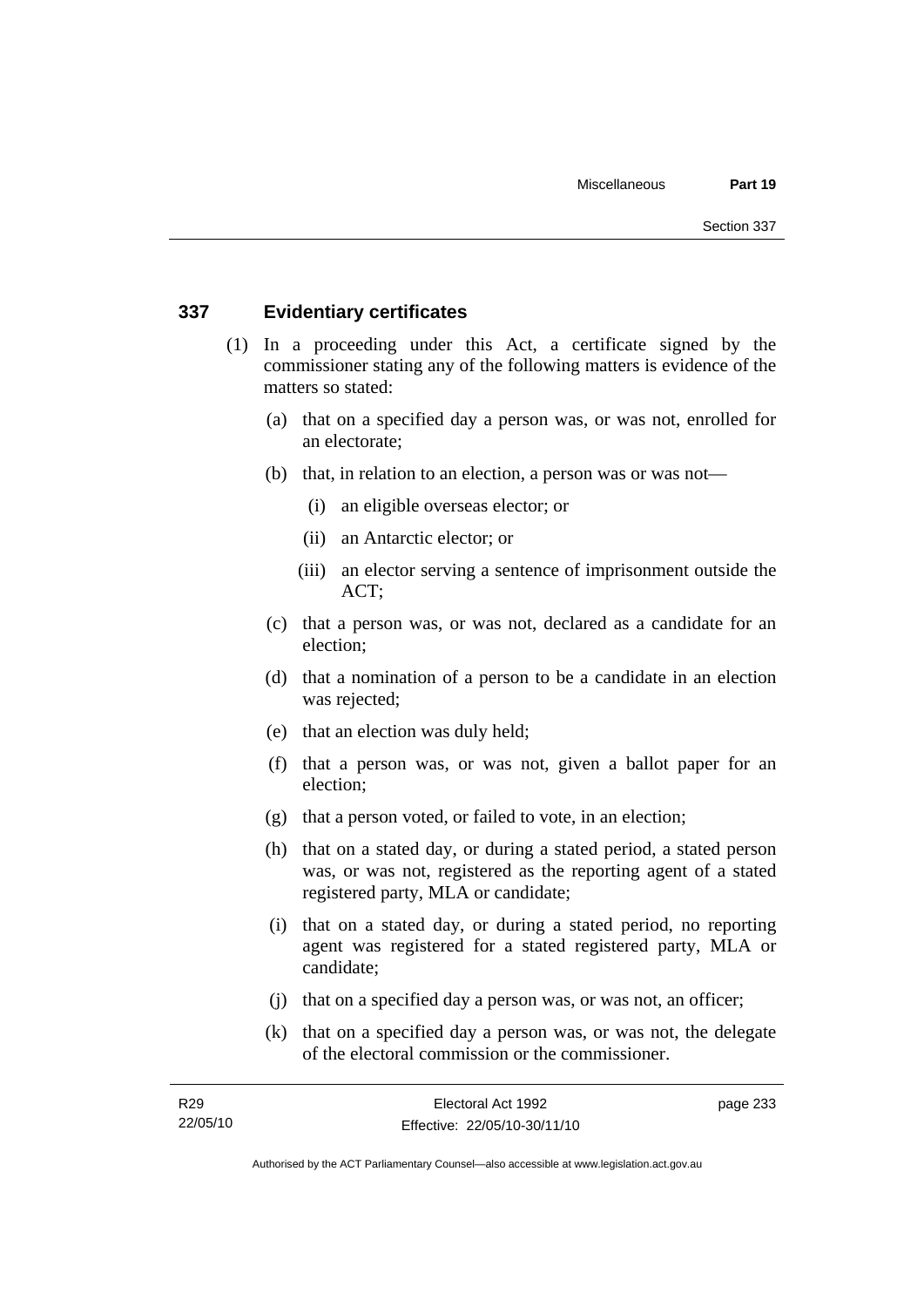#### **Part 19** Miscellaneous

Section 338

 (2) In subsection (1), a reference to a person or thing is a reference to a person or thing specified in the certificate.

### **338 Acts and omissions of representatives**

(1) In this section:

*person* means an individual.

*Note* See the Criminal Code, pt 2.5 for provisions about corporate criminal responsibility.

*representative*, of a person, means an employee or agent of the person.

*state of mind*, of a person, includes—

- (a) the person's knowledge, intention, opinion, belief or purpose; and
- (b) the person's reasons for the intention, opinion, belief or purpose.
- (2) This section applies to a prosecution for any offence against this Act.
- (3) If it is relevant to prove a person's state of mind about an act or omission, it is enough to show—
	- (a) the act was done or omission made by a representative of the person within the scope of the representative's actual or apparent authority; and
	- (b) the representative had the state of mind.
- (4) An act done or omitted to be done on behalf of a person by a representative of the person within the scope of the representative's actual or apparent authority is also taken to have been done or omitted to be done by the person.

Authorised by the ACT Parliamentary Counsel—also accessible at www.legislation.act.gov.au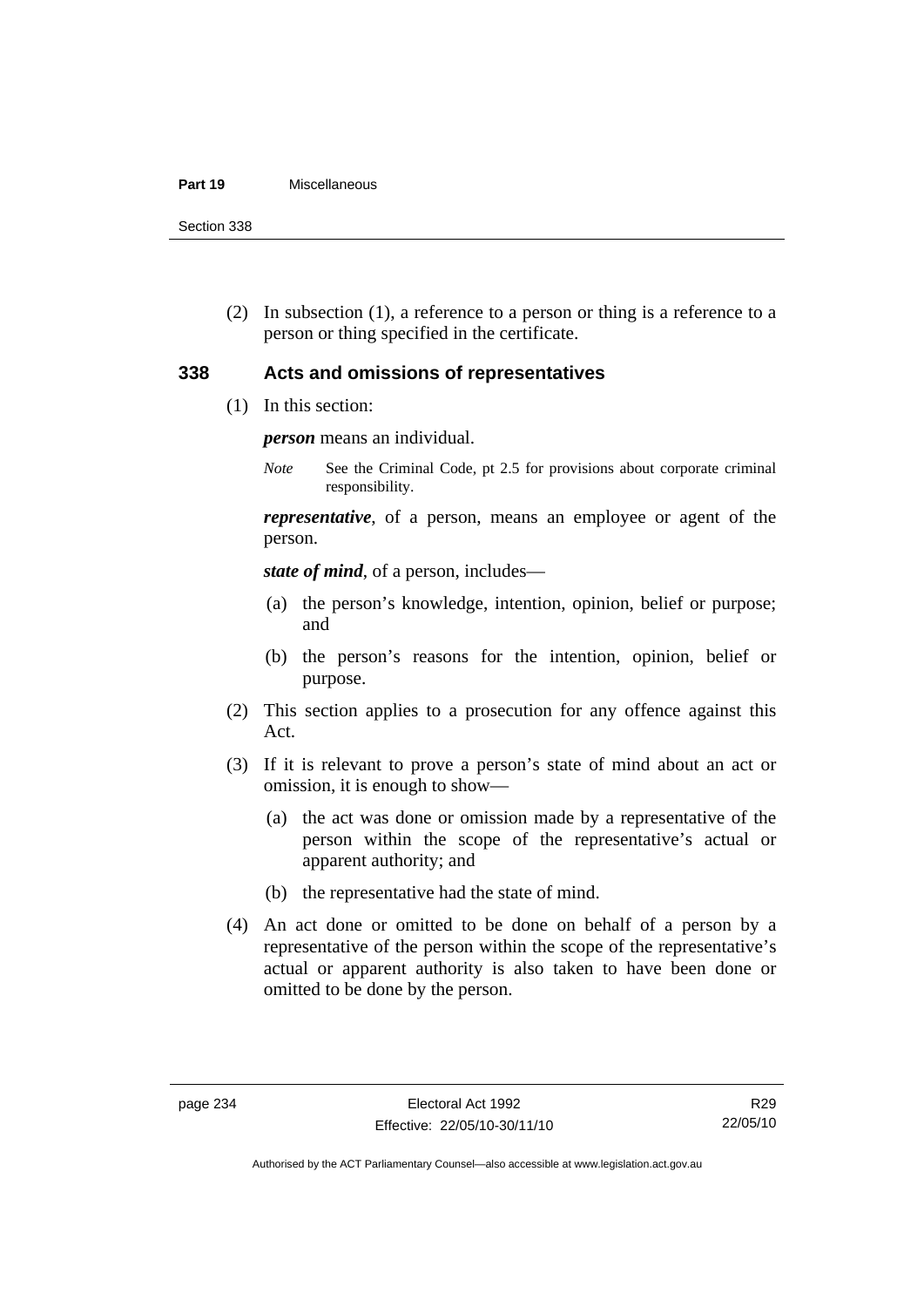- (5) However, subsection (4) does not apply if the person establishes that reasonable precautions were taken and appropriate diligence was exercised to avoid the act or omission.
- (6) A person who is convicted of an offence cannot be punished by imprisonment for the offence if the person would not have been convicted of the offence without subsection (3) or (4).

#### **340 Chief executive to provide assistance etc**

The chief executive of the administrative unit responsible for the *Public Sector Management Act 1994*, division 3.4 shall comply with any request by the electoral commission, the commissioner or an augmented commission for information or assistance reasonably required for this Act.

#### **340A Approved forms**

- (1) The commissioner may, in writing, approve forms for this Act.
- (2) If the commissioner approves a form for a particular purpose, the approved form must be used for that purpose.

*Note* For other provisions about forms, see *Legislation Act 2001*, s 255.

(3) An approved form is a notifiable instrument.

*Note* A notifiable instrument must be notified under the *Legislation Act 2001*.

#### **341 Regulation-making power**

- (1) The Executive may make regulations for this Act.
	- *Note* **Regulations** must be notified, and presented to the Legislative Assembly, under the *Legislation Act 2001*.
- (2) A regulation may create offences and fix maximum penalties of not more than 10 penalty units for the offences.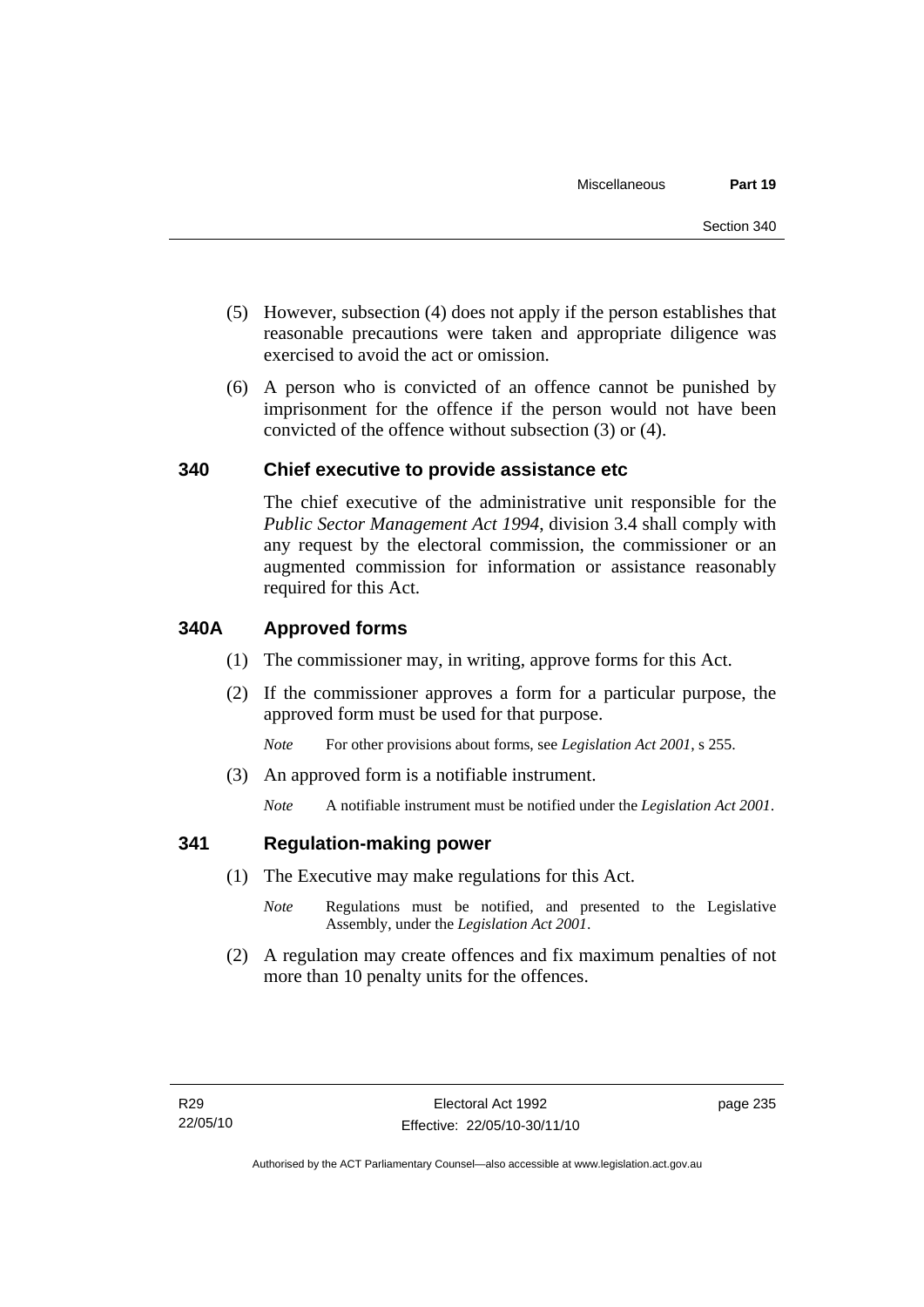# **Schedule 1 Form of ballot paper**

(see s 114)

|                     | <b>Legislative Assembly for the Australian Capital Territory</b>                                                                                                                                            |                                          |                                         |
|---------------------|-------------------------------------------------------------------------------------------------------------------------------------------------------------------------------------------------------------|------------------------------------------|-----------------------------------------|
| <b>Ballot</b> paper |                                                                                                                                                                                                             |                                          | Election of $\prod_{i=1}^{n}$ Member(s) |
|                     |                                                                                                                                                                                                             | Electorate of $\hat{\Pi}$                |                                         |
|                     | Number $\begin{bmatrix} 1 \end{bmatrix}$ boxes from 1 to $\begin{bmatrix} 1 \end{bmatrix}$ in the order of your choice<br>Then you may show as many further preferences as you wish by writing numbers from | $\int_{0}^{3}$ ] onwards in other boxes. |                                         |
| A                   | R                                                                                                                                                                                                           | C                                        |                                         |
| $\mathsf{I}^4$      | $[$ <sup>4</sup> ]                                                                                                                                                                                          | $\lceil$ <sup>4</sup>                    | $[^{5}]$                                |
| $[^6]$              | [ <sup>6</sup> ]                                                                                                                                                                                            | $[^6]$                                   | $[^6]$<br>$[^7]$                        |
| $\mathsf{I}^6$      | [ <sup>6</sup> ]                                                                                                                                                                                            | $[^6]$                                   | $[^6]$<br>$\lceil$ <sup>7</sup>         |
| [f]                 | $\lceil^6\rceil$                                                                                                                                                                                            | $[^6]$                                   | $[^6]$<br>٢٦                            |

#### **Remember, number at least**  $\begin{bmatrix} 1 \end{bmatrix}$  boxes from 1 to  $\begin{bmatrix} 1 \end{bmatrix}$  in the order of your choice.

- 
- 
- **2.** Insert name of electorate ungrouped candidates<br> **3.** Insert the number that is 1 more than the number<br> **6.** Insert name of candidate **3.** Insert the number that is 1 more than the number
- **4.** Insert name, or abbreviation of name, of registered of registered party, as required party, as required
- **1.** Insert number of vacancies **5.** Insert 'UNGROUPED' if there are **2.** Insert name of electorate **1.** Insert name of electorate
	-
	- of vacancies **7.** Insert name, or abbreviation of name, or abbreviation of name, or abbreviation of name, or registered **7.** Insert name, or **TNDEPENDENT**,

page 236 Electoral Act 1992 Effective: 22/05/10-30/11/10

R29 22/05/10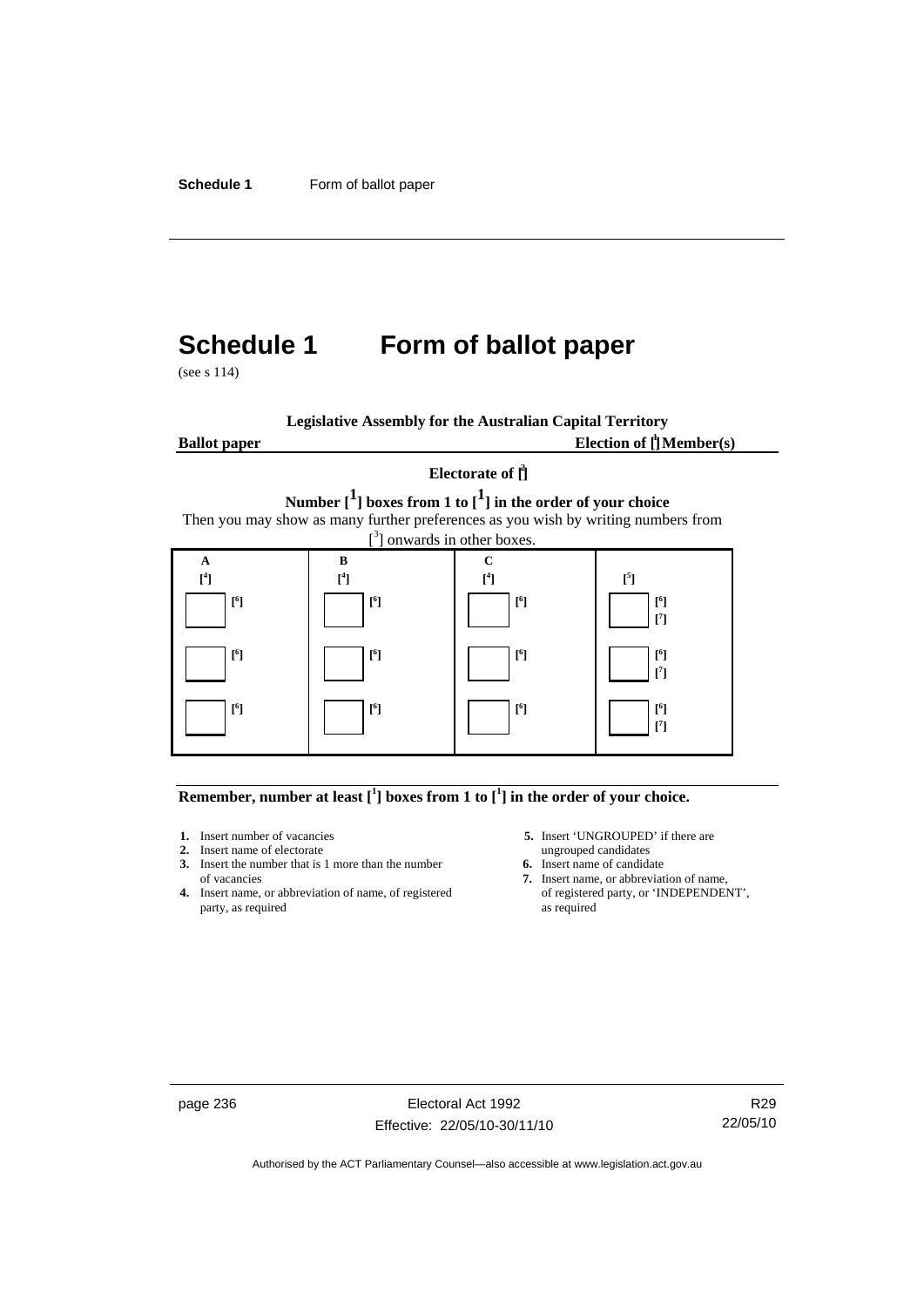# **Schedule 2 Ballot papers—printing of names and collation**

(see s 116)

**1** In this schedule:

*column*, in relation to a ballot paper, means a column of candidates' names printed on the ballot paper in accordance with section 116.

- **2** (1) The ballot papers for an election shall be printed so that, for each column—
	- (a) separate batches are printed equal in number to the number of names in the column; and
	- (b) in the first batch, the names in the column are printed in an order determined by the commissioner by lot; and
	- (c) in each batch after the first, the names in the column are printed in the order specified in the table at the end of this schedule; and
	- (d) so far as practicable, the number of ballot papers in each batch for the column is equal to the number of ballot papers in each other batch for the column.
	- (2) In the table at the end of this schedule—
		- (a) the number '1' appearing in a column shall be taken to represent the name determined in accordance with clause 1 (b) to be in the first position in the corresponding column on the ballot paper; and
		- (b) the number '2' appearing in a column shall be taken to represent the name determined in accordance with clause 1 (b) to be in the second position in the corresponding column on the ballot paper;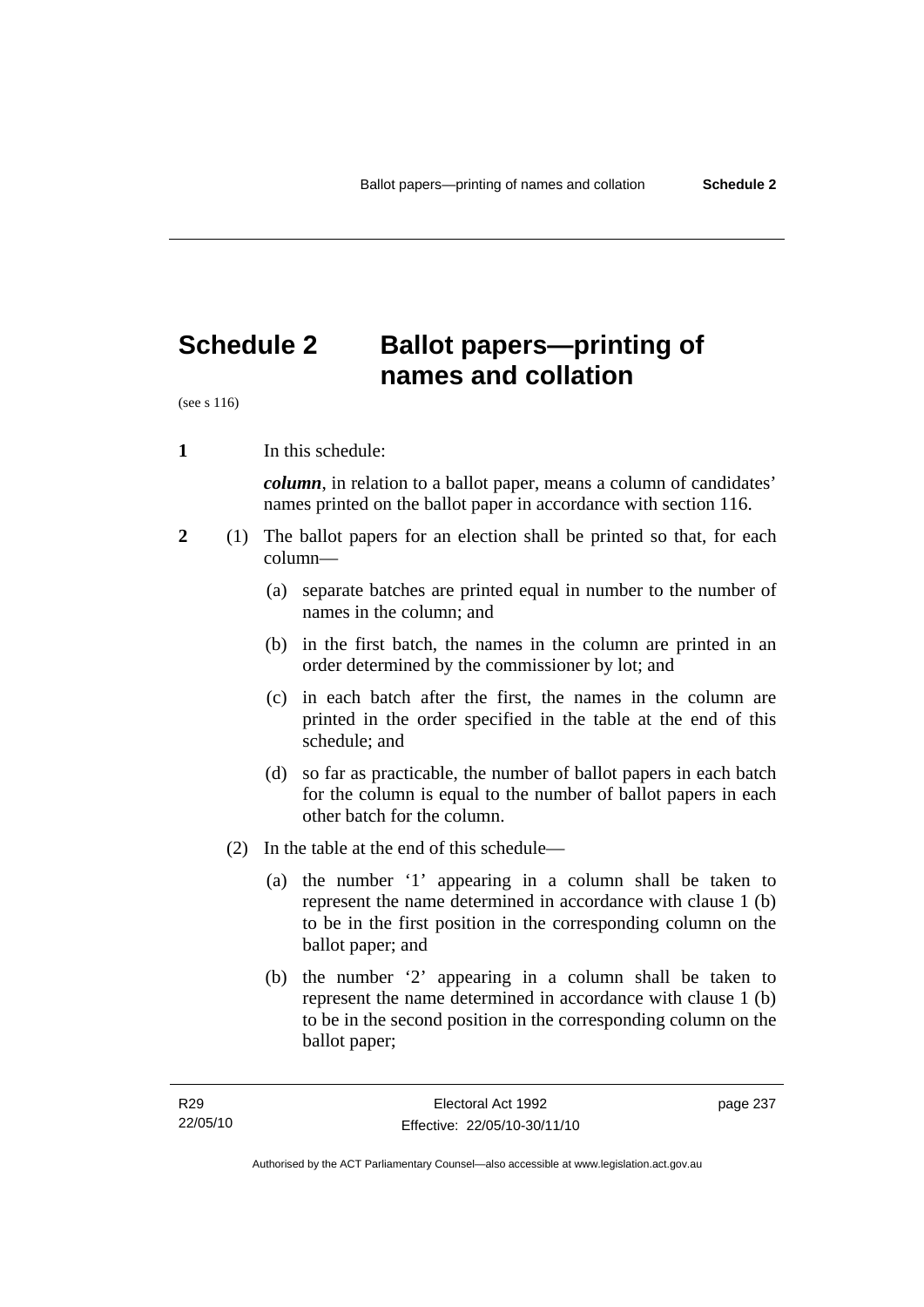and so on.

- **3** The commissioner shall ensure that ballot papers distributed to a polling place for the purposes of an election are so collated that the ballot paper immediately following another ballot paper in the issue is in a form different from that of the other ballot paper.
- **4** The OIC of a polling place shall ensure, so far as practicable, that the form of a ballot paper issued by an officer to a person claiming to vote at that place is different from that of the previous ballot paper so issued by the officer.

#### TABLE

*For 5-member electorates*

| 1st              | 2nd   | 3rd              | 4th            | 5th              | 6th            | 7th              | 8th            | 9th   | 10th  | 11 <sup>th</sup> | 12th  |
|------------------|-------|------------------|----------------|------------------|----------------|------------------|----------------|-------|-------|------------------|-------|
| batch            | batch | batch            | batch          | batch            | batch          | batch            | batch          | batch | batch | batch            | batch |
| 1                | 1     | 1                | 1              | 1                | 1              | 1                | 1              | 1     | 1     | 1                | 1     |
| $\overline{2}$   | 2     | 2                | 3              | 3                | 3              | 4                | 4              | 4     | 5     | 5                | 5     |
| 3                | 4     | 5                | $\overline{2}$ | 5                | 4              | 5                | 2              | 3     | 4     | 3                | 2     |
| 4                | 5     | 3                | 5              | 4                | 2              | 2                | 3              | 5     | 3     | 2                | 4     |
| 5                | 3     | 4                | 4              | 2                | 5              | 3                | 5              | 2     | 2     | 4                | 3     |
| 13 <sub>th</sub> | 14th  | 15 <sub>th</sub> | 16th           | 17 <sub>th</sub> | 18th           | 19 <sub>th</sub> | 20th           | 21st  | 22nd  | 23rd             | 24th  |
| batch            | batch | batch            | batch          | batch            | batch          | batch            | batch          | batch | batch | batch            | batch |
| 2                | 2     | 2                | $\overline{2}$ | $\overline{2}$   | $\overline{2}$ | 2                | $\overline{2}$ | 2     | 2     | 2                | 2     |
| 3                | 3     | 3                | 4              | 4                | 4              | 5                | 5              | 5     | 1     | 1                | 1     |
| 4                | 5     | 1                | 3              | 1                | 5              | 1                | 3              | 4     | 5     | 4                | 3     |
| 5                | 1     | 4                | 1              | 5                | 3              | 3                | 4              | 1     | 4     | 3                | 5     |
| 1                | 4     | 5                | 5              | 3                | 1              | 4                | 1              | 3     | 3     | 5                | 4     |
| 25 <sub>th</sub> | 26th  | 27 <sub>th</sub> | 28th           | 29 <sub>th</sub> | 30th           | 31st             | 32nd           | 33rd  | 34th  | 35 <sub>th</sub> | 36th  |
| batch            | batch | batch            | batch          | batch            | batch          | batch            | batch          | batch | batch | batch            | batch |
| 3                | 3     | 3                | 3              | 3                | 3              | 3                | 3              | 3     | 3     | 3                | 3     |
| 4                | 4     | 4                | 5              | 5                | 5              | 1                | 1              | 1     | 2     | 2                | 2     |
| 5                | 1     | 2                | 4              | 2                |                | $\overline{2}$   | 4              | 5     | 1     | 5                | 4     |
|                  | 2     | 5                | $\overline{2}$ |                  | $\overline{4}$ | 4                | 5              | 2     | 5     | 4                |       |
| $\mathfrak{D}$   | 5     | 1                |                | 4                | $\overline{2}$ | 5                | $\mathfrak{D}$ | 4     | 4     | 1                | 5     |

page 238 Electoral Act 1992 Effective: 22/05/10-30/11/10

R29 22/05/10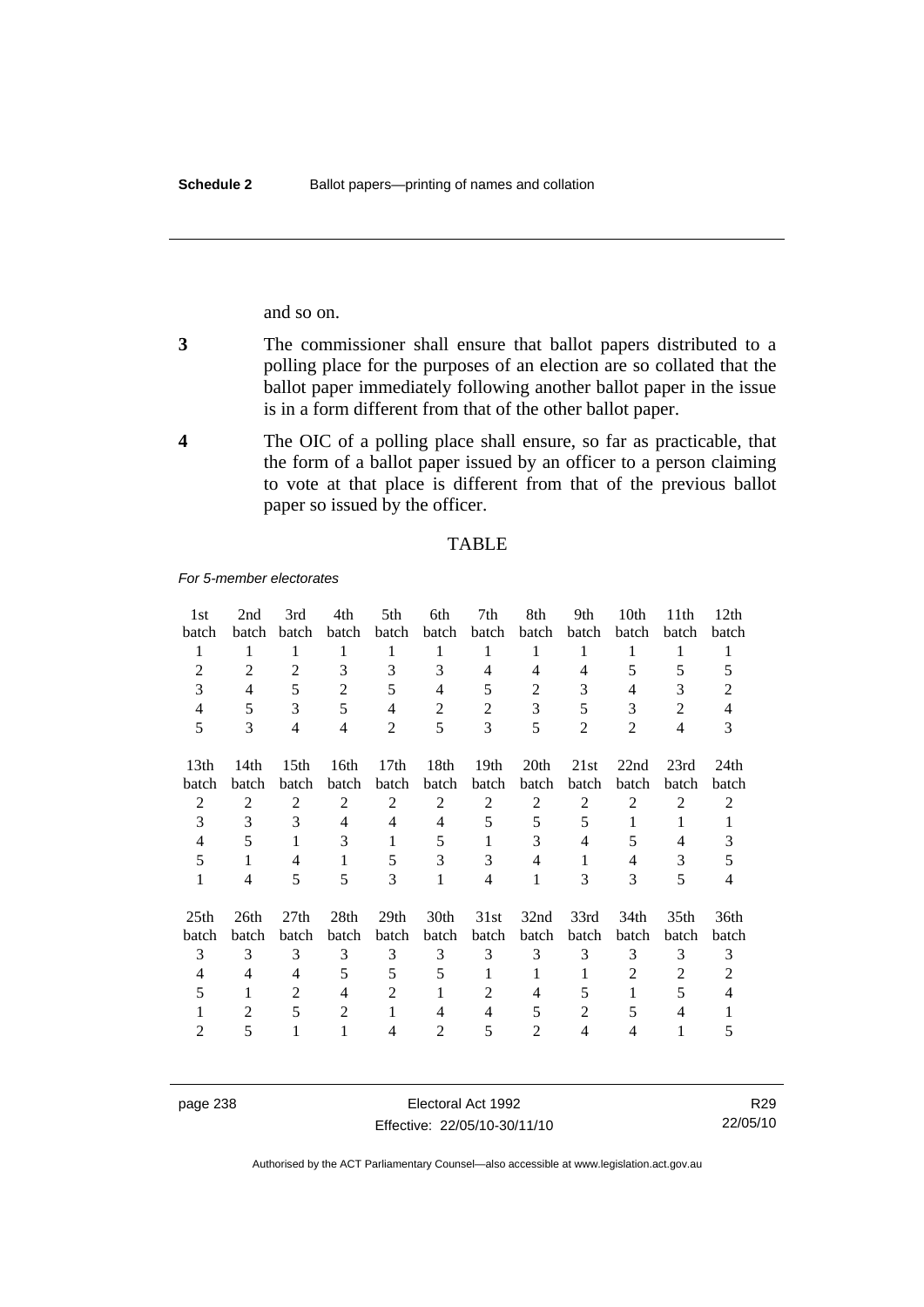| 37 <sub>th</sub> | 38th                        | 39th                        | 40th                        | 41st  | 42nd  | 43rd  | 44th  | 45 <sub>th</sub> | 46th         | 47th           | 48th  |
|------------------|-----------------------------|-----------------------------|-----------------------------|-------|-------|-------|-------|------------------|--------------|----------------|-------|
| batch            | batch                       | batch                       | batch                       | batch | batch | batch | batch | batch            | <b>batch</b> | <b>batch</b>   | batch |
| 4                | 4                           | 4                           | 4                           | 4     | 4     | 4     | 4     | 4                | 4            | 4              |       |
|                  |                             |                             |                             |       |       |       |       |                  |              |                |       |
|                  | $\mathcal{D}_{\mathcal{L}}$ | 3                           | 5                           | 3     |       | 3     |       |                  | 2            |                |       |
|                  |                             |                             |                             |       |       |       |       |                  |              |                |       |
|                  |                             | $\mathcal{D}_{\mathcal{L}}$ | $\mathcal{D}_{\mathcal{A}}$ | 5     | 3     |       | 3     |                  |              | $\mathfrak{D}$ |       |
| 49th             | 50th                        | 51st                        | 52nd                        | 53rd  | 54th  | 55th  | 56th  | 57 <sub>th</sub> | 58th         | 59th           | 60th  |
| batch            | <b>batch</b>                | batch                       | batch                       | batch | batch | batch | batch | batch            | batch        | batch          | batch |
|                  |                             | 5                           | 5                           | 5     | 5     | 5     | 5     |                  |              |                |       |
|                  |                             |                             | 2                           | 2     |       | 3     | 3     |                  |              |                |       |
|                  |                             | 4                           |                             |       |       |       |       |                  |              |                |       |
|                  |                             | $\mathcal{D}_{\mathcal{L}}$ | 4                           | 3     |       |       | 2     |                  | 2            |                |       |
|                  |                             |                             |                             |       |       |       |       |                  |              |                |       |

R29 22/05/10

Electoral Act 1992 Effective: 22/05/10-30/11/10 page 239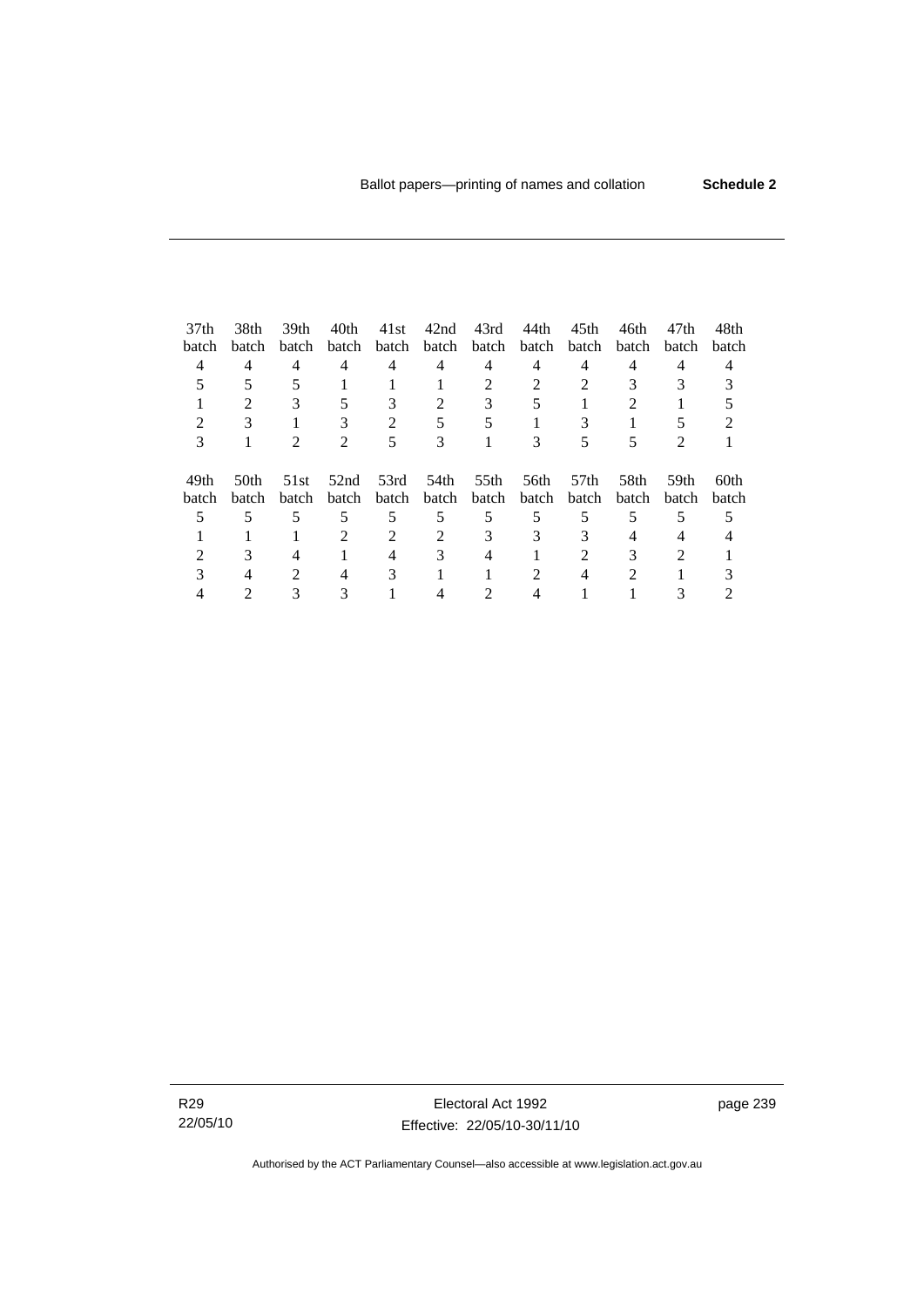#### *For 7-member electorates*

| 1 <sub>st</sub> | 2nd              | 3rd            | 4th            | 5th              | 6th            | 7th            | 8th            | 9th              | 10 <sub>th</sub> |
|-----------------|------------------|----------------|----------------|------------------|----------------|----------------|----------------|------------------|------------------|
| batch           | batch            | batch          | batch          | batch            | batch          | batch          | batch          | batch            | batch            |
| 1               | 1                | 1              | $\mathbf{1}$   | $\mathbf{1}$     | 1              | $\mathbf{1}$   | $\,1$          | $\mathbf{1}$     | 1                |
| $\overline{c}$  | $\mathfrak{2}$   | $\overline{c}$ | $\overline{c}$ | $\overline{2}$   | $\mathfrak{2}$ | $\overline{2}$ | $\overline{2}$ | $\overline{2}$   | $\mathbf{2}$     |
| 3               | 3                | $\overline{4}$ | $\overline{4}$ | 5                | 5              | 6              | 6              | 7                | 7                |
| $\overline{4}$  | 6                | 5              | 7              | 6                | 3              | 7              | 4              | 3                | 5                |
| 5               | 7                | 6              | 3              | 7                | $\overline{4}$ | 3              | 5              | $\overline{4}$   | 6                |
| 6               | $\overline{4}$   | 7              | 5              | 3                | 6              | 4              | 7              | 5                | 3                |
| 7               | 5                | 3              | 6              | 4                | 7              | 5              | 3              | 6                | $\overline{4}$   |
|                 |                  |                |                |                  |                |                |                |                  |                  |
| 11th            | 12th             | 13th           | 14th           | 15 <sup>th</sup> | 16th           | 17th           | 18th           | 19 <sub>th</sub> | 20th             |
| batch           | batch            | batch          | batch          | batch            | batch          | batch          | batch          | batch            | batch            |
| $\mathbf{1}$    | $\mathbf{1}$     | $\mathbf{1}$   | $\mathbf{1}$   | $\mathbf{1}$     | $\mathbf{1}$   | $\mathbf{1}$   | $\,1$          | $\mathbf{1}$     | $\mathbf{1}$     |
| 3               | 3                | 3              | 3              | 3                | 3              | 3              | 3              | 3                | 3                |
| 4               | $\overline{4}$   | 5              | 5              | 6                | 6              | 7              | 7              | $\overline{2}$   | $\overline{c}$   |
| $\overline{c}$  | 7                | $\overline{4}$ | 7              | 4                | $\overline{c}$ | 5              | $\overline{4}$ | 5                | $\overline{7}$   |
| 6               | 5                | $\overline{2}$ | 6              | $\overline{c}$   | 5              | 4              | 6              | 6                | 6                |
| $\tau$          | $\boldsymbol{2}$ | 7              | $\overline{4}$ | 5                | 7              | 6              | $\mathfrak 2$  | $\overline{4}$   | 5                |
| 5               | 6                | 6              | $\overline{c}$ | 7                | $\overline{4}$ | $\overline{2}$ | 5              | 7                | $\overline{4}$   |
| 21st            | 22nd             | 23rd           | 24th           | 25th             | 26th           | 27th           | 28th           | 29 <sub>th</sub> | 30th             |
| batch           | batch            | batch          | batch          | batch            | batch          | batch          | batch          | batch            | batch            |
| $\mathbf{1}$    | $\mathbf{1}$     | $\mathbf{1}$   | $\mathbf{1}$   | 1                | $\mathbf{1}$   | $\mathbf{1}$   | $\mathbf{1}$   | $\mathbf{1}$     | $\mathbf{1}$     |
| 4               | 4                | $\overline{4}$ | 4              | 4                | 4              | 4              | 4              | 4                | 4                |
| 5               | 5                | 6              | 6              | 7                | 7              | 3              | 3              | $\mathfrak{2}$   | $\overline{c}$   |
| $\overline{c}$  | 3                | 5              | 3              | 5                | $\overline{2}$ | 6              | 5              | 6                | 3                |
|                 |                  |                |                |                  |                |                |                |                  |                  |
| 7               | 6                | $\overline{2}$ | 7              | $\overline{c}$   | 6              | 5              | 7              | 7                | $\tau$           |
| 3               | $\overline{2}$   | $\overline{3}$ | 5              | 6                | 3              | 7              | $\overline{c}$ | 5                | 6                |
| 6               | 7                | 7              | $\overline{2}$ | 3                | 5              | $\overline{2}$ | 6              | 3                | 5                |

page 240 **Electoral Act 1992** Effective: 22/05/10-30/11/10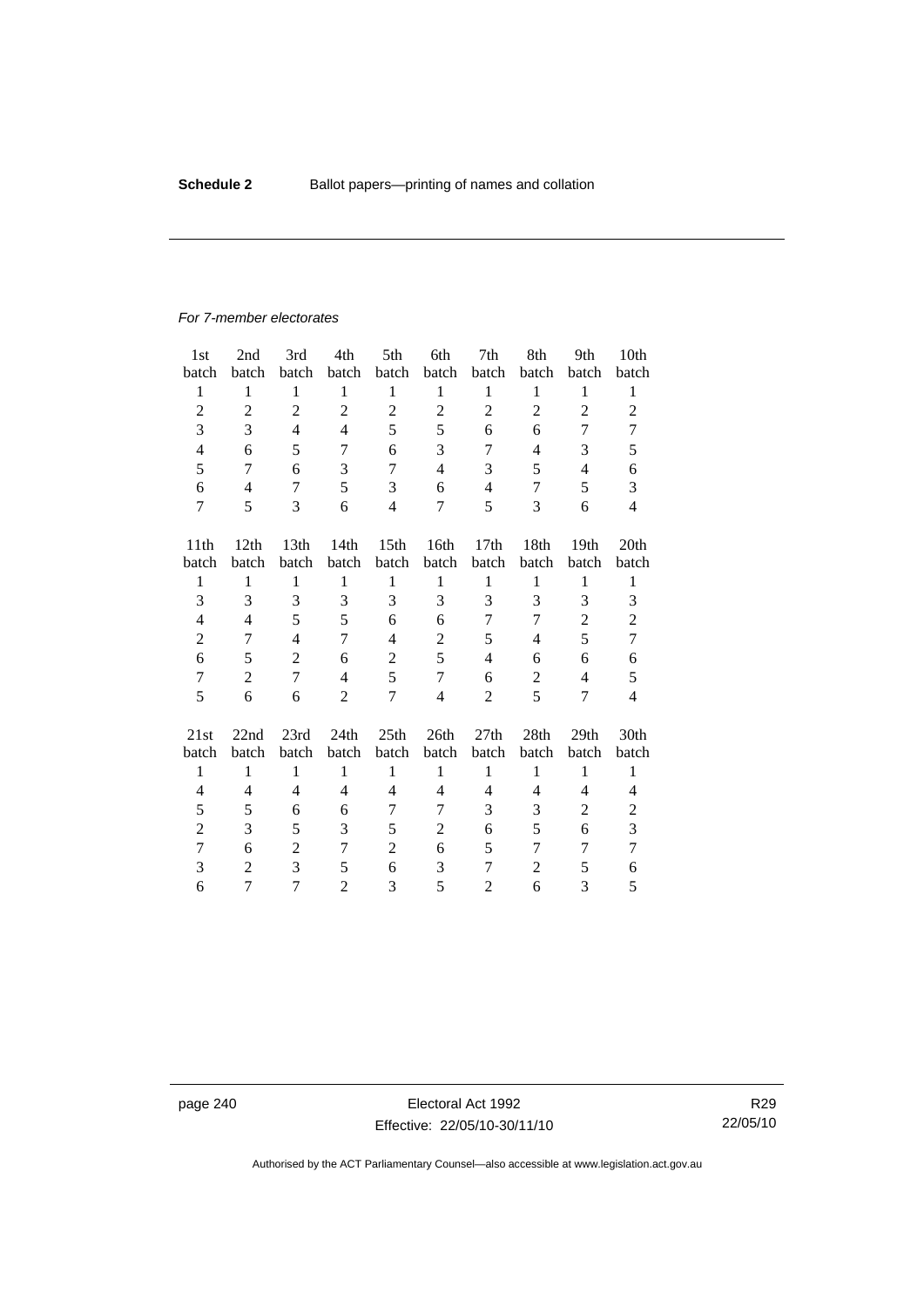| 31st                    | 32nd                     | 33rd           | 34th           | 35th           | 36th             | 37th             | 38th           | 39th           | 40th             |
|-------------------------|--------------------------|----------------|----------------|----------------|------------------|------------------|----------------|----------------|------------------|
| batch                   | batch                    | batch          | batch          | batch          | batch            | batch            | batch          | batch          | batch            |
| $\,1$                   | $\mathbf{1}$             | $\mathbf{1}$   | $\mathbf{1}$   | $\mathbf{1}$   | $\,1$            | $\mathbf{1}$     | $\mathbf{1}$   | $\mathbf{1}$   | $\mathbf{1}$     |
| 5                       | 5                        | 5              | 5              | 5              | 5                | 5                | 5              | 5              | 5                |
| 6                       | 6                        | $\overline{7}$ | $\overline{7}$ | 3              | 3                | $\overline{4}$   | $\overline{4}$ | $\overline{c}$ | $\overline{c}$   |
| $\overline{c}$          | $\overline{4}$           | 6              | $\overline{4}$ | 6              | $\overline{2}$   | $\overline{7}$   | 6              | $\overline{7}$ | $\overline{4}$   |
| 3                       | $\overline{7}$           | $\overline{2}$ | 3              | $\overline{2}$ | $\overline{7}$   | 6                | 3              | 3              | 3                |
| $\overline{\mathbf{4}}$ | $\overline{2}$           | $\overline{4}$ | 6              | $\overline{7}$ | $\overline{4}$   | 3                | $\overline{2}$ | 6              | $\tau$           |
| $\overline{7}$          | 3                        | 3              | $\overline{2}$ | $\overline{4}$ | 6                | $\overline{2}$   | $\overline{7}$ | $\overline{4}$ | 6                |
| 41st                    | 42nd                     | 43rd           | 44th           | 45th           | 46th             | 47th             | 48th           | 49th           | 50th             |
| batch                   | batch                    | batch          | batch          | batch          | batch            | batch            | batch          | batch          | batch            |
| $\mathbf{1}$            | $\mathbf{1}$             | $\mathbf{1}$   | $\mathbf{1}$   | $\mathbf{1}$   | $\mathbf{1}$     | $\mathbf{1}$     | $\mathbf{1}$   | $\mathbf{1}$   | $\mathbf{1}$     |
| 6                       | 6                        | 6              | 6              | 6              | 6                | 6                | 6              | 6              | 6                |
| $\boldsymbol{7}$        | $\overline{7}$           | 3              | 3              | $\overline{4}$ | $\overline{4}$   | 5                | 5              | $\overline{2}$ | $\overline{c}$   |
| $\overline{2}$          | 5                        | $\overline{7}$ | 5              | $\overline{7}$ | $\overline{2}$   | 3                | $\overline{7}$ | 3              | 5                |
| $\overline{\mathbf{4}}$ | 3                        | $\overline{c}$ | $\overline{4}$ | $\overline{2}$ | 3                | $\overline{7}$   | $\overline{4}$ | $\overline{4}$ | $\overline{4}$   |
| 5                       | $\overline{2}$           | 5              | $\overline{7}$ | 3              | 5                | $\overline{4}$   | $\sqrt{2}$     | $\overline{7}$ | $\overline{3}$   |
| 3                       | $\overline{4}$           | $\overline{4}$ | $\overline{2}$ | 5              | $\overline{7}$   | $\overline{2}$   | 3              | 5              | $\overline{7}$   |
| 51st                    | 52nd                     | 53rd           | 54th           | 55th           | 56th             | 57th             | 58th           | 59th           | 60th             |
|                         |                          |                |                | batch          | batch            | batch            | batch          | batch          | batch            |
| batch                   | batch                    | batch          | batch          |                |                  |                  |                |                |                  |
| $\,1$                   | $\mathbf{1}$             | $\mathbf{1}$   | $\mathbf{1}$   | $\mathbf{1}$   | $\mathbf{1}$     | $\mathbf{1}$     | $\mathbf{1}$   | $\mathbf{1}$   | $\mathbf{1}$     |
| $\overline{7}$          | $\overline{7}$           | $\overline{7}$ | $\overline{7}$ | $\overline{7}$ | $\boldsymbol{7}$ | $\overline{7}$   | $\overline{7}$ | $\overline{7}$ | $\boldsymbol{7}$ |
| 3                       | 3                        | $\overline{4}$ | $\overline{4}$ | 5              | 5                | 6                | 6              | $\overline{2}$ | $\overline{2}$   |
| $\overline{c}$          | 6                        | $\mathfrak{Z}$ | 6              | 3              | $\overline{c}$   | $\overline{4}$   | 3              | $\overline{4}$ | 6                |
| 5                       | $\overline{\mathcal{L}}$ | $\sqrt{2}$     | 5              | $\overline{2}$ | $\overline{4}$   | 3                | 5              | 5              | 5                |
| 6                       | $\mathbf{2}$             | 6              | 3              | $\overline{4}$ | 6                | 5                | $\overline{2}$ | 3              | $\overline{4}$   |
| $\overline{4}$          | 5                        | 5              | $\overline{2}$ | 6              | 3                | $\overline{2}$   | $\overline{4}$ | 6              | 3                |
| 61st                    | 62nd                     | 63rd           | 64th           | 65th           | 66th             | 67th             | 68th           | 69th           | 70th             |
| batch                   | batch                    | batch          | batch          | batch          | batch            | batch            | batch          | batch          | batch            |
| $\boldsymbol{2}$        | $\sqrt{2}$               | $\sqrt{2}$     | $\overline{c}$ | $\overline{c}$ | $\sqrt{2}$       | $\boldsymbol{2}$ | $\sqrt{2}$     | $\overline{2}$ | $\overline{c}$   |
| 3                       | 3                        | 3              | 3              | 3              | 3                | 3                | 3              | 3              | 3                |
| $\overline{4}$          | $\overline{4}$           | 5              | 5              | 6              | 6                | $\overline{7}$   | $\overline{7}$ | $\mathbf{1}$   | $\mathbf{1}$     |
| 5                       | $\overline{7}$           | 6              | $\mathbf{1}$   | $\overline{7}$ | $\overline{4}$   | $\mathbf{1}$     | 5              | $\overline{4}$ | 6                |
| 6                       | 1                        | $\tau$         | $\overline{4}$ | $\mathbf{1}$   | 5                | $\overline{4}$   | 6              | 5              | $\tau$           |
| $\overline{7}$          | 5                        | 1              | 6              | $\overline{4}$ | $\overline{7}$   | 5                | $\mathbf{1}$   | 6              | $\overline{4}$   |
| $\mathbf{1}$            | 6                        | $\overline{4}$ | 7              | 5              | $\mathbf{1}$     | 6                | $\overline{4}$ | 7              | 5                |

page 241

Effective: 22/05/10-30/11/10

R29 22/05/10

Authorised by the ACT Parliamentary Counsel—also accessible at www.legislation.act.gov.au

Electoral Act 1992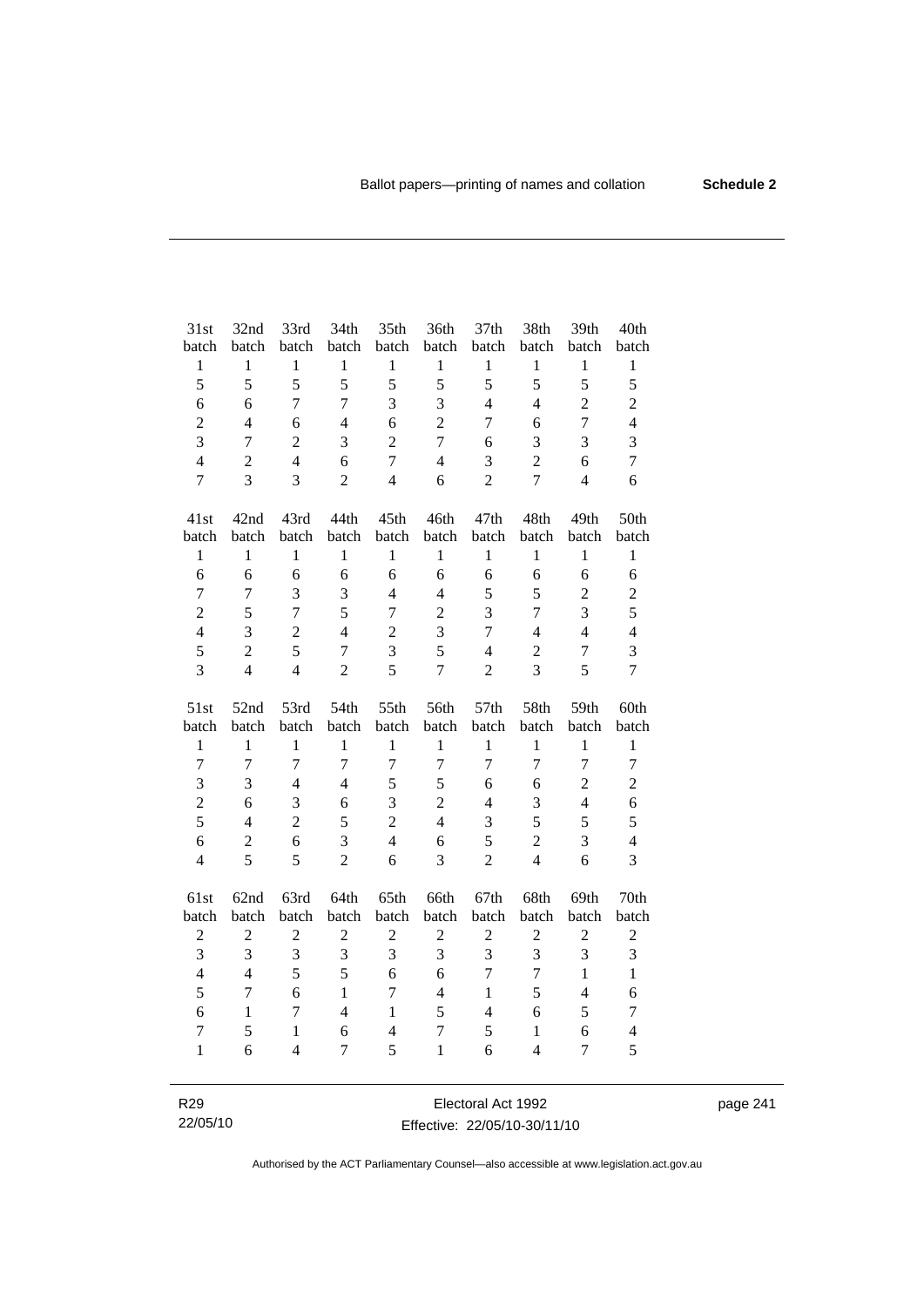| 71st                    | 72nd             | 73rd           | 74th              | 75 <sub>th</sub> | 76th                    | 77th           | 78th           | 79th           | 80th             |
|-------------------------|------------------|----------------|-------------------|------------------|-------------------------|----------------|----------------|----------------|------------------|
| batch                   | batch            | batch          | batch             | batch            | batch                   | batch          | batch          | batch          | batch            |
| $\overline{c}$          | $\sqrt{2}$       | $\overline{c}$ | $\overline{2}$    | $\overline{2}$   | $\sqrt{2}$              | $\overline{c}$ | $\overline{c}$ | $\overline{2}$ | $\overline{c}$   |
| $\overline{\mathbf{4}}$ | $\overline{4}$   | $\overline{4}$ | $\overline{4}$    | $\overline{4}$   | $\overline{4}$          | $\overline{4}$ | $\overline{4}$ | $\overline{4}$ | $\overline{4}$   |
| 5                       | 5                | 6              | 6                 | $\overline{7}$   | $\overline{7}$          | $\mathbf{1}$   | $\mathbf{1}$   | 3              | 3                |
| $\overline{3}$          | $\mathbf{1}$     | 5              | $\mathbf{1}$      | 5                | 3                       | 6              | 5              | 6              | $\mathbf{1}$     |
| 7                       | 6                | 3              | $\overline{7}$    | 3                | 6                       | 5              | 7              | $\overline{7}$ | $\overline{7}$   |
| $\mathbf{1}$            | 3                | $\mathbf{1}$   | 5                 | 6                | $\mathbf{1}$            | $\tau$         | 3              | 5              | 6                |
| 6                       | $\overline{7}$   | $\overline{7}$ | 3                 | $\mathbf{1}$     | 5                       | 3              | 6              | $\mathbf{1}$   | 5                |
| 81st                    | 82nd             | 83rd           | 84th              | 85th             | 86th                    | 87th           | 88th           | 89th           | 90th             |
| batch                   | batch            | batch          | batch             | batch            | batch                   | batch          | batch          | batch          | batch            |
| $\boldsymbol{2}$        | $\overline{2}$   | $\overline{2}$ | $\overline{c}$    | $\overline{2}$   | $\overline{2}$          | $\overline{2}$ | $\overline{2}$ | $\overline{2}$ | $\overline{c}$   |
| 5                       | 5                | 5              | 5                 | 5                | 5                       | 5              | 5              | 5              | 5                |
| $\overline{6}$          | 6                | $\overline{7}$ | $\overline{7}$    | $\mathbf{1}$     | $\mathbf{1}$            | $\overline{4}$ | $\overline{4}$ | 3              | 3                |
| 3                       | $\overline{4}$   | 6              | $\overline{4}$    | 6                | $\overline{\mathbf{3}}$ | $\tau$         | 6              | $\tau$         | $\overline{4}$   |
| $\mathbf{1}$            | $\overline{7}$   | 3              | $\mathbf{1}$      | 3                | $\overline{7}$          | 6              | $\mathbf{1}$   | $\mathbf{1}$   | $\mathbf{1}$     |
| $\overline{4}$          | 3                | $\overline{4}$ | 6                 | $\overline{7}$   | $\overline{4}$          | $\mathbf{1}$   | 3              | 6              | $\overline{7}$   |
| $\overline{7}$          | $\mathbf{1}$     | $\mathbf{1}$   | 3                 | 4                | 6                       | 3              | $\overline{7}$ | $\overline{4}$ | 6                |
|                         |                  |                |                   |                  |                         |                |                |                |                  |
| 91st                    | 92nd             | 93rd           | 94th              | 95th             | 96th                    | 97th           | 98th           | 99th           | 100th            |
| batch                   | batch            | batch          | batch             | batch            | batch                   | batch          | batch          | batch          | batch            |
| $\boldsymbol{2}$        | $\overline{2}$   | $\sqrt{2}$     | $\overline{2}$    | $\overline{2}$   | $\sqrt{2}$              | $\overline{c}$ | $\overline{c}$ | $\mathbf{2}$   | $\mathbf{2}$     |
| 6                       | 6                | 6              | 6                 | 6                | 6                       | 6              | 6              | 6              | 6                |
| $\overline{7}$          | $\overline{7}$   | $\mathbf{1}$   | $\mathbf{1}$      | $\overline{4}$   | $\overline{4}$          | 5              | 5              | 3              | 3                |
| 3                       | 5                | $\overline{7}$ | 5                 | $\overline{7}$   | 3                       | $\mathbf{1}$   | $\overline{7}$ | $\mathbf{1}$   | 5                |
| $\overline{4}$          | $\mathbf{1}$     | 3              | $\overline{4}$    | 3                | $\mathbf{1}$            | $\overline{7}$ | $\overline{4}$ | $\overline{4}$ | $\overline{4}$   |
| 5                       | 3                | 5              | $\overline{7}$    | $\mathbf{1}$     | 5                       | $\overline{4}$ | 3              | $\overline{7}$ | $\mathbf{1}$     |
| $\mathbf{1}$            | $\overline{4}$   | $\overline{4}$ | $\overline{3}$    | 5                | $\overline{7}$          | 3              | $\mathbf{1}$   | 5              | 7                |
| 101st                   | 102nd            | 103rd          | 104th             | 105th            | 106th                   | 107th          | 108th          | 109th          | 110th            |
| batch                   | batch            | batch          | batch             | batch            | batch                   | batch          | batch          | batch          | batch            |
| $\boldsymbol{2}$        | $\boldsymbol{2}$ | $\sqrt{2}$     | $\overline{2}$    | $\boldsymbol{2}$ | $\sqrt{2}$              | $\overline{c}$ | $\overline{2}$ | $\sqrt{2}$     | $\overline{c}$   |
| $\overline{7}$          | $\overline{7}$   | $\overline{7}$ | $\overline{7}$    | $\overline{7}$   | $\overline{7}$          | $\overline{7}$ | $\overline{7}$ | $\overline{7}$ | $\boldsymbol{7}$ |
| $\mathbf{1}$            | $\mathbf{1}$     | $\overline{4}$ | $\overline{4}$    | 5                | 5                       | 6              | 6              | 3              | 3                |
| 3                       | 6                | $\mathbf{1}$   | 6                 | $\mathbf{1}$     | 3                       | $\overline{4}$ | $\mathbf{1}$   | $\overline{4}$ | 6                |
| 5                       | $\overline{4}$   | 3              | 5                 | 3                | $\overline{4}$          | $\mathbf{1}$   | 5              | 5              | 5                |
| 6                       | 3                | 6<br>5         | $\mathbf{1}$<br>3 | $\overline{4}$   | 6                       | 5              | $\mathfrak{Z}$ | $\mathbf{1}$   | $\overline{4}$   |

page 242 **Electoral Act 1992** Effective: 22/05/10-30/11/10

R29 22/05/10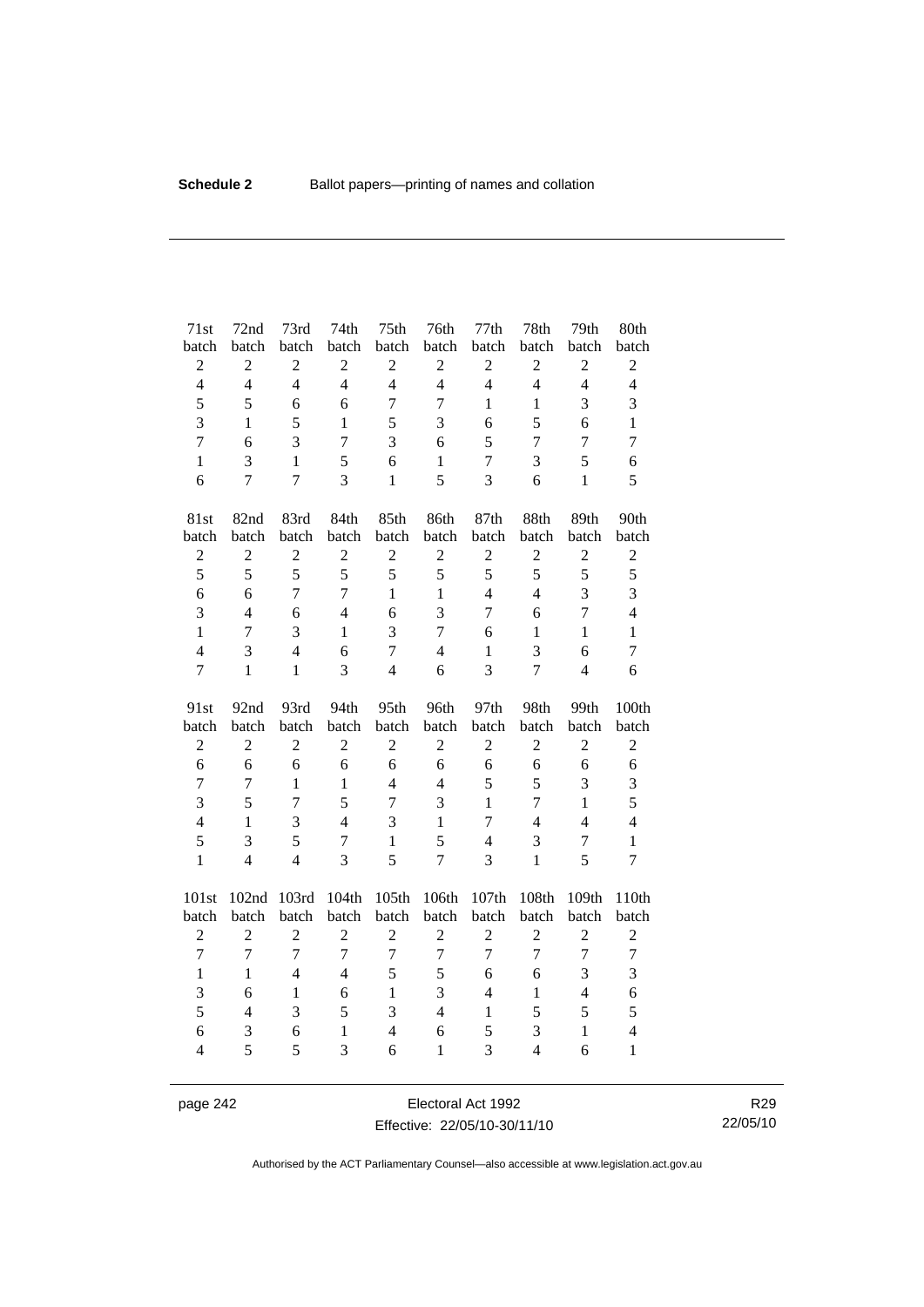| 111th                   | 112th            | 113th          | 114th                   | 115th            | 116th            | $117th\,$        | 118th          | 119th            | 120th            |
|-------------------------|------------------|----------------|-------------------------|------------------|------------------|------------------|----------------|------------------|------------------|
| batch                   | batch            | batch          | batch                   | batch            | batch            | batch            | batch          | batch            | batch            |
| $\overline{c}$          | $\boldsymbol{2}$ | $\mathbf{2}$   | $\sqrt{2}$              | $\boldsymbol{2}$ | $\sqrt{2}$       | $\sqrt{2}$       | $\overline{2}$ | $\overline{c}$   | $\overline{c}$   |
| $\mathbf{1}$            | $\mathbf{1}$     | $\mathbf{1}$   | $\mathbf{1}$            | $\mathbf{1}$     | $\mathbf{1}$     | $\mathbf{1}$     | $\mathbf{1}$   | $\mathbf{1}$     | $\mathbf{1}$     |
| $\overline{4}$          | $\overline{4}$   | 5              | 5                       | 6                | 6                | $\overline{7}$   | $\overline{7}$ | 3                | 3                |
| 3                       | $\boldsymbol{7}$ | $\overline{4}$ | $\overline{7}$          | $\overline{4}$   | 3                | 5                | $\overline{4}$ | 5                | $\boldsymbol{7}$ |
| 6                       | 5                | 3              | 6                       | $\mathfrak{Z}$   | 5                | $\overline{4}$   | 6              | 6                | 6                |
| $\overline{7}$          | 3                | $\overline{7}$ | $\overline{\mathbf{4}}$ | 5                | $\overline{7}$   | 6                | 3              | $\overline{4}$   | 5                |
| 5                       | 6                | 6              | 3                       | $\overline{7}$   | $\overline{4}$   | 3                | 5              | $\overline{7}$   | $\overline{4}$   |
| 121st                   | 122nd            | 123rd          | 124th                   | 125th            | 126th            | 127th            | 128th          | 129th            | 130th            |
| batch                   | batch            | batch          | batch                   | batch            | batch            | batch            | batch          | batch            | batch            |
| 3                       | 3                | 3              | 3                       | 3                | 3                | 3                | 3              | 3                | 3                |
| $\overline{\mathbf{4}}$ | $\overline{4}$   | $\overline{4}$ | $\overline{4}$          | $\overline{4}$   | $\overline{4}$   | $\overline{4}$   | $\overline{4}$ | $\overline{4}$   | $\overline{4}$   |
| 5                       | 5                | 6              | 6                       | $\overline{7}$   | $\boldsymbol{7}$ | $\mathbf{1}$     | $\mathbf{1}$   | $\overline{c}$   | $\overline{2}$   |
| 6                       | $\mathbf{1}$     | $\overline{7}$ | $\overline{c}$          | $\mathbf{1}$     | 5                | $\overline{c}$   | 6              | 5                | $\overline{7}$   |
| $\overline{7}$          | $\overline{2}$   | $\mathbf{1}$   | 5                       | $\overline{2}$   | 6                | 5                | 7              | 6                | $\mathbf{1}$     |
| $\mathbf{1}$            | 6                | $\overline{2}$ | $\overline{7}$          | 5                | $\mathbf{1}$     | 6                | $\overline{2}$ | $\boldsymbol{7}$ | 5                |
| $\overline{2}$          | $\overline{7}$   | 5              | $\mathbf{1}$            | 6                | $\overline{2}$   | $\overline{7}$   | 5              | $\mathbf{1}$     | 6                |
|                         |                  |                |                         |                  |                  |                  |                |                  |                  |
| 131st                   | 132nd            | 133rd          | 134th                   | 135th            | 136th            | 137th            | 138th          | 139th            | 140th            |
| batch                   | batch            | batch          | batch                   | batch            | batch            | batch            | batch          | batch            | batch            |
| 3                       | 3                | 3              | 3                       | 3                | 3                | 3                | 3              | $\mathfrak{Z}$   | $\mathfrak{Z}$   |
| 5                       | 5                | 5              | 5                       | 5                | 5                | 5                | 5              | 5                | 5                |
| 6                       | 6                | $\overline{7}$ | $\overline{7}$          | $\mathbf{1}$     | $\mathbf{1}$     | $\overline{2}$   | $\overline{2}$ | $\overline{4}$   | $\overline{4}$   |
| $\overline{4}$          | $\overline{2}$   | 6              | $\overline{2}$          | 6                | $\overline{4}$   | $\overline{7}$   | 6              | $\overline{7}$   | $\overline{c}$   |
| $\mathbf{1}$            | $\overline{7}$   | $\overline{4}$ | $\mathbf{1}$            | $\overline{4}$   | $\overline{7}$   | 6                | $\mathbf{1}$   | $\mathbf{1}$     | $\mathbf{1}$     |
| $\overline{c}$          | $\overline{4}$   | $\overline{c}$ | 6                       | $\boldsymbol{7}$ | $\overline{c}$   | $\mathbf{1}$     | $\overline{4}$ | 6                | $\tau$           |
| $\overline{7}$          | $\mathbf{1}$     | $\mathbf{1}$   | $\overline{4}$          | $\overline{2}$   | 6                | $\overline{4}$   | $\tau$         | $\overline{2}$   | 6                |
| 141st                   | 142nd            | 143rd          | 144th                   | 145th            | 146th            | 147th            | 148th          | 149th            | 150th            |
| batch                   | batch            | batch          | batch                   | batch            | batch            | batch            | batch          | batch            | batch            |
| 3                       | $\mathfrak{Z}$   | 3              | 3                       | 3                | 3                | 3                | 3              | 3                | 3                |
| 6                       | 6                | 6              | 6                       | 6                | 6                | 6                | 6              | 6                | 6                |
| $\overline{7}$          | $\overline{7}$   | $\mathbf{1}$   | $\mathbf{1}$            | $\overline{2}$   | $\overline{c}$   | 5                | 5              | $\overline{4}$   | $\overline{4}$   |
| $\overline{\mathbf{4}}$ | 5                | $\overline{7}$ | 5                       | $\overline{7}$   | $\overline{4}$   | $\mathbf{1}$     | $\tau$         | $\mathbf{1}$     | 5                |
| $\overline{2}$          | $\mathbf{1}$     | $\overline{4}$ | $\overline{2}$          | $\overline{4}$   | $\mathbf{1}$     | $\tau$           | $\overline{2}$ | $\overline{c}$   | $\mathbf{2}$     |
| 5                       | $\overline{4}$   | 5              | $\overline{7}$          | $\,1$            | 5                | $\boldsymbol{2}$ | $\overline{4}$ | $\boldsymbol{7}$ | $\mathbf{1}$     |
| $\mathbf{1}$            | $\overline{2}$   | $\overline{2}$ | $\overline{4}$          | 5                | $\overline{7}$   | $\overline{4}$   | $\mathbf{1}$   | 5                | $\boldsymbol{7}$ |

page 243

R29 22/05/10

Electoral Act 1992 Effective: 22/05/10-30/11/10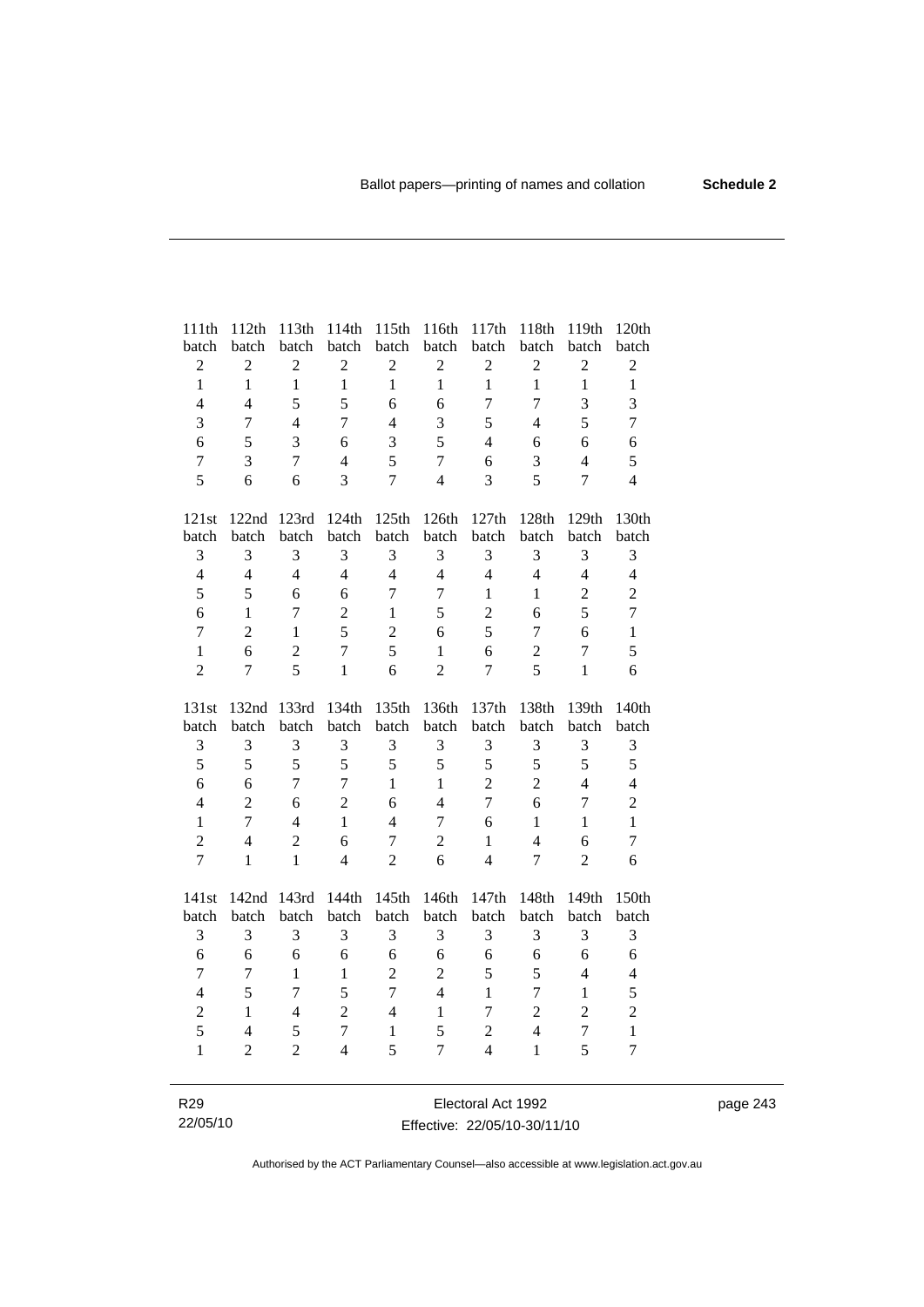| 151st                            | 152nd            | 153rd               | 154th                          | 155th               | 156th                            | 157th          | 158th          | 159th                          | 160th               |
|----------------------------------|------------------|---------------------|--------------------------------|---------------------|----------------------------------|----------------|----------------|--------------------------------|---------------------|
| batch                            | batch            | batch               | batch                          | batch               | batch                            | batch          | batch          | batch                          | batch               |
| 3                                | 3                | 3                   | 3                              | $\mathfrak{Z}$      | 3                                | $\mathfrak{Z}$ | 3              | 3                              | 3                   |
| $\overline{7}$                   | $\overline{7}$   | $\overline{7}$      | $\overline{7}$                 | $\overline{7}$      | $\overline{7}$                   | $\overline{7}$ | $\overline{7}$ | $\overline{7}$                 | $\boldsymbol{7}$    |
| $\mathbf{1}$                     | $\mathbf{1}$     | $\overline{2}$      | $\overline{2}$                 | 5                   | 5                                | 6              | 6              | $\overline{4}$                 | $\overline{4}$      |
| $\overline{\mathcal{L}}$         | 6                | $\mathbf{1}$        | 6                              | $\mathbf{1}$        | $\overline{4}$                   | $\overline{2}$ | $\mathbf{1}$   | $\overline{2}$                 | 6                   |
| 5                                | $\overline{2}$   | $\overline{4}$      | 5                              | $\overline{4}$      | $\overline{2}$                   | $\mathbf{1}$   | 5              | 5                              | 5                   |
| 6                                | $\overline{4}$   | 6                   | $\mathbf{1}$                   | $\sqrt{2}$          | 6                                | 5              | $\overline{4}$ | $\mathbf{1}$                   | $\overline{c}$      |
| $\overline{2}$                   | 5                | 5                   | $\overline{4}$                 | 6                   | $\mathbf{1}$                     | $\overline{4}$ | $\overline{2}$ | 6                              | $\mathbf{1}$        |
| 161st                            | 162nd            | 163rd               | 164th                          | 165th               | 166th                            | 167th          | 168th          | 169th                          | 170th               |
| batch                            | batch            | batch               | batch                          | batch               | batch                            | batch          | batch          | batch                          | batch               |
| 3                                | 3                | 3                   | 3                              | 3                   | 3                                | 3              | 3              | 3                              | 3                   |
| $\mathbf{1}$                     | $\mathbf{1}$     | $\mathbf{1}$        | $\mathbf{1}$                   | $\mathbf{1}$        | $\mathbf{1}$                     | $\mathbf{1}$   | $\mathbf{1}$   | $\mathbf{1}$                   | $\mathbf{1}$        |
| $\overline{c}$                   | $\overline{2}$   | 5                   | 5                              | 6                   | 6                                | $\tau$         | $\overline{7}$ | $\overline{4}$                 | $\overline{4}$      |
| $\overline{\mathbf{4}}$          | $\overline{7}$   | $\overline{2}$      | $\overline{7}$                 | $\overline{2}$      | $\overline{4}$                   | 5              | $\overline{2}$ | 5                              | $\overline{7}$      |
| 6                                | 5                | $\overline{4}$      | 6                              | $\overline{4}$      | 5                                | $\overline{2}$ | 6              | 6                              | 6                   |
| $\overline{7}$                   | $\overline{4}$   | $\tau$              | $\overline{2}$                 | 5                   | $\tau$                           | 6              | $\overline{4}$ | $\overline{2}$                 | 5                   |
| 5                                | 6                | 6                   | $\overline{4}$                 | $\overline{7}$      | $\overline{2}$                   | $\overline{4}$ | 5              | $\overline{7}$                 | $\overline{2}$      |
|                                  |                  |                     |                                |                     |                                  |                |                |                                |                     |
| 171st                            | 172nd            | 173rd               | 174th                          | 175th               | 176th                            | 177th          | 178th          | 179th                          | 180th               |
| batch                            | batch            | batch               | batch                          | batch               | batch                            | batch          | batch          | batch                          | batch               |
| 3                                | 3                | 3                   | 3                              | $\mathfrak{Z}$      | 3                                | $\mathfrak{Z}$ | $\mathfrak{Z}$ | 3                              | 3                   |
| $\overline{c}$                   | $\boldsymbol{2}$ | $\overline{c}$      | $\overline{2}$                 | $\overline{2}$      | $\overline{2}$                   | $\overline{2}$ | $\sqrt{2}$     | $\overline{2}$                 | $\overline{2}$      |
| 5                                | 5                | 6                   | 6                              | $\overline{7}$      | $\overline{7}$                   | $\mathbf{1}$   | $\mathbf{1}$   | $\overline{4}$                 | $\overline{4}$      |
| $\overline{4}$                   | $\mathbf{1}$     | 5                   | $\mathbf{1}$                   | 5                   | $\overline{4}$                   | 6              | 5              | 6                              | $\mathbf{1}$        |
| $\overline{7}$                   | 6                | $\overline{4}$      | 7                              | $\overline{4}$      | 6                                | 5              | $\overline{7}$ | $\overline{7}$                 | $\overline{7}$      |
| $\mathbf{1}$                     | $\overline{4}$   | $\mathbf{1}$        | 5                              | 6                   | $\mathbf{1}$                     | $\tau$         | $\overline{4}$ | 5                              | 6                   |
| 6                                | $\overline{7}$   | $\overline{7}$      | $\overline{4}$                 | $\mathbf{1}$        | 5                                | $\overline{4}$ | 6              | $\mathbf{1}$                   | 5                   |
| 181st                            | 182nd            | 183rd               | 184th                          | 185th               | 186th                            | 187th          | 188th          | 189th                          | 190th               |
| batch                            | batch            | batch               | batch                          | batch               | batch                            | batch          | batch          | batch                          | batch               |
| $\overline{4}$                   | $\overline{4}$   | $\overline{4}$      | $\overline{4}$                 | $\overline{4}$      | $\overline{4}$                   | $\overline{4}$ | $\overline{4}$ | $\overline{4}$                 | $\overline{4}$      |
| 5                                | 5                | 5                   | 5                              | 5                   | 5                                | 5              | 5              | 5                              | 5                   |
| 6                                | 6                | $\overline{7}$      | $\overline{7}$                 | $\mathbf{1}$        | $\mathbf{1}$                     | $\overline{2}$ | $\overline{2}$ | 3                              | 3                   |
| $\overline{7}$                   | $\overline{2}$   | $\mathbf{1}$        | 3                              | $\overline{2}$      | 6                                | 3              | $\overline{7}$ | 6                              | $\mathbf{1}$        |
| $\mathbf{1}$                     | 3                | $\overline{c}$      | 6                              | 3                   | $\tau$                           | 6              | $\mathbf{1}$   | $\overline{7}$                 | $\overline{c}$      |
| $\overline{2}$<br>$\overline{3}$ | $\tau$           | $\overline{3}$<br>6 | $\mathbf{1}$<br>$\overline{2}$ | 6<br>$\overline{7}$ | $\overline{2}$<br>$\overline{3}$ | $\tau$         | 3              | $\mathbf{1}$<br>$\overline{2}$ | 6<br>$\overline{7}$ |

page 244 Electoral Act 1992 Effective: 22/05/10-30/11/10

R29 22/05/10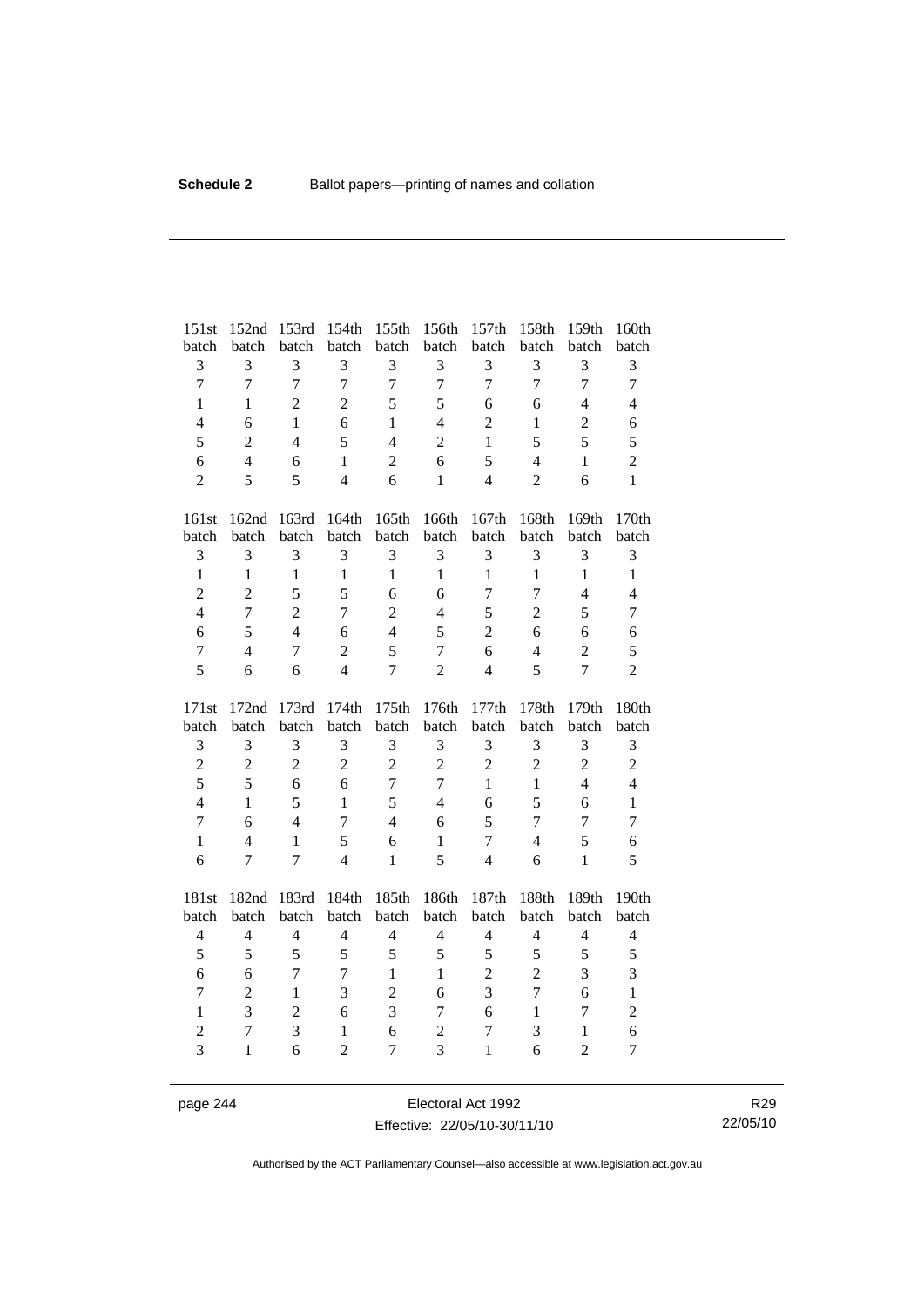| 191st                   | 192nd          | 193rd                          | 194th          | 195th          | 196th                          | 197th          | 198th            | 199th             | 200th          |
|-------------------------|----------------|--------------------------------|----------------|----------------|--------------------------------|----------------|------------------|-------------------|----------------|
| batch                   | batch          | batch                          | batch          | batch          | batch                          | batch          | batch            | batch             | batch          |
| $\overline{4}$          | $\overline{4}$ | $\overline{4}$                 | $\overline{4}$ | $\overline{4}$ | $\overline{4}$                 | $\overline{4}$ | $\overline{4}$   | $\overline{4}$    | $\overline{4}$ |
| $\sqrt{6}$              | 6              | 6                              | 6              | 6              | $\sqrt{6}$                     | 6              | 6                | 6                 | 6              |
| $\overline{7}$          | $\tau$         | $\mathbf{1}$                   | $\mathbf{1}$   | $\overline{2}$ | $\overline{2}$                 | 3              | 3                | 5                 | 5              |
| 5                       | 3              | $\boldsymbol{7}$               | 3              | $\overline{7}$ | 5                              | 1              | $\boldsymbol{7}$ | $\mathbf{1}$      | 3              |
| $\overline{c}$          | 1              | 5                              | $\overline{2}$ | 5              | $\mathbf{1}$                   | $\overline{7}$ | $\overline{c}$   | $\overline{2}$    | $\overline{2}$ |
| $\overline{3}$          | 5              | 3                              | $\overline{7}$ | $\mathbf{1}$   | $\overline{3}$                 | $\sqrt{2}$     | 5                | $\overline{7}$    | $\mathbf{1}$   |
| $\mathbf{1}$            | $\overline{2}$ | $\overline{2}$                 | 5              | $\overline{3}$ | $\overline{7}$                 | 5              | $\mathbf{1}$     | 3                 | $\overline{7}$ |
|                         |                |                                |                |                |                                |                |                  |                   |                |
| 201st                   |                | 202nd 203rd                    | 204th          | 205th          | 206th                          | 207th          | 208th            | 209th             | 210th          |
| batch                   | batch          | batch                          | batch          | batch          | batch                          | batch          | batch            | batch             | batch          |
| $\overline{\mathbf{4}}$ | $\overline{4}$ | $\overline{4}$                 | $\overline{4}$ | $\overline{4}$ | $\overline{4}$                 | $\overline{4}$ | $\overline{4}$   | $\overline{4}$    | $\overline{4}$ |
| $\overline{7}$          | $\overline{7}$ | $\overline{7}$                 | $\overline{7}$ | $\overline{7}$ | $\overline{7}$                 | $\overline{7}$ | $\overline{7}$   | $\overline{7}$    | $\overline{7}$ |
| $\mathbf{1}$            | $\mathbf{1}$   | $\overline{2}$                 | $\overline{2}$ | 3              | 3                              | 6              | 6                | 5                 | 5              |
| 5                       | 6              | $\mathbf{1}$                   | 6              | $\mathbf{1}$   | 5                              | $\mathbf{2}$   | $\mathbf{1}$     | $\sqrt{2}$        | 6              |
| 3                       | $\overline{2}$ | 5                              | 3              | 5              | $\overline{2}$                 | $\mathbf{1}$   | 3                | 3                 | $\overline{3}$ |
| 6                       | 5              | 6                              | $\mathbf{1}$   | $\overline{2}$ | 6                              | 3              | 5                | $\mathbf{1}$      | $\overline{2}$ |
| $\overline{c}$          | 3              | 3                              | 5              | 6              | $\mathbf{1}$                   | 5              | $\overline{2}$   | 6                 | $\mathbf{1}$   |
|                         |                |                                |                |                |                                |                |                  |                   |                |
| 211th                   | 212th          | 213th                          | 214th          | 215th          | 216th                          | 217th          | 218th            | 219th             | 220th          |
| batch                   | batch          | batch                          | batch          | batch          | batch                          | batch          | batch            | batch             | batch          |
| $\overline{4}$          | $\overline{4}$ | $\overline{4}$                 | $\overline{4}$ | $\overline{4}$ | $\overline{4}$                 | $\overline{4}$ | $\overline{4}$   | $\overline{4}$    | $\overline{4}$ |
| $\mathbf{1}$            | $\mathbf{1}$   | $\mathbf{1}$                   | 1              | 1              | $\mathbf{1}$                   | 1              | 1                | $\mathbf{1}$      | $\mathbf{1}$   |
| $\overline{2}$          | $\overline{2}$ | 3                              | 3              | 6              | 6                              | $\tau$         | $\overline{7}$   | 5                 | 5              |
| 5                       | $\overline{7}$ | $\overline{2}$                 | $\overline{7}$ | $\overline{2}$ | 5                              | 3              | $\overline{2}$   | 3                 | $\overline{7}$ |
| 6                       | 3              | 5                              | 6              | 5              | 3                              | $\overline{2}$ | 6                | 6                 | 6              |
| $\overline{7}$          | 5              | $\overline{7}$                 | $\overline{c}$ | 3              | $\overline{7}$                 | 6              | 5                | $\overline{c}$    | 3              |
| 3                       | 6              | 6                              | 5              | $\overline{7}$ | $\overline{2}$                 | 5              | 3                | $\overline{7}$    | $\overline{2}$ |
|                         |                |                                |                |                |                                |                |                  |                   |                |
| 221st                   | 222nd          | 223rd                          | 224th          | 225th          | 226th                          | 227th          | 228th            | 229th             | 230th          |
| batch                   | batch          | batch                          | batch          | batch          | batch                          | batch          | batch            | batch             | batch          |
| $\overline{\mathbf{4}}$ | $\overline{4}$ | $\overline{4}$                 | $\overline{4}$ | $\overline{4}$ | $\overline{4}$                 | $\overline{4}$ | $\overline{4}$   | $\overline{4}$    | $\overline{4}$ |
| $\overline{c}$          | $\overline{c}$ | $\overline{2}$                 | $\overline{2}$ | $\sqrt{2}$     | $\overline{c}$                 | $\sqrt{2}$     | $\overline{2}$   | $\sqrt{2}$        | $\overline{c}$ |
| 3                       | 3              | 6                              | 6              | $\overline{7}$ | $\overline{7}$                 | $\mathbf{1}$   | $\mathbf{1}$     | 5                 | 5              |
| 5                       | $\mathbf{1}$   | 3                              | $\mathbf{1}$   | 3              | 5                              | 6              | $\overline{3}$   | 6                 | $\mathbf{1}$   |
| $\overline{7}$          | 6              | 5                              | $\overline{7}$ | 5              | 6                              | 3              | $\overline{7}$   | $\overline{7}$    | $\overline{7}$ |
| $\mathbf{1}$<br>6       | 5<br>7         | $\mathbf{1}$<br>$\overline{7}$ | 3<br>5         | 6<br>1         | $\mathbf{1}$<br>$\overline{3}$ | 7<br>5         | 5<br>6           | 3<br>$\mathbf{1}$ | 6<br>3         |

R29 22/05/10

Electoral Act 1992 Effective: 22/05/10-30/11/10 page 245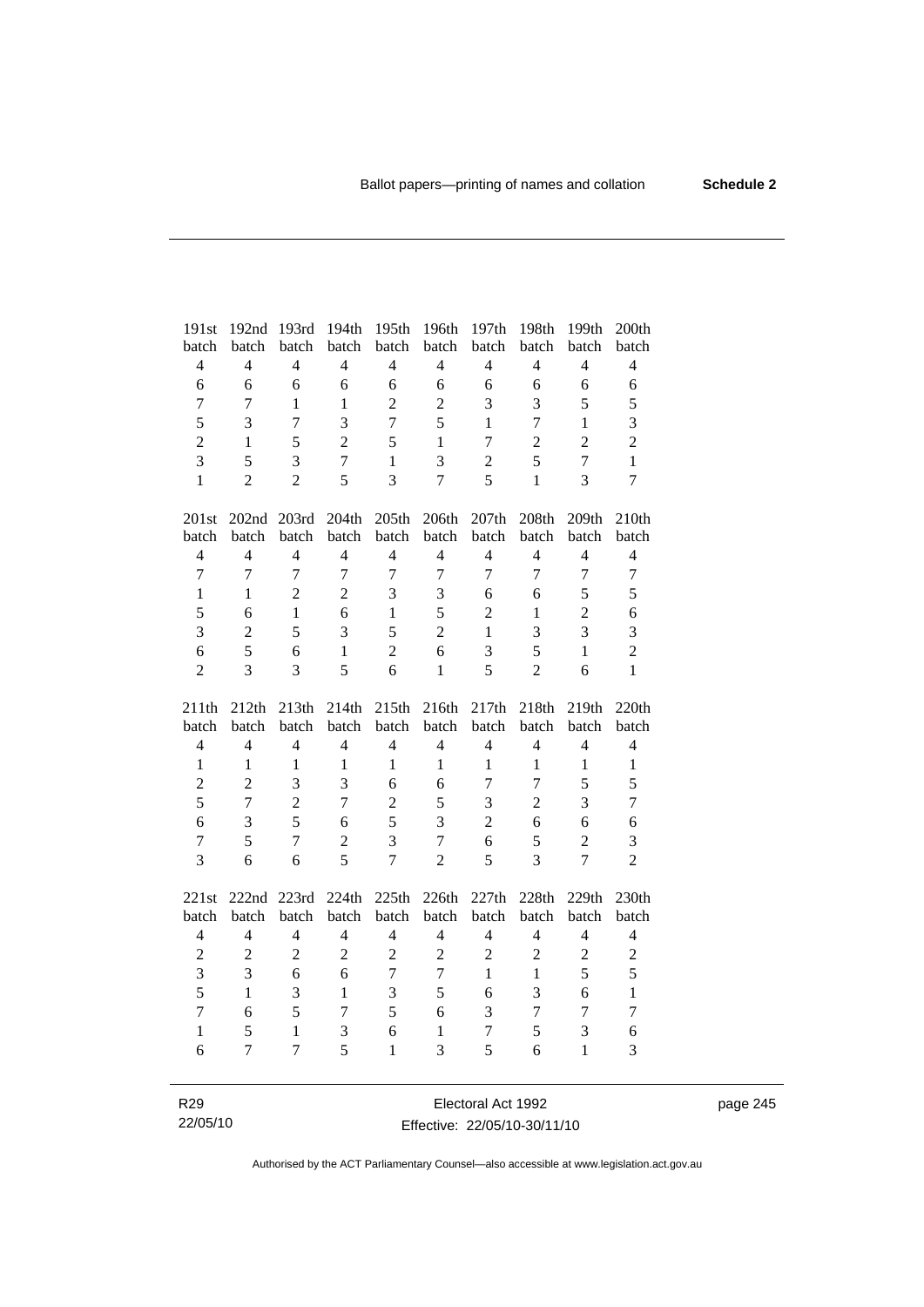| 231st<br>batch | 232nd<br>batch | 233rd<br>batch | 234th<br>batch | 235th<br>batch           | 236th<br>batch | 237th<br>batch | 238th<br>batch | 239th<br>batch | 240th<br>batch |
|----------------|----------------|----------------|----------------|--------------------------|----------------|----------------|----------------|----------------|----------------|
| $\overline{4}$ | $\overline{4}$ | $\overline{4}$ | $\overline{4}$ | $\overline{4}$           | $\overline{4}$ | $\overline{4}$ | $\overline{4}$ | $\overline{4}$ | $\overline{4}$ |
| 3              | 3              | 3              | $\overline{3}$ | 3                        | 3              | 3              | 3              | 3              | 3              |
| 6              | 6              | $\overline{7}$ | $\overline{7}$ | $\mathbf{1}$             | $\mathbf{1}$   | $\overline{2}$ | $\overline{2}$ | 5              | 5              |
| 5              | $\overline{2}$ | 6              | $\overline{2}$ | 6                        | 5              | $\overline{7}$ | 6              | $\overline{7}$ | $\overline{2}$ |
| $\mathbf{1}$   | $\overline{7}$ | 5              | $\mathbf{1}$   | 5                        | $\overline{7}$ | 6              | $\mathbf{1}$   | $\mathbf{1}$   | $\mathbf{1}$   |
| $\overline{2}$ | 5              | $\overline{2}$ | 6              | $\overline{7}$           | $\overline{c}$ | 1              | 5              | 6              | $\overline{7}$ |
| $\overline{7}$ | $\mathbf{1}$   | $\mathbf{1}$   | 5              | $\overline{2}$           | 6              | 5              | $\overline{7}$ | $\overline{2}$ | 6              |
|                |                |                |                |                          |                |                |                |                |                |
| 241st          | 242nd          | 243rd          | 244th          | 245th                    | 246th          | 247th          | 248th          | 249th          | 250th          |
| batch          | batch          | batch          | batch          | batch                    | batch          | batch          | batch          | batch          | batch          |
| 5              | 5              | 5              | 5              | 5                        | 5              | 5              | 5              | 5              | 5              |
| 6              | 6              | 6              | 6              | 6                        | 6              | 6              | 6              | 6              | 6              |
| $\overline{7}$ | $\overline{7}$ | $\mathbf{1}$   | $\mathbf{1}$   | $\sqrt{2}$               | $\overline{2}$ | 3              | 3              | $\overline{4}$ | $\overline{4}$ |
| $\mathbf{1}$   | 3              | $\overline{2}$ | $\overline{4}$ | 3                        | $\overline{7}$ | $\overline{4}$ | $\mathbf{1}$   | $\overline{7}$ | $\overline{c}$ |
| $\overline{2}$ | $\overline{4}$ | 3              | $\overline{7}$ | $\overline{4}$           | $\mathbf{1}$   | 7              | $\overline{2}$ | $\mathbf{1}$   | 3              |
| 3              | 1              | $\overline{4}$ | $\overline{2}$ | $\overline{7}$           | 3              | $\mathbf{1}$   | $\overline{4}$ | $\overline{c}$ | 7              |
| $\overline{4}$ | $\overline{2}$ | $\overline{7}$ | $\overline{3}$ | $\mathbf{1}$             | $\overline{4}$ | $\overline{2}$ | $\overline{7}$ | 3              | $\mathbf{1}$   |
|                |                |                |                |                          |                |                |                |                |                |
| 251st          | 252nd          | 253rd          | 254th          | 255th                    | 256th          | 257th          | 258th          | 259th          | 260th          |
| batch          | batch          | batch          | batch          | batch                    | batch          | batch          | batch          | batch          | batch          |
| 5              | 5              | 5              | 5              | 5                        | 5              | 5              | 5              | 5              | 5              |
| $\overline{7}$ | $\overline{7}$ | $\overline{7}$ | $\overline{7}$ | $\overline{7}$           | $\overline{7}$ | $\overline{7}$ | $\overline{7}$ | $\overline{7}$ | $\overline{7}$ |
| $\mathbf{1}$   | $\mathbf{1}$   | $\overline{2}$ | $\overline{2}$ | 3                        | 3              | $\overline{4}$ | $\overline{4}$ | 6              | 6              |
| 6              | $\overline{4}$ | $\mathbf{1}$   | $\overline{4}$ | $\mathbf{1}$             | 6              | $\overline{2}$ | $\mathbf{1}$   | $\overline{2}$ | $\overline{4}$ |
| 3              | $\overline{2}$ | 6              | 3              | 6                        | $\overline{2}$ | 1              | 3              | 3              | 3              |
| $\overline{4}$ | 6              | $\overline{4}$ | $\mathbf{1}$   | $\overline{2}$           | $\overline{4}$ | 3              | 6              | $\mathbf{1}$   | $\overline{c}$ |
| $\overline{2}$ | 3              | 3              | 6              | $\overline{\mathcal{L}}$ | $\mathbf{1}$   | 6              | $\overline{2}$ | $\overline{4}$ | $\mathbf{1}$   |
| 261st          | 262nd 263rd    |                | 264th          | 265th                    | 266th          | 267th          | 268th          | 269th          | 270th          |
|                | batch          | batch          | batch          | batch                    | batch          | batch          |                | batch          | batch          |
| batch<br>5     | 5              | 5              | 5              | 5                        | 5              | 5              | batch<br>5     | 5              | 5              |
| $\mathbf{1}$   | $\mathbf{1}$   | $\mathbf{1}$   | $\mathbf{1}$   | $\mathbf{1}$             | $\mathbf{1}$   | $\mathbf{1}$   | $\mathbf{1}$   | $\mathbf{1}$   | $\mathbf{1}$   |
| $\overline{c}$ | $\overline{2}$ | $\overline{3}$ | 3              | $\overline{4}$           | $\overline{4}$ | 7              | $\tau$         | 6              | 6              |
| 6              | $\overline{7}$ | $\overline{2}$ | $\overline{7}$ | $\sqrt{2}$               | 6              | 3              | $\overline{2}$ | 3              | $\tau$         |
| $\overline{4}$ | 3              | 6              | $\overline{4}$ | 6                        | 3              | $\overline{2}$ | $\overline{4}$ | $\overline{4}$ | $\overline{4}$ |
| $\tau$         | 6              | $\tau$         | $\overline{2}$ | 3                        | $\tau$         | $\overline{4}$ | 6              | $\overline{2}$ | 3              |

page 246 Electoral Act 1992 Effective: 22/05/10-30/11/10

R29 22/05/10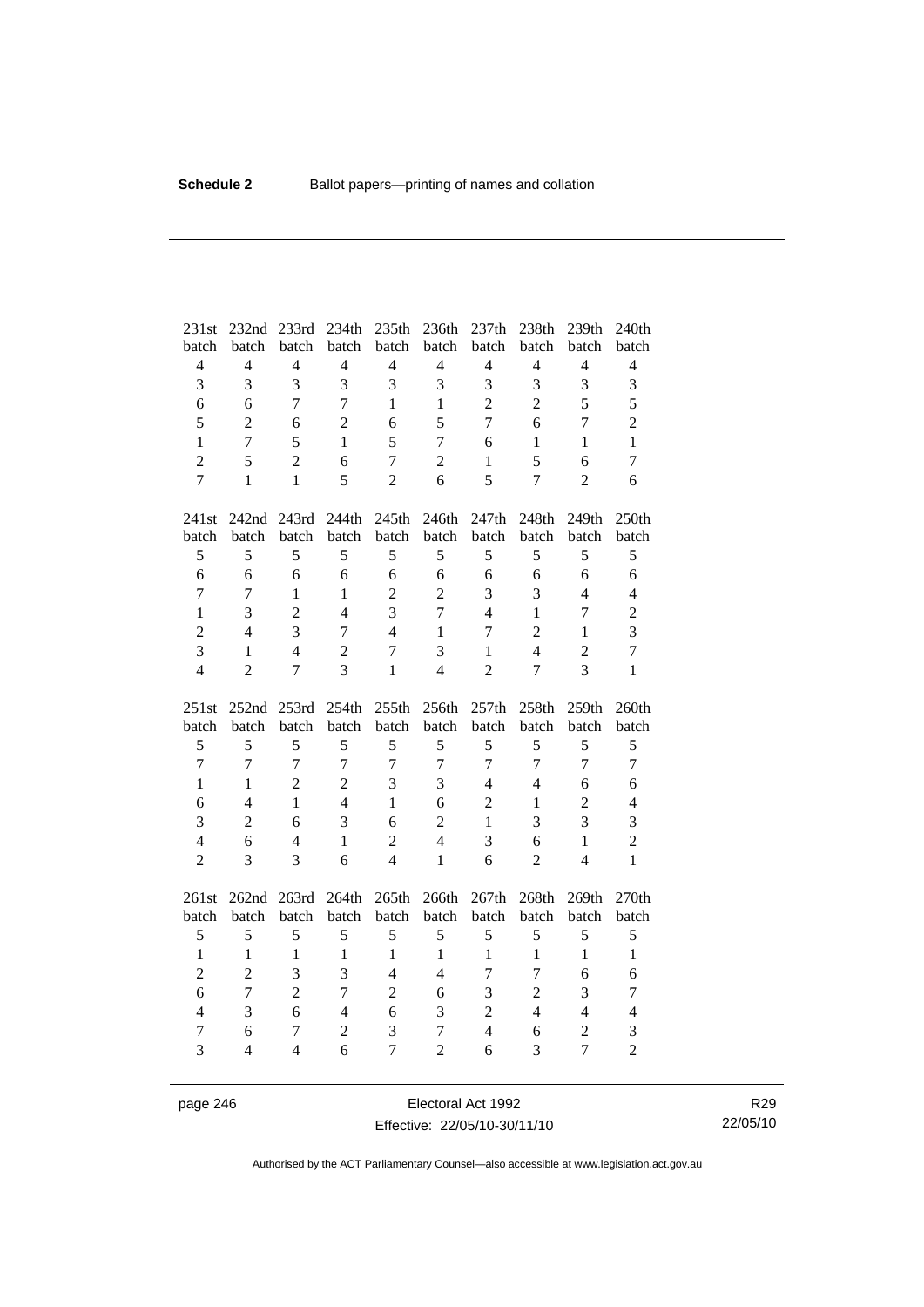| 271st          | 272nd          | 273rd          | 274th          | 275th          | 276th            | 277th          | 278th                   | 279th                    | 280th          |
|----------------|----------------|----------------|----------------|----------------|------------------|----------------|-------------------------|--------------------------|----------------|
| batch          | batch          | batch          | batch          | batch          | batch            | batch          | batch                   | batch                    | batch          |
| 5              | 5              | 5              | 5              | 5              | 5                | 5              | 5                       | 5                        | 5              |
| $\overline{c}$ | $\sqrt{2}$     | $\overline{c}$ | $\overline{2}$ | $\overline{2}$ | $\boldsymbol{2}$ | $\sqrt{2}$     | $\overline{c}$          | $\overline{c}$           | $\overline{c}$ |
| $\overline{3}$ | $\overline{3}$ | $\overline{4}$ | $\overline{4}$ | $\overline{7}$ | $\overline{7}$   | $\mathbf{1}$   | $\mathbf{1}$            | 6                        | 6              |
| 6              | $\mathbf{1}$   | 3              | $\mathbf{1}$   | 3              | 6                | $\overline{4}$ | 3                       | 4                        | $\mathbf{1}$   |
| $\overline{7}$ | $\overline{4}$ | 6              | $\overline{7}$ | 6              | $\overline{4}$   | 3              | 7                       | 7                        | $\overline{7}$ |
| $\mathbf{1}$   | 6              | $\mathbf{1}$   | 3              | $\overline{4}$ | $\mathbf{1}$     | $\tau$         | 6                       | 3                        | $\overline{4}$ |
| $\overline{4}$ | 7              | $\overline{7}$ | 6              | $\mathbf{1}$   | 3                | 6              | $\overline{4}$          | $\mathbf{1}$             | 3              |
|                |                |                |                |                |                  |                |                         |                          |                |
| 281st          | 282nd 283rd    |                | 284th          | 285th          | 286th            | 287th          | 288th                   | 289th                    | 290th          |
| batch          | batch          | batch          | batch          | batch          | batch            | batch          | batch                   | batch                    | batch          |
| 5              | 5              | 5              | 5              | 5              | 5                | $\mathfrak s$  | 5                       | 5                        | 5              |
| $\overline{3}$ | 3              | 3              | $\overline{3}$ | 3              | 3                | 3              | $\overline{\mathbf{3}}$ | 3                        | 3              |
| $\overline{4}$ | $\overline{4}$ | $\overline{7}$ | $\overline{7}$ | $\mathbf{1}$   | $\mathbf{1}$     | $\overline{2}$ | $\overline{c}$          | 6                        | 6              |
| 6              | $\overline{2}$ | $\overline{4}$ | $\overline{2}$ | $\overline{4}$ | 6                | $\overline{7}$ | $\overline{4}$          | 7                        | $\overline{c}$ |
| $\mathbf{1}$   | $\overline{7}$ | 6              | $\mathbf{1}$   | 6              | $\overline{7}$   | $\overline{4}$ | $\mathbf{1}$            | $\mathbf{1}$             | $\mathbf{1}$   |
| $\overline{2}$ | 6              | $\overline{2}$ | $\overline{4}$ | $\overline{7}$ | $\overline{2}$   | $\mathbf{1}$   | 6                       | $\overline{4}$           | $\overline{7}$ |
| $\overline{7}$ | $\mathbf{1}$   | $\mathbf{1}$   | 6              | $\overline{2}$ | $\overline{4}$   | 6              | $\tau$                  | $\overline{2}$           | $\overline{4}$ |
|                |                |                |                |                |                  |                |                         |                          |                |
|                |                |                |                |                |                  |                |                         |                          |                |
| 291st          | 292nd 293rd    |                | 294th          | 295th          | 296th            | 297th          | 298th                   | 299th                    | 300th          |
| batch          | batch          | batch          | batch          | batch          | batch            | batch          | batch                   | batch                    | batch          |
| 5              | 5              | 5              | 5              | 5              | $\sqrt{5}$       | $\mathfrak s$  | 5                       | 5                        | 5              |
| $\overline{4}$ | $\overline{4}$ | $\overline{4}$ | $\overline{4}$ | $\overline{4}$ | $\overline{4}$   | $\overline{4}$ | $\overline{4}$          | $\overline{4}$           | $\overline{4}$ |
| $\overline{7}$ | $\tau$         | $\mathbf{1}$   | $\mathbf{1}$   | $\overline{2}$ | $\overline{c}$   | 3              | 3                       | 6                        | 6              |
| 6              | 3              | $\tau$         | $\overline{3}$ | $\overline{7}$ | 6                | $\mathbf{1}$   | $\tau$                  | $\mathbf{1}$             | 3              |
| $\overline{c}$ | $\mathbf{1}$   | 6              | $\overline{2}$ | 6              | $\mathbf{1}$     | $\overline{7}$ | $\overline{2}$          | $\overline{c}$           | $\overline{c}$ |
| 3              | 6              | 3              | $\overline{7}$ | $\mathbf{1}$   | 3                | $\overline{2}$ | 6                       | $\overline{7}$           | $\mathbf{1}$   |
| $\mathbf{1}$   | $\overline{2}$ | $\overline{2}$ | 6              | $\overline{3}$ | $\overline{7}$   | 6              | $\mathbf{1}$            | $\overline{3}$           | $\overline{7}$ |
|                |                |                |                |                |                  |                |                         |                          |                |
| 301st          | 302nd          | 303rd          | 304th          | 305th          | 306th            | 307th          | 308th                   | 309th                    | 310th          |
| batch          | batch          | batch          | batch          | batch          | batch            | batch          | batch                   | batch                    | batch          |
| 6              | 6              | 6              | 6              | 6              | 6                | 6              | 6                       | 6                        | 6              |
| $\overline{7}$ | $\overline{7}$ | $\overline{7}$ | $\overline{7}$ | $\overline{7}$ | $\boldsymbol{7}$ | $\overline{7}$ | $\boldsymbol{7}$        | $\overline{7}$           | 7              |
| $\mathbf{1}$   | $\mathbf{1}$   | $\overline{c}$ | $\overline{2}$ | $\mathfrak{Z}$ | 3                | $\overline{4}$ | $\overline{4}$          | 5                        | 5              |
| $\overline{c}$ | $\overline{4}$ | $\overline{3}$ | 5              | $\overline{4}$ | $\mathbf{1}$     | 5              | $\overline{c}$          | $\mathbf{1}$             | 3              |
| 3              | 5              | $\overline{4}$ | $\mathbf{1}$   | 5              | $\overline{c}$   | $\mathbf{1}$   | 3                       | $\overline{c}$           | $\overline{4}$ |
| $\overline{4}$ | $\overline{c}$ | 5              | 3              | $\mathbf{1}$   | $\overline{4}$   | $\overline{2}$ | 5                       | 3                        | $\mathbf{1}$   |
| 5              | $\overline{3}$ | $\mathbf{1}$   | $\overline{4}$ | $\overline{2}$ | 5                | $\overline{3}$ | $\mathbf{1}$            | $\overline{\mathcal{L}}$ | $\overline{2}$ |

Electoral Act 1992 Effective: 22/05/10-30/11/10

R29 22/05/10 page 247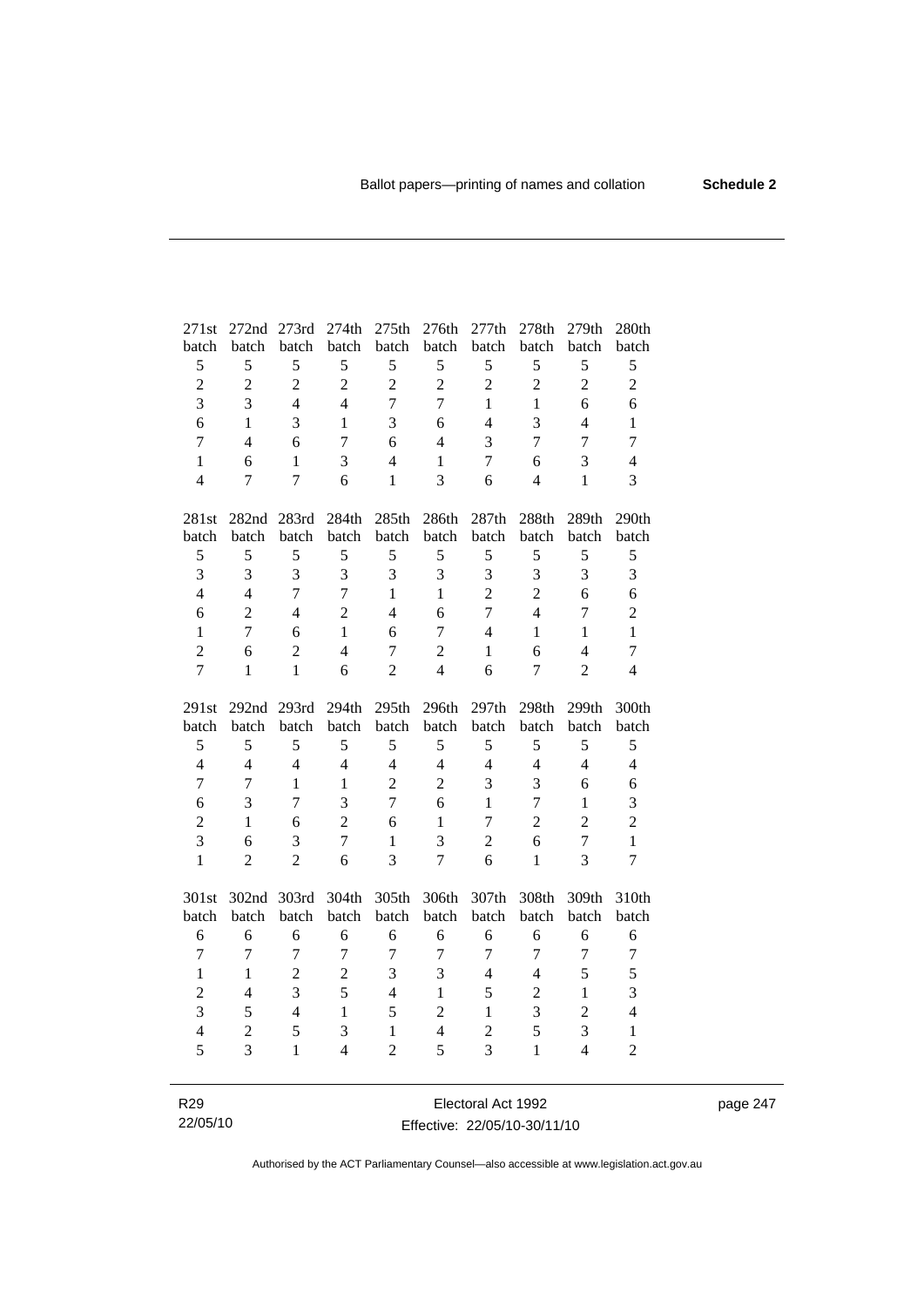| 311th<br>batch                 | 312th<br>batch                   | 313th<br>batch      | 314th<br>batch      | 315th<br>batch                 | 316th<br>batch | 317th<br>batch                   | 318th<br>batch                 | 319th<br>batch      | 320th<br>batch    |
|--------------------------------|----------------------------------|---------------------|---------------------|--------------------------------|----------------|----------------------------------|--------------------------------|---------------------|-------------------|
| 6                              | 6                                | 6                   | 6                   | 6                              | 6              | 6                                | 6                              | 6                   | 6                 |
| $\mathbf{1}$                   | $\mathbf{1}$                     | $\mathbf{1}$        | $\mathbf{1}$        | $\mathbf{1}$                   | $\mathbf{1}$   | $\mathbf{1}$                     | $\mathbf{1}$                   | $\mathbf{1}$        | $\mathbf{1}$      |
| $\overline{c}$                 | $\overline{2}$                   | 3                   | 3                   | $\overline{4}$                 | $\overline{4}$ | 5                                | 5                              | $\overline{7}$      | $\boldsymbol{7}$  |
| $\overline{7}$                 | 5                                | $\overline{2}$      | 5                   | $\overline{2}$                 | $\overline{7}$ | 3                                | $\overline{2}$                 | 3                   | 5                 |
| $\overline{4}$                 | 3                                | $\overline{7}$      | $\overline{4}$      | $\overline{7}$                 | 3              | $\overline{2}$                   | $\overline{4}$                 | $\overline{4}$      | $\overline{4}$    |
| 5                              | $\overline{7}$                   | 5                   | $\overline{2}$      | 3                              | 5              | $\overline{4}$                   | $\overline{7}$                 | $\overline{c}$      | 3                 |
| $\overline{3}$                 | $\overline{4}$                   | $\overline{4}$      | $\overline{7}$      | 5                              | $\overline{2}$ | $\overline{7}$                   | 3                              | 5                   | $\overline{2}$    |
| 321st                          | 322nd                            | 323rd               | 324th               | 325th                          | 326th          | 327th                            | 328th                          | 329th               | 330th             |
| batch                          | batch                            | batch               | batch               | batch                          | batch          | batch                            | batch                          | batch               | batch             |
| 6                              | 6                                | 6                   | 6                   | 6                              | 6              | 6                                | 6                              | 6                   | $\sqrt{6}$        |
| $\overline{c}$                 | $\overline{2}$                   | $\overline{c}$      | $\overline{2}$      | $\overline{2}$                 | $\overline{c}$ | $\overline{2}$                   | $\overline{2}$                 | $\overline{2}$      | $\overline{2}$    |
| 3                              | 3                                | $\overline{4}$      | $\overline{4}$      | 5                              | 5              | $\mathbf{1}$                     | $\mathbf{1}$                   | $\overline{7}$      | $\overline{7}$    |
| $\overline{7}$                 | $\mathbf{1}$                     | 3                   | $\mathbf{1}$        | 3                              | $\overline{7}$ | $\overline{4}$                   | $\overline{\mathbf{3}}$        | $\overline{4}$      | $\,1\,$           |
| 5                              | $\overline{4}$                   | $\overline{7}$      | 5                   | $\overline{7}$                 | $\overline{4}$ | 3                                | 5                              | 5                   | 5                 |
| $\mathbf{1}$                   | 7                                | $\mathbf{1}$        | 3                   | $\overline{4}$                 | $\mathbf{1}$   | 5                                | $\tau$                         | 3                   | $\overline{4}$    |
| $\overline{4}$                 | 5                                | 5                   | $\overline{7}$      | $\mathbf{1}$                   | 3              | $\overline{7}$                   | $\overline{4}$                 | $\mathbf{1}$        | $\overline{3}$    |
|                                |                                  |                     |                     |                                |                |                                  |                                |                     |                   |
| 331st                          | 332nd                            | 333rd               | 334th               | 335th                          | 336th          | 337th                            | 338th                          | 339th               | 340th             |
| batch                          | batch                            | batch               | batch               | batch                          | batch          | batch                            | batch                          | batch               | batch             |
| 6                              | 6                                | 6                   | 6                   | 6                              | 6              | 6                                | 6                              | 6                   | $\sqrt{6}$        |
| 3                              | 3                                | 3                   | 3                   | 3                              | 3              | $\mathfrak{Z}$                   | 3                              | 3                   | 3                 |
| $\overline{4}$                 | $\overline{4}$                   | 5                   | 5                   | $\mathbf{1}$                   | $\mathbf{1}$   | $\overline{2}$                   | $\overline{2}$                 | $\overline{7}$      | $\overline{7}$    |
| $\tau$                         | $\overline{2}$                   | $\overline{4}$      | $\overline{2}$      | $\overline{4}$                 | $\overline{7}$ | 5                                | $\overline{4}$                 | 5                   | $\overline{2}$    |
| $\mathbf{1}$                   | 5                                | 7                   | $\mathbf{1}$        | $\overline{7}$                 | 5              | $\overline{4}$                   | $\mathbf{1}$                   | $\mathbf{1}$        | $\mathbf{1}$      |
| $\overline{c}$                 | $\overline{7}$                   | $\overline{2}$      | $\overline{4}$      | 5                              | $\overline{2}$ | $\mathbf{1}$                     | $\tau$                         | $\overline{4}$      | 5                 |
| 5                              | $\mathbf{1}$                     | $\mathbf{1}$        | $\overline{7}$      | $\overline{2}$                 | $\overline{4}$ | $\overline{7}$                   | 5                              | $\overline{2}$      | $\overline{4}$    |
| 341st                          | 342nd 343rd                      |                     | 344th               | 345th                          | 346th          | 347th                            | 348th                          | 349th               | 350th             |
| batch                          | batch                            | batch               | batch               | batch                          | batch          | batch                            | batch                          | batch               | batch             |
| 6                              | 6                                | 6                   | 6                   | 6                              | 6              | 6                                | 6                              | 6                   | $\sqrt{6}$        |
| $\overline{\mathbf{4}}$        | $\overline{4}$                   | $\overline{4}$      | $\overline{4}$      | $\overline{4}$                 | $\overline{4}$ | $\overline{4}$                   | $\overline{4}$                 | $\overline{4}$      | $\overline{4}$    |
| 5                              | 5                                | $\mathbf{1}$        | $\mathbf{1}$        | $\sqrt{2}$                     | $\overline{2}$ | 3                                | 3                              | $\overline{7}$      | $\overline{7}$    |
| $\overline{7}$                 | 3                                | 5                   | $\overline{3}$      | 5                              | $\overline{7}$ | $\mathbf{1}$                     | 5                              | $\mathbf{1}$        | 3                 |
| $\overline{c}$                 | $\mathbf{1}$                     | $\overline{7}$      | $\overline{c}$      | $\overline{7}$                 | $\mathbf{1}$   | 5                                | $\overline{2}$                 | $\overline{2}$      | $\overline{c}$    |
| $\overline{3}$<br>$\mathbf{1}$ | $\overline{7}$<br>$\overline{2}$ | 3<br>$\overline{2}$ | 5<br>$\overline{7}$ | $\mathbf{1}$<br>$\overline{3}$ | 3<br>5         | $\overline{2}$<br>$\overline{7}$ | $\overline{7}$<br>$\mathbf{1}$ | 5<br>$\overline{3}$ | $\mathbf{1}$<br>5 |

page 248 Electoral Act 1992 Effective: 22/05/10-30/11/10

R29 22/05/10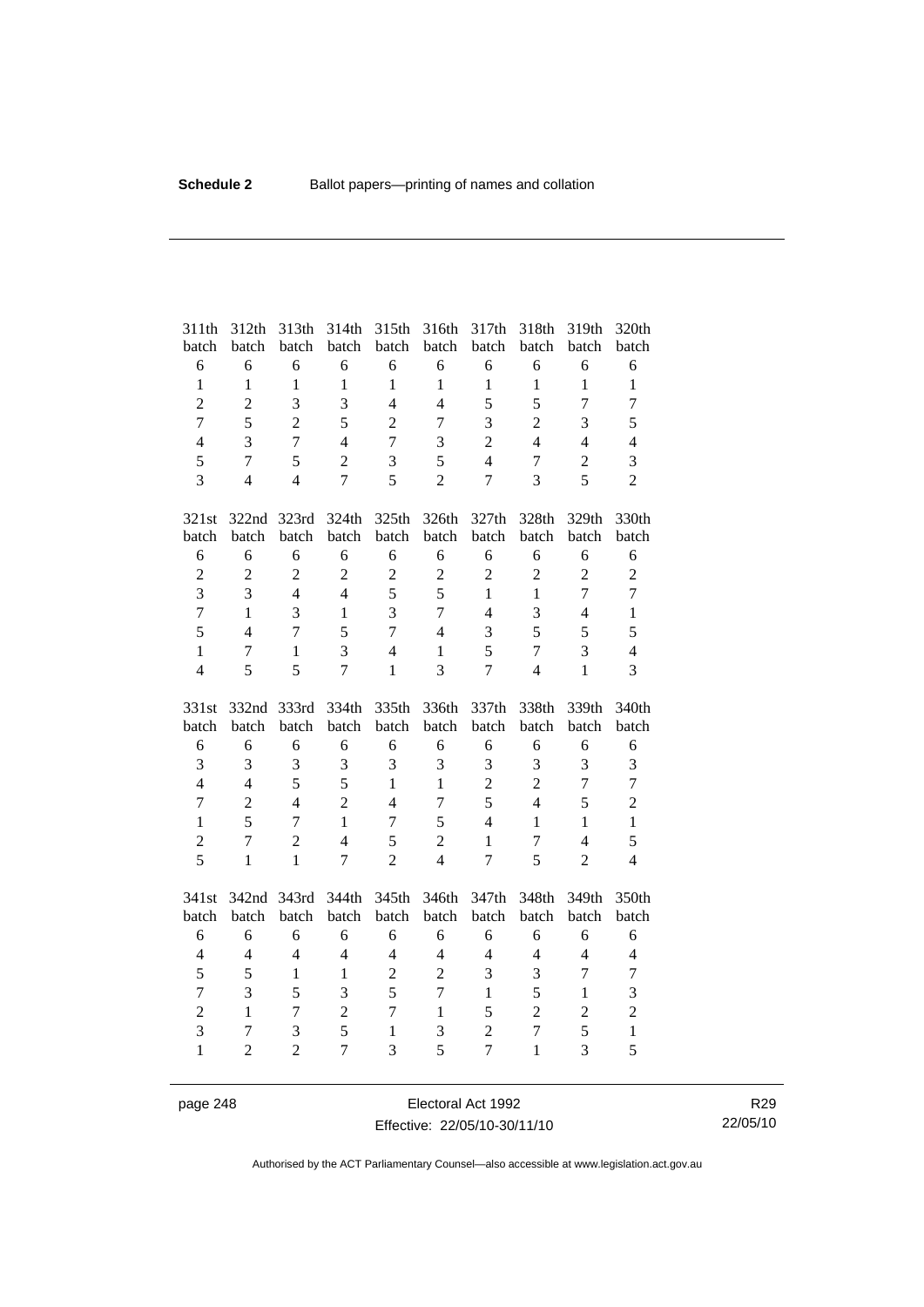| 351st            | 352nd          | 353rd          | 354th          | 355th          | 356th            | 357th          | 358th            | 359th          | 360th            |
|------------------|----------------|----------------|----------------|----------------|------------------|----------------|------------------|----------------|------------------|
| batch            | batch          | batch          | batch          | batch          | batch            | batch          | batch            | batch          | batch            |
| 6                | 6              | 6              | 6              | 6              | 6                | 6              | 6                | 6              | $\sqrt{6}$       |
| 5                | 5              | 5              | 5              | 5              | 5                | 5              | 5                | 5              | 5                |
| $\mathbf{1}$     | $\mathbf{1}$   | $\overline{2}$ | $\overline{2}$ | 3              | 3                | $\overline{4}$ | $\overline{4}$   | $\overline{7}$ | $\overline{7}$   |
| $\overline{7}$   | 4              | $\mathbf{1}$   | $\overline{4}$ | 1              | $\boldsymbol{7}$ | $\overline{2}$ | $\,1$            | $\overline{c}$ | $\overline{4}$   |
| $\overline{3}$   | $\overline{2}$ | $\overline{7}$ | $\overline{3}$ | $\overline{7}$ | $\overline{2}$   | $\mathbf{1}$   | 3                | $\overline{3}$ | 3                |
| $\overline{4}$   | $\overline{7}$ | $\overline{4}$ | $\mathbf{1}$   | $\overline{2}$ | $\overline{4}$   | 3              | $\boldsymbol{7}$ | $\mathbf{1}$   | $\overline{2}$   |
| $\overline{2}$   | 3              | 3              | $\overline{7}$ | $\overline{4}$ | $\mathbf{1}$     | $\overline{7}$ | $\overline{2}$   | $\overline{4}$ | $\mathbf{1}$     |
| 361st            |                | 362nd 363rd    | 364th          | 365th          | 366th            | 367th          | 368th            | 369th          | 370th            |
| batch            | batch          | batch          | batch          | batch          | batch            | batch          | batch            | batch          | batch            |
| $\boldsymbol{7}$ | $\overline{7}$ | 7              | $\tau$         | $\tau$         | $\tau$           | $\overline{7}$ | $\boldsymbol{7}$ | $\overline{7}$ | $\boldsymbol{7}$ |
| $\mathbf{1}$     | $\mathbf{1}$   | $\mathbf{1}$   | $\mathbf{1}$   | $\mathbf{1}$   | $\mathbf{1}$     | $\mathbf{1}$   | $\mathbf{1}$     | $\mathbf{1}$   | $\mathbf{1}$     |
| $\overline{c}$   | $\overline{c}$ | 3              | 3              | $\overline{4}$ | $\overline{4}$   | 5              | 5                | 6              | 6                |
| $\overline{3}$   | 5              | $\overline{4}$ | 6              | 5              | $\overline{c}$   | 6              | 3                | $\overline{c}$ | $\overline{4}$   |
| $\overline{4}$   | 6              | 5              | $\overline{2}$ | 6              | 3                | $\overline{2}$ | $\overline{4}$   | 3              | 5                |
| 5                | 3              | 6              | $\overline{4}$ | $\overline{2}$ | 5                | 3              | 6                | $\overline{4}$ | $\overline{2}$   |
| 6                | $\overline{4}$ | $\overline{2}$ | 5              | $\overline{3}$ | 6                | $\overline{4}$ | $\overline{2}$   | 5              | 3                |
|                  |                |                |                |                |                  |                |                  |                |                  |
| 371st            | 372nd 373rd    |                | 374th          | 375th          | 376th            | 377th          | 378th            | 379th          | 380th            |
| batch            | batch          | batch          | batch          | batch          | batch            | batch          | batch            | batch          | batch            |
| $\boldsymbol{7}$ | $\tau$         | $\overline{7}$ | $\overline{7}$ | 7              | $\tau$           | $\tau$         | $\tau$           | 7              | $\boldsymbol{7}$ |
| $\overline{c}$   | $\overline{2}$ | $\overline{c}$ | $\overline{2}$ | $\overline{2}$ | $\overline{c}$   | $\overline{2}$ | $\overline{2}$   | $\overline{2}$ | $\sqrt{2}$       |
| $\overline{3}$   | 3              | $\overline{4}$ | $\overline{4}$ | 5              | 5                | 6              | 6                | $\mathbf{1}$   | $\mathbf{1}$     |
| $\mathbf{1}$     | 6              | $\overline{3}$ | 6              | 3              | $\mathbf{1}$     | $\overline{4}$ | 3                | $\overline{4}$ | 6                |
| 5                | $\overline{4}$ | $\mathbf{1}$   | 5              | $\mathbf{1}$   | $\overline{4}$   | 3              | 5                | 5              | 5                |
| 6                | $\mathbf{1}$   | 6              | 3              | $\overline{4}$ | 6                | 5              | $\mathbf{1}$     | 3              | $\overline{4}$   |
| $\overline{4}$   | 5              | 5              | $\mathbf{1}$   | 6              | 3                | $\mathbf{1}$   | $\overline{4}$   | 6              | $\overline{3}$   |
| 381st            | 382nd          | 383rd          | 384th          | 385th          | 386th            | 387th          | 388th            | 389th          | 390th            |
| batch            | batch          | batch          | batch          | batch          | batch            | batch          | batch            | batch          | batch            |
| 7                | $\tau$         | $\overline{7}$ | $\overline{7}$ | 7              | $\tau$           | $\tau$         | $\tau$           | $\overline{7}$ | $\boldsymbol{7}$ |
| $\overline{3}$   | 3              | 3              | 3              | 3              | 3                | 3              | 3                | 3              | 3                |
| $\overline{4}$   | $\overline{4}$ | 5              | 5              | 6              | 6                | $\overline{2}$ | $\overline{2}$   | $\mathbf{1}$   | $\mathbf{1}$     |
| $\mathbf{1}$     | $\overline{2}$ | $\overline{4}$ | $\overline{2}$ | $\overline{4}$ | $\mathbf{1}$     | 5              | $\overline{4}$   | 5              | $\overline{c}$   |
| 6                | 5              | $\mathbf{1}$   | 6              | $\mathbf{1}$   | 5                | $\overline{4}$ | 6                | 6              | 6                |
| $\overline{c}$   | $\mathbf{1}$   | $\overline{2}$ | $\overline{4}$ | 5              | $\overline{2}$   | 6              | $\mathbf{1}$     | $\overline{4}$ | 5                |
| 5                | 6              | 6              | $\mathbf{1}$   | $\overline{2}$ | $\overline{4}$   | 1              | 5                | $\overline{2}$ | $\overline{4}$   |

page 249

R29 22/05/10

Electoral Act 1992 Effective: 22/05/10-30/11/10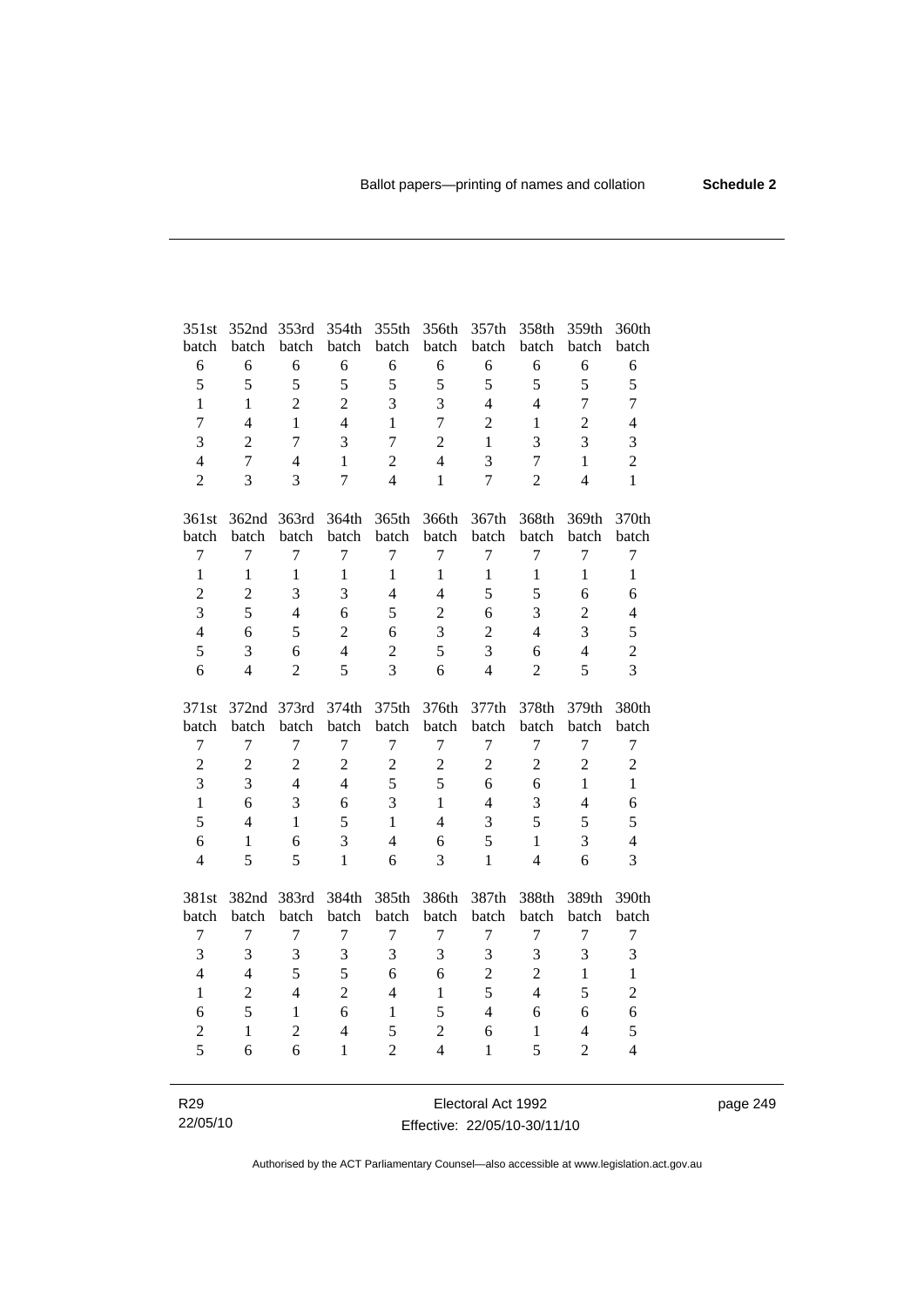| 391st          | 392 <sub>nd</sub> | 393rd          | 394th          | 395th          | 396th          | 397th          | 398th          | 399th          | 400 <sub>th</sub> |
|----------------|-------------------|----------------|----------------|----------------|----------------|----------------|----------------|----------------|-------------------|
| batch          | batch             | batch          | batch          | batch          | batch          | batch          | batch          | batch          | batch             |
| 7              | 7                 | 7              | 7              | 7              | $\tau$         | 7              | 7              | 7              | 7                 |
| 4              | $\overline{4}$    | $\overline{4}$ | 4              | $\overline{4}$ | $\overline{4}$ | $\overline{4}$ | $\overline{4}$ | $\overline{4}$ | $\overline{4}$    |
| 5              | 5                 | 6              | 6              | $\overline{2}$ | $\overline{2}$ | 3              | 3              | 1              | 1                 |
| $\mathbf{1}$   | 3                 | 5              | 3              | 5              | $\mathbf{1}$   | 6              | 5              | 6              | 3                 |
| $\overline{2}$ | 6                 | $\mathbf{1}$   | $\overline{2}$ | $\mathbf{1}$   | 6              | 5              | $\overline{2}$ | $\overline{2}$ | $\overline{2}$    |
| 3              | $\mathbf{1}$      | 3              | 5              | 6              | 3              | $\overline{2}$ | $\mathbf{1}$   | 5              | 6                 |
| 6              | 2                 | $\overline{2}$ | $\mathbf{1}$   | 3              | 5              | $\mathbf{1}$   | 6              | 3              | 5                 |
| 401st          | 402 <sub>nd</sub> | 403rd          | 404th          | 405th          | 406th          | 407th          | 408th          | 409th          | 410 <sub>th</sub> |
| batch          | batch             | batch          | batch          | batch          | batch          | batch          | batch          | batch          | batch             |
| 7              | 7                 | 7              | 7              | 7              | 7              | 7              | 7              | 7              | 7                 |
| 5              | 5                 | 5              | 5              | 5              | 5              | 5              | 5              | 5              | 5                 |
| 6              | 6                 | $\overline{2}$ | $\overline{2}$ | 3              | 3              | $\overline{4}$ | $\overline{4}$ | $\mathbf{1}$   | $\mathbf{1}$      |
| $\mathbf{1}$   | 4                 | 6              | $\overline{4}$ | 6              | $\mathbf{1}$   | $\overline{2}$ | 6              | $\overline{c}$ | $\overline{4}$    |
| 3              | $\overline{2}$    | $\mathbf{1}$   | 3              | $\mathbf{1}$   | $\overline{2}$ | 6              | 3              | 3              | 3                 |
| $\overline{4}$ | $\mathbf{1}$      | $\overline{4}$ | 6              | $\overline{2}$ | $\overline{4}$ | 3              | $\mathbf{1}$   | 6              | $\overline{c}$    |
| $\overline{2}$ | 3                 | 3              | $\mathbf{1}$   | $\overline{4}$ | 6              | $\mathbf{1}$   | $\overline{2}$ | $\overline{4}$ | 6                 |
| 411th          | 412th             | 413th          | 414th          | 415th          | 416th          | 417th          | 418th          | 419th          | 420th             |
| batch          | batch             | batch          | batch          | batch          | batch          | batch          | batch          | batch          | batch             |
| 7              | $\overline{7}$    | 7              | 7              | $\overline{7}$ | 7              | $\overline{7}$ | 7              | 7              | 7                 |
| 6              | 6                 | 6              | 6              | 6              | 6              | 6              | 6              | 6              | 6                 |
| $\overline{2}$ | 2                 | 3              | 3              | $\overline{4}$ | $\overline{4}$ | 5              | 5              | $\mathbf{1}$   | $\mathbf{1}$      |
| $\mathbf{1}$   | 5                 | $\overline{2}$ | 5              | $\overline{2}$ | $\mathbf{1}$   | 3              | $\overline{c}$ | 3              | 5                 |
| 4              | 3                 | $\mathbf{1}$   | $\overline{4}$ | $\mathbf{1}$   | 3              | $\overline{2}$ | $\overline{4}$ | $\overline{4}$ | $\overline{4}$    |
| 5              | $\mathbf{1}$      | 5              | $\overline{2}$ | 3              | 5              | $\overline{4}$ | 1              | $\overline{c}$ | $\mathfrak{Z}$    |
| 3              | $\overline{4}$    | $\overline{4}$ | $\mathbf{1}$   | 5              | $\overline{2}$ | 1              | 3              | 5              | $\overline{2}$    |
|                |                   |                |                |                |                |                |                |                |                   |

page 250 **Electoral Act 1992** Effective: 22/05/10-30/11/10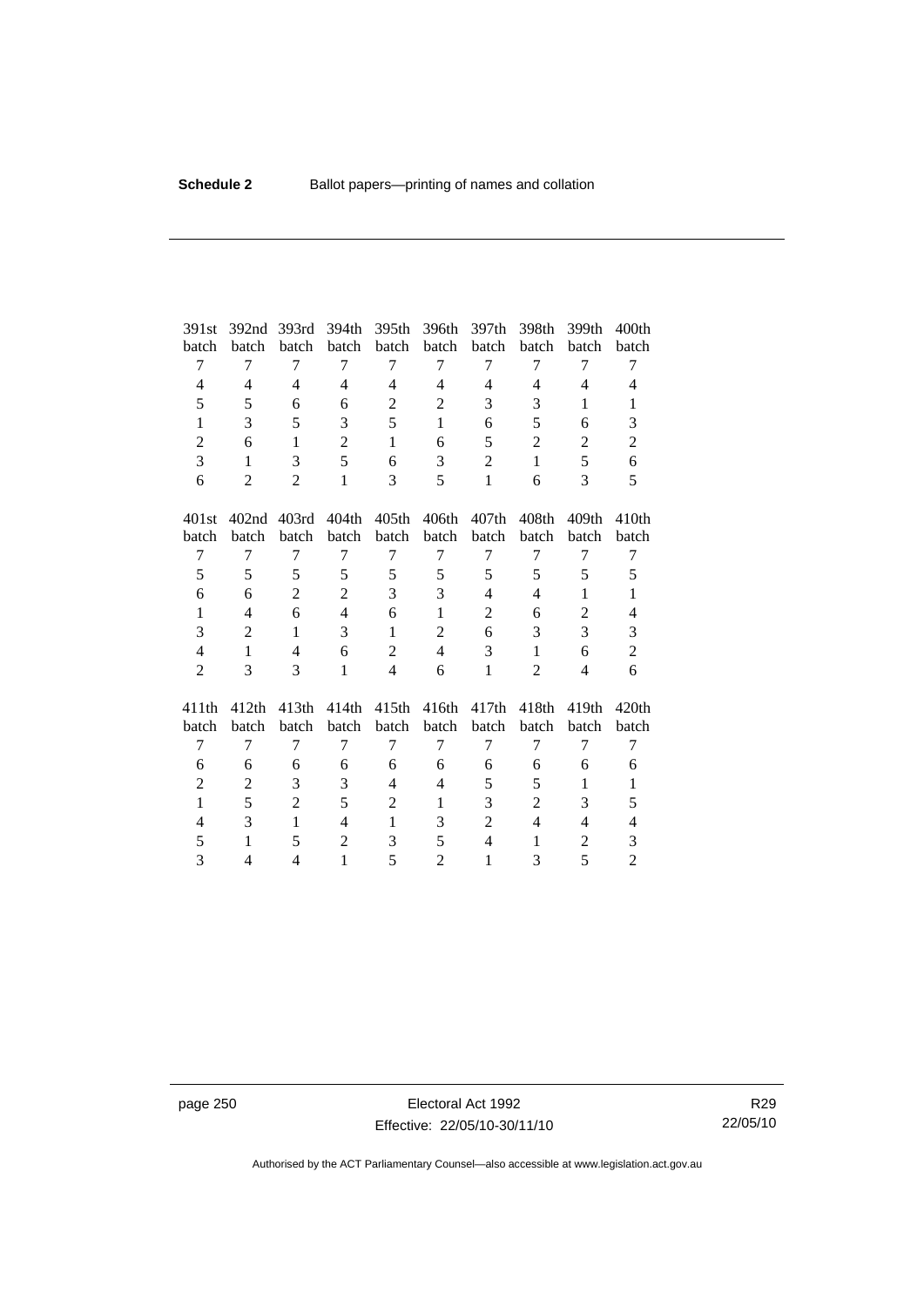# **Schedule 3 Preliminary scrutiny of declaration voting papers**

(see s 179)

1 In this schedule:

*envelope* means an envelope on which appears a declaration , in the form approved under section 340A (Approved forms) for the declaration, made by an elector for the purpose of casting a declaration vote.

- 2 The OIC of a scrutiny centre shall arrange for a preliminary scrutiny at the centre to be conducted in accordance with this schedule.
- 4 An officer must produce at the centre each set of declaration voting papers that has not been dealt with at an earlier preliminary scrutiny.
- 5 An officer shall sort the declaration voting papers to which the preliminary scrutiny relates into the following groups:
	- (a) 1 group containing papers to which clause 6 applies;
	- (b) 1 group containing the remainder.
- 6 (1) In this clause:

*relevant provision* means—

- (a) for a vote under section 135—section 135 (4); or
- (b) for a vote under section 136B—section 135 (4) as applied by section 136B (18); or
- (c) for a vote under section 136C—section 135 (4) as applied by section 136C (8); or
- (d) for a vote under section 144A—section 144A (2).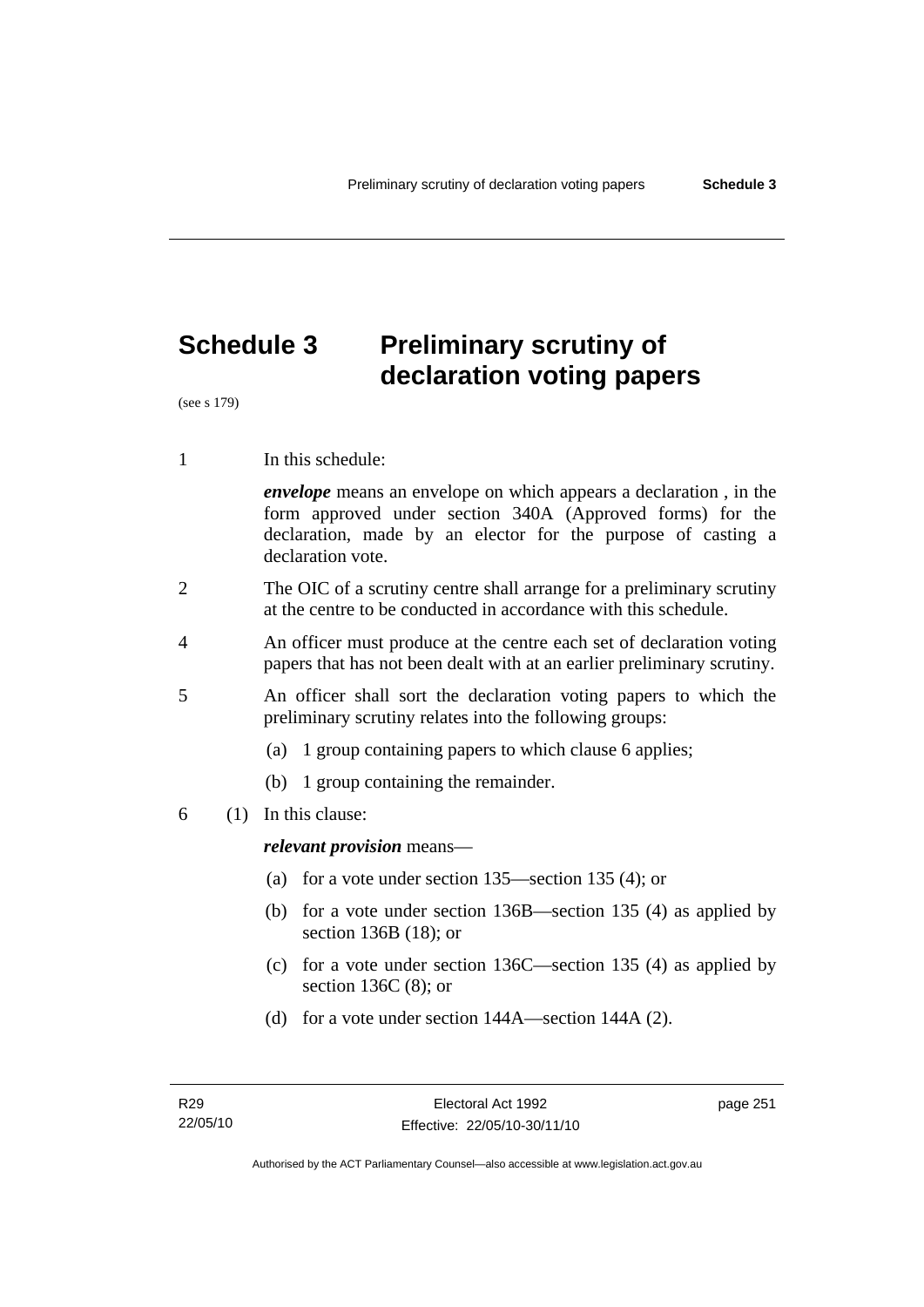- (2) This clause applies to a set of declaration voting papers if the officer is satisfied that—
	- (a) the signature on the declaration is that of the elector; and
	- (b) the certificate by the witness is in accordance with the relevant provision; and
	- (c) for a postal vote if the papers were posted to the commissioner—the papers were so posted before the close of the poll; and
	- (d) for the vote of an Antarctic elector—the envelope referred to in section 176 (1) (c) is endorsed and signed by an authorised officer in accordance with that paragraph.
- (3) For subclause (2) (b), if an officer referred to in section 135 (4) omits to sign the certificate, the certificate shall nevertheless be taken to be in accordance with the relevant provision, if—
	- (a) the issue of the relevant declaration voting papers was recorded under division 10.3 or 10.4; and
	- (b) the OIC is satisfied the papers were properly issued to the elector.
- 7 An officer shall sort the declaration voting papers to which clause 6 applies into the following groups:
	- (a) 1 group containing envelopes on which appear declarations by electors enrolled for the electorate indicated in the declaration;
	- (b) 1 group containing the remainder.
- 8 An officer shall sort the remaining declaration voting papers referred to in clause 7 (b) into the following groups:
	- (a) 1 group containing papers to which clause 9 applies;
	- (b) 1 group containing the remainder.

Authorised by the ACT Parliamentary Counsel—also accessible at www.legislation.act.gov.au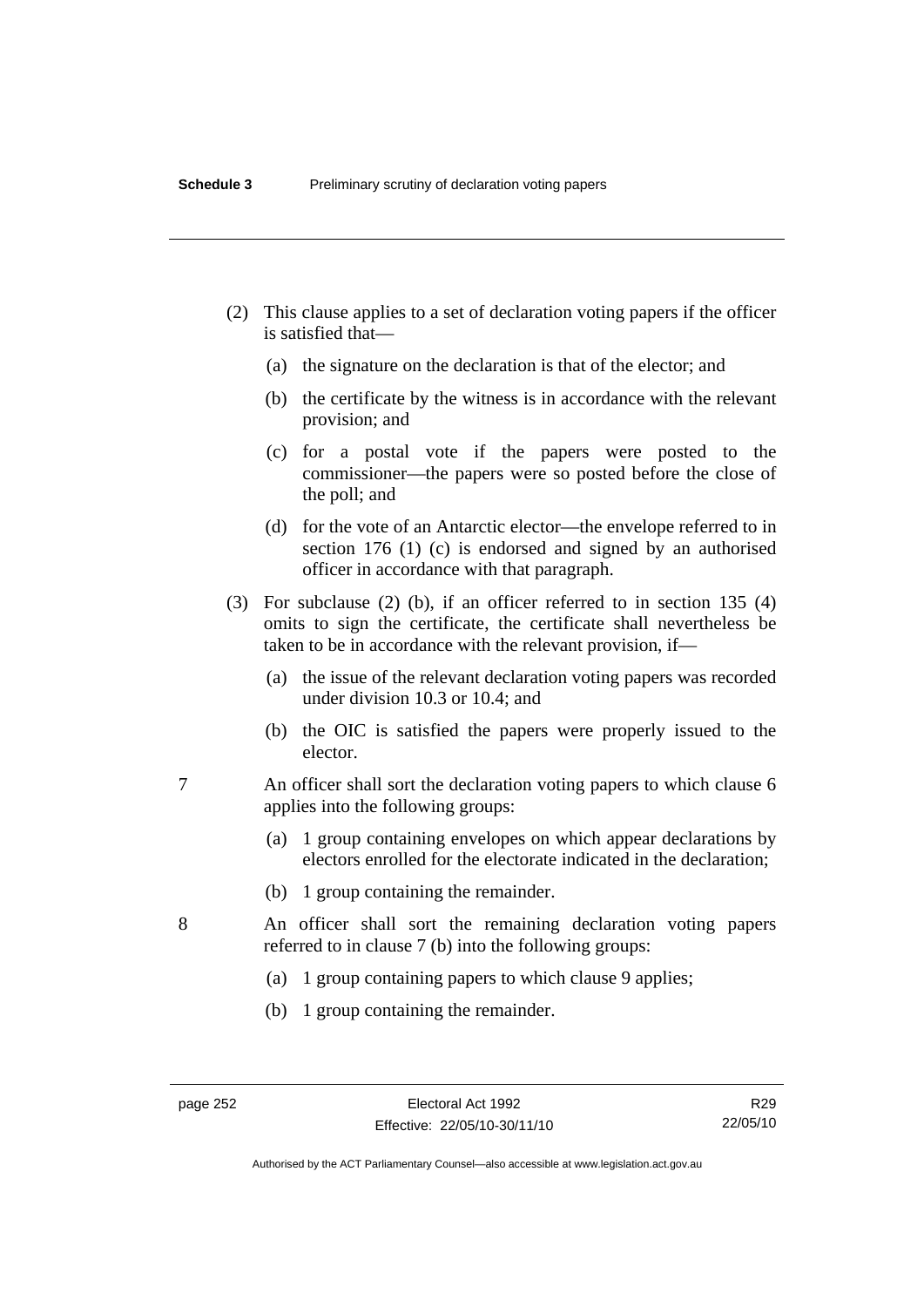- 9 This clause applies to a set of declaration voting papers if the OIC is satisfied that—
	- (a) the elector who signed the declaration was, when the roll closed for the election, entitled to be enrolled; and
	- (b) the omission of the elector's name from the roll resulted from an official error.
- 10 (1) An officer shall withdraw the ballot papers from the envelopes in the groups of declaration voting papers to which clause 7 (a) or 9 applies and, without unfolding or inspecting the ballot papers or allowing any other person to do so, admit them to scrutiny under section 183.
	- (2) If 2 or more sets of papers to which clause 7 (a) or 9 applies are in the name of a particular elector—
		- (a) the OIC shall determine which set shall be dealt with in accordance with subclause (1); and
		- (b) the remaining set shall be set aside.
	- (3) The OIC shall ensure that ballot papers referred to in subclause (1) are kept in a separate sealed ballot box until they are dealt with under section 183.
- 11 The OIC shall, in accordance with clauses 4 to 10, conduct a further scrutiny of the groups of remaining declaration voting papers to which clause 5 (b) or 8 (b) apply and, if there are any papers to which either paragraph applies after the further scrutiny, the OIC shall—
	- (a) reject them from further scrutiny; and
	- (b) seal them, together with any papers to which clause 10 (2) (b) applies, in a parcel endorsed with a description of the contents, the name of the electorate and the date.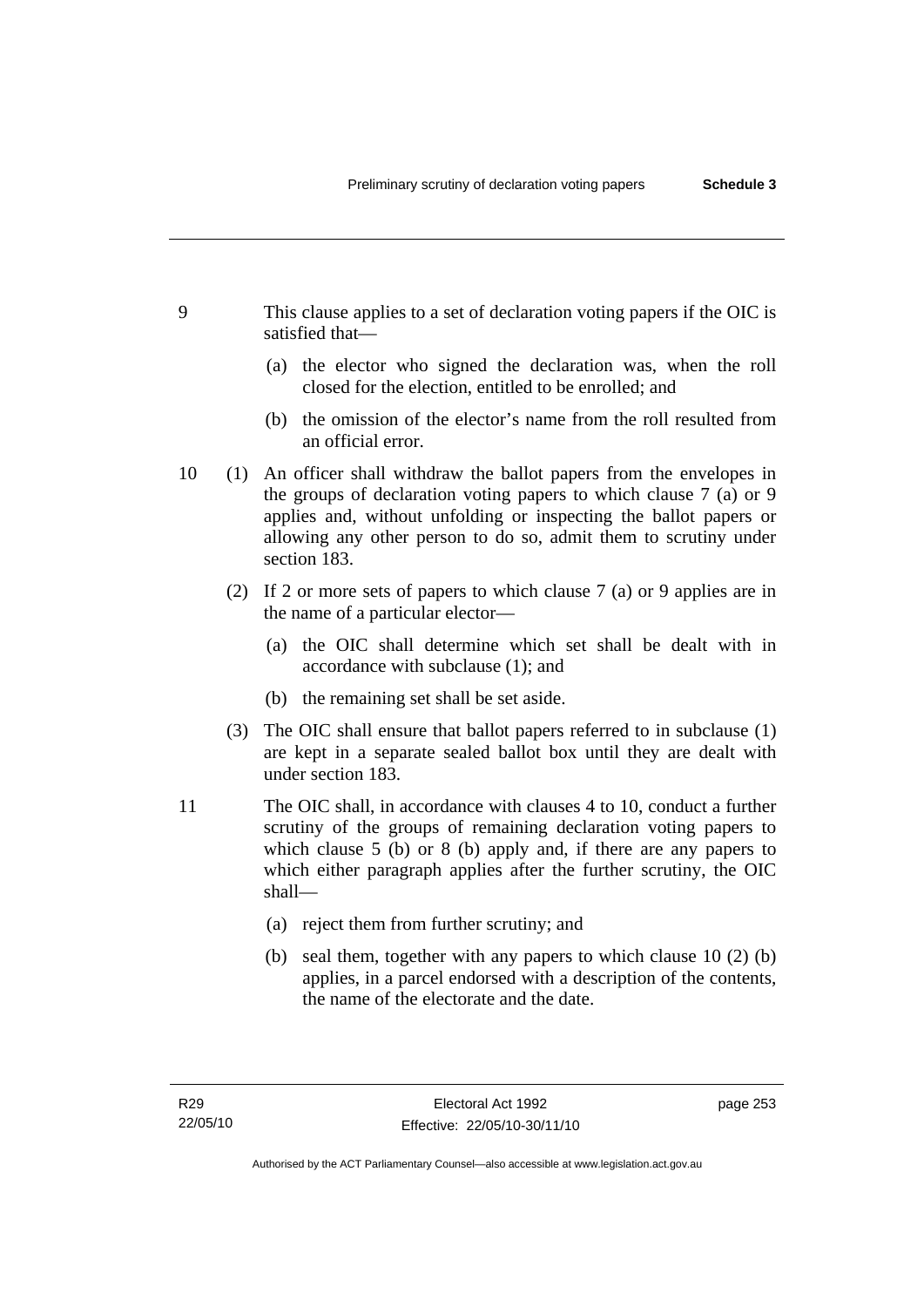**Schedule 4 Ascertaining result of poll**<br>**Part 4.1 Preliminary Preliminary** Section 1

# **Schedule 4 Ascertaining result of poll**

(see s 185)

# **Part 4.1** Preliminary

#### **1 Interpretation for sch 4**

In this schedule:

*ballot paper* means a ballot paper that is formal under part 12.

*continuing candidate* means a candidate, other than a successful candidate, an excluded candidate or a candidate who died before polling day.

*count* means an allotment of votes under clause 3 (1), 6 (3), 9 (2) (c) or 14 (2).

*count votes*—see clause 1A.

*excluded candidate* means a candidate excluded under clause 8.

*next available preference* means the next highest preference recorded for a continuing candidate on a ballot paper.

#### *quota*—

- (a) for this schedule generally—see clause 1B; and
- (b) for part 4.3 (Casual vacancies)—see clause 12.

*successful candidate* means a candidate who is successful under clause 3, 4, 6, 9 or 14.

*surplus*, in relation to a successful candidate, means the candidate's total votes less the quota, if the resulting number of votes is 1 or greater.

Authorised by the ACT Parliamentary Counsel—also accessible at www.legislation.act.gov.au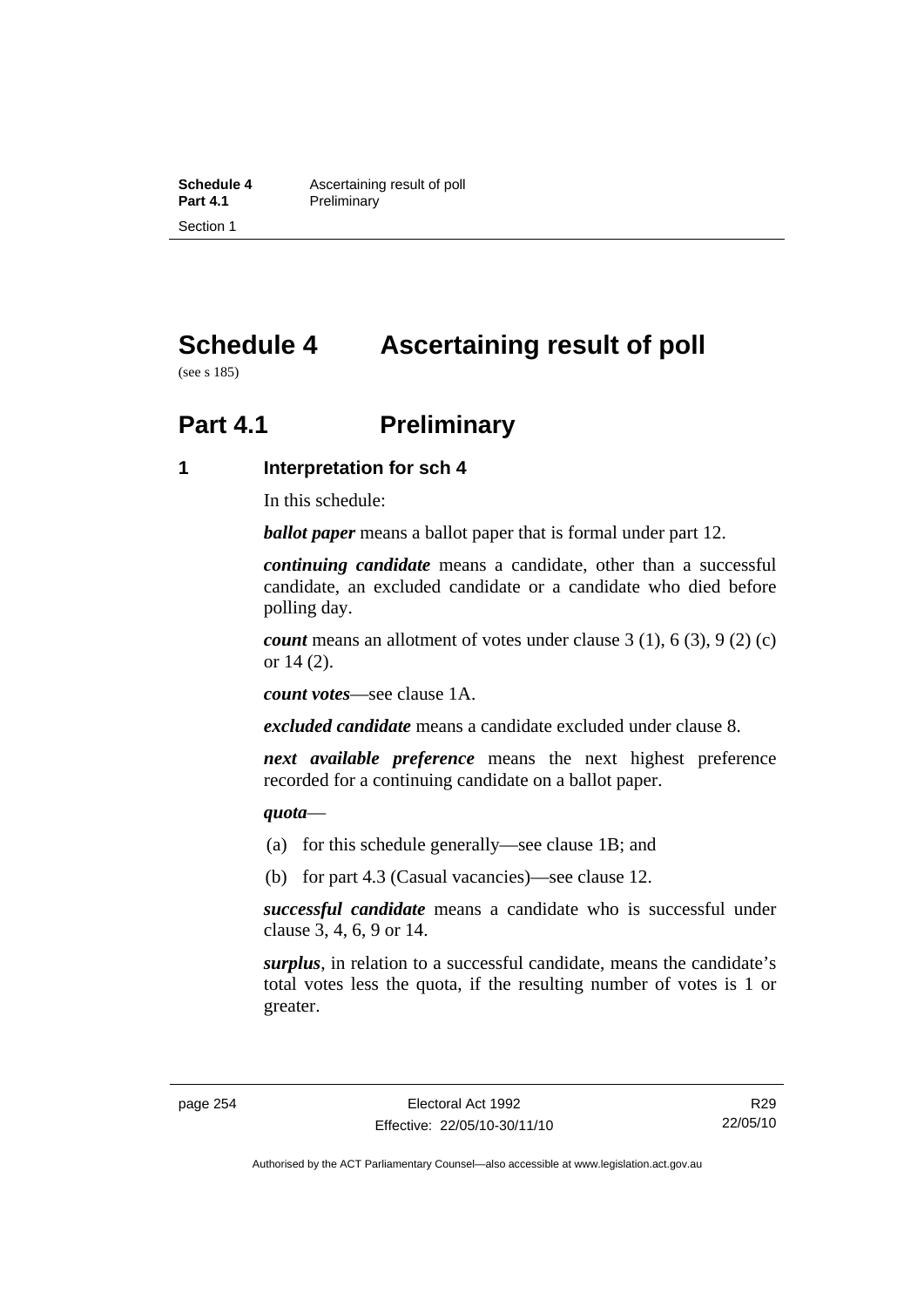*total votes*, in relation to a candidate, means the sum of all votes allotted to the candidate.

#### *transfer value*—

- (a) for this schedule generally—see clause 1C; and
- (b) for part 4.3 (Casual vacancies)—see clause 13.

## **1A Meaning of** *count votes***—sch 4**

 (1) For this schedule, *count votes*, in relation to a candidate, means the number of votes worked out as follows:

#### BP×TV

- (2) However, any fraction is to be disregarded.
- (3) In this clause:

*BP* means the number of ballot papers to be dealt with at a count that record the next available preference for the candidate.

*TV* means the transfer value of those ballot papers.

#### **1B Meaning of** *quota***—sch 4**

 (1) For this schedule, *quota* means the quota of an electorate for an election worked out as follows:

$$
\frac{BP}{N+1}\!+\!1
$$

*Note Quota*, for pt 4.3 (Casual vacancies)—see cl 12.

- (2) However, any fraction is to be disregarded.
- (3) In this clause:

*BP* means the number of ballot papers for the election.

*N* means the number of positions to be filled at the election.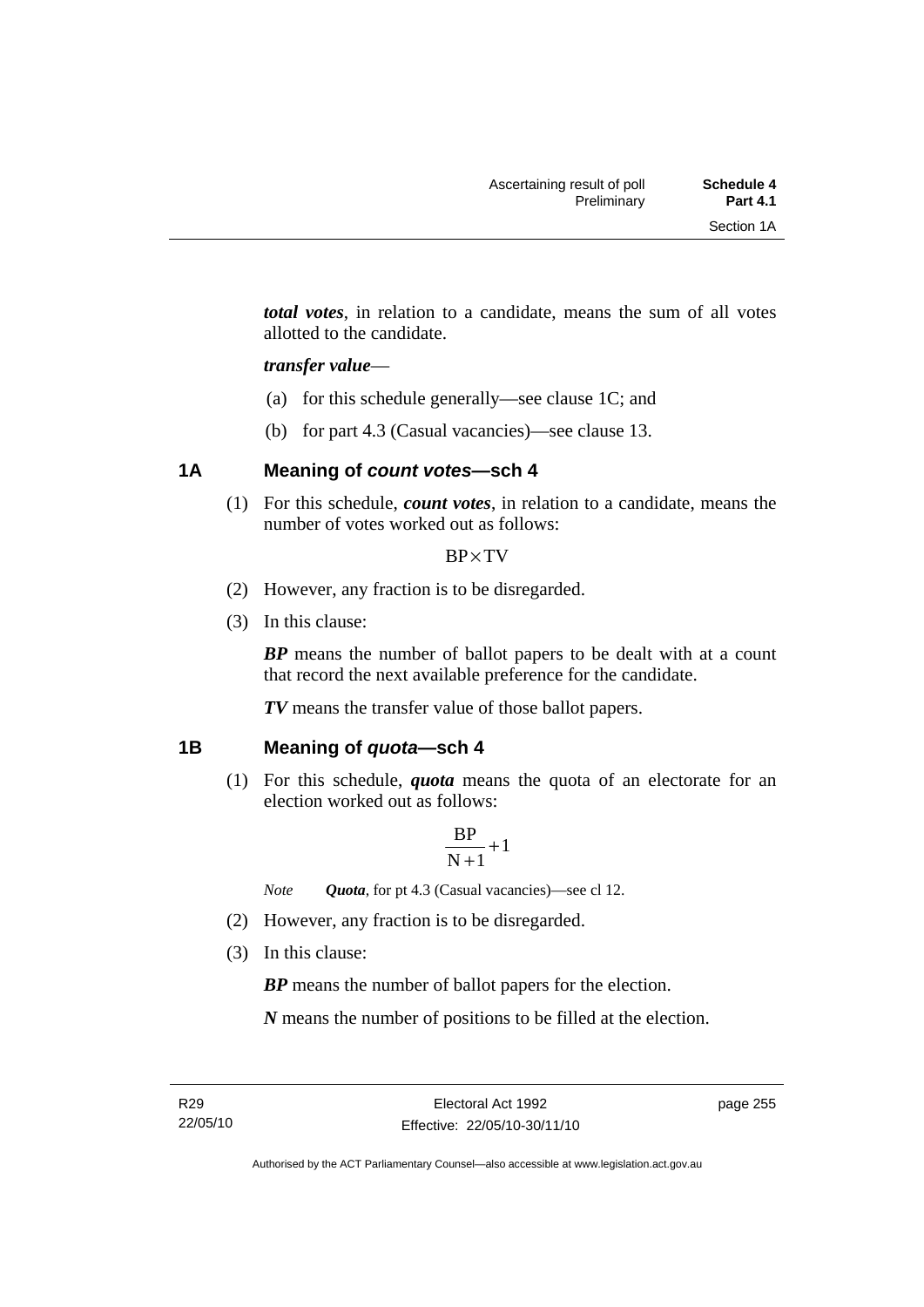#### **1C Meaning of** *transfer value***—sch 4**

 (1) For this schedule, the *transfer value* of a ballot paper is the transfer value worked out under this clause.

*Note Transfer value*, for pt 4.3 (Casual vacancies)—see cl 13.

 (2) For the allotment of votes from the surplus of a successful candidate, the *transfer value* of a ballot paper that specifies a next available preference is worked out as follows:



- (3) For the allotment of votes under clause 9 (2) (c) (Votes of excluded candidates), the *transfer value* is—
	- (a) for a ballot paper in relation to which votes were allotted to the excluded candidate under clause 3 (First preferences)—1; or
	- (b) for a ballot paper in relation to which count votes were allotted to the excluded candidate under clause 6 (3) (Surplus votes) or clause 9 (2) (c) (Votes of excluded candidates)—the transfer value of the ballot paper when counted for that allotment.
- (4) However, if the transfer value of a ballot paper worked out in accordance with subclause (2) would be greater than the transfer value of the ballot paper when counted for the successful candidate, the *transfer value* of that ballot paper is the transfer value of the ballot paper when counted for the successful candidate.
- (5) In this clause:

*CP* means the number of ballot papers counted for the candidate at the count at which the candidate became successful and that specify a next available preference.

*S* means the surplus.

R29 22/05/10

Authorised by the ACT Parliamentary Counsel—also accessible at www.legislation.act.gov.au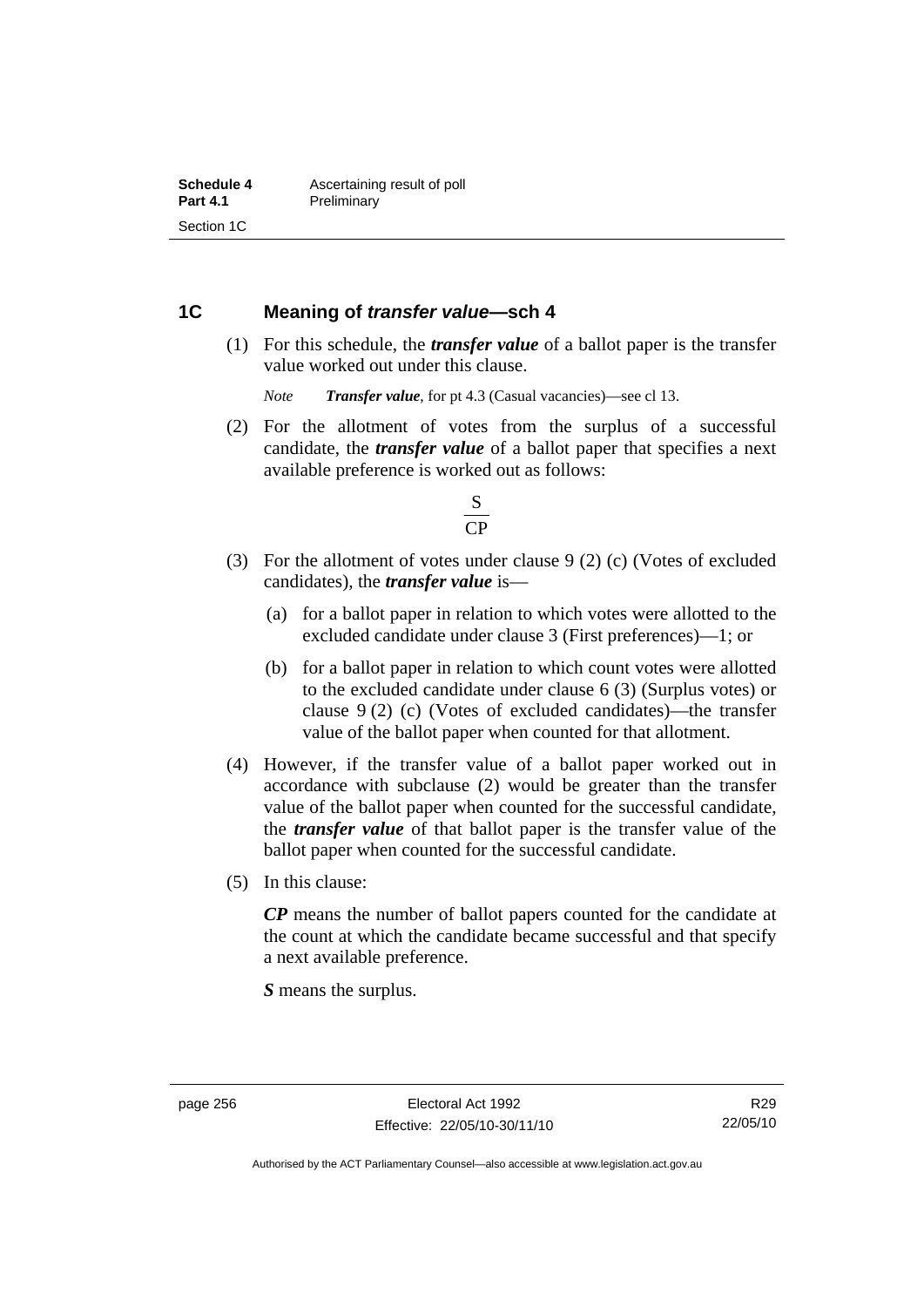## **2 Disregarding preferences**

- (1) This clause applies if effect is to be given to preferences indicated in candidate squares on a ballot paper under section 180.
- (2) If the same number is marked in 2 or more candidate squares on a ballot paper, those numbers and any greater number shall be disregarded in determining the elector's preferences.
- (3) If a number is missing from the series of consecutive whole numbers marked in the candidate squares on a ballot paper, the missing number and any greater number shall be disregarded in determining the elector's preferences.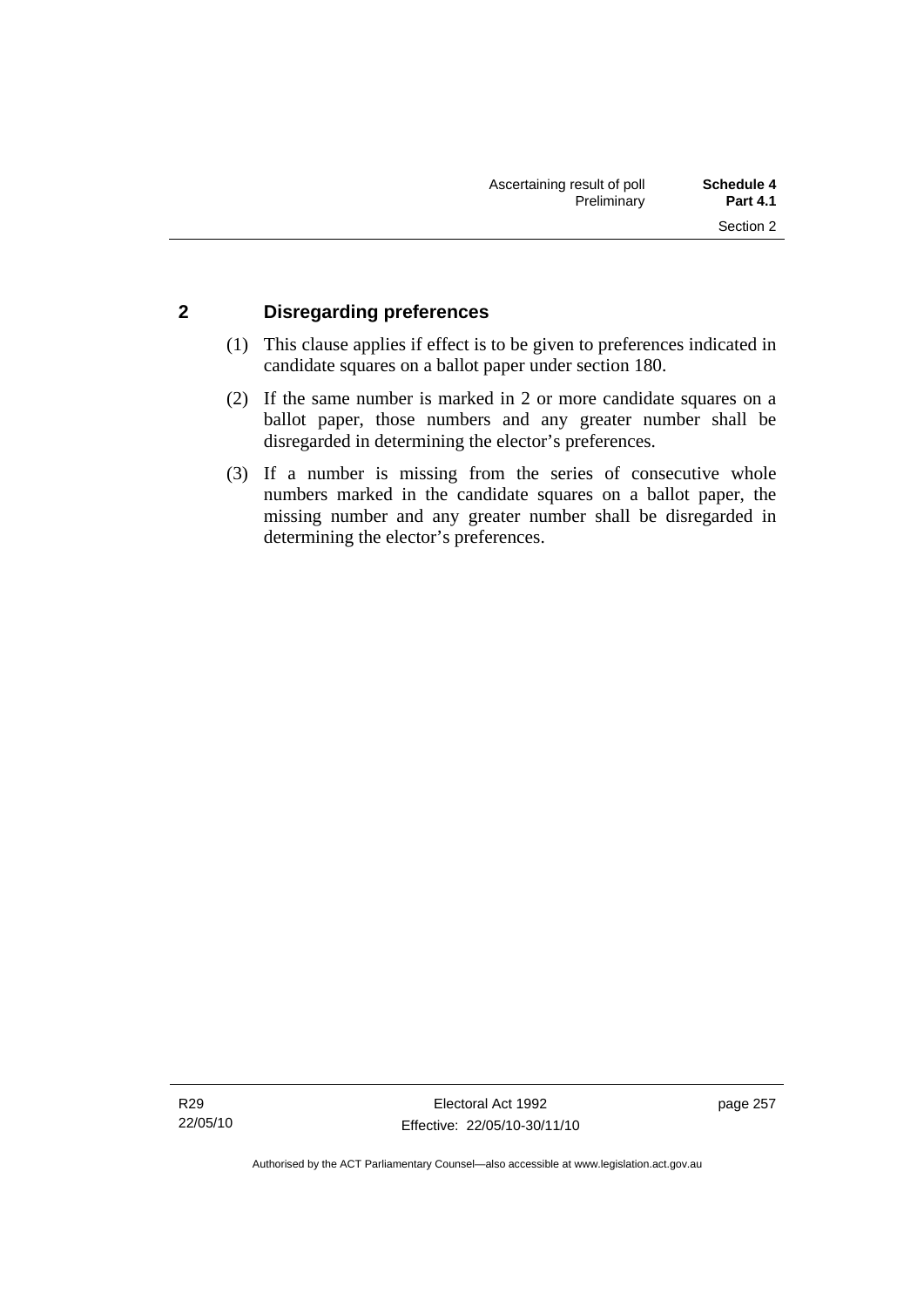# **Part 4.2 General**

**3 First preferences** 

- (1) For each ballot paper recording a first preference for a continuing candidate, 1 vote shall be allotted to the candidate.
- (2) For subclause (1), a ballot paper on which a first preference for a candidate who died before polling day is recorded shall be taken to record a first preference for the candidate for whom the next available preference is recorded.
- (3) After the allotment of votes under subclause (1), each continuing candidate's total votes shall be calculated and, if the votes equal or exceed the quota, the candidate is successful.

## **4 Scrutiny to cease**

- (1) If, after a calculation under clause  $3$  (3),  $6$  (4) or  $9$  (2) (d), the number of successful candidates is equal to the number of positions to be filled, the scrutiny shall cease.
- (2) If, after a calculation under clause 3 (3) or 6 (4) or after all the ballot papers counted for an excluded candidate have been dealt with under clause 9—
	- (a) the number of continuing candidates is equal to the number of positions remaining to be filled; and
	- (b) no successful candidate has a surplus not already dealt with under clause 6;

each of those continuing candidates is successful and the scrutiny shall cease.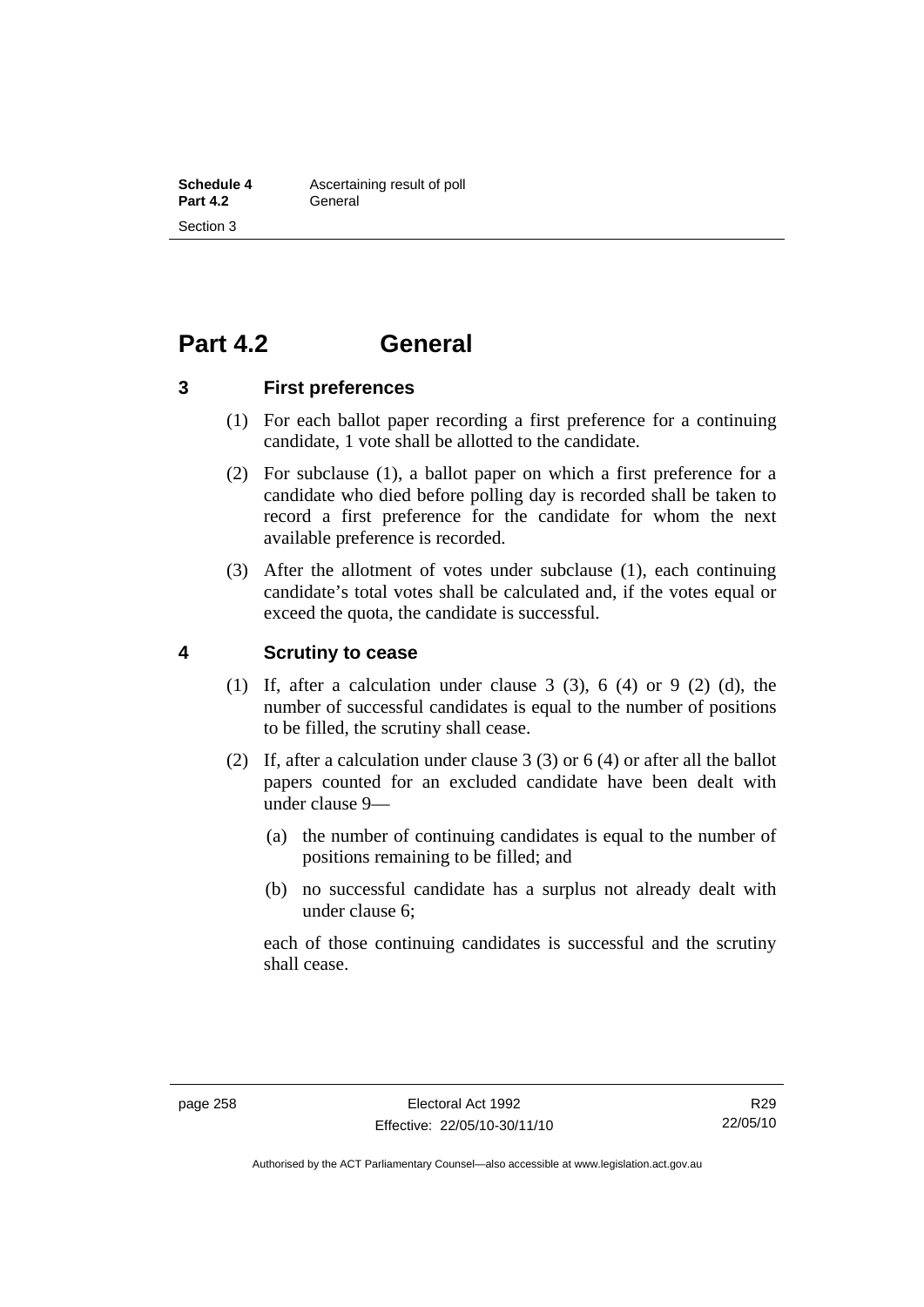## **5 Scrutiny to continue**

If the scrutiny has not ceased in accordance with clause 4 and—

- (a) 1 or more successful candidates have a surplus not already dealt with under clause 6—subject to clause 4, each surplus shall be dealt with in accordance with clause 6; or
- (b) there are no successful candidates with such a surplus—1 continuing candidate shall be excluded in accordance with clause 8 and the ballot papers counted for him or her shall be dealt with in accordance with clause 9.

## **6 Surplus votes**

- (1) Subject to clause 7, this clause applies in relation to the surplus of a successful candidate.
- (2) Each ballot paper counted for the purpose of allotting votes to the successful candidate at the count at which the candidate became successful shall be dealt with as follows:
	- (a) if it does not specify a next available preference—it shall be set aside as finally dealt with for this part;
	- (b) if it specifies a next available preference—it shall be grouped according to the candidate for whom that preference is recorded.
- (3) The count votes for each continuing candidate shall be determined and allotted to him or her.
- (4) After the allotment under subclause (3), the continuing candidates' total votes shall be calculated and, if the total votes of a candidate equal or exceed the quota, the candidate is successful.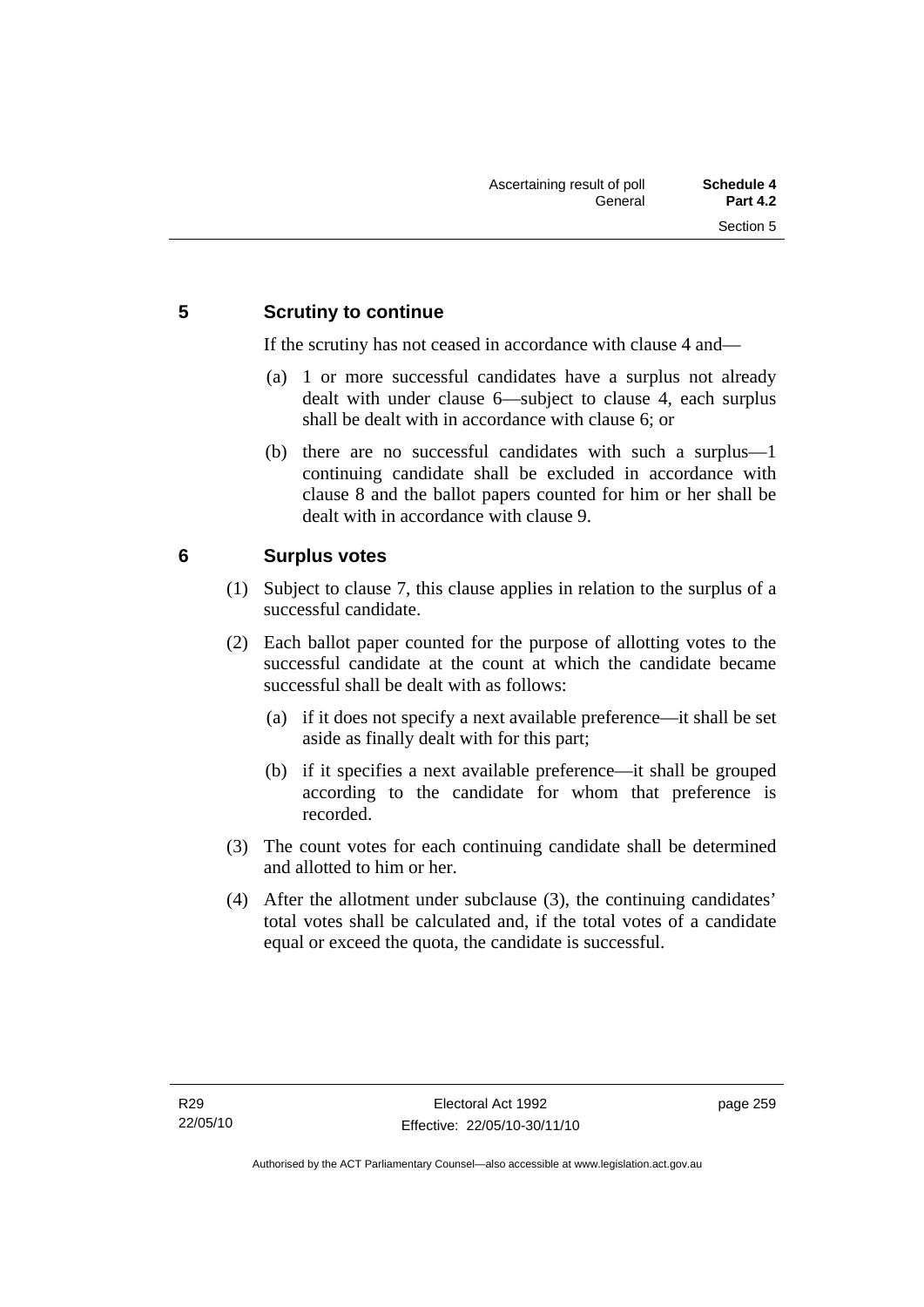#### **7 More than 1 surplus**

- (1) In this clause—
	- (a) a reference to a *successful candidate* is a reference to a successful candidate with a surplus not already dealt with under clause 6; and
	- (b) a reference to the *earliest count* is a reference to the earliest count at which a successful candidate obtained a quota.
- (2) If there are 2 or more successful candidates, the surplus of the relevant candidate shall be dealt with in accordance with clause 6.
- (3) For subclause (2)—
	- (a) if only 1 successful candidate obtained a quota at the earliest count—that candidate is the relevant candidate;
	- (b) if 2 or more successful candidates obtained a quota at the earliest count—the candidate who, of those candidates, has the largest surplus is the relevant candidate; or
	- (c) if 2 or more successful candidates (*contemporary candidates*) who obtained a quota at the earliest count have the same surplus, being a surplus larger than that of any other candidate who obtained a quota at that count and—
		- (i) 1 of the contemporary candidates had more total votes than any other contemporary candidate at the last count at which all the contemporary candidates had unequal total votes—that candidate; or
		- (ii) there is no count at which all the contemporary candidates had unequal total votes—the contemporary candidate who is determined by the commissioner by lot to be the relevant candidate;

is the relevant candidate.

Authorised by the ACT Parliamentary Counsel—also accessible at www.legislation.act.gov.au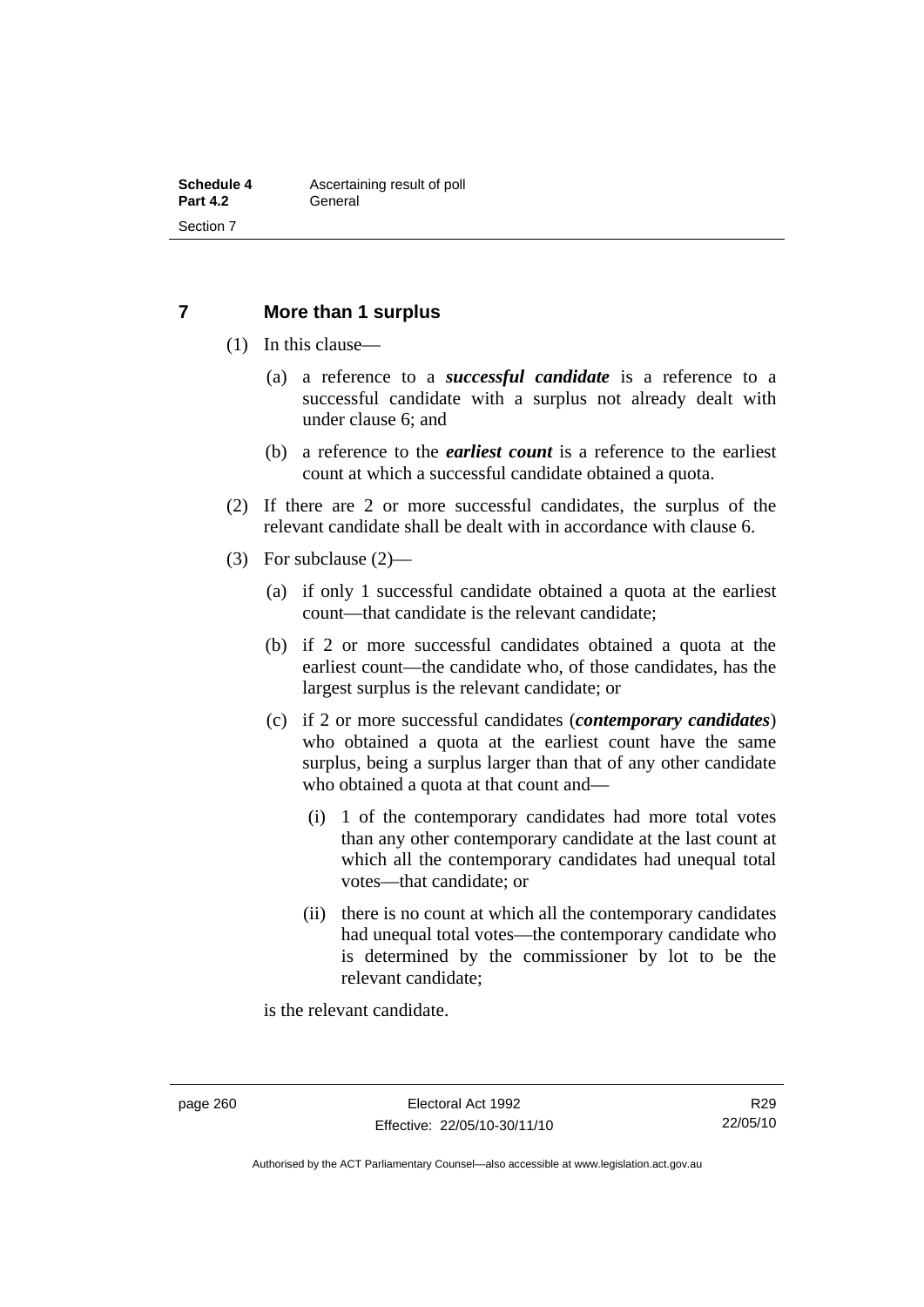- $(4)$  If—
- (a) a person becomes the relevant candidate under subclause  $(3)$  (c) (ii); and
	- (b) the ballot papers are recounted in accordance with section 187; and
	- (c) the same candidates would, apart from this subclause, become the contemporary candidates once again under that subparagraph;

the person shall be taken to be the relevant candidate for subclause (2) in the recounting of those ballot papers.

# **8 Exclusion of candidates**

- (1) If clause 5 or 15 requires a candidate to be excluded, the candidate with the least total votes shall be excluded.
- (2) If 2 or more candidates each have the same total votes, being fewer total votes than any other candidate and—
	- (a) 1 of those candidates had fewer total votes than any other of those candidates at the last count at which those candidates had unequal votes—that candidate; or
	- (b) there is no count at which those candidates had unequal total votes—the candidate who, of those candidates, is determined by the commissioner by lot to be the candidate to be excluded;

shall be excluded.

- $(3)$  If—
	- (a) a person is excluded under subclause (2) (b); and
	- (b) the ballot papers are recounted in accordance with section 187; and
	- (c) that paragraph would, apart from this subclause, be applicable once again to the same candidates;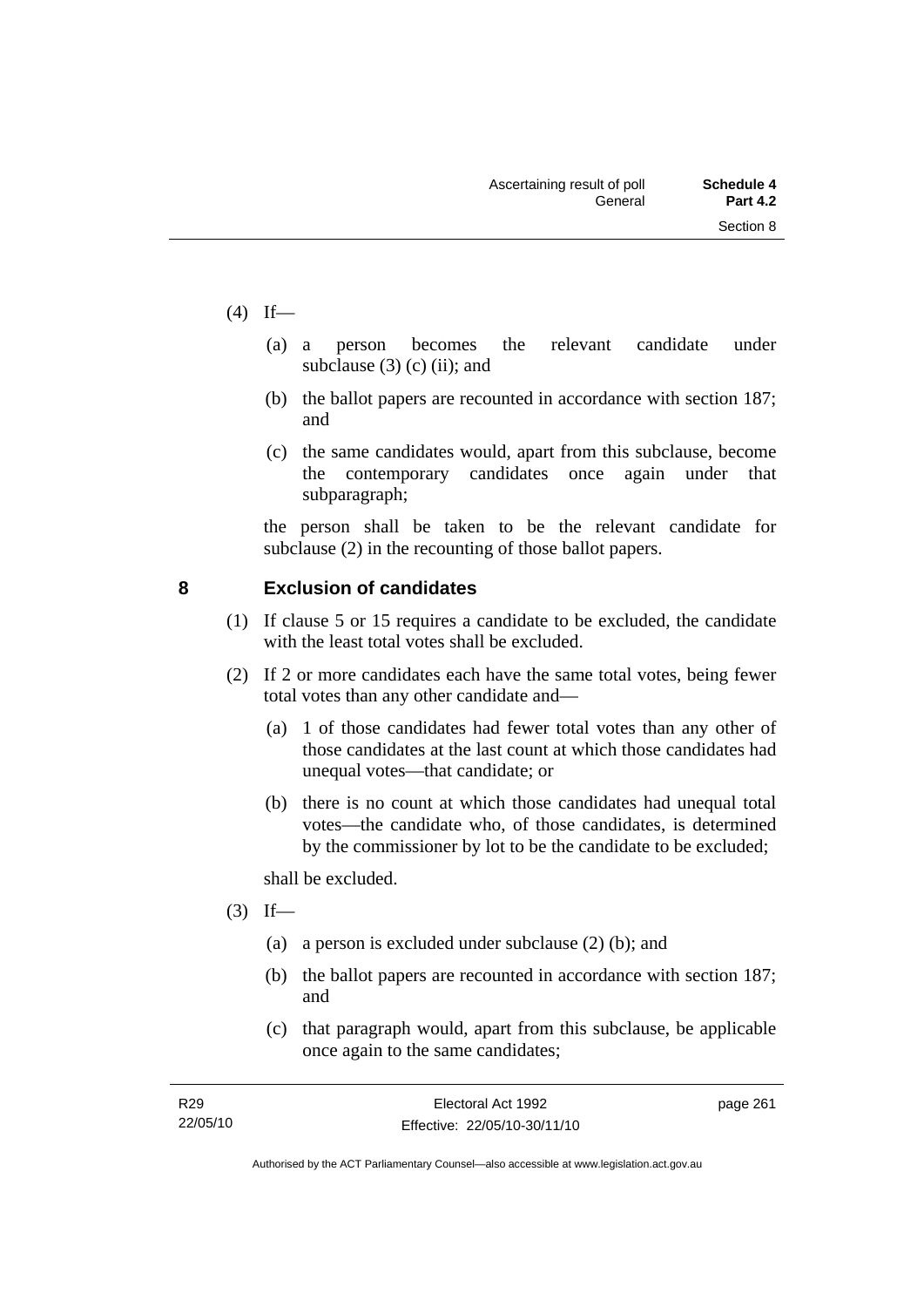| Schedule 4      | Ascertaining result of poll |
|-----------------|-----------------------------|
| <b>Part 4.2</b> | General                     |
| Section 9       |                             |

the person shall be taken to be excluded in the recounting of those ballot papers.

#### **9 Votes of excluded candidates**

- (1) If a candidate is excluded in accordance with clause 8, the ballot papers counted for the candidate shall be sorted into groups according to their transfer values when counted for him or her.
- (2) Subject to subclause (3), each group under subclause (1) shall be dealt with as follows:
	- (a) if a ballot paper in the group does not specify a next available preference—it shall be set aside as finally dealt with for this part;
	- (b) if a ballot paper in the group specifies a next available preference—it shall be grouped according to the candidate for whom that preference is recorded;
	- (c) each continuing candidate's count votes shall be determined and allotted to him or her;
	- (d) continuing candidates' total votes shall be calculated and, if the votes of any of those candidates equal or exceed the quota, the candidate is successful.
- (3) The groups referred to in subclause (1) shall be dealt with under subclause (2) starting with the group with the highest transfer value and, subject to subclause 4 (1) or 15 (2), continuing in descending order until all the groups have been dealt with.

#### **10 Setting aside ballot papers**

If, after a calculation under clause  $3(3)$ ,  $6(4)$  or  $9(2)(d)$ , the total votes of a candidate who became successful on that calculation equal the quota, the ballot papers counted for that candidate shall be set aside for this part.

R29 22/05/10

Authorised by the ACT Parliamentary Counsel—also accessible at www.legislation.act.gov.au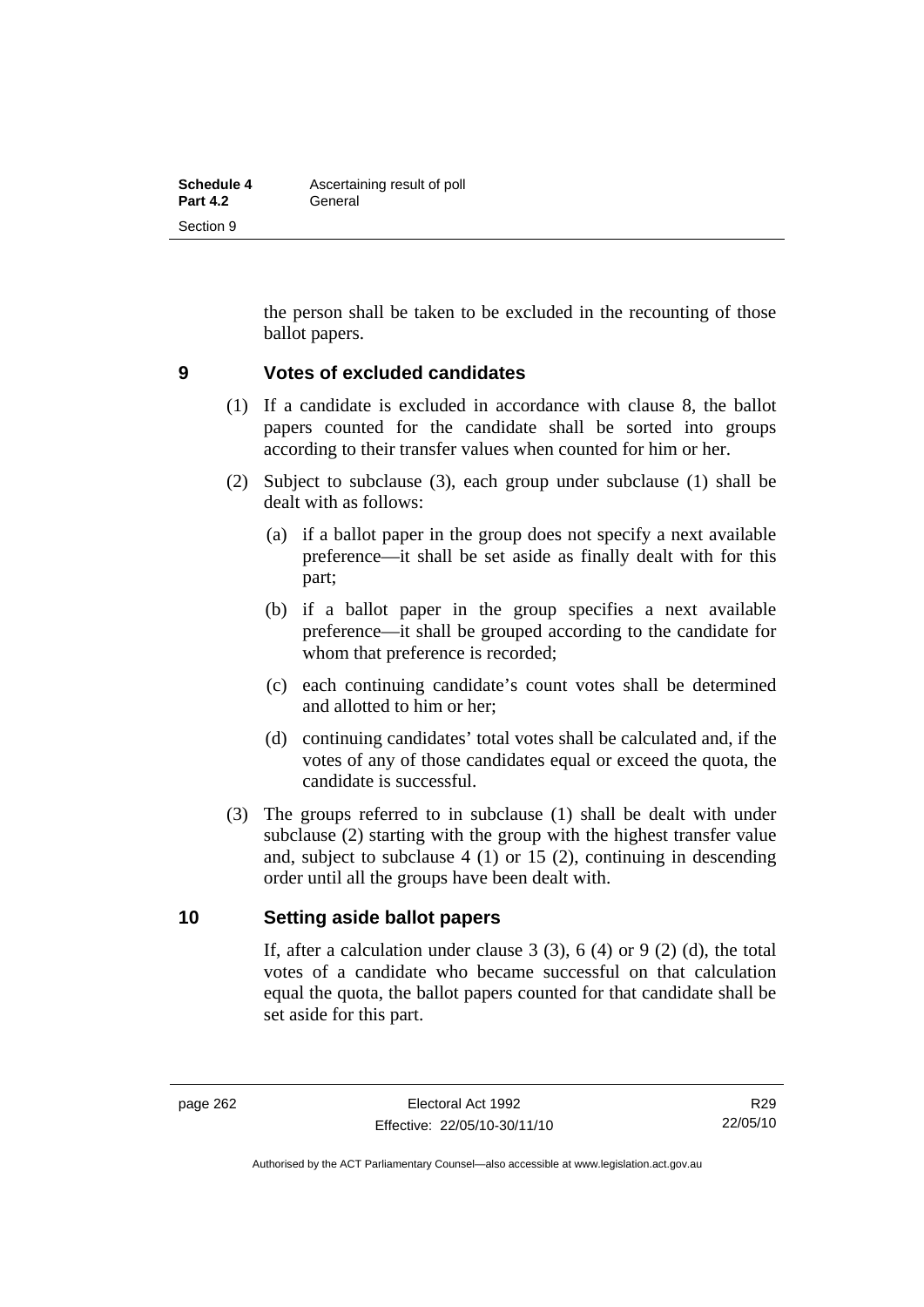# **Part 4.3 Casual vacancies**

# **11 Application**

- (1) This part applies in relation to the vacancy in the seat of a former MLA that is to be filled by recount under section 194.
- (2) For this part—
	- (a) *continuing candidate* means a candidate within the meaning of part 13, but does not include a candidate who died before the recount for the purposes of this part began; and
	- (b) the quota is calculated under clause 12; and
	- (c) the transfer value is determined under clause 13.

## **12 Quota**

 (1) For this part, the *quota*, in relation to a count, is calculated as follows:

$$
\frac{\text{TVA}}{2} + 1
$$

(2) In this clause:

*TVA* means the sum of the total votes allotted to the continuing candidates at the count, any fraction being disregarded.

## **13 Transfer value**

- (1) For this part, the *transfer value* of ballot papers counted for the former MLA—
	- (a) for a ballot paper dealt with at the count at which the former MLA became successful—is the value ascertained in accordance with subclause (2) or (3), as the case requires;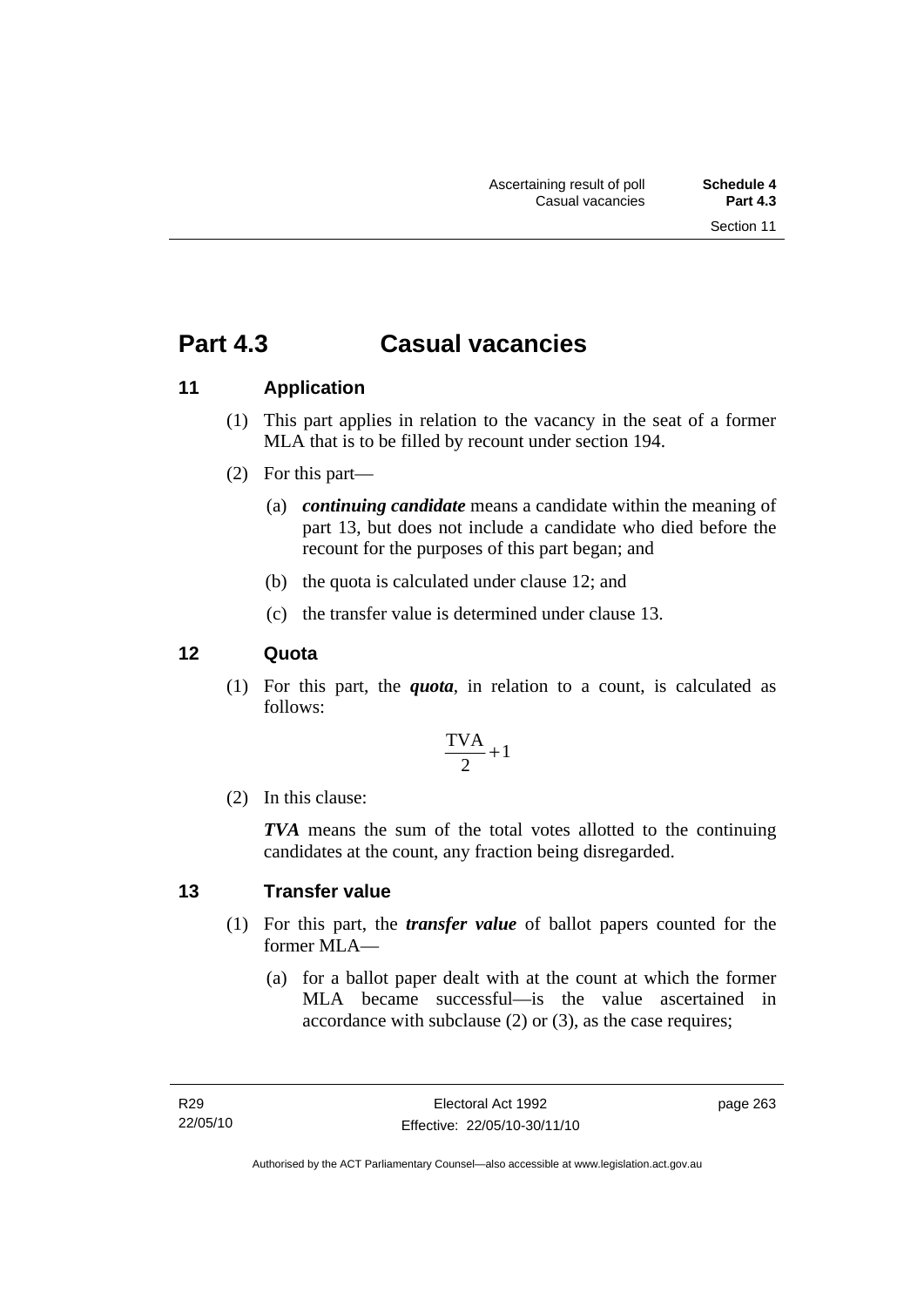| Schedule 4      | Ascertaining result of poll |
|-----------------|-----------------------------|
| <b>Part 4.3</b> | Casual vacancies            |
| Section 13      |                             |

- (b) for a ballot paper dealt with at the count under clause 3—is 1; and
- (c) for a ballot paper dealt with at any other count—is the transfer value of the ballot paper when counted for the purpose of allotting count votes to the former MLA.
- (2) If, at the count at which the former MLA became successful, NCP  $\times$  TV was greater than or equal to Q – N—
	- (a) for a ballot paper that did not specify a next available preference—the value is calculated as follows:

$$
\frac{Q-N}{NCP}; \text{and}
$$

- (b) for a ballot paper that specified a next available preference the value is zero.
- (3) If, at the count at which the former MLA became successful,  $NCP \times TV$  was less than  $O - N$ —
	- (a) for a ballot paper that did not specify a next available preference—the value is the transfer value of the ballot paper when counted for the purpose of allotting count votes to the former MLA; and
	- (b) for a ballot paper that specified a next available preference the value is calculated as follows:

$$
\frac{Q-N-(NCP \times TV)}{CP}
$$

(4) In subclauses  $(2)$  and  $(3)$ :

*NCP* means the number of ballot papers counted for the former MLA at the count at which he or she became successful that did not specify a next available preference.

*TV* means the transfer value of a ballot paper when counted at that count for the purpose of allotting count votes to the former MLA.

R29 22/05/10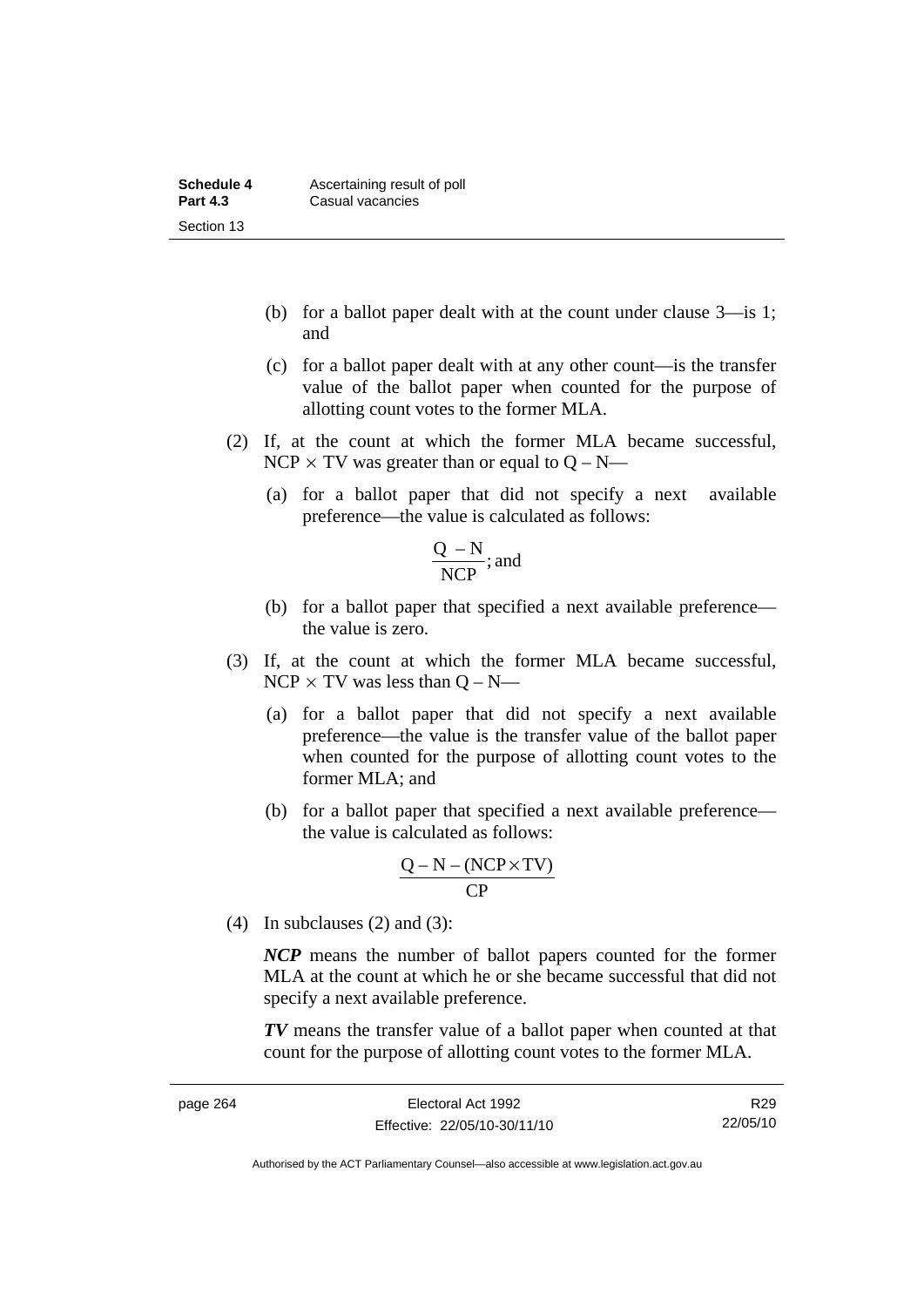*Q* means the quota for the election at which the former MLA was last elected.

*N* means the former MLA's total votes after the last calculation before that count.

*CP* means the number of ballot papers counted for the former MLA at that count that specified a next available preference.

## **14 Recount—first count**

- (1) If a ballot paper counted for the former MLA—
	- (a) does not specify a next available preference—it shall be set aside as finally dealt with for this part; or
	- (b) specifies a next available preference—it shall be grouped according to the candidate for whom that preference is recorded.
- (2) The count votes for each continuing candidate shall be determined and allotted to him or her, and each continuing candidate's total votes shall be calculated.
- (3) If, after the calculation under subclause (2), the total votes of a continuing candidate equal or exceed the quota, the candidate is successful and the scrutiny shall cease.

## **15 Recount—continuation**

- (1) If the scrutiny has not ceased in accordance with clause 14 (3) or subclause (2) of this clause—
	- (a) 1 continuing candidate shall be excluded in accordance with clause 8; and
	- (b) the ballot papers counted for that candidate shall be dealt with in accordance with clause 9.
- (2) If, after a calculation under clause 9 (2) (d), a candidate is successful, the scrutiny shall cease.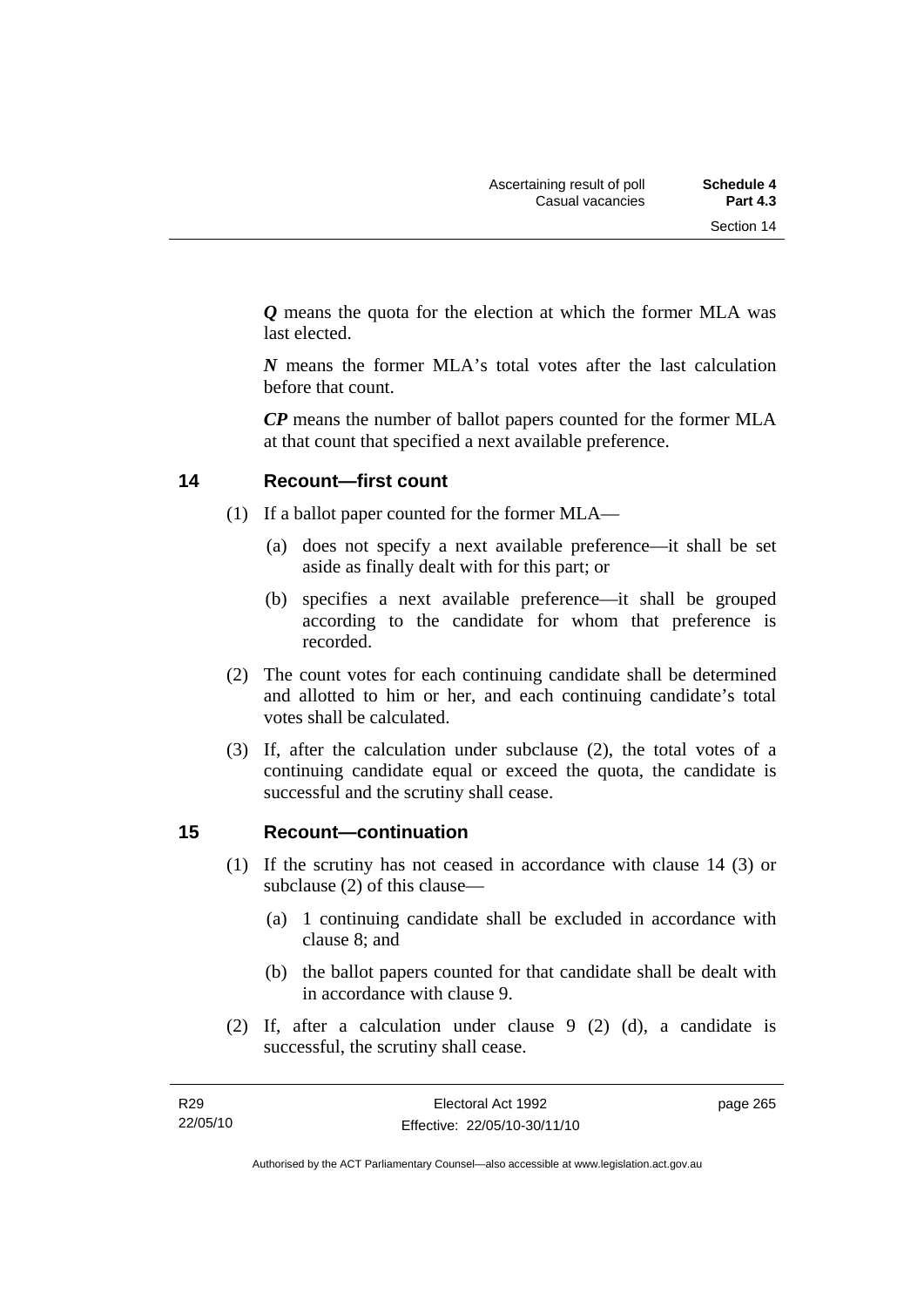#### **16 Successful candidate is dead**

- (1) If the candidate who is successful on a recount is dead, the recount shall be conducted again.
- (2) For subclause (1), a ballot paper on which a preference for that candidate is recorded shall be taken to record a preference for the candidate for whom the next available preference is recorded.

#### **17 Multiple vacancies**

- (1) If there are 2 or more vacancies in the seats of former MLAs that are required to be filled by recount under section 194, the recounts shall be conducted in the order in which the vacancies occurred.
- (2) If 2 or more of those vacancies occurred at the same time, the commissioner shall determine by lot the order in which the recounts are to be conducted.
- $(3)$  If—
	- (a) a person is a candidate in relation to more than 1 casual vacancy; and
	- (b) the person becomes a candidate in relation to those casual vacancies before the commissioner declares elected the successful candidate in relation to any of those casual vacancies; and
	- (c) the person is successful in relation to 1 of those casual vacancies;

for the purpose of conducting the recount in relation to the casual vacancies other than the one in relation to which the person was successful, the person shall be taken not to be a continuing candidate.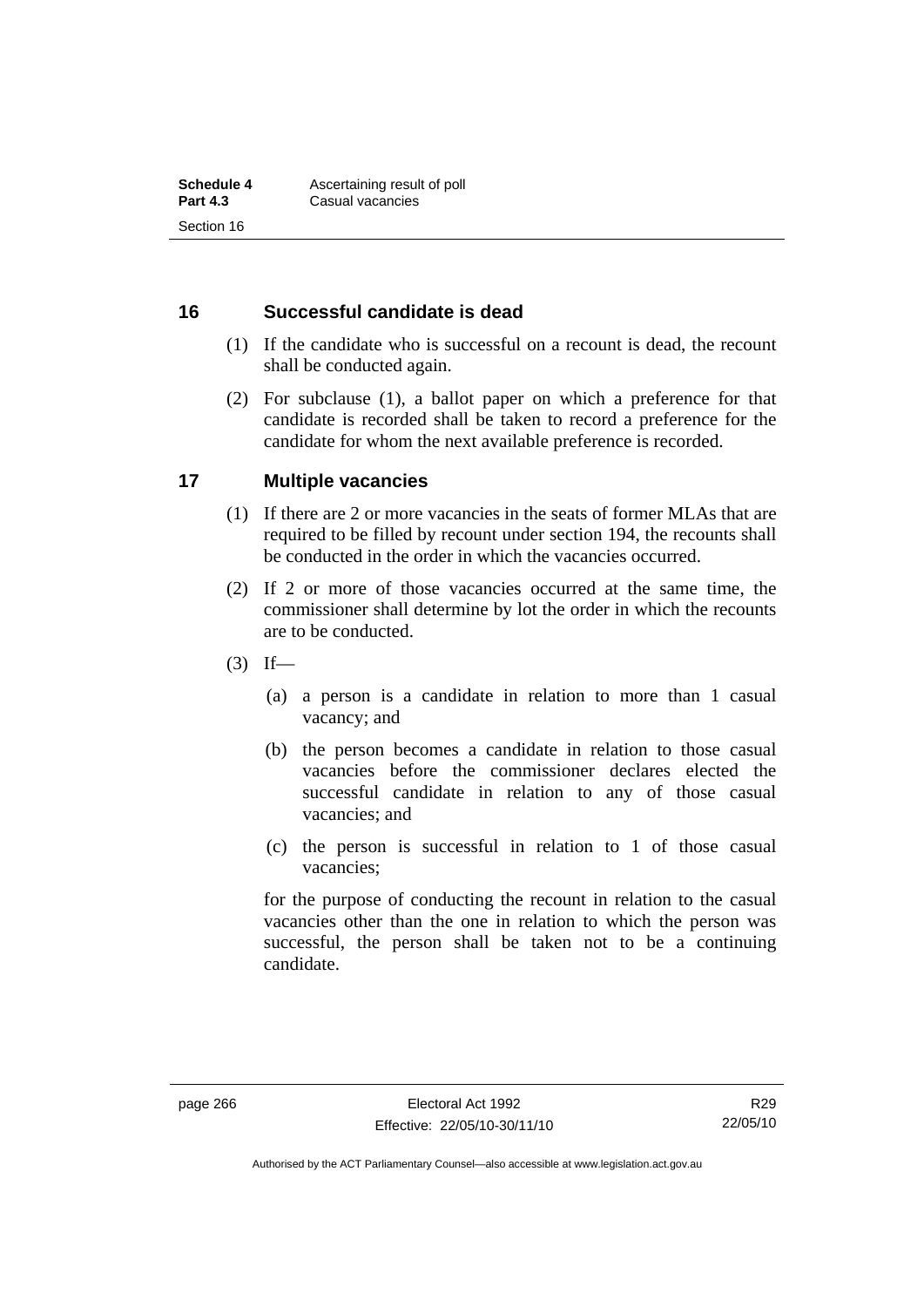# **Part 4.4 Deceased successful candidates**

## **18 Application—pt 4.4**

This part applies if a successful candidate dies on or after polling day but before the declaration of the result of the election.

## **19 Ballot papers for deceased successful candidate**

- (1) The ballot papers counted for a deceased candidate must be dealt with in accordance with schedule 4, part 4.3 (Casual vacancies) as if they had been counted for a former MLA.
- (2) If 2 or more of the successful candidates die on or after polling day but before the declaration of the result of the election, the ballot papers counted for each deceased candidate must be dealt with in the order in which the candidates died.
- (3) If 2 or more of the successful candidates died at the same time, the commissioner must determine by lot the order in which the ballot papers for the deceased candidates are to be dealt with.
- (4) In applying schedule 4, part 4.3 for the purposes of this part:

*continuing candidate* means a candidate other than—

- (a) a successful candidate; or
- (b) a candidate who died before the recount for this part began; or
- (c) a candidate who is excluded for clause 15 (Recount continuation).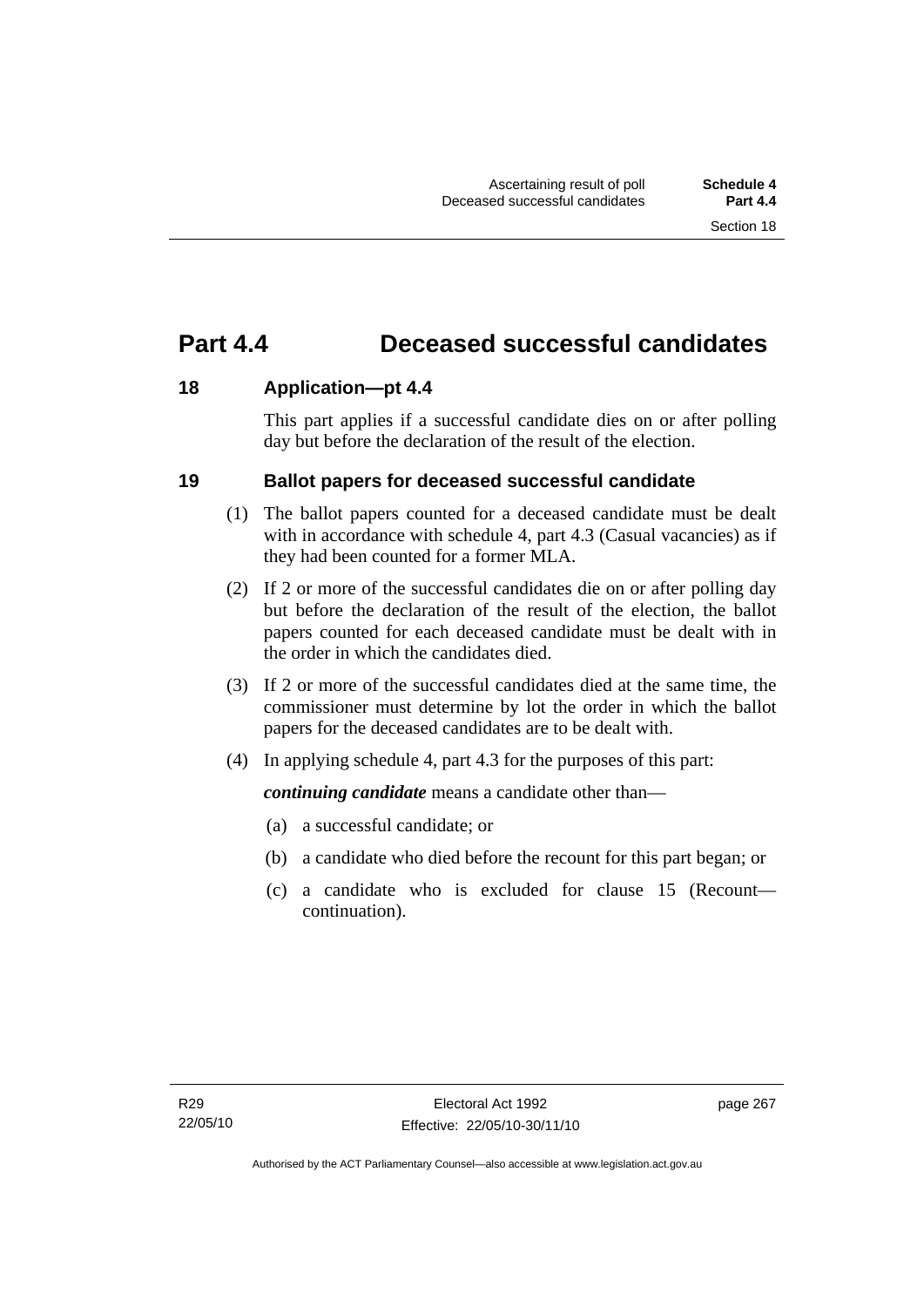# **Schedule 5** Internally reviewable decisions

(see pt  $15$ )

| column 1<br>item | column <sub>2</sub><br>section | column 3<br>decision                                                                           | column 4<br>entity                    |
|------------------|--------------------------------|------------------------------------------------------------------------------------------------|---------------------------------------|
| 1                | 76(5)(a)                       | enrol person                                                                                   | claimant                              |
| $\overline{2}$   | 76(5)(b)                       | reject claim for<br>enrolment                                                                  | claimant                              |
| 3                | $77(2)$ (b)                    | refuse request to<br>suppress particulars<br>of elector's address<br>from extract from<br>roll | elector                               |
| $\overline{4}$   | 78(2)                          | include particulars of<br>elector's address<br>suppressed on<br>extract from roll              | elector                               |
| 5                | 81(5)(b)                       | reject objection to<br>enrolment of person                                                     | person who objects to<br>enrolment    |
| 6                | 81(8)(b)                       | remove person's<br>name from roll                                                              | person whose name<br>removed          |
| 7                | 90(2)                          | refuse to register<br>political party                                                          | applicant for registration            |
| 8                | 92(1)                          | register political<br>party                                                                    | person who objects to<br>registration |

page 268 Electoral Act 1992 Effective: 22/05/10-30/11/10

R29 22/05/10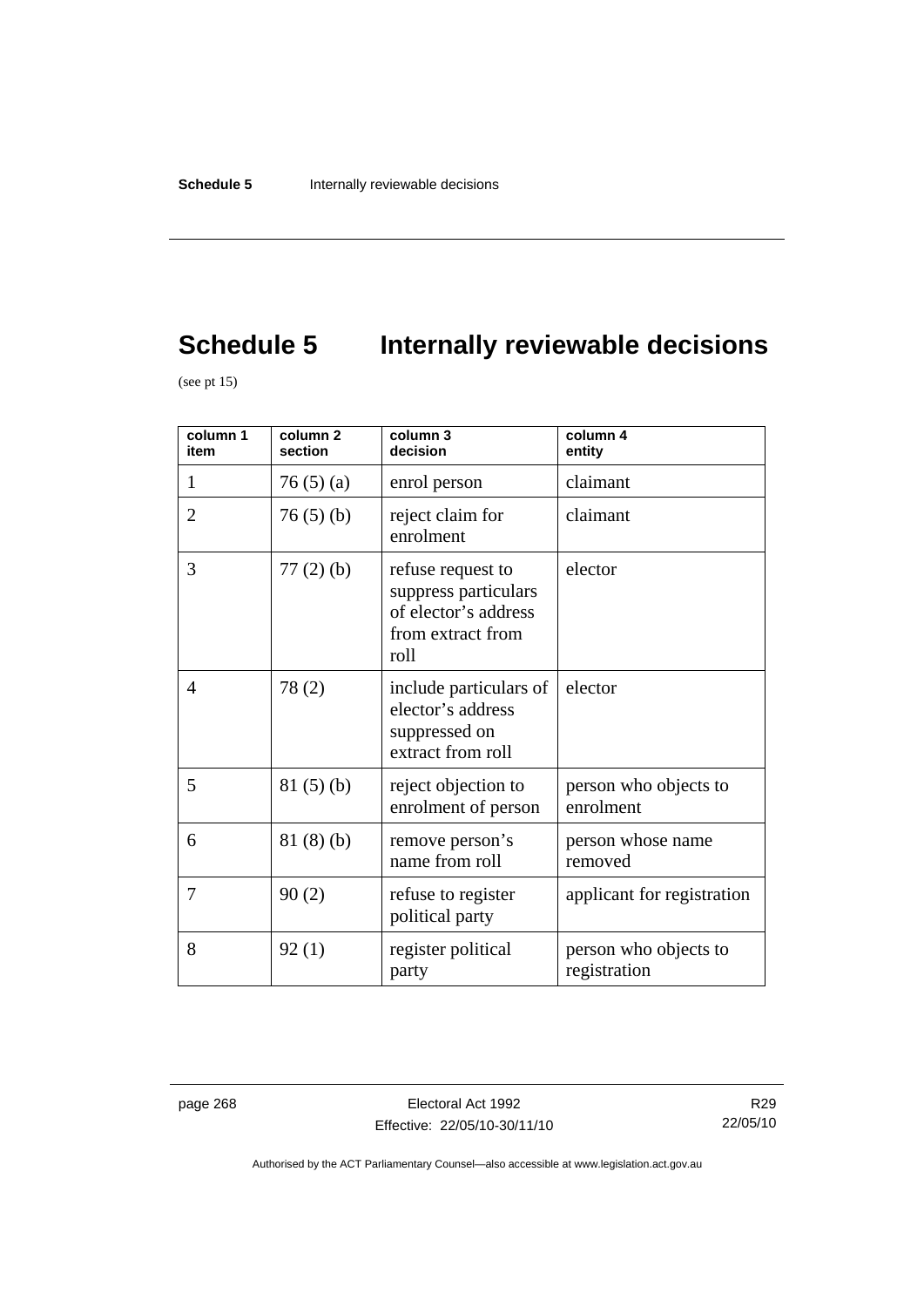| column 1<br>item | column 2<br>section | column 3<br>decision                                                                | column 4<br>entity                                |
|------------------|---------------------|-------------------------------------------------------------------------------------|---------------------------------------------------|
| 9                | 93 (1) or $(2)$     | refuse to change<br>registered particulars<br>applied for under<br>section 95 $(2)$ | applicant for change of<br>registered particulars |
| 10               | 98(5)               | refuse to cancel<br>registration of<br>political party                              | registered party                                  |
| 11               | 237A                | give investigations<br>notice                                                       | person to whom notice<br>given                    |
| 12               | 242(4)              | refuse request to<br>make stated<br>amendment of return                             | person who gave return                            |

R29 22/05/10

Electoral Act 1992 Effective: 22/05/10-30/11/10 page 269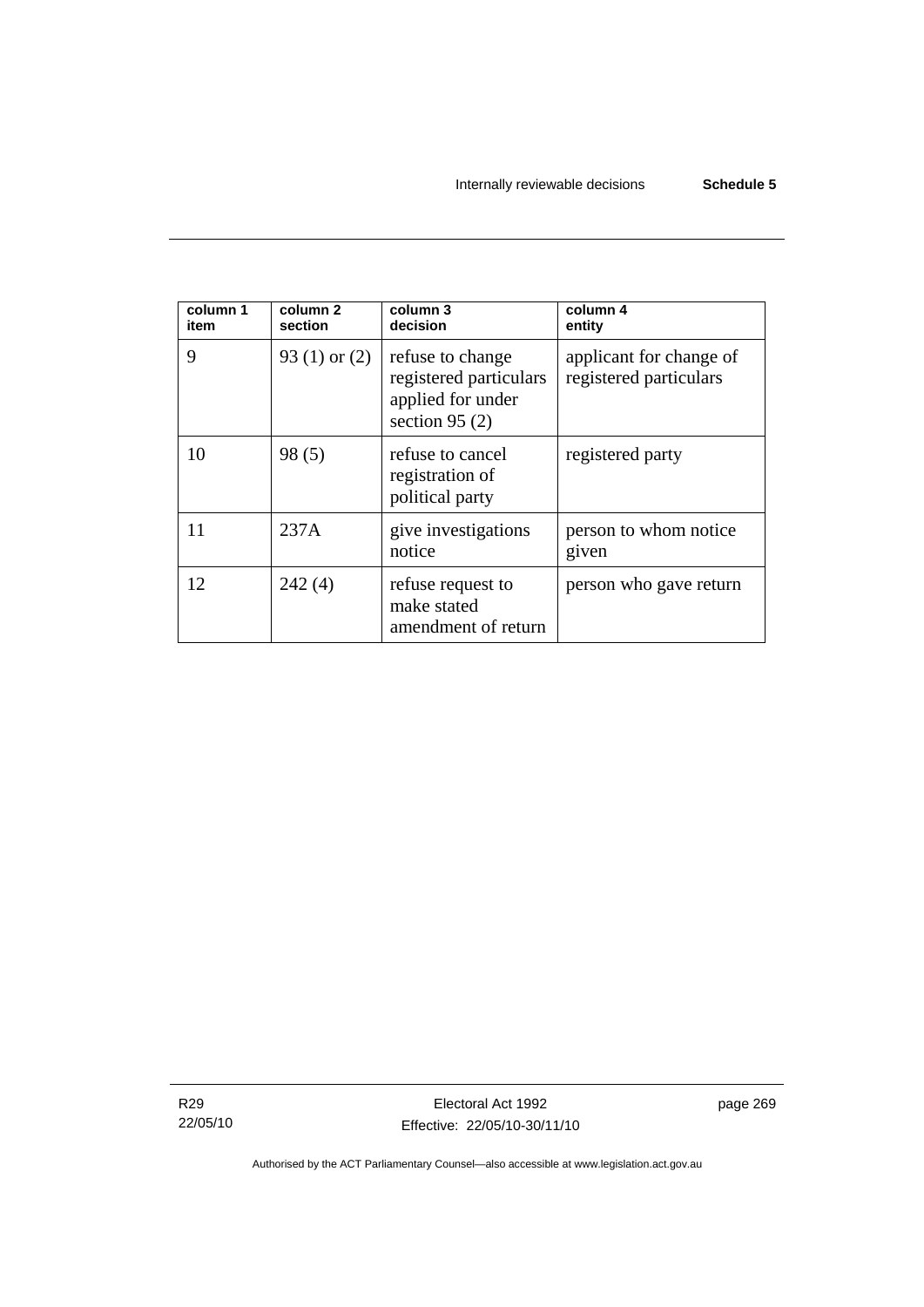# **Dictionary**

(see s 3)

*Note 1* The Legislation Act contains definitions and other provisions relevant to this Act.

*Note 2* For example, the Legislation Act, dict, pt 1 defines the following terms:

- ACAT
	- administrative unit
	- adult
	- chief executive (see s 163)
	- Commonwealth
	- doctor
	- **Executive**
	- exercise
	- fail
	- function
	- judge
	- lawyer
	- reviewable decision notice
	- Self-Government Act
	- **Speaker**
	- **State**
	- statutory office-holder
	- territory instrumentality
	- territory lease.

*abbreviation*, of the name of a political party, includes an alternative name of the party.

#### *address*—

 (a) of a person, for this Act generally—means the person's principal place of residence (including a place of residence

R29 22/05/10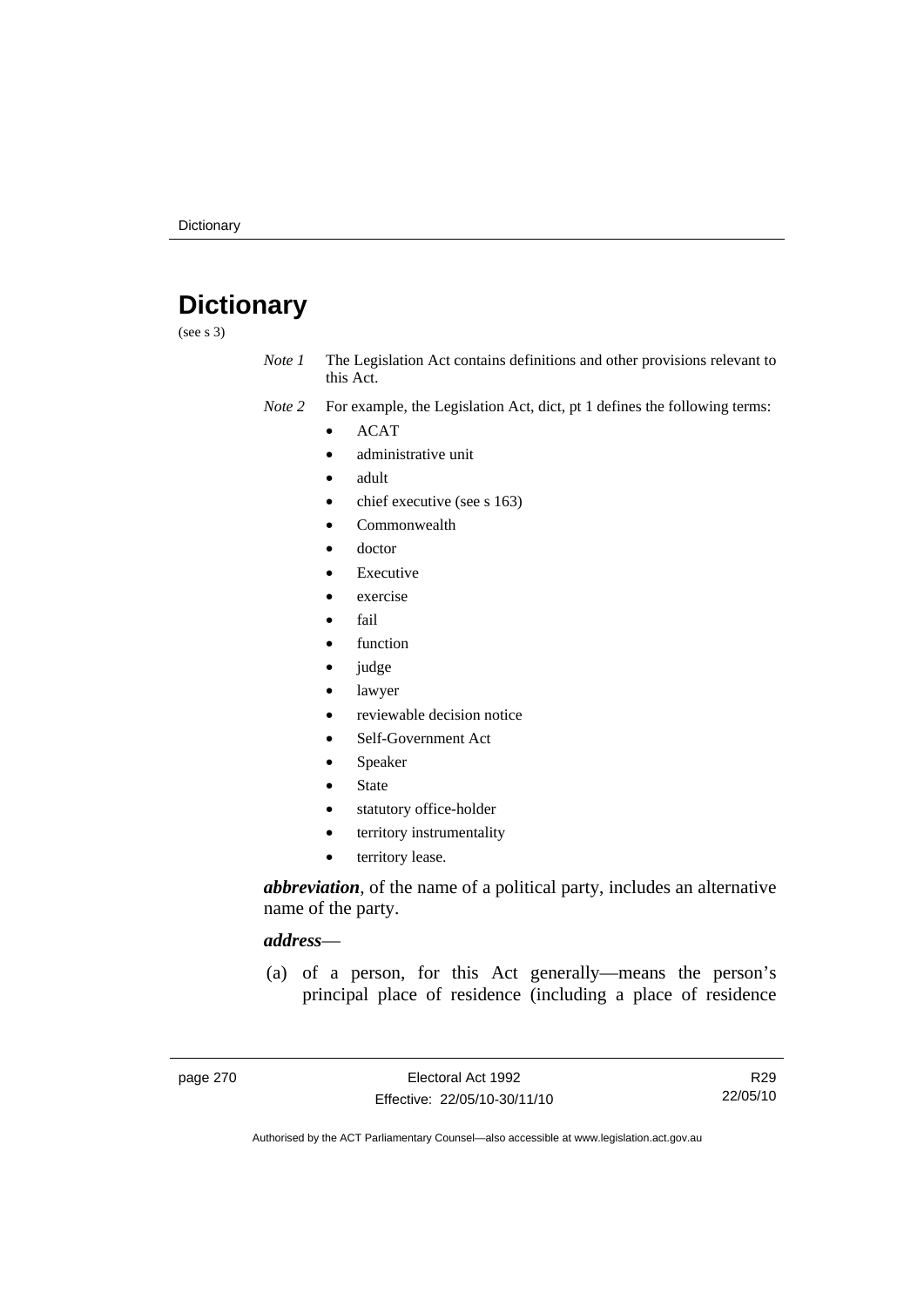from which a person who is an elector is temporarily absent and to which the person intends to return to live in); and

 (b) of a person who is, or is nominated to be, the registered officer of a political party, for part 7 (Registration of political parties)—see section 87.

*amount*, for part 14 (Election funding and financial disclosure)—see section 198.

*Antarctica*, for part 11 (Polling in Antarctica)—see section 167.

*Antarctic elector* means an elector who is an Antarctic elector under section 171.

*application*, for part 16 (Disputed elections, eligibility and vacancies)—see section 250.

*approved computer program* means the computer program approved under section 118A.

*Assembly* means the Legislative Assembly.

*assistant returning officer*, for part 11 (Polling in Antarctica)—see section 167.

*associated entity*, for part 14 (Election funding and financial disclosure)—see section 198.

*augmented commission* in relation to a redistribution, means the augmented electoral commission established by section 47 for the purposes of the redistribution.

*authorised delivery service*, for division 10.4 (Voting otherwise than at a polling place)—see section 136.

*authorised officer* means an officer authorised by the commissioner for the purpose of the provision in which the expression occurs.

*authorised witness*, for part 10 (Voting)—see section 127.

*available for public inspection*—see section 4A.

R29 22/05/10 page 271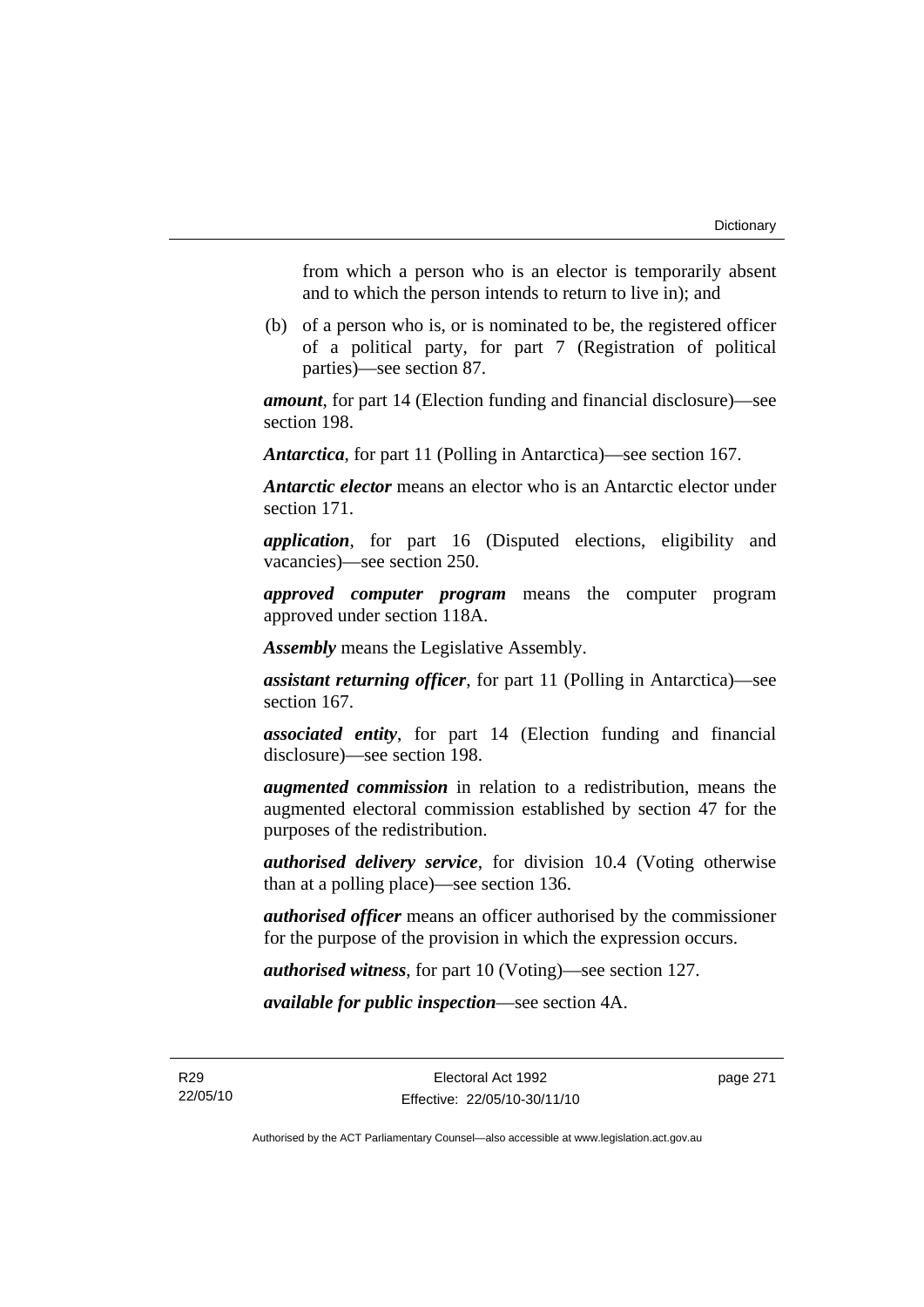## *ballot paper*—

- (a) includes an electronic ballot paper; and
- (b) if a regulation is in force under section 114 (7) (Ballot papers)—means a ballot paper in the form prescribed by regulation; and
- (c) for schedule 4 (Ascertaining result of poll)—see schedule 4, clause 1.
- *Note* A ballot paper is required to be in the form set out in sch 1 (see s 114 (1)).

*bribery*, for part 16 (Disputed elections, eligibility and vacancies) see section 250.

*broadcast* includes televise.

*broadcaster*, for division 14.5 (Disclosure of electoral expenditure)—see section 223.

*candidate* means—

- (a) except in part 13 (Casual vacancies)—a person declared to be a candidate under section 109 (Declaration of candidates); and
- (b) in part 13—a person declared to be a candidate under section 193 (Publication of candidates' details).

*candidate square*—see section 116 (1) (h) (Printing of ballot papers).

*certified list of electors* means a certified list of electors prepared under section 121.

*closed*, in relation to a roll, means closed in accordance with section 80.

*column*, for schedule 2 (Ballot papers—printing of names and collation)—see schedule 2, clause 1.

*commissioner* means the Electoral Commissioner appointed under section 22.

page 272 Electoral Act 1992 Effective: 22/05/10-30/11/10

R29 22/05/10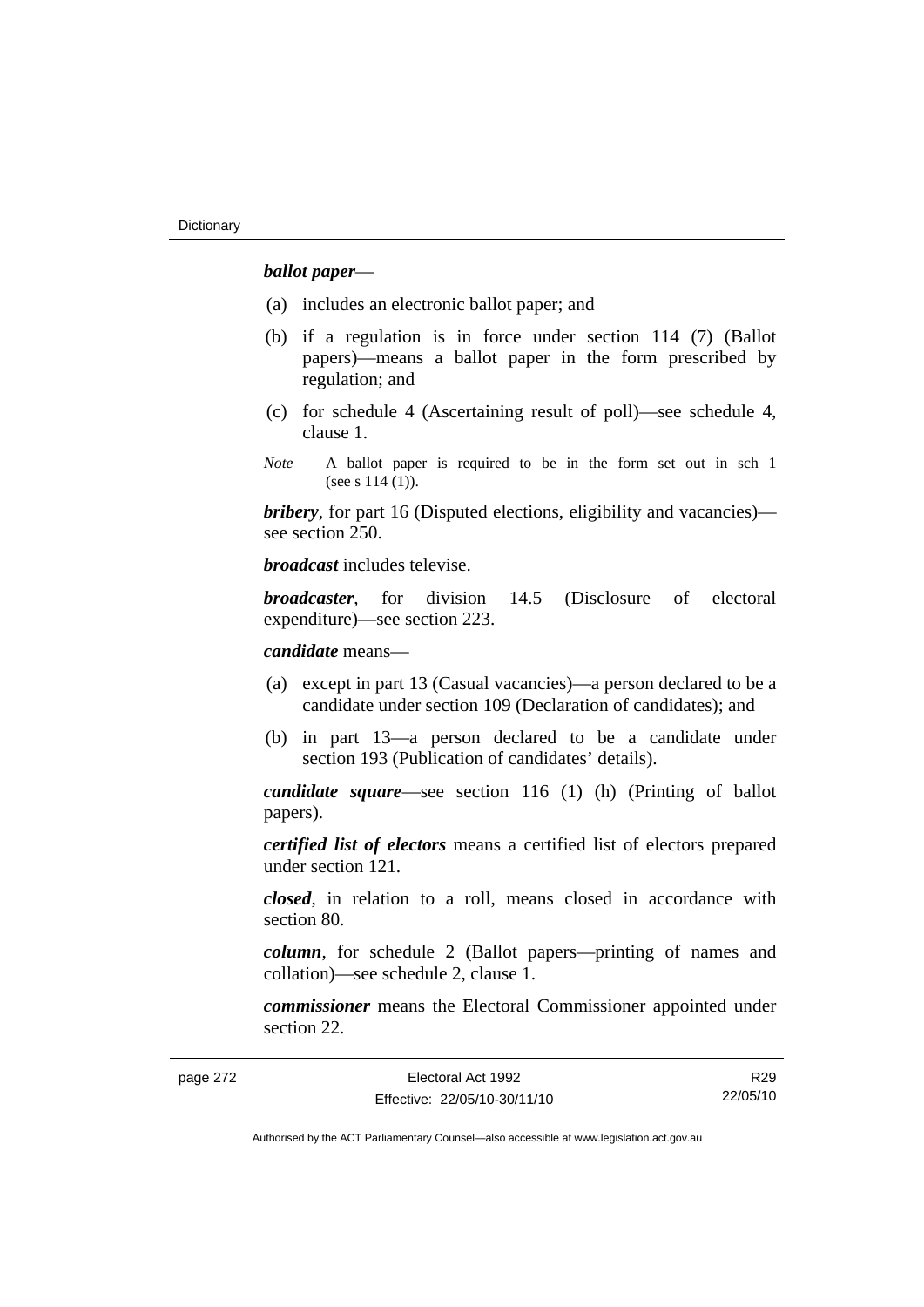*Commonwealth Electoral Act* means the *Commonwealth Electoral Act 1918* (Cwlth).

*Commonwealth roll* means the roll of electors for the ACT required by the Commonwealth Electoral Act, section 81.

### *continuing candidate*—

- (a) for schedule 4 (Ascertaining result of poll) generally—see schedule 4, clause 1; and
- (b) for schedule 4, part 4.3 (Casual vacancies)—see schedule 4, clause 11 (2).

*contravention*, for part 16 (Disputed elections, eligibility and vacancies)—see section 250.

*count*, for schedule 4 (Ascertaining result of poll)—see schedule 4, clause 1.

*count votes*, for schedule 4 (Ascertaining result of poll)—see schedule 4, clause 1A.

*Court of Disputed Elections*—see section 252 (2).

*declaration vote* means a vote cast in accordance with any of the following provisions:

- (a) section 135 (Declaration voting at polling places);
- (b) section 136B (15) (Ordinary or declaration voting in ACT before polling day);
- (c) section 136C (Declaration voting outside ACT on or before polling day);
- (d) section 144A (Requirements for casting postal votes).

*declaration voting papers*, in relation to an election, means—

 (a) a declaration, in the form approved under section 340A (Approved forms) for this paragraph, to be completed by an elector; and

page 273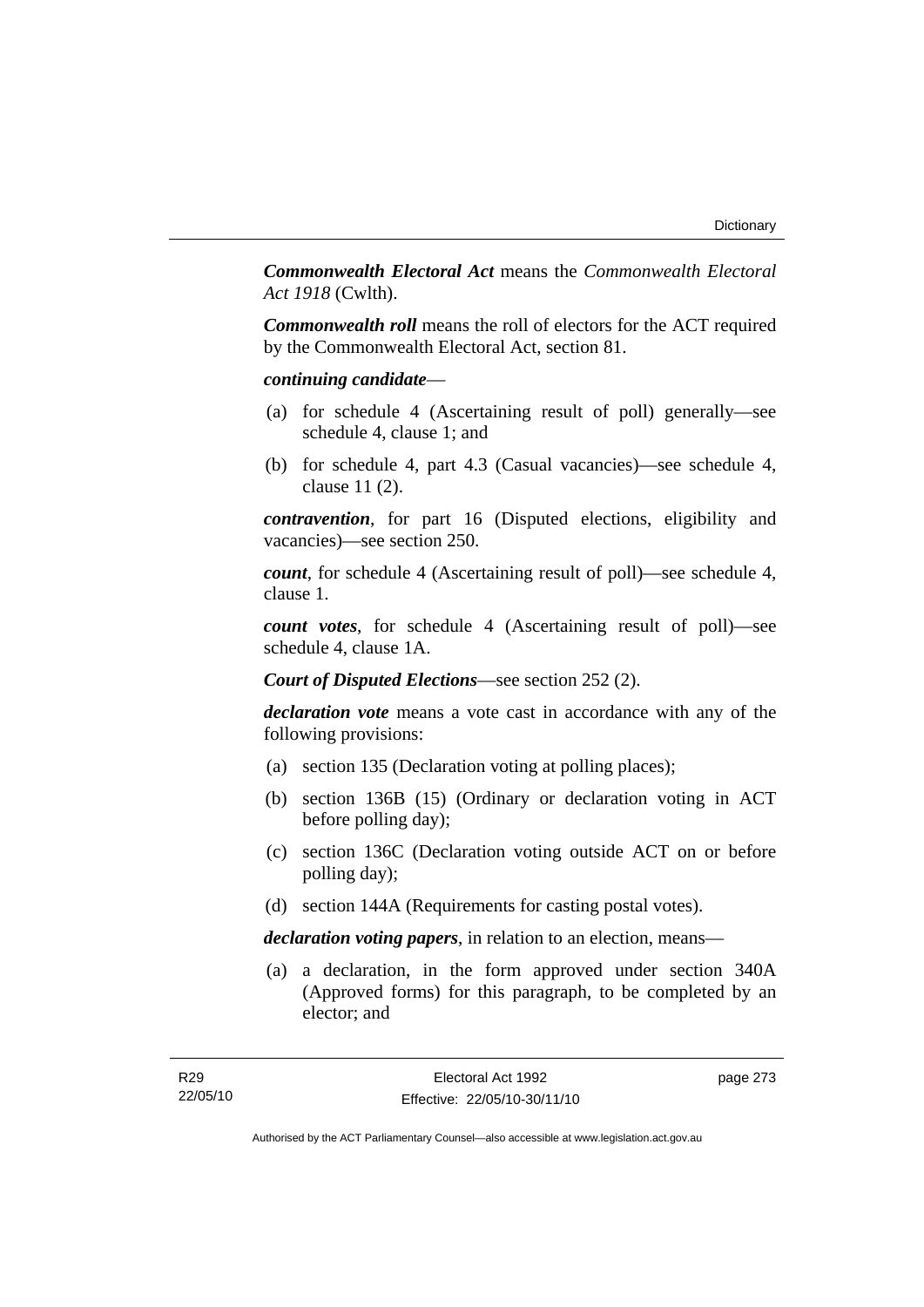- (b) a ballot paper suitable for declaration voting at the election; and
- (c) a certificate, in the form approved under section 340A for this paragraph, to be completed by a witness to the declaration; and
- (d) an envelope, in the form approved under section 340A for this paragraph, addressed to the commissioner, on which appears a declaration referred to in paragraph (a).

*defined details*, for division 14.4 (Disclosure of donations)—see section 216.

*defined particulars*, for division 14.6 (Annual returns)—see section 228.

*disclosure period*, for part 14 (Election funding and financial disclosure)—see section 201.

*disposition of property*, for part 14 (Election funding and financial disclosure)—see section 198.

*disseminate*, for division 17.3 (Campaigning offences)—see section 291.

*election* means—

- (a) an election of an MLA or MLAs; and
- (b) in relation to an electorate—such an election for the electorate; and
- (c) for part 16 (Disputed elections, eligibility and vacancies)—see section 250.

*election period*, in relation to an election, means the period—

- (a) beginning on the first day of the pre-election period; and
- (b) ending when the result of the election is declared under section 189.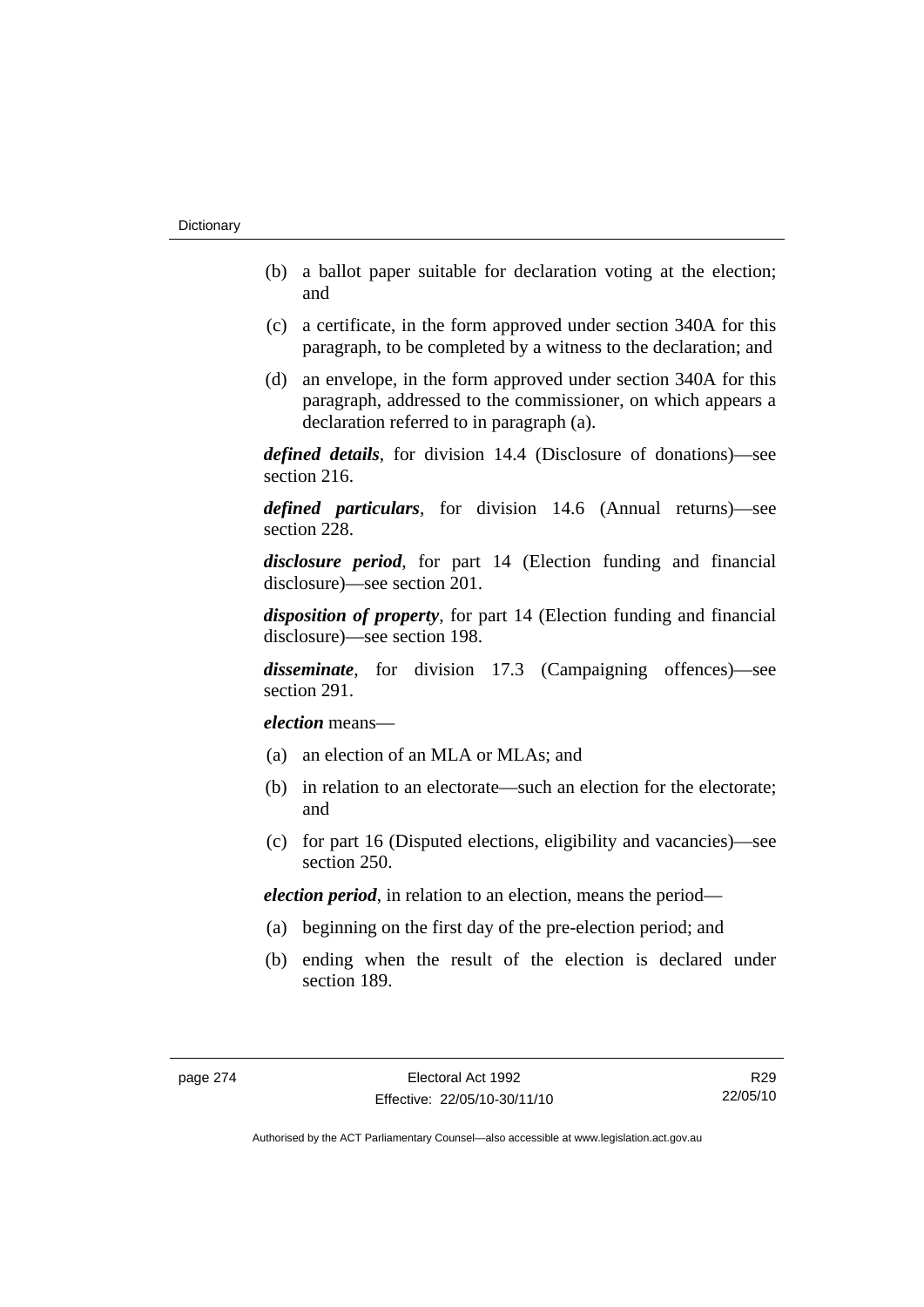*elector* means a person who is enrolled, or is to be taken under this Act to be enrolled, for an electorate.

*electoral advertisement*, for division 14.5 (Disclosure of electoral expenditure)—see section 223.

*electoral commission* means the Australian Capital Territory Electoral Commission established by section 5.

*electoral expenditure*, for division 14.5 (Disclosure of electoral expenditure)—see section 223.

*electoral matter*—see section 4.

*electoral paper* means a document, form or notice provided for or required under this Act.

*electorate* means an electorate, the name and boundaries of which are specified in a determination in force under section 35.

*electronic form*, of a roll or an extract from a roll, means a disk, tape or other device from which the information in the extract or roll may be reproduced by mechanical, electronic or other means.

*electronic voting*—see section 120 (2).

*eligible overseas elector* means a person who is an eligible overseas elector under section 74.

*eligible vote*, for part 14 (Election funding and financial disclosure)—see section 198.

*entity*, for part 14 (Election funding and financial disclosure)—see section 198.

*envelope*, for schedule 3 (Preliminary scrutiny of declaration voting papers)—see schedule 3, clause 1.

*excluded candidate*, for schedule 4 (Ascertaining result of poll) see schedule 4, clause 1.

*extract*, from a roll—see section 59.

page 275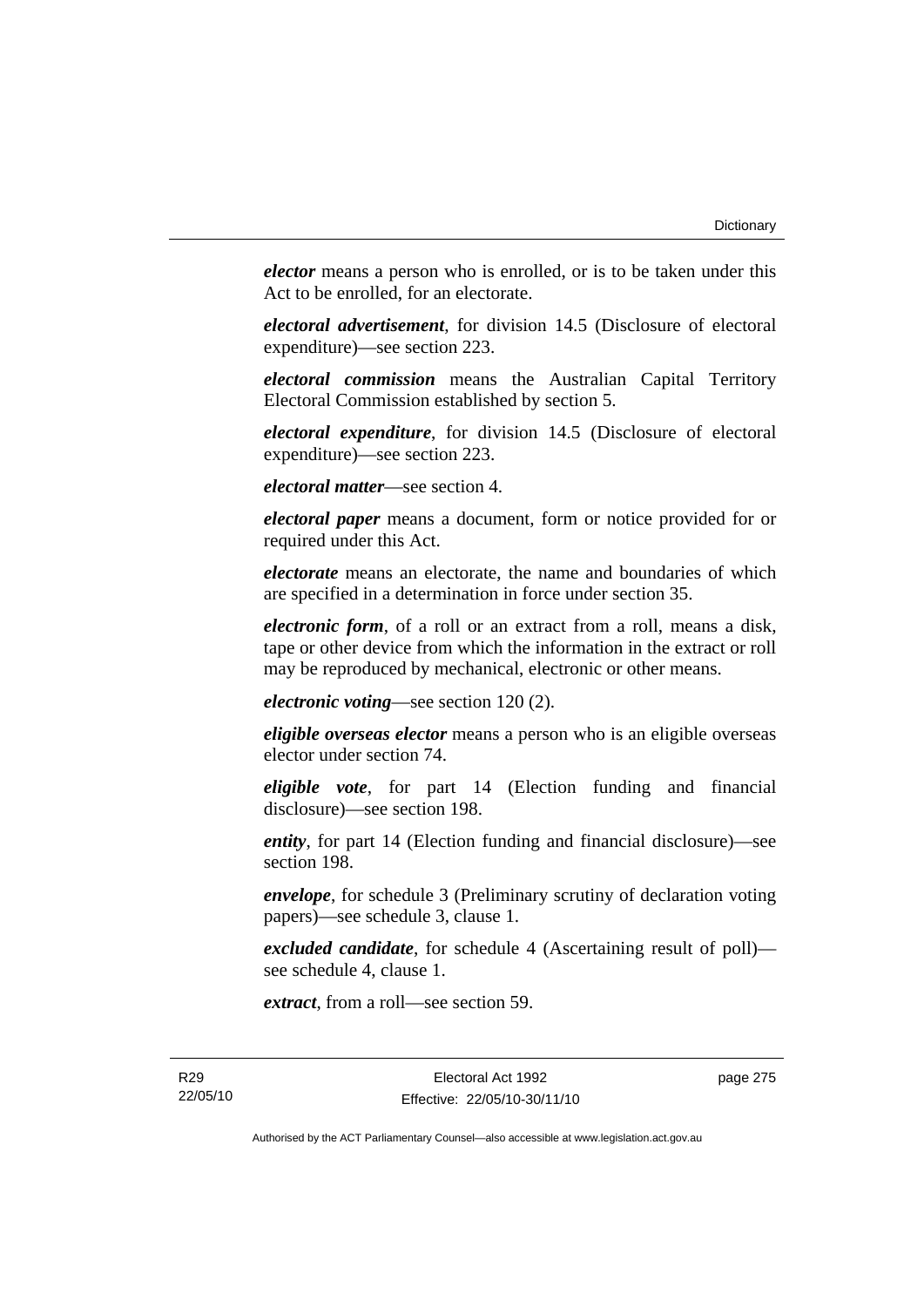*extraordinary election*—see section 101.

*file*, for part 16 (Disputed elections, eligibility and vacancies)—see section 250.

*financial controller*, for part 14 (Election funding and financial disclosure)—see section 198.

*former MLA*, for part 13 (Casual vacancies)—see section 190.

*general election* means a general election of MLAs.

*gift*, for part 14 (Election funding and financial disclosure)—see section 198.

*group*, in relation to candidates in an election, means candidates whose names are grouped on the ballot papers in accordance with section 115 (Grouping of candidates' names).

*hospital* includes a convalescent home and an institution similar to a hospital or convalescent home.

*hour of nomination*—see section 108.

*internally reviewable decision*, for part 15 (Notification and review of decisions)—see section 245.

*internal review notice*—see section 244.

*investigation notice*, for division 14.7 (Compliance)—see section 235.

*judge* means—

- (a) a judge of the Supreme Court; or
- (b) a judge of the Supreme Court of a State or another Territory; or
- (c) a judge of the Federal Court or Family Court.

*member*, for division 2.2 (Members of electoral commission)—see section 11.

*MLA* means a member of the Assembly.

R29 22/05/10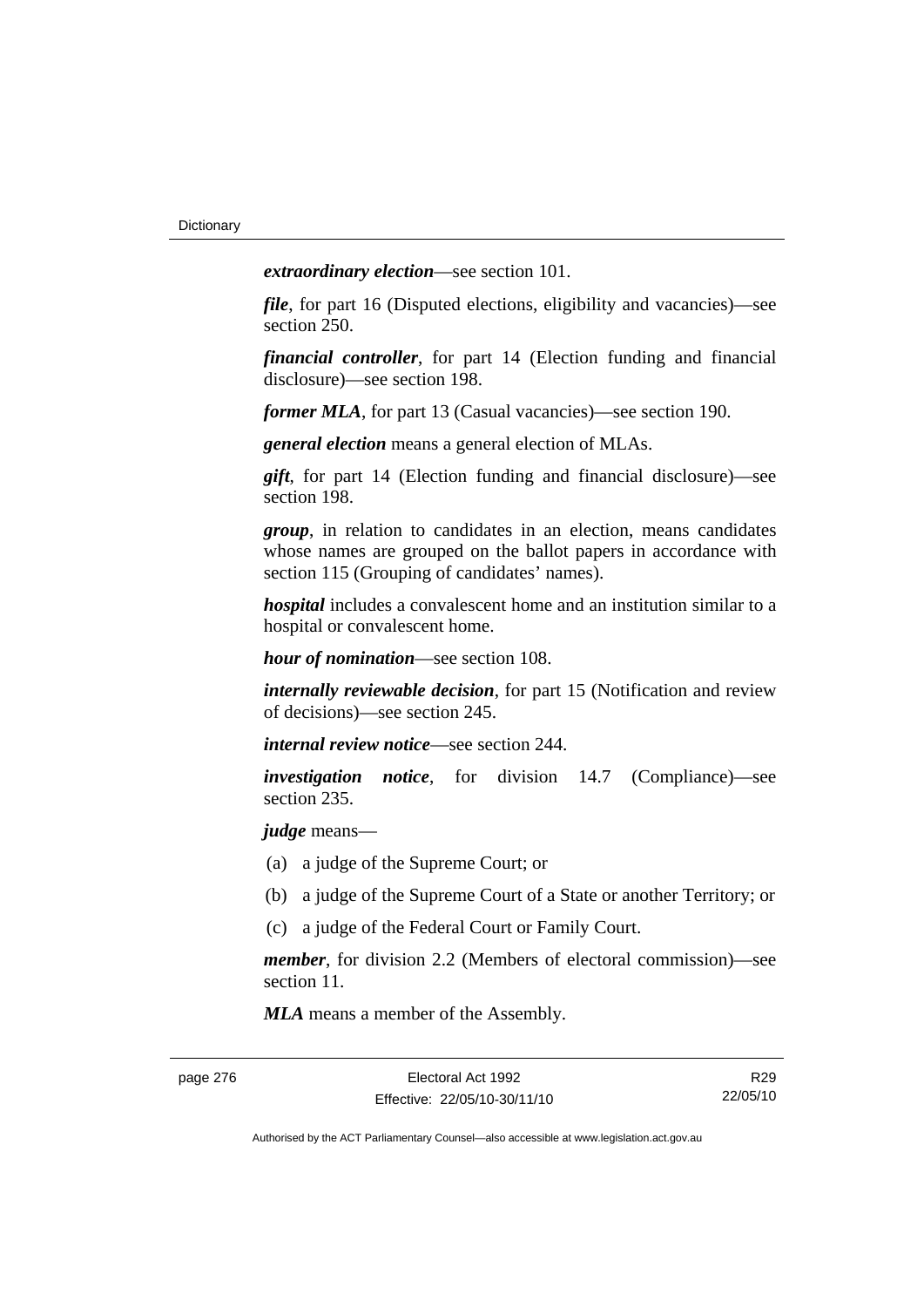*newspaper* means a newspaper circulating in the ACT.

*news publication* means a newspaper or periodical and includes an electronic publication of a similar kind.

*next available preference*, for schedule 4 (Ascertaining result of poll)—see schedule 4, clause 1.

*officer* means—

- (a) a person appointed under section 33 (Officers) to be an officer; or
- (b) a person exercising a power under this Act under an arrangement under section 70 (Joint roll arrangements with the Commonwealth) or section 336 (Administrative arrangements with Commonwealth and States); or
- (c) in relation to a particular matter—a person mentioned in paragraph (a) or (b) exercising a power in relation to the matter.

*official error*, in relation to a person voting or seeking to vote at an election, means the removal of the person's name under this Act from the roll for an electorate in which the person is otherwise entitled to vote unless the name was so removed before the roll closed for the purpose of the previous election.

*OIC* means—

- (a) in relation to a scrutiny centre—the officer in charge of the centre; and
- (b) in relation to a polling place—the officer in charge of the place.

*ordinary election* means a general election required by section 100.

*ordinary vote* means a vote other than a declaration vote.

*participant*, for division 14.5 (Disclosure of electoral expenditure)—see section 223.

page 277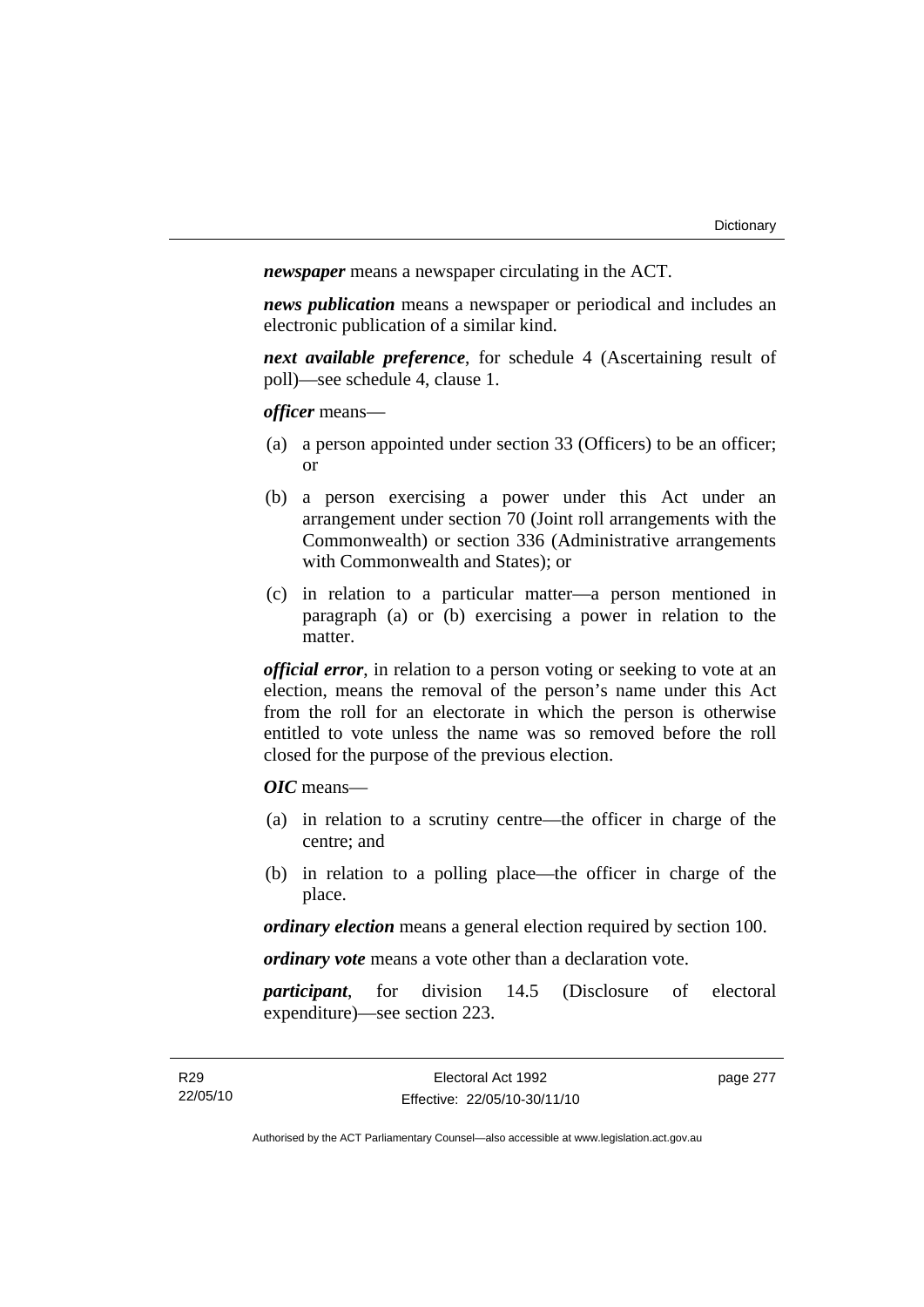*party*, for part 14 (Electoral funding and financial disclosure)—see section 198.

## *party candidate* means—

- (a) a candidate at an election nominated by the registered officer of a registered party; and
- (b) in relation to a registered party—a candidate nominated by the registered officer of the party.

*person*, for part 15 (Notification and review of decisions)—see section 245.

*place of nomination*—see section 108.

*political party* means an organisation, incorporated or unincorporated, an object or activity of which is the promotion of the election to the Assembly of a candidate or candidates endorsed by it.

### *polling day*—

- (a) means the day when, apart from section 111 (Need for an election), a poll for an election would be required; and
- (b) except in part 8 (Timing of elections) and part 9 (Arrangements for elections), includes—
	- (i) if the time for holding an election is extended under section 159 for more than 1 day—each of those days; and
	- (ii) if polling is suspended under section 160—a day when polling is resumed.

*polling place* means a place appointed as a polling place under section 119 (Polling places and scrutiny centres), and, for division 17.3 (Campaigning offences), includes—

 (a) a place where a vote may be made before an officer under section 136B (Ordinary or declaration voting in ACT before

R29 22/05/10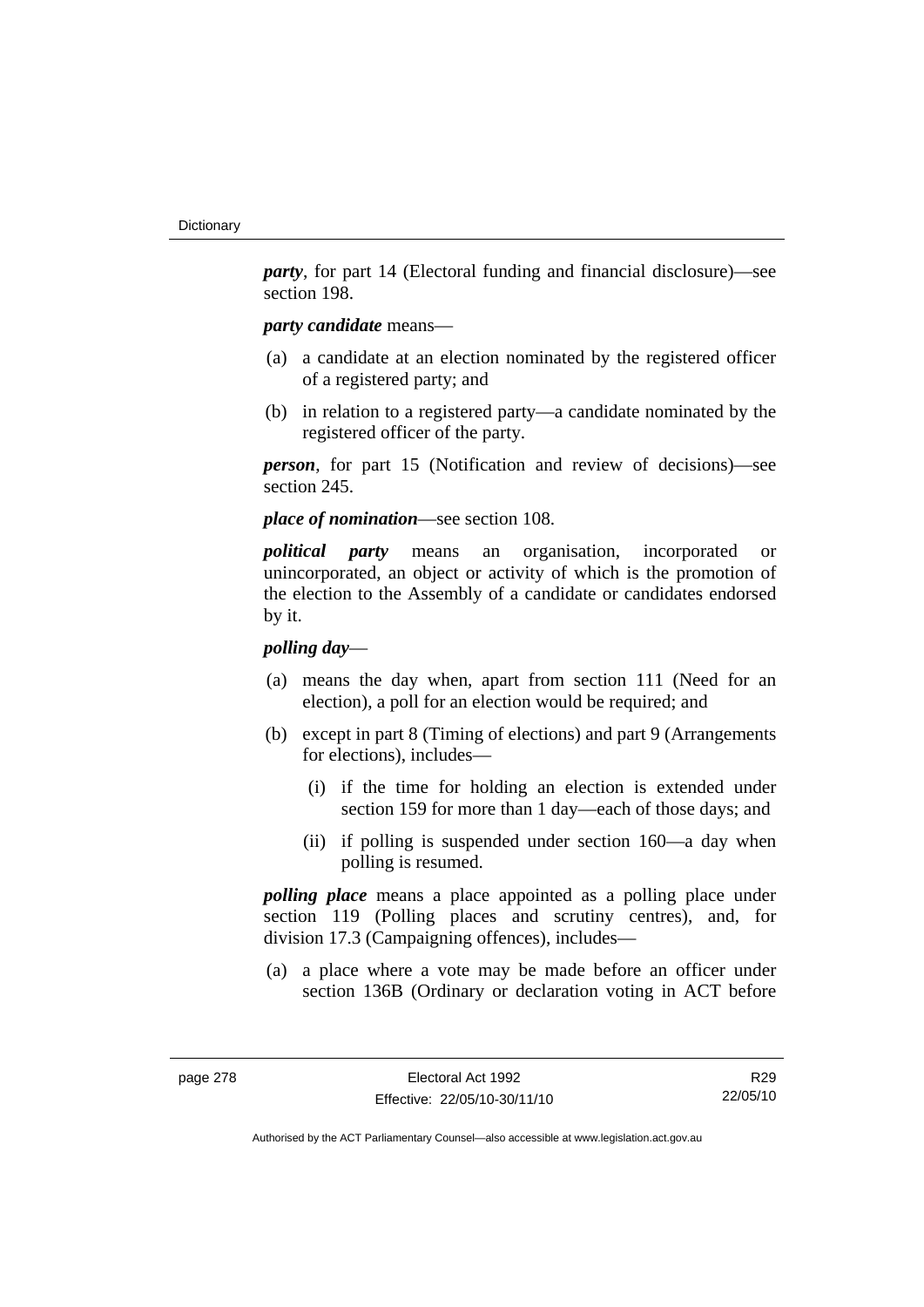polling day) or section 136C (Declaration voting outside ACT on or before polling day); and

 (b) a place where mobile polling is taking place under division 10.5 (Mobile polling).

*post*, for division 10.4 (Voting otherwise than at a polling place) see section 136.

*postal vote* means a declaration vote to which section 144A (Requirements for casting postal votes) applies.

*pre-election period* means the period of 37 days ending on the end of polling day for an election.

*proceeding*, for part 16 (Disputed elections, eligibility and vacancies)—see section 250.

*property*, for part 14 (Election funding and financial disclosure) see section 198 (Definitions for pt 14).

*publish*, for division 17.3 (Campaigning offences)—see section 291.

*quota*—

- (a) for schedule 4 (Ascertaining result of poll) generally—see schedule 4, clause 1B; and
- (b) for schedule 4, part 4.3 (Casual vacancies)—see schedule 4, clause 12.

*redistribution* includes distribution.

*register*, for part 14 (Election funding and financial disclosure)—see section 198.

*registered*, for an abbreviation of the name of a registered party, means an abbreviation included in the particulars for the party in the register of political parties.

*registered industrial organisation*, for part 14 (Election funding and financial disclosure)—see section 198.

R29 22/05/10 page 279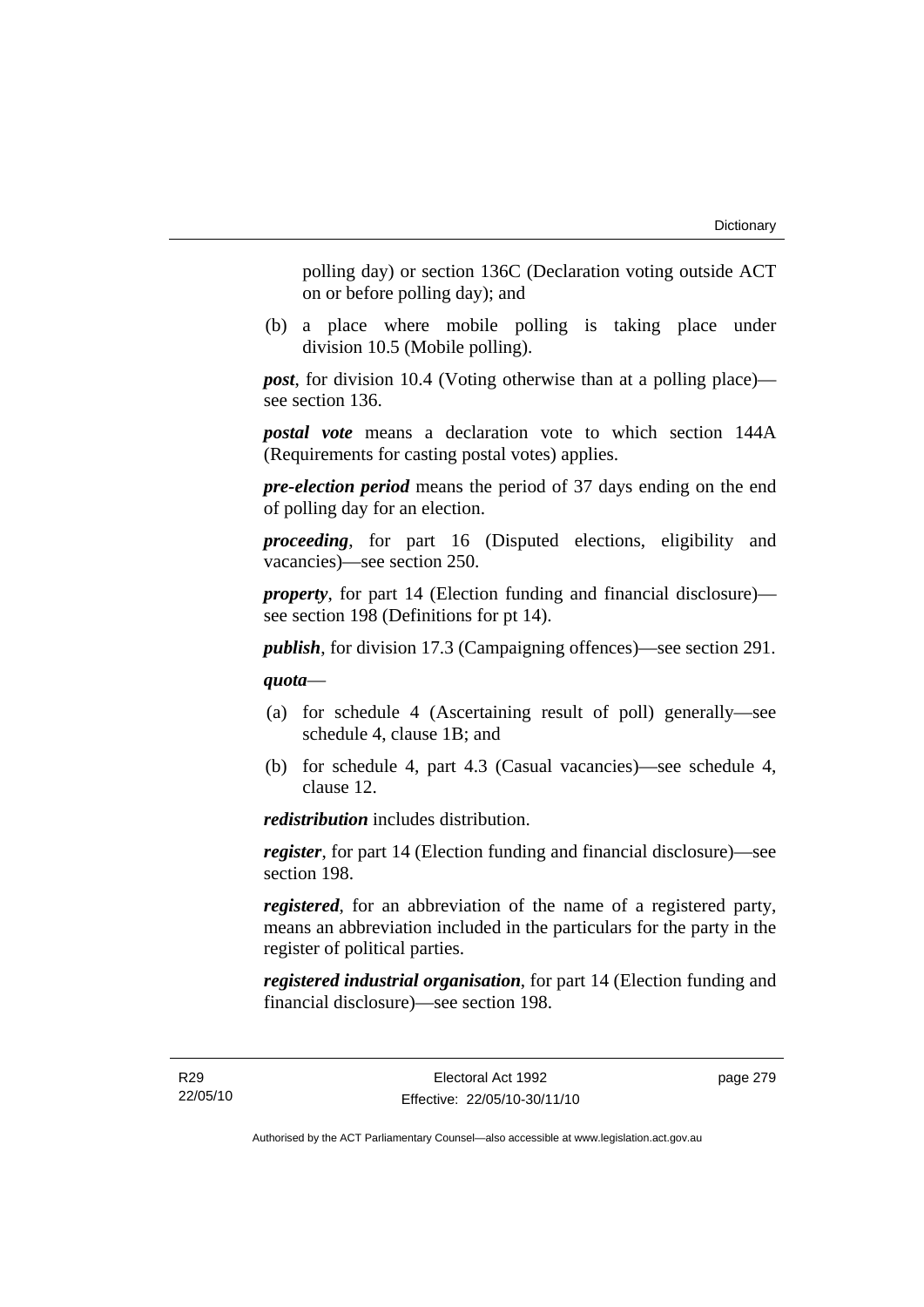*registered officer*, for a registered party, means the person whose name is entered in the register of political parties as the registered officer of the party.

*registered party* means a political party registered under part 7 (Registration of political parties).

*register of political parties* means the register of political parties kept under section 88 (Register).

*registrar*, for part 16 (Disputed elections, eligibility and vacancies)—see section 250.

*related* political parties, for part 7 (Registration of political parties)—see section 87 (Definitions—pt 7).

*relates*, for division 14.5 (Disclosure of electoral expenditure)—see section 223.

*reportage or commentary*, for division 17.3 (Campaigning offences)—see section 291.

*reporting agent*, for part 14 (Election funding and financial disclosure)—see section 198.

*research personnel*, for part 11 (Polling in Antarctica)—see section 167.

*return*, for division 14.7 (Compliance)—see section 235.

*returning officer*, for part 11 (Polling in Antarctica)—see section 167.

*reviewable decision*, for part 15 (Notification and review of decisions)—see section 245.

*roll* means a roll of electors kept under this Act.

*scrutineer* means a person appointed under section 122 to be a scrutineer.

*scrutiny centre* means a place appointed as a scrutiny centre under section 119.

R29 22/05/10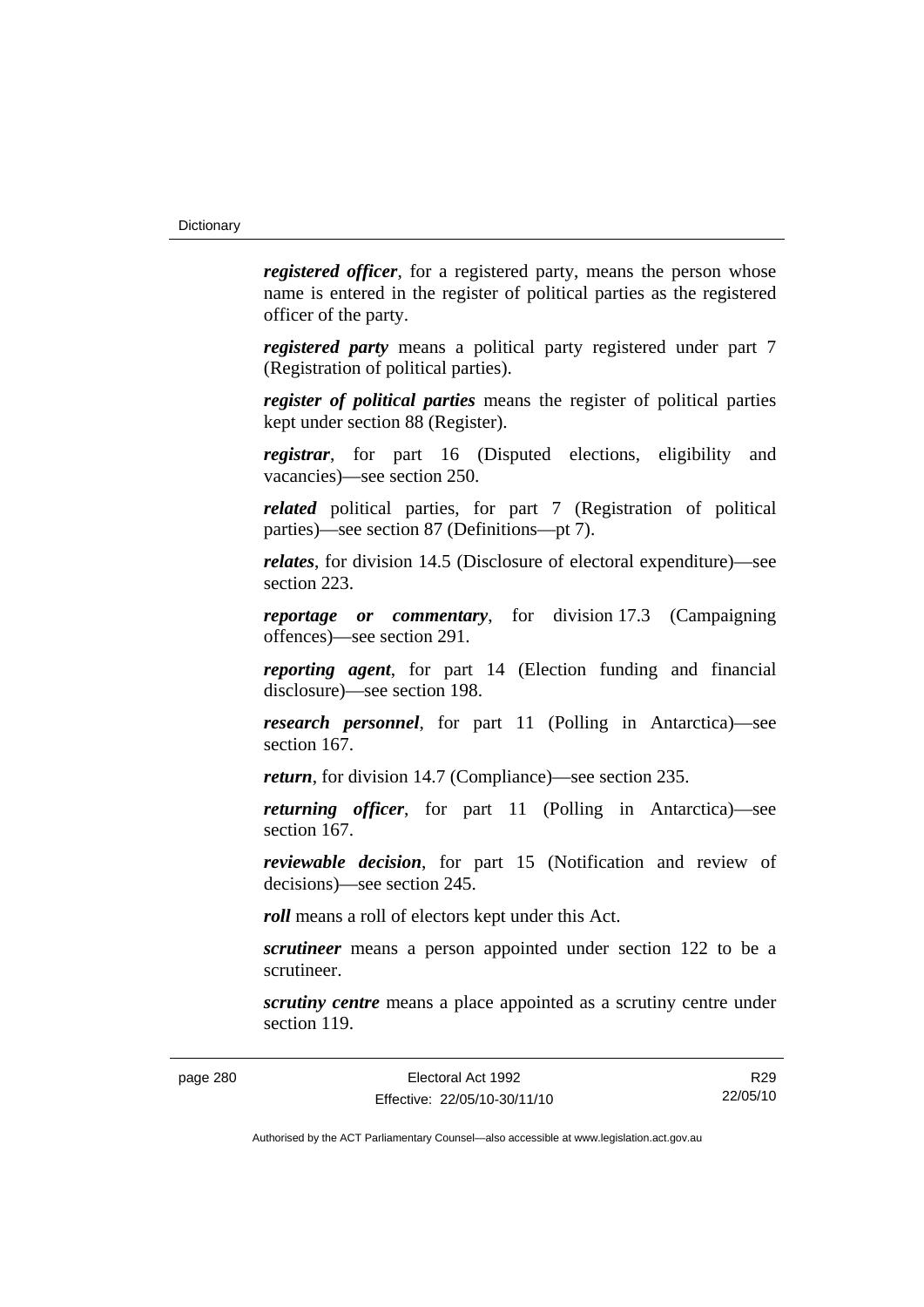*secretary*, in relation to a political party, means the secretary or chief administrative officer (however described) of the party.

#### *Speaker*—

- (a) for part 13 (Casual vacancies)—see section 190; and
- (b) for part 16 (Disputed elections, eligibility and vacancies)—see section 251.
- *Note Speaker* is defined in the *Legislation Act 2001*, dict. pt 1.

*special hospital*, for division 10.5 (Mobile polling)—see section 149.

*staff*, in relation to the electoral commission, means—

- (a) the staff assisting the commissioner referred to in section 31; and
- (b) persons employed or engaged under section 32.

*station*, for part 11 (Polling in Antarctica)—see section 167.

*successful candidate*, for schedule 4 (Ascertaining result of poll) see schedule 4, clause 1.

*suppressed address* means an address particulars of which are required to be suppressed from a roll extract under section 77.

*surplus*, for schedule 4 (Ascertaining result of poll)—see schedule 4, clause 1.

*total votes*, for schedule 4 (Ascertaining result of poll)—see schedule 4, clause 1.

# *transfer value*—

- (a) for schedule 4 (Ascertaining result of poll) generally—see schedule 4, clause 1C; and
- (b) for schedule 4, part 4.3 (Casual vacancies)—see schedule 4, clause 13.

page 281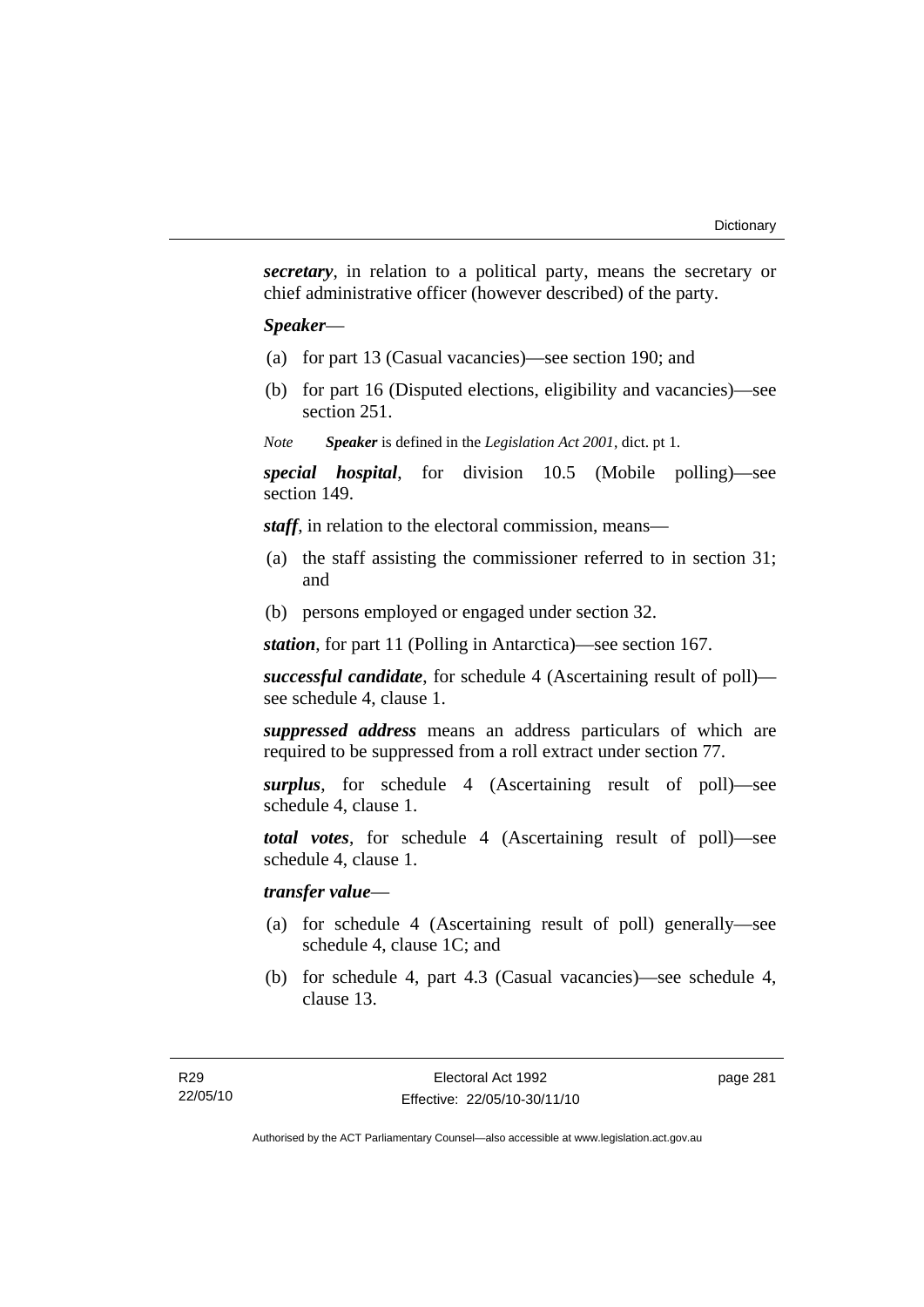*transmit*, for part 11 (Polling in Antarctica)—see section 167.

*undue influence*, for part 16 (Disputed elections, eligibility and vacancies)—see section 250.

*visiting officer*, for division 10.5 (Mobile polling)—see section 149.

page 282 Electoral Act 1992 Effective: 22/05/10-30/11/10

R29 22/05/10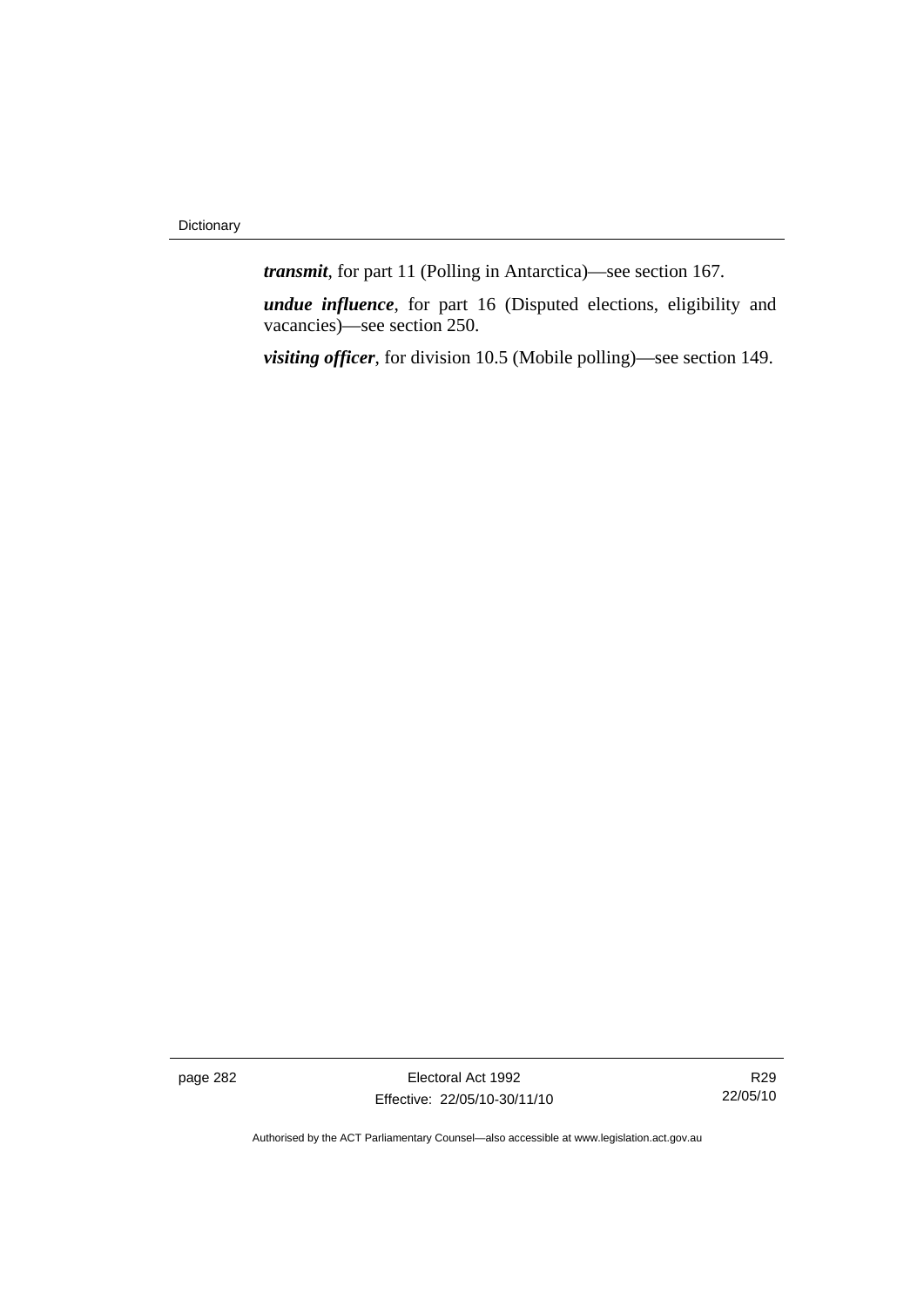# **Endnotes**

# **1 About the endnotes**

Amending and modifying laws are annotated in the legislation history and the amendment history. Current modifications are not included in the republished law but are set out in the endnotes.

Not all editorial amendments made under the *Legislation Act 2001*, part 11.3 are annotated in the amendment history. Full details of any amendments can be obtained from the Parliamentary Counsel's Office.

Uncommenced amending laws and expiries are listed in the legislation history and the amendment history. These details are underlined. Uncommenced provisions and amendments are not included in the republished law but are set out in the last endnote.

If all the provisions of the law have been renumbered, a table of renumbered provisions gives details of previous and current numbering.

The endnotes also include a table of earlier republications.

| $am = amended$                               | $ord = ordinance$                         |
|----------------------------------------------|-------------------------------------------|
| $amdt = amendment$                           | $orig = original$                         |
| $ch = chapter$                               | $par = paragraph/subparagraph$            |
| $def = definition$                           | $pres = present$                          |
| $dict = dictionary$                          | $prev = previous$                         |
| disallowed = disallowed by the Legislative   | $(\text{prev}) = \text{previously}$       |
| Assembly                                     | $pt = part$                               |
| $div = division$                             | $r = rule/subrule$                        |
| $exp = expires/expired$                      | $renum = renumbered$                      |
| $Gaz = gazette$                              | $reloc = relocated$                       |
| $hdg =$ heading                              | $R[X]$ = Republication No                 |
| $IA = Interpretation Act 1967$               | $RI = reissue$                            |
| $ins = inserted/added$                       | $s = section/subsection$                  |
| $LA =$ Legislation Act 2001                  | $sch = schedule$                          |
| $LR =$ legislation register                  | $sdiv = subdivision$                      |
| $LRA =$ Legislation (Republication) Act 1996 | $sub =$ substituted                       |
| $mod = modified/modification$                | SL = Subordinate Law                      |
| $o = order$                                  | underlining = whole or part not commenced |
| $om = omitted/repealed$                      | or to be expired                          |
|                                              |                                           |

# **2 Abbreviation key**

R29 22/05/10

Electoral Act 1992 Effective: 22/05/10-30/11/10 page 283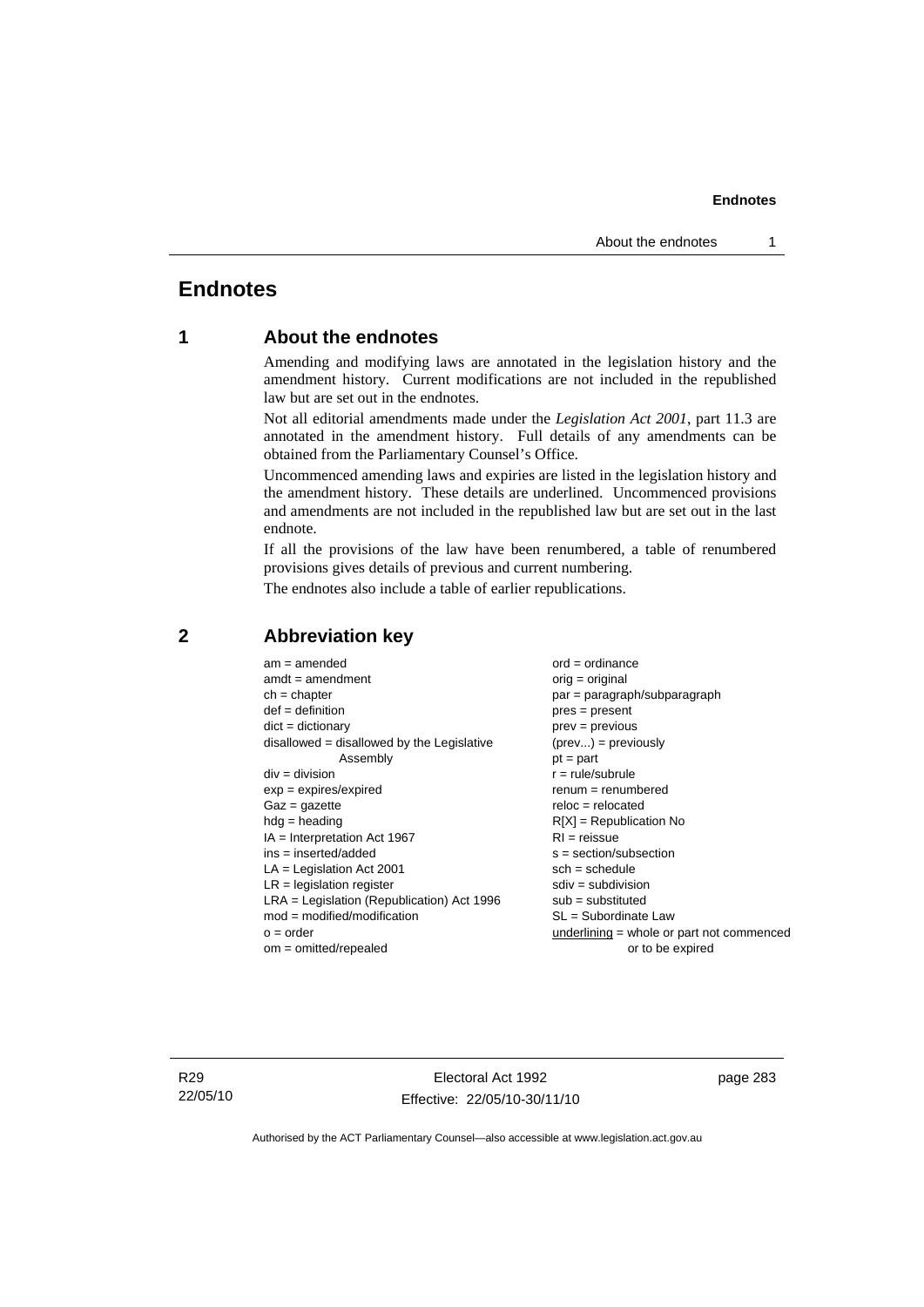| 3 | Legislation history |  |
|---|---------------------|--|
|---|---------------------|--|

# **3 Legislation history**

#### **Electoral Act 1992 No 71**

notified 8 December 1992 (Gaz 1992 No S218) s 1, s 2 commenced 8 December 1992 (s 2 (1)) remainder commenced 21 December 1992 (Gaz 1992 No S243 p 19)

as amended by

# **Acts Revision (Position of Crown) Act 1993 No 44 sch 2**

notified 27 August 1993 (Gaz 1993 No S165) commenced 27 August 1993 (s 2)

### **Electoral (Amendment) Act 1994 No 14**

notified 17 May 1994 (Gaz 1994 No S85) s 1, s 2, s 22 (in pt), s 23 (in pt) commenced 17 May 1994 (s 2 (1), (2)) ss 3-21 commenced 6 June 1994 (Gaz 1994 No S105) s 22 (new pt 13) commenced 3 March 1995 (s 2 (5)) s 22 (new pt 16 (ss 244-278)) commenced 25 August 1994 (s 2 (6) and Gaz 1994 No S172) s 24 commenced 1 September 1994 (Gaz 1994 No S172) remainder commenced 25 August 1994 (Gaz 1994 No S172)

**Public Sector Management (Consequential and Transitional Provisions) Act 1994 No 38 sch 1 pt 32** 

notified 30 June 1994 (Gaz 1994 No S121) s 1, s 2 commenced 30 June 1994 (s 2 (1)) sch1 pt 32 commenced 1 July 1994 (Gaz 1994 No S142 p 2)

### **Electoral (Amendment) Act 1994 (No 2) No 78**

notified 17 November 1994 (Gaz 1994 No S252) commenced 17 November 1994 (s 2)

### **Annual Reports (Government Agencies) (Consequential Provisions) Act 1995 No 25 sch**

notified 5 September 1995 (Gaz 1995 No S212) commenced 5 September 1995 (s 2)

### **Electoral (Amendment) Act 1995 No 33**

notified 31 October 1995 (Gaz 1995 No S266) commenced 31 October 1995 (s 2)

page 284 **Electoral Act 1992** Effective: 22/05/10-30/11/10

R29 22/05/10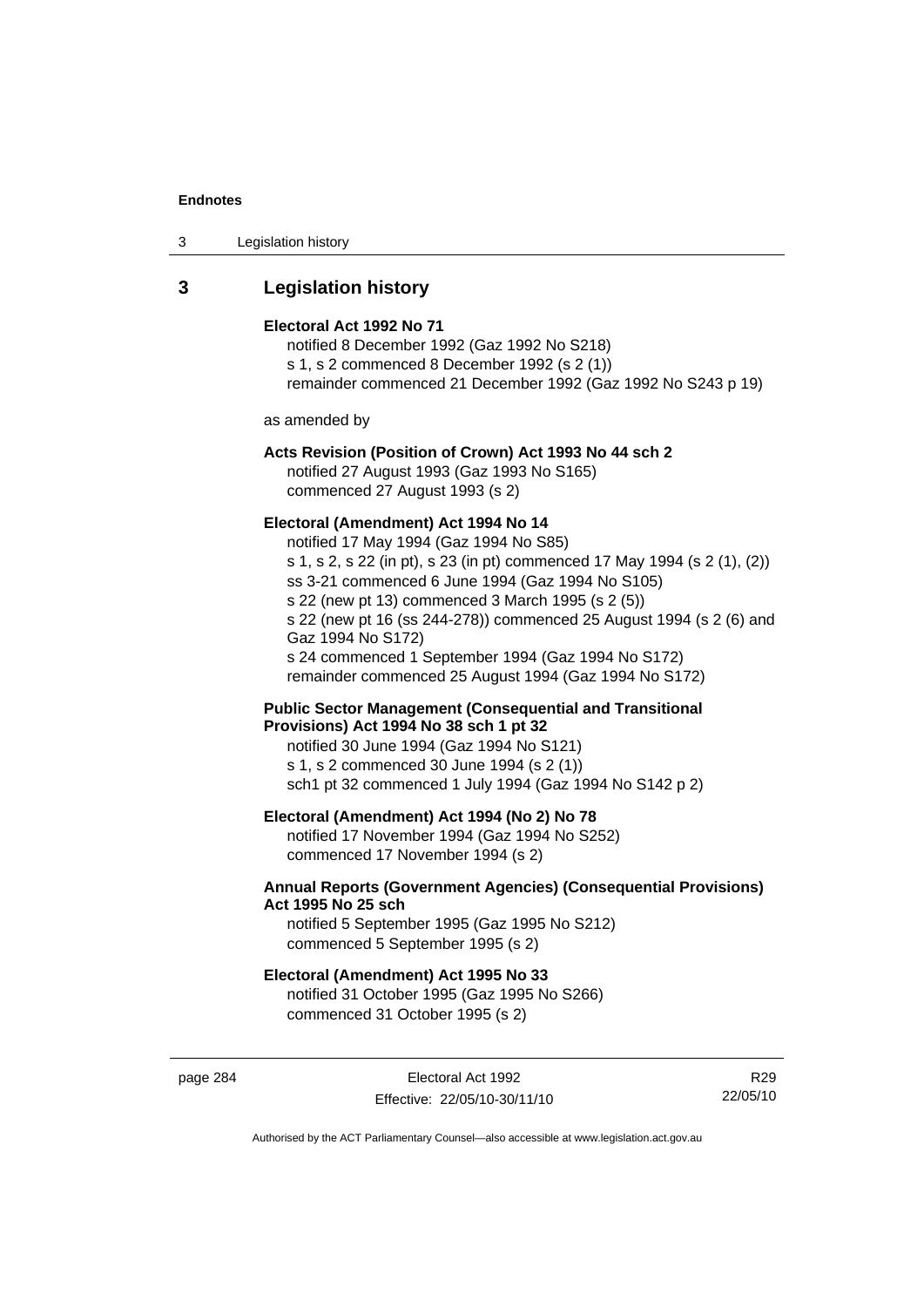#### **Statute Law Revision Act 1995 No 46 sch**

notified 18 December 1995 (Gaz 1995 No S306) commenced 18 December 1995 (s 2)

### **Remuneration Tribunal (Consequential and Transitional Provisions) Act 1995 No 56 sch**

notified 20 December 1995 (Gaz 1995 No S313) sch commenced 21 December 1995 (s 2 and see Gaz 1995 No S315 p 2)

#### **Electoral (Amendment) Act 1996 No 56**

notified 29 November 1996 (Gaz 1996 No S320) commenced 29 November 1996 (s 2)

### **Land (Planning and Environment) (Amendment) Act 1996 (No 3) No 85**

notified 24 December 1996 (Gaz 1996 No S345) s 1, s 2 commenced 24 December 1996 (s 2 (1)) remainder commenced 24 June 1997 (s 2 (3))

#### **Electoral (Amendment) Act 1997 No 38**

notified 1 September 1997 (Gaz 1997 No S257) ss 1-3 commenced 1 September 1997 (s 2 (1)) remainder commenced 1 May 1998 (s 2 (2))

### **Remuneration Tribunal (Consequential Amendments) Act 1997 No 41 sch 1 (as am by 2002 (No 2) No 49 pt 3.19)**

notified 19 September 1997 (Gaz 1997 No S264) s 1, s 2 commenced 19 September 1997 (s 2 (1)) sch 1 commenced 24 September 1997 (s 2)

### **Electoral Amendment Act 1997 (No 2) No 91**

notified 1 December 1997 (Gaz 1997 No S380) commenced 1 December 1997 (s 2)

### **Legal Practitioners (Consequential Amendments) Act 1997 No 96 sch 1**

notified 1 December 1997 (Gaz 1997 No S380) s 1, s 2 commenced 1 December 1997 (s 2 (1)) sch 1 commenced 1 June 1998 (s 2 (2))

R29 22/05/10 page 285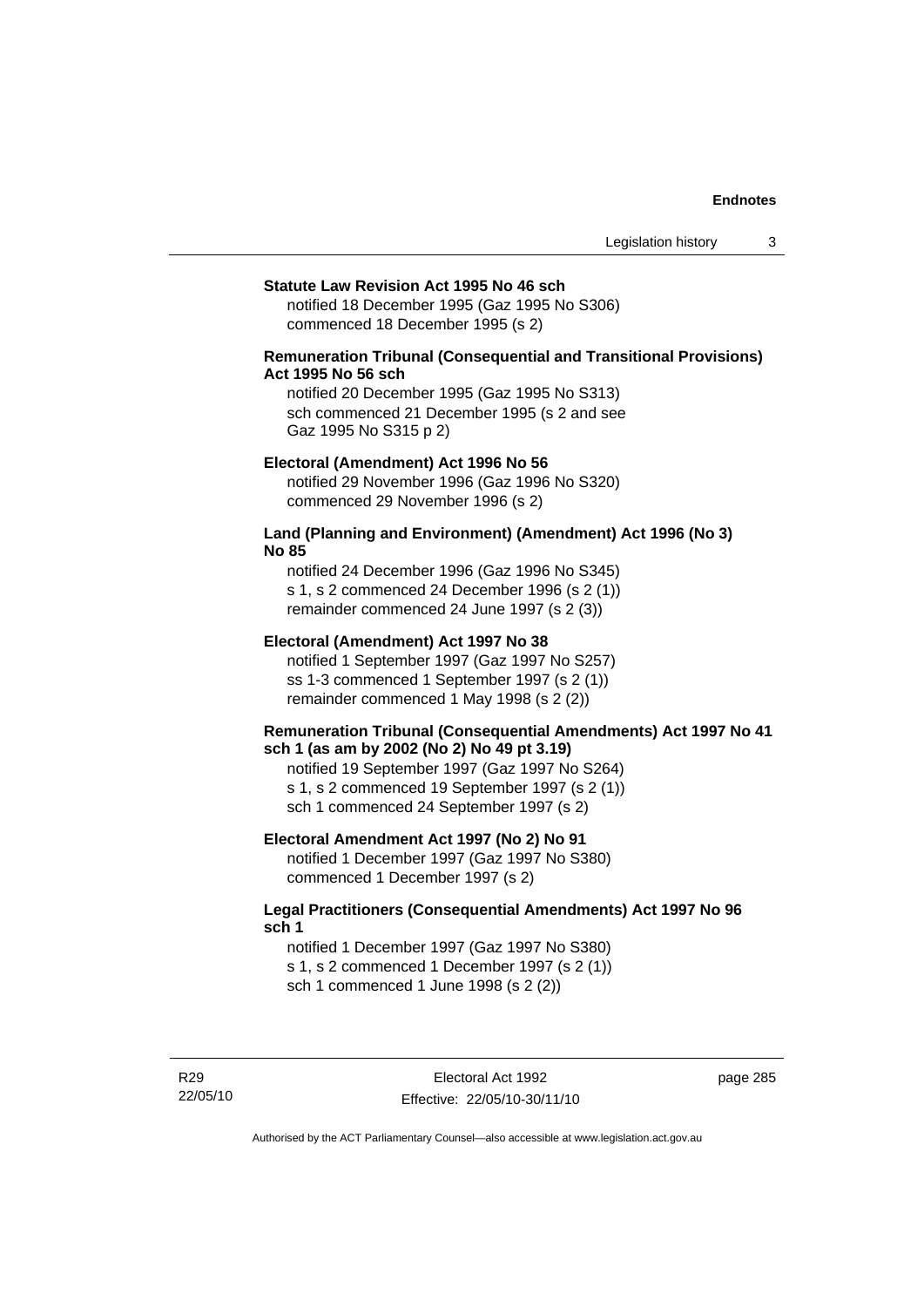| Legislation history<br>-3 |  |
|---------------------------|--|
|---------------------------|--|

| <b>Statute Law Revision (Penalties) Act 1998 No 54 sch</b><br>notified 27 November 1998 (Gaz 1998 No S207)<br>s 1, s 2 commenced 27 November 1998 (s 2 (1))<br>sch commenced 9 December 1998 (Gaz 1998 No 49 p 1078) |
|----------------------------------------------------------------------------------------------------------------------------------------------------------------------------------------------------------------------|
| Electoral (Amendment) Act 1998 No 61<br>notified 11 December 1998 (Gaz 1998 No S209)<br>commenced 11 December 1998 (s 2)                                                                                             |
| Electoral Amendment Act 2000 No 50<br>notified 28 September 2000 (Gaz 2000 No 39)<br>commenced 28 September 2000 (s 2)                                                                                               |
| Electoral Amendment Act 2000 (No 2) No 76<br>notified 21 December 2000 (Gaz 2000 No S69)<br>s 1, s 2 commenced 21 December 2000 (IA s 10B)<br>remainder commenced 11 April 2001 (Gaz 2001 No 14)                     |
| Surveyors (Consequential Amendments) Act 2001 No 3 sch 1<br>notified 8 March 2001 (Gaz 2001 No 10)<br>s 1, s 2 commenced 8 March 2001 (IA s 10B)<br>sch 1 commenced 26 July 2001 (s 2 and Gaz 2001 No 30)            |
| Electoral Amendment Act 2001 No 36<br>notified 29 June 2001 (Gaz 2001 No S36)<br>commenced 29 June 2001 (s 2)                                                                                                        |
| Electoral (Entrenched Provisions) Amendment Act 2001 No 37<br>notified 29 June 2001 (Gaz 2001 No S36)<br>commenced 29 June 2001 (s 2)                                                                                |
| Electoral Amendment Act 2001 (No 2) No 38<br>notified 29 June 2001 (Gaz 2001 No S36)<br>s 1, s 2 commenced 29 June 2001 (IA s 10B)<br>remainder commenced 29 June 2001 (s 2)                                         |

page 286 Electoral Act 1992 Effective: 22/05/10-30/11/10

R29 22/05/10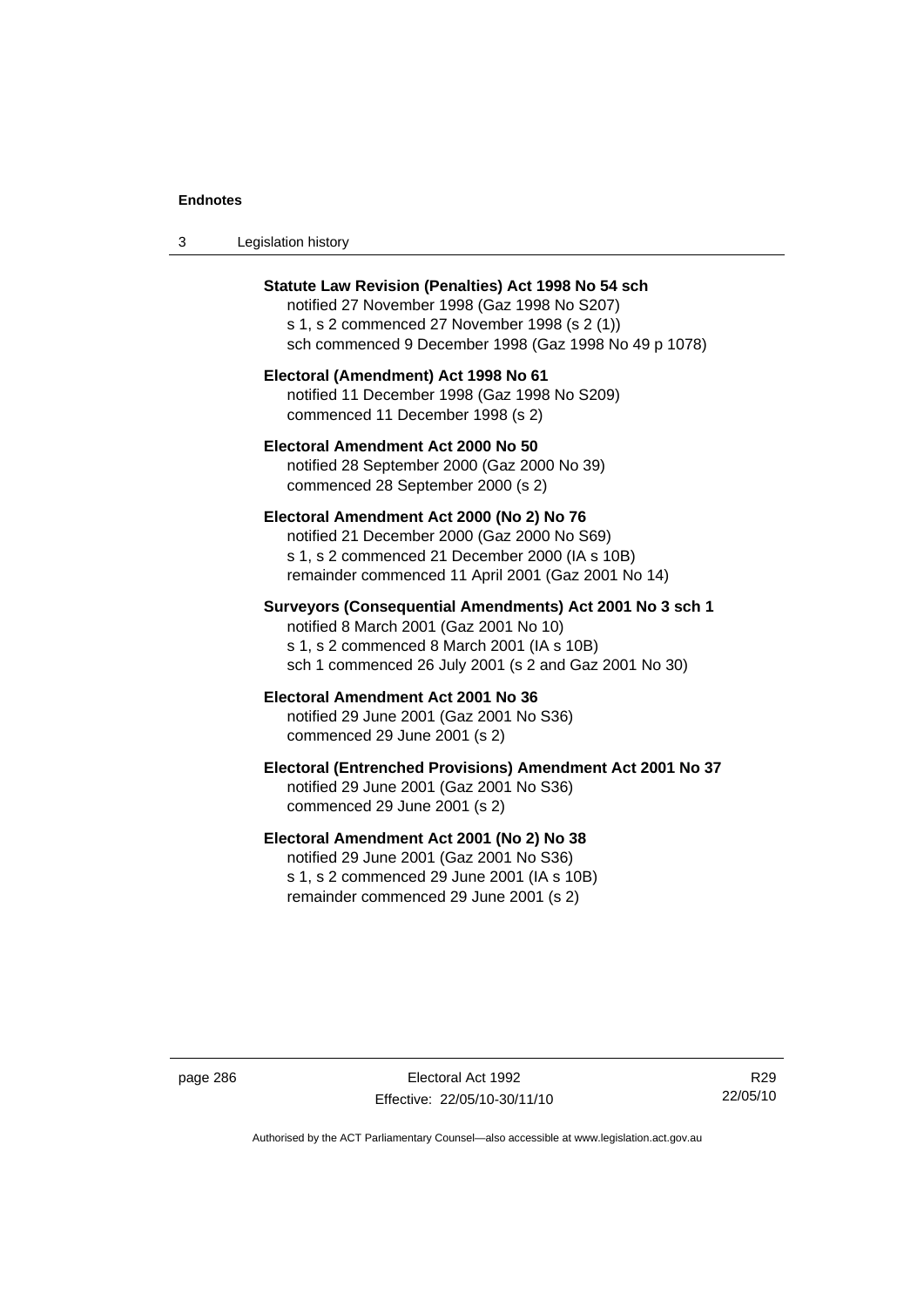### **Legislation (Consequential Amendments) Act 2001 No 44 sch 1 pt 120**

notified 26 July 2001 (Gaz 2001 No 30) s 1, s 2 commenced 26 July 2001 (IA s 10B) amdts 1.1294, 1.1312-1.1321, 1.1338, 1.1339, 1.1342, 1.1343, 1.1350, 1.1356, 1.1357, 1.1364, 1.1365, 1.1370-1.1372, 1.1378-1.1384, 1.1398-1.1400 commenced 12 September 2001 (s 2 and see Gaz 2001 No S65) pt 120 remainder commenced 12 September 2001 (s 2 and see Gaz 2001 No S65)

#### **Legislation Amendment Act 2002 No 11 pt 2.17**

notified LR 27 May 2002 s 1, s 2 commenced 27 May 2002 (LA s 75) pt 2.17 commenced 28 May 2002 (s 2 (1))

### **Statute Law Amendment Act 2002 No 30 pt 3.21**

notified LR 16 September 2002 s 1, s 2 taken to have commenced 19 May 1997 (LA s 75 (2)) pt 3.21 commenced 17 September 2002 (s 2 (1))

#### **Electoral Amendment Act 2002 No 32**

notified LR 8 October 2002 s 1, s 2 commenced 8 October 2002 (LA s 75 (1)) remainder commenced 9 October 2002 (s 2)

#### **Districts Act 2002 No 39 pt 1.3**

notified LR 10 October 2002 s 1, s 2 commenced 10 October 2002 (LA s 75 (1)) pt 1.3 commenced 11 October 2002 (s 2)

#### **Statute Law Amendment Act 2002 (No 2) No 49 pt 3.19**

notified LR 20 December 2002

s 1, s 2 taken to have commenced 7 October 1994 (LA s 75 (2)) pt 3.19 commenced 24 September 1997 (s 2 (4))

*Note* This Act only amends the Remuneration Tribunal (Consequential Amendments) Act 1997 No 41.

page 287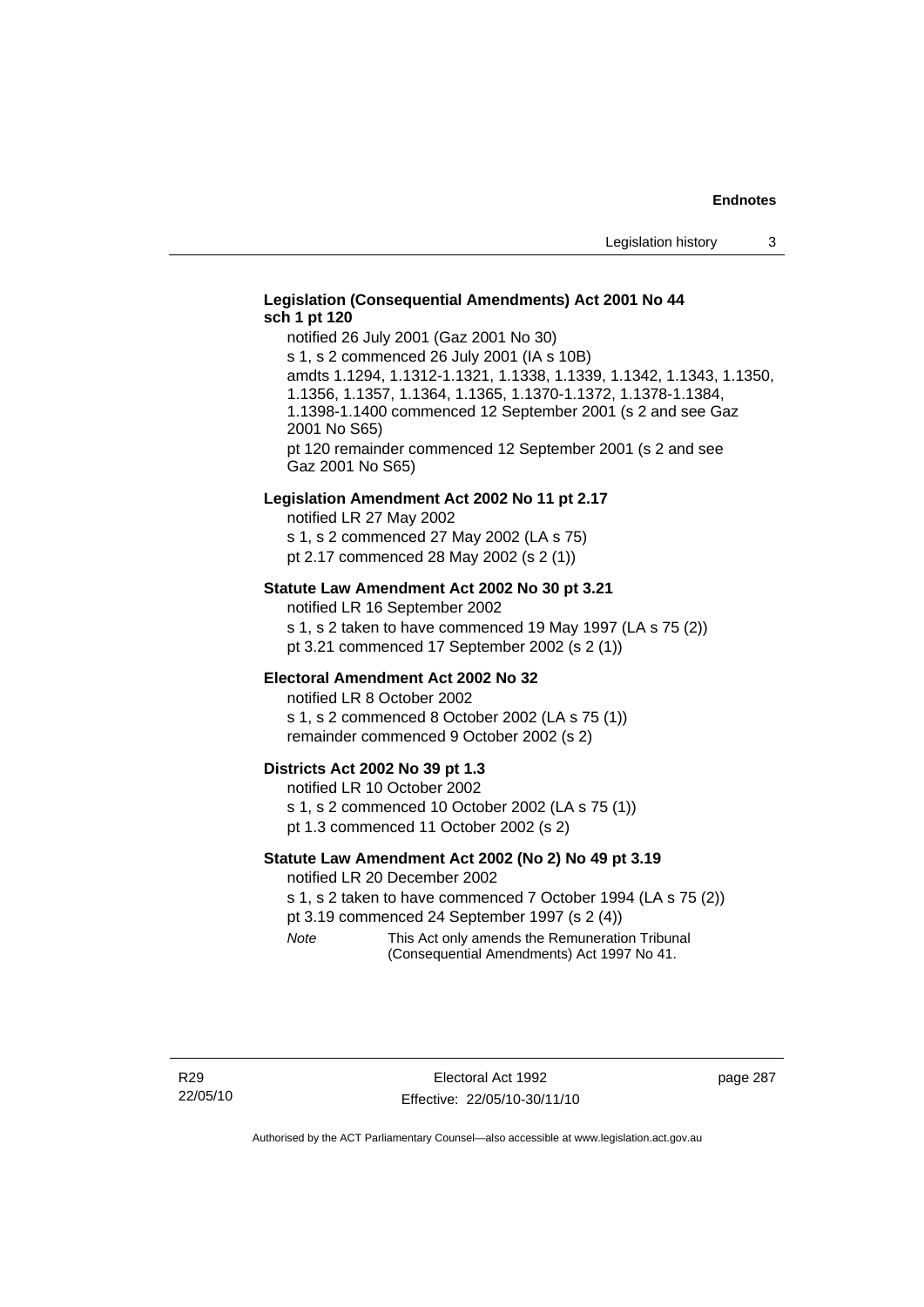3 Legislation history

## **Planning and Land (Consequential Amendments) Act 2002 A2002-56 sch 3 pt 3.4**

notified LR 20 December 2002

s 1, s 2 commenced 20 December 2002 (LA s 75 (1)) sch 3 pt 3.4 commenced 1 July 2003 (s 2 and see Planning and Land

Act 2002 A2002-55 s 5)

### **Electoral Amendment Act 2003 A2003-54**

notified LR 3 December 2003 s 1, s 2 commenced 3 December 2003 (LA s 75 (1)) remainder commenced 4 December 2003 (s 2)

### **Annual Reports Legislation Amendment Act 2004 A2004-9 sch 1 pt 1.12**

notified LR 19 March 2004 s 1, s 2 commenced 19 March 2004 (LA s 75 (1)) sch 1 pt 1.12 commenced 13 April 2004 (s 2 and see Annual Reports (Government Agencies) Act 2004 A2004-8, s 2 and CN2004-5)

### **Criminal Code (Theft, Fraud, Bribery and Related Offences) Amendment Act 2004 A2004-15 sch 1 pt 1.11, sch 2 pt 2.31**

notified LR 26 March 2004 s 1, s 2 commenced 26 March 2004 (LA s 75 (1)) sch 1 pt 1.11, sch 2 pt 2.31 commenced 9 April 2004 (s 2 (1))

#### **Electoral Amendment Act 2004 A2004-26**

notified LR 21 May 2004 s 1, s 2 commenced 21 May 2004 (LA s 75 (1)) remainder commenced 22 May 2004 (s 2)

## **Health Professionals Legislation Amendment Act 2004 A2004-39 sch 1 pt 1.2**

notified LR 8 July 2004 s 1, s 2 commenced 8 July 2004 (LA s 75 (1)) sch 1 pt 1.2 commenced 7 July 2005 (s 2 and see Health Professionals Act 2004 A2004-38, s 2 and CN2005-11)

page 288 Electoral Act 1992 Effective: 22/05/10-30/11/10

R29 22/05/10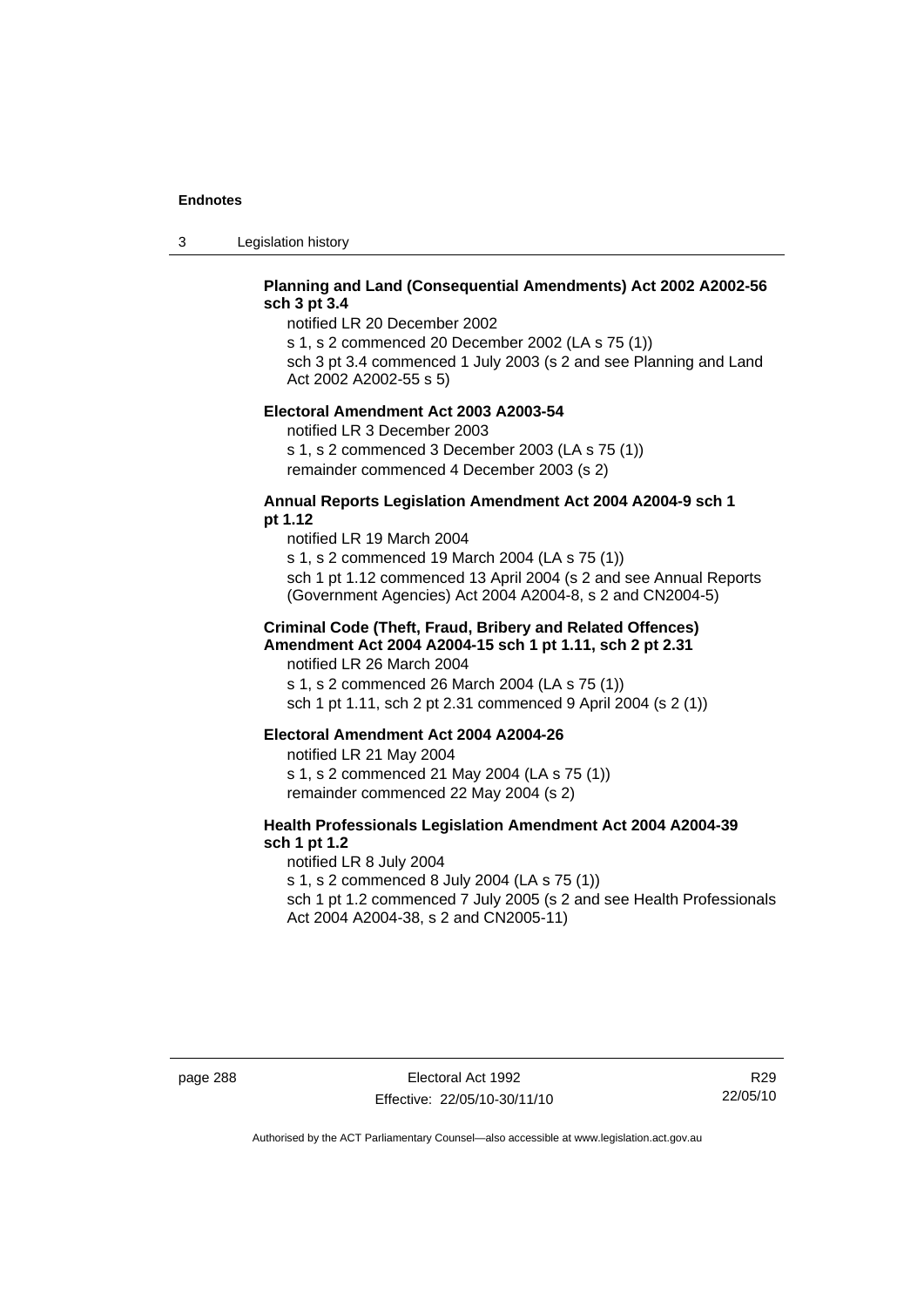## **Court Procedures (Consequential Amendments) Act 2004 A2004-60 sch 1 pt 1.25**

notified LR 2 September 2004

s 1, s 2 commenced 2 September 2004 (LA s 75 (1)) sch 1 pt 1.25 commenced 10 January 2005 (s 2 and see Court

Procedures Act 2004 A2004-59, s 2 and CN2004-29)

# **Sentencing Legislation Amendment Act 2006 A2006-23 sch 1 pt 1.16**

notified LR 18 May 2006

s 1, s 2 commenced 18 May 2006 (LA s 75 (1)) sch 1 pt 1.16 commenced 2 June 2006 (s 2 (1) and see Crimes (Sentence Administration) Act 2005 A2005-59 s 2, Crimes (Sentencing) Act 2005 A2005-58, s 2 and LA s 79)

## **Electoral Amendment Act 2006 A2006-36**

notified LR 27 September 2006 s 1, s 2 commenced 27 September 2006 (LA s 75 (1)) remainder commenced 28 September 2006 (s 2)

### **Justice and Community Safety Legislation Amendment Act 2006 A2006-40 sch 2 pt 2.15**

notified LR 28 September 2006 s 1, s 2 commenced 28 September 2006 (LA s 75 (1)) sch 2 pt 2.15 commenced 29 September 2006 (s 2 (1))

### **Planning and Development (Consequential Amendments) Act 2007 A2007-25 sch 1 pt 1.10**

notified LR 13 September 2007 s 1, s 2 commenced 13 September 2007 (LA s 75 (1)) sch 1 pt 1.10 commenced 31 March 2008 (s 2 and see Planning and Development Act 2007 A2007-24, s 2 and CN2008-1)

# **Surveyors Act 2007 A2007-33 sch 1 pt 1.2**

notified LR 25 October 2007 s 1, s 2 commenced 25 October 2007 (LA s 75 (1)) sch 1 pt 1.2 commenced 14 November 2007 (s 2 and CN2007-15)

# **Electoral Legislation Amendment Act 2008 A2008-13**

notified LR 20 May 2008 s 1, s 2 commenced 20 May 2008 (LA s 75 (1)) remainder commenced 21 May 2008 (s 2)

R29 22/05/10 page 289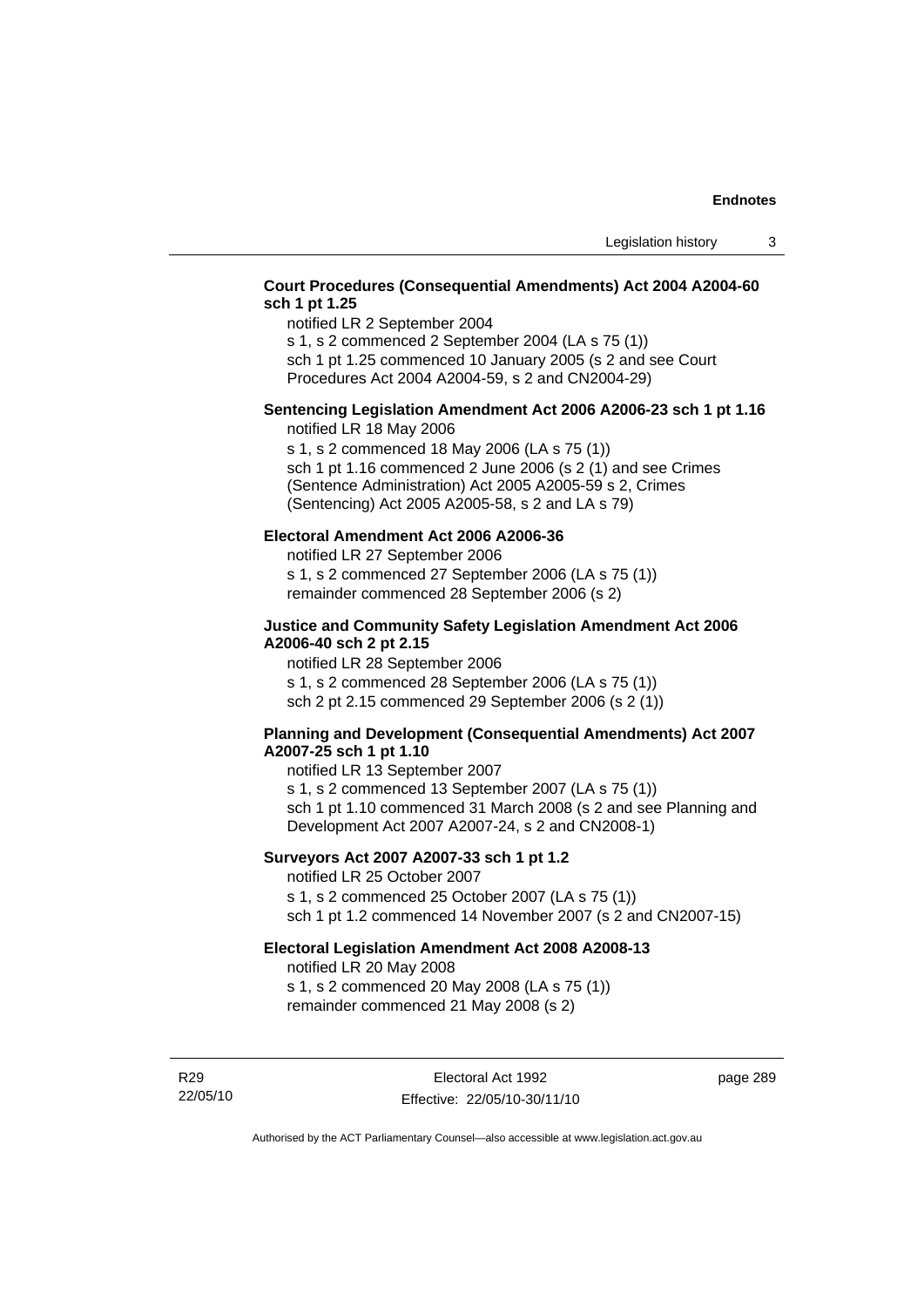4 Amendment history

# **ACT Civil and Administrative Tribunal Legislation Amendment Act 2008 (No 2) A2008-37 sch 1 pt 1.34**

notified LR 4 September 2008

s 1, s 2 commenced 4 September 2008 (LA s 75 (1)) sch 1 pt 1.34 commenced 2 February 2009 (s 2 (1) and see ACT Civil and Administrative Tribunal Act 2008 A2008-35, s 2 (1) and CN2009-2)

# **Surveyors Amendment Act 2010 A2010-6 sch 1 pt 1.2**

notified LR 2 March 2010

s 1, s 2 commenced 2 March 2010 (LA s 75 (1)) sch 1 pt 1.2 commenced 3 March 2010 (s 2)

# **4 Amendment history**

| Preamble<br>preamble                  | am 1994 No 14                                                                                                                                                                                                                                                                                                                                                                                                                                                                                                                                                                                                                                                |
|---------------------------------------|--------------------------------------------------------------------------------------------------------------------------------------------------------------------------------------------------------------------------------------------------------------------------------------------------------------------------------------------------------------------------------------------------------------------------------------------------------------------------------------------------------------------------------------------------------------------------------------------------------------------------------------------------------------|
| Long title<br>long title              | sub 1994 No 14                                                                                                                                                                                                                                                                                                                                                                                                                                                                                                                                                                                                                                               |
| Name of Act<br>s 1                    | sub 2001 No 36 amdt 1.1                                                                                                                                                                                                                                                                                                                                                                                                                                                                                                                                                                                                                                      |
| <b>Commencement</b><br>s <sub>2</sub> | am 1994 No 14<br>om 2001 No 44 amdt 1.1285                                                                                                                                                                                                                                                                                                                                                                                                                                                                                                                                                                                                                   |
| <b>Dictionary</b><br>s 3              | def <i>abbreviation</i> ins A1994-14 s 6<br>om A2001-36 amdt 1.2<br>def <i>candidate</i> ins A1994-14 s 6<br>om A2001-36 amdt 1.2<br>def <i>declaration vote</i> om A2001-36 amdt 1.2<br>def Electoral Commissioner om A1994-14 s 6<br>def electoral paper ins A1994-14 s 6<br>om A2001-36 amdt 1.2<br>def <i>officer</i> ins $A1994-14 s6$<br>om A2001-36 amdt 1.2<br>def <b>polling place</b> ins $A1994-14 s 6$<br>om A2001-36 amdt 1.2<br>def registered officer ins A1994-14 s 6<br>om A2001-36 amdt 1.2<br>def register of political parties ins A1994-14 s 6<br>om A2001-36 amdt 1.2<br>def registered party ins A1994-14 s 6<br>om A2001-36 amdt 1.2 |

page 290 Electoral Act 1992 Effective: 22/05/10-30/11/10

R29 22/05/10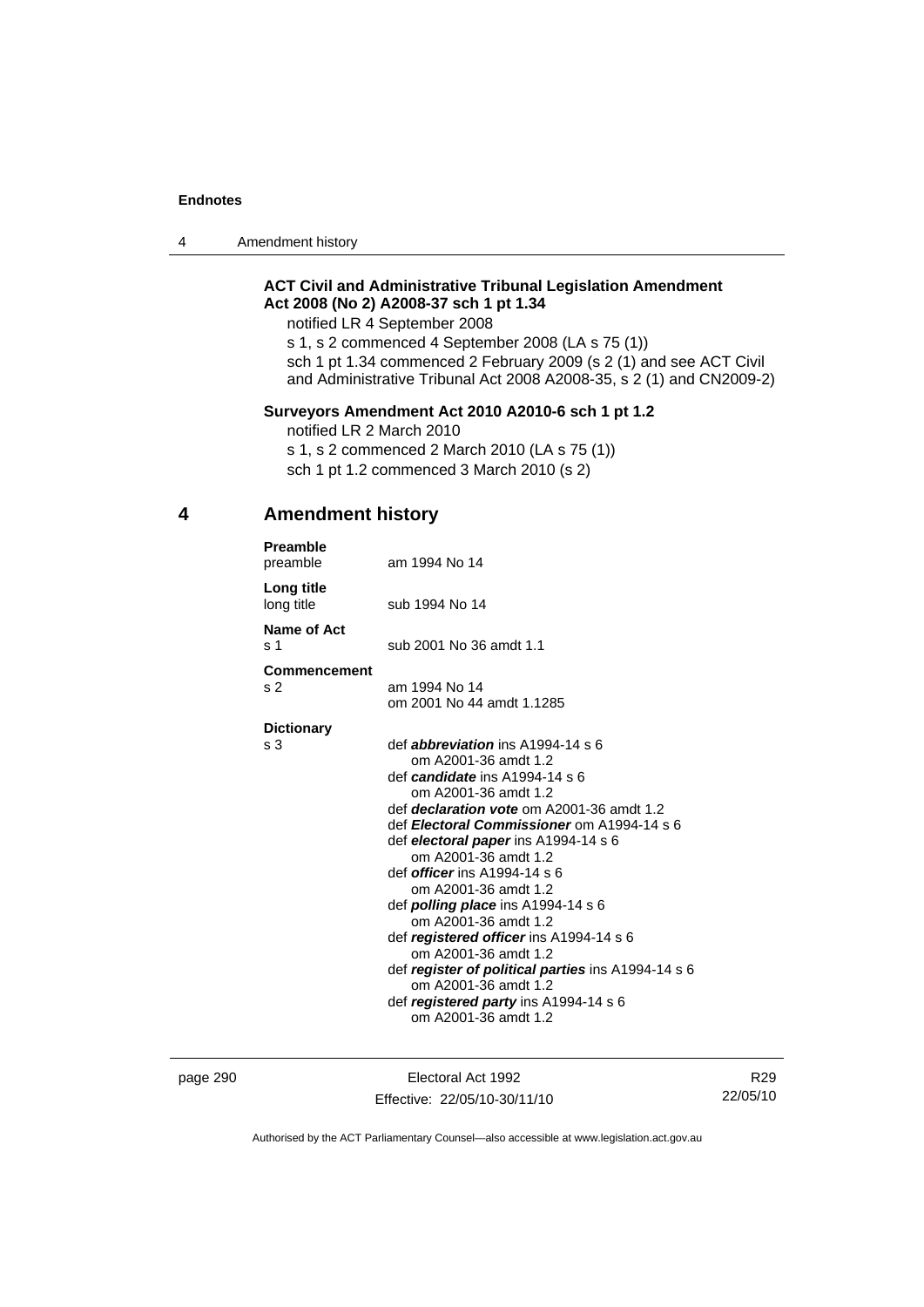# Electoral Act 1992 Effective: 22/05/10-30/11/10 page 291 def *Self-Government Act* ins A1994-14 s 6 om A2001-36 amdt 1.2 def *Speaker* ins A1994-14 s 6 om A2001-36 amdt 1.2 defs reloc to dict A2001-36 amdt 1.3 sub A2001-36 amdt 1.4 **Offences against Act—application of Criminal Code etc**  s 3A ins A2004-26 s 4 am A2008-13 s 4 **Meaning of** *electoral matter* s 4 om 1993 No 44 sch 2 ins 1994 No 14 sub 2001 No 36 s 5 am A2004-26 amdt 1.60; A2008-13 s 5 **Meaning of** *available for public inspection* ins 2001 No  $36 s 5$ **Establishment, functions and powers of electoral commission**  div 2.1 hdg sub 2001 No 36 amdt 1.5 **Constitution of commission**  am 1994 No 14 sub 2002 No 30 amdt 3.243 **Functions of electoral commission**  s 7 sub 1994 No 14 am 1997 No 91 am LA (see 2001 No 36 amdt 1.99); 2002 No 30 amdts 3.244- 3.246 **Determination of fees**  s 8 (prev s 7A) ins 1994 No 14 renum 1994 No 14 sub 2001 No 44 amdt 1.1286 **Powers**  s 9 (prev s 8) renum 1994 No 14 om 2002 No 30 amdt 3.247 **Electoral commission's annual report**  s 10 (prev s 9) am 1994 No 14 renum 1994 No 14 om 1995 No 25 ins 1997 No 91 sub A2004-9 amdt 1.15

Authorised by the ACT Parliamentary Counsel—also accessible at www.legislation.act.gov.au

R29 22/05/10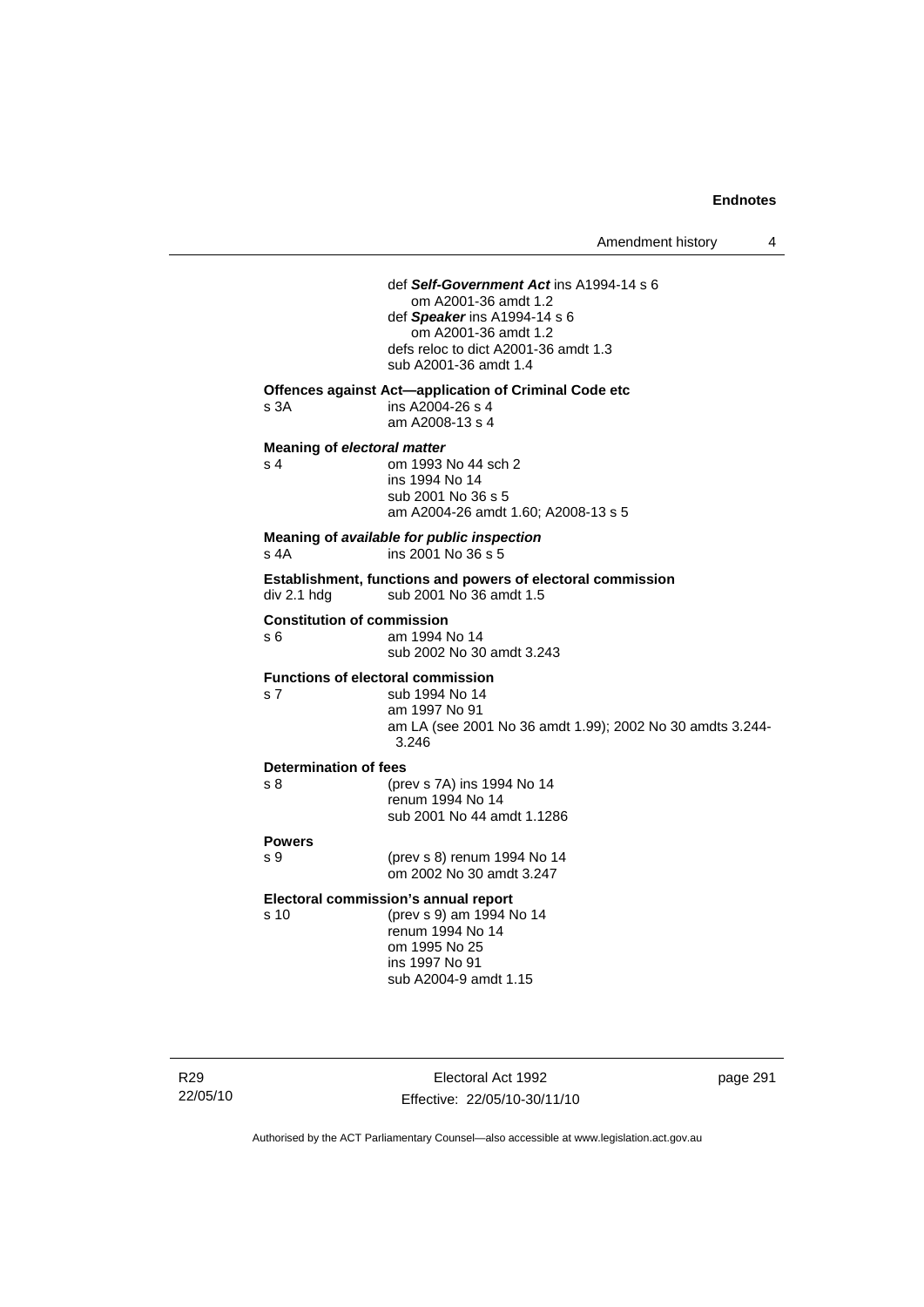4 Amendment history

# **Special reports by electoral commission**  s 10A ins 1997 No 91 sub 2002 No 30 amdt 3.248 **Members of electoral commission**  div 2.2 hdg sub 2001 No 36 amdt 1.6 **Meaning of** *member* **for div 2.2**  s 11 hdg sub 2001 No 36 amdt 1.7 s 11 (prev s 10) renum 1994 No 14 om 1995 No 25 sch ins 1997 No 91 def *member* sub 2002 No 30 amdt 3.249 **Appointment of members**  s 12 (prev s 11) am 1994 No 14 renum 1994 No 14 am 1994 No 38 sch 1 pt 32; 2001 No 44 amdt 1.1287; 2002 No 30 amdts 3.250-3.252 sub A2006-36 s 4 **Eligibility for appointment as member**  s 12A ins A2006-36 s 4 **Eligibility for appointment as chairperson**  s 12B ins A2006-36 s 4 **Term of appointment of members**  s 13 (prev s 12) am 1994 No 14 renum 1994 No 14 sub 2002 No 30 amdt 3.253 **Conditions of appointment of members generally**  s 14 (prev s 13) renum 1994 No 14 om 1997 No 41 ins 2002 No 30 amdt 3.253 **Leave of absence**  (prev s 14) renum 1994 No 14 **Resignation**  s 16 (prev s 15) renum 1994 No 14 om 2002 No 30 amdt 3.254 **Suspension or ending of appointment of members**  s 17 hdg sub 2002 No 30 amdt 3.255 s 17 (prev s 16) renum 1994 No 14 am 2002 No 30 amdt 3.256, amdt 3.257 **Acting members**  s 18 (prev s 17) renum 1994 No 14 om 2002 No 30 amdt 3.258

page 292 **Electoral Act 1992** Effective: 22/05/10-30/11/10

R29 22/05/10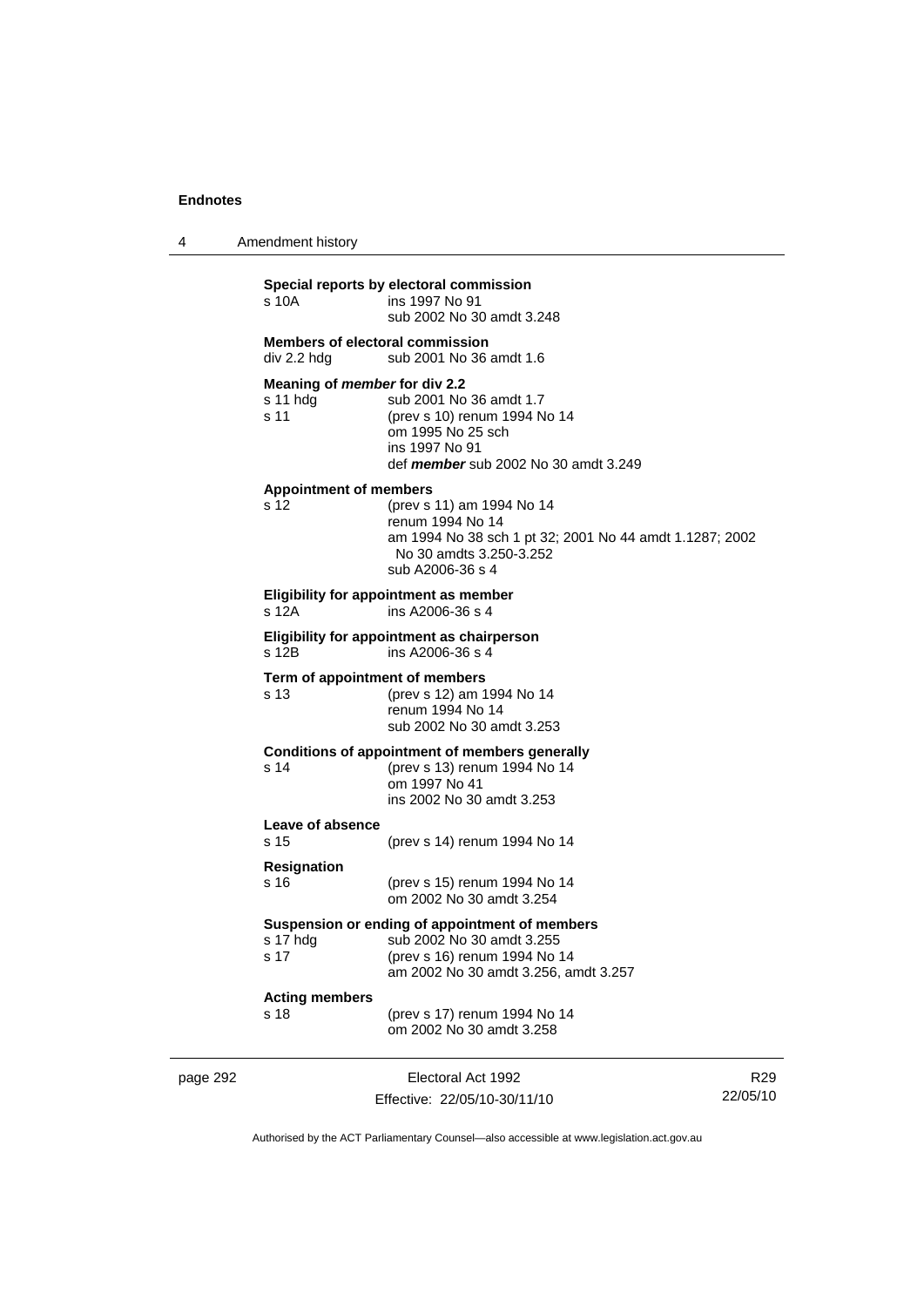Amendment history 4

| <b>Meetings</b><br>div 2.3 hdg               | (prev pt 2 div 3 hdg) renum LA (see 2000 No 76 s 24)                                                                                               |
|----------------------------------------------|----------------------------------------------------------------------------------------------------------------------------------------------------|
| <b>Procedure</b><br>s 19                     | (prev s 18) renum 1994 No 14                                                                                                                       |
| Delegation by electoral commission<br>s 20   | (prev s 18A) ins 1994 No 14<br>renum 1994 No 14<br>sub 2002 No 30 amdt 3.259                                                                       |
| <b>Disclosure of interests</b><br>s 21       | (prev s 19) renum 1994 No 14                                                                                                                       |
| pt 3 hdg                                     | Electoral commissioner and staff of electoral commission<br>sub 1994 No 14                                                                         |
| <b>Electoral commissioner</b><br>div 3.1 hdg | (prev pt 3 div 1 hdg) ins 1994 No 14<br>renum LA (see 2000 No 76 s 24)                                                                             |
| <b>Appointment</b><br>s 22                   | (prev s 20) am 1994 No 14<br>renum 1994 No 14<br>am 2001 No 44 amdt 1.1288, amdt 1.1289; 2002 No 30 amdt<br>3.260                                  |
| <b>Functions of commissioner etc</b><br>s 23 | (prev s 21) sub 1994 No 14<br>renum 1994 No 14<br>sub 2002 No 30 amdt 3.261                                                                        |
| <b>Delegation by commissioner</b><br>s 24    | (prev s 21A) ins 1994 No 14<br>renum 1994 No 14<br>sub 2001 No 30 amdt 3.262                                                                       |
| s 25                                         | Term of appointment of commissioner<br>(prev s 22) am 1994 No 14<br>renum 1994 No 14<br>sub 2002 No 30 amdt 3.263                                  |
| s 26                                         | Conditions of appointment of commissioner generally<br>(prev s 23) am 1994 No 14<br>renum 1994 No 14<br>om 1995 No 56<br>ins 2002 No 30 amdt 3.263 |
| Leave of absence<br>s 27                     | (prev s 24) am 1994 No 14<br>renum 1994 No 14                                                                                                      |
|                                              |                                                                                                                                                    |

R29 22/05/10

L

Electoral Act 1992 Effective: 22/05/10-30/11/10 page 293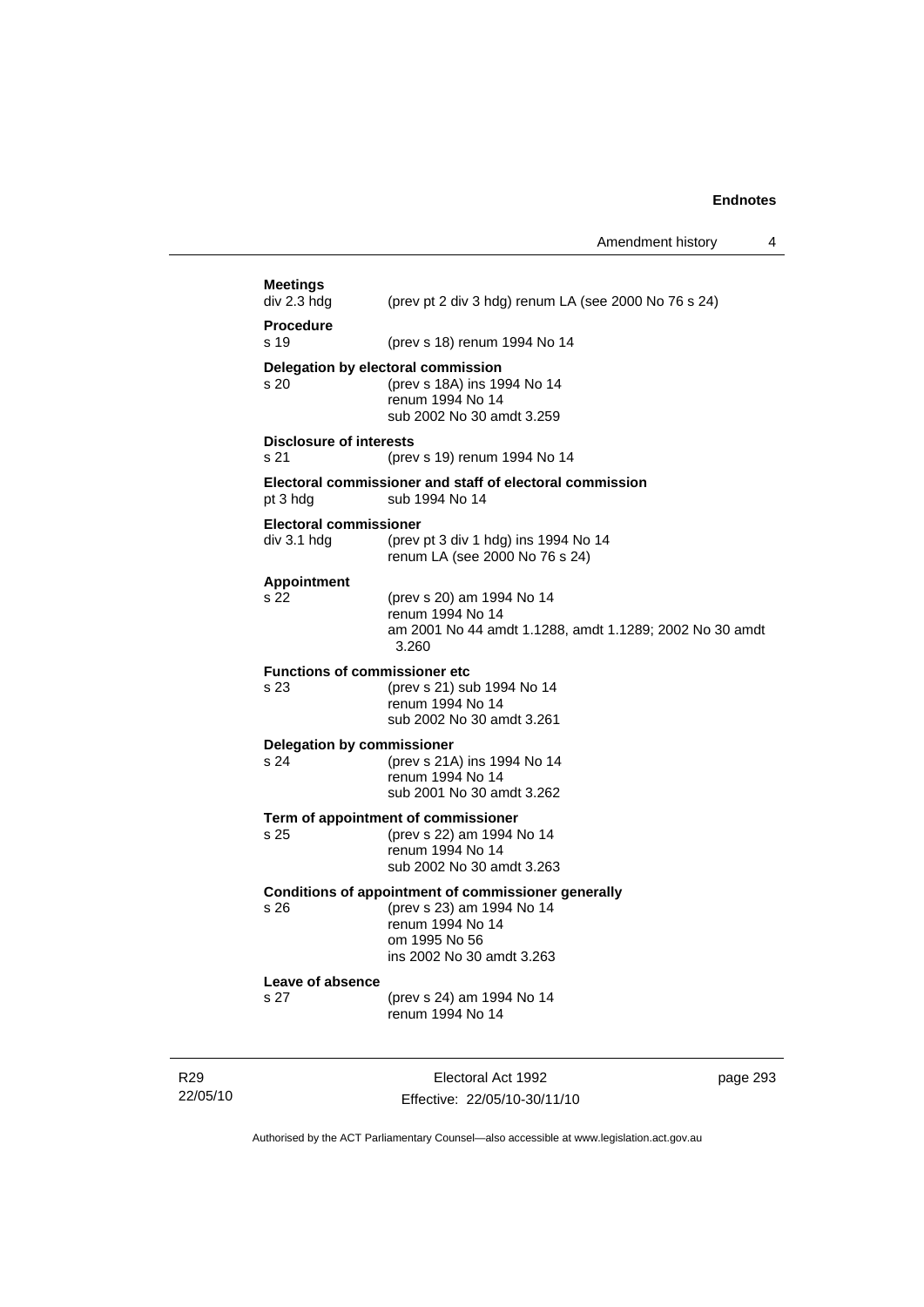4 Amendment history

| <b>Resignation</b><br>s 28                   | (prev s 25) am 1994 No 14<br>renum 1994 No 14<br>om 2002 No 30 amdt 3.264                                                                                                 |
|----------------------------------------------|---------------------------------------------------------------------------------------------------------------------------------------------------------------------------|
| s 29 hdg<br>s 29                             | Suspension or ending of appointment of commissioner<br>sub 2002 No 30 amdt 3.265<br>(prev s 26) am 1994 No 14<br>renum 1994 No 14<br>am 2002 No 30 amdt 3.266, amdt 3.267 |
| <b>Acting commissioner</b><br>s 30           | (prev s 27) am 1994 No 14<br>renum 1994 No 14<br>om 2002 No 30 amdt 3.268                                                                                                 |
| div 3.2 hdg                                  | Staff of the electoral commission<br>(prev pt 3 div 2 hdg) ins 1994 No 14<br>renum LA (see 2000 No 76 s 24)                                                               |
| Staff<br>s 31                                | (prev s 27A) ins 1994 No 14<br>renum 1994 No 14<br>sub 1994 No 38 sch 1 pt 32                                                                                             |
| s 32                                         | <b>Temporary staff and consultants</b><br>(prev s 27B) ins 1994 No 14<br>renum 1994 No 14<br>am 1994 No 38 sch 1 pt 32                                                    |
| <b>Officers</b><br>s 33                      | (prev s 27C) ins 1994 No 14<br>renum 1994 No 14<br>am 2001 No 36 amdt 1.8; 2002 No 30 amdt 3.269; A2004-39<br>amdt $1.14$                                                 |
| <b>Multimember electorates</b><br>s 34       | (prev s 28) renum 1994 No 14                                                                                                                                              |
| <b>Redistribution of electorates</b><br>s 35 | (prev s 29) renum 1994 No 14<br>am 2001 No 44 amdt 1.1290                                                                                                                 |
| s 36                                         | <b>Factors relevant to redistribution</b><br>(prev s 30) renum 1994 No 14<br>am 2002 No 39 amdt 1.3                                                                       |
| <b>Timing of redistributions</b><br>s 37     | (prev s 31) am 1994 No 14<br>renum 1994 No 14<br>am 1998 No 61; 2002 No 30 amdts 3.270-3.272                                                                              |

page 294 Electoral Act 1992 Effective: 22/05/10-30/11/10

R29 22/05/10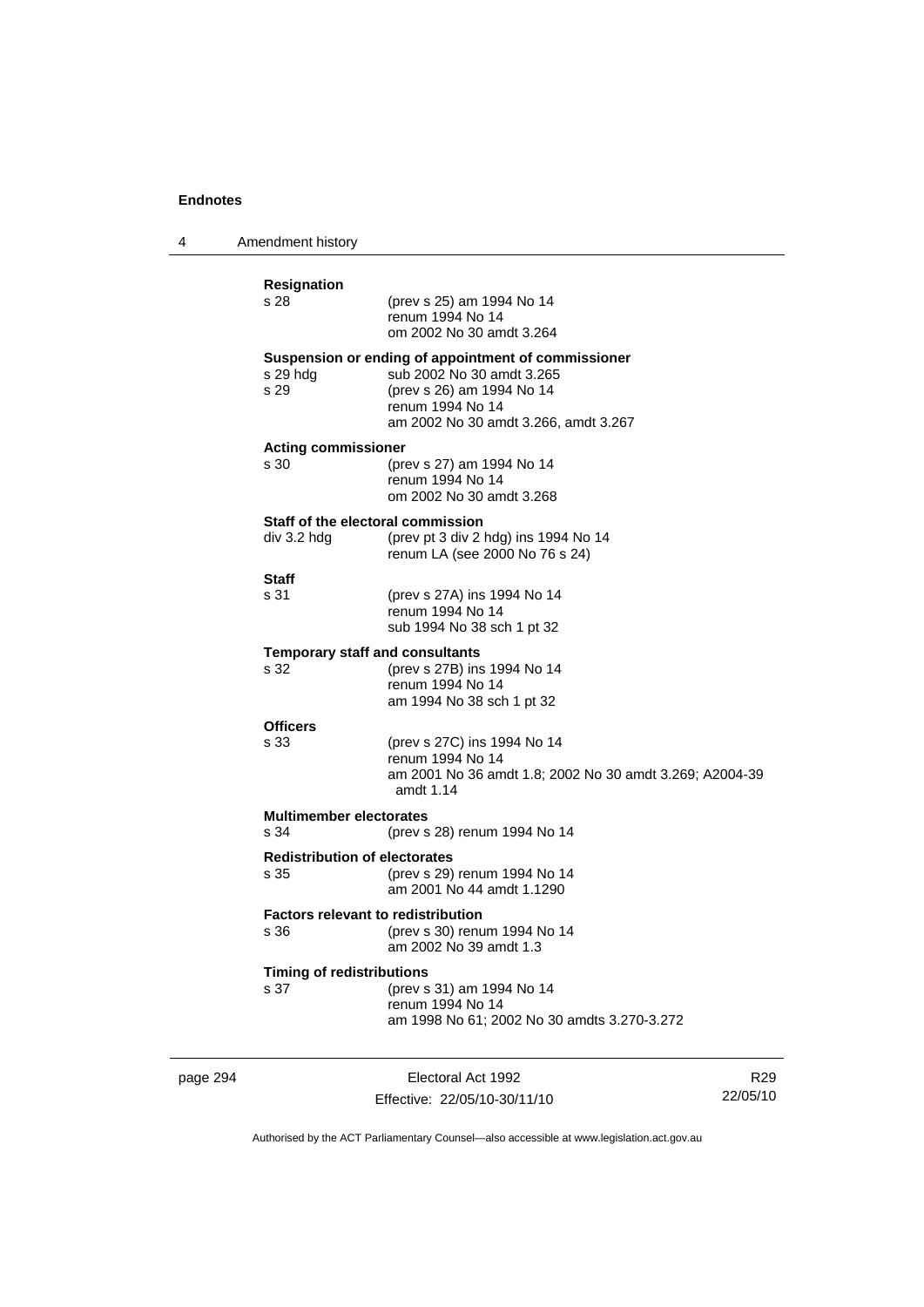| s 37A                                  | ins 2002 No 32 s 4<br>exp 16 October 2004 (s 37A (3))                                                                                                                                                             |
|----------------------------------------|-------------------------------------------------------------------------------------------------------------------------------------------------------------------------------------------------------------------|
| s 38                                   | Suspension of redistribution process—extraordinary elections<br>(prev s 31A) ins 1994 No 14<br>renum 1994 No 14<br>am 2002 No 30 amdt 3.273                                                                       |
| <b>Redistribution committees</b>       |                                                                                                                                                                                                                   |
| s 39                                   | (prev s 32) am 1994 No 14<br>renum 1994 No 14<br>am 1996 No 85; 2000 No 3 sch 1; 2001 No 44 amdt 1.1291;<br>2002 No 30 amdt 3.274; A2002-56 amdt 3.29; A2007-33<br>amdt 1.5, amdt 1.6; A2010-6 amdt 1.5, amdt 1.6 |
| s 40                                   | Meetings of redistribution committee<br>(prev s 33) am 1994 No 14<br>renum 1994 No 14                                                                                                                             |
| s 41                                   | Suggestions and comments about redistribution<br>(prev s 34) renum 1994 No 14<br>am 2001 No 36 amdt 1.9<br>sub 2001 No 44 amdt 1.1292                                                                             |
| <b>Outline of proposal</b><br>s 42     | (prev s 35) renum 1994 No 14                                                                                                                                                                                      |
| <b>Proposed redistribution</b><br>s 43 | (prev s 36) renum 1994 No 14<br>am 2001 No 44 amdt 1.1293                                                                                                                                                         |
| s <sub>44</sub>                        | Notification and publication of proposal<br>(prev s 37) renum 1994 No 14<br>am 2001 No 36 amdt 1.10<br>sub 2001 No 44 amdt 1.1294                                                                                 |
| s 45                                   | <b>Dissolution of redistribution committee</b><br>(prev s 38) renum 1994 No 14<br>sub 2001 No 44 amdt 1.1295                                                                                                      |
| <b>Objections</b>                      |                                                                                                                                                                                                                   |
| s <sub>46</sub>                        | (prev s 39) renum 1994 No 14<br>am 2001 No 36 s 6 and amdt 1.11; 2001 No 44 amdt 1.1296                                                                                                                           |
|                                        | <b>Augmented electoral commission</b>                                                                                                                                                                             |
| s 47                                   | (prev s 40) am 1994 No 14<br>renum 1994 No 14<br>am 2002 No 30 amdt 3.275; A2007-33 amdt 1.7; A2010-6<br>amdt 1.7, amdt 1.8                                                                                       |

R29 22/05/10

Electoral Act 1992 Effective: 22/05/10-30/11/10 page 295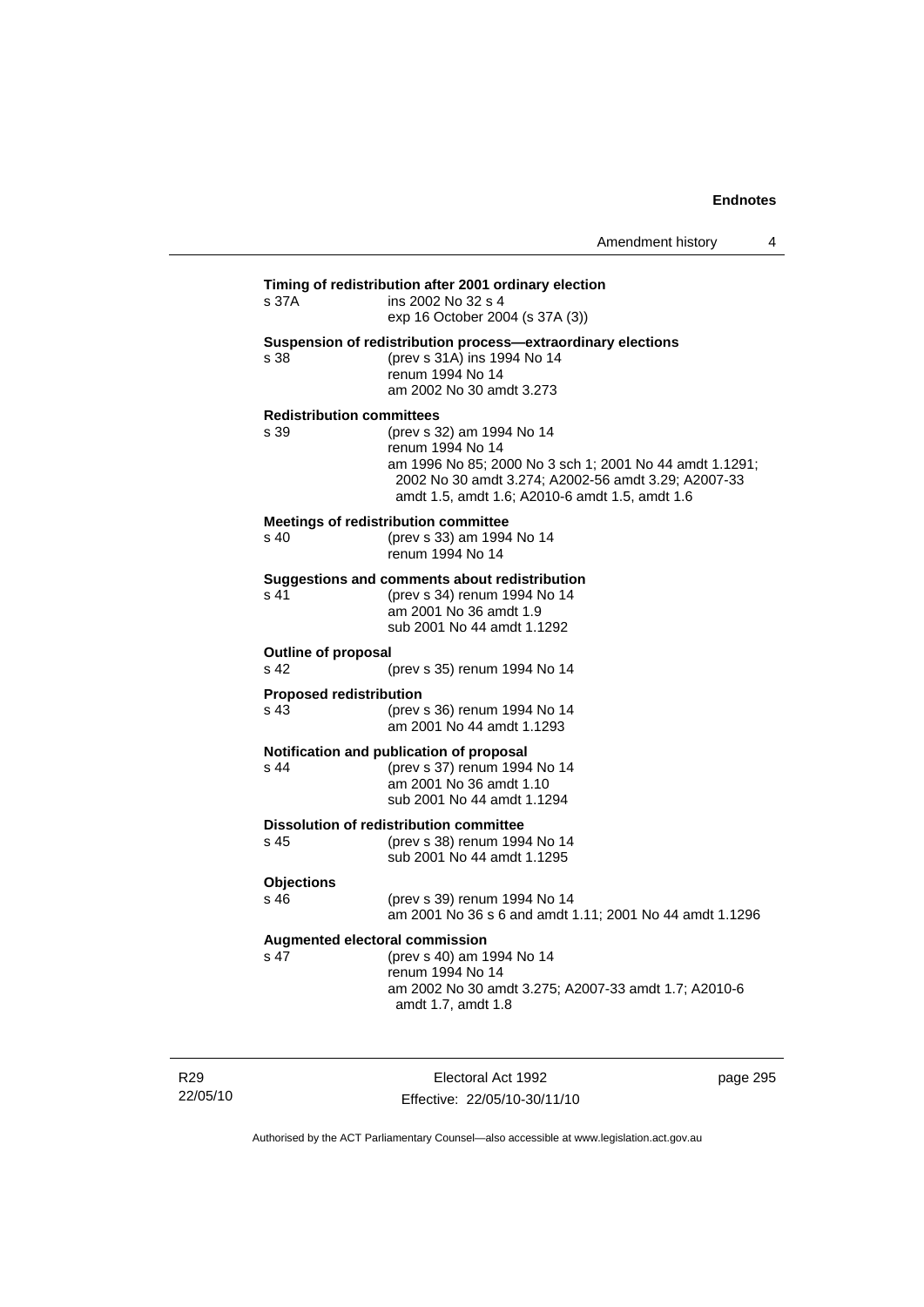4 Amendment history **Meetings of augmented electoral commission**  s 48 orig s 48 om 1994 No 14 (prev s 41) am 1994 No 14 renum 1994 No 14 **Investigation of objections**  s 49 (prev s 42) renum 1994 No 14 am 1997 No 91; 2001 No 44 amdt 1.1297, amdt 1.1298; A2008-13 s 6 **Redistribution—proposal by augmented electoral commission**  s 50 (prev s 43) renum 1994 No 14 **Publication of augmented electoral commission's proposal**  s 51 (prev s 44) renum 1994 No 14 am 2001 No 44 amdt 1.1299, amdt 1.1300 **Objections to augmented electoral commission's proposal**  s 52 (prev s 45) am 1994 No 14 renum 1994 No 14 am 2001 No 36 s 7; 2001 No 44 amdt 1.1301; 2002 No 30 amdt 3.352 **Report by augmented electoral commission and public announcement**  (prev s 46) am 1994 No 14 renum 1994 No 14 **Report to Legislative Assembly**  s 54 (prev s 47) am 1994 No 14 renum 1994 No 14 **Decisions are final**  s 55 (prev s 49) am 1994 No 14 renum 1994 No 14 am 2002 No 30 amdt 3.276; A2006-40 amdt 2.105 **Validity not affected**<br>s 56 (r s 56 (prev s 50) am 1994 No 14 renum 1994 No 14 **Electoral rolls**  pt 5 hdg sub 1994 No 14 **Electorate and Territory rolls**  s 57 (prev s 51) sub 1994 No 14 renum 1994 No 14 **Contents of roll**  (prev s 52) sub 1994 No 14 renum 1994 No 14 am 2002 No 30 amdt 3.277

page 296 Electoral Act 1992 Effective: 22/05/10-30/11/10

R29 22/05/10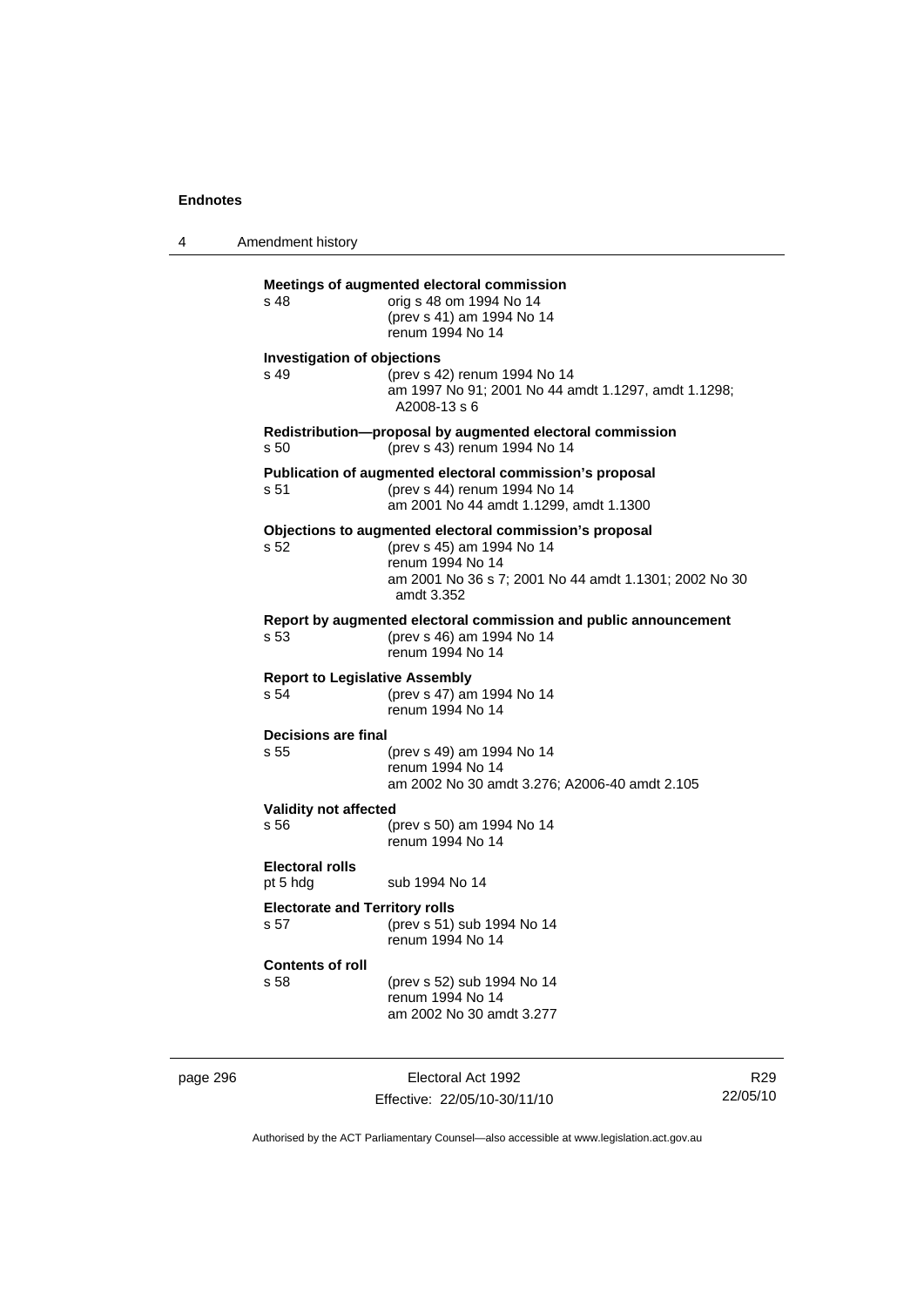| Meaning of extract from roll                  |                                                                      |  |  |
|-----------------------------------------------|----------------------------------------------------------------------|--|--|
| s 59                                          | (prev s 53) sub 1994 No 14<br>renum 1994 No 14                       |  |  |
|                                               | sub 2002 No 30 amdt 3.278                                            |  |  |
| Inspection of printed roll extracts           |                                                                      |  |  |
| s 60                                          | (prev s 54) ins 1994 No 14<br>renum 1994 No 14                       |  |  |
|                                               | Supply of printed roll extract to MLAs etc                           |  |  |
| s 61                                          | (prev s 55) ins 1994 No 14<br>renum 1994 No 14                       |  |  |
|                                               | am 2001 No 44 amdt 1.1302, amdt 1.1303                               |  |  |
|                                               | Supply of roll extracts in electronic form to MLAs etc               |  |  |
| s 62                                          | (prev s 56) ins 1994 No 14<br>renum 1994 No 14                       |  |  |
|                                               | am 1997 No 91; 2001 No 44 amdt 1.1304, amdt 1.1305                   |  |  |
| Use of roll extracts                          |                                                                      |  |  |
| s 63                                          | (prev s 57) ins 1994 No 14<br>renum 1994 No 14                       |  |  |
|                                               | am 1998 No 54                                                        |  |  |
|                                               | sub 2001 No 36 s 8                                                   |  |  |
| <b>Prohibited use of roll extracts</b><br>s64 | (prev s 58) ins 1994 No 14                                           |  |  |
|                                               | renum 1994 No 14                                                     |  |  |
|                                               | am 1998 No 54<br>om 2001 No 36 s 8                                   |  |  |
|                                               | Provision of roll information to prescribed authorities              |  |  |
| s 65                                          | (prev s 59) ins 1994 No 14                                           |  |  |
|                                               | renum 1994 No 14<br>am 1997 No 91; 1998 No 54; 2002 No 30 amdt 3.279 |  |  |
| <b>Maintenance of rolls</b>                   |                                                                      |  |  |
| s 66                                          | (prev s 60) ins 1994 No 14                                           |  |  |
|                                               | renum 1994 No 14                                                     |  |  |
| Power to require information<br>s 67          | (prev s 61) ins 1994 No 14                                           |  |  |
|                                               | renum 1994 No 14                                                     |  |  |
|                                               | am 1998 No 54; 2001 No 36 amdt 1.12; 2002 No 30 amdt<br>3.352        |  |  |
| Notice of registered deaths                   |                                                                      |  |  |
| s 68                                          | (prev s 62) ins 1994 No 14<br>renum 1994 No 14                       |  |  |
|                                               |                                                                      |  |  |
|                                               |                                                                      |  |  |

R29 22/05/10

Electoral Act 1992 Effective: 22/05/10-30/11/10 page 297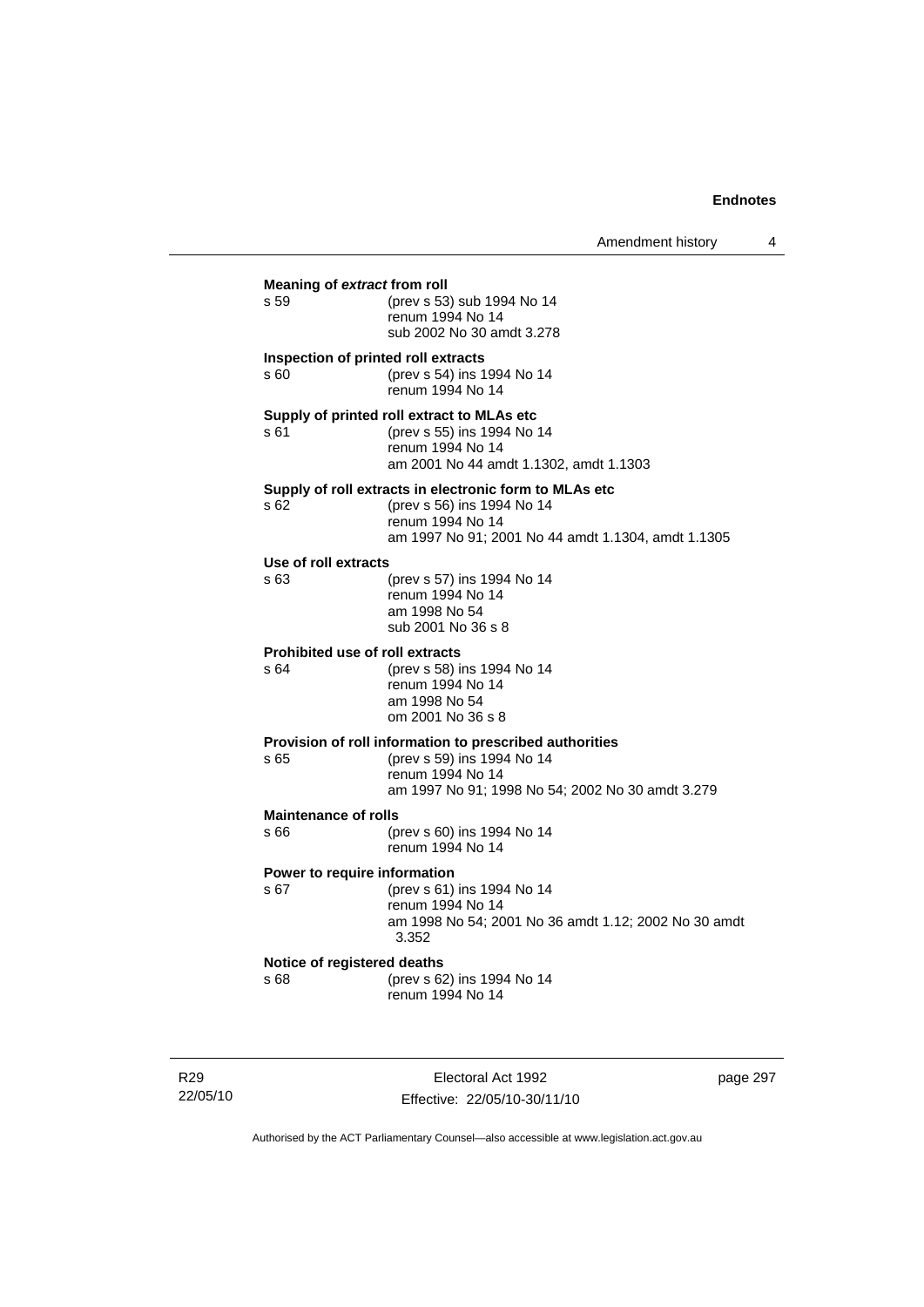4 Amendment history **Disclosure of roll information**<br>  $\frac{1}{2}$  **SO** (prev s 63) s 69 (prev s 63) ins 1994 No 14 renum 1994 No 14 am 1998 No 54 **Joint roll arrangements with Commonwealth**  s 70 (prev s 64) ins 1994 No 14 renum 1994 No 14 am 1997 No 91 **Enrolment**  pt 6 hdg ins 1994 No 14 **Persons taken not to be enrolled on Commonwealth roll** s 71 hdg sub 2001 No 36 amdt 1.13 s 71 hdg sub 2001 No 36 amdt 1.13<br>s 71 (prev s 65) ins 1994 No 14 (prev s 65) ins 1994 No 14 renum 1994 No 14 am 2001 No 36 amdts 1.14-1.16 **Address of person serving sentence of imprisonment**  s 71A hdg ins 2001 No 36 amdt 1.15 s 71A (prev s 71 (2)) renum 2001 No 36 amdt 1.15 am A2006-23 amdt 1.182, amdt 1.183 **Entitlement**  s 72 (prev s 66) ins 1994 No 14 renum 1994 No 14 am A2008-13 s 7; ss renum R26 LA **Compulsory enrolment etc—residents**  s 73 (prev s 67) ins 1994 No 14 renum 1994 No 14 am 1998 No 54; 2002 No 30 amdt 3.352 **Eligible overseas electors**  s 74 (prev s 68) ins 1994 No 14 renum 1994 No 14 **Age 17 enrolment**  s 75 (prev s 69) ins 1994 No 14 renum 1994 No 14 **Enrolment etc**  s 76 (prev s 70) ins 1994 No 14 renum 1994 No 14 am 2001 No 36 s 9, s 10; 2001 No 44 amdt 1.1306, amdt 1.1307 am LA (see 2001 No 36 amdt 1.99); 2002 No 30 amdt 3.352; A2008-13 s 8, A2008-37 amdt 1.147

page 298 Electoral Act 1992 Effective: 22/05/10-30/11/10

R29 22/05/10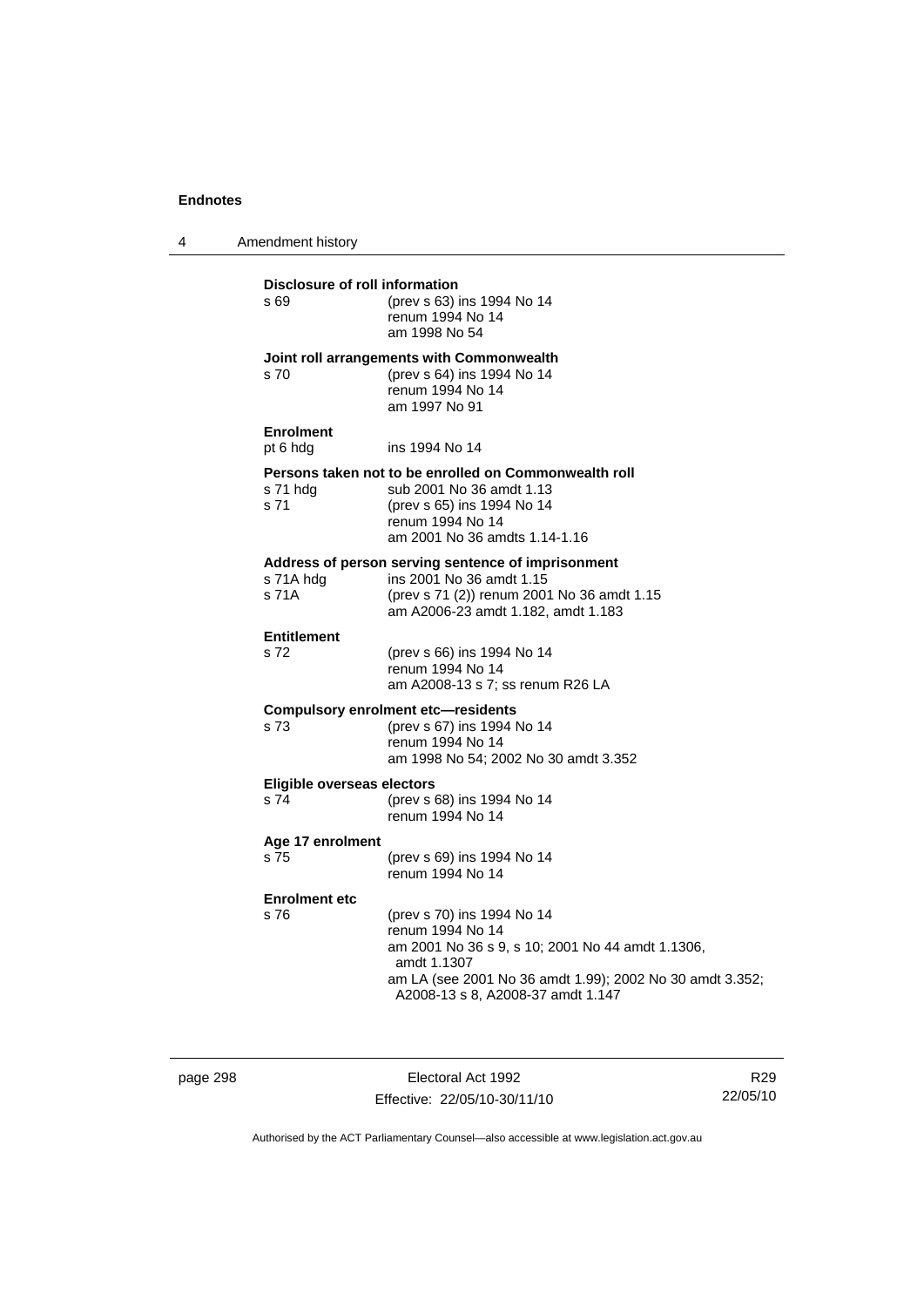# **Suppression of elector's address**  s 77 (prev s 71) ins 1994 No 14 renum 1994 No 14 am LA (see 2001 No 36 amdt 1.99); 2001 No 44 amdt 1.1308, amdt 1.1309, A2008-37 amdt 1.147 **Inclusion of particulars on roll following suppression**  s 78 (prev s 72) ins 1994 No 14 renum 1994 No 14, A2008-37 amdt 1.147 **Suppression of elector's address pending review**  s 79 (prev s 73) ins 1994 No 14 renum 1994 No 14 am A2008-37 amdt 1.139 **Closed rolls**  s 80 (prev s 74) ins 1994 No 14 renum 1994 No 14 am 1994 No 78; 1997 No 91; 2001 No 36 s 11; LA (see 2001 No 36 amdt 1.99); 2002 No 30 amdt 3.280 **Objections to enrolment**  s 81 (prev s 75) ins 1994 No 14 renum 1994 No 14 am 1997 No 91; LA (see 2001 No 36 amdt 1.99); 2001 No 44 amdt 1.1310, amdt 1.1311; 2002 No 30 amdts 3.281-3.284, amdt 3.352, A2008-37 amdt 1.147 **Record of claims for enrolment**  s 82 (prev s 76) ins 1994 No 14 renum 1994 No 14 **Processing enrolment claims**  s 83 (prev s 77) ins 1994 No 14 renum 1994 No 14 **Transmission of enrolment claims**  s 84 (prev s 78) ins 1994 No 14 renum 1994 No 14 am 1998 No 54 **Production of claims for enrolment before a court**  s 85 (prev s 79) ins 1994 No 14 renum 1994 No 14 am 2002 No 30 amdt 3.285 **Claims for enrolment not subject to warrants**  s 86 (prev s 80) ins 1994 No 14 renum 1994 No 14

R29 22/05/10

Electoral Act 1992 Effective: 22/05/10-30/11/10 page 299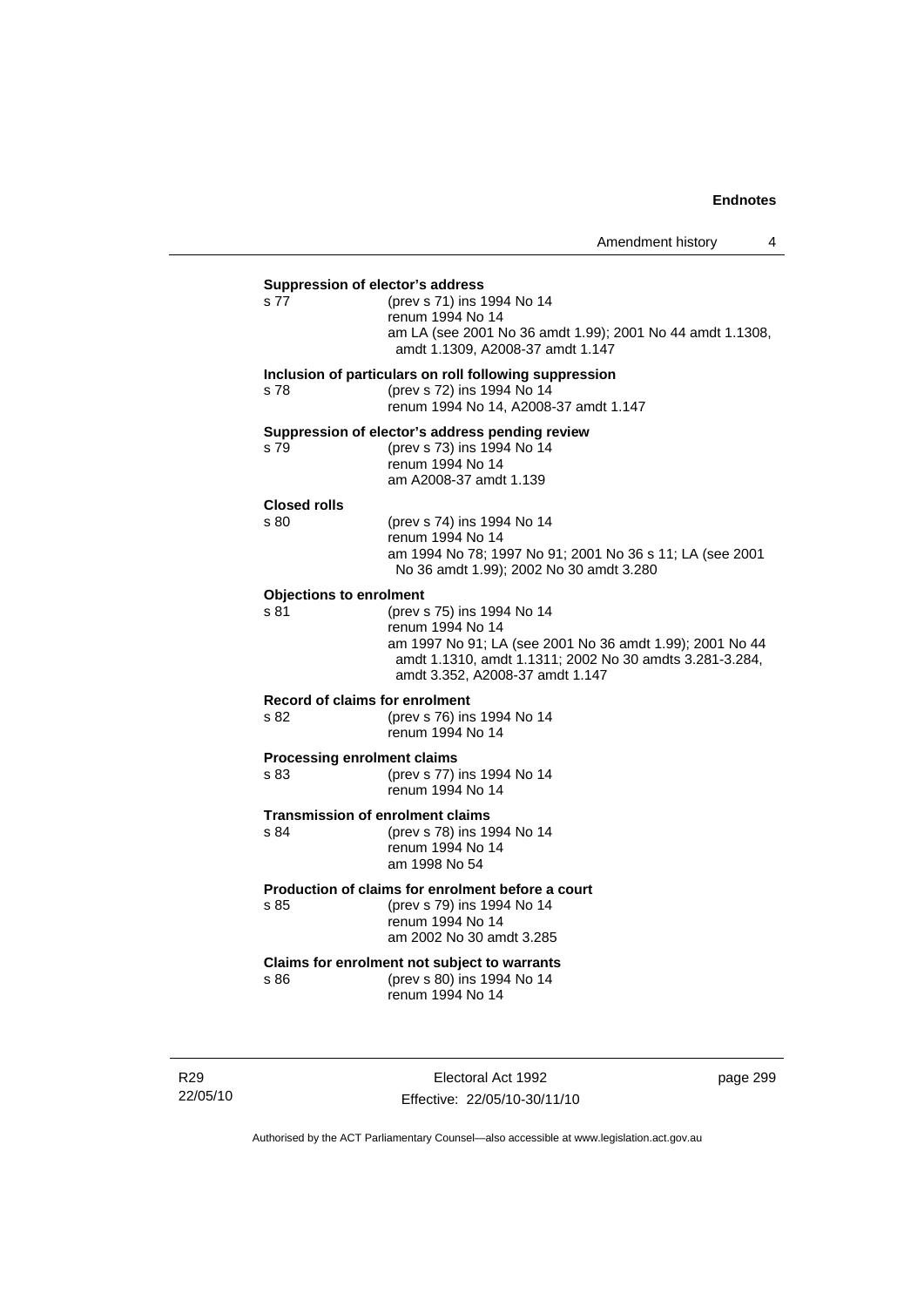4 Amendment history

### **Registration of political parties**  pt 7 hdg ins 1994 No 14 sub 2001 No 36 s 12 am A2004-26 amdt 1.1 **Definitions—pt 7**  s 87 (prev s 81) ins 1994 No 14 renum 1994 No 14 sub 2001 No 36 s 12; A2008-13 s 9 def *address* ins A2008-13 s 9 def *related* ins A2008-13 s 9 **Register of political parties**  s 88 hdg sub A2004-26 amdt 1.2 s 88 (prev s 82) ins 1994 No 14 renum 1994 No 14 sub 2001 No 36 s 12 am A2004-26 amdts 1.3-1.7, amdt 1.62, amdt 1.63 **Application for registration of political party**  s 89 (prev s 83) ins 1994 No 14 renum 1994 No 14 sub 2001 No 36 s 12 am 2001 No 44 amdt 1.1312, amdt 1.1313; A2004-26 ss 5-7; A2008-13 s 10; ss renum R26 LA **Application for registration of ballot group**  s 89A ins 2001 No 36 s 12 am 2001 No 44 amdt 1.1314, amdt 1.1315 om A2004-26 amdt 1.8 **Further information about application for political party registration**  s 90 (prev s 84) ins 1994 No 14 renum 1994 No 14 sub 2001 No 36 s 12 am 2002 No 30 amdt 3.352; A2004-26 s 8; ss renum R16 LA (see A2004-26 s 9), A2008-37 amdt 1.147 **Notification and publication of applications**  s 91 (prev s 85) ins 1994 No 14 renum 1994 No 14 sub 2001 No 36 s 12 am 2001 No 44 amdt 1.1316; A2004-26 amdts 1.9-1.11, amdt 1.62, amdt 1.63; A2008-13 s 11, s 12 **Objections to applications and responses**  ins 2001 No 36 s 12 am A2004-26 amdt 1.63

page 300 Electoral Act 1992 Effective: 22/05/10-30/11/10

R29 22/05/10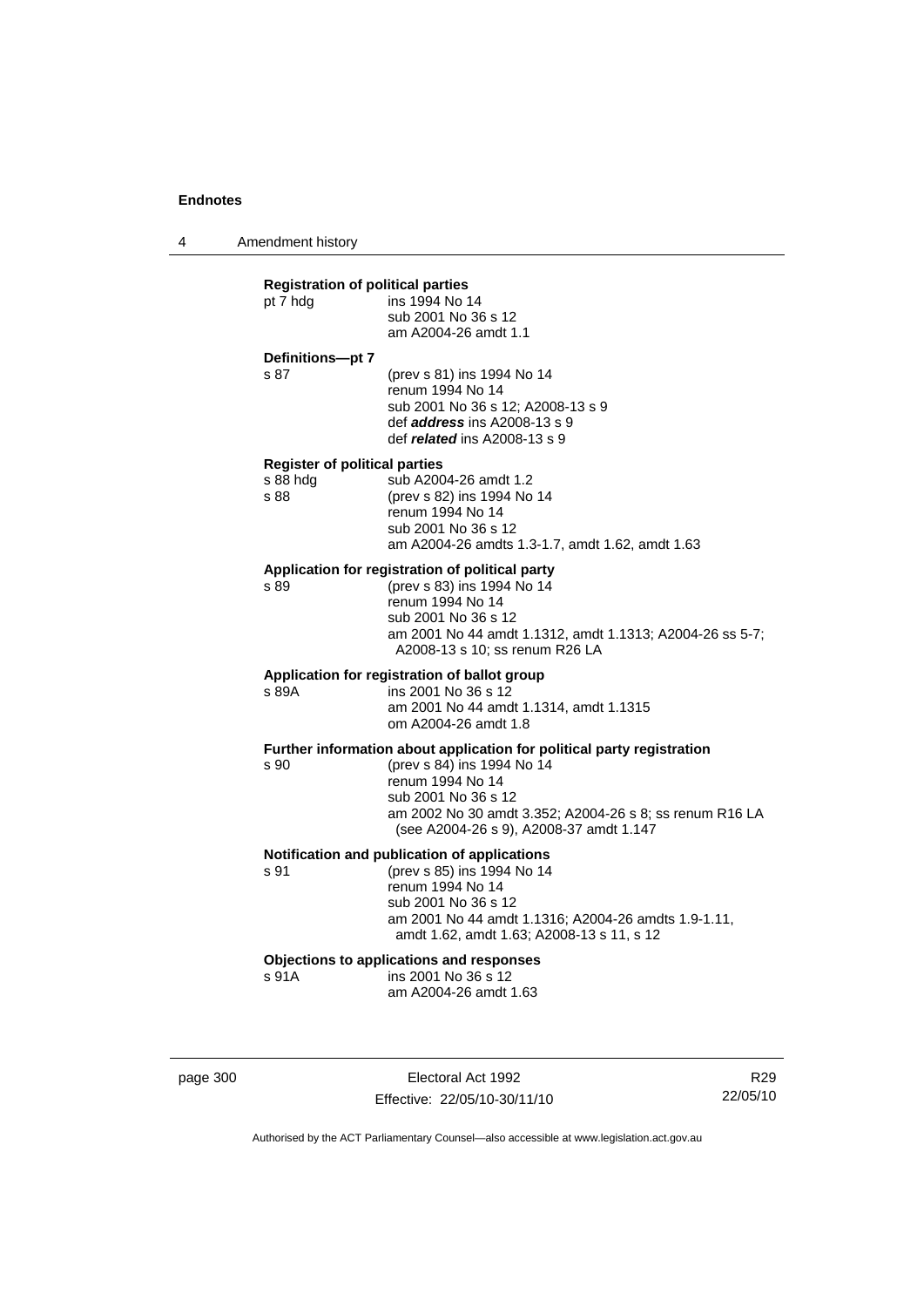#### **Registration of political parties**

| s 92 hda | sub A2004-26 amdt 1.12                                    |  |  |
|----------|-----------------------------------------------------------|--|--|
| s 92     | (prev s 86) ins 1994 No 14                                |  |  |
|          | renum 1994 No 14                                          |  |  |
|          | sub 2001 No 36 s 12                                       |  |  |
|          | am 2001 No 44 amdt 1.1317; A2004-26 amdt 1.13, amdt 1.62, |  |  |
|          | amdt 1.63, A2008-37 amdt 1.147                            |  |  |
|          |                                                           |  |  |

#### **Refusal of applications for registration**

| s 93 | (prev s 87) ins 1994 No 14                               |
|------|----------------------------------------------------------|
|      | renum 1994 No 14                                         |
|      | am 1997 No 91                                            |
|      | sub 2001 No 36 s 12                                      |
|      | am A2004-26 s 10, amdts 1.14-1.16, amdt 1.62, amdt 1.63, |
|      | amdt 1.65; pars renum R16 LA (see A2004-26 amdt 1.66);   |
|      | A2008-13 s 13, s 14, A2008-37 amdt 1.147                 |

#### **Amendment of applications for registration**

s 94 (prev s 88) ins 1994 No 14 renum 1994 No 14 sub 2001 No 36 s 12 am A2004-26 amdt 1.63

#### **Changes to particulars in register**

s 95 (prev s 89) ins 1994 No 14 renum 1994 No 14 am 1997 No 91 sub 2001 No 36 s 12 am A2004-26 amdt 1.17, amdt 1.18, amdt 1.65; ss renum R16 LA (see A2004-26 amdt 1.66)

#### **Objection to continued use of name**<br>s 95A ins 2001 No 36 s 1 ins 2001 No 36 s 12

am A2004-26 amdt 1.61

#### **When certain action cannot be taken**<br>
s 95B ins A2004-26 s 11 ins A2004-26 s 11

### **No action under pt 7 during pre-election period**

s 96 (prev s 90) ins 1994 No 14 renum 1994 No 14 sub 2001 No 36 s 12 am A2004-26 amdt 1.63

# **Who can be a registered officer s** 96A **ins 1997** No 9

ins 1997 No 91 sub 2001 No 36 s 12 am A2004-26 amdt 1.65

R29 22/05/10

Electoral Act 1992 Effective: 22/05/10-30/11/10 page 301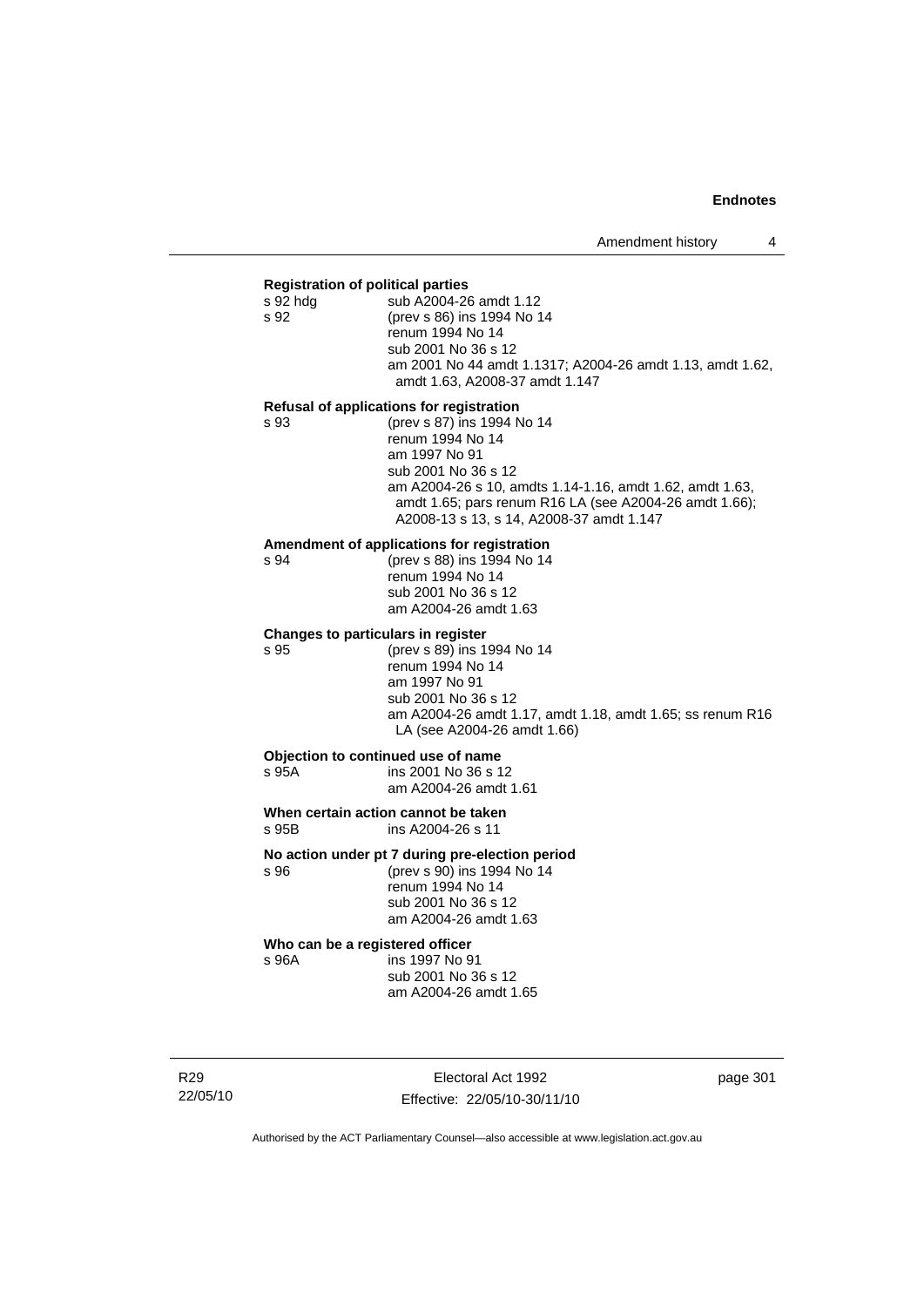4 Amendment history

# **Deputy registered officer**<br>s 97 (prev s (prev s 91) ins 1994 No 14 renum 1994 No 14 am 1997 No 91 sub 2001 No 36 s 12 am A2004-26 amdt 1.19, amdt 1.62, amdt 1.65 **Information about political parties**  s 97A ins 2001 No 36 s 12 sub A2004-26 s 12 **Cancellation of registration of political parties**  sub A2004-26 amdt 1.20 s 98 (prev s 92) ins 1994 No 14 renum 1994 No 14 am 1997 No 91 sub 2001 No 36 s 12 am 2001 No 44 amdts 1.1318-1.1321; A2004-26 amdts 1.21-1.25, amdt 1.62, amdt 1.65; ss renum R16 LA (see A2004-26 amdt 1.66); A2008-37 amdt 1.147 **Use of party name after cancellation**  s 99 hdg sub A2004-26 amdt 1.26<br>s 99 (prev s 93) ins 1994 No 1 (prev s 93) ins 1994 No 14 renum 1994 No 14 sub 2001 No 36 s 12 am A2004-26 amdt 1.27, amdt 1.28; ss renum R16 LA (see A2004-26 amdt 1.66) **General requirements about constitutions of registered parties**  s 99A ins 2001 No 36 s 12 **Timing of elections**  pt 8 hdg ins 1994 No 14 **Ordinary elections**  s 100 (prev s 94) ins 1994 No 14 renum 1994 No 14 am 1997 No 38; 2002 No 30 amdt 3.286; A2003-54 s 4 **Extraordinary elections**  s 101 (prev s 95) ins 1994 No 14 renum 1994 No 14 am 2001 No 44 amdt 1.1322 **Polling day**  s 102 (prev s 96) ins 1994 No 14 renum 1994 No 14 sub 2002 No 30 amdt 3.287

page 302 Electoral Act 1992 Effective: 22/05/10-30/11/10

R29 22/05/10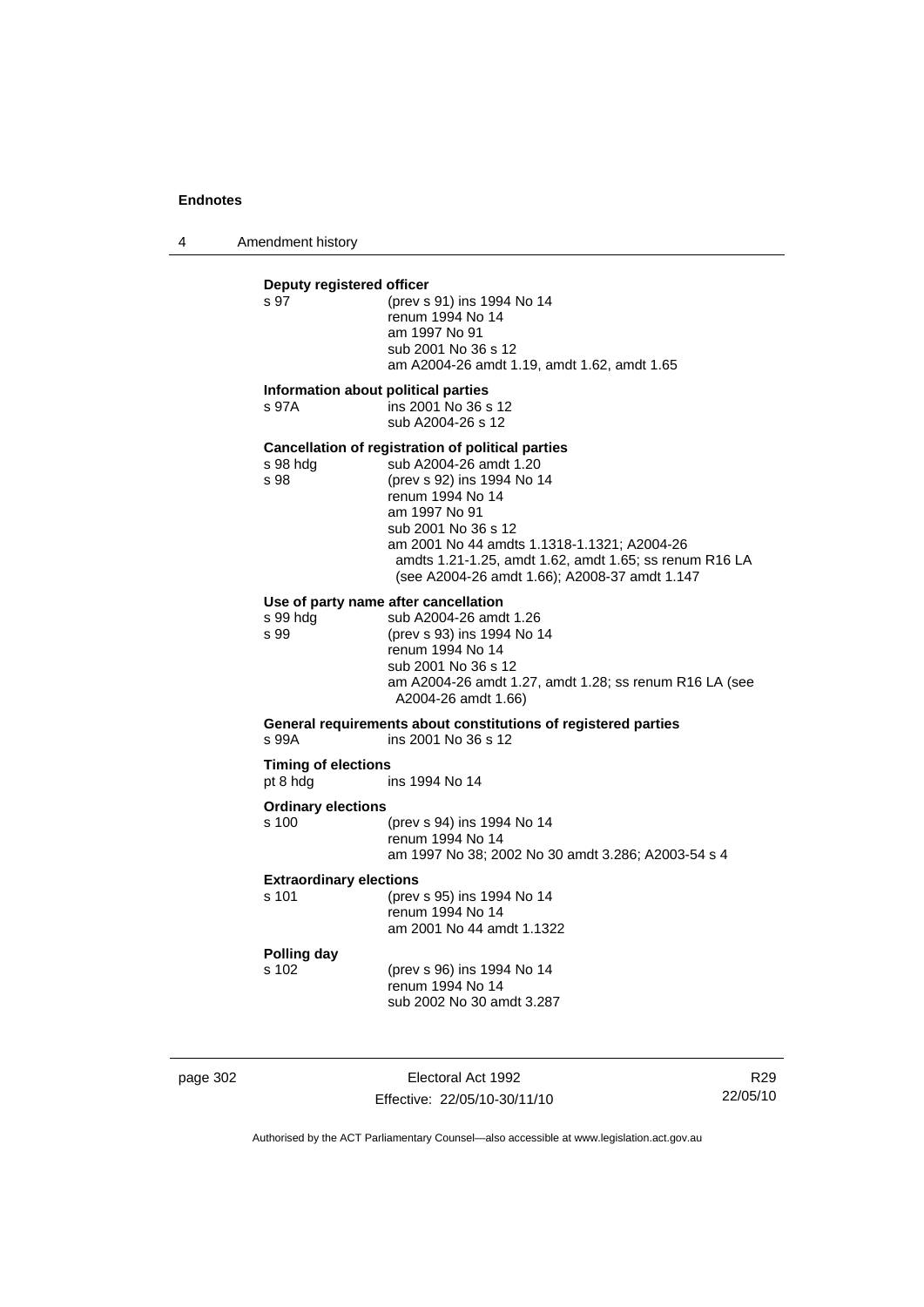| <b>Arrangements for elections</b><br>pt 9 hdg | ins 1994 No 14                                                                                                                                                                                                                                                                                                         |
|-----------------------------------------------|------------------------------------------------------------------------------------------------------------------------------------------------------------------------------------------------------------------------------------------------------------------------------------------------------------------------|
| <b>Nominations</b><br>div 9.1 hdg             | (prev pt 9 div 1 hdg) renum LA (see 2000 No 76 s 24)                                                                                                                                                                                                                                                                   |
| Eligibility-MLAs<br>s 103                     | (prev s 97) ins 1994 No 14<br>renum 1994 No 14<br>am 2002 No 30 amdt 3.288; A2006-23 amdts 1.184-1.186;<br>ss renum R21 LA (see A2006-23 amdt 1.187)                                                                                                                                                                   |
| <b>Qualifications for nomination</b><br>s 104 | (prev s 98) ins 1994 No 14<br>renum 1994 No 14                                                                                                                                                                                                                                                                         |
| <b>Candidates to be nominated</b><br>s 105    | (prev s 99) ins 1994 No 14<br>renum 1994 No 14<br>am 1994 No 78; 2001 No 36 s 13, s 14, amdt 1.17; LA (see<br>2001 No 36 amdt 1.99); 2001 No 44 amdt 1.1323; ss renum<br>(see 2002 No 11 amdt 2.34); 2002 No 11 amdt 2.35; A2004-<br>26 amdt 1.29, amdt 1.62, amdt 1.65; pars renum R16 LA<br>(see A2004-26 amdt 1.66) |
| <b>Multiple nominations invalid</b><br>s 106  | (prev s 100) ins 1994 No 14<br>renum 1994 No 14                                                                                                                                                                                                                                                                        |
| s 107                                         | Withdrawal etc of consent to nomination<br>(prev s 101) ins 1994 No 14<br>renum 1994 No 14                                                                                                                                                                                                                             |
| Place and hour of nomination<br>s 108         | (prev s 102) ins 1994 No 14<br>renum 1994 No 14<br>am 1994 No 78; LA (see 2001 No 36 amdt 1.99); 2001 No 38<br>s 4; 2001 No 44 amdt 1.1324; 2002 No 11 amdt 2.36                                                                                                                                                       |
| <b>Declaration of candidates</b><br>s 109     | (prev s 103) ins 1994 No 14<br>renum 1994 No 14<br>am 2001 No 36 amdt 1.18; A2004-26 amdt 1.65                                                                                                                                                                                                                         |
| <b>Rejection of nominations</b><br>s 110      | (prev s 104) ins 1994 No 14<br>renum 1994 No 14<br>sub 2001 No 36 s 15<br>am 2002 No 30 amdt 3.352                                                                                                                                                                                                                     |

R29 22/05/10

Electoral Act 1992 Effective: 22/05/10-30/11/10 page 303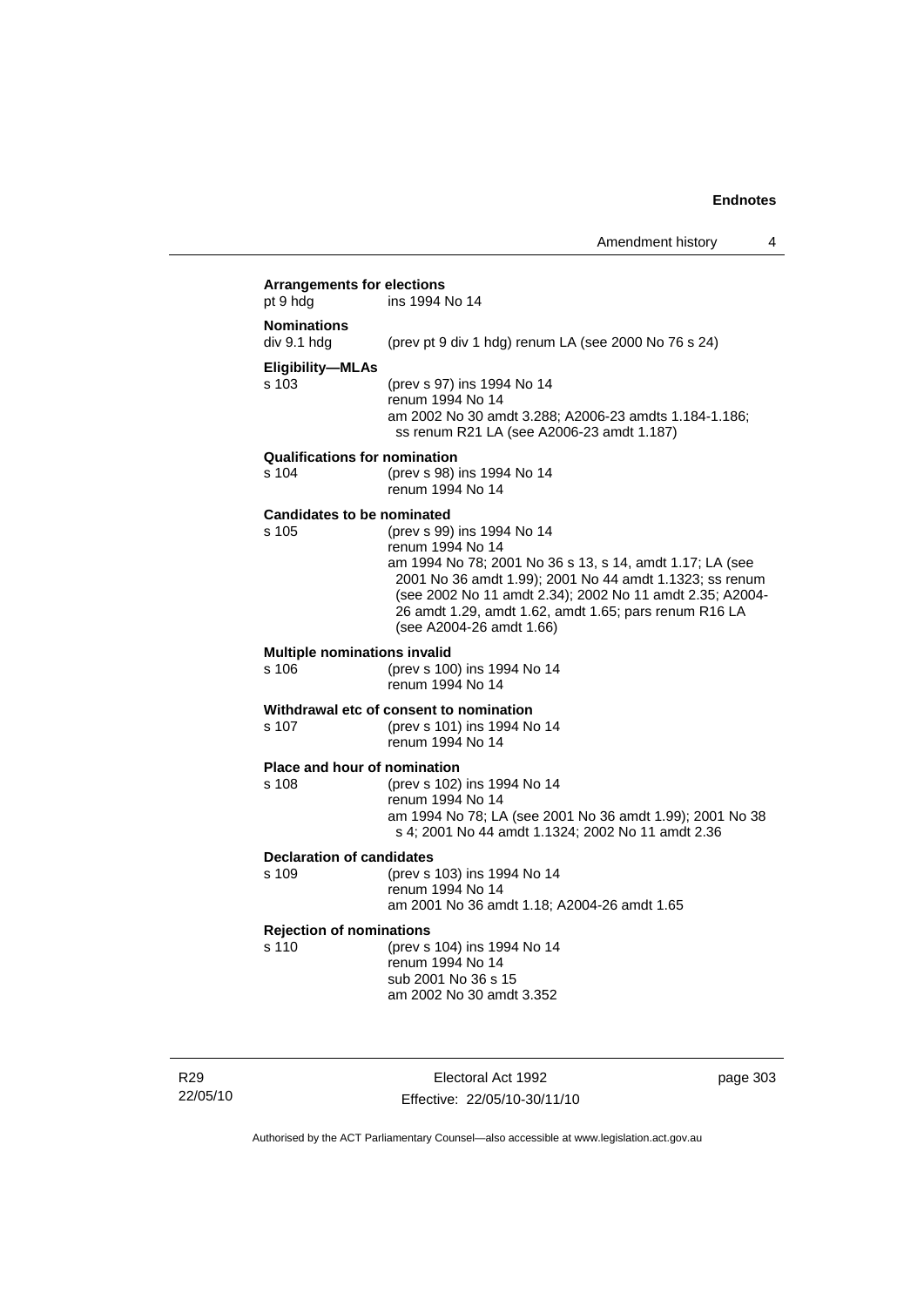| 4 | Amendment history                             |                                                                                                                                                                       |  |
|---|-----------------------------------------------|-----------------------------------------------------------------------------------------------------------------------------------------------------------------------|--|
|   | Need for a poll<br>s 111                      | (prev s 105) ins 1994 No 14<br>renum 1994 No 14                                                                                                                       |  |
|   | s 112                                         | Death of candidate before polling day<br>(prev s 106) ins 1994 No 14<br>renum 1994 No 14                                                                              |  |
|   | Deposit-return or forfeiture<br>s 113         | (prev s 107) ins 1994 No 14<br>renum 1994 No 14                                                                                                                       |  |
|   | <b>Ballot papers</b><br>div 9.2 hdg           | (prev pt 9 div 2 hdg) renum LA (see 2000 No 76 s 24)                                                                                                                  |  |
|   | <b>Ballot papers</b><br>s 114                 | (prev s 108) ins 1994 No 14<br>renum 1994 No 14<br>am 2000 No 76 s 5; LA (see 2001 No 36 amdt 1.99); 2001<br>No 44 amdt 1.1325, amdt 1.1326; 2002 No 30 amdt 3.289    |  |
|   | <b>Grouping of candidates' names</b><br>s 115 | (prev s 109) ins 1994 No 14<br>renum 1994 No 14<br>am 2001 No 36 amdt 1.19; 2002 No 30 amdt 3.290; A2004-26<br>amdt 1.65; A2008-13 s 15                               |  |
|   | <b>Printing of ballot papers</b><br>s 116     | (prev s 110) ins 1994 No 14<br>renum 1994 No 14<br>am 2001 No 38 ss 5-8; 2002 No 30 amdt 3.291, amdt 3.292                                                            |  |
|   | Names on ballot papers<br>s 117               | (prev s 111) ins 1994 No 14<br>renum 1994 No 14<br>am 1994 No 78<br>sub 2001 No 36 s 16<br>am A2004-26 amdts 1.30-1.32; pars renum R16 LA (see<br>A2004-26 amdt 1.66) |  |
|   | s 118                                         | Draw for positions on ballot papers<br>(prev s 112) ins 1994 No 14<br>renum 1994 No 14                                                                                |  |
|   | div 9.3 hdg                                   | Electronic voting devices and vote counting programs<br>(prev div 9.2A) ins 2000 No 76 s 6<br>renum LA (see 2000 No 76 s 24)                                          |  |
|   |                                               |                                                                                                                                                                       |  |

page 304 Electoral Act 1992 Effective: 22/05/10-30/11/10

R29 22/05/10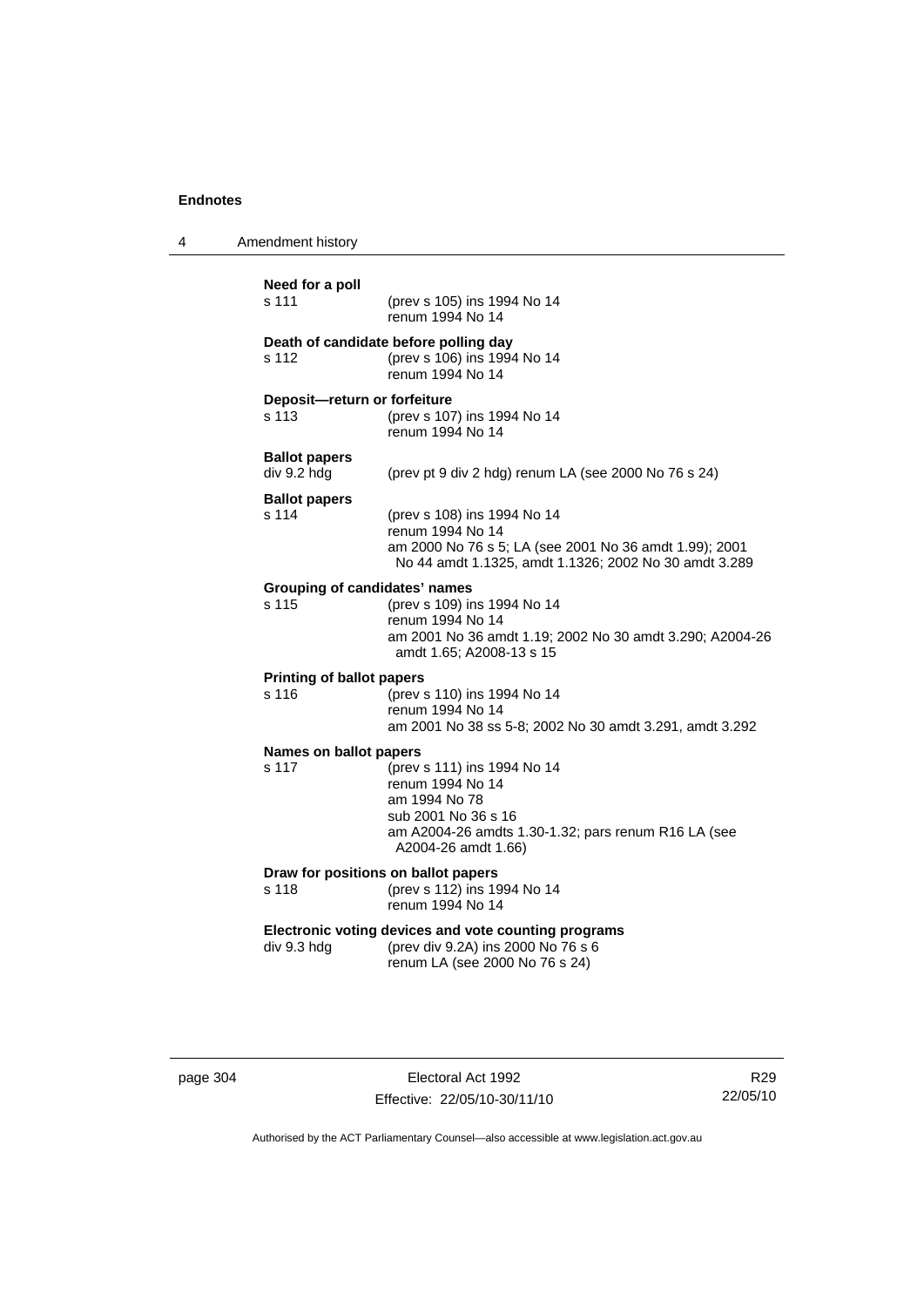| Approval of computer program for electronic voting and vote counting<br>s 118A<br>ins 2000 No 76 s 6<br>am 2001 No 44 amdt 1.1327<br>am LA (see 2001 No 36 amdt 1.99); A2008-13 s 18; ss renum<br>R <sub>26</sub> LA<br>Security of electronic voting devices and related material<br>s 118B<br>ins 2000 No 76 s 6<br><b>Miscellaneous</b><br>div 9.4 hda<br>(prev pt 9 div 3 hdg) renum LA (see 2000 No 76 s 24)<br>Polling places and scrutiny centres<br>s 119<br>(prev s 113) ins 1994 No 14<br>renum 1994 No 14<br>am 2001 No 36 amdt 1.20; LA (see 2001 No 36 amdt 1.99);<br>2001 No 44 amdt 1.1328, amdt 1.1329<br><b>Administrative arrangements</b><br>s 120<br>(prev s 114) ins 1994 No 14<br>renum 1994 No 14<br>am 2000 No 76 s 7; 2001 No 44 amdt 1.1330<br><b>Certified lists of electors</b><br>s 121<br>(prev s 115) ins 1994 No 14<br>renum 1994 No 14<br>Use of information from certified lists<br>s 121A<br>ins 2001 No 36 s 17<br>Scrutineers-appointment<br>(prev s 116) ins 1994 No 14<br>s 122<br>renum 1994 No 14<br>am 2001 No 44 amdt 1.1331, amdt 1.1332<br><b>Scrutineers—conduct</b><br>s 123<br>(prev s 117) ins 1994 No 14<br>renum 1994 No 14<br>am 1998 No 54; 2002 No 30 amdt 3.293<br>Participation by candidates in conduct of election<br>s 124<br>(prev s 118) ins 1994 No 14<br>renum 1994 No 14<br>Determining matters by lot<br>s 125<br>(prev s 119) ins 1994 No 14<br>renum 1994 No 14<br>am 2001 No 44 amdt 1.1333<br><b>Supplementary elections</b><br>s 126<br>(prev s 120) ins 1994 No 14<br>renum 1994 No 14 |  |  |
|---------------------------------------------------------------------------------------------------------------------------------------------------------------------------------------------------------------------------------------------------------------------------------------------------------------------------------------------------------------------------------------------------------------------------------------------------------------------------------------------------------------------------------------------------------------------------------------------------------------------------------------------------------------------------------------------------------------------------------------------------------------------------------------------------------------------------------------------------------------------------------------------------------------------------------------------------------------------------------------------------------------------------------------------------------------------------------------------------------------------------------------------------------------------------------------------------------------------------------------------------------------------------------------------------------------------------------------------------------------------------------------------------------------------------------------------------------------------------------------------------------------------------------------------------------------|--|--|
|                                                                                                                                                                                                                                                                                                                                                                                                                                                                                                                                                                                                                                                                                                                                                                                                                                                                                                                                                                                                                                                                                                                                                                                                                                                                                                                                                                                                                                                                                                                                                               |  |  |
|                                                                                                                                                                                                                                                                                                                                                                                                                                                                                                                                                                                                                                                                                                                                                                                                                                                                                                                                                                                                                                                                                                                                                                                                                                                                                                                                                                                                                                                                                                                                                               |  |  |
|                                                                                                                                                                                                                                                                                                                                                                                                                                                                                                                                                                                                                                                                                                                                                                                                                                                                                                                                                                                                                                                                                                                                                                                                                                                                                                                                                                                                                                                                                                                                                               |  |  |
|                                                                                                                                                                                                                                                                                                                                                                                                                                                                                                                                                                                                                                                                                                                                                                                                                                                                                                                                                                                                                                                                                                                                                                                                                                                                                                                                                                                                                                                                                                                                                               |  |  |
|                                                                                                                                                                                                                                                                                                                                                                                                                                                                                                                                                                                                                                                                                                                                                                                                                                                                                                                                                                                                                                                                                                                                                                                                                                                                                                                                                                                                                                                                                                                                                               |  |  |
|                                                                                                                                                                                                                                                                                                                                                                                                                                                                                                                                                                                                                                                                                                                                                                                                                                                                                                                                                                                                                                                                                                                                                                                                                                                                                                                                                                                                                                                                                                                                                               |  |  |
|                                                                                                                                                                                                                                                                                                                                                                                                                                                                                                                                                                                                                                                                                                                                                                                                                                                                                                                                                                                                                                                                                                                                                                                                                                                                                                                                                                                                                                                                                                                                                               |  |  |
|                                                                                                                                                                                                                                                                                                                                                                                                                                                                                                                                                                                                                                                                                                                                                                                                                                                                                                                                                                                                                                                                                                                                                                                                                                                                                                                                                                                                                                                                                                                                                               |  |  |
|                                                                                                                                                                                                                                                                                                                                                                                                                                                                                                                                                                                                                                                                                                                                                                                                                                                                                                                                                                                                                                                                                                                                                                                                                                                                                                                                                                                                                                                                                                                                                               |  |  |
|                                                                                                                                                                                                                                                                                                                                                                                                                                                                                                                                                                                                                                                                                                                                                                                                                                                                                                                                                                                                                                                                                                                                                                                                                                                                                                                                                                                                                                                                                                                                                               |  |  |
|                                                                                                                                                                                                                                                                                                                                                                                                                                                                                                                                                                                                                                                                                                                                                                                                                                                                                                                                                                                                                                                                                                                                                                                                                                                                                                                                                                                                                                                                                                                                                               |  |  |
|                                                                                                                                                                                                                                                                                                                                                                                                                                                                                                                                                                                                                                                                                                                                                                                                                                                                                                                                                                                                                                                                                                                                                                                                                                                                                                                                                                                                                                                                                                                                                               |  |  |

Authorised by the ACT Parliamentary Counsel—also accessible at www.legislation.act.gov.au

Effective: 22/05/10-30/11/10

R29 22/05/10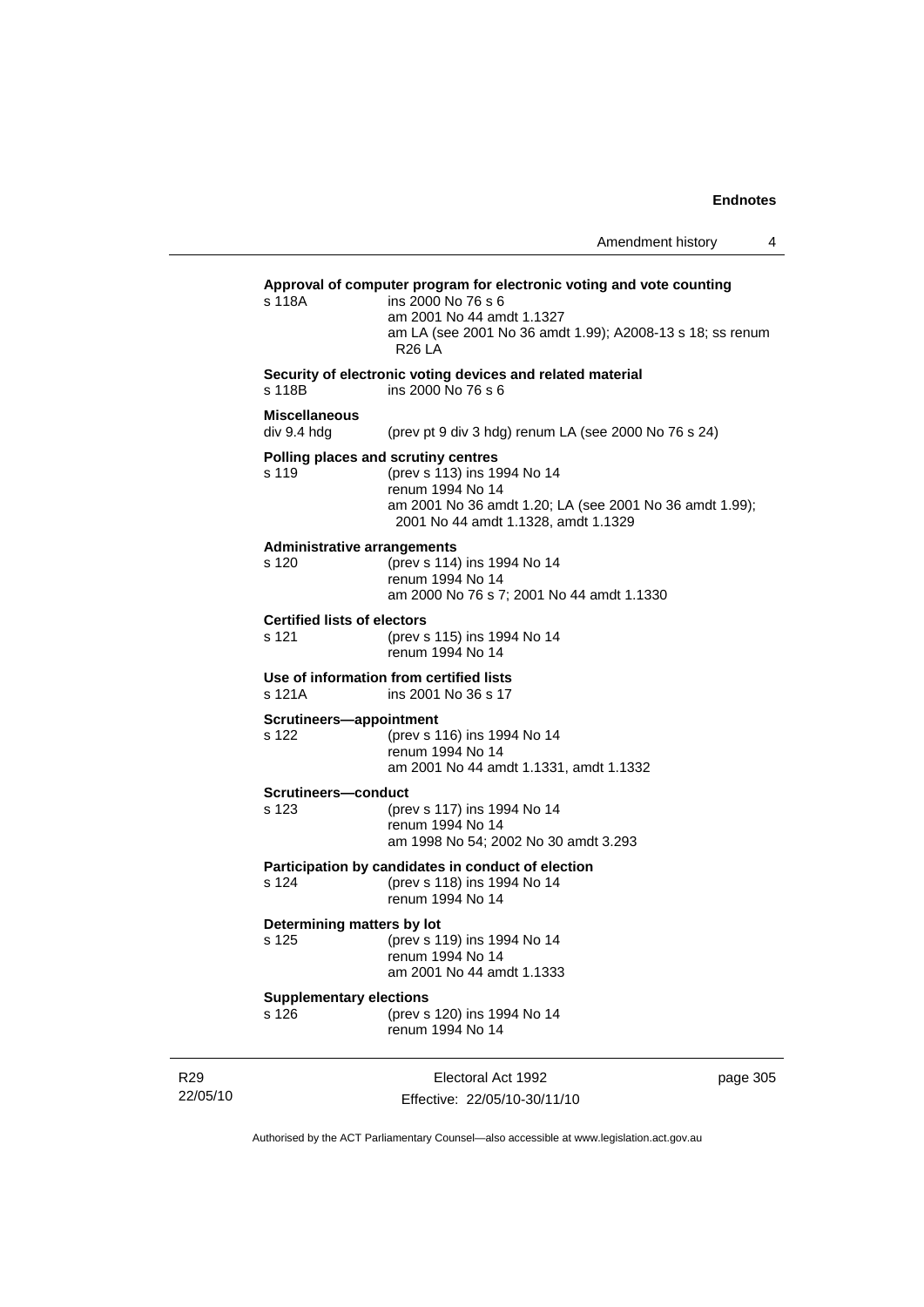4 Amendment history

| Voting<br>pt 10 hdg                  | ins 1994 No 14                                                                                                                                      |
|--------------------------------------|-----------------------------------------------------------------------------------------------------------------------------------------------------|
| General<br>div 10.1 hdg              | (prev pt 10 div 1 hdg) renum LA (see 2000 No 76 s 24)                                                                                               |
| <b>Meaning of authorised witness</b> |                                                                                                                                                     |
| s 127 hdg<br>s 127                   | sub 2001 No 36 amdt 1.21<br>(prev s 121) ins 1994 No 14<br>renum 1994 No 14                                                                         |
| <b>Entitlement to vote</b>           |                                                                                                                                                     |
| s 128                                | (prev s 122) ins 1994 No 14<br>renum 1994 No 14; 2001 No 36 amdt 1.99<br>am 1997 No 91; LA (see 2001 No 36 amdt 1.99)                               |
| <b>Compulsory voting</b>             |                                                                                                                                                     |
| s 129                                | (prev s 123) ins 1994 No 14<br>renum 1994 No 14<br>am 1998 No 54                                                                                    |
| <b>Multiple votes prohibited</b>     |                                                                                                                                                     |
| s 130                                | (prev s 124) ins 1994 No 14<br>renum 1994 No 14<br>am 1998 No 54                                                                                    |
| <b>Procedures for voting</b>         |                                                                                                                                                     |
| s 131                                | (prev s 125) ins 1994 No 14<br>renum 1994 No 14<br>am 1997 No 91; 2000 No 76 s 8; LA (see 2001 No 36<br>amdt 1.99); A2006-23 amdt 1.188, amdt 1.189 |
| <b>Manner of recording vote</b>      |                                                                                                                                                     |
| s 132                                | (prev s 126) ins 1994 No 14<br>renum 1994 No 14                                                                                                     |
| Ordinary voting at a polling place   |                                                                                                                                                     |
| div 10.2 hdg                         | (prev pt 10 div 2 hdg) am 1997 No 91<br>renum LA (see 2000 No 76 s 24)                                                                              |
| <b>Claims to vote</b>                |                                                                                                                                                     |
| s 133                                | (prev s 127) ins 1994 No 14<br>renum 1994 No 14<br>am 1997 No 91; LA (see 2001 No 36 amdt 1.99)                                                     |
| Voting in private                    |                                                                                                                                                     |
|                                      | (prev s 128) ins 1994 No 14                                                                                                                         |

page 306 Electoral Act 1992 Effective: 22/05/10-30/11/10

R29 22/05/10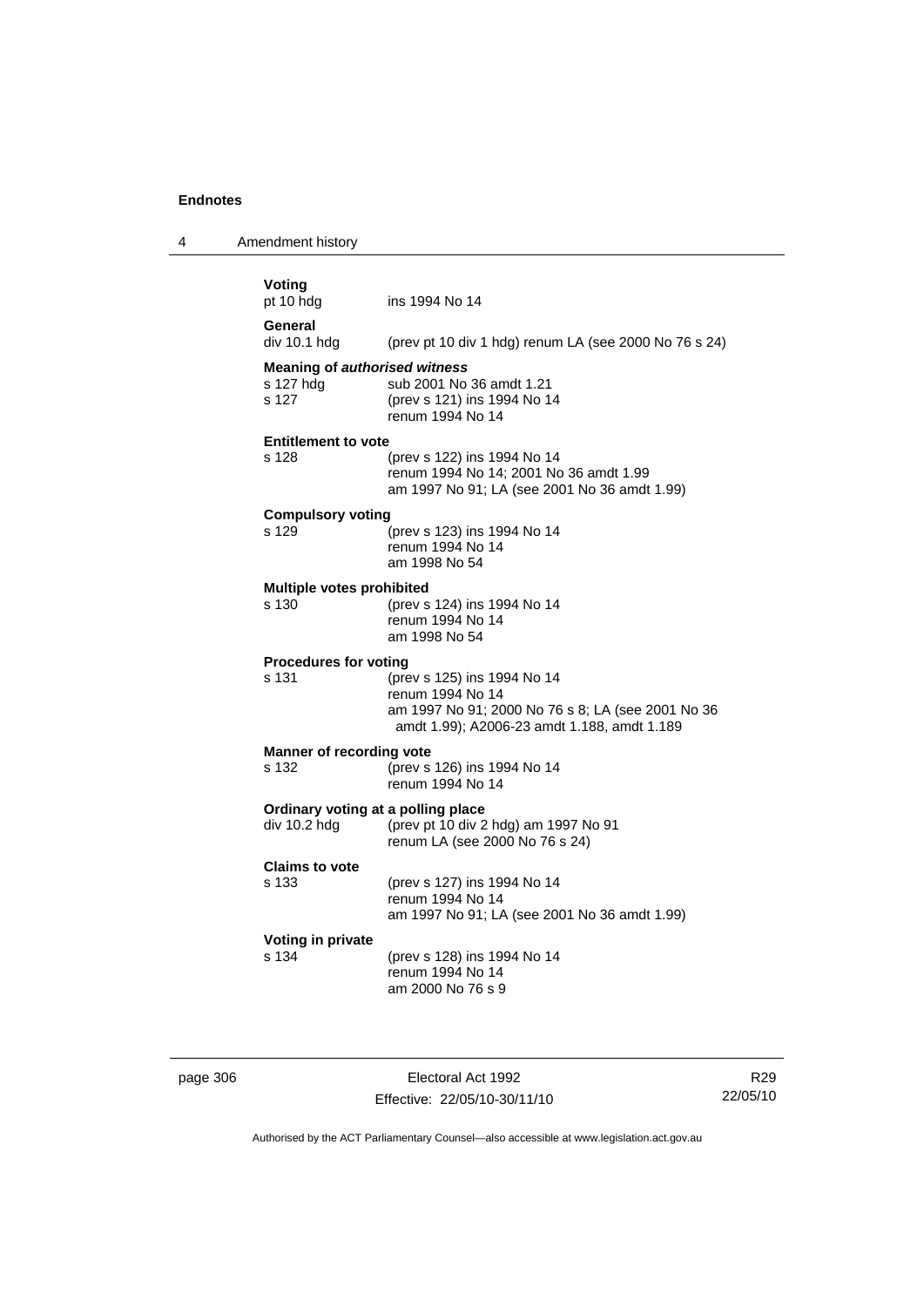| div 10.3 hdg<br>s 135<br>div 10.4 hdg<br>Definitions for div 10.4<br>s 136 hdg<br>s 136<br>s 136A | (prev pt 10 div 3 hdg) am 1997 No 91<br>renum LA (see 2000 No 76 s 24)<br>Declaration voting at polling places<br>(prev s 129) ins 1994 No 14<br>renum 1994 No 14<br>am 1997 No 91; 2001 No 44 amdt 1.1334, amdt 1.1335<br>Voting otherwise than at a polling place<br>(prev pt 10 div 3A hdg) ins 1997 No 91<br>renum LA (see 2000 No 76 s 24)<br>sub 2001 No 36 amdt 1.22<br>(prev s 130) ins 1994 No 14<br>renum 1994 No 14<br>sub 1997 No 91; A2004-26 s 13<br>def eligible elector om A2008-13 s 17<br>Applications for postal voting papers<br>ins 1997 No 91 |
|---------------------------------------------------------------------------------------------------|---------------------------------------------------------------------------------------------------------------------------------------------------------------------------------------------------------------------------------------------------------------------------------------------------------------------------------------------------------------------------------------------------------------------------------------------------------------------------------------------------------------------------------------------------------------------|
|                                                                                                   |                                                                                                                                                                                                                                                                                                                                                                                                                                                                                                                                                                     |
|                                                                                                   |                                                                                                                                                                                                                                                                                                                                                                                                                                                                                                                                                                     |
|                                                                                                   |                                                                                                                                                                                                                                                                                                                                                                                                                                                                                                                                                                     |
|                                                                                                   |                                                                                                                                                                                                                                                                                                                                                                                                                                                                                                                                                                     |
|                                                                                                   |                                                                                                                                                                                                                                                                                                                                                                                                                                                                                                                                                                     |
|                                                                                                   |                                                                                                                                                                                                                                                                                                                                                                                                                                                                                                                                                                     |
|                                                                                                   |                                                                                                                                                                                                                                                                                                                                                                                                                                                                                                                                                                     |
|                                                                                                   |                                                                                                                                                                                                                                                                                                                                                                                                                                                                                                                                                                     |
|                                                                                                   |                                                                                                                                                                                                                                                                                                                                                                                                                                                                                                                                                                     |
|                                                                                                   |                                                                                                                                                                                                                                                                                                                                                                                                                                                                                                                                                                     |
|                                                                                                   |                                                                                                                                                                                                                                                                                                                                                                                                                                                                                                                                                                     |
|                                                                                                   |                                                                                                                                                                                                                                                                                                                                                                                                                                                                                                                                                                     |
|                                                                                                   | am LA (see 2001 No 36 amdt 1.99); 2001 No 44 amdt 1.1336,                                                                                                                                                                                                                                                                                                                                                                                                                                                                                                           |
|                                                                                                   | amdt 1.1337; 2002 No 30 amdt 3.294                                                                                                                                                                                                                                                                                                                                                                                                                                                                                                                                  |
|                                                                                                   | sub A2004-26 s 14<br>am A2008-13 s 18, s 19; ss renum R26 LA                                                                                                                                                                                                                                                                                                                                                                                                                                                                                                        |
|                                                                                                   |                                                                                                                                                                                                                                                                                                                                                                                                                                                                                                                                                                     |
| s 136B hdg                                                                                        | Ordinary or declaration voting in ACT before polling day<br>sub 2001 No 36 amdt 1.23                                                                                                                                                                                                                                                                                                                                                                                                                                                                                |
| s 136B                                                                                            | ins 1997 No 91                                                                                                                                                                                                                                                                                                                                                                                                                                                                                                                                                      |
|                                                                                                   | am 2001 No 36 s 18; LA (see 2001 No 36 amdt 1.99); 2001<br>No 44 amdts 1.1338-1.1341; 2002 No 30 amdt 3.295,<br>amdt 3.296; A2008-13 ss 20-26                                                                                                                                                                                                                                                                                                                                                                                                                       |
|                                                                                                   |                                                                                                                                                                                                                                                                                                                                                                                                                                                                                                                                                                     |
| s 136C hdg                                                                                        | Declaration voting outside ACT on or before polling day<br>sub 2001 No 36 amdt 1.24                                                                                                                                                                                                                                                                                                                                                                                                                                                                                 |
| s 136C                                                                                            | ins 1997 No 91                                                                                                                                                                                                                                                                                                                                                                                                                                                                                                                                                      |
|                                                                                                   | am 2001 No 36 s 19; LA (see 2001 No 36 amdt 1.99); 2001                                                                                                                                                                                                                                                                                                                                                                                                                                                                                                             |
|                                                                                                   | No 44 amdts 1.1342-1.1345; 2002 No 30 amdt 3.296;<br>A2008-13 ss 27-30                                                                                                                                                                                                                                                                                                                                                                                                                                                                                              |
|                                                                                                   | Record of issue of declaration voting papers                                                                                                                                                                                                                                                                                                                                                                                                                                                                                                                        |
| s 137                                                                                             | (prev s 131) ins 1994 No 14<br>renum 1994 No 14                                                                                                                                                                                                                                                                                                                                                                                                                                                                                                                     |
|                                                                                                   | am 1997 No 91; 2001 No 36 amdt 1.25                                                                                                                                                                                                                                                                                                                                                                                                                                                                                                                                 |
| <b>Inspection of records</b>                                                                      |                                                                                                                                                                                                                                                                                                                                                                                                                                                                                                                                                                     |
| s 138                                                                                             | (prev s 132) ins 1994 No 14<br>renum 1994 No 14                                                                                                                                                                                                                                                                                                                                                                                                                                                                                                                     |

R29 22/05/10

Electoral Act 1992 Effective: 22/05/10-30/11/10 page 307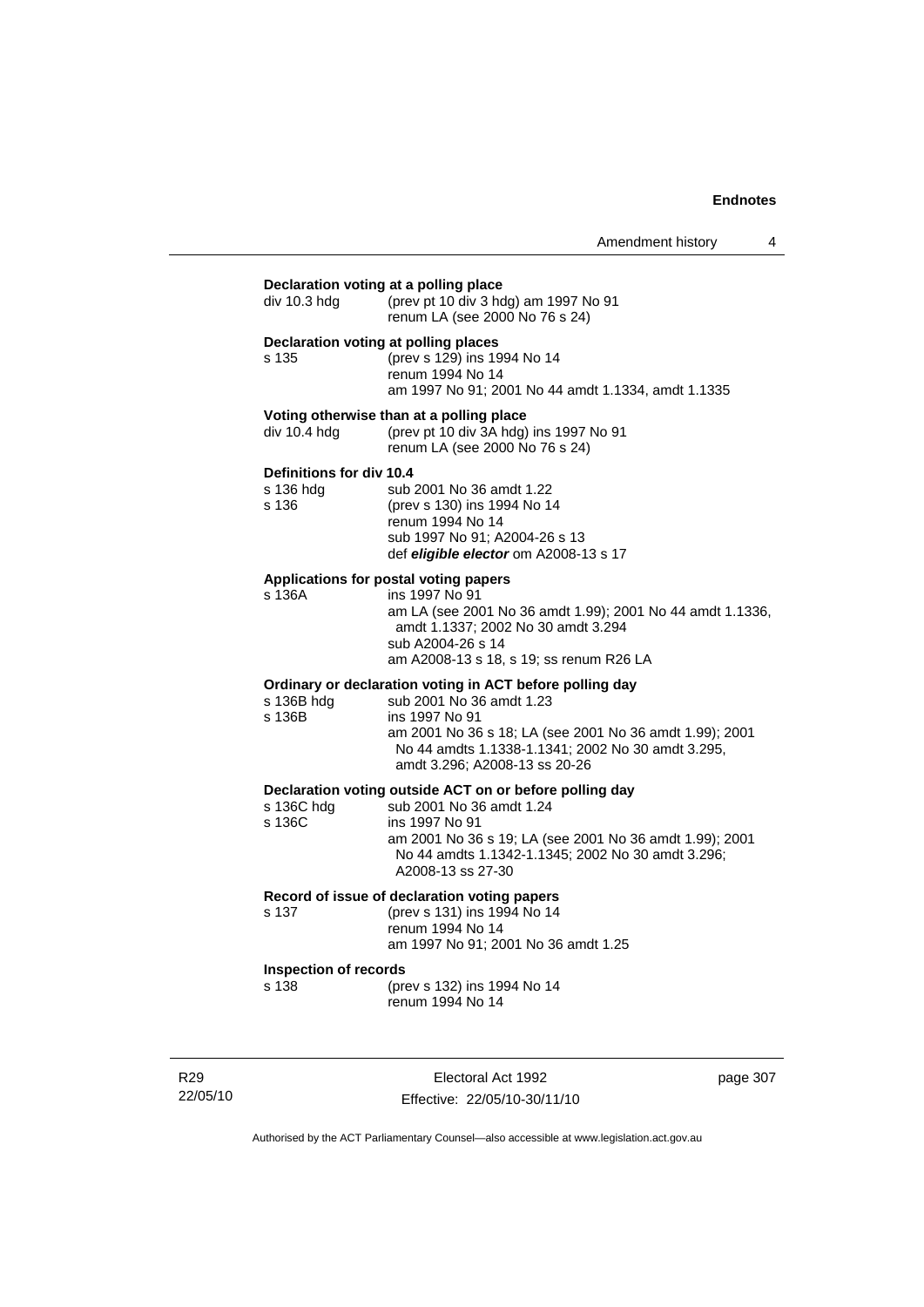4 Amendment history

| $s$ 140<br>s 141<br><b>Correcting formal errors</b><br>s <sub>142</sub><br>$s$ 143<br>s 144 | <b>Registered declaration voters</b><br>(prev s 134) ins 1994 No 14<br>renum 1994 No 14<br>am 2002 No 30 amdt 3.298                                                                                                   |
|---------------------------------------------------------------------------------------------|-----------------------------------------------------------------------------------------------------------------------------------------------------------------------------------------------------------------------|
|                                                                                             |                                                                                                                                                                                                                       |
|                                                                                             | Issue of voting papers to registered declaration voters<br>(prev s 135) ins 1994 No 14<br>renum 1994 No 14<br>am 1997 No 91; 2002 No 30 amdt 3.299; A2004-26 s 15                                                     |
|                                                                                             | (prev s 136) ins 1994 No 14<br>renum 1994 No 14                                                                                                                                                                       |
|                                                                                             | Soliciting applications for postal declaration votes<br>(prev s 137) ins 1994 No 14<br>renum 1994 No 14<br>am 1997 No 91; 1998 No 54<br>sub 2001 No 36 s 20; A2004-26 s 16<br>am A2008-13 s 31, s 32; ss renum R26 LA |
|                                                                                             | Transmission of applications for postal declaration votes<br>(prev s 138) ins 1994 No 14<br>renum 1994 No 14<br>am 1998 No 54                                                                                         |
| s 144A                                                                                      | Requirements for casting postal votes<br>ins A2004-26 s 17                                                                                                                                                            |
| s 145                                                                                       | Interference with declaration voting<br>(prev s 139) ins 1994 No 14<br>renum 1994 No 14<br>am 1998 No 54                                                                                                              |
| s 146                                                                                       | Soliciting completed declaration votes<br>(prev s 140) ins 1994 No 14<br>renum 1994 No 14<br>am 1998 No 54                                                                                                            |
| s 147                                                                                       | Transmission of completed declaration votes<br>(prev s 141) ins 1994 No 14<br>renum 1994 No 14<br>am 1998 No 54                                                                                                       |

page 308 Electoral Act 1992 Effective: 22/05/10-30/11/10

R29 22/05/10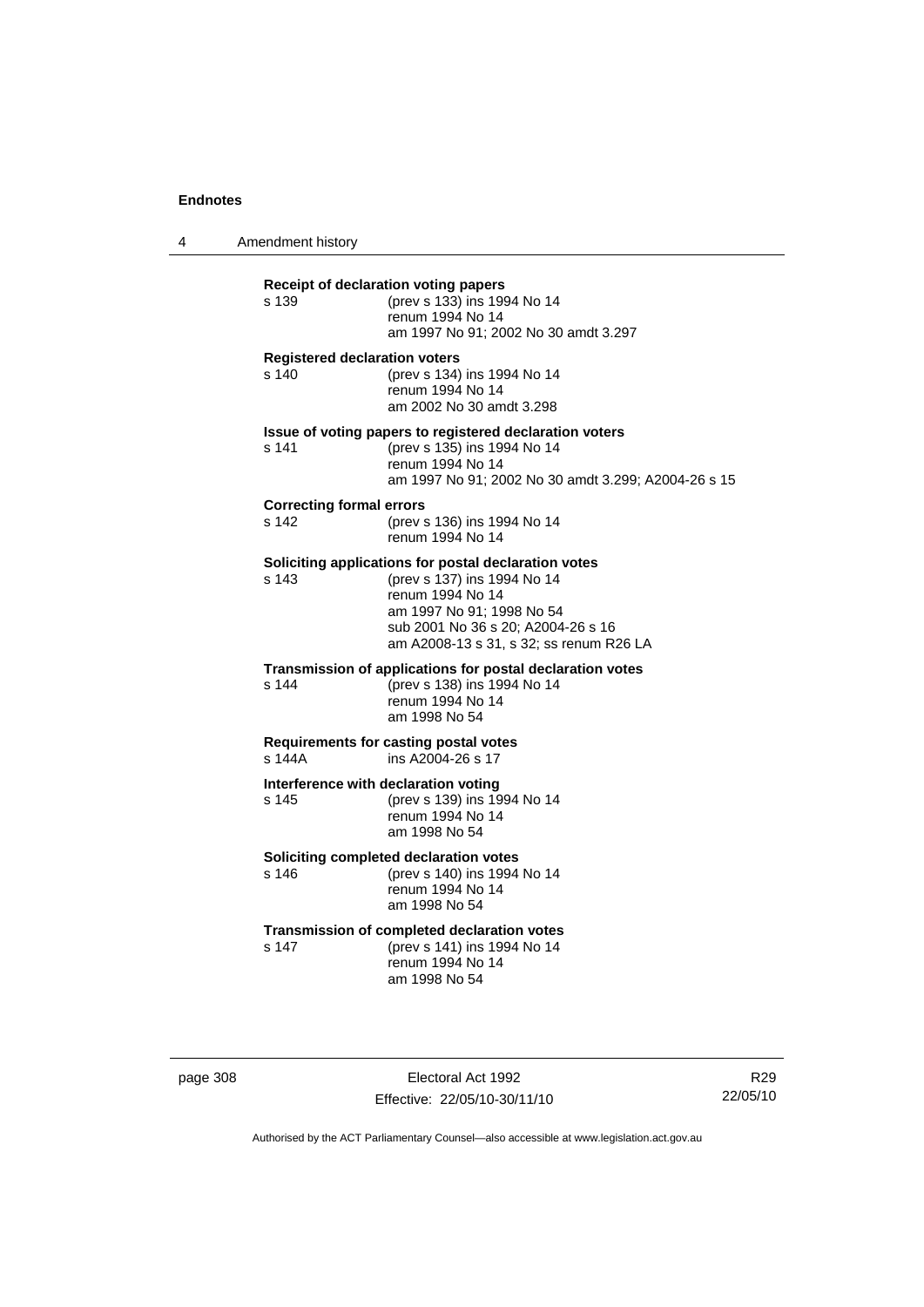| s 148                                             | Opening envelopes containing declaration votes<br>(prev s 142) ins 1994 No 14<br>renum 1994 No 14<br>am 1998 No 54                                                                                                                           |
|---------------------------------------------------|----------------------------------------------------------------------------------------------------------------------------------------------------------------------------------------------------------------------------------------------|
| <b>Mobile polling</b><br>div 10.5 hdg             | (prev pt 10 div 4 hdg) renum LA (see 2000 No 76 S24)                                                                                                                                                                                         |
| Definitions for div 4<br>s 149 hda<br>s 149       | sub 2001 No 36 amdt 1.26<br>(prev s 143) ins 1994 No 14<br>renum 1994 No 14<br>def registered medical practitioner om 2001 No 36<br>amdt 1.27<br>def remand centre om A2006-23 amdt 1.190<br>def special hospital sub 2001 No 44 amdt 1.1347 |
| <b>Declaration of special hospitals</b><br>s 149A | ins 2001 No 44 amdt 1.1348                                                                                                                                                                                                                   |
| <b>Mobile polling-institutions</b><br>s 150       | (prev s 144) ins 1994 No 14<br>renum 1994 No 14<br>am A2006-23 amdt 1.191                                                                                                                                                                    |
| <b>Functions of visiting officers</b><br>s 151    | (prev s 145) ins 1994 No 14<br>renum 1994 No 14; 2001 No 36 amdt 1.99<br>am 1995 No 33; 2001 No 36 s 21, amdt 1.28; LA (see 2001<br>No 36 amdt 1.99); A2006-23 amdt 1.192, amdt 1.193                                                        |
| <b>Failure to visit institution</b><br>s 152      | (prev s 146) ins 1994 No 14<br>renum 1994 No 14                                                                                                                                                                                              |
| s 153                                             | Custody of ballot boxes and electoral papers<br>(prev s 147) ins 1994 No 14<br>renum 1994 No 14                                                                                                                                              |
| <b>Miscellaneous</b><br>div 10.6 hda              | (prev pt 10 div 5 hdg) renum LA (see 2000 No 76 s 24)                                                                                                                                                                                        |
| Arrangements at polling places<br>s 154           | (prev s 148) ins 1994 No 14<br>renum 1994 No 14                                                                                                                                                                                              |
| s 155                                             | Particulars on ballot papers before issue<br>(prev s 149) ins 1994 No 14<br>renum 1994 No 14                                                                                                                                                 |
|                                                   |                                                                                                                                                                                                                                              |

R29 22/05/10

Electoral Act 1992 Effective: 22/05/10-30/11/10 page 309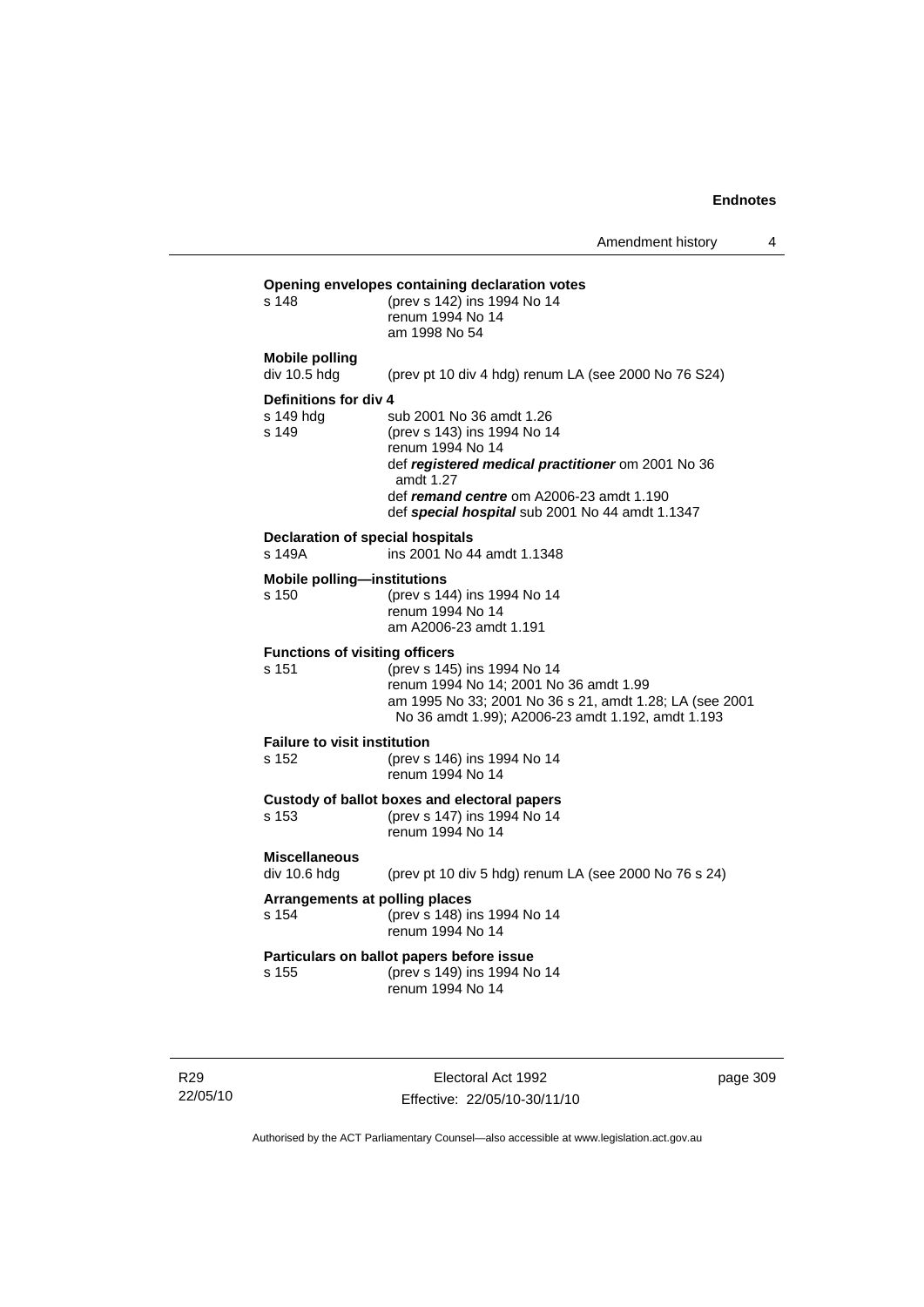4 Amendment history page 310 **Electoral Act 1992** R29 **Assistance to voters** s 156 (prev s 150) ins 1994 No 14 renum 1994 No 14 **Assistance to voters unable to enter polling place** s 156A ins 2001 No 36 s 22 **Spoilt ballot papers** s 157 (prev s 151) ins 1994 No 14 renum 1994 No 14 am 2000 No 76 s 10 **Custody of ballot boxes and electoral papers** s 158 (prev s 152) ins 1994 No 14 renum 1994 No 14 **Extension of time for conducting elections** s 159 (prev s 153) ins 1994 No 14 renum 1994 No 14 am 2001 No 36 amdt 1.29; LA (see 2001 No 36 amdt 1.99)2001 No 44 amdt 1.1349, amdt 1.1350; 2002 No 30 amdt 3.300 **Suspension and adjournment of polling**<br>s 160 (prev s 154) ins 1994 s 160 (prev s 154) ins 1994 No 14 renum 1994 No 14 am LA (see 2001 No 36 amdt 1.99); 2001 No 44 amdts 1.1351-1.1353; 2002 No 30 amdt 3.300 **Failure to vote**  div 10.7 hdg (prev pt 10 div 6 hdg) renum LA (see 2000 No 76 s 24) **Default notice** s 161 (prev s 155) ins 1994 No 14 renum 1994 No 14 am 2001 No 44 amdt 1.1354, amdt 1.1355 **First notice** (prev s 156) ins 1994 No 14 renum 1994 No 14 **Second notice** s 163 (prev s 157) ins 1994 No 14 renum 1994 No 14 **Final notice** s 164 (prev s 158) ins 1994 No 14 renum 1994 No 14 **Discharge of liability** s 165 (prev s 159) ins 1994 No 14 renum 1994 No 14

Authorised by the ACT Parliamentary Counsel—also accessible at www.legislation.act.gov.au

22/05/10

Effective: 22/05/10-30/11/10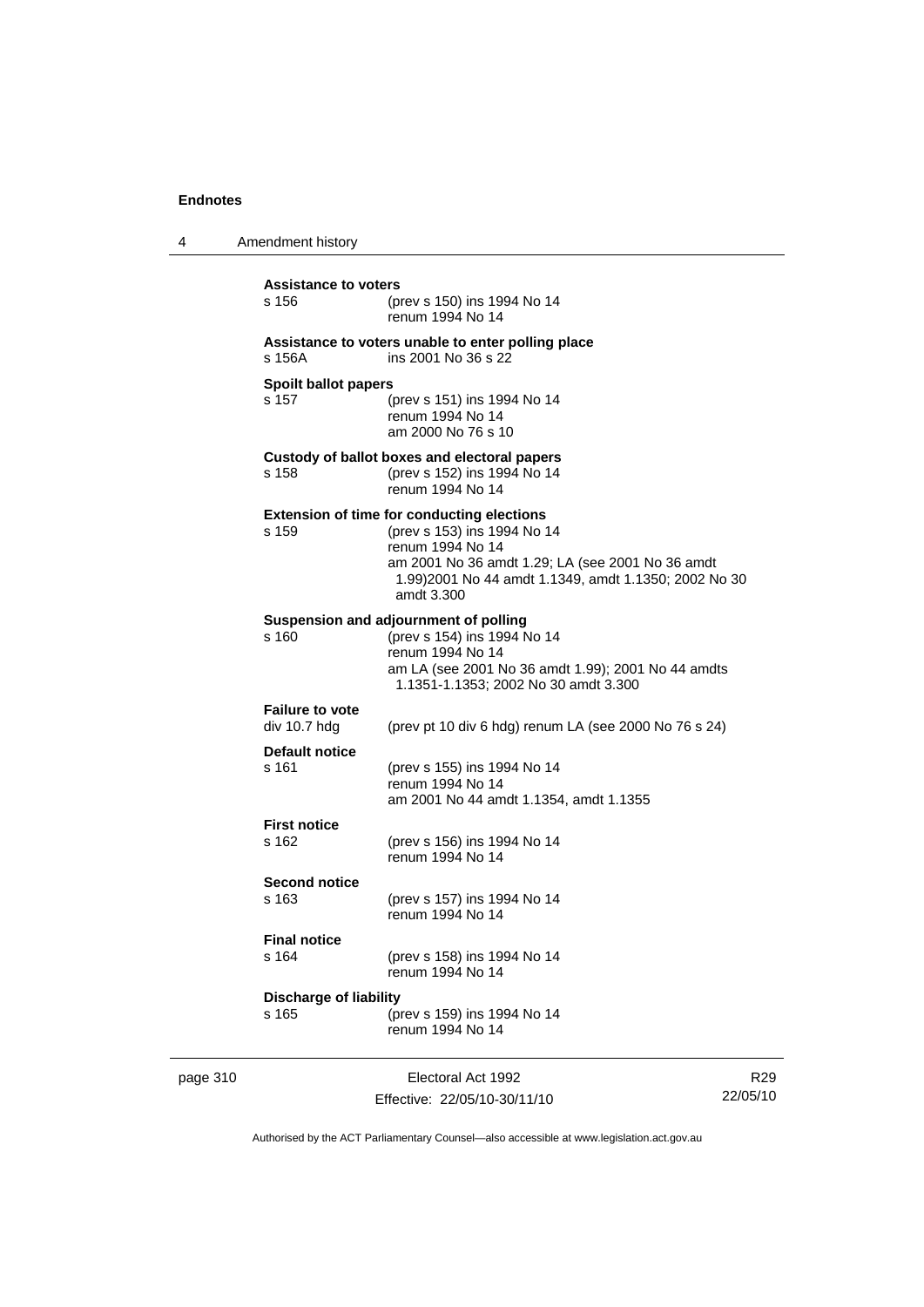| s 166                                       | (prev s 160) ins 1994 No 14<br>renum 1994 No 14                                                                                                                     |
|---------------------------------------------|---------------------------------------------------------------------------------------------------------------------------------------------------------------------|
| <b>Polling in Antarctica</b><br>pt 11 hdg   | ins 1994 No 14                                                                                                                                                      |
| Definitions for pt 11<br>s 167 hdg<br>s 167 | sub 2001 No 36 amdt 1.30<br>(prev s 161) ins 1994 No 14<br>renum 1994 No 14<br>am 2001 No 36 amdt 1.31, amdt 1.32<br>def <i>transmit</i> sub 2001 No 44 amdt 1.1356 |
| Declaration of ship as a station<br>s 167A  | ins 2001 No 36 amdt 1.32                                                                                                                                            |
| Approval of ways of transmission<br>s 167B  | ins 2001 No 44 amdt 1.1357                                                                                                                                          |
| s 168                                       | Returning officers and assistants for Antarctic stations<br>(prev s 162) ins 1994 No 14<br>renum 1994 No 14<br>sub 2002 No 30 amdt 3.301                            |
| s 169                                       | Acting returning officer or assistant<br>(prev s 163) ins 1994 No 14<br>renum 1994 No 14<br>om 2002 No 30 amdt 3.301                                                |
| s 170                                       | Application of Act to polling in Antarctica<br>(prev s 164) ins 1994 No 14<br>renum 1994 No 14                                                                      |
| <b>Antarctic electors</b><br>s 171          | (prev s 165) ins 1994 No 14<br>renum 1994 No 14<br>am 1997 No 91                                                                                                    |
| s 172                                       | Arrangements for the polling in Antarctica<br>(prev s 166) ins 1994 No 14<br>renum 1994 No 14                                                                       |
| <b>Conduct of the polling</b><br>s 173      | (prev s 167) ins 1994 No 14<br>renum 1994 No 14                                                                                                                     |
| <b>Claims to vote</b><br>s 174              | (prev s 168) ins 1994 No 14<br>renum 1994 No 14                                                                                                                     |

R29 22/05/10

Electoral Act 1992 Effective: 22/05/10-30/11/10 page 311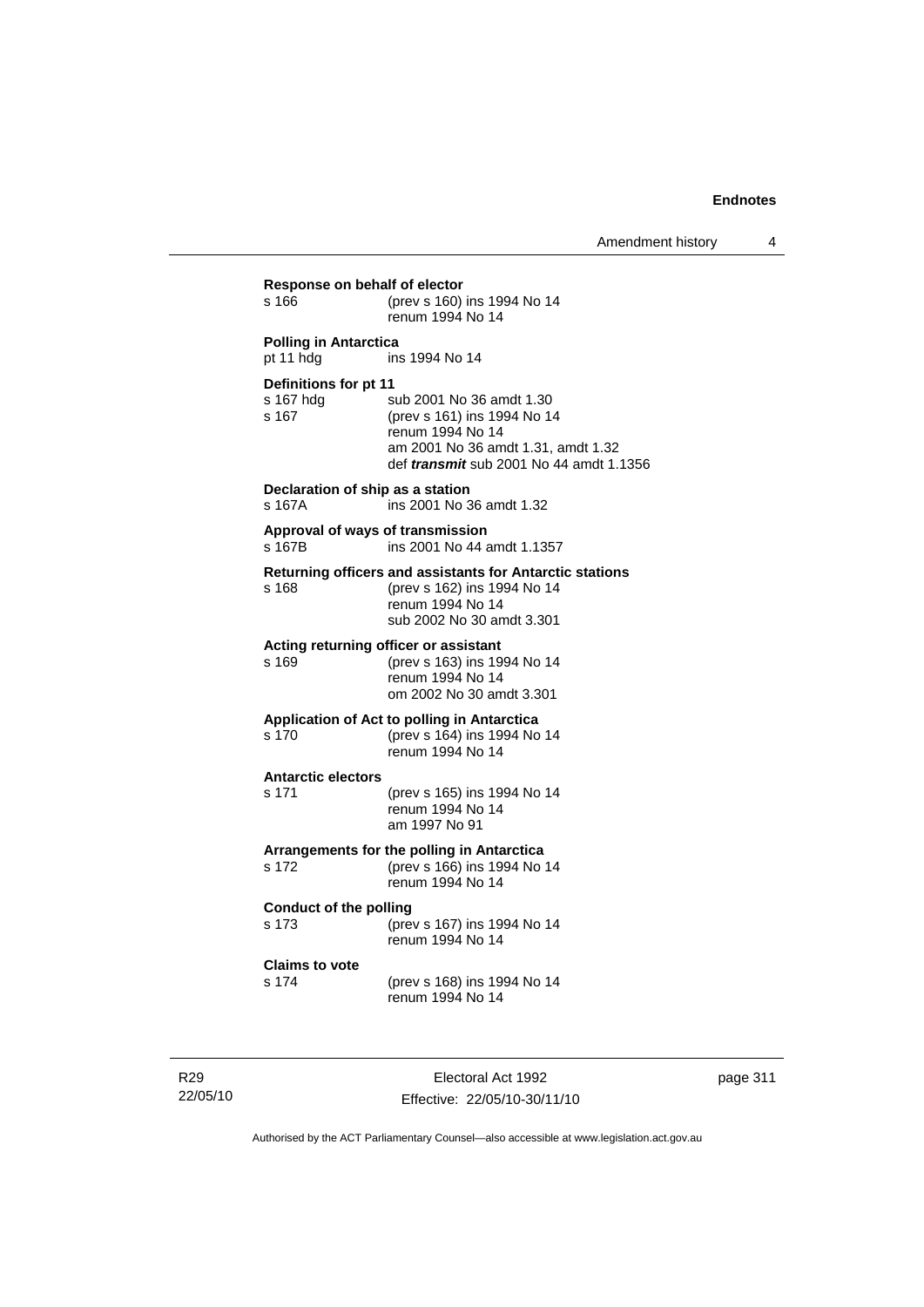4 Amendment history **Proceedings at close of poll** s 175 (prev s 169) ins 1994 No 14 renum 1994 No 14 am 1995 No 46; 2002 No 30 amdt 3.302 **Result of polling in Antarctica** s 176 (prev s 170) ins 1994 No 14 renum 1994 No 14 **Preservation of documents** s 177 (prev s 171) ins 1994 No 14 renum 1994 No 14 **The scrutiny** pt 12 hdg ins 1994 No 14 **Scrutiny** s 178 (prev s 172) ins 1994 No 14 renum 1994 No 14 am 1997 No 91; 2000 No 76 s 11 **Preliminary scrutiny of declaration voting papers etc** s 179 (prev s 173) ins 1994 No 14 renum 1994 No 14 am 2002 No 30 amdt 3.303, amdt 3.304 **Formality of ballot papers** s 180 (prev s 174) ins 1994 No 14 renum 1994 No 14 **Death of candidate** s 181 (prev s 175) ins 1994 No 14 renum 1994 No 14 **First count—ordinary ballot papers**<br>s 182 (prev s 176) ins 19 (prev s 176) ins 1994 No 14 renum 1994 No 14 am 2000 No 76 s 12 **First count—declaration ballot papers** s 183 (prev s 177) ins 1994 No 14 renum 1994 No 14 **First count—electronic ballot papers**<br>s 183A **ins 2000 No 76 s** 13 ins 2000 No 76 s 13 **Second count—first preferences** s 184 (prev s 178) ins 1994 No 14 renum 1994 No 14 am 2000 No 76 s 14

page 312 **Electoral Act 1992** Effective: 22/05/10-30/11/10

R29 22/05/10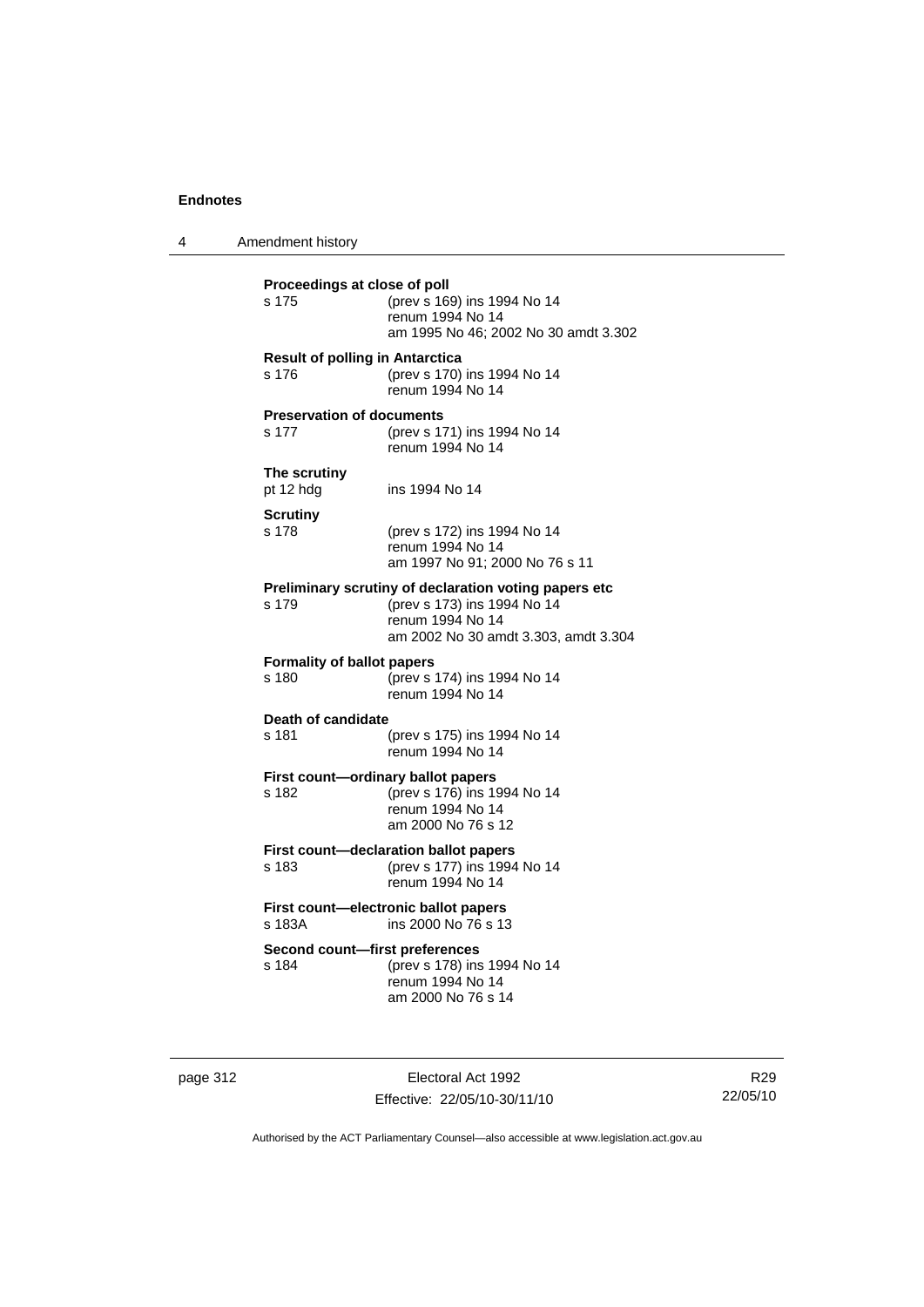| Ascertaining result of poll       |                                                                                                             |
|-----------------------------------|-------------------------------------------------------------------------------------------------------------|
| s 185                             | (prev s 179) ins 1994 No 14<br>renum 1994 No 14<br>am 2000 No 76 s 15                                       |
| <b>Objections by scrutineers</b>  |                                                                                                             |
| s 186                             | (prev s 180) ins 1994 No 14<br>renum 1994 No 14                                                             |
| <b>Recount of ballot papers</b>   |                                                                                                             |
| s 187                             | (prev s 181) ins 1994 No 14<br>renum 1994 No 14<br>sub A2004-26 s 18                                        |
|                                   | Application for recount of ballot papers etc.                                                               |
| s 187A                            | orig s 187A renum as s 187C<br>ins A2004-26 s 18                                                            |
| s 187B                            | Review of decision of commissioner to refuse to arrange for recount<br>ins A2004-26 s 18                    |
| s 187C                            | Recount of electronic scrutiny of ballot papers<br>(prev s 187A) ins 2000 No 76 s 16<br>renum A2004-26 s 19 |
|                                   | <b>Reservation of disputed ballot papers</b>                                                                |
| s 188                             | (prev s 182) ins 1994 No 14<br>renum 1994 No 14                                                             |
| Declaration of result of election |                                                                                                             |
| s 189                             | (prev s 183) ins 1994 No 14<br>renum 1994 No 14                                                             |
| <b>Casual vacancies</b>           |                                                                                                             |
| pt 13 hdg                         | ins 1994 No 14                                                                                              |
| Definitions for pt 13             |                                                                                                             |
| s 190 hdg<br>s 190                | sub 2001 No 36 amdt 1.33<br>(prev s 184) ins 1994 No 14                                                     |
|                                   | renum 1994 No 14                                                                                            |
|                                   | am 2001 No 36 amdt 1.36, amdt 1.37<br>def candidate om 2001 No 36 amdt 1.34                                 |
|                                   | def newspaper om 2001 No 36 amdt 1.34                                                                       |
|                                   | def speaker ins 2001 No 36 amdt 1.35                                                                        |
| Notice of casual vacancy<br>s 191 | (prev s 185) ins 1994 No 14                                                                                 |
|                                   | renum 1994 No 14                                                                                            |
|                                   | am A2008-13 s 33                                                                                            |
|                                   |                                                                                                             |

R29 22/05/10

Electoral Act 1992 Effective: 22/05/10-30/11/10 page 313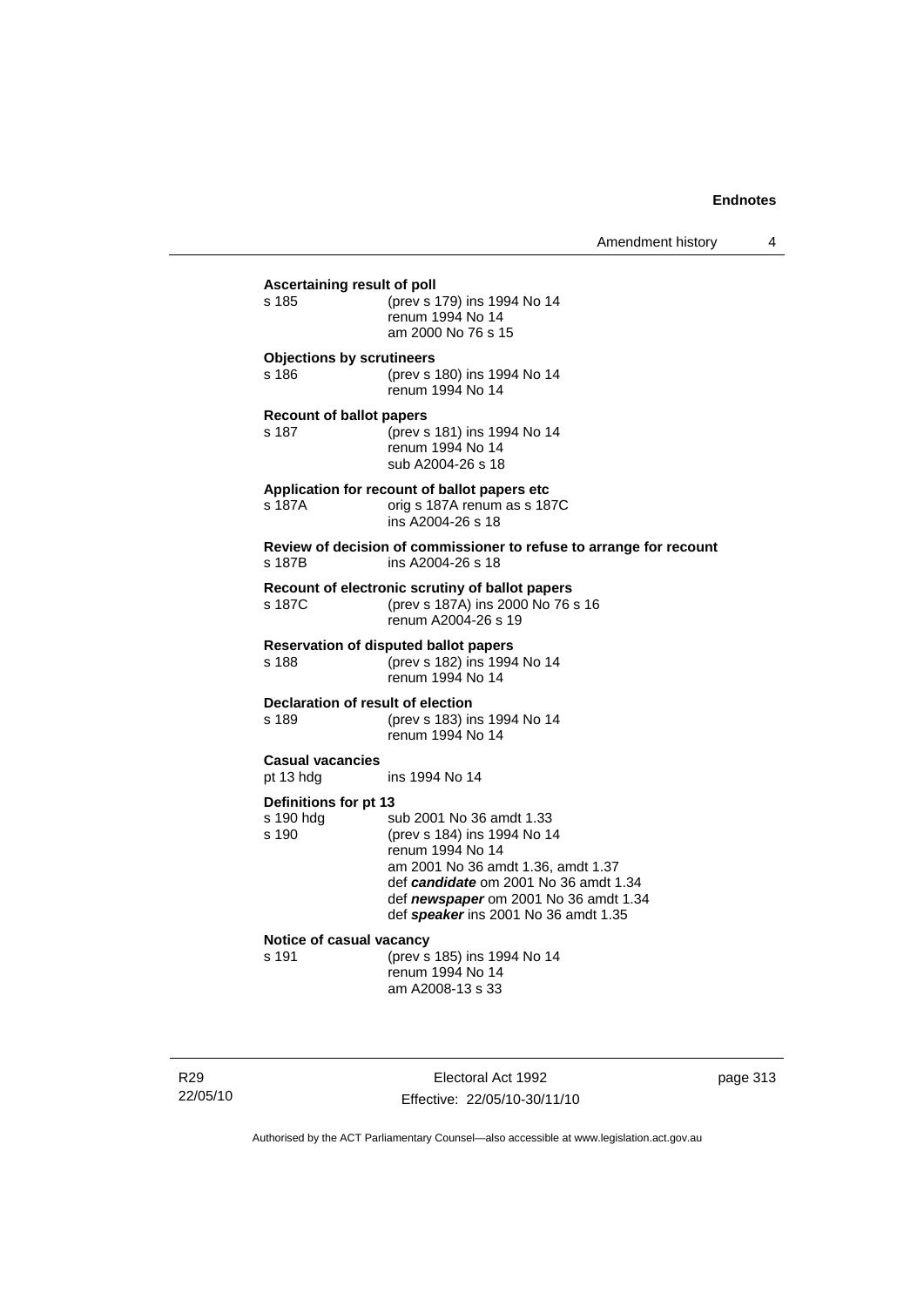4 Amendment history

| s 192                              | <b>Candidates for casual vacancy</b><br>(prev s 186) ins 1994 No 14<br>renum 1994 No 14<br>am LA (see 2001 No 36 amdt 1.99); 2001 No 44 amdt 1.1358,<br>amdt 1.1359                                                                                                                                     |
|------------------------------------|---------------------------------------------------------------------------------------------------------------------------------------------------------------------------------------------------------------------------------------------------------------------------------------------------------|
| s 193                              | <b>Publication of candidates' details</b><br>(prev s 187) ins 1994 No 14<br>renum 1994 No 14                                                                                                                                                                                                            |
| s 194                              | Determination of candidate to fill vacancy<br>(prev s 188) ins 1994 No 14<br>renum 1994 No 14<br>am 2002 No 30 amdt 3.352; A2008-13 s 34; ss renum R26 LA                                                                                                                                               |
| s 195                              | <b>Assembly nominees</b><br>(prev s 189) ins 1994 No 14<br>renum 1994 No 14<br>am 2001 No 36 s 23                                                                                                                                                                                                       |
| s 196                              | Term of office of MLA declared elected under pt 13<br>(prev s 190) ins 1994 No 14<br>renum 1994 No 14                                                                                                                                                                                                   |
| s 197                              | Dissolution or pre-election period<br>(prev s 191) ins 1994 No 14<br>renum 1994 No 14<br>am 2002 No 30 amdt 3.305                                                                                                                                                                                       |
| pt 14 hdg                          | <b>Election funding and financial disclosure</b><br>ins 1994 No 14                                                                                                                                                                                                                                      |
| <b>Preliminary</b><br>div 14.1 hdg | (prev pt 14 div 1 hdg) renum 2001 No 36 amdt 1.99                                                                                                                                                                                                                                                       |
| s 198 hdg<br>s 198                 | Definitions for pt 14<br>sub 2001 No 36 amdt 1.38<br>(prev s 192) ins 1994 No 14<br>renum 1994 No 14<br>am 2001 No 36 amdt 1.42, amdt 1.43<br>def associated entity ins 1996 No 56 s 4<br>sub 2001 No 36 s 24<br>am A2004-26 amdt 1.64<br>def ballot group ins 2001 No 36 s 25<br>om A2004-26 amdt 1.33 |

page 314 Electoral Act 1992 Effective: 22/05/10-30/11/10

R29 22/05/10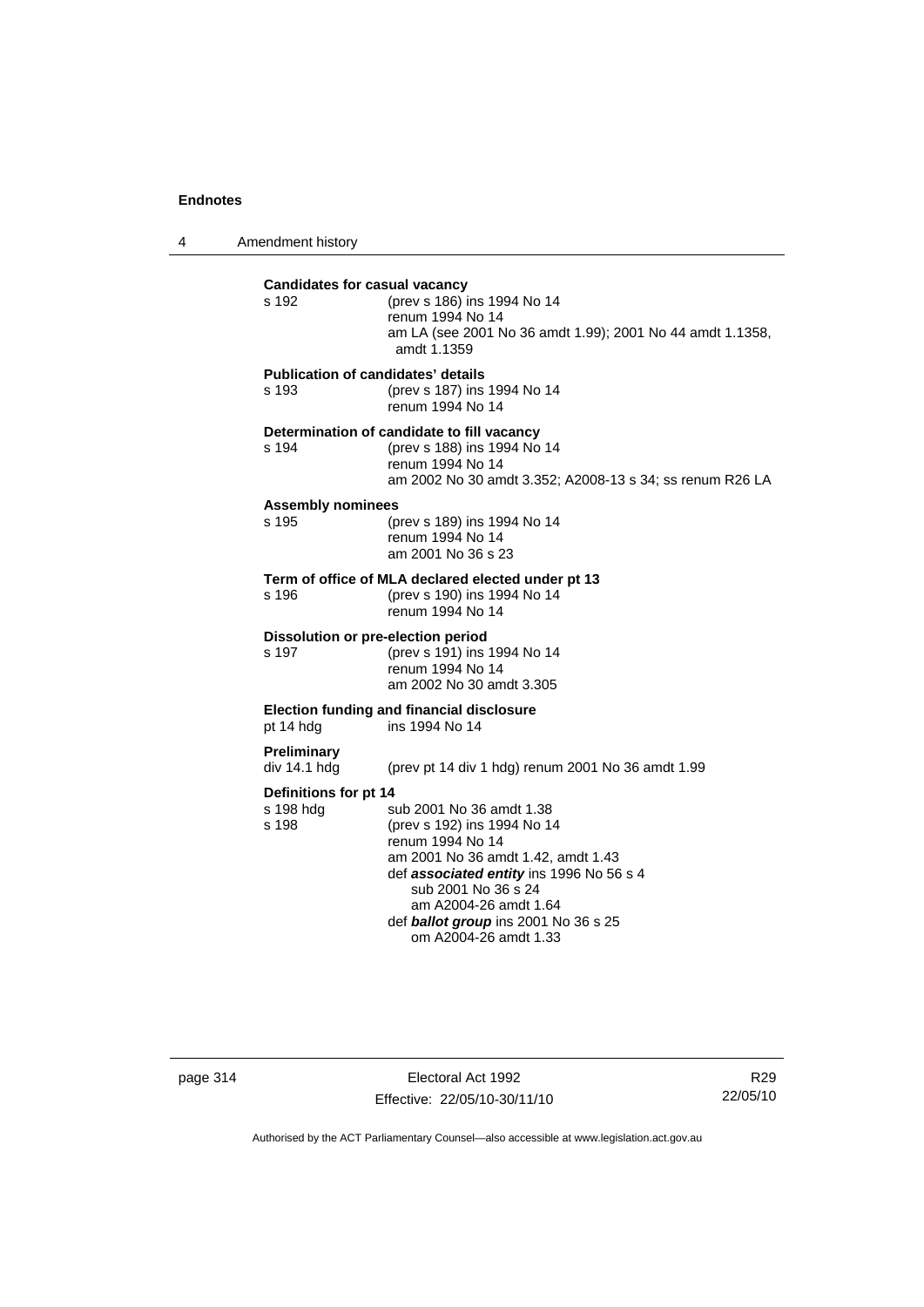| s 198A hdg                                 | def entity ins 1996 No 56 s 4<br>def <i>financial controller</i> ins 1996 No 56 s 4<br>def gift am 2001 No 36 amdt 1.39; A2004-26 s 20; A2008-13<br>s 35<br>def <i>independent MLA</i> om 2001 No 36 amdt 1.40<br>def non-party group om A2008-13 s 36<br>def register am 2001 No 36 amdt 1.41; A2004-26 amdt 1.60<br>def reporting agent sub 2001 No 36 s 26<br>am A2004-26 amdt 1.34, amdt 1.60<br>Reference to things done by party etc<br>sub A2004-26 amdt 1.35 |
|--------------------------------------------|----------------------------------------------------------------------------------------------------------------------------------------------------------------------------------------------------------------------------------------------------------------------------------------------------------------------------------------------------------------------------------------------------------------------------------------------------------------------|
| s 198A                                     | ins 2001 No 36 amdt 1.43<br>am A2004-26 amdt 1.36                                                                                                                                                                                                                                                                                                                                                                                                                    |
| s 198B                                     | Candidate remains candidate after election<br>ins 2001 No 36 amdt 1.43                                                                                                                                                                                                                                                                                                                                                                                               |
| <b>Related bodies corporate</b><br>s 199   | (prev s 193) ins 1994 No 14<br>renum 1994 No 14                                                                                                                                                                                                                                                                                                                                                                                                                      |
| Activities of campaign committees<br>s 200 | (prev s 194) ins 1994 No 14<br>renum 1994 No 14<br>am 2001 No 36 amdt 1.44; A2004-26 amdt 1.37, amdt 1.62                                                                                                                                                                                                                                                                                                                                                            |
| <b>Disclosure periods</b><br>s 201         | (prev s 195) ins 1994 No 14<br>renum 1994 No 14<br>def <i>disclosure day</i> am 1997 No 91 s 24; 2001 No 36<br>amdt 1.45; 2002 No 30 amdt 3.306; A2003-54 s 5; A2004-26<br>amdt 1.63; A2008-13 s 37                                                                                                                                                                                                                                                                  |
| Gifts-determination of amounts<br>s 202    | (prev s 196) ins 1994 No 14<br>renum 1994 No 14                                                                                                                                                                                                                                                                                                                                                                                                                      |
| <b>Reporting agents</b><br>div 14.2 hdg    | (prev pt 14 div 2 hdg) renum LA (see 2000 No 76 s 24)                                                                                                                                                                                                                                                                                                                                                                                                                |
| <b>Appointed agents</b><br>s 203           | (prev s 197) ins 1994 No 14<br>renum 1994 No 14<br>am 1997 No 91; 2001 No 36 amdts 1.46-1.48; LA (see 2001<br>No 36 amdt 1.99); 2002 No 30 amdt 3.307, amdt 3.308,<br>amdt 3.352; A2004-26 amdt 1.38, amdt 1.39, amdt 1.61,<br>amdt 1.63; ss renum R16 LA (see A2004-26 amdt 1.66);<br>A2008-13 s 38, s 39; pars renum R26 LA                                                                                                                                        |

R29 22/05/10 J.

Electoral Act 1992 Effective: 22/05/10-30/11/10 page 315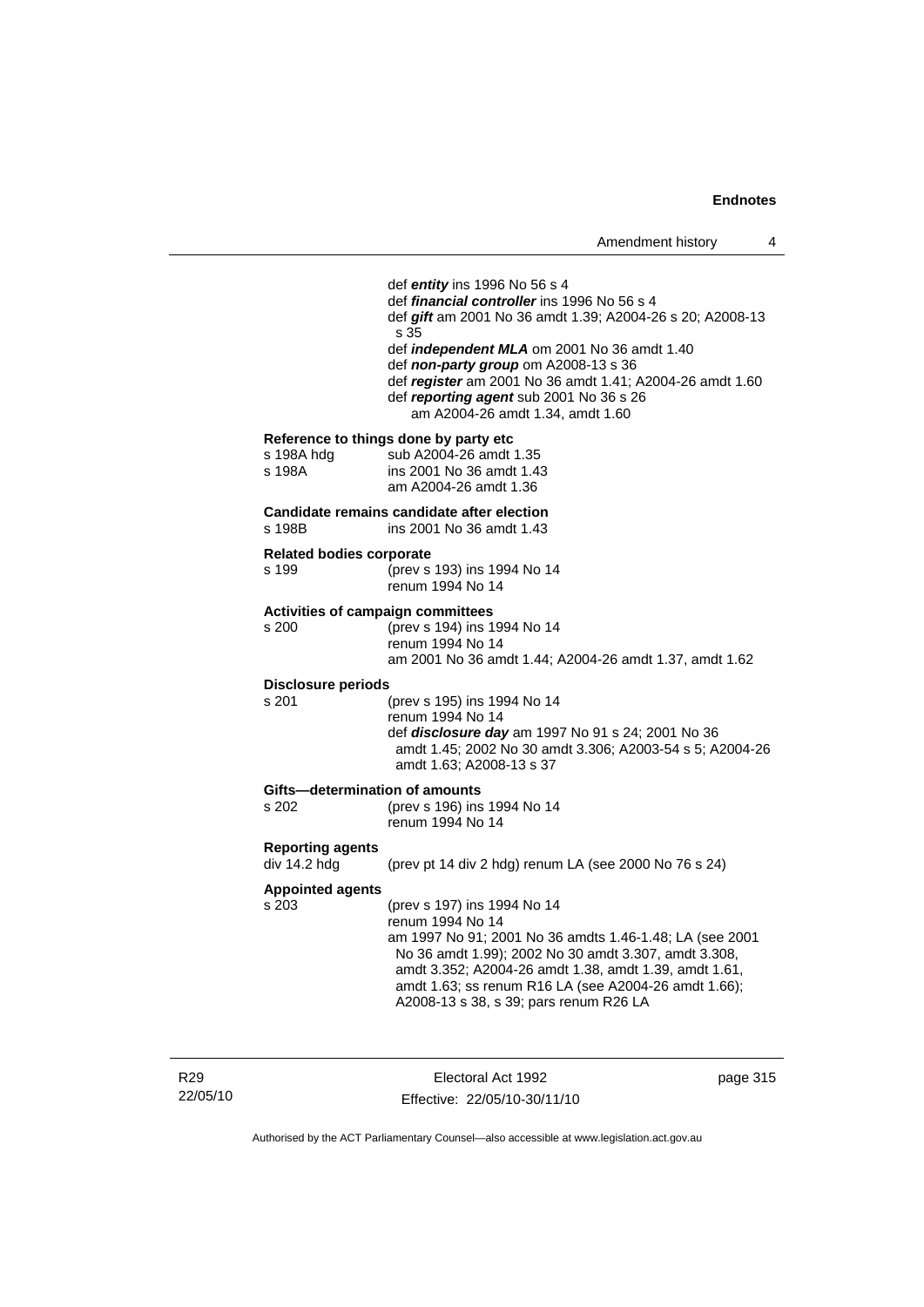4 Amendment history

| <b>Non-appointed agents</b><br>s 204 | (prev s 198) ins 1994 No 14                                           |
|--------------------------------------|-----------------------------------------------------------------------|
|                                      | renum 1994 No 14                                                      |
|                                      | am 1997 No 91; 2001 No 36 amdt 1.49, amdt 1.50; LA                    |
|                                      | (see 2001 No 36 amdt 1.99); A2004-26 amdt 1.61,                       |
|                                      | amdt 1.63; A2008-13 s 40; ss renum R26 LA                             |
| <b>Registers of reporting agents</b> |                                                                       |
| s 205                                | (prev s 199) ins 1994 No 14                                           |
|                                      | renum 1994 No 14<br>am 2001 No 36 amdts 1.51-1.53; LA (see 2001 No 36 |
|                                      | amdt 1.99); 2002 No 30 amdt 3.309; A2004-26 amdt 1.40,                |
|                                      | amdt 1.41, amdt 1.60; pars renum R16 LA (see A2004-26                 |
|                                      | amdt 1.66); A2008-13 s 41, s 42                                       |
| <b>Election funding</b>              |                                                                       |
| div 14.3 hdg                         | (prev pt 14 div 3 hdg) renum LA (see 2000 No 76 s 24)                 |
| Who eligible votes are cast for      |                                                                       |
| s 206                                | (prev s 200) ins 1994 No 14                                           |
|                                      | renum 1994 No 14<br>am 1996 No 56                                     |
|                                      | sub 2001 No 36 amdt 1.54                                              |
|                                      | am A2004-26 s 21                                                      |
|                                      | sub A2008-13 s 43                                                     |
| <b>Entitlement to funds</b>          |                                                                       |
| s 207                                | (prev s 201) ins 1994 No 14                                           |
|                                      | renum 1994 No 14                                                      |
|                                      | am 1996 No 56; 2001 No 36 amdt 1.55; A2004-26 s 22;<br>A2008-13 s 44  |
|                                      |                                                                       |
| <b>Threshold</b><br>s 208            | (prev s 202) ins 1994 No 14                                           |
|                                      | renum 1994 No 14                                                      |
|                                      | sub 1996 No 56; 2001 No 36 s 27                                       |
|                                      | am A2004-26 s 23, amdt 1.42, amdt 1.63                                |
| <b>Claims for payment</b>            |                                                                       |
| s 209                                | (prev s 203) ins 1994 No 14                                           |
|                                      | renum 1994 No 14                                                      |
|                                      | om 1996 No 56                                                         |
|                                      |                                                                       |
|                                      | Claims by party reporting agents                                      |
| s 210                                | (prev s 204) ins 1994 No 14<br>renum 1994 No 14                       |

| page 316 |  |
|----------|--|
|----------|--|

page 316 Electoral Act 1992 Effective: 22/05/10-30/11/10

R29 22/05/10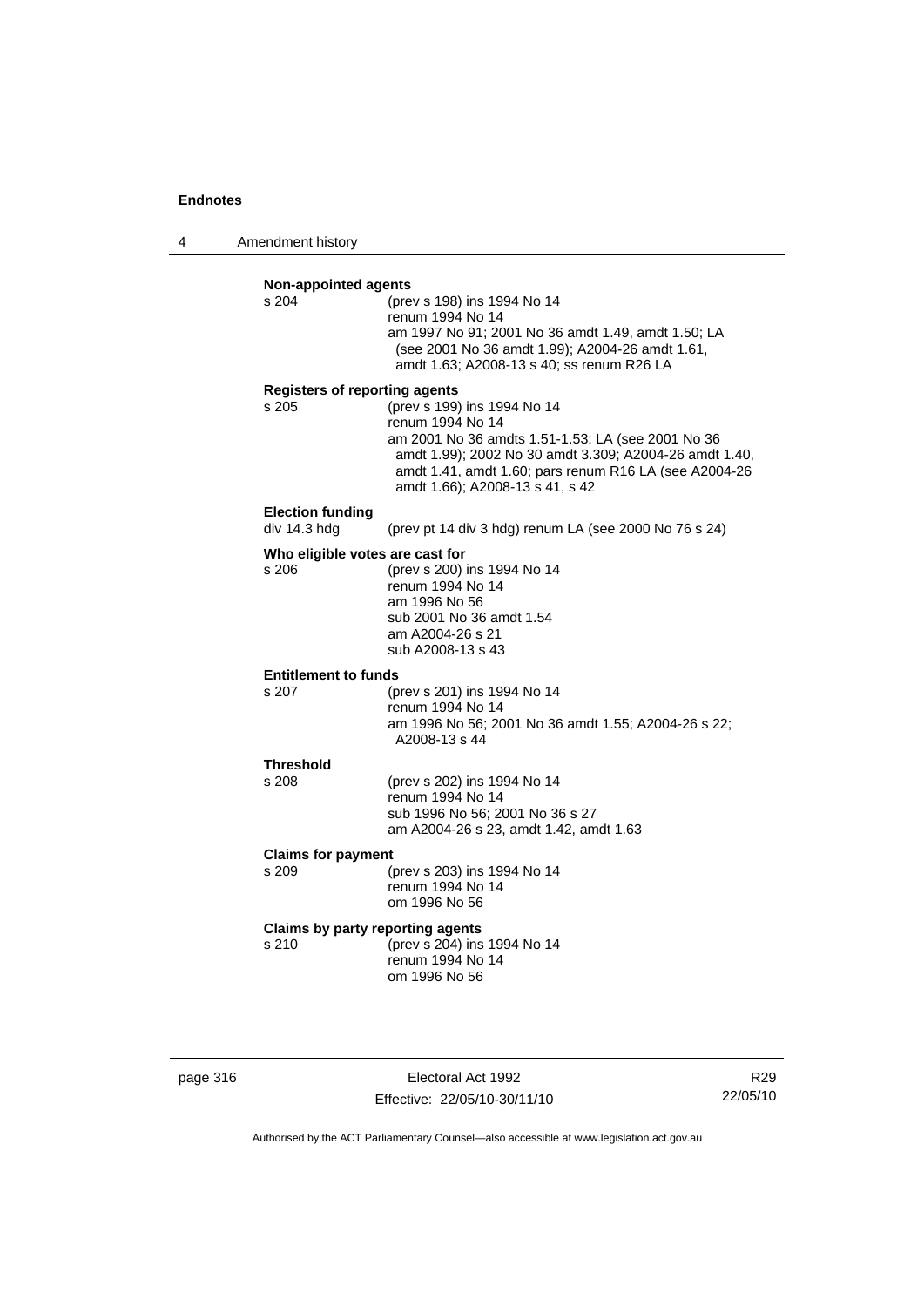#### **Determination of claims**

s 211 (prev s 205) ins 1994 No 14 renum 1994 No 14 om 1996 No 56

#### **Making of payments**

s 212 (prev s 206) ins 1994 No 14 renum 1994 No 14 am 1996 No 56; 2001 No 36 amdt 1.56, amdt 1.57; LA (see 2001 No 36 amdt 1.99); A2004-26 s 24, amdt 1.63; A2008-13 s 45, s 46; ss renum R26 LA

#### **Revocation of determinations**

s 213 (prev s 207) ins 1994 No 14 renum 1994 No 14 om 1996 No 56

# **Death of candidate**

(prev s 208) ins 1994 No 14 renum 1994 No 14 am 1996 No 56; 2001 No 36 amdt 1.58; A2004-26 s 26; A2008-13 s 47

#### **Application voluntary**

s 215 (prev s 209) ins 1994 No 14 renum 1994 No 14 am 1996 No 56

#### **Disclosure of donations**

div 14.4 hdg (prev pt 14 div 4 hdg) renum LA (see 2000 No 76 s 24)

### **Meaning of** *defined details* **for div 4**

| s 216 hda | sub 2001 No 36 amdt 1.59         |
|-----------|----------------------------------|
| s 216     | (prev s 210) ins 1994 No 14      |
|           | renum 1994 No 14                 |
|           | def gift om 2001 No 36 amdt 1.60 |

#### **Disclosure of gifts**

s 217 (prev s 211) ins 1994 No 14 renum 1994 No 14 am 2001 No 36 s 28; 2001 No 44 amdt 1.1360, amdt 1.1361; 2002 No 30 amdt 3.353; A2004-26 s 27; A2008-13 s 48

### **Disclosure of gifts—non-party groups**

s 218 (prev s 212) ins 1994 No 14 renum 1994 No 14 am 2001 No 36 s 29; 2001 No 44 amdt 1.1362, amdt 1.1363; 2002 No 30 amdt 3.353 om A2008-13 s 49

R29 22/05/10

Electoral Act 1992 Effective: 22/05/10-30/11/10 page 317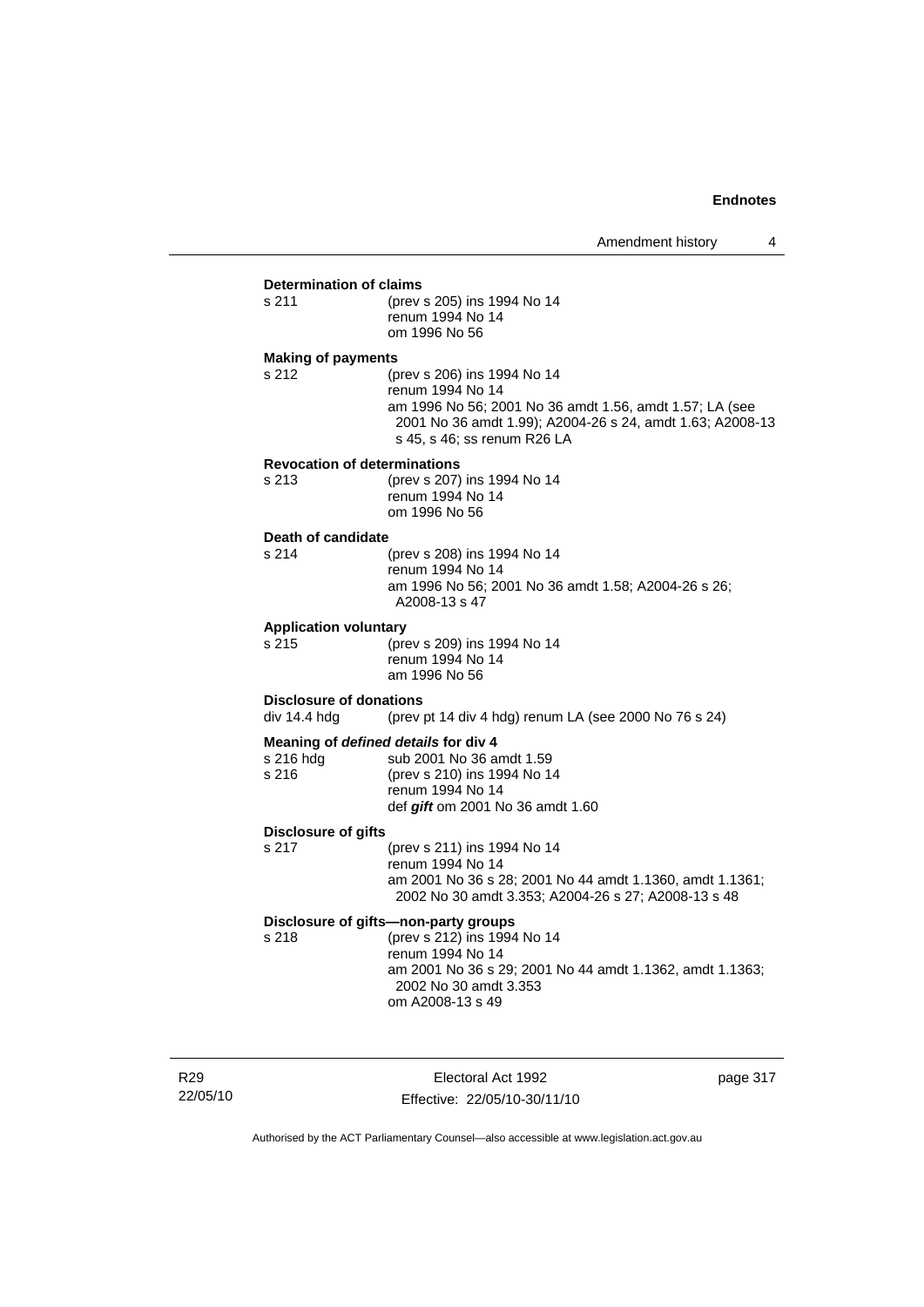| 4 | Amendment history |
|---|-------------------|
|---|-------------------|

#### **Certain loans not to be received**

| s 218A | ins 2001 No 36 s 30                                                                                      |
|--------|----------------------------------------------------------------------------------------------------------|
|        | am A2004-26 amdt 1.43, amdt 1.44, amdt 1.60; ss, pars<br>renum R16 LA (see A2004-26 amdt 1.66); A2008-13 |
|        | ss 50-54; ss and pars renum R26 LA                                                                       |

#### **Nil returns**

s 219 (prev s 213) ins 1994 No 14 renum 1994 No 14 am A2008-13 s 55

### **Disclosure of gifts by persons incurring political expenditure**

s 220 (prev s 214) ins 1994 No 14 renum 1994 No 14 am 1996 No 56; 2001 No 36 s 31 and amdt 1.61; LA (see 2001 No 36 amdt 1.99); 2001 No 44 amdt 1.1364, amdt 1.1365; 2002 No 30 amdt 3.353; A2004-26 amdt 1.60, amdt 1.63

### **Disclosure of gifts made to candidates**

| s 221 hdg | sub A2008-13 s 56                                        |
|-----------|----------------------------------------------------------|
| s 221     | (prev s 215) ins 1994 No 14                              |
|           | renum 1994 No 14                                         |
|           | am 1996 No 56; LA (see 2001 No 36 amdt 1.99); 2001 No 44 |
|           | amdts 1.1366-1.1369: 2002 No 30 amdt 3.353: A2004-26     |
|           | s 28, s 29; A2008-13 s 57, s 58                          |
|           |                                                          |

## **Annual returns of donations**

ins 1996 No 56 sub 2001 No 36 s 32 am 2001 No 44 amdts 1.1370-1.1372; 2002 No 30 amdt 3.353; A2004-26 s 30; A2004-26 amdt 1.60; A2008-13 ss 59-61

### **Advice about obligations to make returns**

| s 221B | ins 1996 No 56                             |
|--------|--------------------------------------------|
|        | sub 2001 No 36 s 32                        |
|        | am A2004-26 amdt 1.60: A2008-13 s 62, s 63 |
|        |                                            |

#### **Anonymous gifts**

s 222 (prev s 216) ins 1994 No 14 renum 1994 No 14 sub 2001 No 36 s 32 am A2004-26 s 31, amdt 1.45, amdt 1.60; pars renum R16 LA (see A2004-26 amdt 1.66); A2008-13 ss 64-70; ss and pars renum R26 LA

#### **Disclosure of electoral expenditure**

div 14.5 hdg (prev pt 14 div 5 hdg) renum LA (see 2000 No 76 s 24)

page 318 **Electoral Act 1992** Effective: 22/05/10-30/11/10

R29 22/05/10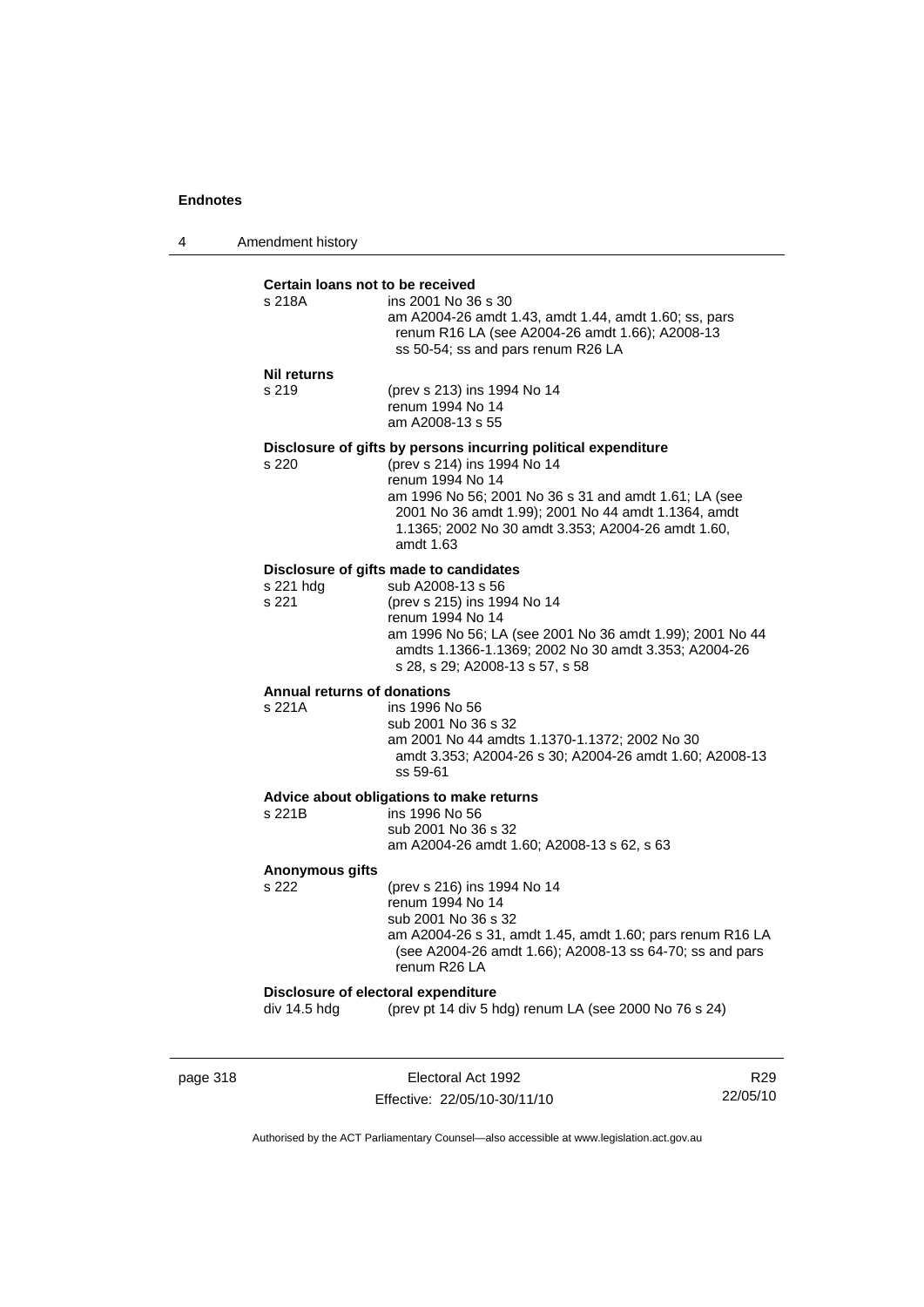### **Definitions for div 14.5**

| s 223 hdg<br>s 223                    | sub 2001 No 36 amdt 1.62<br>(prev s 217) ins 1994 No 14<br>renum 1994 No 14; 2001 No 36 amdt 1.99<br>am 2001 No 36 amdt 1.64, amdt 1.65<br>def electoral expenditure am 1996 No 56 s 16; LA (see 2001<br>No 36 amdt 1.99); A2008-13 s 71, s 72<br>def participant ins 2001 No 36 amdt 1.63<br>am A2004-26 s 32; A2008-13 s 73<br>def relates ins 2001 No 36 amdt 1.63 |
|---------------------------------------|-----------------------------------------------------------------------------------------------------------------------------------------------------------------------------------------------------------------------------------------------------------------------------------------------------------------------------------------------------------------------|
| Returns of electoral expenditure      |                                                                                                                                                                                                                                                                                                                                                                       |
| s 224                                 | (prev s 218) ins 1994 No 14<br>renum 1994 No 14; 2001 No 36 amdt 1.99<br>am 1996 No 56; 2001 No 36 amdt 1.66, amdt 1.67; LA (see<br>2001 No 36 amdt 1.99); 2001 No 44 amdt 1.1373, amdt<br>1.1374; 2002 No 30 amdt 3.353; A2004-26 s 33, amdt 1.60,<br>amdt 1.63; A2008-13 ss 74-76; ss renum R26 LA                                                                  |
| Nil returns                           |                                                                                                                                                                                                                                                                                                                                                                       |
| s 225                                 | (prev s 219) ins 1994 No 14<br>renum 1994 No 14<br>am 1996 No 56; 2001 No 36 amdt 1.68; A2004-26 amdt 1.63;<br>A2008-13 s 77; ss renum R26 LA                                                                                                                                                                                                                         |
|                                       | Returns by broadcasters and publishers                                                                                                                                                                                                                                                                                                                                |
| s 226                                 | (prev s 220) ins 1994 No 14<br>renum 1994 No 14<br>am 2001 No 44 amdt 1.1375, amdt 1.1376; 2002 No 30<br>amdt 3.353; A2004-26 s 34; A2008-13 s 78                                                                                                                                                                                                                     |
| Multiple elections on same day        |                                                                                                                                                                                                                                                                                                                                                                       |
| s 227                                 | (prev s 221) ins 1994 No 14<br>renum 1994 No 14<br>am 2001 No 44 amdt 1.1377                                                                                                                                                                                                                                                                                          |
| <b>Annual returns</b><br>div 14.6 hdg | (prev pt 14 div 6 hdg) renum LA (see 2000 No 76 s 24)                                                                                                                                                                                                                                                                                                                 |
| s 228 hdg<br>s 228                    | Meaning of defined particulars for div 14.6<br>sub 2001 No 36 amdt 1.69<br>(prev s 222) ins 1994 No 14<br>renum 1994 No 14<br>am A2008-13 s 79                                                                                                                                                                                                                        |
| <b>Fund-raising events</b>            |                                                                                                                                                                                                                                                                                                                                                                       |
| s 229                                 | (prev s 223) ins 1994 No 14<br>renum 1994 No 14<br>om 1996 No 56                                                                                                                                                                                                                                                                                                      |
|                                       |                                                                                                                                                                                                                                                                                                                                                                       |

R29 22/05/10

Electoral Act 1992 Effective: 22/05/10-30/11/10 page 319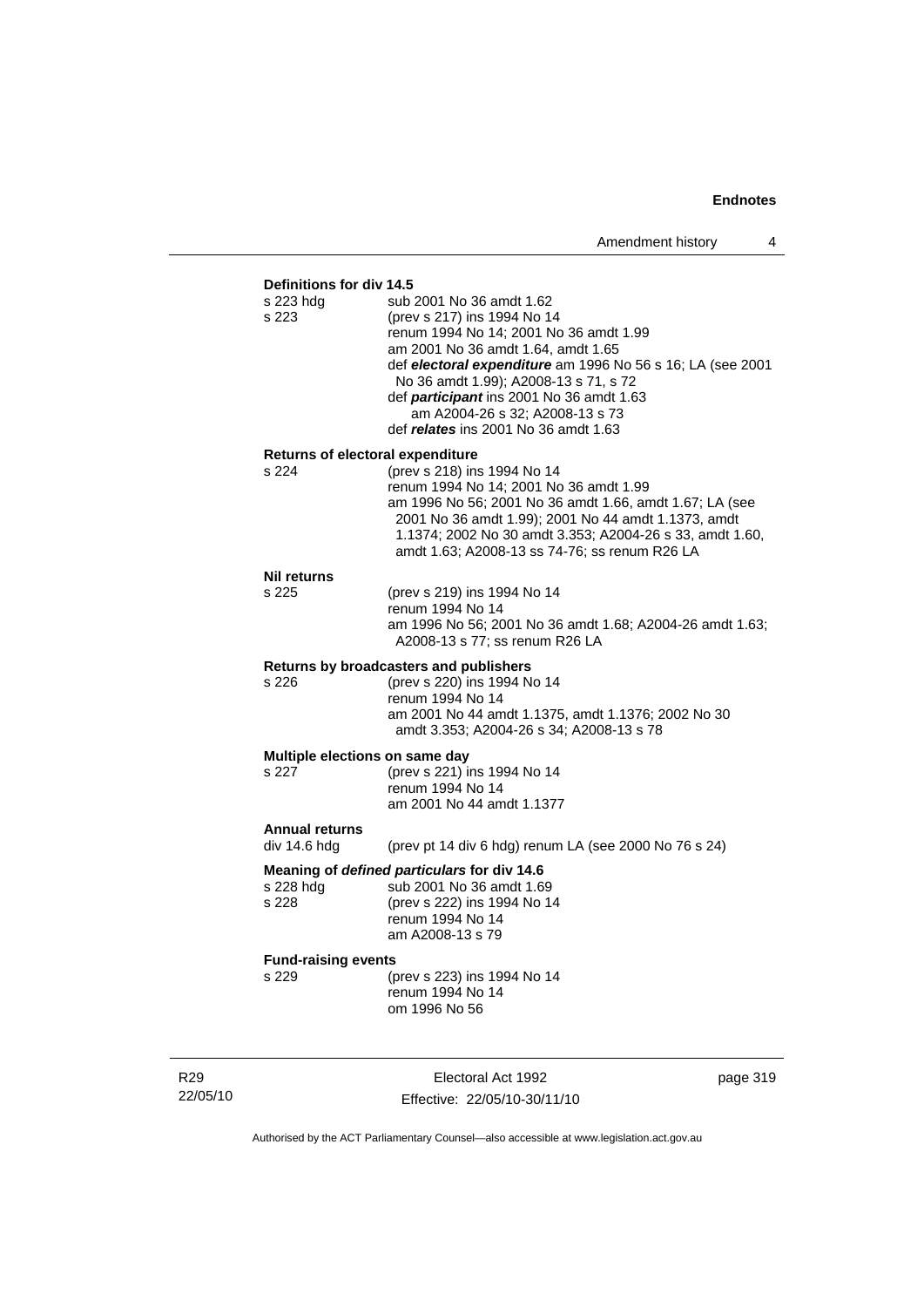4 Amendment history

### **Annual returns by parties and MLAs**  s 230 hdg sub A2004-26 amdt 1.46 s 230 (prev s 224) ins 1994 No 14 renum 1994 No 14 am 1996 No 56; 2000 No 50 s 4 sub 2001 No 36 s 33 am LA (see 2001 No 36 amdt 1.99); 2001 No 44 amdt 1.1378 (as sub 2001 No 36 amdt 2.2), amdt 1.1379; 2002 No 30 amdt 3.353; A2004-26 amdt 1.60, amdt 1.63; A2008-13 ss 80-82; ss renum R26 LA **Periods of less than financial year** s 231 (prev s 225) ins 1994 No 14 renum 1994 No 14 sub 2001 No 36 s 33 am A2004-26 amdt 1.47, amdt 1.60, amdt 1.63, amdt 1.64; pars renum R16 LA (see A2004-26 amdt 1.66) **Returns by parties under Commonwealth Electoral Act** s 231A ins 1996 No 56 om A2008-13 s 83 **Annual returns by associated entities** s 231B ins 1996 No 56 sub 2001 No 36 s 34 am 2001 No 44 amdt 1.1380, 1.1381; 2002 No 30 amdt 3.353; A2004-26 amdt 1.64; A2008-13 s 84 **Returns by associated entities under Commonwealth Electoral Act** ins 1996 No 56 om A2008-13 s 85 **Amounts received**  s 232 (prev s 226) ins 1994 No 14 renum 1994 No 14 sub 1996 No 56; 2001 No 36 s 35 am A2004-26 amdt 1.60, amdt 1.64 sub A2008-13 s 86 **Amounts paid**  s 233 (prev s 227) ins 1994 No 14 renum 1994 No 14 am 1996 No 56 om 2001 No 36 s 35 **Outstanding amounts**<br>s 234 (pre s 234 (prev s 228) ins 1994 No 14 renum 1994 No 14 am 1994 No 78; 1996 No 56; 2001 No 36 amdt 1.70; A2004-26 amdt 1.60; A2008-13 s 87

page 320 **Electoral Act 1992** Effective: 22/05/10-30/11/10

R29 22/05/10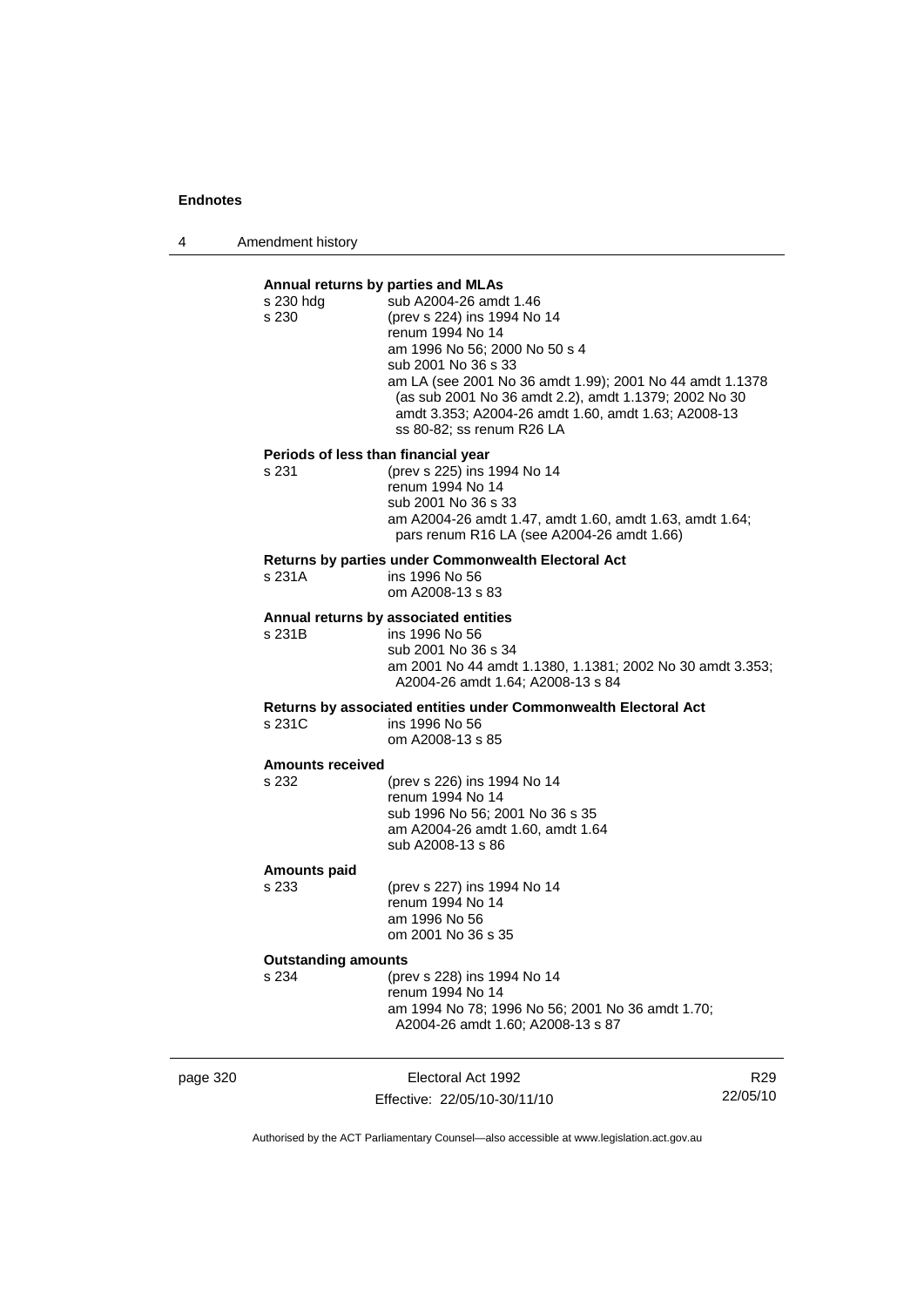| <b>Regulations</b>                                                                                               |                                                                                                                                                                                                                                  |
|------------------------------------------------------------------------------------------------------------------|----------------------------------------------------------------------------------------------------------------------------------------------------------------------------------------------------------------------------------|
| s 234A                                                                                                           | ins 1996 No 56                                                                                                                                                                                                                   |
| Compliance<br>div 14.7 hdg                                                                                       | (prev pt 14 div 7 hdg) renum LA (see 2000 No 76 s 24)                                                                                                                                                                            |
| Definitions for div 14.7<br>s 235                                                                                | (prev s 229) ins 1994 No 14<br>renum 1994 No 14<br>sub 2001 No 36 amdt 1.71                                                                                                                                                      |
| <b>Offences</b>                                                                                                  |                                                                                                                                                                                                                                  |
| s 236                                                                                                            | (prev s 230) ins 1994 No 14<br>renum 1994 No 14<br>am 1996 No 56; 1998 No 54; 2001 No 36 amdt 1.72; LA (see<br>2001 No 36 amdt 1.99); 2002 No 30 amdt 3.310; A2003-54<br>s 6; A2004-26 amdt 1.63; A2008-13 s 88; ss renum R26 LA |
| <b>Investigation notices generally</b>                                                                           |                                                                                                                                                                                                                                  |
| s 237                                                                                                            | (prev s 231) ins 1994 No 14<br>renum 1994 No 14<br>am 1996 No 56; 1998 No 54<br>sub 2001 No 36 s 36<br>am 2002 No 30 amdt 3.311, amdt 3.352; A2004-26 amdt 1.48,                                                                 |
|                                                                                                                  | amdt 1.49, amdt 1.63                                                                                                                                                                                                             |
| s 237A                                                                                                           | Investigation notices about associated entities<br>ins 2001 No 36 s 36<br>amdt 1.147                                                                                                                                             |
|                                                                                                                  | ins 2001 No 36 s 36                                                                                                                                                                                                              |
| <b>Investigation notice offences</b><br>s 237B                                                                   | am 2002 No 30 amdt 3.311; A2008-37 amdt 1.140, A2008-37                                                                                                                                                                          |
|                                                                                                                  | (prev s 232) ins 1994 No 14<br>renum 1994 No 14                                                                                                                                                                                  |
|                                                                                                                  | (prev s 233) ins 1994 No 14<br>renum 1994 No 14<br>am 1996 No 56; 2001 No 36 amdt 1.73; A2003-54 s 7;<br>A2004-26 amdt 1.60                                                                                                      |
| <b>Investigation-search warrants</b><br>s 238<br><b>Records</b><br>s 239<br><b>Miscellaneous</b><br>div 14.8 hdg | (prev pt 14 div 8 hdg) renum LA (see 2000 No 76 s 24)                                                                                                                                                                            |

R29 22/05/10

Electoral Act 1992 Effective: 22/05/10-30/11/10 page 321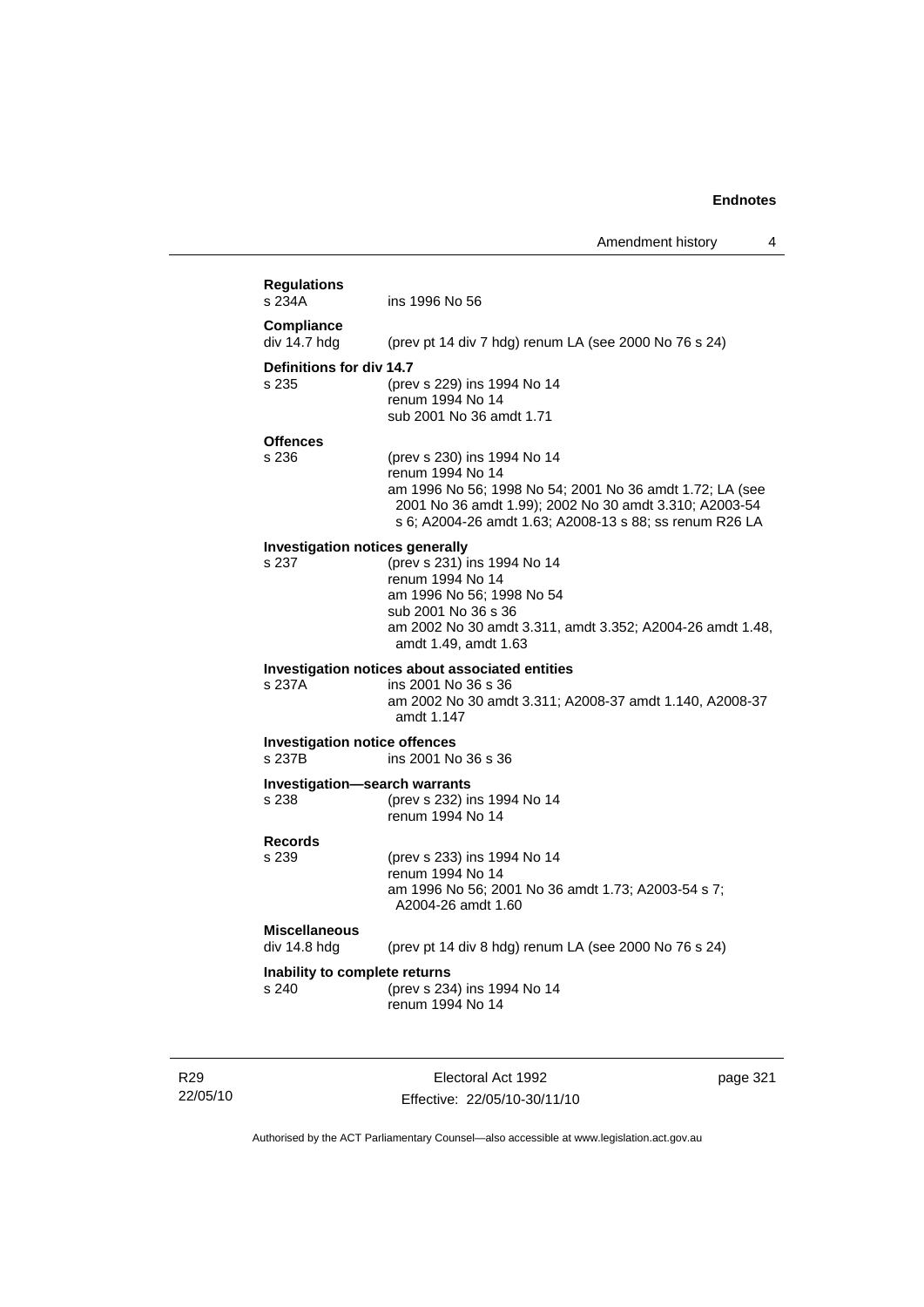4 Amendment history

|          | Noncompliance with pt 14                         |                                                                                                                                                                                                                                                                                                                                                        |                 |
|----------|--------------------------------------------------|--------------------------------------------------------------------------------------------------------------------------------------------------------------------------------------------------------------------------------------------------------------------------------------------------------------------------------------------------------|-----------------|
|          | s 241                                            | (prev s 235) ins 1994 No 14<br>renum 1994 No 14<br>am 2001 No 36 amdt 1.74; A2004-26 s 35; A2008-13 s 89;<br>pars renum R26 LA                                                                                                                                                                                                                         |                 |
|          | <b>Amendment of returns</b>                      |                                                                                                                                                                                                                                                                                                                                                        |                 |
|          | s 242                                            | (prev s 236) ins 1994 No 14<br>renum 1994 No 14<br>am 1996 No 56; 2001 No 36 amdt 1.75; A2004-26 amdt 1.60,<br>A2008-37 amdt 1.147                                                                                                                                                                                                                     |                 |
|          | s 243                                            | Copies of returns to be available for public inspection<br>(prev s 237) ins 1994 No 14<br>renum 1994 No 14<br>am 1996 No 56<br>sub 2001 No 36 s 37<br>am 2001 No 44 amdt 1.1382, amdt 1.1383                                                                                                                                                           |                 |
|          | pt 15 hdg                                        | Notification and review of decisions<br>ins 1994 No 14<br>sub A2008-37 amdt 1.141                                                                                                                                                                                                                                                                      |                 |
|          | Definition for Act-pt 15<br>s 244 hdg<br>s 244   | sub 2001 No 36 amdt 1.76<br>(prev s 238) ins 1994 No 14<br>renum 1994 No 14<br>sub A2008-37 amdt 1.141                                                                                                                                                                                                                                                 |                 |
|          | Definitions-pt 15                                |                                                                                                                                                                                                                                                                                                                                                        |                 |
|          | s 245                                            | (prev s 239) ins 1994 No 14<br>renum 1994 No 14<br>am 1996 No 56; 2001 No 36 amdts 1.77-1.79; LA (see 2001<br>No 36 amdt 1.99); A2004-26 amdt 1.61, amdt 1.63<br>sub A2008-37 amdt 1.141<br>def <i>internally reviewable decision</i> ins A2008-37 amdt 1.141<br>def person ins A2008-37 amdt 1.141<br>def reviewable decision ins A2008-37 amdt 1.141 |                 |
|          | Internal review notices                          |                                                                                                                                                                                                                                                                                                                                                        |                 |
|          | s 246                                            | (prev s 240) ins 1994 No 14<br>renum 1994 No 14<br>sub A2008-37 amdt 1.141                                                                                                                                                                                                                                                                             |                 |
|          | <b>Applications for internal review</b><br>s 247 | (prev s 241) ins 1994 No 14<br>renum 1994 No 14<br>am 2001 No 36 s 38; LA (see 2001 No 36 amdt 1.99); 2001<br>No 44 amdt 1.1384; A2004-26 amdt 1.61, amdt 1.63<br>sub A2008-37 amdt 1.141                                                                                                                                                              |                 |
| page 322 |                                                  | Electoral Act 1992                                                                                                                                                                                                                                                                                                                                     | R <sub>29</sub> |

Authorised by the ACT Parliamentary Counsel—also accessible at www.legislation.act.gov.au

22/05/10

Effective: 22/05/10-30/11/10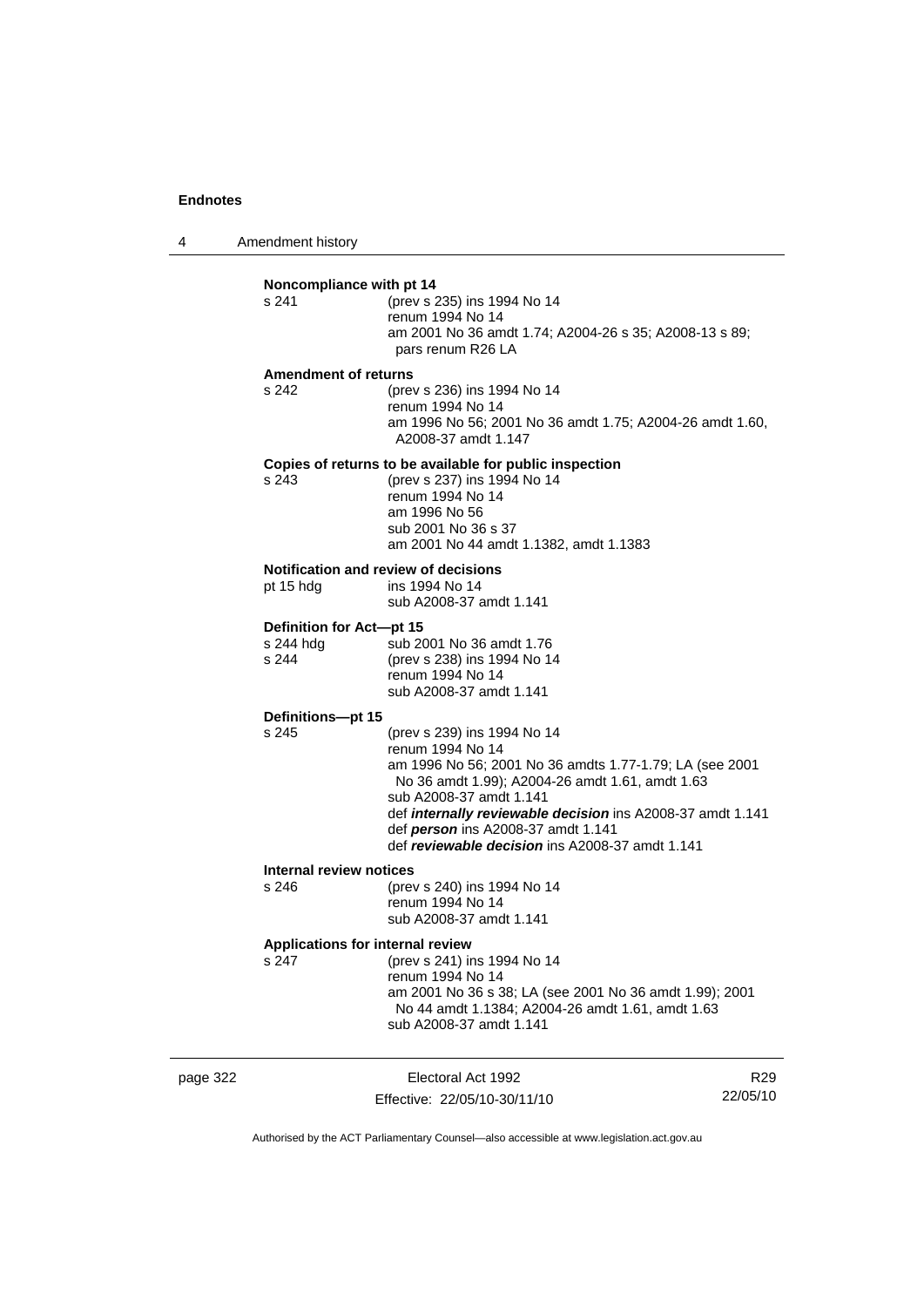| Amendment history |  |  |
|-------------------|--|--|
|-------------------|--|--|

**Stay of reviewable decisions**<br>s 248 (prev s 242) (prev s 242) ins 1994 No 14 renum 1994 No 14 sub A2008-37 amdt 1.141 **Review by electoral commission** s 249 (prev s 243) ins 1994 No 14 renum 1994 No 14 sub A2008-37 amdt 1.141 **Reviewable decision notices**  s 249A ins A2008-37 amdt 1.141 **Applications for review**  s 249B ins A2008-37 amdt 1.141 **Disputed elections, eligibility and vacancies** pt 16 hdg ins 1994 No 14 **Preliminary**  (prev pt 16 div 1 hdg) renum LA (see 2000 No 76 s 24) **Definitions for pt 16** s 250 hdg sub 2001 No 36 amdt 1.80 s 250 (prev s 244) ins 1994 No 14 renum 1994 No 14 am 2001 No 36 amdts 1.81-1.83 def *contravention* ins 2002 No 30 amdt 3.312 def *court* om 2002 No 30 amdt 3.313 def *Court of Disputed Elections* ins 2002 No 30 amdt 3.313 def *illegal practice* om 2002 No 30 amdt 3.314 def *proceeding* sub 2002 No 30 amdt 3.315 def *Speaker* ins 2002 No 30 amdt 3.316 def *undue influence* sub 2002 No 30 amdt 3.317 **References in pt 16 to** *contravention* **of sections** s 250A (prev s 250 (2)) renum 2001 No 36 amdt 1.82 om 2002 No 30 amdt 3.318 **Meaning of Speaker for pt 16**<br>s 251 hdg sub 2001 N sub 2001 No 36 amdt 1.84 s 251 (prev s 245) ins 1994 No 14 renum 1994 No 14 sub 2002 No 30 amdt 3.319 **Jurisdiction and powers of Supreme Court**  div 16.2 hdg (prev pt 16 div 2 hdg) renum LA (see 2000 No 76 s 24) **Court of Disputed Elections** s 252 (prev s 246) ins 1994 No 14 renum 1994 No 14

R29 22/05/10

Electoral Act 1992 Effective: 22/05/10-30/11/10 page 323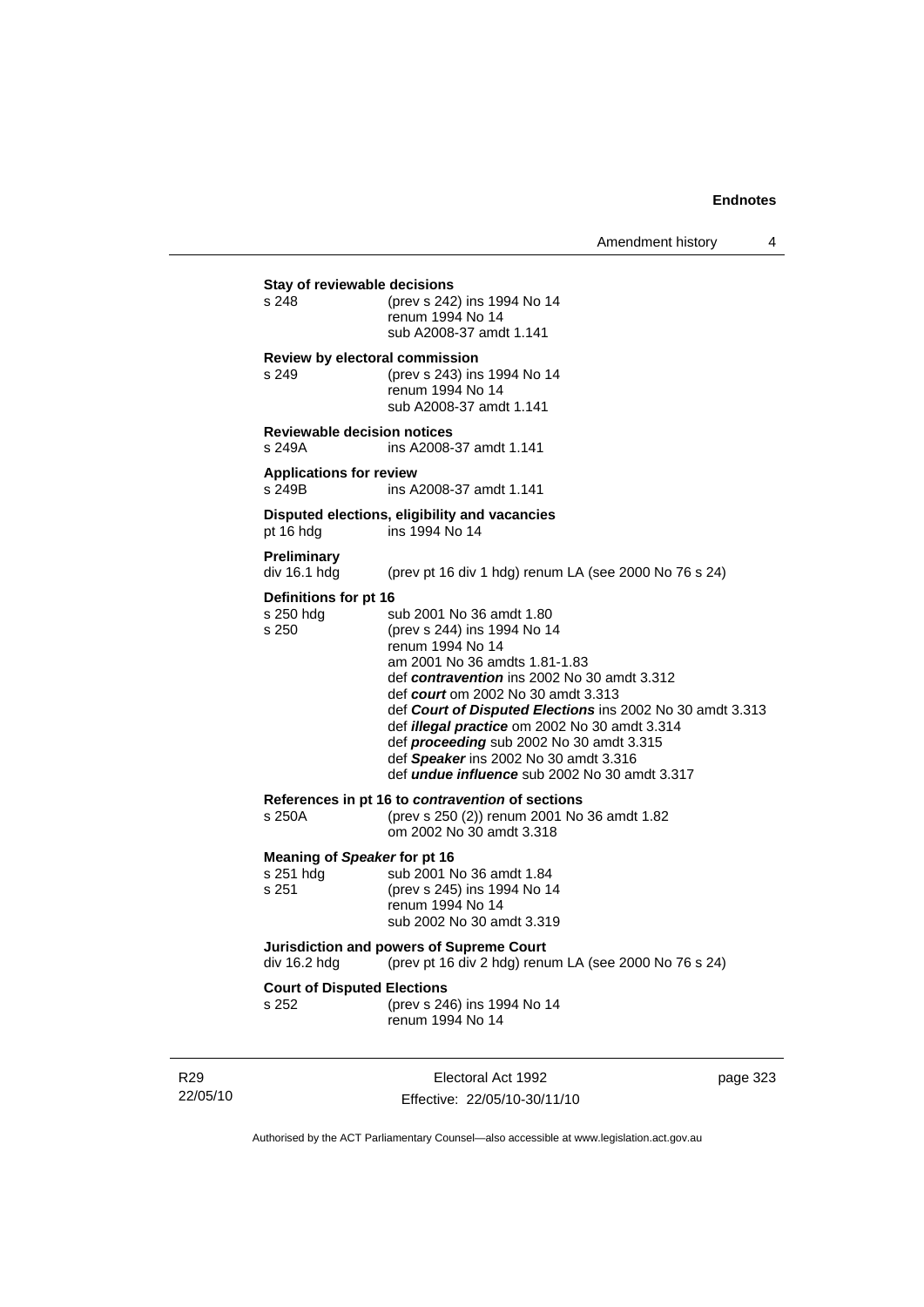4 Amendment history

| s 253<br>(prev s 247) ins 1994 No 14<br>renum 1994 No 14<br><b>Rules of court</b><br>s 254<br>(prev s 248) ins 1994 No 14<br>renum 1994 No 14<br>sub 2001 No 44 amdt 1.1385<br>om 2002 No 30 amdt 3.320<br>Decisions are final<br>s 255<br>(prev s 249) ins 1994 No 14<br>renum 1994 No 14<br>am 2002 No 30 amdt 3.321<br><b>Disputes elections</b><br>div 16.3 hdg<br>(prev pt 16 div 3 hdg) renum LA (see 2000 No 76 s 24)<br>Validity may be disputed after election<br>(prev s 250) ins 1994 No 14<br>s 256<br>renum 1994 No 14<br>am 2000 No 76 s 17<br>Persons entitled to dispute elections<br>s 257<br>(prev s 251) ins 1994 No 14<br>renum 1994 No 14<br>Form of application<br>s 258<br>(prev s 252) ins 1994 No 14<br>renum 1994 No 14<br>Time for filing application<br>s 259<br>(prev s 253) ins 1994 No 14<br>renum 1994 No 14<br>Deposit as security for costs<br>s 260<br>(prev s 254) ins 1994 No 14<br>renum 1994 No 14<br>Registrar to serve copies of application on certain persons<br>(prev s 255) ins 1994 No 14<br>s 261<br>renum 1994 No 14<br>Parties to application under div 16.3<br>s 262<br>(prev s 256) ins 1994 No 14<br>renum 1994 No 14<br>sub 2002 No 30 amdt 3.322<br>Withdrawal and abatement of application<br>s 263<br>(prev s 257) ins 1994 No 14<br>renum 1994 No 14 | <b>Powers of the court</b> |                                                           |  |  |
|---------------------------------------------------------------------------------------------------------------------------------------------------------------------------------------------------------------------------------------------------------------------------------------------------------------------------------------------------------------------------------------------------------------------------------------------------------------------------------------------------------------------------------------------------------------------------------------------------------------------------------------------------------------------------------------------------------------------------------------------------------------------------------------------------------------------------------------------------------------------------------------------------------------------------------------------------------------------------------------------------------------------------------------------------------------------------------------------------------------------------------------------------------------------------------------------------------------------------------------------------------------------------------------------------------------|----------------------------|-----------------------------------------------------------|--|--|
|                                                                                                                                                                                                                                                                                                                                                                                                                                                                                                                                                                                                                                                                                                                                                                                                                                                                                                                                                                                                                                                                                                                                                                                                                                                                                                               |                            |                                                           |  |  |
|                                                                                                                                                                                                                                                                                                                                                                                                                                                                                                                                                                                                                                                                                                                                                                                                                                                                                                                                                                                                                                                                                                                                                                                                                                                                                                               |                            |                                                           |  |  |
|                                                                                                                                                                                                                                                                                                                                                                                                                                                                                                                                                                                                                                                                                                                                                                                                                                                                                                                                                                                                                                                                                                                                                                                                                                                                                                               |                            |                                                           |  |  |
|                                                                                                                                                                                                                                                                                                                                                                                                                                                                                                                                                                                                                                                                                                                                                                                                                                                                                                                                                                                                                                                                                                                                                                                                                                                                                                               |                            |                                                           |  |  |
|                                                                                                                                                                                                                                                                                                                                                                                                                                                                                                                                                                                                                                                                                                                                                                                                                                                                                                                                                                                                                                                                                                                                                                                                                                                                                                               |                            |                                                           |  |  |
|                                                                                                                                                                                                                                                                                                                                                                                                                                                                                                                                                                                                                                                                                                                                                                                                                                                                                                                                                                                                                                                                                                                                                                                                                                                                                                               |                            |                                                           |  |  |
|                                                                                                                                                                                                                                                                                                                                                                                                                                                                                                                                                                                                                                                                                                                                                                                                                                                                                                                                                                                                                                                                                                                                                                                                                                                                                                               |                            |                                                           |  |  |
|                                                                                                                                                                                                                                                                                                                                                                                                                                                                                                                                                                                                                                                                                                                                                                                                                                                                                                                                                                                                                                                                                                                                                                                                                                                                                                               |                            |                                                           |  |  |
|                                                                                                                                                                                                                                                                                                                                                                                                                                                                                                                                                                                                                                                                                                                                                                                                                                                                                                                                                                                                                                                                                                                                                                                                                                                                                                               |                            |                                                           |  |  |
|                                                                                                                                                                                                                                                                                                                                                                                                                                                                                                                                                                                                                                                                                                                                                                                                                                                                                                                                                                                                                                                                                                                                                                                                                                                                                                               |                            |                                                           |  |  |
|                                                                                                                                                                                                                                                                                                                                                                                                                                                                                                                                                                                                                                                                                                                                                                                                                                                                                                                                                                                                                                                                                                                                                                                                                                                                                                               |                            |                                                           |  |  |
|                                                                                                                                                                                                                                                                                                                                                                                                                                                                                                                                                                                                                                                                                                                                                                                                                                                                                                                                                                                                                                                                                                                                                                                                                                                                                                               |                            |                                                           |  |  |
|                                                                                                                                                                                                                                                                                                                                                                                                                                                                                                                                                                                                                                                                                                                                                                                                                                                                                                                                                                                                                                                                                                                                                                                                                                                                                                               |                            | am 2001 No 36 amdt 1.85, amdt 1.86; 2002 No 30 amdt 3.323 |  |  |

page 324 Electoral Act 1992 Effective: 22/05/10-30/11/10

R29 22/05/10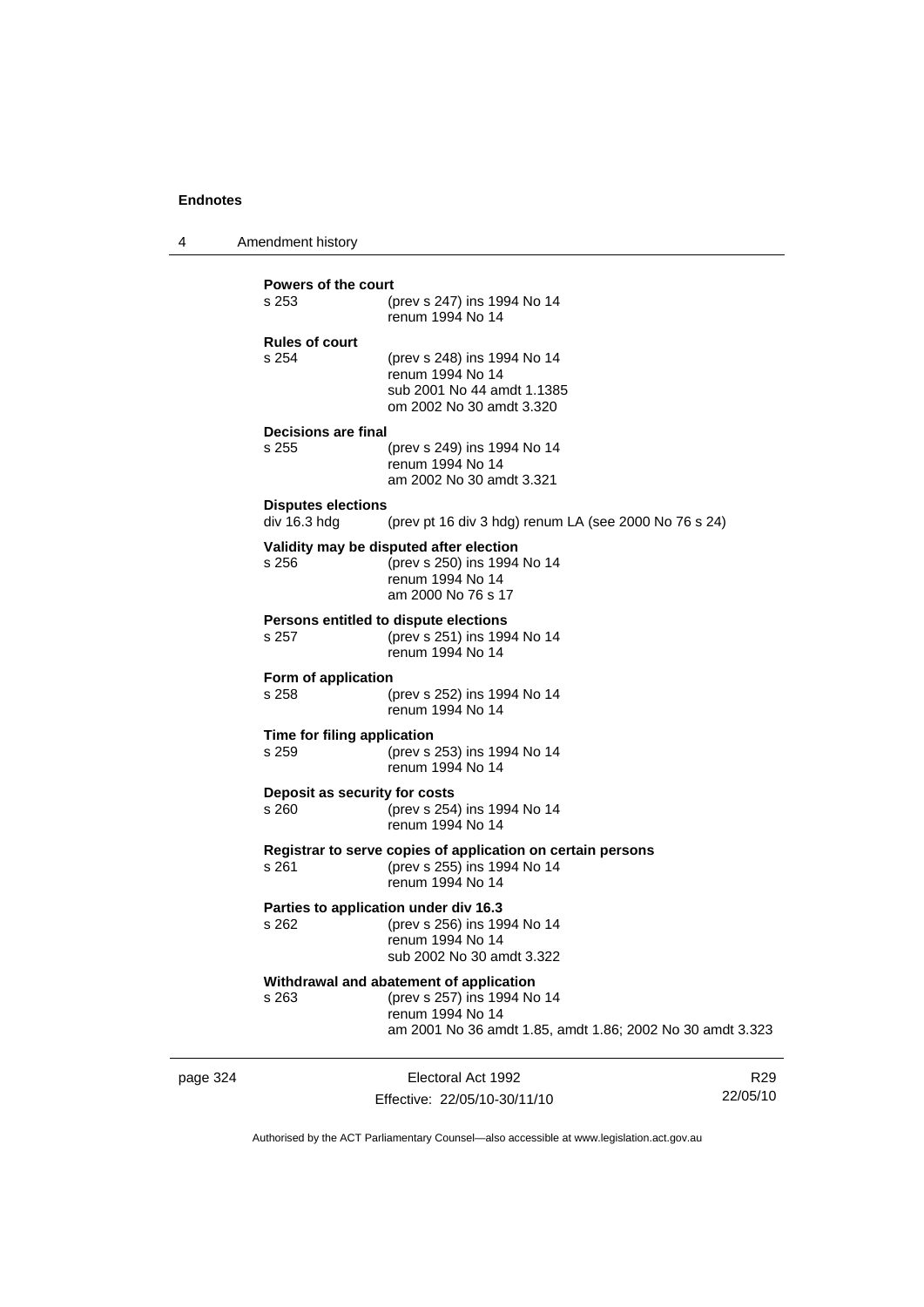| s 264                                 | (prev s 258) ins 1994 No 14<br>renum 1994 No 14<br>am 2002 No 30 amdt 3.324; A2004-60 amdt 1.149                            |
|---------------------------------------|-----------------------------------------------------------------------------------------------------------------------------|
| Declarations and orders               |                                                                                                                             |
| s 265                                 | (prev s 259) ins 1994 No 14<br>renum 1994 No 14<br>am 2002 No 30 amdt 3.325                                                 |
| <b>Illegal practices</b>              |                                                                                                                             |
| s 266                                 | (prev s 260) ins 1994 No 14<br>renum 1994 No 14                                                                             |
|                                       | am 2002 No 30 amdt 3.326, amdt 3.351                                                                                        |
| $s$ 267                               | Bribery or undue influence by person elected<br>(prev s 261) ins 1994 No 14<br>renum 1994 No 14<br>am 2002 No 30 amdt 3.351 |
|                                       |                                                                                                                             |
| Immaterial delays and errors<br>s 268 | (prev s 262) ins 1994 No 14<br>renum 1994 No 14                                                                             |
|                                       | am 2002 No 30 amdt 3.351                                                                                                    |
| Inquiries by court                    |                                                                                                                             |
| s 269                                 | (prev s 263) ins 1994 No 14<br>renum 1994 No 14                                                                             |
|                                       | am 2000 No 76 s 18; 2002 No 30 amdt 3.351                                                                                   |
| <b>Rejected ballot papers</b>         |                                                                                                                             |
| s 270                                 | (prev s 264) ins 1994 No 14<br>renum 1994 No 14                                                                             |
|                                       | am 2002 No 30 amdt 3.351                                                                                                    |
|                                       | Evidence that persons were not permitted to vote                                                                            |
| s 271                                 | (prev s 265) ins 1994 No 14                                                                                                 |
|                                       | renum 1994 No 14<br>am 2002 No 30 amdt 3.351                                                                                |
| Inspection of electoral papers        |                                                                                                                             |
| s 272                                 | (prev s 266) ins 1994 No 14                                                                                                 |
|                                       | renum 1994 No 14<br>am 2002 No 30 amdt 3.351                                                                                |
|                                       | Commissioner not prevented from accessing documents                                                                         |
| s 273                                 | (prev s 267) ins 1994 No 14<br>renum 1994 No 14                                                                             |

R29 22/05/10

Electoral Act 1992 Effective: 22/05/10-30/11/10 page 325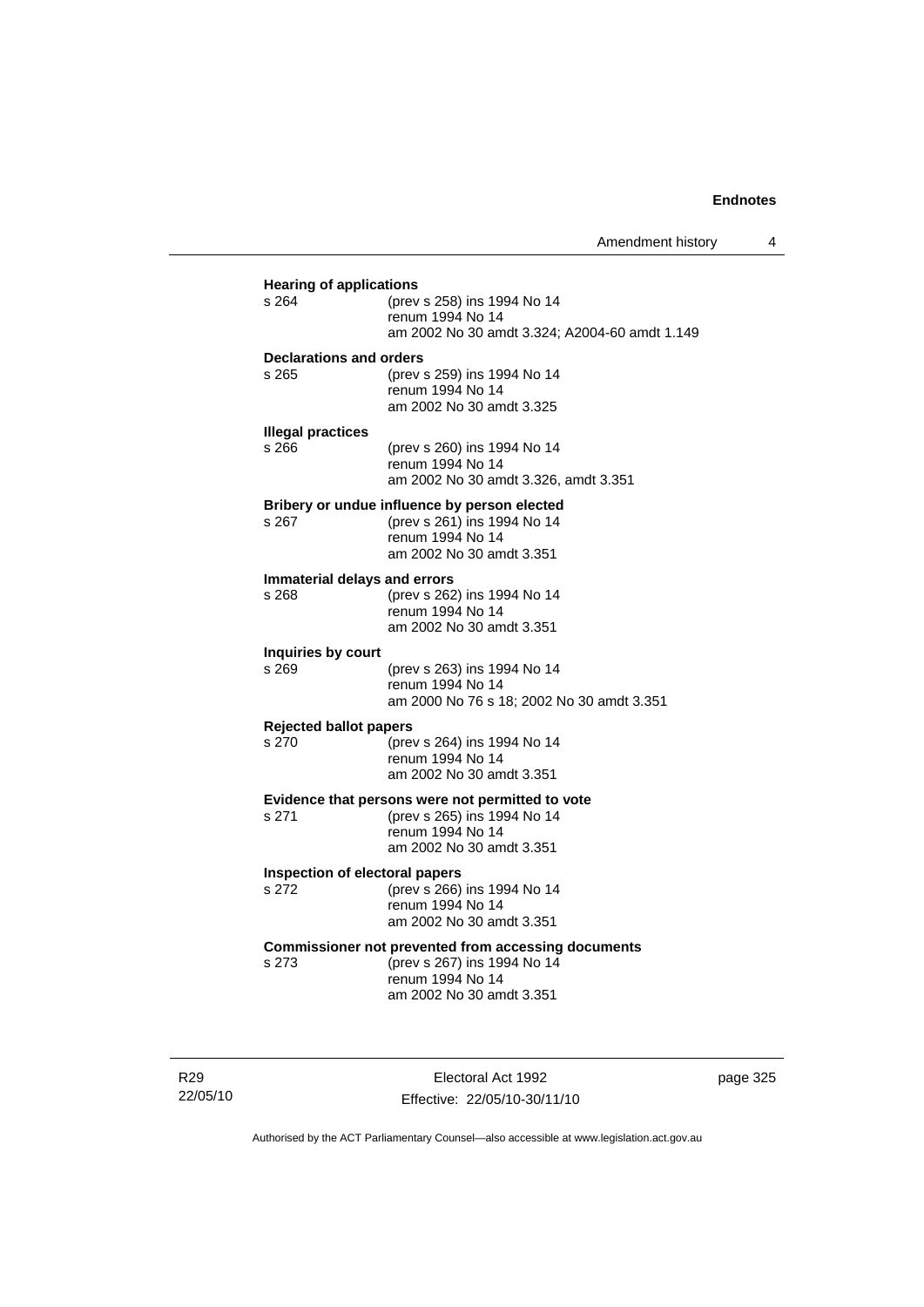4 Amendment history **Registrar to serve copies of declarations on certain persons** (prev s 268) ins 1994 No 14 renum 1994 No 14 am 2002 No 30 amdt 3.351 **Effect of declarations** s 275 (prev s 269) ins 1994 No 14 renum 1994 No 14 am 2002 No 30 amdt 3.351 **Eligibility and vacancies**  div 16.4 hdg (prev pt 16 div 4 hdg) renum LA (see 2000 No 76 s 24) **Speaker to state case** s 276 (prev s 270) ins 1994 No 14 renum 1994 No 14 am 2002 No 30 amdt 3.351 **Parties to a referral** s 277 (prev s 271) ins 1994 No 14 renum 1994 No 14 am 2002 No 30 amdt 3.351 **Declarations and orders**<br>s 278 (prev) s 278 (prev s 272) ins 1994 No 14 renum 1994 No 14 am 2002 No 30 amdt 3.351 **Registrar to serve copy of declarations on Speaker** s 279 (prev s 273) ins 1994 No 14 renum 1994 No 14 am 2002 No 30 amdt 3.351 **Effect of declarations** s 280 (prev s 274) ins 1994 No 14 renum 1994 No 14 am 2002 No 30 amdt 3.351 **Proceedings**  (prev pt 16 div 5 hdg) renum LA (see 2000 No 76 s 24) **Procedure** s 281 (prev s 275) ins 1994 No 14 renum 1994 No 14 am 2002 No 30 amdt 3.351 **Legal representation limited** s 282 (prev s 276) ins 1994 No 14 renum 1994 No 14 am 1997 No 96; 2002 No 30 amdt 3.327

page 326 **Electoral Act 1992** Effective: 22/05/10-30/11/10

R29 22/05/10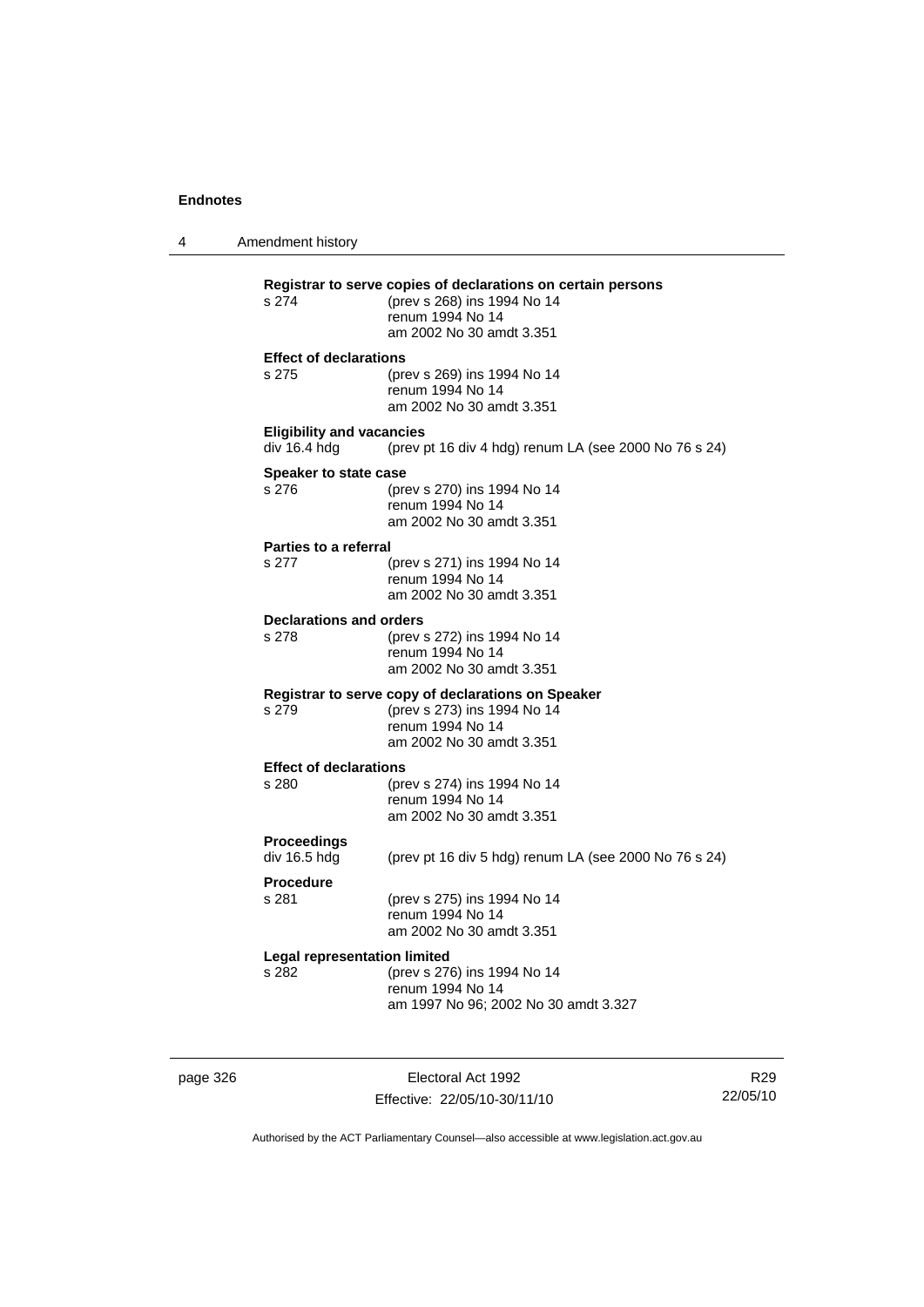### **Admissibility of evidence** s 283 (prev s 277) ins 1994 No 14 renum 1994 No 14 am 2002 No 30 amdt 3.351 **Costs may be ordered against Territory** s 284 (prev s 278) ins 1994 No 14 renum 1994 No 14 sub 2002 No 30 amdt 3.328 **Electoral offences** pt 17 hdg ins 1994 No 14 **Bribery and improper influence**<br>div 17.1 hdg (prev pt 17 div (prev pt 17 div 1 hdg) renum LA (see 2000 No 76 s 24) **Bribery** s 285 (prev s 279) ins 1994 No 14 renum 1994 No 14 am 1998 No 54 **Influencing of votes by officers** s 286 (prev s 280) ins 1994 No 14 renum 1994 No 14 am 1998 No 54; 2002 No 30 amdt 3.329 **Influencing votes of hospital and nursing home patients** s 287 (prev s 281) ins 1994 No 14 renum 1994 No 14 am 1998 No 54 **Protection of rights**  div 17.2 hdg (prev pt 17 div 2 hdg) renum LA (see 2000 No 76 s 24) **Violence and intimidation**<br>s 288 (prev s (prev s 282) ins 1994 No 14 renum 1994 No 14 am 1998 No 54 **Discrimination on grounds of political donations** s 289 (prev s 283) ins 1994 No 14 renum 1994 No 14 am 1998 No 54; 2001 No 36 amdt 1.87; A2004-26 amdt 1.65 **Employees' right to leave of absence for voting** s 290 (prev s 284) ins 1994 No 14 renum 1994 No 14 am 1998 No 54 **Campaigning offences**  div 17.3 hdg (prev pt 17 div 3 hdg) renum LA (see 2000 No 76 s 24)

R29 22/05/10

Electoral Act 1992 Effective: 22/05/10-30/11/10 page 327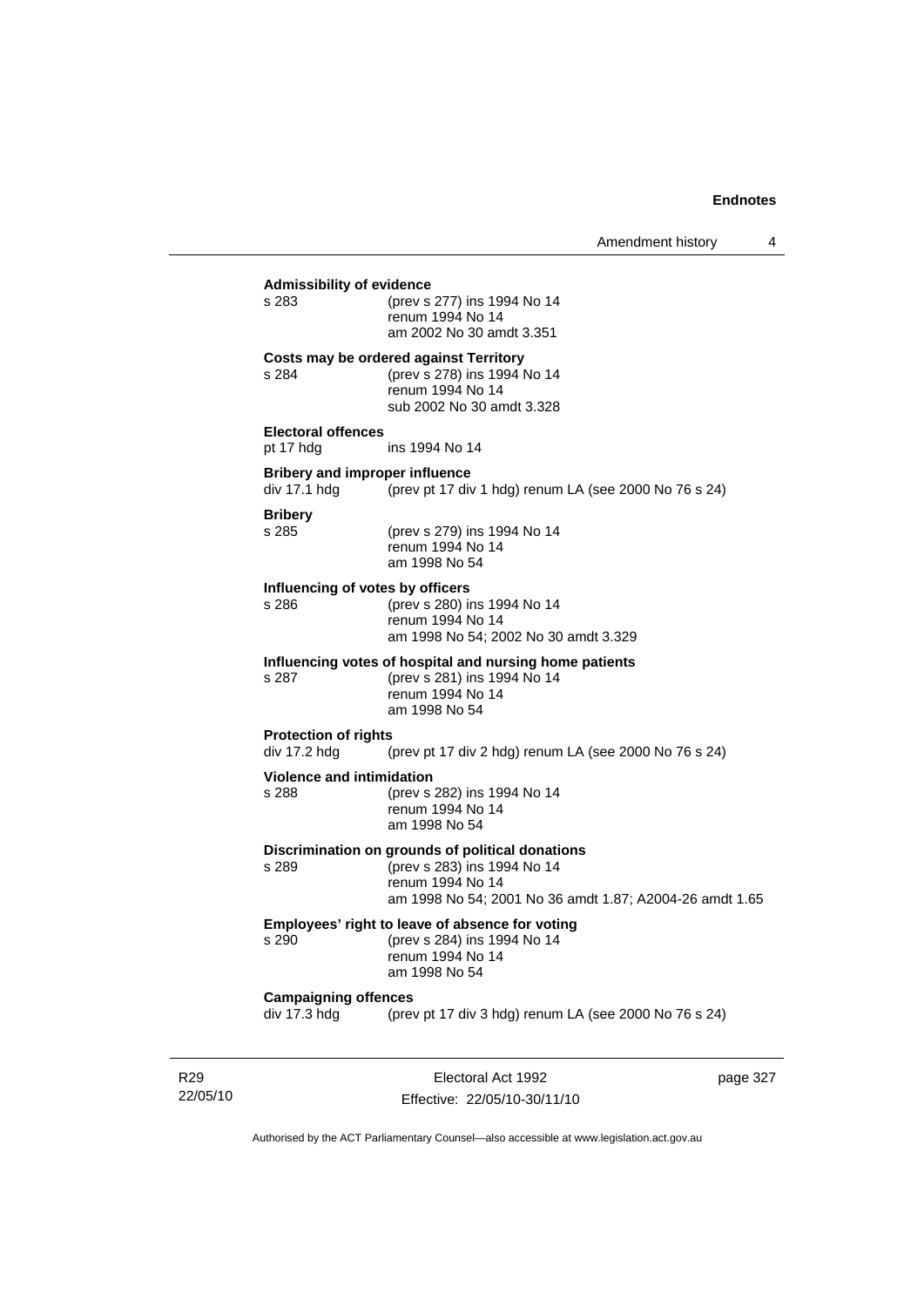4 Amendment history

### **Definitions for div 17.3** sub 2001 No 36 amdt 1.88 s 291 (prev s 285) ins 1994 No 14 renum 1994 No 14 def *address* am 2001 No 36 amdt 1.89; A2004-26 amdt 1.63, amdt 1.65 om A2008-13 s 90 def *disseminate* sub 2001 No 36 s 39 def *polling place* ins 1995 No 33 s 5 am 1997 No 91 sch om 2001 No 36 amdt 1.90 def *publish* ins 2001 No 36 s 40 def *reportage or commentary* am A2008-13 s 91 **Dissemination of unauthorised electoral matter**<br>s 292 (prev s 286) ins 1994 No 14 (prev s 286) ins 1994 No 14 renum 1994 No 14 am 1998 No 54 sub 2001 No 36 s 41 am A2004-26 amdt 1.50 ss (3), (4) exp 1 January 2002 (s 292 (4)) sub A2008-13 s 92 **Exceptions for news publications** s 293 (prev s 287) ins 1994 No 14 renum 1994 No 14 sub A2008-13 s 92 **Exceptions for dissemination of electoral matter on certain items** s 294 (prev s 288) ins 1994 No 14 renum 1994 No 14 sub A2008-13 s 92 **Exception for certain Commonwealth licence holders** s 295 (prev s 289) ins 1994 No 14 renum 1994 No 14 am 1997 No 91 sub 2001 No 36 s 42 am 2002 No 30 amdt 3.330; A2004-9 amdt 1.16 sub A2008-13 s 92 **Advertorials** (prev s 290) ins 1994 No 14 renum 1994 No 14 am 1998 No 54 sub A2008-13 s 92

page 328 Electoral Act 1992 Effective: 22/05/10-30/11/10

R29 22/05/10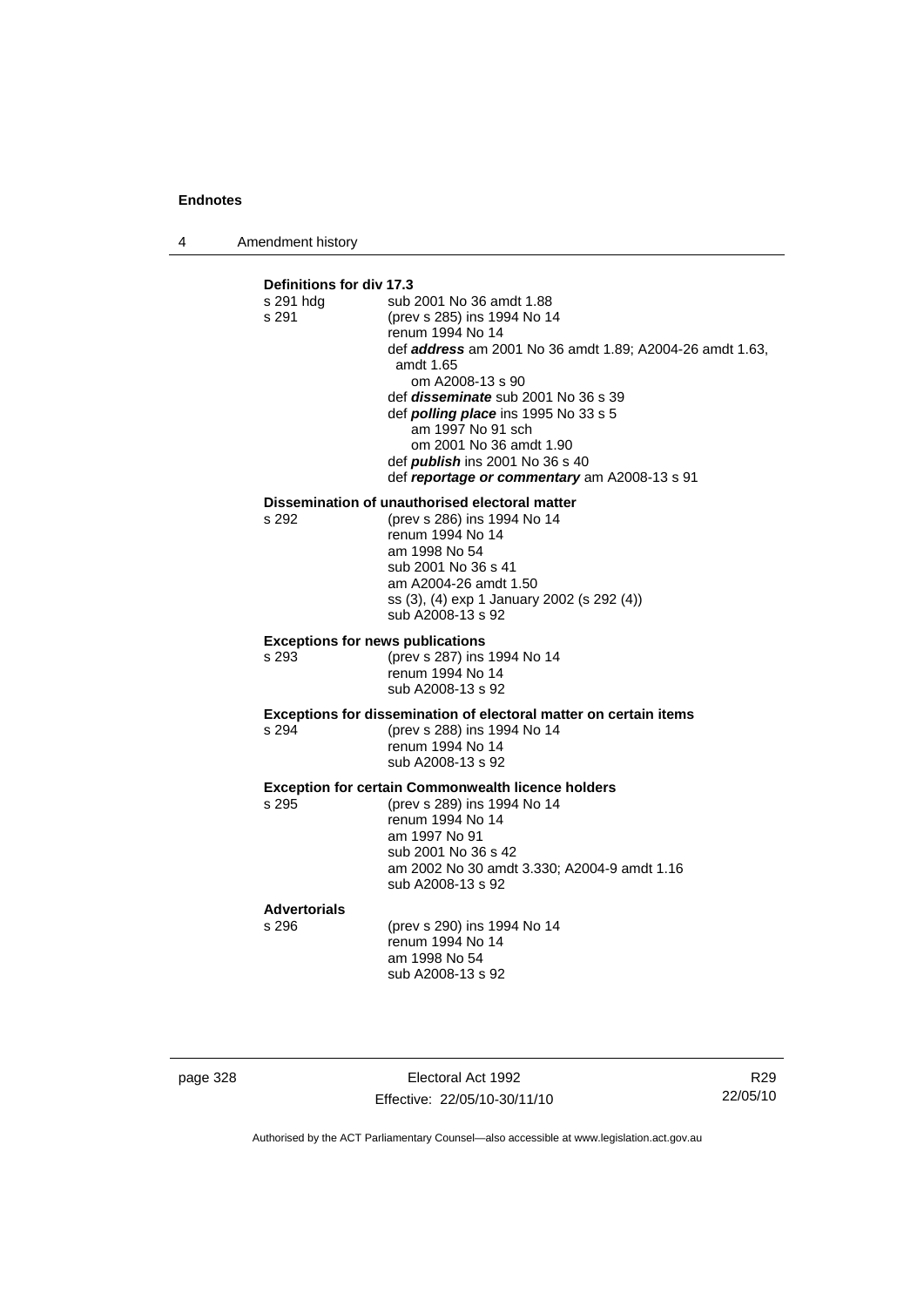|                                          | Misleading or deceptive electoral matter                                                                                                                                                                                  |
|------------------------------------------|---------------------------------------------------------------------------------------------------------------------------------------------------------------------------------------------------------------------------|
| s 297                                    | (prev s 291) ins 1994 No 14<br>renum 1994 No 14<br>am 1998 No 54                                                                                                                                                          |
| s 298                                    | Inducement to illegal voting-representations of ballot papers<br>(prev s 292) ins 1994 No 14<br>renum 1994 No 14<br>am 1998 No 54                                                                                         |
| Graffiti<br>s 299                        | (prev s 293) ins 1994 No 14<br>renum 1994 No 14<br>am 1998 No 54; 2002 No 30 amdt 3.331; A2007-25 amdt 1.37                                                                                                               |
| <b>Defamation of candidates</b><br>s 300 | (prev s 294) ins 1994 No 14<br>renum 1994 No 14<br>am 1998 No 54                                                                                                                                                          |
| s 301                                    | <b>Publication of statements about candidates</b><br>(prev s 295) ins 1994 No 14<br>renum 1994 No 14<br>am 1998 No 54; 2001 No 36 amdt 1.91; A2004-26 amdt 1.62,<br>amdt 1.65                                             |
| s 302                                    | <b>Disruption of election meetings</b><br>(prev s 296) ins 1994 No 14<br>renum 1994 No 14<br>am 1998 No 54                                                                                                                |
| s 303                                    | Canvassing within 100m of polling places<br>(prev s 297) ins 1994 No 14<br>renum 1994 No 14<br>sub 1995 No 33<br>am 1997 No 91; LA (see 2001 No 36 amdt 1.99); 2001 No 44<br>amdt 1.1386, amdt 1.1387; A2007-25 amdt 1.38 |
| s 304                                    | Badges and emblems in polling places<br>(prev s 298) ins 1994 No 14<br>renum 1994 No 14<br>am 1995 No 33; 1998 No 54; 2001 No 36 amdt 1.92;<br>A2004-26 amdt 1.51                                                         |
| s 305                                    | How-to-vote material in polling places<br>(prev s 299) ins 1994 No 14<br>renum 1994 No 14<br>am 1995 No 33; 1998 No 54                                                                                                    |
|                                          |                                                                                                                                                                                                                           |

R29 22/05/10

Electoral Act 1992 Effective: 22/05/10-30/11/10 page 329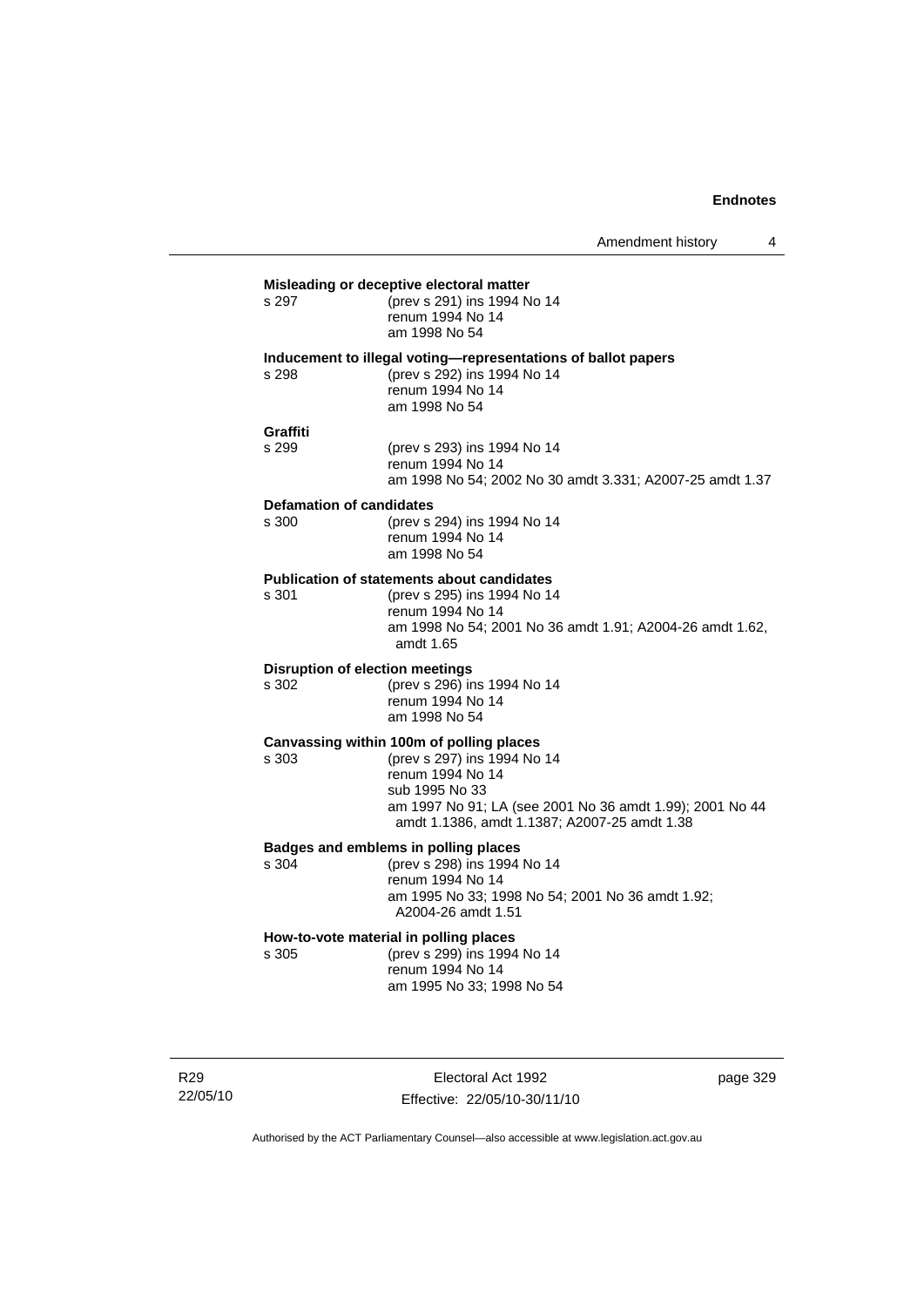4 Amendment history page 330 Electoral Act 1992 Effective: 22/05/10-30/11/10 22/05/10 **Evidence of authorisation of electoral matter**<br>s 306 (prev s 300) ins 1994 No 14 s 306 (prev s 300) ins 1994 No 14 renum 1994 No 14 am A2008-13 s 93 **Electronic voting offences** div 17.4 hdg (prev div 17.3A hdg) ins 2000 No 76 s 19 renum LA (see 2000 No 76 s 24) **Interfering with electronic voting devices etc** s 306A ins 2000 No 76 s 19 **Interfering with electronic counting devices etc** s 306B ins 2000 No 76 s 19 **Voting fraud**  div 17.5 hdg (prev pt 17 div 4 hdg) renum LA (see 2000 No 76 s 24) **Voting fraud** s 307 (prev s 301) ins 1994 No 14 renum 1994 No 14 am 1997 No 91; 1998 No 54 **Interpretation—electoral papers**  s 308 (prev s 302) ins 1994 No 14 renum 1994 No 14 om 2001 No 36 amdt 1.93 **Electoral papers**  (prev pt 17 div 5 hdg) renum LA (see 2000 No 76 s 24) **Electoral papers—forgery** s 309 (prev s 303) ins 1994 No 14 renum 1994 No 14 am 1998 No 54 om A2004-15 amdt 2.64 **Electoral papers—forfeiture** s 310 (prev s 304) ins 1994 No 14 renum 1994 No 14 am A2004-15 amdt 2.65 **Electoral papers—unauthorised possession** s 311 (prev s 305) ins 1994 No 14 renum 1994 No 14 am 1998 No 54 **Electoral papers—false or misleading statements** (prev s 306) ins 1994 No 14 renum 1994 No 14 am 1998 No 54 om A2004-15 amdt 2.66

Authorised by the ACT Parliamentary Counsel—also accessible at www.legislation.act.gov.au

R29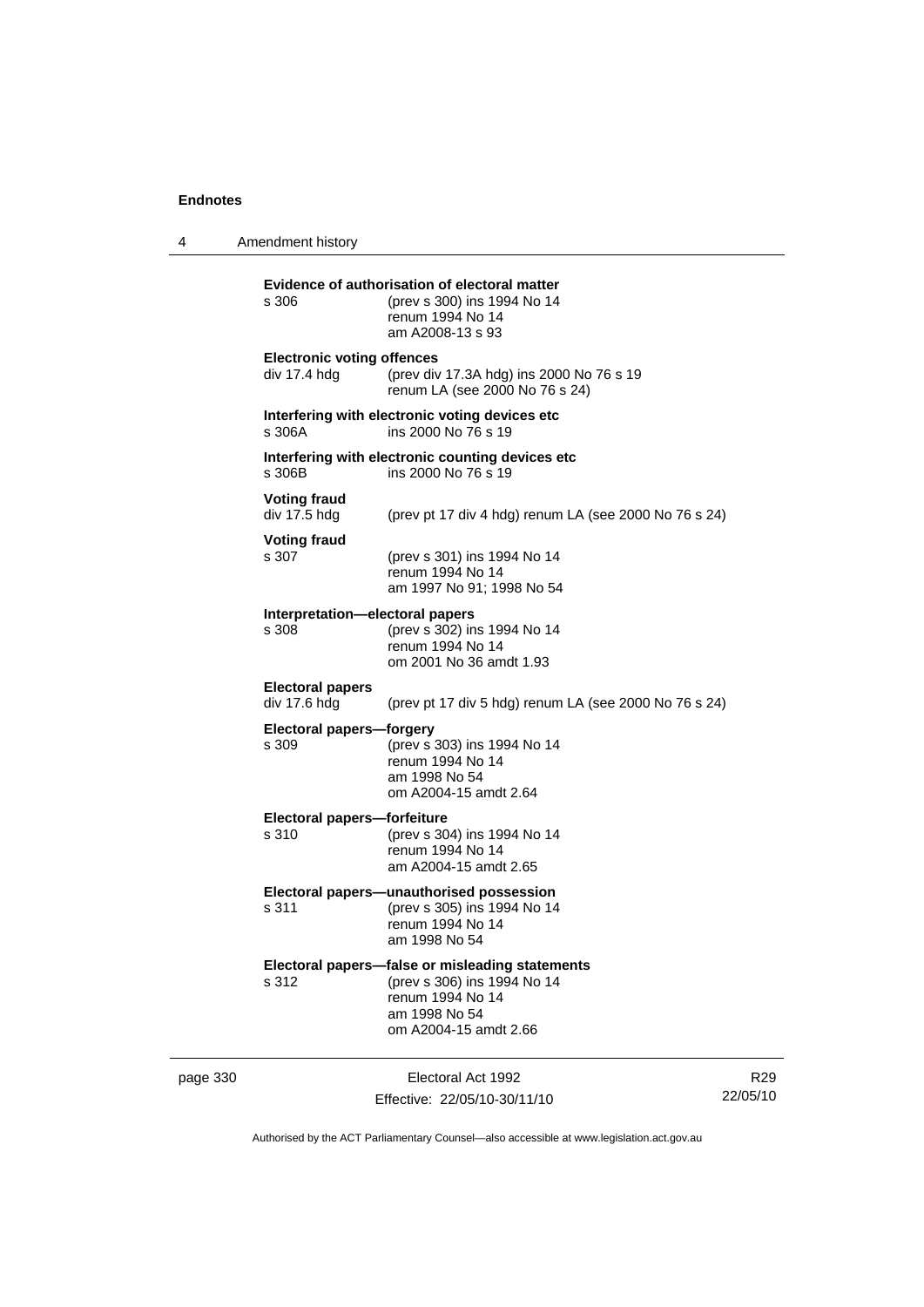**Electoral papers—defacement etc**<br>s 313 (prev s 307) ins (prev s 307) ins 1994 No 14 renum 1994 No 14 am 1998 No 54 **Electoral papers—signatures** s 314 (prev s 308) ins 1994 No 14 renum 1994 No 14 am 1998 No 54 **Electoral papers—witnesses** s 315 (prev s 309) ins 1994 No 14 renum 1994 No 14 am 1998 No 54 **Ballot papers—photographs**  s 315A ins A2008-13 s 94 **Official functions**  div 17.7 hdg (prev pt 17 div 6 hdg) renum LA (see 2000 No 76 s 24) **Improper influence—members of electoral commission etc** s 316 (prev s 310) ins 1994 No 14 renum 1994 No 14 am 1998 No 54 **Unauthorised actions by officers** s 317 (prev s 311) ins 1994 No 14 renum 1994 No 14 am 1998 No 54 **Identification of voters and votes** s 318 (prev s 312) ins 1994 No 14 renum 1994 No 14 am 1998 No 54 **Responses to official questions**<br>s 319 (prev s 313) in s 319 (prev s 313) ins 1994 No 14 renum 1994 No 14 am 1998 No 54 **Control of behaviour at voting centres** s 320 (prev s 314) ins 1994 No 14 renum 1994 No 14 am 1997 No 91; 1998 No 54 **Enforcement proceedings** pt 18 hdg ins 1994 No 14 **Injunctions**  div 18.1 hdg (prev pt 18 div 1 hdg) renum LA (see 2000 No 76 s 24)

R29 22/05/10

Electoral Act 1992 Effective: 22/05/10-30/11/10 page 331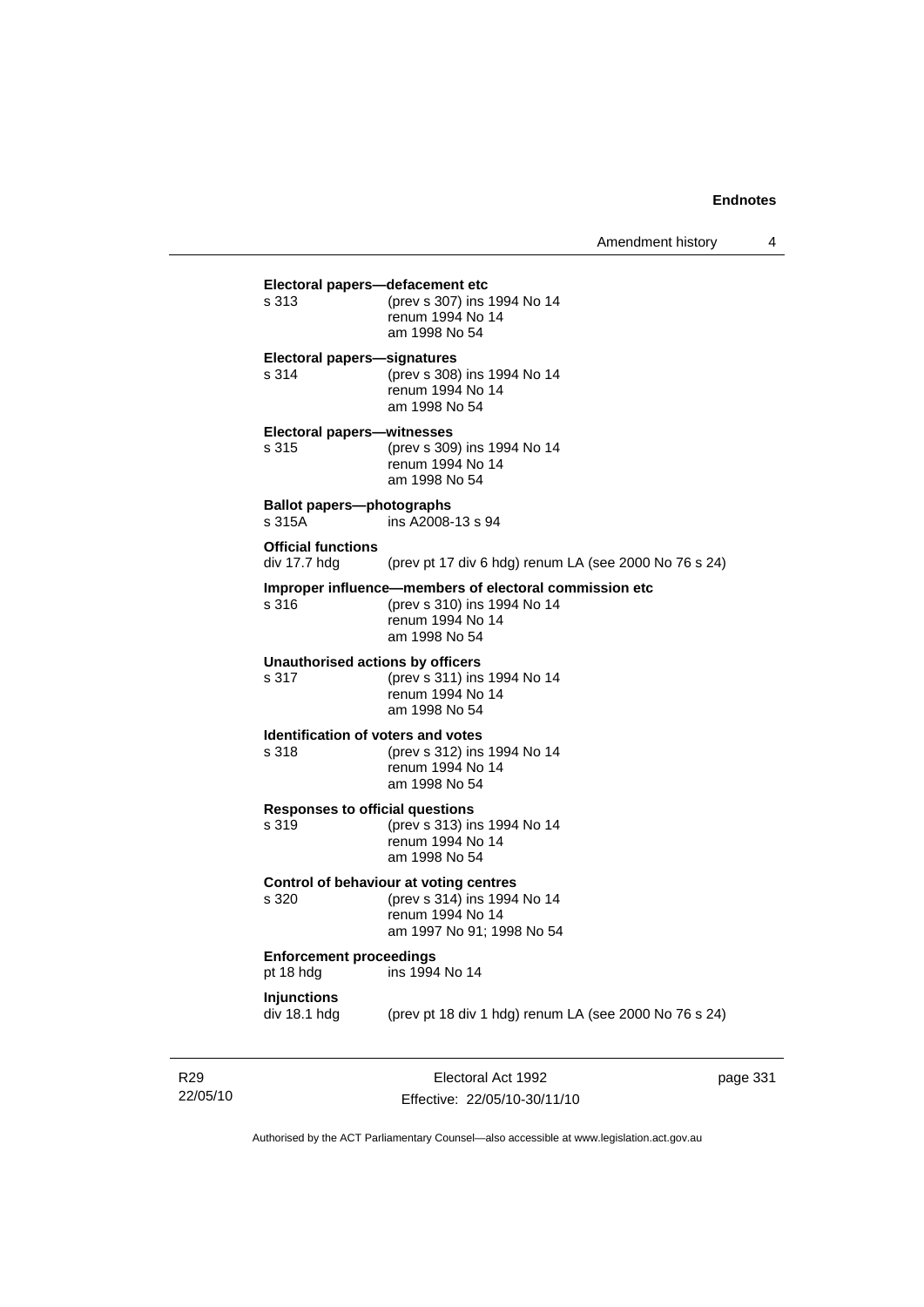4 Amendment history

**Restraining conduct** s 321 (prev s 315) ins 1994 No 14 renum 1994 No 14 sub 2002 No 30 amdt 3.332 **Requiring things to be done** s 322 (prev s 316) ins 1994 No 14 renum 1994 No 14 sub 2002 No 30 amdt 3.332 **Commissioner not required to give undertakings as to damages** s 323 (prev s 317) ins 1994 No 14 renum 1994 No 14 am 2002 No 30 amdt 3.333 **Powers of the court** s 324 (prev s 318) ins 1994 No 14 renum 1994 No 14 **Prosecutions**  div 18.2 hdg (prev pt 18 div 2 hdg) renum LA (see 2000 No 76 s 24) **Investigation of complaints** s 325 (prev s 319) ins 1994 No 14 renum 1994 No 14 **Commissioner may prosecute enrolment and voting offences** s 326 (prev s 320) ins 1994 No 14 renum 1994 No 14 **Service of certain process by mail** s 327 (prev s 321) ins 1994 No 14 renum 1994 No 14 am 2002 No 30 amdt 3.334 **Miscellaneous** pt 19 hdg ins 1994 No 14 **Extension of time for acts by officers** s 328 (prev s 322) ins 1994 No 14 renum 1994 No 14 **Restrictions on sending completed ballot and voting papers by fax** s 329 (prev s 323) ins 1994 No 14 renum 1994 No 14 sub 2002 No 30 amdt 3.335 **Forms—provision and assistance**<br>s 330 (prev s 324) ins (prev s 324) ins 1994 No 14 renum 1994 No 14

page 332 Electoral Act 1992 Effective: 22/05/10-30/11/10

R29 22/05/10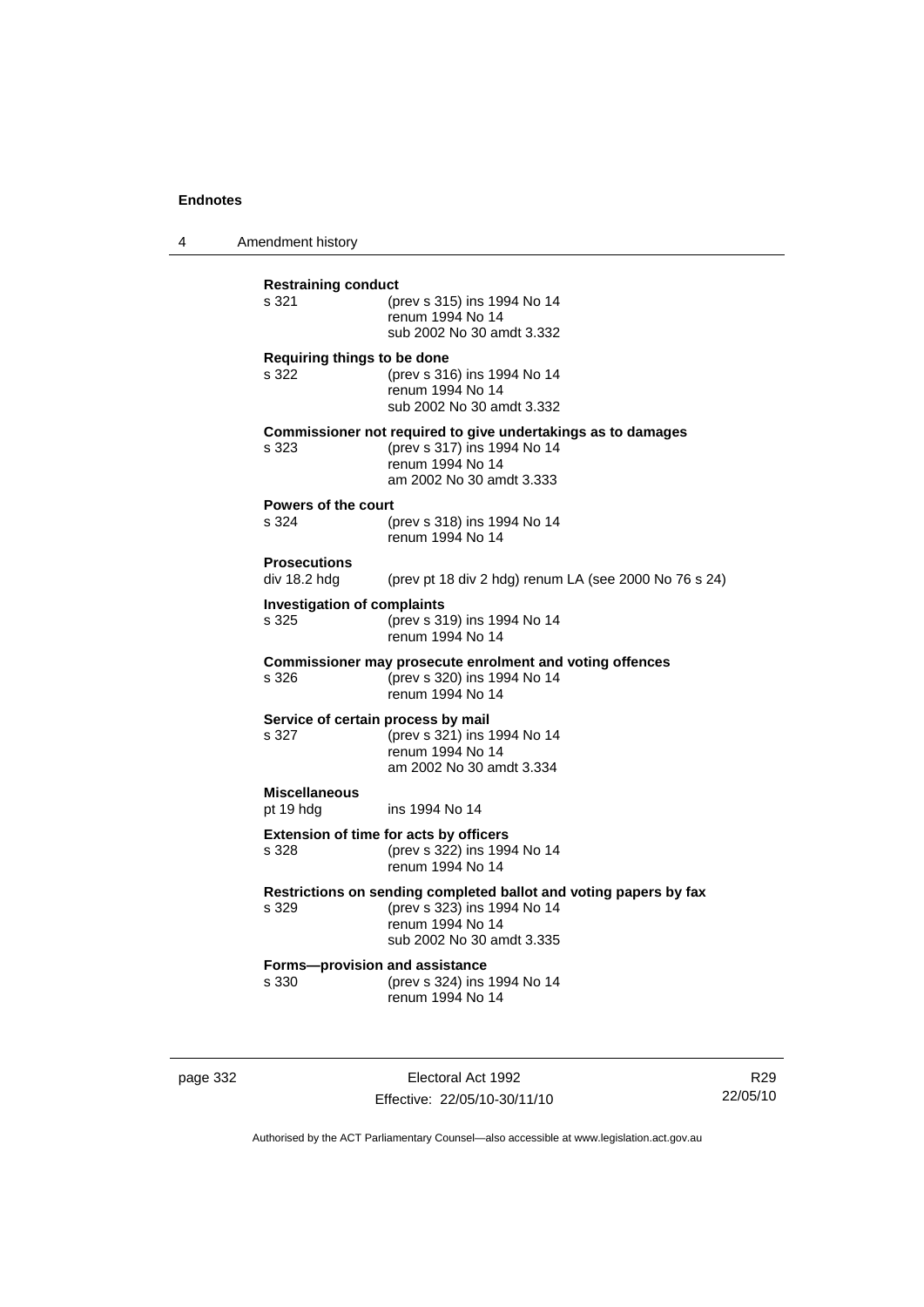| <b>Compliance with approved forms</b>      |                                                                                                                                           |
|--------------------------------------------|-------------------------------------------------------------------------------------------------------------------------------------------|
| s 331                                      | (prev s 325) ins 1994 No 14<br>renum 1994 No 14<br>om 2001 No 44 amdt 1.1388                                                              |
| s 332                                      | Correcting delays, errors and omissions<br>(prev s 326) ins 1994 No 14<br>renum 1994 No 14<br>am 2001 No 44 amdts 1.1389-1.1391           |
| Voting statistics to be published<br>s 333 | (prev s 327) ins 1994 No 14<br>renum 1994 No 14<br>am 2000 No 76 s 20; 2001 No 44 amdt 1.1392, amdt 1.1393                                |
| s 334                                      | <b>Collecting further statistical information</b><br>(prev s 328) ins 1994 No 14<br>renum 1994 No 14                                      |
| s 335                                      | Storage and destruction of electoral papers<br>(prev s 329) ins 1994 No 14<br>renum 1994 No 14<br>sub 2002 No 30 amdt 3.336               |
| s 336                                      | Administrative arrangements with Commonwealth and States<br>(prev s 330) ins 1994 No 14<br>renum 1994 No 14<br>sub 2001 No 36 amdt 1.94   |
| <b>Evidentiary certificates</b><br>s 337   | (prev s 331) ins 1994 No 14<br>renum 1994 No 1499<br>am 2001 No 36 amdt 1.95; LA (see 2001 No 36 amdt 1.99);<br>A2004-26 amdt 1.51        |
| s 338                                      | Acts and omissions of representatives<br>(prev s 332) ins 1994 No 14<br>renum 1994 No 14<br>sub 2002 No 30 amdt 3.337; A2004-15 amdt 1.12 |
| <b>Corporations-penalties</b><br>s 339     | (prev s 333) ins 1994 No 14<br>renum 1994 No 14<br>om 2000 No 76 s 21                                                                     |
| hdg to s 340<br>s 340                      | Chief executive to provide assistance etc<br>sub 2000 No 76 s 22<br>(prev s 334) ins 1994 No 14<br>renum 1994 No 14<br>am 2000 No 76 s 22 |

R29 22/05/10

Electoral Act 1992 Effective: 22/05/10-30/11/10 page 333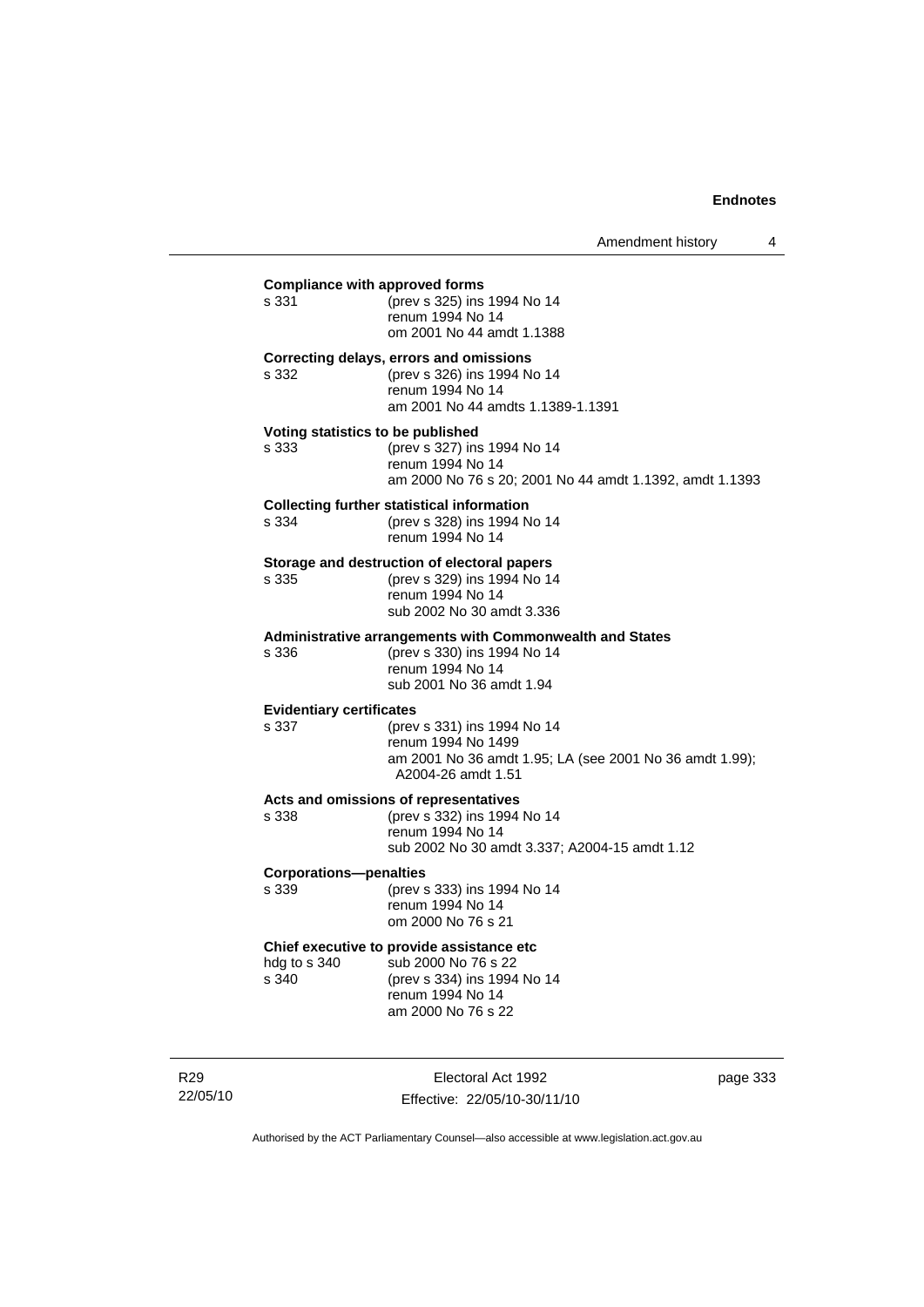4 Amendment history

|          | <b>Regulation-making power</b><br>s 341 | (prev s 335) ins 1994 No 14<br>renum 1994 No 14<br>am 1998 No 54                                                                                                           |                |
|----------|-----------------------------------------|----------------------------------------------------------------------------------------------------------------------------------------------------------------------------|----------------|
|          |                                         | sub 2000 No 76 s 23<br>am 2001 No 44 amdt 1.1395, amdt 1.1396; A2008-13<br>amdt 1.1                                                                                        |                |
|          | <b>Transitional</b><br>pt 20 hdg        | ins 2001 No 36 s 43<br>exp 2 March 2002 (s 345 (2))<br>ins A2003-54 s 8<br>exp 31 December 2004 (s 342 (2))                                                                |                |
|          | s 342                                   | Application of amendments by Electoral Amendment Act 2003<br>ins 2001 No 36 s 43<br>exp 29 August 2001 (s 345 (1))<br>ins A2003-54 s 8<br>exp 31 December 2004 (s 342 (2)) |                |
|          | s 343                                   | Registered parties to provide up-to-date copies of their constitutions<br>ins 2001 No 36 s 43<br>exp 29 August 2001 (s 345 (1))                                            |                |
|          | s 344                                   | Application of certain amendments made by Electoral Amendment Act 2001<br>ins 2001 No 36 s 43<br>exp 2 March 2002 (s 345 (2))                                              |                |
|          | Expiry of pt 20<br>s 345                | ins 2001 No 36 s 43<br>exp 2 March 2002 (s 345 (2))                                                                                                                        |                |
|          | pt 30 hdg                               | <b>Transitional-Electoral Legislation Amendment Act 2008</b><br>ins A2008-13 s 95<br>exp 21 May 2010 (s 502)                                                               |                |
|          | s 500                                   | Transitional-disclosure by candidates<br>ins A2008-13 s 95<br>exp 21 May 2010 (s 502)                                                                                      |                |
|          | s 500A                                  | Transitional-disclosure by donors<br>ins A2008-13 s 95<br>exp 21 May 2010 (s 502)                                                                                          |                |
|          | s 500B                                  | Transitional-certain other disclosure thresholds<br>ins A2008-13 s 95<br>exp 21 May 2010 (s 502)                                                                           |                |
| page 334 |                                         | Electoral Act 1992                                                                                                                                                         | R <sub>2</sub> |

Effective: 22/05/10-30/11/10

R29 22/05/10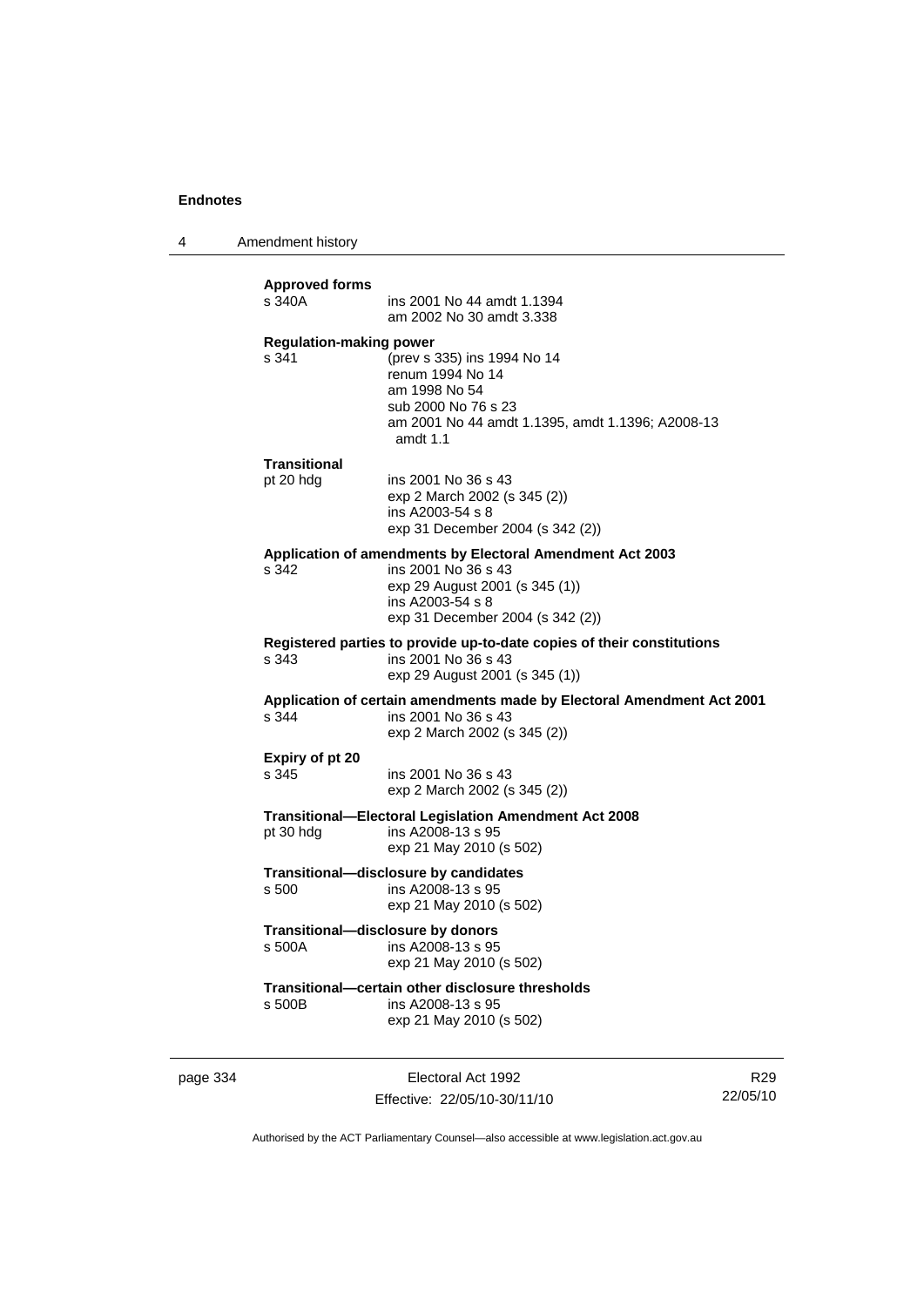R29 22/05/10

Electoral Act 1992 Effective: 22/05/10-30/11/10 page 335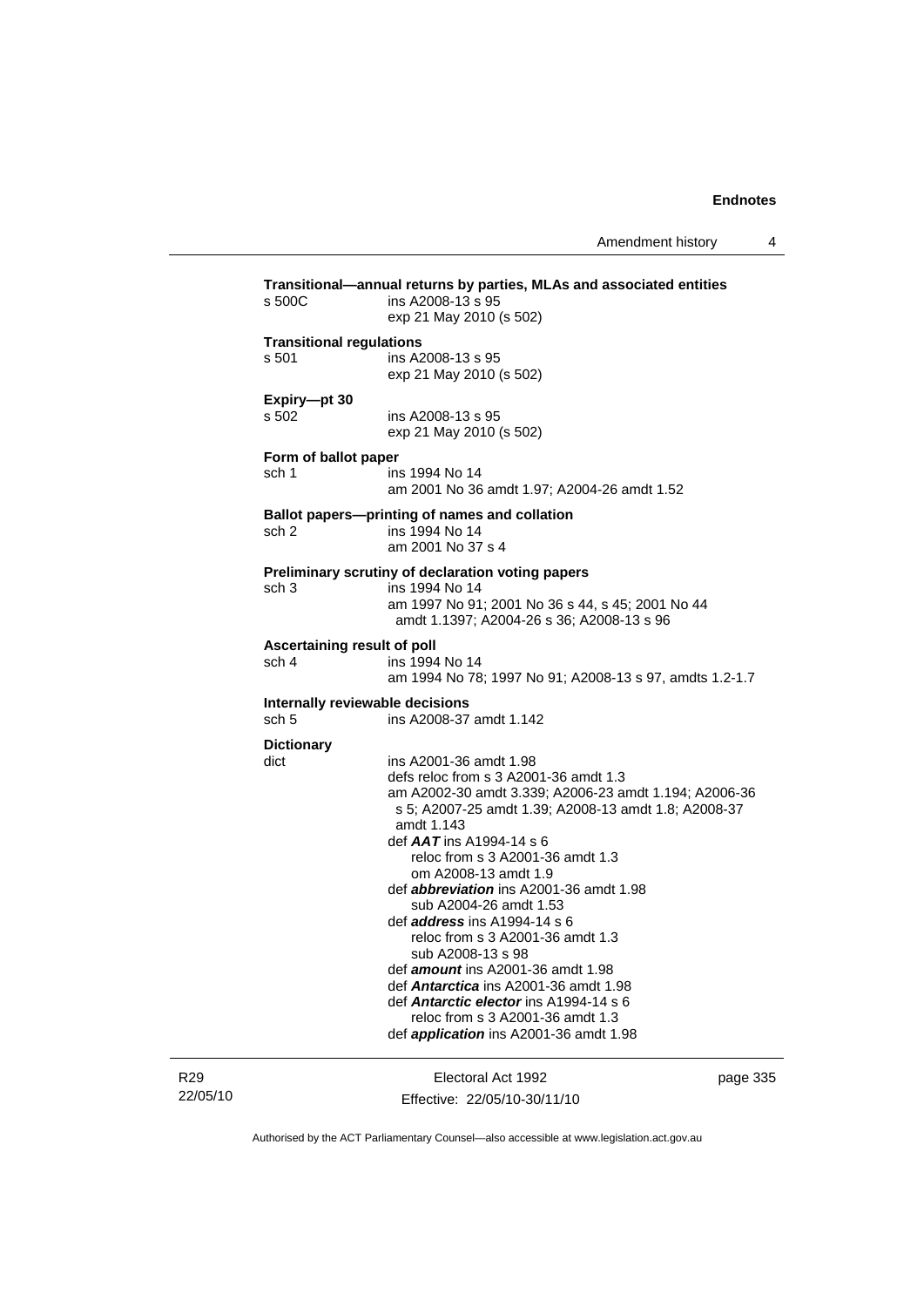4 Amendment history

def *approved* ins A1994-14 s 6 reloc from s 3 A2001-36 amdt 1.3 om A2001-44 amdt 1.1398 def *approved computer program* ins A2000-76 s 4 reloc from s 3 A2001-36 amdt 1.3 def *Assembly* ins A1994-14 s 6 reloc from s 3 A2001-36 amdt 1.3 def *assistant returning officer* ins A2001-36 amdt 1.98 def *associated entity* ins A2001-36 amdt 1.98 def *augmented commission* am A1994-14 s 6 reloc from s 3 A2001-36 amdt 1.3 def *authorised delivery service* ins A2004-26 s 37 def *authorised officer* ins A1994-14 s 6 reloc from s 3 A2001-36 amdt 1.3 def *authorised witness* ins A2001-36 amdt 1.98 def *available for public inspection* ins A2001-36 amdt 1.98 def *ballot group* ins A2001-36 amdt 1.98 om A2004-26 amdt 1.54 def *ballot group candidate* ins A2001-36 amdt 1.98 om A2004-26 amdt 1.55 def *ballot paper* ins A2000-76 s 4 reloc from s 3 A2001-36 amdt 1.3 sub 2002 No 30 amdt 3.340; A2008-13 amdt 1.10 def *bribery* ins A2001-36 amdt 1.98 def *broadcast* ins A1994-14 s 6 reloc from s 3 A2001-36 amdt 1.3 def *broadcaster* ins A2001-36 amdt 1.98 def *candidate* ins A2001-36 amdt 1.98 def *candidate square* ins A1994-14 s 6 reloc from s 3 A2001-36 amdt 1.3 sub 2002 No 30 amdt 3.341 def *certified list of electors* ins A1994-14 s 6 reloc from s 3 A2001-36 amdt 1.3 def *closed* ins A1994-14 s 6 reloc from s 3 A2001-36 amdt 1.3 def *column* ins A2009-13 amdt 1.11 def *commissioner* ins A1994-14 s 6 reloc from s 3 A2001-36 amdt 1.3 def *Commonwealth Electoral Act* ins A1994-14 s 6 reloc from s 3 A2001-36 amdt 1.3 def *Commonwealth roll* ins A1994-14 s 6 reloc from s 3 A2001-36 amdt 1.3 def *continuing candidate* ins A2009-13 amdt 1.11 def *contravention* ins A2001-36 amdt 1.98 sub A2002-30 amdt 3.342

page 336 Electoral Act 1992 Effective: 22/05/10-30/11/10

R29 22/05/10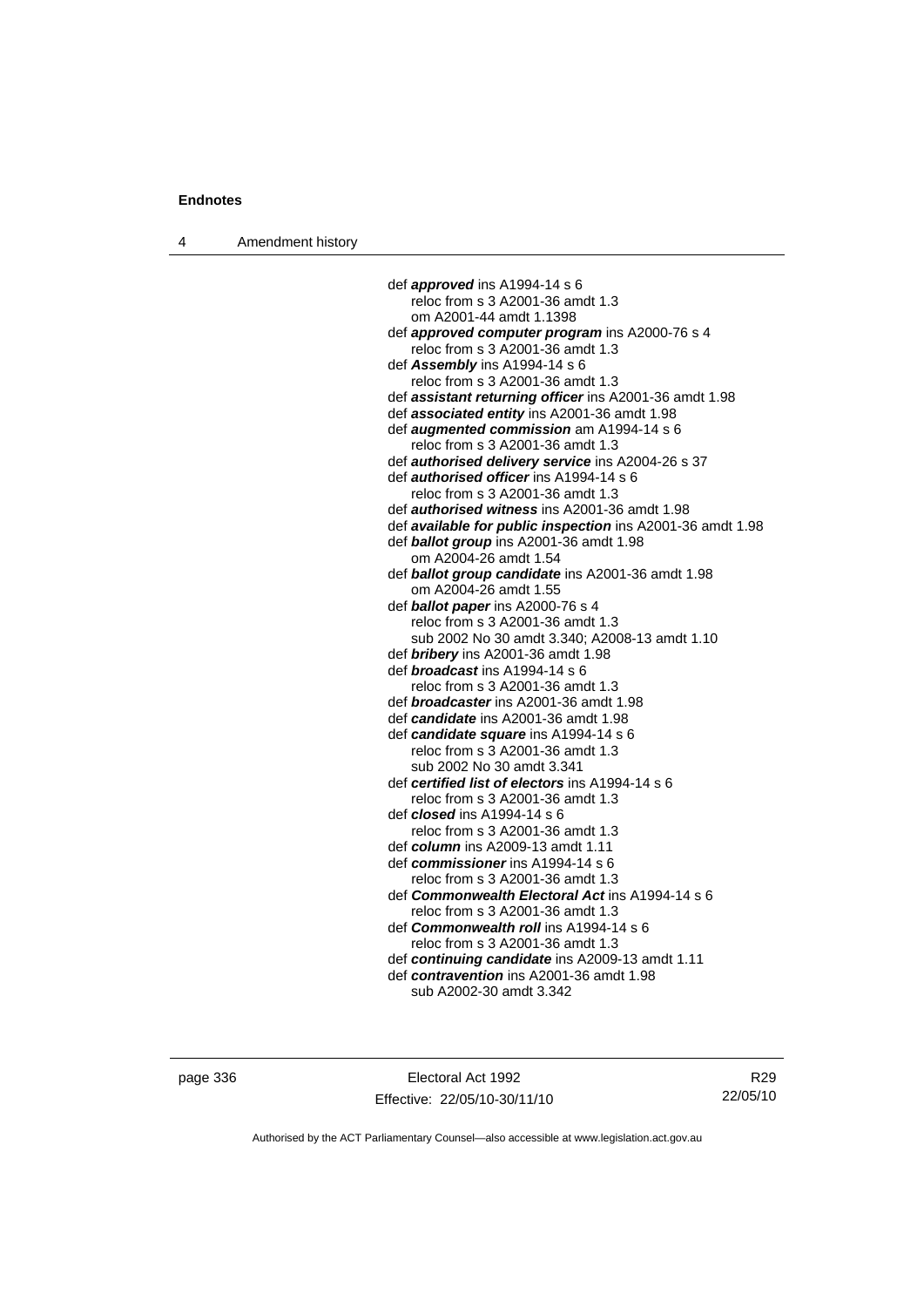def *count* ins A2009-13 amdt 1.11 def *count votes* ins A2009-13 amdt 1.11 def *court* ins A2001-36 amdt 1.98 om A2002-30 amdt 3.343 def *Court of Disputed Elections* ins A1994-14 s 6 reloc from s 3 A2001-36 amdt 1.3 sub A2002-30 amdt 3.344 def *declaration vote* ins A1994-14 s 6 reloc from s 3 A2001-36 amdt 1.3 am A2004-26 s 38 def *declaration voting papers* ins A1994-14 s 6 reloc from s 3 A2001-36 amdt 1.3 am A2001-44 amdt 1.1399 def *defined details* ins A2001-36 amdt 1.98 def *defined particulars* ins A2001-36 amdt 1.98 def *determined fee* ins A1994-14 s 6 reloc from s 3 A2001-36 amdt 1.3 om A2001-44 amdt 1.1400 def *disclosure period* ins A2001-36 amdt 1.98 def *disposition of property* ins A2001-36 amdt 1.98 def *disseminate* ins A2001-36 amdt 1.98 def *election* ins A1994-14 s 6 reloc from s 3 A2001-36 amdt 1.3 def *election period* ins A1994-14 s 6 reloc from s 3 A2001-36 amdt 1.3 def *elector* ins A1994-14 s 6 reloc from s 3 A2001-36 amdt 1.3 def *electoral advertisement* ins A2001-36 amdt 1.98 def *electoral commission* reloc from s 3 A2001-36 amdt 1.3 def *electoral expenditure* ins A2001-36 amdt 1.98 def *electoral matter* ins A1994-14 s 6 reloc from s 3 A2001-36 amdt 1.3 def *electoral paper* ins A2001-36 amdt 1.98 def *electorate* reloc from s 3 A2001-36 amdt 1.3 def *electronic form* ins 2002 No 30 amdt 3.345 def *electronic voting* ins A2000-76 s 4 reloc from s 3 A2001-36 amdt 1.3 def *eligible elector* ins A2001-36 amdt 1.98 sub A2004-26 s 39 om A2008-13 s 99 def *eligible overseas elector* ins A1994-14 s 6 reloc from s 3 A2001-36 amdt 1.3

R29 22/05/10

Electoral Act 1992 Effective: 22/05/10-30/11/10 page 337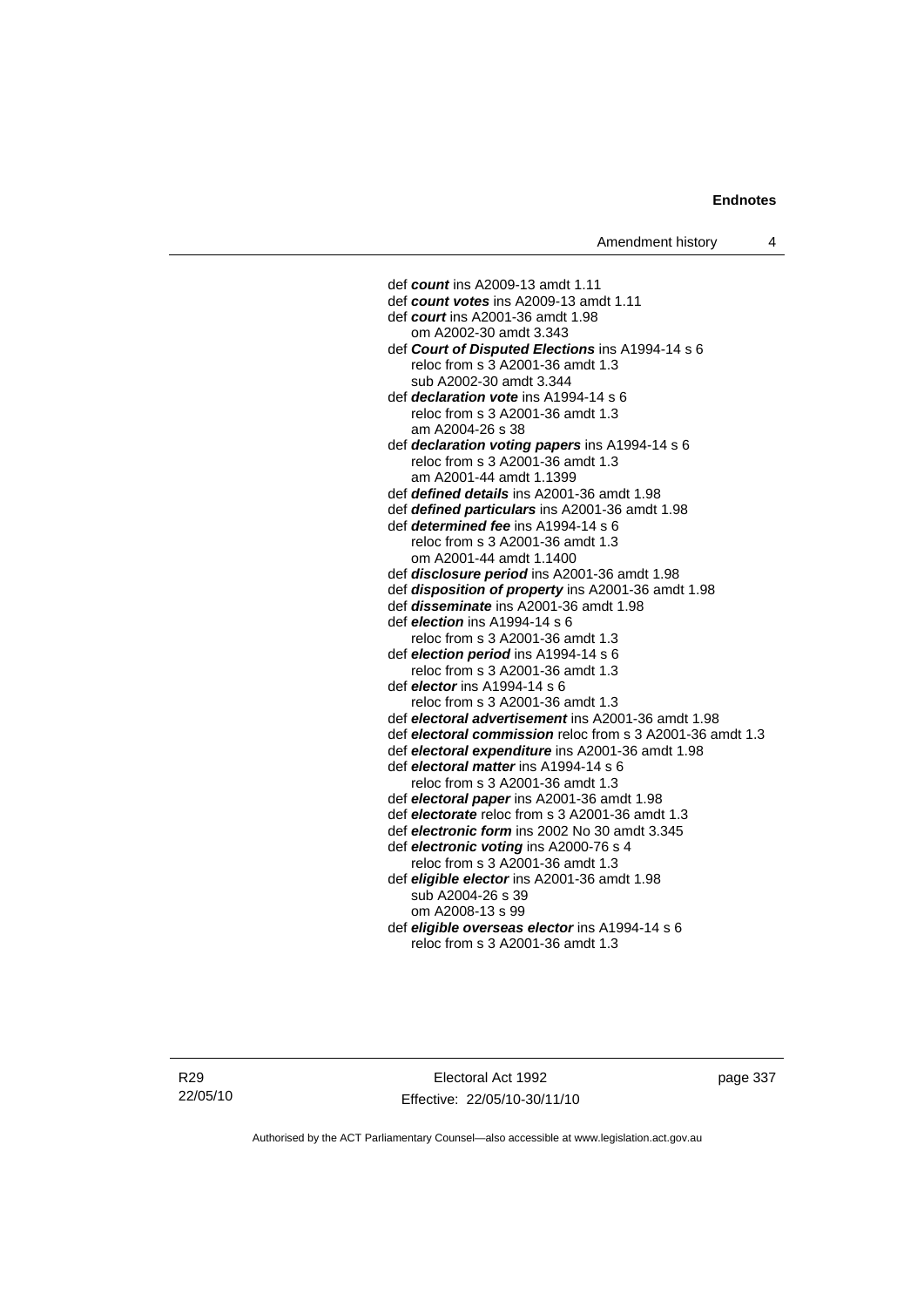4 Amendment history

 def *eligible vote* ins A2001-36 amdt 1.98 def *entity* ins A2001-36 amdt 1.98 def *envelope* ins A2009-13 amdt 1.11 def *excluded candidate* ins A2009-13 amdt 1.11 def *extract* ins A1994-14 s 6 reloc from s 3 A2001-36 amdt 1.3 sub A2002-30 amdt 3.346 def *extraordinary election* ins A1994-14 s 6 reloc from s 3 A2001-36 amdt 1.3 def *file* ins A2001-36 amdt 1.98 def *financial controller* ins A2001-36 amdt 1.98 def *former MLA* ins A2001-36 amdt 1.98 def *general election* ins A1994-14 s 6 reloc from s 3 A2001-36 amdt 1.3 def *gift* ins A2001-36 amdt 1.98 def *group* ins A1994-14 s 6 reloc from s 3 A2001-36 amdt 1.3 sub A2002-30 amdt 3.347 am A2008-13 s 100 def *hospital* ins A1994-14 s 6 reloc from s 3 A2001-36 amdt 1.3 def *hour of nomination* ins A1994-14 s 6 reloc from s 3 A2001-36 amdt 1.3 def *illegal practice* ins A2001-36 amdt 1.98 om A2002-30 amdt 3.348 def *internally reviewable decision* ins A2008-37 amdt 1.144 def *internal review notice* ins A2008-37 amdt 1.144 def *investigation notice* ins A2001-36 amdt 1.98 def *judge* reloc from s 3 A2001-36 amdt 1.3 def *member* ins A2001-36 amdt 1.98 def *MLA* ins A1994-14 s 6 reloc from s 3 A2001-36 amdt 1.3 def *newspaper* ins A2001-36 amdt 1.98 def *news publication* ins A2008-13 s 101 def *next available preference* ins A2009-13 amdt 1.11 def *non-party group* ins A2001-36 amdt 1.98 om A2008-13 s 102 def *officer* ins A2001-36 amdt 1.98 def *official error* ins A1997-91 s 4 reloc from s 3 A2001-36 amdt 1.3 def *OIC* ins A1994-14 s 6 reloc from s 3 A2001-36 amdt 1.3 def *ordinary election* ins A1994-14 s 6 reloc from s 3 A2001-36 amdt 1.3 def *ordinary vote* ins A1994-14 s 6 reloc from s 3 A2001-36 amdt 1.3

page 338 Electoral Act 1992 Effective: 22/05/10-30/11/10

R29 22/05/10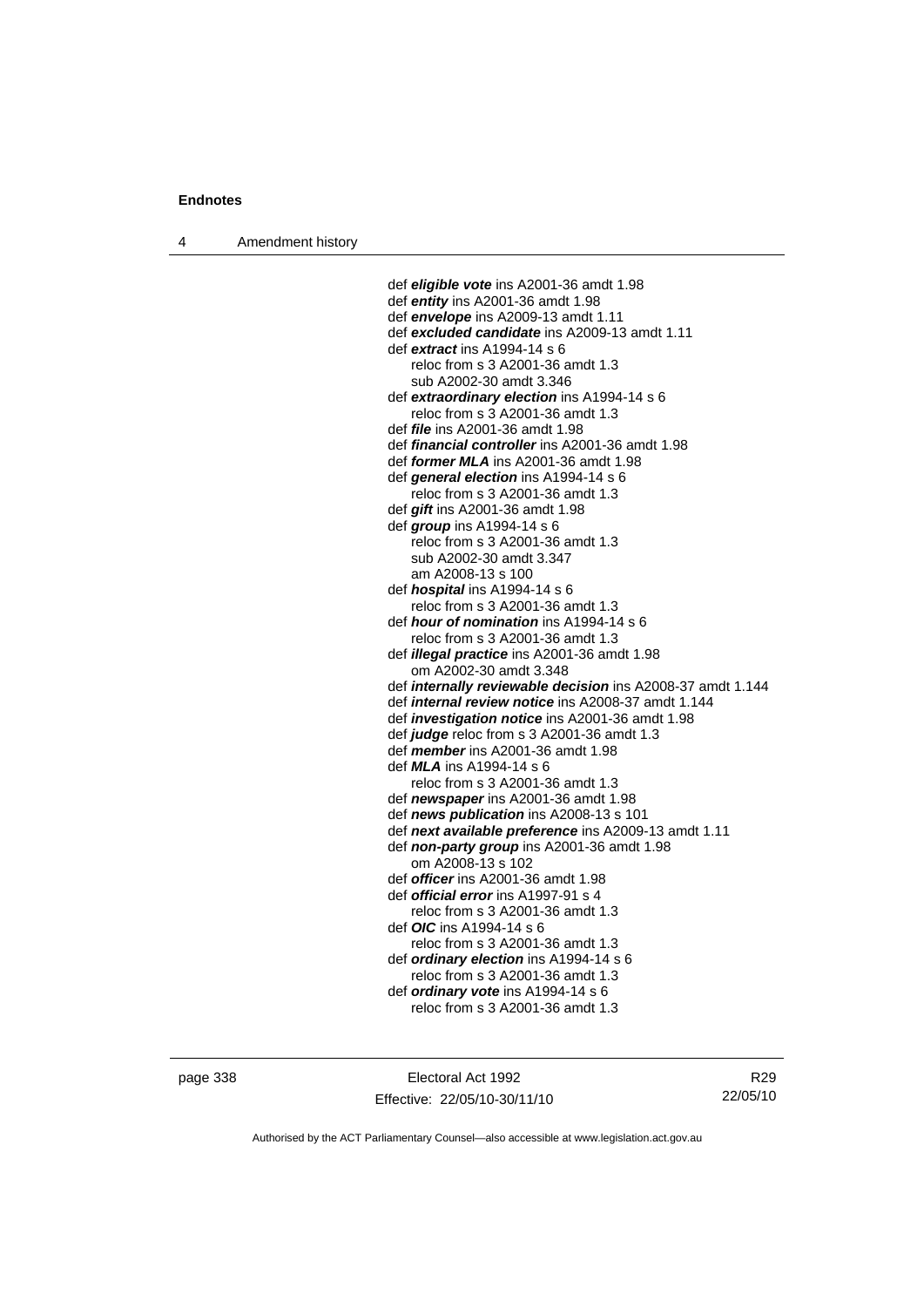def *participant* ins A2001-36 amdt 1.98 def *party* ins A2001-36 amdt 1.98 def *party candidate* ins A1994-14 s 6 reloc from s 3 A2001-36 amdt 1.3 def *person* ins A2001-36 amdt 1.98 sub A2008-37 amdt 1.145 def *place of nomination* ins A1994-14 s 6 reloc from s 3 A2001-36 amdt 1.3 def *political party* ins A1994-14 s 6 reloc from s 3 A2001-36 amdt 1.3 def *polling day* ins A1994-14 s 6 reloc from s 3 A2001-36 amdt 1.3 sub A2002-30 amdt 3.349 def *polling place* ins A2001-36 amdt 1.98 def *post* ins A2004-26 s 40 def *postal vote* ins A1994-14 s 6 reloc from s 3 A2001-36 amdt 1.3 sub A2004-26 s 41 def *pre-election period* ins A1994-14 s 6 reloc from s 3 A2001-36 amdt 1.3 def *proceeding* ins A2001-36 amdt 1.98 def *property* ins A2001-36 amdt 1.98 def *publish* ins A2001-36 amdt 1.98 def *quota* ins A2009-13 amdt 1.11 def *redistribution* reloc from s 3 A2001-36 amdt 1.3 def *register* ins A2001-36 amdt 1.98 def *registered* ins A2001-36 amdt 1.98 sub A2004-26 amdt 1.56 def *registered ballot group* ins A2001-36 amdt 1.98 om A2004-26 amdt 1.56 def *registered industrial organisation* ins A2001-36 amdt 1.98 def *registered officer* ins A2001-36 amdt 1.98 sub A2004-26 amdt 1.57 def *registered party* ins A2001-36 amdt 1.98 am A2004-26 amdt 1.61 def *register of ballot groups* ins A2001-36 amdt 1.98 om A2004-26 amdt 1.58 def *register of political parties* ins A2001-36 amdt 1.98 def *registrar* ins A2001-36 amdt 1.98 def *related* ins A2001-36 amdt 1.98 am A2004-26 amdt 1.61; A2008-13 s 103 def *relates* ins A2001-36 amdt 1.98 def *remand centre* ins A2001-36 amdt 1.98 om A2006-23 amdt 1.195

def *reportage or commentary* ins A2001-36 amdt 1.98

R29 22/05/10

Electoral Act 1992 Effective: 22/05/10-30/11/10 page 339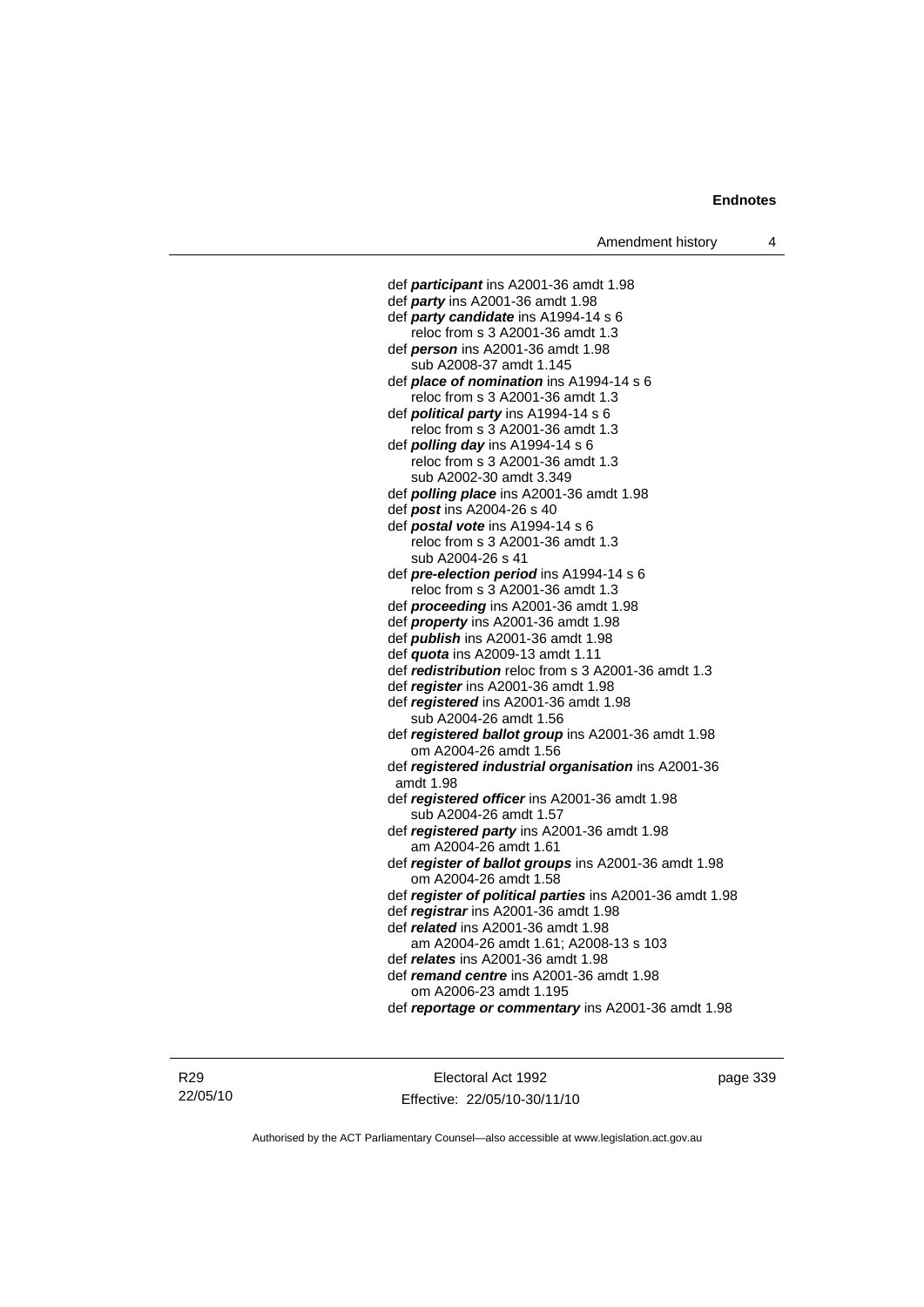4 Amendment history

def *reporting agent* ins A2009-13 amdt 1.11 def *research personnel* ins A2001-36 amdt 1.98 def *return* ins A2001-36 amdt 1.98 def *returning officer* ins A2001-36 amdt 1.98 def *reviewable decision* ins A2001-36 amdt 1.98 sub A2008-37 amdt 1.145 def *review statement* ins A1994-14 s 6 reloc from s 3 A2001-36 amdt 1.3 om A2008-37 amdt 1.146 def *roll* ins A1994-14 s 6 reloc from s 3 A2001-36 amdt 1.3 def *scrutineer* ins A1994-14 s 6 reloc from s 3 A2001-36 amdt 1.3 def *scrutiny centre* ins A1994-14 s 6 reloc from s 3 A2001-36 amdt 1.3 def *secretary* ins A1994-14 s 6 reloc from s 3 A2001-36 amdt 1.3 def *Speaker* ins A2001-36 amdt 1.98 sub A2002-30 amdt 3.350 def *special hospital* ins A2001-36 amdt 1.98 def *sponsoring MLA* ins A2001-36 amdt 1.98 om A2004-26 amdt 1.59 def *staff* ins A1994-14 s 6 sub A1994-38 sch 1 pt 32 reloc from s 3 A2001-36 amdt 1.3 def *station* ins A2001-36 amdt 1.98 def *successful candidate* ins A2009-13 amdt 1.11 def *suppressed address* ins A1994-14 s 6 reloc from s 3 A2001-36 amdt 1.3 def *surplus* ins A2009-13 amdt 1.11 def *this Act* ins A1994-14 s 6 reloc from s 3 A2001-36 amdt 1.3 om A2001-44 amdt 1.1400 def *total votes* ins A2009-13 amdt 1.11 def *transfer value* ins A2009-13 amdt 1.11 def *transmit* ins A2001-36 amdt 1.98 def *undue influence* ins A2001-36 amdt 1.98 def *visiting officer* ins A2001-36 amdt 1.98

page 340 Electoral Act 1992 Effective: 22/05/10-30/11/10

R29 22/05/10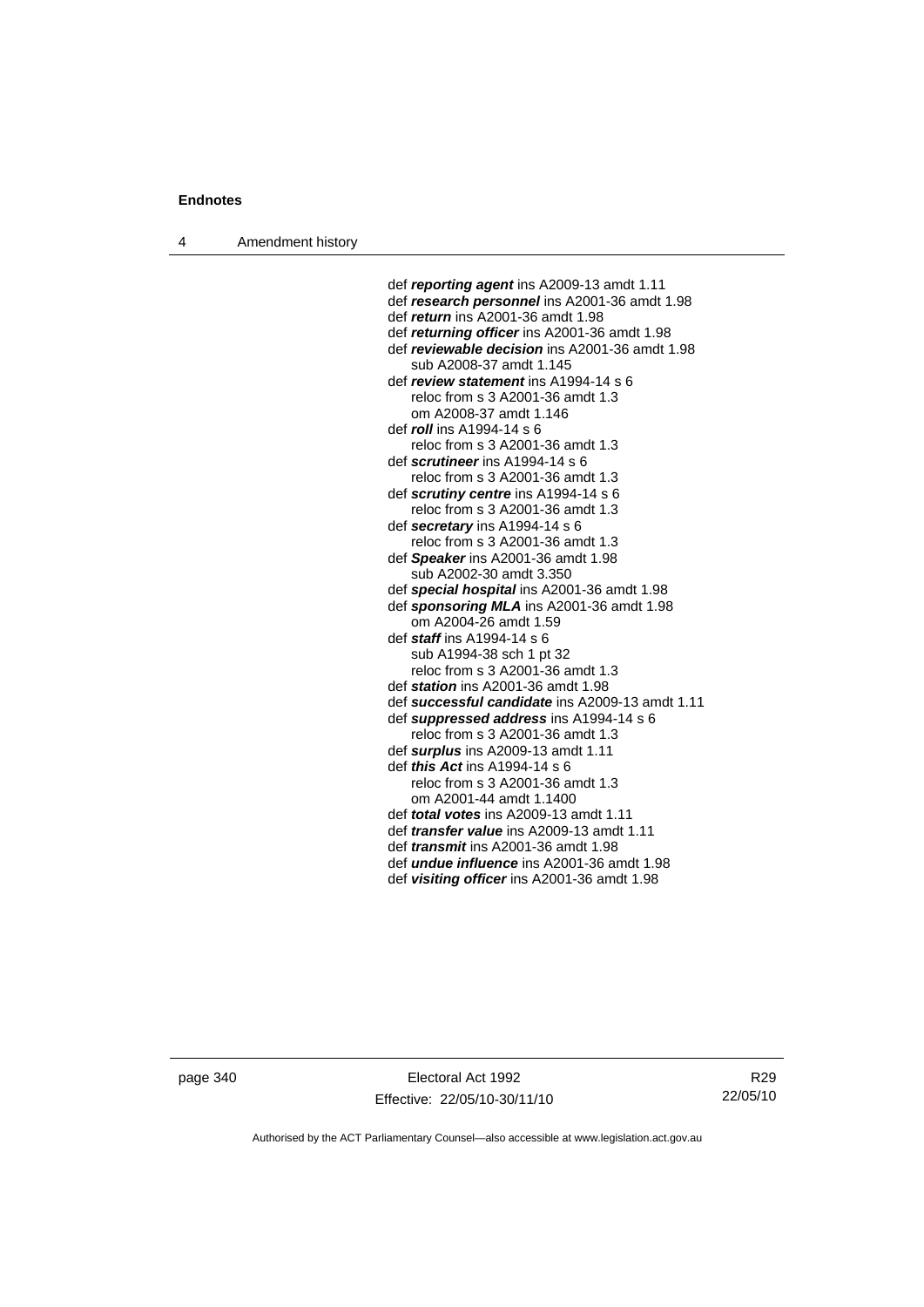## **5 Earlier republications**

Some earlier republications were not numbered. The number in column 1 refers to the publication order.

Since 12 September 2001 every authorised republication has been published in electronic pdf format on the ACT legislation register. A selection of authorised republications have also been published in printed format. These republications are marked with an asterisk (\*) in column 1. Electronic and printed versions of an authorised republication are identical.

| <b>Republication No</b> | <b>Amendments to</b> | <b>Republication date</b> |
|-------------------------|----------------------|---------------------------|
| 1                       | Act 1994 No 78       | 17 November 1994          |
| $\overline{2}$          | Act 1995 No 56       | 31 January 1996           |
| 3                       | Act 1997 No 96       | 1 December 1997           |
| 4                       | Act 1998 No 61       | 31 March 1999             |
| 5                       | Act 2001 No 44       | 12 September 2001         |
| 6                       | Act 2001 No 38       | 9 January 2002            |
| $\overline{7}$          | Act 2001 No 44       | 2 March 2002              |
| $8*$                    | Act 2002 No 11       | 30 May 2002               |
| 9                       | Act 2002 No 30       | 17 September 2002         |
| 10                      | Act 2002 No 32       | 9 October 2002            |
| 11                      | Act 2002 No 39       | 11 October 2002           |
| 11 (RI)                 | A2002-39 ±           | 10 February 2003          |
| 12                      | A2002-56             | 1 July 2003               |
| 13                      | A2003-54             | 4 December 2003           |
| 14                      | A2004-15             | 9 April 2004              |
| 15                      | A2004-15             | 13 April 2004             |
| 16                      | A2004-26             | 22 May 2004               |
| 17                      | A2004-60             | 17 October 2004           |
| 18                      | A2004-60             | 1 January 2005            |
| $19*$                   | A2004-60             | 10 January 2005           |
| 20                      | A2004-60             | 7 July 2005               |
|                         |                      |                           |

R29 22/05/10

Electoral Act 1992 Effective: 22/05/10-30/11/10 page 341